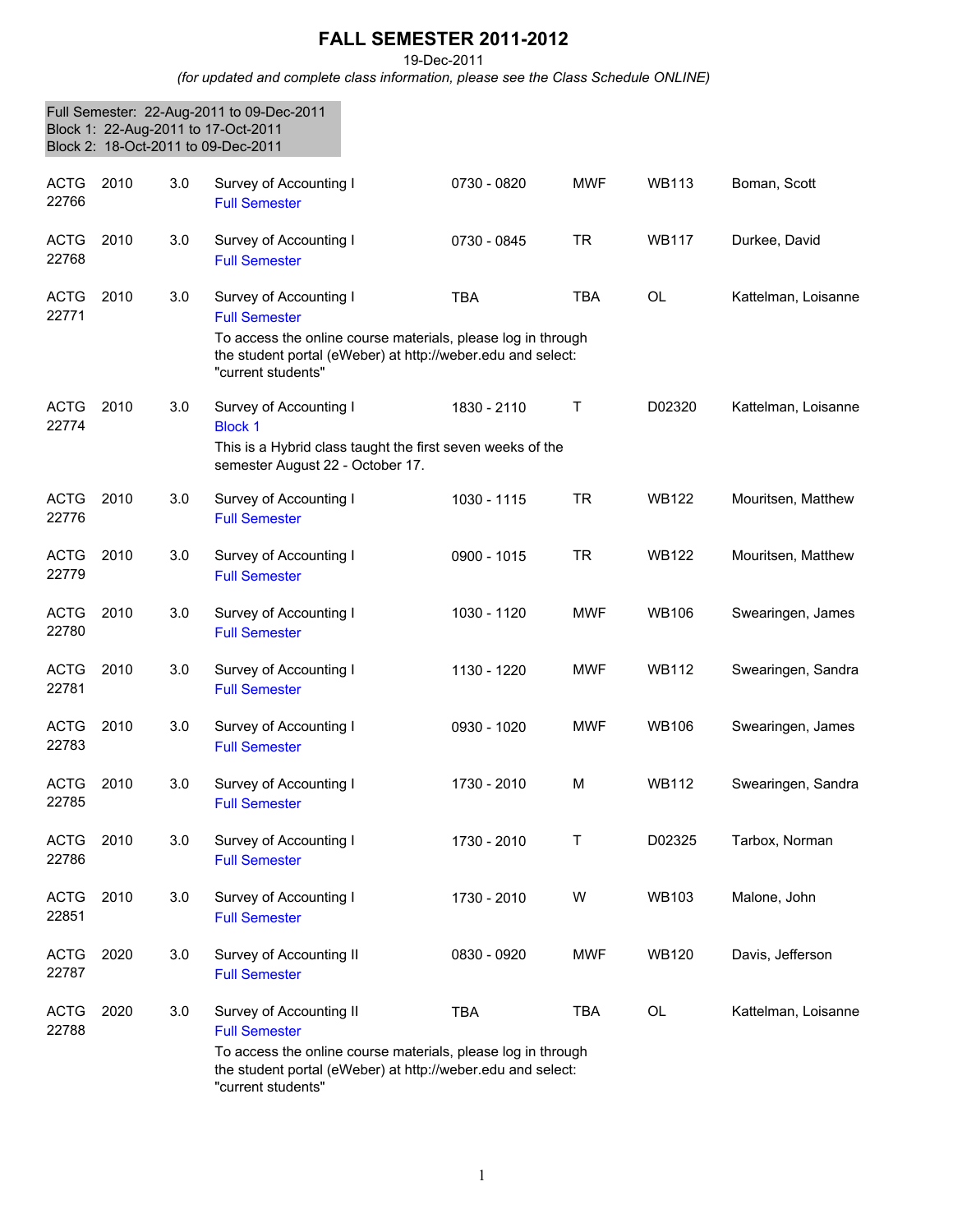| <b>ACTG</b><br>22790 | 2020 | 3.0 | Survey of Accounting II<br><b>Block 2</b>                                                                                                                                                                                                                                                                   | 1830 - 2110 | Т          | D02320       | Kattelman, Loisanne |
|----------------------|------|-----|-------------------------------------------------------------------------------------------------------------------------------------------------------------------------------------------------------------------------------------------------------------------------------------------------------------|-------------|------------|--------------|---------------------|
|                      |      |     | This is a Hybrid class taught the second seven weeks of the<br>semester October 18 - December 2.                                                                                                                                                                                                            |             |            |              |                     |
| <b>ACTG</b><br>22792 | 2020 | 3.0 | Survey of Accounting II<br><b>Full Semester</b>                                                                                                                                                                                                                                                             | 0900 - 1015 | <b>TR</b>  | <b>WB112</b> | Malone, John        |
| <b>ACTG</b><br>22793 | 2020 | 3.0 | Survey of Accounting II<br><b>Full Semester</b>                                                                                                                                                                                                                                                             | 1030 - 1120 | <b>MWF</b> | <b>WB104</b> | McDermott, Richard  |
| <b>ACTG</b><br>22796 | 2020 | 3.0 | Survey of Accounting II<br><b>Full Semester</b>                                                                                                                                                                                                                                                             | 0930 - 1020 | <b>MWF</b> | <b>WB104</b> | McDermott, Richard  |
| <b>ACTG</b><br>22817 | 2020 | 3.0 | Survey of Accounting II<br><b>Full Semester</b>                                                                                                                                                                                                                                                             | 1030 - 1145 | <b>TR</b>  | <b>WB112</b> | Malone, John        |
| <b>ACTG</b><br>25655 | 2020 | 3.0 | Survey of Accounting II<br><b>Full Semester</b>                                                                                                                                                                                                                                                             |             |            |              |                     |
|                      |      |     | Further consideration of selected financial statement topics. Analysis of cost<br>behavior and the uses and limitations of accounting information in planning,<br>controlling, and decision-making processes. Emphasizes skills in<br>problem-solving, oral and written communication, and computer skills. |             |            |              |                     |
| <b>ACTG</b><br>22821 | 3110 | 3.0 | Intermediate Financial Acct I<br><b>Full Semester</b>                                                                                                                                                                                                                                                       | 0730 - 0845 | TR         | <b>WB116</b> | Deppe, Larry        |
| <b>ACTG</b><br>22824 | 3110 | 3.0 | Intermediate Financial Acct I<br><b>Full Semester</b>                                                                                                                                                                                                                                                       | 0900 - 1015 | <b>TR</b>  | <b>WB116</b> | Deppe, Larry        |
| <b>ACTG</b><br>22826 | 3120 | 3.0 | Intermediate Financial Acct II<br><b>Full Semester</b>                                                                                                                                                                                                                                                      | 0830 - 0920 | <b>MWF</b> | <b>WB112</b> | Swearingen, Sandra  |
| <b>ACTG</b><br>22828 | 3120 | 3.0 | Intermediate Financial Acct II<br><b>Full Semester</b>                                                                                                                                                                                                                                                      | 0930 - 1020 | <b>MWF</b> | <b>WB112</b> | Swearingen, Sandra  |
| <b>ACTG</b><br>22829 | 3300 | 3.0 | <b>Cost Accounting</b><br><b>Full Semester</b>                                                                                                                                                                                                                                                              | 0900 - 1015 | <b>TR</b>  | <b>WB104</b> | McDermott, Richard  |
| <b>ACTG</b><br>22832 | 3400 | 3.0 | <b>Taxation Of Individuals</b><br><b>Full Semester</b>                                                                                                                                                                                                                                                      | 1130 - 1220 | <b>MWF</b> | <b>WB104</b> | Smith, Eric         |
| <b>ACTG</b><br>22834 | 3400 | 3.0 | <b>Taxation Of Individuals</b><br><b>Full Semester</b>                                                                                                                                                                                                                                                      | 1730 - 2010 | R          | <b>WB104</b> | Smith, Eric         |
| <b>ACTG</b><br>22837 | 3750 | 3.0 | Accounting & Info Systems<br><b>Full Semester</b><br>Course Fee \$60.00<br>To access the online course materials, please log in through<br>the student portal (eWeber) at http://weber.edu and select:<br>"current students"                                                                                | <b>TBA</b>  | <b>TBA</b> | OL           | Davis, Jefferson    |
| <b>ACTG</b><br>22839 | 3750 | 3.0 | Accounting & Info Systems<br><b>Full Semester</b><br>Course Fee \$60.00<br>To access the online course materials, please log in through<br>the student portal (eWeber) at http://weber.edu and select:<br>"current students"                                                                                | <b>TBA</b>  | <b>TBA</b> | OL           | Davis, Jefferson    |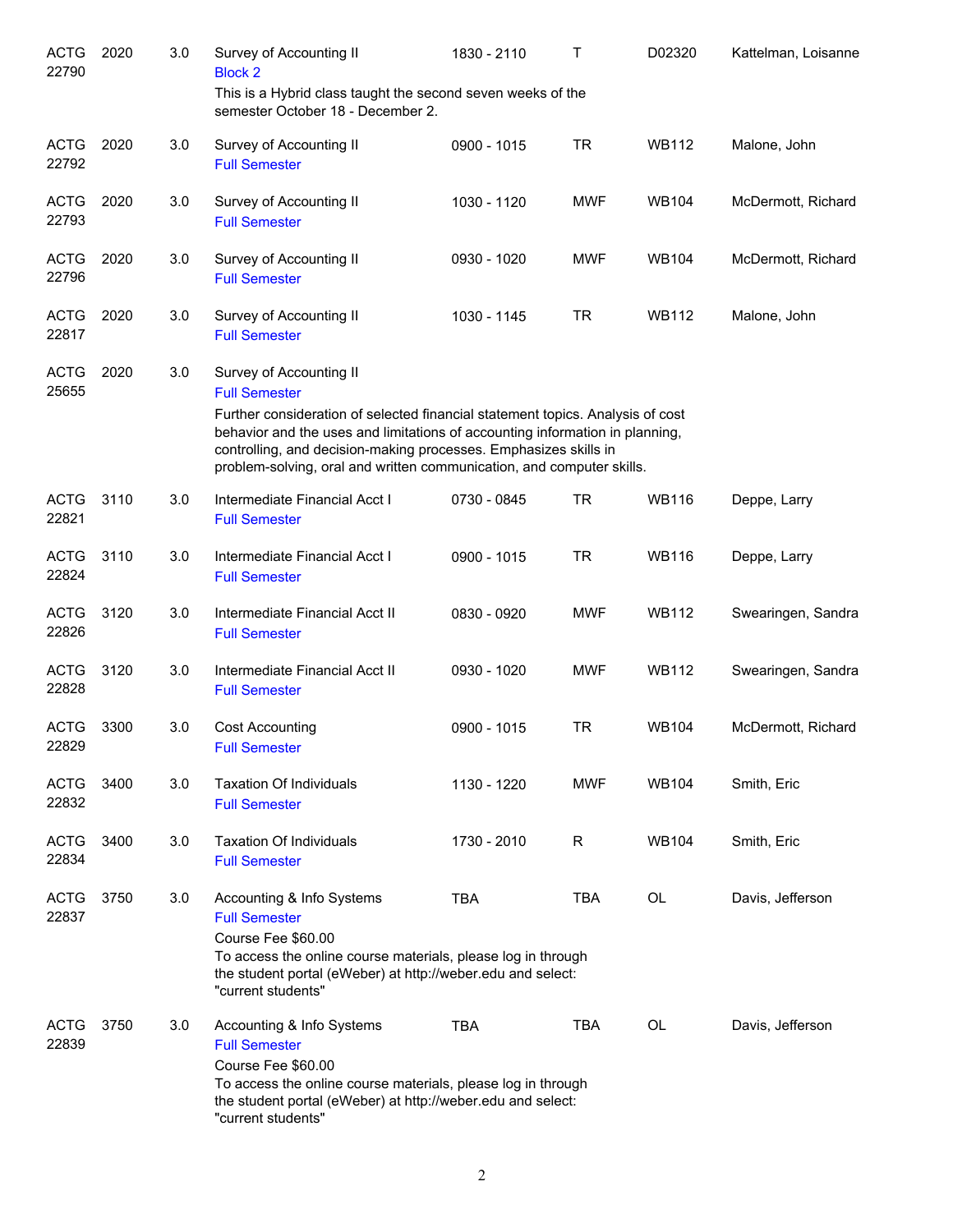| <b>ACTG</b><br>22841 | 4510 | 3.0   | Auditing<br><b>Full Semester</b>                           | 0830 - 0920 | <b>MWF</b> | <b>WB106</b> | Swearingen, James |
|----------------------|------|-------|------------------------------------------------------------|-------------|------------|--------------|-------------------|
| <b>ACTG</b><br>22843 | 4510 | 3.0   | Auditing<br><b>Full Semester</b>                           | 1730 - 2010 | M          | <b>WB106</b> | Swearingen, James |
| <b>ACTG</b><br>25640 | 4891 | 1.0   | Co-op Work Experience<br><b>Full Semester</b>              | <b>TBA</b>  | <b>TBA</b> |              | Malone, John      |
| <b>ACTG</b><br>24846 | 4893 | 3.0   | Co-op Work Experience<br><b>Full Semester</b>              | <b>TBA</b>  | TBA        |              | Malone, John      |
| <b>ACTG</b><br>24472 | 5140 | 3.0   | <b>Global and Complex Entities</b><br><b>Full Semester</b> | 0900 - 1015 | <b>TR</b>  | <b>WB106</b> | Durkee, David     |
| <b>ACTG</b><br>24473 | 5140 | 3.0   | <b>Global and Complex Entities</b><br><b>Full Semester</b> | 1730 - 2010 | R          | <b>WB106</b> | Durkee, David     |
| <b>ACTG</b><br>22845 | 5440 | 3.0   | Corporate & Partner Taxation<br><b>Full Semester</b>       | 0730 - 0820 | <b>MWF</b> | <b>WB112</b> | Pace, Ryan        |
| <b>ACTG</b><br>24552 | 5440 | 3.0   | Corporate & Partner Taxation<br><b>Full Semester</b>       | 1730 - 2020 | Τ          | <b>WB115</b> | Pace, Ryan        |
| <b>AERO</b><br>21705 | 1010 | 1.0   | Foundations of USAF I<br><b>Full Semester</b>              | 1410 - 1510 | R          |              | Hawkins, Michael  |
| <b>AERO</b><br>21748 | 1110 | 1.0   | Gen Military Leadership Lab I<br><b>Full Semester</b>      | 1530 - 1630 | ${\sf R}$  |              | Luczak, Daniel    |
| <b>AERO</b><br>21752 | 2010 | 1.0   | Airpower History I<br><b>Full Semester</b>                 | 1310 - 1410 | ${\sf R}$  |              | Hawkins, Michael  |
| <b>AERO</b><br>21759 | 2110 | 1.0   | Gen Military Leadrship Lab III<br><b>Full Semester</b>     | 1530 - 1630 | ${\sf R}$  |              | Luczak, Daniel    |
| AERO<br>21853        | 2830 | 1.0   | <b>Directed Studies</b><br><b>Full Semester</b>            | <b>TBA</b>  | <b>TBA</b> |              | Eliason, Michael  |
| <b>AERO</b><br>21873 | 2830 | 2.0   | <b>Directed Studies</b><br><b>Full Semester</b>            | <b>TBA</b>  | TBA        |              | Eliason, Michael  |
| <b>AERO</b><br>21878 | 2830 | 3.0   | <b>Directed Studies</b><br><b>Full Semester</b>            | <b>TBA</b>  | TBA        |              | Eliason, Michael  |
| <b>AERO</b><br>21899 | 3000 | $1.0$ | <b>Field Training</b><br><b>Full Semester</b>              | <b>TBA</b>  | <b>TBA</b> |              | Luczak, Daniel    |
| <b>AERO</b><br>21906 | 3000 | 2.0   | <b>Field Training</b><br><b>Full Semester</b>              | <b>TBA</b>  | TBA        |              | Luczak, Daniel    |
| <b>AERO</b><br>21909 | 3000 | 3.0   | <b>Field Training</b><br><b>Full Semester</b>              | <b>TBA</b>  | TBA        |              | Luczak, Daniel    |
| <b>AERO</b><br>21910 | 3000 | 4.0   | <b>Field Training</b><br><b>Full Semester</b>              | <b>TBA</b>  | <b>TBA</b> |              | Luczak, Daniel    |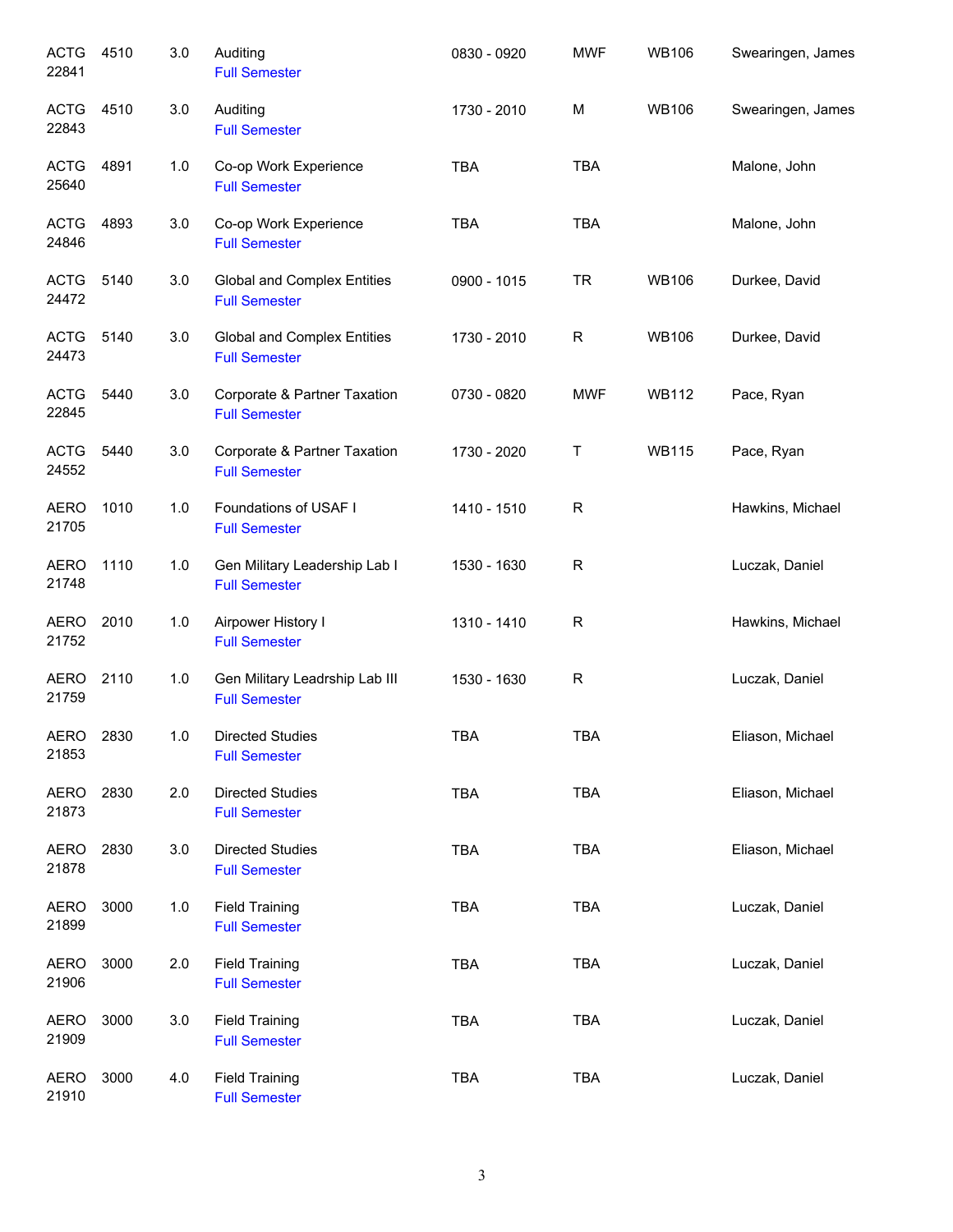| <b>AERO</b><br>21916 | 3010 | 3.0 | Leadership Studies I<br><b>Full Semester</b>                                                                                                                                                             | 1230 - 1520 | $\mathsf R$ |              | Eliason, Michael     |
|----------------------|------|-----|----------------------------------------------------------------------------------------------------------------------------------------------------------------------------------------------------------|-------------|-------------|--------------|----------------------|
| AERO<br>21921        | 3110 | 1.0 | Leadership Lab I<br><b>Full Semester</b>                                                                                                                                                                 | 1530 - 1630 | $\mathsf R$ |              | Luczak, Daniel       |
| AERO<br>21923        | 4010 | 3.0 | Security Affairs I<br><b>Full Semester</b>                                                                                                                                                               | 0900 - 1200 | $\mathsf R$ |              | Luczak, Daniel       |
| AERO<br>21926        | 4110 | 1.0 | Leadership Lab III<br><b>Full Semester</b>                                                                                                                                                               | 1530 - 1630 | R           |              | Luczak, Daniel       |
| AERO<br>21929        | 4830 | 1.0 | <b>Directed Studies</b><br><b>Full Semester</b>                                                                                                                                                          | <b>TBA</b>  | <b>TBA</b>  |              | Eliason, Michael     |
| AERO<br>21931        | 4830 | 2.0 | <b>Directed Studies</b><br><b>Full Semester</b>                                                                                                                                                          | <b>TBA</b>  | <b>TBA</b>  |              | Eliason, Michael     |
| <b>AERO</b><br>21933 | 4830 | 3.0 | <b>Directed Studies</b><br><b>Full Semester</b>                                                                                                                                                          | <b>TBA</b>  | <b>TBA</b>  |              | Eliason, Michael     |
| <b>AERO</b><br>21936 | 4830 | 4.0 | <b>Directed Studies</b><br><b>Full Semester</b>                                                                                                                                                          | <b>TBA</b>  | <b>TBA</b>  |              | Eliason, Michael     |
| <b>AERO</b><br>21937 | 4830 | 5.0 | <b>Directed Studies</b><br><b>Full Semester</b>                                                                                                                                                          | <b>TBA</b>  | <b>TBA</b>  |              | Eliason, Michael     |
| <b>ANTH</b><br>21343 | 1000 | 3.0 | SS/DV Intro to Anthropology<br><b>Full Semester</b><br>To access the online course materials, please log in through<br>the student portal (eWeber) at http://weber.edu and select:<br>"current students" | <b>TBA</b>  | <b>TBA</b>  | OL           | Young, Susan         |
| <b>ANTH</b><br>21370 | 1000 | 3.0 | SS/DV Intro to Anthropology<br><b>Full Semester</b>                                                                                                                                                      | 1030 - 1120 | <b>MWF</b>  | SS103        | Young, Susan         |
| <b>ANTH</b><br>21372 | 1000 | 3.0 | SS/DV Intro to Anthropology<br><b>Full Semester</b>                                                                                                                                                      | 1130 - 1220 | <b>MWF</b>  | <b>SS103</b> | Young, Susan         |
| <b>ANTH</b><br>21374 | 1000 | 3.0 | SS/DV Intro to Anthropology<br><b>Full Semester</b>                                                                                                                                                      | 1030 - 1145 | <b>TR</b>   | SS103        | Eaton, Linda         |
| ANTH<br>21377        | 1000 | 3.0 | SS/DV Intro to Anthropology<br><b>Full Semester</b>                                                                                                                                                      | 1730 - 2010 | Τ           | SS103        | Davies, Legrande     |
| <b>ANTH</b><br>21344 | 1020 | 3.0 | LS/DV Biological Anthropology<br><b>Full Semester</b>                                                                                                                                                    | 1730 - 2010 | W           | D02103       | Niedzwiecki, Stephen |
| ANTH<br>21387        | 1020 | 3.0 | LS/DV Biological Anthropology<br><b>Full Semester</b>                                                                                                                                                    | 0900 - 1015 | <b>TR</b>   | <b>SS28</b>  | Conover, Rosemary    |
| ANTH<br>21389        | 1020 | 3.0 | LS/DV Biological Anthropology<br><b>Full Semester</b>                                                                                                                                                    | 1200 - 1315 | <b>TR</b>   | <b>SS28</b>  | Conover, Rosemary    |
| ANTH<br>21379        | 1040 | 3.0 | HU/DV Language and Culture<br><b>Full Semester</b>                                                                                                                                                       | 0830 - 0920 | <b>MWF</b>  | SS103        | Conover, Rosemary    |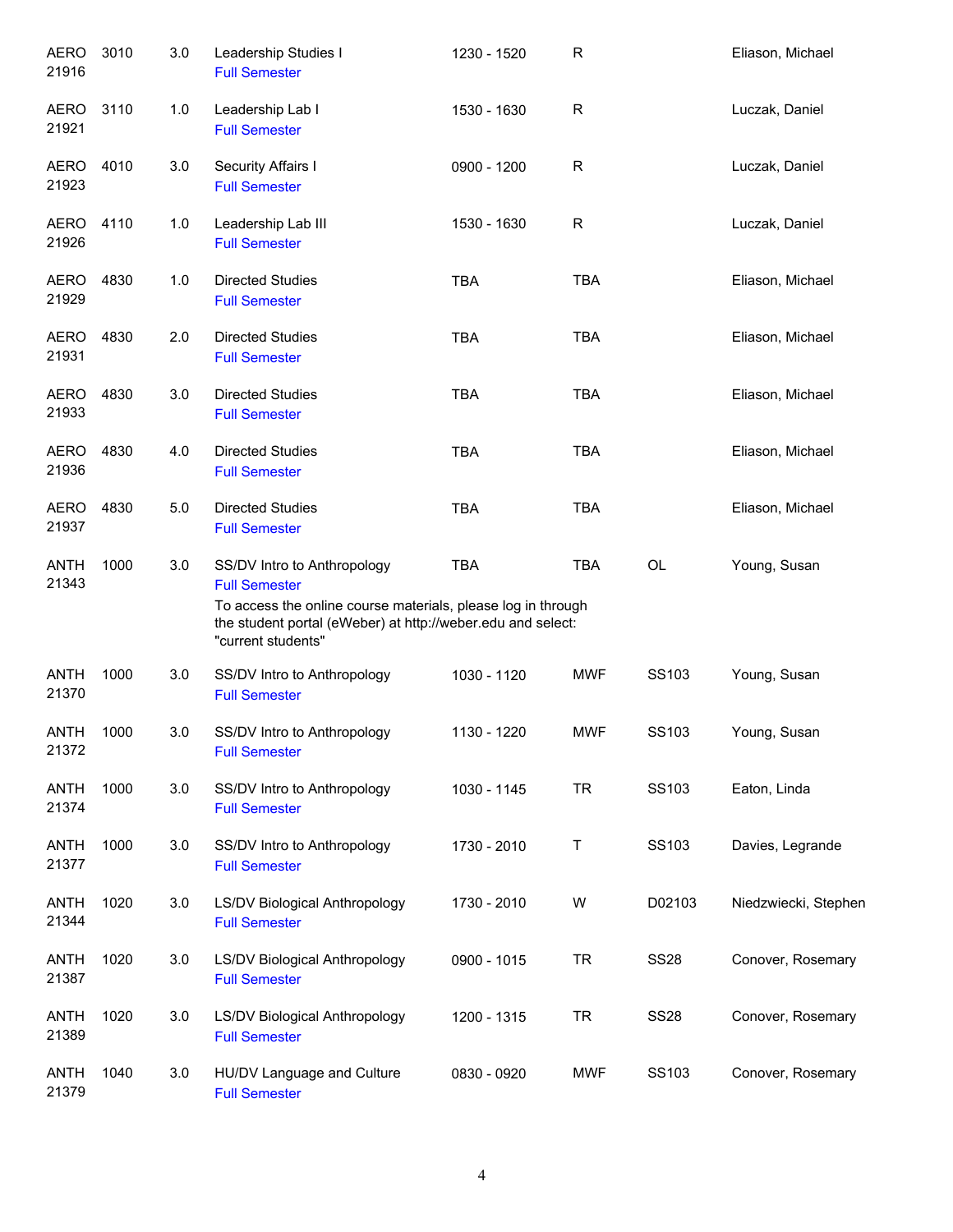| <b>ANTH</b><br>21380 | 1040 | 3.0 | HU/DV Language and Culture<br><b>Full Semester</b>                                                                                                                                                          | 1030 - 1120 | <b>MWF</b> | <b>SS28</b> | Conover, Rosemary     |
|----------------------|------|-----|-------------------------------------------------------------------------------------------------------------------------------------------------------------------------------------------------------------|-------------|------------|-------------|-----------------------|
| <b>ANTH</b><br>21346 | 2010 | 3.0 | SS/DV Peoples & Cultures World<br><b>Full Semester</b>                                                                                                                                                      | 1030 - 1145 | <b>TR</b>  | D02104      | McManama-Kearin, Lisa |
| <b>ANTH</b><br>21350 | 2010 | 3.0 | SS/DV Peoples & Cultures World<br><b>Full Semester</b><br>To access the online course materials, please log in through<br>the student portal (eWeber) at http://weber.edu and select:<br>"current students" | <b>TBA</b>  | <b>TBA</b> | <b>OL</b>   | Stevenson, Mark       |
| <b>ANTH</b><br>21390 | 2010 | 3.0 | SS/DV Peoples & Cultures World<br><b>Full Semester</b>                                                                                                                                                      | 1730 - 2010 | R          | SS103       | Davies, Legrande      |
| <b>ANTH</b><br>21391 | 2030 | 3.0 | SS Principles of Archaeology<br><b>Full Semester</b>                                                                                                                                                        | 0930 - 1020 | <b>MWF</b> | <b>SS28</b> | Arkush, Brooke        |
| <b>ANTH</b><br>20794 | 2990 | 3.0 | <b>Medical Anthropology</b><br><b>Full Semester</b><br>To access the course materials, log into the Student Portal<br>(eWeber) at http://weber.edu and select "Current Students".                           | <b>TBA</b>  | <b>TBA</b> | <b>OL</b>   | Frost, Caren          |
| <b>ANTH</b><br>21392 | 2990 | 3.0 | Archaeology of Bible Lands<br><b>Full Semester</b><br>Archaeology of Bible Lands, 10,000-500 BC                                                                                                             | 1030 - 1145 | <b>TR</b>  | <b>SS28</b> | Kotter, Wade          |
| <b>ANTH</b><br>21393 | 3400 | 3.0 | Archaeological Lab Techniques<br><b>Full Semester</b>                                                                                                                                                       | 1200 - 1430 | <b>TR</b>  | <b>SS24</b> | Arkush, Brooke        |
| <b>ANTH</b><br>21394 | 3500 | 3.0 | DV Advncd Culture Anthropology<br><b>Full Semester</b>                                                                                                                                                      | 0930 - 1020 | <b>MWF</b> | <b>SS26</b> | Eaton, Linda          |
| <b>ANTH</b><br>21395 | 3600 | 3.0 | DV Voices of Mexico<br><b>Full Semester</b>                                                                                                                                                                 | 1200 - 1315 | <b>TR</b>  | SS103       | Young, Susan          |
| <b>ANTH</b><br>21396 | 3900 | 3.0 | DV Magic, Shamanism & Religion<br><b>Full Semester</b>                                                                                                                                                      | 0900 - 1015 | <b>TR</b>  | <b>SS44</b> | Young, Susan          |
| <b>ANTH</b><br>21397 | 4200 | 3.0 | Anthropological Theory<br><b>Full Semester</b>                                                                                                                                                              | 1030 - 1120 | <b>MWF</b> | <b>SS26</b> | Eaton, Linda          |
| <b>ANTH</b><br>21399 | 4830 | 1.0 | Readings and/or Projects<br><b>Full Semester</b>                                                                                                                                                            | <b>TBA</b>  | <b>TBA</b> |             | Eaton, Linda          |
| <b>ANTH</b><br>21400 | 4830 | 2.0 | Readings and/or Projects<br><b>Full Semester</b>                                                                                                                                                            | <b>TBA</b>  | <b>TBA</b> |             | Eaton, Linda          |
| <b>ANTH</b><br>21401 | 4830 | 3.0 | Readings and/or Projects<br><b>Full Semester</b>                                                                                                                                                            | <b>TBA</b>  | TBA        |             | Eaton, Linda          |
| <b>ANTH</b><br>21402 | 4890 | 1.0 | Internship in Anthropology<br><b>Full Semester</b>                                                                                                                                                          | <b>TBA</b>  | <b>TBA</b> |             | Eaton, Linda          |
| <b>ANTH</b><br>21403 | 4890 | 2.0 | Internship in Anthropology<br><b>Full Semester</b>                                                                                                                                                          | <b>TBA</b>  | <b>TBA</b> |             | Eaton, Linda          |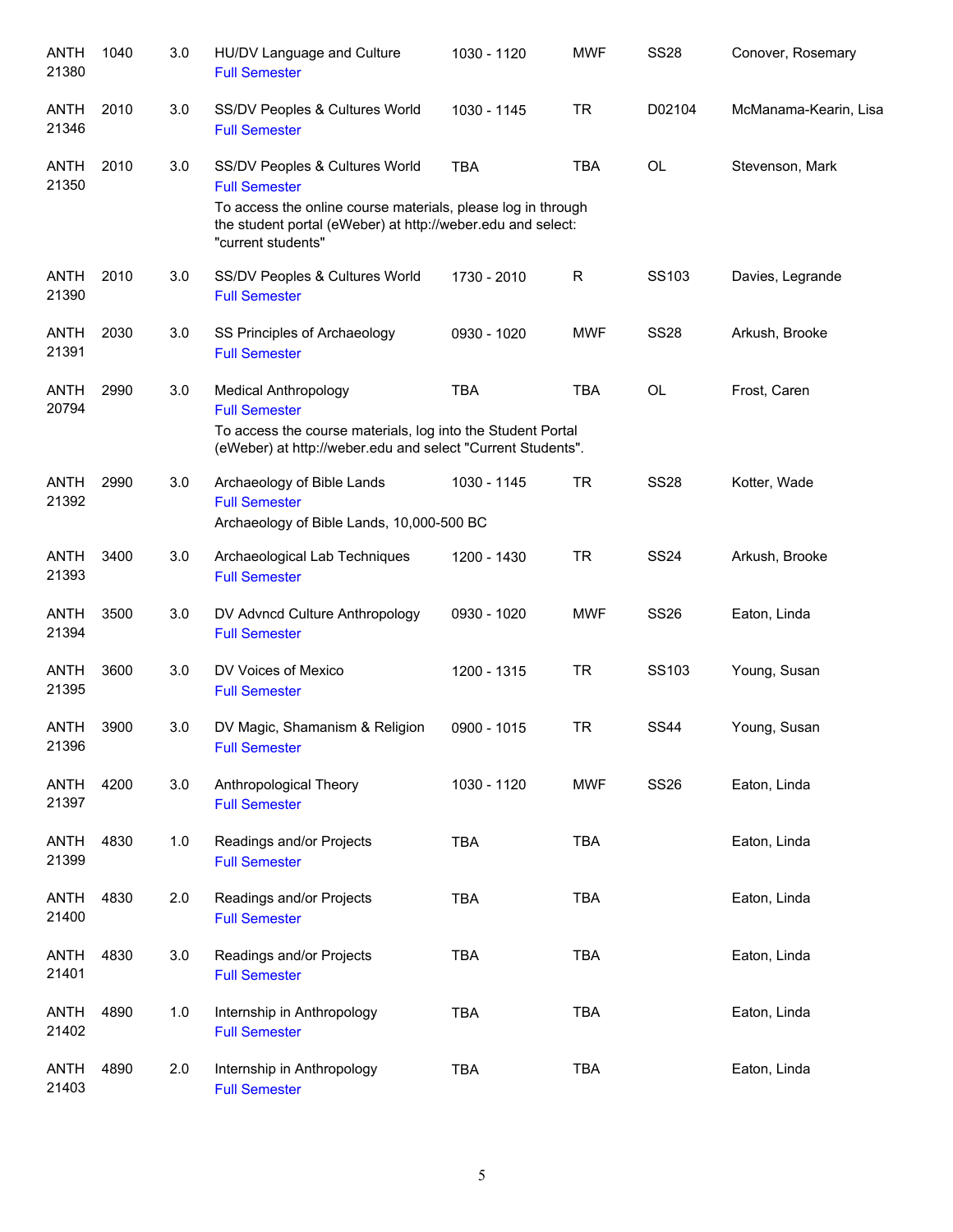| ANTH<br>21404        | 4890 | 3.0 | Internship in Anthropology<br><b>Full Semester</b>                                                                                                                                                                                       | <b>TBA</b>  | <b>TBA</b> |              | Eaton, Linda       |
|----------------------|------|-----|------------------------------------------------------------------------------------------------------------------------------------------------------------------------------------------------------------------------------------------|-------------|------------|--------------|--------------------|
| <b>ANTH</b><br>20795 | 4990 | 3.0 | <b>Medical Anthropology</b><br><b>Full Semester</b><br>To access the course materials, log into the Student Portal                                                                                                                       | <b>TBA</b>  | <b>TBA</b> | <b>OL</b>    | Frost, Caren       |
|                      |      |     | (eWeber) at http://weber.edu and select "Current Students".                                                                                                                                                                              |             |            |              |                    |
| <b>ANTH</b><br>21398 | 4990 | 3.0 | Archaeology of Bible Lands<br><b>Full Semester</b><br>Archaeology of Bible Lands, 10,000-500 BC                                                                                                                                          | 1030 - 1145 | <b>TR</b>  | <b>SS28</b>  | Kotter, Wade       |
| <b>ART</b><br>22112  | 1010 | 3.0 | CA Introduction to Visual Arts<br><b>Full Semester</b><br>Course Fee \$10.00                                                                                                                                                             | 1030 - 1152 | TR         | KA120        | Dolberg, Daniel    |
| <b>ART</b><br>22113  | 1010 | 3.0 | CA Introduction to Visual Arts<br><b>Full Semester</b><br>Course Fee \$10.00                                                                                                                                                             | 1630 - 1752 | TR         | KA120        | Reynolds, Gretchen |
| <b>ART</b><br>22114  | 1010 | 3.0 | CA Introduction to Visual Arts<br><b>Full Semester</b><br>Course Fee \$10.00                                                                                                                                                             | 1000 - 1245 | S          | <b>KA120</b> | Stones, Steve      |
| <b>ART</b><br>22115  | 1010 | 3.0 | CA Introduction to Visual Arts<br><b>Full Semester</b><br>Course Fee \$10.00                                                                                                                                                             | 1330 - 1452 | <b>MW</b>  | KA143        | Banerji, Naseem    |
| <b>ART</b><br>23515  | 1010 | 3.0 | CA Introduction to Visual Arts<br><b>Block 1</b><br>This is a 7 week hybrid class that meets part of the time<br>and the rest of the class is done on the internet.<br>Runs from August 22 thru October 17, 2011.<br>Course Fee \$10.00  | 1730 - 2010 | W          | KA120        | Stones, Steve      |
| <b>ART</b><br>23518  | 1010 | 3.0 | CA Introduction to Visual Arts<br><b>Block 2</b><br>This is a 7 week hybrid class that meets part of the time<br>and the rest of the class is done on the internet.<br>Runs from October 18 thru December 8, 2011.<br>Course Fee \$10.00 | 1730 - 2010 | W          | <b>KA120</b> | Stones, Steve      |
| <b>ART</b><br>23690  | 1010 | 3.0 | CA Introduction to Visual Arts<br><b>Full Semester</b><br>To access the online course materials, please log in through<br>the student portal (eWeber) at http://weber.edu and select:<br>"current students"<br>Course Fee \$10.00        | <b>TBA</b>  | TBA        | OL           | Adams, Amy         |
| <b>ART</b><br>23696  | 1010 | 3.0 | CA Introduction to Visual Arts<br><b>Full Semester</b><br>To access the online course materials, please log in through<br>the student portal (eWeber) at http://weber.edu and select:<br>"current students"<br>Course Fee \$10.00        | TBA         | <b>TBA</b> | OL           | Stecklein, Brian   |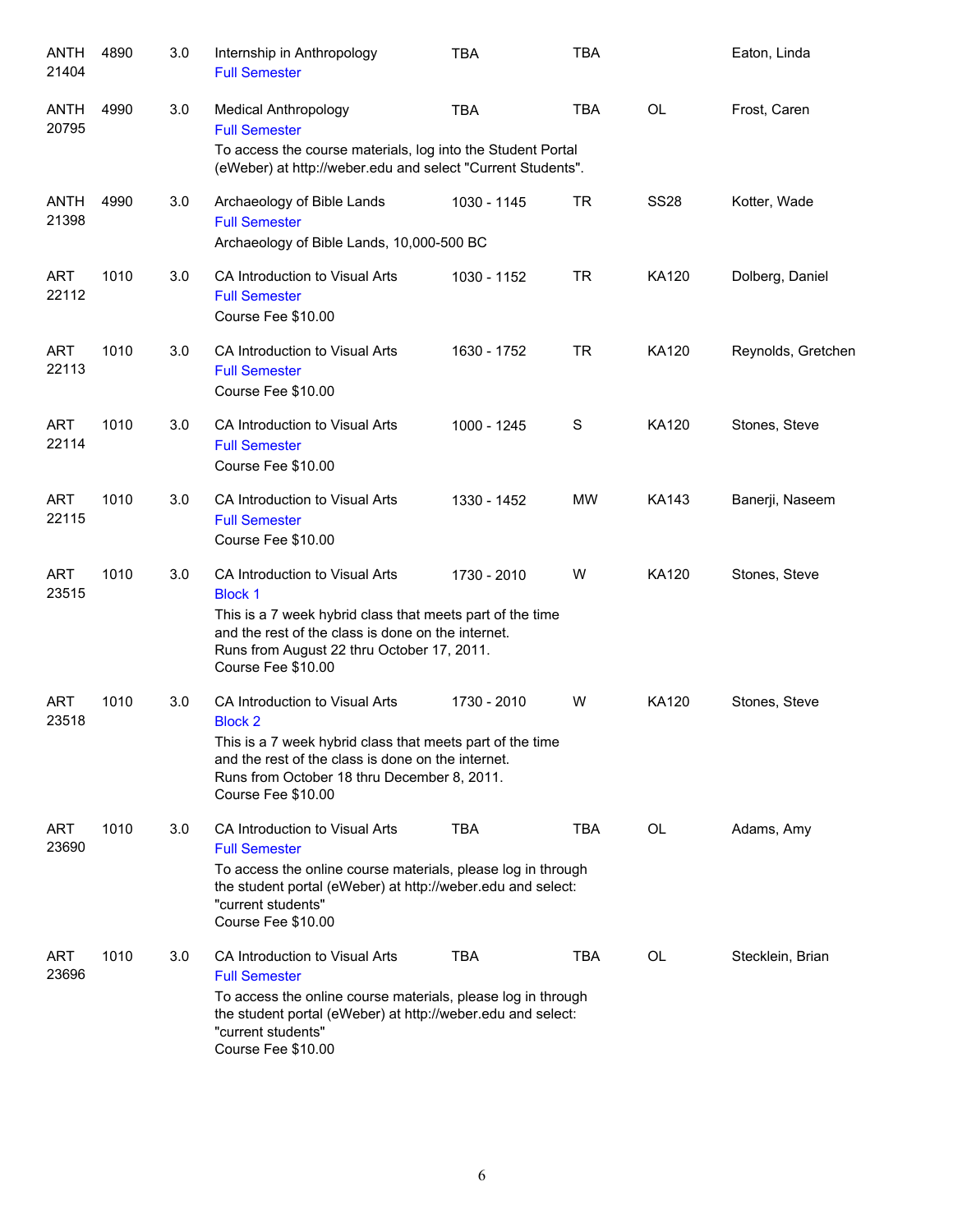| <b>ART</b><br>23698 | 1010 | 3.0 | CA Introduction to Visual Arts<br><b>Full Semester</b>                                                                                                                  | TBA        | <b>TBA</b> | OL        | Adams, Amy         |
|---------------------|------|-----|-------------------------------------------------------------------------------------------------------------------------------------------------------------------------|------------|------------|-----------|--------------------|
|                     |      |     | To access the online course materials, please log in through<br>the student portal (eWeber) at http://weber.edu and select:<br>"current students"<br>Course Fee \$10.00 |            |            |           |                    |
| <b>ART</b><br>23701 | 1010 | 3.0 | CA Introduction to Visual Arts<br><b>Full Semester</b><br>To access the online course materials, please log in through                                                  | <b>TBA</b> | <b>TBA</b> | OL        | Dewitte, Elizabeth |
|                     |      |     | the student portal (eWeber) at http://weber.edu and select:<br>"current students"<br>Course Fee \$10.00                                                                 |            |            |           |                    |
| <b>ART</b><br>23702 | 1010 | 3.0 | CA Introduction to Visual Arts<br><b>Full Semester</b>                                                                                                                  | <b>TBA</b> | <b>TBA</b> | OL        | Crum, Andrew       |
|                     |      |     | To access the online course materials, please log in through<br>the student portal (eWeber) at http://weber.edu and select:<br>"current students"<br>Course Fee \$10.00 |            |            |           |                    |
| <b>ART</b><br>23703 | 1010 | 3.0 | CA Introduction to Visual Arts<br><b>Full Semester</b>                                                                                                                  | <b>TBA</b> | <b>TBA</b> | <b>OL</b> | Stott, Jeremy      |
|                     |      |     | To access the online course materials, please log in through<br>the student portal (eWeber) at http://weber.edu and select:<br>"current students"<br>Course Fee \$10.00 |            |            |           |                    |
| <b>ART</b><br>23705 | 1010 | 3.0 | CA Introduction to Visual Arts<br><b>Full Semester</b>                                                                                                                  | <b>TBA</b> | <b>TBA</b> | OL        | Titus, Sarah       |
|                     |      |     | To access the online course materials, please log in through<br>the student portal (eWeber) at http://weber.edu and select:<br>"current students"<br>Course Fee \$10.00 |            |            |           |                    |
| <b>ART</b><br>23706 | 1010 | 3.0 | CA Introduction to Visual Arts<br><b>Full Semester</b>                                                                                                                  | <b>TBA</b> | <b>TBA</b> | OL        | Reynolds, Gretchen |
|                     |      |     | To access the online course materials, please log in through<br>the student portal (eWeber) at http://weber.edu and select:<br>"current students"<br>Course Fee \$10.00 |            |            |           |                    |
| ART<br>23708        | 1010 | 3.0 | CA Introduction to Visual Arts<br><b>Full Semester</b>                                                                                                                  | <b>TBA</b> | <b>TBA</b> | <b>OL</b> | Gilson, Franklin   |
|                     |      |     | To access the online course materials, please log in through<br>the student portal (eWeber) at http://weber.edu and select:<br>"current students"<br>Course Fee \$10.00 |            |            |           |                    |
| <b>ART</b><br>23710 | 1010 | 3.0 | CA Introduction to Visual Arts<br><b>Full Semester</b>                                                                                                                  | <b>TBA</b> | TBA        | OL        | Titus, Sarah       |
|                     |      |     | To access the online course materials, please log in through<br>the student portal (eWeber) at http://weber.edu and select:<br>"current students"<br>Course Fee \$10.00 |            |            |           |                    |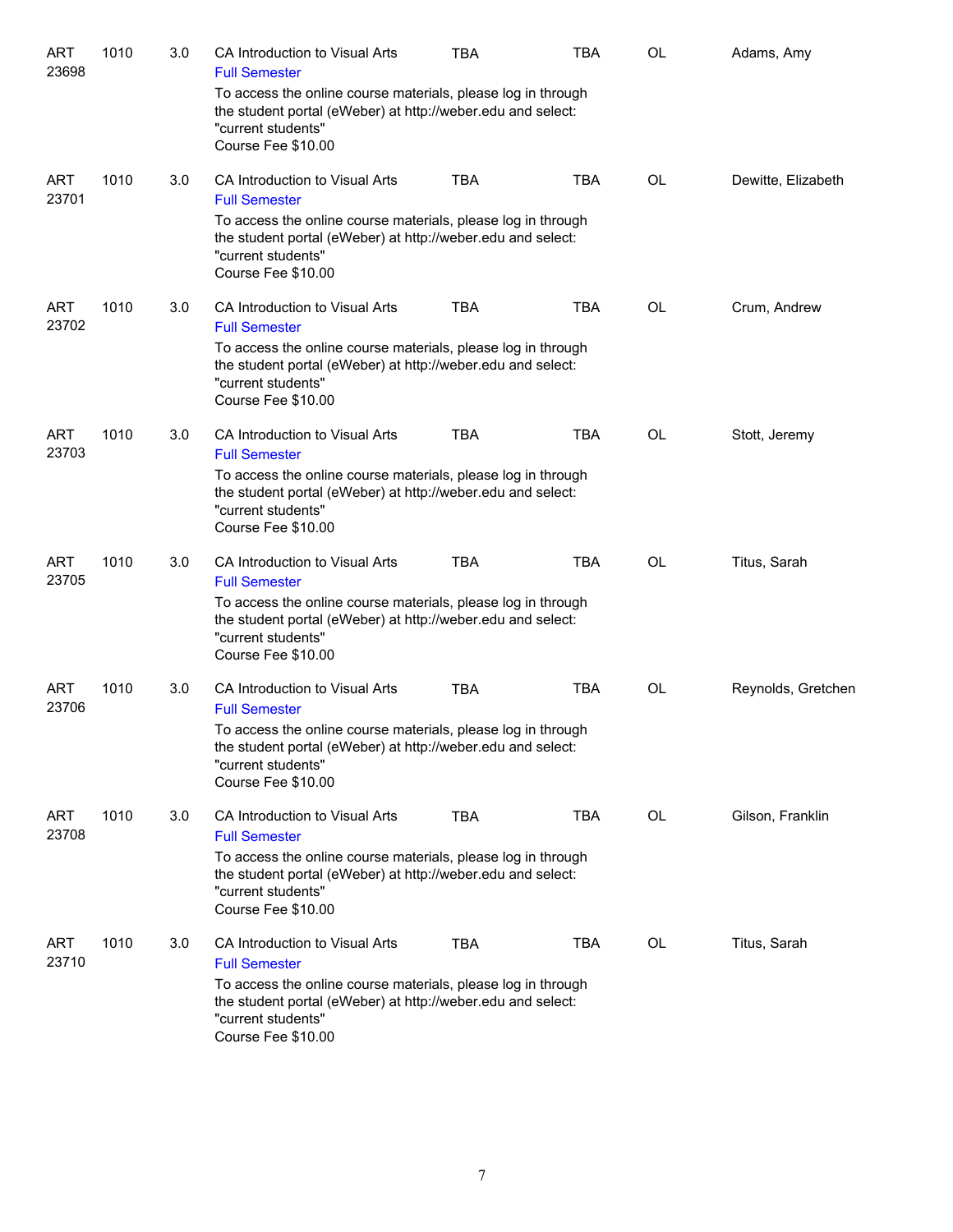| <b>ART</b><br>23711 | 1010 | 3.0 | CA Introduction to Visual Arts<br><b>Full Semester</b><br>To access the online course materials, please log in through<br>the student portal (eWeber) at http://weber.edu and select:<br>"current students"<br>Course Fee \$10.00 | <b>TBA</b>  | <b>TBA</b>   | <b>OL</b> | Adams, Amy             |
|---------------------|------|-----|-----------------------------------------------------------------------------------------------------------------------------------------------------------------------------------------------------------------------------------|-------------|--------------|-----------|------------------------|
| <b>ART</b><br>23721 | 1010 | 3.0 | CA Introduction to Visual Arts<br><b>Full Semester</b><br>Course Fee \$10.00                                                                                                                                                      | 1730 - 2010 | $\mathsf{R}$ | D02324    | Dolberg, Daniel        |
| <b>ART</b><br>23723 | 1010 | 3.0 | CA Introduction to Visual Arts<br><b>Full Semester</b><br>Course Fee \$10.00                                                                                                                                                      | 1200 - 1315 | <b>TR</b>    | D02104    | Simpson, Suzanne       |
| <b>ART</b><br>23725 | 1010 | 3.0 | CA Introduction to Visual Arts<br><b>Full Semester</b><br>Course Fee \$10.00                                                                                                                                                      | 1730 - 2010 | Τ            | D02114    | Dolberg, Daniel        |
| <b>ART</b><br>22116 | 1030 | 3.0 | CA Studio Art for NonArt Major<br><b>Full Semester</b><br>Course Fee \$15.00                                                                                                                                                      | 0900 - 1300 | F            | KA307     | Lenzi, Kristina        |
| <b>ART</b><br>22117 | 1030 | 3.0 | CA Studio Art for NonArt Major<br><b>Full Semester</b><br>Course Fee \$15.00                                                                                                                                                      | 1400 - 1600 | <b>MW</b>    | KA306     | Reimschussel, Margaret |
| <b>ART</b><br>22118 | 1030 | 3.0 | CA Studio Art for NonArt Major<br><b>Full Semester</b><br>Course Fee \$15.00                                                                                                                                                      | 1700 - 1900 | <b>MW</b>    | KA306     | Reimschussel, Margaret |
| <b>ART</b><br>22207 | 1030 | 3.0 | CA Studio Art for NonArt Major<br><b>Full Semester</b><br>Course Fee \$15.00                                                                                                                                                      | 1730 - 1930 | <b>TR</b>    | KA306     | Gravis, Lydia          |
| <b>ART</b><br>22212 | 1030 | 3.0 | CA Studio Art for NonArt Major<br><b>Full Semester</b><br>Course Fee \$15.00                                                                                                                                                      | 1400 - 1600 | <b>MW</b>    | KA307     | Lenzi, Kristina        |
| <b>ART</b><br>22214 | 1030 | 3.0 | CA Studio Art for NonArt Major<br><b>Full Semester</b><br>Course Fee \$15.00                                                                                                                                                      | 1300 - 1700 | F            | KA307     | Emerich, William       |
| <b>ART</b><br>22269 | 1030 | 3.0 | CA Studio Art for NonArt Major<br><b>Full Semester</b><br>Course Fee \$15.00                                                                                                                                                      | 1200 - 1600 | S            | KA307     | Emerich, William       |
| <b>ART</b><br>23712 | 1030 | 3.0 | CA Studio Art for NonArt Major<br><b>Full Semester</b><br>To access the online course materials, please log in through<br>the student portal (eWeber) at http://weber.edu and select:<br>"current students"<br>Course Fee \$15.00 | <b>TBA</b>  | <b>TBA</b>   | OL        | Stones, Steve          |
| <b>ART</b><br>23727 | 1030 | 3.0 | CA Studio Art for NonArt Major<br><b>Full Semester</b><br>Course Fee \$15.00                                                                                                                                                      | 1730 - 2010 | м            | D02104    | Ebberts Cate, Tiffany  |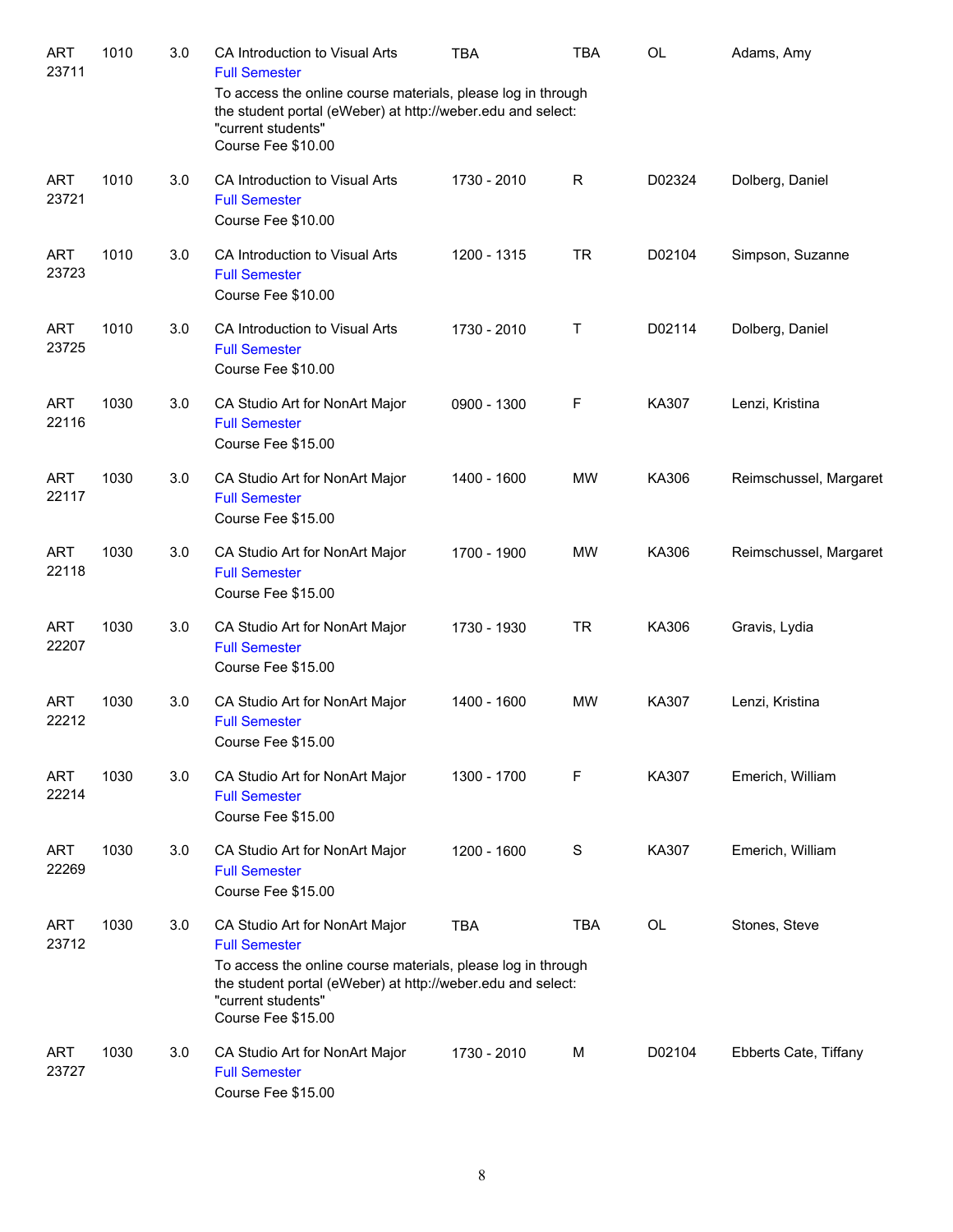| <b>ART</b><br>23728 | 1030 | 3.0 | CA Studio Art for NonArt Major<br><b>Full Semester</b><br>Course Fee \$15.00                                                      | 1730 - 2010 | R         | D02104       | Ebberts Cate, Tiffany |
|---------------------|------|-----|-----------------------------------------------------------------------------------------------------------------------------------|-------------|-----------|--------------|-----------------------|
| <b>ART</b><br>23729 | 1030 | 3.0 | CA Studio Art for NonArt Major<br><b>Full Semester</b><br>Course Fee \$15.00                                                      | 0830 - 1020 | <b>TR</b> | <b>WW108</b> | Simpson, Suzanne      |
| <b>ART</b><br>23730 | 1030 | 3.0 | CA Studio Art for NonArt Major<br><b>Full Semester</b><br>Course Fee \$15.00                                                      | 1500 - 1700 | <b>TR</b> | <b>WW108</b> | Simpson, Suzanne      |
| <b>ART</b><br>22365 | 1040 | 3.0 | Orientation to Visual Studies<br><b>Full Semester</b><br>Course Fee \$23.00                                                       | 0800 - 1045 | <b>MW</b> | KA150        | Jacobs, James         |
| <b>ART</b><br>22371 | 1040 | 3.0 | Orientation to Visual Studies<br><b>Full Semester</b><br>Room KA 106 is located in the main office, KA 101.<br>Course Fee \$23.00 | 1730 - 2015 | <b>TR</b> | KA106        | Adams, Amy            |
| <b>ART</b><br>22409 | 1110 | 3.0 | Drawing I<br><b>Full Semester</b><br>Course Fee \$23.00                                                                           | 1100 - 1345 | <b>MW</b> | KA305        | Stevenson, Kathleen   |
| <b>ART</b><br>22413 | 1110 | 3.0 | Drawing I<br><b>Full Semester</b><br>Course Fee \$23.00                                                                           | 0830 - 1115 | <b>TR</b> | KA305        | Reynolds, Gretchen    |
| <b>ART</b><br>22425 | 1110 | 3.0 | Drawing I<br><b>Full Semester</b><br>Course Fee \$23.00                                                                           | 1700 - 1945 | <b>MW</b> | KA305        | Carrera, Tracy        |
| <b>ART</b><br>25029 | 1110 | 3.0 | Drawing I<br><b>Full Semester</b><br>Course Fee \$23.00                                                                           | 1130 - 1415 | TR.       | KA305        | Carrera, Tracy        |
| ART<br>22530        | 1120 | 3.0 | Design: 2D<br><b>Full Semester</b><br>Course Fee \$23.00                                                                          | 1430 - 1715 | <b>TR</b> | KA307        | Jacobs, James         |
| <b>ART</b><br>22531 | 1120 | 3.0 | Design: 2D<br><b>Full Semester</b><br>Course Fee \$23.00                                                                          | 1700 - 1945 | <b>MW</b> | KA307        | Biddle, Mark          |
| <b>ART</b><br>22532 | 1120 | 3.0 | Design: 2D<br><b>Full Semester</b><br>Course Fee \$23.00                                                                          | 1430 - 1715 | <b>TR</b> | KA306        | Makov, Susan          |
| <b>ART</b><br>25028 | 1120 | 3.0 | Design: 2D<br><b>Full Semester</b><br>Course Fee \$23.00                                                                          | 0830 - 1115 | <b>TR</b> | KA306        | Gravis, Lydia         |
| <b>ART</b><br>22533 | 1130 | 3.0 | Design: 3D<br><b>Full Semester</b><br>Course Fee \$123.00                                                                         | 1730 - 2010 | <b>TR</b> | KA165        | Clark, Jared          |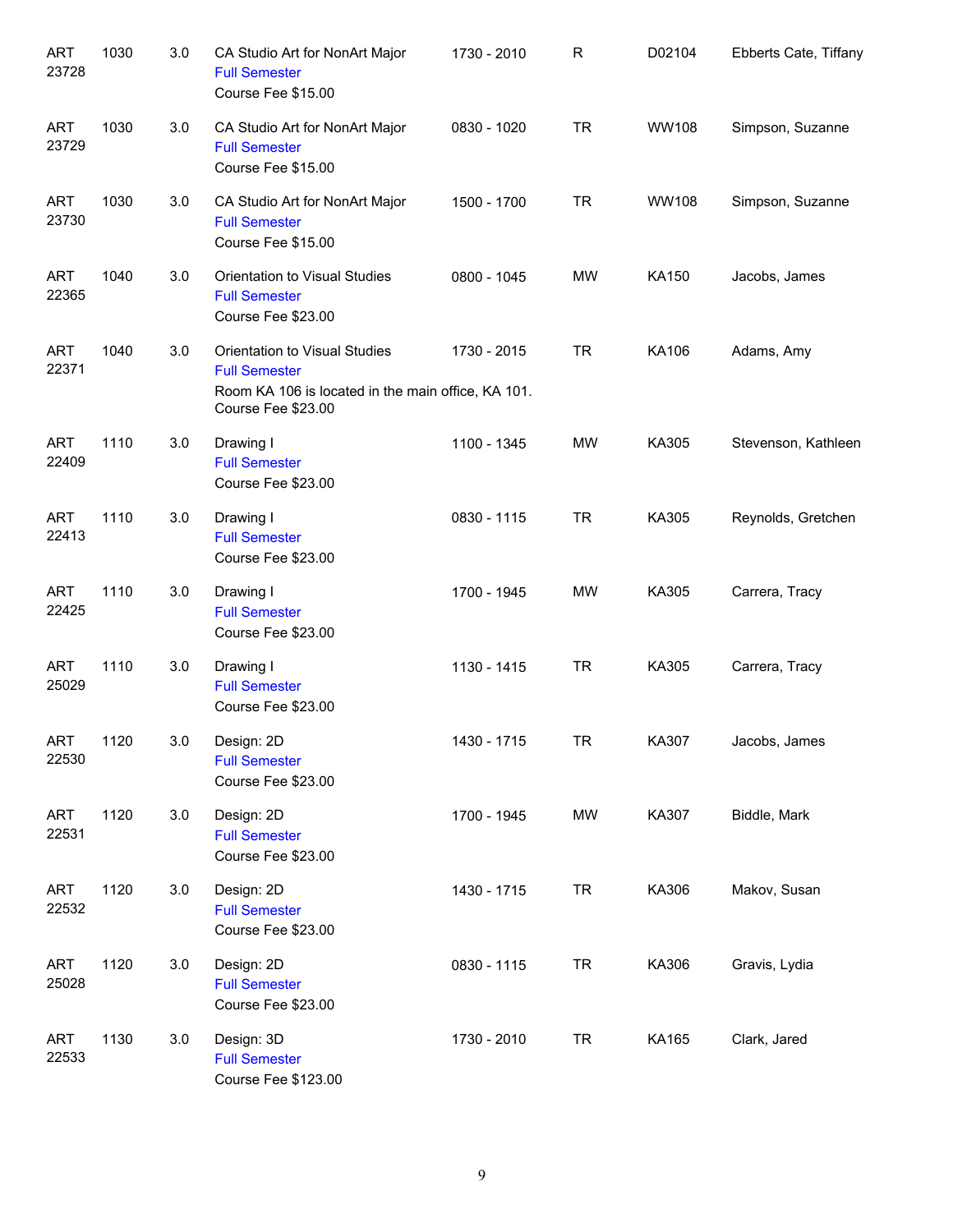| <b>ART</b><br>22534 | 1130 | 3.0 | Design: 3D<br><b>Full Semester</b><br>Course Fee \$123.00                     | 1700 - 1945 | <b>MW</b>   | KA165        | Bateman, James          |
|---------------------|------|-----|-------------------------------------------------------------------------------|-------------|-------------|--------------|-------------------------|
| <b>ART</b><br>25036 | 1130 | 3.0 | Design: 3D<br><b>Full Semester</b><br>Course Fee \$123.00                     | 1400 - 1645 | <b>MW</b>   | KA165        | Bateman, James          |
| <b>ART</b><br>22535 | 1140 | 3.0 | Color Theory<br><b>Full Semester</b><br>Course Fee \$23.00                    | 1130 - 1415 | <b>TR</b>   | KA306        | Stott, Jeremy           |
| <b>ART</b><br>23196 | 1140 | 3.0 | Color Theory<br><b>Full Semester</b><br>Course Fee \$23.00                    | 0830 - 1115 | <b>TR</b>   | KA307        | Lenzi, Kristina         |
| <b>ART</b><br>22540 | 2200 | 3.0 | Intro to Printmaking<br><b>Full Semester</b><br>Course Fee \$123.00           | 1100 - 1345 | MW          | <b>KA251</b> | Makov, Susan            |
| <b>ART</b><br>22543 | 2250 | 3.0 | Photgraphy: Black White/Analog<br><b>Full Semester</b><br>Course Fee \$118.00 | 1400 - 1645 | MW          | KA223        | Suppha-Atthasitt, Tyler |
| <b>ART</b><br>22548 | 2250 | 3.0 | Photgraphy: Black White/Analog<br><b>Full Semester</b><br>Course Fee \$118.00 | 1130 - 1415 | <b>TR</b>   | KA223        | Suppha-Atthasitt, Tyler |
| <b>ART</b><br>22574 | 2310 | 3.0 | Intro to Ceramic Art<br><b>Full Semester</b><br>Course Fee \$79.00            | 1100 - 1345 | <b>MW</b>   | KA130        | Wolochowicz, Stephen    |
| <b>ART</b><br>22585 | 2310 | 3.0 | Intro to Ceramic Art<br><b>Full Semester</b><br>Course Fee \$79.00            | 1700 - 1945 | MW          | KA130        | Wolochowicz, Stephen    |
| ART<br>22590        | 2450 | 3.0 | Photography: Color/Digital<br><b>Full Semester</b><br>Course Fee \$148.00     | 1730 - 2015 | <b>TR</b>   | KA           | Crow, Paul              |
| <b>ART</b><br>22597 | 2450 | 3.0 | Photography: Color/Digital<br><b>Full Semester</b><br>Course Fee \$148.00     | 0900 - 1430 | $\mathbf S$ | KA223        | Ripplinger, Kent        |
| <b>ART</b><br>22598 | 2450 | 3.0 | Photography: Color/Digital<br><b>Full Semester</b><br>Course Fee \$148.00     | 0800 - 1045 | MW          | KA           | Crow, Paul              |
| <b>ART</b><br>22604 | 2450 | 3.0 | Photography: Color/Digital<br><b>Full Semester</b><br>Course Fee \$148.00     | 1130 - 1415 | <b>TR</b>   | KA           | Ripplinger, Kent        |
| <b>ART</b><br>22663 | 2600 | 3.0 | Painting I<br><b>Full Semester</b><br>Course Fee \$78.00                      | 1730 - 2015 | <b>TR</b>   | KA309        | Jacobs, James           |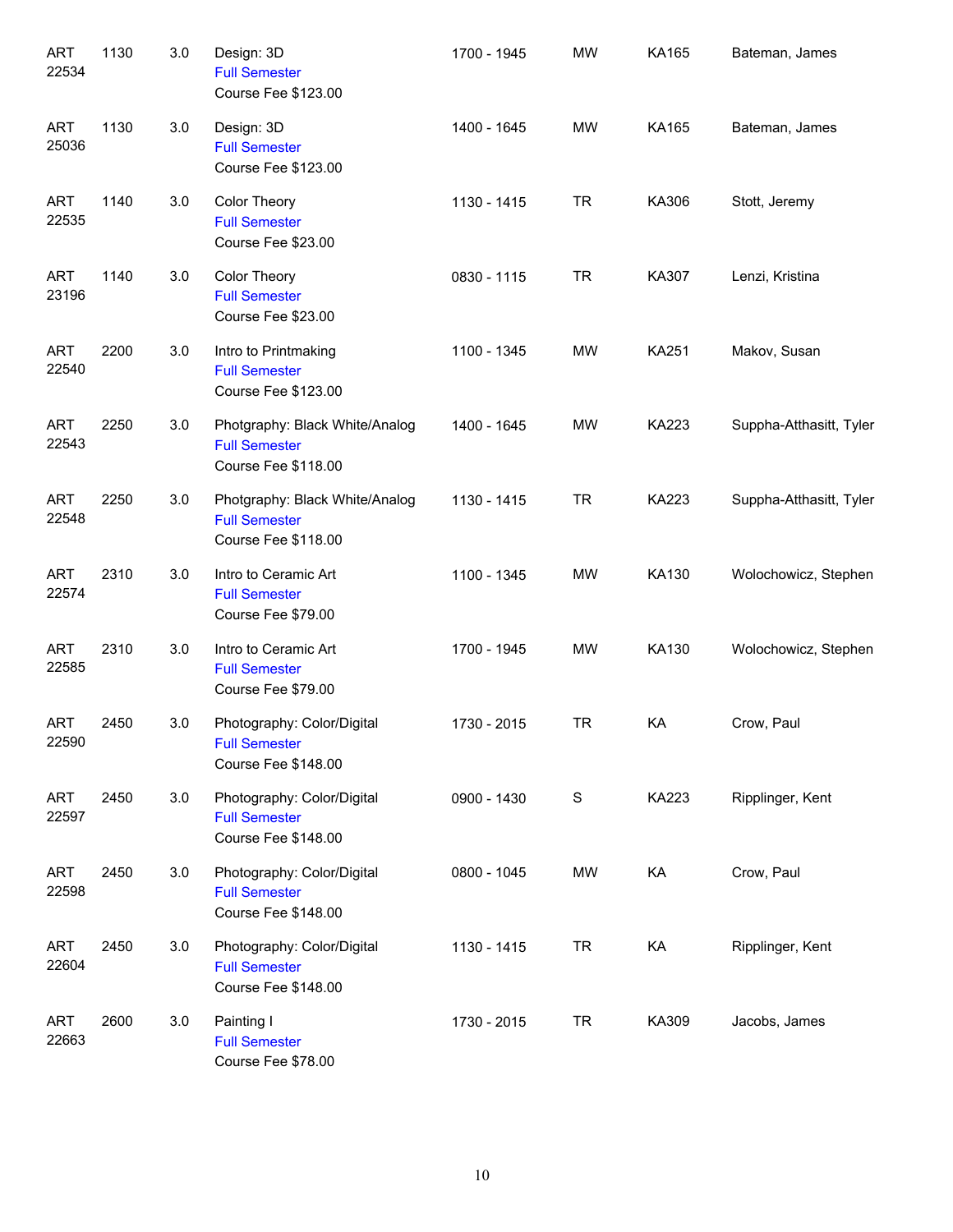| <b>ART</b><br>24614 | 2810  | 3.0 | Figurative Sculpture I<br><b>Full Semester</b><br>Course Fee \$118.00        | 0830 - 1400 | F         | KA165 | Bateman, James       |
|---------------------|-------|-----|------------------------------------------------------------------------------|-------------|-----------|-------|----------------------|
| <b>ART</b><br>22676 | 3120  | 3.0 | <b>Figure Drawing</b><br><b>Full Semester</b><br>Course Fee \$105.00         | 1430 - 1715 | <b>TR</b> | KA305 | Stevenson, Kathleen  |
| <b>ART</b><br>22677 | 3150  | 3.0 | Photography Seminar<br><b>Full Semester</b><br>Course Fee \$130.00           | 1700 - 1945 | <b>MW</b> | KA223 | Winegar, Joshua      |
| <b>ART</b><br>22678 | 3200  | 3.0 | Intermediate Printmaking<br><b>Full Semester</b><br>Course Fee \$123.00      | 1400 - 1645 | MW        | KA251 | Makov, Susan         |
| <b>ART</b><br>22706 | 3310  | 3.0 | Intermed Handbuilt Ceramics<br><b>Full Semester</b><br>Course Fee \$103.00   | 1400 - 1645 | <b>MW</b> | KA130 | Wolochowicz, Stephen |
| <b>ART</b><br>23417 | 3420B | 1.0 | Vector Drawing<br><b>Full Semester</b><br>Course Fee \$23.00                 | 0830 - 1115 | <b>TR</b> | KA210 | Stott, Jeremy        |
| <b>ART</b><br>23419 | 3420C | 1.0 | Digital Page Composition<br><b>Full Semester</b><br>Course Fee \$23.00       | 0830 - 1115 | <b>TR</b> | KA210 | Stott, Jeremy        |
| <b>ART</b><br>23420 | 3420D | 1.0 | Design for the Internet<br><b>Full Semester</b><br>Course Fee \$23.00        | 0830 - 1115 | <b>TR</b> | KA210 | Zahabi, Liese        |
| <b>ART</b><br>22708 | 3430  | 3.0 | Typography/Publication Design<br><b>Full Semester</b><br>Course Fee \$68.00  | 1400 - 1645 | MW        | KA220 | Biddle, Mark         |
| ART<br>22710        | 3435  | 3.0 | <b>Experimental Typography</b><br><b>Full Semester</b><br>Course Fee \$68.00 | 1100 - 1345 | MW        | KA220 | Zahabi, Liese        |
| ART<br>22711        | 3440  | 3.0 | Visual Communication<br><b>Full Semester</b><br>Course Fee \$68.00           | 1430 - 1715 | <b>TR</b> | KA220 | Clarkson, Larry      |
| ART<br>22713        | 3450  | 3.0 | Design History and Theory<br><b>Full Semester</b><br>Course Fee \$93.00      | 0800 - 1045 | MW        | KA220 | Biddle, Mark         |
| ART<br>23060        | 3460  | 3.0 | Illustration<br><b>Full Semester</b><br>Course Fee \$23.00                   | 0830 - 1115 | <b>TR</b> | KA220 | Clarkson, Larry      |
| ART<br>23061        | 3515  | 3.0 | Art Methods I<br><b>Full Semester</b><br>Course Fee \$118.00                 | 1730 - 2015 | <b>TR</b> | KA307 | Stevenson, Kathleen  |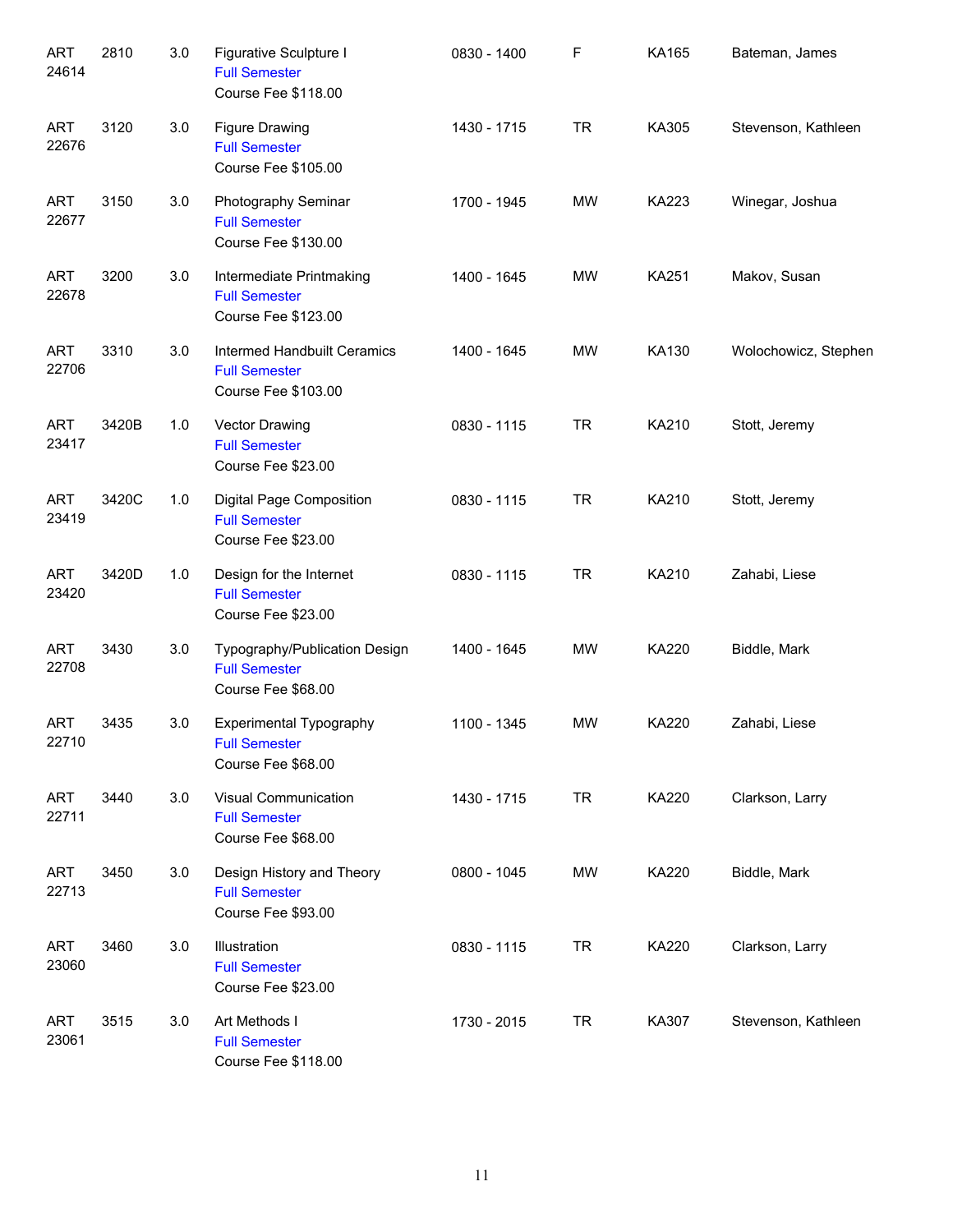| <b>ART</b><br>23062 | 3550 | 3.0 | Photography: View Camera Tech<br><b>Full Semester</b><br>Course Fee \$161.00        | 1100 - 1345 | <b>MW</b>  | KA           | Winegar, Joshua      |
|---------------------|------|-----|-------------------------------------------------------------------------------------|-------------|------------|--------------|----------------------|
| <b>ART</b><br>23064 | 3600 | 3.0 | Painting II<br><b>Full Semester</b><br>Course Fee \$78.00                           | 1430 - 1715 | <b>TR</b>  | KA308        | Choberka, Matthew    |
| <b>ART</b><br>24615 | 3810 | 3.0 | Figurative Sculpture II<br><b>Full Semester</b><br>Course Fee \$118.00              | 0830 - 1400 | F          | KA165        | Bateman, James       |
| <b>ART</b><br>23071 | 3995 | 3.0 | <b>BFA Seminar</b><br><b>Full Semester</b><br>Course Fee \$118.00                   | 1400 - 1645 | W          | KA106        | Stevenson, Kathleen  |
| <b>ART</b><br>23076 | 4120 | 3.0 | <b>Advanced Figure Drawing</b><br><b>Full Semester</b><br>Course Fee \$105.00       | 1430 - 1715 | <b>TR</b>  | KA305        | Stevenson, Kathleen  |
| <b>ART</b><br>23080 | 4200 | 3.0 | <b>Advanced Printmaking</b><br><b>Full Semester</b><br>Course Fee \$123.00          | 1400 - 1645 | MW         | <b>KA251</b> | Makov, Susan         |
| <b>ART</b><br>23090 | 4310 | 3.0 | <b>Advanced Handbuilt Ceramics</b><br><b>Full Semester</b><br>Course Fee \$103.00   | 1400 - 1645 | <b>MW</b>  | KA130        | Wolochowicz, Stephen |
| <b>ART</b><br>23164 | 4320 | 3.0 | Adv Wheelthrown Ceramics<br><b>Full Semester</b><br>Course Fee \$103.00             | 1400 - 1645 | <b>MW</b>  | KA130        | Wolochowicz, Stephen |
| <b>ART</b><br>23166 | 4400 | 3.0 | Adv Graphic Design<br><b>Full Semester</b><br>Course Fee \$93.00                    | 1730 - 2015 | <b>TR</b>  | <b>KA220</b> | Clarkson, Larry      |
| ART<br>23167        | 4440 | 3.0 | Interactive Media<br><b>Full Semester</b><br>Course Fee \$68.00                     | 1700 - 1945 | <b>MW</b>  | KA210        | Zahabi, Liese        |
| ART<br>23168        | 4600 | 3.0 | Painting III<br><b>Full Semester</b><br>Course Fee \$78.00                          | 1430 - 1715 | <b>TR</b>  | KA308        | Choberka, Matthew    |
| ART<br>23169        | 4660 | 3.0 | Special Topics in Photography<br><b>Full Semester</b><br><b>Course Fee \$123.00</b> | 1430 - 1715 | <b>TR</b>  | KA           | Crow, Paul           |
| ART<br>23170        | 4750 | 3.0 | <b>Experimental Photography</b><br><b>Full Semester</b><br>Course Fee \$148.00      | 1400 - 1645 | <b>MW</b>  | KA           | Winegar, Joshua      |
| ART<br>25579        | 4890 | 2.0 | Coop Work Experience<br><b>Full Semester</b>                                        | <b>TBA</b>  | <b>TBA</b> |              | Biddle, Mark         |
| <b>ART</b><br>25580 | 4890 | 1.0 | Coop Work Experience<br><b>Full Semester</b>                                        | <b>TBA</b>  | <b>TBA</b> |              | Biddle, Mark         |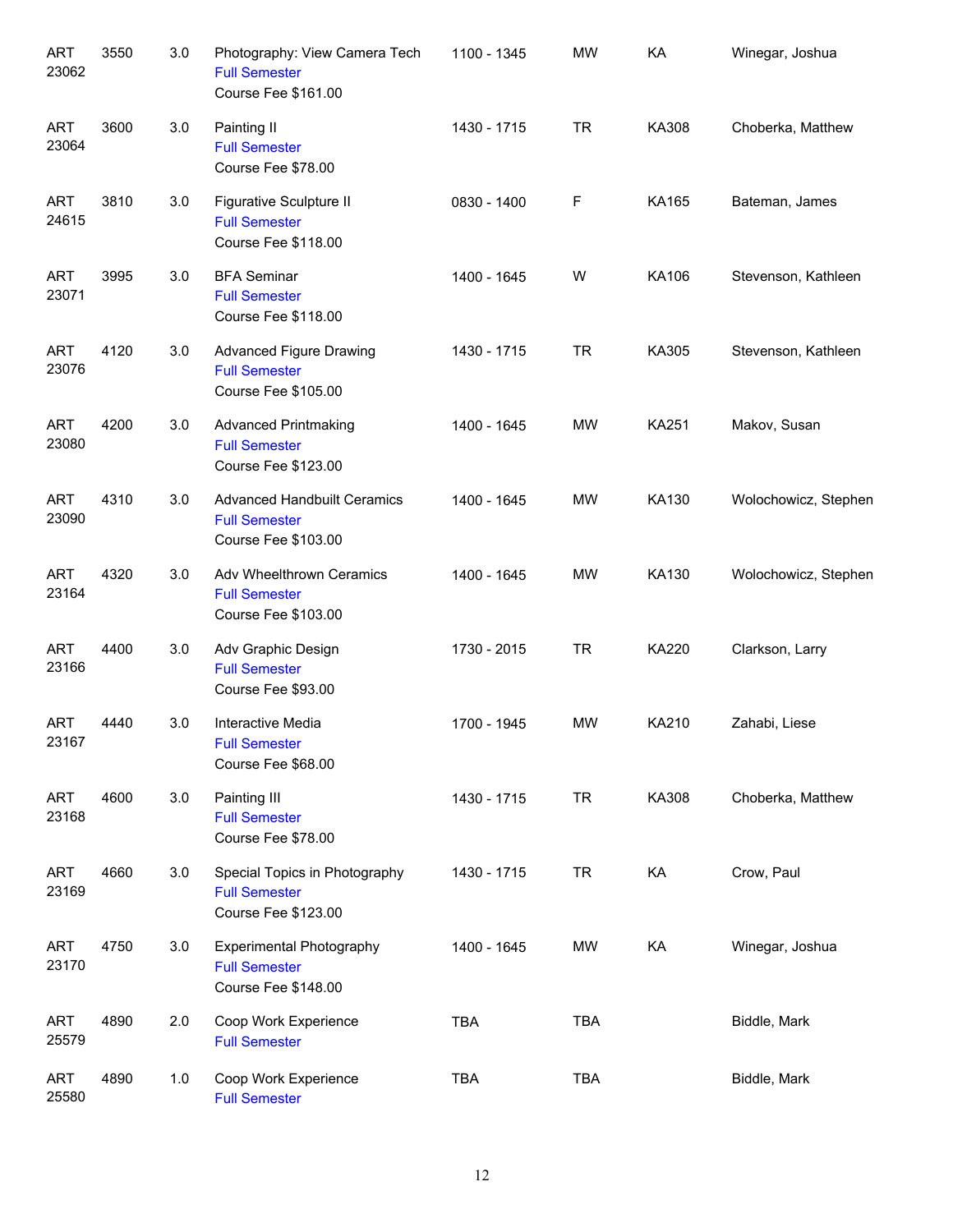| <b>ART</b><br>25600  | 4890 | 2.0 | Coop Work Experience<br><b>Full Semester</b>                                | <b>TBA</b>  | <b>TBA</b> |              | Stott, Jeremy       |
|----------------------|------|-----|-----------------------------------------------------------------------------|-------------|------------|--------------|---------------------|
| <b>ART</b><br>24567  | 4900 | 3.0 | <b>Individual Studies</b><br><b>Full Semester</b><br>Course Fee \$18.00     | <b>TBA</b>  | <b>TBA</b> |              | Bateman, James      |
| <b>ART</b><br>25017  | 4900 | 3.0 | <b>Individual Studies</b><br><b>Full Semester</b><br>Course Fee \$18.00     | <b>TBA</b>  | <b>TBA</b> |              | Ripplinger, Kent    |
| <b>ART</b><br>25018  | 4900 | 1.0 | <b>Individual Studies</b><br><b>Full Semester</b><br>Course Fee \$18.00     | <b>TBA</b>  | <b>TBA</b> |              | Ripplinger, Kent    |
| <b>ART</b><br>25026  | 4900 | 3.0 | <b>Individual Studies</b><br><b>Full Semester</b><br>Course Fee \$18.00     | <b>TBA</b>  | <b>TBA</b> |              | Choberka, Matthew   |
| <b>ART</b><br>25515  | 4900 | 3.0 | <b>Individual Studies</b><br><b>Full Semester</b><br>Course Fee \$18.00     | <b>TBA</b>  | <b>TBA</b> |              | Clarkson, Larry     |
| <b>ART</b><br>25577  | 4900 | 3.0 | <b>Individual Studies</b><br><b>Full Semester</b><br>Course Fee \$18.00     | <b>TBA</b>  | <b>TBA</b> |              | Zahabi, Liese       |
| <b>ART</b><br>25630  | 4900 | 3.0 | <b>Individual Studies</b><br><b>Full Semester</b><br>Course Fee \$18.00     | <b>TBA</b>  | <b>TBA</b> |              | Gravis, Lydia       |
| <b>ART</b><br>25656  | 4900 | 3.0 | <b>Individual Studies</b><br><b>Full Semester</b><br>Course Fee: \$18.00    | <b>TBA</b>  | <b>TBA</b> |              | Ripplinger, Kent    |
| <b>ART</b><br>25671  | 4900 | 3.0 | <b>Individual Studies</b><br><b>Full Semester</b>                           | <b>TBA</b>  | <b>TBA</b> |              | Ripplinger, Kent    |
| ART<br>23171         | 4990 | 3.0 | <b>BFA Thesis</b><br><b>Full Semester</b><br>Course Fee \$23.00             | 1400 - 1645 | W          | KA106        | Stevenson, Kathleen |
| <b>ARTH</b><br>22403 | 1090 | 4.0 | CA Art/Arch: Paleolith-AD1000<br><b>Full Semester</b><br>Course Fee \$30.00 | 0900 - 1045 | <b>TR</b>  | <b>KA143</b> | Pagel, Angelika     |
| <b>ARTH</b><br>24450 | 1090 | 4.0 | CA Art/Arch:Paleolith-AD1000<br><b>Full Semester</b><br>Course Fee \$30.00  | 0900 - 1045 | MW         | <b>KA143</b> | Pagel, Angelika     |
| <b>ARTH</b><br>22538 | 2040 | 4.0 | Art and Architecture of Asia<br><b>Full Semester</b><br>Course Fee \$29.00  | 1430 - 1615 | <b>TR</b>  | <b>KA143</b> | Banerji, Naseem     |
| <b>ARTH</b><br>24451 | 3040 | 4.0 | Modern Art<br><b>Full Semester</b><br>Course Fee \$30.00                    | 1130 - 1315 | MW         | KA143        | Pagel, Angelika     |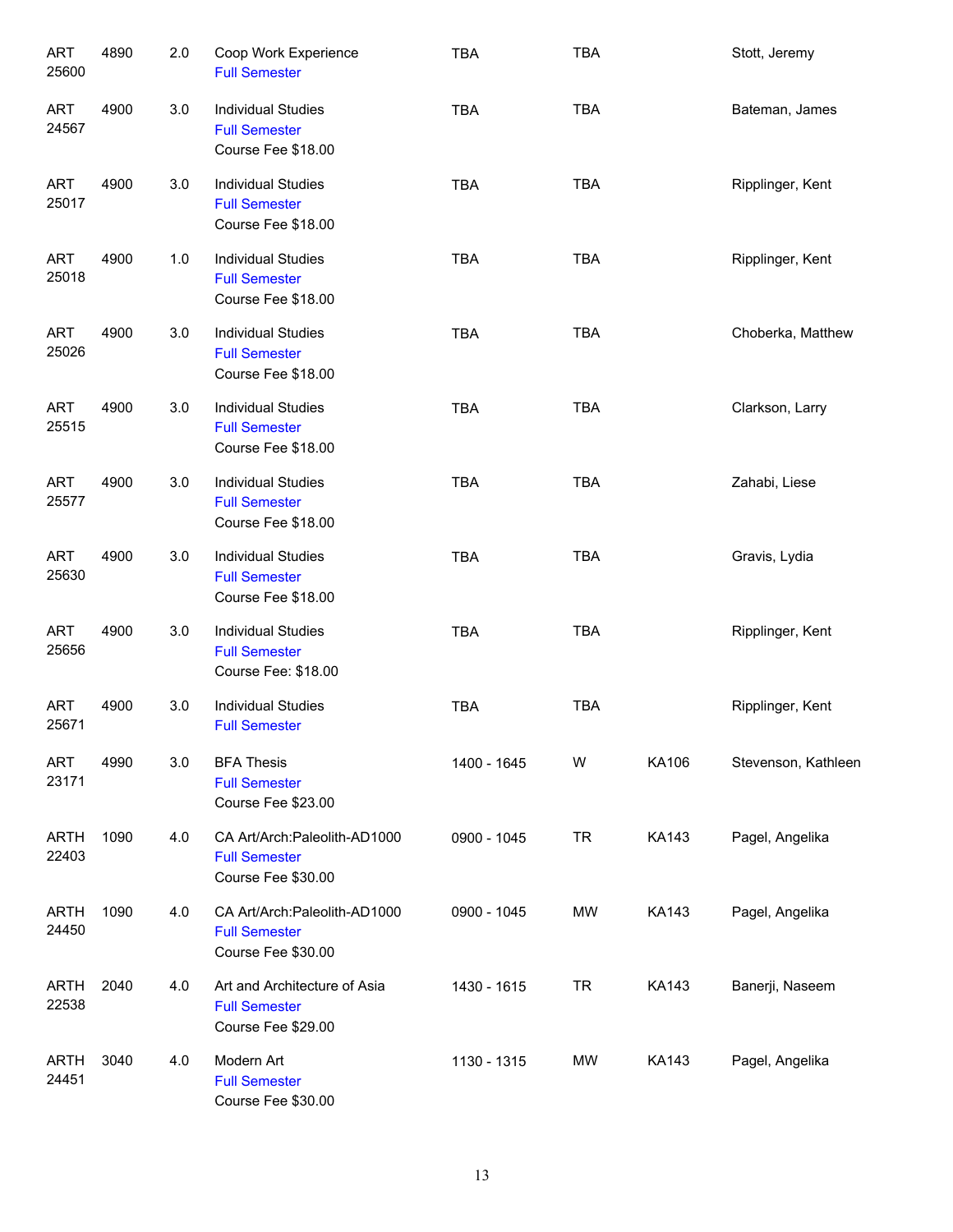| <b>ARTH</b><br>22675 | 3100 | 4.0 | Art/Architect of Islamic World<br><b>Full Semester</b><br>Course Fee \$30.00                                                                                                                                                  | 1730 - 1915 | <b>MW</b>   | KA143       | Banerji, Naseem        |
|----------------------|------|-----|-------------------------------------------------------------------------------------------------------------------------------------------------------------------------------------------------------------------------------|-------------|-------------|-------------|------------------------|
| <b>ASL</b><br>23118  | 1010 | 3.0 | First Year Sign Language I<br><b>Full Semester</b><br>Course Fee \$6.00                                                                                                                                                       | 1730 - 1845 | MW          | EH118       | Harrop, Robb           |
| <b>ASL</b><br>23119  | 1010 | 3.0 | First Year Sign Language I<br><b>Full Semester</b><br>Course Fee \$6.00                                                                                                                                                       | 1900 - 2015 | <b>MW</b>   | EH104       | Montgomery, Gregory    |
| <b>ASL</b><br>23120  | 2010 | 3.0 | Second Year Sign Language I<br><b>Full Semester</b><br>Course Fee \$6.00                                                                                                                                                      | 1730 - 1845 | MW          | EH116       | Montgomery, Gregory    |
| <b>ASL</b><br>23121  | 2010 | 3.0 | Second Year Sign Language I<br><b>Full Semester</b><br>Course Fee \$6.00                                                                                                                                                      | 1730 - 1845 | <b>TR</b>   | EH104       | Harrop, Scott          |
| <b>ASTR</b><br>23225 | 1040 | 3.0 | PS/SI Elementary Astronomy<br><b>Full Semester</b><br>Course Fee \$10.00                                                                                                                                                      | 0930 - 1020 | <b>MWF</b>  | LL203       | Schroeder, Daniel      |
| <b>ASTR</b><br>23226 | 1040 | 3.0 | PS/SI Elementary Astronomy<br><b>Full Semester</b><br>Course Fee \$10.00                                                                                                                                                      | 0900 - 1015 | <b>TR</b>   | LL203       | Sohl, John             |
| <b>ASTR</b><br>23227 | 1040 | 3.0 | PS/SI Elementary Astronomy<br><b>Full Semester</b><br>Course Fee \$10.00                                                                                                                                                      | 1730 - 2010 | M           | LL203       | Kaur, Simranjit        |
| <b>ASTR</b><br>23603 | 1040 | 3.0 | PS/SI Elementary Astronomy<br><b>Full Semester</b><br>To access the online course materials, please log in through<br>the student portal (eWeber) at http://weber.edu and select:<br>"current students"<br>Course Fee \$10.00 | <b>TBA</b>  | <b>TBA</b>  | OL          | Carroll, Bradley       |
| AT<br>23762          | 1300 | 2.0 | First Aid: Resp to Emergencies<br><b>Block 1</b><br>Class held on Saturday August 27 and September 10 only.<br>Course Fee \$15.00                                                                                             | 0815 - 1700 | $\mathbf S$ | <b>SW68</b> | Stone, Lester          |
| AT<br>24612          | 1500 | 2.0 | Intro to Athletic Training<br><b>Full Semester</b><br>Course Fee \$10.00                                                                                                                                                      | 1430 - 1520 | <b>TR</b>   | <b>SW34</b> | Hamson-Utley, Jennifer |
| AT<br>23764          | 2300 | 3.0 | <b>Emergency Response</b><br><b>Full Semester</b><br>Course Fee \$30.00                                                                                                                                                       | 1730 - 2010 | М           | <b>SW68</b> | Hansen, Shannon        |
| AT<br>23771          | 2300 | 3.0 | <b>Emergency Response</b><br><b>Full Semester</b><br>Course Fee \$30.00                                                                                                                                                       | 1730 - 2010 | Т           | <b>SW68</b> | Stone, Lester          |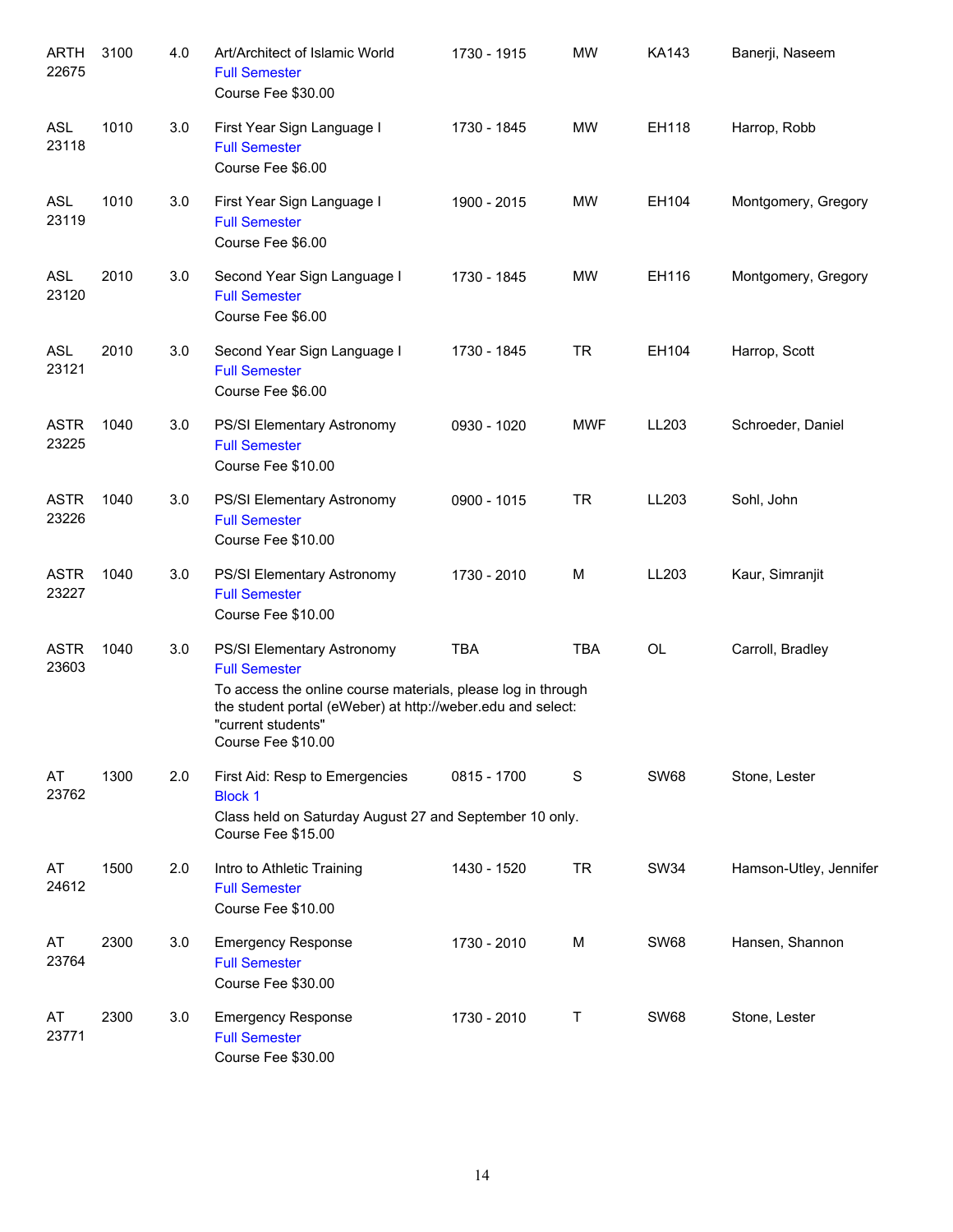| AT<br>23773 | 2300 | 3.0 | <b>Emergency Response</b><br><b>Full Semester</b><br>Course Fee \$30.00                                                                                                                                                                                                                                                                    | 1730 - 2010 | W          | <b>SW68</b>  | Bugnet, Paul           |
|-------------|------|-----|--------------------------------------------------------------------------------------------------------------------------------------------------------------------------------------------------------------------------------------------------------------------------------------------------------------------------------------------|-------------|------------|--------------|------------------------|
| AT<br>23776 | 2300 | 3.0 | <b>Emergency Response</b><br><b>Full Semester</b><br>Course Fee \$30.00                                                                                                                                                                                                                                                                    | 1730 - 2010 | R          | <b>SW68</b>  | Bugnet, Paul           |
| AT<br>23778 | 2500 | 2.0 | CBL-Clinical Applctn. of AT II<br><b>Full Semester</b><br>CBL stands for Community-Based Learning which means that students engage<br>in meaningful community service that is connected to specific course objectives.<br>See http://www.weber.edu/CommunityInvolvement/CBL_Designation.html for a<br>full list of CBL designated courses. | 1800 - 1945 | W          | <b>SW117</b> | Weir, Nancy            |
| AT<br>23783 | 3200 | 3.0 | Psychology of Sport & Injury<br><b>Full Semester</b><br>Course Fee \$15.00                                                                                                                                                                                                                                                                 | 0930 - 1020 | <b>MWF</b> | ED303        | Hamson-Utley, Jennifer |
| AT<br>23781 | 3300 | 3.0 | Eval & Care/Lower Extremity<br><b>Full Semester</b>                                                                                                                                                                                                                                                                                        | 1330 - 1420 | <b>MWF</b> | <b>SW117</b> | Hamson-Utley, Jennifer |
| AT<br>23782 | 3300 | 3.0 | Eval & Care/Lower Extremity<br><b>Full Semester</b>                                                                                                                                                                                                                                                                                        | 1230 - 1320 | <b>MWF</b> | <b>SW117</b> | Hamson-Utley, Jennifer |
| AT<br>23785 | 3500 | 3.0 | CBL-Clinical Applctn. of AT IV<br><b>Full Semester</b><br>CBL stands for Community-Based Learning which means that students engage<br>in meaningful community service that is connected to specific course objectives.<br>See http://www.weber.edu/CommunityInvolvement/CBL_Designation.html for a<br>full list of CBL designated courses. | 0730 - 0920 | M          | <b>SW117</b> | Ingram, Teresa         |
| AT<br>23786 | 3600 | 2.0 | Ergonomics for Health/Safety<br><b>Full Semester</b>                                                                                                                                                                                                                                                                                       | 1230 - 1320 | <b>TR</b>  | <b>SB12</b>  | Smith, Molly           |
| AT<br>23816 | 4100 | 3.0 | <b>Basic Therapeutic Modalities</b><br><b>Full Semester</b><br>Course Fee \$20.00                                                                                                                                                                                                                                                          | 0900 - 1020 | <b>TR</b>  | <b>SW117</b> | Speicher, Timothy      |
| AT<br>23820 | 4100 | 3.0 | <b>Basic Therapeutic Modalities</b><br><b>Full Semester</b><br>Course Fee \$20.00                                                                                                                                                                                                                                                          | 1030 - 1150 | <b>TR</b>  | SW117        | Speicher, Timothy      |
| AT<br>23821 | 4200 | 3.0 | Basic Rehab of Muscul Injuries<br><b>Full Semester</b><br>Course Fee \$15.00                                                                                                                                                                                                                                                               | 1800 - 2030 | Т          | <b>SW117</b> | Ferrin, Chariton       |
| AT<br>23822 | 4200 | 3.0 | Basic Rehab of Muscul Injuries<br><b>Full Semester</b><br>Course Fee \$15.00                                                                                                                                                                                                                                                               | 1800 - 2030 | R          | <b>SW117</b> | Ferrin, Chariton       |
| AT<br>23823 | 4500 | 3.0 | CBL-Clinical Applctn. of AT VI<br><b>Full Semester</b><br>CBL stands for Community-Based Learning which means that students engage<br>in meaningful community service that is connected to specific course objectives.<br>See http://www.weber.edu/CommunityInvolvement/CBL_Designation.html for a<br>full list of CBL designated courses. | 1130 - 1220 | MW         | <b>SW117</b> | Herzog, Valerie        |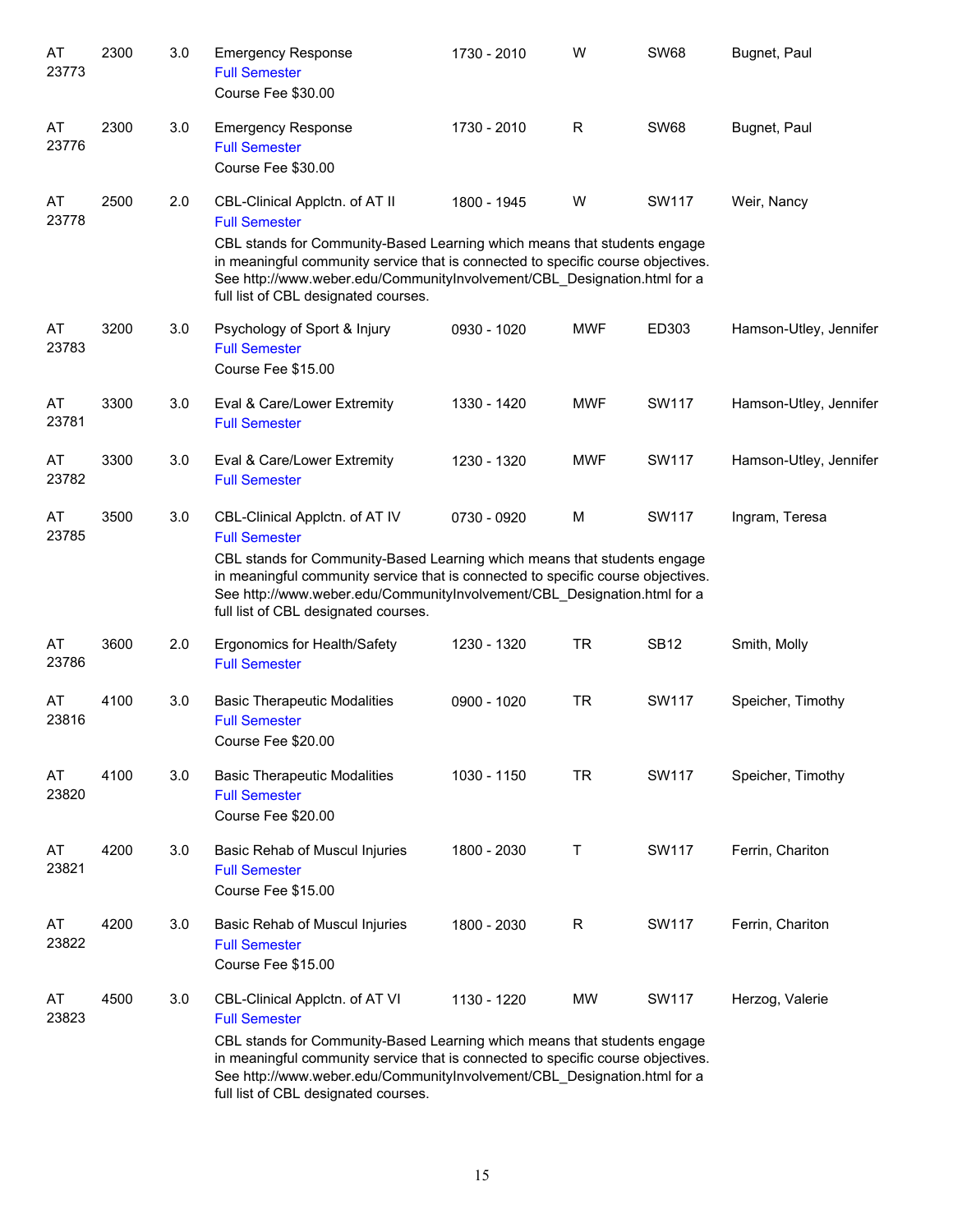| AT<br>23824          | 4550 | 3.0 | General Medical Cond/Adv AT<br><b>Full Semester</b><br>Course Fee \$15.00         | 0930 - 1020 | <b>MWF</b>   | <b>SW68</b>  | Weir, Nancy            |
|----------------------|------|-----|-----------------------------------------------------------------------------------|-------------|--------------|--------------|------------------------|
| AT<br>23825          | 4600 | 3.0 | Administration & Mangmnt in AT<br><b>Full Semester</b>                            | 0900 - 1020 | <b>TR</b>    | <b>SW68</b>  | Herzog, Valerie        |
| AT<br>24022          | 4700 | 1.0 | Intro to Rad for Ath Train Pro<br><b>Full Semester</b>                            | 1200 - 1250 | Τ            |              | Walker, Robert         |
| AT<br>24585          | 4800 | 1.0 | Individual Projects<br><b>Full Semester</b>                                       | <b>TBA</b>  | <b>TBA</b>   |              | Hamson-Utley, Jennifer |
| AT<br>24586          | 4800 | 2.0 | Individual Projects<br><b>Full Semester</b>                                       | <b>TBA</b>  | <b>TBA</b>   |              | Hamson-Utley, Jennifer |
| AT<br>24587          | 4800 | 3.0 | Individual Projects<br><b>Full Semester</b>                                       | <b>TBA</b>  | <b>TBA</b>   |              | Hamson-Utley, Jennifer |
| AT<br>23832          | 4990 | 1.0 | Senior Seminar<br><b>Full Semester</b><br>For Human Performance Management Majors | 0830 - 0920 | W            | <b>SW80</b>  | Smith, Molly           |
| AT<br>23827          | 4998 | 1.0 | <b>BOC Exam Preparation</b><br><b>Full Semester</b>                               | 1030 - 1120 | F            | <b>SW117</b> | Herzog, Valerie        |
| AT<br>24009          | 4999 | 1.0 | Critical Thinking for Injury M<br><b>Block 1</b>                                  | 0830 - 0920 | <b>MW</b>    | ED303        | Hamson-Utley, Jennifer |
| <b>ATHL</b><br>24025 | 1510 | 1.0 | Varsity Volleyball<br><b>Full Semester</b>                                        | 1500 - 1700 | <b>MTWRF</b> | SG           | Peterson, Tom          |
| <b>ATHL</b><br>24039 | 1520 | 1.0 | <b>Varsity Soccer</b><br><b>Full Semester</b>                                     | 1500 - 1700 | <b>MTWRF</b> | SW           | Crompton, Peter        |
| <b>ATHL</b><br>24040 | 1570 | 1.0 | Varsity Basketball<br><b>Full Semester</b>                                        | 1300 - 1450 | <b>MTWRF</b> | DC           | Ord, Bethann           |
| <b>ATHL</b><br>24043 | 1570 | 1.0 | Varsity Basketball<br><b>Full Semester</b>                                        | 1500 - 1700 | <b>MTWRF</b> | DC           | Rahe, Randy            |
| <b>ATHL</b><br>24475 | 1575 | 1.0 | Rodeo I<br><b>Full Semester</b><br>Club Sports Rodeo Participants                 | <b>TBA</b>  | <b>FS</b>    |              | Montgomery, Dennis     |
| <b>ATHL</b><br>24045 | 1580 | 1.0 | <b>Varsity Cross Country</b><br><b>Full Semester</b>                              | <b>TBA</b>  | <b>MTWRF</b> | SK           | Pilkington, Paul       |
| <b>ATHL</b><br>24050 | 1590 | 1.0 | Varsity Football<br><b>Full Semester</b>                                          | 1500 - 1700 | <b>MTWRF</b> | <b>SK</b>    | McBride, Ronald        |
| <b>ATHL</b><br>24052 | 1630 | 1.0 | Varsity Tennis<br><b>Full Semester</b>                                            | 1400 - 1600 | <b>MTWRF</b> | <b>SWTC</b>  | Burnham, Jared         |
| <b>ATHL</b><br>24055 | 1760 | 1.0 | Varsity Cheer/Dance<br><b>Full Semester</b><br>Spirit Squad Members               | <b>TBA</b>  | <b>MWF</b>   | <b>SBFA</b>  | Willis, Summer         |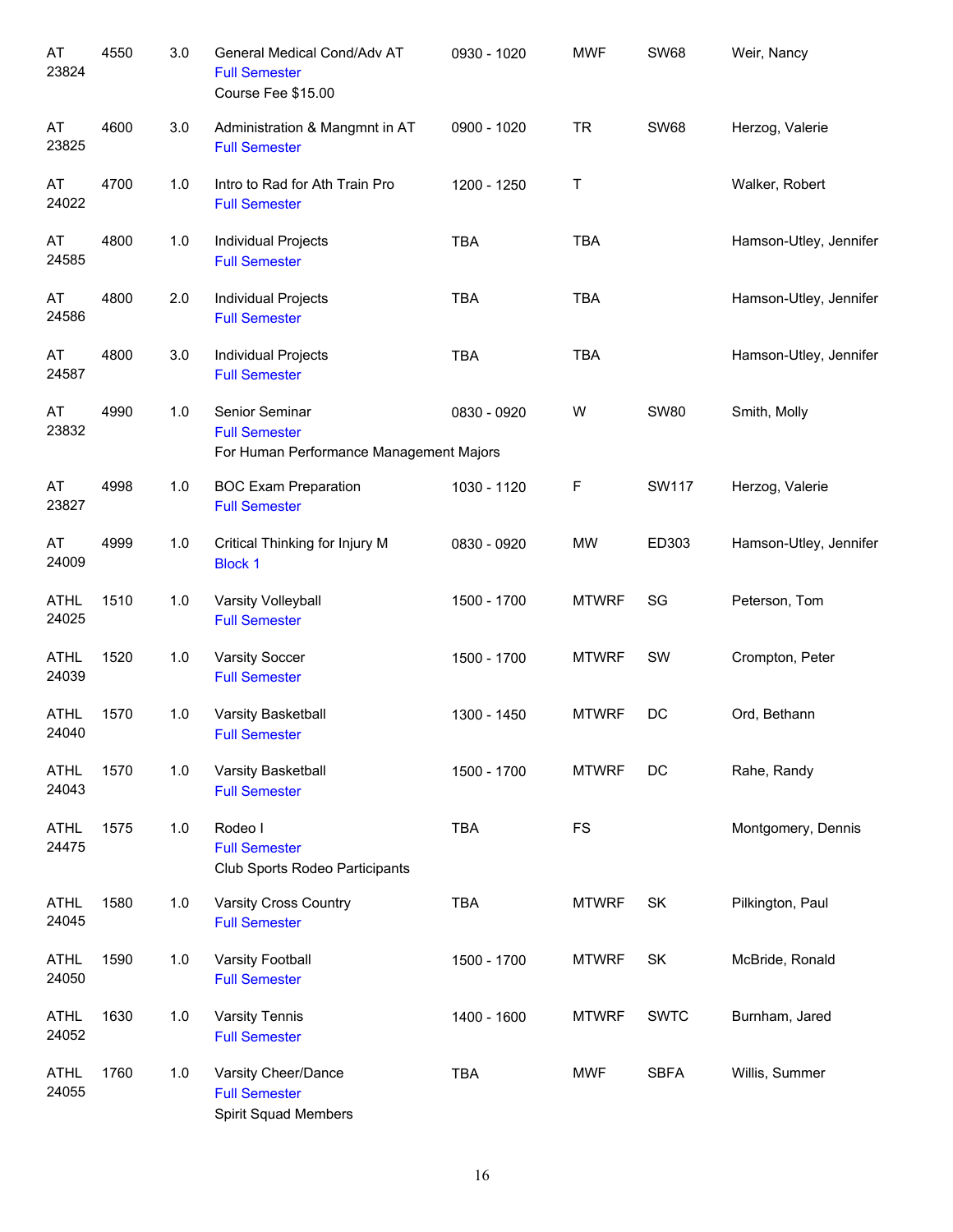| <b>ATTC</b><br>21115 | 3000 | 1.0 | Intro to Auto Technology<br><b>Full Semester</b><br>Course Fee \$5.00                                                                                                                                                           | 1230 - 1315 | т            | <b>TE214</b>  | Kelly, John      |
|----------------------|------|-----|---------------------------------------------------------------------------------------------------------------------------------------------------------------------------------------------------------------------------------|-------------|--------------|---------------|------------------|
| <b>ATTC</b><br>23787 | 3000 | 1.0 | Intro to Auto Technology<br><b>Full Semester</b><br>To access the online course materials, please log in through<br>the student portal (eWeber) at http://weber.edu and select:<br>"current students"<br>Course Fee \$5.00      | <b>TBA</b>  | <b>TBA</b>   | OL            | Kelly, John      |
| <b>ATTC</b><br>21126 | 3260 | 3.0 | <b>Advanced Electrical Systems</b><br><b>Full Semester</b><br>Course Fee \$45.00                                                                                                                                                | 1330 - 1610 | W            | <b>TE214</b>  | Kelly, John      |
| <b>ATTC</b><br>23790 | 3520 | 3.0 | Fleet Management<br><b>Full Semester</b><br>To access the online course materials, please log in through<br>the student portal (eWeber) at http://weber.edu and select:<br>"current students"                                   | <b>TBA</b>  | <b>TBA</b>   | OL            | Kelly, John      |
| <b>ATTC</b><br>21128 | 3760 | 3.0 | Adv. Automotive Technologies<br><b>Full Semester</b><br>Course Fee \$30.00                                                                                                                                                      | 1330 - 1610 | Τ            | <b>TE214</b>  | Kelly, John      |
| <b>ATTC</b><br>23794 | 3760 | 3.0 | Adv. Automotive Technologies<br><b>Full Semester</b><br>To access the online course materials, please log in through<br>the student portal (eWeber) at http://weber.edu and select:<br>"current students"<br>Course Fee \$30.00 | <b>TBA</b>  | <b>TBA</b>   | <b>OL</b>     | Kelly, John      |
| <b>ATTC</b><br>21242 | 4380 | 3.0 | Adv Non-Struct and Damage Rep<br><b>Block 2</b><br>Course Fee \$90.00                                                                                                                                                           | 1330 - 1610 | <b>MW</b>    | <b>TE219R</b> | Tate, Justin     |
| <b>ATTC</b><br>23619 | 4830 | 3.0 | <b>Directed Readings</b><br><b>Full Semester</b>                                                                                                                                                                                | <b>TBA</b>  | <b>TBA</b>   |               | Kelly, John      |
| <b>AUSV</b><br>21132 | 1000 | 3.0 | Intro to Automotive Service<br><b>Block 1</b><br><b>General Motors ASEP Students ONLY</b>                                                                                                                                       | 0730 - 1200 | <b>MTWRF</b> | <b>TE215H</b> | Grundvig, Joseph |
| <b>AUSV</b><br>21154 | 1000 | 3.0 | Intro to Automotive Service<br><b>Block 1</b><br>Toyota T-TEN Students ONLY                                                                                                                                                     | 1430 - 1710 | <b>MTWRF</b> | <b>TE202D</b> | Roner, Kevin     |
| <b>AUSV</b><br>21158 | 1000 | 3.0 | Intro to Automotive Service<br><b>Block 1</b><br>Chrysler CAP Students ONLY                                                                                                                                                     | 1630 - 2120 | <b>MTWRF</b> | <b>TE217C</b> | Hadzik, Scott    |
| <b>AUSV</b><br>21200 | 1000 | 3.0 | Intro to Automotive Service<br><b>Block 1</b><br>Independent Shop - ATEP Students                                                                                                                                               | 1630 - 2120 | <b>MTWRF</b> | <b>TE215H</b> | Speigle, William |
| <b>AUSV</b><br>21216 | 1001 | 2.0 | <b>Collision Repair Fund/Estimtng</b><br><b>Full Semester</b><br>Course Fee \$109.00                                                                                                                                            | 1730 - 1920 | м            | <b>TE219R</b> | Tate, Justin     |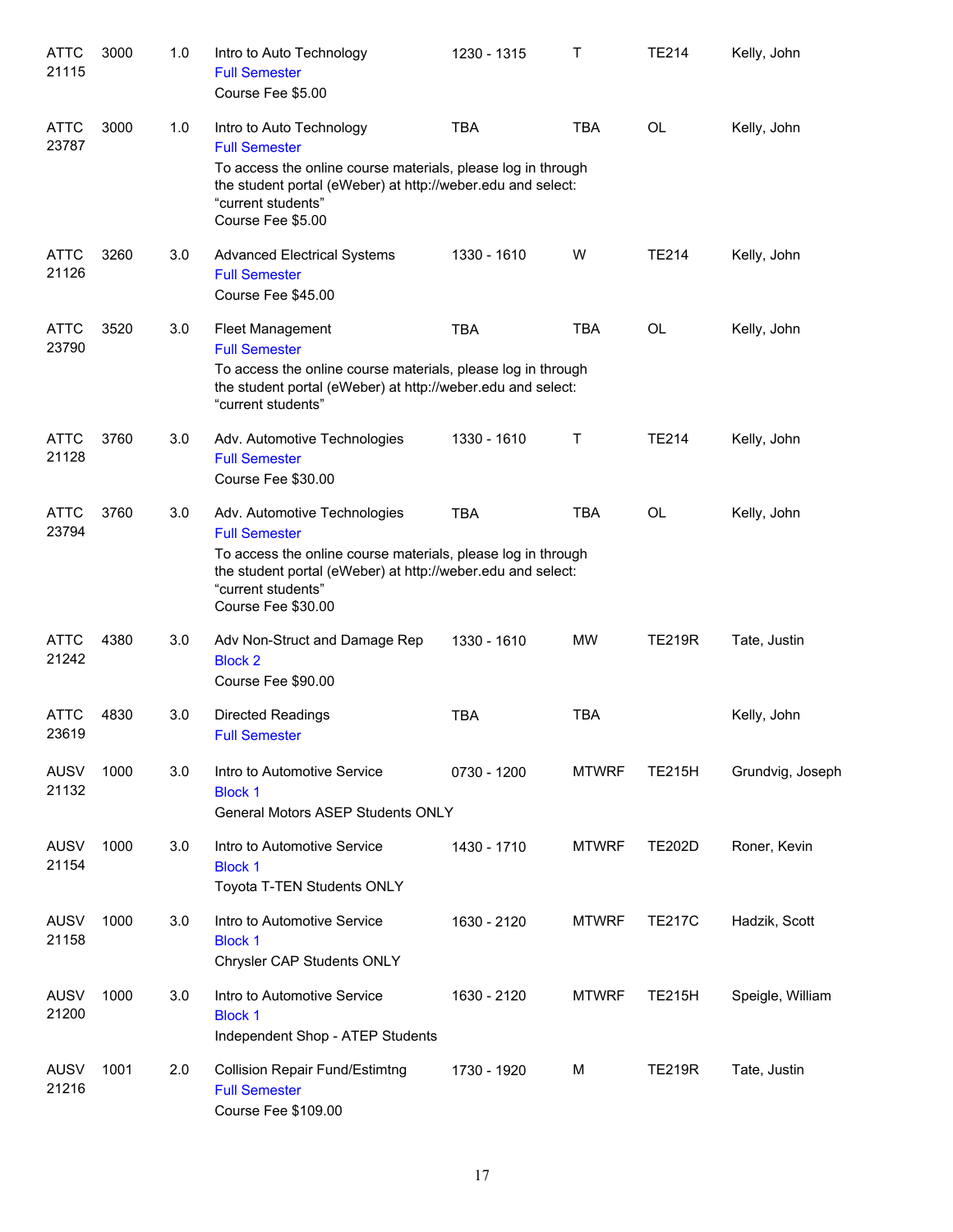| <b>AUSV</b><br>21235 | 1080 | 4.0 | Non-Structural I<br><b>Block 2</b><br>Course Fee \$159.00                                       | 0730 - 1200 | <b>TWR</b>   | <b>TE219R</b> | Tate, Justin     |
|----------------------|------|-----|-------------------------------------------------------------------------------------------------|-------------|--------------|---------------|------------------|
| <b>AUSV</b><br>21218 | 1085 | 4.0 | Painting and Refinishing I<br><b>Block 1</b><br>Course Fee \$159.00                             | 0700 - 1200 | <b>TWR</b>   | <b>TE219R</b> | Tate, Justin     |
| <b>AUSV</b><br>21163 | 1120 | 3.0 | <b>Automotive Engines</b><br><b>Block 2</b><br>Course Fee \$77.00                               | 1630 - 2120 | <b>MTWRF</b> | <b>TE217C</b> | Hadzik, Scott    |
| AUSV<br>21164        | 1150 | 3.0 | DaimlerChrysler Engines<br><b>Block 2</b><br>Course Fee \$77.00                                 | 1630 - 2120 | <b>MTWRF</b> | <b>TE217C</b> | Hadzik, Scott    |
| <b>AUSV</b><br>21138 | 1160 | 4.0 | <b>Toyota Engines</b><br><b>Block 1</b><br>Course Fee \$77.00                                   | 0730 - 1220 | <b>MTWRF</b> | <b>TE215H</b> | Grundvig, Joseph |
| <b>AUSV</b><br>21104 | 1220 | 3.0 | Automotive Manual Drivetrain<br><b>Block 1</b><br>Course Fee \$77.00                            | 1630 - 2120 | <b>TWR</b>   | <b>TE214</b>  | Stuart, Steven   |
| <b>AUSV</b><br>21103 | 1240 | 3.0 | <b>GM Manual Drivetrain Systems</b><br><b>Block 1</b><br>Course Fee \$77.00                     | 0730 - 1200 | <b>MTWRF</b> | <b>TE217C</b> | Stuart, Steven   |
| <b>AUSV</b><br>21021 | 1300 | 3.0 | <b>Technical Mathematics</b><br><b>Block 1</b><br>GM ASEP and COLLISION STUDENTS                | 1330 - 1610 | <b>TR</b>    | <b>TE217C</b> | Stuart, Steven   |
| <b>AUSV</b><br>21022 | 1300 | 3.0 | <b>Technical Mathematics</b><br><b>Block 2</b><br>ATEP, TOYOTA T-TEN, and CHRYSLER CAP STUDENTS | 1330 - 1610 | <b>TR</b>    | <b>TE202D</b> | Stuart, Steven   |
| AUSV<br>21201        | 1320 | 4.0 | <b>Automotive Electronics</b><br><b>Block 1</b><br>Course Fee \$124.00                          | 1630 - 2120 | <b>MTWRF</b> | <b>TE215H</b> | Speigle, William |
| AUSV<br>21133        | 1340 | 4.0 | <b>GM Automotive Electronics</b><br><b>Block 2</b><br>Course Fee \$87.00                        | 0730 - 1200 | <b>MTWRF</b> | <b>TE215H</b> | Grundvig, Joseph |
| AUSV<br>21161        | 1350 | 4.0 | <b>Chrysler Automotive Electronic</b><br><b>Block 1</b><br>Course Fee \$87.00                   | 1630 - 2120 | <b>MTWRF</b> | <b>TE217C</b> | Hadzik, Scott    |
| AUSV<br>21151        | 1360 | 4.0 | <b>Toyota Automotive Electronics</b><br><b>Block 1</b><br>Course Fee \$87.00                    | 0730 - 1410 | <b>MTWRF</b> | <b>TE202D</b> | Roner, Kevin     |
| <b>AUSV</b><br>21204 | 2020 | 3.0 | <b>Engine Control Systems</b><br><b>Block 2</b><br>Course Fee \$77.00                           | 1630 - 2120 | <b>MTWRF</b> | <b>TE215H</b> | Speigle, William |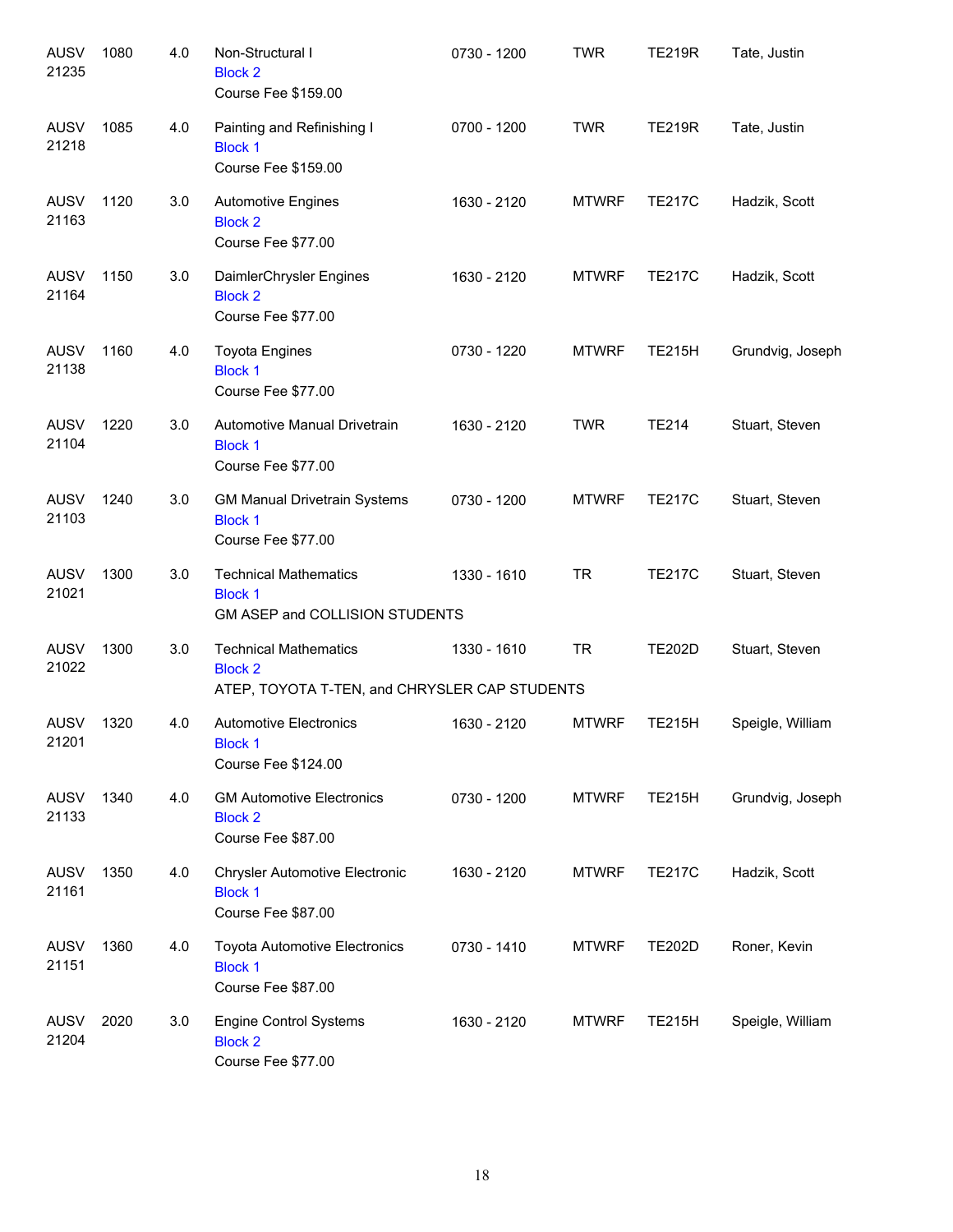| <b>AUSV</b><br>21203 | 2050 | 3.0 | Chrysler Engine Control System<br><b>Block 2</b><br>Course Fee \$77.00                                                                                                                                                                                                                       | 1630 - 2120 | <b>MTWRF</b> | <b>TE215H</b> | Speigle, William  |
|----------------------|------|-----|----------------------------------------------------------------------------------------------------------------------------------------------------------------------------------------------------------------------------------------------------------------------------------------------|-------------|--------------|---------------|-------------------|
| <b>AUSV</b><br>21157 | 2060 | 6.0 | Toyota Engine Control Systems<br><b>Block 2</b><br>Course Fee \$77.00                                                                                                                                                                                                                        | 0730 - 1320 | <b>MTWRF</b> | <b>TE202D</b> | Roner, Kevin      |
| <b>AUSV</b><br>21202 | 2120 | 3.0 | Auto Elect/Body Control System<br><b>Block 1</b><br>Course Fee \$30.00                                                                                                                                                                                                                       | 1630 - 2120 | <b>MTWRF</b> | <b>TE215H</b> | Speigle, William  |
| <b>AUSV</b><br>21134 | 2140 | 3.0 | <b>GM Electr/Body Control Systems</b><br><b>Block 2</b><br>Course Fee \$30.00                                                                                                                                                                                                                | 0730 - 1200 | <b>MTWRF</b> | <b>TE215H</b> | Grundvig, Joseph  |
| <b>AUSV</b><br>21162 | 2150 | 3.0 | Chrysler Elect/Body Control Sy<br><b>Block 1</b><br>Course Fee \$30.00                                                                                                                                                                                                                       | 1630 - 2120 | <b>MTWRF</b> | <b>TE217C</b> | Hadzik, Scott     |
| <b>AUSV</b><br>21156 | 2160 | 3.0 | Toyota Electr/Body Control Sys<br><b>Block 1</b><br>Course Fee \$30.00                                                                                                                                                                                                                       | 0730 - 1410 | <b>MTWRF</b> | <b>TE202D</b> | Roner, Kevin      |
| <b>AUSV</b><br>21219 | 2180 | 3.0 | Structural Analysis II<br><b>Block 1</b><br>Course Fee \$75.00                                                                                                                                                                                                                               | 1330 - 1610 | <b>TWR</b>   | <b>TE219R</b> | Tate, Justin      |
| <b>AUSV</b><br>21111 | 2540 | 4.0 | <b>GM Automatic Transmissions</b><br><b>Block 1</b><br>Course Fee \$87.00                                                                                                                                                                                                                    | 0730 - 1200 | <b>MTWRF</b> | <b>TE214</b>  | Kelly, John       |
| <b>AUSV</b><br>21135 | 2880 | 3.0 | Cooperative Practicum<br><b>Block 2</b><br>GM ASEP Students - Co-Op                                                                                                                                                                                                                          | <b>TBA</b>  | <b>TBA</b>   |               | Grundvig, Joseph  |
| <b>BIS</b><br>23571  | 3800 | 2.0 | BIS Capstone & Grad Prep<br><b>Full Semester</b><br>To register for this class, please contact Continuing<br>Education at 801-626-6600.<br>To access the online course materials, please log in through<br>the student portal (eWeber) at http://weber.edu and select:<br>"current students" | <b>TBA</b>  | <b>TBA</b>   | OL            | Sitzman, Kathleen |
| <b>BIS</b><br>20703  | 3850 | 1.0 | <b>BIS Internship</b><br><b>Full Semester</b>                                                                                                                                                                                                                                                | <b>TBA</b>  | <b>TBA</b>   |               | Sitzman, Kathleen |
| <b>BIS</b><br>20704  | 3850 | 2.0 | <b>BIS Internship</b><br><b>Full Semester</b>                                                                                                                                                                                                                                                | <b>TBA</b>  | <b>TBA</b>   |               | Sitzman, Kathleen |
| <b>BIS</b><br>20705  | 3850 | 3.0 | <b>BIS Internship</b><br><b>Full Semester</b>                                                                                                                                                                                                                                                | <b>TBA</b>  | <b>TBA</b>   |               | Sitzman, Kathleen |
| <b>BIS</b><br>24534  | 3850 | 1.0 | <b>BIS Internship</b><br><b>Full Semester</b>                                                                                                                                                                                                                                                | <b>TBA</b>  | <b>TBA</b>   |               | Sitzman, Kathleen |
| <b>BIS</b><br>24535  | 3850 | 2.0 | <b>BIS Internship</b><br><b>Full Semester</b>                                                                                                                                                                                                                                                | <b>TBA</b>  | <b>TBA</b>   |               | Sitzman, Kathleen |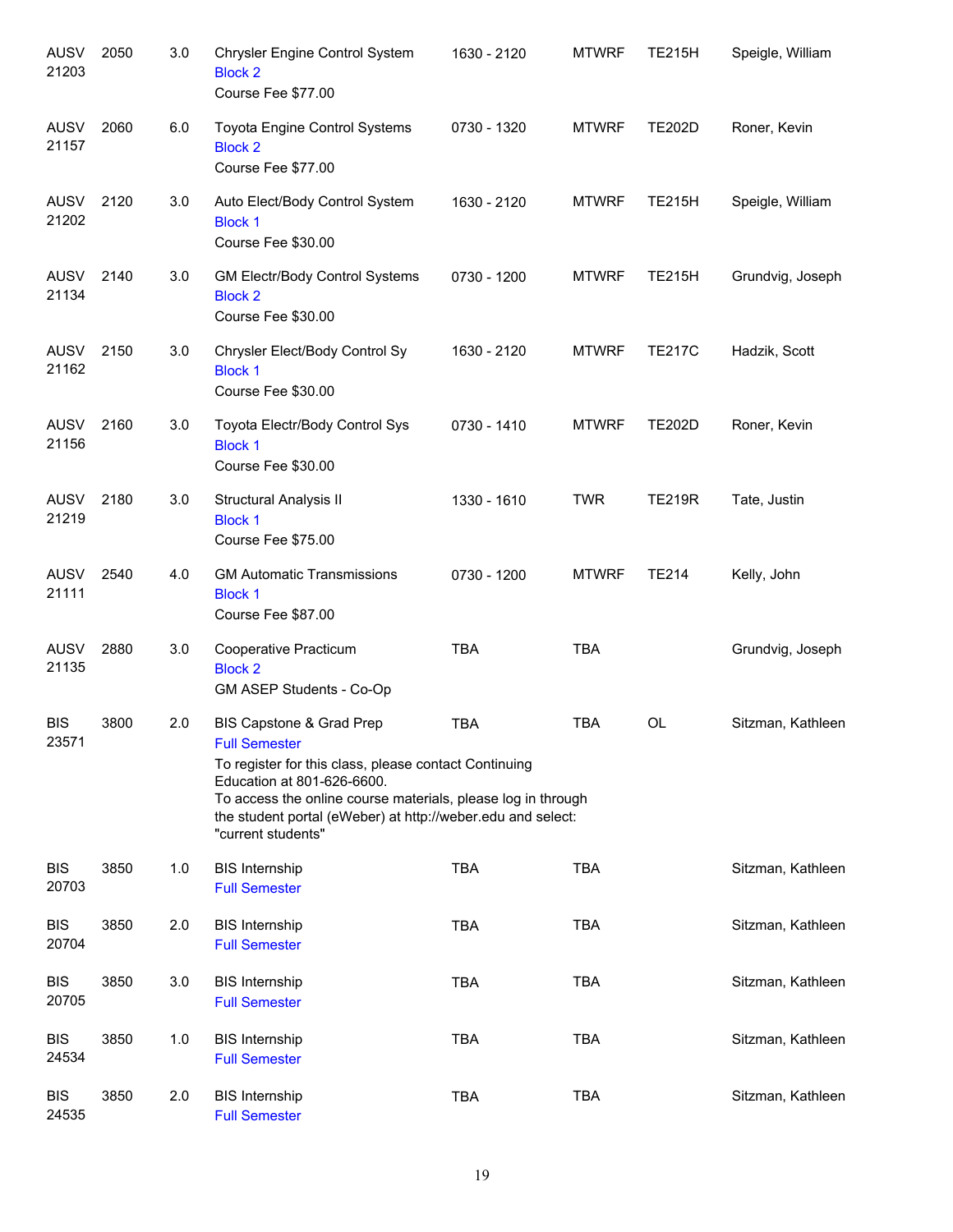| <b>BIS</b><br>24536  | 3850 | 3.0 | <b>BIS Internship</b><br><b>Full Semester</b>                                                                                                                                                              | <b>TBA</b>  | <b>TBA</b> |              | Sitzman, Kathleen |
|----------------------|------|-----|------------------------------------------------------------------------------------------------------------------------------------------------------------------------------------------------------------|-------------|------------|--------------|-------------------|
| <b>BIS</b><br>24532  | 4800 | 3.0 | <b>BIS Senior Capstone</b><br><b>Full Semester</b>                                                                                                                                                         | <b>TBA</b>  | <b>TBA</b> |              | Sitzman, Kathleen |
| <b>BSAD</b><br>20950 | 1010 | 3.0 | <b>Introduction To Business</b><br><b>Full Semester</b>                                                                                                                                                    | 0900 - 1015 | <b>TR</b>  | <b>WB103</b> | Powell, Sandra    |
| <b>BSAD</b><br>20951 | 1010 | 3.0 | Introduction To Business<br><b>Full Semester</b>                                                                                                                                                           | 1030 - 1145 | TR         | <b>WB104</b> | Powell, Sandra    |
| <b>BSAD</b><br>22582 | 1010 | 3.0 | Introduction To Business<br><b>Full Semester</b><br>To access the online course materials, please log in through<br>the student portal (eWeber) at http://weber.edu and select:<br>"current students"      | <b>TBA</b>  | <b>TBA</b> | OL           | Davis, Brian      |
| <b>BSAD</b><br>22588 | 2704 | 1.0 | TD Info Resource in Bus Discip<br><b>Block 1</b><br>To access the online course materials, please log in through<br>the student portal (eWeber) at http://weber.edu and select:<br>"current students"      | <b>TBA</b>  | <b>TBA</b> | <b>OL</b>    | Hahn, Edward      |
| <b>BSAD</b><br>22589 | 2704 | 1.0 | TD Info Resource in Bus Discip<br><b>Block 2</b><br>To access the online course materials, please log in through<br>the student portal (eWeber) at http://weber.edu and select:<br>"current students"      | <b>TBA</b>  | <b>TBA</b> | <b>OL</b>    | Hahn, Edward      |
| <b>BSAD</b><br>20952 | 2899 | 0.0 | <b>Business Foundations Assessmnt</b><br><b>Full Semester</b>                                                                                                                                              | <b>TBA</b>  | <b>TBA</b> |              | Sikkink, Mara     |
| <b>BSAD</b><br>22594 | 3000 | 3.0 | Small Business Management<br><b>Full Semester</b><br>To access the online course materials, please log in through<br>the student portal (eWeber) at http://weber.edu and select:<br>"current students"     | <b>TBA</b>  | <b>TBA</b> | <b>OL</b>    | Addams, H         |
| <b>BSAD</b><br>22324 | 3200 | 3.0 | <b>Legal Environment of Business</b><br><b>Full Semester</b>                                                                                                                                               | 1730 - 2010 | W          | <b>WB104</b> | Dove, Kenyon      |
| <b>BSAD</b><br>22329 | 3200 | 3.0 | Legal Environment of Business<br><b>Full Semester</b>                                                                                                                                                      | 0730 - 0845 | <b>TR</b>  | <b>WB103</b> | Pace, Ryan        |
| <b>BSAD</b><br>22595 | 3200 | 3.0 | Legal Environment of Business<br><b>Full Semester</b><br>To access the online course materials, please log in through<br>the student portal (eWeber) at http://weber.edu and select:<br>"current students" | <b>TBA</b>  | <b>TBA</b> | OL           | Junk, Michael     |
| <b>BSAD</b><br>22343 | 3330 | 3.0 | Bus Ethics & Environ Respons<br><b>Full Semester</b>                                                                                                                                                       | 0930 - 1020 | MWF        | <b>WB113</b> | Powell, Sandra    |
| <b>BSAD</b><br>22345 | 3330 | 3.0 | Bus Ethics & Environ Respons<br><b>Full Semester</b>                                                                                                                                                       | 1030 - 1120 | MWF        | <b>WB116</b> | Powell, Sandra    |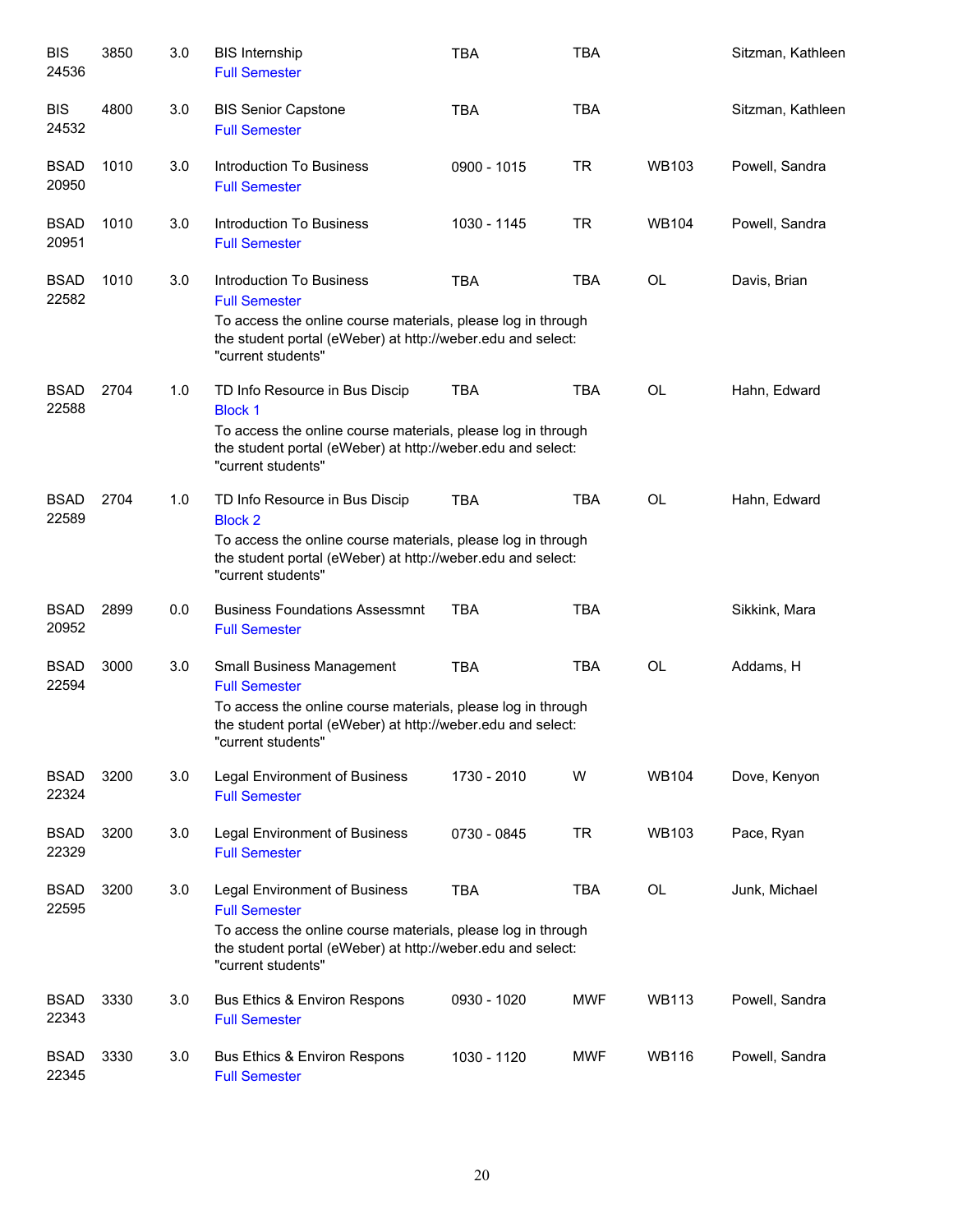| <b>BSAD</b><br>22606 | 3500 | 3.0 | Intro to Business Research<br><b>Full Semester</b>                                                                                                | 1730 - 2010 | Т          | D02106       | Valentin, Erhard  |
|----------------------|------|-----|---------------------------------------------------------------------------------------------------------------------------------------------------|-------------|------------|--------------|-------------------|
| <b>BSAD</b><br>25536 | 3600 | 3.0 | World Region Bus & Society<br><b>Full Semester</b>                                                                                                | <b>TBA</b>  | <b>TBA</b> |              | Nowell, Clifford  |
| <b>BSAD</b><br>22355 | 4210 | 3.0 | Survey of Business Law<br><b>Full Semester</b>                                                                                                    | 0830 - 0920 | <b>MWF</b> | <b>WB122</b> | Johnson, Blain    |
| <b>BSAD</b><br>22608 | 4210 | 3.0 | Survey of Business Law<br><b>Full Semester</b><br>To access the online course materials, please log in through                                    | <b>TBA</b>  | <b>TBA</b> | <b>OL</b>    | Junk, Michael     |
|                      |      |     | the student portal (eWeber) at http://weber.edu and select:<br>"current students"                                                                 |             |            |              |                   |
| <b>BSAD</b><br>22370 | 4620 | 1.0 | Executive Lectures<br><b>Full Semester</b>                                                                                                        | 1200 - 1315 | R          | <b>WB206</b> | Steagall, Jeffrey |
| <b>BSAD</b><br>22609 | 4620 | 1.0 | <b>Executive Lectures</b><br><b>Full Semester</b>                                                                                                 | <b>TBA</b>  | <b>TBA</b> | OL           | Steagall, Jeffrey |
|                      |      |     | To access the online course materials, please log in through<br>the student portal (eWeber) at http://weber.edu and select:<br>"current students" |             |            |              |                   |
| <b>BSAD</b><br>22620 | 4620 | 1.0 | <b>Executive Lectures</b><br><b>Full Semester</b>                                                                                                 | 1730 - 1820 | M          | D02110       | Davis, Bruce      |
| <b>BSAD</b><br>23059 | 4680 | 3.0 | <b>Small Business Diagnostics</b><br><b>Full Semester</b>                                                                                         | <b>TBA</b>  | <b>TBA</b> | <b>WB218</b> | King, Beverly     |
| <b>BSAD</b><br>22632 | 4780 | 3.0 | <b>Strategic Management</b><br><b>Full Semester</b>                                                                                               | <b>TBA</b>  | <b>TBA</b> | <b>OL</b>    | Valentin, Erhard  |
|                      |      |     | To access the online course materials, please log in through<br>the student portal (eWeber) at http://weber.edu and select:<br>"current students" |             |            |              |                   |
| <b>BSAD</b><br>22729 | 4780 | 3.0 | Strategic Management<br><b>Full Semester</b>                                                                                                      | <b>TBA</b>  | <b>TBA</b> | <b>OL</b>    | Valentin, Erhard  |
|                      |      |     | To access the online course materials, please log in through<br>the student portal (eWeber) at http://weber.edu and select:<br>"current students" |             |            |              |                   |
| <b>BTNY</b><br>22762 | 1203 | 3.0 | LS Plant Biology<br><b>Full Semester</b>                                                                                                          | 0900 - 1015 | <b>TR</b>  | LL129        | Peterson, Annita  |
| <b>BTNY</b><br>22764 | 1303 | 3.0 | LS Plants in Human Affairs<br><b>Full Semester</b>                                                                                                | 1030 - 1145 | <b>TR</b>  | LL129        | Deckert, Ron      |
| <b>BTNY</b><br>23582 | 1303 | 3.0 | LS Plants in Human Affairs<br><b>Full Semester</b><br>To access the online course materials, please log in through                                | <b>TBA</b>  | <b>TBA</b> | <b>OL</b>    | Gatherum, Dawn    |
|                      |      |     | the student portal (eWeber) at http://weber.edu and select:<br>"current students"                                                                 |             |            |              |                   |
| <b>BTNY</b><br>22770 | 1403 | 3.0 | LS Enviroment Appreciation<br><b>Full Semester</b>                                                                                                | 0930 - 1020 | <b>MWF</b> | LL126        | Wachocki, Barbara |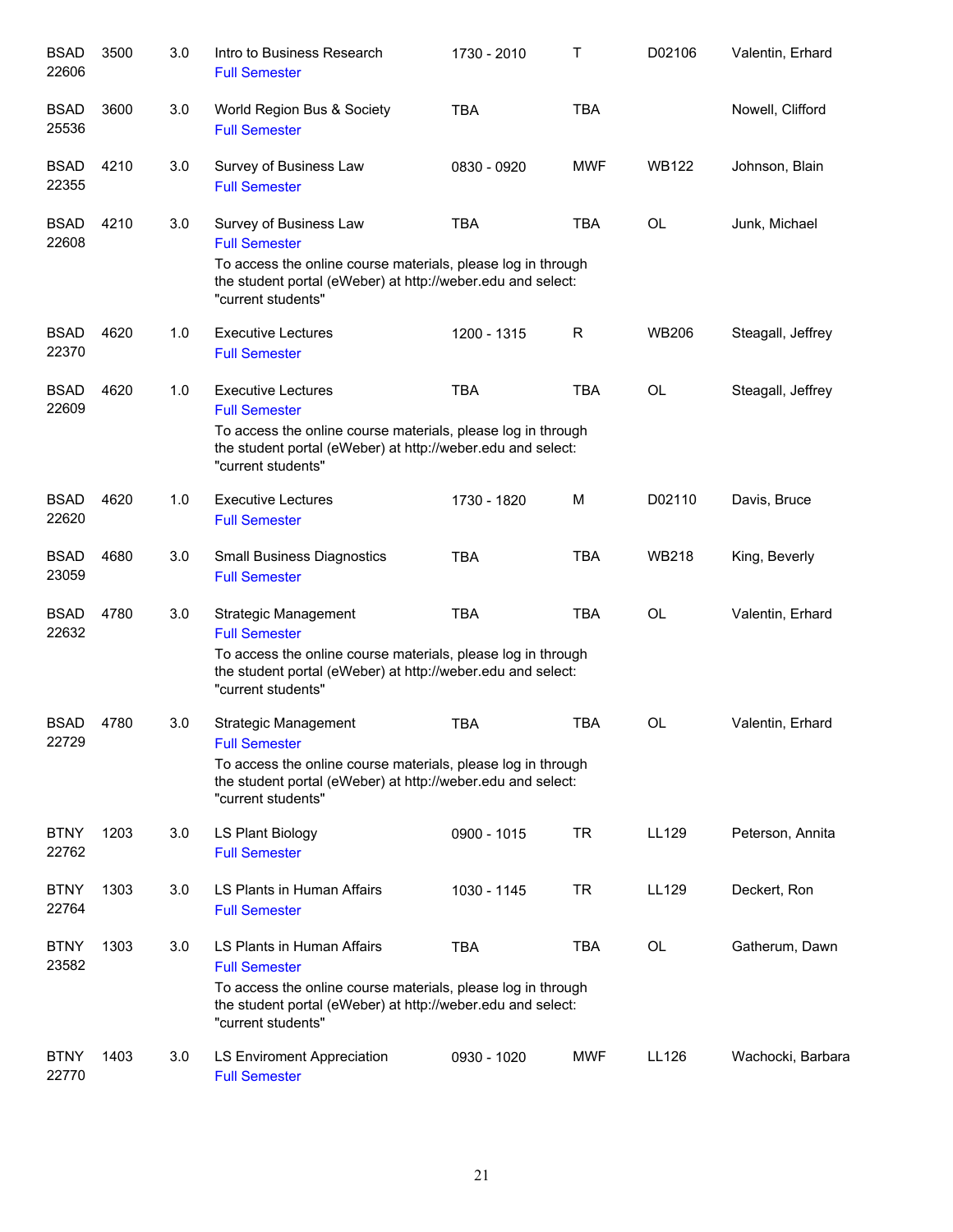| <b>BTNY</b><br>22773 | 1403 | 4.0 | <b>LS Enviroment Appreciation</b><br><b>Full Semester</b>                                                                                                                                     | 0930 - 1020                | <b>MWF</b>       | LL126                        | Wachocki, Barbara |
|----------------------|------|-----|-----------------------------------------------------------------------------------------------------------------------------------------------------------------------------------------------|----------------------------|------------------|------------------------------|-------------------|
| <b>BTNY</b><br>22775 | 1403 | 3.0 | <b>LS Enviroment Appreciation</b><br><b>Full Semester</b>                                                                                                                                     | 1130 - 1220                | <b>MWF</b>       | LL126                        | Clark, Stephen    |
| <b>BTNY</b><br>22777 | 1403 | 4.0 | LS Enviroment Appreciation<br><b>Full Semester</b>                                                                                                                                            | 1130 - 1220                | <b>MWF</b>       | LL126                        | Clark, Stephen    |
| <b>BTNY</b><br>22782 | 1403 | 3.0 | LS Enviroment Appreciation<br><b>Full Semester</b>                                                                                                                                            | 1200 - 1315                | <b>TR</b>        | LL126                        | Sperry, Lynda     |
| <b>BTNY</b><br>22784 | 1403 | 4.0 | <b>LS Enviroment Appreciation</b><br><b>Full Semester</b>                                                                                                                                     | 1200 - 1315                | <b>TR</b>        | LL126                        | Sperry, Lynda     |
| <b>BTNY</b><br>22789 | 1403 | 3.0 | <b>LS Enviroment Appreciation</b><br><b>Full Semester</b>                                                                                                                                     | 1730 - 2010                | W                | LL129                        | Wachocki, Barbara |
| <b>BTNY</b><br>23580 | 1403 | 3.0 | <b>LS Enviroment Appreciation</b><br><b>Full Semester</b>                                                                                                                                     | 0900 - 1015                | <b>TR</b>        | WW116                        | Wachocki, Barbara |
| <b>BTNY</b><br>23581 | 1403 | 3.0 | LS Enviroment Appreciation<br><b>Full Semester</b>                                                                                                                                            | 1730 - 2010                | $\mathsf R$      | D02111                       | Sperry, Lynda     |
| <b>BTNY</b><br>22797 | 2104 | 4.0 | Plant Form and Function<br><b>Full Semester</b><br>Course Fee \$20.00<br>Lab - Wednesdays and Fridays from 12:30 - 2:20 pm.                                                                   | 1230 - 1420<br>1230 - 1420 | M<br>WF          | <b>SL421</b><br><b>SL421</b> | Harley, Suzanne   |
| <b>BTNY</b><br>22799 | 2114 | 4.0 | Evolutionary Survey of Plants<br><b>Full Semester</b><br>Course Fee \$20.00<br>Lab - Wednesdays and Fridays from 9:30 - 11:20 am.                                                             | 0930 - 1120<br>0930 - 1120 | M<br>WF          | <b>SL421</b><br><b>SL421</b> | Clark, Stephen    |
| <b>BTNY</b><br>22800 | 2121 | 1.0 | Career Planning for Botanists<br><b>Full Semester</b>                                                                                                                                         | 1330 - 1420                | W                | <b>SL424</b>                 | Wachocki, Barbara |
| <b>BTNY</b><br>22802 | 2303 | 3.0 | DV Ethnobotany<br><b>Full Semester</b>                                                                                                                                                        | 0900 - 1015                | <b>TR</b>        | <b>SL424</b>                 | Clark, Stephen    |
| <b>BTNY</b><br>22804 | 2413 | 3.0 | Natural Resource Management<br><b>Full Semester</b>                                                                                                                                           | 1330 - 1610                | F                | <b>SL424</b>                 | Davis, David      |
| <b>BTNY</b><br>22806 | 2600 | 1.0 | Laboratory Safety<br><b>Full Semester</b>                                                                                                                                                     | 1230 - 1320                | M                | LL129                        | Wachocki, Barbara |
| <b>BTNY</b><br>22808 | 2830 | 1.0 | Readings In Botany<br><b>Full Semester</b>                                                                                                                                                    | <b>TBA</b>                 | <b>TBA</b>       |                              | Wachocki, Barbara |
| <b>BTNY</b><br>22809 | 3105 | 5.0 | Anatomy/Morphology Vasc Plants<br><b>Full Semester</b><br>Prereq: Botany SI2104.                                                                                                              | 0930 - 1020<br>1430 - 1620 | MWF<br>MW        | <b>SL424</b><br><b>SL424</b> | Deckert, Ron      |
| <b>BTNY</b><br>22810 | 3303 | 3.0 | <b>Plant Genetics</b><br><b>Full Semester</b><br>Prereq: Botany SI2104 or Micro LS/SI2054 and Chem PS/SI1050<br>or Chem SI2310 and Math QL1050 or QL1080.<br>Lab: Thursdays from 8 - 9:50 am. | 0800 - 0950<br>0800 - 0950 | т<br>$\mathsf R$ | <b>SL421</b><br><b>SL421</b> | Harley, Suzanne   |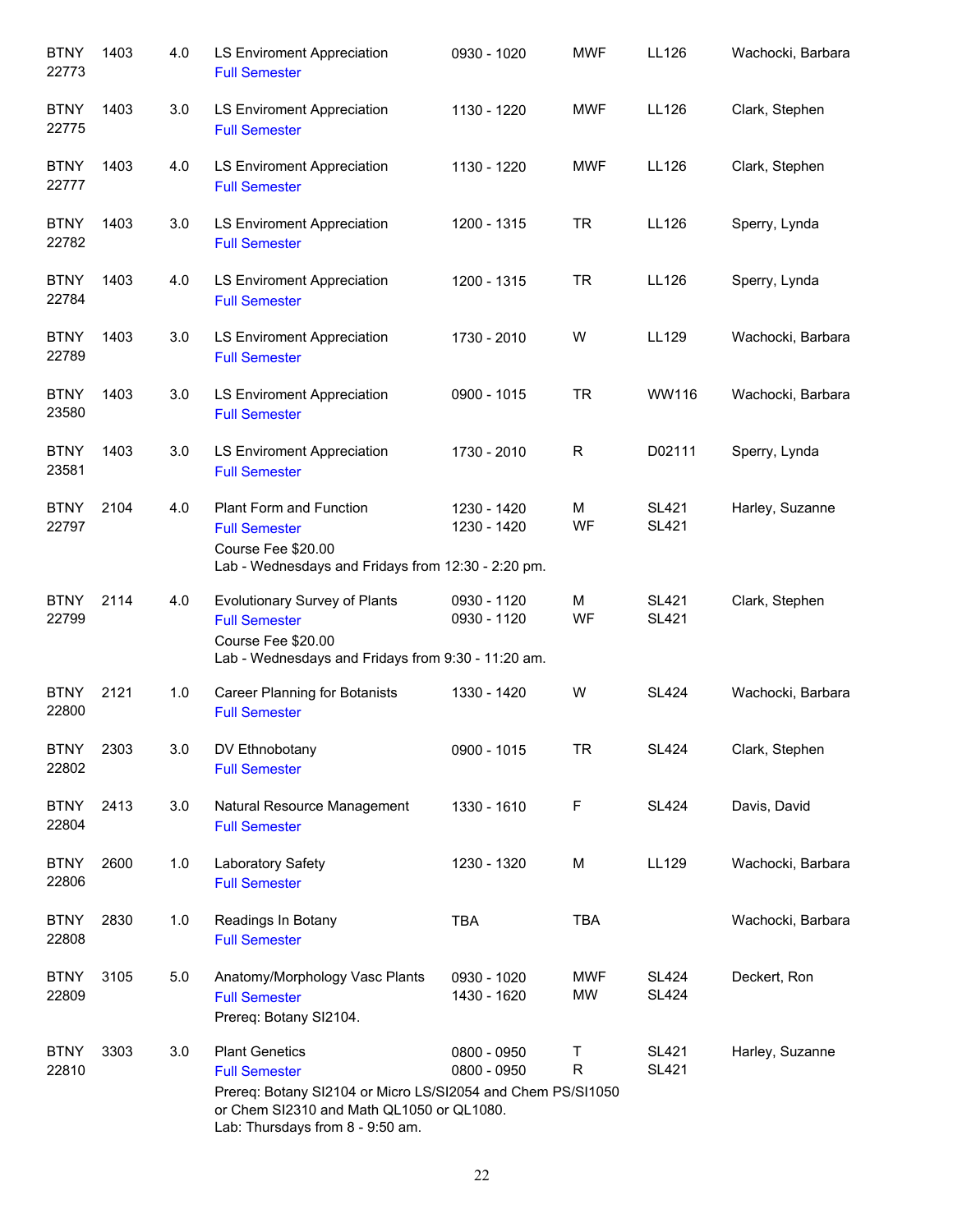| <b>BTNY</b><br>22831 | 3403 | 3.0 | <b>Environment Appreciation</b><br><b>Full Semester</b><br>Prereq: Botany SI2104 or SI2114.                                                                           | 0930 - 1020                               | <b>MWF</b>      | LL126                                        | Wachocki, Barbara |
|----------------------|------|-----|-----------------------------------------------------------------------------------------------------------------------------------------------------------------------|-------------------------------------------|-----------------|----------------------------------------------|-------------------|
| <b>BTNY</b><br>22833 | 3403 | 3.0 | <b>Environment Appreciation</b><br><b>Full Semester</b><br>Prereq: Botany SI2104 or SI2114.                                                                           | 1130 - 1220                               | <b>MWF</b>      | LL126                                        | Clark, Stephen    |
| <b>BTNY</b><br>22836 | 3403 | 3.0 | <b>Environment Appreciation</b><br><b>Full Semester</b><br>Prereq: Botany SI2104 or SI2114.                                                                           | 1200 - 1315                               | <b>TR</b>       | LL126                                        | Sperry, Lynda     |
| <b>BTNY</b><br>22842 | 3403 | 3.0 | <b>Environment Appreciation</b><br><b>Full Semester</b><br>Prereq: Botany SI2104 or SI2114.                                                                           | 1730 - 2010                               | W               | LL129                                        | Wachocki, Barbara |
| <b>BTNY</b><br>22847 | 3504 | 4.0 | Mycology<br><b>Full Semester</b><br>Prereq: Botany SI2104 and SI2114, or Micro LS/SI2054<br>or Zool 4480.<br>Lab: Tuesdays from 1:30 - 3:20 pm.<br>Course Fee \$20.00 | 1230 - 1320<br>1330 - 1520                | <b>MWF</b><br>т | <b>SL424</b><br><b>SL424</b>                 | Deckert, Ron      |
| <b>BTNY</b><br>22855 | 3643 | 3.0 | Intermountain Flora<br><b>Full Semester</b><br>Lab: Tuesdays from 11:30 - 1:20 and Thursdays from 10:30 -<br>1:20.                                                    | 1030 - 1120<br>1030 - 1320<br>1130 - 1320 | T<br>R<br>T     | <b>SL424</b><br><b>SL424</b><br><b>SL424</b> | Clark, Stephen    |
| <b>BTNY</b><br>22860 | 3900 | 3.0 | 19th Cent Am West Naturalists<br><b>Full Semester</b>                                                                                                                 | 1030 - 1120                               | <b>MWF</b>      | LI227                                        | Harley, Suzanne   |
| <b>BTNY</b><br>22887 | 4570 | 3.0 | Sec Science Teaching Methods<br><b>Full Semester</b>                                                                                                                  | 1630 - 1920                               | W               | LL230                                        | Johnston, Adam    |
| <b>BTNY</b><br>20777 | 4800 | 2.0 | Individual Research<br><b>Full Semester</b>                                                                                                                           | <b>TBA</b>                                | <b>TBA</b>      |                                              | Harley, Suzanne   |
| <b>BTNY</b><br>20778 | 4800 | 2.0 | Individual Research<br><b>Full Semester</b>                                                                                                                           | <b>TBA</b>                                | <b>TBA</b>      |                                              | Clark, Stephen    |
| <b>BTNY</b><br>20779 | 4800 | 2.0 | Individual Research<br><b>Full Semester</b>                                                                                                                           | <b>TBA</b>                                | <b>TBA</b>      |                                              | Deckert, Ron      |
| <b>BTNY</b><br>20780 | 4800 | 2.0 | <b>Individual Research</b><br><b>Full Semester</b>                                                                                                                    | <b>TBA</b>                                | <b>TBA</b>      |                                              | Wachocki, Barbara |
| <b>BTNY</b><br>20781 | 4830 | 2.0 | Readings In Botany<br><b>Full Semester</b>                                                                                                                            | <b>TBA</b>                                | <b>TBA</b>      |                                              | Harley, Suzanne   |
| <b>BTNY</b><br>20782 | 4830 | 2.0 | Readings In Botany<br><b>Full Semester</b>                                                                                                                            | <b>TBA</b>                                | TBA             |                                              | Clark, Stephen    |
| <b>BTNY</b><br>20783 | 4830 | 2.0 | Readings In Botany<br><b>Full Semester</b>                                                                                                                            | <b>TBA</b>                                | TBA             |                                              | Deckert, Ron      |
| <b>BTNY</b><br>20784 | 4830 | 2.0 | Readings In Botany<br><b>Full Semester</b>                                                                                                                            | <b>TBA</b>                                | <b>TBA</b>      |                                              | Wachocki, Barbara |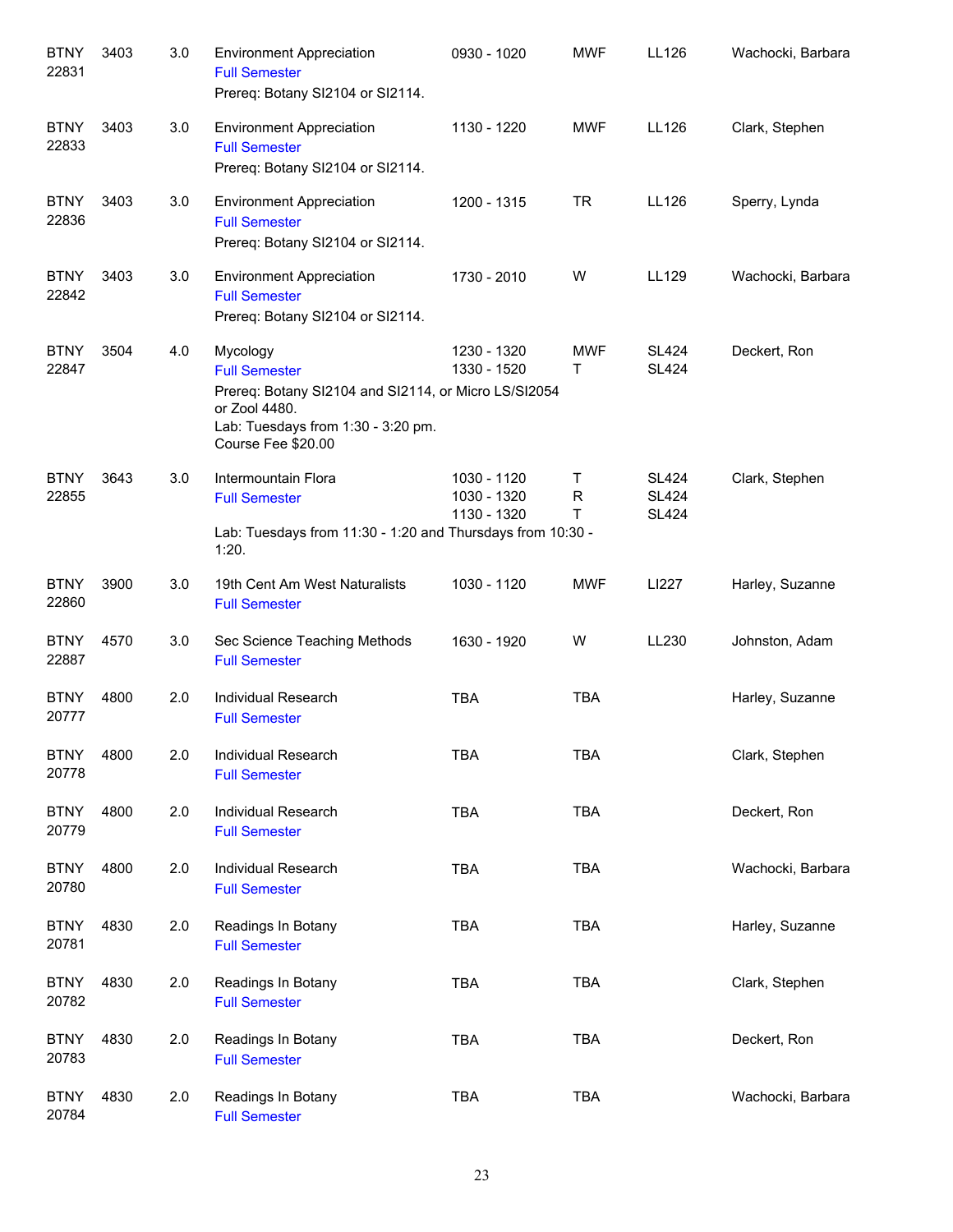| <b>BTNY</b><br>20786 | 4840 | 2.0 | <b>Thesis Readings</b><br><b>Full Semester</b>                                                                                                                                                | <b>TBA</b>  | <b>TBA</b> |              | Harley, Suzanne   |
|----------------------|------|-----|-----------------------------------------------------------------------------------------------------------------------------------------------------------------------------------------------|-------------|------------|--------------|-------------------|
| <b>BTNY</b><br>20787 | 4840 | 2.0 | <b>Thesis Readings</b><br><b>Full Semester</b>                                                                                                                                                | <b>TBA</b>  | <b>TBA</b> |              | Clark, Stephen    |
| <b>BTNY</b><br>20788 | 4840 | 2.0 | <b>Thesis Readings</b><br><b>Full Semester</b>                                                                                                                                                | <b>TBA</b>  | <b>TBA</b> |              | Deckert, Ron      |
| <b>BTNY</b><br>20789 | 4840 | 2.0 | <b>Thesis Readings</b><br><b>Full Semester</b>                                                                                                                                                | <b>TBA</b>  | <b>TBA</b> |              | Wachocki, Barbara |
| <b>BTNY</b><br>20790 | 4850 | 2.0 | Thesis Research<br><b>Full Semester</b>                                                                                                                                                       | <b>TBA</b>  | <b>TBA</b> |              | Harley, Suzanne   |
| <b>BTNY</b><br>20791 | 4850 | 2.0 | Thesis Research<br><b>Full Semester</b>                                                                                                                                                       | <b>TBA</b>  | <b>TBA</b> |              | Clark, Stephen    |
| <b>BTNY</b><br>20792 | 4850 | 2.0 | Thesis Research<br><b>Full Semester</b>                                                                                                                                                       | <b>TBA</b>  | <b>TBA</b> |              | Deckert, Ron      |
| <b>BTNY</b><br>20793 | 4850 | 2.0 | Thesis Research<br><b>Full Semester</b>                                                                                                                                                       | <b>TBA</b>  | TBA        |              | Wachocki, Barbara |
| <b>BTNY</b><br>20914 | 4890 | 1.0 | Co-op Work Experience<br><b>Full Semester</b>                                                                                                                                                 | <b>TBA</b>  | <b>TBA</b> |              | Wachocki, Barbara |
| <b>BTNY</b><br>20915 | 4890 | 2.0 | Co-op Work Experience<br><b>Full Semester</b>                                                                                                                                                 | <b>TBA</b>  | <b>TBA</b> |              | Wachocki, Barbara |
| <b>BTNY</b><br>20916 | 4890 | 3.0 | Co-op Work Experience<br><b>Full Semester</b>                                                                                                                                                 | <b>TBA</b>  | <b>TBA</b> |              | Wachocki, Barbara |
| <b>BTNY</b><br>20917 | 4890 | 4.0 | Co-op Work Experience<br><b>Full Semester</b>                                                                                                                                                 | <b>TBA</b>  | <b>TBA</b> |              | Wachocki, Barbara |
| <b>BTNY</b><br>20918 | 4890 | 5.0 | Co-op Work Experience<br><b>Full Semester</b>                                                                                                                                                 | TBA         | <b>TBA</b> |              | Wachocki, Barbara |
| <b>BTNY</b><br>20924 | 4970 | 2.0 | <b>Botany Thesis</b><br><b>Full Semester</b>                                                                                                                                                  | <b>TBA</b>  | <b>TBA</b> |              | Harley, Suzanne   |
| <b>BTNY</b><br>20925 | 4970 | 2.0 | <b>Botany Thesis</b><br><b>Full Semester</b>                                                                                                                                                  | <b>TBA</b>  | <b>TBA</b> |              | Clark, Stephen    |
| <b>BTNY</b><br>20926 | 4970 | 2.0 | <b>Botany Thesis</b><br><b>Full Semester</b>                                                                                                                                                  | <b>TBA</b>  | <b>TBA</b> |              | Deckert, Ron      |
| <b>BTNY</b><br>20928 | 4970 | 2.0 | <b>Botany Thesis</b><br><b>Full Semester</b>                                                                                                                                                  | <b>TBA</b>  | <b>TBA</b> |              | Wachocki, Barbara |
| <b>BTNY</b><br>22889 | 4980 | 3.0 | <b>Portfolio Summative Assess</b><br><b>Full Semester</b><br>Prereq: Completion of or concurrent renrollment in courses<br>needed to meet the minimum requirements for a degree in<br>Botany. | 1200 - 1315 | <b>TR</b>  | <b>SL421</b> | Wachocki, Barbara |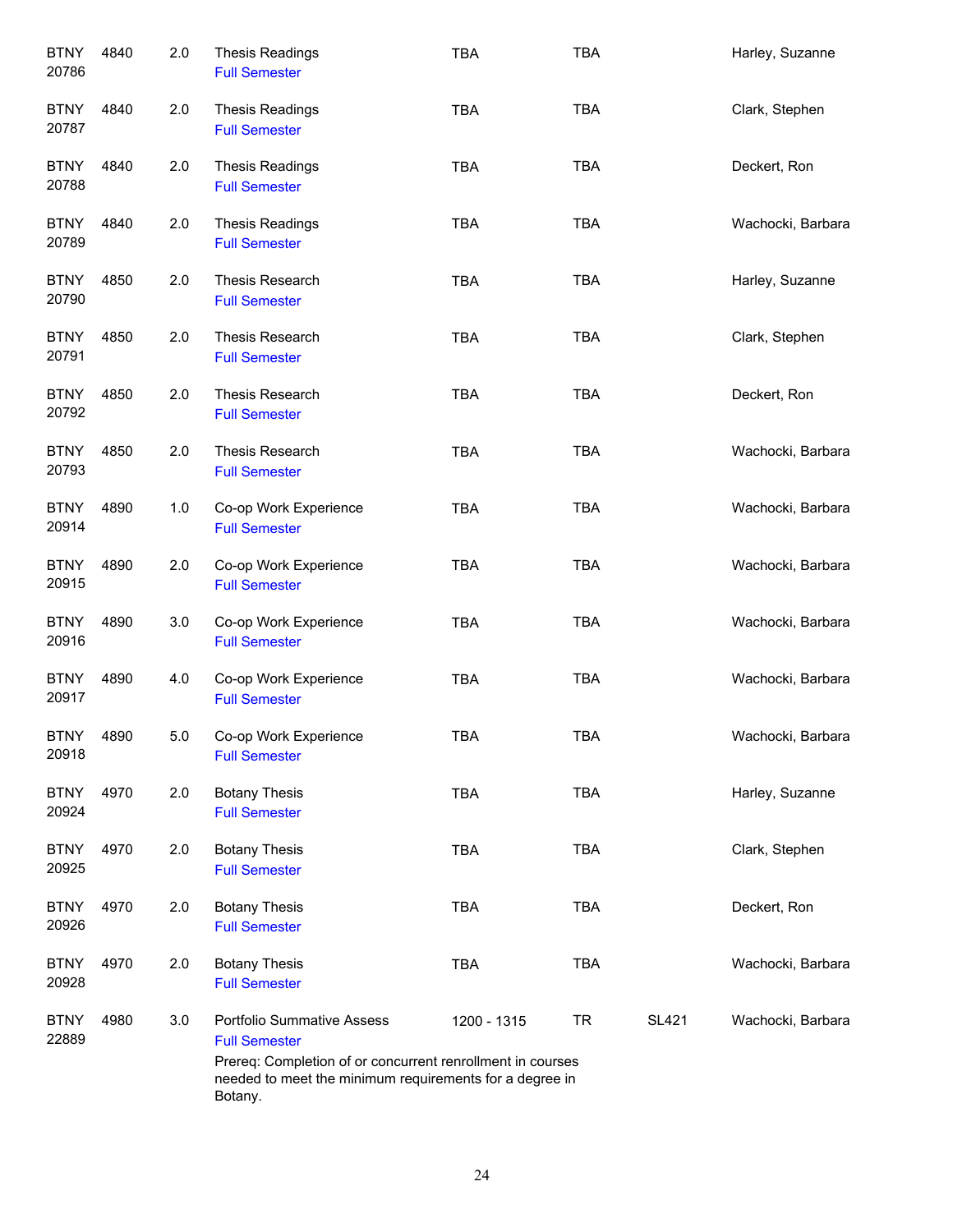| <b>BTNY</b><br>22896 | 4990 | 1.0 | Seminar in Botany<br><b>Full Semester</b><br>Prereq: Completion of or concurrent enrollment in courses | 1430 - 1520 | M         | <b>SL421</b> | Harley, Suzanne   |
|----------------------|------|-----|--------------------------------------------------------------------------------------------------------|-------------|-----------|--------------|-------------------|
|                      |      |     | needed to meet the minimum requirements for a degree in<br>Botany.                                     |             |           |              |                   |
| <b>CEET</b><br>22454 | 1105 | 4.0 | Personal Computer Fundamentals<br><b>Full Semester</b><br>Course Fee \$30.00                           | 1230 - 1420 | <b>TR</b> | B4411        | Green, Stephen    |
| <b>CEET</b><br>22456 | 1110 | 2.0 | <b>Basic Electronics</b><br><b>Full Semester</b><br>Course Fee \$20.00                                 | 1230 - 1420 | W         | B4401        | McCulley, Julanne |
| <b>CEET</b><br>22476 | 1110 | 2.0 | <b>Basic Electronics</b><br><b>Full Semester</b><br>Course Fee \$20.00                                 | 1730 - 1920 | W         | B4401        | McCulley, Julanne |
| <b>CEET</b><br>22458 | 1130 | 4.0 | <b>Digital Systems</b><br><b>Full Semester</b><br>Course Fee \$30.00                                   | 0830 - 1020 | <b>MW</b> | B4401        | Chantry, Scott    |
| <b>CEET</b><br>25455 | 2000 | 1.0 | <b>Engineering Seminar</b><br><b>Full Semester</b><br>Course Fee \$5.00                                | 1230 - 1320 | Τ         | B4401        | Ward, Jeffrey     |
| <b>CEET</b><br>22477 | 2110 | 4.0 | <b>Semiconductor Circuits</b><br><b>Full Semester</b><br>Course Fee \$30.00                            | 1730 - 1920 | <b>TR</b> | B4417        | Jackson, Justin   |
| <b>CEET</b><br>22478 | 2120 | 4.0 | Power and Motors<br><b>Full Semester</b><br>Course Fee \$30.00                                         | 1930 - 2120 | <b>TR</b> | B4401        | Smith, Jennifer   |
| <b>CEET</b><br>22460 | 2170 | 3.0 | <b>Industrial Controls</b><br><b>Full Semester</b><br>Course Fee \$30.00                               | 1030 - 1220 | <b>TR</b> | B4412        | McCulley, Julanne |
| <b>CEET</b><br>22462 | 3010 | 4.0 | <b>Circuit Analysis</b><br><b>Full Semester</b><br>Course Fee \$30.00                                  | 1030 - 1220 | <b>MW</b> | B4417        | Smith, Jennifer   |
| <b>CEET</b><br>22479 | 3040 | 4.0 | Instrumentation and Measuremen<br><b>Full Semester</b><br>Course Fee \$30.00                           | 1730 - 1920 | <b>TR</b> | B4406        | Hansen, Verne     |
| <b>CEET</b><br>22480 | 3060 | 4.0 | Real-Time Embedded Controllers<br><b>Full Semester</b><br>Course Fee \$30.00                           | 1930 - 2120 | <b>TR</b> | B4417        | Hansen, Verne     |
| <b>CEET</b><br>22464 | 4000 | 1.0 | <b>Engineering Seminar</b><br><b>Full Semester</b><br>Course Fee \$5.00                                | 1230 - 1320 | T         | B4401        | Ward, Jeffrey     |
| <b>CEET</b><br>22468 | 4010 | 2.0 | Senior Project I<br><b>Full Semester</b><br>Course Fee \$20.00                                         | 1230 - 1320 | R         | B4417        | Brown, Fon        |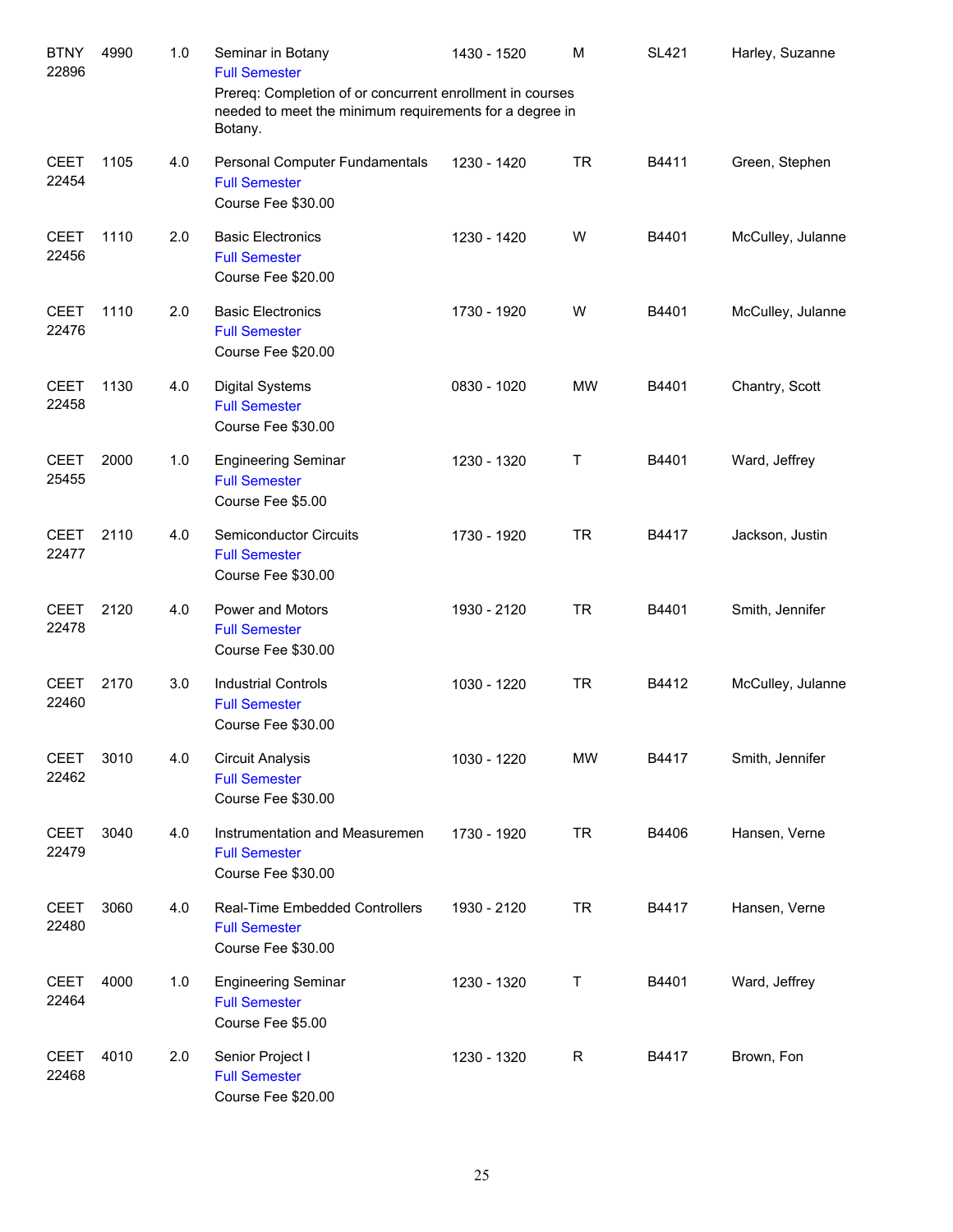| <b>CEET</b><br>22471 | 4020 | 2.0 | Senior Project II<br><b>Full Semester</b><br>Course Fee \$20.00                                                                                                                                        | 1230 - 1320 | R          | B4417        | McCulley, Julanne      |
|----------------------|------|-----|--------------------------------------------------------------------------------------------------------------------------------------------------------------------------------------------------------|-------------|------------|--------------|------------------------|
| <b>CEET</b><br>22472 | 4030 | 4.0 | Controls and Systems<br><b>Full Semester</b><br>Course Fee \$30.00                                                                                                                                     | 1030 - 1220 | <b>TR</b>  | B4417        | Ward, Jeffrey          |
| <b>CEET</b><br>22475 | 4890 | 2.0 | Co-op Work Experience<br><b>Full Semester</b>                                                                                                                                                          | 1230 - 1320 | Τ          | B4421        | Ward, Jeffrey          |
| <b>CEET</b><br>25412 | 4900 | 3.0 | <b>Special Topics</b><br><b>Full Semester</b><br>Course Fee \$15.00                                                                                                                                    | <b>TBA</b>  | <b>TBA</b> |              | McCulley, Julanne      |
| <b>CHEM</b><br>21917 | 1010 | 3.0 | PS Introductory Chemistry<br><b>Full Semester</b>                                                                                                                                                      | 0930 - 1020 | <b>MWF</b> | LL123        | Seager, Spencer        |
| <b>CHEM</b><br>21919 | 1010 | 3.0 | PS Introductory Chemistry<br><b>Full Semester</b>                                                                                                                                                      | 1030 - 1120 | <b>MWF</b> | <b>EH229</b> | Paustenbaugh, Michelle |
| <b>CHEM</b><br>23903 | 1010 | 3.0 | PS Introductory Chemistry<br><b>Full Semester</b>                                                                                                                                                      | 1730 - 2010 | W          | D02301       | Hartman, Laird         |
| <b>CHEM</b><br>23936 | 1010 | 3.0 | PS Introductory Chemistry<br><b>Full Semester</b><br>To access the online course materials, please log in through<br>the student portal (eWeber) at http://weber.edu and select:<br>"current students" | <b>TBA</b>  | <b>TBA</b> | OL           | Paustenbaugh, Michelle |
| <b>CHEM</b><br>23937 | 1010 | 3.0 | PS Introductory Chemistry<br><b>Full Semester</b><br>To access the online course materials, please log in through<br>the student portal (eWeber) at http://weber.edu and select:<br>"current students" | <b>TBA</b>  | <b>TBA</b> | OL           | Berghout, Henry        |
| CHEM<br>23943        | 1010 | 3.0 | PS Introductory Chemistry<br><b>Full Semester</b><br>To access the online course materials, please log in through<br>the student portal (eWeber) at http://weber.edu and select:<br>"current students" | <b>TBA</b>  | <b>TBA</b> | <b>OL</b>    | Davidson, Robert       |
| <b>CHEM</b><br>24457 | 1010 | 3.0 | PS Introductory Chemistry<br><b>Full Semester</b><br>This class will be held in the Hurst Center (HC) Room 014<br>HC is between the WSU Alumni Center and Promontory<br>Tower at the Ogden campus.     | 1730 - 2010 | R          | <b>HC014</b> | Hartman, Laird         |
| <b>CHEM</b><br>24458 | 1010 | 3.0 | PS Introductory Chemistry<br><b>Full Semester</b>                                                                                                                                                      | 1730 - 2010 | R          | WW102        | Hartman, Laird         |
| <b>CHEM</b><br>24459 | 1010 | 3.0 | PS Introductory Chemistry<br><b>Full Semester</b>                                                                                                                                                      | 1730 - 2010 | R          | ΜR           | Hartman, Laird         |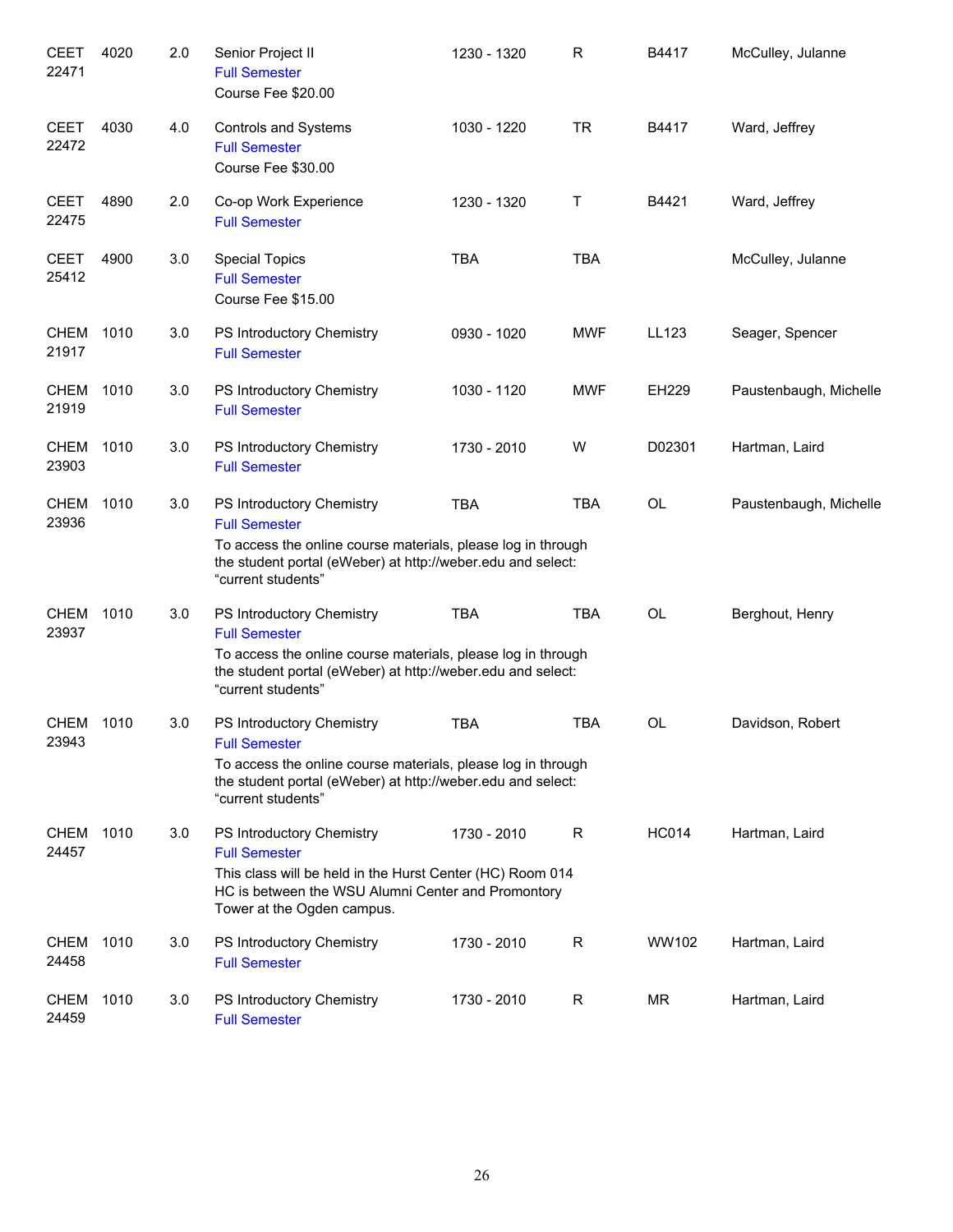| <b>CHEM</b><br>24566 | 1010  | 3.0 | PS Introductory Chemistry<br><b>Full Semester</b>                                                                                                                                                                                                                                                                                                                                                                                                                                                                                           | <b>TBA</b>  | <b>TBA</b>   | <b>OL</b>    | Davidson, Charles      |
|----------------------|-------|-----|---------------------------------------------------------------------------------------------------------------------------------------------------------------------------------------------------------------------------------------------------------------------------------------------------------------------------------------------------------------------------------------------------------------------------------------------------------------------------------------------------------------------------------------------|-------------|--------------|--------------|------------------------|
|                      |       |     | To access online class materials, please log on through the<br>student portal (eWeber) at http://weber.edu and select:<br>"Current Students".                                                                                                                                                                                                                                                                                                                                                                                               |             |              |              |                        |
| <b>CHEM</b><br>24603 | 1010  | 3.0 | PS Introductory Chemistry<br><b>Full Semester</b>                                                                                                                                                                                                                                                                                                                                                                                                                                                                                           | 1300 - 1540 | м            | D02301       | Davidson, Charles      |
| <b>CHEM</b><br>22015 | 1050  | 5.0 | PS Intro Gen, Organic, & Bio<br><b>Full Semester</b><br>You MUST register for a lab with this class.<br>Course Fee \$30.00                                                                                                                                                                                                                                                                                                                                                                                                                  | 1030 - 1120 | <b>MTWF</b>  | <b>LL122</b> | Walker, Edward         |
| <b>CHEM</b><br>23950 | 1050  | 5.0 | PS Intro Gen, Organic, & Bio<br><b>Full Semester</b><br>You must also register for Dr. Seager's and Dr. Slabaugh's<br>online Chem 1050L (Lab), course reference number 23958.<br>This Lab is included in the online course and no<br>attendance on campus is necessary. Paced course. Login<br>on the first day fo class for course/assignment info.<br>To access the online course materials, please log in through<br>the student portal (eWeber) at http://weber.edu and select:<br>"current students"<br>There is a \$30.00 course fee. | <b>TBA</b>  | <b>TBA</b>   | <b>OL</b>    | Seager, Spencer        |
| <b>CHEM</b><br>22016 | 1050L | 0.0 | Lab<br><b>Full Semester</b>                                                                                                                                                                                                                                                                                                                                                                                                                                                                                                                 | 0830 - 1120 | R            | <b>SL526</b> | Walker, Edward         |
| <b>CHEM</b><br>22017 | 1050L | 0.0 | Lab<br><b>Full Semester</b>                                                                                                                                                                                                                                                                                                                                                                                                                                                                                                                 | 0830 - 1120 | $\mathsf{R}$ | <b>SL527</b> | Walker, Edward         |
| <b>CHEM</b><br>23958 | 1050L | 0.0 | Lab<br><b>Full Semester</b><br>This online Lab is exclusively for Dr. Seager's and<br>Dr. Slabaugh's online Chem 1050, course reference<br>number 23950.                                                                                                                                                                                                                                                                                                                                                                                    | <b>TBA</b>  | <b>TBA</b>   | OL           | Seager, Spencer        |
| <b>CHEM</b><br>21922 | 1110  | 5.0 | PS Elementary Chemistry<br><b>Full Semester</b><br>You MUST register for a lab with this class.<br>Course Fee \$30.00                                                                                                                                                                                                                                                                                                                                                                                                                       | 0930 - 1020 | <b>MWRF</b>  | EH229        | Paustenbaugh, Michelle |
| <b>CHEM</b><br>23965 | 1110  | 5.0 | PS Elementary Chemistry<br><b>Full Semester</b><br>You must also register for Dr. Seager's and Dr. Slabaugh's<br>online Chem 1110L (Lab), course reference number 23968.<br>This Lab is included in the online course and no<br>attendance on campus is necessary. Paced course. Login<br>on the first day of class for course/assignment info.<br>To access the online course materials, please log in through<br>the student portal (eWeber) at http://weber.edu and select:<br>"current students"<br>There is a \$30.00 course fee.      | <b>TBA</b>  | TBA          | OL           | Seager, Spencer        |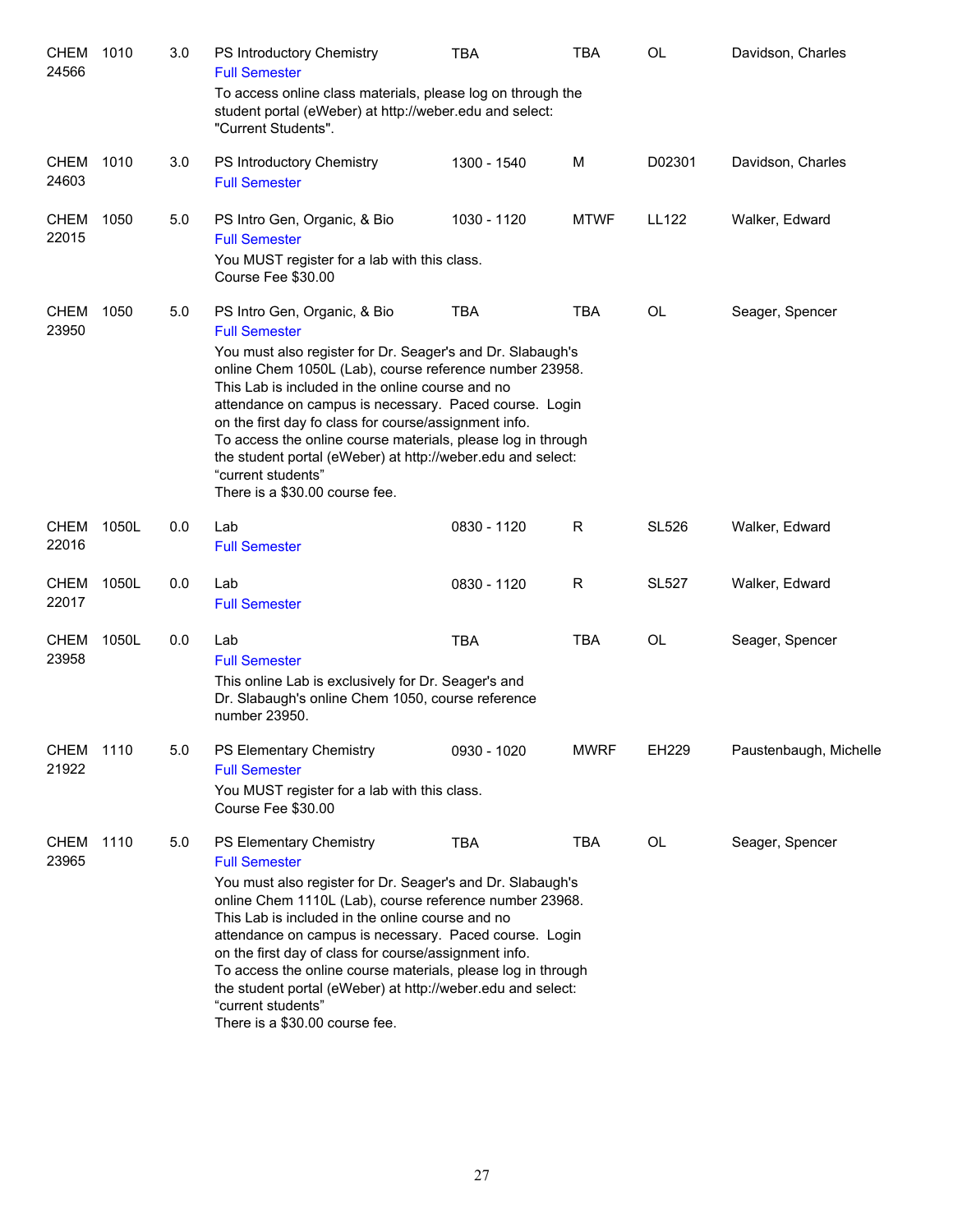| <b>CHEM</b><br>24006 | 1110  | 5.0 | PS Elementary Chemistry<br><b>Full Semester</b><br>You must also register for Dr. Johnson's and Dr. Lippert's<br>online Chem 1110L (Lab), course reference number 24007.<br>This Lab is included in the online course and no attendance<br>on campus is necessary. Paced course. Login on the first<br>day of class for course/assignment info.<br>To access the online course materials, please log in through<br>the student portal (eWeber) at http://weber.edu and select:<br>"current students"<br>There is a \$30.00 course fee.    | TBA         | TBA        | OL           | Johnson, Todd          |
|----------------------|-------|-----|-------------------------------------------------------------------------------------------------------------------------------------------------------------------------------------------------------------------------------------------------------------------------------------------------------------------------------------------------------------------------------------------------------------------------------------------------------------------------------------------------------------------------------------------|-------------|------------|--------------|------------------------|
| <b>CHEM</b><br>21924 | 1110L | 0.0 | Lab<br><b>Full Semester</b>                                                                                                                                                                                                                                                                                                                                                                                                                                                                                                               | 0830 - 1120 | Τ          | <b>SL526</b> | Paustenbaugh, Michelle |
| <b>CHEM</b><br>21927 | 1110L | 0.0 | Lab<br><b>Full Semester</b>                                                                                                                                                                                                                                                                                                                                                                                                                                                                                                               | 0830 - 1120 | Τ          |              | Paustenbaugh, Michelle |
| <b>CHEM</b><br>21928 | 1110L | 0.0 | Lab<br><b>Full Semester</b>                                                                                                                                                                                                                                                                                                                                                                                                                                                                                                               | 1130 - 1420 | W          | <b>SL526</b> | Paustenbaugh, Michelle |
| <b>CHEM</b><br>21932 | 1110L | 0.0 | Lab<br><b>Full Semester</b>                                                                                                                                                                                                                                                                                                                                                                                                                                                                                                               | 1130 - 1420 | W          | <b>SL527</b> | Paustenbaugh, Michelle |
| <b>CHEM</b><br>23968 | 1110L | 0.0 | Lab<br><b>Full Semester</b><br>This online Lab is exclusively for Dr. Seager's and<br>Dr. Slabaugh's online Chem 1110, course reference<br>number 23965.                                                                                                                                                                                                                                                                                                                                                                                  | <b>TBA</b>  | <b>TBA</b> | OL           | Seager, Spencer        |
| <b>CHEM</b><br>24007 | 1110L | 0.0 | Lab<br><b>Full Semester</b><br>This Lab is exclusively for Dr. Johnson's and Dr. Lippert's<br>Online Chem 1110, course reference number 24006.                                                                                                                                                                                                                                                                                                                                                                                            | <b>TBA</b>  | <b>TBA</b> | <b>OL</b>    | Johnson, Todd          |
| <b>CHEM</b><br>24002 | 1120  | 5.0 | Elem Organic Bio-Chemistry<br><b>Full Semester</b><br>You must also register for Dr. Seager's and Dr. Slabaugh's<br>online Chem 1120L (Lab), course reference number 24003.<br>This Lab is included in the online course and no<br>attendance on campus is necessary. Paced course. Login<br>on the first day of class for course/assignment info.<br>To access the online course materials, please log in through<br>the student portal (eWeber) at http://weber.edu and select:<br>"current students"<br>There is a \$30.00 course fee. | <b>TBA</b>  | <b>TBA</b> | OL           | Seager, Spencer        |
| <b>CHEM</b><br>24003 | 1120L | 0.0 | Lab<br><b>Full Semester</b><br>This online Lab is exclusively for Dr. Seager's and<br>Dr. Slabaugh's online Chem 1120, course reference<br>number 24002.                                                                                                                                                                                                                                                                                                                                                                                  | <b>TBA</b>  | <b>TBA</b> | OL           | Seager, Spencer        |
| <b>CHEM</b><br>21756 | 1200  | 3.0 | Preparation for College Chem<br><b>Full Semester</b>                                                                                                                                                                                                                                                                                                                                                                                                                                                                                      | 0930 - 1020 | <b>MWF</b> | LL122        | Stoker, H              |
| <b>CHEM</b><br>22999 | 1200  | 3.0 | Preparation for College Chem<br><b>Full Semester</b>                                                                                                                                                                                                                                                                                                                                                                                                                                                                                      | 0900 - 1015 | <b>TR</b>  | LL123        | Herzog, Timothy        |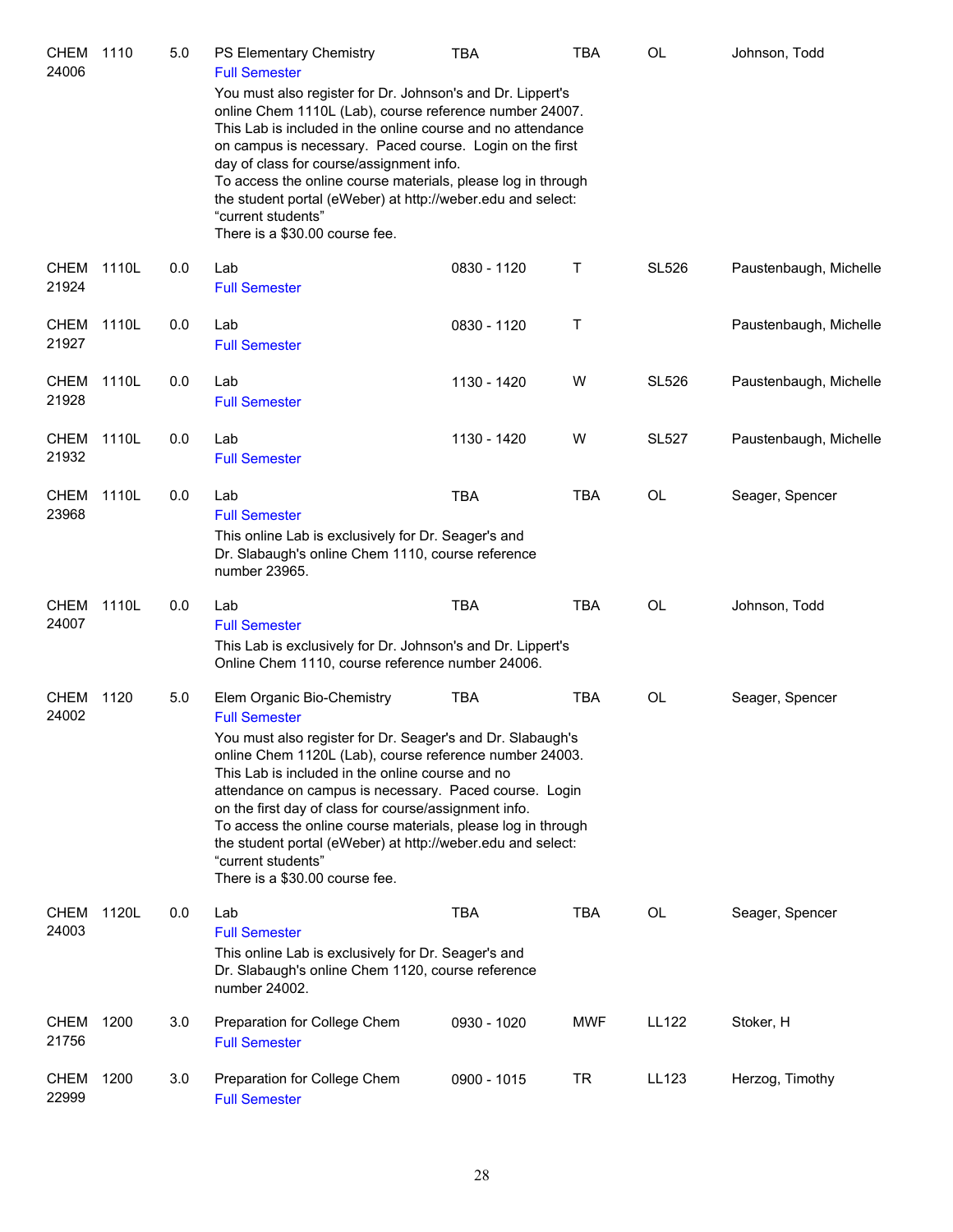| <b>CHEM</b><br>23784 | 1200  | 3.0 | Preparation for College Chem<br><b>Full Semester</b>                                                                                                                                                                     | 1730 - 2010                | R               | <b>SL540</b>                 | Lippert, J.       |
|----------------------|-------|-----|--------------------------------------------------------------------------------------------------------------------------------------------------------------------------------------------------------------------------|----------------------------|-----------------|------------------------------|-------------------|
| <b>CHEM</b><br>24008 | 1200  | 3.0 | Preparation for College Chem<br><b>Full Semester</b><br>To access the online course materials, please log in through<br>the student portal (eWeber) at http://weber.edu and select:<br>"current students"                | <b>TBA</b>                 | <b>TBA</b>      | <b>OL</b>                    | Johnson, Todd     |
| <b>CHEM</b><br>22795 | 1210  | 5.0 | PS Principles of Chemistry I<br><b>Full Semester</b><br>You MUST register for a lab with this class.<br>Course Fee \$35.00                                                                                               | 0730 - 0820                | <b>MWRF</b>     | LL126                        | Davidson, Charles |
| <b>CHEM</b><br>22805 | 1210  | 5.0 | PS Principles of Chemistry I<br><b>Full Semester</b><br>You MUST register for a lab with this class.<br>Course Fee \$35.00                                                                                               | 1230 - 1320<br>1230 - 1320 | <b>MWF</b><br>R | LL126<br>LL123               | Herzog, Timothy   |
| <b>CHEM</b><br>23765 | 1210  | 5.0 | PS Principles of Chemistry I<br><b>Full Semester</b><br>You MUST register for a lab with this class.<br>Course Fee \$35.00                                                                                               | 1800 - 2045<br>1800 - 1850 | Т<br>R          | <b>LL122</b><br><b>LL122</b> | Banks, Lavoir     |
| <b>CHEM</b><br>22981 | 1210L | 0.0 | Lab<br><b>Full Semester</b>                                                                                                                                                                                              | 1330 - 1620                | M               | <b>SL531</b>                 | Herzog, Timothy   |
| <b>CHEM</b><br>22984 | 1210L | 0.0 | Lab<br><b>Full Semester</b>                                                                                                                                                                                              | 1330 - 1620                | M               | <b>SL532</b>                 | Herzog, Timothy   |
| CHEM<br>23149        | 1210L | 0.0 | Lab<br><b>Full Semester</b>                                                                                                                                                                                              | 1330 - 1630                | Τ               | <b>SL532</b>                 | Seager, Spencer   |
| <b>CHEM</b><br>23150 | 1210L | 0.0 | Lab<br><b>Full Semester</b>                                                                                                                                                                                              | 1330 - 1620                | Τ               | <b>SL531</b>                 | Seager, Spencer   |
| <b>CHEM</b><br>23198 | 1210L | 0.0 | Lab<br><b>Full Semester</b>                                                                                                                                                                                              | 1330 - 1620                | $\mathsf{R}$    | <b>SL531</b>                 | Berghout, Henry   |
| CHEM<br>23200        | 1210L | 0.0 | Lab<br><b>Full Semester</b>                                                                                                                                                                                              | 1330 - 1620                | R               | <b>SL532</b>                 | Berghout, Henry   |
| CHEM<br>23766        | 1210L | 0.0 | Lab<br><b>Full Semester</b>                                                                                                                                                                                              | 1900 - 2145                | R               | SL531                        | Banks, Lavoir     |
| CHEM<br>23767        | 1210L | 0.0 | Lab<br><b>Full Semester</b>                                                                                                                                                                                              | 1900 - 2145                | $\mathsf R$     |                              | Banks, Lavoir     |
| <b>CHEM</b><br>21736 | 1220  | 5.0 | Principles of Chemistry II<br><b>Full Semester</b><br>You MUST register for a lab with this class.<br>Course Fee \$35.00                                                                                                 | 0730 - 0820                | <b>MTWR</b>     | LL123                        | Stoker, H         |
| CHEM<br>23779        | 1220  | 5.0 | Principles of Chemistry II<br><b>Full Semester</b><br>This is a HYBRID class, meaning that it will be taught face-to-face and ONLINE.<br>This is a HYBRID class, meaning that it will be taught face-to-face and ONLINE. | 1700 - 1750                | W               | <b>SL540</b>                 | Berghout, Henry   |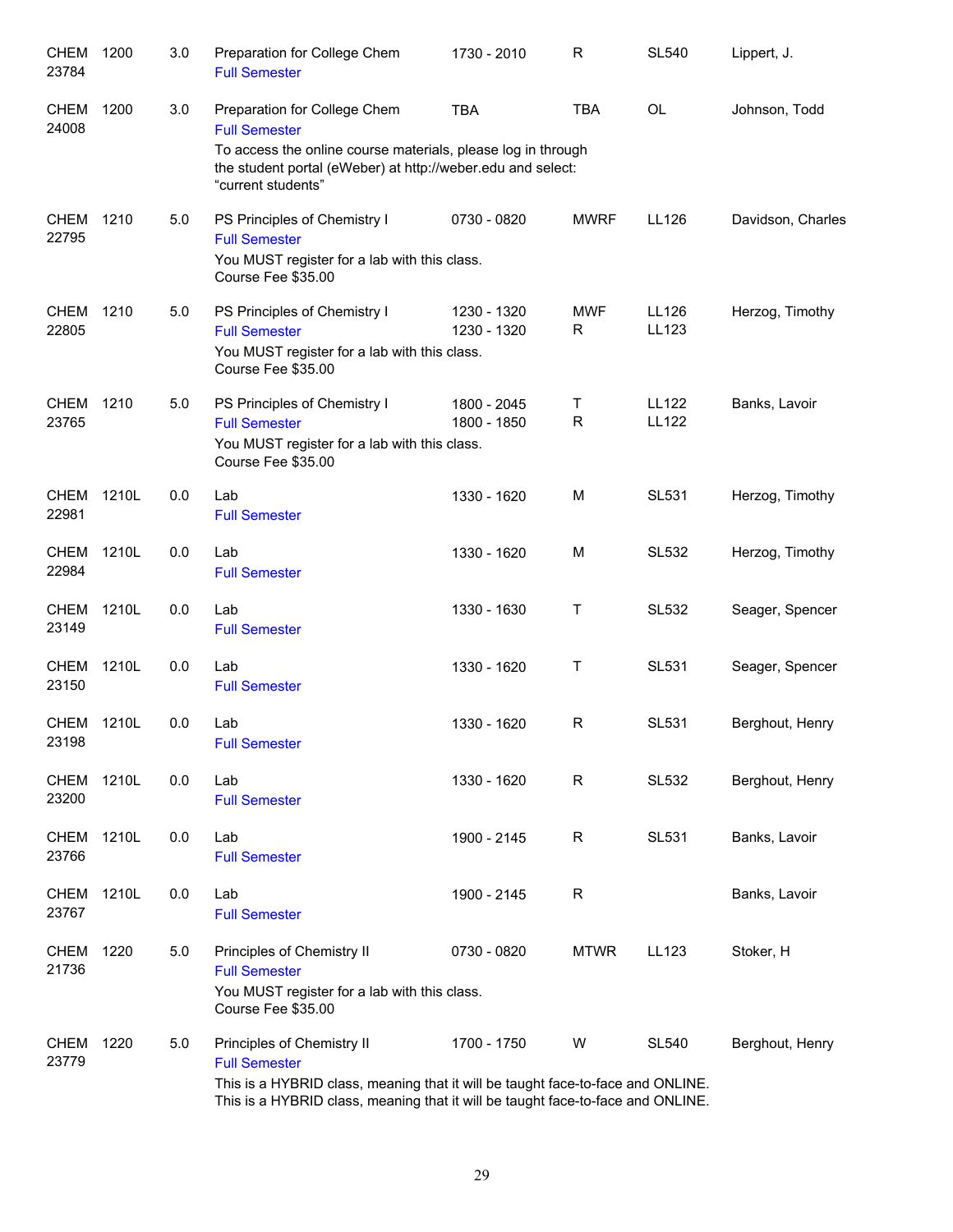| <b>CHEM</b><br>21737 | 1220L | 0.0 | Lab<br><b>Full Semester</b>                                                                                                                                                                                                                                                                                                                                                                                                                                                                                                                                                                                                                                                                                                                                                                                                                                                                                                                                            | 1330 - 1620                | W           | <b>SL531</b>                 | Stoker, H              |  |  |
|----------------------|-------|-----|------------------------------------------------------------------------------------------------------------------------------------------------------------------------------------------------------------------------------------------------------------------------------------------------------------------------------------------------------------------------------------------------------------------------------------------------------------------------------------------------------------------------------------------------------------------------------------------------------------------------------------------------------------------------------------------------------------------------------------------------------------------------------------------------------------------------------------------------------------------------------------------------------------------------------------------------------------------------|----------------------------|-------------|------------------------------|------------------------|--|--|
| <b>CHEM</b><br>21738 | 1220L | 0.0 | Lab<br><b>Full Semester</b>                                                                                                                                                                                                                                                                                                                                                                                                                                                                                                                                                                                                                                                                                                                                                                                                                                                                                                                                            | 1330 - 1620                | W           | <b>SL532</b>                 | Stoker, H              |  |  |
| <b>CHEM</b><br>21739 | 1220L | 0.0 | Lab<br><b>Full Semester</b>                                                                                                                                                                                                                                                                                                                                                                                                                                                                                                                                                                                                                                                                                                                                                                                                                                                                                                                                            | 1330 - 1620                | т           | <b>SL526</b>                 | Stoker, H              |  |  |
| <b>CHEM</b><br>23780 | 1220L | 0.0 | Lab<br><b>Full Semester</b>                                                                                                                                                                                                                                                                                                                                                                                                                                                                                                                                                                                                                                                                                                                                                                                                                                                                                                                                            | 1800 - 2050                | W           |                              | Berghout, Henry        |  |  |
| CHEM<br>25513        | 1225  | 1.0 | Principles of Chemistry II Lab<br><b>Full Semester</b>                                                                                                                                                                                                                                                                                                                                                                                                                                                                                                                                                                                                                                                                                                                                                                                                                                                                                                                 | 1330 - 1420                | т           | <b>SL526</b>                 | Stoker, H              |  |  |
| <b>CHEM</b><br>23001 | 1360  | 3.0 | PS Princip of Physical Science<br><b>Full Semester</b>                                                                                                                                                                                                                                                                                                                                                                                                                                                                                                                                                                                                                                                                                                                                                                                                                                                                                                                 | 1130 - 1220<br>1430 - 1720 | TR<br>W     | <b>SL240</b><br><b>SL526</b> | Paustenbaugh, Michelle |  |  |
| <b>CHEM</b><br>21688 | 2310  | 5.0 | Organic Chemistry I<br><b>Full Semester</b><br>You Must register for a lab with this class.<br>Course Fee \$35.00                                                                                                                                                                                                                                                                                                                                                                                                                                                                                                                                                                                                                                                                                                                                                                                                                                                      | 0830 - 0920                | <b>MTWF</b> | <b>LL122</b>                 | Davies, Don            |  |  |
| CHEM<br>21715        | 2310  | 5.0 | Organic Chemistry I<br><b>Full Semester</b><br>You MUST register for a lab with this class.<br>Course Fee \$35.00                                                                                                                                                                                                                                                                                                                                                                                                                                                                                                                                                                                                                                                                                                                                                                                                                                                      | 1130 - 1220                | <b>MTWF</b> | LL123                        | Lloyd, Barry           |  |  |
| <b>CHEM</b><br>24464 | 2310  | 5.0 | Organic Chemistry I<br>1700 - 1750<br>W<br>LL123<br>Lloyd, Barry<br><b>Full Semester</b><br>You MUST register for lab CRN (24465 or 24466). This is a HYBRID ONLINE<br>course meaning that it will be taught face-to-face and ONLINE.<br>You MUST register for lab CRN (24465 or 24466). This is a HYBRID ONLINE<br>course meaning that it will be taught face-to-face and ONLINE.<br>You MUST register for lab CRN (24465 or 24466). This is a HYBRID ONLINE<br>course meaning that it will be taught face-to-face and ONLINE.<br>You MUST register for lab CRN (24465 or 24466). This is a HYBRID ONLINE<br>course meaning that it will be taught face-to-face and ONLINE.<br>You MUST register for lab CRN (24465 or 24466). This is a HYBRID ONLINE<br>course meaning that it will be taught face-to-face and ONLINE.<br>You MUST register for lab CRN (24465 or 24466). This is a HYBRID ONLINE<br>course meaning that it will be taught face-to-face and ONLINE. |                            |             |                              |                        |  |  |
| CHEM<br>21689        | 2310L | 0.0 | Lab<br><b>Full Semester</b>                                                                                                                                                                                                                                                                                                                                                                                                                                                                                                                                                                                                                                                                                                                                                                                                                                                                                                                                            | 1330 - 1620                | Т           | <b>SL621</b>                 | Lloyd, Barry           |  |  |
| <b>CHEM</b><br>21694 | 2310L | 0.0 | Lab<br><b>Full Semester</b>                                                                                                                                                                                                                                                                                                                                                                                                                                                                                                                                                                                                                                                                                                                                                                                                                                                                                                                                            | 1330 - 1620                | Τ           | <b>SL626</b>                 | Lloyd, Barry           |  |  |
| <b>CHEM</b><br>23900 | 2310L | 0.0 | Lab<br><b>Full Semester</b>                                                                                                                                                                                                                                                                                                                                                                                                                                                                                                                                                                                                                                                                                                                                                                                                                                                                                                                                            | 1330 - 1620                | W           | <b>SL621</b>                 | Herzog, Timothy        |  |  |
| CHEM<br>23901        | 2310L | 0.0 | Lab<br><b>Full Semester</b>                                                                                                                                                                                                                                                                                                                                                                                                                                                                                                                                                                                                                                                                                                                                                                                                                                                                                                                                            | 1330 - 1620                | W           | <b>SL626</b>                 | Herzog, Timothy        |  |  |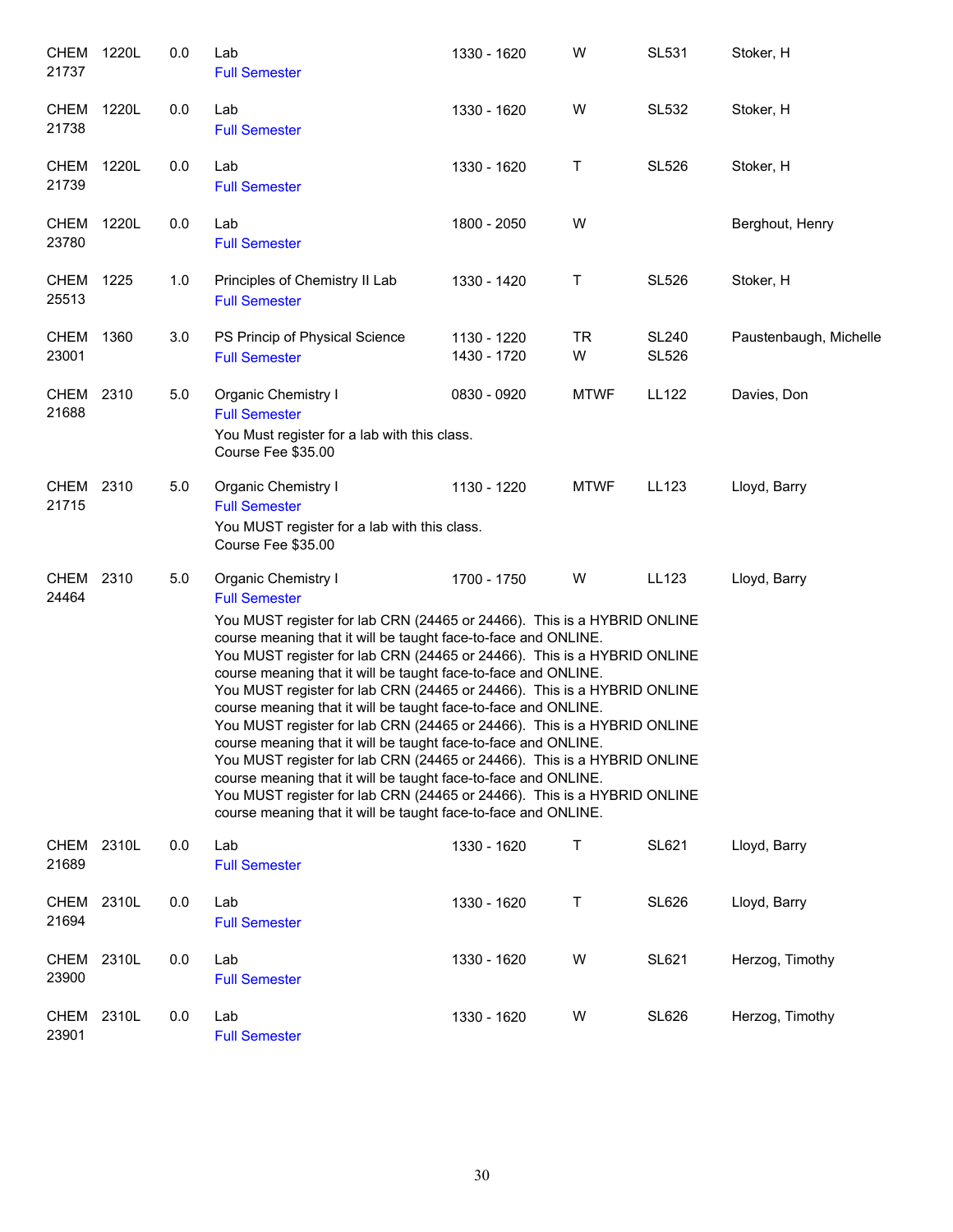| CHEM<br>24465        | 2310L | 0.0 | Lab<br><b>Full Semester</b><br>This Lab is exclusively for Dr. Lloyd's Hybrid Chem 2310,<br>course reference number 24464. | 1800 - 2050 | W           | <b>SL621</b> | Lloyd, Barry      |
|----------------------|-------|-----|----------------------------------------------------------------------------------------------------------------------------|-------------|-------------|--------------|-------------------|
| CHEM<br>24466        | 2310L | 0.0 | Lab<br><b>Full Semester</b><br>This Lab is exclusively for Dr. Lloyd's Hybrid Chem 2310,<br>course reference number 24464. | 1800 - 2050 | W           | <b>SL626</b> | Lloyd, Barry      |
| <b>CHEM</b><br>25203 | 2310L | 0.0 | Lab<br><b>Full Semester</b>                                                                                                | 0830 - 1130 | R           | SL621        | Litvinov, Dmitry  |
| CHEM<br>25204        | 2310L | 0.0 | Lab<br><b>Full Semester</b>                                                                                                | 0830 - 1130 | R           | <b>SL626</b> | Litvinov, Dmitry  |
| <b>CHEM</b><br>21719 | 2320  | 5.0 | Organic Chemistry II<br><b>Full Semester</b><br>You MUST register for a lab with this class.<br>Course Fee \$35.00         | 1130 - 1220 | <b>MWRF</b> | LL122        | Davies, Don       |
| CHEM 2320L<br>21731  |       | 0.0 | Lab<br><b>Full Semester</b>                                                                                                | 1330 - 1620 | M           | <b>SL621</b> | Davies, Don       |
| CHEM<br>21734        | 2320L | 0.0 | Lab<br><b>Full Semester</b>                                                                                                | 1330 - 1620 | R           | <b>SL621</b> | Davies, Don       |
| CHEM<br>23486        | 2600  | 1.0 | Laboratory Safety<br><b>Full Semester</b>                                                                                  | 1230 - 1320 | M           | LL129        | Wachocki, Barbara |
| <b>CHEM</b><br>21325 | 2890  | 1.0 | Cooperative Work Experience<br><b>Full Semester</b>                                                                        | <b>TBA</b>  | <b>TBA</b>  |              | Walker, Edward    |
| <b>CHEM</b><br>21327 | 2890  | 2.0 | Cooperative Work Experience<br><b>Full Semester</b>                                                                        | <b>TBA</b>  | <b>TBA</b>  |              | Walker, Edward    |
| CHEM<br>21330        | 2890  | 3.0 | Cooperative Work Experience<br><b>Full Semester</b>                                                                        | <b>TBA</b>  | <b>TBA</b>  |              | Walker, Edward    |
| <b>CHEM</b><br>22807 | 3000  | 4.0 | Quantitative Analysis<br><b>Full Semester</b><br>You MUST register for a lab with this class.<br>Course Fee \$25.00        | 0830 - 0920 | <b>MWF</b>  | <b>SL540</b> | Lippert, J.       |
| <b>CHEM</b><br>23156 | 3000L | 0.0 | Lab<br><b>Full Semester</b>                                                                                                | 1330 - 1620 | W           | <b>SL525</b> | Lippert, J.       |
| <b>CHEM</b><br>22997 | 3020  | 1.0 | Computer Application in Chem<br><b>Full Semester</b>                                                                       | 1230 - 1320 | Τ           | <b>SL540</b> | Walker, Edward    |
| <b>CHEM</b><br>22976 | 3050  | 4.0 | Instrumental Analysis<br><b>Full Semester</b><br>You MUST register for a lab with this class.<br>Course Fee \$20.00        | 1030 - 1120 | <b>MWF</b>  | <b>SL540</b> | Lippert, J.       |
| CHEM<br>22978        | 3050L | 0.0 | Lab<br><b>Full Semester</b>                                                                                                | 1330 - 1620 | М           | <b>SL525</b> | Lippert, J.       |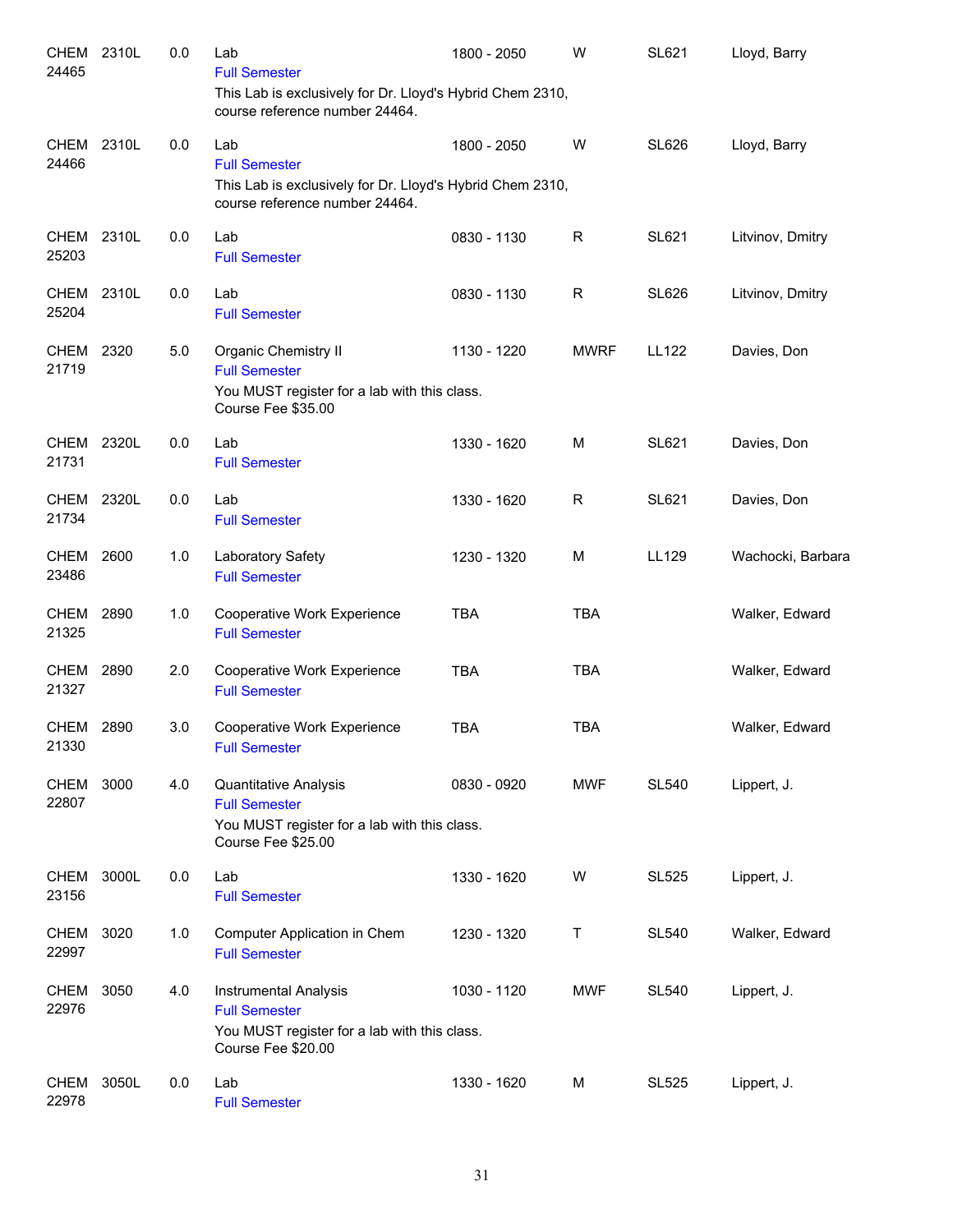| <b>CHEM</b><br>24616 | 3050L | 0.0 | Lab<br><b>Full Semester</b>                                                                                         | 1330 - 1620 | W            | <b>SL526</b> | Lippert, J.       |
|----------------------|-------|-----|---------------------------------------------------------------------------------------------------------------------|-------------|--------------|--------------|-------------------|
| <b>CHEM</b><br>22798 | 3070  | 4.0 | <b>Biochemistry I</b><br><b>Full Semester</b><br>You MUST register for a lab with this class.<br>Course Fee \$35.00 | 1030 - 1120 | <b>MWF</b>   |              | Johnson, Todd     |
| <b>CHEM</b><br>23151 | 3070L | 0.0 | Biochem I Lab<br><b>Full Semester</b>                                                                               | 1330 - 1620 | $\mathsf{T}$ | <b>SL527</b> | Walker, Edward    |
| CHEM<br>23194        | 3070L | 0.0 | Biochem I Lab<br><b>Full Semester</b>                                                                               | 1330 - 1620 | R            | <b>SL527</b> | Johnson, Todd     |
| <b>CHEM</b><br>23197 | 3070L | 0.0 | Biochem I Lab<br><b>Full Semester</b>                                                                               |             |              |              |                   |
| CHEM<br>21934        | 3400  | 3.0 | Molecular Symmetry & App Math<br><b>Full Semester</b>                                                               | 1030 - 1145 | <b>TR</b>    | <b>SL540</b> | Berghout, Henry   |
| CHEM 3410<br>22973   |       | 4.0 | Physical Chemistry I<br><b>Full Semester</b><br>You MUST register for a lab with this class.<br>Course Fee \$10.00  | 0930 - 1020 | <b>MWF</b>   | <b>SL540</b> | Davidson, Charles |
| <b>CHEM</b><br>22990 | 3410L | 0.0 | Lab<br><b>Full Semester</b>                                                                                         | 0730 - 1020 | Τ            | <b>SL515</b> | Davidson, Charles |
| CHEM 3410L<br>22993  |       | 0.0 | Lab<br><b>Full Semester</b>                                                                                         | 1330 - 1620 | Τ            | <b>SL515</b> | Davidson, Charles |
| <b>CHEM</b><br>23494 | 4570  | 3.0 | Sec Sch Sci Teaching Methods<br><b>Full Semester</b><br>Course Fee \$10.00                                          | 1630 - 1920 | W            | LL230        | Johnston, Adam    |
| <b>CHEM</b><br>23675 | 4700  | 1.0 | Special Topics in Chemistry<br><b>Full Semester</b>                                                                 | 1200 - 1320 | R            | <b>SL540</b> | Berghout, Henry   |
| <b>CHEM</b><br>21256 | 4800  | 1.0 | Research & Independent Study<br><b>Full Semester</b><br>Course Fee \$5.00                                           | <b>TBA</b>  | <b>TBA</b>   |              | Berghout, Henry   |
| CHEM<br>21260        | 4800  | 2.0 | Research & Independent Study<br><b>Full Semester</b><br>Course Fee \$5.00                                           | <b>TBA</b>  | <b>TBA</b>   |              | Berghout, Henry   |
| CHEM<br>21263        | 4800  | 3.0 | Research & Independent Study<br><b>Full Semester</b><br>Course Fee \$5.00                                           | <b>TBA</b>  | <b>TBA</b>   |              | Berghout, Henry   |
| CHEM<br>21264        | 4800  | 1.0 | Research & Independent Study<br><b>Full Semester</b><br>Course Fee \$5.00                                           | <b>TBA</b>  | <b>TBA</b>   |              | Davidson, Charles |
| <b>CHEM</b><br>21266 | 4800  | 2.0 | Research & Independent Study<br><b>Full Semester</b><br>Course Fee \$5.00                                           | <b>TBA</b>  | <b>TBA</b>   |              | Davidson, Charles |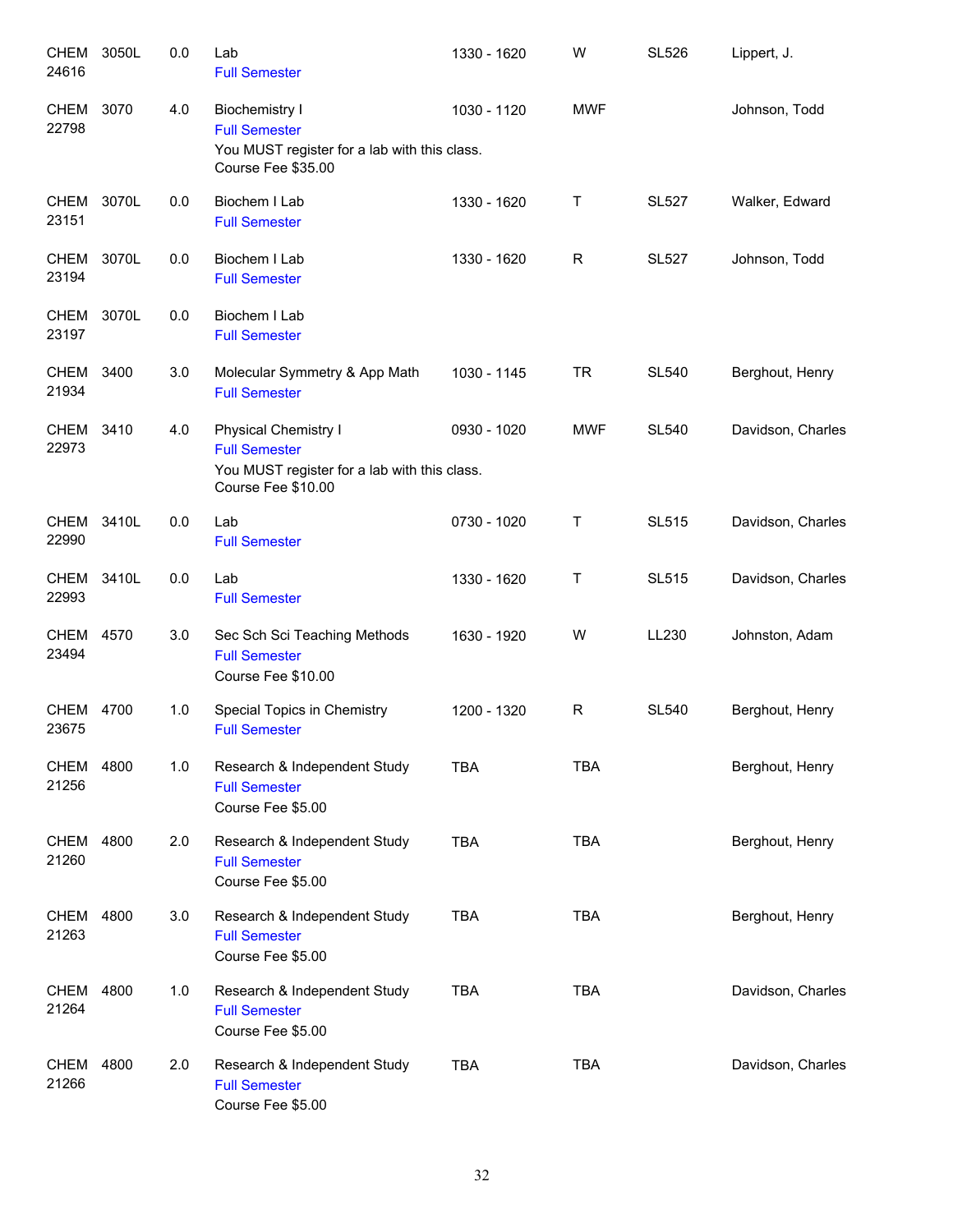| CHEM<br>21268      | 4800 | 3.0 | Research & Independent Study<br><b>Full Semester</b><br>Course Fee \$5.00 | <b>TBA</b> | <b>TBA</b> | Davidson, Charles |
|--------------------|------|-----|---------------------------------------------------------------------------|------------|------------|-------------------|
| CHEM<br>21270      | 4800 | 1.0 | Research & Independent Study<br><b>Full Semester</b><br>Course Fee \$5.00 | <b>TBA</b> | <b>TBA</b> | Davies, Don       |
| CHEM<br>21272      | 4800 | 2.0 | Research & Independent Study<br><b>Full Semester</b><br>Course Fee \$5.00 | <b>TBA</b> | <b>TBA</b> | Davies, Don       |
| CHEM<br>21279      | 4800 | 3.0 | Research & Independent Study<br><b>Full Semester</b><br>Course Fee \$5.00 | <b>TBA</b> | <b>TBA</b> | Davies, Don       |
| CHEM<br>21280      | 4800 | 1.0 | Research & Independent Study<br><b>Full Semester</b><br>Course Fee \$5.00 | <b>TBA</b> | <b>TBA</b> | Herzog, Timothy   |
| CHEM<br>21282      | 4800 | 2.0 | Research & Independent Study<br><b>Full Semester</b><br>Course Fee \$5.00 | <b>TBA</b> | <b>TBA</b> | Herzog, Timothy   |
| CHEM<br>21283      | 4800 | 3.0 | Research & Independent Study<br><b>Full Semester</b><br>Course Fee \$5.00 | <b>TBA</b> | <b>TBA</b> | Herzog, Timothy   |
| CHEM 4800<br>21284 |      | 1.0 | Research & Independent Study<br><b>Full Semester</b><br>Course Fee \$5.00 | <b>TBA</b> | <b>TBA</b> | Lippert, J.       |
| CHEM<br>21285      | 4800 | 2.0 | Research & Independent Study<br><b>Full Semester</b><br>Course Fee \$5.00 | <b>TBA</b> | <b>TBA</b> | Lippert, J.       |
| CHEM<br>21288      | 4800 | 3.0 | Research & Independent Study<br><b>Full Semester</b><br>Course Fee \$5.00 | <b>TBA</b> | <b>TBA</b> | Lippert, J.       |
| CHEM 4800<br>21290 |      | 1.0 | Research & Independent Study<br><b>Full Semester</b><br>Course Fee \$5.00 | <b>TBA</b> | <b>TBA</b> | Lloyd, Barry      |
| CHEM 4800<br>21291 |      | 2.0 | Research & Independent Study<br><b>Full Semester</b><br>Course Fee \$5.00 | <b>TBA</b> | <b>TBA</b> | Lloyd, Barry      |
| CHEM<br>21292      | 4800 | 3.0 | Research & Independent Study<br><b>Full Semester</b><br>Course Fee \$5.00 | <b>TBA</b> | <b>TBA</b> | Lloyd, Barry      |
| CHEM<br>21317      | 4800 | 1.0 | Research & Independent Study<br><b>Full Semester</b><br>Course Fee \$5.00 | <b>TBA</b> | <b>TBA</b> | Walker, Edward    |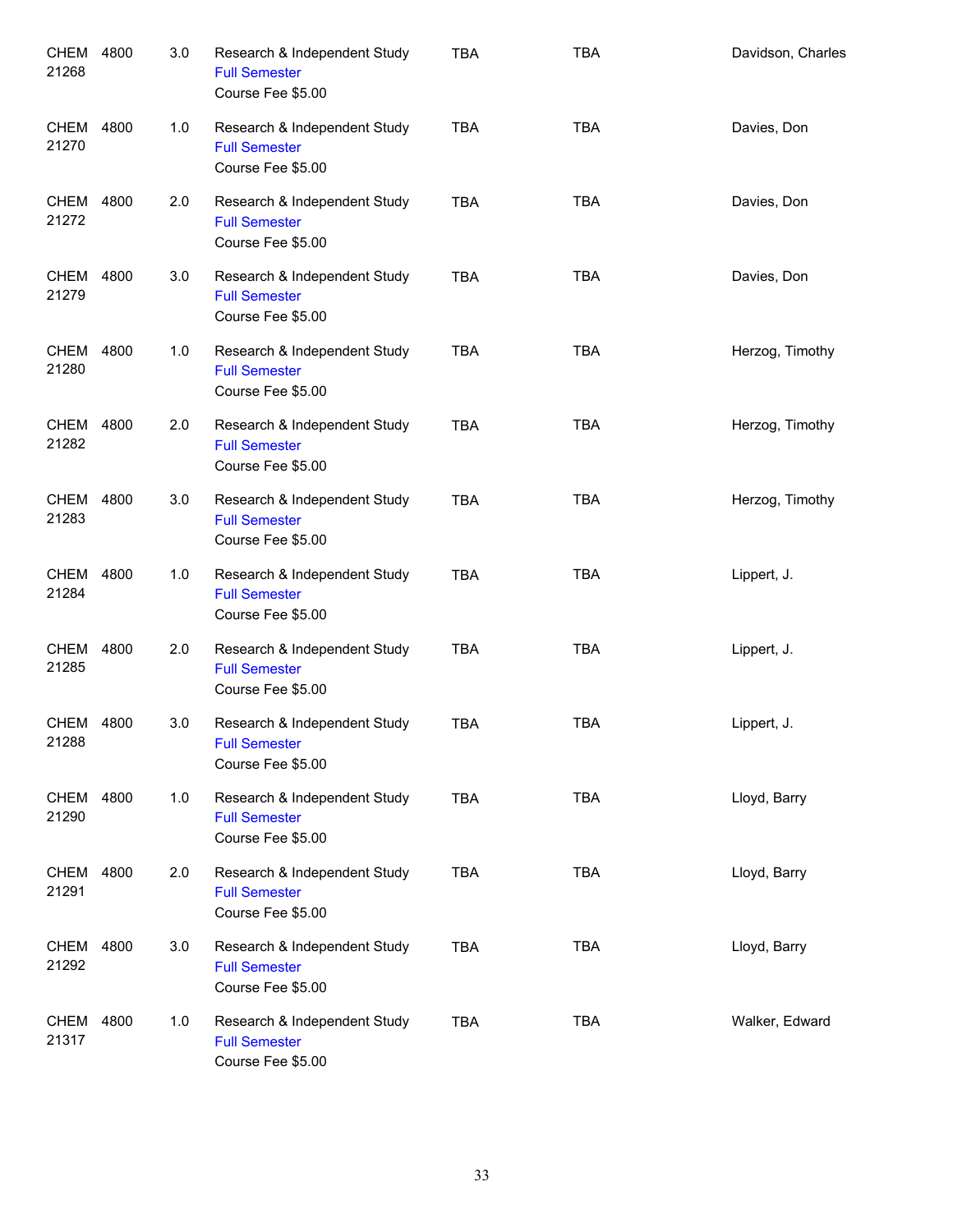| <b>CHEM</b><br>21319 | 4800 | 2.0 | Research & Independent Study<br><b>Full Semester</b><br>Course Fee \$5.00                                                                                                            | <b>TBA</b>  | <b>TBA</b> |           | Walker, Edward   |
|----------------------|------|-----|--------------------------------------------------------------------------------------------------------------------------------------------------------------------------------------|-------------|------------|-----------|------------------|
| CHEM<br>21320        | 4800 | 3.0 | Research & Independent Study<br><b>Full Semester</b><br>Course Fee \$5.00                                                                                                            | <b>TBA</b>  | <b>TBA</b> |           | Walker, Edward   |
| CHEM<br>25590        | 4800 | 1.0 | Research & Independent Study<br><b>Full Semester</b><br>Open to qualified students for one or more semesters                                                                         | <b>TBA</b>  | <b>TBA</b> |           |                  |
| CHEM<br>21321        | 4890 | 1.0 | Cooperative Work Experience<br><b>Full Semester</b>                                                                                                                                  | <b>TBA</b>  | <b>TBA</b> |           | Walker, Edward   |
| CHEM<br>21322        | 4890 | 2.0 | Cooperative Work Experience<br><b>Full Semester</b>                                                                                                                                  | <b>TBA</b>  | <b>TBA</b> |           | Walker, Edward   |
| <b>CHEM</b><br>21324 | 4890 | 3.0 | Cooperative Work Experience<br><b>Full Semester</b>                                                                                                                                  | <b>TBA</b>  | <b>TBA</b> |           | Walker, Edward   |
| <b>CHF</b><br>20041  | 1400 | 3.0 | Marriage as Interpersonal Proc<br><b>Full Semester</b>                                                                                                                               | 1030 - 1145 | <b>TR</b>  | ED233     | Chatelain, Randy |
| <b>CHF</b><br>20042  | 1400 | 3.0 | Marriage as Interpersonal Proc<br><b>Full Semester</b>                                                                                                                               | 1200 - 1315 | <b>TR</b>  | ED233     | Smith, Julee     |
| <b>CHF</b><br>21253  | 1400 | 3.0 | Marriage as Interpersonal Proc<br><b>Full Semester</b><br>To access the course materials, log into the Student Portal<br>(eWeber) at http://weber.edu and select "Current Students". | <b>TBA</b>  | <b>TBA</b> | <b>OL</b> | Merrill, Chloe   |
| <b>CHF</b><br>20057  | 1500 | 3.0 | SS Human Development<br><b>Full Semester</b>                                                                                                                                         | 1030 - 1145 | <b>TR</b>  | ED104     | Bird, James      |
| <b>CHF</b><br>20058  | 1500 | 3.0 | SS Human Development<br><b>Full Semester</b>                                                                                                                                         | 0900 - 1015 | <b>TR</b>  | ED104     | Bird, James      |
| <b>CHF</b><br>20059  | 1500 | 3.0 | SS Human Development<br><b>Full Semester</b>                                                                                                                                         | 0830 - 0920 | <b>MWF</b> | ED104     | Qiu, Wei         |
| <b>CHF</b><br>20060  | 1500 | 3.0 | SS Human Development<br><b>Full Semester</b>                                                                                                                                         | 0930 - 1020 | <b>MWF</b> | ED104     | Lisonbee, Jared  |
| <b>CHF</b><br>20061  | 1500 | 3.0 | SS Human Development<br><b>Full Semester</b>                                                                                                                                         | 1030 - 1120 | <b>MWF</b> | ED104     | Ota, Carrie      |
| <b>CHF</b><br>20062  | 1500 | 3.0 | SS Human Development<br><b>Full Semester</b>                                                                                                                                         | 1630 - 1910 | W          | ED239     | Rasmussen, Jack  |
| <b>CHF</b><br>21249  | 1500 | 3.0 | SS Human Development<br><b>Full Semester</b><br>To access the course materials, log into the Student Portal<br>(eWeber) at http://weber.edu and select "Current Students".           | <b>TBA</b>  | <b>TBA</b> | OL        | Bird, James      |
| <b>CHF</b><br>21274  | 1500 | 3.0 | SS Human Development<br><b>Full Semester</b>                                                                                                                                         | 1730 - 2010 | W          | D02104    | Tesch, Jeffrey   |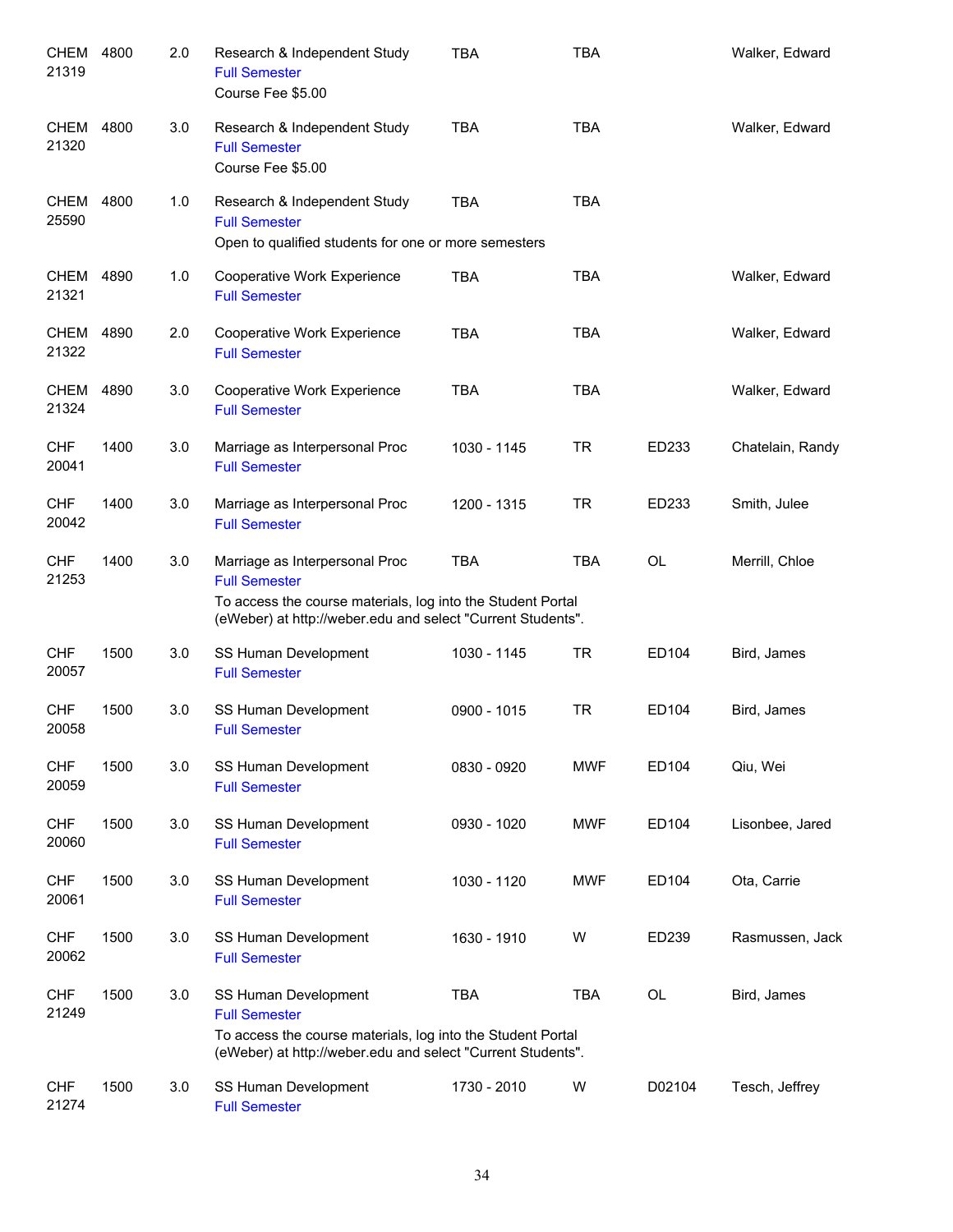| <b>CHF</b><br>25641 | 1500 | 3.0 | SS Human Development<br><b>Full Semester</b>                                                                               | 1630 - 1910 | W          | ED239            | Rasmussen, Jack    |
|---------------------|------|-----|----------------------------------------------------------------------------------------------------------------------------|-------------|------------|------------------|--------------------|
| <b>CHF</b><br>20043 | 2100 | 3.0 | Family Resource Management<br><b>Full Semester</b>                                                                         | 0900 - 1015 | <b>TR</b>  | ED207            | Buck, Joyce        |
| <b>CHF</b><br>21257 | 2100 | 3.0 | Family Resource Management<br><b>Full Semester</b>                                                                         | <b>TBA</b>  | <b>TBA</b> | OL               | Buck, Joyce        |
|                     |      |     | To access the course materials, log into the Student Portal<br>(eWeber) at http://weber.edu and select "Current Students". |             |            |                  |                    |
| <b>CHF</b><br>20044 | 2400 | 3.0 | <b>Family Relations</b><br><b>Full Semester</b>                                                                            | 1030 - 1120 | <b>MWF</b> | ED10             | Adams, Mark        |
| <b>CHF</b><br>20045 | 2400 | 3.0 | <b>Family Relations</b><br><b>Full Semester</b>                                                                            | 1200 - 1315 | <b>TR</b>  | ED239            | Schvaneveldt, Paul |
| <b>CHF</b><br>20046 | 2400 | 3.0 | <b>Family Relations</b><br><b>Full Semester</b>                                                                            | 1030 - 1145 | <b>TR</b>  | ED239            | Buck, Joyce        |
| <b>CHF</b><br>21262 | 2400 | 3.0 | <b>Family Relations</b><br><b>Full Semester</b>                                                                            | <b>TBA</b>  | <b>TBA</b> | <b>OL</b>        | Schvaneveldt, Paul |
|                     |      |     | To access the course materials, log into the Student Portal<br>(eWeber) at http://weber.edu and select "Current Students". |             |            |                  |                    |
| <b>CHF</b><br>20064 | 2500 | 3.0 | Develop of Child Birth - 8<br><b>Full Semester</b><br>Prereq: CHF 1500                                                     | 0930 - 1020 | <b>MWF</b> | ED233            | Qiu, Wei           |
| <b>CHF</b><br>20065 | 2570 | 3.0 | Middle Childhood Development<br><b>Full Semester</b>                                                                       | 0930 - 1020 | <b>MWF</b> | ED207            | Bird, James        |
| <b>CHF</b><br>20066 | 2600 | 3.0 | Early Childhood Education<br><b>Full Semester</b><br>Prereq: CHF 1500                                                      | 1130 - 1220 | <b>MWF</b> | ED207            | Lisonbee, Jared    |
| <b>CHF</b><br>20067 | 2610 | 3.0 | Guidance - Development Theory<br><b>Full Semester</b>                                                                      | 0730 - 0845 | <b>TR</b>  | ED207            | Lisonbee, Jared    |
|                     |      |     | Prereq: CHF 1500 May be taken concurrently with CHF 2600<br>Lab experience 2 hrs per week                                  |             |            |                  |                    |
| <b>CHF</b><br>20068 | 2610 | 3.0 | Guidance - Development Theory<br><b>Full Semester</b>                                                                      | 1200 - 1315 | <b>TR</b>  | ED116            | Qiu, Wei           |
|                     |      |     | Prereq: CHF 1500. May be taken concurrently with CHF 2600.<br>Lab experience 2 hrs per week.                               |             |            |                  |                    |
| <b>CHF</b><br>24845 | 2610 | 3.0 | Guidance - Development Theory<br><b>Full Semester</b>                                                                      | 0700 - 0815 | MW         | ED <sub>10</sub> | West, Sherrie      |
|                     |      |     | Prereq: CHF 1500, may be taken concurrently with CHF 2600, lab experience 2<br>hours per week.                             |             |            |                  |                    |
| <b>CHF</b><br>20069 | 2620 | 3.0 | <b>Planning Creative Experiences</b><br><b>Full Semester</b><br>Prereq: CHF 1500 and 2610. Lab experience 2 hrs per week   | 1630 - 1745 | MW         | ED207            | Ota, Carrie        |
| <b>CHF</b><br>20070 | 2620 | 3.0 | <b>Planning Creative Experiences</b><br><b>Full Semester</b><br>Prereq: CHF 1500 and 2610. Lab experience 2 hrs per week   | 1130 - 1245 | MW         | ED104            | Ota, Carrie        |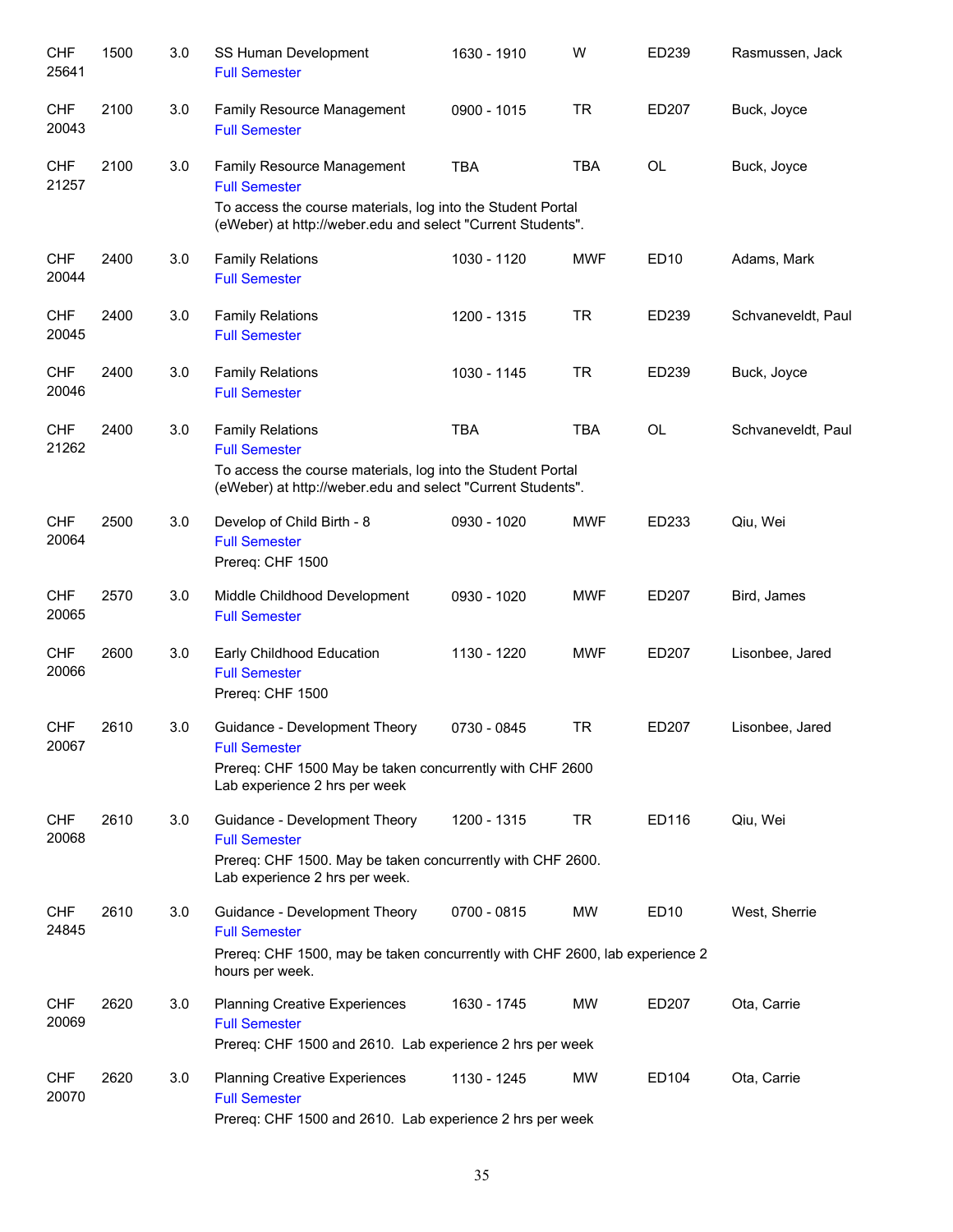| <b>CHF</b><br>24803 | 2830  | 3.0 | Directed Readings<br><b>Full Semester</b>                                                                                                                                                                                                                                                                                                        | <b>TBA</b>  | <b>TBA</b> |              | Merrill, Chloe     |
|---------------------|-------|-----|--------------------------------------------------------------------------------------------------------------------------------------------------------------------------------------------------------------------------------------------------------------------------------------------------------------------------------------------------|-------------|------------|--------------|--------------------|
| <b>CHF</b><br>20112 | 2860  | 3.0 | Practicum<br><b>Full Semester</b><br>Prereq: CHF 3350, CHF 3550, and CHF 3650 or consent of<br>faculty supervisor prior to registration.                                                                                                                                                                                                         | <b>TBA</b>  | <b>TBA</b> |              | Qiu, Wei           |
| <b>CHF</b><br>20113 | 2900  | 2.0 | Career Development<br><b>Full Semester</b>                                                                                                                                                                                                                                                                                                       | 0930 - 1020 | MW         | <b>SC230</b> | Simons, Betty      |
| <b>CHF</b><br>21271 | 2900  | 2.0 | Career Development<br><b>Full Semester</b><br>To access the course materials, log into the Student Portal<br>(eWeber) at http://weber.edu and select "Current Students".                                                                                                                                                                         | <b>TBA</b>  | <b>TBA</b> | <b>OL</b>    | Simons, Betty      |
| <b>CHF</b><br>20114 | 2990A | 1.0 | Seminar in Childhood Develop<br><b>Full Semester</b>                                                                                                                                                                                                                                                                                             | 1210 - 1300 | F          | ED10         | Haun, Carole       |
| <b>CHF</b><br>20047 | 2990B | 3.0 | <b>CBL-Seminar in Family Studies</b><br><b>Full Semester</b><br>CBL stands for Community-Based Learning which means that students engage<br>in meaningful community service that is connected to specific course objectives.<br>See http://www.weber.edu/CommunityInvolvement/CBL_Designation.html for a<br>full list of CBL designated courses. | 1230 - 1345 | <b>MW</b>  | ED207        | Buck, Joyce        |
| <b>CHF</b><br>25631 | 2990B | 3.0 | Seminar in Family Studies<br><b>Full Semester</b>                                                                                                                                                                                                                                                                                                |             |            |              |                    |
| <b>CHF</b><br>21265 | 3150  | 3.0 | Consumer Rights & Responsibil<br><b>Full Semester</b><br>To access the course materials, log into the Student Portal<br>(eWeber) at http://weber.edu and select "Current Students".                                                                                                                                                              | <b>TBA</b>  | <b>TBA</b> | <b>OL</b>    | Buck, Joyce        |
| <b>CHF</b><br>20048 | 3350  | 3.0 | DV Diverse Families<br><b>Full Semester</b>                                                                                                                                                                                                                                                                                                      | 1030 - 1120 | <b>MWF</b> | ED239        | Schvaneveldt, Paul |
| <b>CHF</b><br>20049 | 3450  | 3.0 | <b>Adult Development</b><br><b>Full Semester</b>                                                                                                                                                                                                                                                                                                 | 0930 - 1020 | <b>MWF</b> | ED10         | Oreshnick, Craig   |
| <b>CHF</b><br>23286 | 3500  | 3.0 | Young Children at Risk<br><b>Full Semester</b><br>Prereq: CHF 1500 or equivalent                                                                                                                                                                                                                                                                 | 1030 - 1120 | <b>MWF</b> | ED207        | Bird, James        |
| <b>CHF</b><br>20050 | 3550  | 3.0 | Parenting Education<br><b>Full Semester</b><br>Prereq: CHF 1400, CHF 1500, CHF 2100, CHF 2400, and CHF 3850<br>or consent of instructor.                                                                                                                                                                                                         | 0830 - 0920 | <b>MWF</b> | ED239        | Schvaneveldt, Paul |
| <b>CHF</b><br>21277 | 3640  | 3.0 | Working with Parents<br><b>Full Semester</b>                                                                                                                                                                                                                                                                                                     | 1330 - 1445 | <b>TR</b>  | ED239        | Ota, Carrie        |
| <b>CHF</b><br>20051 | 3650  | 3.0 | <b>Family Processes</b><br><b>Full Semester</b><br>Prereq: CHF 2400                                                                                                                                                                                                                                                                              | 1130 - 1220 | <b>MWF</b> | ED233        | Chatelain, Randy   |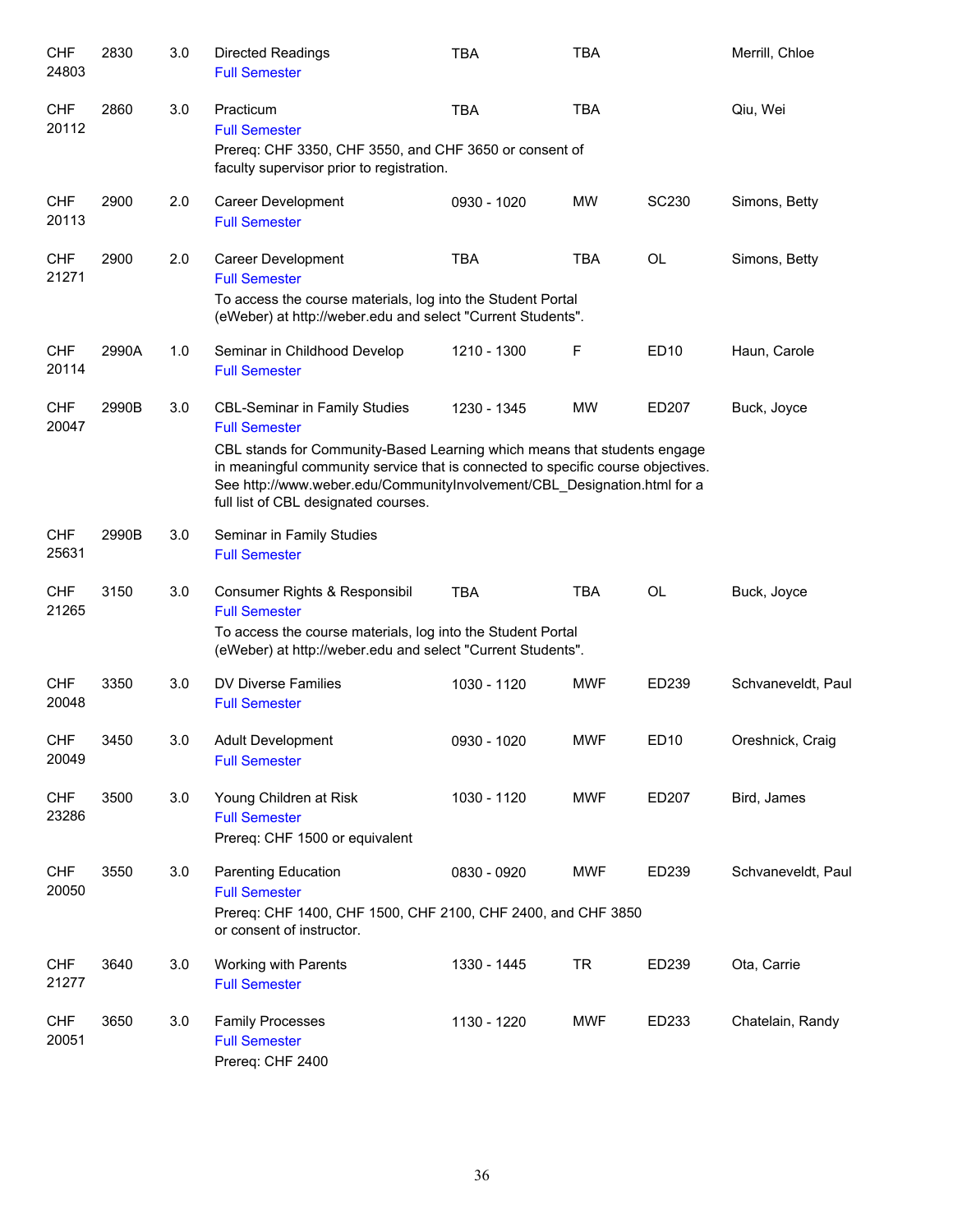| <b>CHF</b><br>20052 | 3850 | 3.0 | <b>Current Research Methods</b><br><b>Full Semester</b><br>Prereq: CHF 1500 and CHF 2400                                                                                                                                                                                                                                                                                                                                                                   | 1030 - 1120                | <b>MWF</b>        | ED116                             | Qiu, Wei           |
|---------------------|------|-----|------------------------------------------------------------------------------------------------------------------------------------------------------------------------------------------------------------------------------------------------------------------------------------------------------------------------------------------------------------------------------------------------------------------------------------------------------------|----------------------------|-------------------|-----------------------------------|--------------------|
| <b>CHF</b><br>20053 | 4400 | 3.0 | The Family in Stress<br><b>Full Semester</b>                                                                                                                                                                                                                                                                                                                                                                                                               | 0830 - 0920                | <b>MWF</b>        | ED233                             | Chatelain, Randy   |
| <b>CHF</b><br>21269 | 4400 | 3.0 | The Family in Stress<br><b>Full Semester</b><br>To access the course materials, log into the Student Portal<br>(eWeber) at http://weber.edu and select "Current Students".                                                                                                                                                                                                                                                                                 | <b>TBA</b>                 | <b>TBA</b>        | <b>OL</b>                         | Merrill, Chloe     |
| <b>CHF</b><br>21275 | 4400 | 3.0 | The Family in Stress<br><b>Full Semester</b>                                                                                                                                                                                                                                                                                                                                                                                                               | 1730 - 2010                | Т                 | D02113                            | Smith, Julee       |
| <b>CHF</b><br>20040 | 4500 | 3.0 | Comp Study of Childhood/Adoles<br><b>Full Semester</b><br>Prereq: CHF 1500 and CHF 2400                                                                                                                                                                                                                                                                                                                                                                    | 0930 - 1020                | <b>MWF</b>        | ED239                             | Schvaneveldt, Paul |
| <b>CHF</b><br>20054 | 4650 | 3.0 | Family Life Education Methods<br><b>Full Semester</b><br>Prereg: CHF 3350, CHF 3550, CHF 3650 or consent of instructo                                                                                                                                                                                                                                                                                                                                      | 1030 - 1120                | <b>MWF</b>        | ED233                             | Chatelain, Randy   |
| <b>CHF</b><br>20116 | 4710 | 3.0 | Advanced Guidance & Planning<br><b>Full Semester</b><br>Prereq: CHF 2610 and CHF 2620. 3 hr lab experience. Must be<br>taken with 4720. First 5 weeks of semester. This class is<br>for students majoring in EC, ECE or for an Early Childhood<br>specialization with their Teacher Education K-6 license.                                                                                                                                                 | 1210 - 1300                | <b>MTWR</b>       | ED <sub>10</sub>                  | Haun, Carole       |
| <b>CHF</b><br>20117 | 4710 | 3.0 | Advanced Guidance & Planning<br><b>Full Semester</b><br>Prereq: CHF 2610 and CHF 2620. 2 hr lab experience full<br>semester course. This course is for Teacher Education<br>majors who are K-6 candidates and not taking an<br>Early Childhood specialization. 2 hr lab assignment times<br>will be decided the first week of class 1/2 of class will<br>have lab from 1:30-4:30pm on Tues 1/2 of class will have lab<br>from 1:30-4:30pm Thurs            | 1210 - 1330                | <b>TR</b>         | ED104                             | Lisonbee, Jared    |
| <b>CHF</b><br>20118 | 4710 | 3.0 | Advanced Guidance & Planning<br><b>Full Semester</b><br>Prereq: CHF 2610 and CHF 2620. 2 hr lab experience full<br>semester course. This course is for Teacher Education majors<br>who are K-6 candidates and not taking an Early Childhood<br>specialization. 2 hr lab assignment times will be decided<br>the first week of class 1/2 of class will have lab from<br>8:30-11:30am on Tuesday 1/2 of class will have lab from<br>8:30-11:30am on Thursday | 0700 - 0815                | <b>TR</b>         | <b>ED10</b>                       | West, Sherrie      |
| <b>CHF</b><br>20119 | 4720 | 6.0 | Student Teach/Childrens School<br><b>Full Semester</b><br>Prereq: ED and ECE majors: CHF 2500, 2600, 2610, 2620,<br>and 3640. K-6 Candidates: CHF 2610 and CHF 2620.                                                                                                                                                                                                                                                                                       | 1210 - 1300<br>1300 - 1700 | F<br><b>MTWRF</b> | ED <sub>10</sub><br><b>ED108B</b> | Bearden, Camie     |
| <b>CHF</b><br>20120 | 4720 | 6.0 | Student Teach/Childrens School<br><b>Full Semester</b><br>Prereq: EC and ECE majors: CHF 2500, 2600, 2610, 2620,<br>and 3640. K-6 Candidates: CHF 2610 and CHF 2620.                                                                                                                                                                                                                                                                                       | 1210 - 1300<br>1300 - 1700 | F<br><b>MTWRF</b> | ED <sub>10</sub><br><b>ED110A</b> | Wendt, Cheryl      |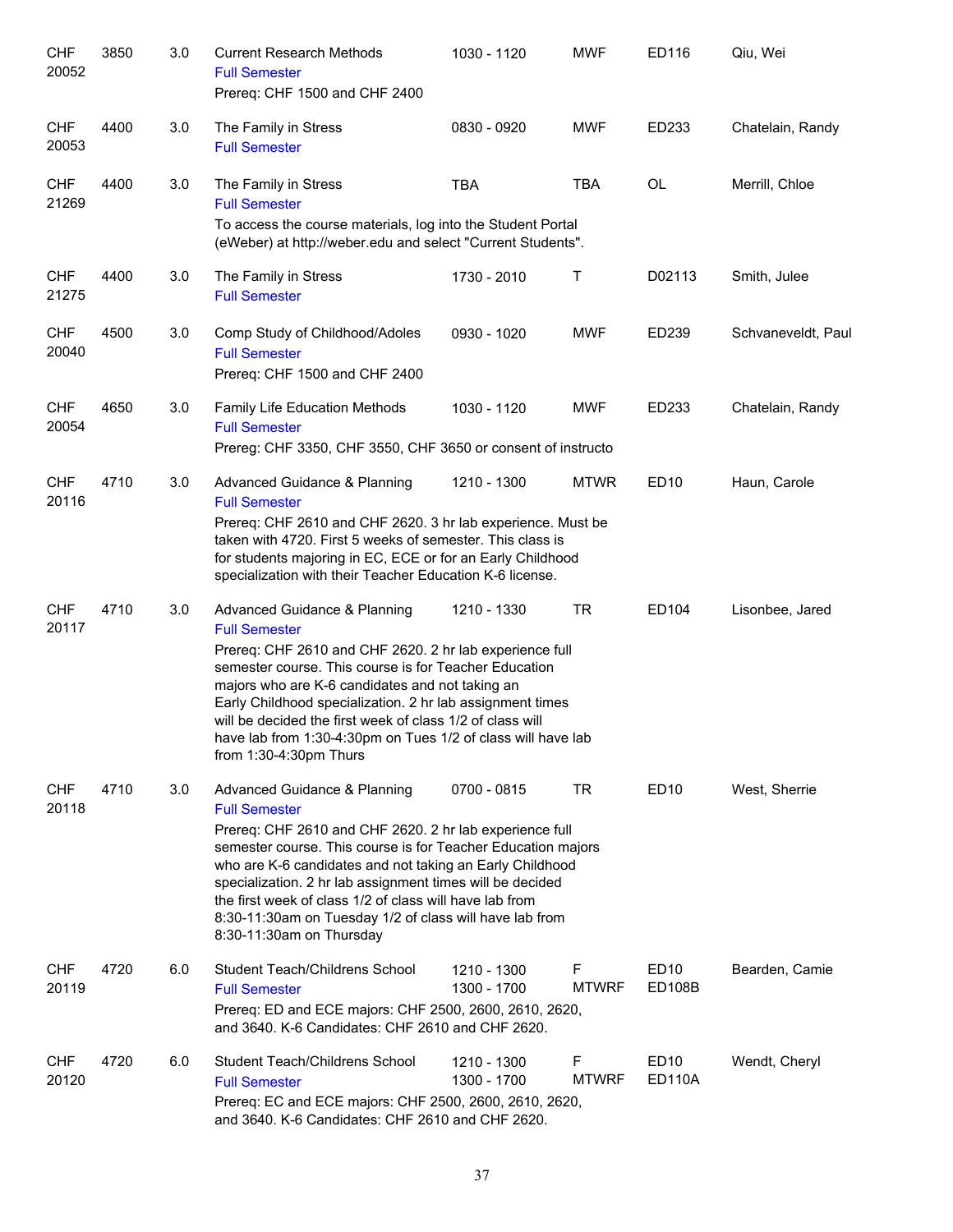| <b>CHF</b><br>20121 | 4720 | 6.0 | Student Teach/Childrens School<br><b>Full Semester</b><br>Prereq: EC and ECE majors: CHF 2500, 2600, 2610, 2620,<br>and 3640. K-6 Candidates: CHF 2610 and CHF 2620. | 0730 - 1200<br>1210 - 1300 | <b>MTWRF</b><br>F | <b>ED110A</b><br>ED <sub>10</sub> | Wendt, Cheryl      |
|---------------------|------|-----|----------------------------------------------------------------------------------------------------------------------------------------------------------------------|----------------------------|-------------------|-----------------------------------|--------------------|
| <b>CHF</b><br>20122 | 4720 | 6.0 | Student Teach/Childrens School<br><b>Full Semester</b><br>Prereq: EC and ECE majors: CHF 2500, 2600, 2610, 2620,<br>and 3640. K-6 Candidates: CHF 2610 and 2620.     | 1210 - 1300<br>1300 - 1700 | F<br><b>MTWRF</b> | <b>ED10</b><br><b>ED105A</b>      | Biehl, Sara        |
| <b>CHF</b><br>20123 | 4720 | 6.0 | Student Teach/Childrens School<br><b>Full Semester</b><br>Prereq: EC and ECE majors: CHF 2500, 2600, 2610, 2620, and<br>3640. K-6 Candidates: CHF 2610 and CHF 2620. | 0730 - 1200<br>1210 - 1300 | <b>MTWRF</b><br>F | <b>ED108B</b><br><b>ED10</b>      | Biehl, Sara        |
| <b>CHF</b><br>20124 | 4720 | 6.0 | Student Teach/Childrens School<br><b>Full Semester</b><br>Prereq: EC and ECE majors: CHF 2500, 2600, 2610, 2620,<br>and 3640. K-6 Candidates: CHF 2610 and CHF 2620. | 1210 - 1300<br>1300 - 1700 | F<br><b>MTWRF</b> | ED <sub>10</sub><br><b>ED106B</b> | Haun, Carole       |
| <b>CHF</b><br>20125 | 4720 | 6.0 | Student Teach/Childrens School<br><b>Full Semester</b><br>Prereq: EC and ECE majors: CHF 2500, 2600, 2610, 2620, and<br>3640. K-6 Candidates: CHF 2610 and CHF 2620. | 0730 - 1200<br>1210 - 1300 | <b>MTWRF</b><br>F | <b>ED106B</b><br><b>ED10</b>      | West, Sherrie      |
| <b>CHF</b><br>20126 | 4720 | 6.0 | Student Teach/Childrens School<br><b>Full Semester</b><br>Prereq: EC and ECE majors: CHF 2500, 2600, 2610, 2620, and<br>3640. K-6 Candidates: CHF 2610 and CHF 2620. | 0730 - 1200<br>1210 - 1300 | <b>MTWRF</b><br>F | <b>ED109A</b><br>ED10             | Haun, Carole       |
| <b>CHF</b><br>20127 | 4720 | 6.0 | Student Teach/Childrens School<br><b>Full Semester</b><br>Prereq: EC and ECE majors: CHF 2500, 2600, 2610, 2620, and<br>3640. K-6 Candidates: CHF 2610 and CHF 2620. | 0730 - 1200<br>1210 - 1300 | <b>MTWRF</b><br>F | <b>ED105A</b><br>ED10             | Hunter, Laura      |
| <b>CHF</b><br>20154 | 4800 | 3.0 | Individual Research<br><b>Full Semester</b><br>Prereq: Limited to advanced students upon conset of faculty<br>supervisor.                                            | <b>TBA</b>                 | <b>TBA</b>        |                                   | Schvaneveldt, Paul |
| <b>CHF</b><br>24627 | 4800 | 3.0 | Individual Research<br><b>Full Semester</b>                                                                                                                          | <b>TBA</b>                 | TBA               |                                   | Schvaneveldt, Paul |
| <b>CHF</b><br>20165 | 4830 | 1.0 | <b>Directed Readings</b><br><b>Full Semester</b><br>Prereq: Consent of faculty supervisor prior to<br>registration.                                                  | <b>TBA</b>                 | <b>TBA</b>        |                                   | Bird, James        |
| <b>CHF</b><br>20171 | 4830 | 3.0 | <b>Directed Readings</b><br><b>Full Semester</b><br>Prereq: Consent of faculty supervisor prior to registration.                                                     | <b>TBA</b>                 | <b>TBA</b>        |                                   | Qiu, Wei           |
| <b>CHF</b><br>25615 | 4830 | 3.0 | Directed Readings<br><b>Full Semester</b>                                                                                                                            | <b>TBA</b>                 | <b>TBA</b>        |                                   | Merrill, Chloe     |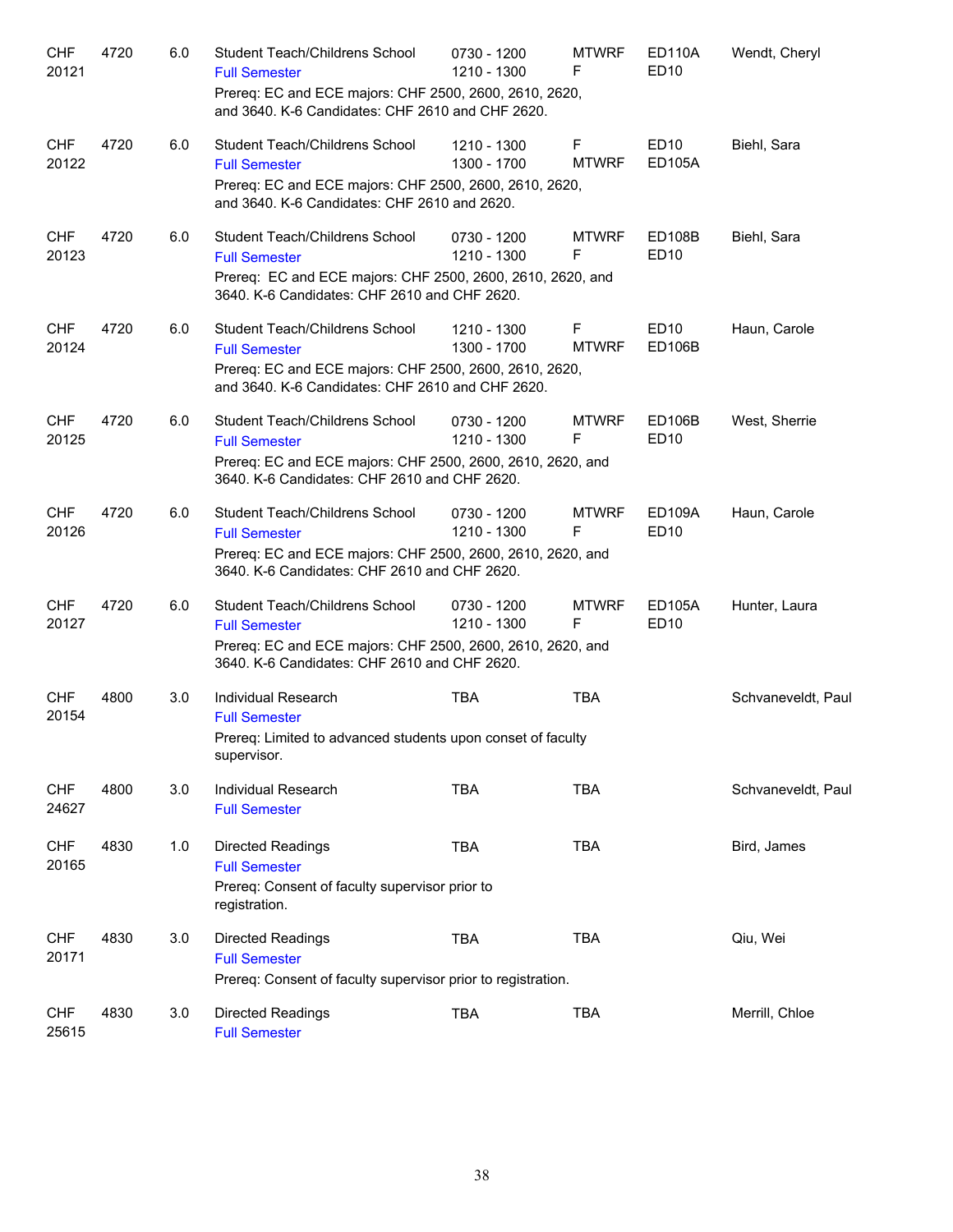| <b>CHF</b><br>20055 | 4860  | 3.0 | <b>CBL-Practicum</b><br><b>Full Semester</b><br>Prereq: CHF 3350, CHF 3550, and CHF 3650 or consent of<br>faculty supervisor prior to registration.<br>CBL stands for Community-Based Learning which means that<br>students engage in meaningful community service that is<br>connected to specific course objectives. See http://www.<br>weber.edu/CommunityInvolvement/CBL_Designation.html for a                                         | 1130 - 1220                               | M           | ED239            | Buck, Joyce        |
|---------------------|-------|-----|---------------------------------------------------------------------------------------------------------------------------------------------------------------------------------------------------------------------------------------------------------------------------------------------------------------------------------------------------------------------------------------------------------------------------------------------|-------------------------------------------|-------------|------------------|--------------------|
| <b>CHF</b><br>20172 | 4860  | 2.0 | full list of CBL designated courses.<br>Practicum<br><b>Full Semester</b><br>Prereq: CHF 3350, CHF 3550, and CHF 3650, or consent of<br>faculty supervisor prior to registration.                                                                                                                                                                                                                                                           | <b>TBA</b>                                | <b>TBA</b>  |                  | Haun, Carole       |
| <b>CHF</b><br>20174 | 4860  | 3.0 | Practicum<br><b>Full Semester</b><br>Prereq: CHF 3350, CHF 3550, and CHF 3650, or<br>consent of faculty superviosr prior to registration.                                                                                                                                                                                                                                                                                                   | <b>TBA</b>                                | <b>TBA</b>  |                  | Schvaneveldt, Paul |
| <b>CHF</b><br>25539 | 4860  | 3.0 | Practicum<br><b>Full Semester</b>                                                                                                                                                                                                                                                                                                                                                                                                           | <b>TBA</b>                                | <b>TBA</b>  |                  | Qiu, Wei           |
| <b>CHF</b><br>25617 | 4860  | 6.0 | Practicum<br><b>Full Semester</b>                                                                                                                                                                                                                                                                                                                                                                                                           | <b>TBA</b>                                | <b>TBA</b>  |                  | Schvaneveldt, Paul |
| <b>CHF</b><br>20175 | 4890  | 3.0 | Cooperative Work Experience<br><b>Full Semester</b><br>Prereq: Consent of intructor.                                                                                                                                                                                                                                                                                                                                                        | <b>TBA</b>                                | <b>TBA</b>  |                  | Bird, James        |
| <b>CHF</b><br>20176 | 4890  | 3.0 | Cooperative Work Experience<br><b>Full Semester</b><br>Prereq: Consent of instructor.                                                                                                                                                                                                                                                                                                                                                       | <b>TBA</b>                                | <b>TBA</b>  |                  | Qiu, Wei           |
| <b>CHF</b><br>24520 | 4920  | 1.0 | <b>Families Alive Conference</b><br><b>Block 1</b><br>Families Alive Conference held October 13-15, 2011. Must<br>attend entire conference in order to receive credit. Cost<br>includes breakfast both days and lunch on Friday.<br>Assignments will be required to earn credit. Assignment<br>requirements will be available Thursday night and Friday<br>morning. For more information contact Continuing Education<br>at (801) 626-6600. | 0730 - 1630<br>0730 - 1430<br>1930 - 2130 | F<br>S<br>R | SU               | Merrill, Chloe     |
| <b>CHF</b><br>20177 | 4980  | 1.0 | EC Senior Synthesis Seminar<br><b>Full Semester</b><br>8am to 4pm on Monday 12/5 ED 15 and 8am to 4pm on Tuesday 12/6 ED 15                                                                                                                                                                                                                                                                                                                 | TBA                                       | TBA         |                  | Stewart, Pene'e    |
| <b>CHF</b><br>20178 | 4990A | 1.0 | Seminar in Child Development<br><b>Full Semester</b><br>Prereq: Concurrent or prior enrollment in CHF 4710 and<br>CHF 4720. Oct 3 through Nov 21.                                                                                                                                                                                                                                                                                           | 1210 - 1300                               | MW          | ED <sub>10</sub> | Bird, James        |
| <b>CHF</b><br>20056 | 4990B | 3.0 | Snr Seminar in Family Studies<br><b>Full Semester</b><br>Prereq: CHF 3350, CHF 3550, CHF 3650, CHF 3850 or consent<br>of instructor.                                                                                                                                                                                                                                                                                                        | 0930 - 1020                               | <b>MWF</b>  | ED116            | Merrill, Chloe     |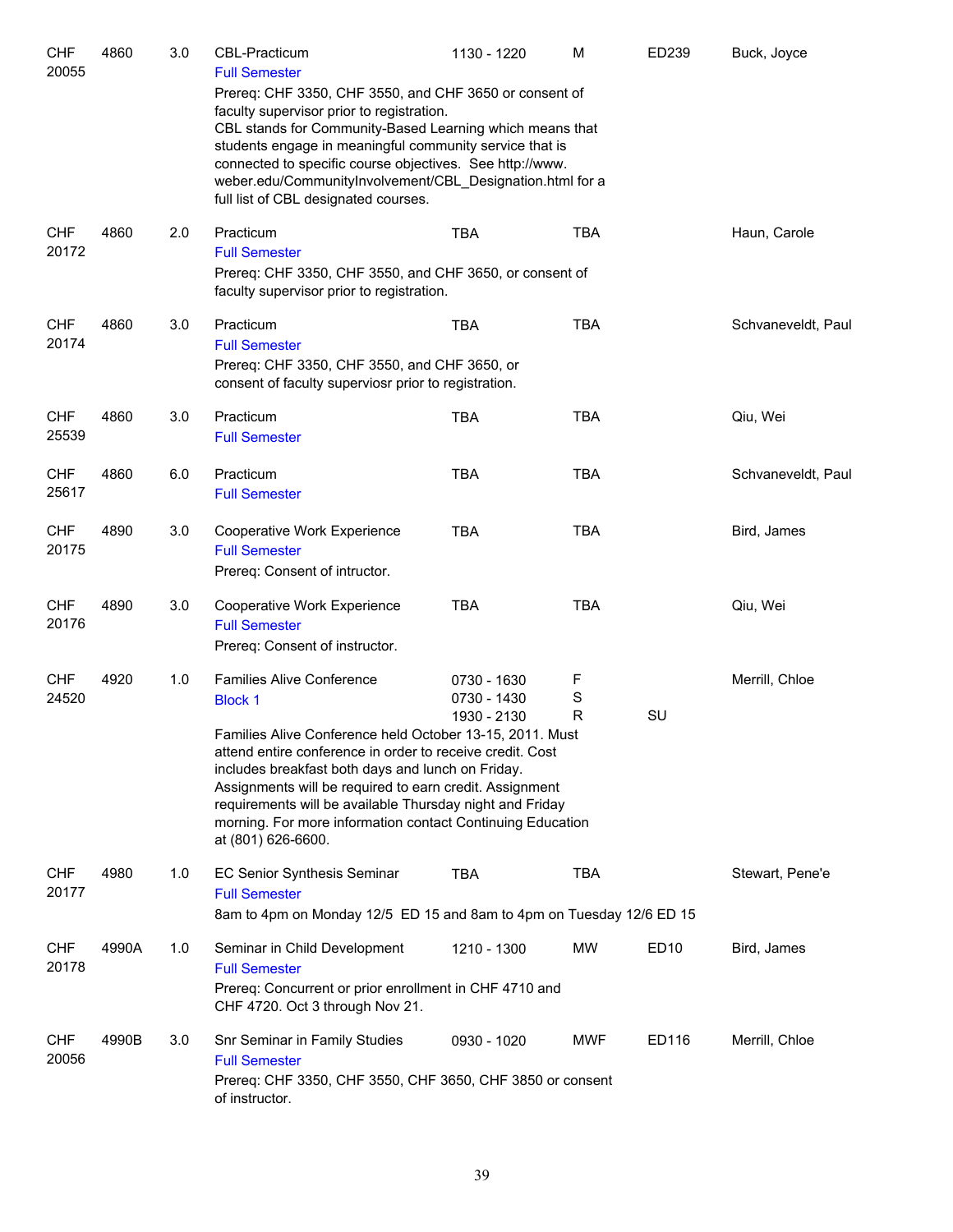| <b>CHNS</b><br>23023 | 1010 | 3.0 | First Year Chinese I<br><b>Full Semester</b><br>Course Fee \$6.00                                                                                                       | 1730 - 1845 | <b>MW</b>  | EH105  | Pittman, Melissa       |
|----------------------|------|-----|-------------------------------------------------------------------------------------------------------------------------------------------------------------------------|-------------|------------|--------|------------------------|
| <b>CHNS</b><br>23025 | 2010 | 3.0 | Second Year Chinese I<br><b>Full Semester</b><br>Course Fee \$6.00                                                                                                      | 1730 - 1845 | <b>MW</b>  | EH117  | Kerr, Cheng-Hua        |
| <b>CHNS</b><br>23098 | 3320 | 3.0 | Chinese Language and Culture<br><b>Full Semester</b><br>Course Fee \$6.00                                                                                               | 1730 - 2010 | T          | EH116  | Pittman, Melissa       |
| CJ<br>21583          | 1010 | 3.0 | SS Intro to Criminal Justice<br><b>Full Semester</b>                                                                                                                    | 0930 - 1020 | MWF        | SS215  | Sween, Molly           |
| CJ<br>21584          | 1010 | 3.0 | SS Intro to Criminal Justice<br><b>Full Semester</b>                                                                                                                    | 1130 - 1220 | <b>MWF</b> | SS215  | Sween, Molly           |
| CJ<br>21588          | 1010 | 3.0 | SS Intro to Criminal Justice<br><b>Full Semester</b>                                                                                                                    | 1230 - 1320 | <b>MWF</b> | SS215  | Senjo, Scott           |
| CJ<br>21607          | 1010 | 3.0 | SS Intro to Criminal Justice<br><b>Full Semester</b>                                                                                                                    | 0730 - 0820 | <b>MWF</b> | SS215  | Chabries, Michael      |
| CJ<br>21627          | 1010 | 3.0 | SS Intro to Criminal Justice<br><b>Full Semester</b>                                                                                                                    | 1030 - 1120 | <b>MWF</b> | SS215  | Buck, Julie            |
| CJ<br>21638          | 1010 | 3.0 | SS Intro to Criminal Justice<br><b>Full Semester</b>                                                                                                                    | 0900 - 1015 | <b>TR</b>  | SS215  | Reyns, Bradford        |
| CJ<br>21650          | 1010 | 3.0 | SS Intro to Criminal Justice<br><b>Full Semester</b>                                                                                                                    | 1030 - 1145 | <b>TR</b>  | SS215  | Reyns, Bradford        |
| CJ<br>21663          | 1010 | 3.0 | SS Intro to Criminal Justice<br><b>Full Semester</b>                                                                                                                    | 1730 - 2010 | M          | SS215  | Chatterton, Larry      |
| CJ<br>21671          | 1010 | 3.0 | SS Intro to Criminal Justice<br><b>Full Semester</b>                                                                                                                    | 1200 - 1315 | TR         | SS215  | Zimmerman, Christopher |
| CJ<br>23423          | 1010 | 3.0 | SS Intro to Criminal Justice<br><b>Full Semester</b>                                                                                                                    | 1200 - 1315 | <b>TR</b>  | D02113 | Hansen, David          |
| CJ<br>23425          | 1010 | 3.0 | SS Intro to Criminal Justice<br><b>Full Semester</b>                                                                                                                    | 1730 - 2010 | M          | D02324 | Hunt, Roger            |
| CJ<br>23426          | 1010 | 3.0 | SS Intro to Criminal Justice<br><b>Full Semester</b>                                                                                                                    | 0830 - 0920 | <b>MWF</b> | D02112 | Namba, Brian           |
| CJ<br>24977          | 1010 | 3.0 | SS Intro to Criminal Justice<br><b>Full Semester</b>                                                                                                                    | 1730 - 2010 | R          | DH1307 | Cottrell, Brad         |
| CJ<br>23441          | 1300 | 3.0 | Introduction to Corrections<br><b>Full Semester</b><br>To access the online course materials, please log in through<br>the student portal (eWeber) at http://weber.edu. | <b>TBA</b>  | TBA        | OL     | Bayley, Bruce          |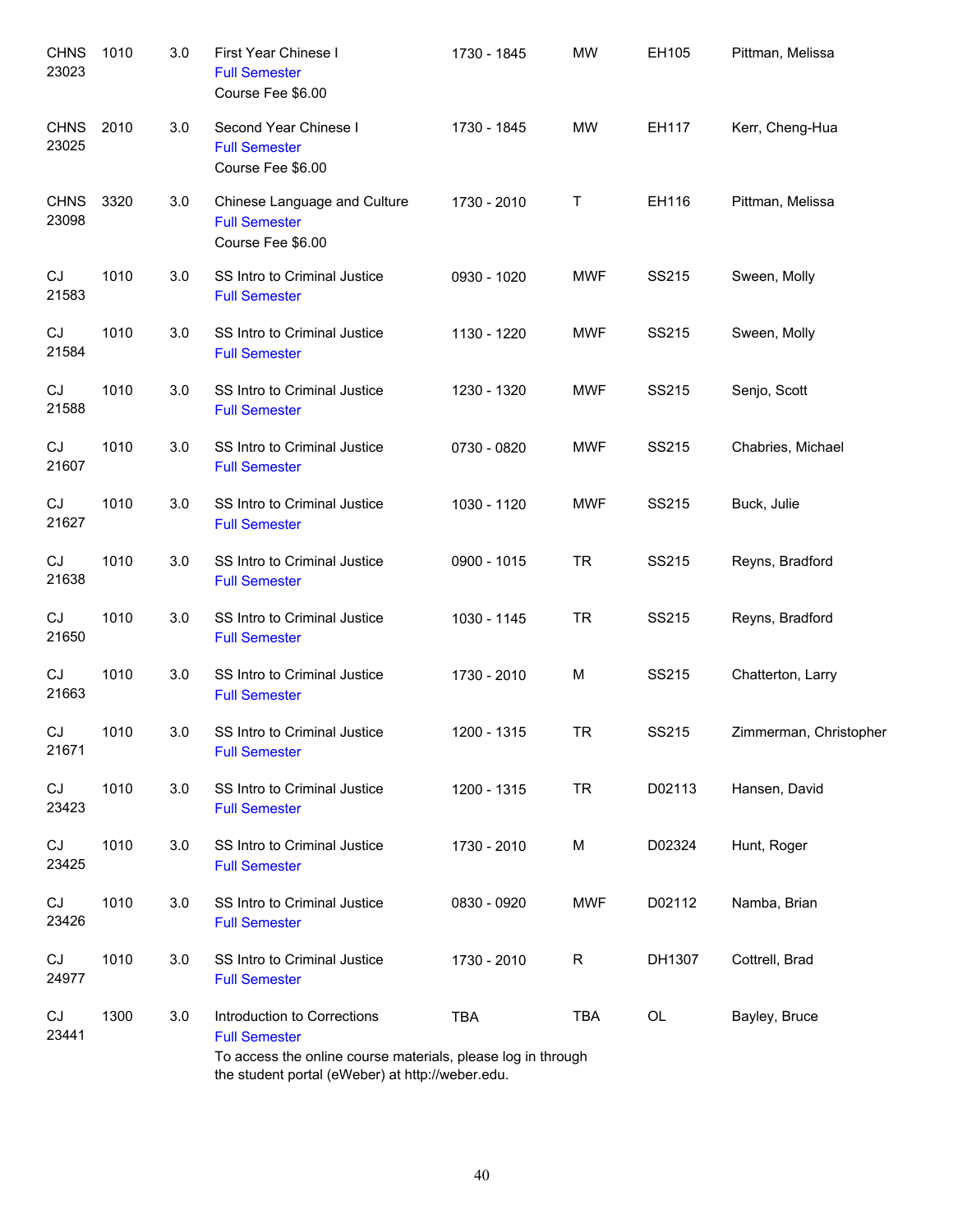| CJ<br>21585 | 1330 | 3.0     | <b>Criminal Law</b><br><b>Full Semester</b>                                                                                                                                      | 1030 - 1120 | <b>MWF</b> | SS226           | Lynch, David           |
|-------------|------|---------|----------------------------------------------------------------------------------------------------------------------------------------------------------------------------------|-------------|------------|-----------------|------------------------|
| CJ<br>21665 | 1330 | 3.0     | <b>Criminal Law</b><br><b>Full Semester</b>                                                                                                                                      | 1730 - 2010 | Т          | SS215           | Conklin, Catherine     |
| CJ<br>23427 | 1330 | $3.0\,$ | <b>Criminal Law</b><br><b>Full Semester</b>                                                                                                                                      | 1730 - 2010 | W          | D02324          | Dawson, Glen           |
| CJ<br>23444 | 1330 | 3.0     | <b>Criminal Law</b><br><b>Full Semester</b><br>To access the online course materials, please log in through<br>the student portal (eWeber) at http://weber.edu.                  | <b>TBA</b>  | <b>TBA</b> | OL              | Senjo, Scott           |
| CJ<br>21603 | 1340 | $3.0\,$ | Criminal Investigation<br><b>Full Semester</b>                                                                                                                                   | 0930 - 1020 | <b>MWF</b> | <b>SS226</b>    | Dean, Russell          |
| CJ<br>21596 | 1350 | 3.0     | Introduction Forensic Science<br><b>Full Semester</b>                                                                                                                            | 0900 - 1015 | <b>TR</b>  | <b>SS335</b>    | Horn, Brent            |
| CJ<br>21604 | 1350 | 3.0     | <b>Introduction Forensic Science</b><br><b>Full Semester</b>                                                                                                                     | 0830 - 0920 | <b>MWF</b> | <b>SS226</b>    | Dean, Russell          |
| CJ<br>23428 | 1350 | 3.0     | <b>Introduction Forensic Science</b><br><b>Full Semester</b>                                                                                                                     | 1730 - 2010 | M          | N <sub>04</sub> | Gaskill, James         |
| CJ<br>23447 | 1350 | 3.0     | <b>Introduction Forensic Science</b><br><b>Full Semester</b><br>To access the online course materials, please log in through<br>the student portal (eWeber) at http://weber.edu. | <b>TBA</b>  | <b>TBA</b> | OL              | Gaskill, James         |
| CJ<br>23449 | 2110 | 3.0     | Introduction to Security<br><b>Full Semester</b><br>To access the online course materials, please log in through<br>the student portal (eWeber) at http://weber.edu.             | <b>TBA</b>  | <b>TBA</b> | OL              | Freimuth, Kenneth      |
| CJ<br>21622 | 2330 | 3.0     | Juvenile Justice<br><b>Full Semester</b>                                                                                                                                         | 1030 - 1145 | <b>TR</b>  | SS226           | Bayley, Bruce          |
| CJ<br>21605 | 2340 | 3.0     | Scientific Crime Scene Investi<br><b>Full Semester</b>                                                                                                                           | 1030 - 1145 | <b>TR</b>  | <b>SS335</b>    | Dean, Russell          |
| CJ<br>21595 | 2350 | 3.0     | Laws of Evidence<br><b>Full Semester</b>                                                                                                                                         | 0730 - 0845 | <b>TR</b>  | SS215           | Newton, Samuel         |
| CJ<br>23429 | 2350 | 3.0     | Laws of Evidence<br><b>Full Semester</b>                                                                                                                                         | 1730 - 2010 | M          | D02105          | Westmoreland, Fredrick |
| CJ<br>21609 | 3020 | 3.0     | Criminal Justice Management<br><b>Full Semester</b>                                                                                                                              | 0830 - 0920 | <b>MWF</b> | SS215           | Chabries, Michael      |
| CJ<br>21534 | 3040 | 3.0     | DV Community Policing<br><b>Full Semester</b>                                                                                                                                    | 1930 - 2220 | W          | PS              | Kirk, Phil             |
| CJ<br>21587 | 3040 | 3.0     | DV Community Policing<br><b>Full Semester</b>                                                                                                                                    | 1030 - 1145 | <b>TR</b>  | <b>SS239</b>    | Wadman, Robert         |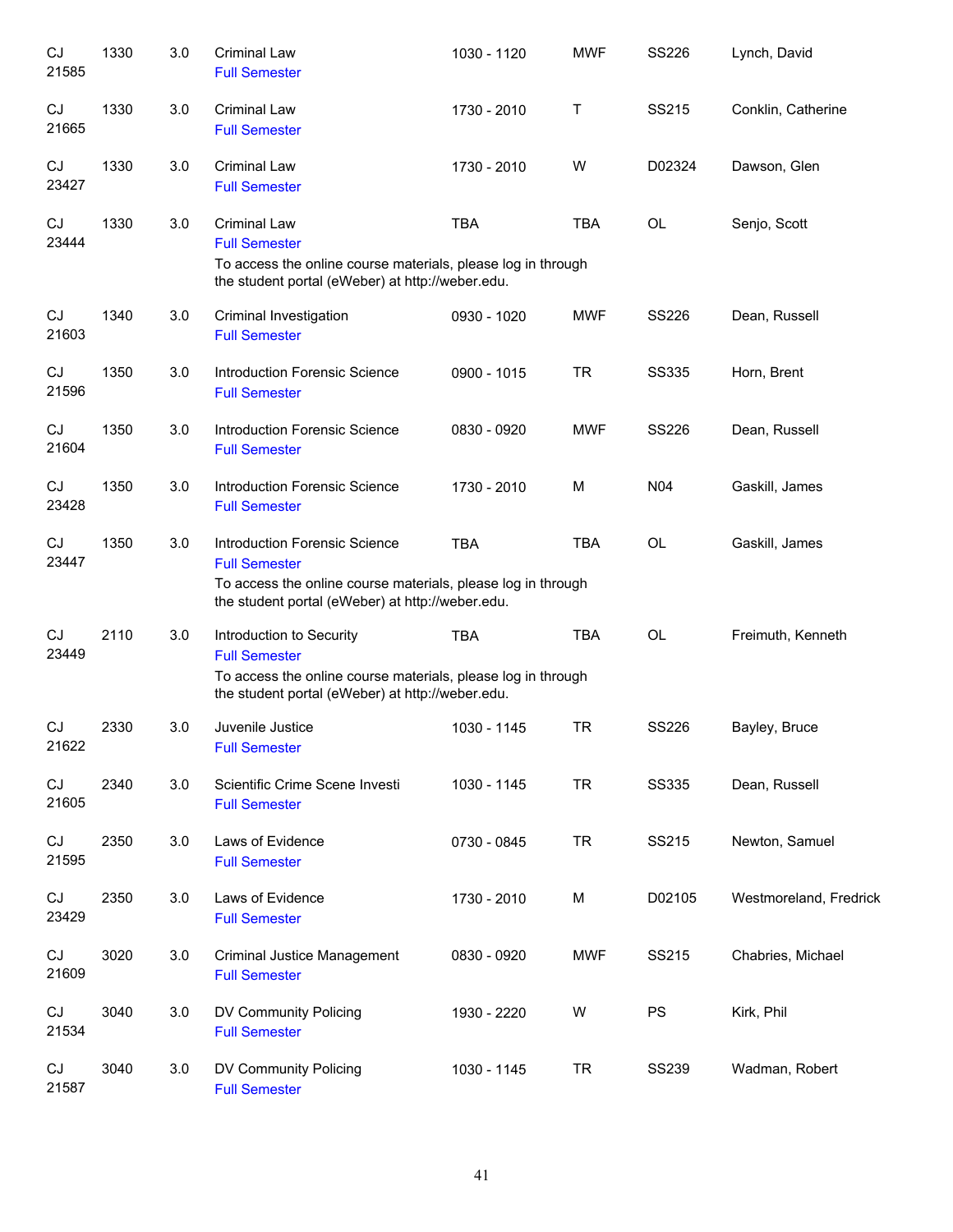| CJ<br>23431                | 3060 | 3.0     | Corrections in the Community<br><b>Full Semester</b>                                                                   | 1030 - 1120                | <b>MWF</b>     | D02112                | Namba, Brian      |
|----------------------------|------|---------|------------------------------------------------------------------------------------------------------------------------|----------------------------|----------------|-----------------------|-------------------|
| CJ<br>23452                | 3130 | 3.0     | Investigation Computer Crime<br><b>Full Semester</b>                                                                   | <b>TBA</b>                 | <b>TBA</b>     | <b>OL</b>             | Senjo, Scott      |
|                            |      |         | To access the online course materials, please log in through<br>the student portal (eWeber) at http://weber.edu.       |                            |                |                       |                   |
| CJ<br>21529                | 3270 | 3.0     | Theories - Crime & Delinquency<br><b>Full Semester</b>                                                                 | 1630 - 1920                | Τ              | <b>PS</b>             | Chabries, Michael |
| CJ<br>21581                | 3270 | 3.0     | Theories - Crime & Delinquency<br><b>Full Semester</b>                                                                 | 0900 - 1015                | <b>TR</b>      | <b>SS239</b>          | Sween, Molly      |
| CJ<br>21582                | 3270 | 3.0     | Theories - Crime & Delinquency<br><b>Full Semester</b>                                                                 | 1030 - 1145                | <b>TR</b>      | <b>SS46</b>           | Sween, Molly      |
| CJ<br>21666                | 3270 | 3.0     | Theories - Crime & Delinquency<br><b>Full Semester</b>                                                                 | 1730 - 2010                | R              | SS215                 | Kearin, Thomas    |
| CJ<br>23434                | 3270 | 3.0     | Theories - Crime & Delinquency<br><b>Full Semester</b>                                                                 | 0900 - 1015                | <b>TR</b>      | D02325                | Namba, Brian      |
| CJ<br>21628                | 3300 | 3.0     | Victimology<br><b>Full Semester</b>                                                                                    | 0900 - 1015                | <b>TR</b>      | <b>SS46</b>           | Buck, Julie       |
| CJ<br>21655                | 3300 | 3.0     | Victimology<br><b>Full Semester</b>                                                                                    | 1030 - 1120                | <b>MWF</b>     | <b>SS239</b>          | Reyns, Bradford   |
| CJ<br>23457                | 3360 | 3.0     | DV Prisons-Cont Iss & Dilemmas<br><b>Full Semester</b><br>To access the online course materials, please log in through | <b>TBA</b>                 | <b>TBA</b>     | <b>OL</b>             | Chabries, Michael |
|                            |      |         | the student portal (eWeber) at http://weber.edu.                                                                       |                            |                |                       |                   |
| CJ<br>21589                | 3600 | 3.0     | <b>Criminal Justice Statistics</b><br><b>Full Semester</b>                                                             | 1130 - 1220                | <b>MWF</b>     | SS226                 | Senjo, Scott      |
| CJ<br>21591                | 3600 | $3.0\,$ | <b>Criminal Justice Statistics</b><br><b>Full Semester</b>                                                             | 1200 - 1315                | <b>TR</b>      | SS226                 | Senjo, Scott      |
| $\mathop{\rm CJ}$<br>21635 | 4060 | 3.0     | Race, Gender, Class, & Crime<br><b>Full Semester</b><br>Taboo Topics: Race, Gender, Class, and Crime                   | 1030 - 1145                | <b>TR</b>      | SS241                 | Buck, Julie       |
|                            |      |         |                                                                                                                        |                            |                |                       |                   |
| CJ<br>21672                | 4100 | 3.0     | Laws Arrest, Search & Seizure<br><b>Full Semester</b>                                                                  | 1130 - 1220                | <b>MWF</b>     | <b>SS274</b>          | Hoskins, Kyle     |
| CJ<br>21598                | 4110 | 4.0     | Phys Methods in Forensic Sci<br><b>Full Semester</b><br>Course Fee \$60.00                                             | 0930 - 1020<br>1130 - 1430 | MWF<br>W       | <b>SS239</b><br>SS232 | Horn, Brent       |
| CJ<br>21606                | 4115 | 4.0     | <b>Friction Ridge Analysis</b><br><b>Full Semester</b><br>Course Fee \$120.00                                          | 0900 - 1015<br>1200 - 1500 | <b>TR</b><br>Τ | <b>SS227</b><br>SS232 | Dean, Russell     |
| CJ<br>21599                | 4120 | 4.0     | Adv Methods in Forensic Sci<br><b>Full Semester</b><br>Course Fee \$60.00                                              | 1030 - 1145<br>1200 - 1500 | <b>TR</b><br>R | SS217<br>SS232        | Horn, Brent       |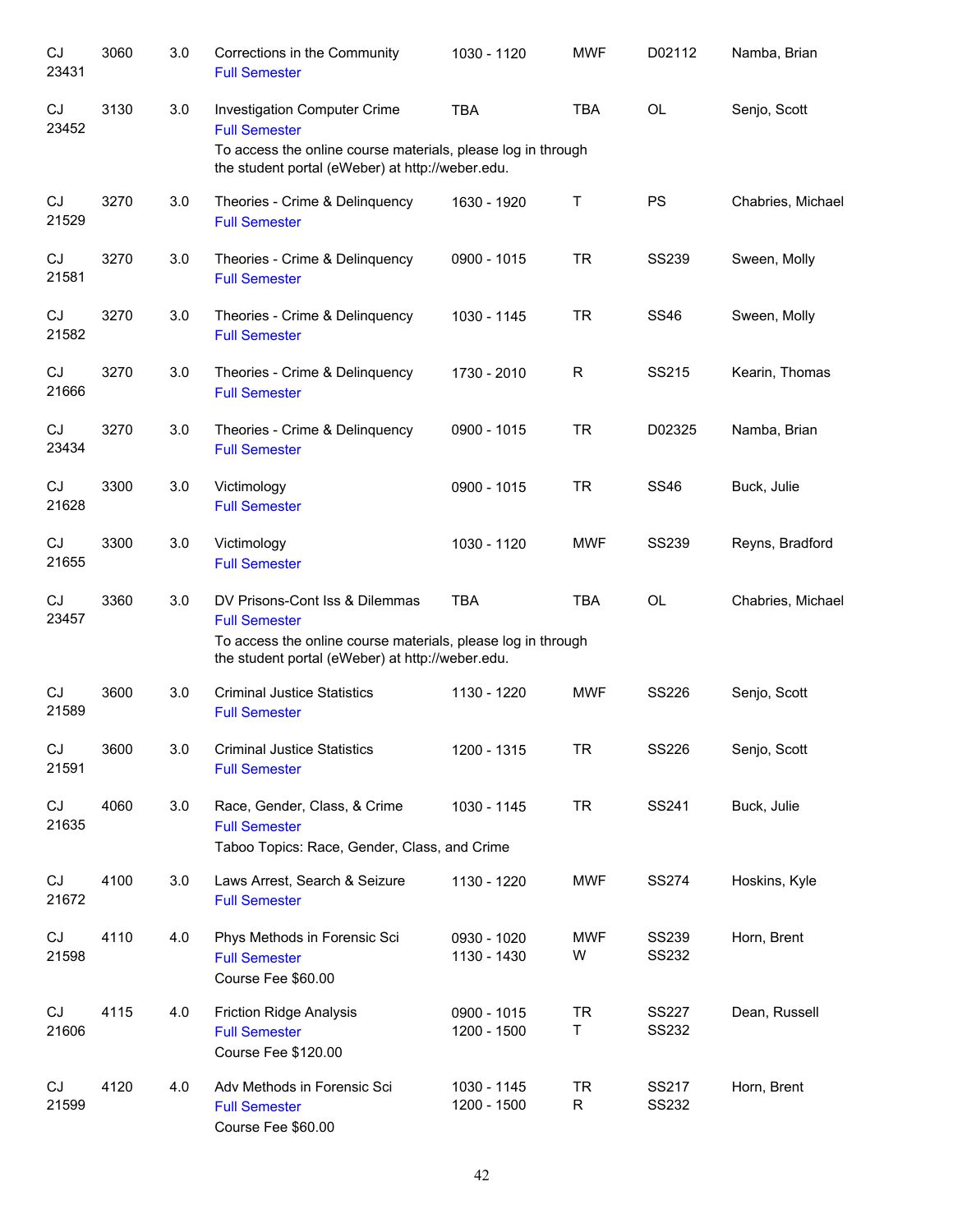| CJ<br>21533 | 4160 | 3.0   | Constitutnl Rights/Responsibil<br><b>Full Semester</b>                                                                                                           | 1630 - 1910                | W                       | <b>PS</b>        | Reed, Scott       |
|-------------|------|-------|------------------------------------------------------------------------------------------------------------------------------------------------------------------|----------------------------|-------------------------|------------------|-------------------|
| CJ<br>23436 | 4160 | 3.0   | Constitutnl Rights/Responsibil<br><b>Full Semester</b>                                                                                                           | 1730 - 2010                | Τ                       | D02324           | Larsen, Richard   |
| CJ<br>21527 | 4200 | 3.0   | Ethical Issues in CJ<br><b>Full Semester</b>                                                                                                                     | 1930 - 2220                | M                       | <b>PS</b>        | Chabries, Michael |
| CJ<br>21621 | 4200 | 3.0   | Ethical Issues in CJ<br><b>Full Semester</b>                                                                                                                     | 0900 - 1015                | <b>TR</b>               | <b>SS226</b>     | Bayley, Bruce     |
| CJ<br>21669 | 4200 | 3.0   | Ethical Issues in CJ<br><b>Full Semester</b>                                                                                                                     | 1730 - 2010                | M                       | <b>SS239</b>     | Summerhays, Mats  |
| CJ<br>21659 | 4700 | 3.0   | Comparative CJ Systems<br><b>Full Semester</b>                                                                                                                   | 1130 - 1220                | <b>MWF</b>              | <b>SS335</b>     | Reyns, Bradford   |
| CJ<br>24800 | 4830 | 1.0   | Directed Readings/Special Proj<br><b>Full Semester</b>                                                                                                           | <b>TBA</b>                 | <b>TBA</b>              |                  | Lynch, David      |
| CJ<br>25568 | 4830 | $1.0$ | Directed Readings/Special Proj<br><b>Full Semester</b>                                                                                                           | <b>TBA</b>                 | <b>TBA</b>              |                  | Lynch, David      |
| CJ<br>25606 | 4830 | 2.0   | Directed Readings/Special Proj<br><b>Full Semester</b>                                                                                                           | <b>TBA</b>                 | <b>TBA</b>              |                  | Lynch, David      |
| CJ<br>21624 | 4860 | 3.0   | Crim Justice Field Experience<br><b>Full Semester</b>                                                                                                            | 1730 - 2010                | W                       | <b>SS335</b>     | Bayley, Bruce     |
| CJ<br>23439 | 4900 | 3.0   | History of Law Enforcement<br><b>Full Semester</b>                                                                                                               | 1200 - 1315                | <b>TR</b>               | D02320           | Namba, Brian      |
| CJ<br>23459 | 4900 | 3.0   | Clashing Views in CJ<br><b>Full Semester</b><br>To access the online course materials, please log in through<br>the student portal (eWeber) at http://weber.edu. | <b>TBA</b>                 | TBA                     | OL               | Chabries, Michael |
| CJ<br>25474 | 4920 | 3.0   | How to Make Peace<br><b>Full Semester</b><br>Class Dates: Aug 17, 18, 19, Oct 21, & 22.                                                                          | 0800 - 1600<br>0800 - 1600 | <b>WRF</b><br><b>FS</b> | D02110<br>D02110 | Lynch, David      |
| CJ<br>21524 | 4980 | 3.0   | Research Methods in CJ<br><b>Full Semester</b>                                                                                                                   | 1630 - 1910                | M                       | <b>PS</b>        | Haddon, Michael   |
| CJ<br>21590 | 4980 | 3.0   | Research Methods in CJ<br><b>Full Semester</b>                                                                                                                   | 0900 - 1015                | TR                      | SS333            | Senjo, Scott      |
| CJ<br>21632 | 4980 | 3.0   | Research Methods in CJ<br><b>Full Semester</b>                                                                                                                   | 0930 - 1020                | MWF                     | SS46             | Buck, Julie       |
| CJ<br>21532 | 4990 | 3.0   | Criminal Justice Seminar<br><b>Full Semester</b>                                                                                                                 | 1930 - 2220                | Т                       | PS.              | Chabries, Michael |
| CJ<br>21608 | 4990 | 3.0   | Criminal Justice Seminar<br><b>Full Semester</b>                                                                                                                 | 1230 - 1510                | W                       | <b>SS226</b>     | Chabries, Michael |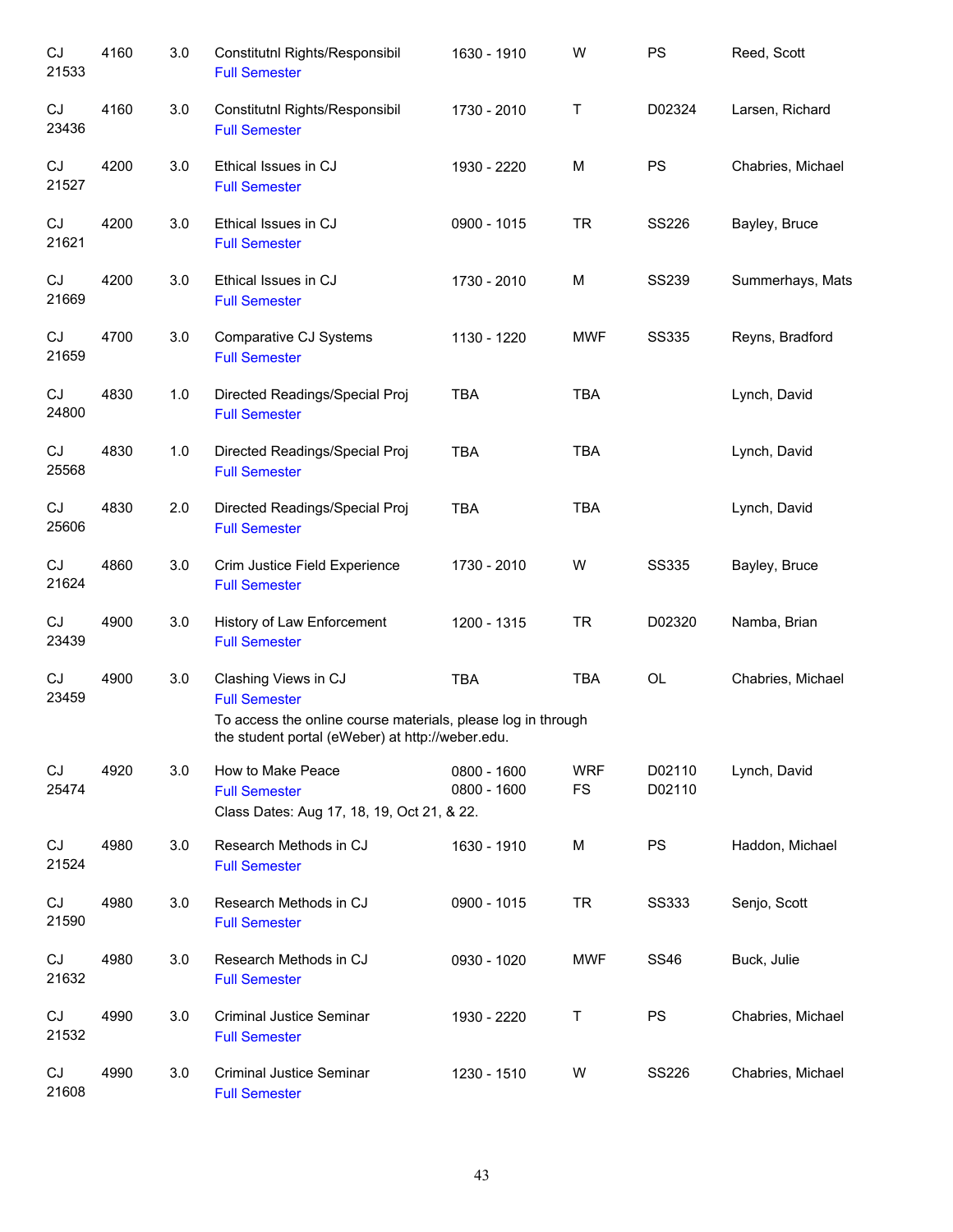| CJ<br>21668         | 4990 | 3.0 | <b>Criminal Justice Seminar</b><br><b>Full Semester</b>                                                                                                                     | 1730 - 2010 | W           | <b>SS226</b> | Wadman, Robert       |
|---------------------|------|-----|-----------------------------------------------------------------------------------------------------------------------------------------------------------------------------|-------------|-------------|--------------|----------------------|
| <b>CMT</b><br>21106 | 1100 | 1.0 | <b>Construction Manag Orientation</b><br><b>Full Semester</b>                                                                                                               | 1930 - 2020 | Τ           | ET247        | Soelberg, Chris      |
| <b>CMT</b><br>21107 | 1150 | 3.0 | <b>Construction Graphics</b><br><b>Full Semester</b>                                                                                                                        | 1800 - 1915 | <b>TR</b>   | ET228        | Park, Kristen        |
| <b>CMT</b><br>21108 | 1210 | 3.0 | <b>Residential Constr Materials/M</b><br><b>Full Semester</b>                                                                                                               | 1930 - 2045 | <b>MW</b>   | ET224        | Wall, Daniel         |
| <b>CMT</b><br>21130 | 1210 | 3.0 | <b>Residential Constr Materials/M</b><br><b>Full Semester</b>                                                                                                               | 1630 - 1715 | <b>MW</b>   | ET224        | van der Have, Pieter |
| <b>CMT</b><br>21592 | 1310 | 3.0 | Commercial Constru Methods/Mat<br><b>Full Semester</b><br>To access the online course materials, please log in through<br>the student portal (eWeber) at http://weber.edu.  | <b>TBA</b>  | <b>TBA</b>  | OL           | Soelberg, Chris      |
| <b>CMT</b><br>21109 | 1500 | 3.0 | <b>Computer Applications/Construc</b><br><b>Full Semester</b>                                                                                                               | 1800 - 1915 | <b>MW</b>   | ET224        | van der Have, Pieter |
| <b>CMT</b><br>21110 | 2220 | 3.0 | Const Contracts & Specificati<br><b>Full Semester</b>                                                                                                                       | 1800 - 1915 | <b>MW</b>   | ET228        | Park, Kristen        |
| <b>CMT</b><br>21112 | 2330 | 3.0 | Concrete Technology<br><b>Full Semester</b><br>Course Fee \$10.00                                                                                                           | 1730 - 2010 | $\mathsf R$ | ET247        | Bedingfield, Douglas |
| <b>CMT</b><br>21105 | 2340 | 2.0 | <b>Construction Surveying</b><br><b>Block 1</b><br>Course Fee \$10.00                                                                                                       | 1730 - 1920 | Τ           | ET240        | Peterson, Steven     |
| <b>CMT</b><br>21113 | 2360 | 2.0 | <b>Building Codes &amp; Inspection</b><br><b>Full Semester</b>                                                                                                              | 1930 - 2120 | М           | ET210        | Williams, George     |
| <b>CMT</b><br>21594 | 2640 | 2.0 | <b>Architectural Estimating</b><br><b>Full Semester</b><br>To access the online course materials, please log in through<br>the student portal (eWeber) at http://weber.edu. | <b>TBA</b>  | TBA         | OL           | Peterson, Steven     |
| <b>CMT</b><br>21597 | 2880 | 3.0 | Internship<br><b>Full Semester</b><br>To access the online course materials, please log in through<br>the student portal (eWeber) at http://weber.edu.                      | <b>TBA</b>  | <b>TBA</b>  | OL           | Soelberg, Chris      |
| <b>CMT</b><br>21114 | 3115 | 3.0 | <b>Construction Cost Estimating</b><br><b>Full Semester</b><br>Course Fee \$10.00                                                                                           | 1800 - 1915 | MW          | ET238        | Wolfe, Joseph        |
| <b>CMT</b><br>21116 | 3130 | 3.0 | Construction Planning/Scheduli<br><b>Full Semester</b><br>Course Fee \$10.00                                                                                                | 1930 - 2045 | MW          | ET228        | Park, Kristen        |
| <b>CMT</b><br>21631 | 3130 | 3.0 | Construction Planning/Scheduli<br><b>Full Semester</b><br>Course Fee \$10.00                                                                                                | 1930 - 2045 | <b>TR</b>   | TB403        | Wall, Daniel         |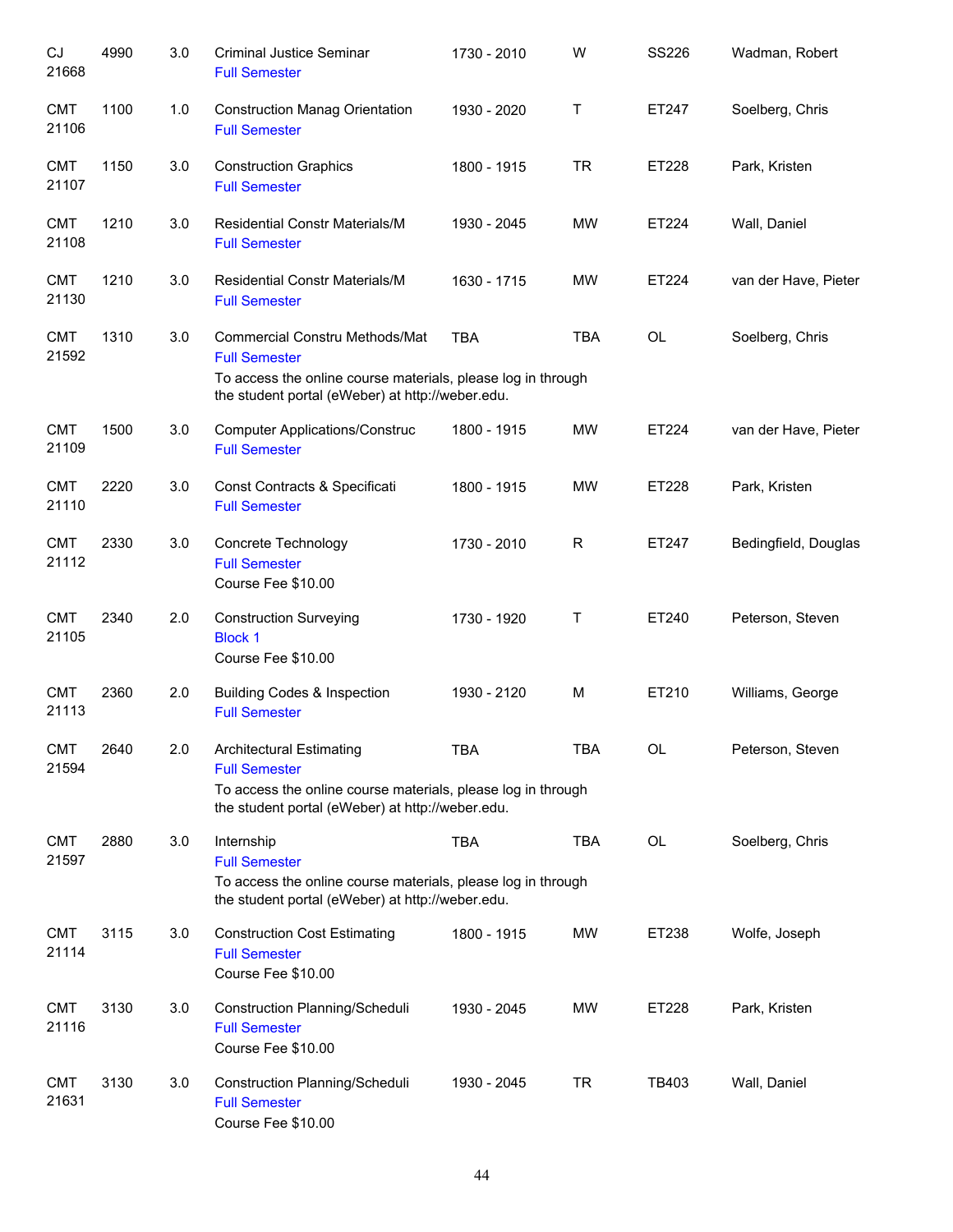| <b>CMT</b><br>21117 | 3210 | 3.0 | <b>Construction Management</b><br><b>Full Semester</b>                                                                                                                    | 1930 - 2045 | <b>TR</b>  | ET228 | Park, Kristen        |
|---------------------|------|-----|---------------------------------------------------------------------------------------------------------------------------------------------------------------------------|-------------|------------|-------|----------------------|
| <b>CMT</b><br>21600 | 3260 | 4.0 | Mechanical/Electrical Systems<br><b>Full Semester</b><br>To access the online course materials, please log in through<br>the student portal (eWeber) at http://weber.edu. | <b>TBA</b>  | <b>TBA</b> | OL    | Peterson, Steven     |
| <b>CMT</b><br>21118 | 3350 | 4.0 | <b>Applied Structures</b><br><b>Full Semester</b>                                                                                                                         | 1730 - 1920 | <b>MW</b>  | ET204 | Willard, Tim         |
| <b>CMT</b><br>21633 | 3350 | 4.0 | <b>Applied Structures</b><br><b>Full Semester</b>                                                                                                                         | 1730 - 1920 | <b>TR</b>  | TB403 | Wesemann, Douglas    |
| <b>CMT</b><br>21119 | 3510 | 3.0 | Building Mech & Electr Systems<br><b>Full Semester</b>                                                                                                                    | 1800 - 1915 | <b>TR</b>  | ET238 | van der Have, Pieter |
| <b>CMT</b><br>21120 | 3540 | 3.0 | Facilities Management Admin<br><b>Full Semester</b>                                                                                                                       | 1930 - 2045 | <b>TR</b>  | ET238 | van der Have, Pieter |
| <b>CMT</b><br>21121 | 4120 | 3.0 | <b>Construction Accntng/Finance</b><br><b>Full Semester</b>                                                                                                               | 1930 - 2045 | <b>TR</b>  | ET224 | Wolfe, Joseph        |
| <b>CMT</b><br>21122 | 4150 | 3.0 | <b>Construction Equipment/Methods</b><br><b>Full Semester</b>                                                                                                             | 1800 - 1915 | <b>TR</b>  | ET224 | Wolfe, Joseph        |
| <b>CMT</b><br>21123 | 4350 | 2.0 | Design of Construction Systems<br><b>Full Semester</b>                                                                                                                    | 1930 - 2120 | W          | ET238 | Wolfe, Joseph        |
| <b>CMT</b><br>21124 | 4550 | 2.0 | <b>Construction Safety</b><br><b>Full Semester</b>                                                                                                                        | 1730 - 1920 | M          | ET247 | Soelberg, Chris      |
| <b>CMT</b><br>21636 | 4550 | 2.0 | <b>Construction Safety</b><br><b>Full Semester</b>                                                                                                                        | 1730 - 1920 | W          | TB403 | Tate, David          |
| <b>CMT</b><br>21125 | 4610 | 2.0 | Senior Project<br><b>Full Semester</b><br>Course Fee \$140.00                                                                                                             | 1930 - 2120 | M          | ET238 | Wolfe, Joseph        |
| <b>CMT</b><br>21127 | 4620 | 2.0 | Senior Project<br><b>Full Semester</b>                                                                                                                                    | 1730 - 1920 | M          | ET210 | Peterson, Steven     |
| <b>CMT</b><br>21129 | 4620 | 2.0 | Senior Project<br><b>Full Semester</b>                                                                                                                                    | 1930 - 2120 | M          | ET247 |                      |
| <b>CMT</b><br>22481 | 4620 | 2.0 | Senior Project<br><b>Full Semester</b>                                                                                                                                    | 1930 - 2120 | M          | ET240 | Peterson, Steven     |
| <b>CMT</b><br>21601 | 4890 | 2.0 | Practicum<br><b>Full Semester</b><br>To access the online course materials, please log in through<br>the student portal (eWeber) at http://weber.edu.                     | <b>TBA</b>  | <b>TBA</b> | OL    | Soelberg, Chris      |
| COMM 1020<br>21744  |      | 3.0 | HU Princip Of Public Speaking<br><b>Full Semester</b>                                                                                                                     | 0730 - 0820 | <b>MWF</b> | EH314 | Rampton, Russ        |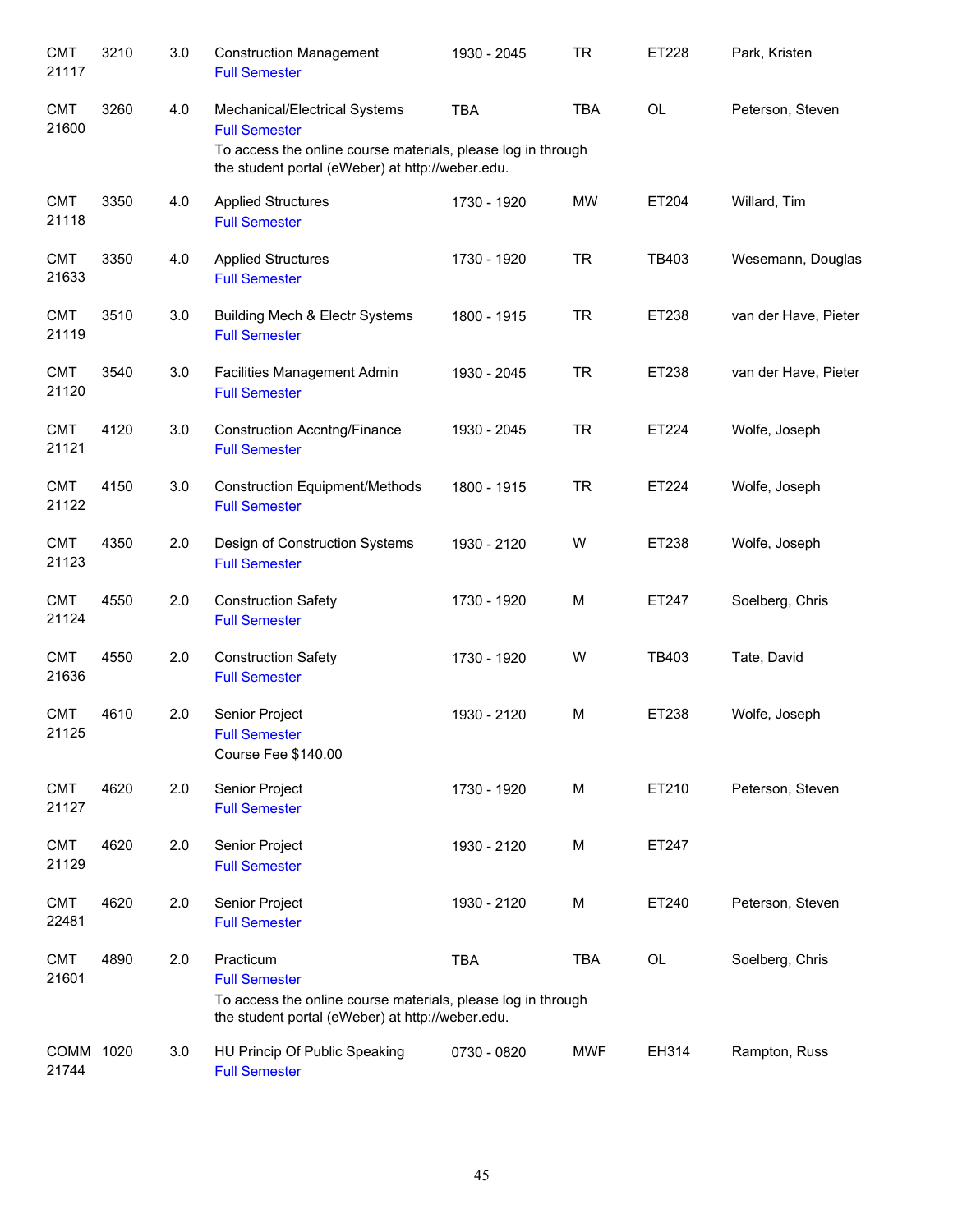| COMM 1020<br>21746 | 3.0 | HU Princip Of Public Speaking<br><b>Full Semester</b>                                                                                                                                                      | 0830 - 0920 | <b>MWF</b>   | EH314     | Rampton, Russ      |
|--------------------|-----|------------------------------------------------------------------------------------------------------------------------------------------------------------------------------------------------------------|-------------|--------------|-----------|--------------------|
| COMM 1020<br>21751 | 3.0 | HU Princip Of Public Speaking<br><b>Full Semester</b>                                                                                                                                                      | 1030 - 1120 | <b>MWF</b>   | EH314     | Edwards, Kathy     |
| COMM 1020<br>21753 | 3.0 | HU Princip Of Public Speaking<br><b>Full Semester</b>                                                                                                                                                      | 1230 - 1320 | <b>MWF</b>   | EH304     | Warnock, Brent     |
| COMM 1020<br>21754 | 3.0 | HU Princip Of Public Speaking<br><b>Full Semester</b>                                                                                                                                                      | 1730 - 2020 | W            | EH304     | Guevara, Omar      |
| COMM 1020<br>21755 | 3.0 | HU Princip Of Public Speaking<br><b>Full Semester</b>                                                                                                                                                      | 0730 - 0845 | <b>TR</b>    | EH314     | Richardson, Frank  |
| COMM 1020<br>21757 | 3.0 | HU Princip Of Public Speaking<br><b>Full Semester</b>                                                                                                                                                      | 0900 - 1015 | <b>TR</b>    | EH314     | Richardson, Frank  |
| COMM 1020<br>21758 | 3.0 | HU Princip Of Public Speaking<br><b>Full Semester</b>                                                                                                                                                      | 0900 - 1015 | <b>TR</b>    | EH307     | Merkley, Mark      |
| COMM 1020<br>21760 | 3.0 | HU Princip Of Public Speaking<br><b>Full Semester</b>                                                                                                                                                      | 1030 - 1145 | <b>TR</b>    | EH304     | Johns, Rebecca     |
| COMM 1020<br>21761 | 3.0 | HU Princip Of Public Speaking<br><b>Full Semester</b>                                                                                                                                                      | 1030 - 1145 | <b>TR</b>    | EH307     | Merkley, Mark      |
| COMM 1020<br>21762 | 3.0 | HU Princip Of Public Speaking<br><b>Full Semester</b>                                                                                                                                                      | 1200 - 1315 | <b>TR</b>    | EH307     | Cheek, Ryan        |
| COMM 1020<br>21763 | 3.0 | HU Princip Of Public Speaking<br><b>Full Semester</b>                                                                                                                                                      | 1730 - 2020 | $\mathsf{R}$ | EH304     | Threlkeld, Douglas |
| COMM 1020<br>21764 | 3.0 | HU Princip Of Public Speaking<br><b>Full Semester</b>                                                                                                                                                      | 1730 - 2020 | Τ            | EH307     | Cheek, Ryan        |
| COMM 1020<br>22778 | 3.0 | HU Princip Of Public Speaking<br><b>Full Semester</b>                                                                                                                                                      | 1130 - 1220 | <b>MWF</b>   | EH314     | Edwards, Kathy     |
| COMM 1020<br>23577 | 3.0 | HU Princip Of Public Speaking<br><b>Full Semester</b><br>To access the online course materials, please log in through<br>the student portal (eWeber) at http://weber.edu and select:<br>"current students" | <b>TBA</b>  | <b>TBA</b>   | OL        | Merkley, Mark      |
| COMM 1020<br>23578 | 3.0 | HU Princip Of Public Speaking<br><b>Full Semester</b><br>To access the online course materials, please log in through<br>the student portal (eWeber) at http://weber.edu and select:<br>"current students" | <b>TBA</b>  | <b>TBA</b>   | <b>OL</b> | Johns, Rebecca     |
| COMM 1020<br>23676 | 3.0 | HU Princip Of Public Speaking<br><b>Full Semester</b>                                                                                                                                                      | 0830 - 1110 | S            | WW102     | Berg, David        |
| COMM 1020<br>23685 | 3.0 | HU Princip Of Public Speaking<br><b>Full Semester</b>                                                                                                                                                      | 0830 - 0920 | MWF          | D02320    | Bishop, Cynthia    |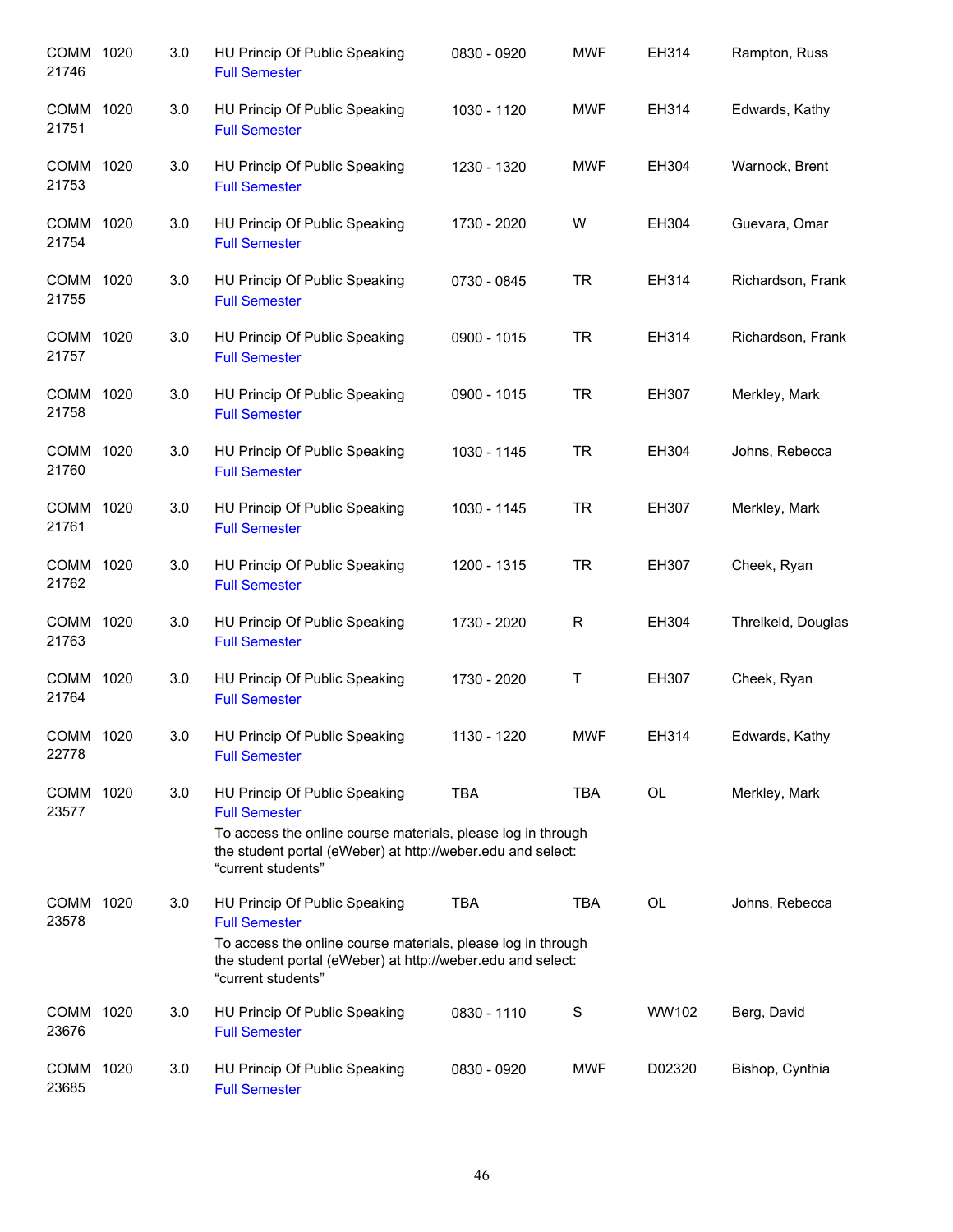| COMM 1020<br>23687 | 3.0 | HU Princip Of Public Speaking<br><b>Full Semester</b>                                                                                                                                                                                                                                                                                      | 0930 - 1020 | <b>MWF</b> | D02320       | Bishop, Cynthia  |
|--------------------|-----|--------------------------------------------------------------------------------------------------------------------------------------------------------------------------------------------------------------------------------------------------------------------------------------------------------------------------------------------|-------------|------------|--------------|------------------|
| COMM 1020<br>23694 | 3.0 | HU Princip Of Public Speaking<br><b>Full Semester</b>                                                                                                                                                                                                                                                                                      | 0900 - 1015 | <b>TR</b>  | D02114       | Canfield, Clair  |
| COMM 1020<br>24005 | 3.0 | HU Princip Of Public Speaking<br><b>Full Semester</b>                                                                                                                                                                                                                                                                                      | 0930 - 1020 | <b>MWF</b> | EH314        | Warnock, Brent   |
| COMM 1130<br>22359 | 3.0 | <b>Media Writing</b><br><b>Full Semester</b><br>Proficiency in word processing.<br>Course Fee \$15.00                                                                                                                                                                                                                                      | 1730 - 2020 | W          | EH410        | Kim, Yeonsoo     |
| COMM 1130<br>22377 | 3.0 | Media Writing<br><b>Full Semester</b><br>Proficiency in word processing.<br>Course Fee \$15.00                                                                                                                                                                                                                                             | 0730 - 0820 | <b>MWF</b> | EH410        | Farver, Shane    |
| COMM 1130<br>22772 | 3.0 | <b>Media Writing</b><br><b>Full Semester</b><br>Proficiency in word processing.<br>Course Fee \$15.00                                                                                                                                                                                                                                      | 0900 - 1015 | <b>TR</b>  | LI59         | Kim, Yeonsoo     |
| COMM 1130<br>25504 | 3.0 | <b>Media Writing</b><br><b>Full Semester</b><br>Course Fee \$15.00                                                                                                                                                                                                                                                                         | 0730 - 0845 | <b>TR</b>  | EH410        | Smith, Kim       |
| COMM 1500<br>22018 | 3.0 | Intro to Mass Communication<br><b>Full Semester</b>                                                                                                                                                                                                                                                                                        | 0930 - 1020 | <b>MWF</b> | <b>EH307</b> | Sanders, Anthony |
| COMM 1500<br>23579 | 3.0 | Intro to Mass Communication<br><b>Full Semester</b><br>To access the online course materials, please log in through<br>the student portal (eWeber) at http://weber.edu and select:<br>"current students"                                                                                                                                   | <b>TBA</b>  | <b>TBA</b> | OL           | Sanders, Anthony |
| COMM 1560<br>22389 | 3.0 | Audio Production & Performance<br><b>Full Semester</b><br>Course Fee \$25.00                                                                                                                                                                                                                                                               | 0900 - 1015 | <b>TR</b>  | EH323        | Sanders, Anthony |
| COMM 2010<br>22693 | 3.0 | HU Mass Media and Society<br><b>Full Semester</b>                                                                                                                                                                                                                                                                                          | 0900 - 1015 | <b>TR</b>  | EH304        | Smith, Kim       |
| COMM 2110<br>21767 | 3.0 | HU CBL Intrprsnl/Sm Group Comm<br><b>Full Semester</b><br>CBL stands for Community-Based Learning which means that students engage<br>in meaningful community service that is connected to specific course objectives.<br>See http://www.weber.edu/CommunityInvolvement/CBL_Designation.html for a<br>full list of CBL designated courses. | 0730 - 0820 | MWF        | EH406        | Heath, Stephanie |
| COMM 2110<br>21768 | 3.0 | HU CBL Intrprsnl/Sm Group Comm<br><b>Full Semester</b><br>CBL stands for Community-Based Learning which means that students engage<br>in meaningful community service that is connected to specific course objectives.<br>See http://www.weber.edu/CommunityInvolvement/CBL_Designation.html for a<br>full list of CBL designated courses. | 0830 - 0920 | <b>MWF</b> | EH406        | Heath, Stephanie |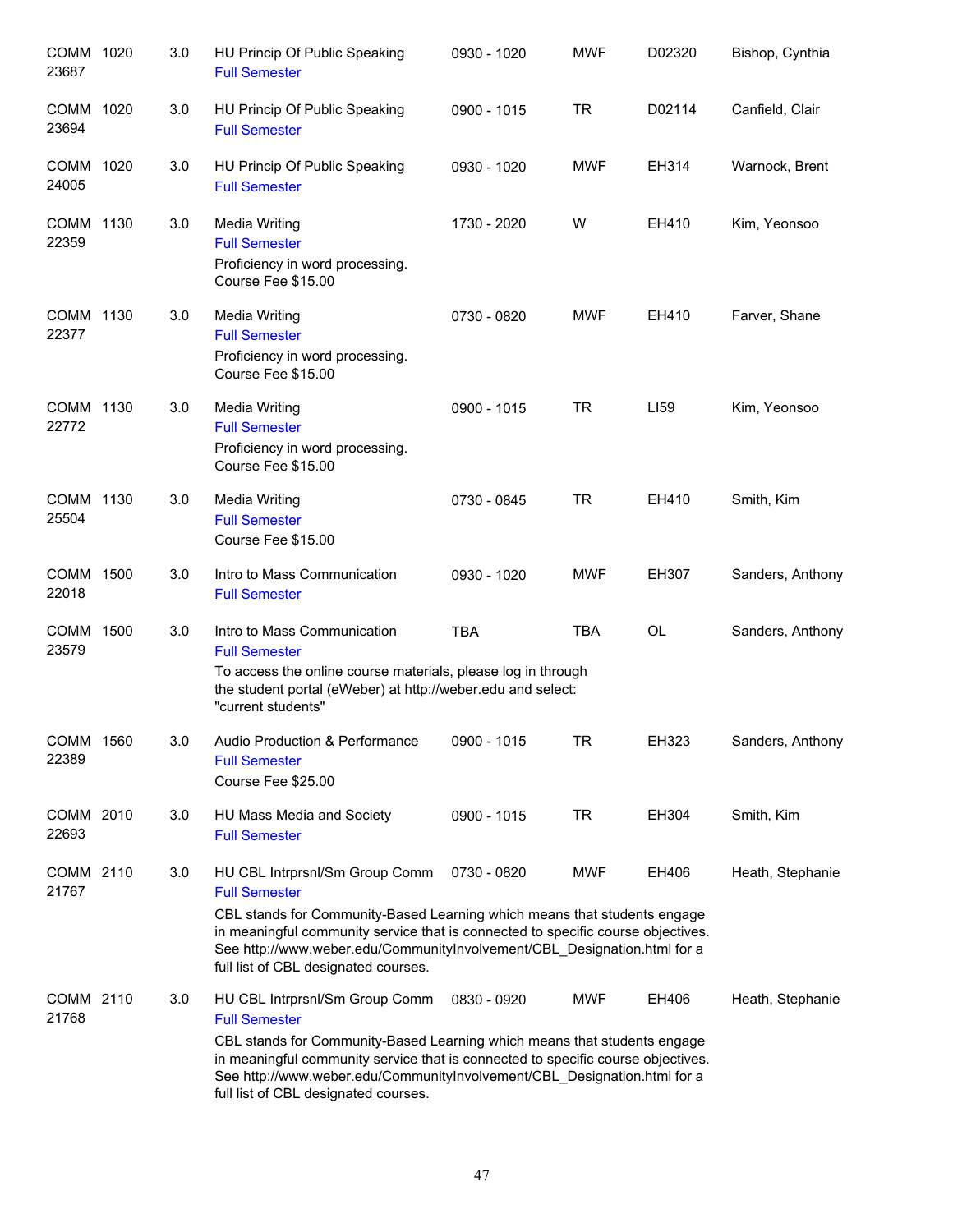| COMM 2110<br>21769 | 3.0 | HU CBL Intrprsnl/Sm Group Comm<br><b>Full Semester</b>                                                                                                                                                                                                                           | 0930 - 1020 | <b>MWF</b> | EH406 | Merkley, Mark        |
|--------------------|-----|----------------------------------------------------------------------------------------------------------------------------------------------------------------------------------------------------------------------------------------------------------------------------------|-------------|------------|-------|----------------------|
|                    |     | CBL stands for Community-Based Learning which means that students engage<br>in meaningful community service that is connected to specific course objectives.<br>See http://www.weber.edu/CommunityInvolvement/CBL Designation.html for a<br>full list of CBL designated courses. |             |            |       |                      |
| COMM 2110<br>21772 | 3.0 | HU CBL Intrprsnl/Sm Group Comm<br><b>Full Semester</b>                                                                                                                                                                                                                           | 1130 - 1220 | <b>MWF</b> | EH406 | Merkley, Mark        |
|                    |     | CBL stands for Community-Based Learning which means that students engage<br>in meaningful community service that is connected to specific course objectives.<br>See http://www.weber.edu/CommunityInvolvement/CBL_Designation.html for a<br>full list of CBL designated courses. |             |            |       |                      |
| COMM 2110<br>21773 | 3.0 | HU CBL Intrprsnl/Sm Group Comm<br><b>Full Semester</b>                                                                                                                                                                                                                           | 1730 - 2020 | M          | EH406 | Mouritsen, Stephanie |
|                    |     | CBL stands for Community-Based Learning which means that students engage<br>in meaningful community service that is connected to specific course objectives.<br>See http://www.weber.edu/CommunityInvolvement/CBL_Designation.html for a<br>full list of CBL designated courses. |             |            |       |                      |
| COMM 2110<br>21915 | 3.0 | HU CBL Intrprsnl/Sm Group Comm<br><b>Full Semester</b>                                                                                                                                                                                                                           | 1030 - 1120 | <b>MWF</b> | EH407 | Scott, Constance     |
|                    |     | CBL stands for Community-Based Learning which means that students engage<br>in meaningful community service that is connected to specific course objectives.<br>See http://www.weber.edu/CommunityInvolvement/CBL_Designation.html for a<br>full list of CBL designated courses. |             |            |       |                      |
| COMM 2110<br>21953 | 3.0 | HU CBL Intrprsnl/Sm Group Comm<br><b>Full Semester</b>                                                                                                                                                                                                                           | 0730 - 0845 | <b>TR</b>  | EH407 | Rampton, Russ        |
|                    |     | CBL stands for Community-Based Learning which means that students engage<br>in meaningful community service that is connected to specific course objectives.<br>See http://www.weber.edu/CommunityInvolvement/CBL_Designation.html for a<br>full list of CBL designated courses. |             |            |       |                      |
| COMM 2110<br>21956 | 3.0 | HU CBL Intrprsnl/Sm Group Comm<br><b>Full Semester</b>                                                                                                                                                                                                                           | 0900 - 1015 | TR         | EH406 | Bishop, Cynthia      |
|                    |     | CBL stands for Community-Based Learning which means that students engage<br>in meaningful community service that is connected to specific course objectives.<br>See http://www.weber.edu/CommunityInvolvement/CBL_Designation.html for a<br>full list of CBL designated courses. |             |            |       |                      |
| COMM 2110<br>21960 | 3.0 | HU CBL Intrprsnl/Sm Group Comm<br><b>Full Semester</b>                                                                                                                                                                                                                           | 1030 - 1145 | TR         | EH406 | Bishop, Cynthia      |
|                    |     | CBL stands for Community-Based Learning which means that students engage<br>in meaningful community service that is connected to specific course objectives.<br>See http://www.weber.edu/CommunityInvolvement/CBL_Designation.html for a<br>full list of CBL designated courses. |             |            |       |                      |
| COMM 2110<br>21982 | 3.0 | HU CBL Intrprsnl/Sm Group Comm<br><b>Full Semester</b>                                                                                                                                                                                                                           | 1200 - 1315 | <b>TR</b>  | EH406 | Bishop, Cynthia      |
|                    |     | CBL stands for Community-Based Learning which means that students engage<br>in meaningful community service that is connected to specific course objectives.<br>See http://www.weber.edu/CommunityInvolvement/CBL_Designation.html for a<br>full list of CBL designated courses. |             |            |       |                      |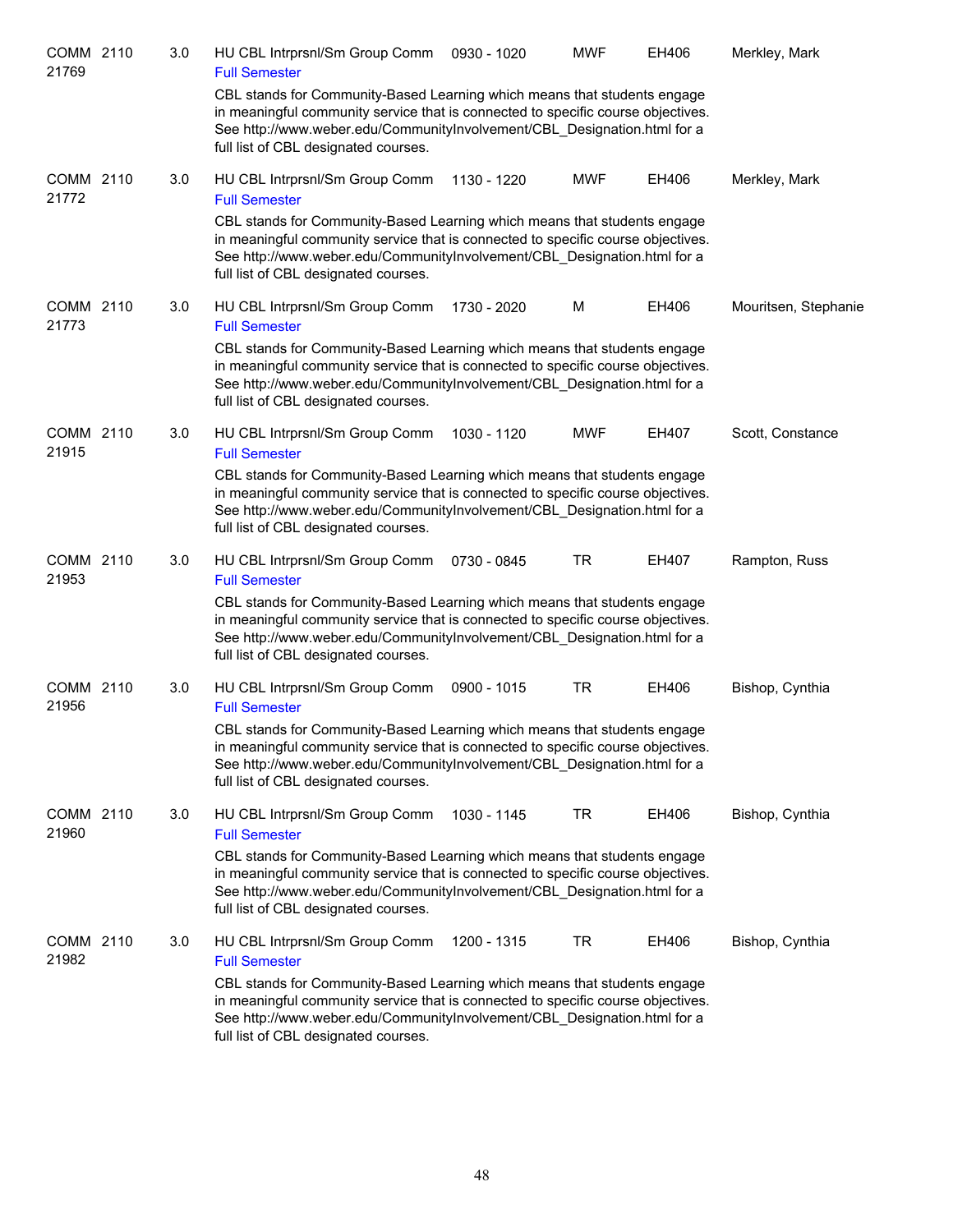| COMM 2110<br>21983 | 3.0 | HU CBL Intrprsnl/Sm Group Comm<br><b>Full Semester</b>                                                                                                                                                                                                                           | 1730 - 2020 | т          | EH406  | Johns, Brent         |
|--------------------|-----|----------------------------------------------------------------------------------------------------------------------------------------------------------------------------------------------------------------------------------------------------------------------------------|-------------|------------|--------|----------------------|
|                    |     | CBL stands for Community-Based Learning which means that students engage<br>in meaningful community service that is connected to specific course objectives.<br>See http://www.weber.edu/CommunityInvolvement/CBL_Designation.html for a<br>full list of CBL designated courses. |             |            |        |                      |
| COMM 2110<br>21984 | 3.0 | HU CBL Intrprsnl/Sm Group Comm<br><b>Full Semester</b>                                                                                                                                                                                                                           | 1730 - 2020 | R          | EH407  | Oseguera, Eva        |
|                    |     | CBL stands for Community-Based Learning which means that students engage<br>in meaningful community service that is connected to specific course objectives.<br>See http://www.weber.edu/CommunityInvolvement/CBL Designation.html for a<br>full list of CBL designated courses. |             |            |        |                      |
| COMM 2110<br>22694 | 3.0 | HU CBL Intrprsnl/Sm Group Comm<br><b>Full Semester</b>                                                                                                                                                                                                                           | 1030 - 1145 | <b>TR</b>  | EH407  | Rampton, Russ        |
|                    |     | CBL stands for Community-Based Learning which means that students engage<br>in meaningful community service that is connected to specific course objectives.<br>See http://www.weber.edu/CommunityInvolvement/CBL_Designation.html for a<br>full list of CBL designated courses. |             |            |        |                      |
| COMM 2110<br>23678 | 3.0 | HU CBL Intrprsnl/Sm Group Comm<br><b>Full Semester</b>                                                                                                                                                                                                                           | 0930 - 1020 | <b>MWF</b> | WW102  | Canfield, Clair      |
|                    |     | CBL stands for Community-Based Learning which means that students engage<br>in meaningful community service that is connected to specific course objectives.<br>See http://www.weber.edu/CommunityInvolvement/CBL_Designation.html for a<br>full list of CBL designated courses. |             |            |        |                      |
| COMM 2110<br>23682 | 3.0 | HU CBL Intrprsnl/Sm Group Comm<br><b>Full Semester</b>                                                                                                                                                                                                                           | 1730 - 2010 | W          | DH1309 | Mouritsen, Stephanie |
|                    |     | CBL stands for Community-Based Learning which means that students engage<br>in meaningful community service that is connected to specific course objectives.<br>See http://www.weber.edu/CommunityInvolvement/CBL_Designation.html for a<br>full list of CBL designated courses. |             |            |        |                      |
| COMM 2110<br>23693 | 3.0 | HU CBL Intrprsnl/Sm Group Comm<br><b>Full Semester</b>                                                                                                                                                                                                                           | 1030 - 1120 | <b>MWF</b> | D02301 | Speechly, Gayle      |
|                    |     | CBL stands for Community-Based Learning which means that students engage<br>in meaningful community service that is connected to specific course objectives.<br>See http://www.weber.edu/CommunityInvolvement/CBL_Designation.html for a<br>full list of CBL designated courses. |             |            |        |                      |
| COMM 2110<br>23697 | 3.0 | HU CBL Intrprsnl/Sm Group Comm<br><b>Full Semester</b>                                                                                                                                                                                                                           | 1030 - 1145 | <b>TR</b>  | D02114 | Canfield, Clair      |
|                    |     | CBL stands for Community-Based Learning which means that students engage<br>in meaningful community service that is connected to specific course objectives.<br>See http://www.weber.edu/CommunityInvolvement/CBL_Designation.html for a<br>full list of CBL designated courses. |             |            |        |                      |
| COMM 2110<br>25503 | 3.0 | HU CBL Intrprsnl/Sm Group Comm<br><b>Full Semester</b>                                                                                                                                                                                                                           | 1130 - 1220 | <b>MWF</b> | EH407  | Scott, Constance     |
|                    |     | CBL stands for Community-Based Learning which means that students engage<br>in meaningful community service that is connected to specific course objectives.<br>See http://www.weber.edu/CommunityInvolvement/CBL_Designation.html for a<br>full list of CBL designated courses. |             |            |        |                      |
| COMM 2200<br>22700 | 3.0 | In-studio Video Prod & Perform<br><b>Full Semester</b><br>Course Fee \$25.00                                                                                                                                                                                                     | 1200 - 1315 | TR         | LI76   | Sanders, Anthony     |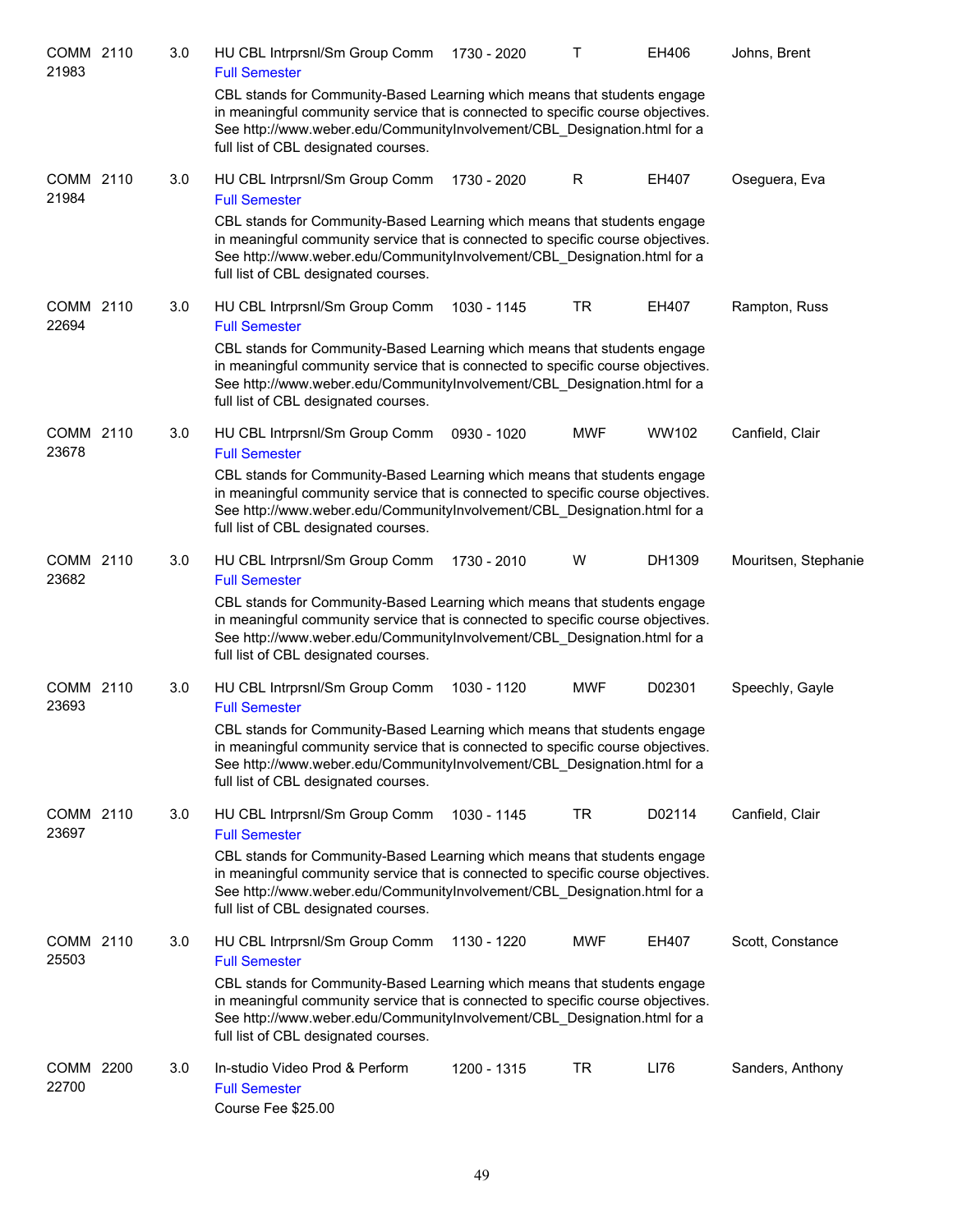| COMM 2210<br>24628 |      | 1.0 | Intercollegiate Debate<br><b>Full Semester</b>                                                                                                                                                                                                                 | 1500 - 1550                | Τ              | EH111          | Cheek, Ryan      |
|--------------------|------|-----|----------------------------------------------------------------------------------------------------------------------------------------------------------------------------------------------------------------------------------------------------------------|----------------------------|----------------|----------------|------------------|
| COMM 2270<br>22720 |      | 3.0 | Argumentation & Debate<br><b>Full Semester</b>                                                                                                                                                                                                                 | 1330 - 1445                | <b>TR</b>      | EH307          | Guevara, Omar    |
| COMM 2350<br>22261 |      | 3.0 | <b>Communication Graphic Design</b><br><b>Full Semester</b><br>Prerequisite: Comm 1130.<br>Course Fee \$15.00                                                                                                                                                  | 1030 - 1145                | <b>TR</b>      | EH410          | Singh, Mukhbir   |
| COMM 2730<br>22703 |      | 1.0 | Radio Production Workshop<br><b>Full Semester</b><br>Prerequisite: COMM 1560 or permission of instructor.<br>At least one shift of 4 hrs/week is required.<br>Course Fee \$25.00                                                                               | 1330 - 1445                | Τ              | SU235          | Sanders, Anthony |
| COMM 2751<br>22119 |      | 3.0 | <b>Field Video Production</b><br><b>Full Semester</b><br>Course Fee \$25.00                                                                                                                                                                                    | 1230 - 1345                | <b>MW</b>      | LI76           | Tyler, AnDrew    |
| COMM 2810<br>23371 |      | 3.0 | <b>Essentials of Digital Media</b><br><b>Full Semester</b><br>This class requires a 3 hour lab on Thursday, 1:30-4:30, EH 410.                                                                                                                                 | 1030 - 1120<br>1330 - 1630 | <b>TR</b><br>R | EH305<br>EH410 | Tyler, AnDrew    |
| COMM 2890<br>22715 |      | 1.0 | Cooperative Work Exp. Signpost<br><b>Full Semester</b><br>Prerequisite: COMM 1130                                                                                                                                                                              | 1330 - 1600                | т              | EH410          | Farver, Shane    |
| COMM 3000<br>22121 |      | 3.0 | <b>Communication Theory</b><br><b>Full Semester</b><br>Prerequisites for Comm.majors, minors & BIS students: COMM<br>HU1020, 1130, 2110 & acceptance in program. Prerequisite for<br>non-Communication students: advanced standing.                            | 1030 - 1120                | <b>MWF</b>     | EH304          | Steimel, Sarah   |
| COMM<br>22122      | 3000 | 3.0 | <b>Communication Theory</b><br><b>Full Semester</b><br>Prerequisites for Comm. majors, minors & BIS students:<br>Comm. HU1020, 1130, 2110 & acceptance in program.<br>Prerequisite for non-communication students: advanced<br>standing.                       | 1730 - 2020                | W              | EH314          | Packer, Colleen  |
| COMM 3000<br>22123 |      | 3.0 | <b>Communication Theory</b><br><b>Full Semester</b><br>Prerequisites for Comm.majors, minors & BIS students: COMM<br>HU1020, 1130, 2110 & acceptance in program. Prerequisite for<br>non-Communication students: advanced standing.                            | 0900 - 1015                | <b>TR</b>      | EH407          | Edwards, Kathy   |
| COMM 3080<br>22263 |      | 3.0 | DV Intercultural Comm<br><b>Full Semester</b><br>Prerequisites for Comm. majors, minors & BIS students: Comm<br>HU1020, 1130, 2110 & acceptance in program; pre/co-requisite,<br>Comm 3000. Prerequisite for non-Communication students:<br>advanced standing. | 1200 - 1315                | <b>TR</b>      | EH304          | Singh, Mukhbir   |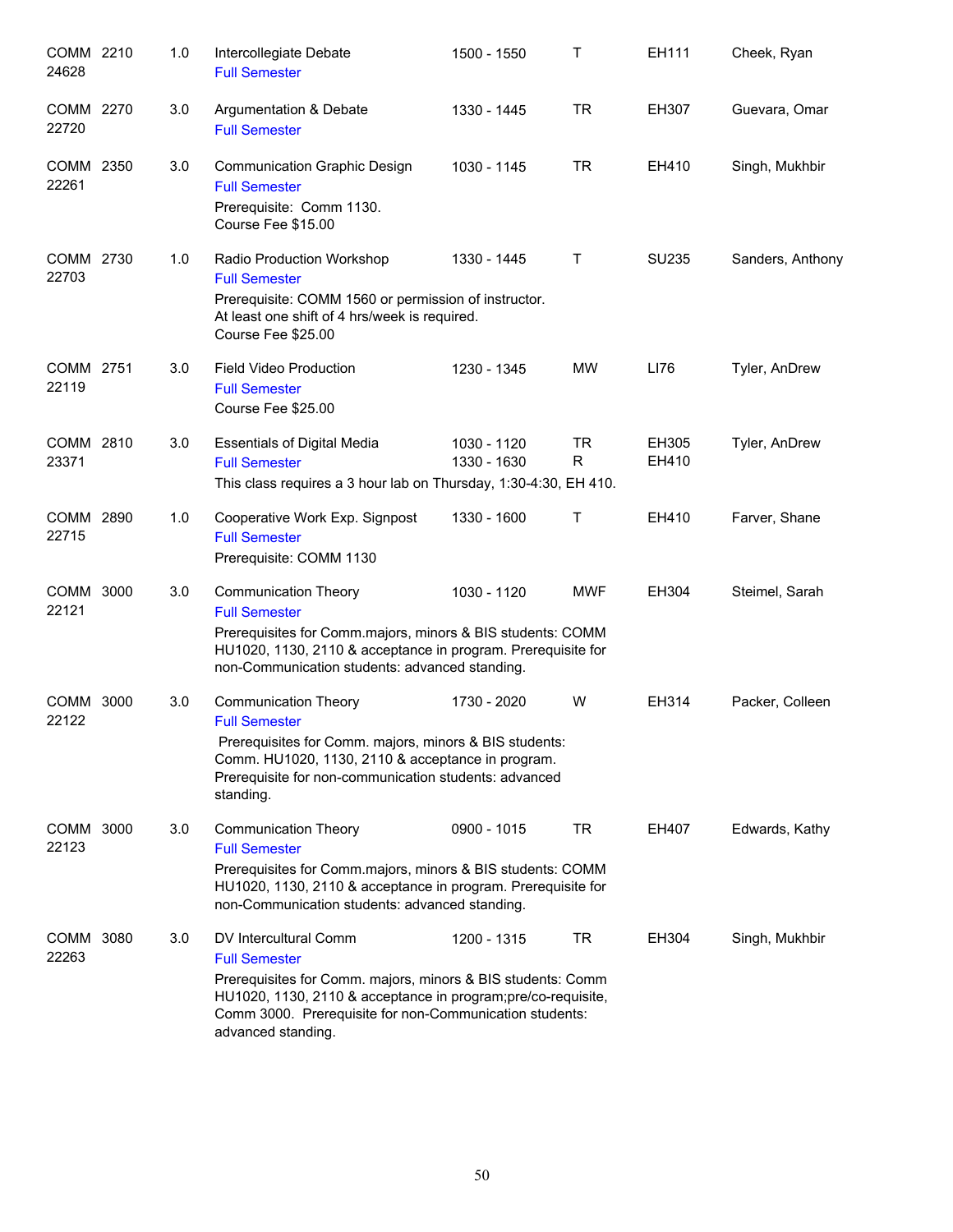| COMM 3130<br>22366 | 3.0 | News Reporting & Writing<br><b>Full Semester</b>                                                                                                                                                                                                             | 1030 - 1120 | <b>MWF</b> | EH410 | Farver, Shane     |
|--------------------|-----|--------------------------------------------------------------------------------------------------------------------------------------------------------------------------------------------------------------------------------------------------------------|-------------|------------|-------|-------------------|
|                    |     | Prerequisites for Comm. majors, minors & BIS students: COMM<br>HU1020, 1130, 2110 & acceptance in program; pre/co-requisite<br>Comm 3000. Prerequisite for non-communication students:<br>Comm 1130 or permission of instructor.<br>Course Fee \$15.00       |             |            |       |                   |
| COMM 3150<br>22222 | 3.0 | <b>Communication Research Methods</b><br><b>Full Semester</b>                                                                                                                                                                                                | 1730 - 2010 | M          | EH410 | Steimel, Sarah    |
|                    |     | Prerequisites for Comm majors, minors & BIS students:<br>Comm HU1020, 1130, 2110, & acceptance in program; pre/co-<br>requisite, Comm 3000. Prerequisite for non-Communication<br>students: advanced standing.<br>Course Fee \$15.00                         |             |            |       |                   |
| COMM 3150<br>22716 | 3.0 | <b>Communication Research Methods</b><br><b>Full Semester</b>                                                                                                                                                                                                | 1030 - 1145 | TR         | LI59  | Steimel, Sarah    |
|                    |     | Prerequisites for comm.majors, minors & BIS students: COMM<br>HU1020, 1130, 2110 & acceptance in program; pre/co-requisite<br>COMM 3000. Prerequisites for non-communication students:<br>quantitative literacy and advanced standing.<br>Course Fee \$15.00 |             |            |       |                   |
| COMM 3400<br>22120 | 3.0 | <b>Public Relations</b><br><b>Full Semester</b>                                                                                                                                                                                                              | 1030 - 1145 | TR         | EH306 | Kim, Yeonsoo      |
|                    |     | Prerequisites for Comm. majors, minors & BIS students: Comm<br>HU1020, 1130, 2110 & acceptance in program; pre/co-requisite,<br>Comm 3000. Prerequisite for non-Comm. students: permission<br>of instructor.                                                 |             |            |       |                   |
| COMM 3400<br>22397 | 3.0 | <b>Public Relations</b><br><b>Full Semester</b>                                                                                                                                                                                                              | 1730 - 2010 | R          | EH314 | Singh, Mukhbir    |
|                    |     | Prerequisites for Comm. majors, minors & BIS students: COMM<br>HU1020, 1130, 2110 & acceptance in program; pre/co-requisite,<br>COMM 3000. Prerequisite for non-Comm. students: permission<br>of instructor.                                                 |             |            |       |                   |
| COMM 3550<br>24551 | 3.0 | Organizational Communication<br><b>Full Semester</b>                                                                                                                                                                                                         | 1730 - 2010 | T          | EH304 | Johns, Rebecca    |
| COMM 3650<br>22229 | 3.0 | <b>Communication Law</b><br><b>Full Semester</b>                                                                                                                                                                                                             | 1030 - 1120 | <b>MWF</b> | EH307 | Josephson, Sheree |
|                    |     | Prerequisites for Comm. majors, minors & BIS students:<br>COMM HU1020, 1130, HU2110 & acceptance in program; pre/co-<br>requisite, COMM 3000. Prerequisite for non-Communication<br>students: advanced standing.                                             |             |            |       |                   |
| COMM 3780<br>22035 | 3.0 | Broadcast News Writing & Prod<br><b>Full Semester</b>                                                                                                                                                                                                        | 1030 - 1120 | <b>MWF</b> | LI76  | Tyler, AnDrew     |
|                    |     | Prerequisites for Comm. majors, minors & BIS students:<br>Comm HU1020, 1130, 2110 & acceptance in program; pre/co-<br>requisite, Comm 3000. Prerequisite for non-Communication<br>students: Comm 1130 or permission of instructor.<br>Course Fee \$25.00     |             |            |       |                   |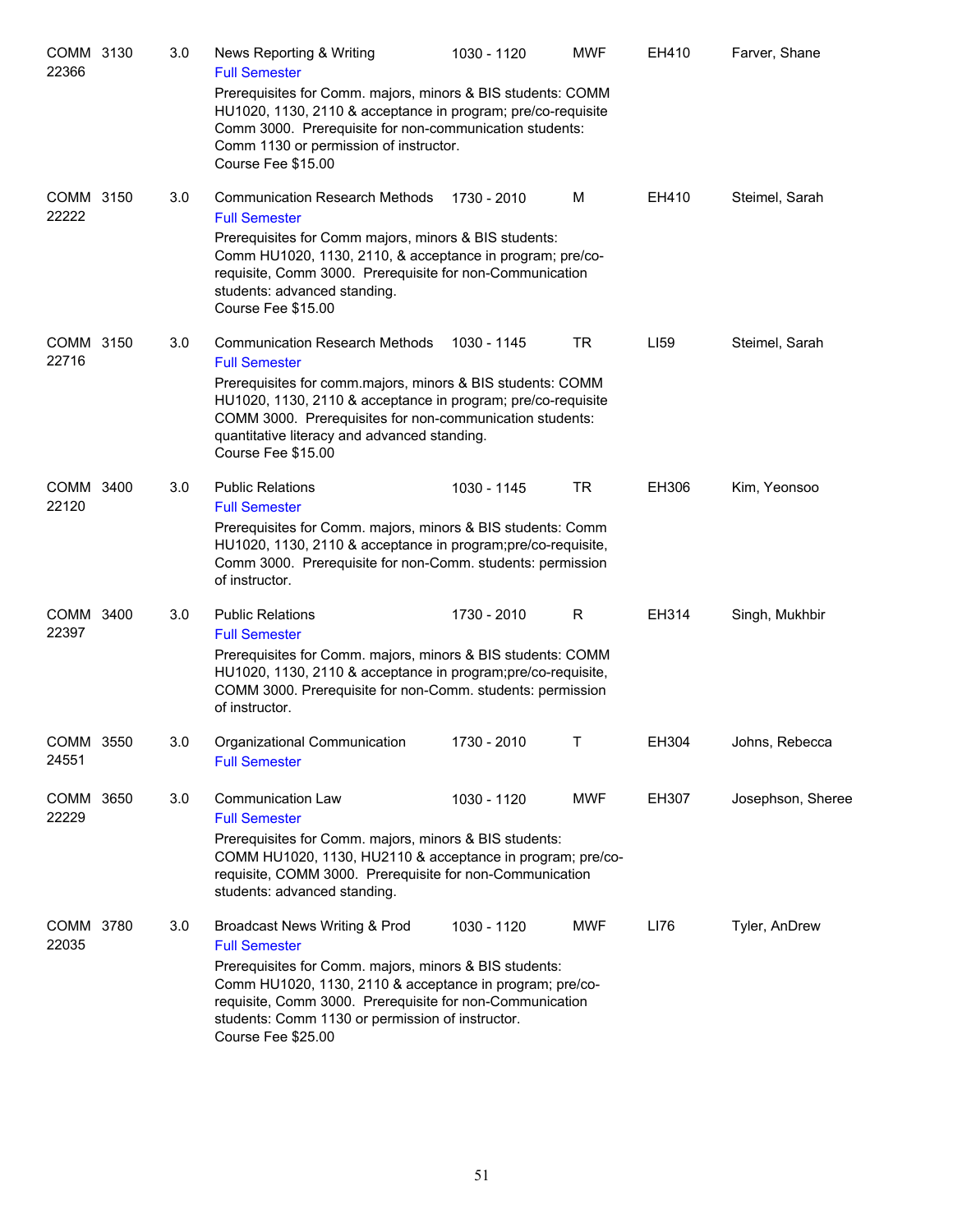| COMM 3810<br>22761  | 3.0 | Persuasive Communication<br><b>Full Semester</b>                                                                                                                                                                                                                                                     | 0930 - 1020 | <b>MWF</b> | EH304        | Scott, Randolph  |
|---------------------|-----|------------------------------------------------------------------------------------------------------------------------------------------------------------------------------------------------------------------------------------------------------------------------------------------------------|-------------|------------|--------------|------------------|
|                     |     | Prerequisites for comm. majors, minors & BIS students: COMM<br>HU1020, 1130, 2110 & acceptance in program; pre/co-requisite,<br>COMM 3000. Prerequisite for non-Communication students:<br>advanced standing.                                                                                        |             |            |              |                  |
| COMM 3850<br>22697  | 3.0 | Advertising<br><b>Full Semester</b>                                                                                                                                                                                                                                                                  | 1730 - 2010 | Τ          | EH314        | Singh, Mukhbir   |
|                     |     | Prerequisites for Comm. majors, minors & BIS students: COMM<br>HU1020, 1130, 2110 & acceptance in program; pre/co-requisite<br>COMM 3000. Prerequisite for non-communication students:<br>permission of instructor.<br>http://www.flatworldknowledge.com/node/440130                                 |             |            |              |                  |
| COMM 3890A          | 1.0 | Coop Work/Signpost                                                                                                                                                                                                                                                                                   | 1330 - 1445 | R          | SU401        | Farver, Shane    |
| 23055               |     | <b>Full Semester</b><br>Open to students who are Signpost editors & managers.<br>Prerequisites for Comm. majors, minors & BIS students: COMM<br>HU1020, 1130, 2110 & acceptance in program; pre/co-requisite<br>COMM 3000. Prerequisite for non-communication students:<br>permission of instructor. |             |            |              |                  |
| COMM 3890A<br>23057 | 2.0 | Coop Work/Signpost<br><b>Full Semester</b>                                                                                                                                                                                                                                                           | 1330 - 1445 | R          | SU401        | Farver, Shane    |
|                     |     | Open to students who are Signpost editors & managers.<br>Prerequisites for Comm. majors, minors & BIS students:<br>COMM HU1020, 1130, 2110 & acceptance in program; pre/co-<br>requisite, COMM 3000. Prerequisite for non-Communication<br>students: permission of instructor.                       |             |            |              |                  |
| COMM 3890A<br>23058 | 3.0 | Coop Work/Signpost<br><b>Full Semester</b>                                                                                                                                                                                                                                                           | 1330 - 1445 | R          | SU401        | Farver, Shane    |
|                     |     | Open to students who are Signpost editors & managers.<br>Prerequisites for COMM majors, minors & BIS students:<br>COMM HU1020, 1130, 2110 & acceptance in program; pre/co-<br>requisite, COMM 3000. Prerequisite for non-Communication<br>students: permission of instructor.                        |             |            |              |                  |
| COMM 3890B<br>22709 | 1.0 | Adv Coop Work Exp with KWCR<br><b>Full Semester</b>                                                                                                                                                                                                                                                  | 1330 - 1445 | R          | <b>SU235</b> | Sanders, Anthony |
|                     |     | Prerequisites for Comm. majors, minors & BIS students: COMM<br>HU1020, 1130, 2110 & acceptance in program; pre/co-requisite<br>COMM 3000. Prerequisite for non-Communication students:<br>permission of instructor.<br>Course Fee \$25.00                                                            |             |            |              |                  |
| COMM 3890B<br>22712 | 2.0 | Adv Coop Work Exp with KWCR<br><b>Full Semester</b>                                                                                                                                                                                                                                                  | 1330 - 1445 | R          | SU235        | Sanders, Anthony |
|                     |     | Prerequisites for Comm. majors, minors & BIS students:<br>COMM HU1020, 1130, 2110 & acceptance in program; pre/co-<br>requisite, COMM 3000. Prerequisite for non-Communication<br>students: permission of instructor.<br>Course Fee \$25.00                                                          |             |            |              |                  |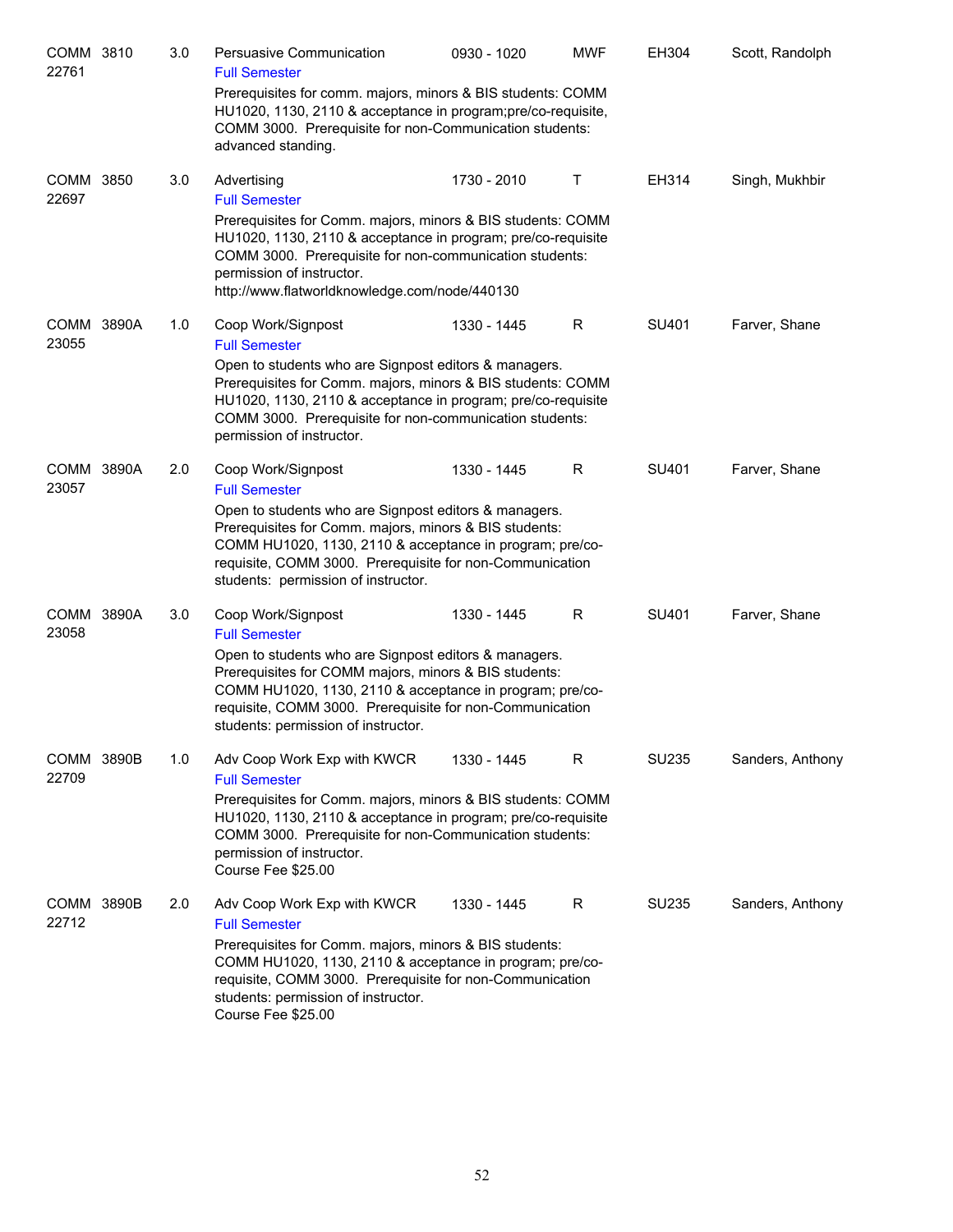| <b>COMM 3890B</b><br>22714 | 3.0 | Adv Coop Work Exp with KWCR<br><b>Full Semester</b>                                                                                                                                                                                        | 1330 - 1445 | R          | SU235 | Sanders, Anthony |
|----------------------------|-----|--------------------------------------------------------------------------------------------------------------------------------------------------------------------------------------------------------------------------------------------|-------------|------------|-------|------------------|
|                            |     | Prerequisites for Comm.majors, minors & BIS students: COMM<br>HU1020, 1130, 2110 & acceptance in program; pre/co-requisite<br>COMM 3000. Prerequisite for non-Communication students:<br>permission of instructor.<br>Course Fee \$25.00   |             |            |       |                  |
| COMM 3890C<br>22270        | 1.0 | Adv Coop Work Exp with PR<br><b>Full Semester</b>                                                                                                                                                                                          | 1230 - 1320 | W          | EH407 |                  |
|                            |     | Prerequisites for Comm. majors, minors & BIS students:<br>Comm HU1020, 1130, 2110 & acceptance in program; pre/co-<br>requisite, Comm 3000. Prerequisite for non-Communication<br>students: permission of instructor.                      |             |            |       |                  |
| COMM 3890C<br>22273        | 2.0 | Adv Coop Work Exp with PR<br><b>Full Semester</b>                                                                                                                                                                                          | 1230 - 1320 | W          | EH407 |                  |
|                            |     | Prerequisites for Comm. majors, minors & BIS students: COMM<br>HU1020, 1130, 2110 & acceptance in program; pre/co-requisite,<br>Comm 3000. Prerequisite for non-Communication students:<br>permission of instructor.                       |             |            |       |                  |
| COMM 3890C<br>22274        | 3.0 | Adv Coop Work Exp with PR<br><b>Full Semester</b>                                                                                                                                                                                          | 1230 - 1320 | W          | EH407 |                  |
|                            |     | Prerequisites for Comm.majors, minors & BIS students: Comm<br>HU1020, 1130, 2110 & acceptance in program; pre/co-requisite<br>Comm 3000. Prerequisite for non-Communication students:<br>permission of instructor.                         |             |            |       |                  |
| COMM 3890D<br>22801        | 1.0 | Adv Coop Work Exp TV Broadcast<br><b>Full Semester</b>                                                                                                                                                                                     | 1030 - 1120 | <b>MWF</b> | LI76  | Tyler, AnDrew    |
|                            |     | Prerequisites for Comm. majors, minors & BIS students: COMM<br>HU1020, 1130, 2110 & acceptance in program; pre/co-requisite,<br>COMM 3000. Prerequisite for non-Communication students:<br>permission of instructor.<br>Course Fee \$25.00 |             |            |       |                  |
| COMM 3890D<br>22803        | 2.0 | Adv Coop Work Exp TV Broadcast<br><b>Full Semester</b>                                                                                                                                                                                     | 1030 - 1120 | <b>MWF</b> | LI76  | Tyler, AnDrew    |
|                            |     | Prerequisites for COMM majors, minors & BIS students: COMM<br>HU1020, 1130, 2110 & acceptance in program; pre/co-requisite<br>COMM 3000. Prerequisite for non-Communication students:<br>permission of instructor.<br>Course Fee \$25.00   |             |            |       |                  |
| COMM 3890D<br>22811        | 3.0 | Adv Coop Work Exp TV Broadcast<br><b>Full Semester</b>                                                                                                                                                                                     | 1030 - 1120 | <b>MWF</b> | LI76  | Tyler, AnDrew    |
|                            |     | Prerequisites for Comm.majors, minors & BIS students:<br>COMM HU1020, 1130, 2110 & acceptance in program; Pre/co-<br>requisite, COMM 3000. Prerequisite for non-Communication<br>students: permission of instructor.<br>Course Fee \$25.00 |             |            |       |                  |
| COMM 4150<br>22987         | 3.0 | <b>Classical Rhetorical Theory</b><br><b>Full Semester</b>                                                                                                                                                                                 | 1030 - 1145 | TR         | EH323 | Scott, Randolph  |
|                            |     | Prerequisites for Comm.majors, minors & BIS students: COMM<br>HU 1020, 1130 2110 & acceptance in program; pre/co-requisite<br>COMM 3000. Prerequisite for non-Communication students:<br>COMM 3810.                                        |             |            |       |                  |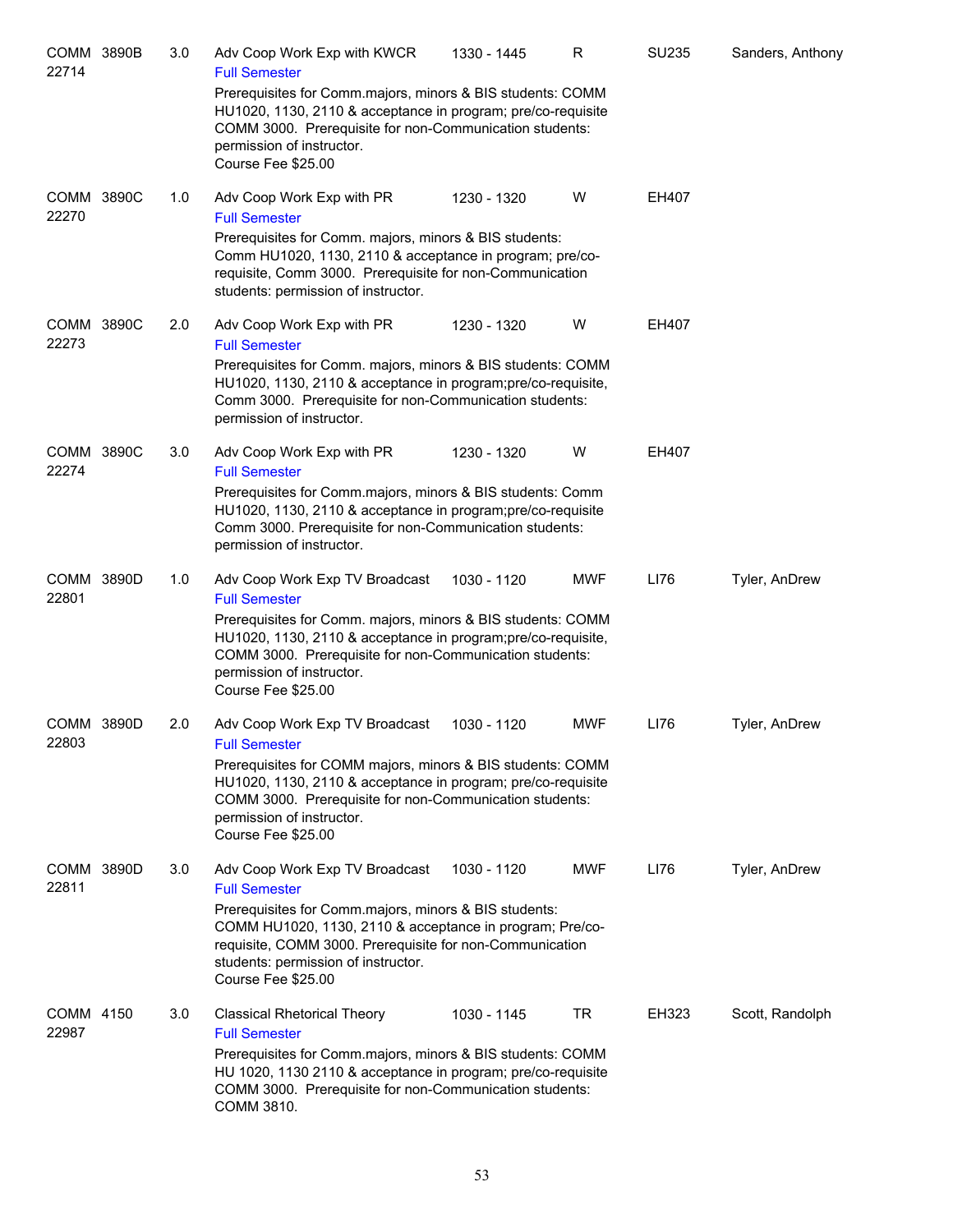| COMM 4210<br>22721 | 1.0 | Intercoll Debate<br><b>Full Semester</b>                                                                                                                                                                                                                                                                 | 1300 - 1415 | <b>MTWRF</b> | EH111         | Guevara, Omar     |
|--------------------|-----|----------------------------------------------------------------------------------------------------------------------------------------------------------------------------------------------------------------------------------------------------------------------------------------------------------|-------------|--------------|---------------|-------------------|
|                    |     | Prerequisite: COMM 2210 or equivalent. Prerequisites for<br>Communication majors, minors & BIS students: COMM HU 1020,<br>1130, 2110 & acceptance in program; pre/co-requisite, COMM<br>3000. Prerequisite for non-communication students: permission<br>of instructor.                                  |             |              |               |                   |
| COMM 4800<br>22717 | 1.0 | Spec Study/Indiv Projects<br><b>Full Semester</b>                                                                                                                                                                                                                                                        | 1330 - 1445 | Τ            | EH314         | Josephson, Sheree |
|                    |     | Prerequisites for Comm. majors, minors & BIS students: COMM<br>HU1020, 1130, 2110, 3000, 3150, acceptance in program, and<br>permission of instructor.                                                                                                                                                   |             |              |               |                   |
| COMM 4800<br>22718 | 2.0 | Spec Study/Indiv Projects<br><b>Full Semester</b>                                                                                                                                                                                                                                                        | 1330 - 1445 | Τ            | EH314         | Josephson, Sheree |
|                    |     | One time class meeting on first day.<br>Prerequisites for Comm. majors, minors & BIS students: COMM<br>HU1020, 1130, 2110, 3000, 3150, acceptance in program, and<br>permission of instructor.                                                                                                           |             |              |               |                   |
| COMM 4800<br>22719 | 3.0 | Spec Study/Indiv Projects<br><b>Full Semester</b>                                                                                                                                                                                                                                                        | 1330 - 1445 | т            | EH314         | Josephson, Sheree |
|                    |     | One time class meeting on first day of class.<br>Prerequisites for Comm. majors, minors & BIS students: COMM<br>HU1020, 1130, 2110, 3000, 3150, acceptance in program, and<br>permission of instructor.                                                                                                  |             |              |               |                   |
| COMM 4810<br>24578 | 1.0 | Live Event Production<br><b>Full Semester</b>                                                                                                                                                                                                                                                            | 1200 - 1315 | <b>TR</b>    | <b>LP202A</b> | Tyler, AnDrew     |
| COMM 4810<br>24579 | 2.0 | Live Event Production<br><b>Full Semester</b>                                                                                                                                                                                                                                                            | 1200 - 1315 | <b>TR</b>    | <b>LP202A</b> | Tyler, AnDrew     |
| COMM 4810<br>24580 | 3.0 | Live Event Production<br><b>Full Semester</b>                                                                                                                                                                                                                                                            | 1200 - 1315 | <b>TR</b>    | <b>LP202A</b> | Tyler, AnDrew     |
| COMM 4850<br>22429 | 3.0 | <b>Teach/Directing Speech</b><br><b>Full Semester</b>                                                                                                                                                                                                                                                    | 0730 - 0845 | TR           | EH306         | Packer, Colleen   |
|                    |     | For Communication teaching majors or minors: advanced<br>standing & acceptance in program; pre/co-requisite, Comm<br>3000. For other Communication majors & minors, acceptance<br>in program, pre/co-requisite, Comm 3000; permission of the<br>instructor. Part of this class will be available online. |             |              |               |                   |
| COMM 4890<br>22722 | 1.0 | Co-op Work Exper<br><b>Full Semester</b>                                                                                                                                                                                                                                                                 | 1330 - 1445 | Τ            | EH314         | Josephson, Sheree |
|                    |     | One time meeting on first day of class. Prerequisites: COMM<br>major with Junior or Senior standing. Pre/co-requisite: COMM<br>3000.                                                                                                                                                                     |             |              |               |                   |
| COMM 4890<br>22723 | 2.0 | Co-op Work Exper<br><b>Full Semester</b>                                                                                                                                                                                                                                                                 | 1330 - 1445 | Τ            | EH314         | Josephson, Sheree |
|                    |     | Class meets one time on the first day, Tues. Prerequisites:<br>COMM major & junior or senior standing. Pre/co-requisite:<br>COMM 3000.                                                                                                                                                                   |             |              |               |                   |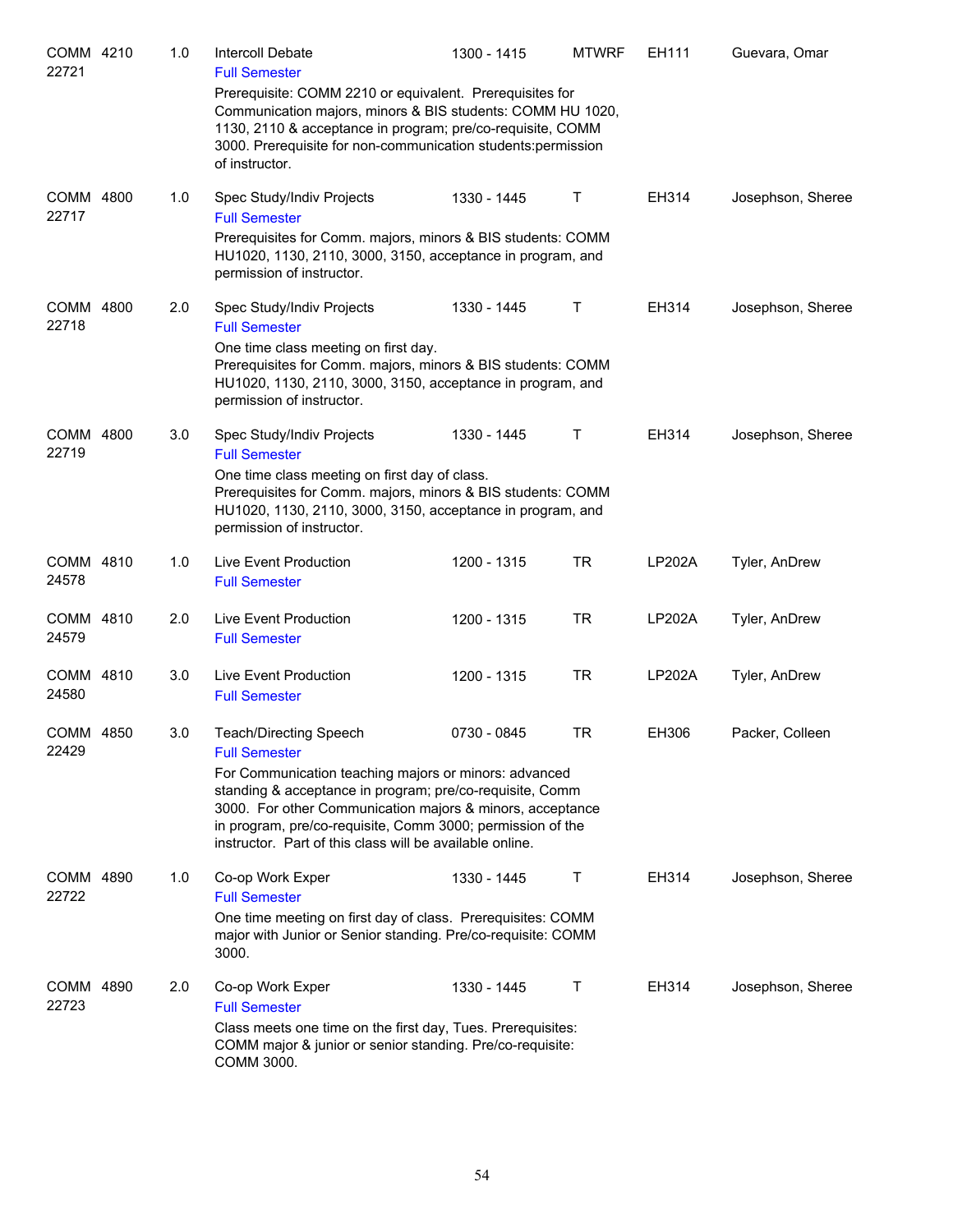| COMM 4890<br>22724 |      | 3.0 | Co-op Work Exper<br><b>Full Semester</b>                                                                                                                                                         | 1330 - 1445 | T          | EH314         | Josephson, Sheree  |
|--------------------|------|-----|--------------------------------------------------------------------------------------------------------------------------------------------------------------------------------------------------|-------------|------------|---------------|--------------------|
|                    |      |     | One time meeting on the first day of class. Prerequisites:<br>COMM major with junior or senior standing. Pre/co-requisite:<br>COMM 3000.                                                         |             |            |               |                    |
| COMM 4990<br>22418 |      | 3.0 | Senior Seminar<br><b>Full Semester</b>                                                                                                                                                           | 0900 - 1015 | <b>TR</b>  | EH306         | Johns, Rebecca     |
|                    |      |     | Prerequisites: Communication major, COMM 3000, COMM SI3150,<br>and senior-level standing.                                                                                                        |             |            |               |                    |
| COMM 4990<br>24618 |      | 3.0 | Senior Seminar<br><b>Full Semester</b>                                                                                                                                                           | 1730 - 2020 | R          | EH305         | Edwards, Kathy     |
| CONC<br>21030      | 0001 | 1.0 | <b>Concurrent Nursing</b><br><b>Full Semester</b>                                                                                                                                                | <b>TBA</b>  | <b>TBA</b> |               | Stevens, Candace   |
| CONC<br>21031      | 0002 | 1.0 | Off Campus Programs<br><b>Full Semester</b>                                                                                                                                                      | <b>TBA</b>  | <b>TBA</b> |               | Stevens, Candace   |
| <b>CS</b><br>21214 | 1010 | 3.0 | CA Intro to Interact Entertain<br><b>Full Semester</b><br>Course Fee \$15.00                                                                                                                     | 0930 - 1050 | <b>MW</b>  | <b>TE105</b>  | Anderson, Gregory  |
| <b>CS</b><br>22339 | 1010 | 3.0 | CA Intro to Interact Entertain<br><b>Full Semester</b><br>To access the online course materials, please log in through<br>the student portal (eWeber) at http://weber.edu.<br>Course Fee \$15.00 | <b>TBA</b>  | <b>TBA</b> | <b>OL</b>     | Anderson, Gregory  |
| CS<br>21281        | 1030 | 4.0 | Foundations - Computer Science<br><b>Full Semester</b><br>Course Fee \$20.00                                                                                                                     | 1130 - 1320 | <b>TR</b>  | <b>TE202S</b> | Jensen, Joshua     |
| CS<br>21300        | 1030 | 4.0 | Foundations - Computer Science<br><b>Full Semester</b><br>Course Fee \$20.00                                                                                                                     | 0930 - 1120 | <b>TR</b>  | <b>TE202S</b> | Hilton, Spencer    |
| CS<br>21313        | 1030 | 4.0 | Foundations - Computer Science<br><b>Full Semester</b><br>Course Fee \$20.00                                                                                                                     | 1130 - 1320 | <b>MW</b>  | <b>TE202S</b> | Jensen, Joshua     |
| CS<br>22309        | 1030 | 4.0 | Foundations - Computer Science<br><b>Full Semester</b><br>Course Fee \$20.00                                                                                                                     | 1730 - 1920 | <b>MW</b>  | D02312        | Sunderland, Alison |
| CS<br>22344        | 1030 | 4.0 | Foundations - Computer Science<br><b>Full Semester</b><br>To access the online course materials, please log in through<br>the student portal (eWeber) at http://weber.edu.<br>Course Fee \$20.00 | <b>TBA</b>  | <b>TBA</b> | OL            | Hilton, Spencer    |
| CS<br>21297        | 1400 | 4.0 | Fundamentals of Programming<br><b>Full Semester</b><br>Course Fee \$20.00                                                                                                                        | 0930 - 1120 | <b>MW</b>  | <b>TE202S</b> | Rague, Brian       |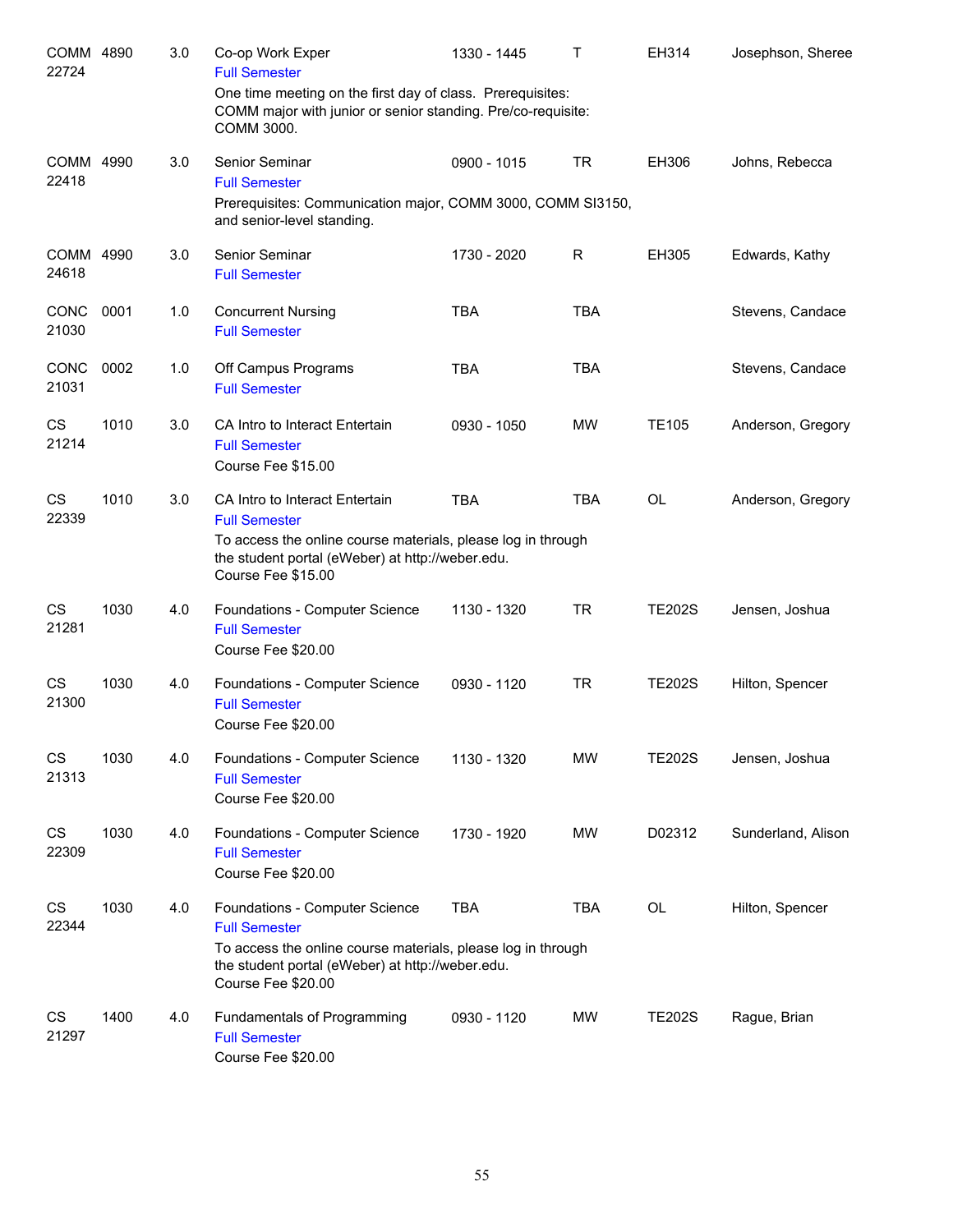| CS<br>21298        | 1400 | 4.0 | Fundamentals of Programming<br><b>Full Semester</b><br>Course Fee \$20.00                                                                                                                      | 1130 - 1320 | TR         | <b>TE103C</b> | Anderson, Gregory   |
|--------------------|------|-----|------------------------------------------------------------------------------------------------------------------------------------------------------------------------------------------------|-------------|------------|---------------|---------------------|
| CS<br>22312        | 1400 | 4.0 | Fundamentals of Programming<br><b>Full Semester</b><br>Course Fee \$20.00                                                                                                                      | 1930 - 2120 | <b>MW</b>  | D02314        | Peterson, Bradley   |
| CS<br>22347        | 1400 | 4.0 | Fundamentals of Programming<br><b>Full Semester</b><br>To access the online course materials, please log in through<br>the student portal (eWeber) at http://weber.edu.<br>Course Fee \$20.00  | <b>TBA</b>  | <b>TBA</b> | OL            | Hilton, Spencer     |
| CS<br>25449        | 1400 | 4.0 | Fundamentals of Programming<br><b>Full Semester</b><br>Course Fee \$20.00                                                                                                                      | 0730 - 0920 | <b>TR</b>  | <b>TE109D</b> | Hilton, Spencer     |
| CS<br>21215        | 1410 | 4.0 | Object-Oriented Programming<br><b>Full Semester</b><br>Course Fee \$20.00                                                                                                                      | 0930 - 1120 | <b>MW</b>  | <b>TE103D</b> | Brinkerhoff, Delroy |
| CS<br>21261        | 1410 | 4.0 | Object-Oriented Programming<br><b>Full Semester</b><br>Course Fee \$20.00                                                                                                                      | 1130 - 1320 | <b>TR</b>  | <b>TE103D</b> | Brinkerhoff, Delroy |
| CS<br>22353        | 1410 | 4.0 | Object-Oriented Programming<br><b>Full Semester</b><br>To access the online course materials, please log in through<br>the student portal (eWeber) at http://weber.edu.<br>Course Fee \$20.00  | <b>TBA</b>  | <b>TBA</b> | <b>OL</b>     | Rague, Brian        |
| CS<br>21278        | 2350 | 4.0 | Web Development<br><b>Full Semester</b><br>Course Fee \$30.00                                                                                                                                  | 0730 - 0920 | <b>TR</b>  | <b>TE202S</b> | Fry, Richard        |
| <b>CS</b><br>22315 | 2350 | 4.0 | Web Development<br><b>Full Semester</b><br>Course Fee \$30.00                                                                                                                                  | 1930 - 2120 | <b>TR</b>  | D02314        | Grayston, Scott     |
| <b>CS</b><br>22360 | 2350 | 4.0 | Web Development<br><b>Full Semester</b><br>To access the online course materials, please log in through<br>the student portal (eWeber) at http://weber.edu.<br>Course Fee \$30.00              | <b>TBA</b>  | <b>TBA</b> | OL            | Fry, Richard        |
| CS<br>21294        | 2420 | 4.0 | Data Structures & Algorithms<br><b>Full Semester</b><br>Course Fee \$20.00                                                                                                                     | 0730 - 0920 | <b>MW</b>  | <b>TE108</b>  | Peterson, Ronald    |
| <b>CS</b><br>22368 | 2420 | 4.0 | Data Structures & Algorithms<br><b>Full Semester</b><br>To access the online course materials, please log in through<br>the student portal (eWeber) at http://weber.edu.<br>Course Fee \$20.00 | <b>TBA</b>  | <b>TBA</b> | OL            | Peterson, Ronald    |
| <b>CS</b><br>21311 | 2450 | 4.0 | Software Engineering<br><b>Full Semester</b><br>Course Fee \$20.00                                                                                                                             | 0730 - 0920 | <b>MW</b>  | <b>TE103D</b> | Jensen, Joshua      |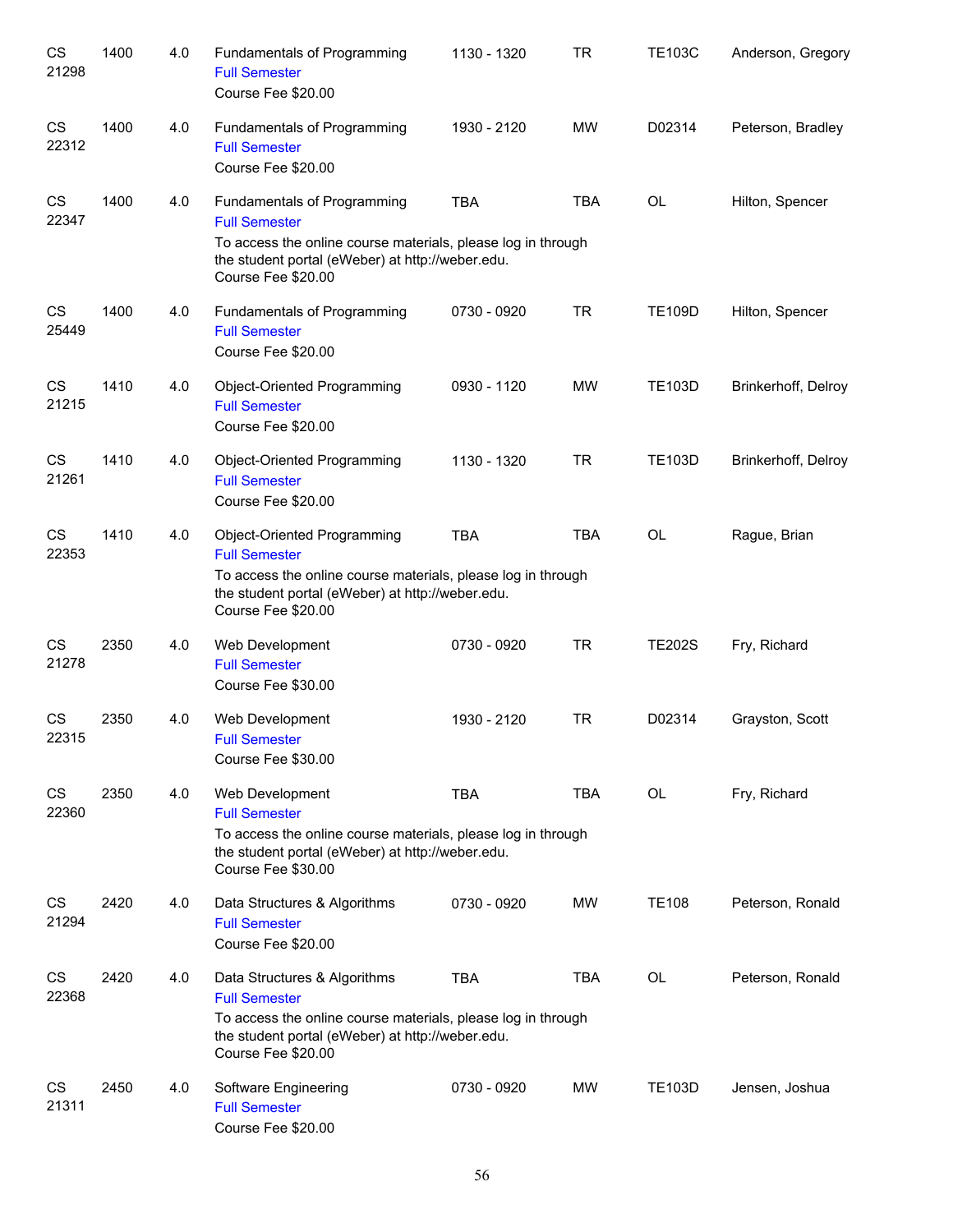| CS<br>22317 | 2450 | 4.0 | Software Engineering<br><b>Full Semester</b><br>Course Fee \$20.00                                                                                                                               | 1730 - 1920 | <b>MW</b>  | D02314        | Peterson, Bradley |
|-------------|------|-----|--------------------------------------------------------------------------------------------------------------------------------------------------------------------------------------------------|-------------|------------|---------------|-------------------|
| CS<br>21310 | 2550 | 4.0 | Database Design & Application<br><b>Full Semester</b><br>Course Fee \$20.00                                                                                                                      | 0930 - 1120 | <b>TR</b>  | <b>TE103C</b> | Weidman, Drew     |
| CS<br>22320 | 2550 | 4.0 | Database Design & Application<br><b>Full Semester</b><br>Course Fee \$20.00                                                                                                                      | 1730 - 1920 | <b>TR</b>  | D02314        | Thornton, Nathan  |
| CS<br>25023 | 2550 | 4.0 | Database Design & Application<br><b>Full Semester</b><br>Course Fee \$20.00                                                                                                                      | 0730 - 0920 | <b>TR</b>  | <b>TE109C</b> | Anderson, Gregory |
| CS<br>21293 | 2650 | 4.0 | Comp Architecture/Organization<br><b>Full Semester</b><br>Course Fee \$20.00                                                                                                                     | 1130 - 1320 | <b>TR</b>  | <b>TE108</b>  | Hilton, Robert    |
| CS<br>22373 | 2650 | 4.0 | Comp Architecture/Organization<br><b>Full Semester</b><br>To access the online course materials, please log in through<br>the student portal (eWeber) at http://weber.edu.<br>Course Fee \$20.00 | <b>TBA</b>  | <b>TBA</b> | OL            | Hilton, Robert    |
| CS<br>21312 | 2705 | 4.0 | Network Fundamentals/Design<br><b>Full Semester</b><br>Course Fee \$20.00                                                                                                                        | 0930 - 1120 | <b>TR</b>  | <b>TE109F</b> | Tuck, Garth       |
| CS<br>22322 | 2705 | 4.0 | Network Fundamentals/Design<br><b>Full Semester</b><br>Course Fee \$20.00                                                                                                                        | 1930 - 2120 | <b>MW</b>  | D02312        | Horton, Matthew   |
| CS<br>22378 | 2705 | 4.0 | Network Fundamentals/Design<br><b>Full Semester</b><br>To access the online course materials, please log in through<br>the student portal (eWeber) at http://weber.edu.<br>Course Fee \$20.00    | <b>TBA</b>  | <b>TBA</b> | <b>OL</b>     | Weidman, Drew     |
| CS<br>21336 | 2800 | 1.0 | Individual Projects and Resear<br><b>Full Semester</b>                                                                                                                                           | <b>TBA</b>  | <b>TBA</b> |               | Fry, Richard      |
| CS<br>21337 | 2800 | 2.0 | Individual Projects and Resear<br><b>Full Semester</b>                                                                                                                                           | <b>TBA</b>  | <b>TBA</b> |               | Fry, Richard      |
| CS<br>21338 | 2800 | 3.0 | Individual Projects and Resear<br><b>Full Semester</b>                                                                                                                                           | TBA         | <b>TBA</b> |               | Fry, Richard      |
| CS<br>21340 | 2800 | 4.0 | Individual Projects and Resear<br><b>Full Semester</b>                                                                                                                                           | <b>TBA</b>  | <b>TBA</b> |               | Fry, Richard      |
| CS<br>21342 | 2890 | 1.0 | Coop Work Experience<br><b>Full Semester</b>                                                                                                                                                     | <b>TBA</b>  | <b>TBA</b> |               | Fry, Richard      |
| CS<br>21345 | 2890 | 2.0 | Coop Work Experience<br><b>Full Semester</b>                                                                                                                                                     | <b>TBA</b>  | <b>TBA</b> |               | Fry, Richard      |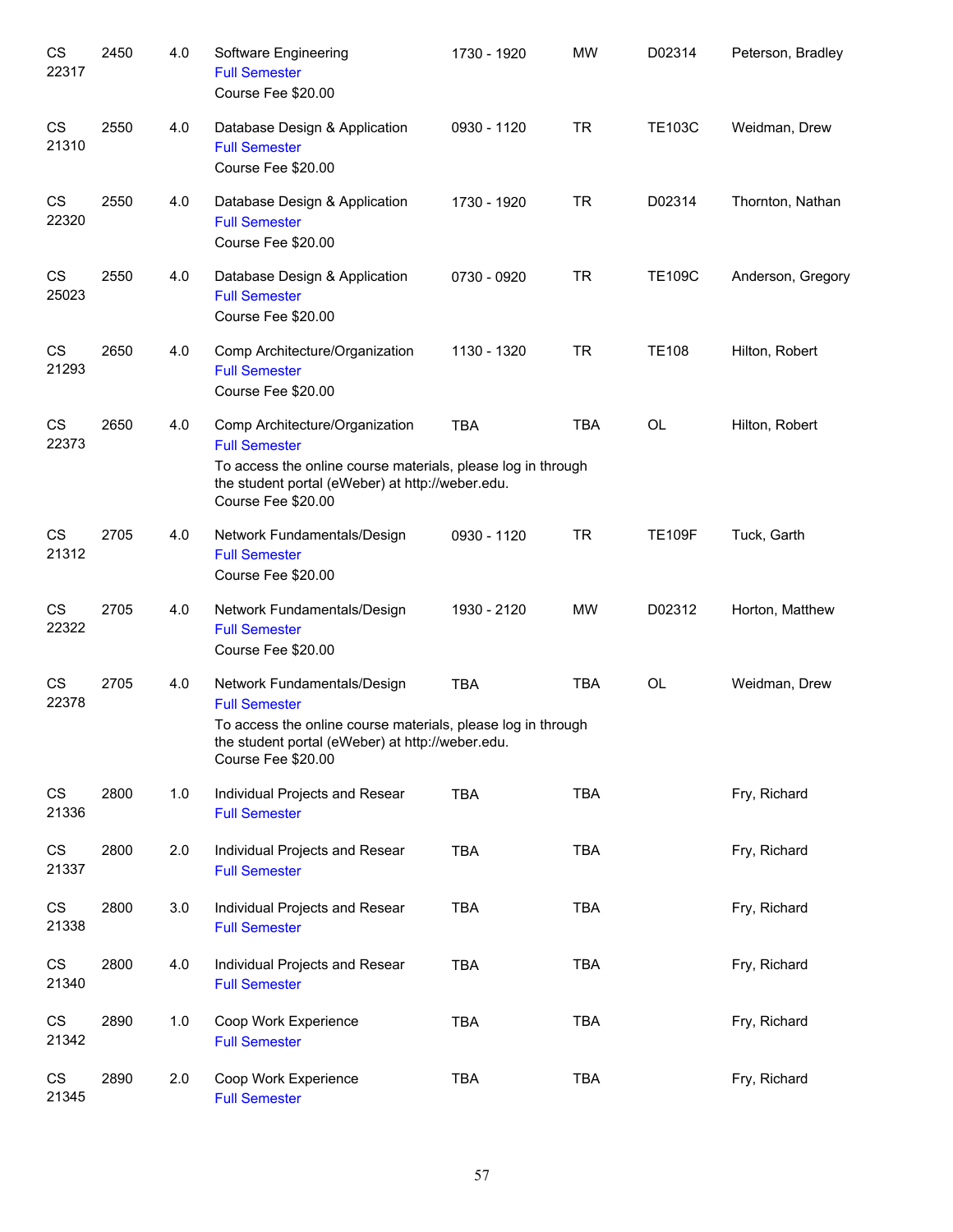| CS<br>21347 | 2890 | 3.0 | Coop Work Experience<br><b>Full Semester</b>                                   | <b>TBA</b>  | <b>TBA</b> |               | Fry, Richard        |
|-------------|------|-----|--------------------------------------------------------------------------------|-------------|------------|---------------|---------------------|
| CS<br>21348 | 2890 | 4.0 | Coop Work Experience<br><b>Full Semester</b>                                   | <b>TBA</b>  | <b>TBA</b> |               | Fry, Richard        |
| CS<br>21315 | 3030 | 4.0 | <b>Scripting Languages</b><br><b>Full Semester</b>                             | 0730 - 0920 | <b>MW</b>  | <b>TE109F</b> | Peterson, Bradley   |
| CS<br>21318 | 3040 | 4.0 | Windows/Unix/Linux Infra/Admin<br><b>Full Semester</b><br>Course Fee \$20.00   | 1130 - 1320 | <b>TR</b>  | <b>TE109F</b> | Tuck, Garth         |
| CS<br>21217 | 3100 | 4.0 | <b>Operating Systems</b><br><b>Full Semester</b><br>Course Fee \$20.00         | 1130 - 1320 | MW         | <b>TE103D</b> | Brinkerhoff, Delroy |
| CS<br>22271 | 3100 | 4.0 | <b>Operating Systems</b><br><b>Full Semester</b><br>Course Fee \$20.00         | 1730 - 1920 | MW         | <b>SM126</b>  | Stringham, Don      |
| CS<br>22284 | 3210 | 4.0 | UNIX System Program./Internals<br><b>Full Semester</b><br>Course Fee \$20.00   | 1730 - 1920 | MW         | <b>SM130</b>  | Cowan, Ted          |
| CS<br>21254 | 3230 | 4.0 | Internet Multimedia Serv Java<br><b>Full Semester</b><br>Course Fee \$20.00    | 0730 - 0920 | <b>TR</b>  | <b>TE103C</b> | Brinkerhoff, Delroy |
| CS<br>21289 | 3270 | 4.0 | Mobile Develop for Android<br><b>Full Semester</b>                             | 0930 - 1120 | <b>TR</b>  | <b>TE109D</b> | Hilton, Robert      |
| CS<br>22287 | 3550 | 4.0 | Distrib Database Architecture<br><b>Full Semester</b><br>Course Fee \$20.00    | 1930 - 2120 | <b>MW</b>  | <b>SM126</b>  | Brown, Danny        |
| CS<br>22906 | 3550 | 4.0 | Distrib Database Architecture<br><b>Full Semester</b><br>Course Fee \$20.00    | 1930 - 2120 | <b>TR</b>  | D02312        | Reed, James         |
| CS<br>21302 | 3705 | 4.0 | Protocol Analysis<br><b>Full Semester</b><br>Course Fee \$20.00                | 0930 - 1120 | MW         | <b>TE109F</b> | Weidman, Drew       |
| CS<br>21276 | 3750 | 4.0 | Software Engineering<br><b>Full Semester</b><br>Course Fee \$20.00             | 0730 - 0920 | MW         | <b>TE109C</b> | Fry, Richard        |
| CS<br>22290 | 3750 | 4.0 | Software Engineering<br><b>Full Semester</b><br>Course Fee \$20.00             | 1930 - 2120 | MW         | <b>SM130</b>  | Cowan, Ted          |
| CS<br>22292 | 3805 | 4.0 | <b>Computer/Network Security</b><br><b>Full Semester</b><br>Course Fee \$20.00 | 1930 - 2120 | <b>TR</b>  | <b>SM126</b>  | Cox, Kerry          |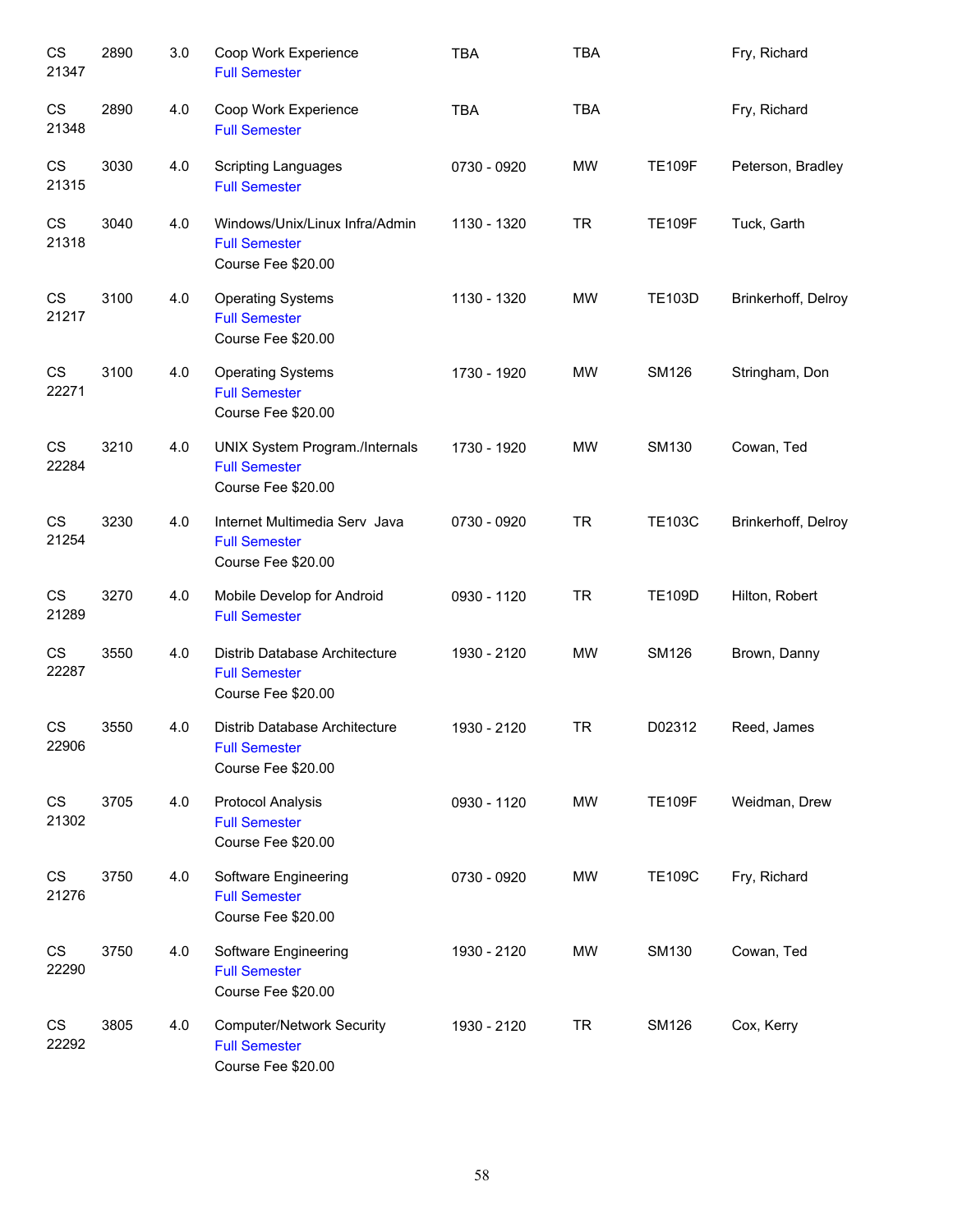| CS<br>21306          | 3840 | 4.0 | Comp Forensics for Secur Assur<br><b>Full Semester</b><br>Course Fee \$20.00                                                                                                                                                                                                                                                                                        | 0730 - 0920                | <b>TR</b>              | <b>TE109F</b>              | Weidman, Drew    |
|----------------------|------|-----|---------------------------------------------------------------------------------------------------------------------------------------------------------------------------------------------------------------------------------------------------------------------------------------------------------------------------------------------------------------------|----------------------------|------------------------|----------------------------|------------------|
| CS<br>22299          | 3840 | 4.0 | Comp Forensics for Secur Assur<br><b>Full Semester</b><br>Course Fee \$20.00                                                                                                                                                                                                                                                                                        | 1730 - 1920                | <b>TR</b>              | <b>SM130</b>               | Cox, Kerry       |
| CS<br>21267          | 4350 | 4.0 | Adv Internet Programming<br><b>Full Semester</b><br>Course Fee \$20.00                                                                                                                                                                                                                                                                                              | 0730 - 0920                | MW                     | <b>TE202S</b>              | Tuck, Garth      |
| CS<br>21295          | 4500 | 4.0 | Artificial Intelligence<br><b>Full Semester</b><br>Course Fee \$20.00                                                                                                                                                                                                                                                                                               | 1130 - 1320                | <b>TR</b>              | <b>TE109C</b>              | Peterson, Ronald |
| CS<br>21287          | 4790 | 4.0 | N-Tier Web Programming<br><b>Full Semester</b><br>Course Fee \$20.00                                                                                                                                                                                                                                                                                                | 0930 - 1120                | MW                     | <b>TE103C</b>              | Hilton, Robert   |
| CS<br>22302          | 4790 | 4.0 | <b>CBL-N-Tier Web Programming</b><br><b>Full Semester</b><br>Course Fee \$20.00<br>CBL stands for Community-Based Learning which means that students engage<br>in meaningful community service that is connected to specific course objectives.<br>See http://www.weber.edu/CommunityInvolvement/CBL_Designation.html for a<br>full list of CBL designated courses. | 1730 - 1920                | <b>TR</b>              | <b>SM126</b>               | Fry, Richard     |
| CS<br>21353          | 4800 | 1.0 | Individual Projects & Research<br><b>Full Semester</b><br>Course Fee \$7.50                                                                                                                                                                                                                                                                                         | <b>TBA</b>                 | <b>TBA</b>             |                            | Fry, Richard     |
| CS<br>21354          | 4800 | 2.0 | Individual Projects & Research<br><b>Full Semester</b><br>Course Fee \$15.00                                                                                                                                                                                                                                                                                        | <b>TBA</b>                 | <b>TBA</b>             |                            | Fry, Richard     |
| <b>CS</b><br>21356   | 4800 | 3.0 | Individual Projects & Research<br><b>Full Semester</b><br>Course Fee \$22.50                                                                                                                                                                                                                                                                                        | <b>TBA</b>                 | <b>TBA</b>             |                            | Fry, Richard     |
| CS<br>21357          | 4800 | 4.0 | Individual Projects & Research<br><b>Full Semester</b><br>Course Fee \$30.00                                                                                                                                                                                                                                                                                        | <b>TBA</b>                 | <b>TBA</b>             |                            | Fry, Richard     |
| CS<br>21358          | 4890 | 1.0 | Cooperative Work Experience<br><b>Full Semester</b>                                                                                                                                                                                                                                                                                                                 | <b>TBA</b>                 | <b>TBA</b>             |                            | Fry, Richard     |
| CS<br>21359          | 4890 | 2.0 | Cooperative Work Experience<br><b>Full Semester</b>                                                                                                                                                                                                                                                                                                                 | <b>TBA</b>                 | <b>TBA</b>             |                            | Fry, Richard     |
| CS<br>21361          | 4890 | 3.0 | Cooperative Work Experience<br><b>Full Semester</b>                                                                                                                                                                                                                                                                                                                 | <b>TBA</b>                 | <b>TBA</b>             |                            | Fry, Richard     |
| CS<br>21363          | 4890 | 4.0 | Cooperative Work Experience<br><b>Full Semester</b>                                                                                                                                                                                                                                                                                                                 | <b>TBA</b>                 | <b>TBA</b>             |                            | Fry, Richard     |
| <b>DANC</b><br>23030 | 1010 | 3.0 | CA/DV Introduction to Dance<br><b>Full Semester</b>                                                                                                                                                                                                                                                                                                                 | 1230 - 1400<br>1230 - 1400 | <b>MW</b><br><b>MW</b> | <b>SG71</b><br><b>SG72</b> | Sowerby, Amanda  |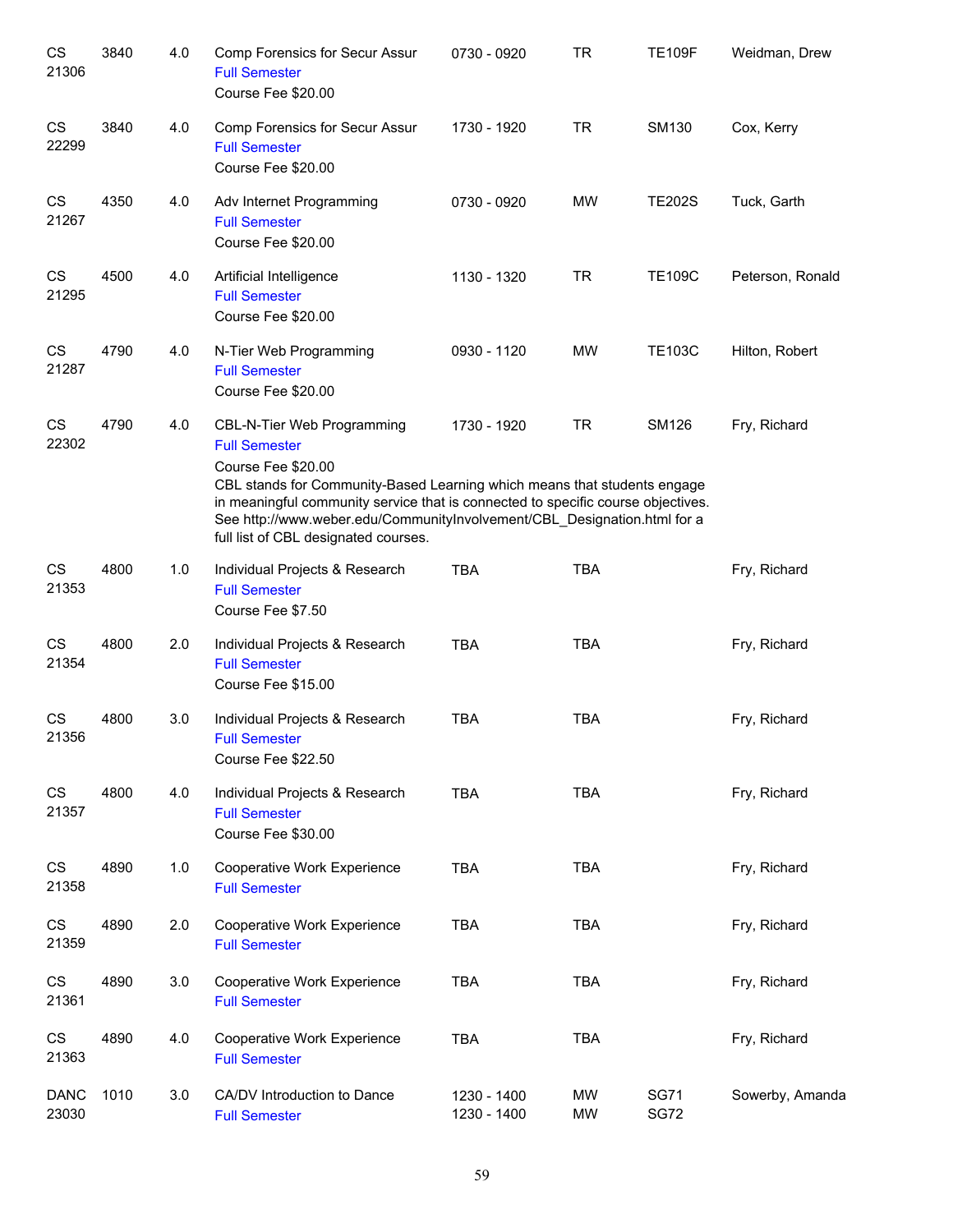| <b>DANC</b><br>23031 | 1010 | 3.0 | CA/DV Introduction to Dance<br><b>Full Semester</b>   | 1730 - 1900<br>1730 - 1900 | <b>MW</b><br><b>MW</b> | <b>SG71</b><br><b>SG72</b> | Hamblin, Michael |
|----------------------|------|-----|-------------------------------------------------------|----------------------------|------------------------|----------------------------|------------------|
| <b>DANC</b><br>23032 | 1010 | 3.0 | CA/DV Introduction to Dance<br><b>Full Semester</b>   | 1430 - 1600<br>1430 - 1600 | <b>TR</b><br><b>TR</b> | <b>SG71</b><br><b>SG72</b> | Stich, Elizabeth |
| <b>DANC</b><br>23522 | 1010 | 3.0 | CA/DV Introduction to Dance<br><b>Full Semester</b>   | 1800 - 1930<br>1800 - 1930 | <b>TR</b><br>TR        | <b>SG71</b><br><b>SG72</b> | Lago, Adeena     |
| <b>DANC</b><br>23528 | 1010 | 3.0 | CA/DV Introduction to Dance<br><b>Full Semester</b>   | 1730 - 2010                | R                      | DH2214                     | Hamblin, Michael |
| <b>DANC</b><br>23529 | 1010 | 3.0 | CA/DV Introduction to Dance<br><b>Full Semester</b>   | 1730 - 2010                | M                      | ΜR                         | Blakely, Laura   |
| <b>DANC</b><br>23033 | 1100 | 1.0 | <b>Ballet I</b><br><b>Full Semester</b>               | 0830 - 1000                | <b>TR</b>              | <b>BC38</b>                | Lawrence, Joanne |
| <b>DANC</b><br>23034 | 1200 | 1.0 | Modern I<br><b>Full Semester</b>                      | 0830 - 1000                | MW                     | <b>SB19</b>                | Stern, Erik      |
| <b>DANC</b><br>23035 | 1450 | 1.0 | African Dance<br><b>Full Semester</b>                 | 1730 - 1900                | <b>TR</b>              | <b>BC38</b>                | Mitchell, Deja   |
| <b>DANC</b><br>23052 | 1450 | 1.0 | Flamenco<br><b>Block 1</b>                            | 1030 - 1210                | $\mathbf S$            | <b>BC38</b>                | Gomes, Solange   |
| <b>DANC</b><br>23036 | 1500 | 1.0 | Jazz I<br><b>Full Semester</b>                        | 1230 - 1400                | <b>TR</b>              | <b>BC38</b>                | Stich, Elizabeth |
| <b>DANC</b><br>23037 | 1520 | 1.0 | Folk and Ethnic Dance<br><b>Full Semester</b>         | 1930 - 2100                | MW                     | <b>BC38</b>                | Hamblin, Michael |
| <b>DANC</b><br>23038 | 2470 | 1.0 | <b>Ballet II</b><br><b>Full Semester</b>              | 1030 - 1200                | <b>TRF</b>             | <b>BC38</b>                | Stich, Elizabeth |
| DANC<br>23039        | 2490 | 1.0 | Modern II<br><b>Full Semester</b>                     | 1030 - 1200                | <b>MWF</b>             | <b>SG72</b>                | Sowerby, Amanda  |
| <b>DANC</b><br>23040 | 3010 | 3.0 | Danc Hist I: Primitive Period<br><b>Full Semester</b> | 1430 - 1600<br>1430 - 1600 | <b>MW</b><br><b>MW</b> | <b>SG71</b><br><b>SG72</b> | Lawrence, Joanne |
| <b>DANC</b><br>23041 | 3450 | 1.0 | African Dance<br><b>Full Semester</b>                 | 1730 - 1900                | <b>TR</b>              | <b>BC38</b>                | Mitchell, Deja   |
| <b>DANC</b><br>23042 | 3450 | 1.0 | Flamenco<br><b>Block 1</b>                            | 1030 - 1210                | $\mathbf S$            | <b>BC38</b>                | Gomes, Solange   |
| <b>DANC</b><br>23043 | 3470 | 1.0 | <b>Ballet III</b><br><b>Full Semester</b>             | 1030 - 1200                | <b>TRF</b>             | <b>BC38</b>                | Stich, Elizabeth |
| <b>DANC</b><br>23044 | 3490 | 1.0 | Modern III<br><b>Full Semester</b>                    | 1030 - 1200                | <b>MWF</b>             | <b>SG72</b>                | Sowerby, Amanda  |
| <b>DANC</b><br>23045 | 3500 | 2.0 | Choreography I: Space & Time<br><b>Full Semester</b>  | 1230 - 1400                | TR                     | <b>SG72</b>                | Stern, Erik      |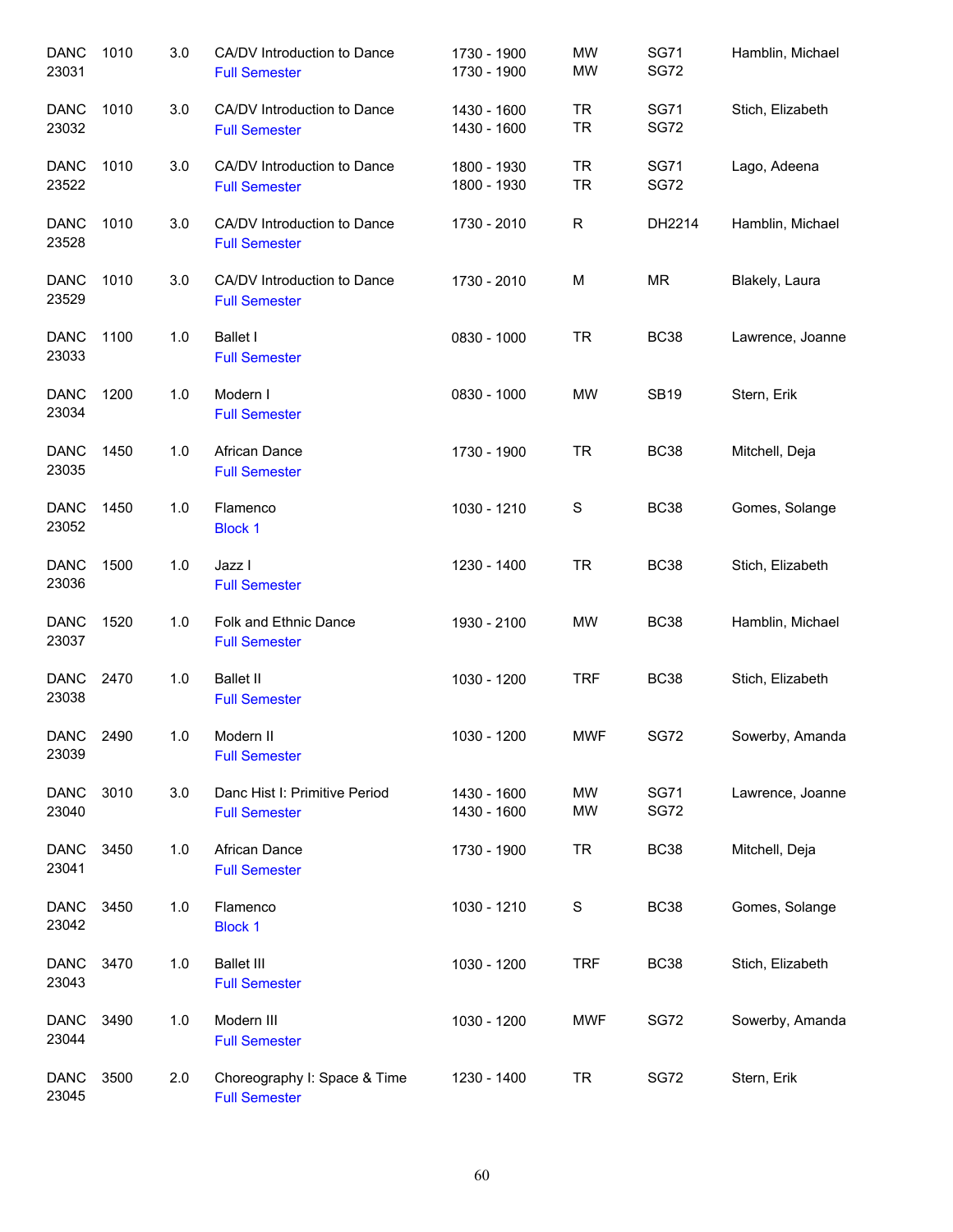| <b>DANC</b><br>23046 | 3520 | 1.0 | Choreography Practicum<br><b>Full Semester</b><br>Note: T, 12:30, Required of all.                                                                                                                                                                                                                                                                                                                     | 0830 - 0930                | <b>MTWRF</b>           | <b>SG72</b>                | Lawrence, Joanne |
|----------------------|------|-----|--------------------------------------------------------------------------------------------------------------------------------------------------------------------------------------------------------------------------------------------------------------------------------------------------------------------------------------------------------------------------------------------------------|----------------------------|------------------------|----------------------------|------------------|
| <b>DANC</b><br>23047 | 3640 | 2.0 | <b>Teaching Creative Dance</b><br><b>Full Semester</b>                                                                                                                                                                                                                                                                                                                                                 | 1630 - 1800<br>1630 - 1800 | <b>TR</b><br><b>TR</b> | <b>SG71</b><br><b>SG72</b> | Sowerby, Amanda  |
| <b>DANC</b><br>21985 | 3860 | 1.0 | <b>Field Experience</b><br><b>Full Semester</b><br>See the instructor before the end of Spring Semester.<br>BC 213A.                                                                                                                                                                                                                                                                                   | <b>TBA</b>                 | <b>TBA</b>             | <b>BC213A</b>              | Sowerby, Amanda  |
| <b>DANC</b><br>23049 | 3910 | 2.0 | CBL-Moving Company: Rehearsal<br><b>Full Semester</b><br>Attend audition: Friday, August 26th, 4:30 pm, BC 38. CBL<br>stands for Community-Based Learning which means that<br>students engage in meaningful community service that is<br>connected to specific course objectives. See http://www.<br>weber.edu/CommunityInvolvement/CBL_Designation.html for a<br>full list of CBL designated courses. | 1230 - 1430                | <b>MWF</b>             | <b>BC38</b>                | Stern, Erik      |
| <b>DANC</b><br>23050 | 4620 | 1.0 | Dance for the Camera Seminar<br><b>Full Semester</b>                                                                                                                                                                                                                                                                                                                                                   | <b>TBA</b>                 | <b>TBA</b>             |                            | Sowerby, Amanda  |
| <b>DANC</b><br>23051 | 4700 | 2.0 | Creative Synthesis in Dance<br><b>Full Semester</b><br>Select committee before the end of Spring Semester. Note: T,<br>12:30 Required of all.                                                                                                                                                                                                                                                          | 1030 - 1230                | <b>TR</b>              | <b>SG72</b>                | Lawrence, Joanne |
| <b>DANC</b><br>21986 | 4800 | 1.0 | Individual Study<br><b>Full Semester</b><br>By permission only.                                                                                                                                                                                                                                                                                                                                        | <b>TBA</b>                 | <b>TBA</b>             |                            | Lawrence, Joanne |
| <b>DANC</b><br>21987 | 4800 | 2.0 | Individual Study<br><b>Full Semester</b><br>By permission only.                                                                                                                                                                                                                                                                                                                                        | <b>TBA</b>                 | <b>TBA</b>             |                            | Lawrence, Joanne |
| <b>DANC</b><br>21988 | 4800 | 3.0 | Individual Study<br><b>Full Semester</b><br>By permission only.                                                                                                                                                                                                                                                                                                                                        | TBA                        | <b>TBA</b>             |                            | Lawrence, Joanne |
| <b>DANC</b><br>21989 | 4890 | 1.0 | <b>CBL-Cooperative Work Exper</b><br><b>Full Semester</b><br>Green Mapping Internship. CBL stands for Community-Based<br>Learning which means that students engage in meaningful<br>community service that is connected to specific course<br>objectives. See http://www.weber.edu/CommunityInvolvement/<br>CBL Designation.html for a full list of CBL designated<br>courses.                         | 1230 - 1430                | W                      | SU320                      | Lawrence, Joanne |
| <b>DANC</b><br>21990 | 4890 | 2.0 | <b>CBL-Cooperative Work Exper</b><br><b>Full Semester</b><br>Green Mapping Internship. CBL stands for Community-Based<br>Learning which means that students engage in meaningful<br>community service that is connected to specific course<br>objectives. See http://www.weber.edu/CommunityInvolvement/<br>CBL_Designation.html for a full list of CBL designated<br>courses.                         | 1230 - 1430                | W                      | SU320                      | Lawrence, Joanne |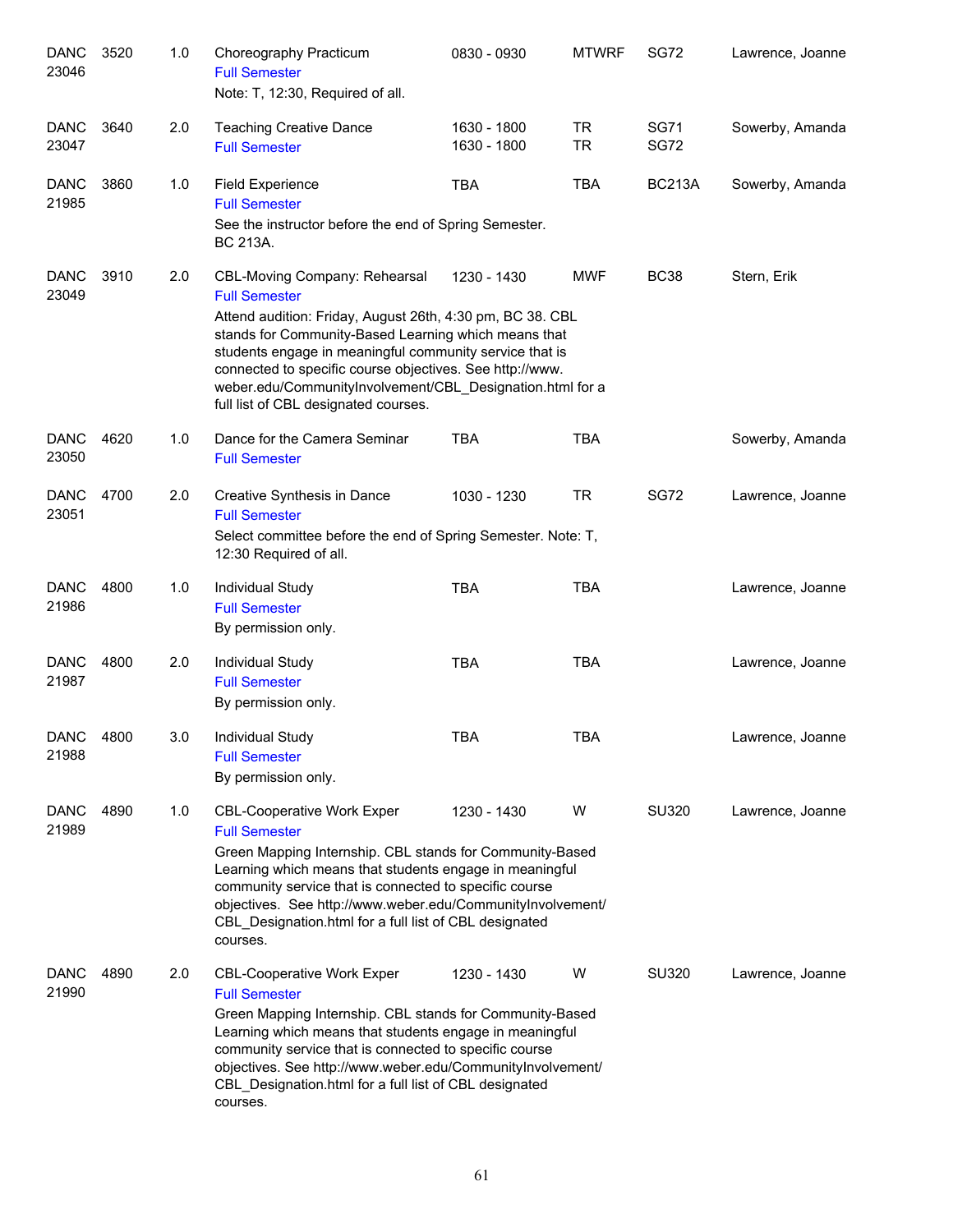| <b>DANC</b><br>21991 | 4890 | 3.0 | <b>CBL-Cooperative Work Exper</b><br><b>Full Semester</b><br>Green Mapping Internship. CBL stands for Community-Based<br>Learning which means that students engage in meaningful<br>community service that is connected to specific course<br>objectives. See http:www.weber.edu/Community Involvement/<br>CBL_Designation.html for a full list of CBL designated<br>courses. | 1230 - 1430 | W           | <b>SU320</b> | Lawrence, Joanne        |
|----------------------|------|-----|-------------------------------------------------------------------------------------------------------------------------------------------------------------------------------------------------------------------------------------------------------------------------------------------------------------------------------------------------------------------------------|-------------|-------------|--------------|-------------------------|
| <b>DANC</b><br>21992 | 4910 | 1.0 | Rehearsal & Performance<br><b>Full Semester</b><br>Attend audition: Friday, August 26, 4:30 pm, BC 38.                                                                                                                                                                                                                                                                        | 1930 - 2130 | <b>MTWR</b> | <b>SG72</b>  | Lawrence, Joanne        |
| <b>DENT</b><br>20834 | 2201 | 1.0 | <b>Community Dental Health</b><br><b>Block 1</b>                                                                                                                                                                                                                                                                                                                              | 1030 - 1150 | F           |              | Bossenberger, Stephanie |
| <b>DENT</b><br>20836 | 2205 | 2.0 | Head/neck & Dental Anatomy<br><b>Full Semester</b><br>Course Fee \$25.00                                                                                                                                                                                                                                                                                                      | 0830 - 1050 | Τ           | MH480        | Perry, Jeffrey          |
| <b>DENT</b><br>20837 | 2206 | 4.0 | Dental Hygiene/Radiology<br><b>Full Semester</b><br>Course Fee \$200.00                                                                                                                                                                                                                                                                                                       | 0750 - 1130 | M           | MH450        | Costley, Shelly         |
| <b>DENT</b><br>20838 | 2206 | 4.0 | Dental Hygiene/Radiology<br><b>Full Semester</b><br>Course Fee \$200.00                                                                                                                                                                                                                                                                                                       | 0750 - 1130 | M           | MH450        | McConaughy, Frances     |
| <b>DENT</b><br>20840 | 2206 | 4.0 | Dental Hygiene/Radiology<br><b>Full Semester</b><br>Course Fee \$200.00                                                                                                                                                                                                                                                                                                       | 1220 - 1620 | M           | MH450        | Demings, Angelique      |
| DENT<br>20842        | 2206 | 4.0 | Dental Hygiene/Radiology<br><b>Full Semester</b><br>Course Fee \$200.00                                                                                                                                                                                                                                                                                                       | 1220 - 1620 | M           | MH450        | Vining, Jeff            |
| <b>DENT</b><br>20844 | 2206 | 4.0 | Dental Hygiene/Radiology<br><b>Full Semester</b><br>Course Fee \$200.00                                                                                                                                                                                                                                                                                                       | 0750 - 1130 | W           | MH450        | Wold, Jennifer          |
| <b>DENT</b><br>20847 | 2206 | 4.0 | Dental Hygiene/Radiology<br><b>Full Semester</b><br>Course Fee \$200.00                                                                                                                                                                                                                                                                                                       | 0750 - 1130 | W           | MH450        | Caldwell, Kimberlee     |
| <b>DENT</b><br>20849 | 2206 | 4.0 | Dental Hygiene/Radiology<br><b>Full Semester</b><br>Course Fee \$200.00                                                                                                                                                                                                                                                                                                       | 1220 - 1620 | W           | MH450        | Hafen, Kirsten          |
| <b>DENT</b><br>20852 | 2207 | 3.0 | Dental Hygiene I<br><b>Full Semester</b>                                                                                                                                                                                                                                                                                                                                      | 0900 - 1050 | R           | MH480        | Costley, Shelly         |
| <b>DENT</b><br>20853 | 2208 | 2.0 | Radiology<br><b>Full Semester</b>                                                                                                                                                                                                                                                                                                                                             | 1200 - 1450 | Τ           | MH480        | McConaughy, Frances     |
| <b>DENT</b><br>20854 | 2219 | 1.0 | <b>Dental Materials</b><br><b>Block 1</b><br>Course Fee \$40.00                                                                                                                                                                                                                                                                                                               | 1300 - 1450 | F           | MH480        | Naylor, Carol           |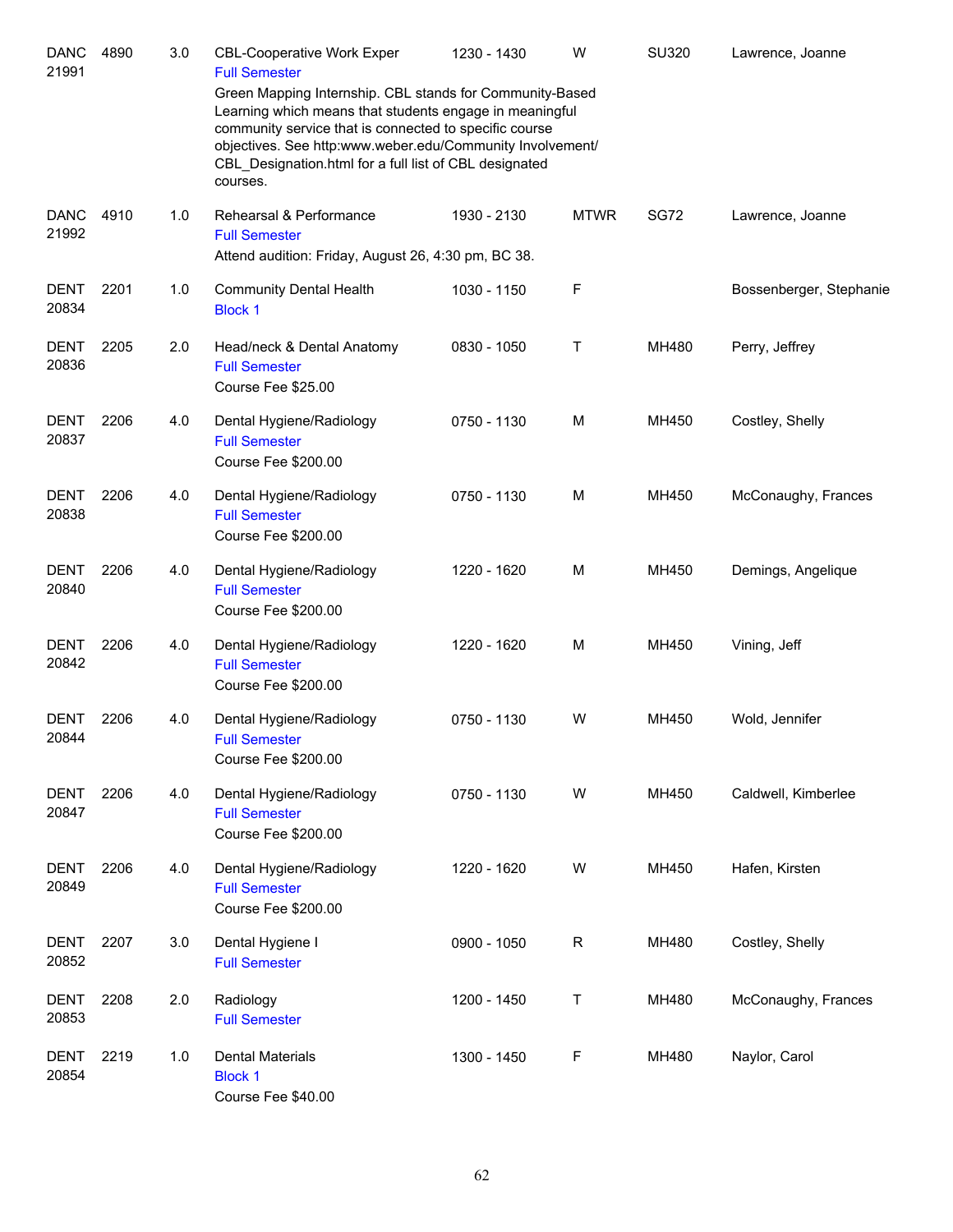| <b>DENT</b><br>20855 | 2250 | 1.0   | DV Professional Ethics<br><b>Block 1</b>                                  | 0900 - 1020 | F          |       | McConaughy, Frances     |
|----------------------|------|-------|---------------------------------------------------------------------------|-------------|------------|-------|-------------------------|
| <b>DENT</b><br>20856 | 2800 | 1.0   | Individual Research<br><b>Full Semester</b>                               | <b>TBA</b>  | <b>TBA</b> |       | Bossenberger, Stephanie |
| DENT<br>20857        | 2800 | 2.0   | Individual Research<br><b>Full Semester</b>                               | <b>TBA</b>  | <b>TBA</b> |       | Bossenberger, Stephanie |
| DENT<br>20858        | 2800 | 3.0   | Individual Research<br><b>Full Semester</b>                               | <b>TBA</b>  | <b>TBA</b> |       | Bossenberger, Stephanie |
| DENT<br>20859        | 3130 | 1.0   | Independent Study<br><b>Full Semester</b>                                 | <b>TBA</b>  | <b>TBA</b> |       | Bossenberger, Stephanie |
| <b>DENT</b><br>20860 | 3130 | 2.0   | Independent Study<br><b>Full Semester</b>                                 | <b>TBA</b>  | <b>TBA</b> |       | Bossenberger, Stephanie |
| <b>DENT</b><br>20861 | 3130 | 3.0   | Independent Study<br><b>Full Semester</b>                                 | <b>TBA</b>  | TBA        |       | Bossenberger, Stephanie |
| <b>DENT</b><br>20862 | 3130 | 1.0   | Independent Study<br><b>Full Semester</b>                                 | <b>TBA</b>  | <b>TBA</b> |       | McConaughy, Frances     |
| <b>DENT</b><br>20863 | 3130 | 2.0   | Independent Study<br><b>Full Semester</b>                                 | <b>TBA</b>  | <b>TBA</b> |       | McConaughy, Frances     |
| <b>DENT</b><br>20864 | 3130 | 3.0   | Independent Study<br><b>Full Semester</b>                                 | <b>TBA</b>  | <b>TBA</b> |       | McConaughy, Frances     |
| <b>DENT</b><br>20865 | 3130 | $1.0$ | Independent Study<br><b>Full Semester</b>                                 | <b>TBA</b>  | <b>TBA</b> |       | Perry, Jeffrey          |
| <b>DENT</b><br>20866 | 3130 | 2.0   | Independent Study<br><b>Full Semester</b>                                 | <b>TBA</b>  | <b>TBA</b> |       | Perry, Jeffrey          |
| DENT<br>20867        | 3130 | 3.0   | Independent Study<br><b>Full Semester</b>                                 | <b>TBA</b>  | <b>TBA</b> |       | Perry, Jeffrey          |
| <b>DENT</b><br>20870 | 3305 | 3.0   | Dental Medicine II<br><b>Full Semester</b><br>Course Fee \$50.00          | 0800 - 1150 | F          | MH480 | Naylor, Carol           |
| DENT<br>20871        | 3305 | 3.0   | Dental Medicine II<br><b>Full Semester</b><br>Course Fee \$50.00          | 0800 - 1150 | F          | MH480 | Hanson, Kami            |
| DENT<br>20873        | 3336 | 4.0   | Clinical Dental Hygiene III<br><b>Full Semester</b><br>Course Fee \$50.00 | 0750 - 1130 | Т          | MH450 | Alexander, Susan        |
| DENT<br>20875        | 3336 | 4.0   | Clinical Dental Hygiene III<br><b>Full Semester</b><br>Course Fee \$50.00 | 0750 - 1130 | Т          | MH450 | Bossenberger, Stephanie |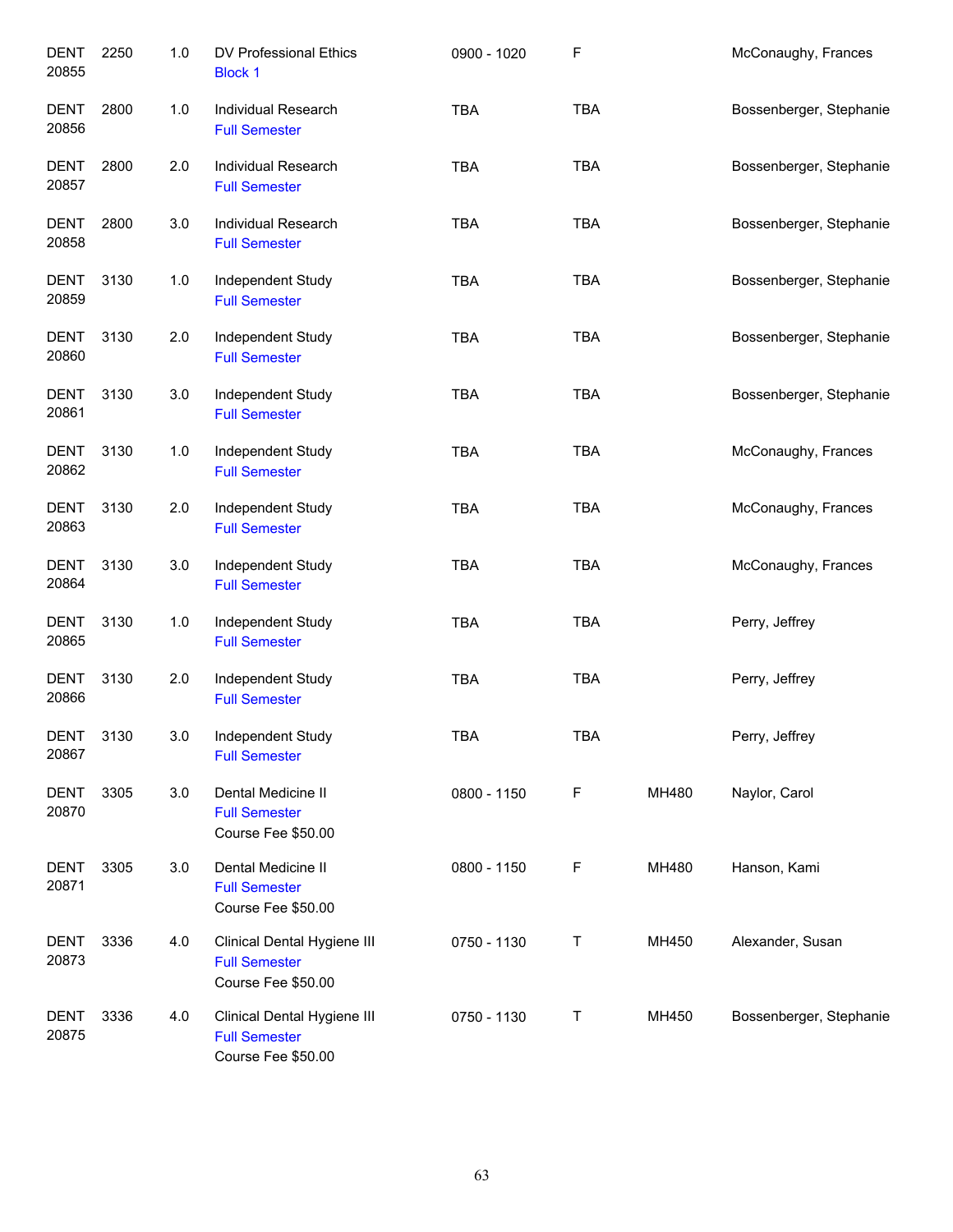| <b>DENT</b><br>20877 | 3336 | 4.0 | Clinical Dental Hygiene III<br><b>Full Semester</b><br>Course Fee \$50.00    | 1230 - 1620 | Τ          | MH450 | Wold, Jennifer          |
|----------------------|------|-----|------------------------------------------------------------------------------|-------------|------------|-------|-------------------------|
| <b>DENT</b><br>20879 | 3336 | 4.0 | Clinical Dental Hygiene III<br><b>Full Semester</b><br>Course Fee \$50.00    | 0750 - 1130 | R          |       | Dixon, Barbara          |
| <b>DENT</b><br>20880 | 3336 | 4.0 | Clinical Dental Hygiene III<br><b>Full Semester</b><br>Course Fee \$50.00    | 0750 - 1130 | R          | MH450 | Perry, Jeffrey          |
| <b>DENT</b><br>20881 | 3336 | 4.0 | Clinical Dental Hygiene III<br><b>Full Semester</b><br>Course Fee \$50.00    | 1230 - 1620 | R          | MH450 | McConaughy, Frances     |
| <b>DENT</b><br>20882 | 3336 | 4.0 | Clinical Dental Hygiene III<br><b>Full Semester</b><br>Course Fee \$50.00    | 1230 - 1620 | R          | MH450 | Hanson, Kami            |
| <b>DENT</b><br>20883 | 3337 | 3.0 | Dental Hygiene III<br><b>Full Semester</b>                                   | 0900 - 1150 | M          | MH480 | Alexander, Susan        |
| <b>DENT</b><br>20885 | 4405 | 4.0 | <b>Clinical Teaching Practice</b><br><b>Full Semester</b>                    | <b>TBA</b>  | <b>TBA</b> |       | Alexander, Susan        |
| DENT<br>20888        | 4405 | 4.0 | <b>Clinical Teaching Practice</b><br><b>Full Semester</b>                    | <b>TBA</b>  | <b>TBA</b> |       | Bossenberger, Stephanie |
| <b>DENT</b><br>20890 | 4405 | 4.0 | <b>Clinical Teaching Practice</b><br><b>Full Semester</b>                    | <b>TBA</b>  | <b>TBA</b> |       | Costley, Shelly         |
| <b>DENT</b><br>20891 | 4530 | 2.0 | Evidence-based Dental Practice<br><b>Full Semester</b><br>Course Fee \$30.00 | 1300 - 1450 | М          | MH480 | Hanson, Kami            |
| DENT<br>20893        | 4780 | 3.0 | <b>Baccalaurate Thesis</b><br><b>Full Semester</b><br>Course Fee \$40.00     | <b>TBA</b>  | <b>TBA</b> |       | Bossenberger, Stephanie |
| <b>DENT</b><br>20897 | 4800 | 1.0 | <b>Individual Research</b><br><b>Full Semester</b>                           | <b>TBA</b>  | <b>TBA</b> |       | Bossenberger, Stephanie |
| <b>DENT</b><br>20899 | 4800 | 2.0 | Individual Research<br><b>Full Semester</b>                                  | <b>TBA</b>  | <b>TBA</b> |       | Bossenberger, Stephanie |
| <b>DENT</b><br>20900 | 4800 | 3.0 | <b>Individual Research</b><br><b>Full Semester</b>                           | <b>TBA</b>  | <b>TBA</b> |       | Bossenberger, Stephanie |
| DENT<br>20902        | 4890 | 2.0 | <b>Clinical Work Experience</b><br><b>Full Semester</b>                      | <b>TBA</b>  | <b>TBA</b> |       | Bossenberger, Stephanie |
| <b>DGET</b><br>20019 | 1060 | 3.0 | Fund of Drafting Using 3D CAD<br><b>Full Semester</b><br>Course Fee \$10.00  | 1330 - 1420 | <b>MWF</b> | ET101 | Leatherbury, Megumi     |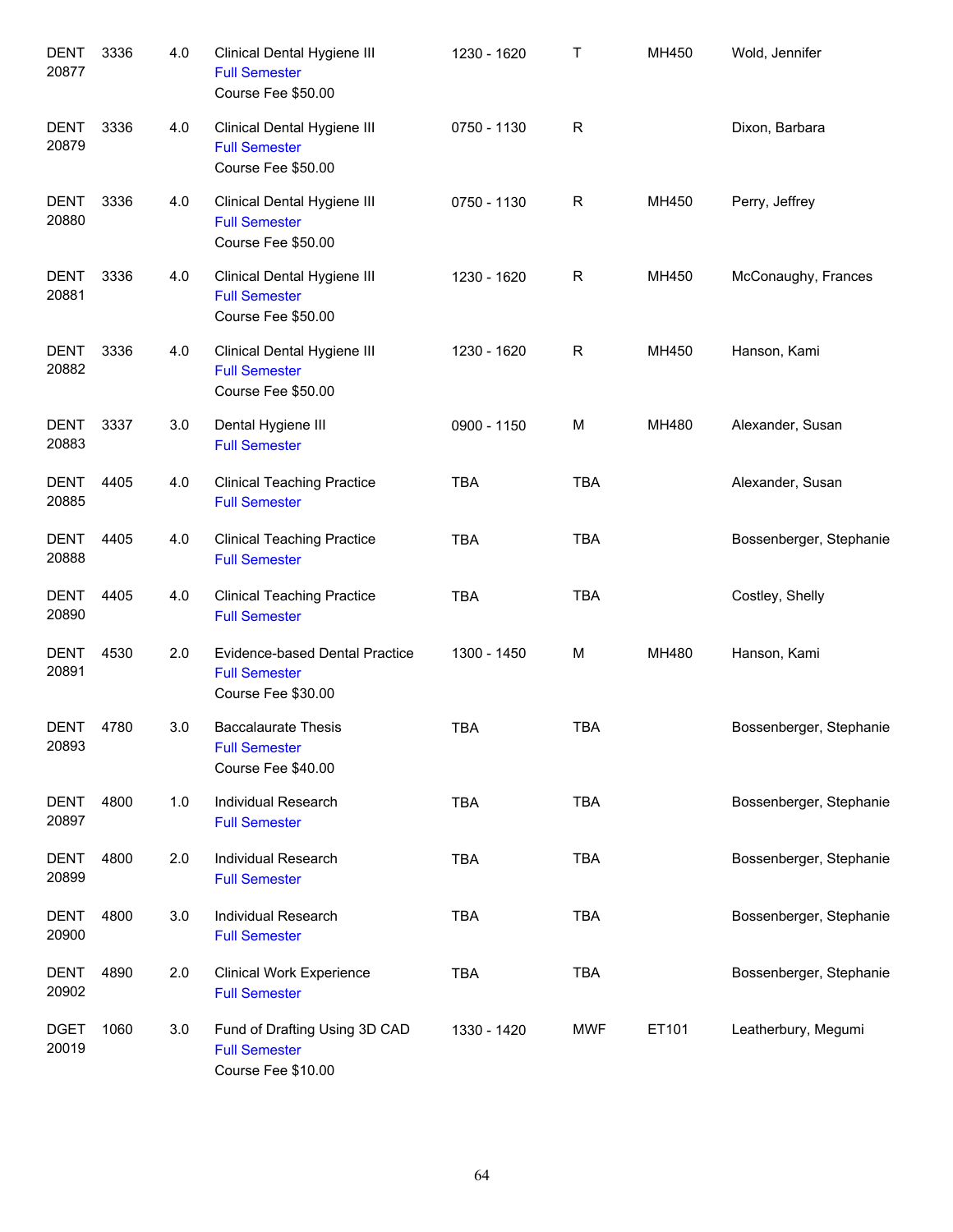| <b>DGET</b><br>20020 | 1060 | 3.0 | Fund of Drafting Using 3D CAD<br><b>Full Semester</b><br>Course Fee \$10.00                                                                                                                                                                                                                                                           | 1030 - 1120 | <b>MWF</b>   | ET101 | West, Glen          |
|----------------------|------|-----|---------------------------------------------------------------------------------------------------------------------------------------------------------------------------------------------------------------------------------------------------------------------------------------------------------------------------------------|-------------|--------------|-------|---------------------|
| <b>DGET</b><br>20021 | 1060 | 3.0 | Fund of Drafting Using 3D CAD<br><b>Full Semester</b><br>Course Fee \$10.00                                                                                                                                                                                                                                                           | 0930 - 1020 | <b>MWF</b>   | ET101 | Tobin, Marni        |
| <b>DGET</b><br>20022 | 1160 | 3.0 | Documentation Using 3D CAD<br><b>Full Semester</b><br>Course Fee \$10.00                                                                                                                                                                                                                                                              | 1230 - 1320 | <b>MWF</b>   | ET101 | Leatherbury, Megumi |
| <b>DGET</b><br>20023 | 1340 | 3.0 | Architectural Drafting for IDT<br><b>Full Semester</b><br>Course Fee \$10.00                                                                                                                                                                                                                                                          | 1600 - 1715 | <b>TR</b>    | ET120 | Julander, John      |
| <b>DGET</b><br>20024 | 1360 | 5.0 | Architectural Drafting/CAD<br><b>Full Semester</b><br>Course Fee \$10.00                                                                                                                                                                                                                                                              | 0930 - 1020 | <b>MTWRF</b> | ET120 | Farner, Jeremy      |
| <b>DGET</b><br>20025 | 2350 | 4.0 | <b>Advanced Architectural Drawing</b><br><b>Full Semester</b><br>Course Fee \$10.00                                                                                                                                                                                                                                                   | 1030 - 1140 | <b>MWF</b>   | ET120 | Farner, Jeremy      |
| <b>DGET</b><br>20026 | 2460 | 3.0 | Design Fundamentl Using 3D CAD<br><b>Full Semester</b><br>Course Fee \$10.00                                                                                                                                                                                                                                                          | 1330 - 1420 | <b>MWF</b>   | ET224 | West, Glen          |
| <b>DGET</b><br>20027 | 2830 | 3.0 | Directed Readings<br><b>Full Semester</b>                                                                                                                                                                                                                                                                                             | <b>TBA</b>  | <b>TBA</b>   | ET214 | West, Glen          |
| <b>DGET</b><br>20028 | 2890 | 3.0 | Cooperative Work Experience<br><b>Full Semester</b>                                                                                                                                                                                                                                                                                   | <b>TBA</b>  | <b>TBA</b>   | ET214 | West, Glen          |
| <b>DGET</b><br>20029 | 3100 | 3.0 | <b>Tool Design</b><br><b>Full Semester</b>                                                                                                                                                                                                                                                                                            | 1200 - 1315 | <b>TR</b>    | ET210 | West, Glen          |
| <b>DGET</b><br>20030 | 3400 | 3.0 | <b>Tech Illustration/Document</b><br><b>Full Semester</b><br>Course Fee \$7.50                                                                                                                                                                                                                                                        | 0730 - 0820 | <b>MWF</b>   | ET120 | Julander, John      |
| <b>DGET</b><br>20031 | 3470 | 3.0 | Applications in CAD<br><b>Full Semester</b><br>Course Fee \$7.50                                                                                                                                                                                                                                                                      | 1130 - 1220 | <b>MWF</b>   | ET101 | Leatherbury, Megumi |
| <b>DGET</b><br>20032 | 4350 | 3.0 | Architectural Design 3D<br><b>Full Semester</b><br>Course Fee \$7.50                                                                                                                                                                                                                                                                  | 1030 - 1145 | <b>TR</b>    | ET120 | Farner, Jeremy      |
| <b>DGET</b><br>20033 | 4600 | 2.0 | Senior Project<br><b>Full Semester</b>                                                                                                                                                                                                                                                                                                | 0730 - 0820 | <b>TR</b>    | ET214 | Farner, Jeremy      |
| <b>DGET</b><br>20034 | 4600 | 2.0 | <b>CBL-Senior Project</b><br><b>Full Semester</b><br>CBL stands for Community-Based Learning which means that students engage<br>in meaningful community service that is connected to specific course objectives.<br>See http://www.weber.edu/CommunityInvolvement/CBL_Designation.html for a<br>full list of CBL designated courses. | 0730 - 0820 | <b>TR</b>    | ET214 | West, Glen          |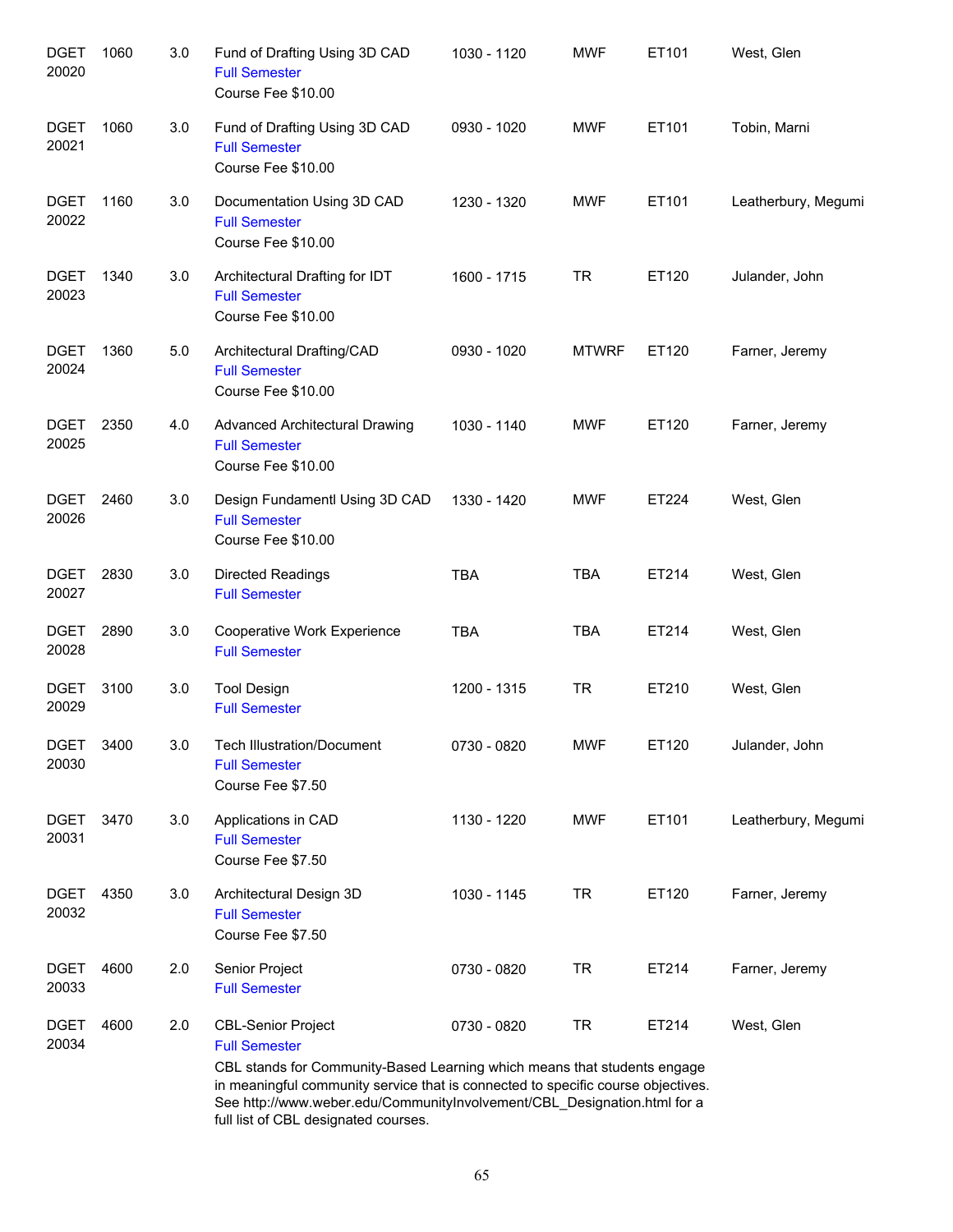| <b>DGET</b><br>20822 | 4600 | 2.0 | Senior Project<br><b>Full Semester</b>                                                                                                                                                                                                                                                                                                | 0730 - 0820 | <b>TR</b>  | ET214 | Leatherbury, Megumi |
|----------------------|------|-----|---------------------------------------------------------------------------------------------------------------------------------------------------------------------------------------------------------------------------------------------------------------------------------------------------------------------------------------|-------------|------------|-------|---------------------|
| <b>DGET</b><br>20036 | 4610 | 2.0 | Senior Project<br><b>Full Semester</b>                                                                                                                                                                                                                                                                                                | 0730 - 0820 | <b>TR</b>  | ET214 | Farner, Jeremy      |
| <b>DGET</b><br>20037 | 4610 | 2.0 | <b>CBL-Senior Project</b><br><b>Full Semester</b><br>CBL stands for Community-Based Learning which means that students engage<br>in meaningful community service that is connected to specific course objectives.<br>See http://www.weber.edu/CommunityInvolvement/CBL_Designation.html for a<br>full list of CBL designated courses. | 0730 - 0820 | <b>TR</b>  | ET214 | West, Glen          |
| <b>DGET</b><br>20038 | 4830 | 3.0 | Directed Readings<br><b>Full Semester</b>                                                                                                                                                                                                                                                                                             | <b>TBA</b>  | <b>TBA</b> | ET214 | West, Glen          |
| <b>DGET</b><br>20039 | 4890 | 3.0 | Cooperative Work Experience<br><b>Full Semester</b>                                                                                                                                                                                                                                                                                   | <b>TBA</b>  | <b>TBA</b> |       | West, Glen          |
| <b>DMS</b><br>20487  | 4210 | 3.0 | Cardiac Sonography I<br><b>Full Semester</b><br>Course Fee \$9.00                                                                                                                                                                                                                                                                     | <b>TBA</b>  | <b>TBA</b> |       | Devenport, Michael  |
| <b>DMS</b><br>20389  | 4310 | 3.0 | Abdominal Sonography<br><b>Full Semester</b><br>Course Fee \$9.00                                                                                                                                                                                                                                                                     | <b>TBA</b>  | <b>TBA</b> |       | Kawamura, Diane     |
| <b>DMS</b><br>20461  | 4310 | 3.0 | Abdominal Sonography<br><b>Full Semester</b><br>Course Fee \$9.00                                                                                                                                                                                                                                                                     | <b>TBA</b>  | <b>TBA</b> |       | Kawamura, Diane     |
| <b>DMS</b><br>20390  | 4320 | 1.0 | Superficial Structure Sonograp<br><b>Full Semester</b><br>Course Fee \$3.00                                                                                                                                                                                                                                                           | <b>TBA</b>  | <b>TBA</b> |       | Nolan, Tanya        |
| <b>DMS</b><br>20462  | 4320 | 1.0 | Superficial Structure Sonograp<br><b>Full Semester</b><br>Course Fee \$3.00                                                                                                                                                                                                                                                           | <b>TBA</b>  | <b>TBA</b> |       | Nolan, Tanya        |
| <b>DMS</b><br>20395  | 4410 | 2.0 | Vascular Sonography I<br><b>Full Semester</b><br>Course Fee \$6.00                                                                                                                                                                                                                                                                    | <b>TBA</b>  | <b>TBA</b> |       | Jurkiewicz, Terri   |
| <b>DMS</b><br>20397  | 4410 | 2.0 | Vascular Sonography I<br><b>Full Semester</b><br>Course Fee \$6.00                                                                                                                                                                                                                                                                    | <b>TBA</b>  | <b>TBA</b> |       | Jurkiewicz, Terri   |
| <b>DMS</b><br>20466  | 4410 | 2.0 | Vascular Sonography I<br><b>Full Semester</b><br>Course Fee \$6.00                                                                                                                                                                                                                                                                    | <b>TBA</b>  | <b>TBA</b> |       | Jurkiewicz, Terri   |
| <b>DMS</b><br>20468  | 4410 | 2.0 | Vascular Sonography I<br><b>Full Semester</b><br>Course Fee \$6.00                                                                                                                                                                                                                                                                    | <b>TBA</b>  | <b>TBA</b> |       | Jurkiewicz, Terri   |
| <b>DMS</b><br>20491  | 4410 | 2.0 | Vascular Sonography I<br><b>Full Semester</b><br>Course Fee \$6.00                                                                                                                                                                                                                                                                    | <b>TBA</b>  | <b>TBA</b> |       | Jurkiewicz, Terri   |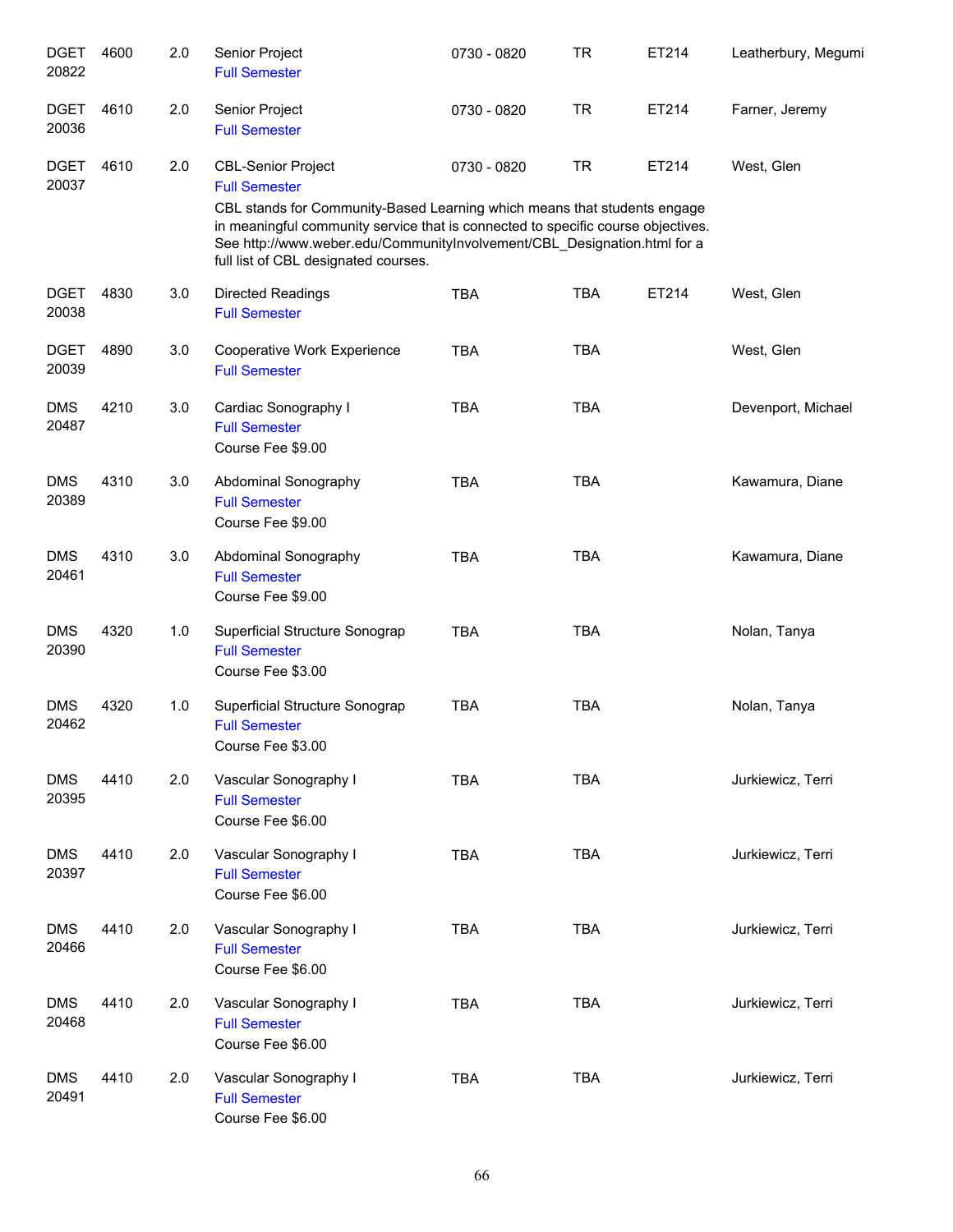| <b>DMS</b><br>20488 | 4610 | 1.0 | Cardiac Laboratory<br><b>Full Semester</b><br>Course Fee \$15.00        | <b>TBA</b> | <b>TBA</b> |    | Devenport, Michael |
|---------------------|------|-----|-------------------------------------------------------------------------|------------|------------|----|--------------------|
| <b>DMS</b><br>20391 | 4620 | 1.0 | <b>Medical Laboratory</b><br><b>Full Semester</b><br>Course Fee \$15.00 | <b>TBA</b> | <b>TBA</b> |    | Jurkiewicz, Terri  |
| <b>DMS</b><br>20463 | 4620 | 1.0 | <b>Medical Laboratory</b><br><b>Full Semester</b><br>Course Fee \$15.00 | <b>TBA</b> | <b>TBA</b> |    | Jurkiewicz, Terri  |
| <b>DMS</b><br>20398 | 4630 | 1.0 | Vascular Laboratory<br><b>Full Semester</b><br>Course Fee \$15.00       | <b>TBA</b> | <b>TBA</b> |    | Jurkiewicz, Terri  |
| <b>DMS</b><br>20469 | 4630 | 1.0 | Vascular Laboratory<br><b>Full Semester</b><br>Course Fee \$15.00       | <b>TBA</b> | <b>TBA</b> |    | Jurkiewicz, Terri  |
| <b>DMS</b><br>20396 | 4801 | 3.0 | Individualized Research<br><b>Full Semester</b>                         | <b>TBA</b> | <b>TBA</b> |    | Kawamura, Diane    |
| <b>DMS</b><br>20400 | 4801 | 3.0 | Individualized Research<br><b>Full Semester</b>                         | <b>TBA</b> | <b>TBA</b> |    | Kawamura, Diane    |
| <b>DMS</b><br>20467 | 4801 | 3.0 | Individualized Research<br><b>Full Semester</b>                         | <b>TBA</b> | <b>TBA</b> |    | Kawamura, Diane    |
| <b>DMS</b><br>20471 | 4801 | 3.0 | Individualized Research<br><b>Full Semester</b>                         | <b>TBA</b> | <b>TBA</b> |    | Kawamura, Diane    |
| <b>DMS</b><br>20492 | 4801 | 3.0 | Individualized Research<br><b>Full Semester</b>                         | <b>TBA</b> | <b>TBA</b> |    | Kawamura, Diane    |
| <b>DMS</b><br>23368 | 4801 | 1.0 | Individualized Research<br><b>Full Semester</b>                         | <b>TBA</b> | <b>TBA</b> | MH | Kawamura, Diane    |
| <b>DMS</b><br>23369 | 4801 | 2.0 | Individualized Research<br><b>Full Semester</b>                         | <b>TBA</b> | <b>TBA</b> | MH | Kawamura, Diane    |
| <b>DMS</b><br>23372 | 4801 | 1.0 | Individualized Research<br><b>Full Semester</b>                         | <b>TBA</b> | <b>TBA</b> | MH | Kawamura, Diane    |
| <b>DMS</b><br>23373 | 4801 | 2.0 | Individualized Research<br><b>Full Semester</b>                         | <b>TBA</b> | <b>TBA</b> | MH | Kawamura, Diane    |
| <b>DMS</b><br>23375 | 4801 | 1.0 | Individualized Research<br><b>Full Semester</b>                         | <b>TBA</b> | <b>TBA</b> |    | Kawamura, Diane    |
| <b>DMS</b><br>23376 | 4801 | 2.0 | Individualized Research<br><b>Full Semester</b>                         | <b>TBA</b> | <b>TBA</b> |    | Kawamura, Diane    |
| <b>DMS</b><br>23377 | 4801 | 1.0 | Individualized Research<br><b>Full Semester</b>                         | <b>TBA</b> | <b>TBA</b> |    | Kawamura, Diane    |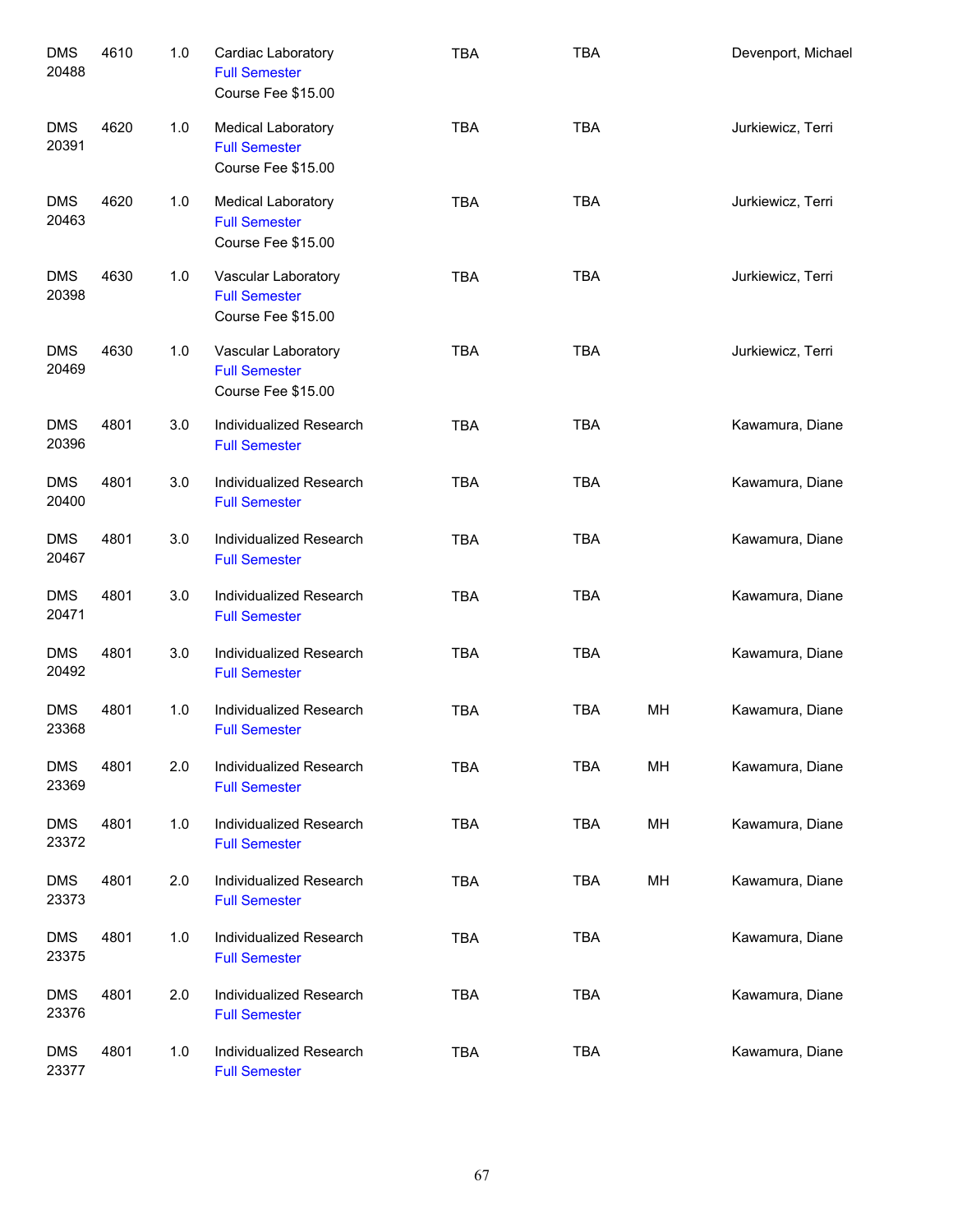| <b>DMS</b><br>23379  | 4801 | 2.0 | Individualized Research<br><b>Full Semester</b>        | <b>TBA</b>  | <b>TBA</b> |              | Kawamura, Diane    |
|----------------------|------|-----|--------------------------------------------------------|-------------|------------|--------------|--------------------|
| <b>DMS</b><br>23380  | 4801 | 1.0 | Individualized Research<br><b>Full Semester</b>        | <b>TBA</b>  | <b>TBA</b> |              | Kawamura, Diane    |
| <b>DMS</b><br>23381  | 4801 | 2.0 | Individualized Research<br><b>Full Semester</b>        | <b>TBA</b>  | <b>TBA</b> |              | Kawamura, Diane    |
| <b>DMS</b><br>20489  | 4813 | 3.0 | Cardiac Clinical III<br><b>Full Semester</b>           | <b>TBA</b>  | <b>TBA</b> |              | Nolan, Tanya       |
| <b>DMS</b><br>20393  | 4823 | 3.0 | <b>Medical Clinical III</b><br><b>Full Semester</b>    | <b>TBA</b>  | <b>TBA</b> |              | Nolan, Tanya       |
| <b>DMS</b><br>20464  | 4823 | 3.0 | <b>Medical Clinical III</b><br><b>Full Semester</b>    | <b>TBA</b>  | <b>TBA</b> |              | Nolan, Tanya       |
| <b>DMS</b><br>20399  | 4831 | 3.0 | Vascular Clinical I<br><b>Full Semester</b>            | <b>TBA</b>  | <b>TBA</b> |              | Jurkiewicz, Terri  |
| <b>DMS</b><br>20470  | 4831 | 3.0 | Vascular Clinical I<br><b>Full Semester</b>            | <b>TBA</b>  | <b>TBA</b> |              | Jurkiewicz, Terri  |
| <b>DMS</b><br>20490  | 4911 | 1.0 | Cardiac Comprehensive Review<br><b>Full Semester</b>   | <b>TBA</b>  | <b>TBA</b> |              | Devenport, Michael |
| <b>DMS</b><br>20394  | 4912 | 2.0 | Medical Comprehensive Review<br><b>Full Semester</b>   | <b>TBA</b>  | <b>TBA</b> |              | Kawamura, Diane    |
| <b>DMS</b><br>20465  | 4912 | 2.0 | Medical Comprehensive Review<br><b>Full Semester</b>   | <b>TBA</b>  | <b>TBA</b> |              | Kawamura, Diane    |
| <b>ECON</b><br>22510 | 1010 | 3.0 | SS Econ as a Social Science<br><b>Full Semester</b>    | 0900 - 1015 | <b>TR</b>  | <b>WB114</b> | Grijalva, Therese  |
| <b>ECON</b><br>22513 | 1010 | 3.0 | SS Econ as a Social Science<br><b>Full Semester</b>    | 1730 - 2010 | W          | <b>WB119</b> | Froerer, Deana     |
| <b>ECON</b><br>22515 | 1010 | 3.0 | SS Econ as a Social Science<br><b>Full Semester</b>    | 1030 - 1145 | <b>TR</b>  | <b>WB114</b> | Froerer, Deana     |
| <b>ECON</b><br>24553 | 1100 | 3.0 | SS Enviro Issues & Econ Policy<br><b>Full Semester</b> | 1200 - 1315 | <b>TR</b>  | <b>WB114</b> | Grijalva, Therese  |
| <b>ECON</b><br>22517 | 1740 | 3.0 | AI Economic History of the U S<br><b>Full Semester</b> | 1030 - 1120 | <b>MWF</b> | <b>WB121</b> | Fuller, Dan        |
| <b>ECON</b><br>22521 | 1740 | 3.0 | Al Economic History of the U S<br><b>Full Semester</b> | 1130 - 1220 | <b>MWF</b> | <b>WB121</b> | Fuller, Dan        |
| <b>ECON</b><br>22523 | 1740 | 3.0 | Al Economic History of the U S<br><b>Full Semester</b> | 1030 - 1145 | <b>TR</b>  | <b>WB121</b> | Ogden, Monte       |
| <b>ECON</b><br>22525 | 1740 | 3.0 | Al Economic History of the U S<br><b>Full Semester</b> | 0930 - 1020 | <b>MWF</b> | WB103        | Jones, Rick        |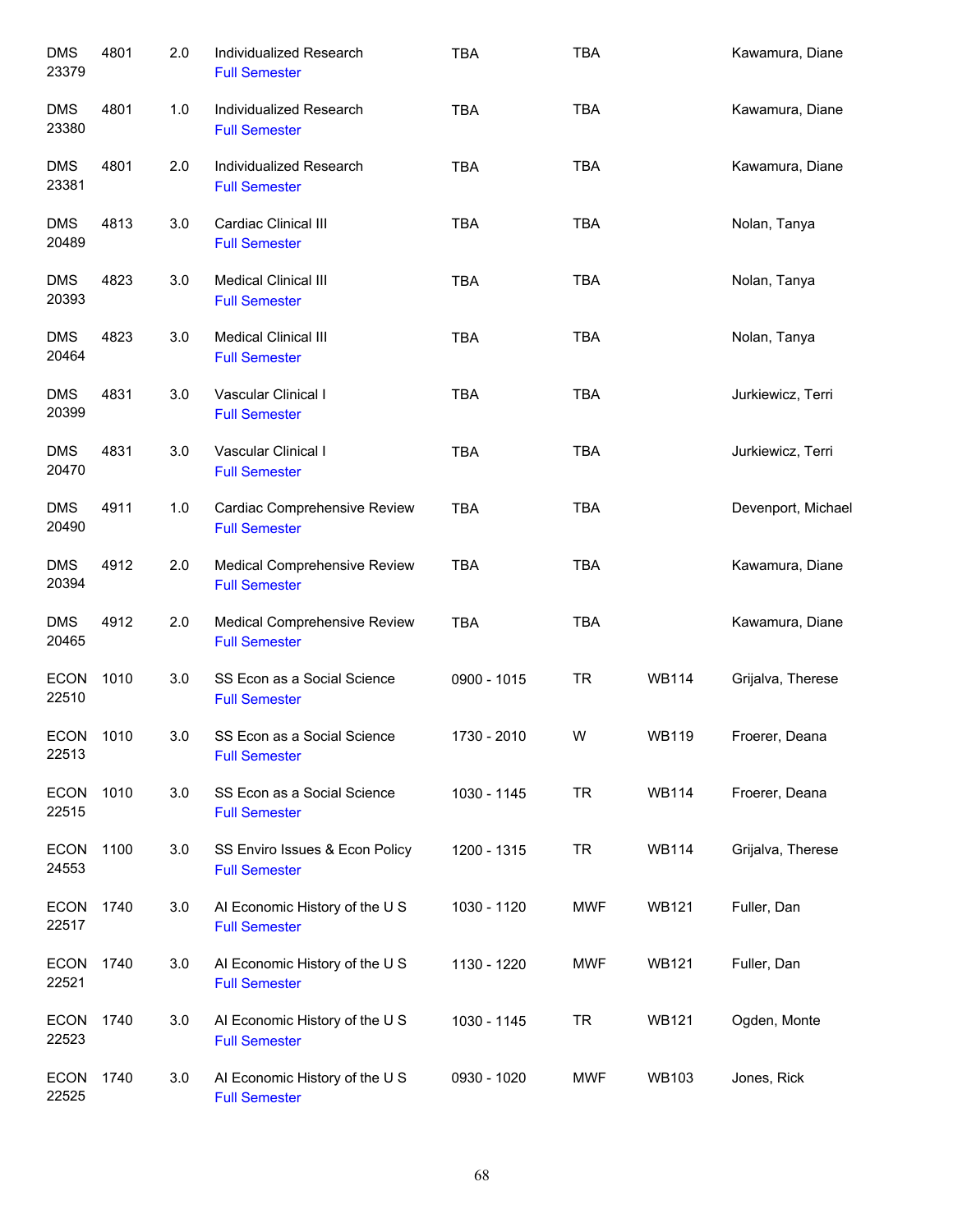| <b>ECON</b><br>22527 | 2010 | 3.0 | SS Principles of Microeconomic<br><b>Full Semester</b>     | 1730 - 2010 | $\mathsf{R}$ | <b>WB110</b> | Ukueva, Nurgul    |
|----------------------|------|-----|------------------------------------------------------------|-------------|--------------|--------------|-------------------|
| ECON<br>22528        | 2010 | 3.0 | SS Principles of Microeconomic<br><b>Full Semester</b>     | 0900 - 1015 | <b>TR</b>    | <b>WB110</b> | Ukueva, Nurgul    |
| ECON<br>22529        | 2010 | 3.0 | SS Principles of Microeconomic<br><b>Full Semester</b>     | 0930 - 1020 | <b>MWF</b>   | <b>WB122</b> | Mbaku, John       |
| ECON 2010<br>22544   |      | 3.0 | SS Principles of Microeconomic<br><b>Full Semester</b>     | 1030 - 1120 | <b>MWF</b>   | <b>WB122</b> | Mbaku, John       |
| ECON<br>22546        | 2010 | 3.0 | SS Principles of Microeconomic<br><b>Full Semester</b>     | 1030 - 1145 | <b>TR</b>    | <b>WB116</b> | Koford, Brandon   |
| <b>ECON</b><br>23759 | 2010 | 3.0 | SS Principles of Microeconomic<br><b>Full Semester</b>     | 1730 - 2010 | Τ            | D02111       | Koford, Brandon   |
| ECON<br>22547        | 2020 | 3.0 | SS Principles of Macroeconomic<br><b>Full Semester</b>     | 0930 - 1020 | <b>MWF</b>   | <b>WB117</b> | Ahmad, Nazneen    |
| ECON<br>22549        | 2020 | 3.0 | SS Principles of Macroeconomic<br><b>Full Semester</b>     | 1030 - 1120 | <b>MWF</b>   | <b>WB119</b> | Ahmad, Nazneen    |
| <b>ECON</b><br>22551 | 2020 | 3.0 | SS Principles of Macroeconomic<br><b>Full Semester</b>     | 1130 - 1220 | <b>MWF</b>   | <b>WB117</b> | Skocki, Ronald    |
| <b>ECON</b><br>23760 | 2020 | 3.0 | SS Principles of Macroeconomic<br><b>Full Semester</b>     | 1730 - 2010 | M            | D02111       | Skocki, Ronald    |
| <b>ECON</b><br>22506 | 2899 | 0.0 | <b>Econ Foundations Assessment</b><br><b>Full Semester</b> | <b>TBA</b>  | <b>TBA</b>   |              | Stevenson, Doris  |
| <b>ECON</b><br>22556 | 3120 | 3.0 | <b>International Finance</b><br><b>Full Semester</b>       | 0930 - 1020 | <b>MWF</b>   | <b>WB110</b> | Stevenson, Doris  |
| ECON 4010<br>22559   |      | 3.0 | Intermed Microeconomic Theory<br><b>Full Semester</b>      | 1030 - 1145 | TR           | <b>WB106</b> | Grijalva, Therese |
| ECON 4020<br>22591   |      | 3.0 | Intermed Macroeconomic Theory<br><b>Full Semester</b>      | 1130 - 1220 | <b>MWF</b>   | <b>WB119</b> | Ahmad, Nazneen    |
| ECON 4170<br>22583   |      | 3.0 | Economic Development<br><b>Full Semester</b>               | 0830 - 0920 | <b>MWF</b>   | <b>WB117</b> | Mbaku, John       |
| ECON 4520<br>22554   |      | 3.0 | <b>Public Finance</b><br><b>Full Semester</b>              | 0900 - 1015 | <b>TR</b>    | <b>WB119</b> | Koford, Brandon   |
| ECON 4550<br>22586   |      | 3.0 | Introduction to Econometrics<br><b>Full Semester</b>       | 1200 - 1315 | TR           | <b>WB112</b> | Nowell, Clifford  |
| ECON<br>22602        | 4800 | 1.0 | Independent Research<br><b>Full Semester</b>               | 1030 - 1145 | MW           | <b>WB103</b> | Stevenson, Doris  |
| <b>ECON</b><br>22593 | 4980 | 3.0 | <b>Research Methods</b><br><b>Full Semester</b>            | 1030 - 1145 | MW           | WB103        | Stevenson, Doris  |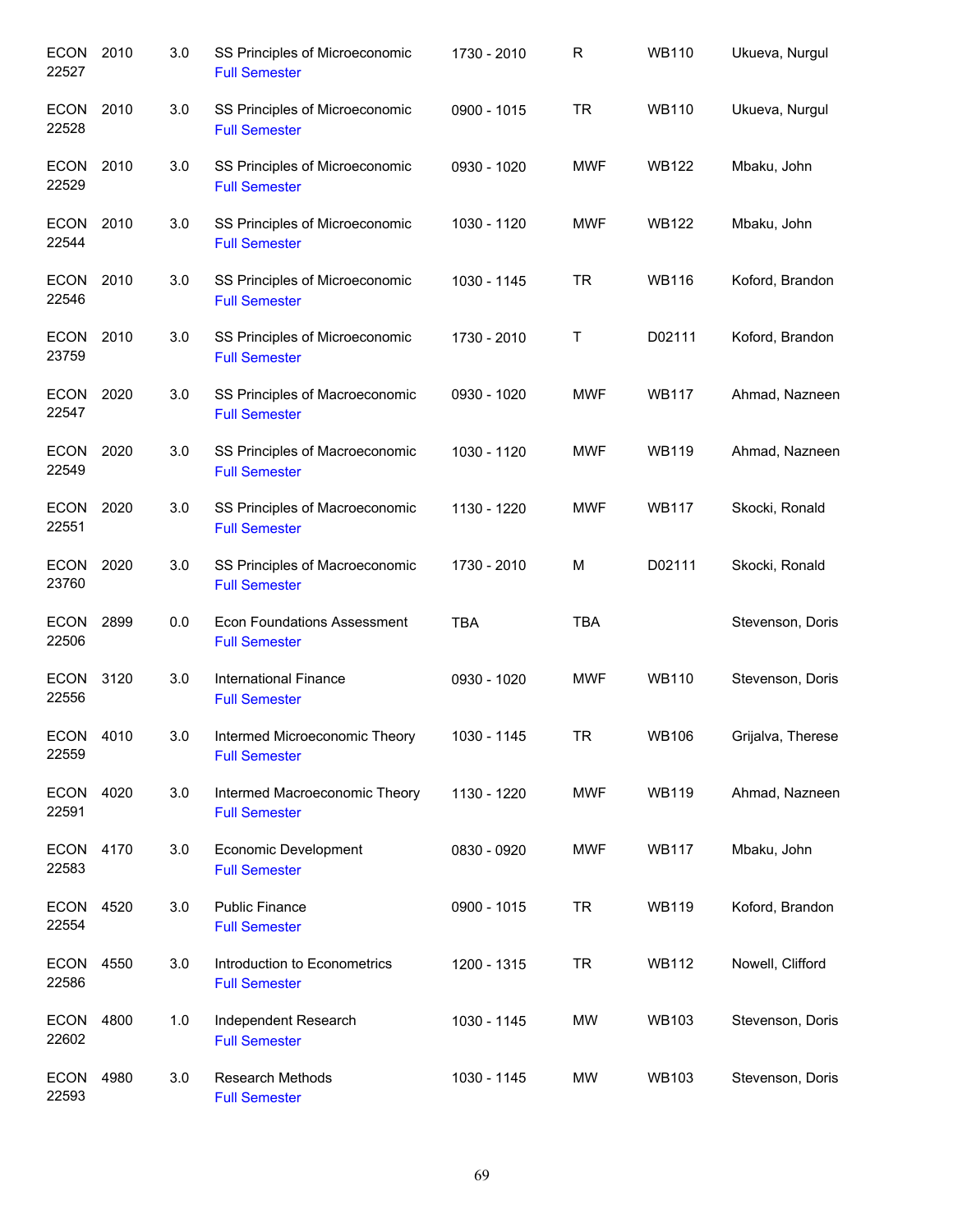| <b>EDUC</b><br>20673 | 1010 | 3.0 | Exploring Teaching - A<br><b>Full Semester</b>                       | 0900 - 1015 | <b>TR</b>   | <b>ED15</b>     | Rasmussen, Jack     |
|----------------------|------|-----|----------------------------------------------------------------------|-------------|-------------|-----------------|---------------------|
| <b>EDUC</b><br>20674 | 1010 | 3.0 | Exploring Teaching - B<br><b>Full Semester</b>                       | 1630 - 1910 | W           | ED317           | Pontius, Richard    |
| <b>EDUC</b><br>20675 | 1010 | 3.0 | Exploring Teaching - D<br><b>Full Semester</b>                       | 1500 - 1615 | <b>TR</b>   | ED325           | Womack, Sue         |
| <b>EDUC</b><br>21020 | 1010 | 3.0 | Exploring Teaching - C<br><b>Full Semester</b>                       | 1030 - 1145 | <b>TR</b>   | ED <sub>6</sub> | Melvin, Anette      |
| <b>EDUC</b><br>23887 | 1010 | 3.0 | Exploring Teaching - E<br><b>Full Semester</b>                       | 1530 - 1810 | Т           | ED239           | Rasmussen, Jack     |
| <b>EDUC</b><br>24461 | 1010 | 3.0 | <b>Exploring Teaching</b><br><b>Full Semester</b>                    | 1830 - 2110 | $\mathsf R$ | <b>WW108</b>    | Young, Andrea       |
| <b>EDUC</b><br>21573 | 1105 | 3.0 | Introduction to the University<br><b>Full Semester</b>               | 0900 - 1015 | <b>TR</b>   | D02320          | Drake, Lori         |
| <b>EDUC</b><br>21576 | 1105 | 3.0 | Introduction to the University<br><b>Full Semester</b>               | 1500 - 1750 | W           | D02106          | Drake, Lori         |
| <b>EDUC</b><br>21577 | 1105 | 3.0 | Introduction to the University<br><b>Full Semester</b>               | 1030 - 1145 | <b>TR</b>   | D02105          | Grandi, Jennifer    |
| <b>EDUC</b><br>22044 | 1105 | 3.0 | Introduction to the University<br><b>Full Semester</b>               | 0830 - 0920 | <b>MWF</b>  | <b>SC141</b>    | Mitchell, Michael   |
| <b>EDUC</b><br>22045 | 1105 | 3.0 | Introduction to the University<br><b>Full Semester</b>               | 1030 - 1120 | <b>MWF</b>  | SC141           | Wright, Jennifer    |
| <b>EDUC</b><br>22046 | 1105 | 3.0 | Introduction to the University<br><b>Full Semester</b>               | 1130 - 1220 | <b>MWF</b>  | <b>SC141</b>    | Hadlock, Shandel    |
| <b>EDUC</b><br>22047 | 1105 | 3.0 | Introduction to the University<br><b>Full Semester</b>               | 1230 - 1320 | <b>MWF</b>  | <b>SC141</b>    | Murphy, Debra       |
| <b>EDUC</b><br>22048 | 1105 | 3.0 | Introduction to the University<br><b>Full Semester</b>               | 0900 - 1015 | <b>TR</b>   | SU312           | Hawkins, Hanalee    |
| <b>EDUC</b><br>22049 | 1105 | 3.0 | Introduction to the University<br><b>Full Semester</b>               | 1030 - 1145 | <b>TR</b>   | <b>SC141</b>    | Jackson, Cherlyn    |
| <b>EDUC</b><br>22050 | 1105 | 3.0 | Introduction to the University<br><b>Full Semester</b>               | 1200 - 1315 | <b>TR</b>   | SC141           | Hamblin, Bryan      |
| <b>EDUC</b><br>22051 | 1105 | 3.0 | Introduction to the University<br><b>Full Semester</b>               | 1730 - 2020 | $\mathsf R$ | <b>SC141</b>    | Longhurst, Danielle |
| <b>EDUC</b><br>22053 | 1105 | 3.0 | Introduction to the University<br><b>Full Semester</b><br>SmartStart | 0930 - 1020 | <b>MWF</b>  | <b>SC141</b>    | Busby, Candace      |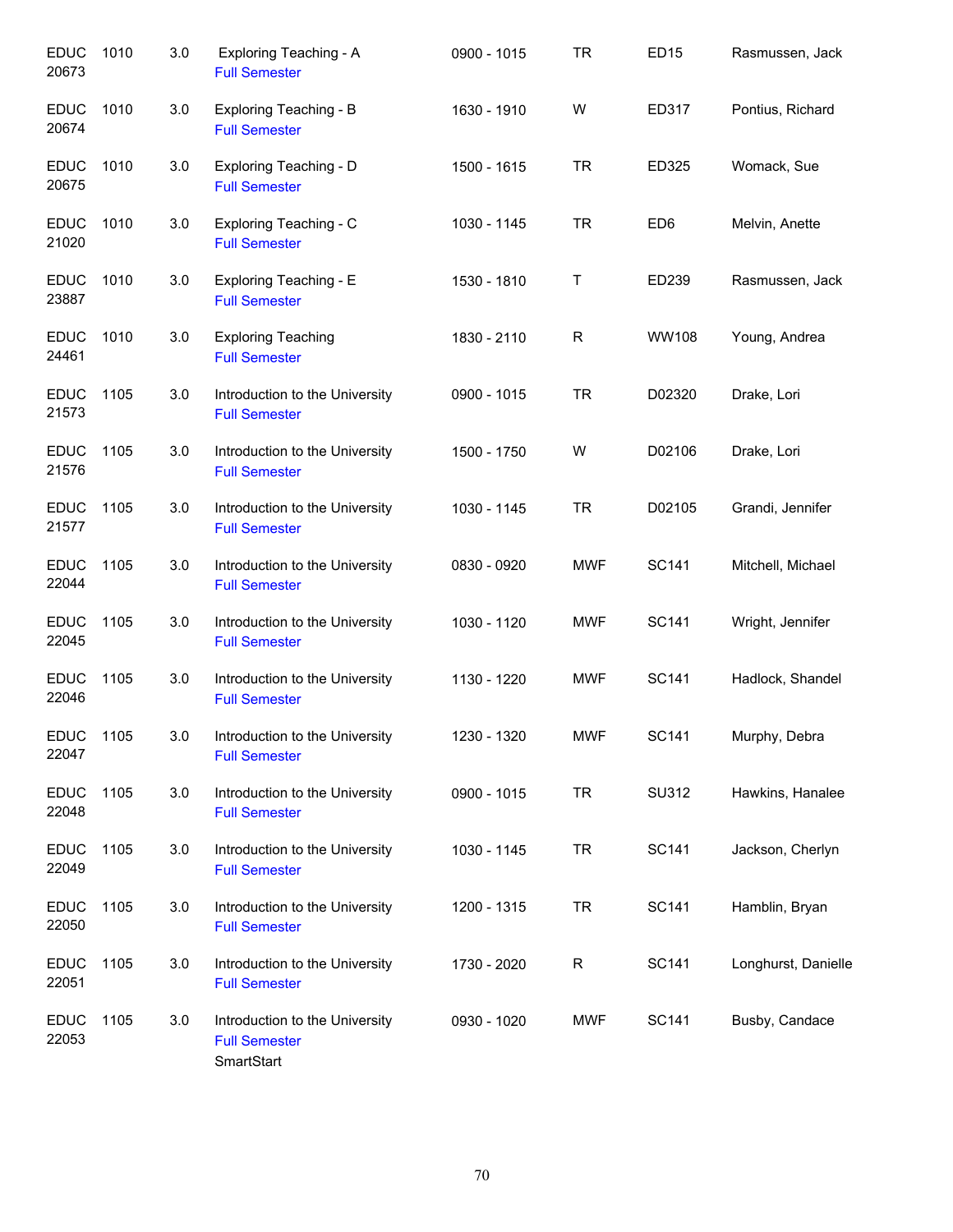| <b>EDUC</b><br>22056 | 1105 | 3.0 | Introduction to the University<br><b>Full Semester</b><br>Athletes                                                                                                                                                          | 0900 - 1015 | <b>TR</b>   | ED325           | Longhurst, Danielle |
|----------------------|------|-----|-----------------------------------------------------------------------------------------------------------------------------------------------------------------------------------------------------------------------------|-------------|-------------|-----------------|---------------------|
| <b>EDUC</b><br>22060 | 1105 | 3.0 | Introduction to the University<br><b>Full Semester</b><br>*Option: This course can be taken in conjunction with Math 0950. Students who<br>are interested in taking both classes may call the FYE office at 801-626-6081 to | 0900 - 1015 | <b>TR</b>   | SC141           | Jackson, Cherlyn    |
| <b>EDUC</b>          | 1105 | 3.0 | sign up.<br>Introduction to the University                                                                                                                                                                                  | 1030 - 1145 | <b>TR</b>   | ED207           | Gregg, Darcy        |
| 22063                |      |     | <b>Full Semester</b>                                                                                                                                                                                                        |             |             |                 |                     |
| <b>EDUC</b><br>25343 | 1105 | 3.0 | Introduction to the University<br><b>Full Semester</b>                                                                                                                                                                      | 1630 - 1910 | W           | SC141           | Jensen, Lynette     |
| <b>EDUC</b><br>20775 | 2000 | 3.0 | Soc Studies for Elem Teachers<br><b>Full Semester</b>                                                                                                                                                                       | 1630 - 1910 | M           | ED330           | Melvin, Anette      |
| <b>EDUC</b><br>20776 | 2000 | 3.0 | Soc Studies for Elem Teachers<br><b>Full Semester</b>                                                                                                                                                                       | 1630 - 1910 | Τ           | ED330           | Melvin, Anette      |
| <b>EDUC</b><br>20808 | 2890 | 1.0 | Cooperative Work Experience<br><b>Full Semester</b><br>Must Attend First Meeting - T-8/23-11                                                                                                                                | 1630 - 1720 | $\sf T$     | ED320           | Mayhew, John        |
| <b>EDUC</b><br>20809 | 2890 | 2.0 | Cooperative Work Experience<br><b>Full Semester</b><br>Must Attend First Meeting - T-8/23-11                                                                                                                                | 1630 - 1720 | $\mathsf T$ | ED320           | Mayhew, John        |
| <b>EDUC</b><br>20810 | 2890 | 3.0 | Cooperative Work Experience<br><b>Full Semester</b><br>Must Attend First Meeting - T-8/23-11                                                                                                                                | 1630 - 1720 | Τ           | ED320           | Mayhew, John        |
| <b>EDUC</b><br>20811 | 2890 | 4.0 | Cooperative Work Experience<br><b>Full Semester</b><br>Must Attend First Meeting - T-8/23-11                                                                                                                                | 1630 - 1720 | Τ           | ED320           | Mayhew, John        |
| <b>EDUC</b><br>20812 | 2890 | 5.0 | Cooperative Work Experience<br><b>Full Semester</b><br>Must Attend First Meeting - T-8/23-11                                                                                                                                | 1630 - 1720 | Τ           | ED320           | Mayhew, John        |
| <b>EDUC</b><br>20813 | 2890 | 6.0 | Cooperative Work Experience<br><b>Full Semester</b><br>Must Attend First Meeting - T-8/23-11                                                                                                                                | 1630 - 1720 | Т           | ED320           | Mayhew, John        |
| <b>EDUC</b><br>20814 | 2920 | 2.0 | Workshop<br><b>Full Semester</b>                                                                                                                                                                                            | 1430 - 1620 | R           | ED <sub>6</sub> | Heath, Stephanie    |
| <b>EDUC</b><br>20676 | 3100 | 3.0 | Instru Plan & Assesment A<br><b>Full Semester</b><br>LEVEL 1 A. For info re courses that MUST be taken together go to:<br>weber.edu/education then click<br>on Teacher Education                                            | 0830 - 1110 | <b>MWF</b>  | ED325           | Nelson, Kristin     |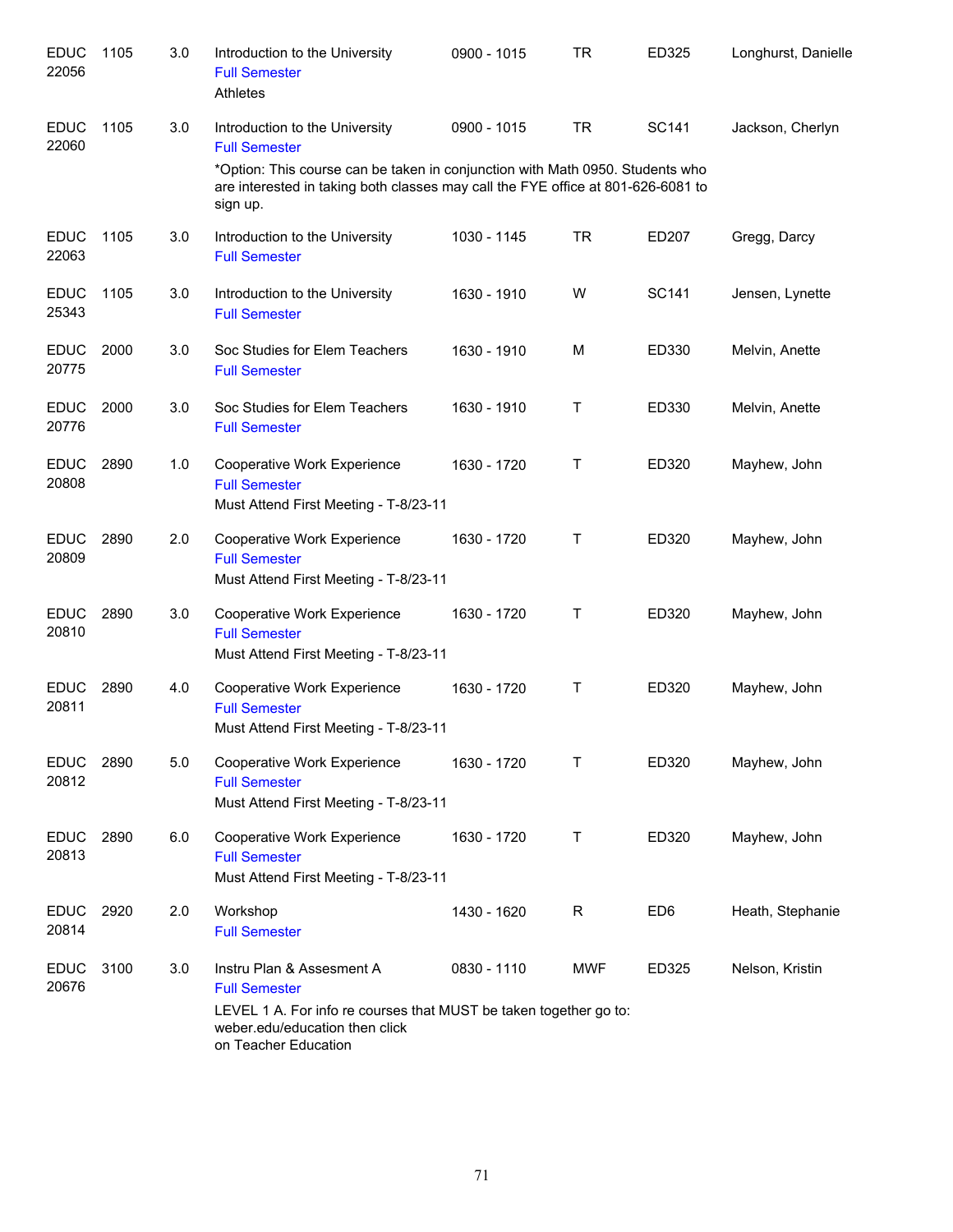| <b>EDUC</b><br>20682 | 3100  | 3.0 | Instru Plan & Assesment B<br><b>Full Semester</b>                                                                                                                                                                                                                                                                                                                                                                                   | 1230 - 1510                | <b>MWF</b>              | ED325            | Stewart, Pene'e   |
|----------------------|-------|-----|-------------------------------------------------------------------------------------------------------------------------------------------------------------------------------------------------------------------------------------------------------------------------------------------------------------------------------------------------------------------------------------------------------------------------------------|----------------------------|-------------------------|------------------|-------------------|
|                      |       |     | LEVEL 1 B. For courses that MUST be taken together go to:<br>weber.edu/education then click on<br><b>Teacher Education</b>                                                                                                                                                                                                                                                                                                          |                            |                         |                  |                   |
| <b>EDUC</b><br>20818 | 3110  | 2.0 | Instructional Technology<br><b>Full Semester</b>                                                                                                                                                                                                                                                                                                                                                                                    | 0930 - 1120                | R                       | ED303            | Napper, Vicki     |
|                      |       |     | The Elem. Ed. major includes an instru. tech. course that is a pre-req. w/ the<br>Level 1 courses. There are two possible choices for the courses you take:<br>EDUC 3110 (the basics of computers in classroom), or EDUC 3370 (beyond the<br>basics). The courses are designed to meet different proficiency levels of<br>students. You only need to take one of these courses.                                                     |                            |                         |                  |                   |
| <b>EDUC</b><br>20819 | 3110  | 2.0 | Instructional Technology<br><b>Full Semester</b><br>The Elem. Ed. major includes an instru. tech. course that is a pre-req. w/ the<br>Level 1 courses. There are two possible choices for the courses you take:<br>EDUC 3110 (the basics of computers in classroom), or EDUC 3370 (beyond the<br>basics). The courses are designed to meet different proficiency levels of<br>students. You only need to take one of these courses. | 1330 - 1520                | Τ                       | ED303            | Napper, Vicki     |
| <b>EDUC</b><br>20678 | 3120  | 3.0 | Readi Instruc Primary Grades A<br><b>Full Semester</b><br>Should be taken with other LEVEL 1 A courses. Field Exp. is req.                                                                                                                                                                                                                                                                                                          | 0830 - 1110                | <b>MWF</b>              | ED <sub>15</sub> | Eliason, Claudia  |
| <b>EDUC</b><br>20683 | 3120  | 3.0 | Read Instruc Primary Grades B<br><b>Full Semester</b>                                                                                                                                                                                                                                                                                                                                                                               | 1230 - 1510                | <b>MWF</b>              | ED <sub>15</sub> | Eliason, Claudia  |
| <b>EDUC</b><br>20681 | 3140  | 3.0 | Educ Psych/Classroom Mgmnt A<br><b>Full Semester</b><br>Should be taken with other LEVEL 1 A courses. Field Exp. is req. NOTE: This<br>course is not required for ECE.                                                                                                                                                                                                                                                              | 0830 - 1110                | <b>MWF</b>              | ED325            | Ellis, Ann        |
| <b>EDUC</b><br>20684 | 3140  | 3.0 | Educ Psych/Classroom Mgmnt B<br><b>Full Semester</b><br>Should be taken with other LEVEL 1 B courses. Field Exp. is req. This course is<br>not req. for ECE.                                                                                                                                                                                                                                                                        | 1230 - 1510                | <b>MWF</b>              | ED325            | Ellis, Ann        |
| <b>EDUC</b><br>22067 | 3170  | 0.0 | FYE Mentor Leadership<br><b>Full Semester</b>                                                                                                                                                                                                                                                                                                                                                                                       | 1330 - 1420                | F                       | <b>SC220</b>     | Grob, Jill        |
| <b>EDUC</b><br>22070 | 3170  | 2.0 | FYE Mentor Leadership<br><b>Full Semester</b>                                                                                                                                                                                                                                                                                                                                                                                       | 1330 - 1420                | F                       | <b>SC220</b>     | Grob, Jill        |
| <b>EDUC</b><br>20734 | 3200E | 3.0 | DV Foundations of Diversity A<br><b>Full Semester</b><br>LEVEL 2 A. For info re courses that MUST be taken together go to:<br>weber.edu/education then click on Teacher Education. NOTE: Field work on<br>Fridays.                                                                                                                                                                                                                  | 0830 - 1110                | <b>MTWRF</b>            | ED330            | Byrd, David       |
| <b>EDUC</b><br>20752 | 3200S | 3.0 | DV Foundations of Diversity A<br><b>Full Semester</b><br>SEC CORE PROG. A. For info re courses that MUST be taken together go to:<br>weber.edu/education then click on Teacher Education. NOTE: Field work on<br>Fridays.                                                                                                                                                                                                           | 0830 - 1120<br>0900 - 1015 | <b>MWF</b><br><b>TR</b> | ED227<br>ED227   | Crawford, Forrest |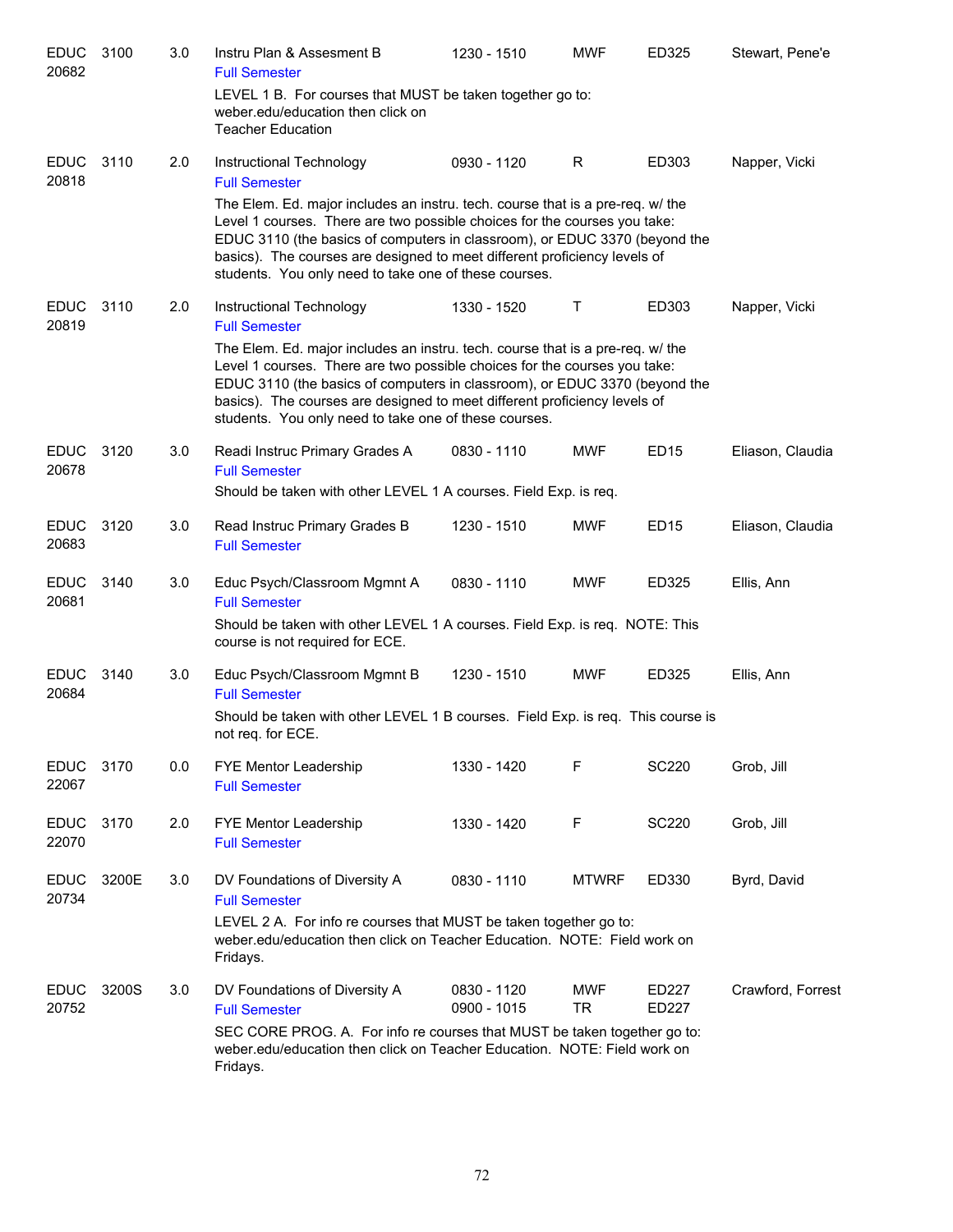| <b>EDUC</b><br>20756 | 3200S | 3.0 | DV Foundations of Diversity B<br><b>Full Semester</b>                                                                                                                                                                                                                                                                                                                                                                                   | 1230 - 1510<br>1330 - 1445 | <b>MWF</b><br><b>TR</b> | ED227<br><b>ED227</b> | Crawford, Forrest   |
|----------------------|-------|-----|-----------------------------------------------------------------------------------------------------------------------------------------------------------------------------------------------------------------------------------------------------------------------------------------------------------------------------------------------------------------------------------------------------------------------------------------|----------------------------|-------------------------|-----------------------|---------------------|
|                      |       |     | SEC CORE PROG. B. For info re courses that MUST be taken together go to:<br>weber.edu/education then click on Teacher Education. NOTE: Field work on<br>Fridays.                                                                                                                                                                                                                                                                        |                            |                         |                       |                     |
| <b>EDUC</b><br>20735 | 3240  | 3.0 | Read Instruct Interm Grades A<br><b>Full Semester</b><br>NOTE: Field work on Fridays.                                                                                                                                                                                                                                                                                                                                                   | 0830 - 1110                | <b>MTWRF</b>            | ED330                 | Cena, Michael       |
| <b>EDUC</b><br>20736 | 3260E | 3.0 | DV The Exceptional Student A<br><b>Full Semester</b><br>Req. for Dual majors. (ECE students should take if have not taken CHFAM 3500.)                                                                                                                                                                                                                                                                                                  | 0830 - 1110                | <b>MTWRF</b>            | ED330                 | Williams, Natalie   |
|                      |       |     | NOTE: Field<br>work on Fridays.                                                                                                                                                                                                                                                                                                                                                                                                         |                            |                         |                       |                     |
| <b>EDUC</b><br>20753 | 3260S | 3.0 | DV The Exceptional Stu A<br><b>Full Semester</b>                                                                                                                                                                                                                                                                                                                                                                                        | 0830 - 1120<br>0900 - 1015 | <b>MWF</b><br><b>TR</b> | ED227<br>ED227        | Alexander, Melina   |
| <b>EDUC</b><br>20757 | 3260S | 3.0 | DV The Exceptional Stu B<br><b>Full Semester</b>                                                                                                                                                                                                                                                                                                                                                                                        | 1230 - 1510<br>1330 - 1445 | <b>MWF</b><br><b>TR</b> | ED227<br>ED227        | Alexander, Melina   |
| <b>EDUC</b><br>20737 | 3280  | 3.0 | Elem Social Studies Methods A<br><b>Full Semester</b><br>NOTE: Field work on Fridays.                                                                                                                                                                                                                                                                                                                                                   | 0830 - 1110                | <b>MTWRF</b>            | ED330                 | Speicher, Stephanie |
| <b>EDUC</b><br>20820 | 3370  | 2.0 | Adv Instructional Technology<br><b>Full Semester</b><br>The Elem. Ed. major includes an instru. tech. course that is a pre-req. w/ the<br>Level 1 courses. There are two possible choices for the courses you take:<br>EDUC 3110 (the basics of computers in classroom), or EDUC 3370 (beyond the<br>basics). The courses are designed to meet different proficiency levels of<br>students. You only need to take one of these courses. | 0930 - 1120                | Т                       | ED303                 | Napper, Vicki       |
| <b>EDUC</b><br>20823 | 3370  | 2.0 | Adv Instructional Technology<br><b>Full Semester</b><br>The Elem. Ed. major includes an instru. tech. course that is a pre-req. w/ the<br>Level 1 courses. There are two possible choices for the courses you take:<br>EDUC 3110 (the basics of computers in classroom), or EDUC 3370 (beyond the<br>basics). The courses are designed to meet different proficiency levels of<br>students. You only need to take one of these courses. | 1530 - 1720                | R                       | ED303                 | Napper, Vicki       |
| <b>EDUC</b><br>20824 | 3390  | 2.0 | Literacy in the Primary Grades<br><b>Full Semester</b>                                                                                                                                                                                                                                                                                                                                                                                  | 1630 - 1910                | М                       | ED <sub>6</sub>       | Pitts, Paul         |
| <b>EDUC</b><br>20960 | 3430  | 3.0 | Creat Processes - Elem School<br><b>Full Semester</b><br>IMPORTANT NOTE: This course will be offered M-F, 8:00 a.m. - 4:00 p.m. on<br>AUG. 8-12, 2011. Prereq: Admission to Teacher Education, or w/ permission of<br>the Instructor.                                                                                                                                                                                                   | 0800 - 1600                | <b>MTWRF</b>            | ED317                 | Walker, Loretta     |
| <b>EDUC</b><br>24798 | 3810  | 3.0 | Foundations of Dual Immersion<br><b>Full Semester</b>                                                                                                                                                                                                                                                                                                                                                                                   | 1630 - 1910                | M                       |                       | Byrd, David         |
| <b>EDUC</b><br>20754 | 3900  | 3.0 | Preparing/Teach/Assess Instr A<br><b>Full Semester</b>                                                                                                                                                                                                                                                                                                                                                                                  | 0830 - 1120<br>0900 - 1015 | <b>MWF</b><br><b>TR</b> | ED227<br>ED227        | Moulding, Louise    |
| <b>EDUC</b><br>20758 | 3900  | 3.0 | Preparing/Teach/Assess Instr B<br><b>Full Semester</b>                                                                                                                                                                                                                                                                                                                                                                                  | 1230 - 1510<br>1330 - 1445 | <b>MWF</b><br><b>TR</b> | ED227<br>ED227        | Moulding, Louise    |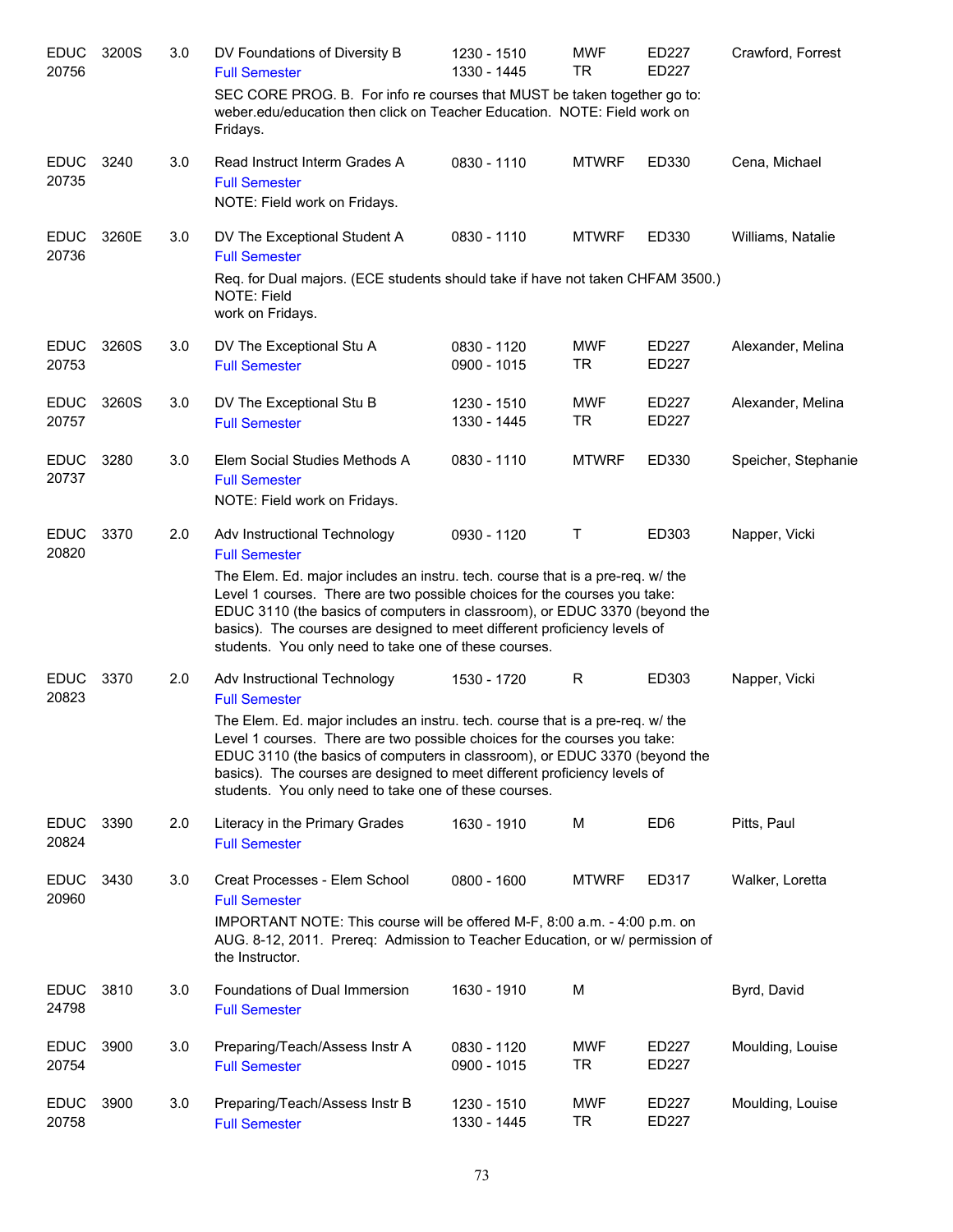| <b>EDUC</b><br>20755 | 3930  | 3.0 | Read & Write/Secondary Curr A<br><b>Full Semester</b>                                                                                                                                                                                        | 0830 - 1120<br>0900 - 1015 | <b>MWF</b><br><b>TR</b> | ED227<br>ED227   | Gowans, Linda     |
|----------------------|-------|-----|----------------------------------------------------------------------------------------------------------------------------------------------------------------------------------------------------------------------------------------------|----------------------------|-------------------------|------------------|-------------------|
| <b>EDUC</b><br>20759 | 3930  | 3.0 | Read & Write/Secondary Curr B<br><b>Full Semester</b>                                                                                                                                                                                        | 1230 - 1510<br>1330 - 1445 | <b>MWF</b><br><b>TR</b> | ED227<br>ED227   | Gowans, Linda     |
| <b>EDUC</b><br>20825 | 4250  | 3.0 | Second Language Acquisition<br><b>Full Semester</b>                                                                                                                                                                                          | 1630 - 1910                | R                       | ED227            | Byrd, David       |
| <b>EDUC</b><br>20738 | 4300  | 3.0 | Elem Math Methods A<br><b>Full Semester</b><br>LEVEL 3 A. For info re courses that MUST be taken together go to:<br>weber.edu/education then click on Teacher Education. NOTE: Field work on<br>Fridays. Prereq: NEED MATH 2010 & MATH 2020. | 0830 - 1110                | <b>MTWRF</b>            | ED317            | Hadley, Kristin   |
| <b>EDUC</b><br>20742 | 4300  | 3.0 | Elem Math Methods B<br><b>Full Semester</b><br>LEVEL 3 B. For info re courses that MUST be taken together go to:<br>weber.edu/education then click on Teacher Education. NOTE: Field work on<br>Fridays. NOTE: NEED MATH 2010 & MATH 2020.   | 1230 - 1510                | <b>MTWRF</b>            | ED317            | Hadley, Kristin   |
| <b>EDUC</b><br>20739 | 4320  | 3.0 | Elem Language Arts Methods A<br><b>Full Semester</b>                                                                                                                                                                                         | 0830 - 1110                | <b>MTWRF</b>            | ED <sub>6</sub>  | Pitts, Paul       |
| <b>EDUC</b><br>20743 | 4320  | 3.0 | Elem Language Arts Methods B<br><b>Full Semester</b>                                                                                                                                                                                         | 1230 - 1510                | <b>MTWRF</b>            | ED <sub>6</sub>  | Pitts, Paul       |
| <b>EDUC</b><br>20740 | 4330  | 3.0 | Elementary Science Methods A<br><b>Full Semester</b><br>Course Fee \$3.00                                                                                                                                                                    | 0830 - 1110                | <b>MTWRF</b>            | ED317            | Pontius, Richard  |
| <b>EDUC</b><br>20744 | 4330  | 3.0 | Elem Science Methods B<br><b>Full Semester</b><br>Course Fee \$3.00                                                                                                                                                                          | 1230 - 1510                | <b>MTWRF</b>            | ED317            | Pontius, Richard  |
| <b>EDUC</b><br>20741 | 4340  | 3.0 | Elem Art/Music Methods A<br><b>Full Semester</b>                                                                                                                                                                                             | 0830 - 1110                | <b>MTWRF</b>            |                  | Walker, Loretta   |
| <b>EDUC</b><br>20745 | 4340  | 3.0 | Elem Art/Music Methods B<br><b>Full Semester</b>                                                                                                                                                                                             | 1230 - 1510                | <b>MTWRF</b>            | ED317            | Walker, Loretta   |
| <b>EDUC</b><br>20826 | 4380A | 4.0 | Student Teaching-Elementary Ed<br><b>Full Semester</b><br>Course Fee \$75.00                                                                                                                                                                 | <b>TBA</b>                 | <b>TBA</b>              |                  | Eldredge, Ana     |
| <b>EDUC</b><br>20827 | 4380B | 4.0 | Student Teaching-Elementary Ed<br><b>Full Semester</b><br>REMOTE SITE LAB FEE.<br>Course Fee \$150.00                                                                                                                                        | <b>TBA</b>                 | <b>TBA</b>              |                  | Eldredge, Ana     |
| <b>EDUC</b><br>20764 | 4510  | 3.0 | Foundations Special Education<br><b>Full Semester</b>                                                                                                                                                                                        | 1630 - 1910                | T                       | ED <sub>6</sub>  | Williams, Natalie |
| <b>EDUC</b><br>20765 | 4520  | 3.0 | Collaboratn, Consult, IEP Dev<br><b>Full Semester</b>                                                                                                                                                                                        | 1630 - 1910                | W                       | ED <sub>15</sub> | Mayhew, John      |
| <b>EDUC</b><br>20766 | 4580  | 3.0 | Strat/Transition for Sec Sp Ed<br><b>Full Semester</b>                                                                                                                                                                                       | 1630 - 1910                | Т                       | ED <sub>15</sub> | Butler, Frances   |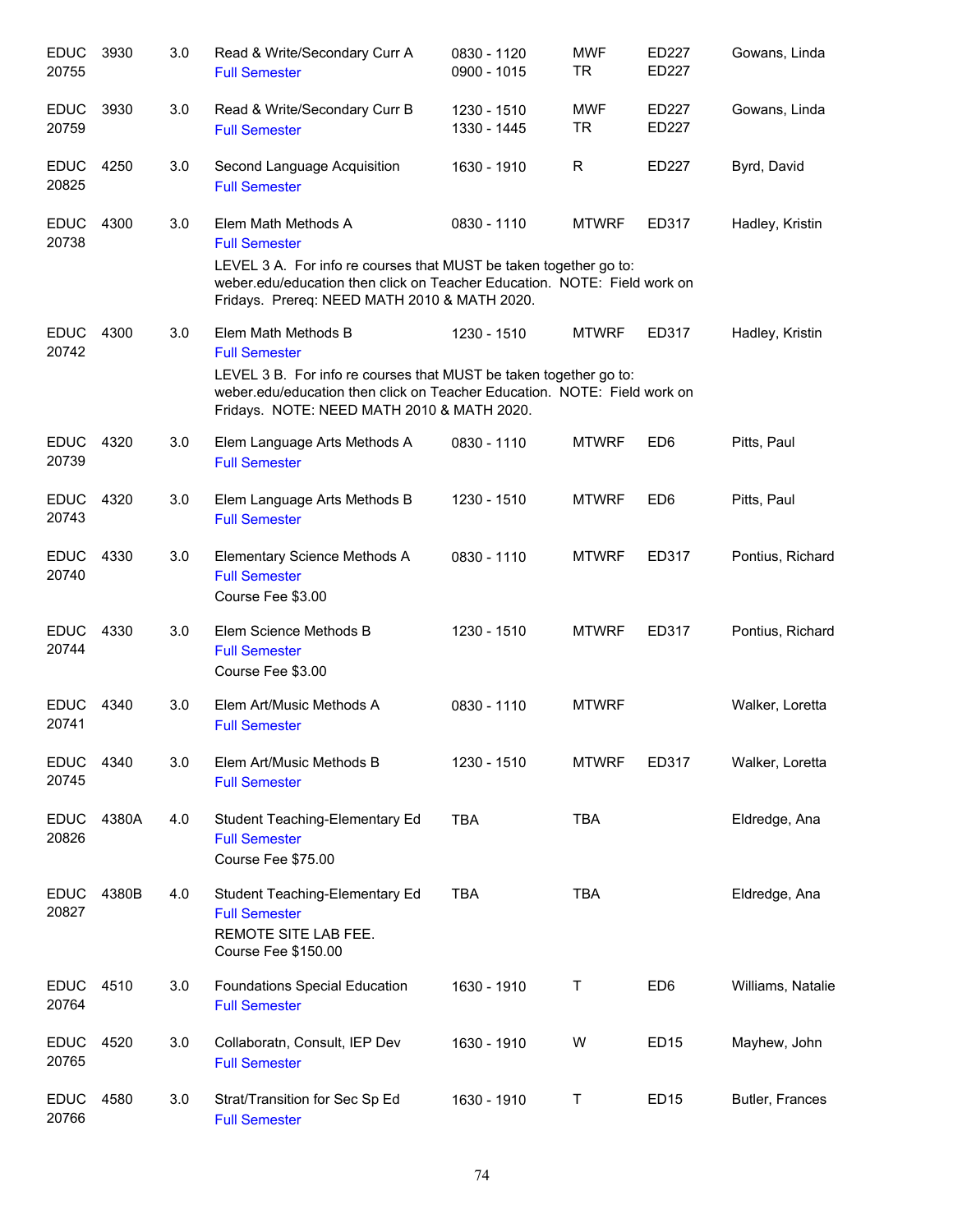| <b>EDUC</b><br>20767 | 4581  | 4.0 | CBL-Pre-Student Teach-Spec Ed<br><b>Full Semester</b>                                                                                                                                                                                                                            | 1530 - 1620 | M          | <b>ED15</b>      | Alexander, Melina |
|----------------------|-------|-----|----------------------------------------------------------------------------------------------------------------------------------------------------------------------------------------------------------------------------------------------------------------------------------|-------------|------------|------------------|-------------------|
|                      |       |     | CBL stands for Community-Based Learning which means that students engage<br>in meaningful community service that is connected to specific course objectives.<br>See http://www.weber.edu/CommunityInvolvement/CBL Designation.html for a<br>full list of CBL designated courses. |             |            |                  |                   |
| <b>EDUC</b><br>20768 | 4650  | 4.0 | <b>CBL-Validated Methods: Reading</b><br><b>Full Semester</b>                                                                                                                                                                                                                    | 1630 - 1910 | M          | ED <sub>15</sub> | Alexander, Melina |
|                      |       |     | CBL stands for Community-Based Learning which means that students engage<br>in meaningful community service that is connected to specific course objectives.<br>See http://www.weber.edu/CommunityInvolvement/CBL_Designation.html for a<br>full list of CBL designated courses. |             |            |                  |                   |
| <b>EDUC</b><br>20769 | 4660  | 4.0 | Validated Methods: Writing<br><b>Full Semester</b>                                                                                                                                                                                                                               | 1630 - 1910 | R          | ED <sub>15</sub> | Butler, Frances   |
| <b>EDUC</b><br>20773 | 4670A | 4.0 | Special Educ Student Teaching<br><b>Full Semester</b><br>Course Fee \$75.00                                                                                                                                                                                                      | <b>TBA</b>  | <b>TBA</b> |                  | Eldredge, Ana     |
| <b>EDUC</b><br>20774 | 4670B | 4.0 | Special Educ Student Teaching<br><b>Full Semester</b><br>REMOTE SITE LAB FEE.<br>Course Fee \$150.00                                                                                                                                                                             | <b>TBA</b>  | <b>TBA</b> |                  | Eldredge, Ana     |
| <b>EDUC</b><br>20770 | 4680  | 8.0 | SpEd Student Teaching<br><b>Full Semester</b>                                                                                                                                                                                                                                    | <b>TBA</b>  | <b>TBA</b> |                  | Eldredge, Ana     |
| <b>EDUC</b><br>20771 | 4685  | 1.0 | SpEd Student Teaching Seminar<br><b>Full Semester</b>                                                                                                                                                                                                                            | 1630 - 1910 | W          | ED219            | Butler, Frances   |
| <b>EDUC</b><br>20772 | 4686  | 4.0 | SpEd Sem. & Syn. SpEd Majors<br><b>Full Semester</b>                                                                                                                                                                                                                             | 1630 - 1910 | W          | ED219            | Butler, Frances   |
| <b>EDUC</b><br>20746 | 4820E | 3.0 | <b>Managing Diverse Classrooms</b><br><b>Full Semester</b>                                                                                                                                                                                                                       | 1630 - 1910 | M          | ED227            | Stewart, Pene'e   |
|                      |       |     | LEVEL 4. Meet on Monday August 22nd. in the Wildcat Theater from 8:00 a.m. to<br>$4:00$ p.m. for<br><b>Elementary Student Teaching Orientation</b>                                                                                                                               |             |            |                  |                   |
| <b>EDUC</b><br>20747 | 4820E | 3.0 | <b>Managing Diverse Classrooms</b><br><b>Full Semester</b>                                                                                                                                                                                                                       | 1630 - 1910 | M          | ED227            | Eliason, Claudia  |
|                      |       |     | LEVEL 4. Meet on Monday August 22nd. in the Wildcat Theater from 8:00 a.m. to<br>$4:00$ p.m. for<br><b>Elementary Student Teaching Orientation</b>                                                                                                                               |             |            |                  |                   |
| <b>EDUC</b><br>20828 | 4830  | 1.0 | Individ Prescribed Program<br><b>Full Semester</b>                                                                                                                                                                                                                               | <b>TBA</b>  | <b>TBA</b> |                  | Mayhew, John      |
| <b>EDUC</b><br>20829 | 4830  | 2.0 | Individ Prescribed Program<br><b>Full Semester</b>                                                                                                                                                                                                                               | <b>TBA</b>  | <b>TBA</b> |                  | Mayhew, John      |
| <b>EDUC</b><br>20830 | 4830  | 3.0 | Individ Prescribed Program<br><b>Full Semester</b>                                                                                                                                                                                                                               | <b>TBA</b>  | <b>TBA</b> |                  | Mayhew, John      |
| <b>EDUC</b><br>20831 | 4830  | 4.0 | Individ Prescribed Program<br><b>Full Semester</b>                                                                                                                                                                                                                               | <b>TBA</b>  | <b>TBA</b> |                  | Mayhew, John      |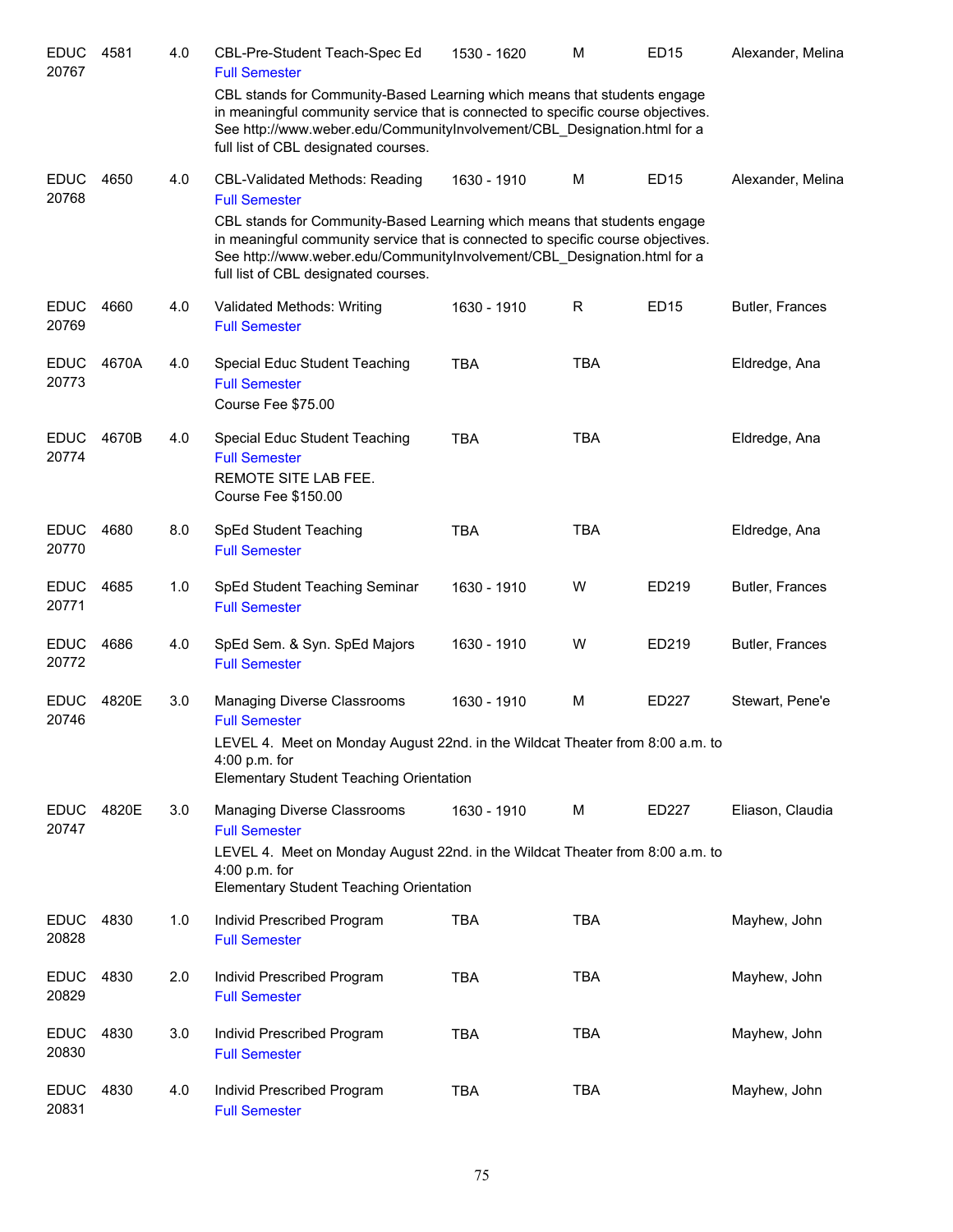| <b>EDUC</b><br>20832 | 4830  | 5.0 | Individ Prescribed Program<br><b>Full Semester</b>                                                                                                                                                                                                                               | <b>TBA</b>                   | <b>TBA</b> |                            | Mayhew, John     |
|----------------------|-------|-----|----------------------------------------------------------------------------------------------------------------------------------------------------------------------------------------------------------------------------------------------------------------------------------|------------------------------|------------|----------------------------|------------------|
| <b>EDUC</b><br>20833 | 4830  | 6.0 | Individ Prescribed Program<br><b>Full Semester</b>                                                                                                                                                                                                                               | <b>TBA</b>                   | <b>TBA</b> |                            | Mayhew, John     |
| <b>EDUC</b><br>20748 | 4840A | 8.0 | Student Teaching-Elementary Ed<br><b>Full Semester</b><br>Course Fee \$150.00                                                                                                                                                                                                    | <b>TBA</b>                   | <b>TBA</b> |                            | Eldredge, Ana    |
| <b>EDUC</b><br>20749 | 4840B | 8.0 | Student Teaching-Elementary Ed<br><b>Full Semester</b><br>REMOTE SITE LAB FEE. NOTE: Need prior permission<br>of the Student Teaching Coordinator.<br>Course Fee \$300.00                                                                                                        | <b>TBA</b>                   | <b>TBA</b> |                            | Eldredge, Ana    |
| <b>EDUC</b><br>20750 | 4860  | 1.0 | <b>CBL-Elem Senior Synthesis Sem</b><br><b>Full Semester</b>                                                                                                                                                                                                                     | 0800 - 1600<br>0800 - 1600   | M<br>T     | <b>ED15</b><br><b>ED15</b> | Stewart, Pene'e  |
|                      |       |     | CBL stands for Community-Based Learning which means that students engage<br>in meaningful community service that is connected to specific course objectives.<br>See http://www.weber.edu/CommunityInvolvement/CBL_Designation.html for a<br>full list of CBL designated courses. |                              |            |                            |                  |
| <b>EDUC</b><br>20751 | 4860  | 1.0 | CBL-Elem Senior Synthesis Sem<br><b>Full Semester</b>                                                                                                                                                                                                                            | $0800 - 1600$<br>0800 - 1600 | M<br>т     | <b>ED15</b><br><b>ED15</b> | Eliason, Claudia |
|                      |       |     | CBL stands for Community-Based Learning which means that students engage<br>in meaningful community service that is connected to specific course objectives.<br>See http://www.weber.edu/CommunityInvolvement/CBL_Designation.html for a<br>full list of CBL designated courses. |                              |            |                            |                  |
| <b>EDUC</b><br>20868 | 4890  | 1.0 | Cooperative Work Experience<br><b>Full Semester</b><br>MUST ATTEND FIRST MEETING T-8/23/11                                                                                                                                                                                       | 1630 - 1720                  | Τ          | ED320                      | Mayhew, John     |
| <b>EDUC</b><br>20869 | 4890  | 2.0 | Cooperative Work Experience<br><b>Full Semester</b><br>MUST ATTEND FIRST MEETING T-8/23/11                                                                                                                                                                                       | 1630 - 1720                  | Τ          | ED320                      | Mayhew, John     |
| <b>EDUC</b><br>20872 | 4890  | 3.0 | Cooperative Work Experience<br><b>Full Semester</b><br>MUST ATTEND FIRST MEETING T-8/23/11                                                                                                                                                                                       | 1630 - 1720                  | T          | ED320                      | Mayhew, John     |
| <b>EDUC</b><br>20874 | 4890  | 4.0 | Cooperative Work Experience<br><b>Full Semester</b><br>MUST ATTEND FIRST MEETING T-8/23/11                                                                                                                                                                                       | 1630 - 1720                  | Т          | ED320                      | Mayhew, John     |
| <b>EDUC</b><br>20876 | 4890  | 5.0 | Cooperative Work Experience<br><b>Full Semester</b><br>MUST ATTEND FIRST MEETING T-8/23/11                                                                                                                                                                                       | 1630 - 1720                  | Т          | ED320                      | Mayhew, John     |
| <b>EDUC</b><br>20878 | 4890  | 6.0 | Cooperative Work Experience<br><b>Full Semester</b><br>MUST ATTEND FIRST MEETING T-8/23/11                                                                                                                                                                                       | 1630 - 1720                  | Τ          | ED320                      | Mayhew, John     |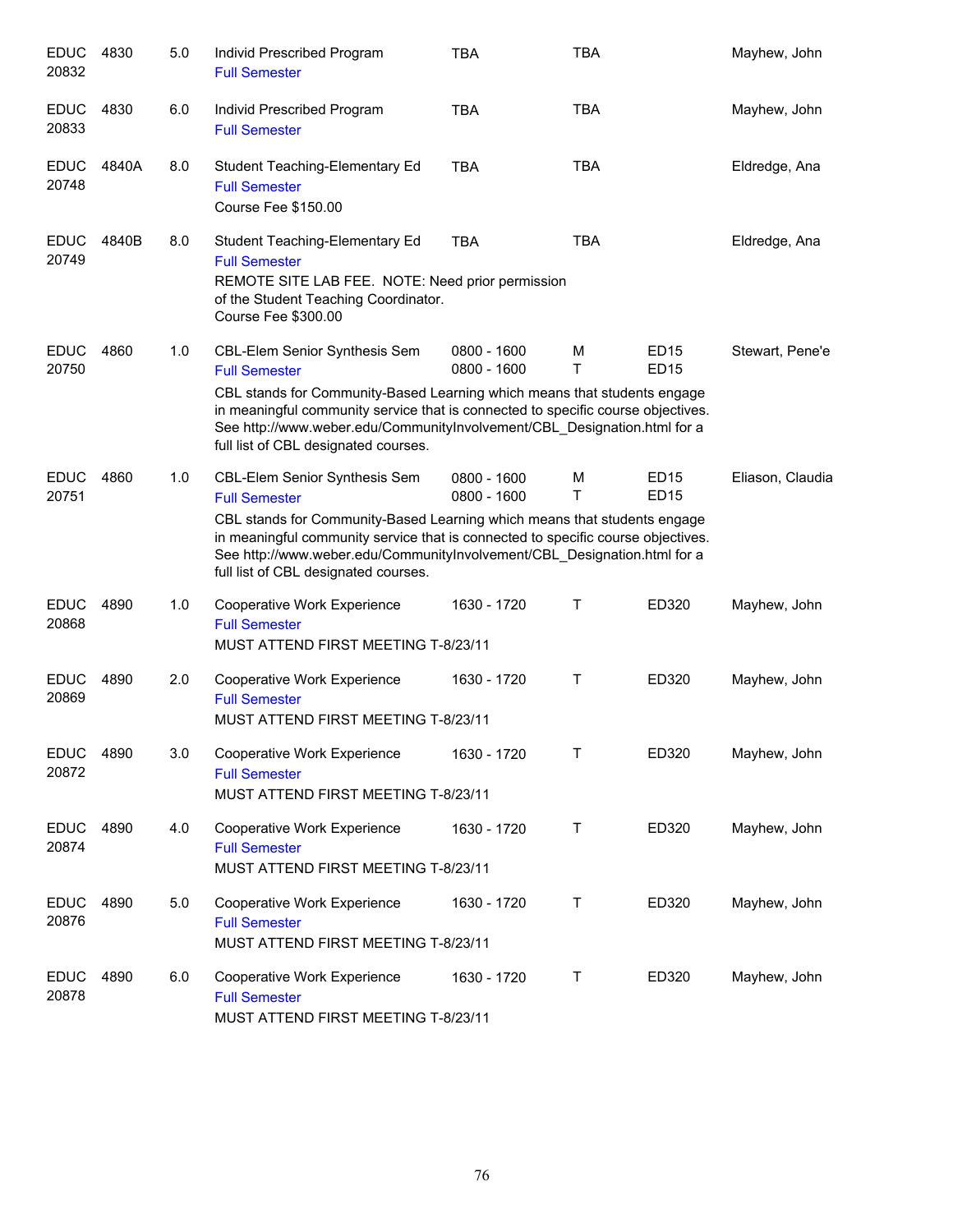| <b>EDUC</b><br>24513 | 4920  | 1.0 | <b>Families Alive Conference</b><br><b>Block 1</b>                                                                                                                                                                                                                                                                                                                                    | 0730 - 1630<br>0730 - 1430 | F<br>S<br>R | SU<br>SU | Merrill, Chloe  |
|----------------------|-------|-----|---------------------------------------------------------------------------------------------------------------------------------------------------------------------------------------------------------------------------------------------------------------------------------------------------------------------------------------------------------------------------------------|----------------------------|-------------|----------|-----------------|
|                      |       |     | Families Alive Conference held October 13-15, 2011. Must<br>attend entire conference in order to receive credit. Cost<br>includes breakfast both days and lunch on Friday.<br>Assignments will be required to earn credit. Assignment<br>requirements will be available Thursday night and Friday<br>morning. For more information contact Continuing Education<br>at (801) 626-6600. | 1930 - 2130                |             | SU       |                 |
| <b>EDUC</b><br>20907 | 4930A | 4.0 | Student Teaching in Sec Educ<br><b>Full Semester</b><br>Course Fee \$75.00                                                                                                                                                                                                                                                                                                            | <b>TBA</b>                 | TBA         |          | Eldredge, Ana   |
| <b>EDUC</b><br>20908 | 4930B | 4.0 | Student Teaching in Sec Educ<br><b>Full Semester</b><br>REMOTE SITE LAB FEE.<br>Course Fee \$150.00                                                                                                                                                                                                                                                                                   | <b>TBA</b>                 | <b>TBA</b>  |          | Eldredge, Ana   |
| <b>EDUC</b><br>20760 | 4940A | 8.0 | Student Teaching in Sec Educ<br><b>Full Semester</b><br>Course Fee \$150.00                                                                                                                                                                                                                                                                                                           | <b>TBA</b>                 | <b>TBA</b>  |          | Eldredge, Ana   |
| <b>EDUC</b><br>20761 | 4940B | 8.0 | Student Teaching in Sec Educ<br><b>Full Semester</b><br>REMOTE SITE LAB FEE. NOTE: requires prior approval of<br>the Student Teaching Coordinator.<br>Course Fee \$300.00                                                                                                                                                                                                             | <b>TBA</b>                 | <b>TBA</b>  |          | Eldredge, Ana   |
| <b>EDUC</b><br>20762 | 4950  | 4.0 | Int Sec Student Teach Seminar<br><b>Full Semester</b><br>Meet MWF - Aug. 22,24,26,29,31 & Sept. 2nd. 8:00 a.m. - 11:10 a.m. in Rm ED<br>219. Tuesday, Dec. 6, 8:30 a.m. - 4:00 p.m. Rm 227. To be taken concurrently w/<br>EDUC 4940A or B                                                                                                                                            | 1630 - 1910                | W           | ED227    | Saunders, Peggy |
| <b>EDUC</b><br>20763 | 4950  | 4.0 | Int Sec Student Teach Seminar<br><b>Full Semester</b><br>Meet M, T, Th - Aug. 22, 23, 25, 29, 30 & Sept. 1st. 8:00 a.m. - 11:10 a.m. in Rm ED<br>006 on Mondays and Rm ED 219 on Tuesdays & Thursdays. Tuesday, Dec. 6,<br>8:30 a.m. - 4:00 p.m. Rm 227. To be taken concurrently w/ EDUC 4940A or B.                                                                                 | 1630 - 1910                | W           | ED227    | Nelson, Kristin |
| <b>EDUC</b><br>20909 | 5770  | 2.0 | Field Exp in ESL/Bilingual Ed<br><b>Full Semester</b>                                                                                                                                                                                                                                                                                                                                 | 1630 - 1820                | F           | ED227    | Byrd, David     |
| <b>EDUC</b><br>20910 | 5840  | 6.0 | Student Teaching El. ED. MED<br><b>Full Semester</b><br>Course Fee \$150.00                                                                                                                                                                                                                                                                                                           | <b>TBA</b>                 | <b>TBA</b>  |          | Saunders, Peggy |
| <b>EDUC</b><br>20911 | 5860  | 2.0 | Practicum in Education<br><b>Full Semester</b>                                                                                                                                                                                                                                                                                                                                        | <b>TBA</b>                 | <b>TBA</b>  |          | Saunders, Peggy |
| <b>EDUC</b><br>20912 | 5860  | 4.0 | Practicum in Education<br><b>Full Semester</b>                                                                                                                                                                                                                                                                                                                                        | <b>TBA</b>                 | <b>TBA</b>  |          | Saunders, Peggy |
| <b>EDUC</b><br>20913 | 5880  | 6.0 | Student Teaching in Sec Ed<br><b>Full Semester</b><br>Course Fee \$150.00                                                                                                                                                                                                                                                                                                             | <b>TBA</b>                 | <b>TBA</b>  |          | Saunders, Peggy |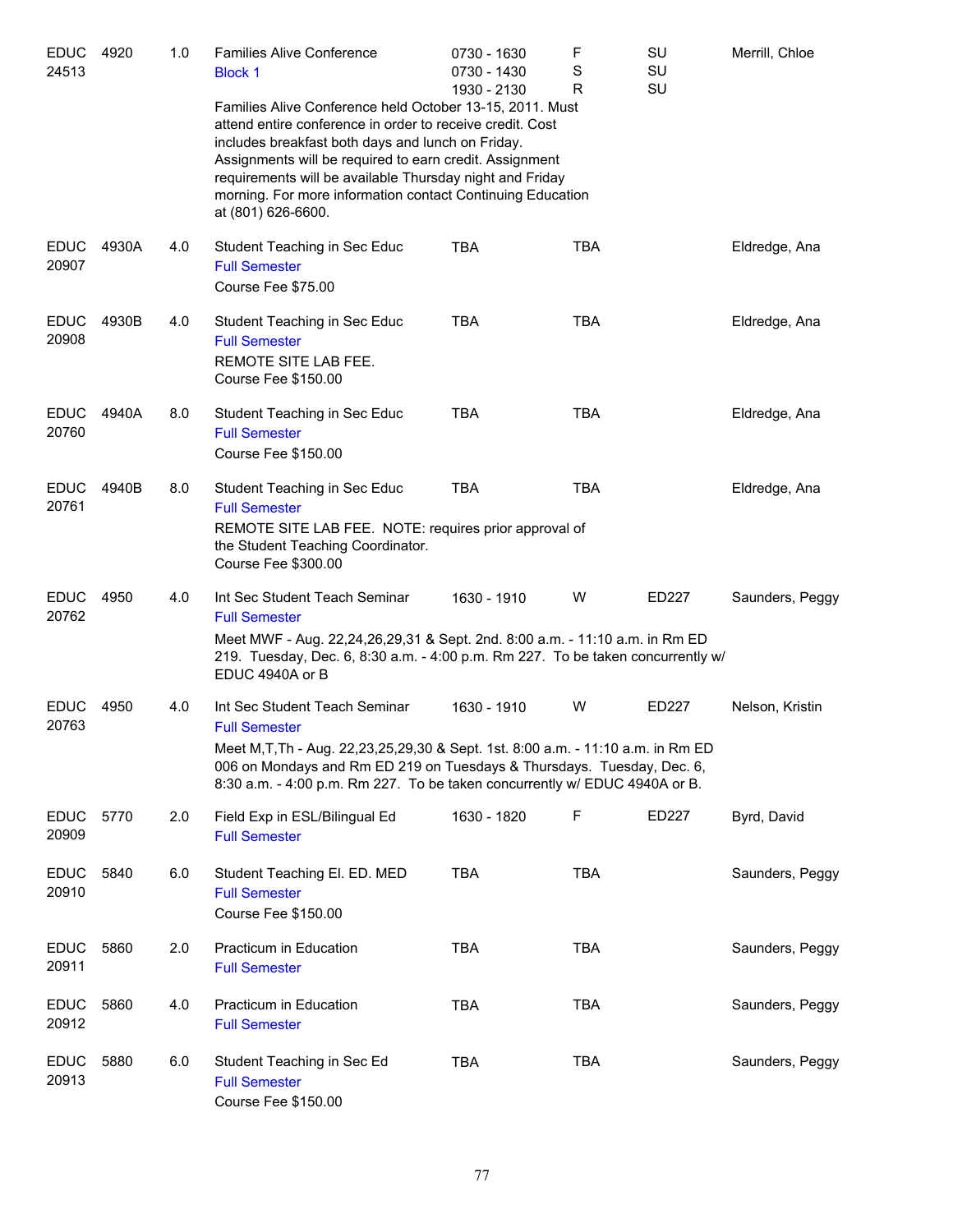| <b>EDUC</b><br>24515 | 5920 | 1.0 | <b>Families Alive Conference</b><br><b>Block 1</b>                                                                                                                                                                                                                                                                                                                                      | 0730 - 1630<br>0730 - 1430 | F<br>$\mathbf S$ | SU<br>SU | Merrill, Chloe   |
|----------------------|------|-----|-----------------------------------------------------------------------------------------------------------------------------------------------------------------------------------------------------------------------------------------------------------------------------------------------------------------------------------------------------------------------------------------|----------------------------|------------------|----------|------------------|
|                      |      |     | Families Alive Conference held October 13-15, 2011. Must<br>attend entire conference in order to receive credit. Cost<br>includes breakfast both days and lunch on Friday.<br>Assignments will be required to earn credit. Assignment<br>requirements will be available Thursday evening and Friday<br>morning. For more information contact Continuing Education<br>at (801) 626-6600. | 1930 - 2130                | $\mathsf R$      | SU       |                  |
| EE.<br>24430         | 1000 | 2.0 | Intro Electronics Engineering<br><b>Full Semester</b>                                                                                                                                                                                                                                                                                                                                   | 1600 - 1650                | MW               | D02325   | Brown, Fon       |
| <b>EE</b><br>22437   | 1270 | 4.0 | Intro to Electrical Circuits<br><b>Full Semester</b><br>Course to include corresponding lab on Monday from 1:30-4:30                                                                                                                                                                                                                                                                    | 0900 - 1015<br>1330 - 1630 | <b>MW</b><br>M   | B4409    | Jackson, Justin  |
| EE.<br>22441         | 3000 | 1.0 | <b>Engineering Seminar</b><br><b>Full Semester</b>                                                                                                                                                                                                                                                                                                                                      | 1230 - 1320                | $\mathsf R$      | B4401    | Ward, Jeffrey    |
| EE.<br>22444         | 3110 | 4.0 | Microelectronics I<br><b>Full Semester</b><br>Course to include corresponding lab on Wed from 1:30-4:30                                                                                                                                                                                                                                                                                 | 0900 - 1015<br>1330 - 1630 | <b>TR</b><br>W   | B4409    | Jackson, Justin  |
| EE.<br>22446         | 3210 | 4.0 | Signals and Systems<br><b>Full Semester</b><br>Course to include corresponding lab on Tue from 1:30-4:30                                                                                                                                                                                                                                                                                | 1030 - 1145<br>1330 - 1630 | MW<br>T          | B4409    | Brown, Fon       |
| EE.<br>24431         | 3610 | 4.0 | <b>Digital Systems</b><br><b>Full Semester</b>                                                                                                                                                                                                                                                                                                                                          | 1700 - 2000                | <b>MW</b>        | D02333   | Brown, Fon       |
| EE.<br>22448         | 3890 | 2.0 | Internship<br><b>Full Semester</b>                                                                                                                                                                                                                                                                                                                                                      | 1230 - 1320                | Τ                | B4421    | Ward, Jeffrey    |
| EE.<br>22450         | 4010 | 2.0 | Senior Project I<br><b>Full Semester</b>                                                                                                                                                                                                                                                                                                                                                | 1230 - 1320                | $\mathsf R$      | B4417    | Brown, Fon       |
| EE<br>24432          | 4100 | 4.0 | <b>Control Systems</b><br><b>Full Semester</b>                                                                                                                                                                                                                                                                                                                                          | 1700 - 2000                | <b>TR</b>        | D02333   | Smith, Jennifer  |
| EE.<br>24433         | 4410 | 3.0 | Commun Circuits & Systems<br><b>Full Semester</b>                                                                                                                                                                                                                                                                                                                                       | 1700 - 1815                | MW               | D02229A  | Ward, Jeffrey    |
| <b>ENGL</b><br>21464 | 0900 | 3.0 | Fund College Reading/Writing<br><b>Full Semester</b>                                                                                                                                                                                                                                                                                                                                    | 1030 - 1120                | MWF              | EH215    | Olson, Eleanor   |
| <b>ENGL</b><br>21466 | 0900 | 3.0 | Fund College Reading/Writing<br><b>Full Semester</b>                                                                                                                                                                                                                                                                                                                                    | 0900 - 1015                | <b>TR</b>        | EH205    | Mason, Marilee   |
| <b>ENGL</b><br>21467 | 0900 | 3.0 | Fund College Reading/Writing<br><b>Full Semester</b>                                                                                                                                                                                                                                                                                                                                    | 1030 - 1145                | <b>TR</b>        | EH205    | Diamond, Marilyn |
| <b>ENGL</b><br>21335 | 0955 | 6.0 | Dev College Reading/Writing<br><b>Full Semester</b>                                                                                                                                                                                                                                                                                                                                     | 0730 - 0820                | MWF              | D02105   | Davis, Deborah   |
| <b>ENGL</b><br>21349 | 0955 | 6.0 | Dev College Reading/Writing<br><b>Full Semester</b>                                                                                                                                                                                                                                                                                                                                     | 0930 - 1020                | <b>MWF</b>       | D02105   | Myers, Nathanael |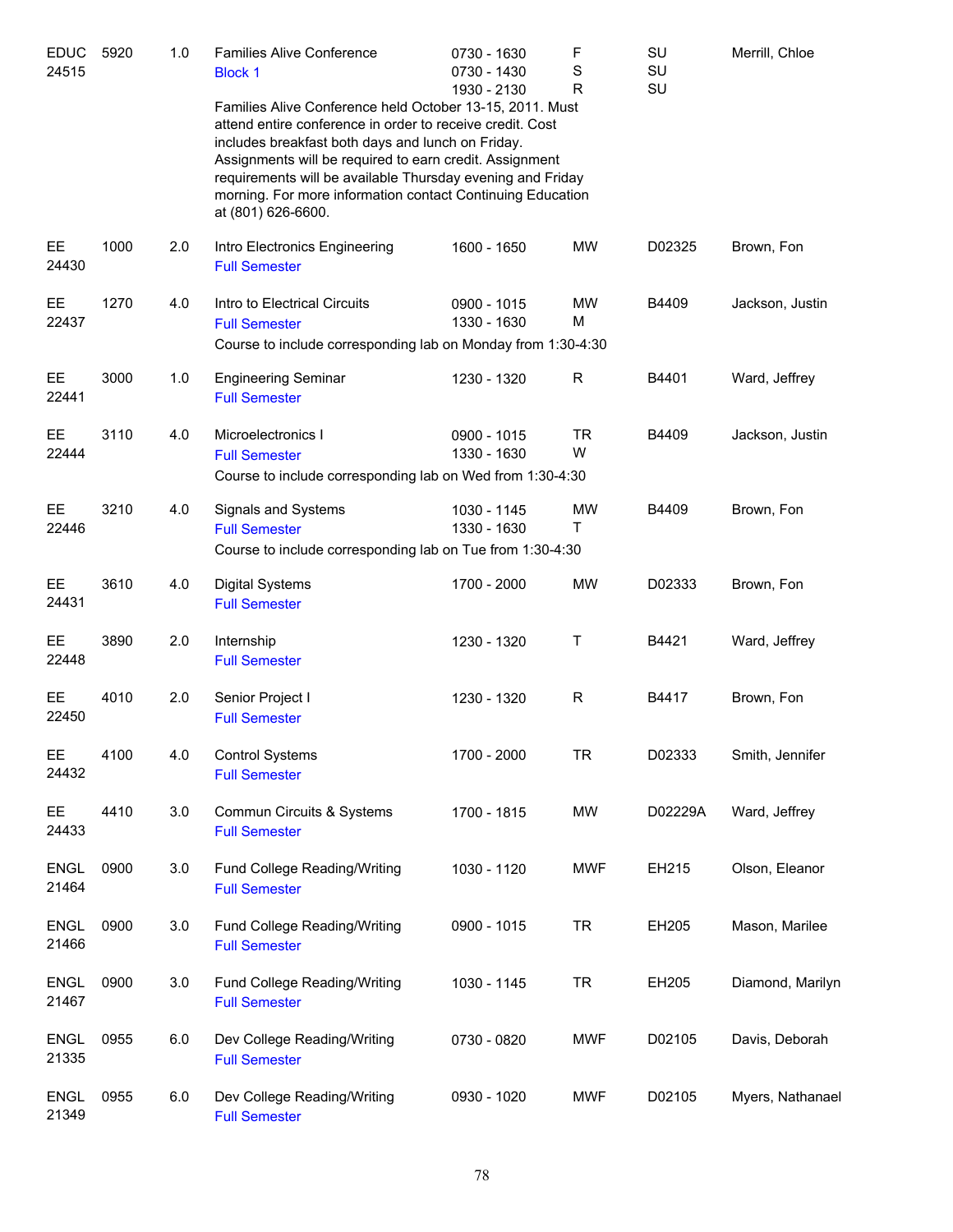| <b>ENGL</b><br>21355 | 0955 | 6.0 | Dev College Reading/Writing<br><b>Full Semester</b>                                                                                                       | 1730 - 2010 | W          | D02106 | Goff, Kamri        |
|----------------------|------|-----|-----------------------------------------------------------------------------------------------------------------------------------------------------------|-------------|------------|--------|--------------------|
| <b>ENGL</b><br>21468 | 0955 | 6.0 | Dev College Reading/Writing<br><b>Full Semester</b>                                                                                                       | 0730 - 0820 | <b>MWF</b> | EH205  | Hughes, Claire     |
| <b>ENGL</b><br>21469 | 0955 | 6.0 | Dev College Reading/Writing<br><b>Full Semester</b>                                                                                                       | 0730 - 0820 | <b>MWF</b> | EH206  | Porter, Carl       |
| <b>ENGL</b><br>21471 | 0955 | 6.0 | Dev College Reading/Writing<br><b>Full Semester</b>                                                                                                       | 0830 - 0920 | <b>MWF</b> | EH206  | Asay, Toni         |
| <b>ENGL</b><br>21472 | 0955 | 6.0 | Dev College Reading/Writing<br><b>Full Semester</b>                                                                                                       | 0930 - 1020 | <b>MWF</b> | EH206  | Sorensen, Jennifer |
| <b>ENGL</b><br>21473 | 0955 | 6.0 | Dev College Reading/Writing<br><b>Full Semester</b>                                                                                                       | 0930 - 1020 | <b>MWF</b> | EH205  | Call, Christy      |
| ENGL<br>21474        | 0955 | 6.0 | Dev College Reading/Writing<br><b>Full Semester</b>                                                                                                       | 0930 - 1020 | <b>MWF</b> | EH316  | Marchant, Becky    |
| ENGL                 | 0955 | 6.0 | Dev College Reading/Writing                                                                                                                               | 0900 - 1015 | <b>TR</b>  | EH203  | Kelly, Brooke      |
| 21475                |      |     | <b>Full Semester</b><br>FOR SMART START GROUP OF STUDENTS ONLY. WILL BE REGISTERED<br>ONLY BY THE SMART START PERSONNEL.                                  |             |            |        |                    |
| <b>ENGL</b><br>21476 | 0955 | 6.0 | Dev College Reading/Writing<br><b>Full Semester</b>                                                                                                       | 0900 - 1015 | <b>TR</b>  | EH204  | Mathews, Darcy     |
| ENGL<br>21477        | 0955 | 6.0 | Dev College Reading/Writing<br><b>Full Semester</b>                                                                                                       | 1030 - 1145 | <b>TR</b>  | EH203  | Kelly, Brooke      |
| <b>ENGL</b><br>21478 | 0955 | 6.0 | Dev College Reading/Writing<br><b>Full Semester</b>                                                                                                       | 1030 - 1145 | <b>TR</b>  | EH204  | Kolz, Buck         |
| <b>ENGL</b><br>21479 | 0955 | 6.0 | Dev College Reading/Writing<br><b>Full Semester</b>                                                                                                       | 1200 - 1315 | <b>TR</b>  | EH205  | Mason, Marilee     |
| <b>ENGL</b><br>21480 | 0955 | 6.0 | Dev College Reading/Writing<br><b>Full Semester</b>                                                                                                       | 1030 - 1120 | <b>MWF</b> | EH206  | Marchant, Becky    |
| <b>ENGL</b><br>21481 | 0955 | 6.0 | Dev College Reading/Writing<br><b>Full Semester</b>                                                                                                       | 1230 - 1320 | <b>MWF</b> | EH203  | Asay, Toni         |
| <b>ENGL</b><br>21482 | 0955 | 6.0 | Dev ColL Rdg/Wrtg Smart Start<br><b>Full Semester</b><br>FOR SMART START GROUP OF STUDENTS ONLY. WILL BE<br>REGISTERED ONLY BY THE SMART START PERSONNEL. | 1030 - 1120 | <b>MWF</b> | EH205  | Call, Christy      |
| <b>ENGL</b><br>21483 | 0955 | 6.0 | Dev College Reading/Writing<br><b>Full Semester</b>                                                                                                       | 1130 - 1220 | <b>MWF</b> | EH205  | Marchant, Becky    |
| <b>ENGL</b><br>21484 | 0955 | 6.0 | Dev College Reading/Writing<br><b>Full Semester</b>                                                                                                       | 1130 - 1220 | <b>MWF</b> | EH206  | Kolz, Buck         |
| <b>ENGL</b><br>21486 | 0955 | 6.0 | Dev College Reading/Writing<br><b>Full Semester</b>                                                                                                       | 1230 - 1320 | <b>MWF</b> | EH205  | Sorensen, Jennifer |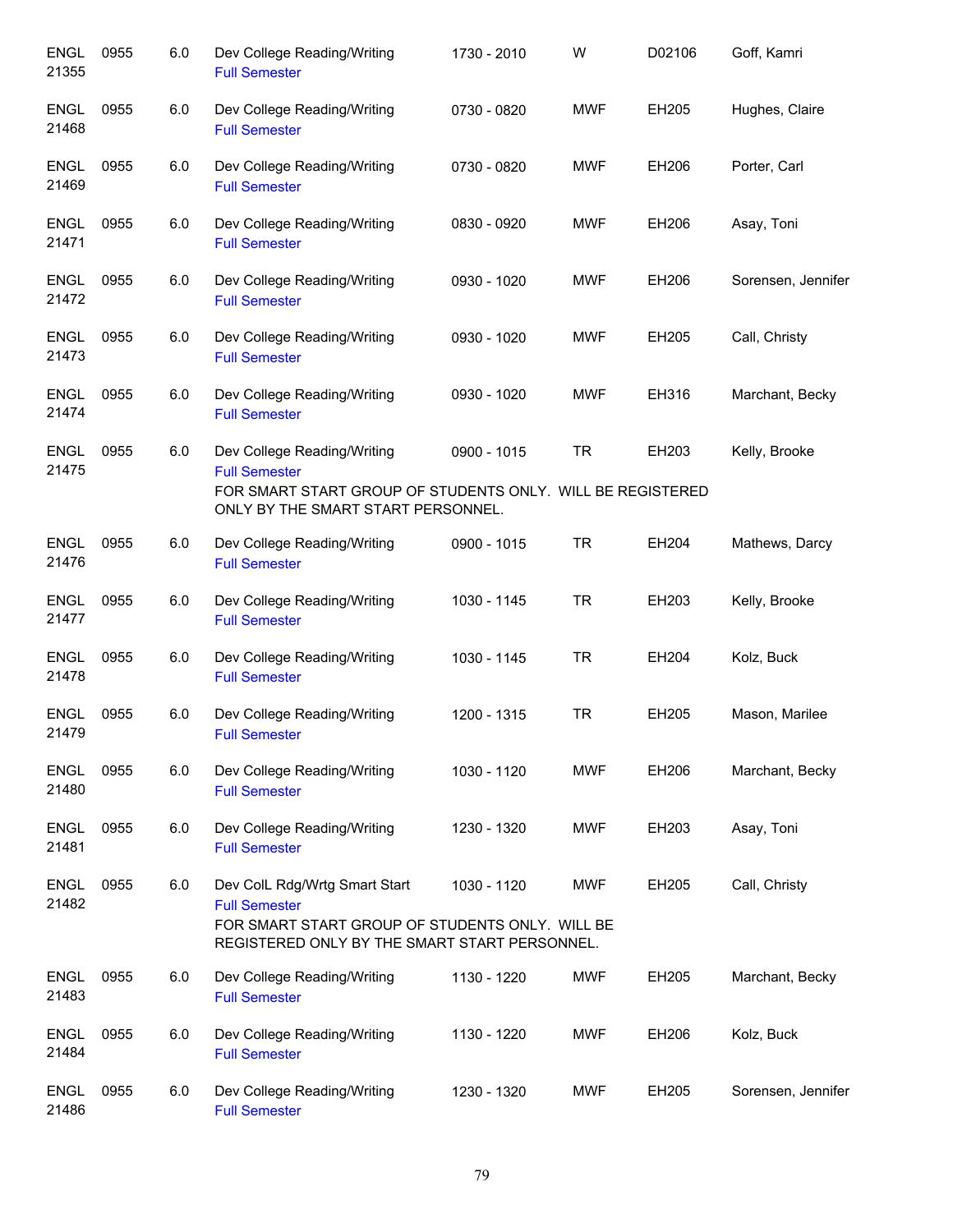| <b>ENGL</b><br>21487 | 0955 | 6.0 | Dev College Reading/Writing<br><b>Full Semester</b>                                                                                                                                                                  | 1730 - 2010 | M          | EH205           | Choberka, Angela   |
|----------------------|------|-----|----------------------------------------------------------------------------------------------------------------------------------------------------------------------------------------------------------------------|-------------|------------|-----------------|--------------------|
| <b>ENGL</b><br>21488 | 0955 | 6.0 | Dev College Reading/Writing<br><b>Full Semester</b>                                                                                                                                                                  | 1730 - 2010 | Τ          | EH317           | Thompson, Jennifer |
| <b>ENGL</b><br>21489 | 0955 | 6.0 | Dev College Reading/Writing<br><b>Full Semester</b>                                                                                                                                                                  | 1730 - 2010 | W          | EH205           | Newhart, Bryson    |
| <b>ENGL</b><br>25478 | 0955 | 6.0 | Dev College Reading/Writing<br><b>Full Semester</b>                                                                                                                                                                  | 0830 - 0920 | <b>MWF</b> | EH306           | Gawronski, Sarah   |
| <b>ENGL</b><br>25480 | 0955 | 6.0 | Dev College Reading/Writing<br><b>Full Semester</b>                                                                                                                                                                  | 0930 - 1020 | <b>MWF</b> | EH306           | Gawronski, Sarah   |
| <b>ENGL</b><br>25481 | 0955 | 6.0 | Dev College Reading/Writing<br><b>Full Semester</b>                                                                                                                                                                  | 1200 - 1315 | <b>TR</b>  | EH115           | Mathews, Darcy     |
| <b>ENGL</b><br>21360 | 1010 | 3.0 | <b>EN Introduct College Writing</b><br><b>Full Semester</b>                                                                                                                                                          | 0830 - 0920 | <b>MWF</b> | D02104          | Barlow, Laurel     |
| <b>ENGL</b><br>21362 | 1010 | 3.0 | <b>EN Introduct College Writing</b><br><b>Full Semester</b>                                                                                                                                                          | 0900 - 1015 | <b>TR</b>  | D02223          | Marchant, Rodney   |
| <b>ENGL</b><br>21364 | 1010 | 3.0 | <b>EN Introduct College Writing</b><br><b>Full Semester</b>                                                                                                                                                          | 1030 - 1120 | <b>MWF</b> | D02105          | Petersen, Emily    |
| <b>ENGL</b><br>21365 | 1010 | 3.0 | <b>EN Introduct College Writing</b><br><b>Full Semester</b>                                                                                                                                                          | 1030 - 1145 | <b>TR</b>  | D02223          | Marchant, Rodney   |
| <b>ENGL</b><br>21366 | 1010 | 3.0 | <b>EN Introduct College Writing</b><br><b>Full Semester</b>                                                                                                                                                          | 1130 - 1220 | <b>MWF</b> | D02105          | Petersen, Emily    |
| <b>ENGL</b><br>21367 | 1010 | 3.0 | <b>EN Introduct College Writing</b><br><b>Full Semester</b>                                                                                                                                                          | 1730 - 2010 | M          | N10             | Forman, Keith      |
| <b>ENGL</b><br>21368 | 1010 | 3.0 | <b>EN Introduct College Writing</b><br><b>Full Semester</b>                                                                                                                                                          | 1730 - 2010 | W          | N <sub>10</sub> | Forman, Keith      |
| <b>ENGL</b><br>21491 | 1010 | 3.0 | EN Introduct College Writing<br><b>Full Semester</b>                                                                                                                                                                 | 0730 - 0820 | <b>MWF</b> | EH204           | Whitby, Emily      |
| <b>ENGL</b><br>21492 | 1010 | 3.0 | <b>EN Introduct College Writing</b><br><b>Full Semester</b>                                                                                                                                                          | 0730 - 0845 | <b>TR</b>  | EH215           | Schaffer, Edward   |
| <b>ENGL</b><br>21493 | 1010 | 3.0 | EN CBL-Intro College Writing<br><b>Full Semester</b><br>CBL stands for Community-Based Learning which means that students engage<br>in meaningful community service that is connected to specific course objectives. | 0830 - 0920 | <b>MWF</b> | EH219           | Hamer, Jan         |
|                      |      |     | See http://www.weber.edu/CommunityInvolvement/CBL_Designation.html for a<br>full list of CBL designated courses.                                                                                                     |             |            |                 |                    |
| <b>ENGL</b><br>21494 | 1010 | 3.0 | <b>EN Introduct College Writing</b><br><b>Full Semester</b>                                                                                                                                                          | 0830 - 0920 | <b>MWF</b> | EH220           | Hogge, Robert      |
| <b>ENGL</b><br>21495 | 1010 | 3.0 | <b>EN Introduct College Writing</b><br><b>Full Semester</b>                                                                                                                                                          | 0930 - 1020 | <b>MWF</b> | EH317           | Asay, Toni         |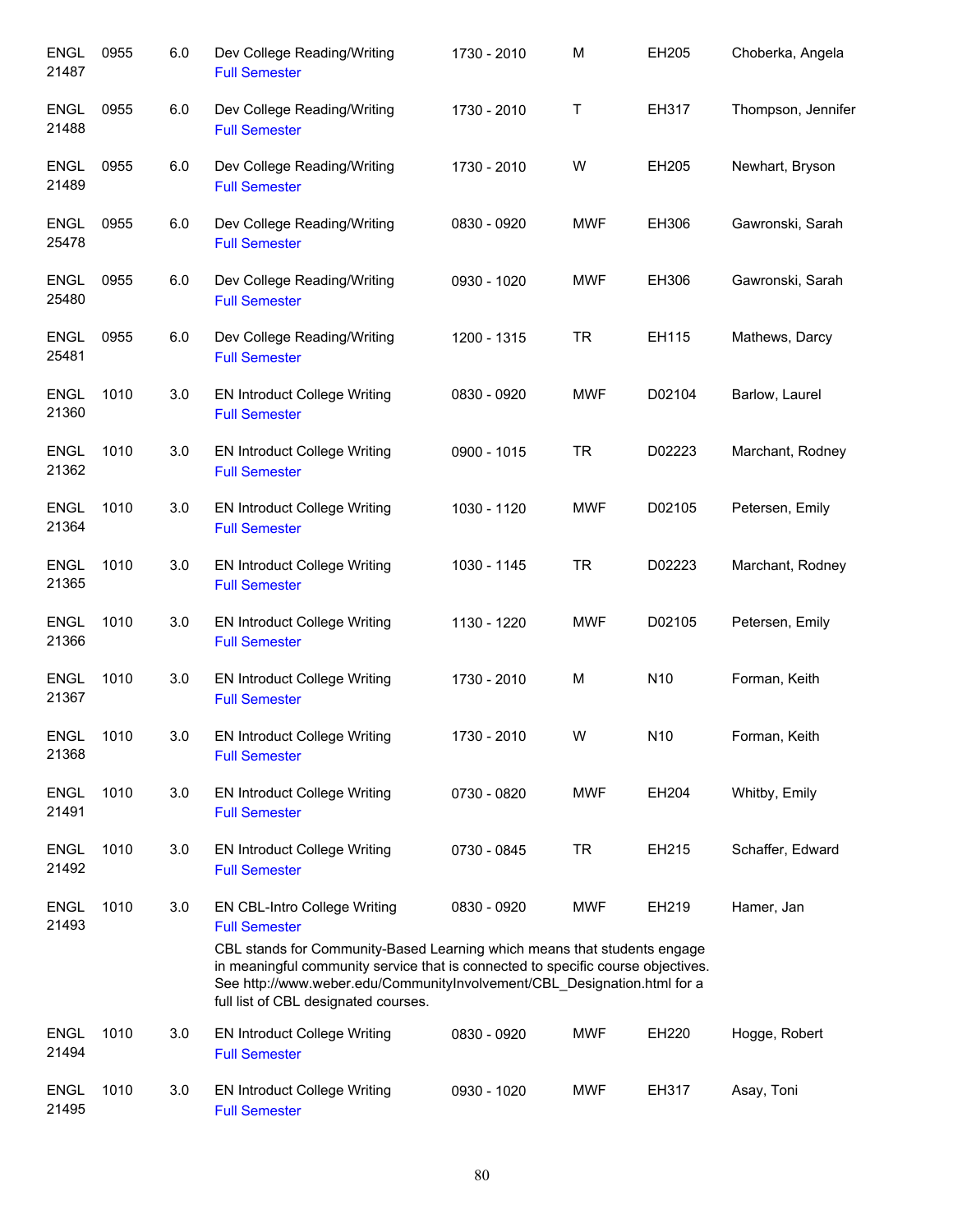| <b>ENGL</b><br>21496 | 1010 | 3.0 | <b>EN Introduct College Writing</b><br><b>Full Semester</b>                                                                                                                                                                                                                      | 0830 - 0920 | <b>MWF</b> | EH204 | Whitby, Emily     |
|----------------------|------|-----|----------------------------------------------------------------------------------------------------------------------------------------------------------------------------------------------------------------------------------------------------------------------------------|-------------|------------|-------|-------------------|
| <b>ENGL</b><br>21497 | 1010 | 3.0 | <b>EN Introduct College Writing</b><br><b>Full Semester</b>                                                                                                                                                                                                                      | 0900 - 1015 | <b>TR</b>  | EH316 | Schaffer, Edward  |
| <b>ENGL</b><br>21498 | 1010 | 3.0 | <b>EN Introduct College Writing</b><br><b>Full Semester</b>                                                                                                                                                                                                                      | 0900 - 1015 | <b>TR</b>  | EH219 | Griffiths, Sian   |
| <b>ENGL</b><br>21499 | 1010 | 3.0 | <b>EN Introduct College Writing</b><br><b>Full Semester</b>                                                                                                                                                                                                                      | 0930 - 1020 | <b>MWF</b> | EH217 | Burrows, J        |
| <b>ENGL</b><br>21500 | 1010 | 3.0 | EN CBL-Intro College Writing<br><b>Full Semester</b>                                                                                                                                                                                                                             | 0930 - 1020 | <b>MWF</b> | EH219 | Hamer, Jan        |
|                      |      |     | CBL stands for Community-Based Learning which means that students engage<br>in meaningful community service that is connected to specific course objectives.<br>See http://www.weber.edu/CommunityInvolvement/CBL_Designation.html for a<br>full list of CBL designated courses. |             |            |       |                   |
| <b>ENGL</b><br>21501 | 1010 | 3.0 | <b>EN Introduct College Writing</b><br><b>Full Semester</b>                                                                                                                                                                                                                      | 1130 - 1220 | MWF        | EH204 | Hudson, Kyra      |
| <b>ENGL</b><br>21502 | 1010 | 3.0 | <b>EN Introduct College Writing</b><br><b>Full Semester</b>                                                                                                                                                                                                                      | 0930 - 1020 | <b>MWF</b> | EH403 | Hudson, Kyra      |
| <b>ENGL</b><br>21503 | 1010 | 3.0 | EN Intro College Wrtng/Honors<br><b>Full Semester</b><br>FOR HONOR STUDENTS ONLY. WILL NEED A 3.3 GPA. APPROVAL<br>THROUGH THE HONORS DEPT. IS NEEDED, 626-7591 OR LIB225.                                                                                                       | 1030 - 1120 | <b>MWF</b> | EH317 | Asay, Toni        |
| <b>ENGL</b><br>21504 | 1010 | 3.0 | <b>EN Introduct College Writing</b><br><b>Full Semester</b>                                                                                                                                                                                                                      | 1030 - 1145 | <b>TR</b>  | EH215 | Schaffer, Edward  |
| <b>ENGL</b><br>21505 | 1010 | 3.0 | <b>EN Introduct College Writing</b><br><b>Full Semester</b>                                                                                                                                                                                                                      | 1030 - 1145 | <b>TR</b>  | EH317 | Macdonald, Robert |
| <b>ENGL</b><br>21506 | 1010 | 3.0 | <b>EN Introduct College Writing</b><br><b>Full Semester</b>                                                                                                                                                                                                                      | 1130 - 1220 | <b>MWF</b> | EH220 | Fluegge, Anna     |
| <b>ENGL</b><br>21507 | 1010 | 3.0 | <b>EN Introduct College Writing</b><br><b>Full Semester</b>                                                                                                                                                                                                                      | 1230 - 1320 | <b>MWF</b> | EH219 | Pollett, William  |
| <b>ENGL</b><br>21508 | 1010 | 3.0 | <b>EN Introduct College Writing</b><br><b>Full Semester</b>                                                                                                                                                                                                                      | 1230 - 1320 | <b>MWF</b> | EH307 | McKay, Susan      |
| <b>ENGL</b><br>21509 | 1010 | 3.0 | <b>EN Introduct College Writing</b><br><b>Full Semester</b>                                                                                                                                                                                                                      | 1200 - 1315 | <b>TR</b>  | EH316 | Petersen, Emily   |
| <b>ENGL</b><br>21510 | 1010 | 3.0 | <b>EN Introduct College Writing</b><br><b>Full Semester</b>                                                                                                                                                                                                                      | 1330 - 1420 | <b>MWF</b> | EH217 | Burrows, J        |
| <b>ENGL</b><br>21511 | 1010 | 3.0 | <b>EN Introduct College Writing</b><br><b>Full Semester</b>                                                                                                                                                                                                                      | 1330 - 1420 | <b>MWF</b> | EH219 | Pollett, William  |
| <b>ENGL</b><br>21512 | 1010 | 3.0 | <b>EN Introduct College Writing</b><br><b>Full Semester</b>                                                                                                                                                                                                                      | 1730 - 2010 | M          | EH220 | Beal, John        |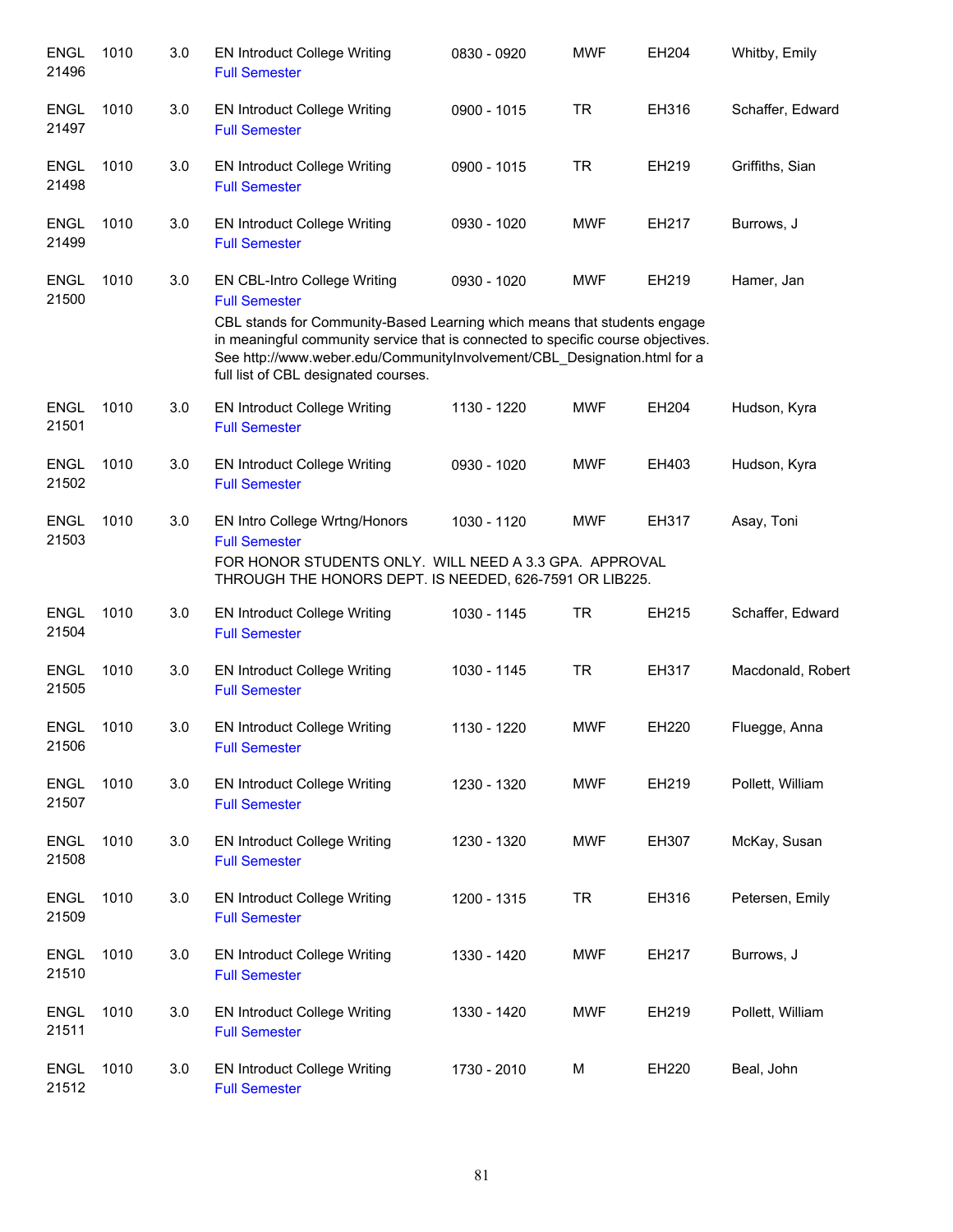| <b>ENGL</b><br>21513 | 1010 | 3.0 | <b>EN Introduct College Writing</b><br><b>Full Semester</b>                                                                                                                                                   | 1730 - 2010 | $\mathsf{T}$ | EH218     | Ludlow, Steven  |
|----------------------|------|-----|---------------------------------------------------------------------------------------------------------------------------------------------------------------------------------------------------------------|-------------|--------------|-----------|-----------------|
| <b>ENGL</b><br>21514 | 1010 | 3.0 | <b>EN Introduct College Writing</b><br><b>Block 1</b><br>ACCELERATED, HYBRID COURSE. CLASS IS HELD FOR THE<br>FIRST 7 WEEKS OF THE SEMESTER. A COMPUTER COMPONENT<br>IS PART OF THIS FACE-TO-FACE CLASS.      | 1730 - 2010 | Τ            | EH203     | Vause, Sarah    |
| <b>ENGL</b><br>21515 | 1010 | 3.0 | <b>EN Introduct College Writing</b><br><b>Full Semester</b><br>English 4410 students will be helping this class of students<br>For International students/non-native speakers of English<br>only.             | 1730 - 2010 | Τ            | EH407     | Conrad, Timothy |
| <b>ENGL</b><br>21516 | 1010 | 3.0 | <b>EN Introduct College Writing</b><br><b>Full Semester</b>                                                                                                                                                   | 1730 - 2010 | W            | EH220     | Beal, John      |
| <b>ENGL</b><br>21517 | 1010 | 3.0 | <b>EN Introduct College Writing</b><br><b>Full Semester</b>                                                                                                                                                   | 1730 - 2010 | R            | EH218     | Ludlow, Steven  |
| <b>ENGL</b><br>21518 | 1010 | 3.0 | <b>EN Introduct College Writing</b><br><b>Block 1</b><br>ACCELERATED, HYBRID CLASS. CLASS IS HELD THE FIRST 7 WEEKS<br>OF THE SEMESTER. A COMPUTER COMPONENT IS PART OF THIS<br>FACE-TO-FACE CLASS.           | 1730 - 2010 | R            | EH203     | Yngve, Gail     |
| <b>ENGL</b><br>21778 | 1010 | 3.0 | <b>EN Introduct College Writing</b><br><b>Full Semester</b><br>To access online course materials, please log on through<br>the student portal (eWeber) at http://weber.edu and select:<br>"Current Students". | <b>TBA</b>  | <b>TBA</b>   | <b>OL</b> | Triplett, Joan  |
| <b>ENGL</b><br>21779 | 1010 | 3.0 | <b>EN Introduct College Writing</b><br><b>Full Semester</b><br>To access online course materials, please log on through<br>the student portal (eWeber) at http://weber.edu and select:<br>"Current Students". | <b>TBA</b>  | <b>TBA</b>   | OL        | Egan, Stacie    |
| ENGL<br>21781        | 1010 | 3.0 | <b>EN Introduct College Writing</b><br><b>Full Semester</b><br>To access online course materials, please log on through the<br>student portal (eWeber) at http://weber.edu and select:<br>"Current Students". | TBA         | TBA          | OL        | Hirst, Holly    |
| <b>ENGL</b><br>21782 | 1010 | 3.0 | <b>EN Introduct College Writing</b><br><b>Full Semester</b><br>To access online course materials, please log on through<br>the student portal (eWeber) at http://weber.edu and select:<br>"Current Students". | <b>TBA</b>  | <b>TBA</b>   | OL        | Hudson, Kyra    |
| <b>ENGL</b><br>21783 | 1010 | 3.0 | <b>EN Introduct College Writing</b><br><b>Full Semester</b><br>To access online course materials, please log on through the<br>student portal (eWeber) at http://weber.edu and select:<br>"Current Studnets". | <b>TBA</b>  | TBA          | OL        | Smith, Brigette |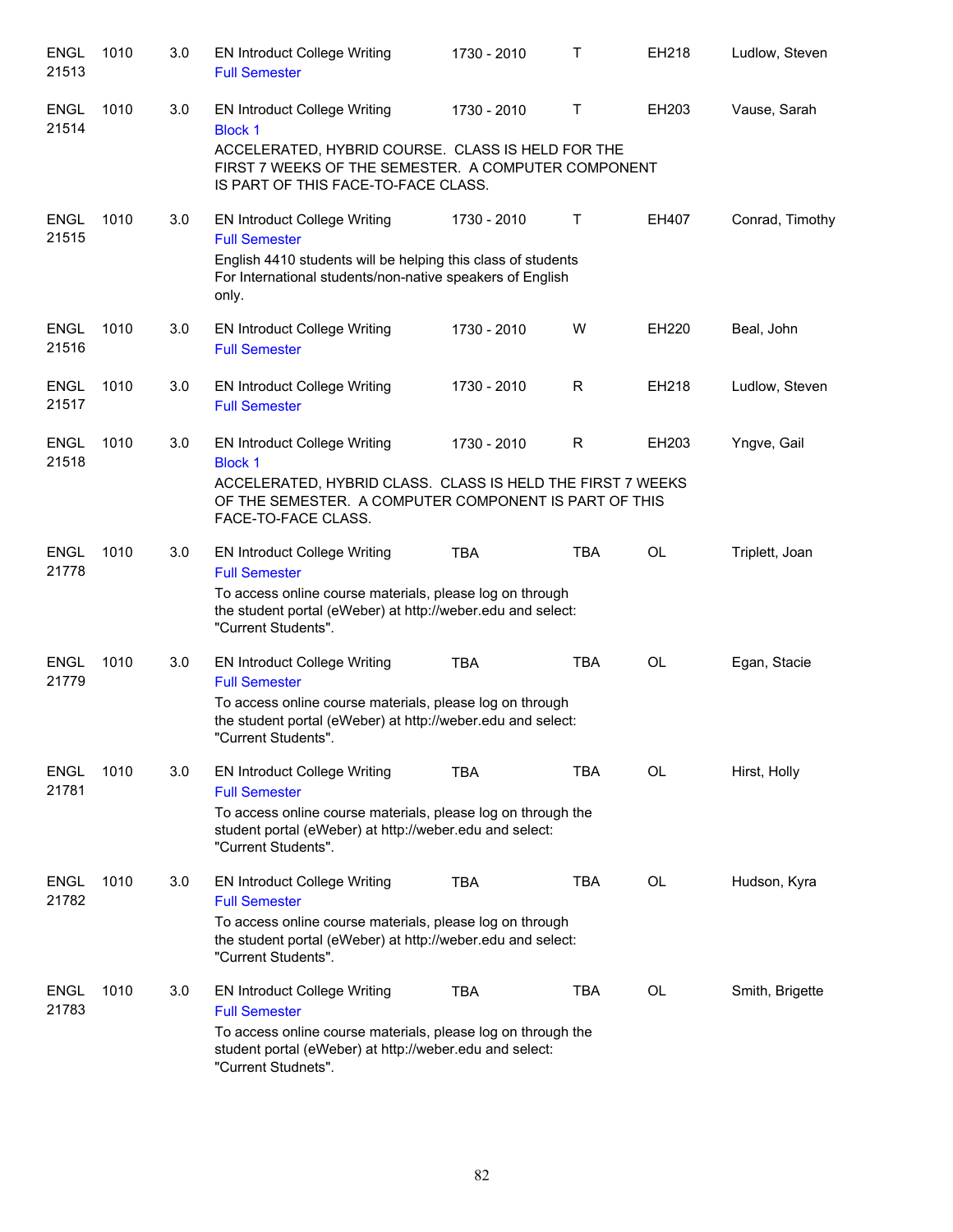| <b>ENGL</b><br>21785 | 1010 | 3.0 | <b>EN Introduct College Writing</b><br><b>Full Semester</b>                                                                                    | <b>TBA</b>  | TBA         | OL           | Triplett, Joan    |
|----------------------|------|-----|------------------------------------------------------------------------------------------------------------------------------------------------|-------------|-------------|--------------|-------------------|
|                      |      |     | To access online course materials, please log on through<br>the student portal (eWeber) at http://weber.edu and select:<br>"Current Students". |             |             |              |                   |
| <b>ENGL</b><br>21786 | 1010 | 3.0 | <b>EN Introduct College Writing</b><br><b>Full Semester</b>                                                                                    | <b>TBA</b>  | <b>TBA</b>  | <b>OL</b>    | Smith, Brigette   |
|                      |      |     | To access online course materials, please log on through<br>the student portal (eWeber) at http://weber.edu and select:<br>"Current Students". |             |             |              |                   |
| ENGL<br>21788        | 1010 | 3.0 | <b>EN Introduct College Writing</b><br><b>Full Semester</b>                                                                                    | <b>TBA</b>  | <b>TBA</b>  | OL           | Luper, A          |
|                      |      |     | To access online course materials, please log on through<br>the student portal (eWeber) at http://weber.edu and select:<br>"Current Students". |             |             |              |                   |
| <b>ENGL</b><br>22266 | 1010 | 3.0 | <b>EN Introduct College Writing</b><br><b>Full Semester</b>                                                                                    | 1730 - 2010 | M           | <b>HC014</b> | Handley, Helen    |
| <b>ENGL</b><br>22507 | 1010 | 3.0 | EN Introduct College Writing<br><b>Full Semester</b>                                                                                           | 1200 - 1315 | <b>TR</b>   | EH203        | Myers, Nathanael  |
| <b>ENGL</b><br>22508 | 1010 | 3.0 | <b>EN Introduct College Writing</b><br><b>Full Semester</b>                                                                                    | 1330 - 1445 | <b>TR</b>   | EH203        | Myers, Nathanael  |
| <b>ENGL</b><br>23283 | 1010 | 3.0 | <b>EN Introduct College Writing</b><br><b>Full Semester</b>                                                                                    | 1330 - 1445 | <b>TR</b>   | EH317        | Macdonald, Robert |
| <b>ENGL</b><br>24452 | 1010 | 3.0 | <b>EN Introduct College Writing</b><br><b>Full Semester</b>                                                                                    | 1730 - 2010 | R           | MR.          | Nelson, Crystal   |
| <b>ENGL</b><br>24453 | 1010 | 3.0 | <b>EN Introduct College Writing</b><br><b>Full Semester</b>                                                                                    | 0830 - 1110 | $\mathbf S$ | <b>WW108</b> | Carper, Donald    |
| <b>ENGL</b><br>25020 | 1010 | 3.0 | <b>EN Introduct College Writing</b><br><b>Full Semester</b>                                                                                    | <b>TBA</b>  | <b>TBA</b>  | <b>OL</b>    | Newman, Sylvia    |
|                      |      |     | To access the online course materials, please log in through<br>the student portal (eWeber) at http://weber.edu.                               |             |             |              |                   |
| <b>ENGL</b><br>25021 | 1010 | 3.0 | <b>EN Introduct College Writing</b><br><b>Full Semester</b>                                                                                    | <b>TBA</b>  | <b>TBA</b>  | <b>OL</b>    | Newman, Sylvia    |
|                      |      |     | To access the online course materials, please log in through<br>the student portal (eWeber) at http://weber.edu.                               |             |             |              |                   |
| <b>ENGL</b><br>25396 | 1010 | 3.0 | <b>EN Introduct College Writing</b><br><b>Full Semester</b>                                                                                    | 0900 - 1015 | <b>TR</b>   | EH106        | Macdonald, Robert |
| <b>ENGL</b><br>25397 | 1010 | 3.0 | <b>EN Introduct College Writing</b><br><b>Full Semester</b>                                                                                    | 0900 - 1015 | <b>TR</b>   | EH117        | Ludlow, Steven    |
| <b>ENGL</b><br>25398 | 1010 | 3.0 | <b>EN Introduct College Writing</b><br><b>Full Semester</b>                                                                                    | 0930 - 1020 | <b>MWF</b>  | EH305        | Marchant, Rodney  |
| <b>ENGL</b><br>25400 | 1010 | 3.0 | <b>EN Introduct College Writing</b><br><b>Full Semester</b>                                                                                    | 1030 - 1120 | <b>MWF</b>  | EH305        | Whitby, Emily     |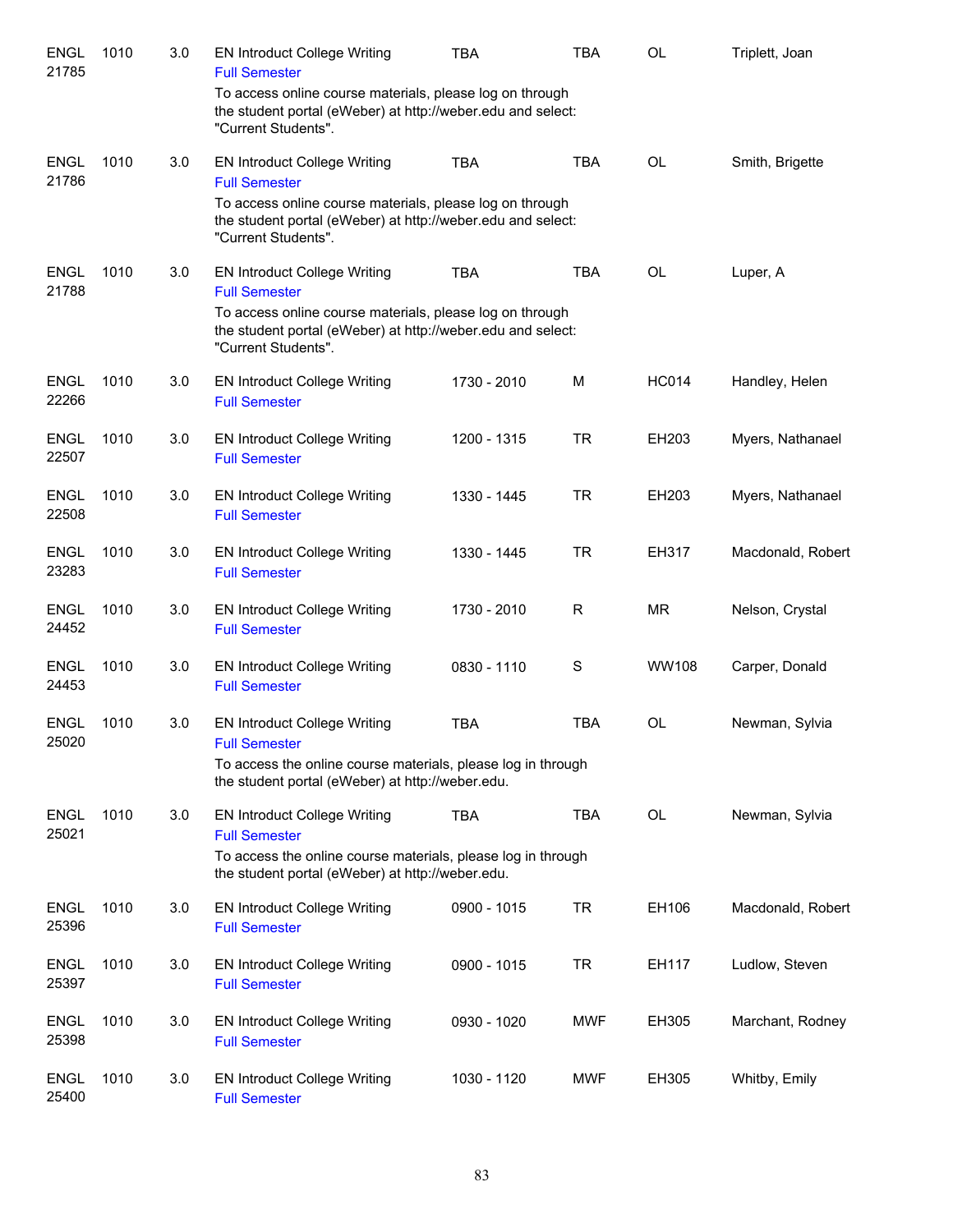| <b>ENGL</b><br>25404 | 1010 | 3.0 | <b>EN Introduct College Writing</b><br><b>Full Semester</b>                                                                                                                                                                                                                                                                               | 1130 - 1220 | <b>MWF</b> | EH305     | Forman, Keith     |
|----------------------|------|-----|-------------------------------------------------------------------------------------------------------------------------------------------------------------------------------------------------------------------------------------------------------------------------------------------------------------------------------------------|-------------|------------|-----------|-------------------|
| <b>ENGL</b><br>25470 | 1010 | 3.0 | <b>EN Introduct College Writing</b><br><b>Full Semester</b><br>To access online course materials, please log on through<br>the student portal (eWeber) at http://weber.edu and select<br>"Current Students".                                                                                                                              | <b>TBA</b>  | <b>TBA</b> | OL        | Egan, Stacie      |
| <b>ENGL</b><br>25471 | 1010 | 3.0 | <b>EN Introduct College Writing</b><br><b>Full Semester</b><br>To access online course materials, please log on through<br>the student portal (eWeber) at http://weber.edu and select<br>"Current Students".                                                                                                                              | <b>TBA</b>  | <b>TBA</b> | OL        | Triplett, Joan    |
| <b>ENGL</b><br>25472 | 1010 | 3.0 | <b>EN Introduct College Writing</b><br><b>Full Semester</b><br>To access online course materials, please log on through<br>the student portal (eWeber) at http://weber.edu and select<br>"Cuurent Students".                                                                                                                              | <b>TBA</b>  | <b>TBA</b> | <b>OL</b> | Stott, Laura      |
| <b>ENGL</b><br>25473 | 1010 | 3.0 | <b>EN Introduct College Writing</b><br><b>Full Semester</b><br>To access online course materials, please log on through<br>the student portal (eWeber) at http://weber.edu and select<br>"Current Students".                                                                                                                              | <b>TBA</b>  | <b>TBA</b> | <b>OL</b> | Luper, A          |
| <b>ENGL</b><br>25486 | 1010 | 3.0 | <b>EN Introduct College Writing</b><br><b>Full Semester</b>                                                                                                                                                                                                                                                                               | 0930 - 1020 | <b>MWF</b> | EH220     | Fluegge, Anna     |
| <b>ENGL</b><br>25512 | 1010 | 3.0 | <b>EN Introduct College Writing</b><br><b>Full Semester</b>                                                                                                                                                                                                                                                                               | 1330 - 1445 | <b>TR</b>  | EH407     | Ludlow, Steven    |
| <b>ENGL</b><br>21369 | 2010 | 3.0 | <b>EN Intermed College Writing</b><br><b>Full Semester</b>                                                                                                                                                                                                                                                                                | 1030 - 1120 | <b>MWF</b> | D02104    | Barlow, Laurel    |
| <b>ENGL</b><br>21371 | 2010 | 3.0 | <b>EN Intermed College Writing</b><br><b>Full Semester</b>                                                                                                                                                                                                                                                                                | 1030 - 1145 | <b>TR</b>  | D02103    | Tanner, Laurel    |
| <b>ENGL</b><br>21373 | 2010 | 3.0 | <b>EN Intermed College Writing</b><br><b>Full Semester</b>                                                                                                                                                                                                                                                                                | 1130 - 1220 | <b>MWF</b> | D02104    | Barlow, Laurel    |
| <b>ENGL</b><br>21375 | 2010 | 3.0 | <b>EN Intermed College Writing</b><br><b>Full Semester</b>                                                                                                                                                                                                                                                                                | 1730 - 2010 | М          | N12       | Summers, Kaydee   |
| <b>ENGL</b><br>21376 | 2010 | 3.0 | EN Intermed College Writing<br><b>Full Semester</b>                                                                                                                                                                                                                                                                                       | 1730 - 2010 | W          | D02321    | Summers, Kaydee   |
| <b>ENGL</b><br>21378 | 2010 | 3.0 | EN Intermed College Writing<br><b>Full Semester</b>                                                                                                                                                                                                                                                                                       | 1730 - 2010 | R          | N09       | Drott, Jolynn     |
| <b>ENGL</b><br>21519 | 2010 | 3.0 | EN CBL-Interm College Writing<br><b>Full Semester</b><br>CBL stands for Community-Based Learning which means that students engage<br>in meaningful community service that is connected to specific course objectives.<br>See http://www.weber.edu/CommunityInvolvement/CBL_Designation.html for a<br>full list of CBL designated courses. | 0730 - 0820 | <b>MWF</b> | EH203     | Sheridan, Deborah |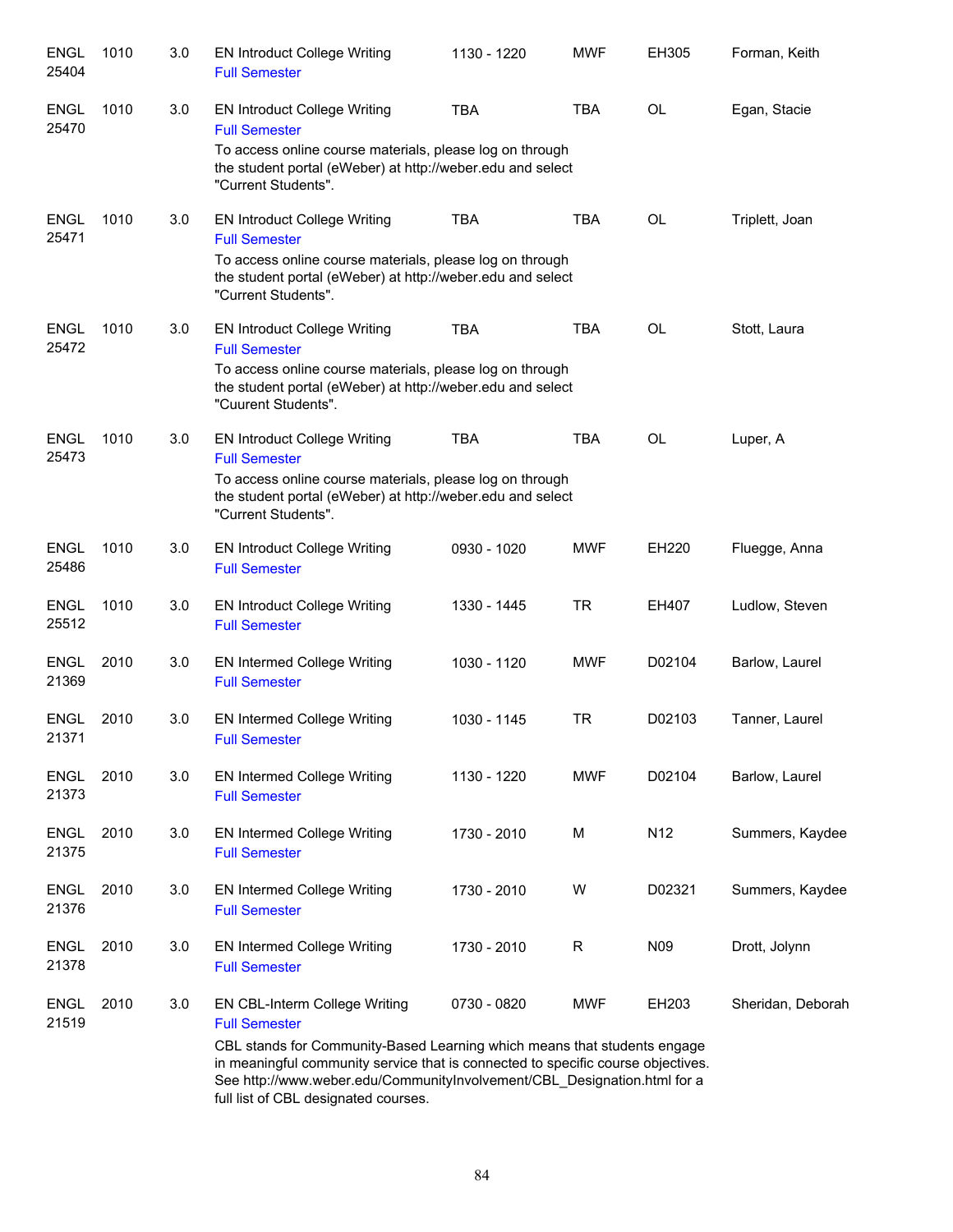| <b>ENGL</b><br>21520 | 2010 | 3.0 | <b>EN Intermed College Writing</b><br><b>Full Semester</b>                                                                                                                                                                                                                       | 0730 - 0845 | TR         | EH206 | Houtz, Susan         |
|----------------------|------|-----|----------------------------------------------------------------------------------------------------------------------------------------------------------------------------------------------------------------------------------------------------------------------------------|-------------|------------|-------|----------------------|
| <b>ENGL</b><br>21521 | 2010 | 3.0 | <b>EN Intermed College Writing</b><br><b>Full Semester</b>                                                                                                                                                                                                                       | 0830 - 0920 | <b>MWF</b> | EH316 | Vause, Sarah         |
| <b>ENGL</b><br>21522 | 2010 | 3.0 | EN CBL-Interm College Writing<br><b>Full Semester</b>                                                                                                                                                                                                                            | 0830 - 0920 | <b>MWF</b> | EH203 | Sheridan, Deborah    |
|                      |      |     | CBL stands for Community-Based Learning which means that students engage<br>in meaningful community service that is connected to specific course objectives.<br>See http://www.weber.edu/CommunityInvolvement/CBL Designation.html for a<br>full list of CBL designated courses. |             |            |       |                      |
| <b>ENGL</b><br>21523 | 2010 | 3.0 | <b>EN Intermed College Writing</b><br><b>Full Semester</b>                                                                                                                                                                                                                       | 0900 - 1015 | <b>TR</b>  | EH317 | LeTourneau, Mark     |
| <b>ENGL</b><br>21525 | 2010 | 3.0 | <b>EN Intermed College Writing</b><br><b>Full Semester</b>                                                                                                                                                                                                                       | 0900 - 1015 | <b>TR</b>  | EH206 | Vause, L             |
| <b>ENGL</b><br>21526 | 2010 | 3.0 | <b>EN Intermed College Writing</b><br><b>Full Semester</b>                                                                                                                                                                                                                       | 0930 - 1020 | <b>MWF</b> | EH204 | Deeter, Ronald       |
| <b>ENGL</b><br>21528 | 2010 | 3.0 | EN Intermed College Writing<br><b>Full Semester</b>                                                                                                                                                                                                                              | 1030 - 1145 | <b>TR</b>  | EH316 | Wheelwright, Cheyney |
| <b>ENGL</b><br>21530 | 2010 | 3.0 | <b>EN Intermed College Writing</b><br><b>Full Semester</b>                                                                                                                                                                                                                       | 1030 - 1120 | <b>MWF</b> | EH203 | Conrad, Timothy      |
| <b>ENGL</b><br>21531 | 2010 | 3.0 | EN Intermed College Writing<br><b>Full Semester</b>                                                                                                                                                                                                                              | 1030 - 1120 | <b>MWF</b> | EH204 | Deeter, Ronald       |
| <b>ENGL</b><br>21536 | 2010 | 3.0 | EN Intermed College Writing<br><b>Full Semester</b>                                                                                                                                                                                                                              | 1030 - 1120 | <b>MWF</b> | EH316 | Brown, Teri          |
| <b>ENGL</b><br>21537 | 2010 | 3.0 | <b>EN Intermed College Writing</b><br><b>Full Semester</b>                                                                                                                                                                                                                       | 1030 - 1145 | <b>TR</b>  | EH219 | Pollett, William     |
| ENGL<br>21538        | 2010 | 3.0 | EN Intermed College Writing<br><b>Full Semester</b>                                                                                                                                                                                                                              | 1030 - 1145 | <b>TR</b>  | EH403 | Shurtleff, Steven    |
| <b>ENGL</b><br>21539 | 2010 | 3.0 | <b>EN Intermed College Writing</b><br><b>Full Semester</b>                                                                                                                                                                                                                       | 1130 - 1220 | <b>MWF</b> | EH219 | Hamer, Jan           |
| <b>ENGL</b><br>21541 | 2010 | 3.0 | <b>EN Intermed College Writing</b><br><b>Full Semester</b>                                                                                                                                                                                                                       | 1130 - 1220 | <b>MWF</b> | EH215 | Brown, Teri          |
| <b>ENGL</b><br>21542 | 2010 | 3.0 | <b>EN Intermed College Writing</b><br><b>Full Semester</b>                                                                                                                                                                                                                       | 1130 - 1220 | <b>MWF</b> | EH317 | Wade, Leslie         |
| <b>ENGL</b><br>21543 | 2010 | 3.0 | <b>EN Intermed College Writing</b><br><b>Full Semester</b>                                                                                                                                                                                                                       | 1200 - 1315 | <b>TR</b>  | EH204 | Wheelwright, Cheyney |
| <b>ENGL</b><br>21545 | 2010 | 3.0 | EN Intermed College Writing<br><b>Full Semester</b>                                                                                                                                                                                                                              | 1200 - 1315 | <b>TR</b>  | EH403 | Hudson, Kyra         |
| <b>ENGL</b><br>21546 | 2010 | 3.0 | <b>EN Intermed College Writing</b><br><b>Full Semester</b>                                                                                                                                                                                                                       | 1200 - 1315 | <b>TR</b>  | EH206 | Welker, Holly        |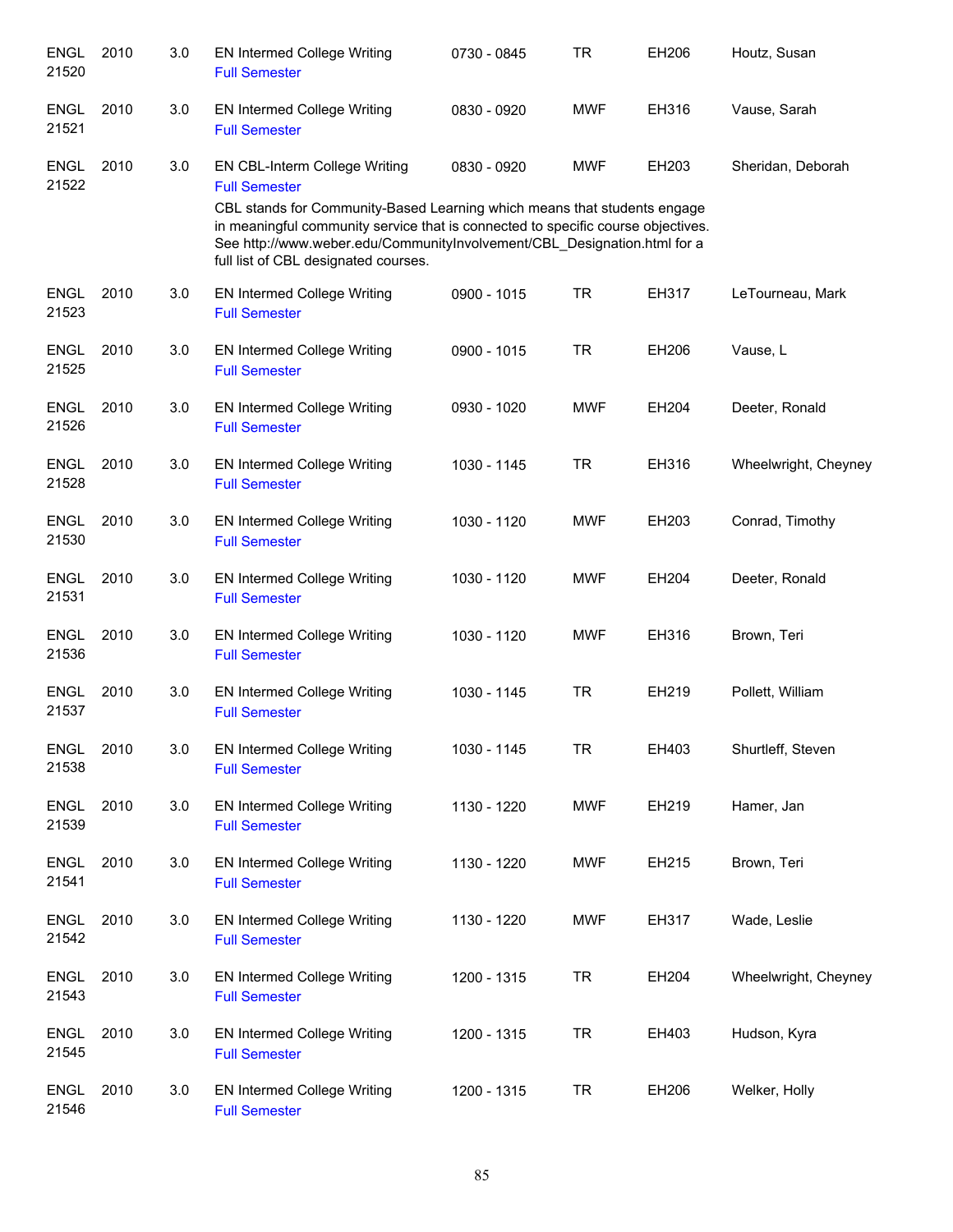| <b>ENGL</b><br>21549 | 2010 | 3.0 | <b>EN Intermed College Writing</b><br><b>Full Semester</b>                                                                                                                                                       | 1230 - 1320 | <b>MWF</b> | EH316     | Moloney, Karen     |
|----------------------|------|-----|------------------------------------------------------------------------------------------------------------------------------------------------------------------------------------------------------------------|-------------|------------|-----------|--------------------|
| <b>ENGL</b><br>21550 | 2010 | 3.0 | <b>EN Intermed College Writing</b><br><b>Full Semester</b>                                                                                                                                                       | 1230 - 1320 | <b>MWF</b> | EH215     | Brown, Teri        |
| ENGL<br>21551        | 2010 | 3.0 | <b>EN Intermed College Writing</b><br><b>Full Semester</b>                                                                                                                                                       | 1330 - 1420 | <b>MWF</b> | EH317     | Wade, Leslie       |
| ENGL<br>21552        | 2010 | 3.0 | <b>EN Intermed College Writing</b><br><b>Full Semester</b>                                                                                                                                                       | 1330 - 1420 | <b>MWF</b> | EH316     | Moloney, Karen     |
| ENGL<br>21553        | 2010 | 3.0 | <b>EN Intermed College Writing</b><br><b>Full Semester</b>                                                                                                                                                       | 1330 - 1445 | <b>TR</b>  | EH316     | Borup, Byron       |
| <b>ENGL</b><br>21554 | 2010 | 3.0 | <b>EN Intermed College Writing</b><br><b>Full Semester</b>                                                                                                                                                       | 1330 - 1445 | <b>TR</b>  | EH206     | Welker, Holly      |
| <b>ENGL</b><br>21556 | 2010 | 3.0 | <b>EN Intermed College Writing</b><br><b>Full Semester</b>                                                                                                                                                       | 1330 - 1445 | TR.        | EH306     | McKay, Susan       |
| <b>ENGL</b><br>21557 | 2010 | 3.0 | <b>EN Intermed College Writing</b><br><b>Full Semester</b>                                                                                                                                                       | 1430 - 1520 | MWF        | EH316     | Moloney, Karen     |
| <b>ENGL</b><br>21611 | 2010 | 3.0 | <b>EN Intermed College Writing</b><br><b>Full Semester</b>                                                                                                                                                       | 1730 - 2010 | M          | EH204     | Borup, Byron       |
| <b>ENGL</b><br>21612 | 2010 | 3.0 | <b>EN Intermed College Writing</b><br><b>Full Semester</b>                                                                                                                                                       | 1730 - 2010 | M          | EH203     | James, Jim         |
| <b>ENGL</b><br>21613 | 2010 | 3.0 | <b>EN Intermed College Writing</b><br><b>Full Semester</b>                                                                                                                                                       | 1730 - 2010 | Τ          | EH316     | Wilkinson, Sunni   |
| ENGL<br>21614        | 2010 | 3.0 | <b>EN Intermed College Writing</b><br><b>Block 2</b><br>ACCELERATED, HYBRID COURSE. CLASS IS HELD FOR THE SECOND<br>7 WEEKS OF THE SEMESTER. THERE IS A COMPUTER COMPONENT<br>ADDED TO THIS FACE-TO-FACE CLASS.  | 1730 - 2010 | Τ          | EH203     | Vause, Sarah       |
| <b>ENGL</b><br>21616 | 2010 | 3.0 | <b>EN Intermed College Writing</b><br><b>Full Semester</b>                                                                                                                                                       | 1730 - 2010 | R          | EH316     | Wilkinson, Sunni   |
| <b>ENGL</b><br>21619 | 2010 | 3.0 | <b>EN Intermed College Writing</b><br><b>Block 2</b><br>ACCELERATED, HYBRID COURSE. CLASS WILL BE HELD THE SECOND<br>7 WEEKS OF THE SEMESTER. THERE IS A COMPUTER COMPONENT<br>ADDED TO THIS FACE-TO-FACE CLASS. | 1730 - 2010 | R          | EH203     | Yngve, Gail        |
| <b>ENGL</b><br>21791 | 2010 | 3.0 | <b>EN Intermed College Writing</b><br><b>Full Semester</b><br>To access online course materials, please log on t hrough<br>the student portal (eWeber) at http://weber.edu and select:<br>"Current Students".    | <b>TBA</b>  | <b>TBA</b> | <b>OL</b> | Millard, Christina |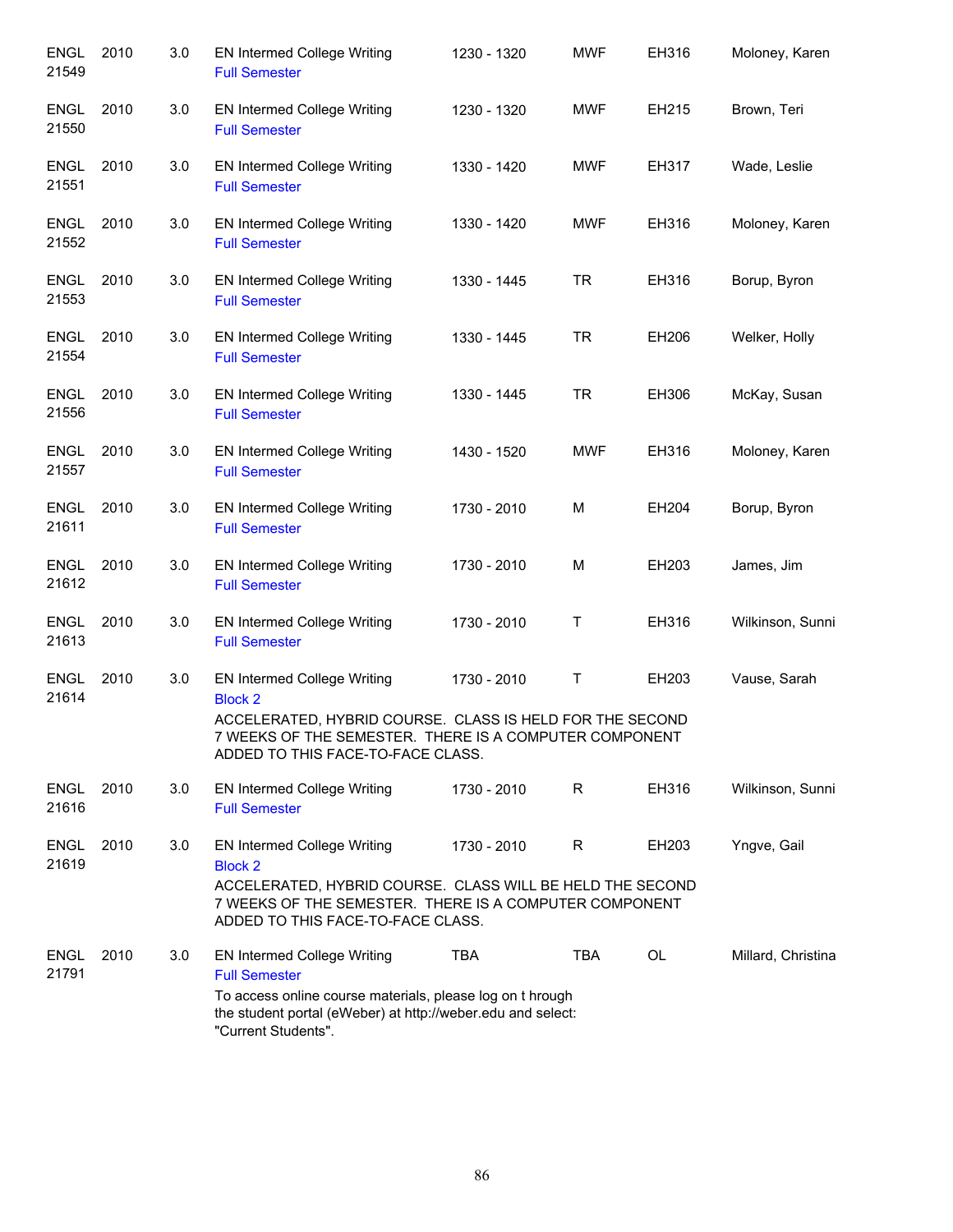| <b>ENGL</b><br>21797 | 2010 | 3.0 | <b>EN Intermed College Writing</b><br><b>Full Semester</b>                                                                                        | <b>TBA</b>  | <b>TBA</b> | <b>OL</b>    | Luper, A           |
|----------------------|------|-----|---------------------------------------------------------------------------------------------------------------------------------------------------|-------------|------------|--------------|--------------------|
|                      |      |     | To access online course materials, please log on through<br>the student portal (eWeber) at http://weber.edu and select:<br>"Current Students".    |             |            |              |                    |
| <b>ENGL</b><br>21799 | 2010 | 3.0 | <b>EN Intermed College Writing</b><br><b>Full Semester</b>                                                                                        | <b>TBA</b>  | <b>TBA</b> | <b>OL</b>    | Stott, Laura       |
|                      |      |     | To access online course materials, please log on through<br>the student portal (eWeber) at http://weber.edu and select:<br>"Current Students".    |             |            |              |                    |
| <b>ENGL</b><br>21802 | 2010 | 3.0 | EN Intermed College Writing<br><b>Full Semester</b>                                                                                               | <b>TBA</b>  | <b>TBA</b> | <b>OL</b>    | Reddy, Prasanna    |
|                      |      |     | To access online course materials, please log on through<br>the student portal (eWeber) at http://weber.edu and select:<br>"Currsnt Students"     |             |            |              |                    |
| <b>ENGL</b><br>21806 | 2010 | 3.0 | <b>EN Intermed College Writing</b><br><b>Full Semester</b>                                                                                        | <b>TBA</b>  | <b>TBA</b> | <b>OL</b>    | Stott, Laura       |
|                      |      |     | To access online course materials, please log on through<br>the student portal (eWeber) at http://Weber.edu and select:<br>"Current Students".    |             |            |              |                    |
| <b>ENGL</b><br>21809 | 2010 | 3.0 | <b>EN Intermed College Writing</b><br><b>Full Semester</b>                                                                                        | <b>TBA</b>  | <b>TBA</b> | <b>OL</b>    | Millard, Christina |
|                      |      |     | To access online course materials, please log on through<br>the student portal (eWeber) at http://weber.edu and select:<br>"Current Students".    |             |            |              |                    |
| <b>ENGL</b><br>21815 | 2010 | 3.0 | <b>EN Intermed College Writing</b><br><b>Full Semester</b>                                                                                        | <b>TBA</b>  | <b>TBA</b> | <b>OL</b>    | Yngve, Gail        |
|                      |      |     | To access online course materials, please log on through<br>the student portal (eWeber) at http://weber.edu and select:<br>"Current Students".    |             |            |              |                    |
| ENGL<br>22233        | 2010 | 3.0 | <b>EN Intermed College Writing</b><br><b>Full Semester</b>                                                                                        | <b>TBA</b>  | <b>TBA</b> | OL           | Hamer, Jan         |
|                      |      |     | To access the online course materials, please log in through<br>the student portal (eWeber) at http://weber.edu and select:<br>"current students" |             |            |              |                    |
| <b>ENGL</b><br>22234 | 2010 | 3.0 | <b>EN Intermed College Writing</b><br><b>Full Semester</b>                                                                                        | <b>TBA</b>  | <b>TBA</b> | <b>OL</b>    | Hamer, Jan         |
|                      |      |     | To access the online course materials, please log in through<br>the student portal (eWeber) at http://weber.edu and select:<br>"current students" |             |            |              |                    |
| <b>ENGL</b><br>24454 | 2010 | 3.0 | <b>EN Intermed College Writing</b><br><b>Full Semester</b>                                                                                        | 1200 - 1315 | <b>TR</b>  | <b>WW108</b> | Yngve, Gail        |
| <b>ENGL</b><br>24455 | 2010 | 3.0 | <b>EN Intermed College Writing</b><br><b>Full Semester</b>                                                                                        | 1730 - 2010 | Τ          | DH1404       | Bentley, C         |
| <b>ENGL</b><br>24456 | 2010 | 3.0 | <b>EN Intermed College Writing</b><br><b>Full Semester</b>                                                                                        | 1730 - 2010 | W          | <b>MR</b>    | Nelson, Crystal    |
| <b>ENGL</b><br>24469 | 2010 | 3.0 | <b>EN Intermed College Writing</b><br><b>Full Semester</b>                                                                                        | 1200 - 1315 | <b>TR</b>  | EH215        | Deeter, Ronald     |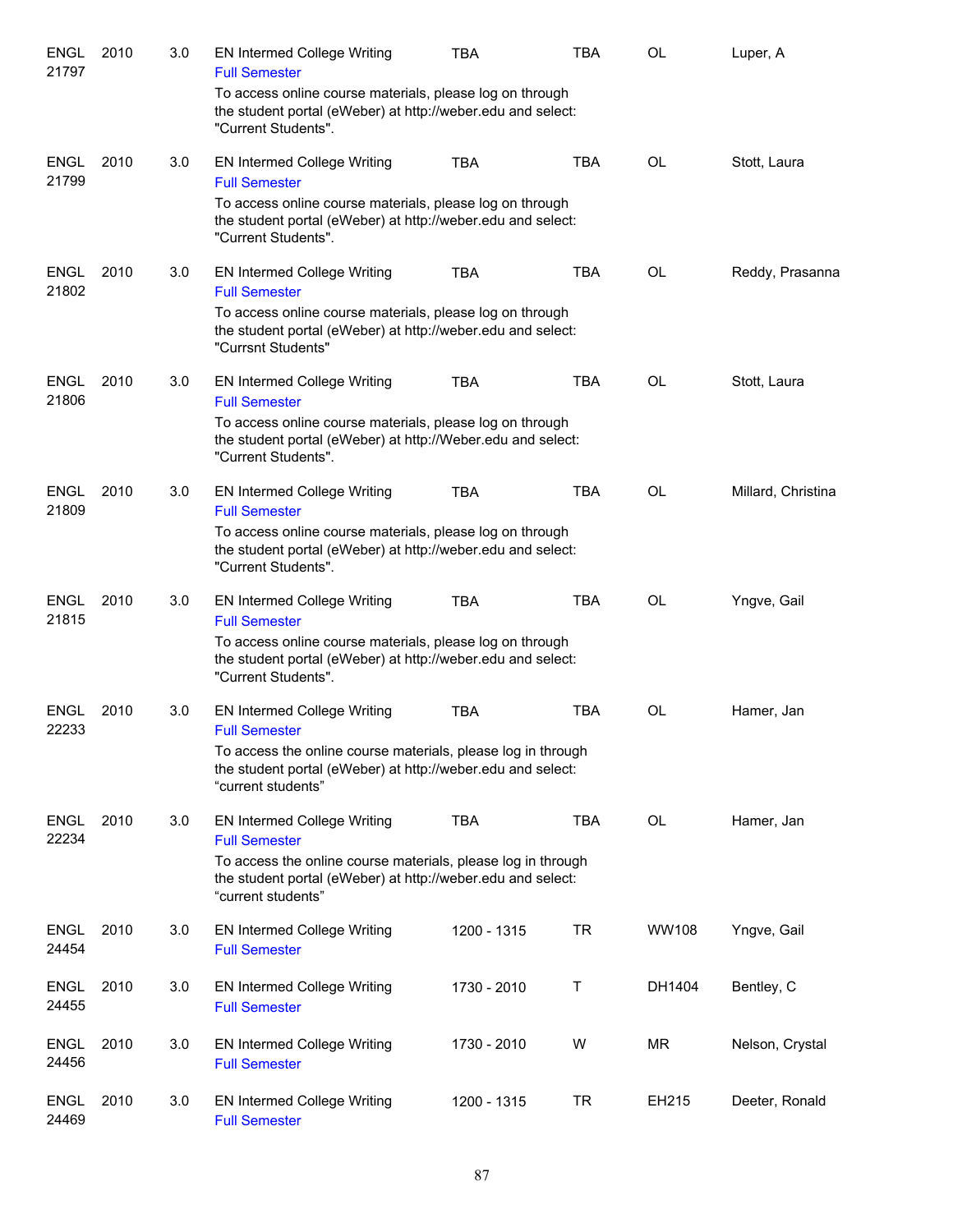| <b>ENGL</b><br>24837 | 2010 | 3.0 | <b>EN Intermed College Writing</b><br><b>Full Semester</b>                                                                                        | 1330 - 1445 | <b>TR</b>  | EH403     | Shurtleff, Steven |
|----------------------|------|-----|---------------------------------------------------------------------------------------------------------------------------------------------------|-------------|------------|-----------|-------------------|
| <b>ENGL</b><br>25401 | 2010 | 3.0 | <b>EN Intermed College Writing</b><br><b>Full Semester</b>                                                                                        | 1030 - 1145 | <b>TR</b>  | EH117     | Welker, Holly     |
| <b>ENGL</b><br>25402 | 2010 | 3.0 | <b>EN Intermed College Writing</b><br><b>Full Semester</b>                                                                                        | 1200 - 1315 | <b>TR</b>  | EH407     | Shurtleff, Steven |
| <b>ENGL</b><br>25403 | 2010 | 3.0 | <b>EN Intermed College Writing</b><br><b>Full Semester</b>                                                                                        | 1230 - 1320 | <b>MWF</b> | EH317     | Wade, Leslie      |
| <b>ENGL</b><br>25469 | 2010 | 3.0 | <b>EN Intermed College Writing</b><br><b>Full Semester</b>                                                                                        | 0830 - 0920 | <b>MWF</b> | EH305     | Schaffer, Edward  |
| <b>ENGL</b><br>25487 | 2010 | 3.0 | <b>EN Intermed College Writing</b><br><b>Full Semester</b>                                                                                        | 1730 - 2010 | Τ          | EH217     | Vause, L          |
| <b>ENGL</b><br>21820 | 2100 | 3.0 | <b>Technical Writing</b><br><b>Full Semester</b><br>To access online course materials, please log on through                                      | <b>TBA</b>  | <b>TBA</b> | <b>OL</b> | Egan, Stacie      |
|                      |      |     | the student portal (eWeber) at http://weber.edu and select:<br>"Current Students".                                                                |             |            |           |                   |
| <b>ENGL</b><br>21382 | 2200 | 3.0 | HU/DV Intro to Literature<br><b>Full Semester</b>                                                                                                 | 0930 - 1020 | <b>MWF</b> | D02104    | Barlow, Laurel    |
| <b>ENGL</b><br>21620 | 2200 | 3.0 | HU/DV Intro to Literature<br><b>Full Semester</b>                                                                                                 | 0900 - 1015 | <b>TR</b>  | EH403     | Hudson, Kyra      |
| <b>ENGL</b><br>21623 | 2200 | 3.0 | HU/DV Intro to Literature<br><b>Full Semester</b>                                                                                                 | 1030 - 1120 | <b>MWF</b> | EH403     | Schwiebert, John  |
| <b>ENGL</b><br>21625 | 2200 | 3.0 | HU/DV Intro to Literature<br><b>Full Semester</b>                                                                                                 | 1030 - 1145 | <b>TR</b>  | EH206     | Vause, L          |
| <b>ENGL</b><br>21630 | 2200 | 3.0 | HU/DV Intro to Literature<br><b>Full Semester</b>                                                                                                 | 1130 - 1220 | <b>MWF</b> | EH217     | Burrows, J        |
| <b>ENGL</b><br>24777 | 2200 | 3.0 | HU/DV Intro to Literature<br><b>Full Semester</b>                                                                                                 | <b>TBA</b>  | <b>TBA</b> | OL        | Reddy, Prasanna   |
|                      |      |     | To access online course materials, please log on through<br>the student portal (eWeber) at http://weber.edu and select:<br>"Current Students".    |             |            |           |                   |
| <b>ENGL</b><br>21634 | 2220 | 3.0 | HU/DV Introduction to Fiction<br><b>Full Semester</b>                                                                                             | 0900 - 1015 | <b>TR</b>  | EH217     | Wutz, Michael     |
| <b>ENGL</b><br>21639 | 2220 | 3.0 | HU/DV Introduction to Fiction<br><b>Full Semester</b>                                                                                             | 1130 - 1220 | <b>MWF</b> | EH203     | LeTourneau, Mark  |
| <b>ENGL</b><br>22752 | 2220 | 3.0 | HU/DV Introduction to Fiction<br><b>Full Semester</b>                                                                                             | <b>TBA</b>  | <b>TBA</b> | <b>OL</b> | Reagan, Lori      |
|                      |      |     | To access the online course materials, please log in through<br>the student portal (eWeber) at http://weber.edu and select:<br>"current students" |             |            |           |                   |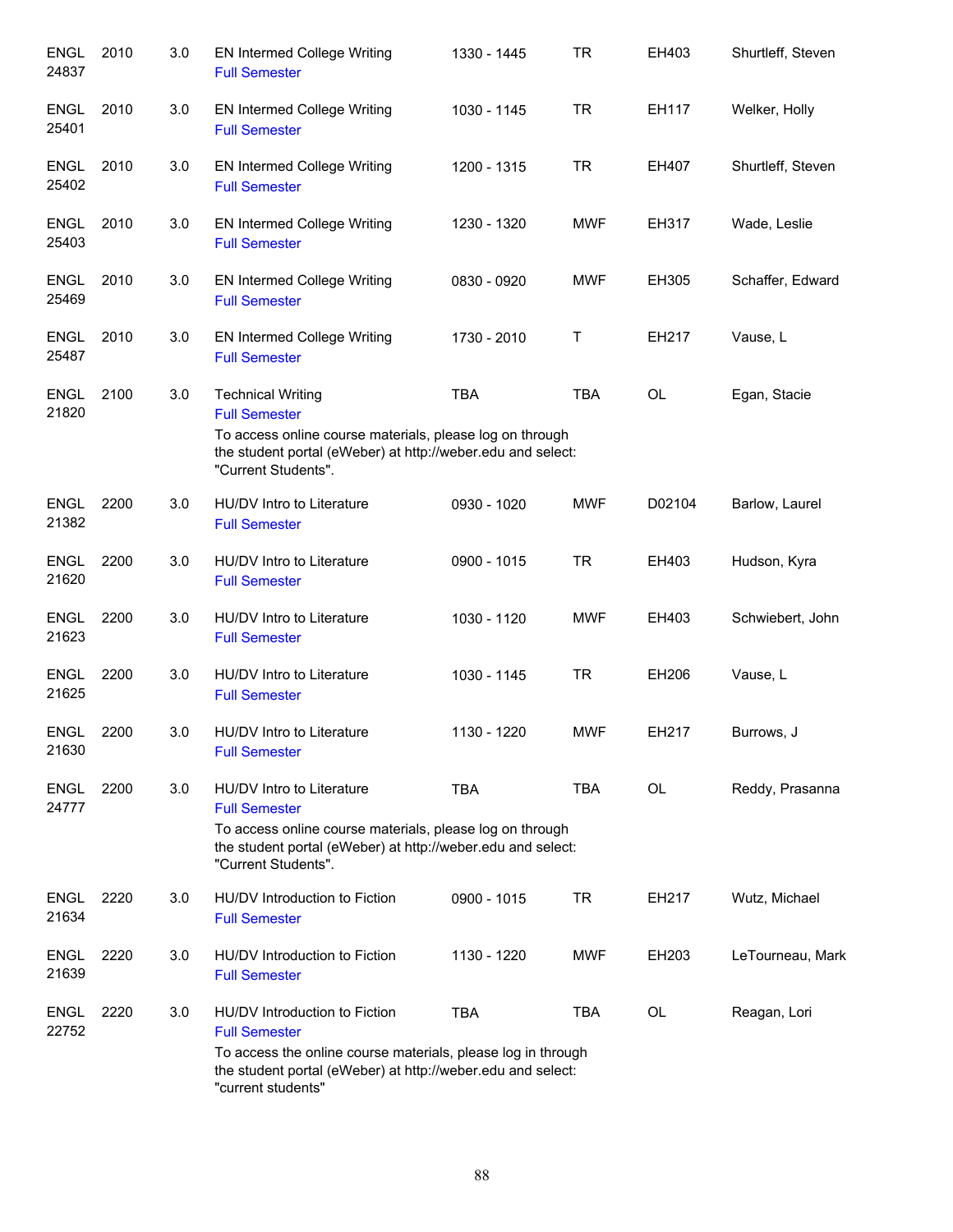| <b>ENGL</b><br>23709 | 2220 | 3.0 | HU/DV Introduction to Fiction<br><b>Full Semester</b>                                                                                                                                                                   | 1200 - 1315 | <b>TR</b>  | D02105    | Reagan, Lori      |
|----------------------|------|-----|-------------------------------------------------------------------------------------------------------------------------------------------------------------------------------------------------------------------------|-------------|------------|-----------|-------------------|
| <b>ENGL</b><br>24523 | 2220 | 3.0 | HU/DV Introduction to Fiction<br><b>Full Semester</b>                                                                                                                                                                   | 0830 - 0920 | <b>MWF</b> | EH218     | Deeter, Ronald    |
| ENGL<br>25022        | 2220 | 3.0 | HU/DV Introduction to Fiction<br><b>Full Semester</b><br>To access the online course materials, please log in through<br>the student portal (eWeber) at http://weber.edu.                                               | <b>TBA</b>  | <b>TBA</b> | <b>OL</b> | Newman, Sylvia    |
| <b>ENGL</b><br>21642 | 2240 | 3.0 | HU/DV Introduction to Poetry<br><b>Full Semester</b>                                                                                                                                                                    | 1730 - 2010 | M          | EH403     | Moloney, Karen    |
| <b>ENGL</b><br>21643 | 2250 | 3.0 | <b>CA Creative Writing</b><br><b>Full Semester</b>                                                                                                                                                                      | 1730 - 2010 | W          | EH218     | Deeter, Ronald    |
| <b>ENGL</b><br>21645 | 2260 | 3.0 | CA Intro Writing Short Fiction<br><b>Full Semester</b>                                                                                                                                                                  | 1030 - 1120 | <b>MWF</b> | EH219     | Griffiths, Sian   |
| <b>ENGL</b><br>21647 | 2710 | 3.0 | HU/DV Perspecs on Women's Lit<br><b>Full Semester</b>                                                                                                                                                                   | 0830 - 0920 | <b>MWF</b> | EH217     | Krantz, Mary      |
| <b>ENGL</b><br>21649 | 2830 | 1.0 | <b>Directed Readings</b><br><b>Full Semester</b><br>FOR EMERGENCY PURPOSES. WILL NEED TO PICK UP CONTRACT<br>FORM FROM DEPT. IN EH 413. FILL OUT CONTRACT WITH PROF.<br>AND THEN SEE IF DEPT. CHAIR WILL GIVE APPROVAL. | <b>TBA</b>  | <b>TBA</b> |           | Herndon, Kathleen |
| <b>ENGL</b><br>21654 | 2830 | 2.0 | <b>Directed Readings</b><br><b>Full Semester</b><br>FOR EMERGENCY PURPOSES. WILL NEED TO PICK UP CONTRACT<br>FORM FROM DEPT. IN EH 413. FILL OUT FORM WITH PROFESSOR<br>AND THEN SEE IF DEPT. CHAIR WILL GIVE APPROVAL. | <b>TBA</b>  | <b>TBA</b> |           | Herndon, Kathleen |
| <b>ENGL</b><br>21656 | 2830 | 3.0 | <b>Directed Readings</b><br><b>Full Semester</b><br>FOR EMERGENCY PURPOSES. WILL NEED TO PICK UP CONTRACT<br>FORM FROM DEPT. IN EH 413. FILL OUT FORM WITH PROFESSOR<br>AND THEN SEE IF DEPT. CHAIR WILL GIVE APPROVAL. | <b>TBA</b>  | <b>TBA</b> |           | Herndon, Kathleen |
| ENGL<br>21673        | 3010 | 3.0 | Intro to Linguistics<br><b>Full Semester</b>                                                                                                                                                                            | 0930 - 1020 | <b>MWF</b> | EH203     | LeTourneau, Mark  |
| <b>ENGL</b><br>21674 | 3020 | 3.0 | Intro to Study of Language Tea<br><b>Full Semester</b>                                                                                                                                                                  | 1030 - 1145 | <b>TR</b>  | EH218     | Young, James      |
| <b>ENGL</b><br>21675 | 3040 | 3.0 | History of English Language<br><b>Full Semester</b>                                                                                                                                                                     | 1130 - 1220 | <b>MWF</b> | EH307     | McKay, Susan      |
| <b>ENGL</b><br>21676 | 3050 | 3.0 | Grammar/Style/Usage in Adv Wri<br><b>Full Semester</b>                                                                                                                                                                  | 1130 - 1220 | <b>MWF</b> | EH304     | Conrad, Timothy   |
| <b>ENGL</b><br>21677 | 3080 | 3.0 | Critical Approaches to Literat<br><b>Full Semester</b>                                                                                                                                                                  | 0900 - 1015 | <b>TR</b>  | EH215     | Miner, Madonne    |
| <b>ENGL</b><br>21678 | 3080 | 3.0 | Critical Approaches to Literat<br><b>Full Semester</b>                                                                                                                                                                  | 1200 - 1315 | <b>TR</b>  | EH218     | McKay, Susan      |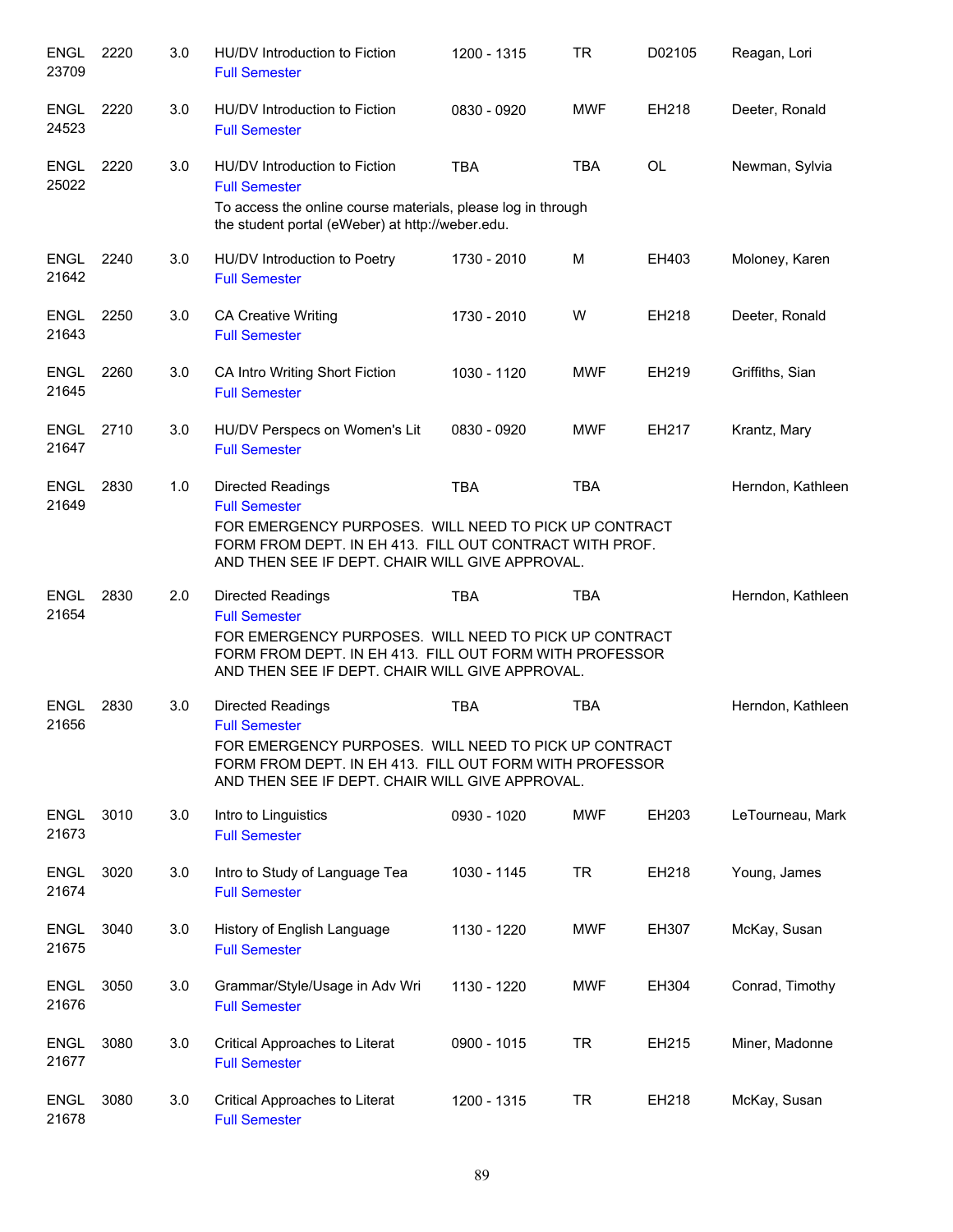| <b>ENGL</b><br>21679 | 3080 | 3.0 | Critical Approaches to Literat<br><b>Full Semester</b>                                                                                                                                            | 1230 - 1320 | <b>MWF</b> | EH217     | Krantz, Mary        |
|----------------------|------|-----|---------------------------------------------------------------------------------------------------------------------------------------------------------------------------------------------------|-------------|------------|-----------|---------------------|
| <b>ENGL</b><br>25482 | 3080 | 3.0 | Critical Approaches to Literat<br><b>Full Semester</b>                                                                                                                                            | 1730 - 2010 | W          | EH316     | McShane, Becky      |
| <b>ENGL</b><br>21383 | 3100 | 3.0 | Professional/Technical Writing<br><b>Full Semester</b>                                                                                                                                            | 1730 - 2010 | R          | D02223    | Thomas, Shelley     |
| <b>ENGL</b><br>21680 | 3100 | 3.0 | Professional/Technical Writing<br><b>Full Semester</b>                                                                                                                                            | 0830 - 0920 | <b>MWF</b> | EH317     | McShane, Becky      |
| <b>ENGL</b><br>21681 | 3100 | 3.0 | Professional/Technical Writing<br><b>Full Semester</b>                                                                                                                                            | 0900 - 1015 | <b>TR</b>  | EH305     | Subbiah, Mahalingam |
| <b>ENGL</b><br>21682 | 3100 | 3.0 | Professional/Technical Writing<br><b>Full Semester</b>                                                                                                                                            | 0930 - 1020 | <b>MWF</b> | EH407     | McShane, Becky      |
| <b>ENGL</b><br>21827 | 3100 | 3.0 | Professional/Technical Writing<br><b>Full Semester</b><br>To access online materials, please log on through the<br>student portal (eWeber) at http://weber.edu and select:<br>"Current Students". | <b>TBA</b>  | <b>TBA</b> | <b>OL</b> | Subbiah, Mahalingam |
| <b>ENGL</b><br>21683 | 3140 | 3.0 | Professional/Technical Editing<br><b>Full Semester</b>                                                                                                                                            | 1200 - 1315 | <b>TR</b>  | EH305     | Thomas, Shelley     |
| <b>ENGL</b><br>21684 | 3190 | 3.0 | Document Design<br><b>Full Semester</b>                                                                                                                                                           | 0900 - 1015 | <b>TR</b>  | EH410     | Thomas, Shelley     |
| <b>ENGL</b><br>21685 | 3210 | 3.0 | <b>Advanced College Writng</b><br><b>Full Semester</b>                                                                                                                                            | 1130 - 1220 | <b>MWF</b> | EH403     | Schwiebert, John    |
| <b>ENGL</b><br>21686 | 3210 | 3.0 | <b>Advanced College Writng</b><br><b>Full Semester</b>                                                                                                                                            | 1200 - 1315 | <b>TR</b>  | EH220     | Rogers, Scott       |
| <b>ENGL</b><br>21687 | 3250 | 3.0 | <b>Advanced Fiction Writng</b><br><b>Full Semester</b>                                                                                                                                            | 1200 - 1315 | <b>TR</b>  | EH219     | Griffiths, Sian     |
| <b>ENGL</b><br>21690 | 3270 | 3.0 | Magazine Article Writing<br><b>Full Semester</b>                                                                                                                                                  | 1730 - 2010 | Т          | EH206     | Prothero, Walter    |
| <b>ENGL</b><br>21691 | 3280 | 3.0 | <b>Biographical Writing</b><br><b>Full Semester</b>                                                                                                                                               | 1030 - 1145 | <b>TR</b>  | EH217     | Elsley, Judith      |
| <b>ENGL</b><br>21692 | 3300 | 3.0 | <b>Childrens Literature</b><br><b>Full Semester</b>                                                                                                                                               | 0830 - 0920 | <b>MWF</b> | EH215     | Olson, Eleanor      |
| <b>ENGL</b><br>21693 | 3300 | 3.0 | <b>Childrens Literature</b><br><b>Full Semester</b>                                                                                                                                               | 0930 - 1020 | <b>MWF</b> | EH215     | Olson, Eleanor      |
| <b>ENGL</b><br>21695 | 3350 | 3.0 | Writing & Performing Literatur<br><b>Full Semester</b>                                                                                                                                            | 1200 - 1315 | <b>TR</b>  | EH317     | Ramirez, Victoria   |
| <b>ENGL</b><br>21696 | 3350 | 3.0 | StdsLitryGnres/WrtngtoPublish<br><b>Full Semester</b>                                                                                                                                             | 1730 - 2010 | M          | EH206     | Prothero, Walter    |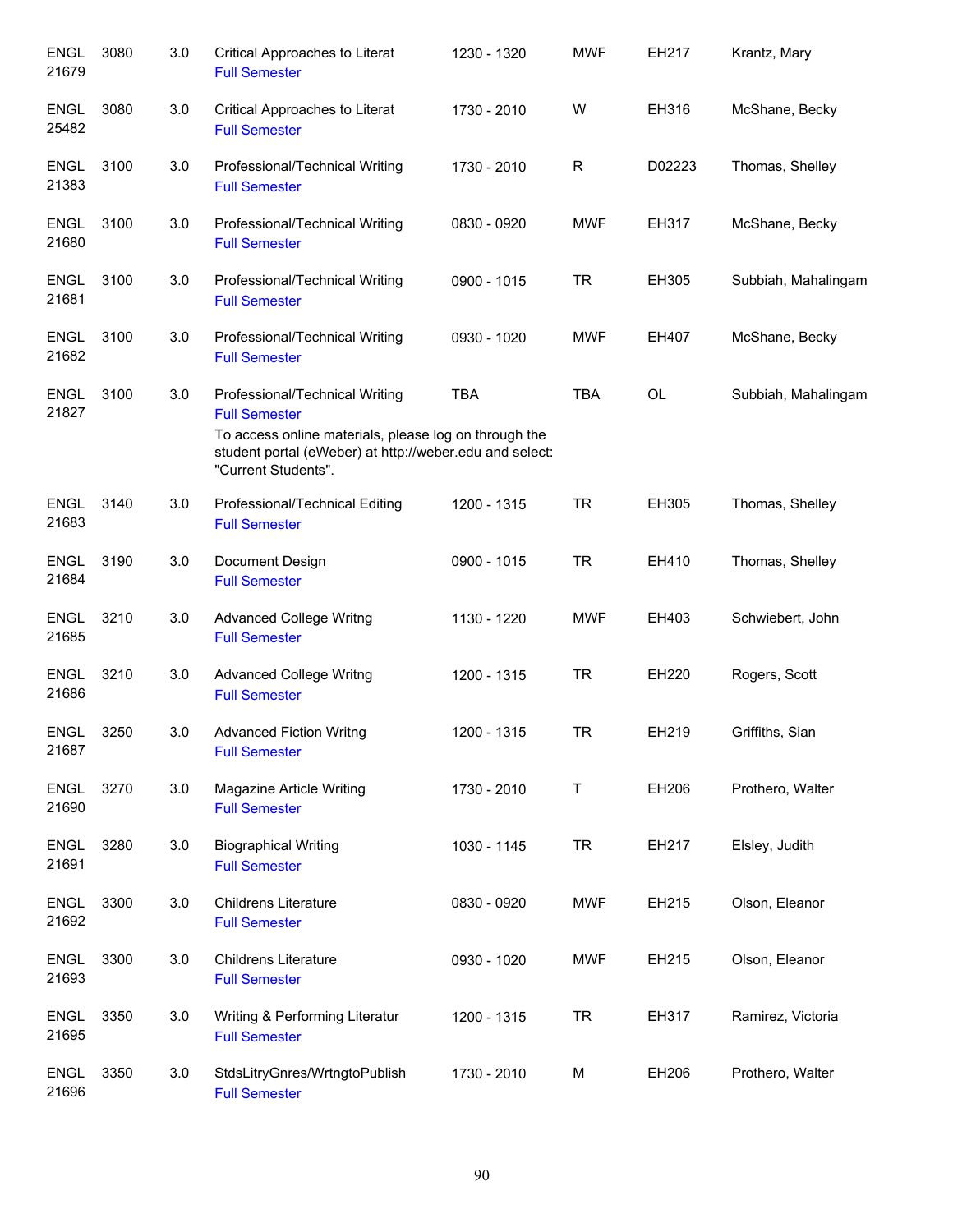| <b>ENGL</b><br>21697 | 3350 | 3.0 | StdsLitryGnres/Songwriting<br><b>Full Semester</b>                                                                                                                                                                  | 1730 - 2010 | R           | EH219     | Pollett, William    |
|----------------------|------|-----|---------------------------------------------------------------------------------------------------------------------------------------------------------------------------------------------------------------------|-------------|-------------|-----------|---------------------|
| <b>ENGL</b><br>21698 | 3400 | 3.0 | Teaching Of Literature<br><b>Full Semester</b>                                                                                                                                                                      | 0930 - 1020 | <b>MWF</b>  | EH218     | Young, James        |
| <b>ENGL</b><br>21699 | 3410 | 3.0 | <b>CBL-Teaching Writing</b><br><b>Full Semester</b><br>CBL stands for Community-Based Learning which means that students engage<br>in meaningful community service that is connected to specific course objectives. | 1030 - 1120 | <b>MWF</b>  | EH218     | Dohrer, Gary        |
|                      |      |     | See http://www.weber.edu/CommunityInvolvement/CBL_Designation.html for a<br>full list of CBL designated courses.                                                                                                    |             |             |           |                     |
| <b>ENGL</b><br>21700 | 3420 | 3.0 | Teaching with Young Adult Lit<br><b>Full Semester</b>                                                                                                                                                               | 0900 - 1015 | <b>TR</b>   | EH218     | Young, James        |
| <b>ENGL</b><br>21701 | 3500 | 3.0 | HU Studies in Shakespeare<br><b>Full Semester</b>                                                                                                                                                                   | 1030 - 1120 | <b>MWF</b>  | EH220     | Hogge, Robert       |
| <b>ENGL</b><br>21702 | 3510 | 3.0 | <b>HU/DV World Literature</b><br><b>Full Semester</b>                                                                                                                                                               | 1230 - 1320 | <b>MWF</b>  | EH204     | Deeter, Ronald      |
| <b>ENGL</b><br>21829 | 3520 | 3.0 | <b>HU Literature of Natural World</b><br><b>Full Semester</b>                                                                                                                                                       | <b>TBA</b>  | <b>TBA</b>  | <b>OL</b> | Vause, L            |
|                      |      |     | To access online course materials, please log on through<br>the student portal (eWeber) at http://weber.edu and select:<br>"Current Students".                                                                      |             |             |           |                     |
| <b>ENGL</b><br>21490 | 3750 | 3.0 | HU Tpcs&Ideas/Novels into Film<br><b>Full Semester</b>                                                                                                                                                              | 1730 - 2010 | W           | EH403     | Herndon, Kathleen   |
| <b>ENGL</b><br>21704 | 3750 | 3.0 | HU Tpcs&lds/Text & Textiles<br><b>Full Semester</b>                                                                                                                                                                 | 1730 - 2010 | R           | EH217     | Elsley, Judith      |
| <b>ENGL</b><br>23758 | 3840 | 3.0 | Methods/Practices Tutoring Wri<br><b>Full Semester</b><br>FOR WRITING CENTER TUTORS ONLY.                                                                                                                           | 1130 - 1220 | <b>MWF</b>  | EH410     | Rogers, Scott       |
| <b>ENGL</b><br>21939 | 4100 | 3.0 | IssProfTechWr/CompTechnologies<br><b>Full Semester</b>                                                                                                                                                              | 1200 - 1315 | <b>TR</b>   | EH410     | Subbiah, Mahalingam |
| <b>ENGL</b><br>24463 | 4120 | 3.0 | Seminar/Practicum Prof/Tech Wr<br><b>Full Semester</b>                                                                                                                                                              | <b>TBA</b>  | <b>TBA</b>  | OL        | McShane, Becky      |
|                      |      |     | To access online course materials, please log on through the<br>student portal (eWeber) at http://weber.edu and select:<br>"Current Students".                                                                      |             |             |           |                     |
| <b>ENGL</b><br>21940 | 4410 | 3.0 | Strat/Method Teach ESL<br><b>Full Semester</b><br>STUDENTS WILL BE HELPING OUT AN ENGLISH 1010 CLASS. HELD<br>TOGETHER ON PARTICULAR NIGHTS.                                                                        | 1630 - 1920 | $\mathsf T$ | EH403     | Conrad, Timothy     |
| <b>ENGL</b><br>21946 | 4420 | 3.0 | Phonology/Syntax for ESL Teach<br><b>Full Semester</b>                                                                                                                                                              | 1730 - 2010 | М           | EH307     | McKay, Susan        |
| <b>ENGL</b><br>21947 | 4450 | 3.0 | <b>ESL/Bilin Assessment: Theory</b><br><b>Full Semester</b>                                                                                                                                                         | 1630 - 1910 | W           | EH203     | Conrad, Timothy     |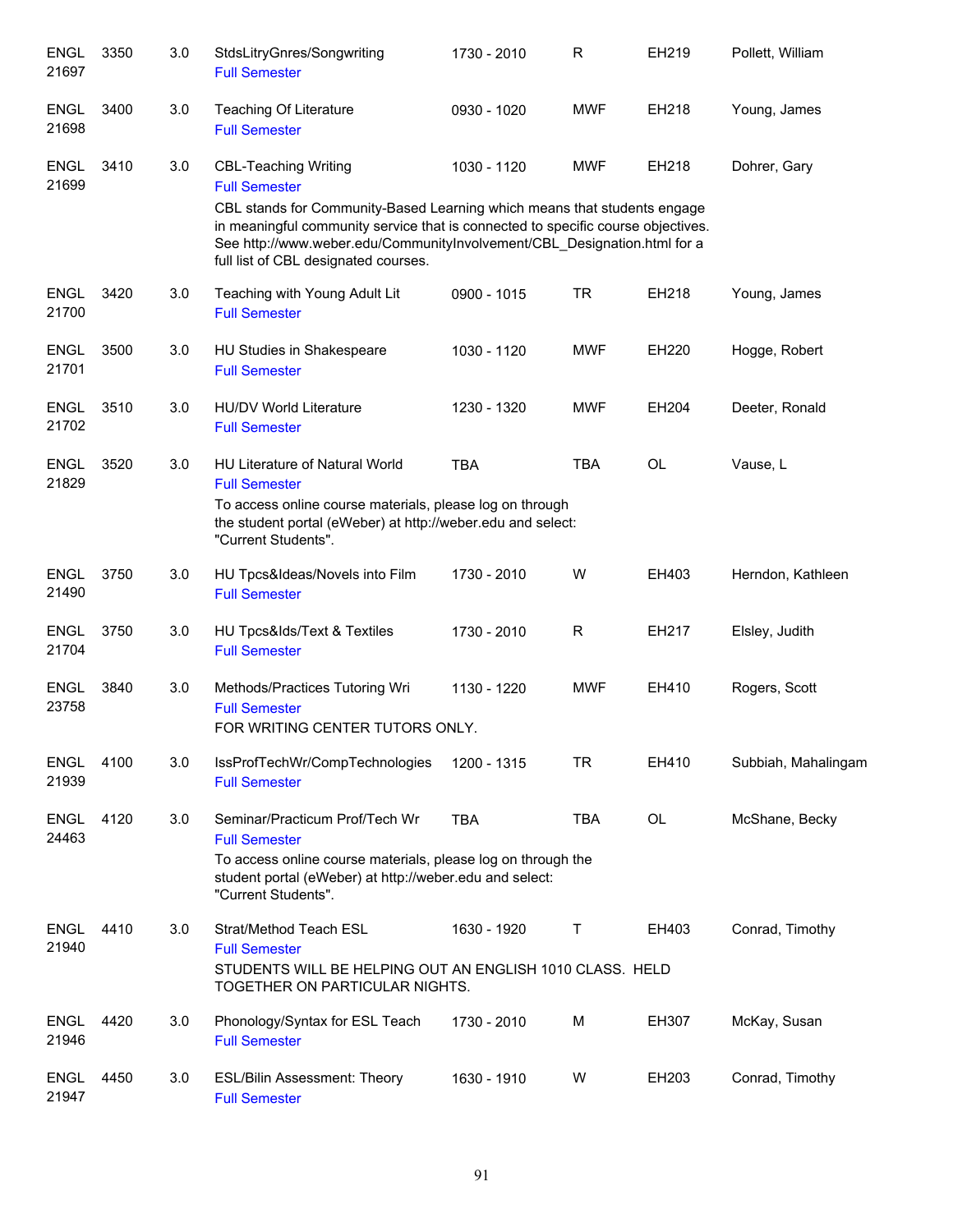| <b>ENGL</b><br>21949 | 4520 | 3.0 | American Lit: Early & Romantic<br><b>Full Semester</b>                                                                                                                                                          | 1230 - 1310 | <b>MWF</b> | EH403        | Schwiebert, John  |
|----------------------|------|-----|-----------------------------------------------------------------------------------------------------------------------------------------------------------------------------------------------------------------|-------------|------------|--------------|-------------------|
| <b>ENGL</b><br>21952 | 4530 | 3.0 | America Lit: Realism/Naturalis<br><b>Full Semester</b>                                                                                                                                                          | 1730 - 2010 | M          | EH217        | Burrows, J        |
| <b>ENGL</b><br>21955 | 4550 | 3.0 | American Lit: Contemporary<br><b>Full Semester</b>                                                                                                                                                              | 1200 - 1315 | <b>TR</b>  | EH217        | Wutz, Michael     |
| <b>ENGL</b><br>21958 | 4620 | 3.0 | British Lit: Renaissance<br><b>Full Semester</b>                                                                                                                                                                | 1030 - 1120 | <b>MWF</b> | EH217        | Krantz, Mary      |
| <b>ENGL</b><br>21384 | 4630 | 3.0 | British Lit: Neoclassic/Romant<br><b>Full Semester</b><br>This class is a Hybrid. Computer component added to this<br>face-to-face class.                                                                       | 1730 - 2010 | R          | D02103       | Vause, L          |
| <b>ENGL</b><br>21961 | 4640 | 3.0 | <b>British Lit: Victorian</b><br><b>Full Semester</b>                                                                                                                                                           | 1030 - 1145 | <b>TR</b>  | <b>EH220</b> | Cheney, Merlin    |
| <b>ENGL</b><br>21386 | 4660 | 3.0 | <b>British Lit:Contemporary</b><br><b>Full Semester</b>                                                                                                                                                         | 1730 - 2010 | T          | D02104       | Moloney, Karen    |
| <b>ENGL</b><br>21831 | 4710 | 3.0 | Eminent Author: Arthur C.Doyle<br><b>Full Semester</b><br>To access online course materials, please log on through<br>the student portal (eWeber) at http://weber.edu and select:<br>"Current Students".        | <b>TBA</b>  | <b>TBA</b> | <b>OL</b>    | Vause, L          |
| <b>ENGL</b><br>21967 | 4750 | 3.0 | <b>Classic Literature</b><br><b>Full Semester</b>                                                                                                                                                               | 1230 - 1320 | <b>MWF</b> | EH220        | Hogge, Robert     |
| <b>ENGL</b><br>21970 | 4830 | 1.0 | Directed Readings<br><b>Full Semester</b><br>FOR EMERGENCY PURPOSES. NEED TO PICK UP CONTRACT FORM<br>FROM DEPT. IN EH 413. WILL NEED PROFESSOR TO SIGN AND<br>THEN HAVE DEPT. CHAIR APPROVAL TO REGISTER.      | <b>TBA</b>  | <b>TBA</b> |              | Herndon, Kathleen |
| <b>ENGL</b><br>21972 | 4830 | 2.0 | Directed Readings<br><b>Full Semester</b><br>FOR EMERGENCY PURPOSES. NEED TO PICK UP CONTRACT<br>FORM FROM DEPT. IN EH 413. WILL NEED TO HAVE PROFESSOR<br>SIGN AND THEN HAVE DEPT. CHAIR APPROVAL TO REGISTER. | <b>TBA</b>  | TBA        |              | Herndon, Kathleen |
| <b>ENGL</b><br>21974 | 4830 | 3.0 | <b>Directed Readings</b><br><b>Full Semester</b><br>FOR EMERGENCY PURPOSES. PICK UP CONTRACT FORM FROM<br>DEPT. IN EH 413. WILL NEED PROFESSOR TO SIGN AND<br>THEN HAVE DEPT. CHAIR APPROVAL TO REGISTER.       | <b>TBA</b>  | <b>TBA</b> |              | Herndon, Kathleen |
| <b>ENGR</b><br>20179 | 1000 | 2.0 | Introduction to Engineering<br><b>Full Semester</b>                                                                                                                                                             | 1130 - 1220 | <b>TR</b>  | ET224        | Hagen, Kirk       |
| <b>ENGR</b><br>20180 | 1000 | 2.0 | Introduction to Engineering<br><b>Full Semester</b>                                                                                                                                                             | 1030 - 1120 | TR         | ET224        | Hagen, Kirk       |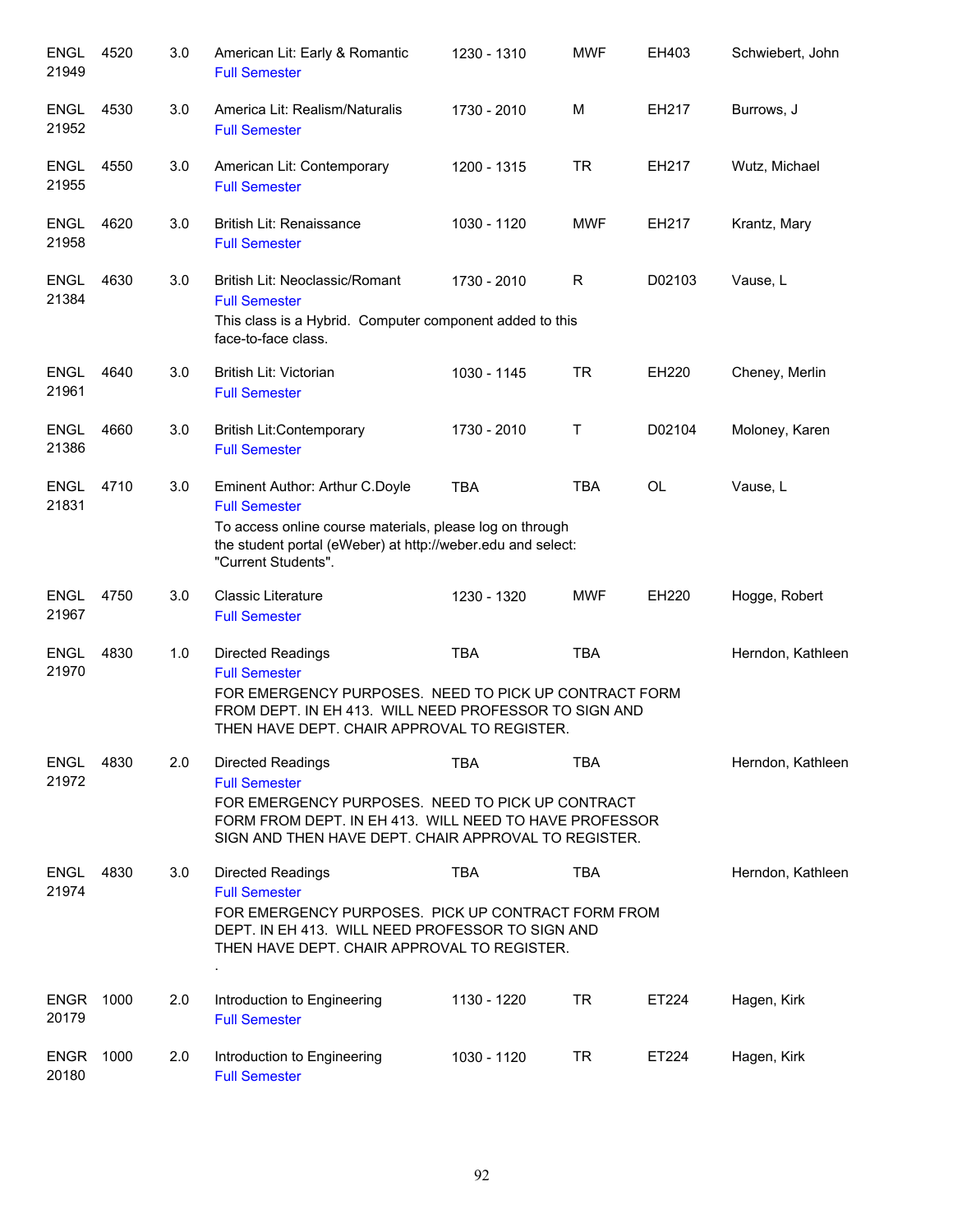| <b>ENGR</b><br>22452 | 1000 | 2.0 | Introduction to Engineering<br><b>Full Semester</b> | 1230 - 1320 | <b>MW</b>   | B4409 | Ward, Jeffrey     |
|----------------------|------|-----|-----------------------------------------------------|-------------|-------------|-------|-------------------|
| <b>ENGR</b><br>20181 | 2010 | 3.0 | <b>Statics</b><br><b>Full Semester</b>              | 1030 - 1120 | <b>MWF</b>  | ET210 | Kent, Randall     |
| ENGR<br>20182        | 2300 | 3.0 | Thermodynamics I<br><b>Full Semester</b>            | 1130 - 1220 | <b>MWF</b>  | ET228 | Hagen, Kirk       |
| <b>ESL</b><br>23100  | 0010 | 2.0 | Language Foundations I<br><b>Block 1</b>            | 0930 - 1020 | <b>MTWR</b> | EH250 | Luvsan, Oyunaa    |
| <b>ESL</b><br>23475  | 0010 | 2.0 | Language Foundations I<br><b>Block 2</b>            | 0930 - 1020 | <b>MTWR</b> | EH250 | Luvsan, Oyunaa    |
| <b>ESL</b><br>23109  | 0015 | 2.0 | Language Foundations II<br><b>Block 1</b>           | 1230 - 1320 | <b>MTWR</b> | EH314 | Luvsan, Oyunaa    |
| <b>ESL</b><br>23478  | 0015 | 2.0 | Language Foundations II<br><b>Block 2</b>           | 1230 - 1320 | <b>MTWR</b> | EH306 | Luvsan, Oyunaa    |
| <b>ESL</b><br>23101  | 0020 | 2.0 | Begining Reading I<br><b>Block 1</b>                | 1130 - 1220 | <b>MTWR</b> | EH250 | LaRocco, Craig    |
| <b>ESL</b><br>23476  | 0020 | 2.0 | Begining Reading I<br><b>Block 2</b>                | 1030 - 1120 | <b>MTWR</b> | EH250 | Bliss, Laura Anne |
| <b>ESL</b><br>23111  | 0025 | 2.0 | <b>Beginning Reading II</b><br><b>Block 1</b>       | 1330 - 1420 | <b>MTWR</b> | EH250 | Tang, Katia       |
| <b>ESL</b><br>23112  | 0025 | 2.0 | <b>Beginning Reading II</b><br><b>Block 1</b>       | 1130 - 1220 | <b>MTWR</b> | EH107 | Tang, Katia       |
| <b>ESL</b><br>23480  | 0025 | 2.0 | Beginning Reading II<br><b>Block 2</b>              | 1330 - 1420 | <b>MTWR</b> | EH250 | Tang, Katia       |
| <b>ESL</b><br>23104  | 0030 | 2.0 | <b>Basic Conversation I</b><br><b>Block 1</b>       | 1230 - 1320 | <b>MTWR</b> | EH250 | Tang, Katia       |
| <b>ESL</b><br>23477  | 0030 | 2.0 | <b>Basic Conversation I</b><br><b>Block 2</b>       | 1030 - 1120 | <b>MTWR</b> | EH250 | Tang, Katia       |
| <b>ESL</b><br>23114  | 0035 | 2.0 | <b>Basic Conversation II</b><br><b>Block 1</b>      | 1430 - 1520 | <b>MTWR</b> | EH250 | Hansen, Debra     |
| <b>ESL</b><br>23116  | 0035 | 2.0 | <b>Basic Conversation II</b><br><b>Block 1</b>      | 1430 - 1520 | <b>MTWR</b> | EH204 | Lyon, Cody        |
| <b>ESL</b><br>23482  | 0035 | 2.0 | <b>Basic Conversation II</b><br><b>Block 2</b>      | 1430 - 1520 | <b>MTWR</b> | EH250 | Hansen, Debra     |
| <b>ESL</b><br>23124  | 0110 | 2.0 | Written Communication I<br><b>Block 1</b>           | 0930 - 1020 | <b>MTWR</b> | SS390 | Green, Austin     |
| <b>ESL</b><br>23144  | 0110 | 2.0 | Written Communication I<br><b>Block 1</b>           | 0930 - 1020 | <b>MTWR</b> | LL228 | Mortensen, Maria  |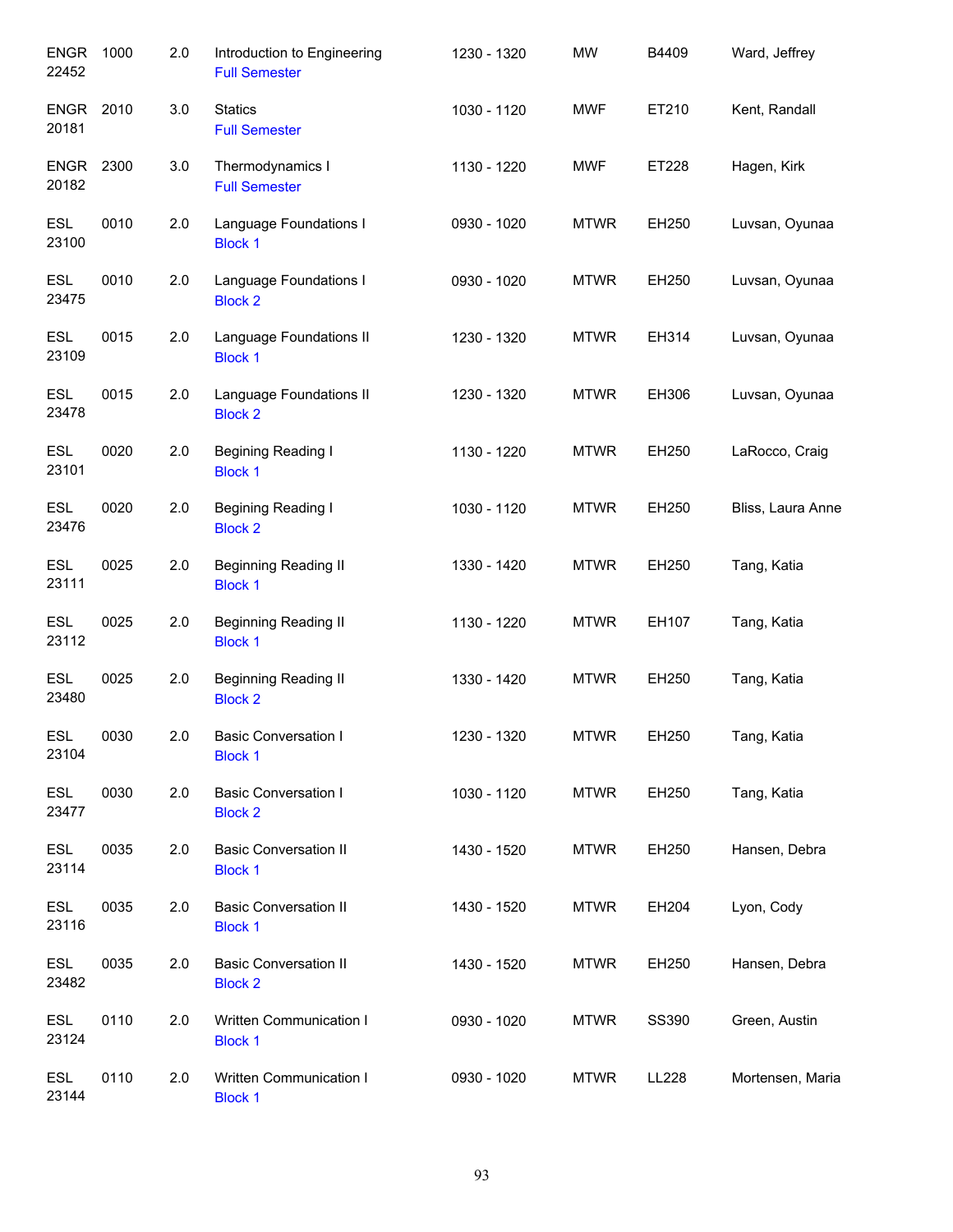| <b>ESL</b><br>23484 | 0110 | 2.0 | Written Communication I<br><b>Block 2</b>            | 0930 - 1020 | <b>MTWR</b> | EH216 | Green, Austin        |
|---------------------|------|-----|------------------------------------------------------|-------------|-------------|-------|----------------------|
| <b>ESL</b><br>23207 | 0120 | 2.0 | Topics In English<br><b>Block 1</b>                  | 1330 - 1420 | <b>MTWR</b> | EH304 | Kareva, Yana         |
| <b>ESL</b><br>23210 | 0120 | 2.0 | Topics In English<br><b>Block 1</b>                  | 1330 - 1420 | <b>MTWR</b> | EH205 | Anson, Carey         |
| <b>ESL</b><br>23487 | 0120 | 2.0 | Topics In English<br><b>Block 2</b>                  | 1330 - 1420 | <b>MTWR</b> | EH304 | Sawyer, Dharma       |
| <b>ESL</b><br>25660 | 0120 | 2.0 | Topics In English<br><b>Block 2</b>                  | 1430 - 1620 | <b>MW</b>   | EH304 | Sawyer, Dharma       |
| <b>ESL</b><br>23212 | 0130 | 2.0 | <b>Basic English Communication</b><br><b>Block 1</b> | 1230 - 1320 | <b>MTWR</b> | EH306 | Rivera, Ada          |
| <b>ESL</b><br>23311 | 0130 | 2.0 | <b>Basic English Communication</b><br><b>Block 1</b> | 1230 - 1320 | <b>MTWR</b> | EH216 | Bliss, Laura Anne    |
| <b>ESL</b><br>23489 | 0130 | 2.0 | <b>Basic English Communication</b><br><b>Block 2</b> | 1230 - 1320 | <b>MTWR</b> | EH305 | Rivera, Ada          |
| <b>ESL</b><br>23313 | 0141 | 2.0 | <b>Grammar Foundations I</b><br><b>Block 1</b>       | 1030 - 1120 | <b>MTWR</b> | EH250 | Larson, Wendy        |
| <b>ESL</b><br>23315 | 0141 | 2.0 | <b>Grammar Foundations I</b><br><b>Block 1</b>       | 1030 - 1120 | <b>MTWR</b> | LL228 | Green, Austin        |
| <b>ESL</b><br>23491 | 0141 | 2.0 | <b>Grammar Foundations I</b><br><b>Block 2</b>       | 1130 - 1220 | <b>MTWR</b> | EH315 | Tanner, Jennifer     |
| <b>ESL</b><br>23320 | 0150 | 1.0 | Pronunciation I<br><b>Block 1</b>                    | 1430 - 1520 | <b>MW</b>   | EH216 | Conrad, Timothy      |
| <b>ESL</b><br>23495 | 0150 | 1.0 | Pronunciation I<br><b>Block 2</b>                    | 1430 - 1520 | <b>MW</b>   | EH216 | Conrad, Timothy      |
| ESL<br>23322        | 1210 | 2.0 | Written Communication II<br><b>Block 1</b>           | 0930 - 1020 | <b>MTWR</b> | EH107 | Curtis, Giana        |
| <b>ESL</b><br>23331 | 1210 | 2.0 | Written Communication II<br><b>Block 1</b>           | 0930 - 1020 | <b>MTWR</b> | LL229 | McKay, Susan         |
| ESL<br>23496        | 1210 | 2.0 | Written Communication II<br><b>Block 2</b>           | 0930 - 1020 | <b>MTWR</b> | LL229 | Curtis, Giana        |
| <b>ESL</b><br>23497 | 1210 | 2.0 | Written Communication II<br><b>Block 2</b>           | 0930 - 1020 | <b>MTWR</b> |       | Sawyer, Dharma       |
| <b>ESL</b><br>25457 | 1210 | 2.0 | Written Communication II<br><b>Block 1</b>           | 0930 - 1020 | <b>MTWR</b> | LL221 | Wheelwright, Cheyney |
| <b>ESL</b><br>23333 | 1220 | 2.0 | Topics In Learning English<br><b>Block 1</b>         | 1330 - 1420 | <b>MTWR</b> | EH107 | Curtis, Giana        |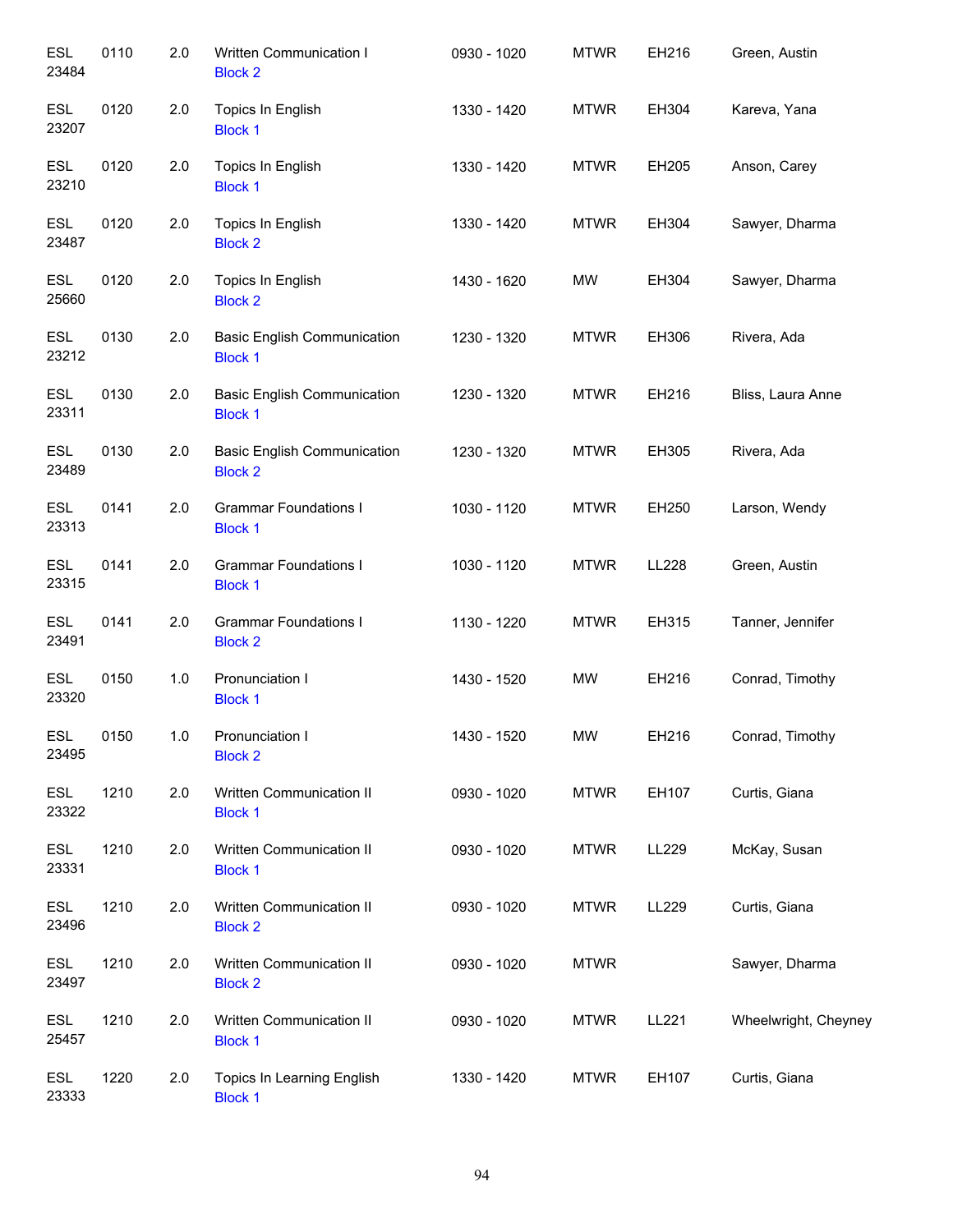| <b>ESL</b><br>23334 | 1220 | 2.0 | Topics In Learning English<br><b>Block 1</b>    | 1330 - 1420 | <b>MTWR</b> | EH215        | Green, Austin    |
|---------------------|------|-----|-------------------------------------------------|-------------|-------------|--------------|------------------|
| <b>ESL</b><br>23498 | 1220 | 2.0 | Topics In Learning English<br><b>Block 2</b>    | 1330 - 1420 | <b>MTWR</b> | EH107        | Curtis, Giana    |
| <b>ESL</b><br>23499 | 1220 | 2.0 | Topics In Learning English<br><b>Block 2</b>    | 1330 - 1420 | <b>MTWR</b> | EH215        | Mortensen, Maria |
| <b>ESL</b><br>25458 | 1220 | 2.0 | Topics In Learning English<br><b>Block 1</b>    | 1330 - 1420 | <b>MTWR</b> | EH118        | Mortensen, Maria |
| <b>ESL</b><br>23335 | 1230 | 2.0 | Interpersonal Communication<br><b>Block 1</b>   | 1230 - 1320 | <b>MTWR</b> | EH107        | Peterson, Mark   |
| <b>ESL</b><br>23345 | 1230 | 2.0 | Interpersonal Communication<br><b>Block 1</b>   | 1230 - 1320 | <b>MTWR</b> | LL229        | Lyon, Cody       |
| <b>ESL</b><br>23500 | 1230 | 2.0 | Interpersonal Communication<br><b>Block 2</b>   | 1230 - 1320 | <b>MTWR</b> | EH107        | Larson, Wendy    |
| <b>ESL</b><br>23502 | 1230 | 2.0 | Interpersonal Communication<br><b>Block 2</b>   | 1230 - 1320 | <b>MTWR</b> | LL229        | Lyon, Cody       |
| <b>ESL</b><br>25459 | 1230 | 2.0 | Interpersonal Communication<br><b>Block 1</b>   | 1230 - 1320 | <b>MTWR</b> | <b>SS233</b> | Larson, Wendy    |
| <b>ESL</b><br>23349 | 1241 | 2.0 | <b>Grammar Foundations II</b><br><b>Block 1</b> | 1030 - 1120 | <b>MTWR</b> | EH107        | Reimann, Amy     |
| <b>ESL</b><br>23350 | 1241 | 2.0 | <b>Grammar Foundations II</b><br><b>Block 1</b> | 1030 - 1120 | <b>MTWR</b> | LL229        | McKay, Susan     |
| <b>ESL</b><br>23504 | 1241 | 2.0 | <b>Grammar Foundations II</b><br><b>Block 2</b> | 1030 - 1120 | <b>MTWR</b> | LL229        | Reimann, Amy     |
| <b>ESL</b><br>23505 | 1241 | 2.0 | <b>Grammar Foundations II</b><br><b>Block 2</b> | 1030 - 1120 | <b>MTWR</b> | LL223        | Larson, Wendy    |
| <b>ESL</b><br>25460 | 1241 | 2.0 | <b>Grammar Foundations II</b><br><b>Block 1</b> | 1030 - 1120 | <b>MTWR</b> | LL222        | Sawyer, Dharma   |
| <b>ESL</b><br>23352 | 1250 | 1.0 | Pronunciation II<br><b>Block 1</b>              | 1430 - 1520 | MW          | EH107        | Mortensen, Maria |
| <b>ESL</b><br>23353 | 1250 | 1.0 | Pronunciation II<br><b>Block 1</b>              | 1430 - 1520 | <b>TR</b>   | EH107        | Mortensen, Maria |
| ESL<br>23507        | 1250 | 1.0 | Pronunciation II<br><b>Block 2</b>              | 1430 - 1520 | <b>TR</b>   | EH215        | Mortensen, Maria |
| <b>ESL</b><br>25461 | 1250 | 1.0 | Pronunciation II<br><b>Block 1</b>              | 1430 - 1520 | MW          | EH118        | Sawyer, Dharma   |
| <b>ESL</b><br>23354 | 2310 | 2.0 | Written Communication III<br><b>Block 1</b>     | 0930 - 1020 | <b>MTWR</b> | SS317        | Larson, Wendy    |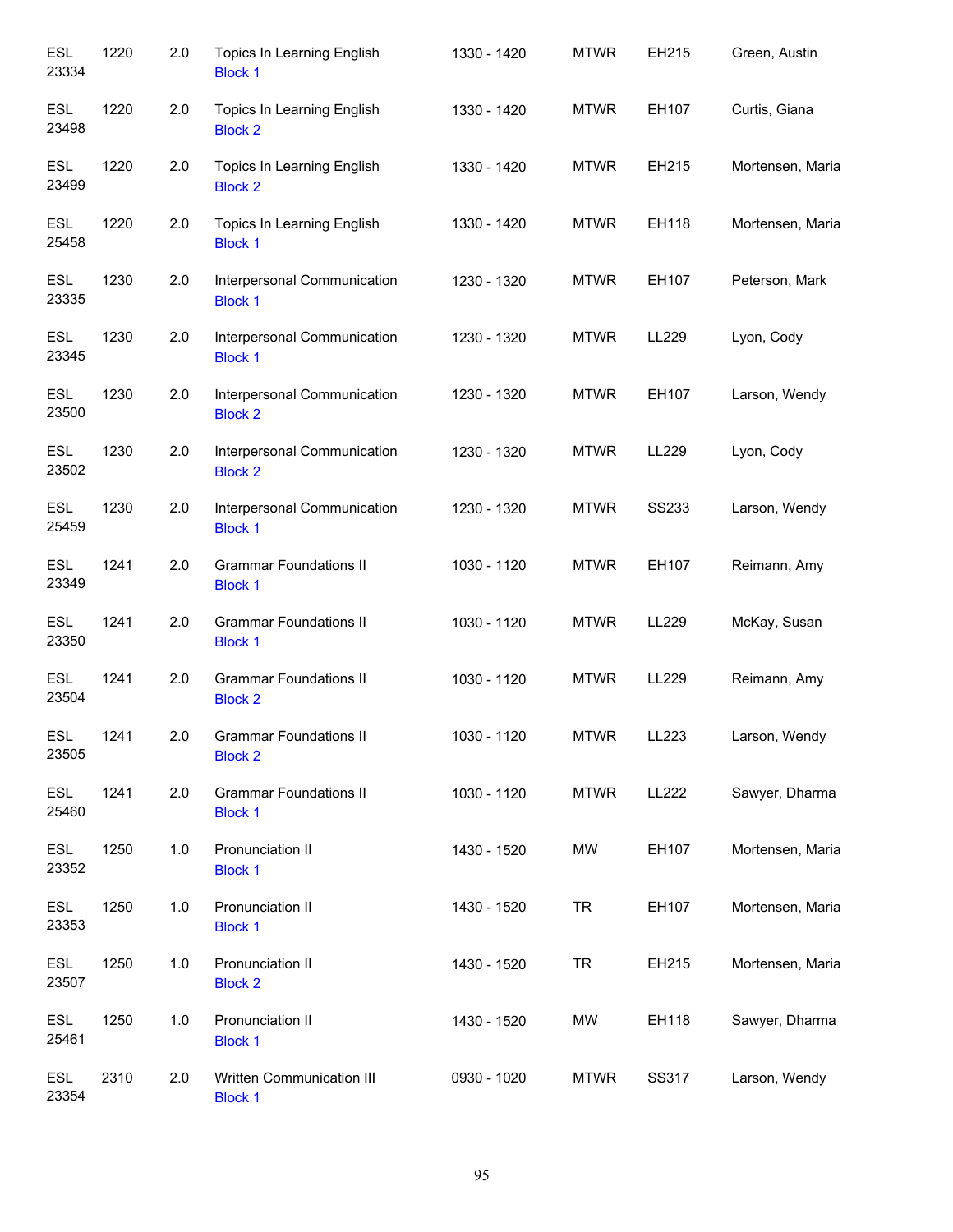| <b>ESL</b><br>23356 | 2310 | 2.0 | Written Communication III<br><b>Block 1</b>      | 0930 - 1020 | <b>MTWR</b> | EH315        | Nicholes, Holly        |
|---------------------|------|-----|--------------------------------------------------|-------------|-------------|--------------|------------------------|
| <b>ESL</b><br>23508 | 2310 | 2.0 | Written Communication III<br><b>Block 2</b>      | 0930 - 1020 | <b>MTWR</b> | <b>SS317</b> | Larson, Wendy          |
| <b>ESL</b><br>23509 | 2310 | 2.0 | Written Communication III<br><b>Block 2</b>      | 0930 - 1020 | <b>MTWR</b> | EH315        | Nicholes, Holly        |
| <b>ESL</b><br>25550 | 2310 | 2.0 | Written Communication III<br><b>Block 2</b>      | 1030 - 1120 | <b>MTWR</b> | LL221        | Green, Austin          |
| <b>ESL</b><br>23358 | 2320 | 2.0 | Topics for Academic Purposes I<br><b>Block 1</b> | 1330 - 1420 | <b>MTWR</b> | EH220        | Lyon, Cody             |
| <b>ESL</b><br>23360 | 2320 | 2.0 | Topics for Academic Purposes I<br><b>Block 1</b> | 1430 - 1610 | <b>MW</b>   | EH220        | Rodriguez Mesa, Monica |
| <b>ESL</b><br>23391 | 2320 | 2.0 | Topics for Academic Purposes I<br><b>Block 1</b> | 1330 - 1420 | <b>MTWR</b> | EH115        | Sawyer, Dharma         |
| <b>ESL</b><br>23510 | 2320 | 2.0 | Topics for Academic Purposes I<br><b>Block 2</b> | 1430 - 1620 | <b>MW</b>   | EH115        | Rodriguez Mesa, Monica |
| <b>ESL</b><br>23511 | 2320 | 2.0 | Topics for Academic Purposes I<br><b>Block 2</b> | 1330 - 1420 | <b>MTWR</b> | EH116        | Lyon, Cody             |
| ESL<br>25551        | 2320 | 2.0 | Topics for Academic Purposes I<br><b>Block 2</b> | 1330 - 1420 | <b>MTWR</b> | EH115        | Anson, Carey           |
| <b>ESL</b><br>23424 | 2330 | 2.0 | Academic Communication I<br><b>Block 1</b>       | 1230 - 1320 | <b>MTWR</b> | EH315        | Curtis, Giana          |
| <b>ESL</b><br>23430 | 2330 | 2.0 | Academic Communication I<br><b>Block 1</b>       | 1230 - 1320 | <b>MTWR</b> | <b>SS26</b>  | Kareva, Yana           |
| ESL<br>23513        | 2330 | 2.0 | Academic Communication I<br><b>Block 2</b>       | 1230 - 1320 | <b>MTWR</b> | EH315        | Curtis, Giana          |
| <b>ESL</b><br>23514 | 2330 | 2.0 | Academic Communication I<br><b>Block 2</b>       | 1230 - 1320 | <b>MTWR</b> | <b>SS26</b>  | Kareva, Yana           |
| <b>ESL</b><br>25552 | 2330 | 2.0 | Academic Communication I<br><b>Block 2</b>       | 1230 - 1320 | <b>MTWR</b> | LL221        | Green, Austin          |
| <b>ESL</b><br>23433 | 2341 | 2.0 | Advanced Grammar I<br><b>Block 1</b>             | 1030 - 1120 | <b>MTWR</b> | EH315        | Curtis, Giana          |
| <b>ESL</b><br>23437 | 2341 | 2.0 | Advanced Grammar I<br><b>Block 1</b>             | 1030 - 1120 | <b>MTWR</b> | LL221        | Lyon, Cody             |
| <b>ESL</b><br>23516 | 2341 | 2.0 | <b>Advanced Grammar I</b><br><b>Block 2</b>      | 1030 - 1120 | <b>MTWR</b> | EH315        | Curtis, Giana          |
| ESL<br>23523        | 2341 | 2.0 | Advanced Grammar I<br><b>Block 2</b>             | 1030 - 1120 | <b>MTWR</b> | <b>SS333</b> | Nicholes, Holly        |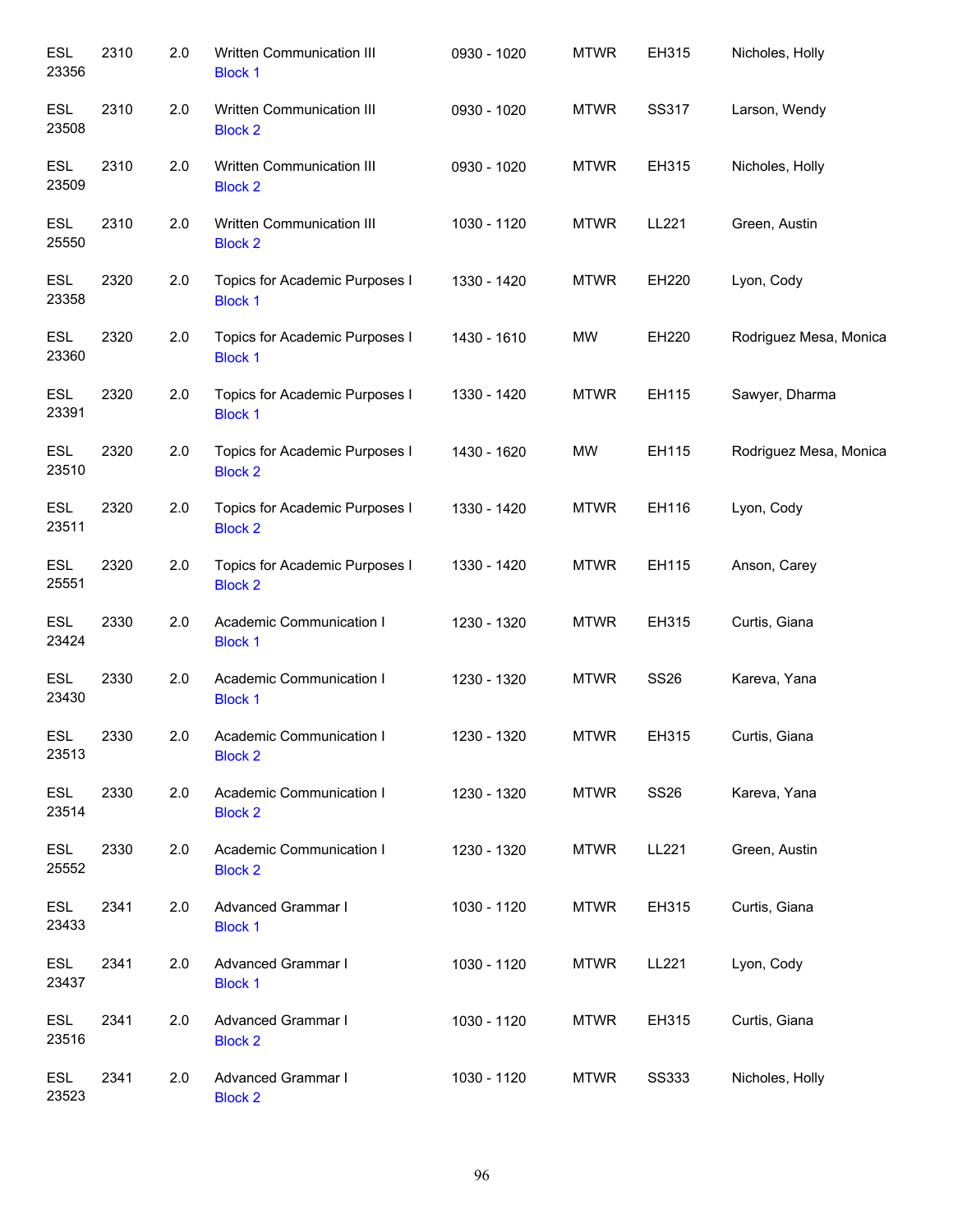| <b>ESL</b><br>25553 | 2341 | 2.0 | Advanced Grammar I<br><b>Block 2</b>                                                                                                                                                                                                                                                                                             | 1130 - 1220 | <b>MTWR</b> | LL229        | Kareva, Yana         |
|---------------------|------|-----|----------------------------------------------------------------------------------------------------------------------------------------------------------------------------------------------------------------------------------------------------------------------------------------------------------------------------------|-------------|-------------|--------------|----------------------|
| <b>ESL</b><br>23438 | 2351 | 1.0 | <b>CBL-Communication I</b><br><b>Block 1</b><br>CBL stands for Community-Based Learning which means that students engage<br>in meaningful community service that is connected to specific course objectives.<br>See http://www.weber.edu/CommunityInvolvement/CBL_Designation.html for a<br>full list of CBL designated courses. | 1030 - 1120 | F           | EH107        | Sheridan, Deborah    |
| <b>ESL</b><br>23440 | 2351 | 1.0 | <b>CBL-Communication I</b><br><b>Block 1</b><br>CBL stands for Community-Based Learning which means that students engage<br>in meaningful community service that is connected to specific course objectives.<br>See http://www.weber.edu/CommunityInvolvement/CBL_Designation.html for a<br>full list of CBL designated courses. | 1030 - 1120 | F           | EH216        | Sheridan, Deborah    |
| <b>ESL</b><br>23527 | 2351 | 1.0 | <b>CBL-Communication I</b><br><b>Block 2</b><br>CBL stands for Community-Based Learning which means that students engage<br>in meaningful community service that is connected to specific course objectives.<br>See http://www.weber.edu/CommunityInvolvement/CBL_Designation.html for a<br>full list of CBL designated courses. | 1030 - 1120 | F           | EH306        | Sheridan, Deborah    |
| <b>ESL</b><br>23442 | 2410 | 2.0 | Written Communication IV<br><b>Block 1</b>                                                                                                                                                                                                                                                                                       | 0930 - 1020 | <b>MTWR</b> | SS103        | Peterson, Mark       |
| <b>ESL</b><br>23443 | 2410 | 2.0 | Written Communication IV<br><b>Block 1</b>                                                                                                                                                                                                                                                                                       | 0930 - 1020 | <b>MTWR</b> | <b>SS337</b> | Stitt, Leslie        |
| <b>ESL</b><br>23530 | 2410 | 2.0 | Written Communication IV<br><b>Block 2</b>                                                                                                                                                                                                                                                                                       | 0930 - 1020 | <b>MTWR</b> | SS103        | Peterson, Mark       |
| <b>ESL</b><br>23531 | 2410 | 2.0 | Written Communication IV<br><b>Block 2</b>                                                                                                                                                                                                                                                                                       | 0930 - 1020 | <b>MTWR</b> | <b>SS337</b> | Stitt, Leslie        |
| <b>ESL</b><br>23532 | 2410 | 2.0 | Written Communication IV<br><b>Block 2</b>                                                                                                                                                                                                                                                                                       | 0930 - 1020 | <b>MTWR</b> | SS390        | Wheelwright, Cheyney |
| <b>ESL</b><br>23445 | 2420 | 2.0 | Topics - Academic Purposes II<br><b>Block 1</b>                                                                                                                                                                                                                                                                                  | 1330 - 1420 | <b>MTWR</b> | EH104        | Peterson, Mark       |
| <b>ESL</b><br>23446 | 2420 | 2.0 | Topics - Academic Purposes II<br><b>Block 1</b>                                                                                                                                                                                                                                                                                  | 1430 - 1520 | <b>MTWR</b> | EH105        | Peterson, Mark       |
| <b>ESL</b><br>23533 | 2420 | 2.0 | Topics - Academic Purposes II<br><b>Block 2</b>                                                                                                                                                                                                                                                                                  | 1330 - 1420 | <b>MTWR</b> | EH104        | Peterson, Mark       |
| <b>ESL</b><br>23534 | 2420 | 2.0 | Topics - Academic Purposes II<br><b>Block 2</b>                                                                                                                                                                                                                                                                                  | 1430 - 1520 | <b>MTWR</b> | EH105        | Peterson, Mark       |
| <b>ESL</b><br>23535 | 2420 | 2.0 | Topics - Academic Purposes II<br><b>Block 2</b>                                                                                                                                                                                                                                                                                  | 1330 - 1420 | <b>MTWR</b> | EH106        | Larson, Wendy        |
| <b>ESL</b><br>23448 | 2430 | 2.0 | Academic Communication II<br><b>Block 1</b>                                                                                                                                                                                                                                                                                      | 1230 - 1320 | <b>MTWR</b> | SS101        | Sheridan, Deborah    |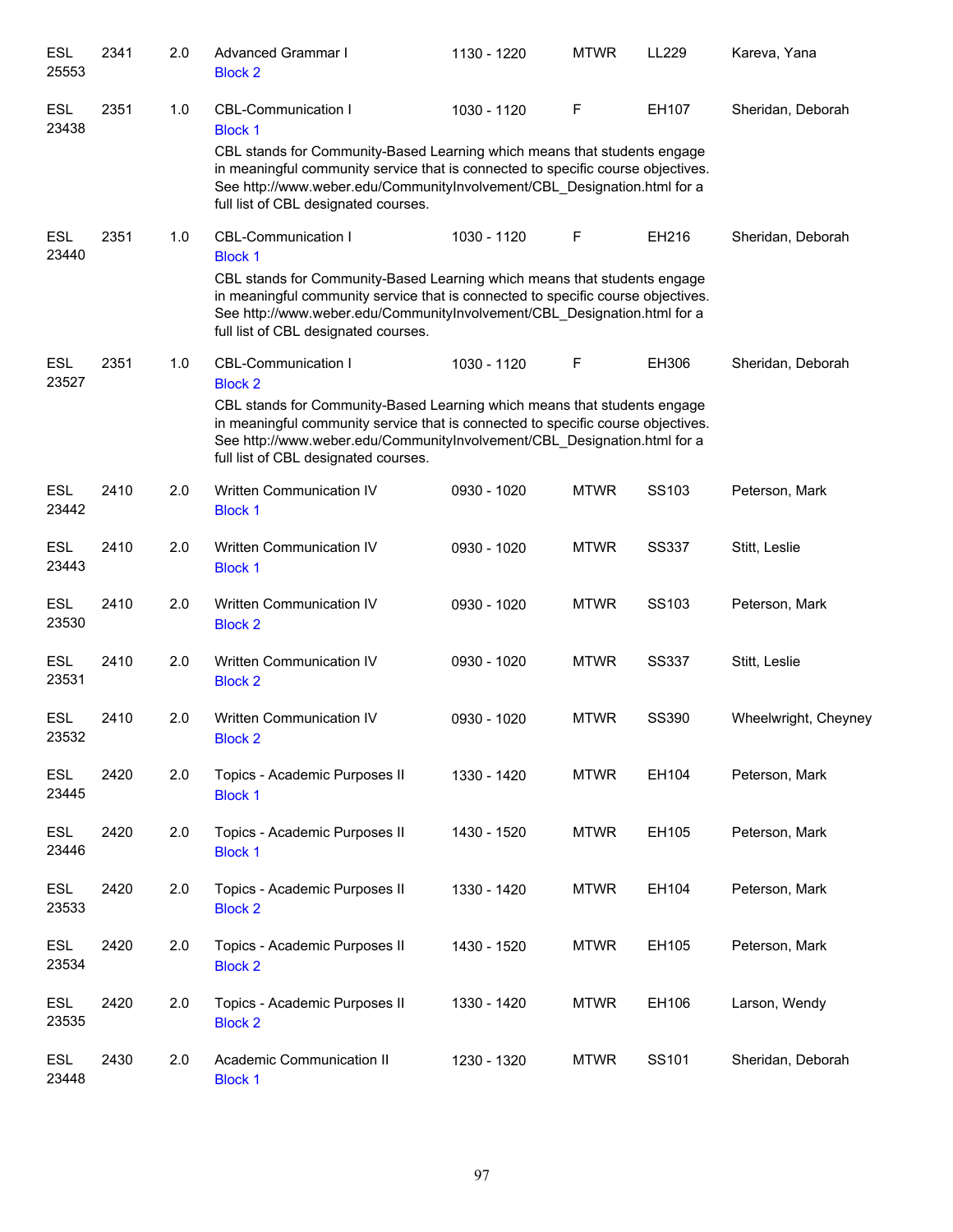| <b>ESL</b><br>23536 | 2430 | 2.0 | Academic Communication II<br><b>Block 2</b>                                                                                                                                                                                                                                      | 1230 - 1320 | <b>MTWR</b>  | SS101        | Sheridan, Deborah |
|---------------------|------|-----|----------------------------------------------------------------------------------------------------------------------------------------------------------------------------------------------------------------------------------------------------------------------------------|-------------|--------------|--------------|-------------------|
| <b>ESL</b><br>23537 | 2430 | 2.0 | Academic Communication II<br><b>Block 2</b>                                                                                                                                                                                                                                      | 1230 - 1320 | <b>MTWR</b>  | SS101        | Mortensen, Maria  |
| <b>ESL</b><br>25493 | 2430 | 2.0 | Academic Communication II<br><b>Block 1</b>                                                                                                                                                                                                                                      | 1230 - 1320 | <b>MTWR</b>  | SS101        | Reimann, Amy      |
| ESL<br>23458        | 2441 | 2.0 | <b>Advanced Grammar II</b><br><b>Block 1</b>                                                                                                                                                                                                                                     | 1030 - 1120 | <b>MTWR</b>  | SU           | Kareva, Yana      |
| ESL<br>23460        | 2441 | 2.0 | <b>Advanced Grammar II</b><br><b>Block 1</b>                                                                                                                                                                                                                                     | 1030 - 1120 | <b>MTWR</b>  | <b>SS337</b> | Stitt, Leslie     |
| <b>ESL</b><br>23539 | 2441 | 2.0 | <b>Advanced Grammar II</b><br><b>Block 2</b>                                                                                                                                                                                                                                     | 1030 - 1120 | <b>MTWR</b>  | LL228        | Kareva, Yana      |
| <b>ESL</b><br>23540 | 2441 | 2.0 | <b>Advanced Grammar II</b><br><b>Block 2</b>                                                                                                                                                                                                                                     | 1030 - 1120 | <b>MTWR</b>  | <b>SS337</b> | Stitt, Leslie     |
| ESL<br>23464        | 2451 | 1.0 | <b>CBL-Communication II</b><br><b>Block 1</b>                                                                                                                                                                                                                                    | 1030 - 1120 | F            | EH107        | Sheridan, Deborah |
|                     |      |     | CBL stands for Community-Based Learning which means that students engage<br>in meaningful community service that is connected to specific course objectives.<br>See http://www.weber.edu/CommunityInvolvement/CBL_Designation.html for a<br>full list of CBL designated courses. |             |              |              |                   |
| <b>ESL</b><br>23544 | 2451 | 1.0 | <b>CBL-Communication II</b><br><b>Block 2</b>                                                                                                                                                                                                                                    | 1030 - 1120 | F            | EH107        | Sheridan, Deborah |
|                     |      |     | CBL stands for Community-Based Learning which means that students engage<br>in meaningful community service that is connected to specific course objectives.<br>See http://www.weber.edu/CommunityInvolvement/CBL_Designation.html for a<br>full list of CBL designated courses. |             |              |              |                   |
| ESL<br>23545        | 2451 | 1.0 | <b>CBL-Communication II</b><br><b>Block 2</b>                                                                                                                                                                                                                                    | 1030 - 1120 | F            | EH315        | Sheridan, Deborah |
|                     |      |     | CBL stands for Community-Based Learning which means that students engage<br>in meaningful community service that is connected to specific course objectives.<br>See http://www.weber.edu/CommunityInvolvement/CBL_Designation.html for a<br>full list of CBL designated courses. |             |              |              |                   |
| <b>ESL</b><br>23465 | 2510 | 3.0 | Written Communication V<br><b>Full Semester</b>                                                                                                                                                                                                                                  | 1330 - 1445 | MW           | EH315        | Reimann, Amy      |
| <b>ESL</b><br>23466 | 2510 | 3.0 | Written Communication V<br><b>Full Semester</b>                                                                                                                                                                                                                                  | 1730 - 2020 | М            | EH315        | Lyon, Cody        |
| ESL<br>23547        | 2510 | 3.0 | Written Communication V<br><b>Block 2</b>                                                                                                                                                                                                                                        | 0930 - 1020 | <b>MTWRF</b> | EH107        | Lyon, Cody        |
| ESL<br>25462        | 2510 | 3.0 | Written Communication V<br><b>Full Semester</b>                                                                                                                                                                                                                                  | 1030 - 1145 | <b>MW</b>    | EH306        | Pittman, Melissa  |
| ESL<br>23468        | 2520 | 3.0 | Variable Topics-Academic Study<br><b>Full Semester</b>                                                                                                                                                                                                                           | 1730 - 2020 | Τ            | EH315        | Nicholes, Holly   |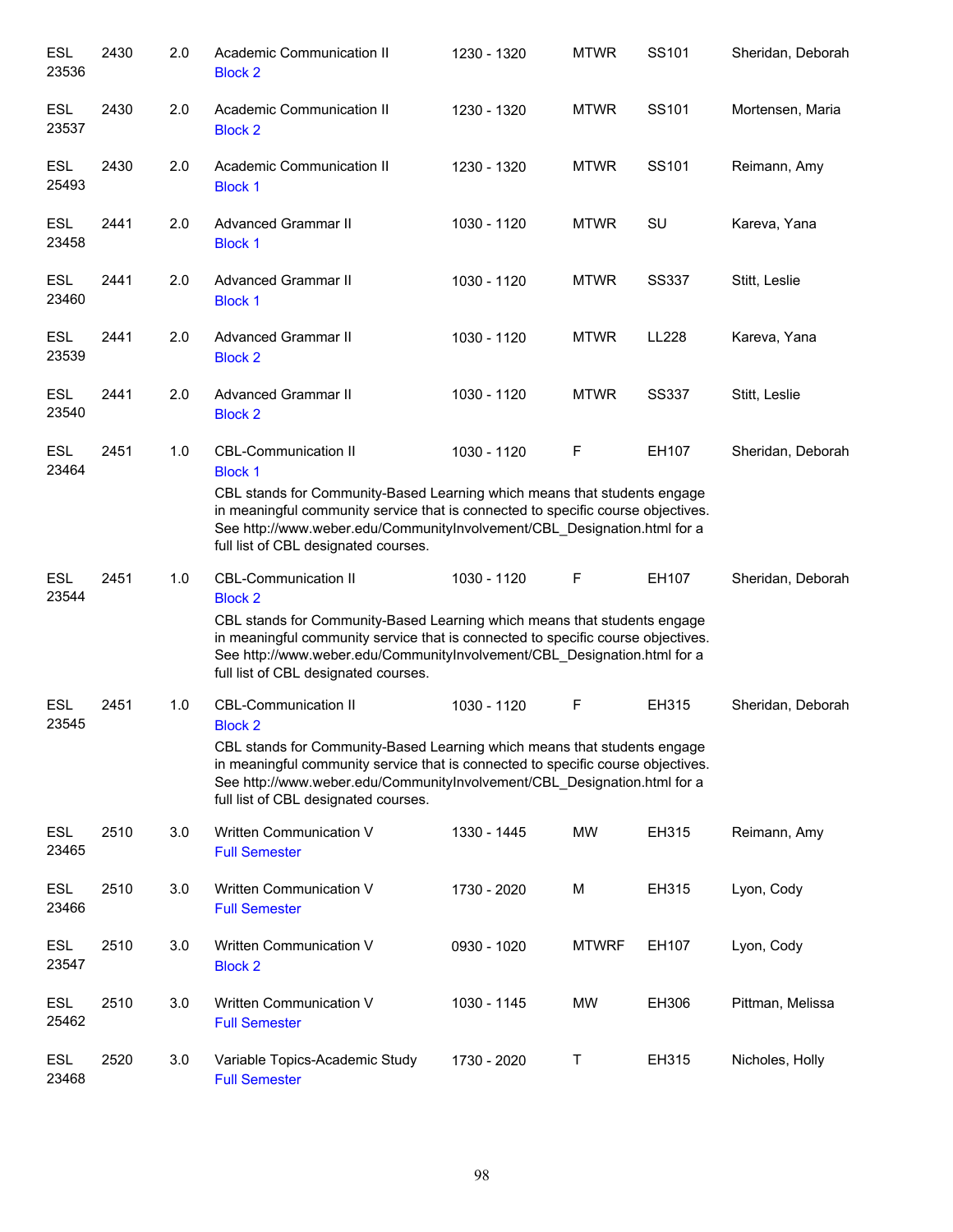| <b>ESL</b><br>23469 | 2520 | 3.0   | Variable Topics-Academic Study<br><b>Full Semester</b>                                                                                                                                               | 1330 - 1445 | <b>TR</b>    | EH315        | Sheridan, Deborah |
|---------------------|------|-------|------------------------------------------------------------------------------------------------------------------------------------------------------------------------------------------------------|-------------|--------------|--------------|-------------------|
| <b>ESL</b><br>23549 | 2520 | 3.0   | Variable Topics-Academic Study<br><b>Block 2</b>                                                                                                                                                     | 1030 - 1120 | <b>MTWRF</b> | EH107        | Sheridan, Deborah |
| <b>ESL</b><br>25463 | 2520 | 3.0   | Variable Topics-Academic Study<br><b>Full Semester</b>                                                                                                                                               | 1030 - 1145 | <b>TR</b>    | SS203        | Pittman, Melissa  |
| <b>ESL</b><br>25465 | 2520 | 3.0   | Variable Topics-Academic Study<br><b>Block 2</b>                                                                                                                                                     | 1230 - 1320 | <b>MTWRF</b> | SS233        | Nicholes, Holly   |
| ESL<br>23471        | 2750 | $1.0$ | <b>Special Projects</b><br><b>Block 1</b><br>Course Fee \$5.00                                                                                                                                       | <b>TBA</b>  | <b>TBA</b>   |              | Curtis, Giana     |
| <b>ESL</b><br>23472 | 2750 | 2.0   | <b>Special Projects</b><br><b>Block 1</b><br>Course Fee \$10.00                                                                                                                                      | <b>TBA</b>  | <b>TBA</b>   |              | Curtis, Giana     |
| <b>ESL</b><br>23474 | 2750 | 3.0   | <b>Special Projects</b><br><b>Block 1</b><br>Course Fee \$15.00                                                                                                                                      | <b>TBA</b>  | <b>TBA</b>   |              | Curtis, Giana     |
| <b>ESL</b><br>23552 | 2750 | 1.0   | <b>Special Projects</b><br><b>Block 2</b><br>Course Fee \$5.00                                                                                                                                       | <b>TBA</b>  | <b>TBA</b>   |              | Curtis, Giana     |
| <b>ESL</b><br>23554 | 2750 | 2.0   | <b>Special Projects</b><br><b>Block 2</b><br>Course Fee \$10.00                                                                                                                                      | <b>TBA</b>  | <b>TBA</b>   |              | Curtis, Giana     |
| <b>ESL</b><br>23556 | 2750 | 3.0   | <b>Special Projects</b><br><b>Block 2</b><br>Course Fee \$15.00                                                                                                                                      | <b>TBA</b>  | <b>TBA</b>   |              | Curtis, Giana     |
| <b>FIN</b><br>22384 | 1010 | 3.0   | <b>Personal Finance</b><br><b>Full Semester</b>                                                                                                                                                      | 0900 - 1015 | <b>TR</b>    | <b>WB121</b> | Morgan, Terrilyn  |
| <b>FIN</b><br>22635 | 1010 | 3.0   | <b>Personal Finance</b><br><b>Full Semester</b><br>To access the online course materials, please log in through<br>the student portal (eWeber) at http://weber.edu and select:<br>"current students" | <b>TBA</b>  | <b>TBA</b>   | OL           | Livingston, E     |
| <b>FIN</b><br>22638 | 2300 | 3.0   | Introduction to Investments<br><b>Full Semester</b>                                                                                                                                                  | 1730 - 2010 | $\sf T$      | N11          | Barlow, James     |
| <b>FIN</b><br>22388 | 3200 | 3.0   | <b>Financial Management</b><br><b>Full Semester</b>                                                                                                                                                  | 0930 - 1020 | <b>MWF</b>   | <b>WB115</b> | Morgan, Terrilyn  |
| <b>FIN</b><br>22406 | 3200 | 3.0   | <b>Financial Management</b><br><b>Full Semester</b>                                                                                                                                                  | 1730 - 2010 | T            | <b>WB121</b> | Morgan, Terrilyn  |
| <b>FIN</b><br>22416 | 3200 | 3.0   | <b>Financial Management</b><br><b>Full Semester</b>                                                                                                                                                  | 1030 - 1145 | <b>TR</b>    | <b>WB117</b> | Fan, Yuhong       |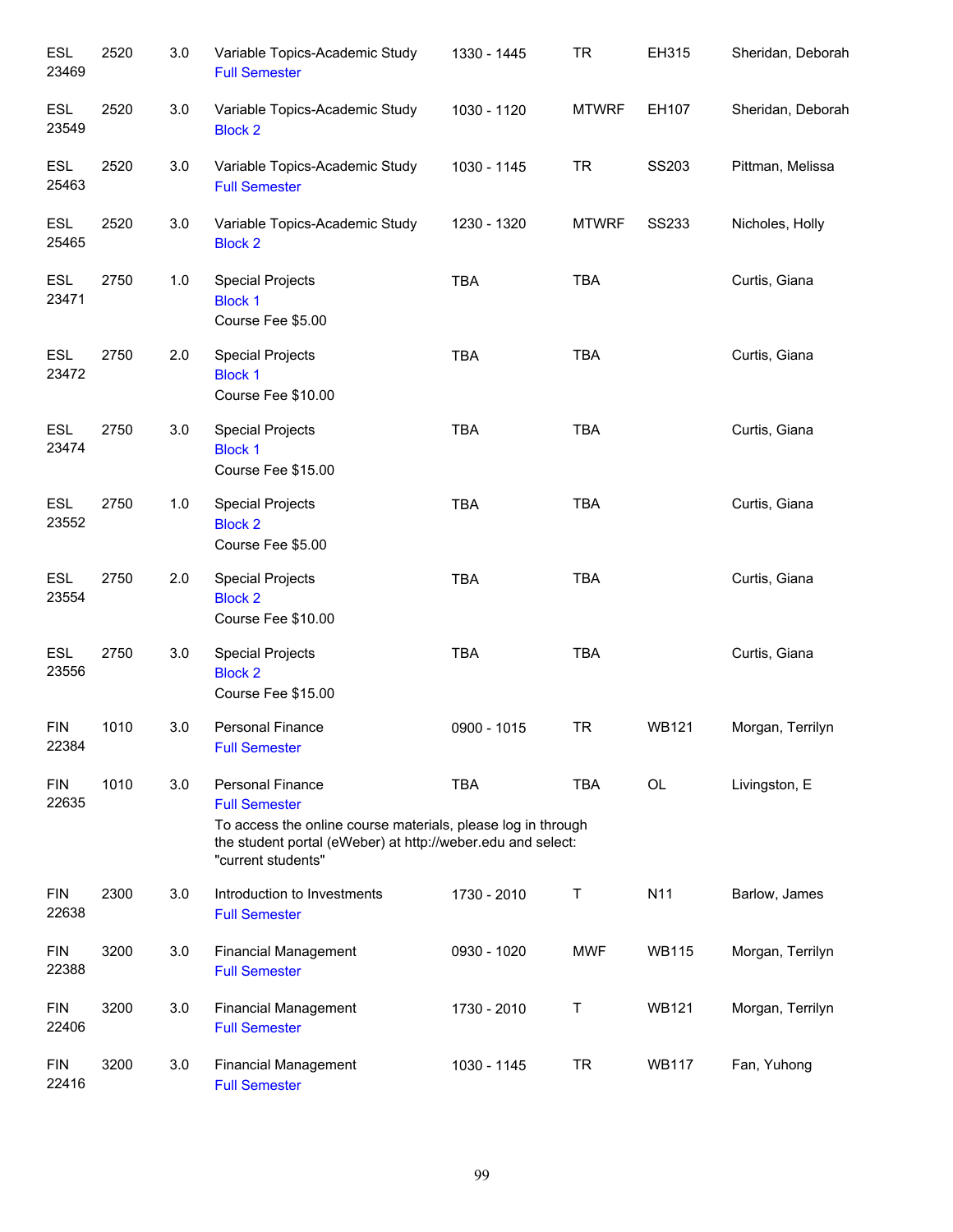| <b>FIN</b><br>22422  | 3300 | 3.0 | Investments<br><b>Full Semester</b>                                                                                                                                                                                                                                  | 0900 - 1015 | <b>TR</b>  | <b>WB111</b> | Fan, Yuhong      |
|----------------------|------|-----|----------------------------------------------------------------------------------------------------------------------------------------------------------------------------------------------------------------------------------------------------------------------|-------------|------------|--------------|------------------|
| <b>FIN</b><br>22424  | 3350 | 3.0 | <b>Financial Institutions</b><br><b>Full Semester</b>                                                                                                                                                                                                                | 1030 - 1145 | <b>TR</b>  | <b>WB120</b> | Morgan, Terrilyn |
| <b>FIN</b><br>22641  | 3400 | 3.0 | Real Estate Principles & Pract<br><b>Full Semester</b>                                                                                                                                                                                                               | <b>TBA</b>  | <b>TBA</b> | <b>OL</b>    | Handley, William |
| <b>FIN</b><br>22428  | 3500 | 3.0 | Capital Budgeting<br><b>Full Semester</b>                                                                                                                                                                                                                            | 1030 - 1145 | <b>TR</b>  | <b>WB105</b> | Turner, James    |
| <b>FIN</b><br>22430  | 4400 | 3.0 | Financial Prob - Corporate Fin<br><b>Full Semester</b>                                                                                                                                                                                                               | 0900 - 1015 | <b>TR</b>  | <b>WB105</b> | Turner, James    |
| <b>FIN</b><br>22431  | 4410 | 3.0 | Financial Prob - Investments<br><b>Full Semester</b>                                                                                                                                                                                                                 | 1200 - 1315 | <b>TR</b>  | <b>WB110</b> | Fan, Yuhong      |
| <b>FIN</b><br>21913  | 4860 | 3.0 | Finance Internship<br><b>Full Semester</b>                                                                                                                                                                                                                           | <b>TBA</b>  | <b>TBA</b> |              | Russell, Stephen |
| FL.<br>22818         | 4340 | 3.0 | Foreign Language Acquisition<br><b>Full Semester</b><br>Course Fee \$6.00                                                                                                                                                                                            | 1130 - 1220 | <b>MWF</b> | EH116        | Mathews, Thomas  |
| FL.<br>24801         | 4500 | 4.0 | Methods of Teaching For Lang<br><b>Full Semester</b><br>To register, call Continuing Education at 801-626-6600.<br>To access the online course materials, please log in through<br>the student portal (eWeber) at http://weber.edu and select:<br>"current students" | <b>TBA</b>  | <b>TBA</b> | <b>OL</b>    | Phillips, June   |
| FL<br>25484          | 4500 | 4.0 | Methods of Teaching For Lang<br><b>Full Semester</b><br>To register, call Continuing Education at 801-626-6600.<br>To access online course materials, please log on through the<br>student portal (eWeber) at http://weber.edu and select:<br>"Current Students".    | <b>TBA</b>  | <b>TBA</b> | <b>OL</b>    | Bell, Teresa     |
| FL<br>22825          | 4990 | 0.5 | Senior Assessment<br><b>Full Semester</b><br>This course meets only once: Friday, Sept. 2, 2011                                                                                                                                                                      | 1730 - 1830 | F          | EH118        | Mathews, Thomas  |
| FL<br>24802          | 6500 | 4.0 | Methods of Teaching For Lang<br><b>Full Semester</b><br>To register, call Continuing Education at 801-626-6600.<br>To access the online course materials, please log in through<br>the student portal (eWeber) at http://weber.edu and select:<br>"current students" | TBA         | <b>TBA</b> | <b>OL</b>    | Phillips, June   |
| <b>FRCH</b><br>23231 | 1010 | 3.0 | First Year French I<br><b>Full Semester</b><br>Course Fee \$6.00                                                                                                                                                                                                     | 0930 - 1020 | <b>MWF</b> | EH116        | Hansen, Cheryl   |
| <b>FRCH</b><br>23235 | 1010 | 3.0 | First Year French I<br><b>Full Semester</b><br>Course Fee \$6.00                                                                                                                                                                                                     | 1230 - 1320 | <b>MWF</b> | EH116        | Hansen, Cheryl   |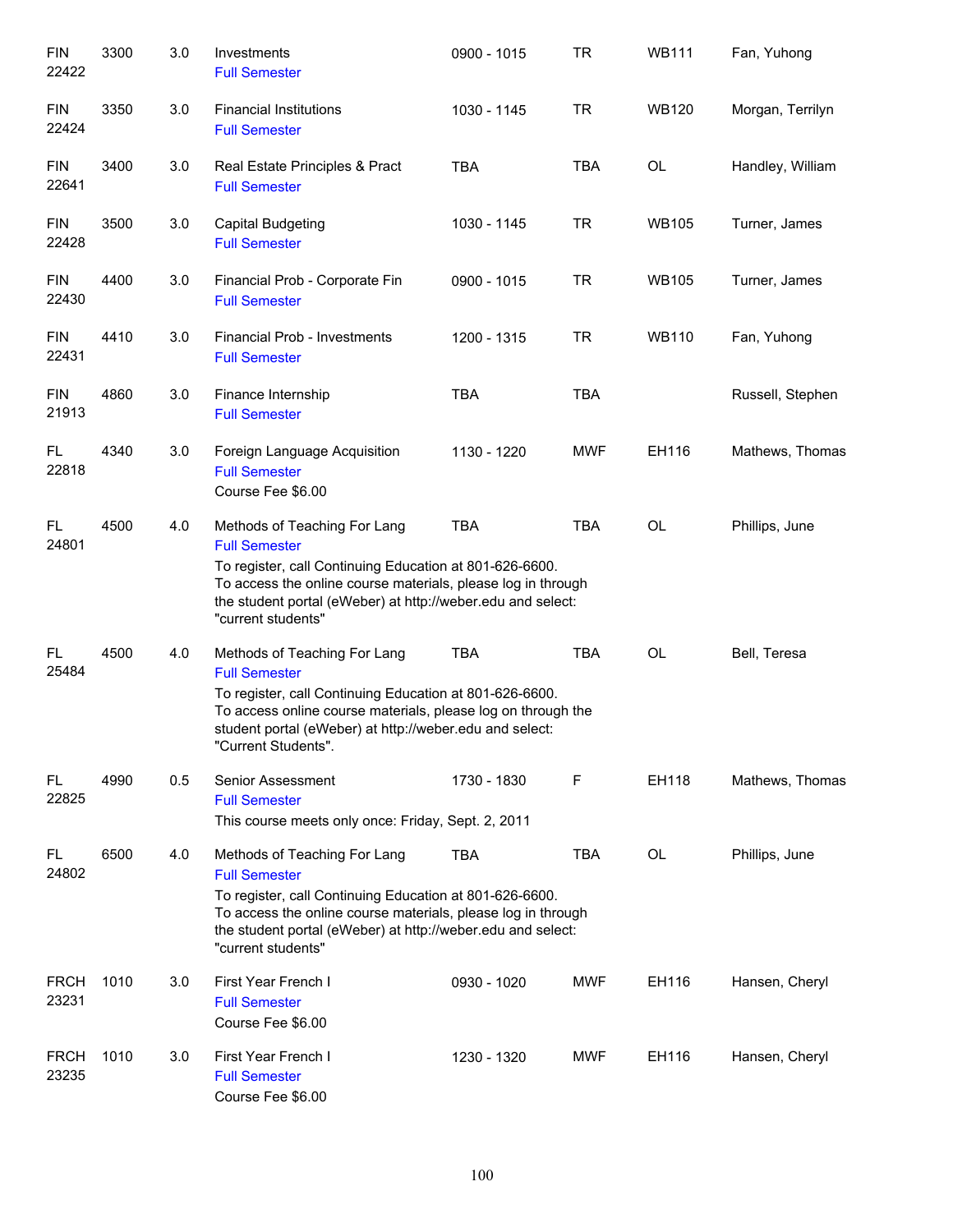| <b>FRCH</b><br>24547 | 1010 | 3.0 | First Year French I<br><b>Full Semester</b><br>Course Fee \$6.00                                                                                                                | 1730 - 1845 | <b>TR</b>  | EH204        | Thompson, Cheryl |
|----------------------|------|-----|---------------------------------------------------------------------------------------------------------------------------------------------------------------------------------|-------------|------------|--------------|------------------|
| <b>FRCH</b><br>25578 | 1020 | 3.0 | First Year French II<br><b>Full Semester</b><br>Course Fee \$6.00                                                                                                               | <b>TBA</b>  | <b>TBA</b> |              | Hansen, Cheryl   |
| <b>FRCH</b><br>23237 | 2010 | 3.0 | Second Year French I<br><b>Full Semester</b><br>Course Fee \$6.00                                                                                                               | 1030 - 1120 | <b>MWF</b> | EH118        | Hansen, Cheryl   |
| <b>FRCH</b><br>23240 | 3060 | 3.0 | Grammar & Composition<br><b>Full Semester</b><br>Course Fee \$6.00                                                                                                              | 0900 - 1015 | <b>TR</b>  | EH105        | Hansen, Cheryl   |
| <b>FRCH</b><br>23413 | 3560 | 3.0 | Business, Culture & Politics<br><b>Full Semester</b><br>Course Fee \$6.00                                                                                                       | 1030 - 1145 | <b>TR</b>  | EH105        | Hansen, Cheryl   |
| <b>FRCH</b><br>24860 | 4830 | 1.0 | <b>Directed Readings</b><br><b>Full Semester</b>                                                                                                                                | <b>TBA</b>  | <b>TBA</b> |              | Mathews, Thomas  |
| <b>FRCH</b><br>24984 | 4830 | 3.0 | Directed Readings<br><b>Full Semester</b>                                                                                                                                       | <b>TBA</b>  | <b>TBA</b> |              | Hansen, Cheryl   |
| GEO<br>21136         | 1030 | 3.0 | PS Earthquakes & Volcanoes<br><b>Full Semester</b>                                                                                                                              | 0830 - 0920 | <b>MWF</b> | LL124        | Wilson, James    |
| GEO<br>21137         | 1030 | 3.0 | PS Earthquakes & Volcanoes<br><b>Full Semester</b>                                                                                                                              | 1030 - 1120 | <b>MWF</b> | LL124        | Wilson, James    |
| GEO<br>21140         | 1030 | 3.0 | PS Earthquakes & Volcanoes<br><b>Full Semester</b>                                                                                                                              | 1030 - 1145 | <b>TR</b>  | <b>LL124</b> | Nielsen, Gregory |
| <b>GEO</b><br>21141  | 1030 | 3.0 | PS Earthquakes & Volcanoes<br><b>Full Semester</b>                                                                                                                              | 1200 - 1315 | <b>TR</b>  | LL124        | Yonkee, W        |
| GEO<br>22042         | 1030 | 3.0 | PS Earthquakes & Volcanoes<br><b>Full Semester</b>                                                                                                                              | 1730 - 2010 | W          | D02114       | Larsen, David    |
| GEO<br>21142         | 1060 | 3.0 | PS Environmental Geosciences<br><b>Full Semester</b>                                                                                                                            | 0900 - 1015 | <b>TR</b>  | LL124        | Matyjasik, Marek |
| GEO<br>22040         | 1060 | 3.0 | <b>PS Environmental Geosciences</b><br><b>Full Semester</b><br>To access the online course materials, please log in through<br>the student portal (eWeber) at http://weber.edu. | <b>TBA</b>  | <b>TBA</b> | OL           | Matyjasik, Marek |
| GEO<br>21143         | 1065 | 1.0 | <b>Environmental Geosciences Lab</b><br><b>Full Semester</b><br>Course Fee \$10.00                                                                                              | 1330 - 1620 | Τ          | <b>SL328</b> | Matyjasik, Marek |
| GEO<br>21144         | 1110 | 3.0 | PS Dynamic Earth: Physical Geo<br><b>Full Semester</b>                                                                                                                          | 0930 - 1020 | <b>MWF</b> | <b>SL320</b> | Eaton, Jeffrey   |
| GEO<br>21145         | 1110 | 3.0 | PS Dynamic Earth: Physical Geo<br><b>Full Semester</b>                                                                                                                          | 1030 - 1120 | <b>MWF</b> | <b>SL320</b> | Eaton, Jeffrey   |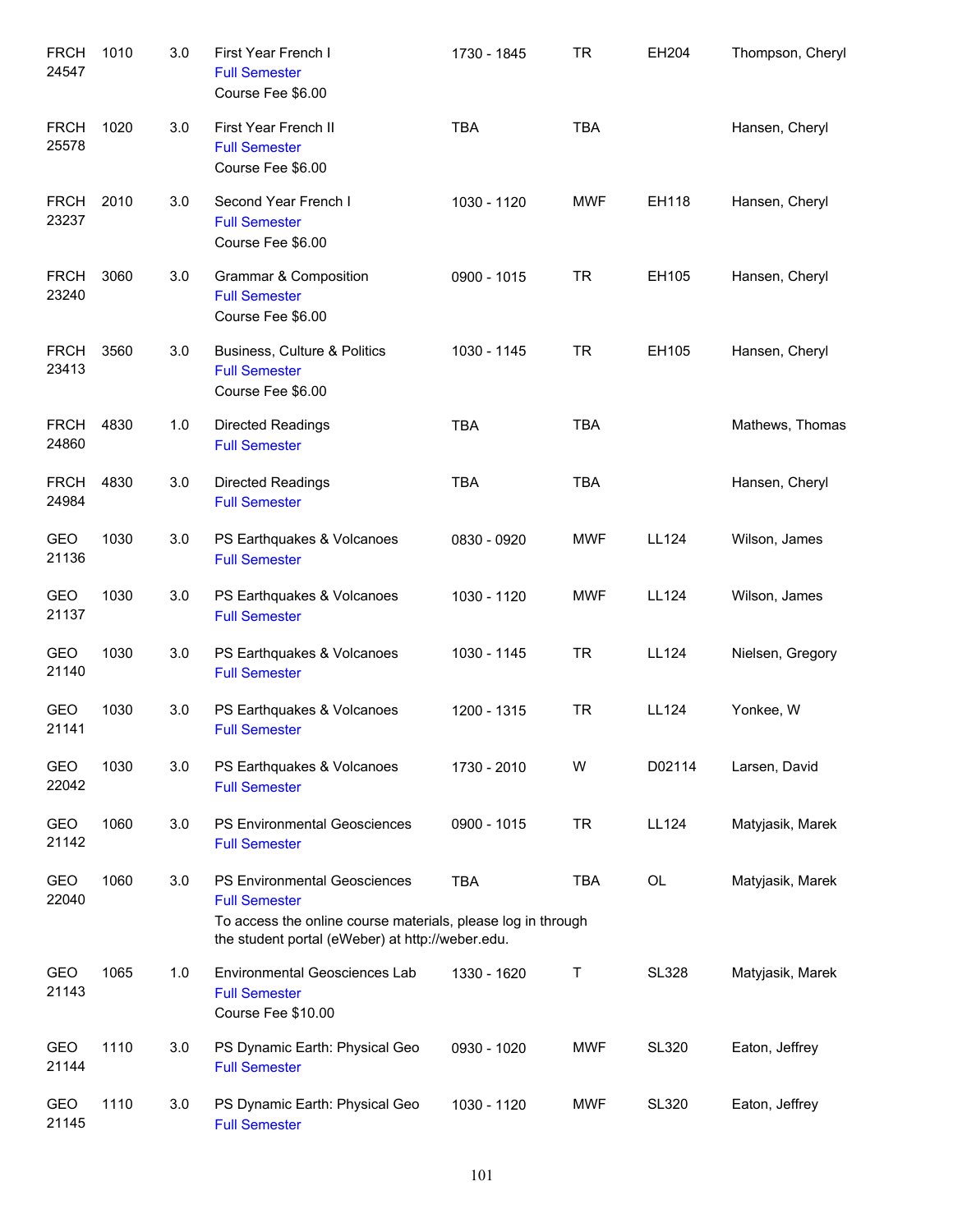| <b>GEO</b><br>21160 | 1110 | 3.0 | PS Dynamic Earth: Physical Geo<br><b>Full Semester</b>                                                                                                                     | 1730 - 2010                | Τ                | <b>SL320</b>                 | Barker, Helen     |
|---------------------|------|-----|----------------------------------------------------------------------------------------------------------------------------------------------------------------------------|----------------------------|------------------|------------------------------|-------------------|
| GEO<br>22041        | 1110 | 3.0 | PS Dynamic Earth: Physical Geo<br><b>Full Semester</b><br>To access the online course materials, please log in through<br>the student portal (eWeber) at http://weber.edu. | <b>TBA</b>                 | <b>TBA</b>       | <b>OL</b>                    | Matyjasik, Marek  |
| <b>GEO</b><br>21146 | 1115 | 1.0 | PS Physical Geology Lab<br><b>Full Semester</b><br>Course Fee \$10.00                                                                                                      | 1330 - 1620                | M                | <b>SL328</b>                 | Wilson, James     |
| GEO<br>25519        | 1115 | 1.0 | PS Physical Geology Lab<br><b>Full Semester</b><br>Course Fee \$10.00                                                                                                      | 1330 - 1620                | $\mathsf R$      | <b>SL328</b>                 | Eaton, Jeffrey    |
| GEO<br>21147        | 1130 | 3.0 | PS Intro to Meteorology<br><b>Full Semester</b>                                                                                                                            | 0930 - 1020                | <b>MWF</b>       | LL124                        | Ford, Richard     |
| GEO<br>22043        | 1130 | 3.0 | PS Intro to Meteorology<br><b>Full Semester</b>                                                                                                                            | 1730 - 2010                | R                | D02322                       | Herret, Thomas    |
| <b>GEO</b><br>21148 | 2050 | 4.0 | <b>Earth Materials</b><br><b>Full Semester</b>                                                                                                                             | 1230 - 1320<br>1330 - 1620 | <b>MWF</b><br>W  | <b>SL328</b><br><b>SL328</b> | Wilson, James     |
| <b>GEO</b><br>21566 | 2600 | 1.0 | Laboratory Safety<br><b>Full Semester</b>                                                                                                                                  | 1230 - 1320                | M                | LL129                        | Wachocki, Barbara |
| <b>GEO</b><br>23066 | 2950 | 1.0 | <b>Geoscience Fieldtrips</b><br><b>Full Semester</b><br>Western Wyoming Field Trip Sept. 9-11, 2011.<br>Estimated cost \$30.                                               | <b>TBA</b>                 | <b>TBA</b>       |                              | Eaton, Jeffrey    |
| GEO<br>21149        | 3060 | 4.0 | <b>Structural Geology</b><br><b>Full Semester</b><br>Field trip to Western Wyoming Sept 9-11, 2011.<br>Estimated cost \$30.                                                | 0900 - 1015<br>1330 - 1620 | <b>TR</b><br>T   | <b>SL320</b><br><b>SL320</b> | Yonkee, W         |
| GEO<br>21150        | 3080 | 3.0 | <b>Water Resources</b><br><b>Full Semester</b>                                                                                                                             | 1030 - 1145                | <b>TR</b>        | <b>SL320</b>                 | Matyjasik, Marek  |
| GEO<br>21152        | 3150 | 4.0 | Geomorphology<br><b>Full Semester</b>                                                                                                                                      | 1130 - 1220<br>1330 - 1620 | <b>MWF</b><br>M  | <b>SL320</b><br><b>SL320</b> | Ford, Richard     |
| GEO<br>21155        | 4060 | 3.0 | Geoscience Field Methods<br><b>Full Semester</b><br>Some Saturday field trips are required.<br>Field trip to Western Wyoming Sept 9-11, 2011. Est. cost \$30               | 1200 - 1720<br>1230 - 1320 | $\mathsf R$<br>W | <b>SL320</b><br><b>SL320</b> | Ford, Richard     |
| GEO<br>22898        | 4210 | 4.0 | Intro to Computer Mapping/GIS<br><b>Full Semester</b><br>Course Fee \$40.00                                                                                                | 1730 - 2020<br>1730 - 2020 | Τ<br>${\sf R}$   | <b>SL329</b><br><b>SL329</b> | Jones, Joshua     |
| GEO<br>21159        | 4570 | 3.0 | Secondary School Science Teach<br><b>Full Semester</b>                                                                                                                     | 1630 - 1920                | W                | LL230                        | Johnston, Adam    |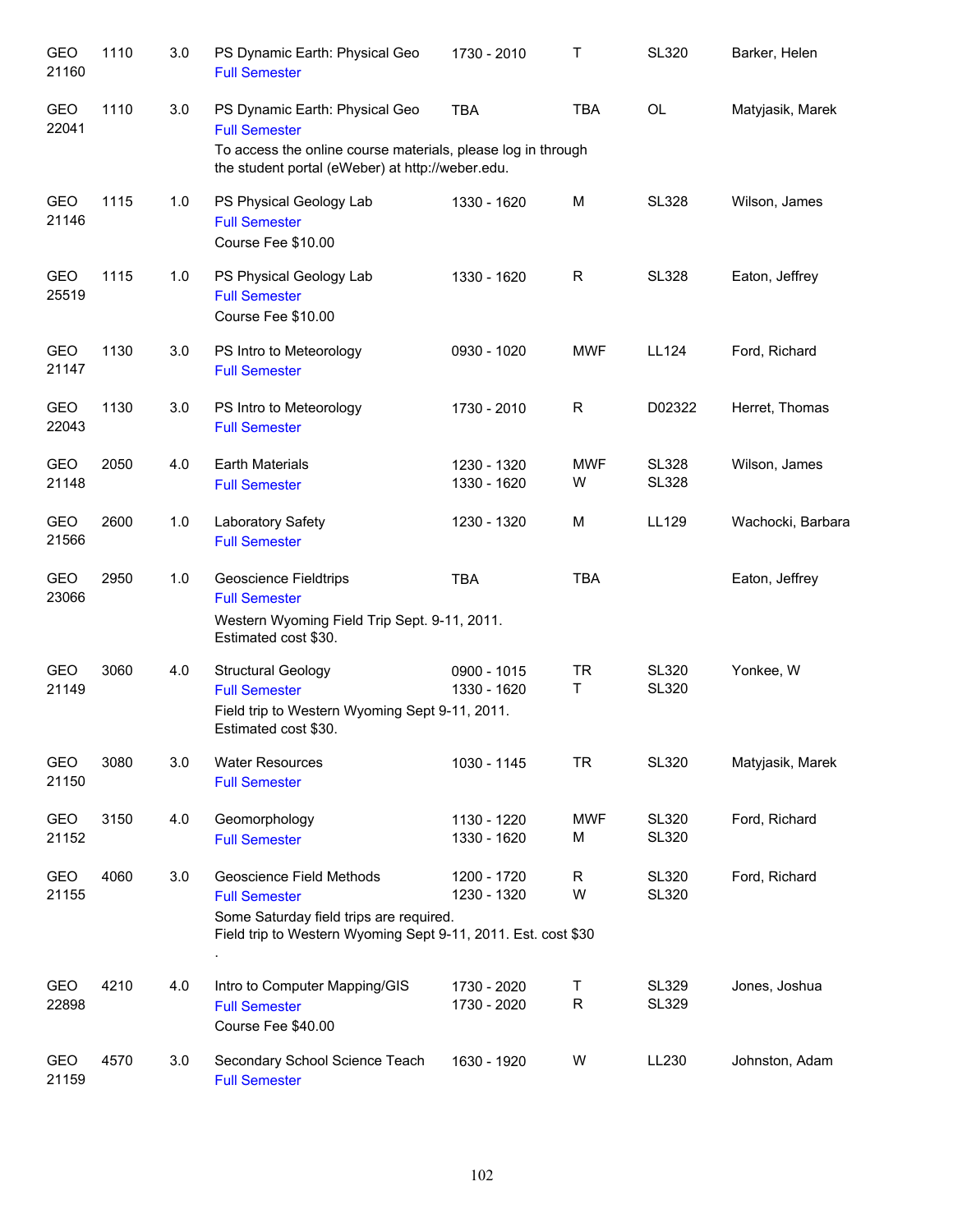| <b>GEO</b><br>20717 | 4800 | 1.0 | Independent Research<br><b>Full Semester</b>                        | <b>TBA</b>  | <b>TBA</b> |              | Eaton, Jeffrey   |
|---------------------|------|-----|---------------------------------------------------------------------|-------------|------------|--------------|------------------|
| GEO<br>20718        | 4800 | 2.0 | Independent Research<br><b>Full Semester</b>                        | <b>TBA</b>  | <b>TBA</b> |              | Eaton, Jeffrey   |
| GEO<br>20719        | 4800 | 3.0 | Independent Research<br><b>Full Semester</b>                        | <b>TBA</b>  | <b>TBA</b> |              | Eaton, Jeffrey   |
| GEO<br>20720        | 4800 | 1.0 | Independent Research<br><b>Full Semester</b>                        | <b>TBA</b>  | <b>TBA</b> |              | Ford, Richard    |
| GEO<br>20721        | 4800 | 2.0 | Independent Research<br><b>Full Semester</b>                        | <b>TBA</b>  | <b>TBA</b> |              | Ford, Richard    |
| GEO<br>20722        | 4800 | 3.0 | Independent Research<br><b>Full Semester</b>                        | <b>TBA</b>  | <b>TBA</b> |              | Ford, Richard    |
| GEO<br>20723        | 4800 | 1.0 | Independent Research<br><b>Full Semester</b>                        | <b>TBA</b>  | <b>TBA</b> |              | Matyjasik, Marek |
| GEO<br>20724        | 4800 | 2.0 | Independent Research<br><b>Full Semester</b>                        | <b>TBA</b>  | <b>TBA</b> |              | Matyjasik, Marek |
| GEO<br>20725        | 4800 | 3.0 | Independent Research<br><b>Full Semester</b>                        | <b>TBA</b>  | <b>TBA</b> |              | Matyjasik, Marek |
| GEO<br>20726        | 4800 | 1.0 | Independent Research<br><b>Full Semester</b>                        | <b>TBA</b>  | <b>TBA</b> |              | Wilson, James    |
| GEO<br>20727        | 4800 | 2.0 | Independent Research<br><b>Full Semester</b>                        | <b>TBA</b>  | <b>TBA</b> |              | Wilson, James    |
| GEO<br>20728        | 4800 | 3.0 | Independent Research<br><b>Full Semester</b>                        | <b>TBA</b>  | <b>TBA</b> |              | Wilson, James    |
| GEO<br>20729        | 4800 | 1.0 | Independent Research<br><b>Full Semester</b>                        | TBA         | TBA        |              | Yonkee, W        |
| GEO<br>20730        | 4800 | 2.0 | Independent Research<br><b>Full Semester</b>                        | <b>TBA</b>  | <b>TBA</b> |              | Yonkee, W        |
| GEO<br>20731        | 4800 | 3.0 | Independent Research<br><b>Full Semester</b>                        | <b>TBA</b>  | <b>TBA</b> |              | Yonkee, W        |
| GEO<br>24617        | 4890 | 1.0 | Cooperative Work Experience<br><b>Full Semester</b>                 | <b>TBA</b>  | <b>TBA</b> |              | Yonkee, W        |
| GEO<br>23068        | 4950 | 1.0 | <b>Advanced Geoscience Fieldtrips</b><br><b>Full Semester</b>       | <b>TBA</b>  | <b>TBA</b> |              | Eaton, Jeffrey   |
|                     |      |     | Western Wyoming Field Trip Sept 9-11, 2011.<br>Estimated cost \$30. |             |            |              |                  |
| GEOG<br>22231       | 1000 | 3.0 | PS Natural Environmnt of Earth<br><b>Full Semester</b>              | 1130 - 1220 | <b>MWF</b> | <b>SS318</b> | Dorsey, Bryan    |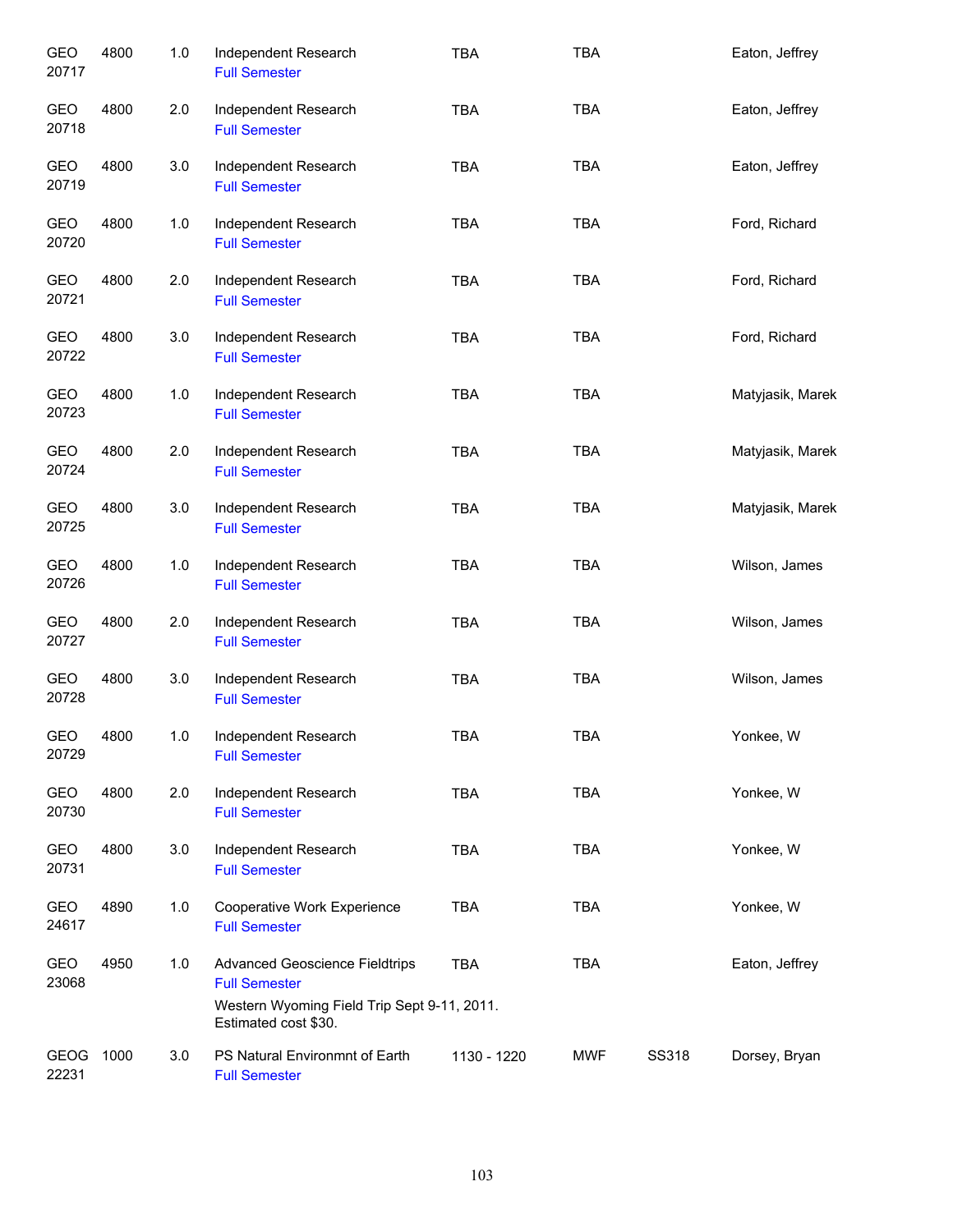| GEOG<br>22236        | 1000 | 3.0 | PS Natural Environmnt of Earth<br><b>Full Semester</b>       | 0900 - 1015 | TR         | <b>SS318</b> | Bedford, Daniel   |
|----------------------|------|-----|--------------------------------------------------------------|-------------|------------|--------------|-------------------|
| GEOG<br>22237        | 1000 | 3.0 | PS Natural Environmnt of Earth<br><b>Full Semester</b>       | 1030 - 1145 | <b>TR</b>  | <b>SS318</b> | Bedford, Daniel   |
| GEOG<br>22252        | 1000 | 3.0 | PS Natural Environmnt of Earth<br><b>Full Semester</b>       | 1330 - 1445 | TR         | <b>SS318</b> | Mulder, Alice     |
| GEOG<br>22254        | 1000 | 3.0 | PS Natural Environmnt of Earth<br><b>Full Semester</b>       | 1030 - 1120 | <b>MWF</b> | SS318        | Rich, Julie       |
| GEOG<br>22255        | 1000 | 3.0 | PS Natural Environmnt of Earth<br><b>Full Semester</b>       | 1200 - 1315 | TR         | <b>SS318</b> | Rich, Julie       |
| GEOG<br>22260        | 1000 | 3.0 | PS Natural Environmnt of Earth<br><b>Full Semester</b>       | 0830 - 0920 | <b>MWF</b> | <b>SS318</b> | Lang, Anna        |
| <b>GEOG</b><br>22264 | 1000 | 3.0 | PS Natural Environmnt of Earth<br><b>Full Semester</b>       | 1730 - 2010 | W          | <b>SS318</b> | Richards, Paul    |
| GEOG<br>22769        | 1000 | 3.0 | PS Natural Environmnt of Earth<br><b>Full Semester</b>       | 0930 - 1020 | <b>MWF</b> | <b>SS318</b> | Lang, Anna        |
| GEOG<br>22814        | 1000 | 3.0 | PS Natural Environmnt of Earth<br><b>Full Semester</b>       | 1730 - 2010 | M          | <b>SS318</b> | Richards, Paul    |
| GEOG<br>23720        | 1000 | 3.0 | PS Natural Environmnt of Earth<br><b>Full Semester</b>       | 0930 - 1020 | <b>MWF</b> | D02117       | Hadfield, Kimball |
| GEOG<br>23722        | 1000 | 3.0 | PS Natural Environmnt of Earth<br><b>Full Semester</b>       | 1030 - 1120 | <b>MWF</b> | D02117       | Hadfield, Kimball |
| GEOG<br>22232        | 1001 | 1.0 | <b>Natural Environ Field Studies</b><br><b>Full Semester</b> | 1230 - 1420 | M          | SS333        | Dorsey, Bryan     |
| GEOG<br>22239        | 1300 | 3.0 | SS/DV Places & Peoples World<br><b>Full Semester</b>         | 0830 - 0920 | <b>MWF</b> | <b>SS390</b> | Elliott, Harold   |
| GEOG<br>22243        | 1300 | 3.0 | SS/DV Places & Peoples World<br><b>Full Semester</b>         | 1230 - 1320 | <b>MWF</b> | <b>SS390</b> | Ewert, Eric       |
| GEOG<br>22245        | 1300 | 3.0 | SS/DV Places & Peoples World<br><b>Full Semester</b>         | 1030 - 1145 | TR         | <b>SS390</b> | Ewert, Eric       |
| GEOG<br>22251        | 1300 | 3.0 | SS/DV Places & Peoples World<br><b>Full Semester</b>         | 1200 - 1315 | <b>TR</b>  | <b>SS48</b>  | Mulder, Alice     |
| GEOG<br>22267        | 1300 | 3.0 | SS/DV Places & Peoples World<br><b>Full Semester</b>         | 1730 - 2010 | Τ          | <b>SS333</b> | Richards, Paul    |
| GEOG<br>22760        | 1300 | 3.0 | SS/DV Places & Peoples World<br><b>Full Semester</b>         | 0930 - 1020 | MWF        | <b>SS48</b>  | Mulder, Alice     |
| GEOG<br>23724        | 1300 | 3.0 | SS/DV Places & Peoples World<br><b>Full Semester</b>         | 0900 - 1015 | TR         | D02117       | Hadfield, Kimball |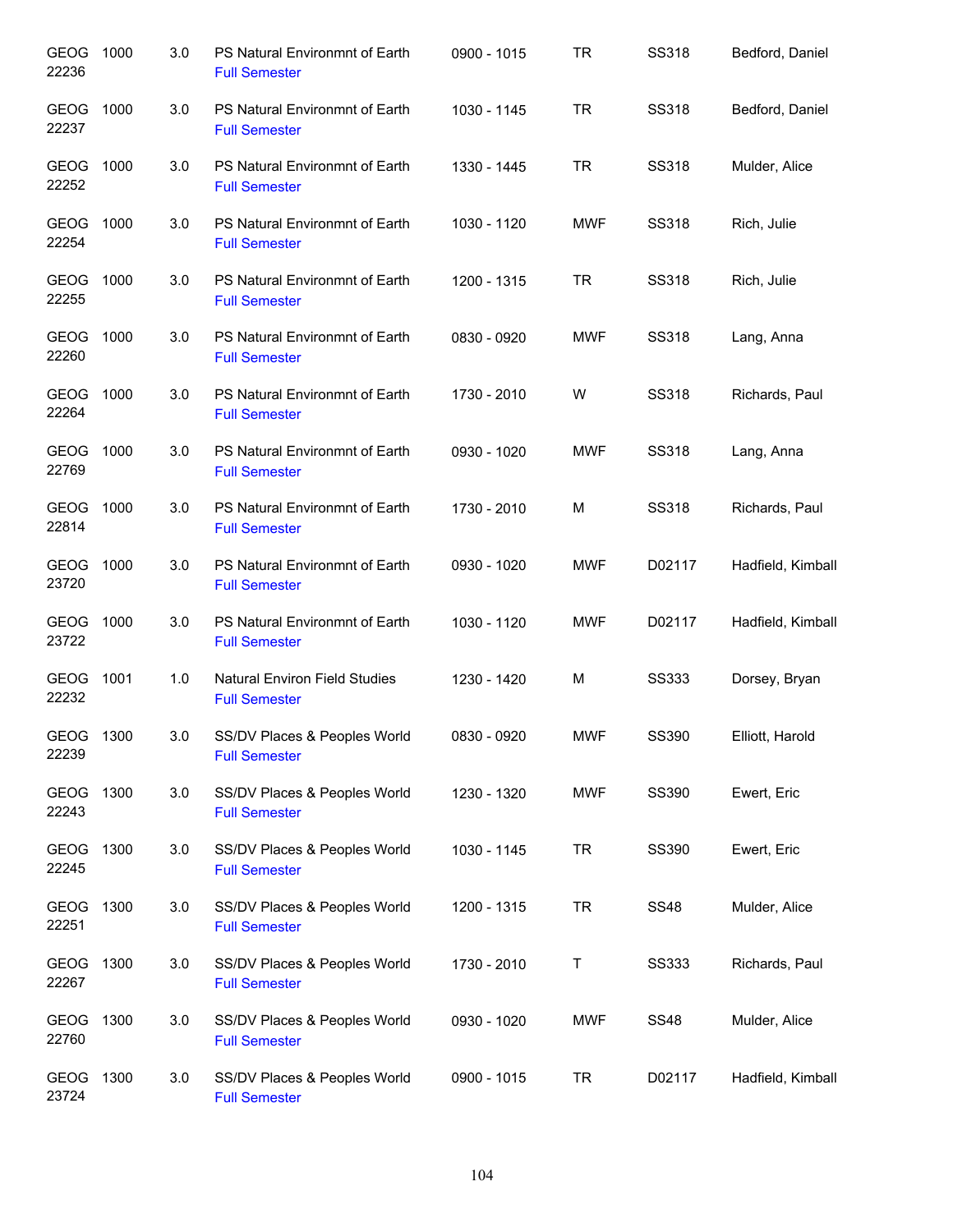| GEOG 1520<br>22240   |      | 3.0 | SS/DV Geog of U.S. & Canada<br><b>Full Semester</b>                                                                                                                                                                                                                                                                                                   | 1030 - 1120 | <b>MWF</b> | <b>SS390</b> | Elliott, Harold   |
|----------------------|------|-----|-------------------------------------------------------------------------------------------------------------------------------------------------------------------------------------------------------------------------------------------------------------------------------------------------------------------------------------------------------|-------------|------------|--------------|-------------------|
| GEOG<br>23726        | 1520 | 3.0 | SS/DV Geog of U.S. & Canada<br><b>Full Semester</b>                                                                                                                                                                                                                                                                                                   | 1730 - 2010 | R          | D02117       | Hadfield, Kimball |
| GEOG 3050<br>22238   |      | 3.0 | Weather & Climate<br><b>Full Semester</b>                                                                                                                                                                                                                                                                                                             | 1230 - 1320 | <b>MWF</b> | <b>SS48</b>  | Bedford, Daniel   |
| GEOG 3060<br>22248   |      | 3.0 | World Environmental Issues<br><b>Full Semester</b>                                                                                                                                                                                                                                                                                                    | 0830 - 0920 | <b>MWF</b> | <b>SS48</b>  | Mulder, Alice     |
| GEOG 3080<br>22253   |      | 3.0 | Arid Lands<br><b>Full Semester</b>                                                                                                                                                                                                                                                                                                                    | 0930 - 1020 | <b>MWF</b> | <b>SS333</b> | Rich, Julie       |
| GEOG 3081<br>24474   |      | 3.0 | History of Geographic Thought<br><b>Full Semester</b>                                                                                                                                                                                                                                                                                                 | 1730 - 2010 | M          | <b>SS48</b>  | Gurgel, Klaus     |
| GEOG 3360<br>22268   |      | 3.0 | Economic Geography<br><b>Full Semester</b>                                                                                                                                                                                                                                                                                                            | 1730 - 2010 | R          | <b>SS318</b> | Richards, Paul    |
| GEOG 3450<br>22246   |      | 3.0 | Cartography<br><b>Full Semester</b>                                                                                                                                                                                                                                                                                                                   | 1130 - 1220 | <b>MWF</b> | <b>SS48</b>  | Ewert, Eric       |
| GEOG 3500<br>22265   |      | 3.0 | Geography Of Utah<br><b>Full Semester</b>                                                                                                                                                                                                                                                                                                             | 1730 - 2010 | W          | <b>SS333</b> | Gurgel, Klaus     |
| GEOG 3540<br>22247   |      | 3.0 | DV Geography of Latin America<br><b>Full Semester</b>                                                                                                                                                                                                                                                                                                 | 1630 - 1910 | T          | <b>SS390</b> | Ewert, Eric       |
| GEOG 3740<br>22228   |      | 3.0 | DV Geography Of Africa<br><b>Full Semester</b>                                                                                                                                                                                                                                                                                                        | 0900 - 1015 | <b>TR</b>  | <b>SS48</b>  | Dorsey, Bryan     |
| GEOG 3780<br>22242   |      | 3.0 | India and the Middle East<br><b>Full Semester</b>                                                                                                                                                                                                                                                                                                     | 1630 - 1910 | M          | <b>SS333</b> | Elliott, Harold   |
| GEOG 4050<br>22241   |      | 3.0 | Quant Methods in Geography<br><b>Full Semester</b>                                                                                                                                                                                                                                                                                                    | 1030 - 1145 | <b>TR</b>  | <b>SS48</b>  | Elliott, Harold   |
| GEOG 4410<br>22235   |      | 3.0 | <b>CBL-Land Use Plan Tech &amp; Pract</b><br><b>Full Semester</b><br>CBL stands for Community-Based Learning which means that students engage<br>in meaningful community service that is connected to specific course objectives.<br>See http://www.weber.edu/CommunityInvolvement/CBL_Designation.html for a<br>full list of CBL designated courses. | 1200 - 1315 | TR         | <b>SS333</b> | Dorsey, Bryan     |
| GEOG 4800<br>22275   |      | 1.0 | Individual Research<br><b>Full Semester</b>                                                                                                                                                                                                                                                                                                           | <b>TBA</b>  | <b>TBA</b> |              | Dorsey, Bryan     |
| GEOG<br>22277        | 4800 | 2.0 | Individual Research<br><b>Full Semester</b>                                                                                                                                                                                                                                                                                                           | <b>TBA</b>  | <b>TBA</b> |              | Dorsey, Bryan     |
| <b>GEOG</b><br>22279 | 4800 | 3.0 | Individual Research<br><b>Full Semester</b>                                                                                                                                                                                                                                                                                                           | <b>TBA</b>  | <b>TBA</b> |              | Dorsey, Bryan     |
| <b>GEOG</b><br>22294 | 4800 | 1.0 | Individual Research<br><b>Full Semester</b>                                                                                                                                                                                                                                                                                                           | <b>TBA</b>  | <b>TBA</b> |              | Bedford, Daniel   |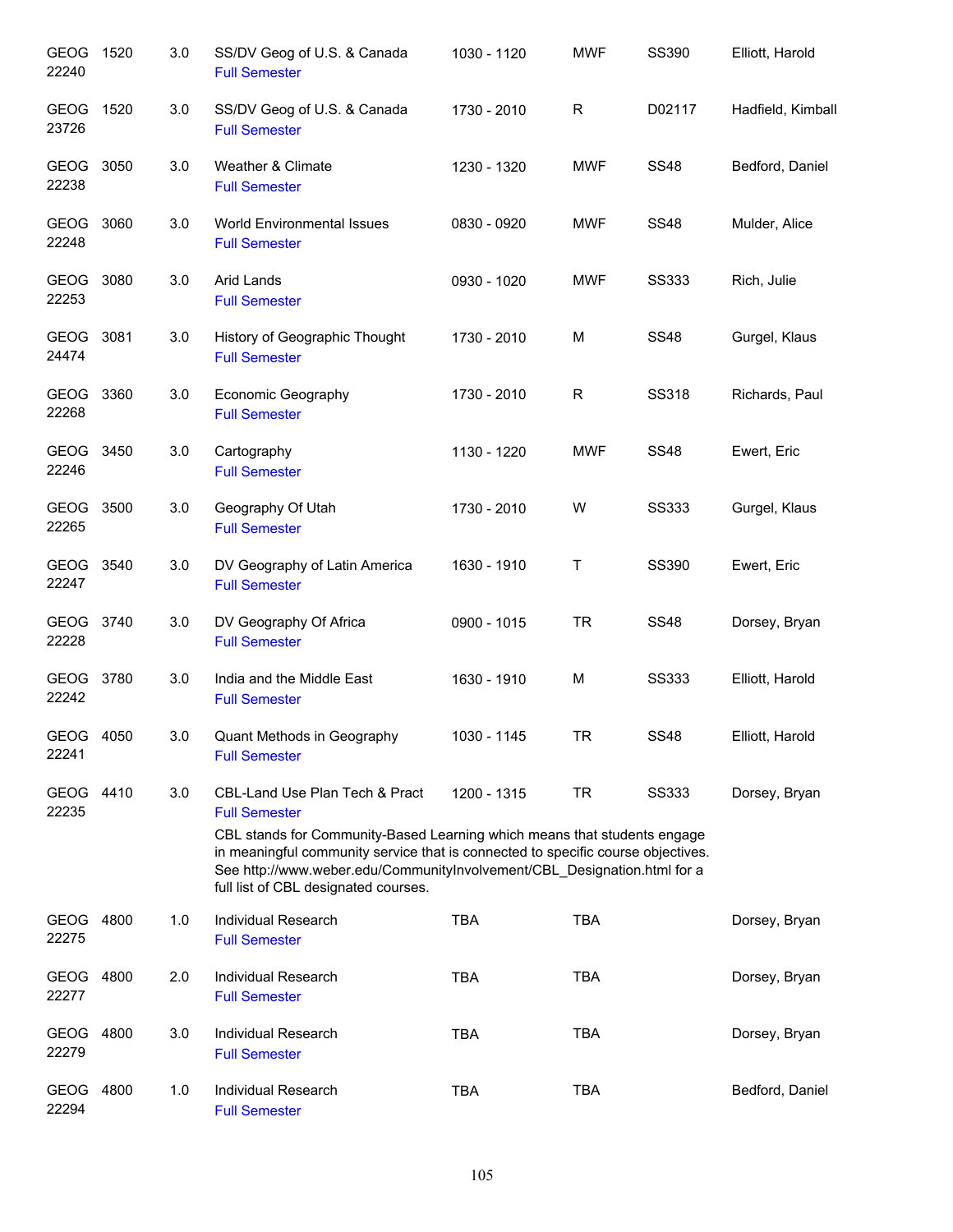| GEOG 4800<br>22297 | 2.0 | Individual Research<br><b>Full Semester</b>         | <b>TBA</b> | <b>TBA</b> | Bedford, Daniel |
|--------------------|-----|-----------------------------------------------------|------------|------------|-----------------|
| GEOG 4800<br>22301 | 3.0 | Individual Research<br><b>Full Semester</b>         | <b>TBA</b> | <b>TBA</b> | Bedford, Daniel |
| GEOG 4800<br>22305 | 1.0 | Individual Research<br><b>Full Semester</b>         | <b>TBA</b> | <b>TBA</b> | Elliott, Harold |
| GEOG 4800<br>22306 | 2.0 | Individual Research<br><b>Full Semester</b>         | <b>TBA</b> | <b>TBA</b> | Elliott, Harold |
| GEOG 4800<br>22308 | 3.0 | <b>Individual Research</b><br><b>Full Semester</b>  | <b>TBA</b> | <b>TBA</b> | Elliott, Harold |
| GEOG 4800<br>22310 | 1.0 | Individual Research<br><b>Full Semester</b>         | <b>TBA</b> | <b>TBA</b> | Ewert, Eric     |
| GEOG 4800<br>22313 | 2.0 | <b>Individual Research</b><br><b>Full Semester</b>  | <b>TBA</b> | <b>TBA</b> | Ewert, Eric     |
| GEOG 4800<br>22328 | 3.0 | Individual Research<br><b>Full Semester</b>         | <b>TBA</b> | <b>TBA</b> | Ewert, Eric     |
| GEOG 4800<br>22332 | 1.0 | <b>Individual Research</b><br><b>Full Semester</b>  | <b>TBA</b> | <b>TBA</b> | Lang, Anna      |
| GEOG 4800<br>22334 | 2.0 | Individual Research<br><b>Full Semester</b>         | <b>TBA</b> | <b>TBA</b> | Lang, Anna      |
| GEOG 4800<br>22337 | 3.0 | Individual Research<br><b>Full Semester</b>         | <b>TBA</b> | <b>TBA</b> | Lang, Anna      |
| GEOG 4800<br>22340 | 1.0 | Individual Research<br><b>Full Semester</b>         | <b>TBA</b> | <b>TBA</b> | Mulder, Alice   |
| GEOG 4800<br>22349 | 2.0 | Individual Research<br><b>Full Semester</b>         | <b>TBA</b> | TBA        | Mulder, Alice   |
| GEOG 4800<br>22352 | 3.0 | Individual Research<br><b>Full Semester</b>         | <b>TBA</b> | <b>TBA</b> | Mulder, Alice   |
| GEOG 4800<br>22358 | 1.0 | Individual Research<br><b>Full Semester</b>         | <b>TBA</b> | <b>TBA</b> | Rich, Julie     |
| GEOG 4800<br>22362 | 2.0 | Individual Research<br><b>Full Semester</b>         | <b>TBA</b> | <b>TBA</b> | Rich, Julie     |
| GEOG 4800<br>22364 | 3.0 | Individual Research<br><b>Full Semester</b>         | <b>TBA</b> | <b>TBA</b> | Rich, Julie     |
| GEOG 4890<br>22369 | 1.0 | Cooperative Work Experience<br><b>Full Semester</b> | <b>TBA</b> | <b>TBA</b> | Dorsey, Bryan   |
| GEOG 4890<br>22372 | 2.0 | Cooperative Work Experience<br><b>Full Semester</b> | <b>TBA</b> | <b>TBA</b> | Dorsey, Bryan   |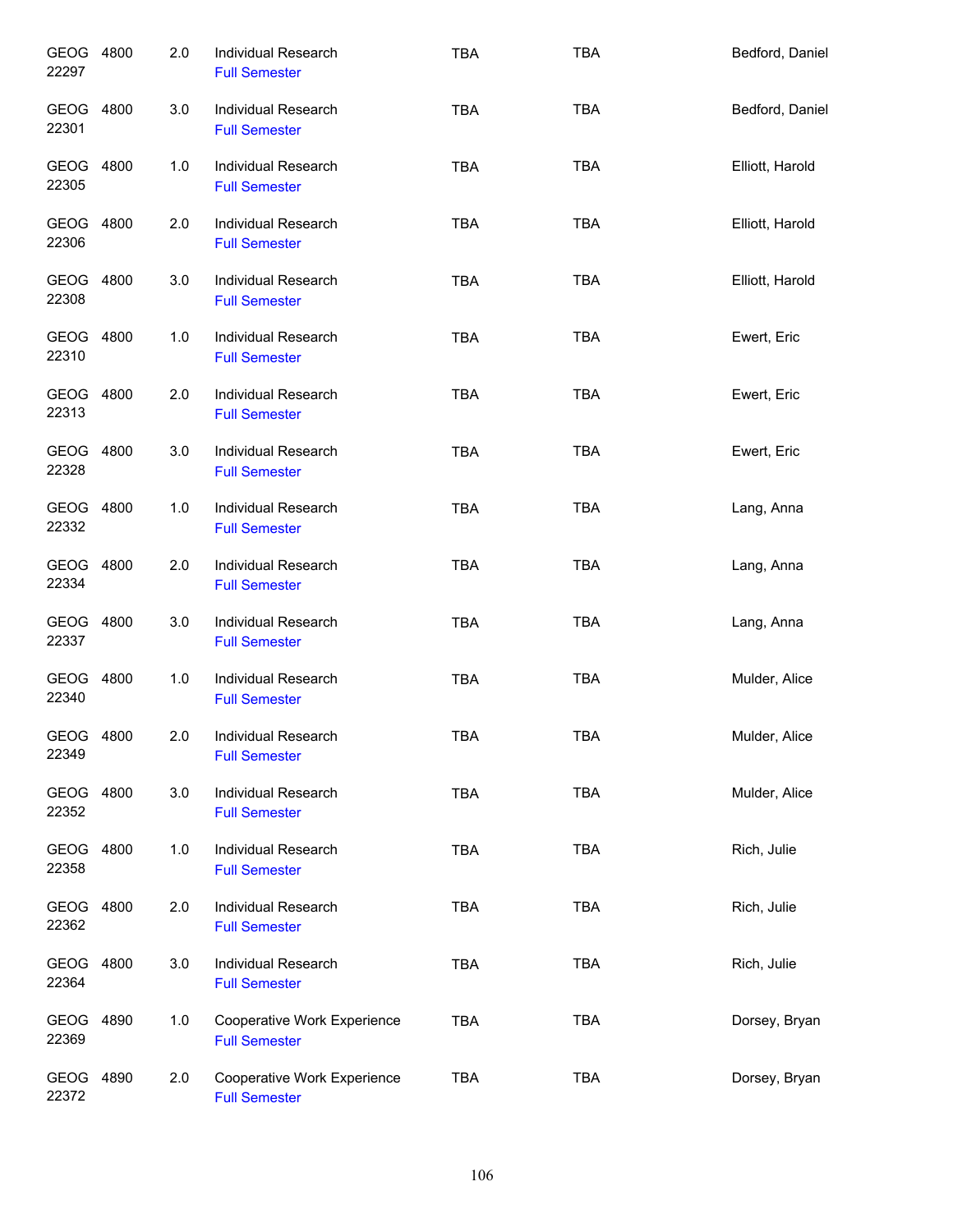| GEOG 4890<br>22376   |      | 3.0 | Cooperative Work Experience<br><b>Full Semester</b>                                                                                                                                                                                                                                                                                                                                                                       | <b>TBA</b>  | TBA        |                   | Dorsey, Bryan          |
|----------------------|------|-----|---------------------------------------------------------------------------------------------------------------------------------------------------------------------------------------------------------------------------------------------------------------------------------------------------------------------------------------------------------------------------------------------------------------------------|-------------|------------|-------------------|------------------------|
| GEOG<br>22379        | 4890 | 1.0 | Cooperative Work Experience<br><b>Full Semester</b>                                                                                                                                                                                                                                                                                                                                                                       | <b>TBA</b>  | <b>TBA</b> |                   | Ewert, Eric            |
| GEOG<br>22382        | 4890 | 2.0 | Cooperative Work Experience<br><b>Full Semester</b>                                                                                                                                                                                                                                                                                                                                                                       | <b>TBA</b>  | <b>TBA</b> |                   | Ewert, Eric            |
| GEOG<br>22386        | 4890 | 3.0 | Cooperative Work Experience<br><b>Full Semester</b>                                                                                                                                                                                                                                                                                                                                                                       | <b>TBA</b>  | <b>TBA</b> |                   | Ewert, Eric            |
| <b>GEOG</b><br>23526 | 4890 | 2.0 | <b>CBL-Cooperative Work Exper</b><br><b>Full Semester</b><br>Green Mapping Internship. Class will meet in SU 320/Student Senate Room.<br>CBL stands for Community-Based Learning which means that students engage<br>in meaningful community service that is connected to specific course objectives.<br>See http://www.weber.edu/CommunityInvolvement/CBL Designation.html for a<br>full list of CBL designated courses. | 1330 - 1530 | W          |                   | Rich, Julie            |
| <b>GEOG</b><br>22794 | 4950 | 2.0 | Adv Regional Field Studies<br><b>Block 1</b><br>Cost: \$70.00 Field Trip - Arches National Park, UT, Aug. 24-28. Mandatory class<br>attendance on Mon., Aug. 22 at I:30 p.m., SS 345. Must sign statement of<br>understanding.                                                                                                                                                                                            | 1330 - 1520 | M          | SS345             | Rich, Julie            |
| <b>GERT</b><br>22000 | 1010 | 3.0 | SS Introduction to Gerontology<br><b>Full Semester</b>                                                                                                                                                                                                                                                                                                                                                                    | 1030 - 1145 | <b>TR</b>  | <b>SS227</b>      | Peterson, Scott        |
| <b>GERT</b><br>22142 | 3000 | 3.0 | Death And Dying<br><b>Full Semester</b><br>This class is cross-listed with SW3000. Please register for the class required by<br>your major (Social Work or Gerontology). Contact the department<br>bstockberger@weber.edu for questions.                                                                                                                                                                                  | 1200 - 1315 | <b>TR</b>  | SS121             | Tadehara, Corina       |
| <b>GERT</b><br>22001 | 3120 | 3.0 | Aging: Adaptation & Behavior<br><b>Full Semester</b><br>This class is cross-listed with SW3120. Please register for the class required by<br>your major (Social Work or Gerontology). Contact the department<br>bstockberger@weber.edu for questions.                                                                                                                                                                     | 1130 - 1220 | <b>MWF</b> | SS101             | Green, Millie          |
| <b>GERT</b><br>22002 | 3320 | 3.0 | DV Ethnicity & Older Women<br><b>Full Semester</b><br>This class is cross-listed with SW3320. Please register for the class required by<br>your major (Social Work or Gerontology). Contact the department<br>bstockberger@weber.edu for questions.                                                                                                                                                                       | 0900 - 1015 | TR         | SS <sub>101</sub> | Green, Millie          |
| <b>GERT</b><br>22003 | 3500 | 3.0 | Welfare & Geront Policy Dev<br><b>Full Semester</b><br>This class is cross-listed with SW3500. Please register for the class required by<br>your major (Social Work or Gerontology). Contact the department<br>bstockberger@weber.edu for questions.                                                                                                                                                                      | 1730 - 2020 | R          | SS121             | Pressey, Sean          |
| <b>GERT</b><br>22004 | 3600 | 3.0 | <b>Social Statistics</b><br><b>Full Semester</b><br>This class is cross-listed with SW3600. Please register for the class required by<br>your major (Social Work or Gerontology). Contact the department<br>bstockberger@weber.edu for questions.                                                                                                                                                                         | 1130 - 1220 | MWF        | SS121             | Kennedy-Pressey, Kerry |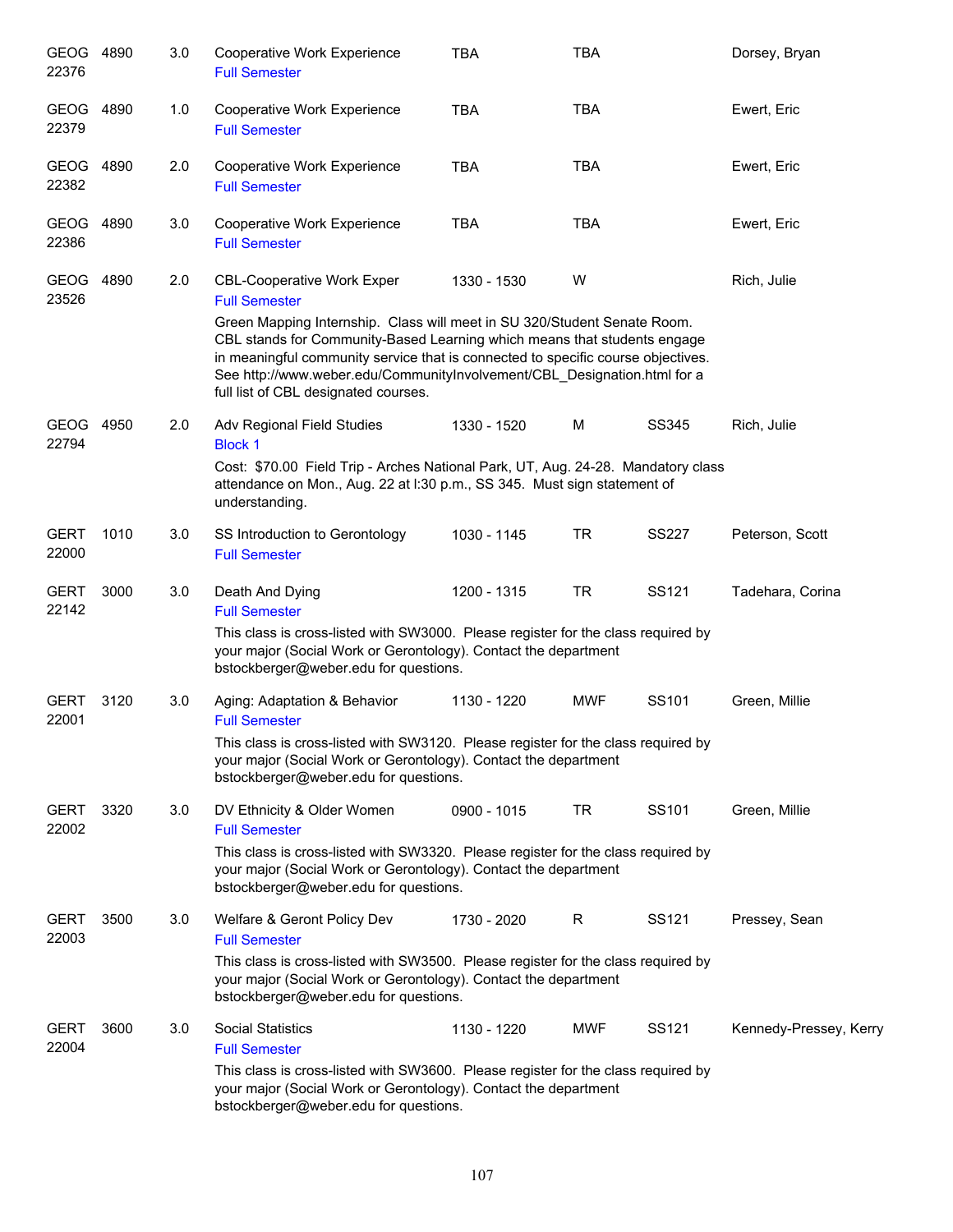| <b>GERT</b><br>22005 | 3600 | 3.0 | <b>Social Statistics</b><br><b>Full Semester</b>                                                                                                                                              | 1730 - 2020                | M          | SS121     | Kennedy-Pressey, Kerry |
|----------------------|------|-----|-----------------------------------------------------------------------------------------------------------------------------------------------------------------------------------------------|----------------------------|------------|-----------|------------------------|
|                      |      |     | This class is cross-listed with SW3600. Please register for the class required by<br>your major (Social Work or Gerontology). Contact the department<br>bstockberger@weber.edu for questions. |                            |            |           |                        |
| <b>GERT</b><br>23117 | 3600 | 3.0 | <b>Social Statistics</b><br><b>Full Semester</b>                                                                                                                                              | <b>TBA</b>                 | <b>TBA</b> | <b>OL</b> | Kennedy-Pressey, Kerry |
|                      |      |     | To access the course materials, log into the Student Portal<br>(eWeber) at http://weber.edu and select "Current Students".                                                                    |                            |            |           |                        |
| <b>GERT</b><br>22995 | 4830 | 2.0 | Readings and/or Projects<br><b>Full Semester</b>                                                                                                                                              | TBA                        | <b>TBA</b> |           | Bigler, Mark           |
|                      |      |     | Instructor approval required. Contact the Social Work & Gerontology Office for<br>instructions at 801-626-6157.                                                                               |                            |            |           |                        |
| <b>GERT</b><br>22996 | 4830 | 3.0 | Readings and/or Projects<br><b>Full Semester</b>                                                                                                                                              | TBA                        | <b>TBA</b> |           | Bigler, Mark           |
|                      |      |     | Instructor approval required. Contact the Social Work & Gerontology Office for<br>instructions at 801-626-6157.                                                                               |                            |            |           |                        |
| <b>GERT</b><br>22998 | 4830 | 4.0 | Readings and/or Projects<br><b>Full Semester</b>                                                                                                                                              | <b>TBA</b>                 | <b>TBA</b> |           | Bigler, Mark           |
|                      |      |     | Instructor approval required. Contact the Social Work & Gerontology Office for<br>instructions at 801-626-6157.                                                                               |                            |            |           |                        |
| <b>GERT</b><br>22007 | 4860 | 2.0 | Introductory Field Practicum<br><b>Full Semester</b>                                                                                                                                          | 1430 - 1540                | М          | SS101     | Vigil, Steven          |
|                      |      |     | Instructor approval required. Contact the Social Work & Gerontology Office for<br>instructions at 801-626-6157.                                                                               |                            |            |           |                        |
|                      |      |     | Instructor approval required. Contact the Social Work & Gerontology Office for<br>instructions at 801-626-6157.                                                                               |                            |            |           |                        |
|                      |      |     | Instructor approval required. Contact the Social Work & Gerontology Office for<br>instructions at 801-626-6157.                                                                               |                            |            |           |                        |
|                      |      |     | Instructor approval required. Contact the Social Work & Gerontology Office for<br>instructions at 801-626-6157.                                                                               |                            |            |           |                        |
| <b>GERT</b><br>22008 | 4861 | 2.0 | Advanced Field Practicum<br><b>Full Semester</b>                                                                                                                                              | 1430 - 1540                | м          | SS101     | Vigil, Steven          |
|                      |      |     | Instructor approval required. Contact the Social Work & Gerontology Office for<br>instructions at 801-626-6157.                                                                               |                            |            |           |                        |
|                      |      |     | Instructor approval required. Contact the Social Work & Gerontology Office for<br>instructions at 801-626-6157.                                                                               |                            |            |           |                        |
|                      |      |     | Instructor approval required. Contact the Social Work & Gerontology Office for<br>instructions at 801-626-6157.                                                                               |                            |            |           |                        |
|                      |      |     | Instructor approval required. Contact the Social Work & Gerontology Office for<br>instructions at 801-626-6157.                                                                               |                            |            |           |                        |
| <b>GERT</b><br>24517 | 4920 | 1.0 | <b>Families Alive Conference</b>                                                                                                                                                              | 0730 - 1630<br>0730 - 1430 | F<br>S     |           | Merrill, Chloe         |
|                      |      |     | <b>Block 1</b>                                                                                                                                                                                | 1930 - 2130                | R          |           |                        |
|                      |      |     | Families Alive Conference held October 13 - 15, 2011. Must<br>attend entire conference in order to receive credit. Cost                                                                       |                            |            |           |                        |
|                      |      |     | includes breakfast both days and lunch on Friday.                                                                                                                                             |                            |            |           |                        |
|                      |      |     | Assignments will be required to earn credit. Assignment<br>requirements will be available Thursday night and Friday                                                                           |                            |            |           |                        |
|                      |      |     | morning. For more information contact Continuing Education<br>at (801) 626-6600.                                                                                                              |                            |            |           |                        |
|                      |      |     |                                                                                                                                                                                               |                            |            |           |                        |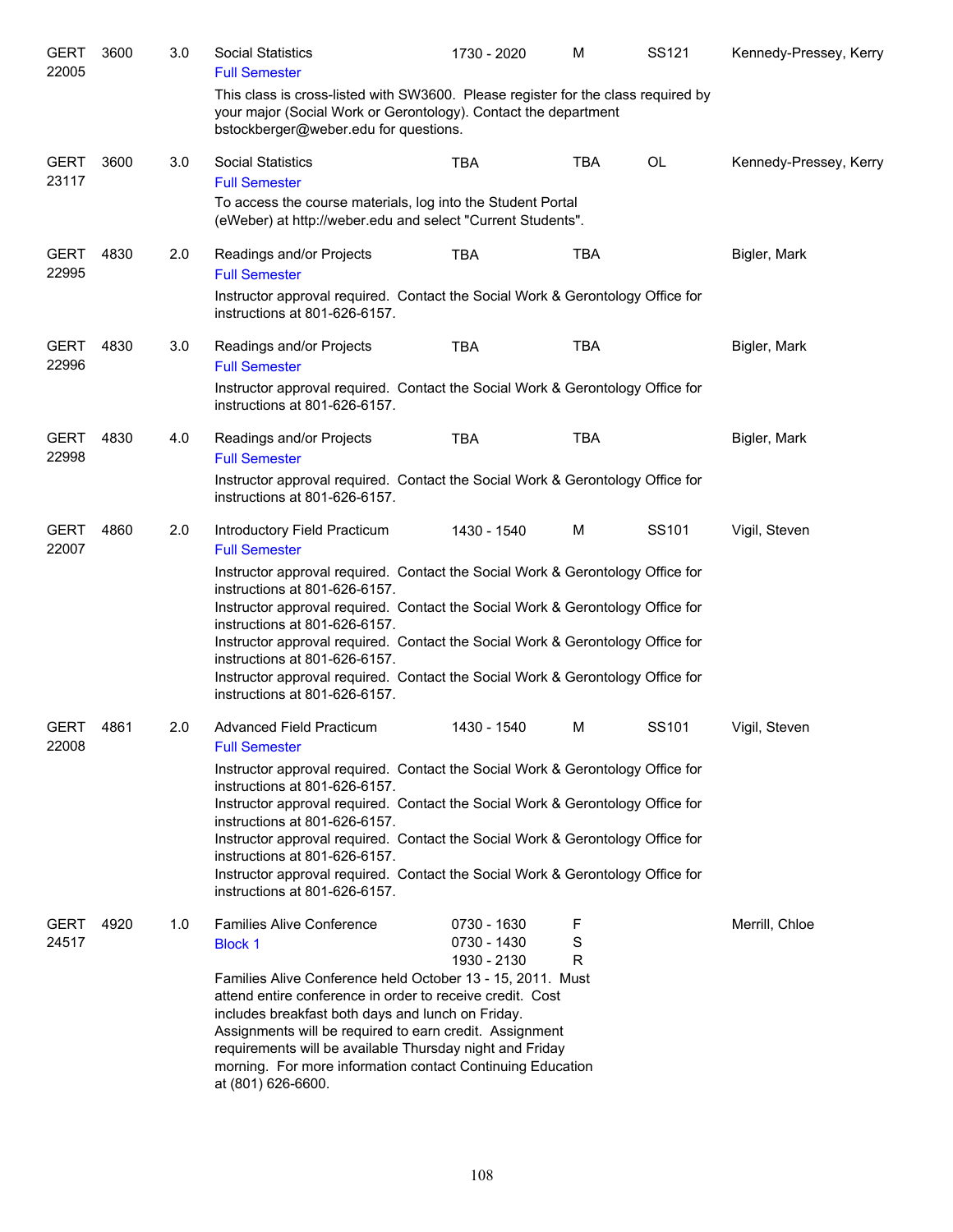| <b>GERT</b><br>22009 | 4990 | 2.0 | Senior Seminar<br><b>Full Semester</b>                                                                                                                                                                                                                                                                                                                | 1430 - 1540 | M          | SS101        | Vigil, Steven       |
|----------------------|------|-----|-------------------------------------------------------------------------------------------------------------------------------------------------------------------------------------------------------------------------------------------------------------------------------------------------------------------------------------------------------|-------------|------------|--------------|---------------------|
|                      |      |     | Instructor approval required. Contact the Social Work & Gerontology Office for<br>instructions at 801-626-6157.<br>Instructor approval required. Contact the Social Work & Gerontology Office for<br>instructions at 801-626-6157.<br>Instructor approval required. Contact the Social Work & Gerontology Office for<br>instructions at 801-626-6157. |             |            |              |                     |
| <b>GRMN</b><br>22415 | 1010 | 3.0 | First Year German I<br><b>Full Semester</b><br>Course Fee \$6.00                                                                                                                                                                                                                                                                                      | 1030 - 1120 | MWF        | EH105        | Szalay, Eva         |
| <b>GRMN</b><br>22417 | 1010 | 3.0 | First Year German I<br><b>Full Semester</b><br>Course Fee \$6.00                                                                                                                                                                                                                                                                                      | 1130 - 1220 | <b>MWF</b> | EH118        | Daines, Erika       |
| <b>GRMN</b><br>23285 | 1010 | 3.0 | First Year German I<br><b>Full Semester</b><br>Course Fee \$6.00                                                                                                                                                                                                                                                                                      | 1730 - 1845 | <b>TR</b>  | EH205        | Szalay, Eva         |
| <b>GRMN</b><br>22482 | 1020 | 3.0 | First Year German II<br><b>Full Semester</b><br>Course Fee \$6.00                                                                                                                                                                                                                                                                                     | 1030 - 1120 | <b>MWF</b> | EH116        | Daines, Erika       |
| <b>GRMN</b><br>22483 | 2010 | 3.0 | Second Year German I<br><b>Full Semester</b><br>Course Fee \$6.00                                                                                                                                                                                                                                                                                     | 1130 - 1220 | <b>MWF</b> | EH105        | Szalay, Eva         |
| <b>GRMN</b><br>22484 | 3060 | 3.0 | Grammar & Composition<br><b>Full Semester</b><br>Course Fee \$6.00                                                                                                                                                                                                                                                                                    | 0930 - 1020 | <b>MWF</b> | EH105        | Szalay, Eva         |
| <b>GRMN</b><br>22485 | 3360 | 3.0 | <b>Grammar Review</b><br><b>Full Semester</b><br>Course Fee \$6.00                                                                                                                                                                                                                                                                                    | 0830 - 0920 | <b>MWF</b> | <b>WB111</b> | Daines, Erika       |
| GRMN<br>22486        | 3720 | 3.0 | <b>Business and Politics</b><br><b>Full Semester</b><br>Course Fee \$6.00                                                                                                                                                                                                                                                                             | 0930 - 1020 | <b>MWF</b> | <b>WB111</b> | Daines, Erika       |
| GRMN<br>24827        | 4830 | 3.0 | <b>Directed Readings</b><br><b>Full Semester</b>                                                                                                                                                                                                                                                                                                      | <b>TBA</b>  | <b>TBA</b> |              | Szalay, Eva         |
| <b>GRMN</b><br>24861 | 4830 | 1.0 | <b>Directed Readings</b><br><b>Full Semester</b>                                                                                                                                                                                                                                                                                                      | <b>TBA</b>  | <b>TBA</b> |              | Mathews, Thomas     |
| HAS<br>22563         | 3000 | 3.0 | The Health Care System<br><b>Full Semester</b><br>To access the course materials, log into the Student Portal<br>(eWeber) at http://weber.edu and select "Current Students".                                                                                                                                                                          | <b>TBA</b>  | <b>TBA</b> | OL           | Dahlkemper, Richard |
| <b>HAS</b><br>23387  | 3000 | 3.0 | The Health Care System<br><b>Full Semester</b>                                                                                                                                                                                                                                                                                                        | 1430 - 1710 | Т          | MH222        | Dahlkemper, Richard |
| <b>HAS</b><br>23388  | 3020 | 3.0 | Health Care Marketing<br><b>Full Semester</b>                                                                                                                                                                                                                                                                                                         | 1730 - 2010 | M          | MH222        | Dahlkemper, Richard |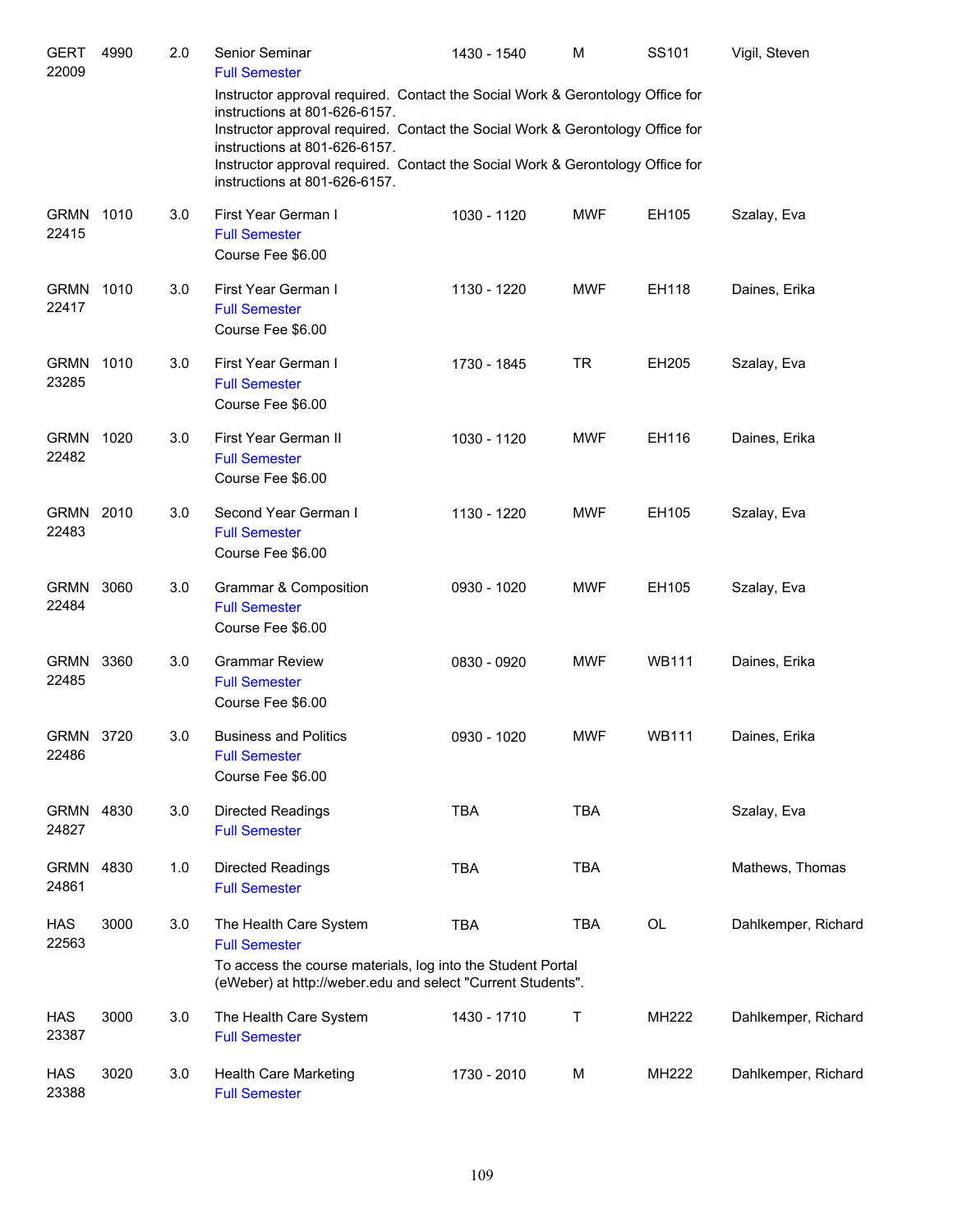| <b>HAS</b><br>24577 | 3020 | 3.0 | <b>Health Care Marketing</b><br><b>Full Semester</b>                                                                                                                                                | TBA         | TBA        | OL        | Dahlkemper, Richard |
|---------------------|------|-----|-----------------------------------------------------------------------------------------------------------------------------------------------------------------------------------------------------|-------------|------------|-----------|---------------------|
|                     |      |     | To access online course materials, please log on through the<br>student portal (eWeber) at http://weber.edu and select:<br>"Current Students". Please call 801-626-7298 for Instructor<br>Approval. |             |            |           |                     |
| <b>HAS</b><br>23390 | 3150 | 3.0 | Com Health Agencies & Services<br><b>Full Semester</b>                                                                                                                                              | 1430 - 1710 | W          | MH117     | Johnson, Kenneth    |
| HAS<br>22565        | 3190 | 3.0 | DV Cultural Divers in Patient<br><b>Full Semester</b><br>To access the course materials, log into the Student Portal<br>(eWeber) at http://weber.edu and select "Current Students".                 | <b>TBA</b>  | <b>TBA</b> | <b>OL</b> | Johnson, Kenneth    |
| HAS<br>22566        | 3230 | 3.0 | <b>Health Communication</b><br><b>Full Semester</b><br>To access the course materials, log into the Student Portal<br>(eWeber) at http://weber.edu and select "Current Students".                   | <b>TBA</b>  | <b>TBA</b> | <b>OL</b> | Moss, Cory          |
| HAS<br>23393        | 3230 | 3.0 | <b>Health Communication</b><br><b>Full Semester</b>                                                                                                                                                 | 1430 - 1710 | W          | MH304     | Moss, Cory          |
| HAS<br>22567        | 3240 | 3.0 | Human Resource Develpmnt HC<br><b>Full Semester</b><br>To access the course materials, log into the Student Portal<br>(eWeber) at http://weber.edu and select "Current Students"                    | <b>TBA</b>  | <b>TBA</b> | <b>OL</b> | Moss, Cory          |
| HAS<br>22568        | 3260 | 3.0 | Administrative/Supervisor Theo<br><b>Full Semester</b><br>To access the course materials, log into the Student Portal<br>(eWeber) at http://weber.edu and select "Current Students".                | <b>TBA</b>  | <b>TBA</b> | OL        | Burton, Lloyd       |
| HAS<br>22569        | 3750 | 3.0 | <b>Health Care Financial Administ</b><br><b>Full Semester</b><br>To access the course materials, log into the Student Portal<br>(eWeber) at http://weber.edu and select "Current Students".         | <b>TBA</b>  | <b>TBA</b> | OL        | Wyant, David        |
| <b>HAS</b><br>23394 | 4320 | 3.0 | Health Care Economics/Policy<br><b>Full Semester</b>                                                                                                                                                | 1730 - 2010 | W          | MH332     | Wyant, David        |
| HAS<br>23395        | 4400 | 3.0 | Legal/Ethical Aspects Hith Adm<br><b>Full Semester</b>                                                                                                                                              | 1730 - 2010 | M          | MH117     | Burton, Lloyd       |
| <b>HAS</b><br>22571 | 4410 | 3.0 | Clinical Instruction Design/Ev<br><b>Full Semester</b><br>To access the course materials, log into the Student Portal<br>(eWeber) at http://weber.edu and select "Current Students".                | <b>TBA</b>  | <b>TBA</b> | OL        | Jensen, Andrea      |
| HAS<br>23397        | 4740 | 1.0 | Senior Seminar<br><b>Block 1</b>                                                                                                                                                                    | 1730 - 1920 | W          | MH117     | Burton, Lloyd       |
| HAS<br>23399        | 4860 | 2.0 | Practicum/Internship<br><b>Full Semester</b>                                                                                                                                                        | <b>TBA</b>  | <b>TBA</b> |           | Dahlkemper, Richard |
| HAS<br>23401        | 4860 | 4.0 | Practicum/Internship<br><b>Full Semester</b>                                                                                                                                                        | <b>TBA</b>  | <b>TBA</b> |           | Shaw, Patricia      |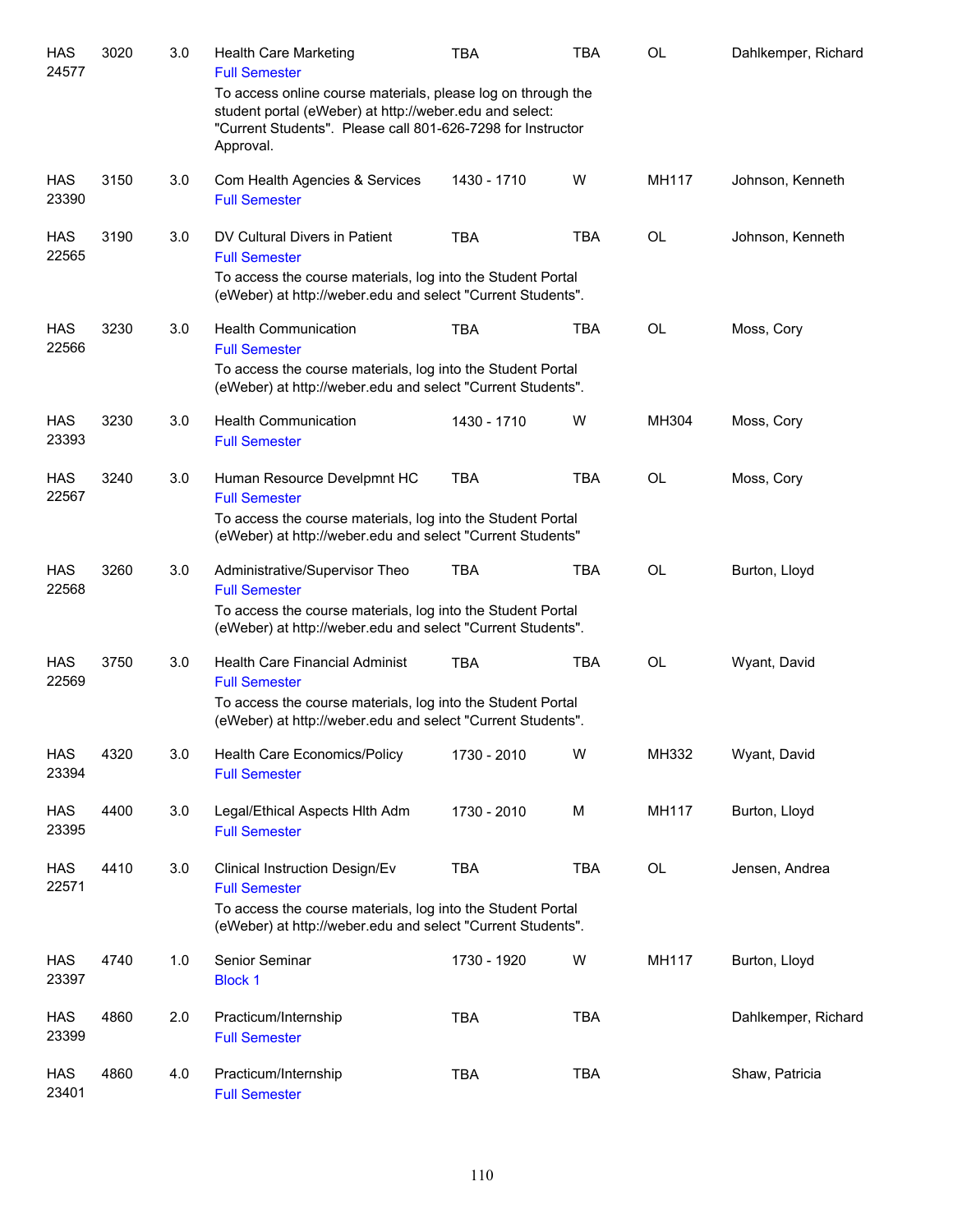| <b>HAS</b><br>23402 | 4860 | 6.0 | Practicum/Internship<br><b>Full Semester</b>                                                                                                                                                               | <b>TBA</b>  | <b>TBA</b> |           | Dahlkemper, Richard |
|---------------------|------|-----|------------------------------------------------------------------------------------------------------------------------------------------------------------------------------------------------------------|-------------|------------|-----------|---------------------|
| <b>HAS</b><br>22573 | 4990 | 1.0 | Seminar<br><b>Block 1</b><br>To access the course materials, log into the Student Portal<br>(eWeber) at http://weber.edu and select "Current Students".                                                    | <b>TBA</b>  | <b>TBA</b> | <b>OL</b> | Burton, Lloyd       |
| HIM<br>22645        | 2000 | 3.0 | Intro Health Info Systems/Sett<br><b>Full Semester</b><br>To access the course materials, log into the Student Portal<br>(eWeber) at http://weber.edu and select "Current Students".<br>Course Fee \$10.00 | <b>TBA</b>  | <b>TBA</b> | OL        | Merkley, Heather    |
| HIM<br>23404        | 2000 | 3.0 | Intro Health Info Systems/Sett<br><b>Full Semester</b><br>Course Fee \$10.00                                                                                                                               | 1130 - 1420 | Т          | MH332     | Merkley, Heather    |
| HIM<br>22649        | 2250 | 3.0 | Health Care Privacy & Security<br><b>Full Semester</b><br>To access the course materials, log into the Student Portal<br>(eWeber) at http://weber.edu and select "Current Students".                       | <b>TBA</b>  | <b>TBA</b> | OL        | Merkley, Heather    |
| HIM<br>22650        | 2300 | 3.0 | Diagnosis Coding<br><b>Full Semester</b><br>To access the course materials, log into the Student Portal<br>(eWeber) at http://weber.edu and select "Current Students".<br>Course Fee \$10.00               | <b>TBA</b>  | <b>TBA</b> | OL        | Carter, Darcy       |
| <b>HIM</b><br>23408 | 2300 | 3.0 | Diagnosis Coding<br><b>Full Semester</b><br>Course Fee \$10.00                                                                                                                                             | 1230 - 1420 | M          | MH304     | Carter, Darcy       |
| HIM<br>22653        | 2320 | 3.0 | Ambulatory/Physician Office Co<br><b>Full Semester</b><br>To access the course materials, log into the Student Portal<br>(eWeber) at http://weber.edu and select "Current Students".<br>Course Fee \$10.00 | <b>TBA</b>  | <b>TBA</b> | OL        | Merkley, Heather    |
| HIM<br>22656        | 2330 | 2.0 | Class Systems Topics/Reimburse<br><b>Full Semester</b><br>To access the course materials, log into the Student Portal<br>(eWeber) at http://weber.edu and select "Current Students".                       | <b>TBA</b>  | <b>TBA</b> | OL        | Carter, Darcy       |
| HIM<br>23410        | 2500 | 3.0 | Database Mngmnt & Security<br><b>Full Semester</b><br>Course Fee \$10.00                                                                                                                                   | 0900 - 1020 | <b>MW</b>  | MH332     | Shaw, Patricia      |
| HIM<br>22660        | 2861 | 2.0 | Professional Practice Experien<br><b>Full Semester</b><br>To access the course materials, log into the Student Portal<br>(eWeber) at http://weber.edu and select "Current Students".                       | <b>TBA</b>  | <b>TBA</b> | OL        | Carter, Darcy       |
| HIM<br>22662        | 2863 | 1.0 | Profess Pract Exper in Coding<br><b>Full Semester</b><br>To access the course materials, log into the Student Portal<br>(eWeber) at http://weber.edu and select "Current Students".<br>Course Fee \$10.00  | <b>TBA</b>  | <b>TBA</b> | OL        | Carter, Darcy       |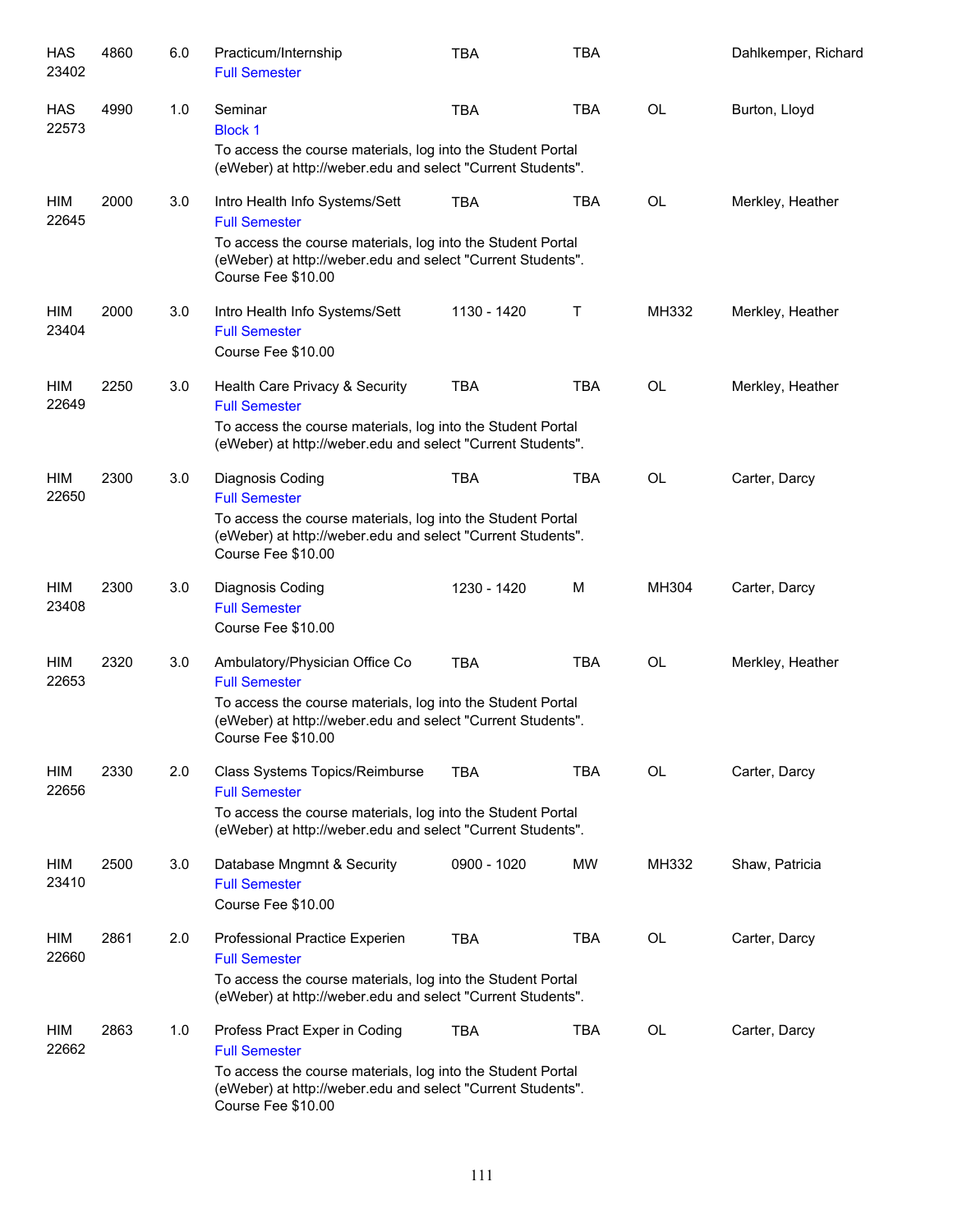| HIM<br>22664         | 3000 | 3.0 | Computer Applications in HIth<br><b>Full Semester</b>                                                                                                                                                           | TBA         | <b>TBA</b>  | <b>OL</b>    | Merkley, Heather |
|----------------------|------|-----|-----------------------------------------------------------------------------------------------------------------------------------------------------------------------------------------------------------------|-------------|-------------|--------------|------------------|
|                      |      |     | To access the course materials, log into the Student Portal<br>(eWeber) at http://weber.edu and select "Current Students".                                                                                      |             |             |              |                  |
| HIM<br>23412         | 3200 | 3.0 | Epidemiology & Biostatistics<br><b>Full Semester</b>                                                                                                                                                            | 1730 - 2010 | Т           | MH332        | Wyant, David     |
| HIM<br>23414         | 3300 | 3.0 | Intro Quality Improve Hith Car<br><b>Full Semester</b>                                                                                                                                                          | 1730 - 2010 | Τ           | MH222        | Shaw, Patricia   |
| HIM<br>22666         | 3400 | 3.0 | <b>Hith Care Networks/Databases</b><br><b>Full Semester</b><br>To access the course materials, log into the Student Portal<br>(eWeber) at http://weber.edu and select "Current Students".<br>Course Fee \$10.00 | <b>TBA</b>  | <b>TBA</b>  | <b>OL</b>    | Carter, Darcy    |
| HIM<br>22668         | 3500 | 2.0 | <b>Biomed Research Support</b><br><b>Full Semester</b><br>To access the course materials, log into the Student Portal<br>(eWeber) at http://weber.edu and select "Current Students".                            | <b>TBA</b>  | <b>TBA</b>  | <b>OL</b>    | Merkley, Heather |
| HIM<br>22670         | 4990 | 3.0 | <b>Baccalaureate Thesis/Presentat</b><br><b>Full Semester</b><br>To access the course materials, log into the Student Portal<br>(eWeber) at http://weber.edu and select "Current Students".                     | <b>TBA</b>  | <b>TBA</b>  | <b>OL</b>    | Shaw, Patricia   |
| <b>HIST</b><br>22318 | 1500 | 3.0 | SS World History to 1500<br><b>Full Semester</b>                                                                                                                                                                | 0930 - 1020 | <b>MWF</b>  | SS201        | Ibarguen, John   |
| <b>HIST</b><br>22327 | 1500 | 3.0 | SS World History to 1500<br><b>Full Semester</b>                                                                                                                                                                | 1030 - 1120 | <b>MWF</b>  | SS201        | Ibarguen, John   |
| <b>HIST</b><br>22350 | 1500 | 3.0 | SS World History to 1500<br><b>Full Semester</b>                                                                                                                                                                | 0900 - 1015 | <b>TR</b>   | SS201        | Lewis, Gregory   |
| <b>HIST</b><br>22367 | 1500 | 3.0 | SS World History to 1500<br><b>Full Semester</b>                                                                                                                                                                | 1030 - 1145 | <b>TR</b>   | SS201        | Lewis, Gregory   |
| <b>HIST</b><br>22394 | 1500 | 3.0 | SS World History to 1500<br><b>Full Semester</b>                                                                                                                                                                | 1130 - 1220 | <b>MWF</b>  | SS231        | Moffett, Randall |
| <b>HIST</b><br>22412 | 1500 | 3.0 | SS World History to 1500<br><b>Full Semester</b>                                                                                                                                                                | 1730 - 2010 | $\mathsf T$ | SS119        | Ibarguen, John   |
| <b>HIST</b><br>22354 | 1510 | 3.0 | SS/DV World Hist 1500 to Pres<br><b>Full Semester</b>                                                                                                                                                           | 0900 - 1015 | <b>TR</b>   | <b>SS274</b> | Brower, Matthew  |
| <b>HIST</b><br>22392 | 1510 | 3.0 | SS/DV World Hist 1500 to Pres<br><b>Full Semester</b>                                                                                                                                                           | 0930 - 1020 | <b>MWF</b>  | SS231        | Moffett, Randall |
| <b>HIST</b><br>22408 | 1510 | 3.0 | SS/DV World Hist 1500 to Pres<br><b>Full Semester</b>                                                                                                                                                           | 1200 - 1315 | <b>TR</b>   | SS201        | Moffett, Randall |
| <b>HIST</b><br>23389 | 1510 | 3.0 | SS/DV World Hist 1500 to Pres<br><b>Full Semester</b>                                                                                                                                                           | 1730 - 2010 | R           | D02325       | MacKay, Michael  |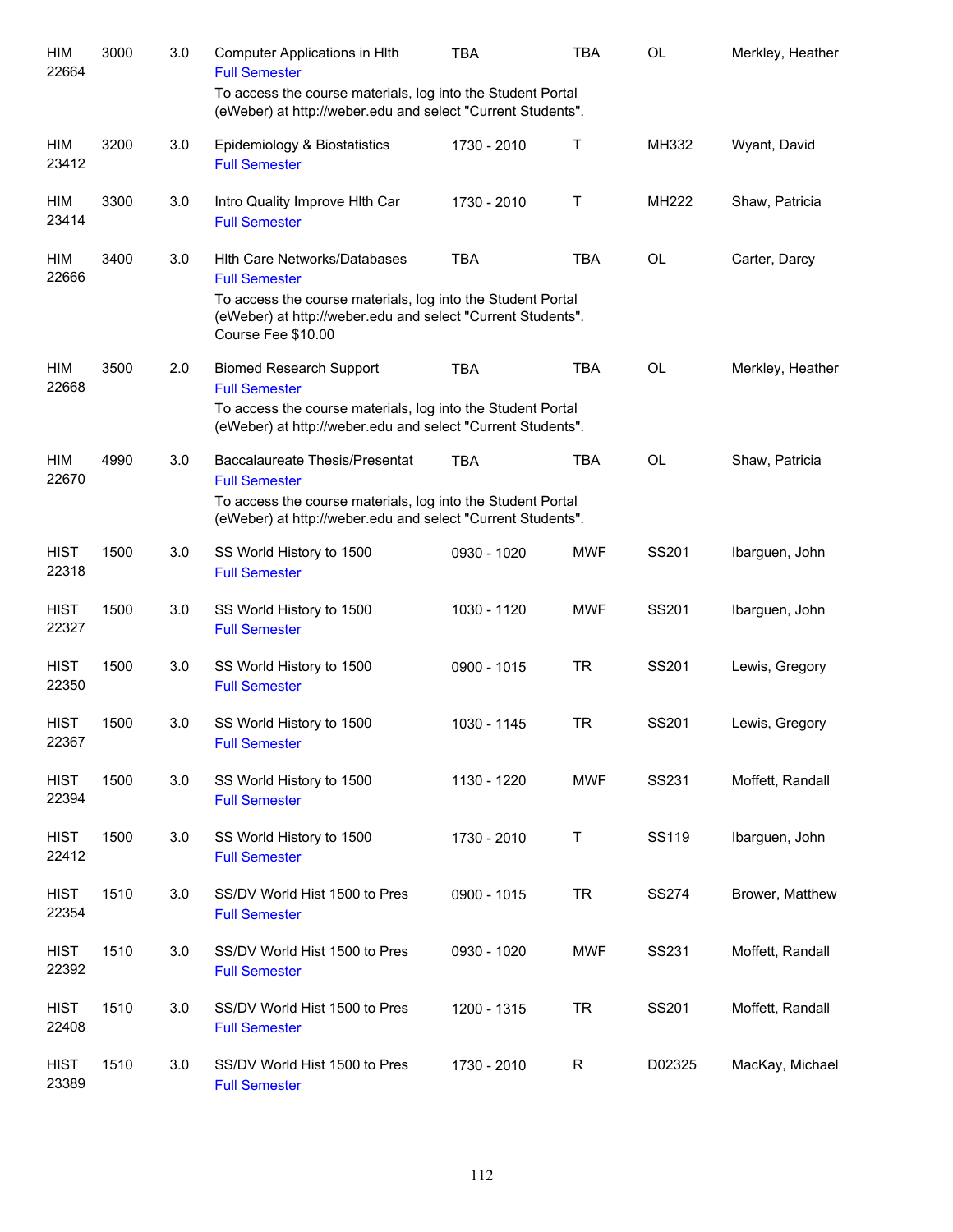| <b>HIST</b><br>22311 | 1700 | 3.0 | Al American Civilization<br><b>Full Semester</b> | 0830 - 0920   | <b>MWF</b> | <b>WB206</b> | Sessions, Gene     |
|----------------------|------|-----|--------------------------------------------------|---------------|------------|--------------|--------------------|
| <b>HIST</b><br>22314 | 1700 | 3.0 | Al American Civilization<br><b>Full Semester</b> | 0930 - 1020   | <b>MWF</b> | SS119        | Little, Branden    |
| <b>HIST</b><br>22323 | 1700 | 3.0 | Al American Civilization<br><b>Full Semester</b> | 0930 - 1020   | <b>MWF</b> | <b>WB206</b> | Sessions, Gene     |
| <b>HIST</b><br>22325 | 1700 | 3.0 | Al American Civilization<br><b>Full Semester</b> | 1030 - 1120   | <b>MWF</b> | SS119        | Dant, Sara         |
| <b>HIST</b><br>22326 | 1700 | 3.0 | Al American Civilization<br><b>Full Semester</b> | 1030 - 1120   | <b>MWF</b> | SS219        | Little, Branden    |
| <b>HIST</b><br>22338 | 1700 | 3.0 | Al American Civilization<br><b>Full Semester</b> | 1130 - 1220   | MWF        | SS119        | Dant, Sara         |
| <b>HIST</b><br>22341 | 1700 | 3.0 | Al American Civilization<br><b>Full Semester</b> | 1230 - 1320   | <b>MWF</b> | SS219        | Little, Branden    |
| <b>HIST</b><br>22348 | 1700 | 3.0 | Al American Civilization<br><b>Full Semester</b> | $0900 - 1015$ | <b>TR</b>  | <b>SS119</b> | MacKay, Kathryn    |
| <b>HIST</b><br>22361 | 1700 | 3.0 | Al American Civilization<br><b>Full Semester</b> | 1030 - 1145   | <b>TR</b>  | SS119        | Matt, Susan        |
| <b>HIST</b><br>22375 | 1700 | 3.0 | Al American Civilization<br><b>Full Semester</b> | 1200 - 1315   | <b>TR</b>  | SS231        | Vickers, Vikki     |
| <b>HIST</b><br>22399 | 1700 | 3.0 | Al American Civilization<br><b>Full Semester</b> | 1730 - 2010   | M          | SS219        | Kronmiller, Jay    |
| <b>HIST</b><br>22400 | 1700 | 3.0 | Al American Civilization<br><b>Full Semester</b> | 1730 - 2010   | W          | SS219        | Stephens, Doug     |
| <b>HIST</b><br>22407 | 1700 | 3.0 | Al American Civilization<br><b>Full Semester</b> | 1200 - 1315   | <b>TR</b>  | SS219        | Reynolds, Dynette  |
| <b>HIST</b><br>22410 | 1700 | 3.0 | Al American Civilization<br><b>Full Semester</b> | 1330 - 1445   | <b>TR</b>  | SS219        | Reynolds, Dynette  |
| <b>HIST</b><br>22411 | 1700 | 3.0 | Al American Civilization<br><b>Full Semester</b> | 1730 - 2010   | R          | SS219        | Hedges, Andrew     |
| <b>HIST</b><br>23392 | 1700 | 3.0 | Al American Civilization<br><b>Full Semester</b> | 0930 - 1020   | <b>MWF</b> | D02325       | Layton, Stanford   |
| <b>HIST</b><br>23396 | 1700 | 3.0 | Al American Civilization<br><b>Full Semester</b> | 1030 - 1120   | <b>MWF</b> | D02325       | Layton, Stanford   |
| <b>HIST</b><br>23398 | 1700 | 3.0 | Al American Civilization<br><b>Full Semester</b> | 1730 - 2010   | W          | D02320       | Smith, Tracey      |
| <b>HIST</b><br>23400 | 1700 | 3.0 | Al American Civilization<br><b>Full Semester</b> | 1200 - 1315   | <b>TR</b>  | D02325       | Seely, Christopher |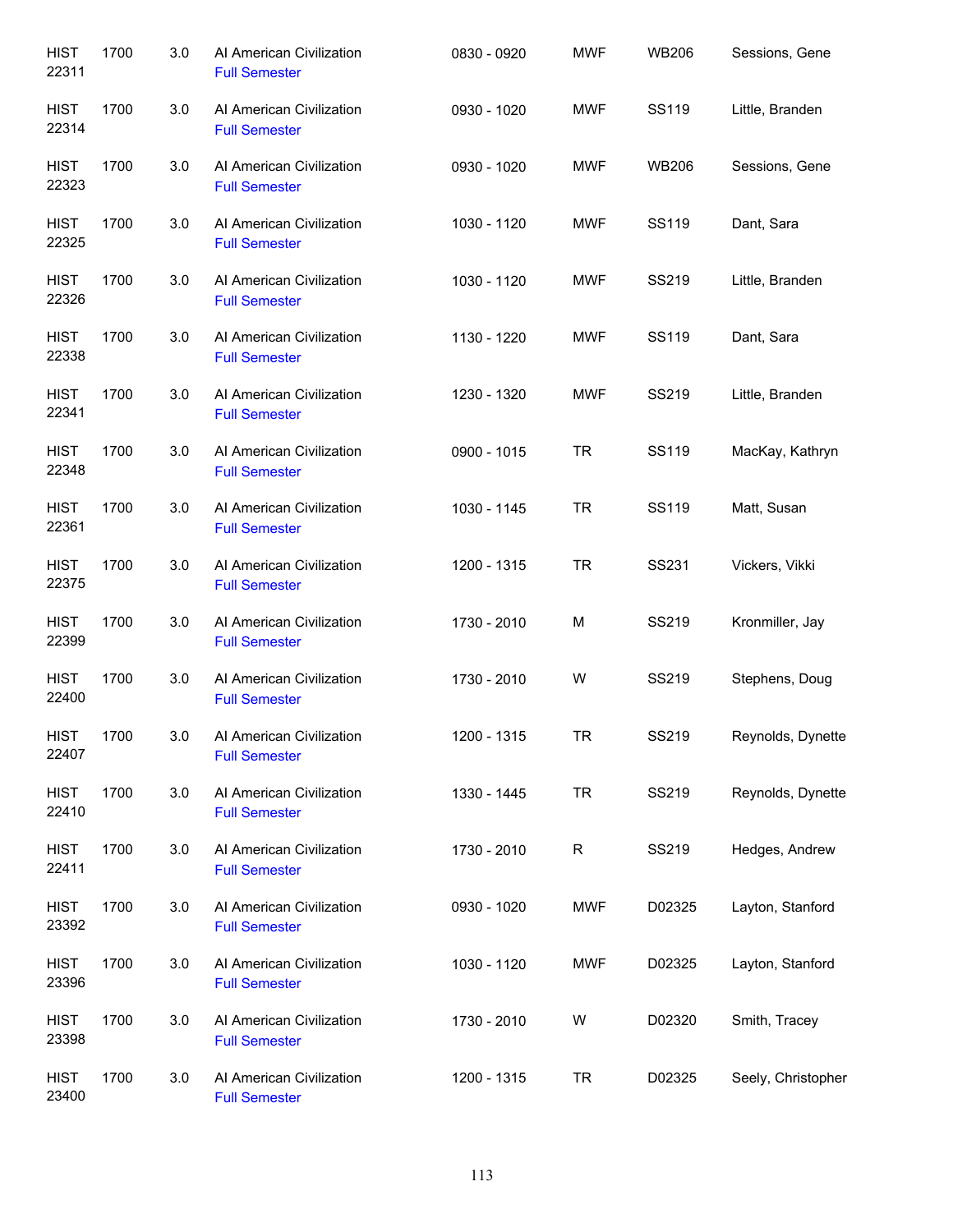| <b>HIST</b><br>23403 | 1700 | 3.0 | Al American Civilization<br><b>Full Semester</b>                                                                                                                                     | 1030 - 1145 | TR         | D02325       | Seely, Christopher |
|----------------------|------|-----|--------------------------------------------------------------------------------------------------------------------------------------------------------------------------------------|-------------|------------|--------------|--------------------|
| <b>HIST</b><br>23405 | 1700 | 3.0 | Al American Civilization<br><b>Full Semester</b>                                                                                                                                     | 1730 - 2010 | Т          | D02110       | Rives, Nathan      |
| <b>HIST</b><br>23406 | 1700 | 3.0 | Al American Civilization<br><b>Full Semester</b>                                                                                                                                     | 1730 - 2010 | R          | D02110       | Godfrey, Matthew   |
| <b>HIST</b><br>23411 | 1700 | 3.0 | Al American Civilization<br><b>Full Semester</b>                                                                                                                                     | 1530 - 1810 | W          | WW116        | Waite, Ryan        |
| <b>HIST</b><br>23450 | 1700 | 3.0 | Al American Civilization<br><b>Full Semester</b><br>To access the course materials, log into the Student Portal<br>(eWeber) at http://weber.edu and select "Current Students".       | <b>TBA</b>  | <b>TBA</b> | <b>OL</b>    | Sessions, Gene     |
| <b>HIST</b><br>23453 | 1700 | 3.0 | Al American Civilization<br><b>Full Semester</b><br>To access the course materials, log into the Student Portal<br>(eWeber) at http://weber.edu and select "Current Students".       | <b>TBA</b>  | <b>TBA</b> | <b>OL</b>    | Vickers, Vikki     |
| <b>HIST</b><br>24985 | 1700 | 3.0 | Al American Civilization<br><b>Full Semester</b>                                                                                                                                     | 1030 - 1145 | <b>TR</b>  | SS231        | Sillito, John      |
| <b>HIST</b><br>22316 | 2700 | 3.0 | Al History of the U.S. to 1877<br><b>Full Semester</b>                                                                                                                               | 0930 - 1020 | <b>MWF</b> | SS219        | Dant, Sara         |
| <b>HIST</b><br>23454 | 2700 | 3.0 | Al History of the U.S. to 1877<br><b>Full Semester</b><br>To access the course materials, log into the Student Portal<br>(eWeber) at http://weber.edu and select "Current Students". | <b>TBA</b>  | <b>TBA</b> | <b>OL</b>    | MacKay, Kathryn    |
| <b>HIST</b><br>22402 | 2710 | 3.0 | Al Hist of the U.S. Since 1877<br><b>Full Semester</b>                                                                                                                               | 0900 - 1015 | <b>TR</b>  | <b>SS219</b> | Sillito, John      |
| <b>HIST</b><br>23932 | 2710 | 3.0 | Al Hist of the U.S. Since 1877<br><b>Block 1</b><br>This is a Hybrid class taught the first seven weeks of the<br>semester August 22 - October 17.                                   | 1730 - 2010 | М          | SS213        | MacKay, Kathryn    |
| <b>HIST</b><br>22346 | 3000 | 3.0 | Investigating History<br><b>Full Semester</b>                                                                                                                                        | 1530 - 1810 | W          | SS217        | Dant, Sara         |
| <b>HIST</b><br>22390 | 3000 | 3.0 | Investigating History<br><b>Full Semester</b>                                                                                                                                        | 1330 - 1610 | Τ          | <b>SS274</b> | MacKay, Kathryn    |
| <b>HIST</b><br>23455 | 3030 | 3.0 | DV African-American History<br><b>Full Semester</b><br>To access the course materials, log into the Student Portal<br>(eWeber) at http://weber.edu and select "Current Students".    | <b>TBA</b>  | <b>TBA</b> | OL           | Vickers, Vikki     |
| <b>HIST</b><br>22321 | 3090 | 3.0 | DV American Social History<br><b>Full Semester</b>                                                                                                                                   | 0930 - 1020 | <b>MWF</b> | <b>SS274</b> | Matt, Susan        |
| <b>HIST</b><br>22374 | 3210 | 3.0 | U.S. Constitutional History<br><b>Full Semester</b>                                                                                                                                  | 1030 - 1145 | <b>TR</b>  | <b>SS274</b> | Vickers, Vikki     |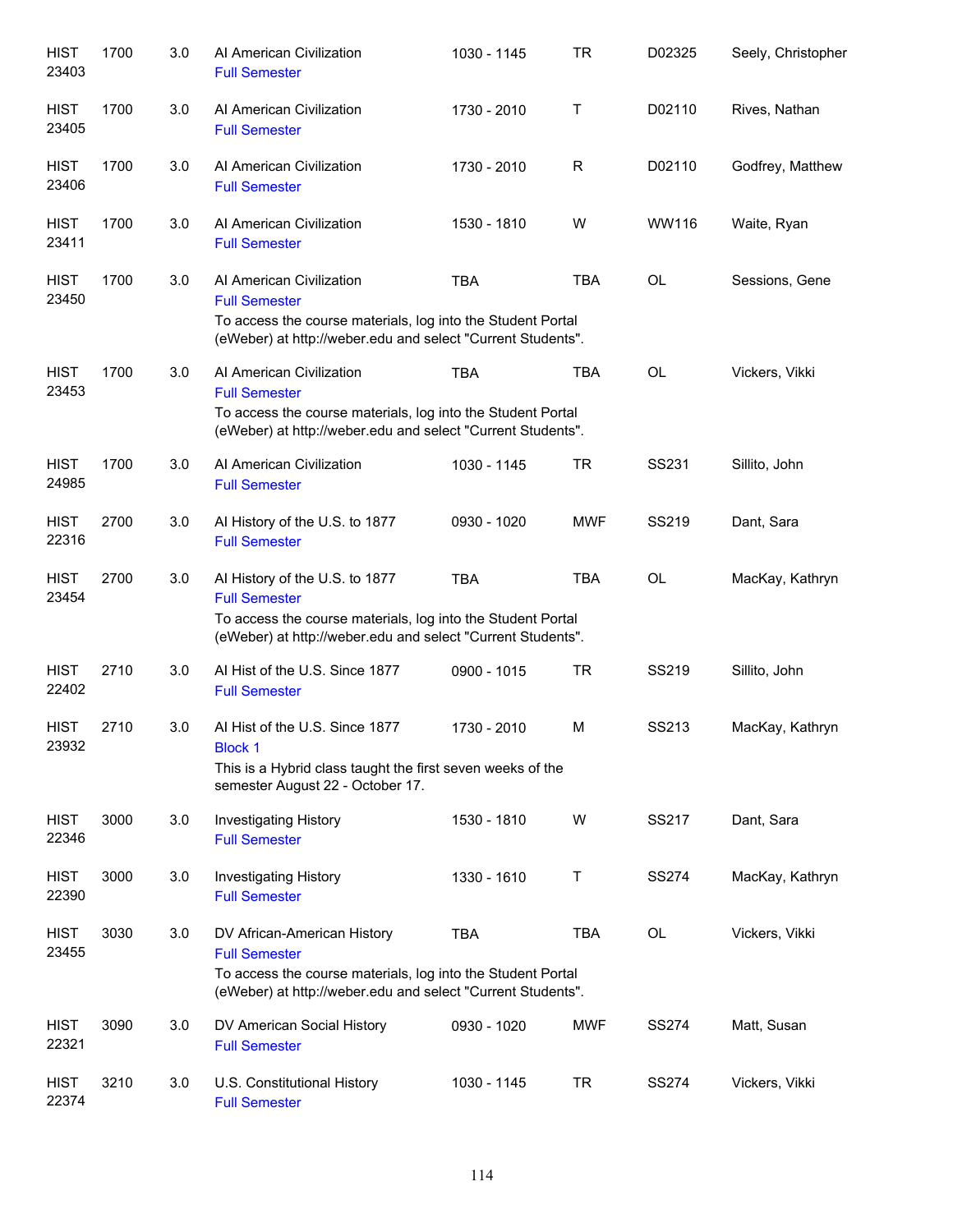| <b>HIST</b><br>22363 | 3280 | 3.0 | American Military Hist to 1917<br><b>Full Semester</b>                                                                                                                             | 1030 - 1145 | <b>TR</b>    | SS219           | Little, Branden |
|----------------------|------|-----|------------------------------------------------------------------------------------------------------------------------------------------------------------------------------------|-------------|--------------|-----------------|-----------------|
| <b>HIST</b><br>22395 | 3400 | 3.0 | Principles of Public History<br><b>Full Semester</b>                                                                                                                               | 1230 - 1510 | W            | SS217           | Sillito, John   |
| <b>HIST</b><br>22335 | 3900 | 3.0 | 19th Cent Am West Naturalists<br><b>Full Semester</b>                                                                                                                              | 1030 - 1120 | <b>MWF</b>   | LI227           | MacKay, Kathryn |
| <b>HIST</b><br>22357 | 4010 | 3.0 | <b>Colonial America</b><br><b>Full Semester</b>                                                                                                                                    | 0900 - 1015 | <b>TR</b>    | SS231           | Vickers, Vikki  |
| <b>HIST</b><br>23456 | 4070 | 3.0 | 20th Century U.S. since 1945<br><b>Full Semester</b><br>To access the course materials, log into the Student Portal<br>(eWeber) at http://weber.edu and select "Current Students". | <b>TBA</b>  | <b>TBA</b>   | OL              | Sessions, Gene  |
| <b>HIST</b><br>23407 | 4130 | 3.0 | History Of Utah<br><b>Full Semester</b>                                                                                                                                            | 1730 - 2010 | $\mathsf{R}$ | D02321          | Sessions, Gene  |
| <b>HIST</b><br>24545 | 4220 | 3.0 | History of Middle Ages: 300-13<br><b>Full Semester</b>                                                                                                                             | 1730 - 2010 | Τ            | SS219           | Nelson, Katie   |
| <b>HIST</b><br>22330 | 4260 | 3.0 | <b>Twentieth Century Europe</b><br><b>Full Semester</b>                                                                                                                            | 1030 - 1120 | <b>MWF</b>   | SS231           | Brower, Matthew |
| <b>HIST</b><br>22307 | 4310 | 3.0 | History of Russia to 1917<br><b>Full Semester</b>                                                                                                                                  | 0830 - 0920 | <b>MWF</b>   | <b>SS274</b>    | Larkin, Larae   |
| <b>HIST</b><br>23409 | 4500 | 3.0 | Teaching Soc. Studies in 5-12<br><b>Full Semester</b>                                                                                                                              | 1730 - 2010 | M            | N <sub>02</sub> | Waite, Ryan     |
| <b>HIST</b><br>22319 | 4530 | 3.0 | DV Far Eastern History<br><b>Full Semester</b>                                                                                                                                     | 0930 - 1020 | <b>MWF</b>   | SS217           | Lewis, Gregory  |
| <b>HIST</b><br>22351 | 4670 | 3.0 | DV History Of Mexico<br><b>Full Semester</b>                                                                                                                                       | 0900 - 1015 | <b>TR</b>    | SS217           | Ibarguen, John  |
| <b>HIST</b><br>22331 | 4720 | 3.0 | Issues and Topics in European<br><b>Full Semester</b><br>POST SOVIET RUSSIA                                                                                                        | 1030 - 1120 | MWF          | <b>SS274</b>    | Larkin, Larae   |
| <b>HIST</b><br>22380 | 4720 | 3.0 | Issues and Topics in European<br><b>Full Semester</b><br>CAPITALISM AND ITS DISCONTENTS                                                                                            | 1200 - 1315 | <b>TR</b>    | SS217           | Brower, Matthew |
| <b>HIST</b><br>22404 | 4720 | 3.0 | Issues and Topics in European<br><b>Full Semester</b><br><b>ROMAN WORLD</b>                                                                                                        | 1030 - 1145 | TR           | LI138           | Payne, Kathryn  |
| <b>HIST</b><br>22414 | 4730 | 3.0 | Issues in Global History<br><b>Full Semester</b><br><b>CHINESE CINEMA</b><br>CLASS HELD IN WILDCAT THEATER                                                                         | 1730 - 2010 | Τ            | SU              | Lewis, Gregory  |
| <b>HIST</b><br>22276 | 4830 | 1.0 | <b>Directed Readings</b><br><b>Full Semester</b>                                                                                                                                   | <b>TBA</b>  | <b>TBA</b>   |                 | Sessions, Gene  |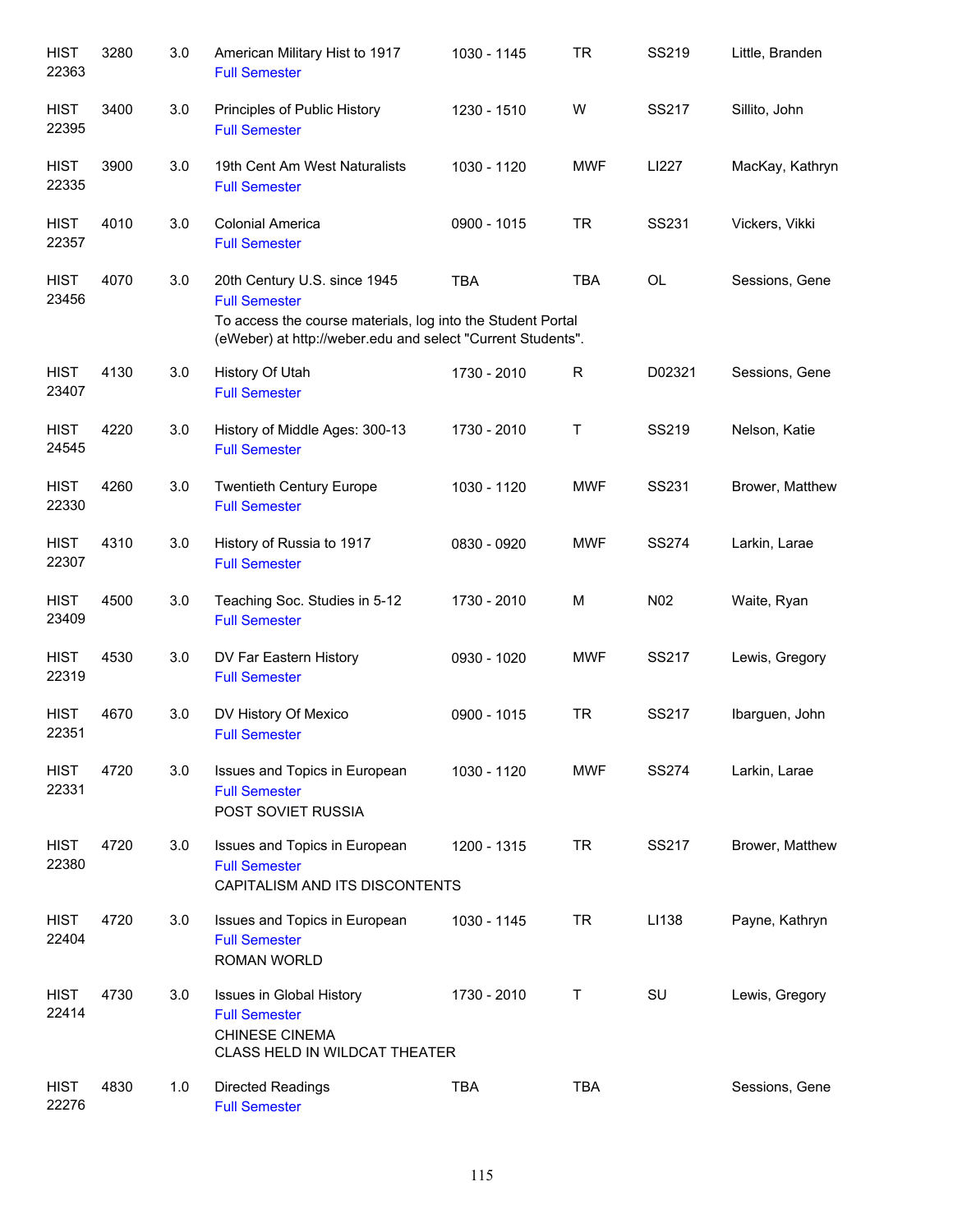| <b>HIST</b><br>22278 | 4830 | 2.0 | <b>Directed Readings</b><br><b>Full Semester</b>                                                                                                                                                                      | <b>TBA</b>                 | <b>TBA</b>              |                  | Sessions, Gene  |
|----------------------|------|-----|-----------------------------------------------------------------------------------------------------------------------------------------------------------------------------------------------------------------------|----------------------------|-------------------------|------------------|-----------------|
| <b>HIST</b><br>22280 | 4830 | 3.0 | <b>Directed Readings</b><br><b>Full Semester</b>                                                                                                                                                                      | <b>TBA</b>                 | TBA                     |                  | Sessions, Gene  |
| <b>HIST</b><br>22291 | 4860 | 1.0 | Internship in Historical Study<br><b>Full Semester</b>                                                                                                                                                                | <b>TBA</b>                 | <b>TBA</b>              |                  | MacKay, Kathryn |
| <b>HIST</b><br>22293 | 4860 | 2.0 | Internship in Historical Study<br><b>Full Semester</b>                                                                                                                                                                | <b>TBA</b>                 | <b>TBA</b>              |                  | MacKay, Kathryn |
| <b>HIST</b><br>22296 | 4860 | 3.0 | Internship in Historical Study<br><b>Full Semester</b>                                                                                                                                                                | <b>TBA</b>                 | <b>TBA</b>              |                  | MacKay, Kathryn |
| <b>HIST</b><br>22298 | 4860 | 4.0 | Internship in Historical Study<br><b>Full Semester</b>                                                                                                                                                                | <b>TBA</b>                 | <b>TBA</b>              |                  | MacKay, Kathryn |
| <b>HIST</b><br>22300 | 4860 | 5.0 | Internship in Historical Study<br><b>Full Semester</b>                                                                                                                                                                | <b>TBA</b>                 | <b>TBA</b>              |                  | MacKay, Kathryn |
| <b>HIST</b><br>22303 | 4860 | 6.0 | Internship in Historical Study<br><b>Full Semester</b>                                                                                                                                                                | <b>TBA</b>                 | <b>TBA</b>              |                  | MacKay, Kathryn |
| <b>HIST</b><br>22281 | 4890 | 1.0 | Cooperative Work Experience<br><b>Full Semester</b>                                                                                                                                                                   | <b>TBA</b>                 | <b>TBA</b>              |                  | Sessions, Gene  |
| <b>HIST</b><br>22283 | 4890 | 2.0 | Cooperative Work Experience<br><b>Full Semester</b>                                                                                                                                                                   | <b>TBA</b>                 | <b>TBA</b>              |                  | Sessions, Gene  |
| <b>HIST</b><br>22285 | 4890 | 3.0 | Cooperative Work Experience<br><b>Full Semester</b>                                                                                                                                                                   | <b>TBA</b>                 | <b>TBA</b>              |                  | Sessions, Gene  |
| <b>HIST</b><br>22286 | 4890 | 4.0 | Cooperative Work Experience<br><b>Full Semester</b>                                                                                                                                                                   | <b>TBA</b>                 | TBA                     |                  | Sessions, Gene  |
| <b>HIST</b><br>22288 | 4890 | 5.0 | Cooperative Work Experience<br><b>Full Semester</b>                                                                                                                                                                   | TBA                        | TBA                     |                  | Sessions, Gene  |
| <b>HIST</b><br>22289 | 4890 | 6.0 | Cooperative Work Experience<br><b>Full Semester</b>                                                                                                                                                                   | <b>TBA</b>                 | <b>TBA</b>              |                  | Sessions, Gene  |
| <b>HIST</b><br>24613 | 4920 | 3.0 | How to Make Peace<br><b>Full Semester</b><br>Class Dates: Aug 17, 18, 19, Oct 21, & 22.                                                                                                                               | 0800 - 1600<br>0800 - 1600 | <b>WRF</b><br><b>FS</b> | D02110<br>D02110 | Larkin, Larae   |
| <b>HIST</b><br>22342 | 4990 | 3.0 | Senior Seminar<br><b>Full Semester</b>                                                                                                                                                                                | 1230 - 1510                | W                       | <b>SS274</b>     | Vickers, Vikki  |
| <b>HLTH</b><br>23789 | 1030 | 3.0 | SS Healthy Lifestyles<br><b>Full Semester</b><br>To access online course materials, please log on through<br>the student portal (eWeber) at http://weber.edu and select:<br>"Current Students".<br>Course Fee \$10.00 | <b>TBA</b>                 | <b>TBA</b>              | OL               | Olpin, Shanyn   |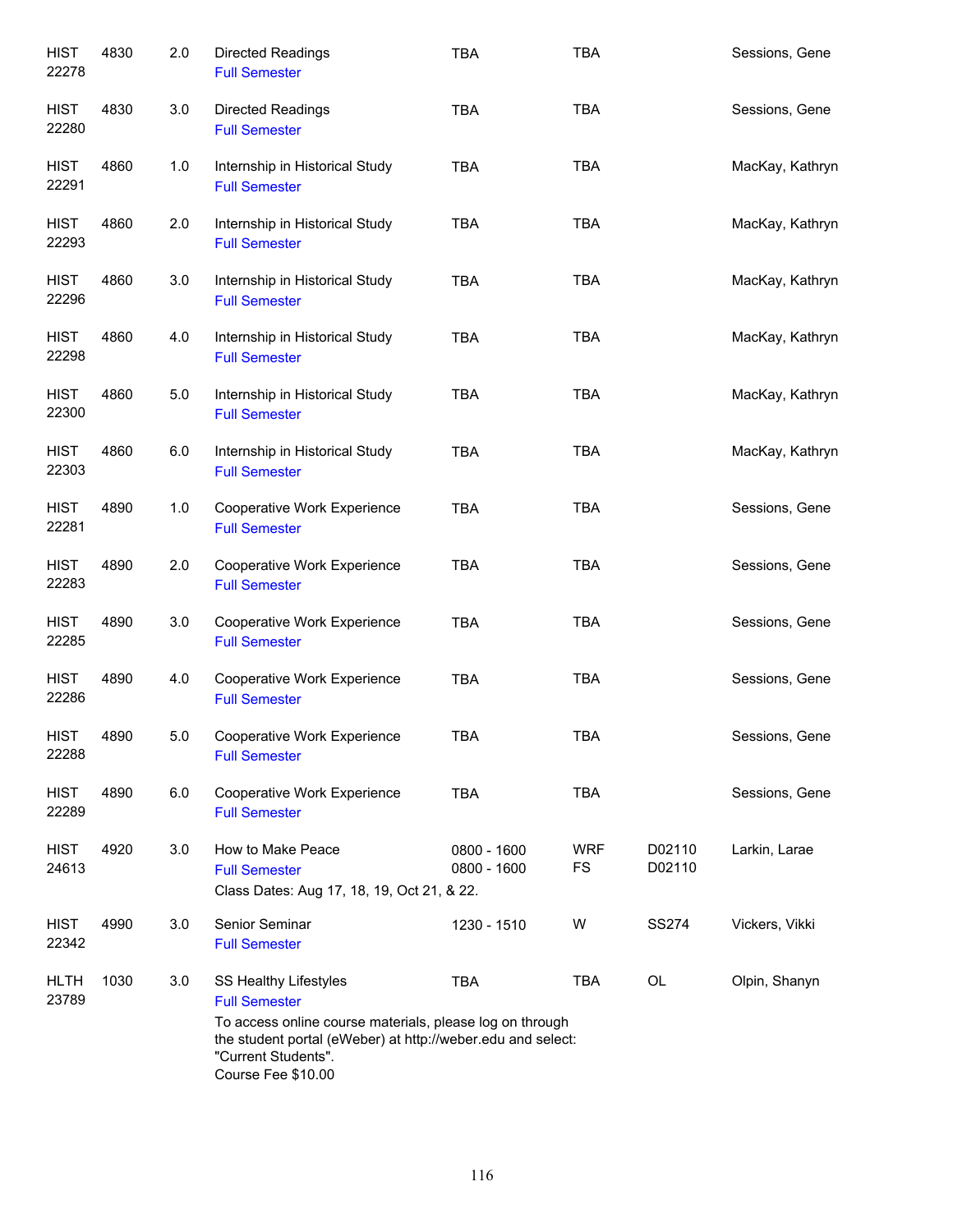| <b>HLTH</b><br>23791 | 1030 | 3.0 | <b>SS Healthy Lifestyles</b><br><b>Full Semester</b><br>To access online course materials, please log on through the<br>student portal (eWeber) at http://weber.edu and select:<br>"Current Students".<br>Course Fee \$10.00 | <b>TBA</b>  | <b>TBA</b>  | <b>OL</b>   | Eisenbarth, Christopher |
|----------------------|------|-----|------------------------------------------------------------------------------------------------------------------------------------------------------------------------------------------------------------------------------|-------------|-------------|-------------|-------------------------|
| <b>HLTH</b><br>23857 | 1030 | 3.0 | SS Healthy Lifestyles<br><b>Full Semester</b><br>Course Fee \$10.00                                                                                                                                                          | 0830 - 1210 | $\mathbf S$ | <b>SW62</b> | Bemel, James            |
| <b>HLTH</b><br>23858 | 1030 | 3.0 | SS Healthy Lifestyles<br><b>Full Semester</b><br>Course Fee \$10.00                                                                                                                                                          | 1030 - 1145 | <b>TR</b>   | <b>SW71</b> | Eisenbarth, Christopher |
| <b>HLTH</b><br>23859 | 1030 | 3.0 | SS Healthy Lifestyles<br><b>Full Semester</b><br>Course Fee \$10.00                                                                                                                                                          | 1130 - 1220 | <b>MWF</b>  | <b>SW34</b> | Cost, Patricia          |
| <b>HLTH</b><br>23938 | 1030 | 3.0 | SS Healthy Lifestyles<br><b>Full Semester</b><br>Course Fee \$10.00                                                                                                                                                          | 1730 - 2010 | M           | D02103      | Bemel, James            |
| <b>HLTH</b><br>23939 | 1030 | 3.0 | SS Healthy Lifestyles<br><b>Full Semester</b><br>Course Fee \$10.00                                                                                                                                                          | 0930 - 1020 | <b>MWF</b>  | D02301      | Speechly, Gayle         |
| <b>HLTH</b><br>25549 | 1030 | 3.0 | SS Healthy Lifestyles<br><b>Full Semester</b><br>Course Fee \$10.00                                                                                                                                                          | 1230 - 1320 | <b>MWF</b>  | <b>SW34</b> | Cost, Patricia          |
| <b>HLTH</b><br>23792 | 1110 | 3.0 | <b>Stress Management</b><br><b>Full Semester</b><br>To access online course materials, please log on through<br>the student portal (eWeber) at http://weber.edu and select:<br>"Current Students".<br>Course Fee \$10.00     | <b>TBA</b>  | <b>TBA</b>  | OL          | Olpin, Michael          |
| <b>HLTH</b><br>23860 | 1110 | 3.0 | <b>Stress Management</b><br><b>Full Semester</b><br>Course Fee \$10.00                                                                                                                                                       | 1230 - 1320 | <b>MWF</b>  | <b>SW62</b> | Eisenbarth, Christopher |
| <b>HLTH</b><br>23862 | 1110 | 3.0 | <b>Stress Management</b><br><b>Full Semester</b><br>Course Fee \$10.00                                                                                                                                                       | 1030 - 1145 | <b>TR</b>   | <b>SW62</b> | Olpin, Michael          |
| <b>HLTH</b><br>23940 | 1110 | 3.0 | <b>Stress Management</b><br><b>Full Semester</b><br>Course Fee \$10.00                                                                                                                                                       | 1730 - 2010 | M           | N09         | Hadley, Susan           |
| <b>HLTH</b><br>23763 | 1300 | 2.0 | First Aid: Resp to Emergencies<br><b>Block 1</b><br>Class held Saturday August 27 and September 10 only.<br>Course Fee \$15.00                                                                                               | 0815 - 1700 | $\mathbf S$ | <b>SW68</b> | Stone, Lester           |
| <b>HLTH</b><br>23770 | 2300 | 3.0 | <b>Emergency Response</b><br><b>Full Semester</b><br>Course Fee \$30.00                                                                                                                                                      | 1730 - 2010 | M           | <b>SW68</b> | Hansen, Shannon         |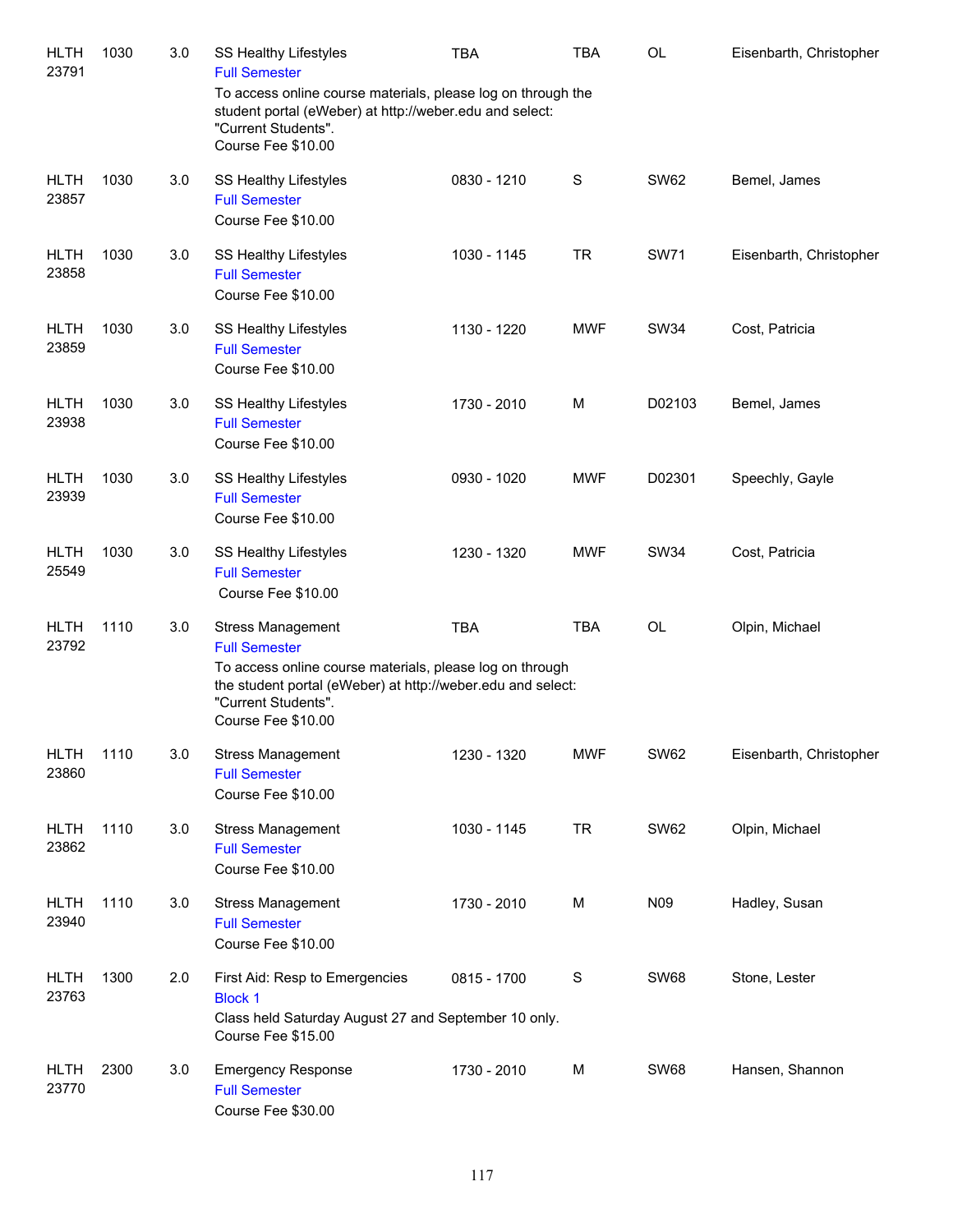| <b>HLTH</b><br>23772 | 2300 | 3.0 | <b>Emergency Response</b><br><b>Full Semester</b><br>Course Fee \$30.00                                                                                                                                                                                                                                                                   | 1730 - 2010 | т           | <b>SW68</b> | Stone, Lester           |
|----------------------|------|-----|-------------------------------------------------------------------------------------------------------------------------------------------------------------------------------------------------------------------------------------------------------------------------------------------------------------------------------------------|-------------|-------------|-------------|-------------------------|
| <b>HLTH</b><br>23775 | 2300 | 3.0 | <b>Emergency Response</b><br><b>Full Semester</b><br>Course Fee \$30.00                                                                                                                                                                                                                                                                   | 1730 - 2010 | W           | <b>SW68</b> | Bugnet, Paul            |
| <b>HLTH</b><br>23777 | 2300 | 3.0 | <b>Emergency Response</b><br><b>Full Semester</b><br>Course Fee \$30.00                                                                                                                                                                                                                                                                   | 1730 - 2010 | $\mathsf R$ | <b>SW68</b> | Bugnet, Paul            |
| <b>HLTH</b><br>23863 | 2400 | 3.0 | Mind/Body Wellness<br><b>Full Semester</b>                                                                                                                                                                                                                                                                                                | 1030 - 1120 | <b>MWF</b>  | <b>SW62</b> | Olpin, Michael          |
| <b>HLTH</b><br>23793 | 2700 | 3.0 | <b>Consumer Health</b><br><b>Full Semester</b><br>To access online course materials, please log on through the<br>Student portal (eWeber) at http://weber.edu and select:<br>"Current Students".                                                                                                                                          | <b>TBA</b>  | <b>TBA</b>  | OL          | Hadley, Susan           |
| <b>HLTH</b><br>23864 | 3000 | 3.0 | Foundations of Hith Promotion<br><b>Full Semester</b>                                                                                                                                                                                                                                                                                     | 0930 - 1020 | <b>MWF</b>  | <b>SW62</b> | Eisenbarth, Christopher |
| <b>HLTH</b><br>23865 | 3050 | 3.0 | School Health Program<br><b>Full Semester</b>                                                                                                                                                                                                                                                                                             | 1200 - 1315 | <b>TR</b>   | <b>SW62</b> |                         |
| <b>HLTH</b><br>23866 | 3160 | 3.0 | Health Behav & Special Popul<br><b>Full Semester</b>                                                                                                                                                                                                                                                                                      | 1130 - 1220 | <b>MWF</b>  | <b>SW62</b> | Eisenbarth, Christopher |
| <b>HLTH</b><br>23867 | 3200 | 3.0 | Methods in Health Education<br><b>Full Semester</b>                                                                                                                                                                                                                                                                                       | 1330 - 1420 | <b>MWF</b>  | SW116       | Cost, Patricia          |
| <b>HLTH</b><br>23796 | 3400 | 3.0 | Substance Abuse Prevention<br><b>Full Semester</b><br>To access online course materials, please log on through the<br>student portal (eWeber) at http://weber.edu and select:<br>"Current Students".                                                                                                                                      | <b>TBA</b>  | <b>TBA</b>  | <b>OL</b>   | Cost, Patricia          |
| <b>HLTH</b><br>23797 | 3500 | 3.0 | <b>Human Sexuality</b><br><b>Full Semester</b><br>To access online course materials, please log on through the<br>student portal (eWeber) at http://weber.edu and select:<br>"Current Students".                                                                                                                                          | <b>TBA</b>  | <b>TBA</b>  | <b>OL</b>   | Cost, Patricia          |
| <b>HLTH</b><br>23868 | 3500 | 3.0 | <b>Human Sexuality</b><br><b>Full Semester</b>                                                                                                                                                                                                                                                                                            | 1030 - 1120 | <b>MWF</b>  | <b>SW34</b> | Cost, Patricia          |
| <b>HLTH</b><br>23869 | 4013 | 3.0 | Research & Assessment<br><b>Full Semester</b><br>Course Fee \$10.00                                                                                                                                                                                                                                                                       | 0900 - 1015 | <b>TR</b>   | <b>SW62</b> | Olpin, Michael          |
| <b>HLTH</b><br>23872 | 4150 | 4.0 | CBL-Plan/Eval Hith Promo Prog<br><b>Full Semester</b><br>CBL stands for Community-Based Learning which means that students engage<br>in meaningful community service that is connected to specific course objectives.<br>See http://www.weber.edu/CommunityInvolvement/CBL_Designation.html for a<br>full list of CBL designated courses. | 1130 - 1320 | <b>TR</b>   | <b>SW80</b> | Cost, Patricia          |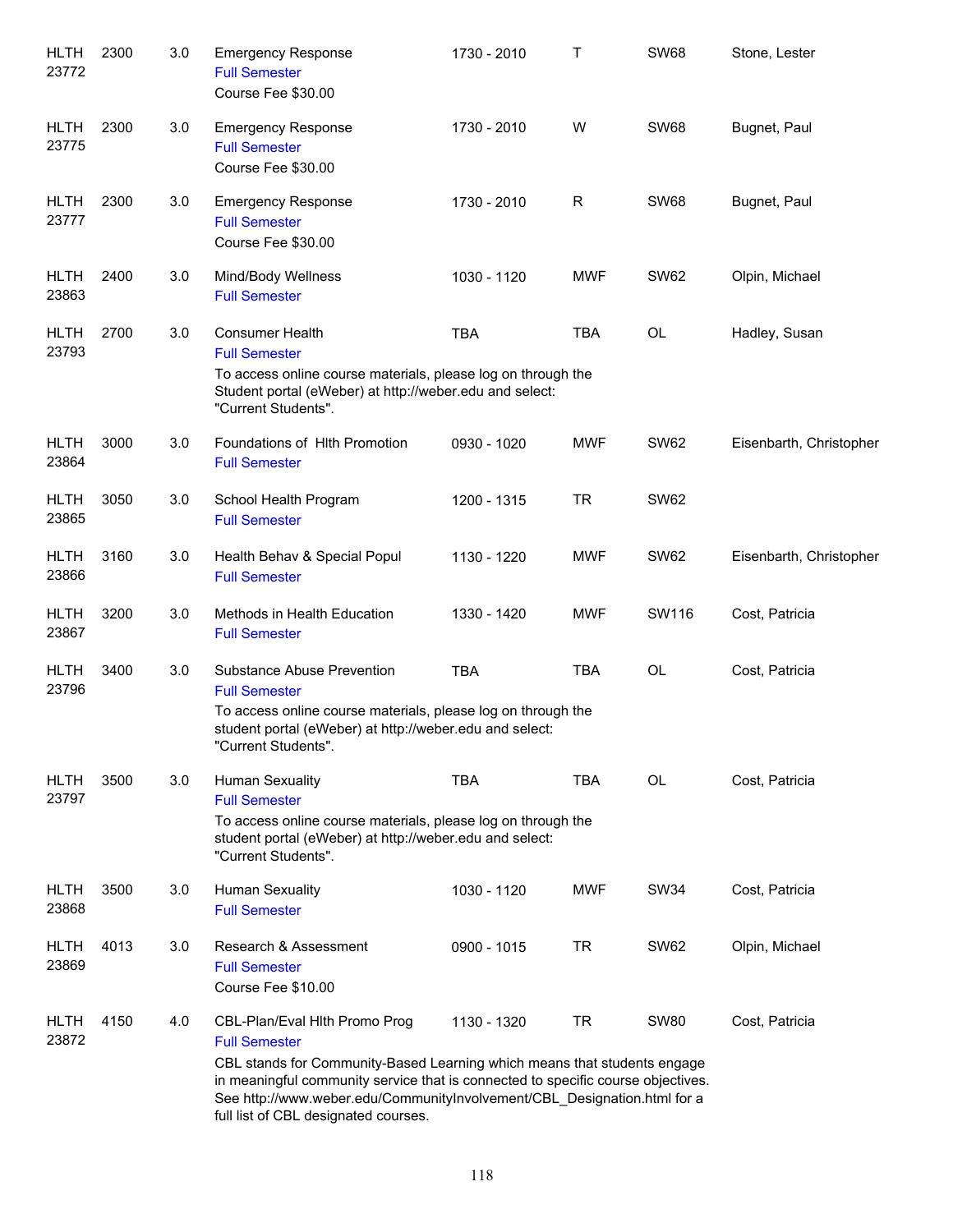| <b>HLTH</b><br>23967 | 4250 | 2.0 | <b>Health Issues Adolescents</b><br><b>Full Semester</b>                                                                                          | TBA         | <b>TBA</b>   | <b>OL</b>   | Olpin, Shanyn           |
|----------------------|------|-----|---------------------------------------------------------------------------------------------------------------------------------------------------|-------------|--------------|-------------|-------------------------|
|                      |      |     | To access the online course materials, please log in through<br>the student portal (eWeber) at http://weber.edu and select:<br>"current students" |             |              |             |                         |
| <b>HLTH</b><br>23874 | 4300 | 2.0 | Health Ed in Elementary School<br><b>Full Semester</b>                                                                                            | 1730 - 1920 | M            | <b>SW62</b> | Walker, Jennifer        |
| <b>HLTH</b><br>23878 | 4300 | 2.0 | Health Ed in Elementary School<br><b>Full Semester</b>                                                                                            | 1230 - 1320 | MW           | <b>SW80</b> | Bingham, Sheri          |
| <b>HLTH</b><br>23941 | 4300 | 2.0 | Health Ed in Elementary School<br><b>Full Semester</b>                                                                                            | 1530 - 1720 | W            | WW108       | Bingham, Sheri          |
| <b>HLTH</b><br>23888 | 4800 | 1.0 | Individual Projects<br><b>Full Semester</b><br>Instructor approval required.                                                                      | 1500 - 1700 | M            | <b>SW62</b> | Olpin, Michael          |
| <b>HLTH</b><br>23889 | 4800 | 2.0 | Individual Projects<br><b>Full Semester</b><br>Instructor approval required.                                                                      | 1500 - 1700 | M            | <b>SW62</b> | Olpin, Michael          |
| <b>HLTH</b><br>23890 | 4800 | 3.0 | Individual Projects<br><b>Full Semester</b><br>Instructor approval required.                                                                      | 1500 - 1700 | M            | <b>SW62</b> | Olpin, Michael          |
| <b>HLTH</b><br>23891 | 4860 | 2.0 | <b>Field Experience</b><br><b>Full Semester</b><br>Instructor approval required.                                                                  | 1430 - 1550 | R            | <b>SW80</b> | Eisenbarth, Christopher |
| <b>HLTH</b><br>23892 | 4860 | 3.0 | <b>Field Experience</b><br><b>Full Semester</b><br>Instructor approval required.                                                                  | 1430 - 1550 | $\mathsf{R}$ | <b>SW80</b> | Eisenbarth, Christopher |
| <b>HLTH</b><br>23893 | 4860 | 4.0 | <b>Field Experience</b><br><b>Full Semester</b><br>Instructor approval required.                                                                  | 1430 - 1550 | R            | <b>SW80</b> | Eisenbarth, Christopher |
| <b>HLTH</b><br>23894 | 4860 | 5.0 | <b>Field Experience</b><br><b>Full Semester</b><br>Instructor approval required.                                                                  | 1430 - 1550 | $\mathsf R$  | <b>SW80</b> | Eisenbarth, Christopher |
| <b>HLTH</b><br>23895 | 4860 | 6.0 | <b>Field Experience</b><br><b>Full Semester</b><br>Instructor approval required.                                                                  | 1430 - 1550 | $\mathsf R$  | <b>SW80</b> | Eisenbarth, Christopher |
| <b>HLTH</b><br>25612 | 4890 | 3.0 | Cooperative Work Experience<br><b>Full Semester</b>                                                                                               | <b>TBA</b>  | <b>TBA</b>   |             | Olpin, Michael          |
| <b>HLTH</b><br>25613 | 4890 | 4.0 | Cooperative Work Experience<br><b>Full Semester</b>                                                                                               | <b>TBA</b>  | <b>TBA</b>   |             | Olpin, Michael          |
| <b>HLTH</b><br>23896 | 4990 | 1.0 | Senior Seminar<br><b>Full Semester</b>                                                                                                            | 1430 - 1550 | T            | <b>SW62</b> | Cost, Patricia          |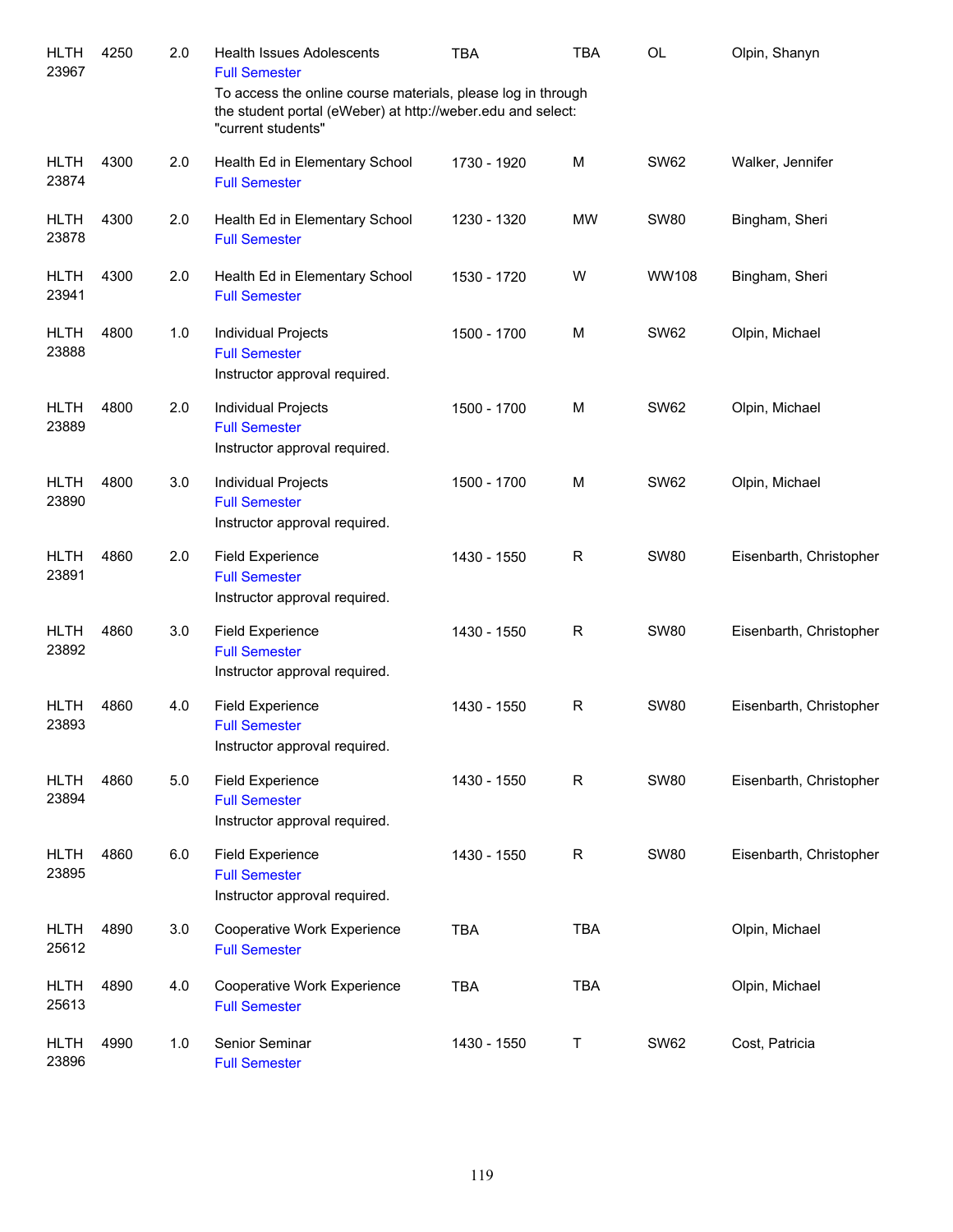| <b>HLTH</b><br>23970 | 6250  | 2.0 | Health Issues of Adolescents<br><b>Full Semester</b>                                                                                                                                                                   | TBA         | TBA        | OL           | Olpin, Shanyn    |
|----------------------|-------|-----|------------------------------------------------------------------------------------------------------------------------------------------------------------------------------------------------------------------------|-------------|------------|--------------|------------------|
|                      |       |     | To access the online course materials, please log in through<br>the student portal (eWeber) at http://weber.edu and select:<br>"current students"                                                                      |             |            |              |                  |
| <b>HLTH</b><br>23876 | 6300  | 2.0 | Health Ed in Elementary School<br><b>Full Semester</b>                                                                                                                                                                 | 1730 - 1920 | M          | <b>SW62</b>  | Bingham, Sheri   |
| <b>HLTH</b><br>23879 | 6300  | 2.0 | Health Ed in Elementary School<br><b>Full Semester</b>                                                                                                                                                                 | 1230 - 1320 | <b>MW</b>  | <b>SW80</b>  | Bingham, Sheri   |
| <b>HLTH</b><br>23942 | 6300  | 2.0 | Health Ed in Elementary School<br><b>Full Semester</b>                                                                                                                                                                 | 1530 - 1720 | W          | WW108        | Bingham, Sheri   |
| <b>HNRS</b><br>20585 | 1110  | 3.0 | H - Introduction to Honors<br><b>Full Semester</b><br>"Construction of Truth" Departmental override required for<br>non-Hnrs. students. E-mail lriddle@weber.edu to register.                                          | 0900 - 1015 | <b>TR</b>  | LL230        | Johnston, Adam   |
| <b>HNRS</b><br>20597 | 1500  | 3.0 | H-PS Perspect Physical Science<br><b>Full Semester</b><br>"Physics and the Human Body" Departmental override<br>required for non-Hnrs students. E-mail Iriddle@weber.edu<br>to register.                               | 1130 - 1220 | MWF        | <b>LL221</b> | Carroll, Bradley |
| <b>HNRS</b><br>20598 | 1510  | 3.0 | H - LS Perps in Life Sciences<br><b>Full Semester</b><br>"The Botany of Charles Darwin" Departmental override<br>required for non-Hnrs students. E-mail Iriddle@weber.edu<br>to register.                              | 1030 - 1145 | <b>TR</b>  | <b>SL424</b> | Harley, Suzanne  |
| <b>HNRS</b><br>20600 | 1520  | 3.0 | H - SS Perspects - Social Sci<br><b>Full Semester</b><br>"The Great Salt Lake" Departmental override required<br>for non-Hnrs students. E-mail Iriddle@weber.edu to register                                           | 1130 - 1220 | <b>MWF</b> | SS333        | Bedford, Daniel  |
| <b>HNRS</b><br>20603 | 1530  | 3.0 | H - CA Perspect Creative Arts<br><b>Full Semester</b><br>"Enhancing Creativity" Departmental override required for<br>non-Hnrs students. E-mail lriddle@weber.edu to register.                                         | 1345 - 1500 | TR         | LI227        | Henderson, Mark  |
| <b>HNRS</b><br>20607 | 1540  | 3.0 | H-HU Persp in the Humanities<br><b>Full Semester</b><br>"Dimensions of Self: Exploration of Identity" Departmental<br>override required for non-Hnrs students. E-mail<br>Iriddle @weber.edu to register.               | 0730 - 0845 | <b>TR</b>  | LI227        | Call, Christy    |
| <b>HNRS</b><br>20612 | 2120A | 3.0 | H - HU Great Ideas of the West<br><b>Full Semester</b><br>"Contemporary Issues: Mobile Technology in the<br>Classroom" Departmental override required for non-<br>Hnrs students. E-mail Iriddle@weber.edu to register. | 0930 - 1020 | <b>MWF</b> | LI227        | Ellis, Bret      |
| <b>HNRS</b><br>20618 | 2120B | 3.0 | H - SS Great Ideas of the West<br><b>Full Semester</b><br>"Contemporary Issues: Mobile Technology in the<br>Classroom" Departmental override required for non-<br>Hnrs students. E-mail Iriddle@weber.edu to register. | 0930 - 1020 | <b>MWF</b> | LI227        | Ellis, Bret      |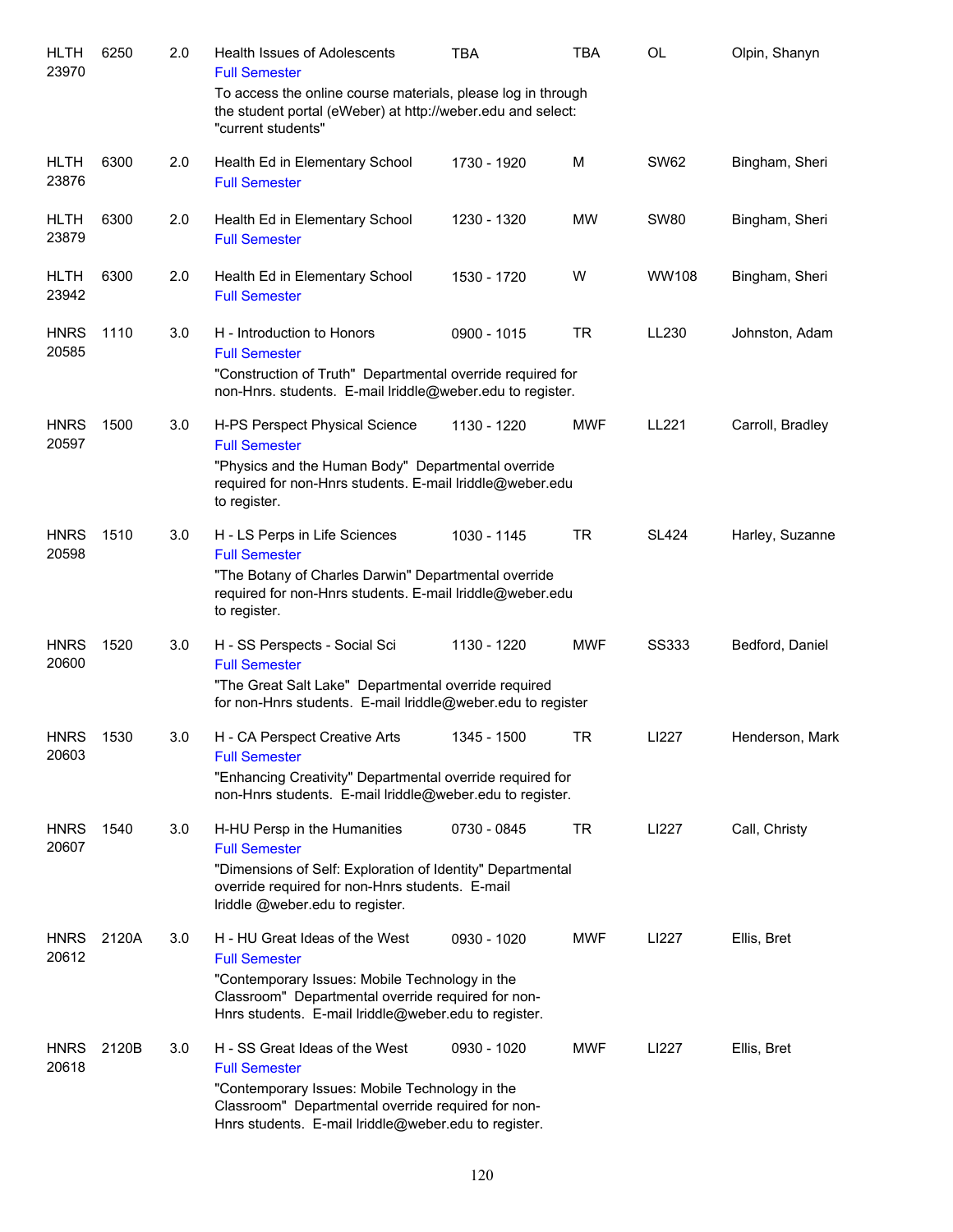| <b>HNRS</b><br>20621 | 2130A | 3.0 | H - HU/DV Great Ideas of East<br><b>Full Semester</b><br>"Mutual Incomprehension, Mutual Outrage: Social Conflicts                                                                               | 0900 - 1015 | TR         | LI227        | Thomas, Ryan    |
|----------------------|-------|-----|--------------------------------------------------------------------------------------------------------------------------------------------------------------------------------------------------|-------------|------------|--------------|-----------------|
|                      |       |     | Between Western & Eastern Religious Traditions" Registration<br>questions contact Iriddle@weber.edu                                                                                              |             |            |              |                 |
| <b>HNRS</b><br>20623 | 2130B | 3.0 | H - SS/DV Great Ideas of East<br><b>Full Semester</b>                                                                                                                                            | 0900 - 1030 | <b>TR</b>  | LI227        | Thomas, Ryan    |
|                      |       |     | "Mutual Incomprehension, Mutual Outrage: Social Conflicts<br>Between Western & Middle Eastern Religious Traditions"<br>Registeration information contact Iriddle@weber.edu                       |             |            |              |                 |
| <b>HNRS</b><br>21018 | 3900  | 3.0 | H - Honors Colloquium<br><b>Full Semester</b><br>"The 19th Century American West and Its Naturalists"<br>Departmental override for non-Honors students. E-mail<br>Iriddle@weber.edu to register. | 1030 - 1120 | <b>MWF</b> | LI227        | Harley, Suzanne |
| <b>HNRS</b><br>20629 | 4830  | 1.0 | H - Directed Readings<br><b>Full Semester</b><br>Need Directors approval. Contact<br>mdiamond@weber.edu                                                                                          | <b>TBA</b>  | <b>TBA</b> | LI225        | Elsley, Judith  |
| <b>HNRS</b><br>20630 | 4990  | 3.0 | H - Honors Senior Project<br><b>Full Semester</b><br>Needs Directors approval. Contact<br>mdiamond@weber.edu                                                                                     | <b>TBA</b>  | <b>TBA</b> | LI225        | Elsley, Judith  |
| <b>HTHS</b><br>21998 | 1101  | 2.0 | <b>Medical Terminology</b><br><b>Full Semester</b>                                                                                                                                               | 1030 - 1120 | <b>TR</b>  | D02318       | Hutchins, James |
| <b>HTHS</b><br>22091 | 1101  | 2.0 | <b>Medical Terminology</b><br><b>Full Semester</b>                                                                                                                                               | 1330 - 1420 | <b>TR</b>  | <b>MH222</b> | Newton, Kathryn |
| <b>HTHS</b><br>22092 | 1101  | 2.0 | <b>Medical Terminology</b><br><b>Full Semester</b>                                                                                                                                               | 1030 - 1120 | <b>MW</b>  | MH341        | Kotter, Marie   |
| <b>HTHS</b><br>23190 | 1101  | 2.0 | <b>Medical Terminology</b><br><b>Full Semester</b>                                                                                                                                               | <b>TBA</b>  | <b>TBA</b> | OL           | Kotter, Marie   |
|                      |       |     | To access the course materials, log into the Student Portal<br>(eWeber) at http://weber.edu and select "Current Students".                                                                       |             |            |              |                 |
| <b>HTHS</b><br>23191 | 1101  | 2.0 | <b>Medical Terminology</b><br><b>Full Semester</b><br>To access the course materials, log into the Student Portal<br>(eWeber) at http://weber.edu and select "Current Students".                 | <b>TBA</b>  | <b>TBA</b> | <b>OL</b>    | Naylor, Carol   |
| <b>HTHS</b><br>22022 | 1103  | 3.0 | Intro to Health Careers<br><b>Full Semester</b>                                                                                                                                                  | 0900 - 1015 | TR         | D02318       | Lujan, Lonnie   |
| <b>HTHS</b><br>22087 | 1103  | 3.0 | Intro to Health Careers<br><b>Full Semester</b>                                                                                                                                                  | 1030 - 1145 | <b>TR</b>  | <b>MH222</b> | Watson, Doug    |
| <b>HTHS</b><br>22088 | 1103  | 3.0 | Intro to Health Careers<br><b>Full Semester</b>                                                                                                                                                  | 1200 - 1320 | <b>TR</b>  | MH222        | Watson, Doug    |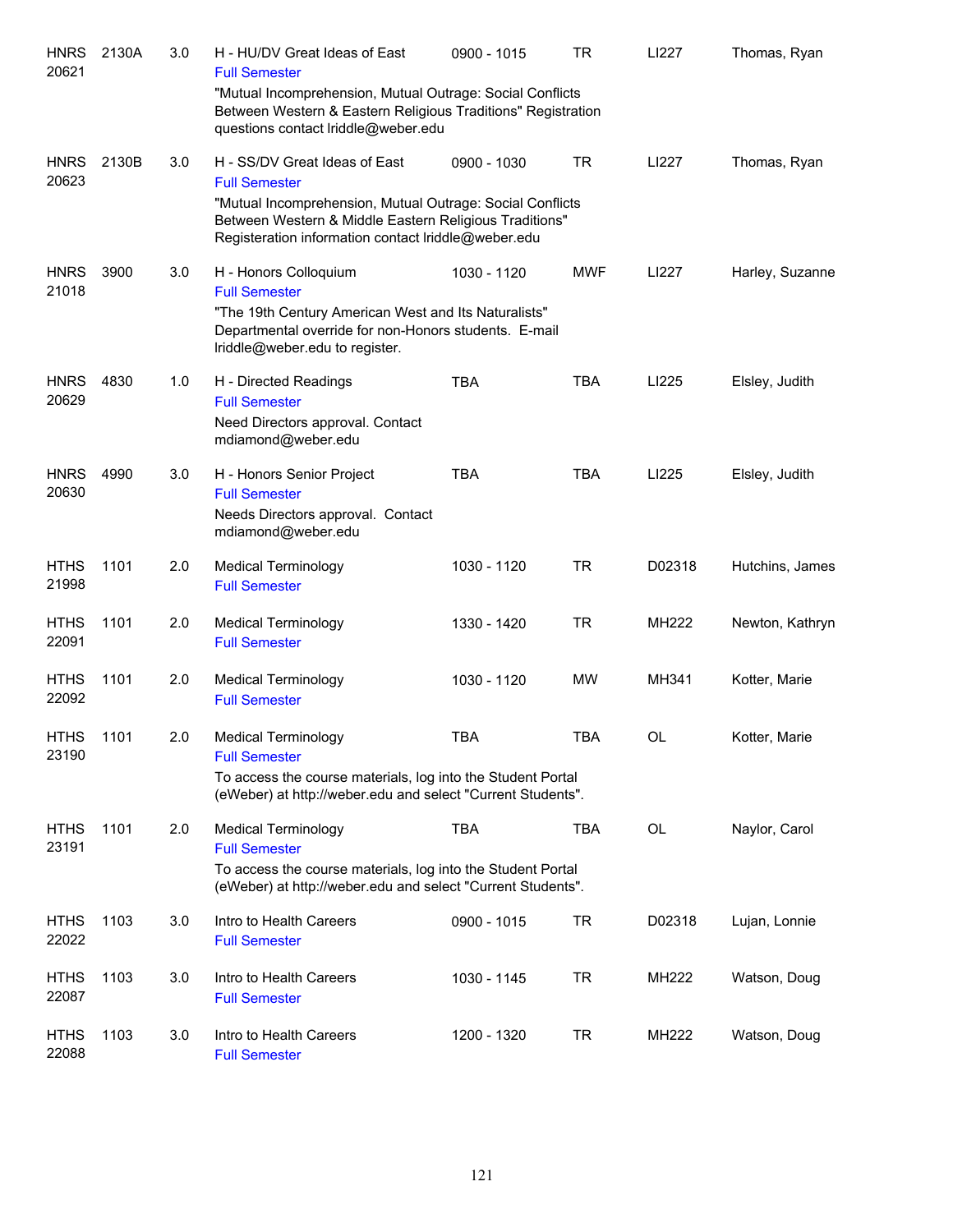| <b>HTHS</b><br>22023 | 1108  | 5.0 | <b>Biocalculation for Health Prof</b><br><b>Full Semester</b><br>Course Fee \$20.00                                                                                                         | 1200 - 1250<br>1330 - 1420 | <b>TR</b><br><b>MW</b> | D02318<br>D02318 | Tate, Louise         |
|----------------------|-------|-----|---------------------------------------------------------------------------------------------------------------------------------------------------------------------------------------------|----------------------------|------------------------|------------------|----------------------|
| <b>HTHS</b><br>22096 | 1108  | 5.0 | <b>Biocalculation for Health Prof</b><br><b>Full Semester</b>                                                                                                                               | 0930 - 1020                | <b>MTWR</b>            | MH341            | Tate, Louise         |
|                      |       |     | Students taking 1108 must also sign up for lab 1108L (CRN#22097-22099) and<br>put both courses in their cart at the same time.                                                              |                            |                        |                  |                      |
| <b>HTHS</b><br>22025 | 1108L | 0.0 | <b>Biocalculation Lab</b><br><b>Full Semester</b>                                                                                                                                           | 1330 - 1520                | Т                      | D02318           | Tate, Louise         |
| <b>HTHS</b><br>22097 | 1108L | 0.0 | <b>Biocalculation Lab</b><br><b>Full Semester</b>                                                                                                                                           | 1030 - 1220                | M                      | MH332            | Tate, Louise         |
| <b>HTHS</b><br>22098 | 1108L | 0.0 | <b>Biocalculation Lab</b><br><b>Full Semester</b>                                                                                                                                           | 1330 - 1520                | Т                      | MH341            | Wiggins, Christopher |
| <b>HTHS</b><br>22099 | 1108L | 0.0 | <b>Biocalculation Lab</b><br><b>Full Semester</b>                                                                                                                                           | 1030 - 1220                | W                      | MH332            | Tate, Louise         |
| <b>HTHS</b><br>23178 | 1108L | 0.0 | <b>Biocalculation Lab</b><br><b>Full Semester</b>                                                                                                                                           | 1330 - 1520                | R                      | D02318           | Tate, Louise         |
| <b>HTHS</b><br>22029 | 1110  | 4.0 | LS Biomedical Core Lecture<br><b>Full Semester</b><br>Course Fee \$30.00                                                                                                                    | 1100 - 1220                | <b>MW</b>              | D02318           | DeFriez, Curtis      |
| <b>HTHS</b><br>22052 | 1110  | 4.0 | LS Biomedical Core Lecture<br><b>Full Semester</b><br>Students taking 1110 must also sign up for lab 1110L (CRN#22059-22086) and<br>put both courses in their cart at the same time.        | 0800 - 0920                | MW                     | MH341            | Hutchins, James      |
| <b>HTHS</b><br>22054 | 1110  | 4.0 | LS Biomedical Core Lecture<br><b>Full Semester</b><br>Students taking 1110 must also sign up for lab 1110L (CRN#22059-22086) and<br>put both courses in their cart at the same time.        | 1130 - 1250                | <b>MW</b>              | MH101            | Chugg, Kraig         |
| <b>HTHS</b><br>22055 | 1110  | 4.0 | <b>LS Biomedical Core Lecture</b><br><b>Full Semester</b><br>Students taking 1110 must also sign up for lab 1110L (CRN#22059-22086) and<br>put both courses in their cart at the same time. | 0830 - 0950                | TR                     | MH101            | Hutchins, James      |
| <b>HTHS</b><br>22109 | 1110  | 4.0 | LS Biomedical Core Lecture<br><b>Full Semester</b><br>Students taking 1110 must also sign up for lab 1110L (CRN#22059-22086) and<br>put both courses in their cart at the same time.        | 1630 - 1750                | MW                     | MH341            | Richardson, Brent    |
| <b>HTHS</b><br>22257 | 1110  | 4.0 | LS Biomedical Core Lecture<br><b>Full Semester</b><br>Course Fee \$30.00                                                                                                                    | 1630 - 1750                | MW                     | BA               | Richardson, Brent    |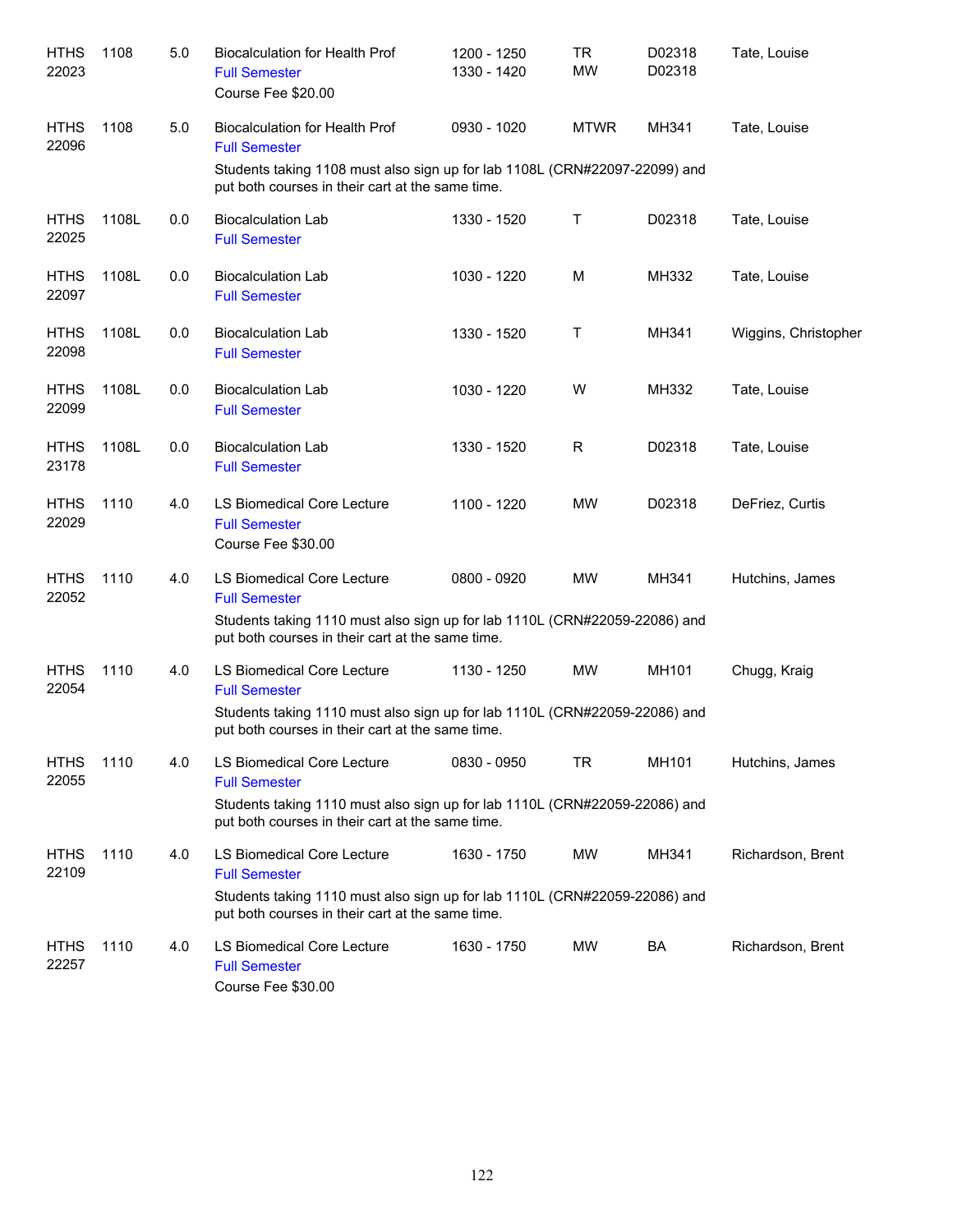| <b>HTHS</b><br>23192 | 1110  | 4.0 | LS Biomedical Core Lecture<br><b>Full Semester</b>                                                                                                                                                                                                                                                                                                                                                                                                                                                                                                                                                                                                         | <b>TBA</b>  | TBA        | OL            | Hutchins, James   |
|----------------------|-------|-----|------------------------------------------------------------------------------------------------------------------------------------------------------------------------------------------------------------------------------------------------------------------------------------------------------------------------------------------------------------------------------------------------------------------------------------------------------------------------------------------------------------------------------------------------------------------------------------------------------------------------------------------------------------|-------------|------------|---------------|-------------------|
|                      |       |     | Students taking 1110 online (CRN#23192) must also sign up for 1110L online<br>(CRN#23201) and put both courses in their cart at the same time.<br>Students taking 1110 online (CRN#23192) must also sign up for 1110L online<br>(CRN#23201) and put both courses in their cart at the same time.<br>Students taking 1110 online (CRN#23192) must also sign up for 1110L online<br>(CRN#23201) and put both courses in their cart at the same time.<br>Students taking 1110 online (CRN#23192) must also sign up for 1110L online<br>(CRN#23201) and put both courses in their cart at the same time.                                                       |             |            |               |                   |
| <b>HTHS</b><br>23195 | 1110  | 4.0 | <b>LS Biomedical Core Lecture</b><br><b>Full Semester</b>                                                                                                                                                                                                                                                                                                                                                                                                                                                                                                                                                                                                  | <b>TBA</b>  | TBA        | OL            | DeFriez, Curtis   |
|                      |       |     | Students taking 1110 online (CRN#23195) must also sign up for 1110L online<br>(CRN#23202) and put both courses in their cart at the same time.<br>Students taking 1110 online (CRN#23195) must also sign up for 1110L online<br>(CRN#23202) and put both courses in their cart at the same time.<br>Students taking 1110 online (CRN#23195) must also sign up for 1110L online<br>(CRN#23202) and put both courses in their cart at the same time.<br>Students taking 1110 online (CRN#23195) must also sign up for 1110L online<br>(CRN#23202) and put both courses in their cart at the same time.                                                       |             |            |               |                   |
| <b>HTHS</b><br>23199 | 1110  | 4.0 | LS Biomedical Core Lecture<br><b>Full Semester</b><br>Students taking 1110 online (CRN#23199) must also sign up for 1110L online<br>(CRN#23203) and put both courses in their cart at the same time.<br>Students taking 1110 online (CRN#23199) must also sign up for 1110L online<br>(CRN#23203) and put both courses in their cart at the same time.<br>Students taking 1110 online (CRN#23199) must also sign up for 1110L online<br>(CRN#23203) and put both courses in their cart at the same time.<br>Students taking 1110 online (CRN#23199) must also sign up for 1110L online<br>(CRN#23203) and put both courses in their cart at the same time. | <b>TBA</b>  | <b>TBA</b> | OL            | Hoffman, Rosemary |
| <b>HTHS</b><br>22030 | 1110L | 0.0 | <b>Biomed Core Lab</b><br><b>Full Semester</b>                                                                                                                                                                                                                                                                                                                                                                                                                                                                                                                                                                                                             | 1300 - 1450 | M          | D02223        | DeFriez, Curtis   |
| <b>HTHS</b><br>22059 | 1110L | 0.0 | <b>Biomed Core Lab</b><br><b>Full Semester</b>                                                                                                                                                                                                                                                                                                                                                                                                                                                                                                                                                                                                             | 1000 - 1150 | M          | <b>MH111A</b> | Hutchins, James   |
| <b>HTHS</b><br>22061 | 1110L | 0.0 | <b>Biomed Core Lab</b><br><b>Full Semester</b>                                                                                                                                                                                                                                                                                                                                                                                                                                                                                                                                                                                                             | 1200 - 1350 | M          | <b>MH111A</b> | Marden, Brad      |
| <b>HTHS</b><br>22064 | 1110L | 0.0 | <b>Biomed Core Lab</b><br><b>Full Semester</b>                                                                                                                                                                                                                                                                                                                                                                                                                                                                                                                                                                                                             | 1800 - 1950 | M          | <b>MH111A</b> | Marden, Brad      |
| <b>HTHS</b><br>22068 | 1110L | 0.0 | <b>Biomed Core Lab</b><br><b>Full Semester</b>                                                                                                                                                                                                                                                                                                                                                                                                                                                                                                                                                                                                             | 1200 - 1350 | T          | <b>MH111A</b> | Burr, Justin      |
| <b>HTHS</b><br>22069 | 1110L | 0.0 | <b>Biomed Core Lab</b><br><b>Full Semester</b>                                                                                                                                                                                                                                                                                                                                                                                                                                                                                                                                                                                                             | 1400 - 1550 | T          | <b>MH111A</b> | Calvin, Carolee   |
| <b>HTHS</b><br>22071 | 1110L | 0.0 | <b>Biomed Core Lab</b><br><b>Full Semester</b>                                                                                                                                                                                                                                                                                                                                                                                                                                                                                                                                                                                                             | 1600 - 1750 | T          | <b>MH111A</b> | Nelsen, Andrea    |
| <b>HTHS</b><br>22074 | 1110L | 0.0 | <b>Biomed Core Lab</b><br><b>Full Semester</b>                                                                                                                                                                                                                                                                                                                                                                                                                                                                                                                                                                                                             | 1000 - 1150 | W          | <b>MH111A</b> | Hager, Samantha   |
| <b>HTHS</b><br>22075 | 1110L | 0.0 | <b>Biomed Core Lab</b><br><b>Full Semester</b>                                                                                                                                                                                                                                                                                                                                                                                                                                                                                                                                                                                                             | 1200 - 1350 | W          | <b>MH111A</b> | Hager, Samantha   |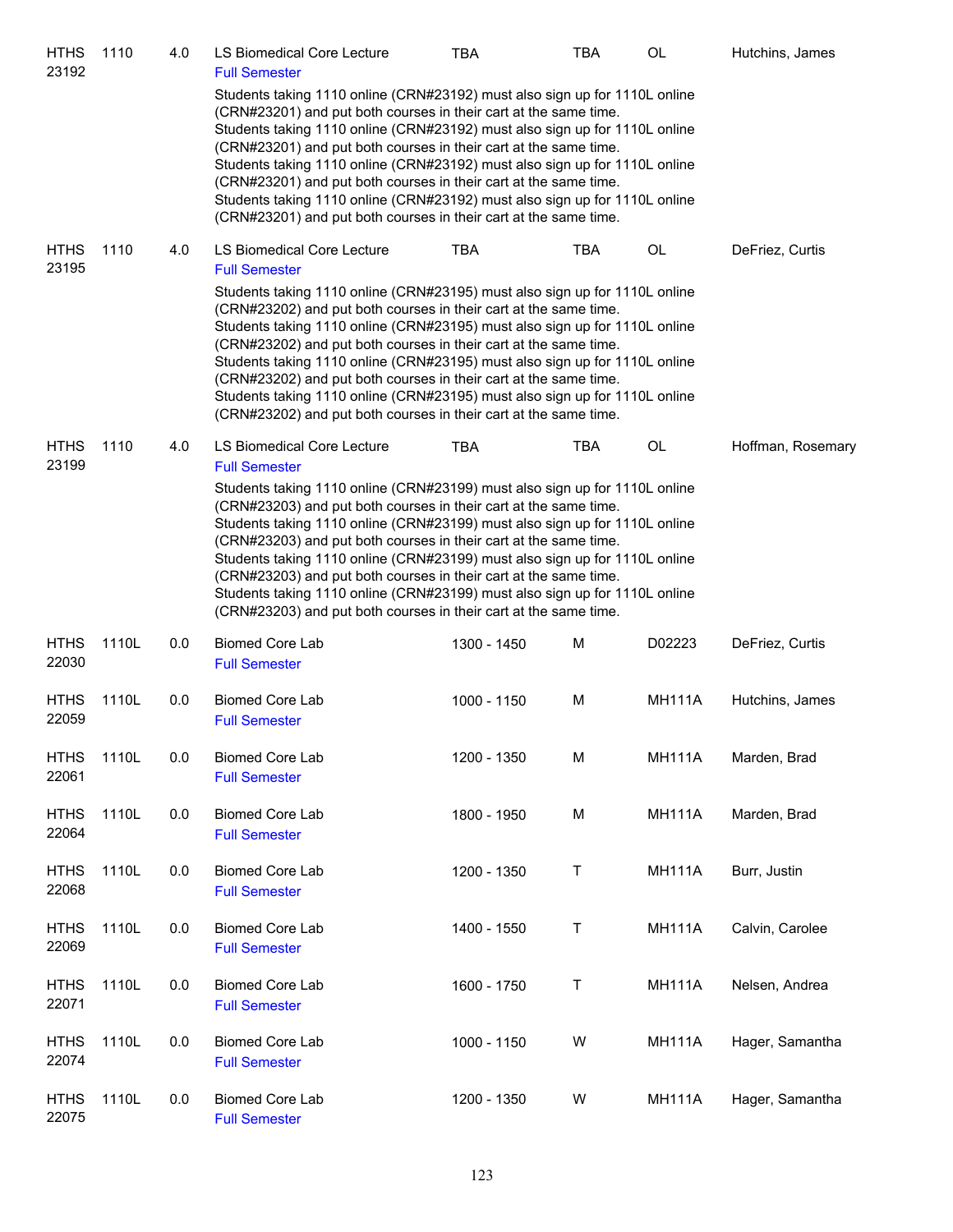| <b>HTHS</b><br>22077 | 1110L | 0.0 | <b>Biomed Core Lab</b><br><b>Full Semester</b>                                                                                                                                           | 1800 - 1950 | W            | <b>MH111A</b> | Henderson, Frederick |
|----------------------|-------|-----|------------------------------------------------------------------------------------------------------------------------------------------------------------------------------------------|-------------|--------------|---------------|----------------------|
| <b>HTHS</b><br>22079 | 1110L | 0.0 | <b>Biomed Core Lab</b><br><b>Full Semester</b>                                                                                                                                           | 1000 - 1150 | R            | <b>MH111A</b> | Wanlass, Breanna     |
| <b>HTHS</b><br>22081 | 1110L | 0.0 | <b>Biomed Core Lab</b><br><b>Full Semester</b>                                                                                                                                           | 1400 - 1550 | $\mathsf{R}$ | <b>MH111A</b> | Combe, Anthony       |
| <b>HTHS</b><br>22082 | 1110L | 0.0 | <b>Biomed Core Lab</b><br><b>Full Semester</b>                                                                                                                                           | 1600 - 1750 | $\mathsf{R}$ | <b>MH111A</b> | Wanlass, Breanna     |
| <b>HTHS</b><br>22085 | 1110L | 0.0 | <b>Biomed Core Lab</b><br><b>Full Semester</b>                                                                                                                                           | 1000 - 1150 | F            | <b>MH111A</b> | Hager, Samantha      |
| <b>HTHS</b><br>22086 | 1110L | 0.0 | <b>Biomed Core Lab</b><br><b>Full Semester</b>                                                                                                                                           | 1200 - 1350 | F            | <b>MH111A</b> | Burr, Justin         |
| <b>HTHS</b><br>22258 | 1110L | 0.0 | <b>Biomed Core Lab</b><br><b>Full Semester</b>                                                                                                                                           | 1800 - 1950 | <b>MW</b>    | BA            | Christensen, Randall |
| <b>HTHS</b><br>23183 | 1110L | 0.0 | <b>Biomed Core Lab</b><br><b>Full Semester</b>                                                                                                                                           | 1300 - 1450 | W            | D02223        | DeFriez, Curtis      |
| <b>HTHS</b><br>23201 | 1110L | 0.0 | <b>Biomed Core Lab</b><br><b>Full Semester</b><br>To access the course materials, log into the Student Portal<br>(eWeber) at http://weber.edu and select "Current Students".             | <b>TBA</b>  | <b>TBA</b>   | OL            | Hutchins, James      |
| <b>HTHS</b><br>23202 | 1110L | 0.0 | <b>Biomed Core Lab</b><br><b>Full Semester</b><br>To access the course materials, log into the Student Portal<br>(eWeber) at http://weber.edu and select "Current Students".             | <b>TBA</b>  | <b>TBA</b>   | <b>OL</b>     | DeFriez, Curtis      |
| <b>HTHS</b><br>23203 | 1110L | 0.0 | <b>Biomed Core Lab</b><br><b>Full Semester</b><br>To access the course materials, log into the Student Portal<br>(eWeber) at http://weber.edu and select "Current Students".             | <b>TBA</b>  | <b>TBA</b>   | OL            | Hoffman, Rosemary    |
| <b>HTHS</b><br>22031 | 1111  | 4.0 | <b>Biomedical Core Lecture</b><br><b>Full Semester</b><br>Course Fee \$30.00                                                                                                             | 0930 - 1050 | <b>MW</b>    | D02318        | Naylor, Carol        |
| <b>HTHS</b><br>22093 | 1111  | 4.0 | <b>Biomedical Core Lecture</b><br><b>Full Semester</b><br>Students taking 1111 must also sign up for lab 1111L (CRN#22062-22084) and<br>put both courses in their cart at the same time. | 0830 - 0950 | TR           | <b>MH222</b>  | Newton, Kathryn      |
| <b>HTHS</b><br>22094 | 1111  | 4.0 | <b>Biomedical Core Lecture</b><br><b>Full Semester</b><br>Students taking 1111 must also sign up for lab 1111L (CRN#22062-22084) and<br>put both courses in their cart at the same time. | 1130 - 1250 | MW           | MH341         | Kotter, Marie        |
| <b>HTHS</b><br>22095 | 1111  | 4.0 | <b>Biomedical Core Lecture</b><br><b>Full Semester</b><br>Students taking 1111 must also sign up for lab 1111L (CRN#22062-22084) and<br>put both courses in their cart at the same time. | 1630 - 1750 | TR           | MH341         | Richardson, Brent    |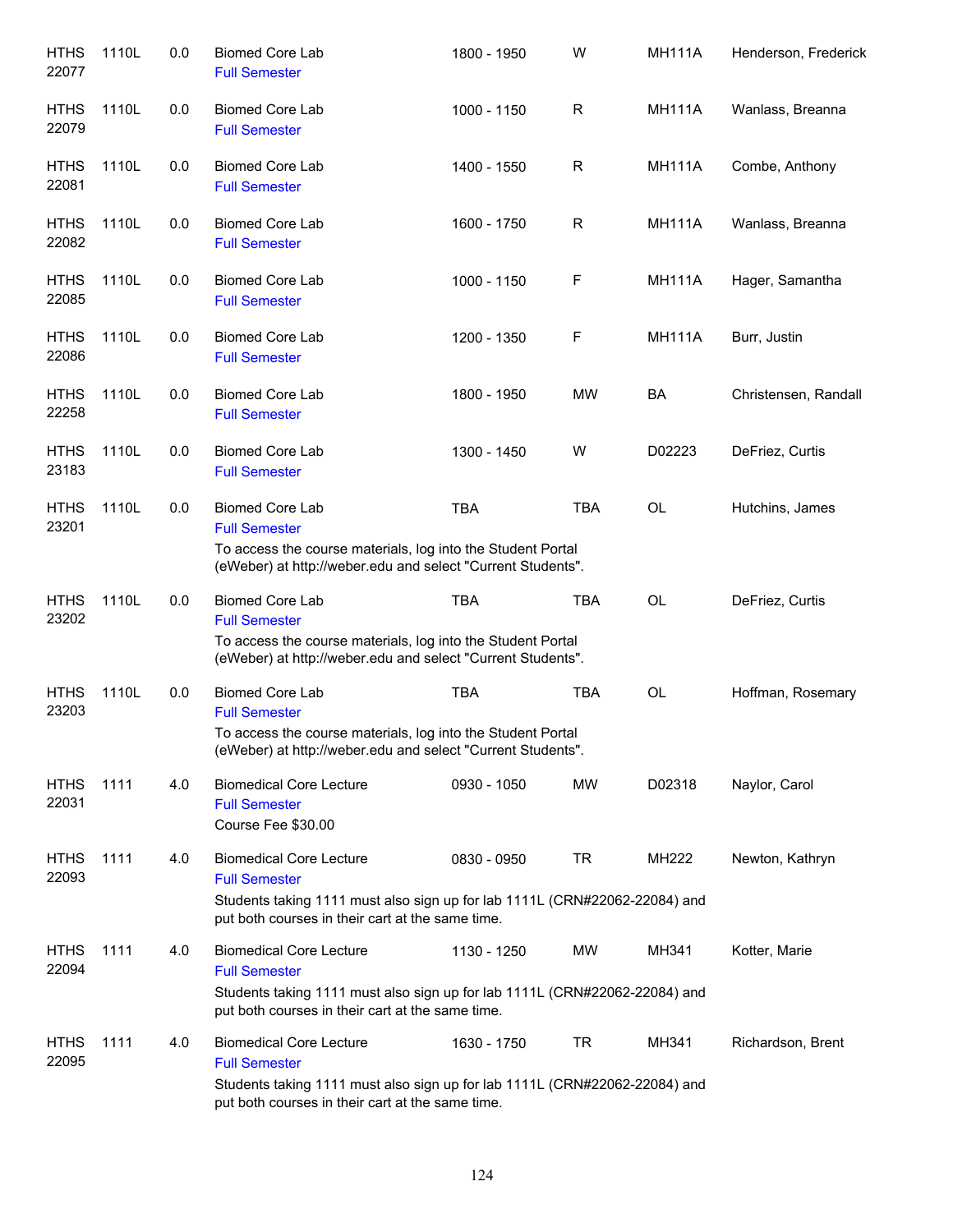| <b>HTHS</b><br>23204 | 1111  | 4.0 | <b>Biomedical Core Lecture</b><br><b>Full Semester</b>                                                                                                                                                                  | TBA         | TBA        | OL            | Newton, Kathryn      |
|----------------------|-------|-----|-------------------------------------------------------------------------------------------------------------------------------------------------------------------------------------------------------------------------|-------------|------------|---------------|----------------------|
|                      |       |     | Students registering for this class must also register<br>for 1111L. Course Fee \$30.00.                                                                                                                                |             |            |               |                      |
|                      |       |     | To access the course materials, log into the Student Portal<br>(eWeber) at http://weber.edu and select "Current Students".                                                                                              |             |            |               |                      |
| <b>HTHS</b><br>23205 | 1111  | 4.0 | <b>Biomedical Core Lecture</b><br><b>Full Semester</b>                                                                                                                                                                  | <b>TBA</b>  | <b>TBA</b> | OL            | Naylor, Carol        |
|                      |       |     | Students registering for this class must also register<br>HTHS 1111L. Course Fee \$30.00.<br>To access the course materials, log into the Student Portal<br>(eWeber) at http://weber.edu and select "Current Students". |             |            |               |                      |
| <b>HTHS</b><br>22032 | 1111L | 0.0 | <b>Biomed Core Lab</b><br><b>Full Semester</b>                                                                                                                                                                          | 1100 - 1250 | M          | D02223        | Naylor, Carol        |
| <b>HTHS</b><br>22062 | 1111L | 0.0 | <b>Biomed Core Lab</b><br><b>Full Semester</b>                                                                                                                                                                          | 1400 - 1550 | M          | <b>MH111A</b> | Altenes, Amanda      |
| <b>HTHS</b><br>22066 | 1111L | 0.0 | <b>Biomed Core Lab</b><br><b>Full Semester</b>                                                                                                                                                                          | 1000 - 1150 | Т          | <b>MH111A</b> | Newton, Kathryn      |
| <b>HTHS</b><br>22072 | 1111L | 0.0 | <b>Biomed Core Lab</b><br><b>Full Semester</b>                                                                                                                                                                          | 1800 - 1950 | Т          | <b>MH111A</b> | Henderson, Frederick |
| <b>HTHS</b><br>22076 | 1111L | 0.0 | <b>Biomed Core Lab</b><br><b>Full Semester</b>                                                                                                                                                                          | 1400 - 1550 | W          | <b>MH111A</b> | Combe, Anthony       |
| <b>HTHS</b><br>22080 | 1111L | 0.0 | <b>Biomed Core Lab</b><br><b>Full Semester</b>                                                                                                                                                                          | 1200 - 1350 | R          | <b>MH111A</b> | Kotter, Marie        |
| <b>HTHS</b><br>22083 | 1111L | 0.0 | <b>Biomed Core Lab</b><br><b>Full Semester</b>                                                                                                                                                                          | 1800 - 1950 | R          | <b>MH111A</b> | Henderson, Frederick |
| <b>HTHS</b><br>22084 | 1111L | 0.0 | <b>Biomed Core Lab</b><br><b>Full Semester</b>                                                                                                                                                                          | 0800 - 0950 | F          | <b>MH111A</b> | Nelsen, Andrea       |
| <b>HTHS</b><br>23184 | 1111L | 0.0 | <b>Biomed Core Lab</b><br><b>Full Semester</b>                                                                                                                                                                          | 1100 - 1250 | W          | D02223        | Naylor, Carol        |
| <b>HTHS</b><br>23206 | 1111L | 0.0 | <b>Biomed Core Lab</b><br><b>Full Semester</b>                                                                                                                                                                          | <b>TBA</b>  | <b>TBA</b> | OL            | Newton, Kathryn      |
|                      |       |     | To access the course materials, log into the Student Portal<br>(eWeber) at http://weber.edu and select "Current Students".                                                                                              |             |            |               |                      |
| <b>HTHS</b><br>23208 | 1111L | 0.0 | <b>Biomed Core Lab</b><br><b>Full Semester</b><br>To access the course materials, log into the Student Portal                                                                                                           | <b>TBA</b>  | TBA        | OL            | Naylor, Carol        |
|                      |       |     | (eWeber) at http://weber.edu and select "Current Students".                                                                                                                                                             |             |            |               |                      |
| <b>HTHS</b><br>23209 | 1120  | 3.0 | Case Studies in Health Science<br><b>Full Semester</b><br>To access the course materials, log into the Student Portal                                                                                                   | <b>TBA</b>  | TBA        | OL            | Newton, Kathryn      |
|                      |       |     | (eWeber) at http://weber.edu and select "Current Students".                                                                                                                                                             |             |            |               |                      |
| <b>HTHS</b><br>22033 | 2230  | 3.0 | Introductory Pathophysiology<br><b>Full Semester</b>                                                                                                                                                                    | 1030 - 1150 | <b>MW</b>  | D02114        | Newton, Kathryn      |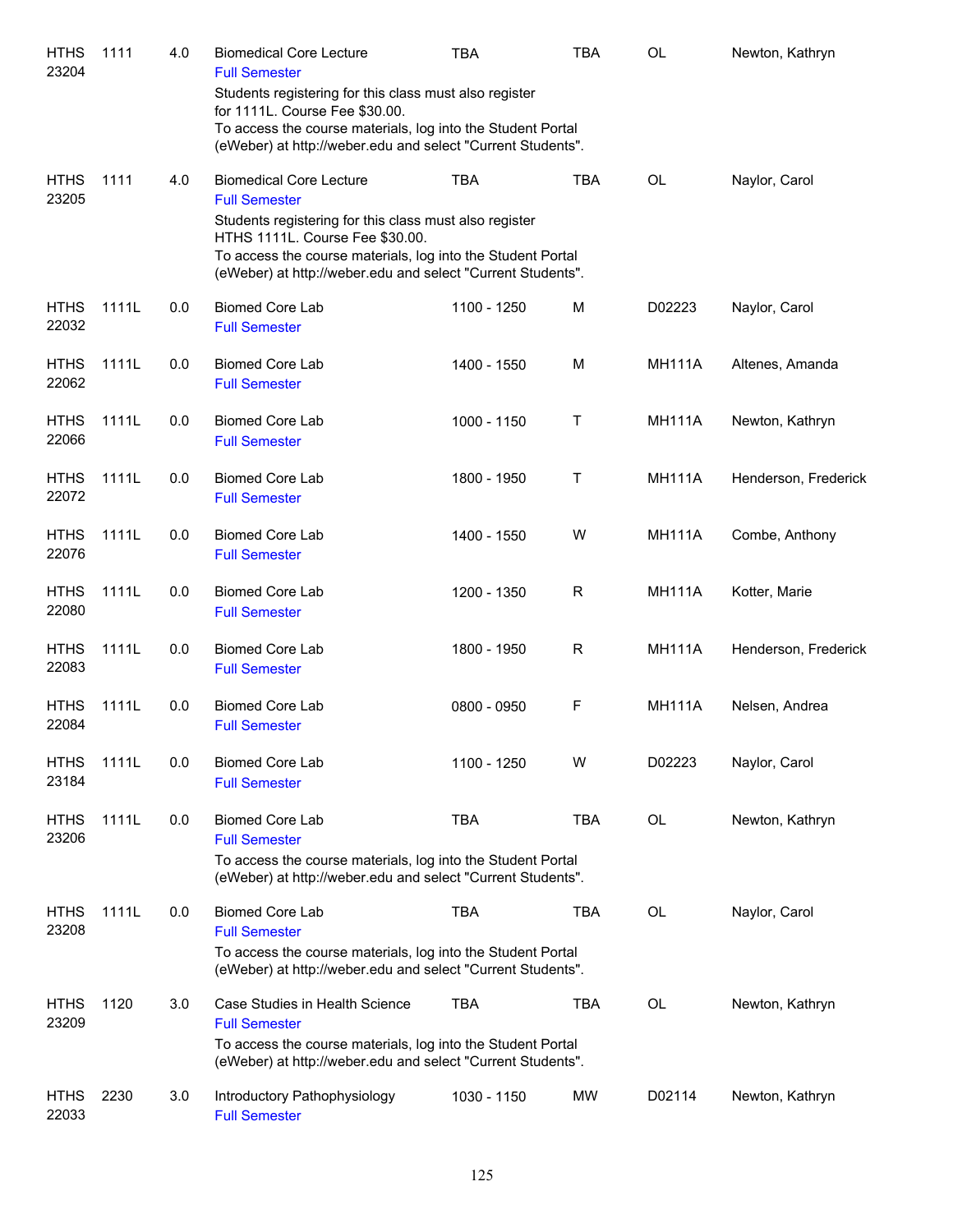| <b>HTHS</b><br>22057 | 2230 | 3.0 | Introductory Pathophysiology<br><b>Full Semester</b>                                                                                                                               | 1000 - 1120 | <b>TR</b>    | MH101         | Chugg, Kraig         |
|----------------------|------|-----|------------------------------------------------------------------------------------------------------------------------------------------------------------------------------------|-------------|--------------|---------------|----------------------|
| <b>HTHS</b><br>22090 | 2230 | 3.0 | Introductory Pathophysiology<br><b>Full Semester</b>                                                                                                                               | 1800 - 1920 | <b>TR</b>    | MH304         | Hutchins, James      |
| <b>HTHS</b><br>22101 | 2230 | 3.0 | Introductory Pathophysiology<br><b>Full Semester</b>                                                                                                                               | 1300 - 1420 | <b>MW</b>    | MH341         | Chugg, Kraig         |
| <b>HTHS</b><br>23211 | 2230 | 3.0 | Introductory Pathophysiology<br><b>Full Semester</b><br>To access the course materials, log into the Student Portal<br>(eWeber) at http://weber.edu and select "Current Students". | <b>TBA</b>  | TBA          | OL            | Chugg, Kraig         |
| <b>HTHS</b><br>22034 | 2231 | 1.0 | Intro Pathophysiology Lab<br><b>Full Semester</b><br>Course Fee \$20.00                                                                                                            | 0830 - 1020 | W            | D02223        | Deem, Susan          |
| <b>HTHS</b><br>22058 | 2231 | 1.0 | Intro Pathophysiology Lab<br><b>Full Semester</b><br>Course Fee \$20.00                                                                                                            | 0800 - 0950 | M            | <b>MH111A</b> | Henderson, Frederick |
| <b>HTHS</b><br>22065 | 2231 | 1.0 | Intro Pathophysiology Lab<br><b>Full Semester</b><br>Course Fee \$20.00                                                                                                            | 0800 - 0950 | $\top$       | <b>MH111A</b> | Dean, Nicholas       |
| <b>HTHS</b><br>22073 | 2231 | 1.0 | Intro Pathophysiology Lab<br><b>Full Semester</b><br>Course Fee \$20.00                                                                                                            | 0800 - 0950 | W            | <b>MH111A</b> | Henderson, Frederick |
| <b>HTHS</b><br>22078 | 2231 | 1.0 | Intro Pathophysiology Lab<br><b>Full Semester</b><br>Course Fee \$20.00                                                                                                            | 0800 - 0950 | R            | <b>MH111A</b> | Henderson, Frederick |
| <b>HTHS</b><br>22102 | 2231 | 1.0 | Intro Pathophysiology Lab<br><b>Full Semester</b><br>Course Fee \$20.00                                                                                                            | 1000 - 1150 | M            | MH414         | Dean, Nicholas       |
| <b>HTHS</b><br>22104 | 2231 | 1.0 | Intro Pathophysiology Lab<br><b>Full Semester</b><br>Course Fee \$20.00                                                                                                            | 1200 - 1350 | T            | MH414         | Henderson, Frederick |
| <b>HTHS</b><br>22105 | 2231 | 1.0 | Intro Pathophysiology Lab<br><b>Full Semester</b><br>Course Fee \$20.00                                                                                                            | 1600 - 1750 | $\sf T$      | MH414         | Combe, Anthony       |
| <b>HTHS</b><br>22107 | 2231 | 1.0 | Intro Pathophysiology Lab<br><b>Full Semester</b><br>Course Fee \$20.00                                                                                                            | 1200 - 1350 | $\mathsf{R}$ | MH414         | Clark, Abigail       |
| <b>HTHS</b><br>22108 | 2231 | 1.0 | Intro Pathophysiology Lab<br><b>Full Semester</b><br>Course Fee \$20.00                                                                                                            | 1600 - 1750 | $\mathsf{R}$ | MH414         | Henderson, Frederick |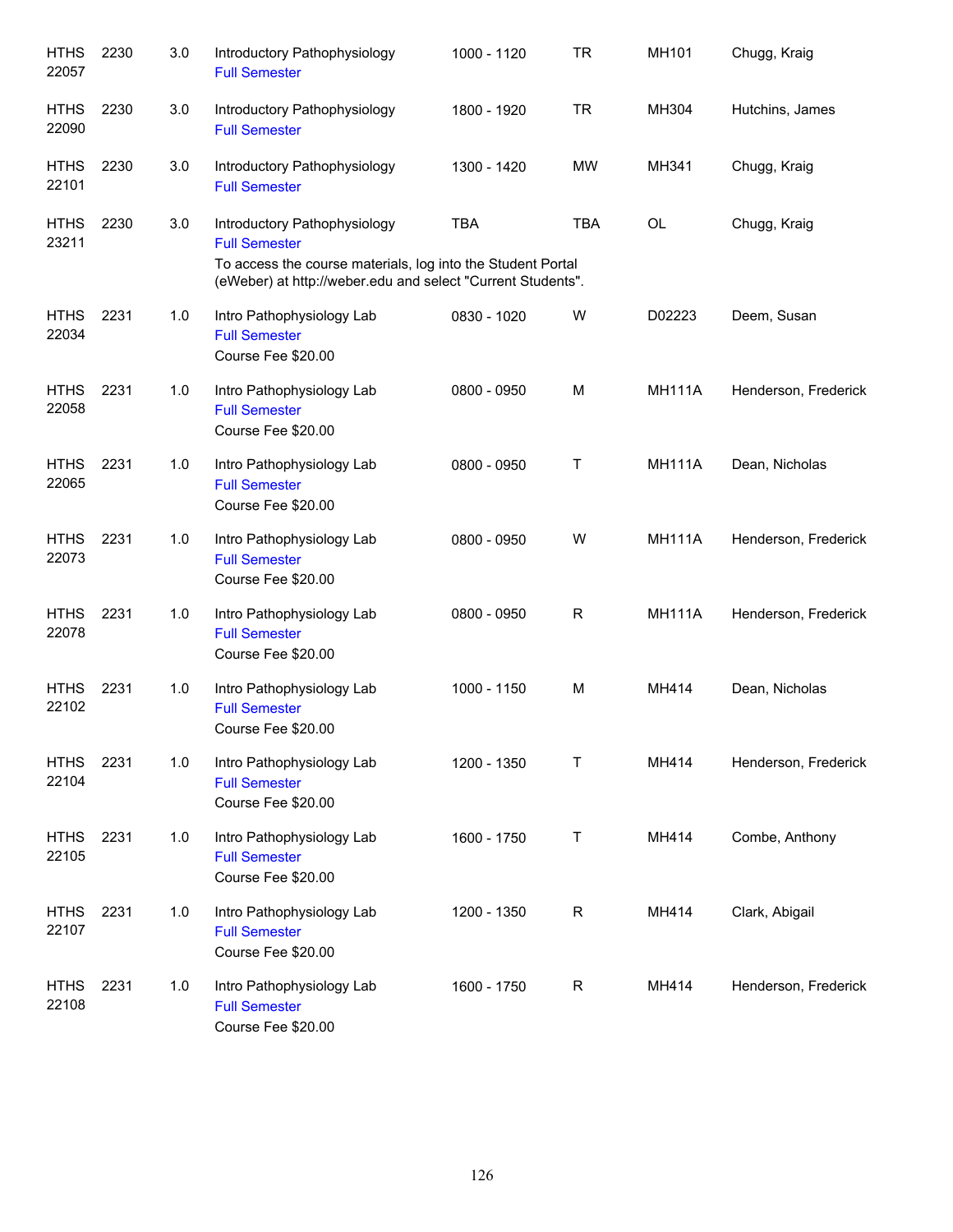| <b>HTHS</b><br>23213 | 2231 | 1.0 | Intro Pathophysiology Lab<br><b>Full Semester</b>                                                                                                | TBA         | TBA        | OL            | Chugg, Kraig     |
|----------------------|------|-----|--------------------------------------------------------------------------------------------------------------------------------------------------|-------------|------------|---------------|------------------|
|                      |      |     | To access the course materials, log into the Student Portal<br>(eWeber) at http://weber.edu and select "Current Students".<br>Course Fee \$20.00 |             |            |               |                  |
| <b>HTHS</b><br>23590 | 2231 | 1.0 | Intro Pathophysiology Lab<br><b>Full Semester</b><br>Course Fee \$20.00                                                                          | 1600 - 1750 | W          | <b>MH111A</b> | Phelps, David    |
| <b>HTHS</b><br>22110 | 2240 | 3.0 | Introduction to Pharmacology<br><b>Full Semester</b>                                                                                             | 1030 - 1150 | <b>TR</b>  | MH341         | DeFriez, Curtis  |
| <b>HTHS</b><br>23214 | 2240 | 3.0 | Introduction to Pharmacology<br><b>Full Semester</b>                                                                                             | <b>TBA</b>  | <b>TBA</b> | OL            | DeFriez, Curtis  |
|                      |      |     | To access the course materials, log into the Student Portal<br>(eWeber) at http://weber.edu and select "Current Students".                       |             |            |               |                  |
| <b>HTHS</b><br>22227 | 2830 | 1.0 | <b>Directed Readings</b><br><b>Full Semester</b>                                                                                                 | <b>TBA</b>  | <b>TBA</b> |               | Naylor, Carol    |
| <b>HTHS</b><br>22230 | 2830 | 2.0 | <b>Directed Readings</b><br><b>Full Semester</b>                                                                                                 | <b>TBA</b>  | <b>TBA</b> |               | Naylor, Carol    |
| <b>HTHS</b><br>22256 | 2830 | 3.0 | <b>Directed Readings</b><br><b>Full Semester</b>                                                                                                 | <b>TBA</b>  | <b>TBA</b> |               | Naylor, Carol    |
| <b>HTHS</b><br>23215 | 2904 | 1.0 | Info Resources in Hith Prof<br><b>Full Semester</b>                                                                                              | <b>TBA</b>  | <b>TBA</b> | OL            | Davis, Garad M   |
|                      |      |     | To access the course materials, log into the Student Portal<br>(eWeber) at http://weber.edu and select "Current Students".                       |             |            |               |                  |
| <b>HTHS</b><br>22111 | 3240 | 3.0 | Intro to Pharmacology<br><b>Full Semester</b>                                                                                                    | 1030 - 1150 | <b>TR</b>  | MH341         | DeFriez, Curtis  |
| <b>HTHS</b><br>23218 | 3240 | 3.0 | Intro to Pharmacology<br><b>Full Semester</b>                                                                                                    | <b>TBA</b>  | <b>TBA</b> | OL            | DeFriez, Curtis  |
|                      |      |     | To access the course materials, log into the Student Portal<br>(eWeber) at http://weber.edu and select "Current Students".                       |             |            |               |                  |
| <b>HTHS</b><br>23216 | 3328 | 2.0 | Pathophysiology Cells & Tissue<br><b>Full Semester</b>                                                                                           | <b>TBA</b>  | TBA        | OL            | Clayton, Cathryn |
|                      |      |     | To access the course materials, log into the Student Portal<br>(eWeber) at http://weber.edu and select "Current Students".                       |             |            |               |                  |
| <b>HTHS</b><br>23217 | 3329 | 2.0 | Pathophysiology Organs/Systems<br><b>Full Semester</b>                                                                                           | <b>TBA</b>  | TBA        | OL            | Clayton, Cathryn |
|                      |      |     | To access the course materials, log into the Student Portal<br>(eWeber) at http://weber.edu and select "Current Students".                       |             |            |               |                  |
| <b>IDT</b><br>21301  | 1010 | 3.0 | Introduction - Interior Design<br><b>Full Semester</b><br>Course Fee \$15.00                                                                     | 1130 - 1220 | <b>MWF</b> | B3333         | Morris, Shauna   |
| <b>IDT</b><br>21765  | 1010 | 3.0 | Introduction - Interior Design<br><b>Full Semester</b><br>Course Fee \$15.00                                                                     | 1730 - 2010 | Τ          | N08           | Morris, Shauna   |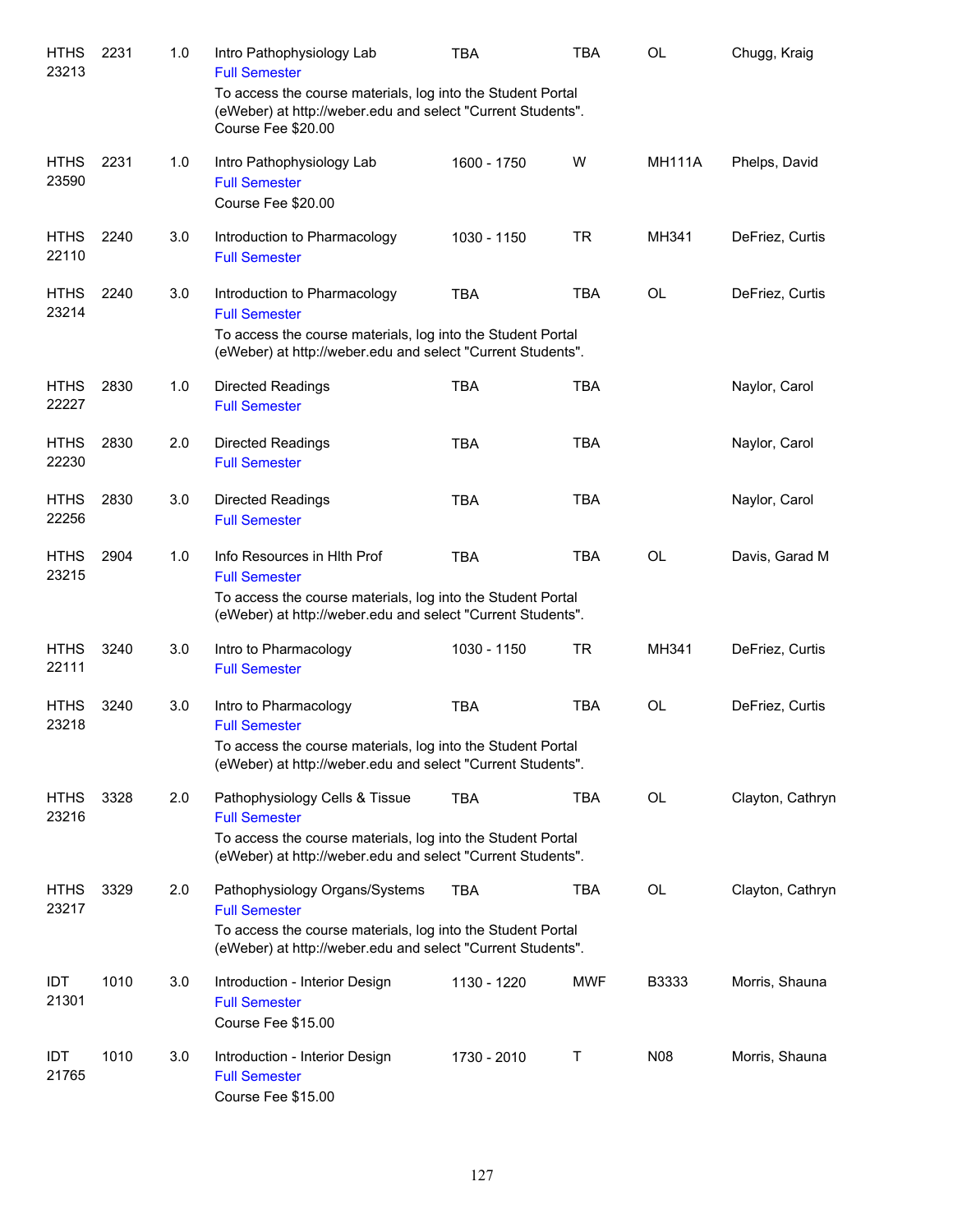| IDT<br>21766  | 1010 | 3.0 | Introduction - Interior Design<br><b>Full Semester</b><br>To access the online course materials, please log in through<br>the student portal (eWeber) at http://weber.edu and select:<br>"current students"<br>Course Fee \$15.00 | <b>TBA</b>  | <b>TBA</b>  | OL    | Slabaugh, Cherie |
|---------------|------|-----|-----------------------------------------------------------------------------------------------------------------------------------------------------------------------------------------------------------------------------------|-------------|-------------|-------|------------------|
| IDT<br>21303  | 1020 | 3.0 | <b>Presentation Techniques</b><br><b>Full Semester</b><br>Course Fee \$45.00                                                                                                                                                      | 0900 - 1050 | <b>MW</b>   | B3306 | Arnold, Kristen  |
| IDT<br>21305  | 2035 | 3.0 | Design Process/Space Planning<br><b>Full Semester</b><br>Course Fee \$25.00                                                                                                                                                       | 1200 - 1500 | <b>TR</b>   | B3306 | Morris, Shauna   |
| IDT<br>21307  | 2050 | 2.0 | Codes and Specifications<br><b>Full Semester</b>                                                                                                                                                                                  | 1030 - 1120 | <b>TR</b>   | B3306 | Johnson, Jacie   |
| IDT<br>21308  | 2990 | 1.0 | Interior Design Seminar<br><b>Full Semester</b>                                                                                                                                                                                   | 0930 - 1020 | $\mathsf R$ | B3333 | Johnson, Jacie   |
| IDT<br>21309  | 3000 | 3.0 | <b>Lighting Design</b><br><b>Full Semester</b><br>Course Fee \$25.00                                                                                                                                                              | 1130 - 1320 | <b>MW</b>   | B3306 | Arnold, Kristen  |
| IDT<br>21314  | 3010 | 3.0 | <b>Historical Interiors</b><br><b>Full Semester</b><br>Course Fee \$15.00                                                                                                                                                         | 0830 - 0920 | <b>MWF</b>  | B3333 | Johnson, Jacie   |
| IDT<br>21323  | 3025 | 3.0 | <b>Professional Practice</b><br><b>Full Semester</b><br>Course Fee \$15.00                                                                                                                                                        | 1130 - 1245 | <b>TR</b>   | B3306 | Johnson, Jacie   |
| IDT<br>21326  | 3040 | 2.0 | Perspective/Rendering<br><b>Full Semester</b><br>Course Fee \$45.00                                                                                                                                                               | 1730 - 1845 | <b>MWF</b>  | B3333 | Call, John       |
| IDT.<br>21328 | 3060 | 3.0 | Kitchen & Bath<br><b>Full Semester</b><br>Course Fee \$45.00                                                                                                                                                                      | 1000 - 1115 | <b>TR</b>   | B3310 | Morris, Shauna   |
| IDT<br>21332  | 3810 | 3.0 | Experimental<br><b>Full Semester</b>                                                                                                                                                                                              | 1600 - 1715 | <b>MW</b>   | B3310 | Call, John       |
| IDT<br>21329  | 4025 | 2.0 | Senior Program Development<br><b>Full Semester</b><br>Course Fee \$75.00                                                                                                                                                          | 0830 - 1000 | Τ           | B3310 | Arnold, Kristen  |
| IDT<br>21331  | 4830 | 1.0 | <b>Directed Readings</b><br><b>Full Semester</b>                                                                                                                                                                                  | <b>TBA</b>  | <b>TBA</b>  |       | Call, John       |
| IDT<br>21405  | 4860 | 3.0 | Internship for Interior Design<br><b>Full Semester</b>                                                                                                                                                                            | 1130 - 1410 | Τ           |       | Arnold, Kristen  |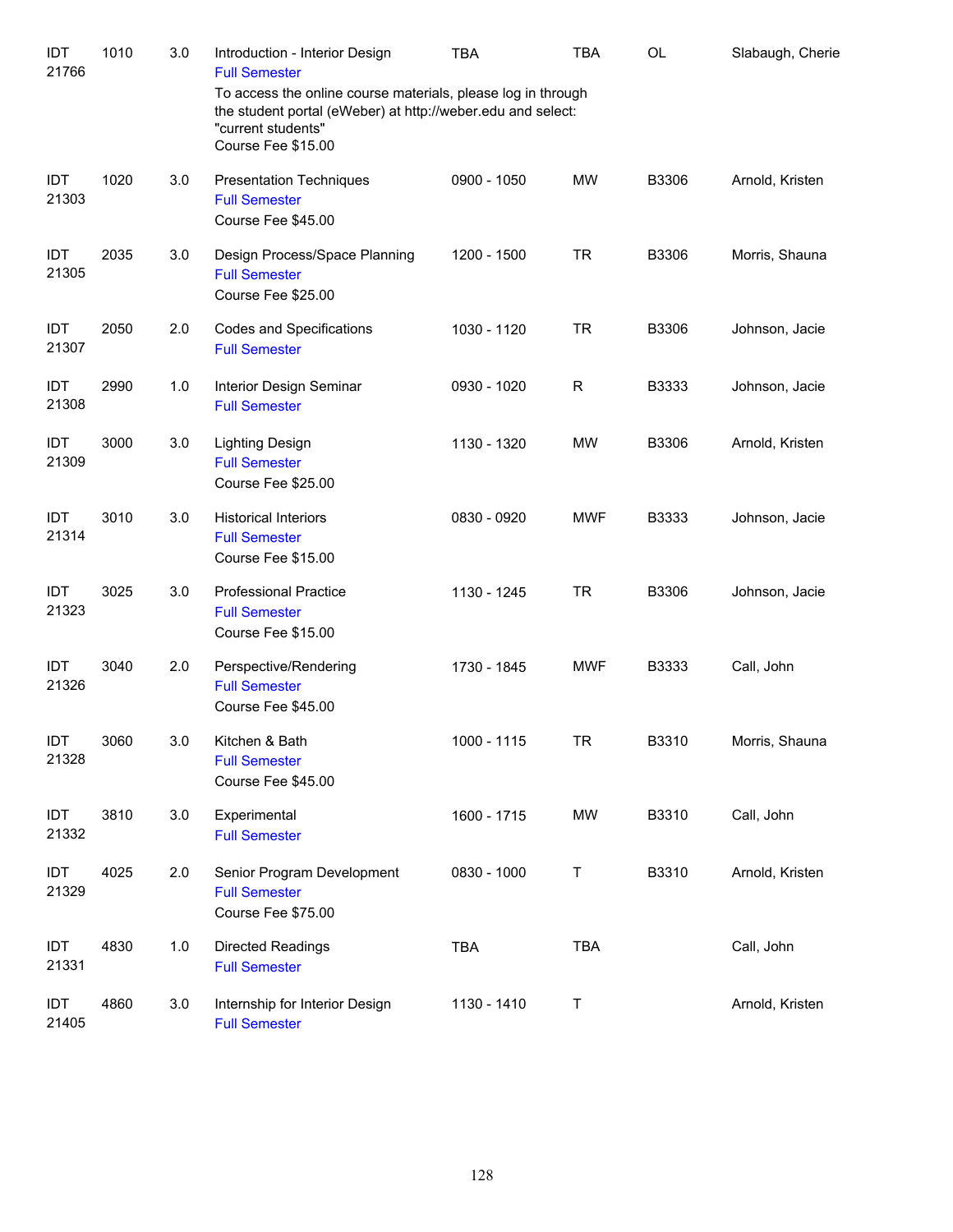| <b>IST</b><br>22747 | 1100 | 3.0 | SS The Wired Society<br><b>Block 1</b>                                                                                                                                      | 1730 - 2010 | т          | <b>WB106</b> | Niklason, Barbara |
|---------------------|------|-----|-----------------------------------------------------------------------------------------------------------------------------------------------------------------------------|-------------|------------|--------------|-------------------|
|                     |      |     | A portion of this class will be conducted online.<br>Course Fee \$5.00<br>This is a Hybrid class taught the first seven weeks of the                                        |             |            |              |                   |
|                     |      |     | semester August 22 - October 17.                                                                                                                                            |             |            |              |                   |
| <b>IST</b><br>22748 | 1100 | 3.0 | SS The Wired Society<br><b>Full Semester</b><br>Course Fee \$5.00                                                                                                           | 1130 - 1220 | <b>MWF</b> | <b>WB120</b> | Painter, Ava      |
| <b>IST</b><br>22900 | 1100 | 3.0 | SS The Wired Society<br><b>Full Semester</b><br>To access the online course materials, please log in through<br>the student portal (eWeber) at http://weber.edu and select: | <b>TBA</b>  | <b>TBA</b> | <b>OL</b>    | Fernandez, Luke   |
|                     |      |     | "current students"<br>Course Fee \$5.00                                                                                                                                     |             |            |              |                   |
| <b>IST</b><br>22901 | 1100 | 3.0 | SS The Wired Society<br><b>Full Semester</b>                                                                                                                                | <b>TBA</b>  | <b>TBA</b> | OL           | Niklason, Barbara |
|                     |      |     | To access the online course materials, please log in through<br>the student portal (eWeber) at http://weber.edu and select:<br>"current students"<br>Course Fee \$5.00      |             |            |              |                   |
| <b>IST</b><br>22902 | 1100 | 3.0 | SS The Wired Society<br><b>Full Semester</b>                                                                                                                                | <b>TBA</b>  | <b>TBA</b> | <b>OL</b>    | Painter, Ava      |
|                     |      |     | To access the online course materials, please log in through<br>the student portal (eWeber) at http://weber.edu and select:<br>"current students"<br>Course Fee \$5.00      |             |            |              |                   |
| <b>IST</b><br>22903 | 1100 | 3.0 | SS The Wired Society<br><b>Full Semester</b>                                                                                                                                | <b>TBA</b>  | <b>TBA</b> | <b>OL</b>    | Park, Julie       |
|                     |      |     | To access the online course materials, please log in through<br>the student portal (eWeber) at http://weber.edu and select:<br>"current students"<br>Course Fee \$5.00      |             |            |              |                   |
| <b>IST</b><br>25642 | 1100 | 3.0 | SS The Wired Society<br><b>Full Semester</b><br>Course Fee: \$5.00                                                                                                          | 1130 - 1220 | <b>MWF</b> | WB           |                   |
| <b>IST</b><br>22905 | 2010 | 1.0 | TE Business Computer Skills<br><b>Full Semester</b>                                                                                                                         | <b>TBA</b>  | <b>TBA</b> | OL           | Allen, Terry      |
|                     |      |     | To access the online course materials, please log in through<br>the student portal (eWeber) at http://weber.edu and select:<br>"current students"<br>Course Fee \$5.00      |             |            |              |                   |
| <b>IST</b><br>22907 | 2010 | 1.0 | TE Business Computer Skills<br><b>Full Semester</b>                                                                                                                         | <b>TBA</b>  | <b>TBA</b> | OL           | Dover, Sharon     |
|                     |      |     | To access the online course materials, please log in through<br>the student portal (eWeber) at http://weber.edu and select:<br>"current students"<br>Course Fee \$5.00      |             |            |              |                   |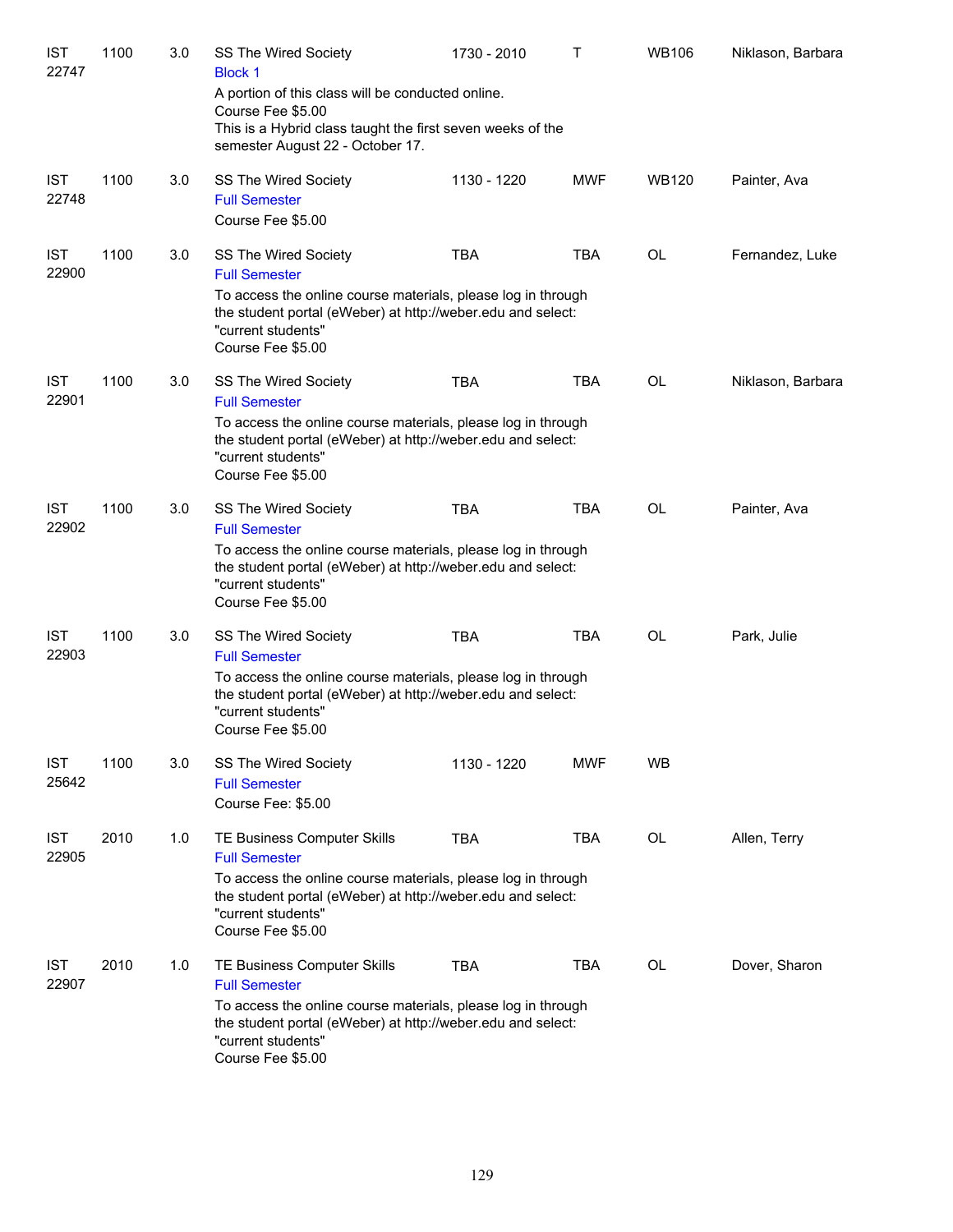| <b>IST</b><br>22910 | 2010 | 1.0 | <b>TE Business Computer Skills</b><br><b>Full Semester</b>                                                                                                                                                                       | TBA                                       | TBA                             | OL                         | Smith, Susan      |
|---------------------|------|-----|----------------------------------------------------------------------------------------------------------------------------------------------------------------------------------------------------------------------------------|-------------------------------------------|---------------------------------|----------------------------|-------------------|
|                     |      |     | To access the online course materials, please log in through<br>the student portal (eWeber) at http://weber.edu and select:<br>"current students"<br>Course Fee \$5.00                                                           |                                           |                                 |                            |                   |
| <b>IST</b><br>25672 | 2010 | 1.0 | TE Business Computer Skills<br><b>Full Semester</b>                                                                                                                                                                              |                                           |                                 |                            |                   |
| <b>IST</b><br>22730 | 2015 | 1.0 | Intro to Inform System & Tech<br><b>Block 1</b><br>Course Fee \$5.00<br>This is a Hybrid class taught the first seven weeks of the<br>semester August 22 - October 17.                                                           | 1730 - 1900                               | M                               | D02101                     | Harris, G         |
| <b>IST</b><br>22731 | 2015 | 1.0 | Intro to Inform System & Tech<br><b>Block 1</b><br>Course Fee \$5.00                                                                                                                                                             | 0800 - 1600<br>0800 - 1200<br>0800 - 1200 | S<br>$\mathbf S$<br>$\mathbf S$ | D02101<br>D02101<br>D02101 | Harris, G         |
| <b>IST</b><br>22733 | 2110 | 3.0 | Software Development I<br><b>Full Semester</b><br>Course Fee \$15.00                                                                                                                                                             | 1730 - 2010                               | Τ                               | D02101                     | Le, Taowen        |
| <b>IST</b><br>22737 | 2410 | 3.0 | Information Systems Architectu<br><b>Full Semester</b><br>Course Fee \$15.00                                                                                                                                                     | 1730 - 2010                               | M                               | D02225                     | Song, Seokwoo     |
| <b>IST</b><br>22734 | 2720 | 3.0 | Data Structures & Algorithms<br><b>Full Semester</b><br>Course Fee \$15.00                                                                                                                                                       | 1730 - 2010                               | $\mathsf{R}$                    | D02101                     | Yu, Zhuolin       |
| <b>IST</b><br>22749 | 3110 | 3.0 | Information Technology/Busines<br><b>Full Semester</b><br>Course Fee \$5.00                                                                                                                                                      | 1730 - 2010                               | Τ                               | <b>WB120</b>               | Belflower, Shelly |
| <b>IST</b><br>22751 | 3110 | 3.0 | Information Technology/Busines<br><b>Full Semester</b><br>Course Fee \$5.00                                                                                                                                                      | 0900 - 1015                               | Τ                               | <b>WB120</b>               | Song, Seokwoo     |
| <b>IST</b><br>22914 | 3110 | 3.0 | Information Technology/Busines<br><b>Full Semester</b><br>To access the online course materials, please log in through<br>the student portal (eWeber) at http://weber.edu and select:<br>"current students"<br>Course Fee \$5.00 | <b>TBA</b>                                | <b>TBA</b>                      | OL                         | Le, Taowen        |
| <b>IST</b><br>22916 | 3110 | 3.0 | Information Technology/Busines<br><b>Full Semester</b><br>To access the online course materials, please log in through<br>the student portal (eWeber) at http://weber.edu and select:<br>"current students"<br>Course Fee \$5.00 | <b>TBA</b>                                | TBA                             | OL                         | Le, Taowen        |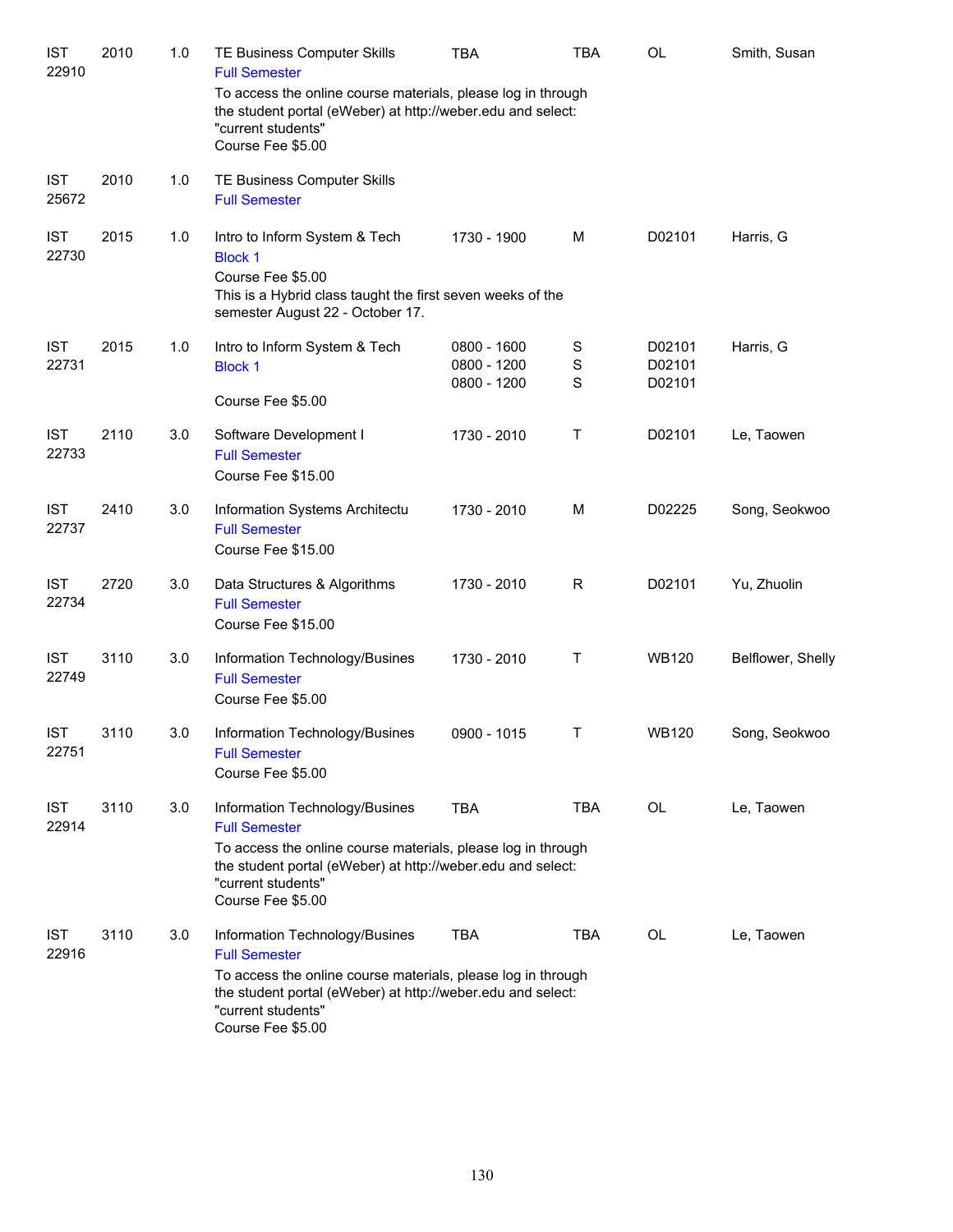| <b>IST</b><br>22917 | 3110 | 3.0 | Information Technology/Busines<br><b>Full Semester</b>                                                                                                                                                                  | TBA         | TBA        | <b>OL</b> | Le, Taowen        |
|---------------------|------|-----|-------------------------------------------------------------------------------------------------------------------------------------------------------------------------------------------------------------------------|-------------|------------|-----------|-------------------|
|                     |      |     | To access the online course materials, please log in through<br>the student portal (eWeber) at http://weber.edu and select:<br>"current students"<br>Course Fee \$5.00                                                  |             |            |           |                   |
| <b>IST</b><br>22919 | 3110 | 3.0 | Information Technology/Busines<br><b>Full Semester</b>                                                                                                                                                                  | <b>TBA</b>  | <b>TBA</b> | OL        | Belflower, Shelly |
|                     |      |     | To access the online course materials, please log in through<br>the student portal (eWeber) at http://weber.edu and select:<br>"current students"<br>Course Fee \$5.00                                                  |             |            |           |                   |
| <b>IST</b><br>22741 | 3210 | 4.0 | Database Design/Implementation<br><b>Full Semester</b><br>Course Fee \$20.00                                                                                                                                            | 1730 - 2010 | Τ          | D02226    | Yu, Zhuolin       |
| <b>IST</b><br>22739 | 3610 | 4.0 | Networks & Data Communications<br><b>Full Semester</b><br>Course Fee \$20.00                                                                                                                                            | 1730 - 2010 | W          | D02225    | Drake, Andrew     |
| <b>IST</b><br>22742 | 3620 | 3.0 | Networks & Data Communs II<br><b>Full Semester</b><br>Course Fee \$15.00                                                                                                                                                | 1800 - 2040 | М          | D02226    | Norwood, David    |
| <b>IST</b><br>22735 | 3700 | 3.0 | E-business Tech & Web Develop<br><b>Full Semester</b><br>Course Fee \$15.00                                                                                                                                             | 1545 - 1700 | MW         | D02101    | Song, Seokwoo     |
| <b>IST</b><br>22921 | 3710 | 3.0 | Global Issues in I.T.<br><b>Full Semester</b><br>To access the online course materials, please log in through<br>the student portal (eWeber) at http://weber.edu and select:<br>"current students"<br>Course Fee \$5.00 | <b>TBA</b>  | <b>TBA</b> | <b>OL</b> | Yu, Zhuolin       |
| <b>IST</b><br>22922 | 3710 | 3.0 | Global Issues in I.T.<br><b>Full Semester</b><br>To access the online course materials, please log in through<br>the student portal (eWeber) at http://weber.edu and select:<br>"current students"<br>Course Fee \$5.00 | <b>TBA</b>  | <b>TBA</b> | OL        | Yu, Zhuolin       |
| <b>IST</b><br>22740 | 4600 | 3.0 | Information Security I<br><b>Full Semester</b><br>Course Fee \$15.00                                                                                                                                                    | 1730 - 2010 | R          | D02225    | Gee, Richard      |
| <b>IST</b><br>22736 | 4730 | 3.0 | Senior Practicum: Project Manag<br><b>Full Semester</b><br>Course Fee \$5.00                                                                                                                                            | 1730 - 2010 | W          | D02134    | Harris, G         |
| <b>IST</b><br>24427 | 6800 | 1.0 | <b>Directed Studies</b><br><b>Full Semester</b><br>To access online course materials, please log on through the<br>student portal (eWeber) at http://weber.edu and select:<br>"Current Students".                       | <b>TBA</b>  | <b>TBA</b> | OL        | Harris, G         |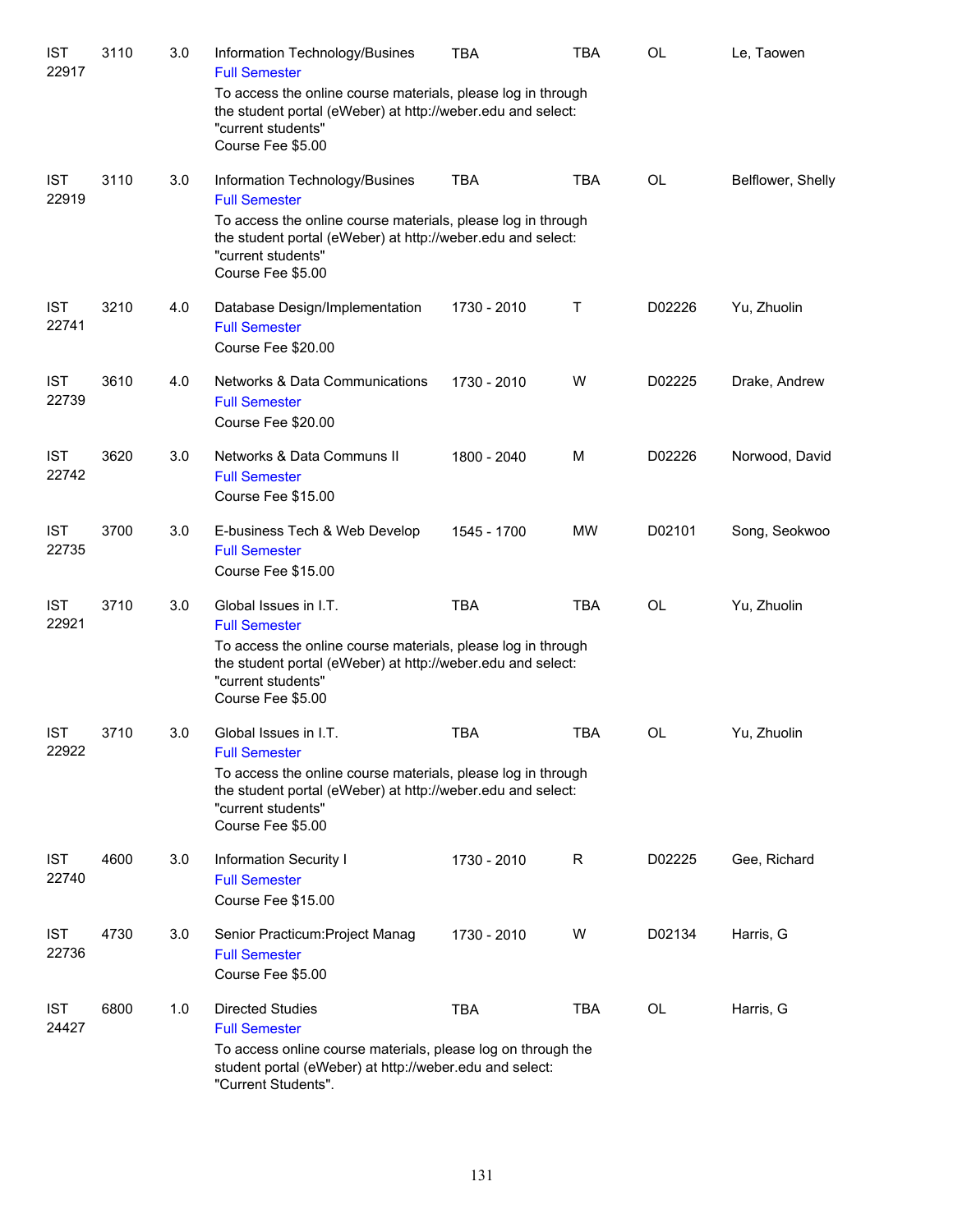| <b>ITLN</b><br>22815 | 1010 | 3.0 | First Year Italian I<br><b>Full Semester</b><br>Course Fee \$6.00                                                                                                                                     | 1730 - 1845 | <b>MW</b>    | EH104  | Brock, Rita       |
|----------------------|------|-----|-------------------------------------------------------------------------------------------------------------------------------------------------------------------------------------------------------|-------------|--------------|--------|-------------------|
| <b>JPNS</b><br>22487 | 1010 | 3.0 | First Year Japanese I<br><b>Full Semester</b><br>Course Fee \$6.00                                                                                                                                    | 1130 - 1220 | <b>MWF</b>   | EH106  | Olson, Tazuko     |
| <b>JPNS</b><br>22488 | 1010 | 3.0 | First Year Japanese I<br><b>Full Semester</b><br>Course Fee \$6.00                                                                                                                                    | 1230 - 1320 | MWF          | EH106  | Lay, Lisa         |
| <b>JPNS</b><br>23541 | 1020 | 3.0 | First Year Japanese II<br><b>Full Semester</b><br>Course Fee \$6.00                                                                                                                                   | 0930 - 1020 | <b>MWF</b>   | EH117  | Lay, Lisa         |
| <b>JPNS</b><br>22490 | 2010 | 3.0 | Second Year Japanese I<br><b>Full Semester</b><br>Course Fee \$6.00                                                                                                                                   | 1030 - 1120 | MWF          | EH106  | Lay, Lisa         |
| <b>JPNS</b><br>22491 | 2010 | 3.0 | Second Year Japanese I<br><b>Full Semester</b><br>Course Fee \$6.00                                                                                                                                   | 1730 - 1845 | <b>TR</b>    | EH117  | Lay, Lisa         |
| <b>JPNS</b><br>22492 | 3060 | 3.0 | Grammar & Composition<br><b>Full Semester</b><br>Course Fee \$6.00                                                                                                                                    | 1230 - 1320 | <b>MWF</b>   | EH117  | Olson, Tazuko     |
| <b>JPNS</b><br>23284 | 3740 | 3.0 | Translation/Interpreting I<br><b>Full Semester</b><br>Course Fee \$6.00                                                                                                                               | 1030 - 1145 | <b>TR</b>    | EH106  | Olson, Tazuko     |
| <b>LIBS</b><br>23493 | 1704 | 1.0 | TD Information Navigator<br><b>Block 2</b>                                                                                                                                                            | 0830 - 0920 | <b>TR</b>    | LI138  | Christensen, Evan |
| <b>LIBS</b><br>23501 | 1704 | 1.0 | TD Information Navigator<br><b>Block 1</b>                                                                                                                                                            | 1730 - 1900 | $\mathsf{R}$ | LI106  | Davis, Garad M    |
| <b>LIBS</b><br>23503 | 1704 | 1.0 | TD Information Navigator<br><b>Block 1</b>                                                                                                                                                            | 1030 - 1200 | W            | LI31   | Kinikin, Janae    |
| <b>LIBS</b><br>23512 | 1704 | 1.0 | TD Information Navigator<br><b>Block 1</b>                                                                                                                                                            | 1030 - 1120 | <b>TR</b>    | LI31   | Licona, Ruby      |
| <b>LIBS</b><br>23517 | 1704 | 1.0 | TD Information Navigator<br><b>Block 2</b>                                                                                                                                                            | 1730 - 1900 | Τ            | LI31   | Licona, Ruby      |
| <b>LIBS</b><br>23861 | 1704 | 1.0 | TD Information Navigator<br><b>Block 1</b>                                                                                                                                                            | 1730 - 1900 | W            | D02223 | Zedney, Francis   |
| <b>LIBS</b><br>23870 | 1704 | 1.0 | TD Information Navigator<br><b>Full Semester</b><br>To access the online course materials, please log in through<br>the student portal (eWeber) at http://weber.edu and select:<br>"current students" | <b>TBA</b>  | <b>TBA</b>   | OL     | Baker, Lesli      |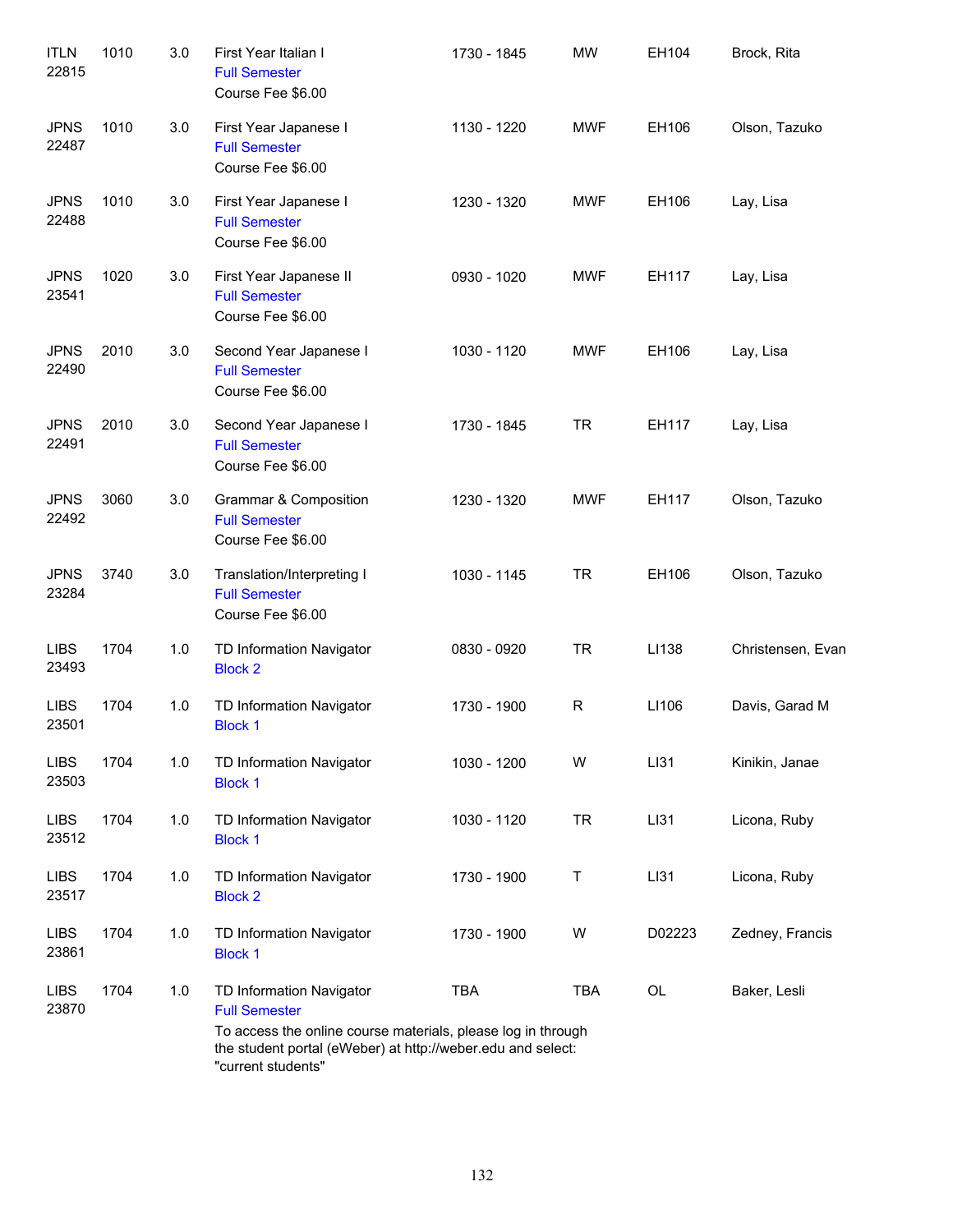| <b>LIBS</b><br>23871 | 1704 | 1.0 | <b>TD Information Navigator</b><br><b>Full Semester</b>                                                                                           | <b>TBA</b> | <b>TBA</b> | <b>OL</b> | Carpenter, Gerald  |
|----------------------|------|-----|---------------------------------------------------------------------------------------------------------------------------------------------------|------------|------------|-----------|--------------------|
|                      |      |     | To access the online course materials, please log in through<br>the student portal (eWeber) at http://weber.edu and select:<br>"current students" |            |            |           |                    |
| <b>LIBS</b><br>23873 | 1704 | 1.0 | TD Information Navigator<br><b>Full Semester</b>                                                                                                  | <b>TBA</b> | <b>TBA</b> | <b>OL</b> | Carpenter, Gerald  |
|                      |      |     | To access the online course materials, please log in through<br>the student portal (eWeber) at http://weber.edu and select:<br>"current students" |            |            |           |                    |
| <b>LIBS</b><br>23875 | 1704 | 1.0 | TD Information Navigator<br><b>Full Semester</b>                                                                                                  | <b>TBA</b> | <b>TBA</b> | <b>OL</b> | Eissinger, Richard |
|                      |      |     | To access the online course materials, please log in through<br>the student portal (eWeber) at http://weber.edu and select:<br>"current students" |            |            |           |                    |
| <b>LIBS</b><br>23877 | 1704 | 1.0 | TD Information Navigator<br><b>Full Semester</b>                                                                                                  | <b>TBA</b> | <b>TBA</b> | <b>OL</b> | Francis, Jason     |
|                      |      |     | To access the online course materials, please log in through<br>the student portal (eWeber) at http://weber.edu and select:<br>"current students" |            |            |           |                    |
| <b>LIBS</b><br>23880 | 1704 | 1.0 | TD Information Navigator<br><b>Block 1</b>                                                                                                        | <b>TBA</b> | <b>TBA</b> | <b>OL</b> | Jackson, Shaun     |
|                      |      |     | To access the online course materials, please log in through<br>the student portal (eWeber) at http://weber.edu and select:<br>"current students" |            |            |           |                    |
| <b>LIBS</b><br>23881 | 1704 | 1.0 | TD Information Navigator<br><b>Block 2</b>                                                                                                        | <b>TBA</b> | <b>TBA</b> | <b>OL</b> | Jackson, Shaun     |
|                      |      |     | To access the online course materials, please log in through<br>the student portal (eWeber) at http://weber.edu and select:<br>"current students" |            |            |           |                    |
| <b>LIBS</b><br>23882 | 1704 | 1.0 | TD Information Navigator<br><b>Full Semester</b>                                                                                                  | <b>TBA</b> | <b>TBA</b> | <b>OL</b> | Kinikin, Janae     |
|                      |      |     | To access the online course materials, please log in through<br>the student portal (eWeber) at http://weber.edu and select:<br>"current students" |            |            |           |                    |
| <b>LIBS</b><br>23883 | 1704 | 1.0 | TD Information Navigator<br><b>Full Semester</b>                                                                                                  | <b>TBA</b> | <b>TBA</b> | <b>OL</b> | Payne, Kathryn     |
|                      |      |     | To access the online course materials, please log in through<br>the student portal (eWeber) at http://weber.edu and select:<br>"current students" |            |            |           |                    |
| <b>LIBS</b><br>23884 | 1704 | 1.0 | TD Information Navigator<br><b>Full Semester</b>                                                                                                  | TBA        | <b>TBA</b> | OL        | Slade, Keith       |
|                      |      |     | To access the online course materials, please log in through<br>the student portal (eWeber) at http://weber.edu and select:<br>"current students" |            |            |           |                    |
| <b>LIBS</b><br>23886 | 1704 | 1.0 | TD Information Navigator<br><b>Full Semester</b>                                                                                                  | <b>TBA</b> | <b>TBA</b> | <b>OL</b> | Weeks, Jamie       |
|                      |      |     | To access the online course materials, please log in through<br>the student portal (eWeber) at http://weber.edu and select:<br>"current students" |            |            |           |                    |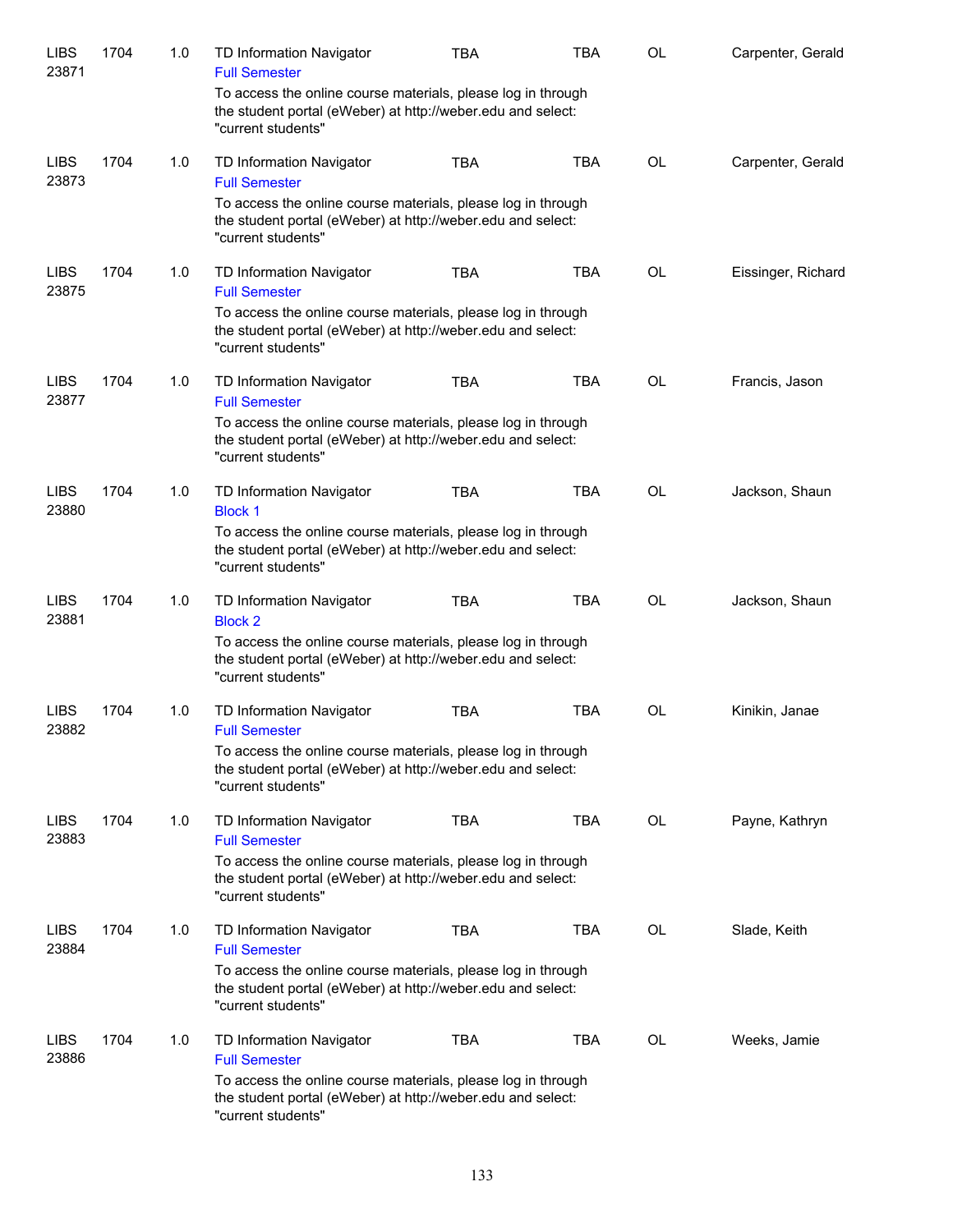| <b>LIBS</b><br>23819 | 2704 | 1.0 | TD Info Resources/Business<br><b>Block 1</b>                                                                                                                                                                   | <b>TBA</b>  | <b>TBA</b> | <b>OL</b> | Hahn, Edward       |
|----------------------|------|-----|----------------------------------------------------------------------------------------------------------------------------------------------------------------------------------------------------------------|-------------|------------|-----------|--------------------|
|                      |      |     | To access the online course materials, please log in through<br>the student portal (eWeber) at http://weber.edu and select:<br>"current students"                                                              |             |            |           |                    |
| <b>LIBS</b><br>23830 | 2704 | 1.0 | TD Info Resources/Business<br><b>Block 2</b>                                                                                                                                                                   | <b>TBA</b>  | <b>TBA</b> | <b>OL</b> | Hahn, Edward       |
|                      |      |     | To access the online course materials, please log in through<br>the student portal (eWeber) at http://weber.edu and select:<br>"current students"                                                              |             |            |           |                    |
| <b>LIBS</b><br>23519 | 2804 | 1.0 | TD Info Resources Soc Sciences<br><b>Full Semester</b>                                                                                                                                                         | 1030 - 1120 | W          | LI138     | Kotter, Wade       |
| <b>LIBS</b><br>23851 | 2904 | 1.0 | Info Resources in Hith Prof<br><b>Full Semester</b>                                                                                                                                                            | <b>TBA</b>  | <b>TBA</b> | <b>OL</b> | Davis, Garad M     |
|                      |      |     | To access the online course materials, please log in through<br>the student portal (eWeber) at http://weber.edu and select:<br>"current students"                                                              |             |            |           |                    |
| <b>LING</b><br>21980 | 4830 | 3.0 | Directed Read in Linguistics<br><b>Full Semester</b>                                                                                                                                                           | <b>TBA</b>  | <b>TBA</b> |           | LeTourneau, Mark   |
| <b>LING</b><br>21981 | 4990 | 3.0 | <b>Centering Experience</b><br><b>Full Semester</b>                                                                                                                                                            | <b>TBA</b>  | <b>TBA</b> |           | LeTourneau, Mark   |
| <b>MACC</b><br>22859 | 6120 | 3.0 | <b>Financial Accounting/Report</b><br><b>Full Semester</b>                                                                                                                                                     | 1830 - 2110 | W          | D02117    | Deppe, Larry       |
| MACC<br>22863        | 6310 | 3.0 | <b>Advanced Cost Accounting</b><br><b>Full Semester</b>                                                                                                                                                        | 1530 - 1810 | W          | D02117    | McDermott, Richard |
| MACC<br>22865        | 6560 | 3.0 | <b>Advanced Auditing</b><br><b>Full Semester</b>                                                                                                                                                               | 1830 - 2110 | R          | D02301    | Allen, Tom         |
| MACC<br>22866        | 6610 | 3.0 | Advanced Accnting Info Systems<br><b>Full Semester</b>                                                                                                                                                         | 1530 - 1810 | R          | D02222    | Malone, John       |
| MATH<br>22020        | 0950 | 3.0 | Pre-algebra<br><b>Full Semester</b><br>Course Fee \$95.00                                                                                                                                                      | 0930 - 1020 | W          | B4516     | McKee, Deborah     |
| MATH<br>23520        | 0950 | 3.0 | Pre-algebra<br><b>Full Semester</b><br>Course Fee \$95.00<br>the student portal (eWeber) at http://weber.edu and select:<br>"current students"                                                                 | <b>TBA</b>  | <b>TBA</b> | OL        | Marx, Christine    |
| MATH<br>23521        | 0950 | 3.0 | Pre-algebra<br><b>Full Semester</b><br>To access the online course materials, please log in through<br>the student portal (eWeber) at http://weber.edu and select:<br>"current students"<br>Course Fee \$95.00 | <b>TBA</b>  | <b>TBA</b> | OL        | Marriott, Katrina  |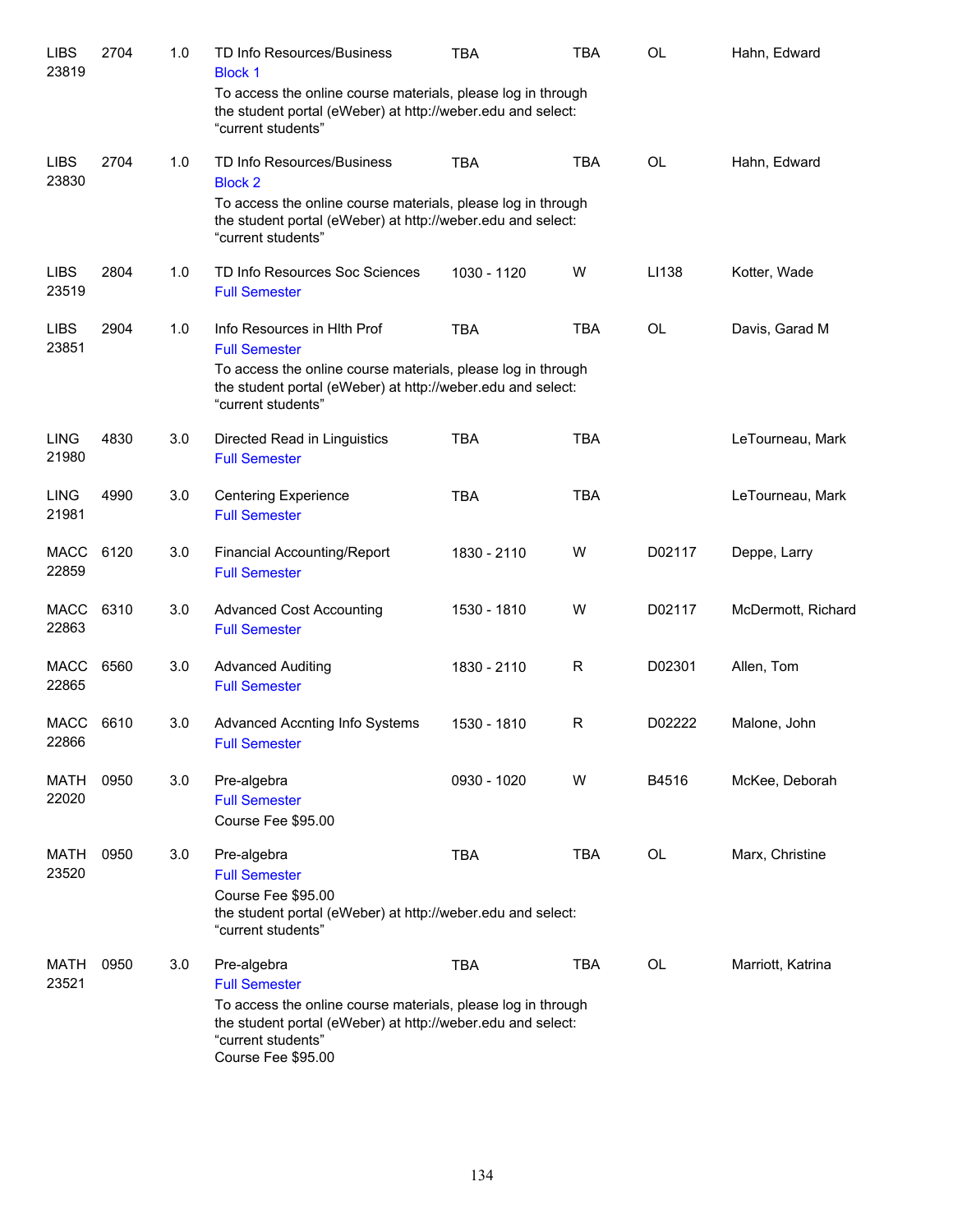| <b>MATH</b><br>24024 | 0950 | 3.0 | Pre-algebra<br><b>Full Semester</b><br>Course Fee \$95.00 | 0730 - 0820 | M | B4517 | Hunt, Corinne      |
|----------------------|------|-----|-----------------------------------------------------------|-------------|---|-------|--------------------|
| <b>MATH</b><br>24029 | 0950 | 3.0 | Pre-algebra<br><b>Full Semester</b><br>Course Fee \$95.00 | 0830 - 0920 | M | B4516 | Hunt, Corinne      |
| MATH<br>24032        | 0950 | 3.0 | Pre-algebra<br><b>Full Semester</b><br>Course Fee \$95.00 | 0830 - 0920 | M | ET127 | Quesnell, Carrie   |
| <b>MATH</b><br>24035 | 0950 | 3.0 | Pre-algebra<br><b>Full Semester</b><br>Course Fee \$95.00 | 1130 - 1220 | M | B4516 | Baker, Loyal       |
| <b>MATH</b><br>24038 | 0950 | 3.0 | Pre-algebra<br><b>Full Semester</b><br>Course Fee \$95.00 | 1330 - 1420 | M | B4516 | Marx, Christine    |
| <b>MATH</b><br>24044 | 0950 | 3.0 | Pre-algebra<br><b>Full Semester</b><br>Course Fee \$95.00 | 1630 - 1720 | M | B4516 | Jennings, Cristine |
| <b>MATH</b><br>24048 | 0950 | 3.0 | Pre-algebra<br><b>Full Semester</b><br>Course Fee \$95.00 | 1930 - 2020 | M | B4516 | Thompson, Erin     |
| <b>MATH</b><br>24053 | 0950 | 3.0 | Pre-algebra<br><b>Full Semester</b><br>Course Fee \$95.00 | 0930 - 1020 | M | B4517 | Wilkinson, Janette |
| <b>MATH</b><br>24057 | 0950 | 3.0 | Pre-algebra<br><b>Full Semester</b><br>Course Fee \$95.00 | 1230 - 1320 | M | B4517 | Jones, Charity     |
| MATH<br>24060        | 0950 | 3.0 | Pre-algebra<br><b>Full Semester</b><br>Course Fee \$95.00 | 1730 - 1820 | M | B4517 | Jennings, Cristine |
| <b>MATH</b><br>24066 | 0950 | 3.0 | Pre-algebra<br><b>Full Semester</b><br>Course Fee \$95.00 | 1030 - 1120 | M | ET127 | Quesnell, Carrie   |
| <b>MATH</b><br>24090 | 0950 | 3.0 | Pre-algebra<br><b>Full Semester</b><br>Course Fee \$95.00 | 1330 - 1420 | M | ET127 | Hallin, Stephen    |
| <b>MATH</b><br>24095 | 0950 | 3.0 | Pre-algebra<br><b>Full Semester</b><br>Course Fee \$95.00 | 1830 - 1920 | M | ET127 | Marriott, Katrina  |
| <b>MATH</b><br>24101 | 0950 | 3.0 | Pre-algebra<br><b>Full Semester</b><br>Course Fee \$95.00 | 0730 - 0820 | T | B4516 | Hansen, Amber      |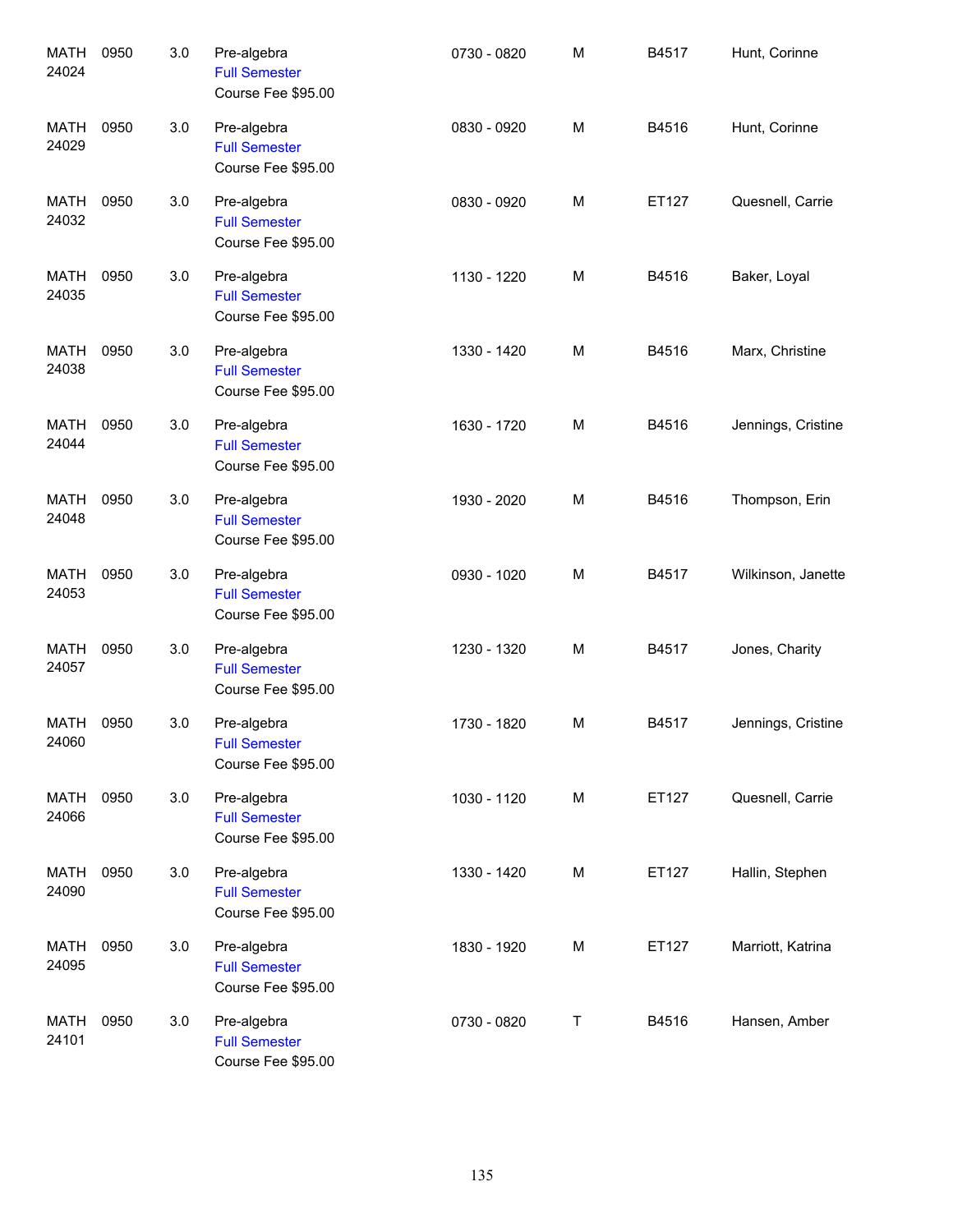| <b>MATH</b><br>24104 | 0950 | 3.0 | Pre-algebra<br><b>Full Semester</b><br>Course Fee \$95.00 | 0930 - 1020 | Τ           | B4516 | Poore, Darrell    |
|----------------------|------|-----|-----------------------------------------------------------|-------------|-------------|-------|-------------------|
| <b>MATH</b><br>24107 | 0950 | 3.0 | Pre-algebra<br><b>Full Semester</b><br>Course Fee \$95.00 | 1230 - 1320 | Τ           | B4516 | Hansen, Amber     |
| <b>MATH</b><br>24110 | 0950 | 3.0 | Pre-algebra<br><b>Full Semester</b><br>Course Fee \$95.00 | 1730 - 1820 | $\mathsf T$ | B4516 | lacovelli, John   |
| <b>MATH</b><br>24113 | 0950 | 3.0 | Pre-algebra<br><b>Full Semester</b><br>Course Fee \$95.00 | 0830 - 0920 | Τ           | B4517 | Yonkee, Mary      |
| <b>MATH</b><br>24121 | 0950 | 3.0 | Pre-algebra<br><b>Full Semester</b><br>Course Fee \$95.00 | 1030 - 1120 | Τ           | B4517 | Hansen, Amber     |
| <b>MATH</b><br>24128 | 0950 | 3.0 | Pre-algebra<br><b>Full Semester</b><br>Course Fee \$95.00 | 1330 - 1420 | Τ           | B4517 | Jones, Charity    |
| MATH<br>24146        | 0950 | 3.0 | Pre-algebra<br><b>Full Semester</b><br>Course Fee \$95.00 | 0930 - 1020 | Τ           | ET127 | Thaeler, John     |
| <b>MATH</b><br>24150 | 0950 | 3.0 | Pre-algebra<br><b>Full Semester</b><br>Course Fee \$95.00 | 1130 - 1220 | Τ           | ET127 | Marx, Christine   |
| MATH<br>24153        | 0950 | 3.0 | Pre-algebra<br><b>Full Semester</b><br>Course Fee \$95.00 | 1630 - 1720 | Τ           | ET127 | Canales, Lauri    |
| MATH<br>24156        | 0950 | 3.0 | Pre-algebra<br><b>Full Semester</b><br>Course Fee \$95.00 | 1930 - 2020 | $\mathsf T$ | ET127 | Marriott, Katrina |
| <b>MATH</b><br>24159 | 0950 | 3.0 | Pre-algebra<br><b>Full Semester</b><br>Course Fee \$95.00 | 0830 - 0920 | W           | B4516 | Hansen, Amber     |
| <b>MATH</b><br>24162 | 0950 | 3.0 | Pre-algebra<br><b>Full Semester</b><br>Course Fee \$95.00 | 1030 - 1120 | W           | B4516 | Baker, Loyal      |
| <b>MATH</b><br>24166 | 0950 | 3.0 | Pre-algebra<br><b>Full Semester</b><br>Course Fee \$95.00 | 1330 - 1420 | W           | B4516 | Kent, Randall     |
| MATH<br>24172        | 0950 | 3.0 | Pre-algebra<br><b>Full Semester</b><br>Course Fee \$95.00 | 1830 - 1920 | W           | B4516 | Floyd, M          |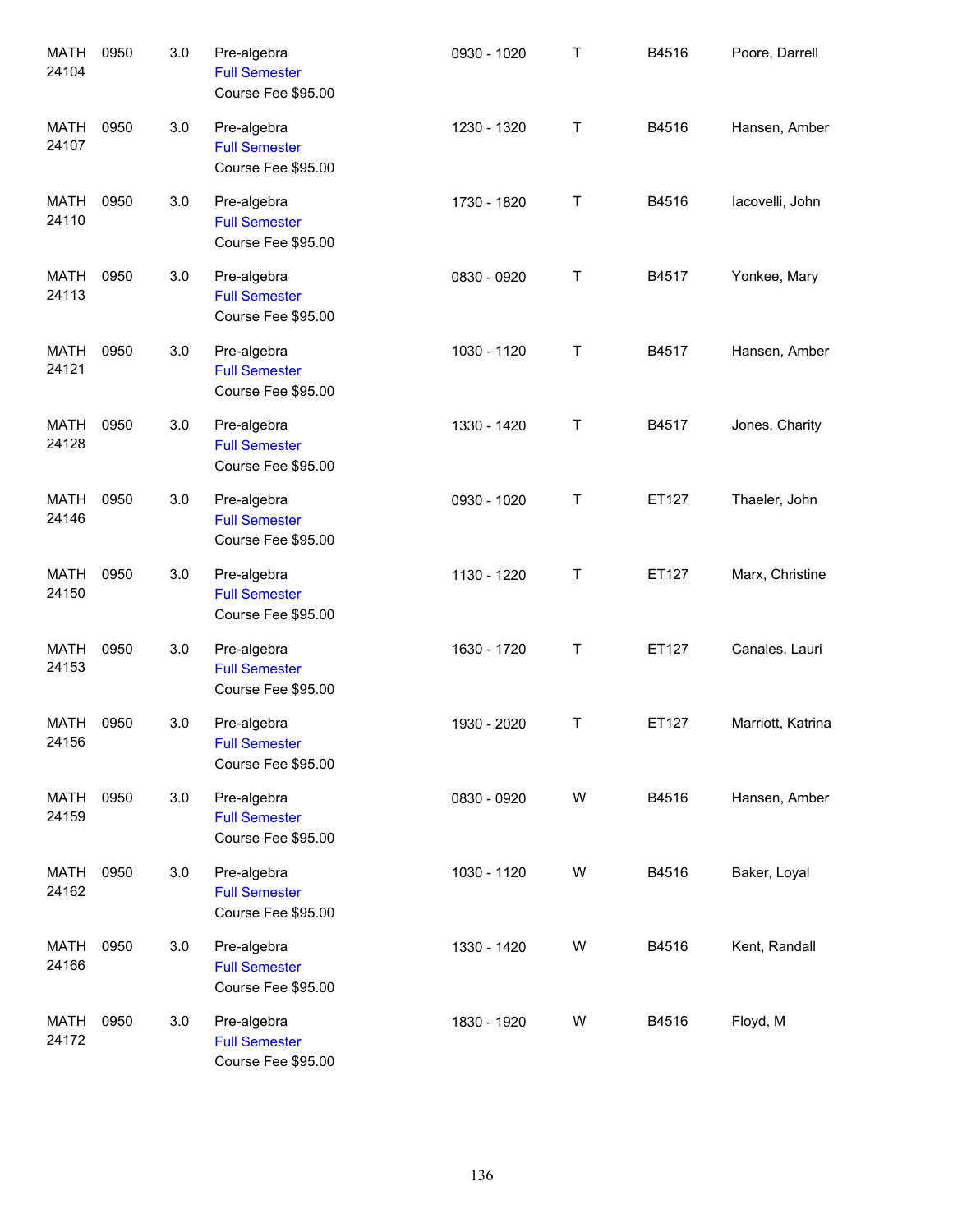| <b>MATH</b><br>24185 | 0950 | 3.0 | Pre-algebra<br><b>Full Semester</b><br>Course Fee \$95.00 | 1130 - 1220 | W | B4517 | Hallin, Stephen    |
|----------------------|------|-----|-----------------------------------------------------------|-------------|---|-------|--------------------|
| <b>MATH</b><br>24191 | 0950 | 3.0 | Pre-algebra<br><b>Full Semester</b><br>Course Fee \$95.00 | 0730 - 0820 | W | ET127 | Hunt, Corinne      |
| <b>MATH</b><br>24195 | 0950 | 3.0 | Pre-algebra<br><b>Full Semester</b><br>Course Fee \$95.00 | 1030 - 1120 | W | ET127 | Quesnell, Carrie   |
| <b>MATH</b><br>24200 | 0950 | 3.0 | Pre-algebra<br><b>Full Semester</b><br>Course Fee \$95.00 | 1230 - 1320 | W | ET127 | Kent, Randall      |
| <b>MATH</b><br>24204 | 0950 | 3.0 | Pre-algebra<br><b>Full Semester</b><br>Course Fee \$95.00 | 1730 - 1820 | W | ET127 | Portz, Heidi       |
| <b>MATH</b><br>24209 | 0950 | 3.0 | Pre-algebra<br><b>Full Semester</b><br>Course Fee \$95.00 | 0730 - 0820 | R | B4516 | Hansen, Amber      |
| MATH<br>24212        | 0950 | 3.0 | Pre-algebra<br><b>Full Semester</b><br>Course Fee \$95.00 | 0930 - 1020 | R | B4516 | Poore, Darrell     |
| <b>MATH</b><br>24215 | 0950 | 3.0 | Pre-algebra<br><b>Full Semester</b><br>Course Fee \$95.00 | 1130 - 1220 | R | B4516 | Marx, Christine    |
| <b>MATH</b><br>24221 | 0950 | 3.0 | Pre-algebra<br><b>Full Semester</b><br>Course Fee \$95.00 | 1030 - 1120 | R | B4517 | Wilkinson, Janette |
| MATH<br>24224        | 0950 | 3.0 | Pre-algebra<br><b>Full Semester</b><br>Course Fee \$95.00 | 1230 - 1320 | R | B4517 | Jones, Charity     |
| MATH<br>24227        | 0950 | 3.0 | Pre-algebra<br><b>Full Semester</b><br>Course Fee \$95.00 | 1730 - 1820 | R | B4517 | Webster, Lori      |
| MATH<br>24233        | 0950 | 3.0 | Pre-algebra<br><b>Full Semester</b><br>Course Fee \$95.00 | 0830 - 0920 | R | ET127 | McKee, Deborah     |
| MATH<br>24234        | 0950 | 3.0 | Pre-algebra<br><b>Full Semester</b><br>Course Fee \$95.00 | 1130 - 1220 | R | ET127 | Hallin, Stephen    |
| MATH<br>24237        | 0950 | 3.0 | Pre-algebra<br><b>Full Semester</b><br>Course Fee \$95.00 | 1330 - 1420 | R | ET127 | Marx, Christine    |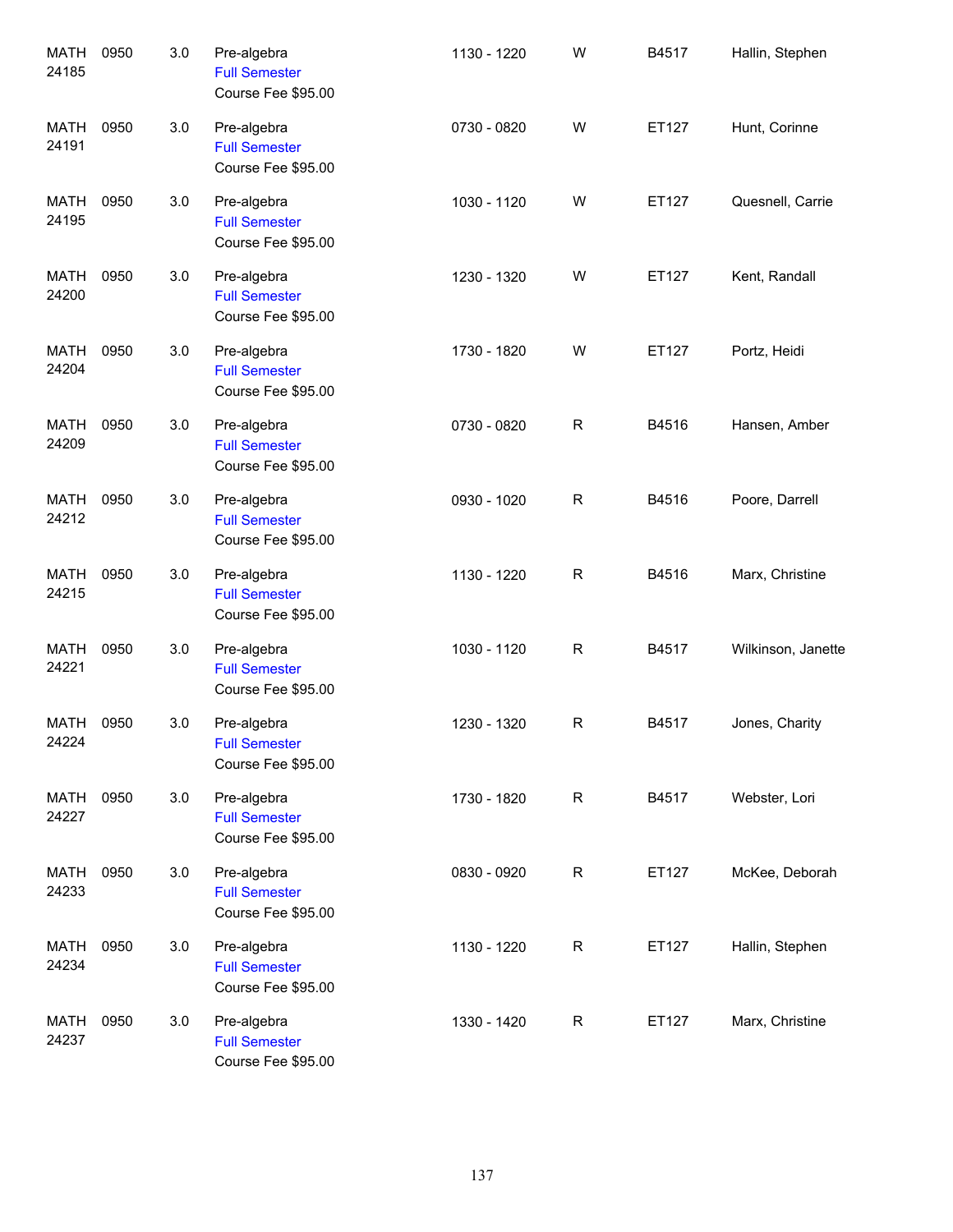| <b>MATH</b><br>24240 | 0950 | 3.0 | Pre-algebra<br><b>Full Semester</b><br>Course Fee \$95.00 | 1830 - 1920 | $\mathsf R$ | ET127 | Marriott, Katrina  |
|----------------------|------|-----|-----------------------------------------------------------|-------------|-------------|-------|--------------------|
| <b>MATH</b><br>24246 | 0950 | 3.0 | Pre-algebra<br><b>Full Semester</b><br>Course Fee \$95.00 | 1030 - 1120 | F           | B4516 | Baker, Loyal       |
| <b>MATH</b><br>24249 | 0950 | 3.0 | Pre-algebra<br><b>Full Semester</b><br>Course Fee \$95.00 | 1230 - 1330 | F           | B4516 | Marx, Christine    |
| <b>MATH</b><br>24252 | 0950 | 3.0 | Pre-algebra<br><b>Full Semester</b><br>Course Fee \$95.00 | 0830 - 0920 | F           | B4517 | Hunt, Corinne      |
| MATH<br>24255        | 0950 | 3.0 | Pre-algebra<br><b>Full Semester</b><br>Course Fee \$95.00 | 1130 - 1220 | F           | B4517 | McKee, Deborah     |
| <b>MATH</b><br>24261 | 0950 | 3.0 | Pre-algebra<br><b>Full Semester</b><br>Course Fee \$95.00 | 0930 - 1020 | F           | ET127 | Quesnell, Carrie   |
| MATH<br>24264        | 0950 | 3.0 | Pre-algebra<br><b>Full Semester</b><br>Course Fee \$95.00 | 1230 - 1320 | F           | ET127 | Jennings, Cristine |
| <b>MATH</b><br>24270 | 0950 | 3.0 | Pre-algebra<br><b>Full Semester</b><br>Course Fee \$95.00 | 1030 - 1120 | M           | B4516 | Baker, Loyal       |
| <b>MATH</b><br>24273 | 0950 | 3.0 | Pre-algebra<br><b>Full Semester</b><br>Course Fee \$95.00 | 1130 - 1220 | T           | B4516 |                    |
| MATH<br>24276        | 0950 | 3.0 | Pre-algebra<br><b>Full Semester</b><br>Course Fee \$95.00 | 1830 - 1920 | M           | B4516 |                    |
| <b>MATH</b><br>24279 | 0950 | 3.0 | Pre-algebra<br><b>Full Semester</b><br>Course Fee \$95.00 | 1930 - 2020 | $\sf T$     | B4516 |                    |
| <b>MATH</b><br>24282 | 0950 | 3.0 | Pre-algebra<br><b>Full Semester</b><br>Course Fee \$95.00 | 0730 - 0820 | W           | B4516 |                    |
| <b>MATH</b><br>24285 | 0950 | 3.0 | Pre-algebra<br><b>Full Semester</b><br>Course Fee \$95.00 | 1230 - 1320 | W           | B4516 |                    |
| <b>MATH</b><br>24288 | 0950 | 3.0 | Pre-algebra<br><b>Full Semester</b><br>Course Fee \$95.00 | 1630 - 1720 | W           | B4516 |                    |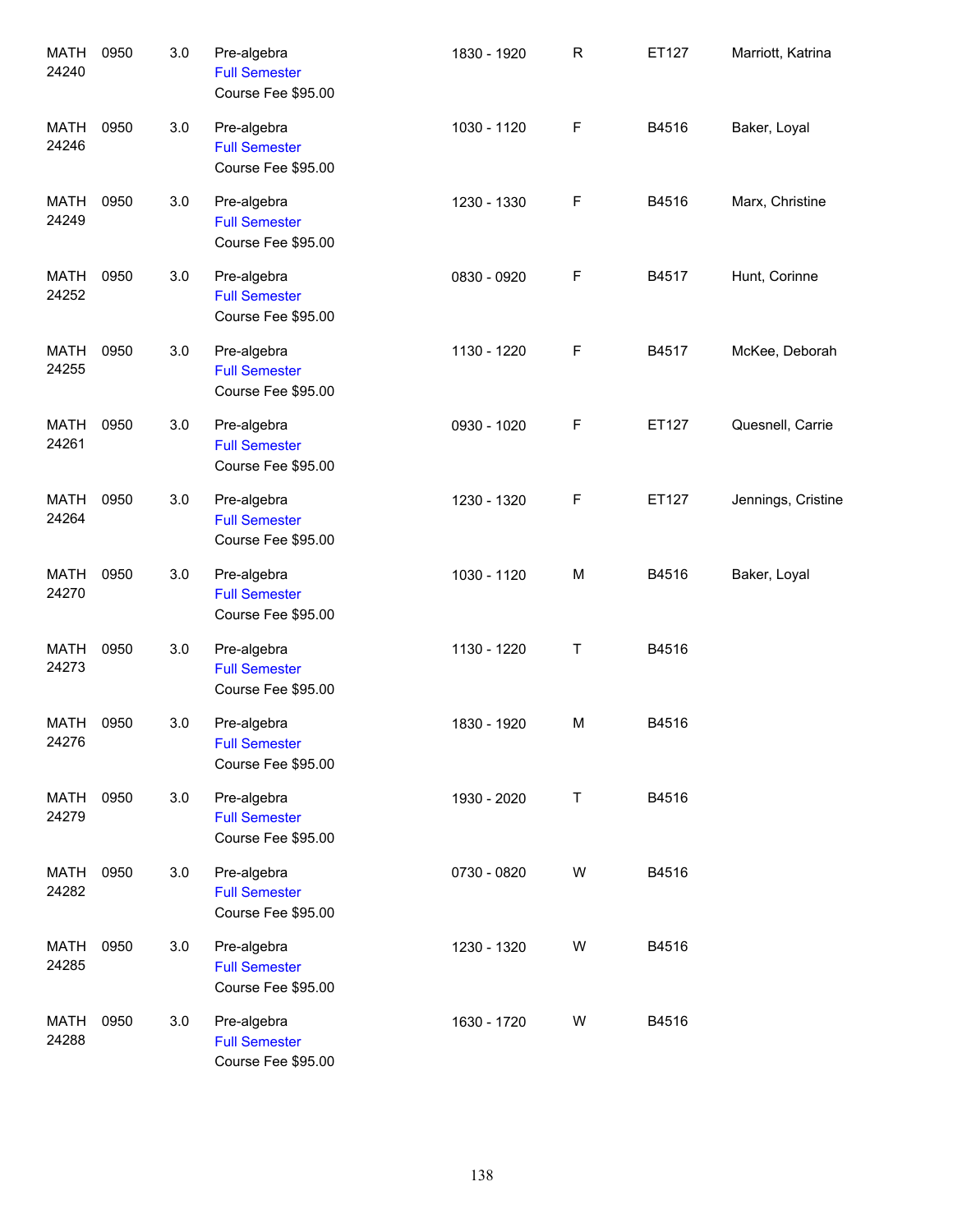| <b>MATH</b><br>24291 | 0950 | 3.0 | Pre-algebra<br><b>Full Semester</b><br>Course Fee \$95.00 | 0830 - 0920 | ${\sf R}$   | B4516 |                |
|----------------------|------|-----|-----------------------------------------------------------|-------------|-------------|-------|----------------|
| <b>MATH</b><br>24294 | 0950 | 3.0 | Pre-algebra<br><b>Full Semester</b><br>Course Fee \$95.00 | 1330 - 1420 | R           | B4516 |                |
| <b>MATH</b><br>24297 | 0950 | 3.0 | Pre-algebra<br><b>Full Semester</b><br>Course Fee \$95.00 | 1730 - 1820 | ${\sf R}$   | B4516 |                |
| <b>MATH</b><br>24300 | 0950 | 3.0 | Pre-algebra<br><b>Full Semester</b><br>Course Fee \$95.00 | 0930 - 1020 | $\mathsf F$ | B4516 | Poore, Darrell |
| <b>MATH</b><br>24303 | 0950 | 3.0 | Pre-algebra<br><b>Full Semester</b><br>Course Fee \$95.00 | 1130 - 1220 | M           | B4517 | McKee, Deborah |
| <b>MATH</b><br>24306 | 0950 | 3.0 | Pre-algebra<br><b>Full Semester</b><br>Course Fee \$95.00 | 1930 - 2020 | M           | B4517 |                |
| <b>MATH</b><br>24309 | 0950 | 3.0 | Pre-algebra<br><b>Full Semester</b><br>Course Fee \$95.00 | 0730 - 0820 | Τ           | B4517 |                |
| <b>MATH</b><br>24312 | 0950 | 3.0 | Pre-algebra<br><b>Full Semester</b><br>Course Fee \$95.00 | 1230 - 1320 | Τ           | B4517 |                |
| <b>MATH</b><br>24315 | 0950 | 3.0 | Pre-algebra<br><b>Full Semester</b><br>Course Fee \$95.00 | 1630 - 1720 | Τ           | B4517 |                |
| <b>MATH</b><br>24318 | 0950 | 3.0 | Pre-algebra<br><b>Full Semester</b><br>Course Fee \$95.00 | 0830 - 0920 | W           | B4517 |                |
| <b>MATH</b><br>24321 | 0950 | 3.0 | Pre-algebra<br><b>Full Semester</b><br>Course Fee \$95.00 | 1330 - 1420 | W           | B4517 |                |
| <b>MATH</b><br>24324 | 0950 | 3.0 | Pre-algebra<br><b>Full Semester</b><br>Course Fee \$95.00 | 1730 - 1820 | W           | B4517 |                |
| <b>MATH</b><br>24327 | 0950 | 3.0 | Pre-algebra<br><b>Full Semester</b><br>Course Fee \$95.00 | 0930 - 1020 | R           | B4517 | Yonkee, Mary   |
| <b>MATH</b><br>24330 | 0950 | 3.0 | Pre-algebra<br><b>Full Semester</b><br>Course Fee \$95.00 | 1830 - 1920 | R           | B4517 |                |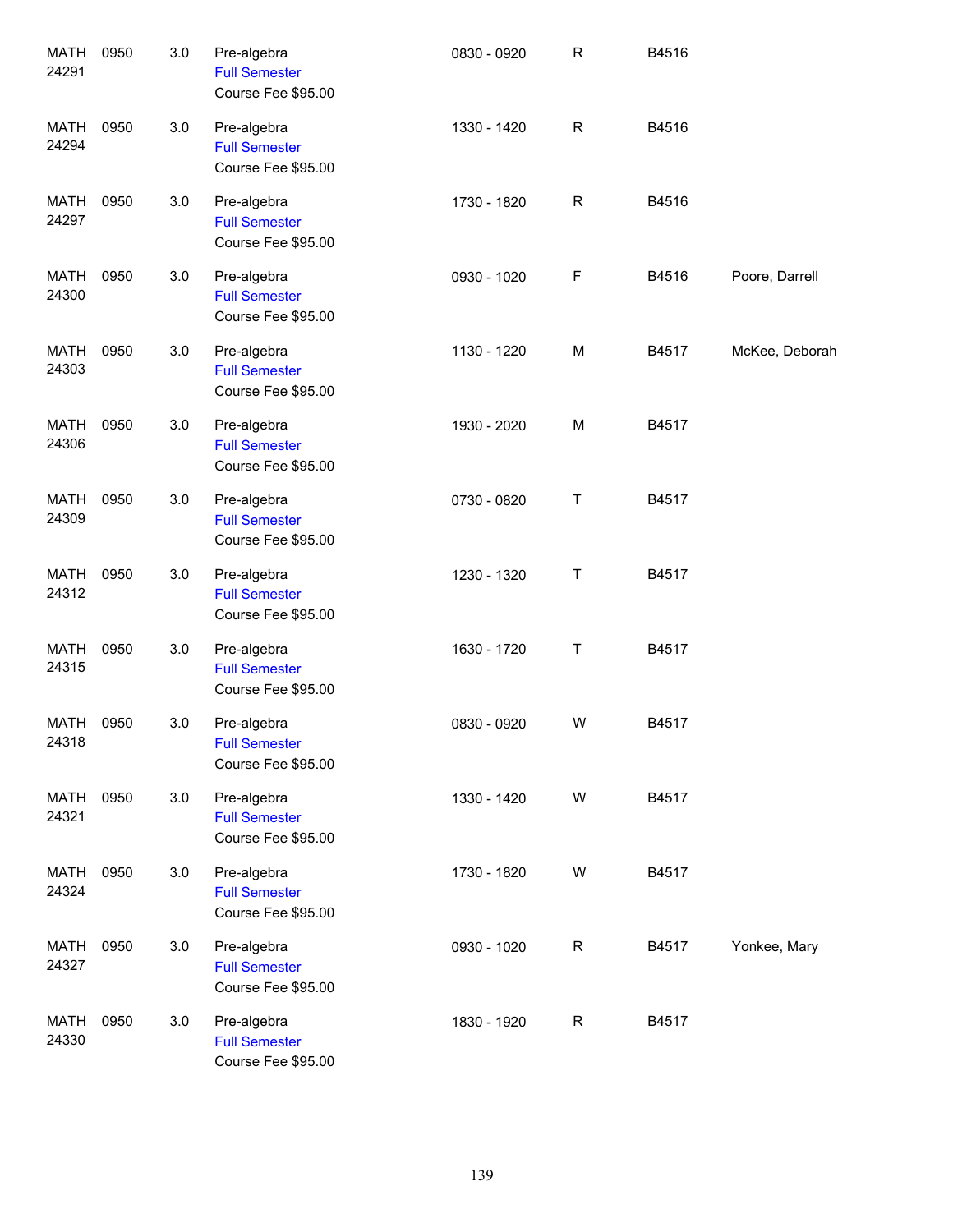| <b>MATH</b><br>24333 | 0950 | 3.0 | Pre-algebra<br><b>Full Semester</b><br>Course Fee \$95.00  | 1030 - 1120 | F           | B4517  |               |
|----------------------|------|-----|------------------------------------------------------------|-------------|-------------|--------|---------------|
| <b>MATH</b><br>24336 | 0950 | 3.0 | Pre-algebra<br><b>Full Semester</b><br>Course Fee \$95.00  | 0730 - 0820 | M           | ET127  |               |
| <b>MATH</b><br>24339 | 0950 | 3.0 | Pre-algebra<br><b>Full Semester</b><br>Course Fee \$95.00  | 1230 - 1320 | M           | ET127  |               |
| MATH<br>24342        | 0950 | 3.0 | Pre-algebra<br><b>Full Semester</b><br>Course Fee \$95.00  | 1630 - 1720 | M           | ET127  |               |
| <b>MATH</b><br>24345 | 0950 | 3.0 | Pre-algebra<br><b>Full Semester</b><br>Course Fee \$95.00  | 0830 - 0920 | Τ           | ET127  |               |
| <b>MATH</b><br>24348 | 0950 | 3.0 | Pre-algebra<br><b>Full Semester</b><br>Course Fee \$95.00  | 1330 - 1420 | Τ           | ET127  |               |
| <b>MATH</b><br>24352 | 0950 | 3.0 | Pre-algebra<br><b>Full Semester</b><br>Course Fee \$95.00  | 1730 - 1820 | Τ           | ET127  |               |
| <b>MATH</b><br>24355 | 0950 | 3.0 | Pre-algebra<br><b>Full Semester</b><br>Course Fee \$95.00  | 0930 - 1020 | W           | ET127  | Thaeler, John |
| <b>MATH</b><br>24358 | 0950 | 3.0 | Pre-algebra<br><b>Full Semester</b><br>Course Fee \$95.00  | 1830 - 1920 | W           | ET127  |               |
| MATH<br>24361        | 0950 | 3.0 | Pre-algebra<br><b>Full Semester</b><br>Course Fee \$95.00  | 1030 - 1120 | R           | ET127  |               |
| MATH<br>24364        | 0950 | 3.0 | Pre-algebra<br><b>Full Semester</b><br>Course Fee \$95.00  | 1930 - 2020 | $\mathsf R$ | ET127  |               |
| MATH<br>24367        | 0950 | 3.0 | Pre-algebra<br><b>Full Semester</b><br>Course Fee \$95.00  | 1130 - 1220 | F           | ET127  |               |
| MATH<br>24631        | 0950 | 3.0 | Pre-algebra<br><b>Full Semester</b><br>Course Fee: \$95.00 | 0730 - 0820 | М           | D02235 | Acor, Brenda  |
| MATH<br>24634        | 0950 | 3.0 | Pre-algebra<br><b>Full Semester</b><br>Course Fee: \$95.00 | 0830 - 0920 | М           | D02235 | Acor, Brenda  |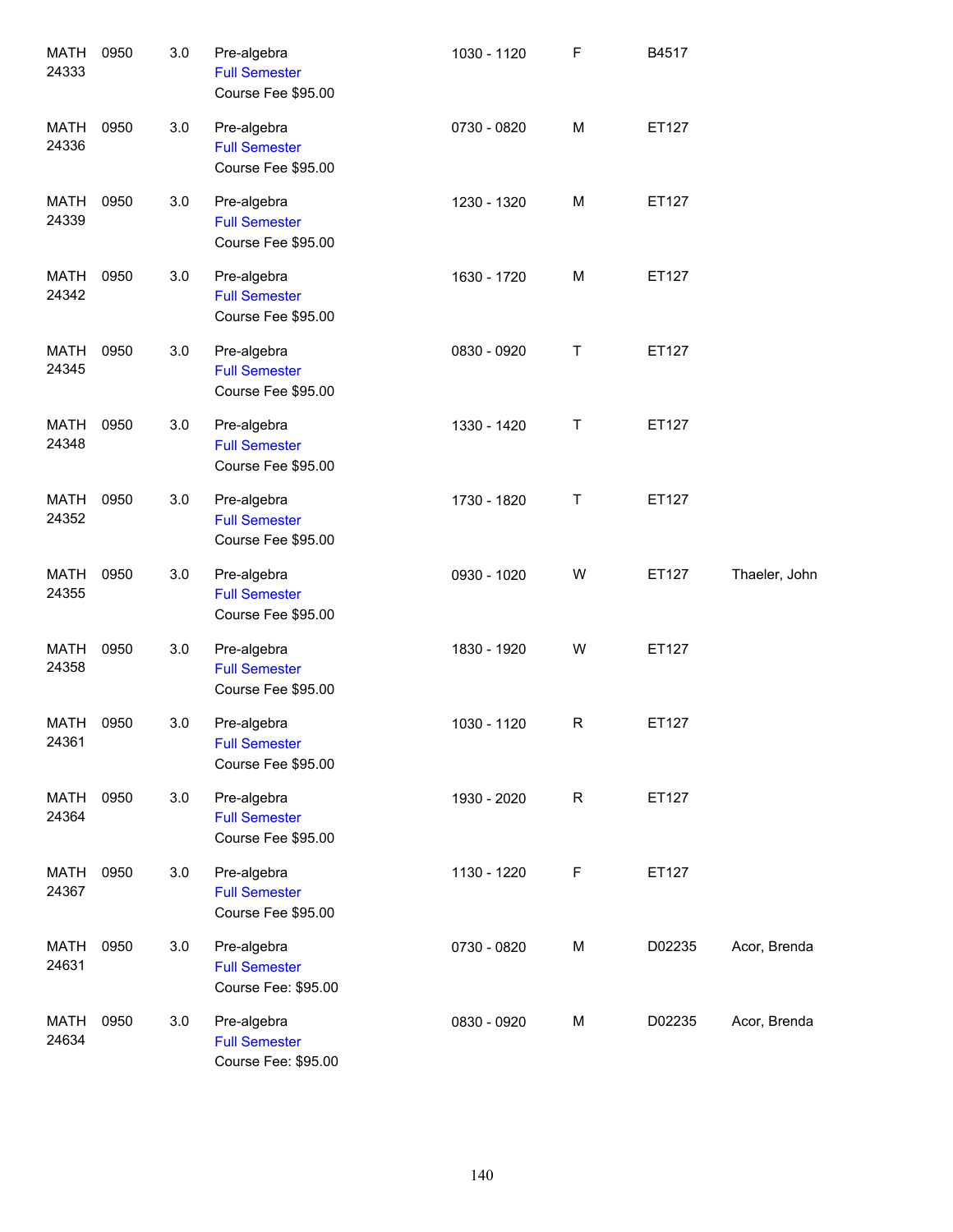| <b>MATH</b><br>24637 | 0950 | 3.0 | Pre-algebra<br><b>Full Semester</b><br>Course Fee: \$95.00 | 1130 - 1220 | M | D02235 | Schilling, Pamela  |
|----------------------|------|-----|------------------------------------------------------------|-------------|---|--------|--------------------|
| <b>MATH</b><br>24643 | 0950 | 3.0 | Pre-algebra<br><b>Full Semester</b><br>Course Fee: \$95.00 | 1930 - 2020 | M | D02235 | Holt, Julie        |
| <b>MATH</b><br>24646 | 0950 | 3.0 | Pre-algebra<br><b>Full Semester</b><br>Course Fee: \$95.00 | 0930 - 1020 | Τ | D02235 | Imig, David        |
| MATH<br>24649        | 0950 | 3.0 | Pre-algebra<br><b>Full Semester</b><br>Course Fee: \$95.00 | 1230 - 1320 | Τ | D02235 | Wilkinson, Susan   |
| MATH<br>24652        | 0950 | 3.0 | Pre-algebra<br><b>Full Semester</b><br>Course Fee: \$95.00 | 1730 - 1820 | Τ | D02235 | Barney, Corine     |
| <b>MATH</b><br>24655 | 0950 | 3.0 | Pre-algebra<br><b>Full Semester</b><br>Course Fee: \$95.00 | 0830 - 0920 | W | D02235 | Acor, Brenda       |
| MATH<br>24658        | 0950 | 3.0 | Pre-algebra<br><b>Full Semester</b><br>Course Fee: \$95.00 | 1030 - 1120 | W | D02235 | Harden, Elizabeth  |
| MATH<br>24664        | 0950 | 3.0 | Pre-algebra<br><b>Full Semester</b><br>Course Fee: \$95.00 | 1630 - 1720 | W | D02235 | Holt, Julie        |
| MATH<br>24667        | 0950 | 3.0 | Pre-algebra<br><b>Full Semester</b><br>Course Fee: \$95.00 | 1830 - 1920 | W | D02235 | Barrett, Catherine |
| MATH<br>24670        | 0950 | 3.0 | Pre-algebra<br><b>Full Semester</b><br>Course Fee: \$95.00 | 0930 - 1020 | R | D02235 | Harden, Elizabeth  |
| <b>MATH</b><br>24673 | 0950 | 3.0 | Pre-algebra<br><b>Full Semester</b><br>Course Fee: \$95.00 | 1130 - 1220 | R | D02235 | Schilling, Pamela  |
| MATH<br>24676        | 0950 | 3.0 | Pre-algebra<br><b>Full Semester</b><br>Course Fee: \$95.00 | 1730 - 1820 | R | D02235 | Kohler, Eric       |
| <b>MATH</b><br>24679 | 0950 | 3.0 | Pre-algebra<br><b>Full Semester</b><br>Course Fee: \$95.00 | 1930 - 2020 | R | D02235 | Portz, Heidi       |
| MATH<br>24682        | 0950 | 3.0 | Pre-algebra<br><b>Full Semester</b><br>Course Fee: \$95.00 | 1030 - 1120 | F | D02235 | Jones, Charity     |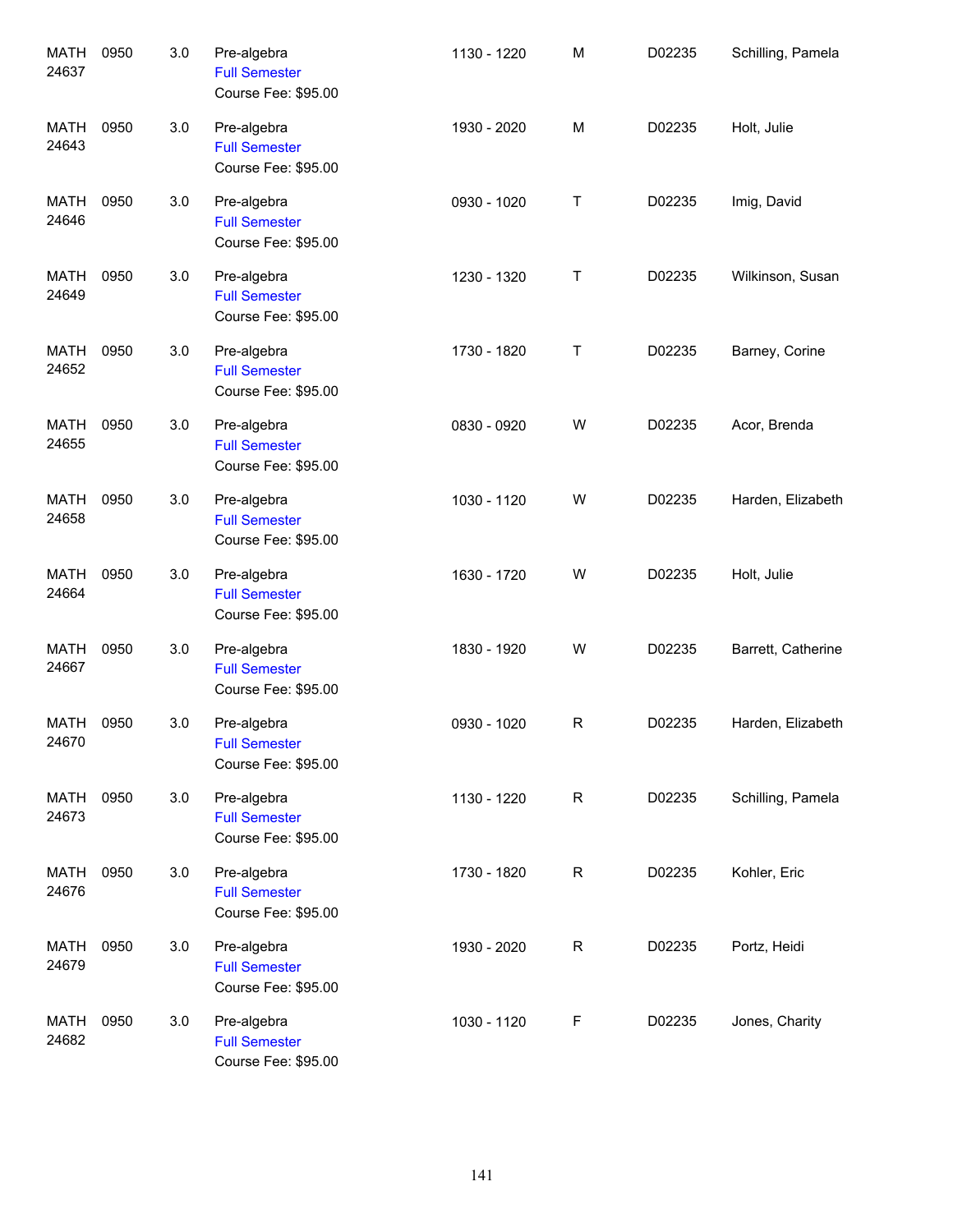| <b>MATH</b><br>24685 | 0950 | 3.0 | Pre-algebra<br><b>Full Semester</b><br>Course Fee: \$95.00 | 1230 - 1320 | F            | D02235 | Schilling, Pamela |
|----------------------|------|-----|------------------------------------------------------------|-------------|--------------|--------|-------------------|
| <b>MATH</b><br>24689 | 0950 | 3.0 | Pre-algebra<br><b>Full Semester</b><br>Course Fee: \$95.00 | 0930 - 1020 | M            | D02235 | Harden, Elizabeth |
| <b>MATH</b><br>24692 | 0950 | 3.0 | Pre-algebra<br><b>Full Semester</b><br>Course Fee: \$95.00 | 1730 - 1820 | M            | D02235 |                   |
| <b>MATH</b><br>24696 | 0950 | 3.0 | Pre-algebra<br><b>Full Semester</b><br>Course Fee: \$95.00 | 1030 - 1120 | Τ            | D02235 | Wilkinson, Susan  |
| <b>MATH</b><br>24699 | 0950 | 3.0 | Pre-algebra<br><b>Full Semester</b><br>Course Fee: \$95.00 | 1830 - 1920 | Τ            | D02235 | Kohler, Eric      |
| <b>MATH</b><br>24702 | 0950 | 3.0 | Pre-algebra<br><b>Full Semester</b><br>Course Fee: \$95.00 | 1130 - 1220 | W            | D02235 | Schilling, Pamela |
| MATH<br>24705        | 0950 | 3.0 | Pre-algebra<br><b>Full Semester</b><br>Course Fee: \$95.00 | 1930 - 2020 | W            | D02235 |                   |
| MATH<br>24708        | 0950 | 3.0 | Pre-algebra<br><b>Full Semester</b><br>Course Fee: \$95.00 | 0730 - 0820 | $\mathsf{R}$ | D02235 | Acor, Brenda      |
| MATH<br>24711        | 0950 | 3.0 | Pre-algebra<br><b>Full Semester</b><br>Course Fee: \$95.00 | 1230 - 1320 | R            | D02235 | Schilling, Pamela |
| MATH<br>24714        | 0950 | 3.0 | Pre-algebra<br><b>Full Semester</b><br>Course Fee: \$95.00 | 1630 - 1720 | R            | D02235 |                   |
| MATH<br>24717        | 0950 | 3.0 | Pre-algebra<br><b>Full Semester</b><br>Course Fee: \$95.00 | 0830 - 0920 | F            | D02235 |                   |
| MATH<br>24720        | 0950 | 3.0 | Pre-algebra<br><b>Full Semester</b><br>Course Fee: \$95.00 | 1330 - 1420 | F            | D02235 |                   |
| MATH<br>24724        | 0950 | 3.0 | Pre-algebra<br><b>Full Semester</b><br>Course Fee: \$95.00 | 1030 - 1120 | M            | D02235 | Harden, Elizabeth |
| MATH<br>24727        | 0950 | 3.0 | Pre-algebra<br><b>Full Semester</b><br>Course Fee: \$95.00 | 1230 - 1320 | M            | D02235 | Schilling, Pamela |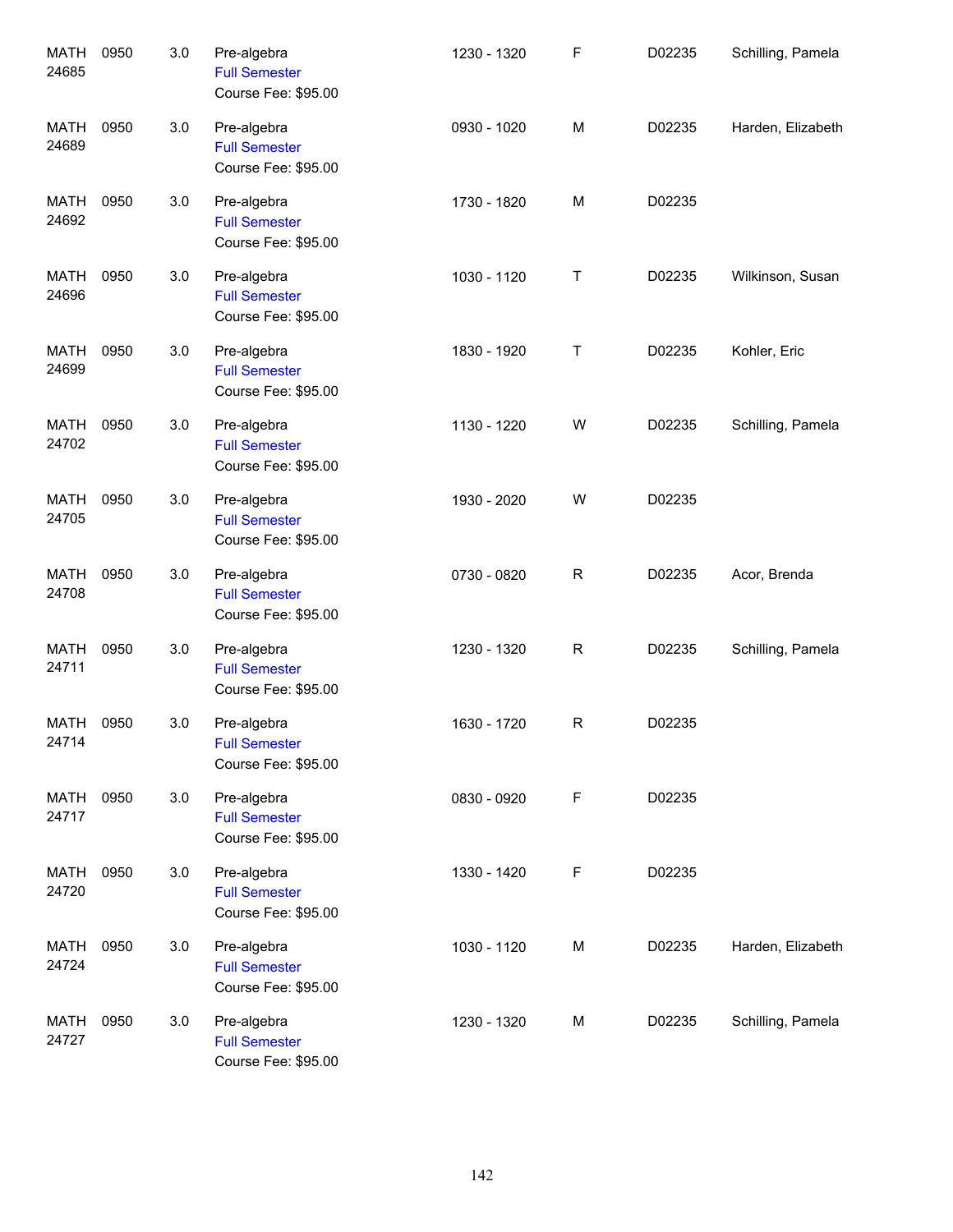| <b>MATH</b><br>24730 | 0950 | 3.0 | Pre-algebra<br><b>Full Semester</b><br>Course Fee: \$95.00 | 1830 - 1920 | M | D02235 |                   |
|----------------------|------|-----|------------------------------------------------------------|-------------|---|--------|-------------------|
| MATH<br>24733        | 0950 | 3.0 | Pre-algebra<br><b>Full Semester</b><br>Course Fee: \$95.00 | 0830 - 0920 | Τ | D02235 | Imig, David       |
| MATH<br>24736        | 0950 | 3.0 | Pre-algebra<br><b>Full Semester</b><br>Course Fee: \$95.00 | 1130 - 1220 | Τ | D02235 | Acor, Brenda      |
| MATH<br>24739        | 0950 | 3.0 | Pre-algebra<br><b>Full Semester</b><br>Course Fee: \$95.00 | 1330 - 1420 | Τ | D02235 |                   |
| MATH<br>24742        | 0950 | 3.0 | Pre-algebra<br><b>Full Semester</b><br>Course Fee: \$95.00 | 1630 - 1720 | T | D02235 | Barney, Corine    |
| MATH<br>24745        | 0950 | 3.0 | Pre-algebra<br><b>Full Semester</b><br>Course Fee: \$95.00 | 1930 - 2020 | Τ | D02235 | Kohler, Eric      |
| <b>MATH</b><br>24748 | 0950 | 3.0 | Pre-algebra<br><b>Full Semester</b><br>Course Fee: \$95.00 | 0730 - 0820 | W | D02235 | Acor, Brenda      |
| <b>MATH</b><br>24752 | 0950 | 3.0 | Pre-algebra<br><b>Full Semester</b><br>Course Fee: \$95.00 | 0930 - 1020 | W | D02235 | Harden, Elizabeth |
| <b>MATH</b><br>24755 | 0950 | 3.0 | Pre-algebra<br><b>Full Semester</b><br>Course Fee: \$95.00 | 1230 - 1320 | W | D02235 |                   |
| MATH<br>24758        | 0950 | 3.0 | Pre-algebra<br><b>Full Semester</b><br>Course Fee: \$95.00 | 1730 - 1820 | W | D02235 |                   |
| <b>MATH</b><br>24761 | 0950 | 3.0 | Pre-algebra<br><b>Full Semester</b><br>Course Fee: \$95.00 | 0830 - 0920 | R | D02235 | Acor, Brenda      |
| <b>MATH</b><br>24764 | 0950 | 3.0 | Pre-algebra<br><b>Full Semester</b><br>Course Fee: \$95.00 | 1030 - 1120 | R | D02235 |                   |
| <b>MATH</b><br>24767 | 0950 | 3.0 | Pre-algebra<br><b>Full Semester</b><br>Course Fee: \$95.00 | 1330 - 1420 | R | D02235 |                   |
| <b>MATH</b><br>24770 | 0950 | 3.0 | Pre-algebra<br><b>Full Semester</b><br>Course Fee: \$95.00 | 1830 - 1920 | R | D02235 |                   |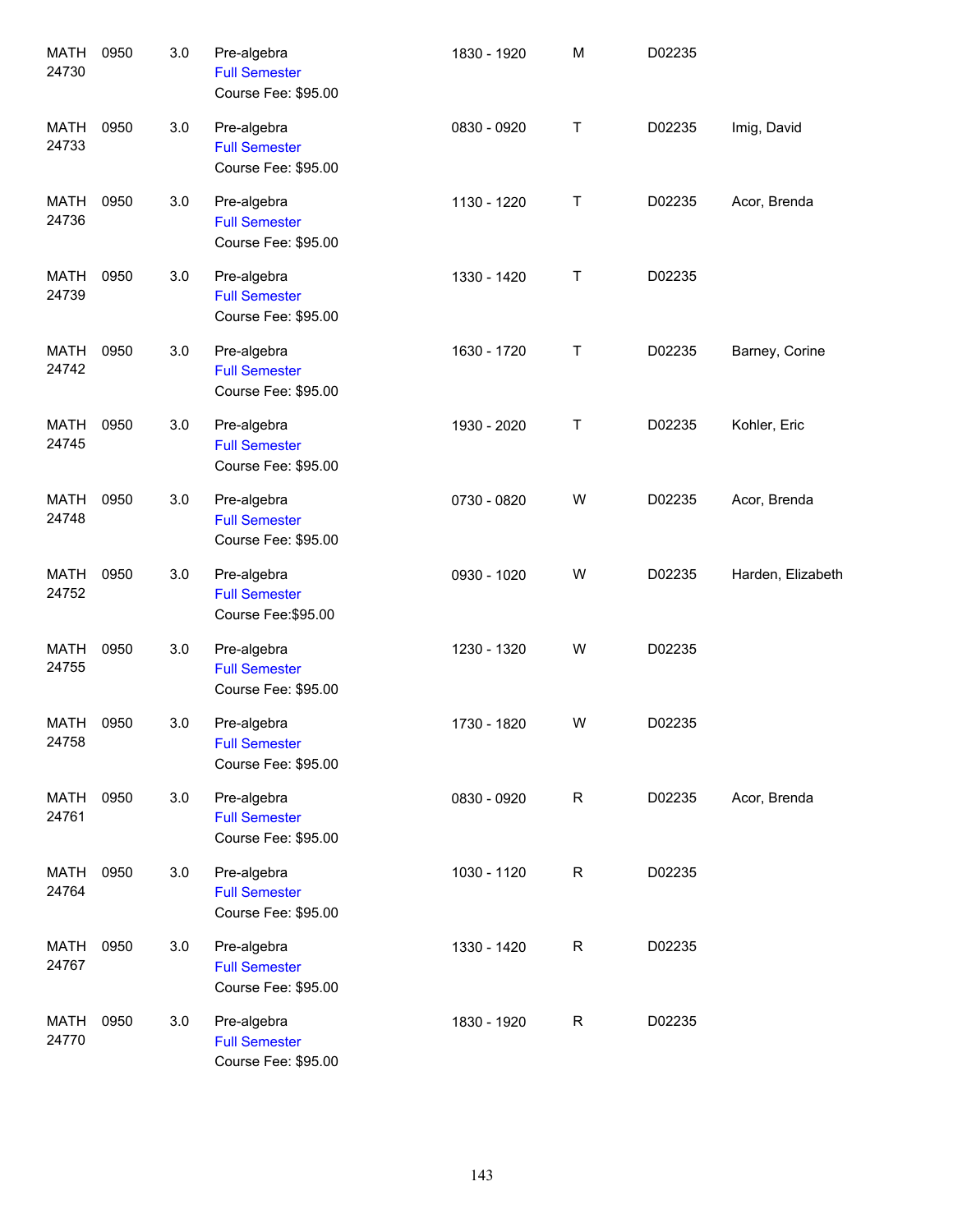| MATH<br>24773        | 0950 | 3.0 | Pre-algebra<br><b>Full Semester</b><br>Course Fee: \$95.00                                                                                                                                                                                          | 0930 - 1020 | F          | D02235    |                    |
|----------------------|------|-----|-----------------------------------------------------------------------------------------------------------------------------------------------------------------------------------------------------------------------------------------------------|-------------|------------|-----------|--------------------|
| MATH<br>24776        | 0950 | 3.0 | Pre-algebra<br><b>Full Semester</b><br>Course Fee: \$95.00                                                                                                                                                                                          | 1130 - 1220 | F          | D02235    | Schilling, Pamela  |
| MATH<br>24817        | 0950 | 3.0 | Pre-algebra<br><b>Full Semester</b><br>To access the online course materials, please log in through<br>the student portal (eWeber) at http://weber.edu and select:<br>"current students"<br>Course Fee \$95.00                                      | <b>TBA</b>  | <b>TBA</b> | <b>OL</b> | Wilkinson, Janette |
| <b>MATH</b><br>25516 | 0950 | 3.0 | Pre-algebra<br><b>Full Semester</b><br>Course Fee \$95.00                                                                                                                                                                                           | 1330 - 1420 | Т          | B4516     | Rich, Michelle     |
| <b>MATH</b><br>25657 | 0950 | 3.0 | Pre-algebra<br><b>Full Semester</b><br>Whole number, integer, and fraction operations, solving linear equations,<br>exponents, ratio and proportion, and applications (word problems). Prerequisite:<br>Accuplacer score within previous 12 months. |             |            |           |                    |
| <b>MATH</b><br>23567 | 0990 | 3.0 | First Course in Algebra<br><b>Full Semester</b><br>Course Fee \$95.00                                                                                                                                                                               | <b>TBA</b>  | <b>TBA</b> | <b>OL</b> | Poore, Darrell     |
| <b>MATH</b><br>23569 | 0990 | 3.0 | First Course in Algebra<br><b>Full Semester</b><br>Course Fee \$95.00                                                                                                                                                                               | <b>TBA</b>  | <b>TBA</b> | <b>OL</b> | Hadlock, Amanda    |
| <b>MATH</b><br>24026 | 0990 | 3.0 | First Course in Algebra<br><b>Full Semester</b><br>Course Fee \$95.00                                                                                                                                                                               | 0730 - 0820 | M          | B4517     | Hunt, Corinne      |
| <b>MATH</b><br>24030 | 0990 | 3.0 | First Course in Algebra<br><b>Full Semester</b><br>Course Fee \$95.00                                                                                                                                                                               | 0830 - 0920 | M          | B4516     |                    |
| <b>MATH</b><br>24033 | 0990 | 3.0 | First Course in Algebra<br><b>Full Semester</b><br>Course Fee \$95.00                                                                                                                                                                               | 0830 - 0920 | M          | ET127     |                    |
| MATH<br>24036        | 0990 | 3.0 | First Course in Algebra<br><b>Full Semester</b><br>Course Fee \$95.00                                                                                                                                                                               | 1130 - 1220 | M          | B4516     | Baker, Loyal       |
| <b>MATH</b><br>24041 | 0990 | 3.0 | First Course in Algebra<br><b>Full Semester</b><br>Course Fee \$95.00                                                                                                                                                                               | 1330 - 1420 | M          | B4516     |                    |
| MATH<br>24046        | 0990 | 3.0 | First Course in Algebra<br><b>Full Semester</b><br>Course Fee \$95.00                                                                                                                                                                               | 1630 - 1720 | M          | B4516     |                    |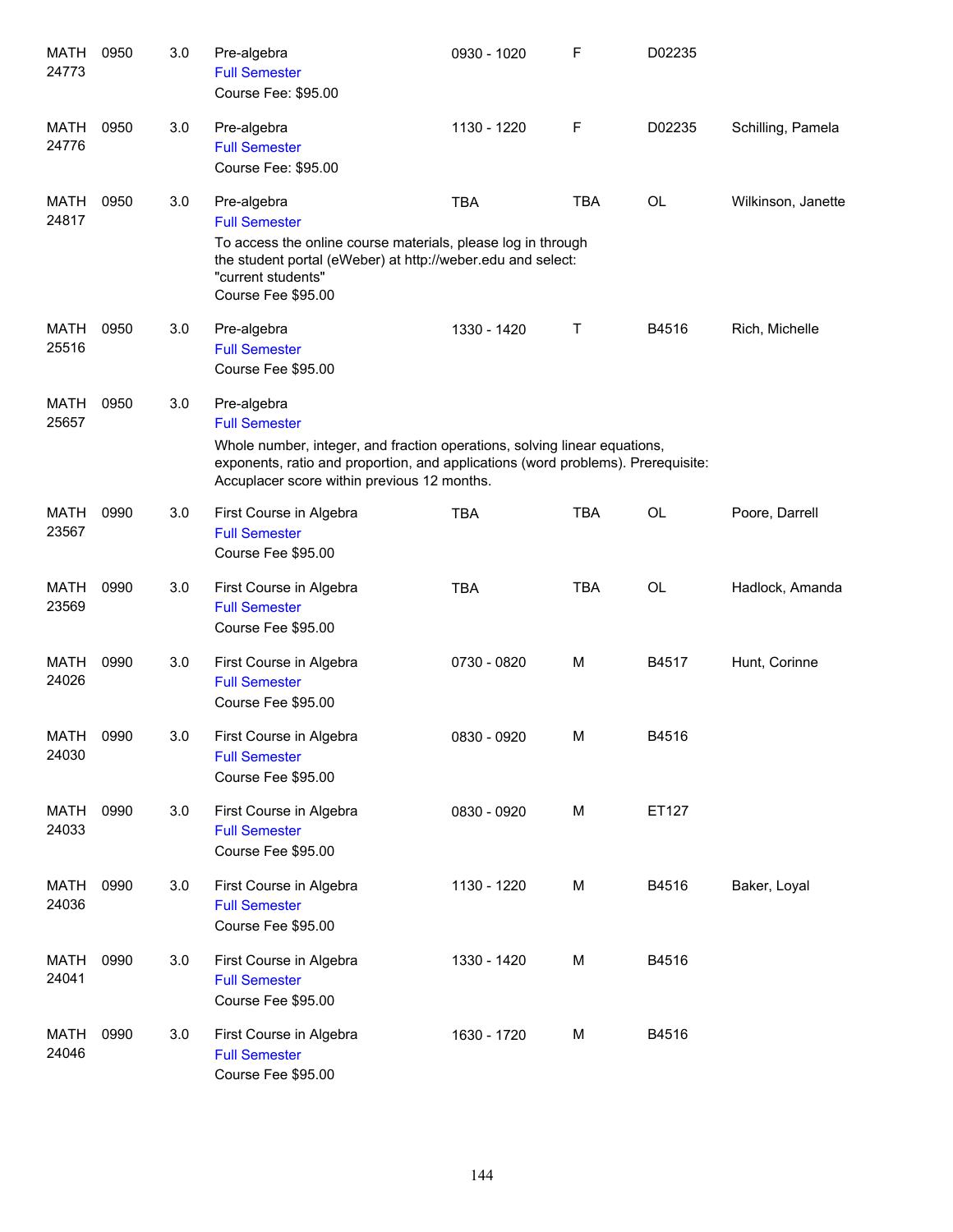| <b>MATH</b><br>24049 | 0990 | 3.0 | First Course in Algebra<br><b>Full Semester</b><br>Course Fee \$95.00 | 1930 - 2020 | M | B4516 |                  |
|----------------------|------|-----|-----------------------------------------------------------------------|-------------|---|-------|------------------|
| <b>MATH</b><br>24054 | 0990 | 3.0 | First Course in Algebra<br><b>Full Semester</b><br>Course Fee \$95.00 | 0930 - 1020 | M | B4517 |                  |
| <b>MATH</b><br>24058 | 0990 | 3.0 | First Course in Algebra<br><b>Full Semester</b><br>Course Fee \$95.00 | 1230 - 1320 | M | B4517 |                  |
| <b>MATH</b><br>24061 | 0990 | 3.0 | First Course in Algebra<br><b>Full Semester</b><br>Course Fee \$95.00 | 1730 - 1820 | M | B4517 |                  |
| <b>MATH</b><br>24067 | 0990 | 3.0 | First Course in Algebra<br><b>Full Semester</b><br>Course Fee \$95.00 | 1030 - 1120 | M | ET127 | Quesnell, Carrie |
| <b>MATH</b><br>24092 | 0990 | 3.0 | First Course in Algebra<br><b>Full Semester</b><br>Course Fee \$95.00 | 1330 - 1420 | M | ET127 |                  |
| <b>MATH</b><br>24097 | 0990 | 3.0 | First Course in Algebra<br><b>Full Semester</b><br>Course Fee \$95.00 | 1830 - 1920 | M | ET127 |                  |
| <b>MATH</b><br>24102 | 0990 | 3.0 | First Course in Algebra<br><b>Full Semester</b><br>Course Fee \$95.00 | 0730 - 0820 | Τ | B4516 |                  |
| <b>MATH</b><br>24105 | 0990 | 3.0 | First Course in Algebra<br><b>Full Semester</b><br>Course Fee \$95.00 | 0930 - 1020 | Τ | B4516 | Poore, Darrell   |
| MATH<br>24108        | 0990 | 3.0 | First Course in Algebra<br><b>Full Semester</b><br>Course Fee \$95.00 | 1230 - 1320 | Τ | B4516 |                  |
| MATH<br>24111        | 0990 | 3.0 | First Course in Algebra<br><b>Full Semester</b><br>Course Fee \$95.00 | 1730 - 1820 | T | B4516 |                  |
| MATH<br>24114        | 0990 | 3.0 | First Course in Algebra<br><b>Full Semester</b><br>Course Fee \$95.00 | 0830 - 0920 | Τ | B4517 | Yonkee, Mary     |
| MATH<br>24122        | 0990 | 3.0 | First Course in Algebra<br><b>Full Semester</b><br>Course Fee \$95.00 | 1030 - 1120 | T | B4517 |                  |
| MATH<br>24137        | 0990 | 3.0 | First Course in Algebra<br><b>Full Semester</b><br>Course Fee \$95.00 | 1330 - 1420 | T | B4517 |                  |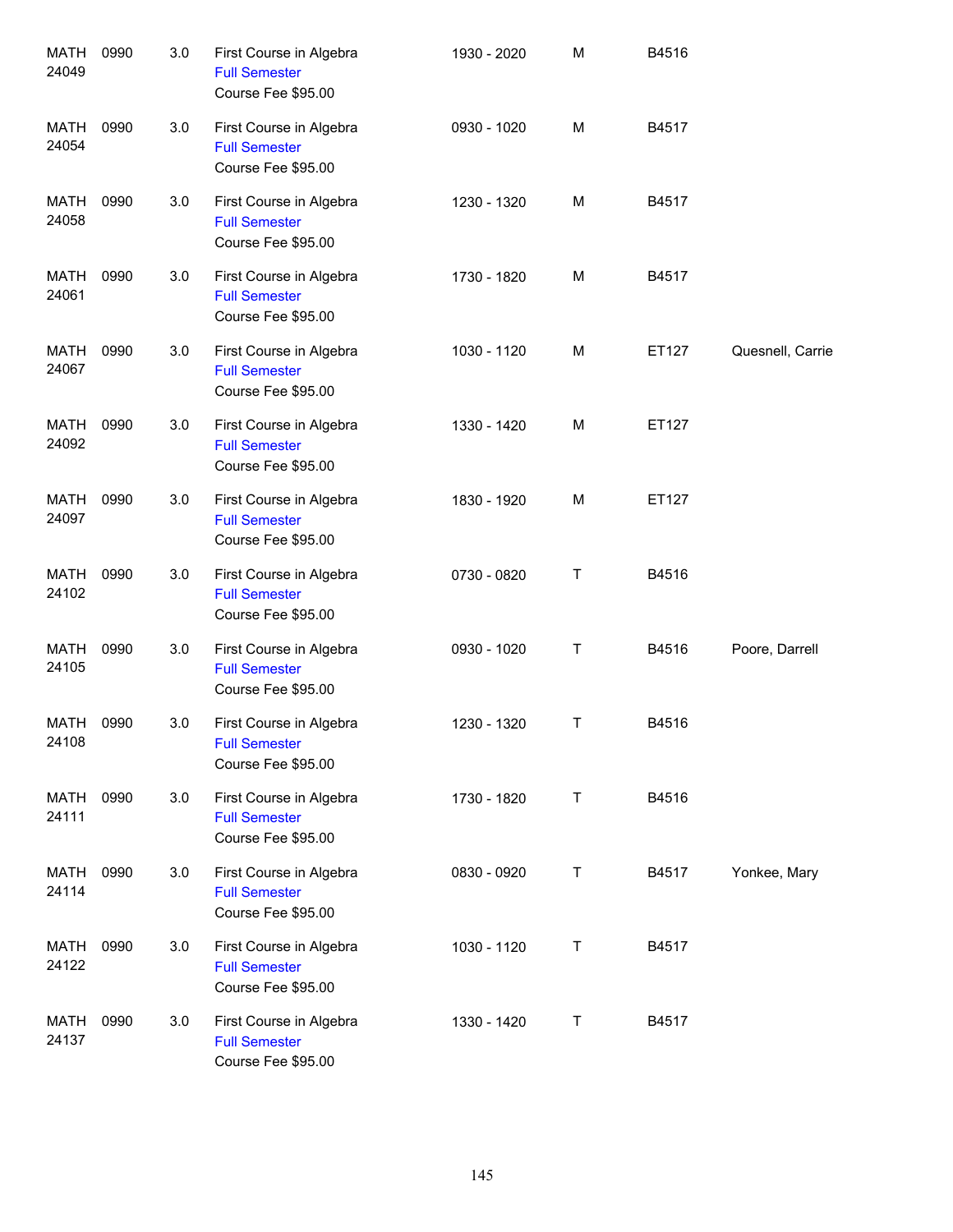| <b>MATH</b><br>24142 | 0990 | 3.0 | First Course in Algebra<br><b>Full Semester</b><br>Course Fee \$95.00 | 1830 - 1920 | $\mathsf{T}$ | B4517 |                  |
|----------------------|------|-----|-----------------------------------------------------------------------|-------------|--------------|-------|------------------|
| <b>MATH</b><br>24148 | 0990 | 3.0 | First Course in Algebra<br><b>Full Semester</b><br>Course Fee \$95.00 | 0930 - 1020 | Τ            | ET127 | Thaeler, John    |
| <b>MATH</b><br>24151 | 0990 | 3.0 | First Course in Algebra<br><b>Full Semester</b><br>Course Fee \$95.00 | 1130 - 1220 | Τ            | ET127 |                  |
| <b>MATH</b><br>24154 | 0990 | 3.0 | First Course in Algebra<br><b>Full Semester</b><br>Course Fee \$95.00 | 1630 - 1720 | Τ            | ET127 |                  |
| <b>MATH</b><br>24157 | 0990 | 3.0 | First Course in Algebra<br><b>Full Semester</b><br>Course Fee \$95.00 | 1930 - 2020 | Τ            | ET127 |                  |
| <b>MATH</b><br>24160 | 0990 | 3.0 | First Course in Algebra<br><b>Full Semester</b><br>Course Fee \$95.00 | 0830 - 0920 | W            | B4516 |                  |
| <b>MATH</b><br>24163 | 0990 | 3.0 | First Course in Algebra<br><b>Full Semester</b><br>Course Fee \$95.00 | 1030 - 1120 | W            | B4516 | Baker, Loyal     |
| <b>MATH</b><br>24168 | 0990 | 3.0 | First Course in Algebra<br><b>Full Semester</b><br>Course Fee \$95.00 | 1330 - 1420 | W            | B4516 |                  |
| <b>MATH</b><br>24174 | 0990 | 3.0 | First Course in Algebra<br><b>Full Semester</b><br>Course Fee \$95.00 | 1830 - 1920 | W            | B4516 |                  |
| MATH<br>24186        | 0990 | 3.0 | First Course in Algebra<br><b>Full Semester</b><br>Course Fee \$95.00 | 1130 - 1220 | W            | B4517 |                  |
| <b>MATH</b><br>24189 | 0990 | 3.0 | First Course in Algebra<br><b>Full Semester</b><br>Course Fee \$95.00 | 1930 - 2020 | W            | B4517 |                  |
| MATH<br>24192        | 0990 | 3.0 | First Course in Algebra<br><b>Full Semester</b><br>Course Fee \$95.00 | 0730 - 0820 | W            | ET127 |                  |
| MATH<br>24197        | 0990 | 3.0 | First Course in Algebra<br><b>Full Semester</b><br>Course Fee \$95.00 | 1030 - 1120 | W            | ET127 | Quesnell, Carrie |
| MATH<br>24202        | 0990 | 3.0 | First Course in Algebra<br><b>Full Semester</b><br>Course Fee \$95.00 | 1230 - 1320 | W            | ET127 |                  |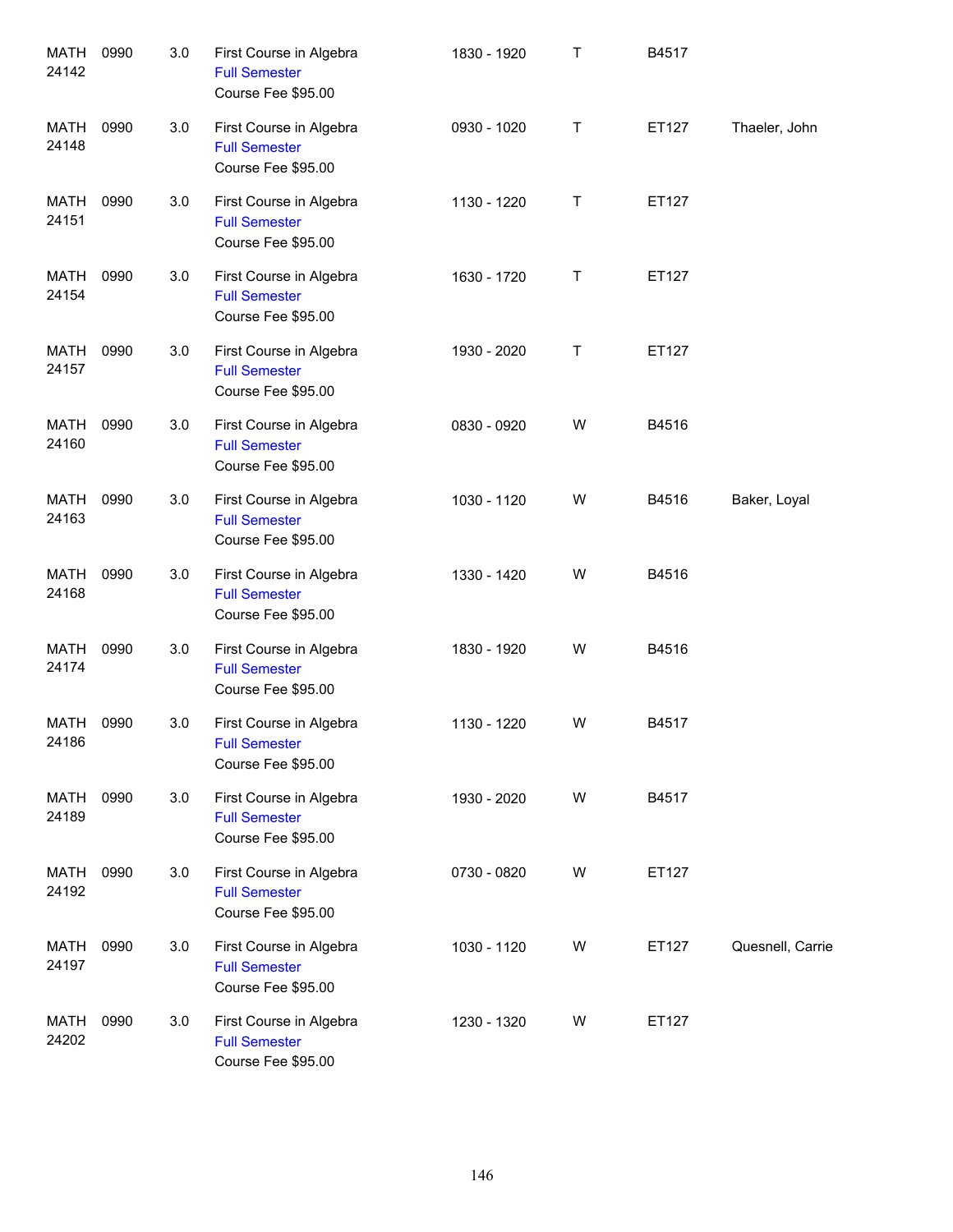| <b>MATH</b><br>24205 | 0990 | 3.0 | First Course in Algebra<br><b>Full Semester</b><br>Course Fee \$95.00 | 1730 - 1820 | W | ET127 |                |
|----------------------|------|-----|-----------------------------------------------------------------------|-------------|---|-------|----------------|
| <b>MATH</b><br>24210 | 0990 | 3.0 | First Course in Algebra<br><b>Full Semester</b><br>Course Fee \$95.00 | 0730 - 0820 | R | B4516 |                |
| <b>MATH</b><br>24213 | 0990 | 3.0 | First Course in Algebra<br><b>Full Semester</b><br>Course Fee \$95.00 | 0930 - 1020 | R | B4516 | Poore, Darrell |
| <b>MATH</b><br>24216 | 0990 | 3.0 | First Course in Algebra<br><b>Full Semester</b><br>Course Fee \$95.00 | 1130 - 1220 | R | B4516 |                |
| <b>MATH</b><br>24219 | 0990 | 3.0 | First Course in Algebra<br><b>Full Semester</b><br>Course Fee \$95.00 | 1930 - 2020 | R | B4516 |                |
| <b>MATH</b><br>24222 | 0990 | 3.0 | First Course in Algebra<br><b>Full Semester</b><br>Course Fee \$95.00 | 1030 - 1120 | R | B4517 |                |
| <b>MATH</b><br>24225 | 0990 | 3.0 | First Course in Algebra<br><b>Full Semester</b><br>Course Fee \$95.00 | 1230 - 1320 | R | B4517 |                |
| <b>MATH</b><br>24228 | 0990 | 3.0 | First Course in Algebra<br><b>Full Semester</b><br>Course Fee \$95.00 | 1730 - 1820 | R | B4517 |                |
| <b>MATH</b><br>24231 | 0990 | 3.0 | First Course in Algebra<br><b>Full Semester</b><br>Course Fee \$95.00 | 0830 - 0920 | R | ET127 |                |
| MATH<br>24235        | 0990 | 3.0 | First Course in Algebra<br><b>Full Semester</b><br>Course Fee \$95.00 | 1130 - 1220 | R | ET127 |                |
| MATH<br>24238        | 0990 | 3.0 | First Course in Algebra<br><b>Full Semester</b><br>Course Fee \$95.00 | 1330 - 1420 | R | ET127 |                |
| MATH<br>24241        | 0990 | 3.0 | First Course in Algebra<br><b>Full Semester</b><br>Course Fee \$95.00 | 1830 - 1920 | R | ET127 |                |
| MATH<br>24244        | 0990 | 3.0 | First Course in Algebra<br><b>Full Semester</b><br>Course Fee \$95.00 | 0830 - 0920 | F | B4516 |                |
| MATH<br>24247        | 0990 | 3.0 | First Course in Algebra<br><b>Full Semester</b><br>Course Fee \$95.00 | 1030 - 1120 | F | B4516 | Baker, Loyal   |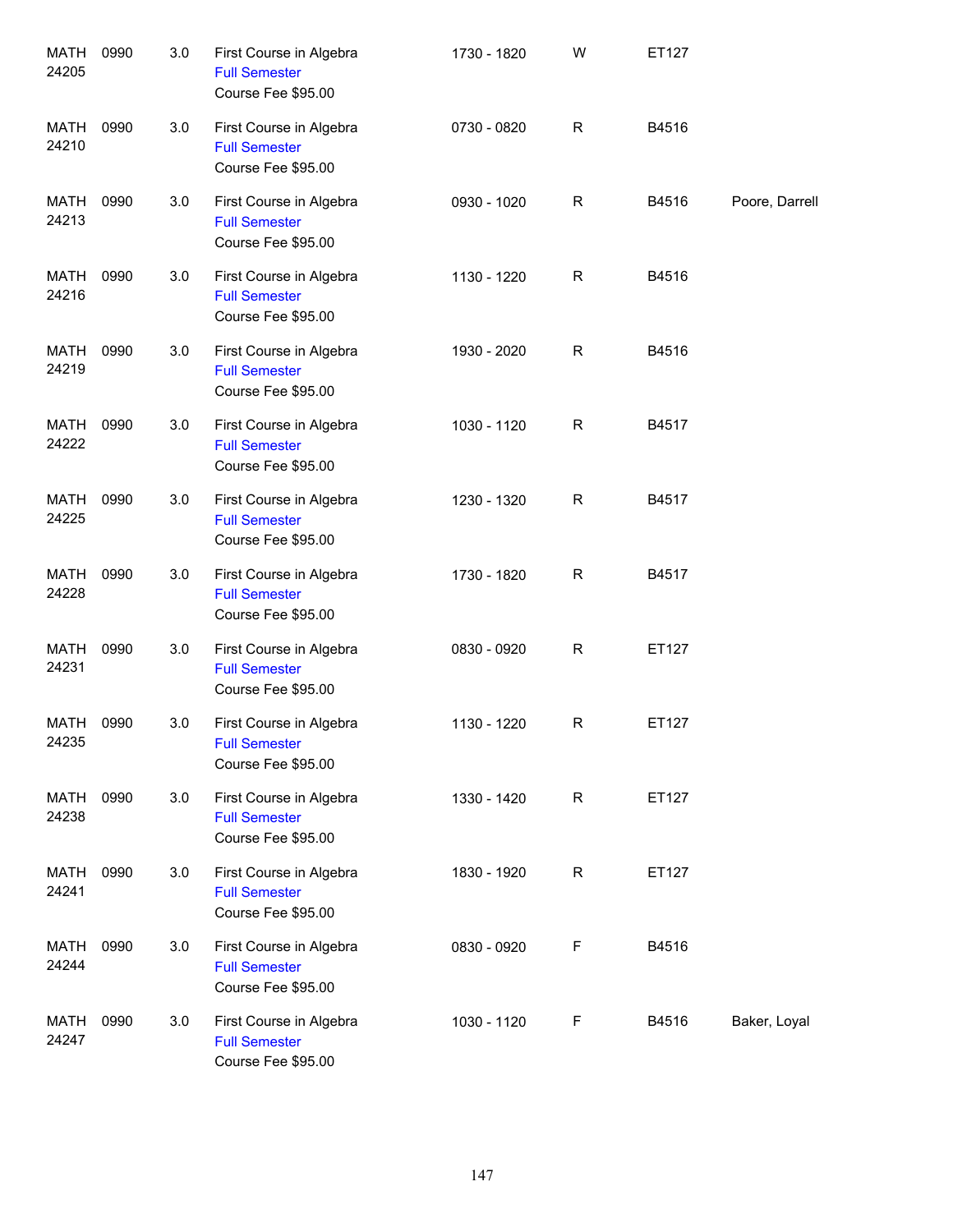| <b>MATH</b><br>24250 | 0990 | 3.0 | First Course in Algebra<br><b>Full Semester</b><br>Course Fee \$95.00 | 1230 - 1330 | F | B4516 |                    |
|----------------------|------|-----|-----------------------------------------------------------------------|-------------|---|-------|--------------------|
| MATH<br>24253        | 0990 | 3.0 | First Course in Algebra<br><b>Full Semester</b><br>Course Fee \$95.00 | 0830 - 0920 | F | B4517 |                    |
| MATH<br>24256        | 0990 | 3.0 | First Course in Algebra<br><b>Full Semester</b><br>Course Fee \$95.00 | 1130 - 1220 | F | B4517 | McKee, Deborah     |
| MATH<br>24259        | 0990 | 3.0 | First Course in Algebra<br><b>Full Semester</b><br>Course Fee \$95.00 | 1330 - 1420 | F | B4517 |                    |
| MATH<br>24262        | 0990 | 3.0 | First Course in Algebra<br><b>Full Semester</b><br>Course Fee \$95.00 | 0930 - 1020 | F | ET127 | Quesnell, Carrie   |
| MATH<br>24265        | 0990 | 3.0 | First Course in Algebra<br><b>Full Semester</b><br>Course Fee \$95.00 | 1230 - 1320 | F | ET127 |                    |
| <b>MATH</b><br>24267 | 0990 | 3.0 | First Course in Algebra<br><b>Full Semester</b><br>Course Fee \$95.00 | 1030 - 1120 | М | B4516 | Baker, Loyal       |
| <b>MATH</b><br>24271 | 0990 | 3.0 | First Course in Algebra<br><b>Full Semester</b><br>Course Fee \$95.00 | 1830 - 1920 | М | B4516 | Thompson, Erin     |
| <b>MATH</b><br>24274 | 0990 | 3.0 | First Course in Algebra<br><b>Full Semester</b><br>Course Fee \$95.00 | 1130 - 1220 | Τ | B4516 | Hansen, Amber      |
| MATH<br>24277        | 0990 | 3.0 | First Course in Algebra<br><b>Full Semester</b><br>Course Fee \$95.00 | 1930 - 2020 | Τ | B4516 | Thompson, Erin     |
| <b>MATH</b><br>24280 | 0990 | 3.0 | First Course in Algebra<br><b>Full Semester</b><br>Course Fee \$95.00 | 0730 - 0820 | W | B4516 | Hansen, Amber      |
| MATH<br>24283        | 0990 | 3.0 | First Course in Algebra<br><b>Full Semester</b><br>Course Fee \$95.00 | 1230 - 1320 | W | B4516 | Marx, Christine    |
| MATH<br>24286        | 0990 | 3.0 | First Course in Algebra<br><b>Full Semester</b><br>Course Fee \$95.00 | 1630 - 1720 | W | B4516 | Jennings, Cristine |
| MATH<br>24289        | 0990 | 3.0 | First Course in Algebra<br><b>Full Semester</b><br>Course Fee \$95.00 | 0830 - 0920 | R | B4516 | Hansen, Amber      |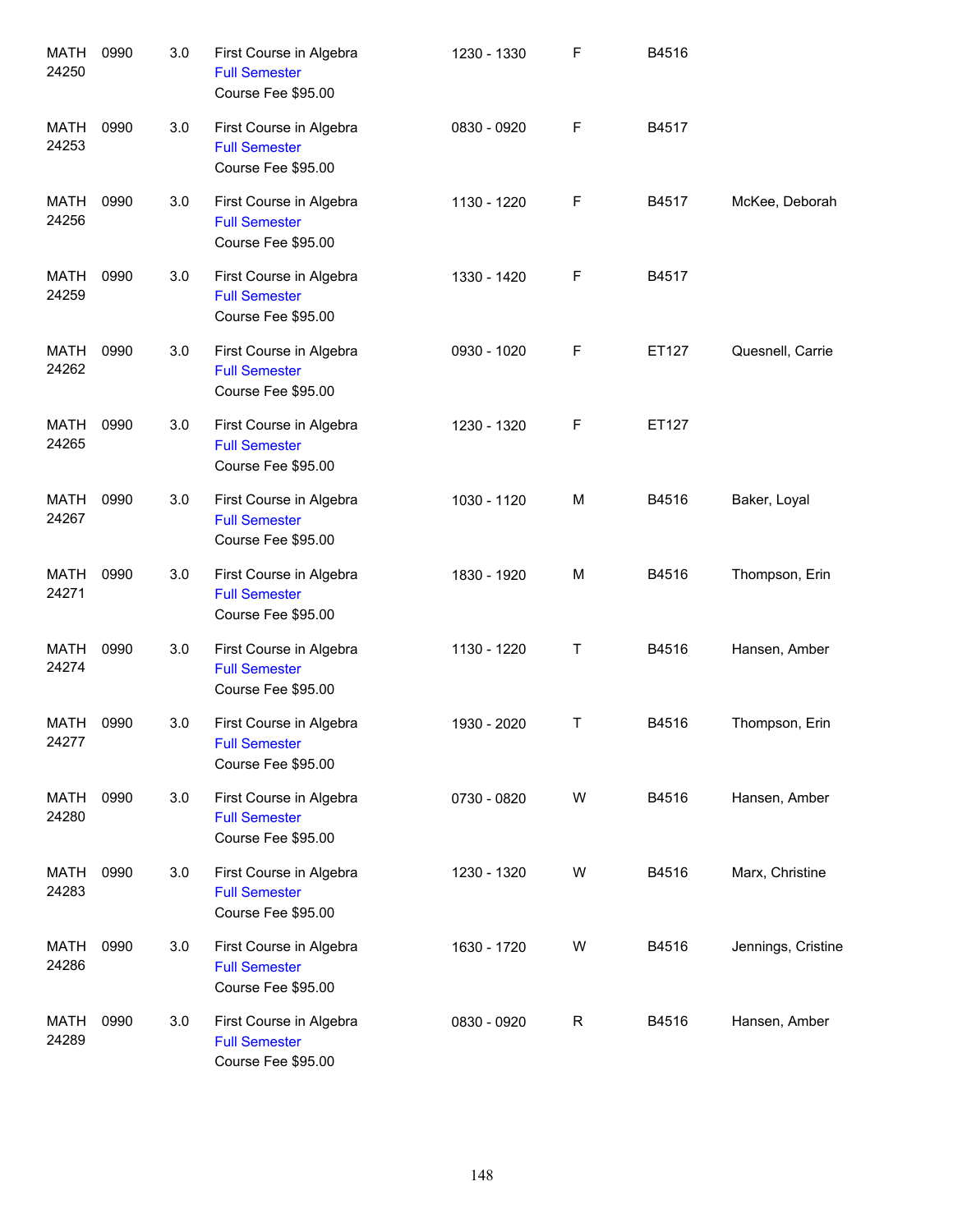| <b>MATH</b><br>24292 | 0990 | 3.0 | First Course in Algebra<br><b>Full Semester</b><br>Course Fee \$95.00 | 1330 - 1420 | $\mathsf R$ | B4516 | Poore, Darrell     |
|----------------------|------|-----|-----------------------------------------------------------------------|-------------|-------------|-------|--------------------|
| MATH<br>24295        | 0990 | 3.0 | First Course in Algebra<br><b>Full Semester</b><br>Course Fee \$95.00 | 1730 - 1820 | $\mathsf R$ | B4516 | Marriott, Katrina  |
| MATH<br>24298        | 0990 | 3.0 | First Course in Algebra<br><b>Full Semester</b><br>Course Fee \$95.00 | 0930 - 1020 | F           | B4516 | Poore, Darrell     |
| MATH<br>24301        | 0990 | 3.0 | First Course in Algebra<br><b>Full Semester</b><br>Course Fee \$95.00 | 1130 - 1220 | M           | B4517 | McKee, Deborah     |
| <b>MATH</b><br>24304 | 0990 | 3.0 | First Course in Algebra<br><b>Full Semester</b><br>Course Fee \$95.00 | 1930 - 2020 | M           | B4517 | Portz, Heidi       |
| <b>MATH</b><br>24307 | 0990 | 3.0 | First Course in Algebra<br><b>Full Semester</b><br>Course Fee \$95.00 | 0730 - 0820 | Т           | B4517 | Baker, Loyal       |
| <b>MATH</b><br>24310 | 0990 | 3.0 | First Course in Algebra<br><b>Full Semester</b><br>Course Fee \$95.00 | 1230 - 1320 | Т           | B4517 | Rich, Michelle     |
| MATH<br>24313        | 0990 | 3.0 | First Course in Algebra<br><b>Full Semester</b><br>Course Fee \$95.00 | 1630 - 1720 | Т           | B4517 | Hunt, Corinne      |
| <b>MATH</b><br>24316 | 0990 | 3.0 | First Course in Algebra<br><b>Full Semester</b><br>Course Fee \$95.00 | 0830 - 0920 | W           | B4517 | Wilkinson, Janette |
| MATH<br>24319        | 0990 | 3.0 | First Course in Algebra<br><b>Full Semester</b><br>Course Fee \$95.00 | 1330 - 1420 | W           | B4517 | Jones, Charity     |
| MATH<br>24322        | 0990 | 3.0 | First Course in Algebra<br><b>Full Semester</b><br>Course Fee \$95.00 | 1730 - 1820 | W           | B4517 | Jennings, Cristine |
| MATH<br>24325        | 0990 | 3.0 | First Course in Algebra<br><b>Full Semester</b><br>Course Fee \$95.00 | 0930 - 1020 | R           | B4517 | Yonkee, Mary       |
| MATH<br>24328        | 0990 | 3.0 | First Course in Algebra<br><b>Full Semester</b><br>Course Fee \$95.00 | 1830 - 1920 | R           | B4517 | Webster, Lori      |
| MATH<br>24331        | 0990 | 3.0 | First Course in Algebra<br><b>Full Semester</b><br>Course Fee \$95.00 | 1030 - 1120 | F           | B4517 | Hallin, Stephen    |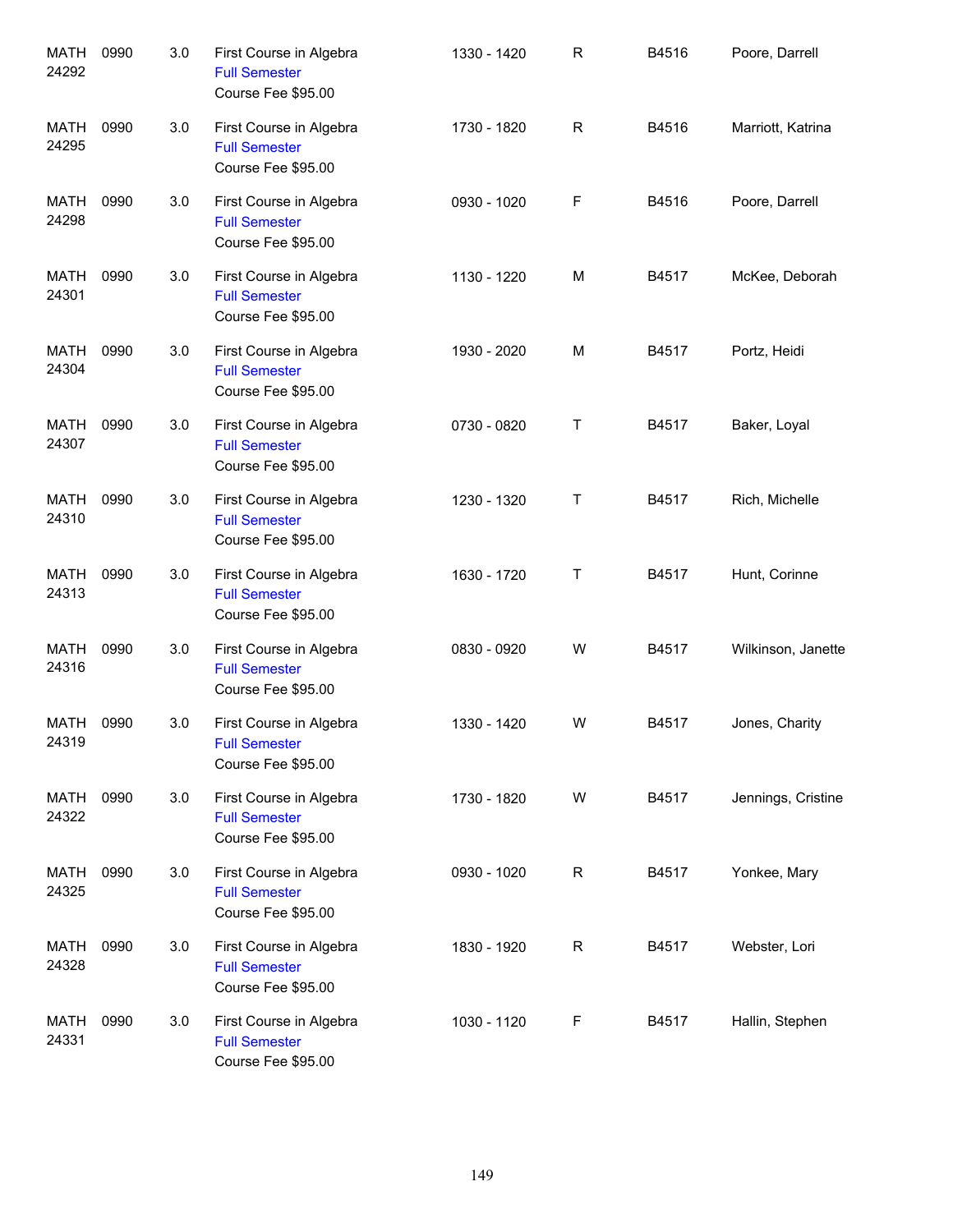| <b>MATH</b><br>24337 | 0990 | 3.0 | First Course in Algebra<br><b>Full Semester</b><br>Course Fee \$95.00  | 1230 - 1320 | M | ET127  | Hallin, Stephen   |
|----------------------|------|-----|------------------------------------------------------------------------|-------------|---|--------|-------------------|
| <b>MATH</b><br>24340 | 0990 | 3.0 | First Course in Algebra<br><b>Full Semester</b><br>Course Fee \$95.00  | 1630 - 1720 | M | ET127  | Marriott, Katrina |
| MATH<br>24343        | 0990 | 3.0 | First Course in Algebra<br><b>Full Semester</b><br>Course Fee \$95.00  | 0830 - 0920 | Τ | ET127  | Quesnell, Carrie  |
| MATH<br>24346        | 0990 | 3.0 | First Course in Algebra<br><b>Full Semester</b><br>Course Fee \$95.00  | 1330 - 1420 | Τ | ET127  | Marx, Christine   |
| <b>MATH</b><br>24349 | 0990 | 3.0 | First Course in Algebra<br><b>Full Semester</b><br>Course Fee \$95.00  | 1730 - 1820 | T | ET127  | Portz, Heidi      |
| MATH<br>24353        | 0990 | 3.0 | First Course in Algebra<br><b>Full Semester</b><br>Course Fee \$95.00  | 0930 - 1020 | W | ET127  | Thaeler, John     |
| MATH<br>24356        | 0990 | 3.0 | First Course in Algebra<br><b>Full Semester</b><br>Course Fee \$95.00  | 1830 - 1920 | W | ET127  | Portz, Heidi      |
| MATH<br>24359        | 0990 | 3.0 | First Course in Algebra<br><b>Full Semester</b><br>Course Fee \$95.00  | 1030 - 1120 | R | ET127  | Hallin, Stephen   |
| MATH<br>24365        | 0990 | 3.0 | First Course in Algebra<br><b>Full Semester</b><br>Course Fee \$95.00  | 1130 - 1220 | F | ET127  | Kent, Randall     |
| MATH<br>24632        | 0990 | 3.0 | First Course in Algebra<br><b>Full Semester</b><br>Course Fee: \$95.00 | 0730 - 0820 | M | D02235 | Acor, Brenda      |
| MATH<br>24635        | 0990 | 3.0 | First Course in Algebra<br><b>Full Semester</b><br>Course Fee: \$95.00 | 0830 - 0920 | М | D02235 | Acor, Brenda      |
| MATH<br>24638        | 0990 | 3.0 | First Course in Algebra<br><b>Full Semester</b><br>Course Fee: \$95.00 | 1130 - 1220 | М | D02235 | Schilling, Pamela |
| MATH<br>24641        | 0990 | 3.0 | First Course in Algebra<br><b>Full Semester</b><br>Course Fee: \$95.00 | 1330 - 1420 | М | D02235 |                   |
| MATH<br>24644        | 0990 | 3.0 | First Course in Algebra<br><b>Full Semester</b><br>Course Fee: \$95.00 | 1930 - 2020 | М | D02235 |                   |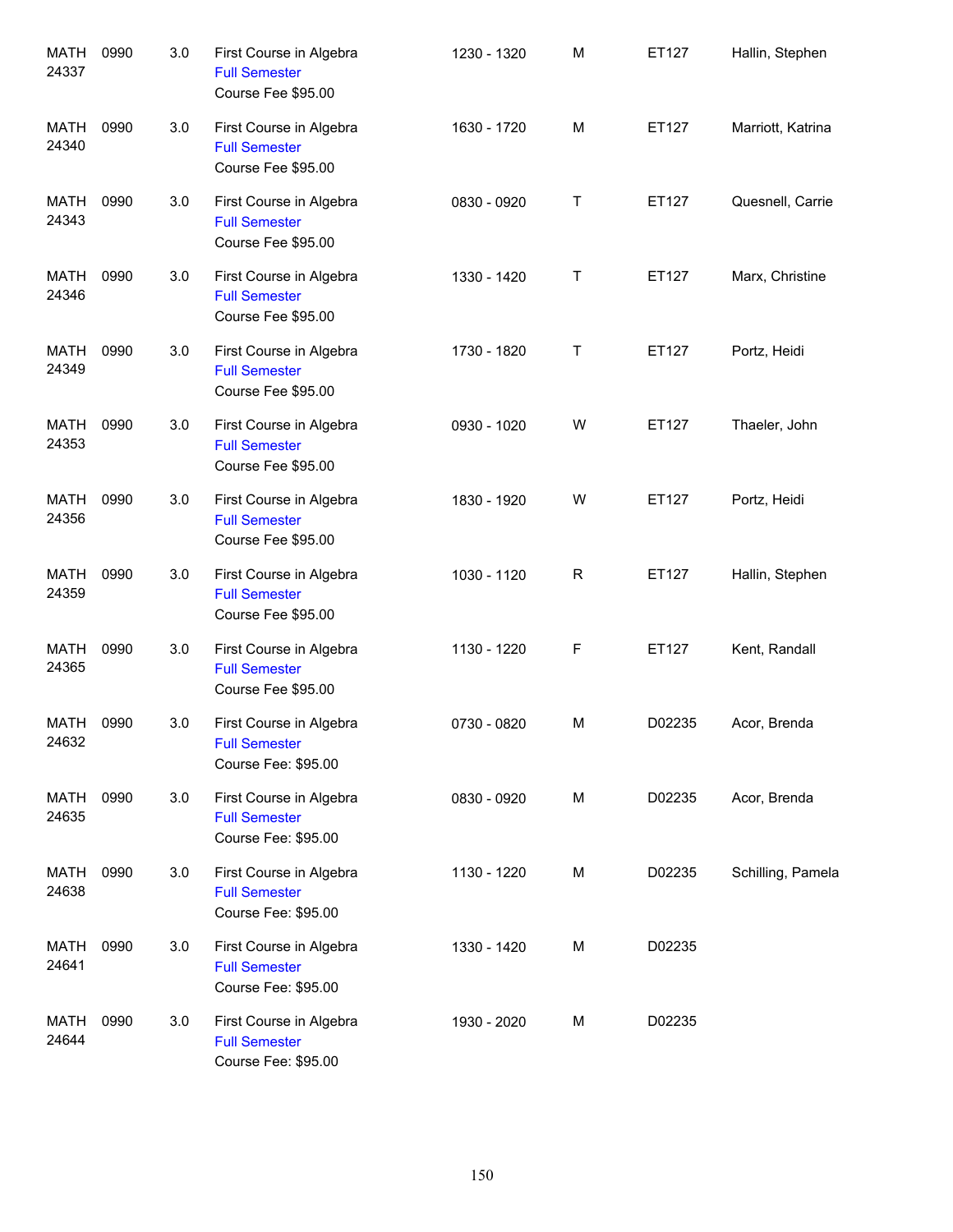| <b>MATH</b><br>24647 | 0990 | 3.0 | First Course in Algebra<br><b>Full Semester</b><br>Course Fee: \$95.00 | 0930 - 1020 | Τ | D02235 | Imig, David       |
|----------------------|------|-----|------------------------------------------------------------------------|-------------|---|--------|-------------------|
| <b>MATH</b><br>24650 | 0990 | 3.0 | First Course in Algebra<br><b>Full Semester</b><br>Course Fee: \$95.00 | 1230 - 1320 | Τ | D02235 |                   |
| MATH<br>24653        | 0990 | 3.0 | First Course in Algebra<br><b>Full Semester</b><br>Course Fee: \$95.00 | 1730 - 1820 | Т | D02235 | Barney, Corine    |
| MATH<br>24656        | 0990 | 3.0 | First Course in Algebra<br><b>Full Semester</b><br>Course Fee: \$95.00 | 0830 - 0920 | W | D02235 | Acor, Brenda      |
| MATH<br>24659        | 0990 | 3.0 | First Course in Algebra<br><b>Full Semester</b><br>Course Fee: \$95.00 | 1030 - 1120 | W | D02235 | Harden, Elizabeth |
| MATH<br>24662        | 0990 | 3.0 | First Course in Algebra<br><b>Full Semester</b><br>Course Fee: \$95.00 | 1330 - 1420 | W | D02235 |                   |
| MATH<br>24665        | 0990 | 3.0 | First Course in Algebra<br><b>Full Semester</b><br>Course Fee: \$95.00 | 1630 - 1720 | W | D02235 |                   |
| MATH<br>24668        | 0990 | 3.0 | First Course in Algebra<br><b>Full Semester</b><br>Course Fee: \$95.00 | 1830 - 1920 | W | D02235 |                   |
| MATH<br>24671        | 0990 | 3.0 | First Course in Algebra<br><b>Full Semester</b><br>Course Fee: \$95.00 | 0930 - 1020 | R | D02235 |                   |
| MATH<br>24674        | 0990 | 3.0 | First Course in Algebra<br><b>Full Semester</b><br>Course Fee: \$95.00 | 1130 - 1220 | R | D02235 | Schilling, Pamela |
| MATH<br>24677        | 0990 | 3.0 | First Course in Algebra<br><b>Full Semester</b><br>Course Fee: \$95.00 | 1730 - 1820 | R | D02235 |                   |
| <b>MATH</b><br>24680 | 0990 | 3.0 | First Course in Algebra<br><b>Full Semester</b><br>Course Fee: \$95.00 | 1930 - 2020 | R | D02235 |                   |
| MATH<br>24683        | 0990 | 3.0 | First Course in Algebra<br><b>Full Semester</b><br>Course Fee: \$95.00 | 1030 - 1120 | F | D02235 |                   |
| MATH<br>24686        | 0990 | 3.0 | First Course in Algebra<br><b>Full Semester</b><br>Course Fee: \$95.00 | 1230 - 1320 | F | D02235 | Schilling, Pamela |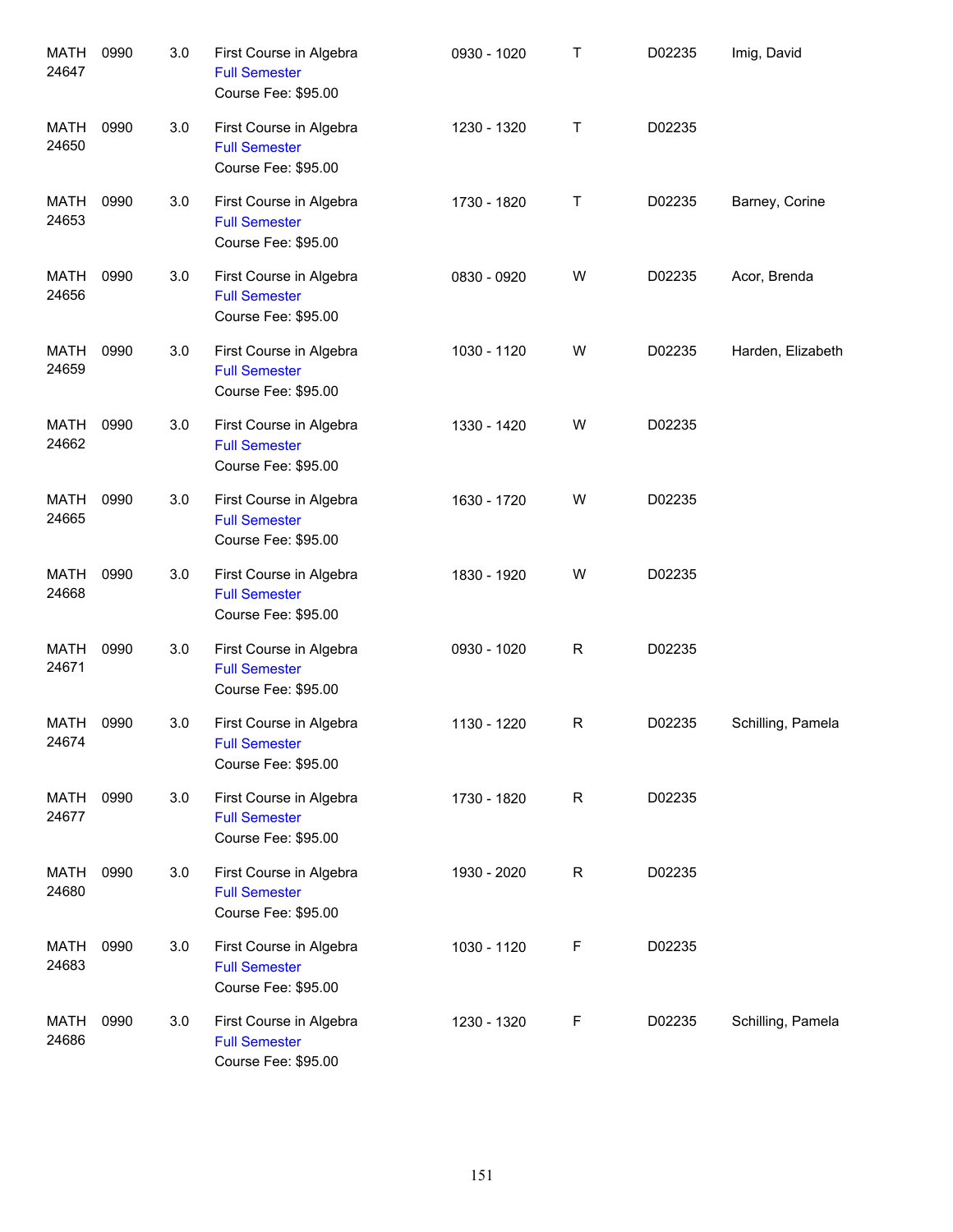| <b>MATH</b><br>24688 | 0990 | 3.0 | First Course in Algebra<br><b>Full Semester</b><br>Course Fee: \$95.00 | 0930 - 1020 | M           | D02235 | Harden, Elizabeth  |
|----------------------|------|-----|------------------------------------------------------------------------|-------------|-------------|--------|--------------------|
| MATH<br>24691        | 0990 | 3.0 | First Course in Algebra<br><b>Full Semester</b><br>Course Fee: \$95.00 | 1730 - 1820 | M           | D02235 | Holt, Julie        |
| MATH<br>24695        | 0990 | 3.0 | First Course in Algebra<br><b>Full Semester</b><br>Course Fee: \$95.00 | 1030 - 1120 | Τ           | D02235 | Wilkinson, Susan   |
| <b>MATH</b><br>24698 | 0990 | 3.0 | First Course in Algebra<br><b>Full Semester</b><br>Course Fee: \$95.00 | 1830 - 1920 | Τ           | D02235 | Kohler, Eric       |
| <b>MATH</b><br>24701 | 0990 | 3.0 | First Course in Algebra<br><b>Full Semester</b><br>Course Fee: \$95.00 | 1130 - 1220 | W           | D02235 | Schilling, Pamela  |
| MATH<br>24704        | 0990 | 3.0 | First Course in Algebra<br><b>Full Semester</b><br>Course Fee: \$95.00 | 1930 - 2020 | W           | D02235 | Barrett, Catherine |
| MATH<br>24707        | 0990 | 3.0 | First Course in Algebra<br><b>Full Semester</b><br>Course Fee: \$95.00 | 0730 - 0820 | $\mathsf R$ | D02235 | Acor, Brenda       |
| MATH<br>24710        | 0990 | 3.0 | First Course in Algebra<br><b>Full Semester</b><br>Course Fee: \$95.00 | 1230 - 1320 | $\mathsf R$ | D02235 | Schilling, Pamela  |
| <b>MATH</b><br>24713 | 0990 | 3.0 | First Course in Algebra<br><b>Full Semester</b><br>Course Fee: \$95.00 | 1630 - 1720 | $\mathsf R$ | D02235 | Rich, Michelle     |
| MATH<br>24716        | 0990 | 3.0 | First Course in Algebra<br><b>Full Semester</b><br>Course Fee: \$95.00 | 0830 - 0920 | F           | D02235 | Jones, Charity     |
| MATH<br>24723        | 0990 | 3.0 | First Course in Algebra<br><b>Full Semester</b><br>Course Fee: \$95.00 | 1030 - 1120 | M           | D02235 | Harden, Elizabeth  |
| <b>MATH</b><br>24726 | 0990 | 3.0 | First Course in Algebra<br><b>Full Semester</b><br>Course Fee: \$95.00 | 1230 - 1320 | M           | D02235 | Schilling, Pamela  |
| MATH<br>24729        | 0990 | 3.0 | First Course in Algebra<br><b>Full Semester</b><br>Course Fee: \$95.00 | 1830 - 1920 | M           | D02235 |                    |
| MATH<br>24732        | 0990 | 3.0 | First Course in Algebra<br><b>Full Semester</b><br>Course Fee: \$95.00 | 0830 - 0920 | Τ           | D02235 | Imig, David        |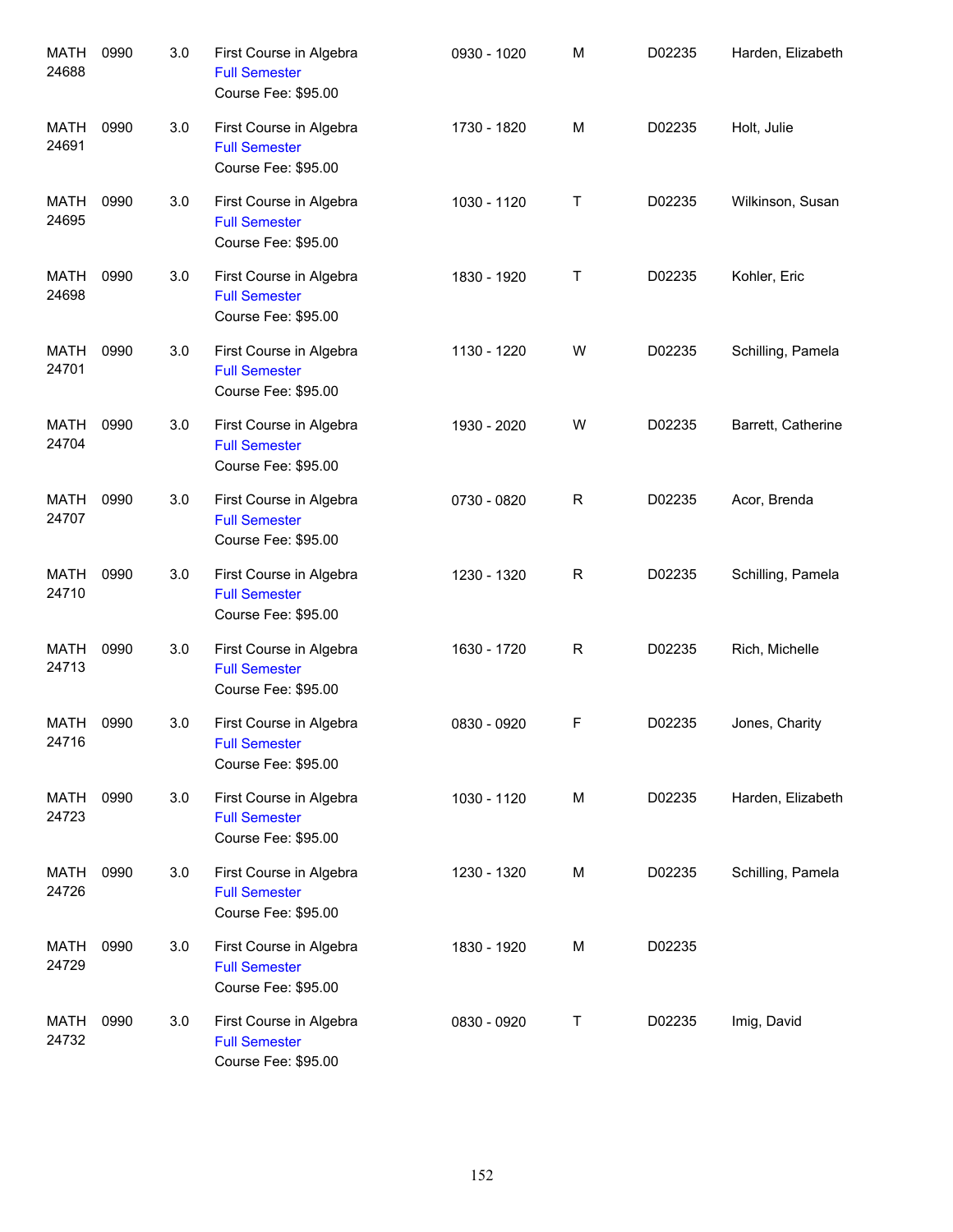| <b>MATH</b><br>24735 | 0990 | 3.0 | First Course in Algebra<br><b>Full Semester</b><br>Course Fee: \$95.00 | 1130 - 1220 | Τ           | D02235 | Acor, Brenda      |
|----------------------|------|-----|------------------------------------------------------------------------|-------------|-------------|--------|-------------------|
| MATH<br>24738        | 0990 | 3.0 | First Course in Algebra<br><b>Full Semester</b><br>Course Fee: \$95.00 | 1330 - 1420 | $\mathsf T$ | D02235 |                   |
| MATH<br>24741        | 0990 | 3.0 | First Course in Algebra<br><b>Full Semester</b><br>Course Fee: \$95.00 | 1630 - 1720 | $\mathsf T$ | D02235 | Barney, Corine    |
| MATH<br>24744        | 0990 | 3.0 | First Course in Algebra<br><b>Full Semester</b><br>Course Fee: \$95.00 | 1930 - 2020 | T           | D02235 | Kohler, Eric      |
| MATH<br>24747        | 0990 | 3.0 | First Course in Algebra<br><b>Full Semester</b><br>Course Fee: \$95.00 | 0730 - 0820 | W           | D02235 | Acor, Brenda      |
| MATH<br>24750        | 0990 | 3.0 | First Course in Algebra<br><b>Full Semester</b><br>Course Fee: \$95.00 | 0930 - 1020 | W           | D02235 | Harden, Elizabeth |
| MATH<br>24754        | 0990 | 3.0 | First Course in Algebra<br><b>Full Semester</b><br>Course Fee: \$95.00 | 1230 - 1320 | W           | D02235 |                   |
| MATH<br>24757        | 0990 | 3.0 | First Course in Algebra<br><b>Full Semester</b><br>Course Fee: \$95.00 | 1730 - 1820 | W           | D02235 |                   |
| MATH<br>24760        | 0990 | 3.0 | First Course in Algebra<br><b>Full Semester</b><br>Course Fee: \$95.00 | 0830 - 0920 | R           | D02235 | Acor, Brenda      |
| MATH<br>24763        | 0990 | 3.0 | First Course in Algebra<br><b>Full Semester</b><br>Course Fee: \$95.00 | 1030 - 1120 | R           | D02235 |                   |
| MATH<br>24766        | 0990 | 3.0 | First Course in Algebra<br><b>Full Semester</b><br>Course Fee: \$95.00 | 1330 - 1420 | R           | D02235 |                   |
| MATH<br>24769        | 0990 | 3.0 | First Course in Algebra<br><b>Full Semester</b><br>Course Fee: \$95.00 | 1830 - 1920 | R           | D02235 |                   |
| MATH<br>24772        | 0990 | 3.0 | First Course in Algebra<br><b>Full Semester</b><br>Course Fee: \$95.00 | 0930 - 1020 | F           | D02235 |                   |
| MATH<br>24775        | 0990 | 3.0 | First Course in Algebra<br><b>Full Semester</b><br>Course Fee: \$95.00 | 1130 - 1220 | F           | D02235 | Schilling, Pamela |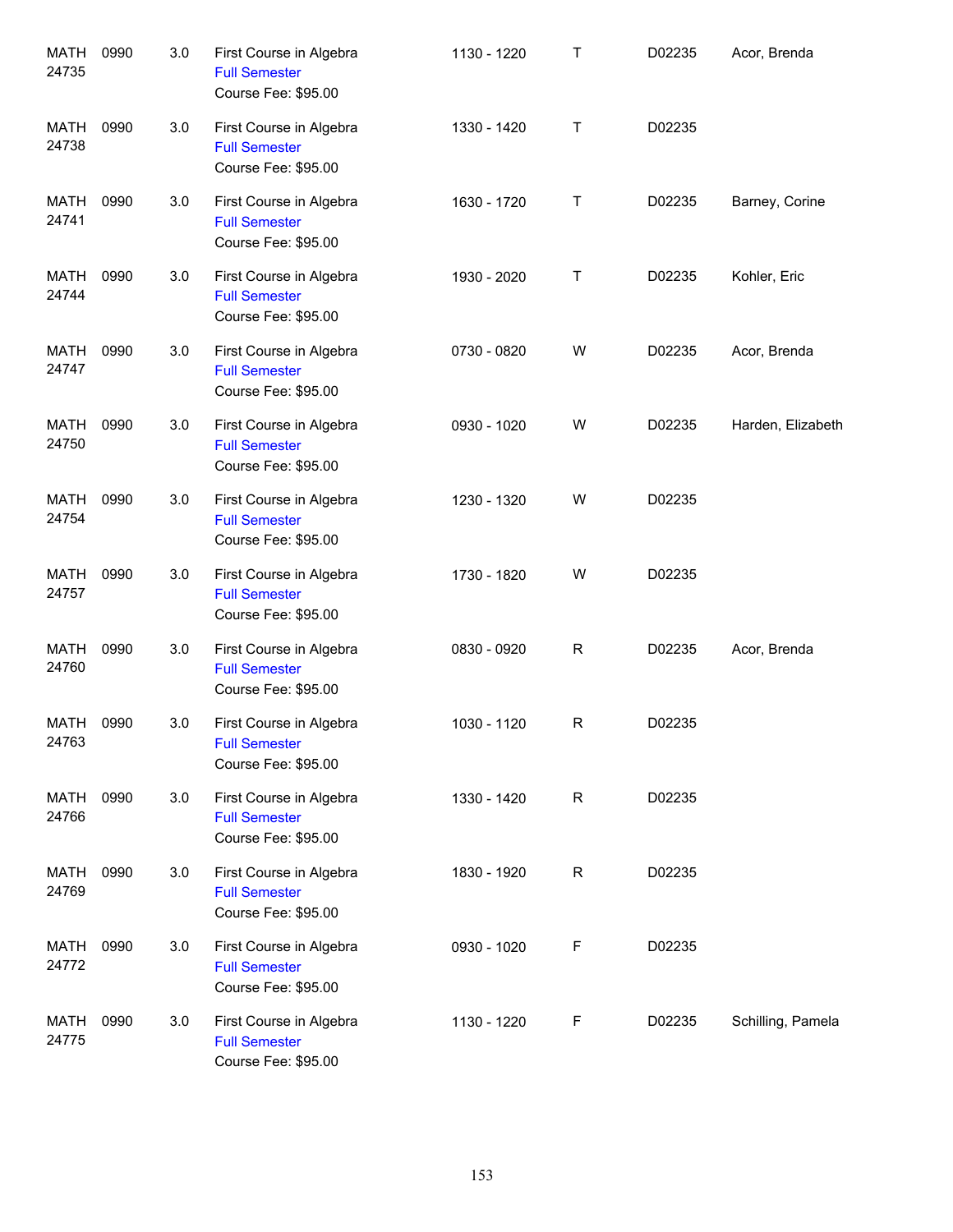| <b>MATH</b><br>24804 | 0990 | 3.0 | First Course in Algebra<br><b>Block 2</b><br>You may NOT register for this section. FOR DEPT USE ONLY.                                                                                                                     | <b>TBA</b>  | <b>TBA</b> |           | Poore, Darrell     |
|----------------------|------|-----|----------------------------------------------------------------------------------------------------------------------------------------------------------------------------------------------------------------------------|-------------|------------|-----------|--------------------|
| MATH<br>24816        | 0990 | 3.0 | First Course in Algebra<br><b>Full Semester</b><br>To access the online course materials, please log in through<br>the student portal (eWeber) at http://weber.edu and select:<br>"current students"<br>Course Fee \$95.00 | TBA         | <b>TBA</b> | <b>OL</b> | Jennings, Cristine |
| MATH<br>23524        | 1010 | 4.0 | Intermediate Algebra<br><b>Full Semester</b><br>To access the online course materials, please log in through<br>the student portal (eWeber) at http://weber.edu and select:<br>"current students"<br>Course Fee \$95.00    | <b>TBA</b>  | <b>TBA</b> | <b>OL</b> | Marriott, Katrina  |
| MATH<br>23525        | 1010 | 4.0 | Intermediate Algebra<br><b>Full Semester</b><br>To access the online course materials, please log in through<br>the student portal (eWeber) at http://weber.edu and select:<br>"current students"<br>Course Fee \$95.00    | <b>TBA</b>  | <b>TBA</b> | <b>OL</b> | Quesnell, Carrie   |
| MATH<br>24028        | 1010 | 4.0 | Intermediate Algebra<br><b>Full Semester</b><br>Course Fee \$95.00                                                                                                                                                         | 0730 - 0820 | M          | B4517     | Hunt, Corinne      |
| <b>MATH</b><br>24031 | 1010 | 4.0 | Intermediate Algebra<br><b>Full Semester</b><br>Course Fee \$95.00                                                                                                                                                         | 0830 - 0920 | M          | B4516     |                    |
| MATH<br>24034        | 1010 | 4.0 | Intermediate Algebra<br><b>Full Semester</b><br>Course Fee \$95.00                                                                                                                                                         | 0830 - 0920 | M          | ET127     |                    |
| <b>MATH</b><br>24037 | 1010 | 4.0 | Intermediate Algebra<br><b>Full Semester</b><br>Course Fee \$95.00                                                                                                                                                         | 1130 - 1220 | м          | B4516     | Baker, Loyal       |
| <b>MATH</b><br>24042 | 1010 | 4.0 | Intermediate Algebra<br><b>Full Semester</b><br>Course Fee \$95.00                                                                                                                                                         | 1330 - 1420 | M          | B4516     |                    |
| <b>MATH</b><br>24047 | 1010 | 4.0 | Intermediate Algebra<br><b>Full Semester</b><br>Course Fee \$95.00                                                                                                                                                         | 1630 - 1720 | M          | B4516     |                    |
| <b>MATH</b><br>24051 | 1010 | 4.0 | Intermediate Algebra<br><b>Full Semester</b><br>Course Fee \$95.00                                                                                                                                                         | 1930 - 2020 | M          | B4516     |                    |
| <b>MATH</b><br>24056 | 1010 | 4.0 | Intermediate Algebra<br><b>Full Semester</b><br>Course Fee \$95.00                                                                                                                                                         | 0930 - 1020 | M          | B4517     |                    |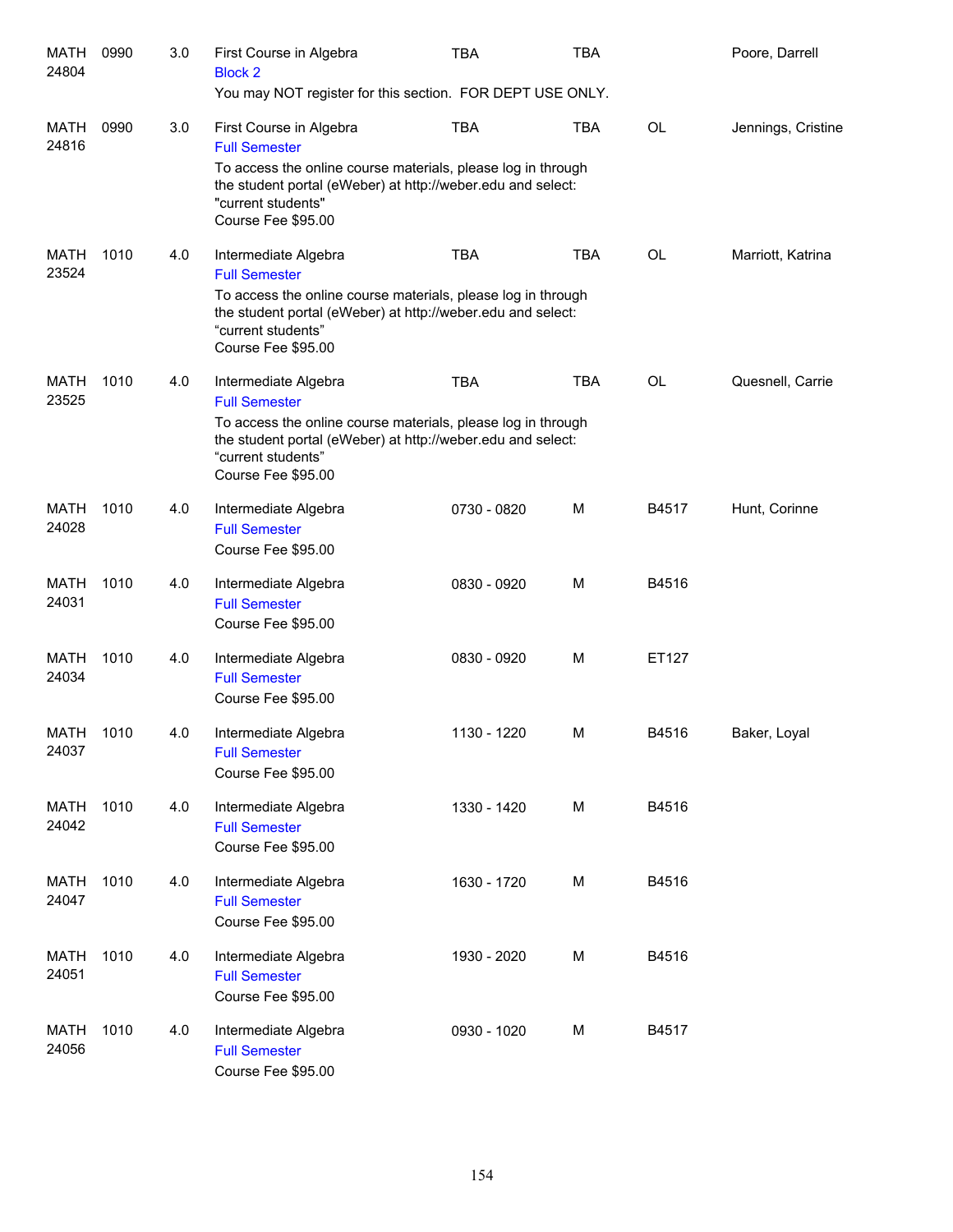| <b>MATH</b><br>24059 | 1010 | 4.0 | Intermediate Algebra<br><b>Full Semester</b><br>Course Fee \$95.00 | 1230 - 1320 | M       | B4517 |                  |
|----------------------|------|-----|--------------------------------------------------------------------|-------------|---------|-------|------------------|
| <b>MATH</b><br>24062 | 1010 | 4.0 | Intermediate Algebra<br><b>Full Semester</b><br>Course Fee \$95.00 | 1730 - 1820 | M       | B4517 |                  |
| <b>MATH</b><br>24087 | 1010 | 4.0 | Intermediate Algebra<br><b>Full Semester</b><br>Course Fee \$95.00 | 1030 - 1120 | M       | ET127 | Quesnell, Carrie |
| <b>MATH</b><br>24093 | 1010 | 4.0 | Intermediate Algebra<br><b>Full Semester</b><br>Course Fee \$95.00 | 1330 - 1420 | M       | ET127 |                  |
| <b>MATH</b><br>24099 | 1010 | 4.0 | Intermediate Algebra<br><b>Full Semester</b><br>Course Fee \$95.00 | 1830 - 1920 | M       | ET127 |                  |
| <b>MATH</b><br>24103 | 1010 | 4.0 | Intermediate Algebra<br><b>Full Semester</b><br>Course Fee \$95.00 | 0730 - 0820 | Τ       | B4516 | Yonkee, Mary     |
| <b>MATH</b><br>24106 | 1010 | 4.0 | Intermediate Algebra<br><b>Full Semester</b><br>Course Fee \$95.00 | 0930 - 1020 | Τ       | B4516 | Poore, Darrell   |
| <b>MATH</b><br>24109 | 1010 | 4.0 | Intermediate Algebra<br><b>Full Semester</b><br>Course Fee \$95.00 | 1230 - 1320 | $\sf T$ | B4516 |                  |
| <b>MATH</b><br>24112 | 1010 | 4.0 | Intermediate Algebra<br><b>Full Semester</b><br>Course Fee \$95.00 | 1730 - 1820 | Τ       | B4516 |                  |
| <b>MATH</b><br>24115 | 1010 | 4.0 | Intermediate Algebra<br><b>Full Semester</b><br>Course Fee \$95.00 | 0830 - 0920 | Τ       | B4517 | Yonkee, Mary     |
| <b>MATH</b><br>24124 | 1010 | 4.0 | Intermediate Algebra<br><b>Full Semester</b><br>Course Fee \$95.00 | 1030 - 1120 | Τ       | B4517 |                  |
| <b>MATH</b><br>24139 | 1010 | 4.0 | Intermediate Algebra<br><b>Full Semester</b><br>Course Fee \$95.00 | 1330 - 1420 | T       | B4517 |                  |
| <b>MATH</b><br>24144 | 1010 | 4.0 | Intermediate Algebra<br><b>Full Semester</b><br>Course Fee \$95.00 | 1830 - 1920 | T       | B4517 |                  |
| <b>MATH</b><br>24149 | 1010 | 4.0 | Intermediate Algebra<br><b>Full Semester</b><br>Course Fee \$95.00 | 0930 - 1020 | Τ       | ET127 | Thaeler, John    |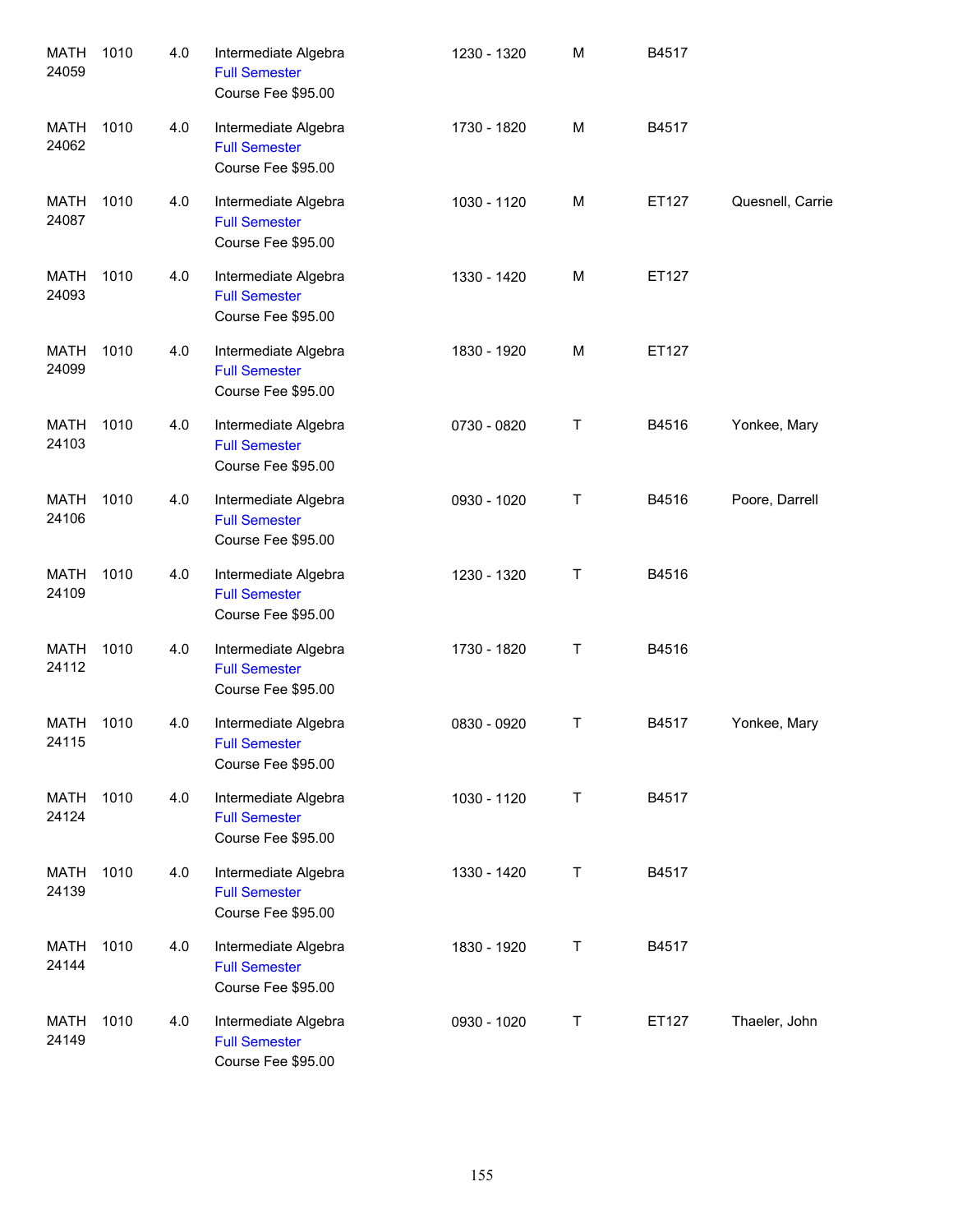| <b>MATH</b><br>24152 | 1010 | 4.0 | Intermediate Algebra<br><b>Full Semester</b><br>Course Fee \$95.00 | 1130 - 1220 | T            | ET127 |                  |
|----------------------|------|-----|--------------------------------------------------------------------|-------------|--------------|-------|------------------|
| <b>MATH</b><br>24155 | 1010 | 4.0 | Intermediate Algebra<br><b>Full Semester</b><br>Course Fee \$95.00 | 1630 - 1720 | Τ            | ET127 |                  |
| MATH<br>24158        | 1010 | 4.0 | Intermediate Algebra<br><b>Full Semester</b><br>Course Fee \$95.00 | 0730 - 0820 | Τ            | ET127 |                  |
| <b>MATH</b><br>24161 | 1010 | 4.0 | Intermediate Algebra<br><b>Full Semester</b><br>Course Fee \$95.00 | 0830 - 0920 | W            | B4516 |                  |
| <b>MATH</b><br>24165 | 1010 | 4.0 | Intermediate Algebra<br><b>Full Semester</b><br>Course Fee \$95.00 | 1030 - 1120 | W            | B4516 | Baker, Loyal     |
| <b>MATH</b><br>24170 | 1010 | 4.0 | Intermediate Algebra<br><b>Full Semester</b><br>Course Fee \$95.00 | 1330 - 1420 | W            | B4516 |                  |
| <b>MATH</b><br>24179 | 1010 | 4.0 | Intermediate Algebra<br><b>Full Semester</b><br>Course Fee \$95.00 | 1830 - 1920 | W            | B4516 |                  |
| <b>MATH</b><br>24187 | 1010 | 4.0 | Intermediate Algebra<br><b>Full Semester</b><br>Course Fee \$95.00 | 1130 - 1220 | W            | B4517 |                  |
| <b>MATH</b><br>24190 | 1010 | 4.0 | Intermediate Algebra<br><b>Full Semester</b><br>Course Fee \$95.00 | 1930 - 2020 | W            | B4517 |                  |
| <b>MATH</b><br>24194 | 1010 | 4.0 | Intermediate Algebra<br><b>Full Semester</b><br>Course Fee \$95.00 | 0730 - 0820 | W            | ET127 |                  |
| <b>MATH</b><br>24199 | 1010 | 4.0 | Intermediate Algebra<br><b>Full Semester</b><br>Course Fee \$95.00 | 1030 - 1120 | W            | ET127 | Quesnell, Carrie |
| <b>MATH</b><br>24203 | 1010 | 4.0 | Intermediate Algebra<br><b>Full Semester</b><br>Course Fee \$95.00 | 1230 - 1320 | W            | ET127 |                  |
| <b>MATH</b><br>24208 | 1010 | 4.0 | Intermediate Algebra<br><b>Full Semester</b><br>Course Fee \$95.00 | 1730 - 1820 | W            | ET127 |                  |
| <b>MATH</b><br>24211 | 1010 | 4.0 | Intermediate Algebra<br><b>Full Semester</b><br>Course Fee \$95.00 | 0730 - 0820 | $\mathsf{R}$ | B4516 |                  |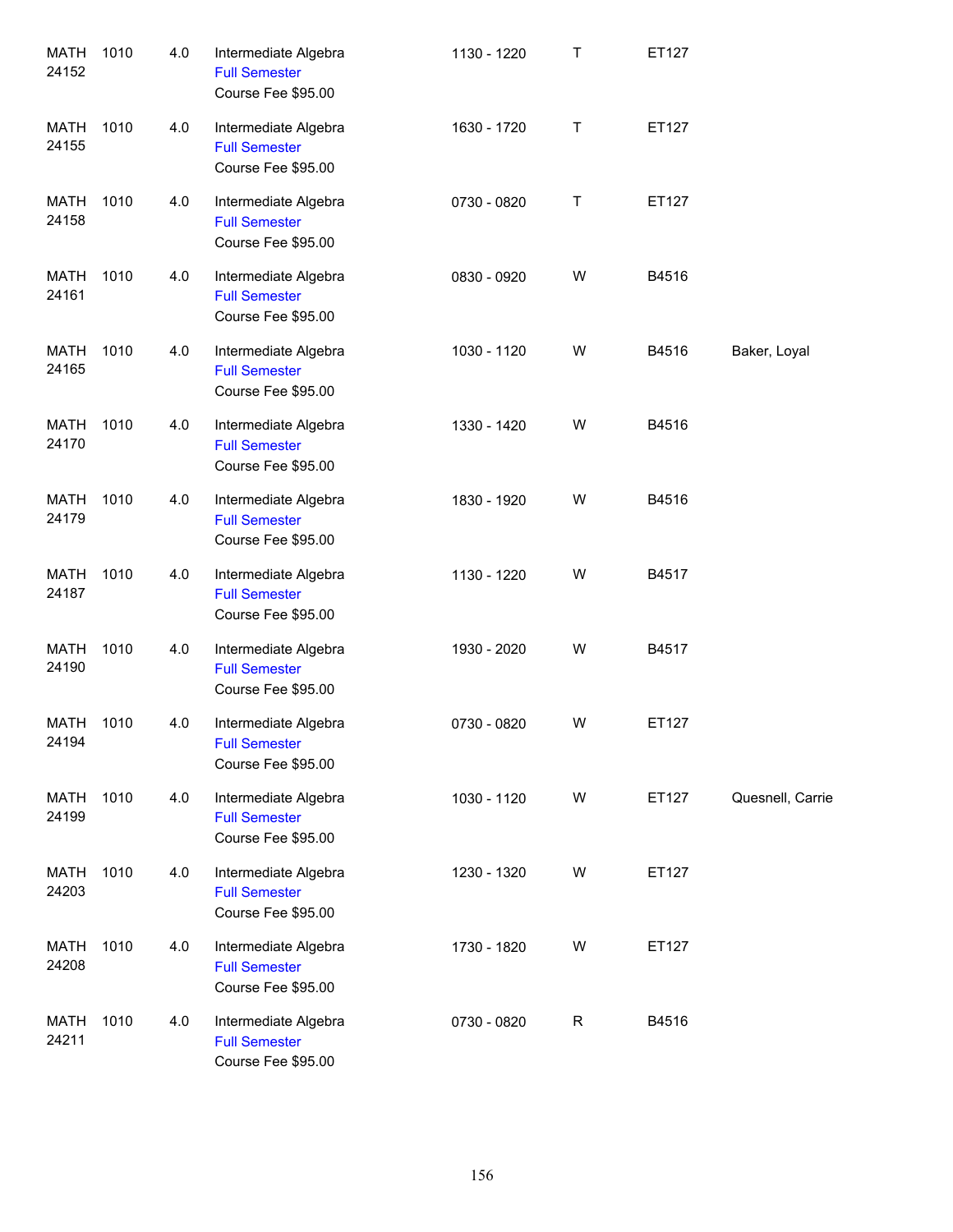| <b>MATH</b><br>24214 | 1010 | 4.0 | Intermediate Algebra<br><b>Full Semester</b><br>Course Fee \$95.00 | 0930 - 1020 | $\mathsf R$ | B4516 | Poore, Darrell |
|----------------------|------|-----|--------------------------------------------------------------------|-------------|-------------|-------|----------------|
| MATH<br>24217        | 1010 | 4.0 | Intermediate Algebra<br><b>Full Semester</b><br>Course Fee \$95.00 | 1130 - 1220 | R           | B4516 |                |
| MATH<br>24220        | 1010 | 4.0 | Intermediate Algebra<br><b>Full Semester</b><br>Course Fee \$95.00 | 1930 - 2020 | R           | B4516 |                |
| MATH<br>24223        | 1010 | 4.0 | Intermediate Algebra<br><b>Full Semester</b><br>Course Fee \$95.00 | 1030 - 1120 | R           | B4517 |                |
| MATH<br>24226        | 1010 | 4.0 | Intermediate Algebra<br><b>Full Semester</b><br>Course Fee \$95.00 | 1230 - 1320 | R           | B4517 |                |
| <b>MATH</b><br>24230 | 1010 | 4.0 | Intermediate Algebra<br><b>Full Semester</b><br>Course Fee \$95.00 | 1730 - 1820 | R           | B4517 |                |
| <b>MATH</b><br>24232 | 1010 | 4.0 | Intermediate Algebra<br><b>Full Semester</b><br>Course Fee \$95.00 | 0830 - 0920 | R           | ET127 |                |
| <b>MATH</b><br>24236 | 1010 | 4.0 | Intermediate Algebra<br><b>Full Semester</b><br>Course Fee \$95.00 | 1130 - 1220 | R           | ET127 |                |
| <b>MATH</b><br>24239 | 1010 | 4.0 | Intermediate Algebra<br><b>Full Semester</b><br>Course Fee \$95.00 | 1330 - 1420 | R           | ET127 |                |
| MATH<br>24242        | 1010 | 4.0 | Intermediate Algebra<br><b>Full Semester</b><br>Course Fee \$95.00 | 1830 - 1920 | R           | ET127 |                |
| MATH<br>24245        | 1010 | 4.0 | Intermediate Algebra<br><b>Full Semester</b><br>Course Fee \$95.00 | 0830 - 0920 | F           | B4516 |                |
| MATH<br>24248        | 1010 | 4.0 | Intermediate Algebra<br><b>Full Semester</b><br>Course Fee \$95.00 | 1030 - 1120 | F           | B4516 | Baker, Loyal   |
| MATH<br>24251        | 1010 | 4.0 | Intermediate Algebra<br><b>Full Semester</b><br>Course Fee \$95.00 | 1230 - 1320 | F           | B4516 |                |
| MATH<br>24254        | 1010 | 4.0 | Intermediate Algebra<br><b>Full Semester</b><br>Course Fee \$95.00 | 0830 - 0920 | F           | B4517 |                |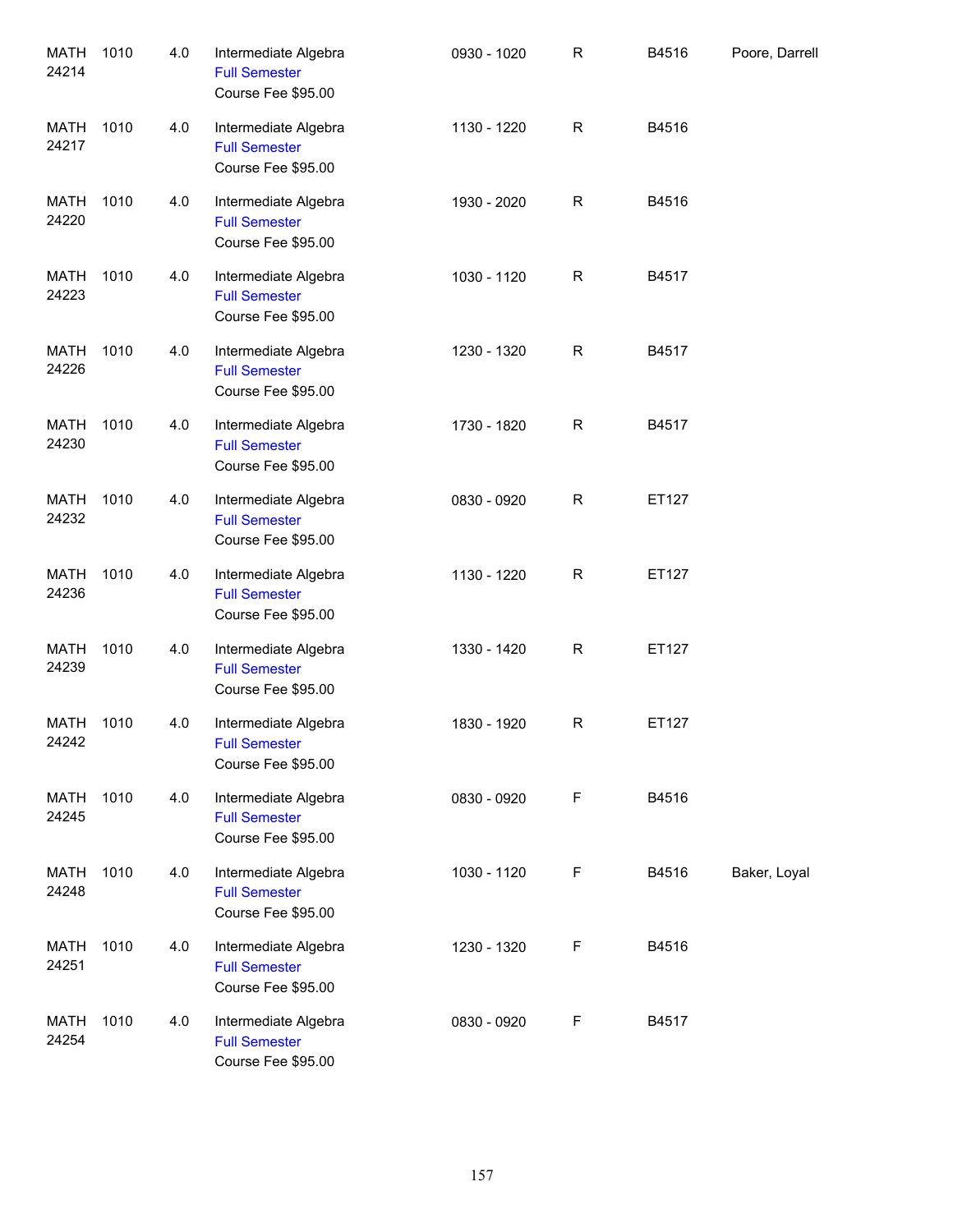| <b>MATH</b><br>24257 | 1010 | 4.0 | Intermediate Algebra<br><b>Full Semester</b><br>Course Fee \$95.00 | 1130 - 1220 | F            | B4517 | McKee, Deborah   |
|----------------------|------|-----|--------------------------------------------------------------------|-------------|--------------|-------|------------------|
| <b>MATH</b><br>24260 | 1010 | 4.0 | Intermediate Algebra<br><b>Full Semester</b><br>Course Fee \$95.00 | 1330 - 1420 | $\mathsf F$  | B4517 |                  |
| <b>MATH</b><br>24263 | 1010 | 4.0 | Intermediate Algebra<br><b>Full Semester</b><br>Course Fee \$95.00 | 0930 - 1020 | F            | ET127 | Quesnell, Carrie |
| <b>MATH</b><br>24266 | 1010 | 4.0 | Intermediate Algebra<br><b>Full Semester</b><br>Course Fee \$95.00 | 1230 - 1320 | $\mathsf F$  | ET127 |                  |
| <b>MATH</b><br>24269 | 1010 | 4.0 | Intermediate Algebra<br><b>Full Semester</b><br>Course Fee \$95.00 | 1030 - 1120 | M            | B4516 | Baker, Loyal     |
| <b>MATH</b><br>24272 | 1010 | 4.0 | Intermediate Algebra<br><b>Full Semester</b><br>Course Fee \$95.00 | 1130 - 1220 | Τ            | B4516 |                  |
| <b>MATH</b><br>24275 | 1010 | 4.0 | Intermediate Algebra<br><b>Full Semester</b><br>Course Fee \$95.00 | 1830 - 1920 | M            | B4516 |                  |
| <b>MATH</b><br>24278 | 1010 | 4.0 | Intermediate Algebra<br><b>Full Semester</b><br>Course Fee \$95.00 | 1930 - 2020 | T            | B4516 |                  |
| <b>MATH</b><br>24281 | 1010 | 4.0 | Intermediate Algebra<br><b>Full Semester</b><br>Course Fee \$95.00 | 0730 - 0820 | W            | B4516 |                  |
| MATH<br>24284        | 1010 | 4.0 | Intermediate Algebra<br><b>Full Semester</b><br>Course Fee \$95.00 | 1230 - 1320 | W            | B4516 |                  |
| <b>MATH</b><br>24287 | 1010 | 4.0 | Intermediate Algebra<br><b>Full Semester</b><br>Course Fee \$95.00 | 1630 - 1720 | W            | B4516 |                  |
| <b>MATH</b><br>24290 | 1010 | 4.0 | Intermediate Algebra<br><b>Full Semester</b><br>Course Fee \$95.00 | 0830 - 0920 | $\mathsf{R}$ | B4516 |                  |
| <b>MATH</b><br>24293 | 1010 | 4.0 | Intermediate Algebra<br><b>Full Semester</b><br>Course Fee \$95.00 | 1330 - 1420 | $\mathsf R$  | B4516 |                  |
| <b>MATH</b><br>24296 | 1010 | 4.0 | Intermediate Algebra<br><b>Full Semester</b><br>Course Fee \$95.00 | 1730 - 1820 | $\mathsf R$  | B4516 |                  |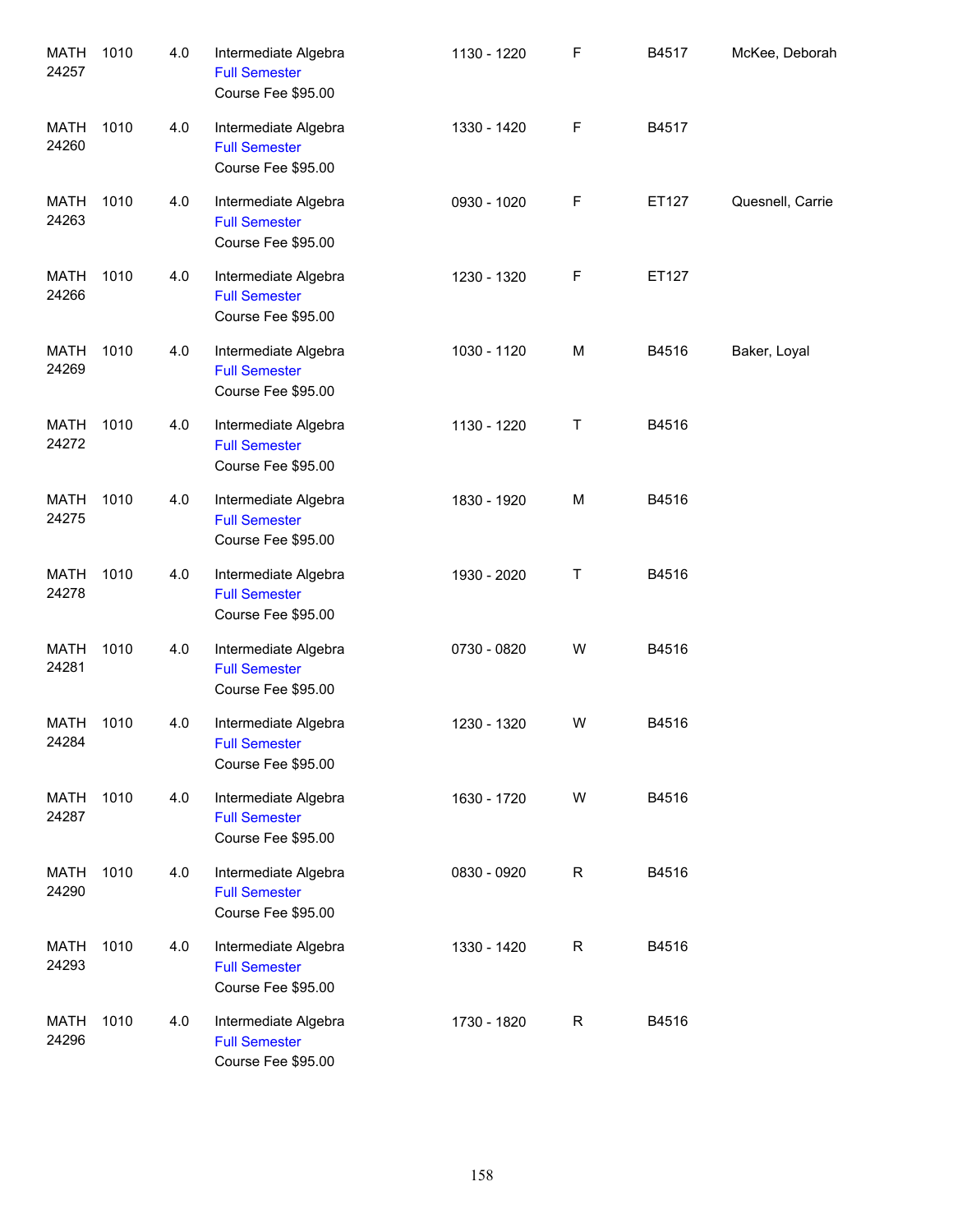| <b>MATH</b><br>24299 | 1010 | 4.0 | Intermediate Algebra<br><b>Full Semester</b><br>Course Fee \$95.00 | 0930 - 1020 | F | B4516 | Poore, Darrell |
|----------------------|------|-----|--------------------------------------------------------------------|-------------|---|-------|----------------|
| <b>MATH</b><br>24302 | 1010 | 4.0 | Intermediate Algebra<br><b>Full Semester</b><br>Course Fee \$95.00 | 1130 - 1220 | M | B4517 | McKee, Deborah |
| <b>MATH</b><br>24305 | 1010 | 4.0 | Intermediate Algebra<br><b>Full Semester</b><br>Course Fee \$95.00 | 1930 - 2020 | M | B4517 |                |
| <b>MATH</b><br>24308 | 1010 | 4.0 | Intermediate Algebra<br><b>Full Semester</b><br>Course Fee \$95.00 | 0730 - 0820 | T | B4517 |                |
| <b>MATH</b><br>24311 | 1010 | 4.0 | Intermediate Algebra<br><b>Full Semester</b><br>Course Fee \$95.00 | 1230 - 1320 | T | B4517 |                |
| <b>MATH</b><br>24314 | 1010 | 4.0 | Intermediate Algebra<br><b>Full Semester</b><br>Course Fee \$95.00 | 1630 - 1720 | Τ | B4517 |                |
| <b>MATH</b><br>24317 | 1010 | 4.0 | Intermediate Algebra<br><b>Full Semester</b><br>Course Fee \$95.00 | 0830 - 0920 | W | B4517 |                |
| <b>MATH</b><br>24320 | 1010 | 4.0 | Intermediate Algebra<br><b>Full Semester</b><br>Course Fee \$95.00 | 1330 - 1420 | W | B4517 |                |
| <b>MATH</b><br>24323 | 1010 | 4.0 | Intermediate Algebra<br><b>Full Semester</b><br>Course Fee \$95.00 | 1730 - 1820 | W | B4517 |                |
| MATH<br>24326        | 1010 | 4.0 | Intermediate Algebra<br><b>Full Semester</b><br>Course Fee \$95.00 | 0930 - 1020 | R | B4517 | Yonkee, Mary   |
| <b>MATH</b><br>24329 | 1010 | 4.0 | Intermediate Algebra<br><b>Full Semester</b><br>Course Fee \$95.00 | 1830 - 1920 | R | B4517 |                |
| <b>MATH</b><br>24332 | 1010 | 4.0 | Intermediate Algebra<br><b>Full Semester</b><br>Course Fee \$95.00 | 1030 - 1120 | F | B4517 |                |
| <b>MATH</b><br>24335 | 1010 | 4.0 | Intermediate Algebra<br><b>Full Semester</b><br>Course Fee \$95.00 | 0730 - 0820 | M | ET127 |                |
| <b>MATH</b><br>24338 | 1010 | 4.0 | Intermediate Algebra<br><b>Full Semester</b><br>Course Fee \$95.00 | 1230 - 1320 | M | ET127 |                |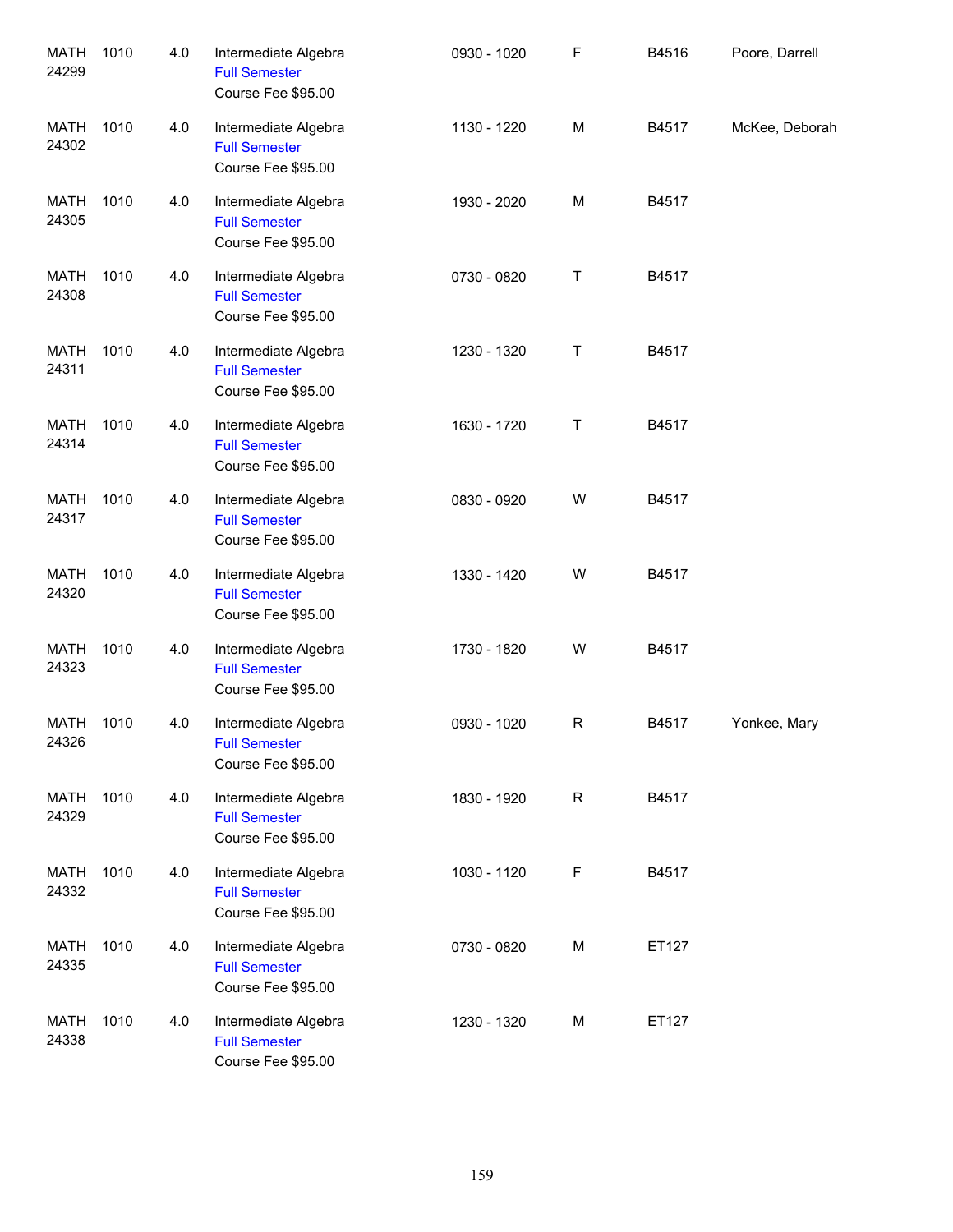| <b>MATH</b><br>24341 | 1010 | 4.0 | Intermediate Algebra<br><b>Full Semester</b><br>Course Fee \$95.00 | 1630 - 1720 | M | ET127 |                 |
|----------------------|------|-----|--------------------------------------------------------------------|-------------|---|-------|-----------------|
| MATH<br>24344        | 1010 | 4.0 | Intermediate Algebra<br><b>Full Semester</b><br>Course Fee \$95.00 | 0830 - 0920 | Τ | ET127 |                 |
| <b>MATH</b><br>24347 | 1010 | 4.0 | Intermediate Algebra<br><b>Full Semester</b><br>Course Fee \$95.00 | 1330 - 1420 | Τ | ET127 |                 |
| <b>MATH</b><br>24351 | 1010 | 4.0 | Intermediate Algebra<br><b>Full Semester</b><br>Course Fee \$95.00 | 1730 - 1820 | T | ET127 |                 |
| <b>MATH</b><br>24354 | 1010 | 4.0 | Intermediate Algebra<br><b>Full Semester</b><br>Course Fee \$95.00 | 0930 - 1020 | W | ET127 | Thaeler, John   |
| <b>MATH</b><br>24357 | 1010 | 4.0 | Intermediate Algebra<br><b>Full Semester</b><br>Course Fee \$95.00 | 1830 - 1920 | W | ET127 |                 |
| <b>MATH</b><br>24360 | 1010 | 4.0 | Intermediate Algebra<br><b>Full Semester</b><br>Course Fee \$95.00 | 1030 - 1120 | R | ET127 |                 |
| <b>MATH</b><br>24363 | 1010 | 4.0 | Intermediate Algebra<br><b>Full Semester</b><br>Course Fee \$95.00 | 1930 - 2020 | R | ET127 |                 |
| <b>MATH</b><br>24366 | 1010 | 4.0 | Intermediate Algebra<br><b>Full Semester</b><br>Course Fee \$95.00 | 1130 - 1220 | F | ET127 |                 |
| MATH<br>24368        | 1010 | 4.0 | Intermediate Algebra<br><b>Full Semester</b><br>Course Fee \$95.00 | 0730 - 0820 | M | B4516 | Baker, Loyal    |
| MATH<br>24369        | 1010 | 4.0 | Intermediate Algebra<br><b>Full Semester</b><br>Course Fee \$95.00 | 0930 - 1020 | M | B4516 | Poore, Darrell  |
| MATH<br>24370        | 1010 | 4.0 | Intermediate Algebra<br><b>Full Semester</b><br>Course Fee \$95.00 | 1730 - 1820 | M | B4516 | lacovelli, John |
| MATH<br>24371        | 1010 | 4.0 | Intermediate Algebra<br><b>Full Semester</b><br>Course Fee \$95.00 | 0830 - 0920 | Τ | B4516 | McKee, Deborah  |
| <b>MATH</b><br>24372 | 1010 | 4.0 | Intermediate Algebra<br><b>Full Semester</b><br>Course Fee \$95.00 | 1030 - 1120 | T | B4516 | Baker, Loyal    |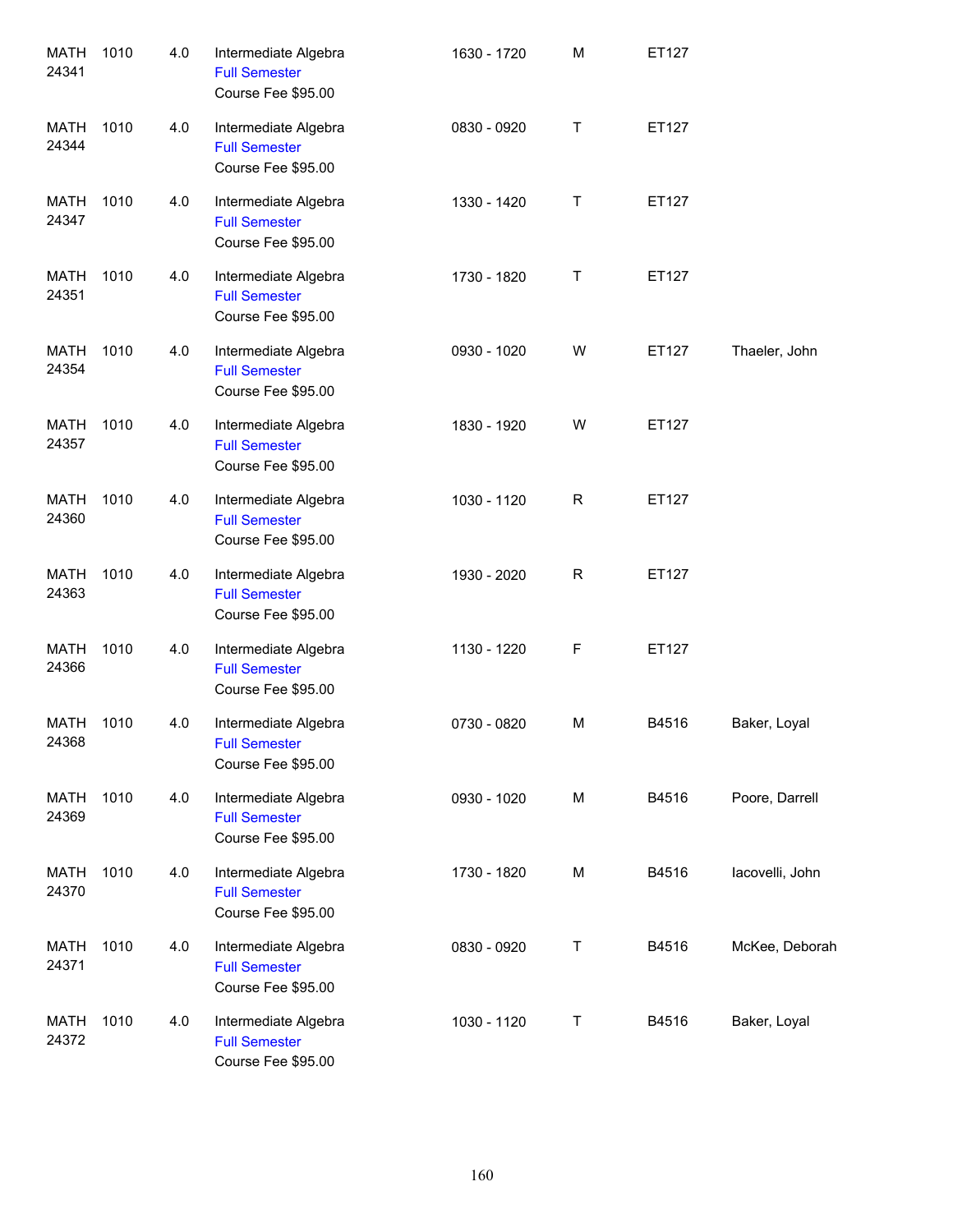| <b>MATH</b><br>24373 | 1010 | 4.0 | Intermediate Algebra<br><b>Full Semester</b><br>Course Fee \$95.00 | 1630 - 1720 | Т           | B4516 | Jennings, Cristine |
|----------------------|------|-----|--------------------------------------------------------------------|-------------|-------------|-------|--------------------|
| <b>MATH</b><br>24374 | 1010 | 4.0 | Intermediate Algebra<br><b>Full Semester</b><br>Course Fee \$95.00 | 1830 - 1920 | Т           | B4516 | Thompson, Erin     |
| <b>MATH</b><br>24375 | 1010 | 4.0 | Intermediate Algebra<br><b>Full Semester</b><br>Course Fee \$95.00 | 0930 - 1020 | W           | B4517 | Poore, Darrell     |
| MATH<br>24376        | 1010 | 4.0 | Intermediate Algebra<br><b>Full Semester</b><br>Course Fee \$95.00 | 1130 - 1220 | W           | B4516 | Baker, Loyal       |
| MATH<br>24377        | 1010 | 4.0 | Intermediate Algebra<br><b>Full Semester</b><br>Course Fee \$95.00 | 1730 - 1820 | W           | B4516 | Floyd, M           |
| MATH<br>24378        | 1010 | 4.0 | Intermediate Algebra<br><b>Full Semester</b><br>Course Fee \$95.00 | 1930 - 2020 | W           | B4516 | Floyd, M           |
| <b>MATH</b><br>24379 | 1010 | 4.0 | Intermediate Algebra<br><b>Full Semester</b><br>Course Fee \$95.00 | 1030 - 1120 | $\mathsf R$ | B4516 | Baker, Loyal       |
| <b>MATH</b><br>24380 | 1010 | 4.0 | Intermediate Algebra<br><b>Full Semester</b><br>Course Fee \$95.00 | 1230 - 1320 | $\mathsf R$ | B4516 | Yonkee, Mary       |
| <b>MATH</b><br>24381 | 1010 | 4.0 | Intermediate Algebra<br><b>Full Semester</b><br>Course Fee \$95.00 | 1830 - 1920 | $\mathsf R$ | B4516 | Marriott, Katrina  |
| MATH<br>24382        | 1010 | 4.0 | Intermediate Algebra<br><b>Full Semester</b><br>Course Fee \$95.00 | 1130 - 1220 | F           | B4516 | Baker, Loyal       |
| <b>MATH</b><br>24383 | 1010 | 4.0 | Intermediate Algebra<br><b>Full Semester</b><br>Course Fee \$95.00 | 1330 - 1420 | F           | B4516 | Jennings, Cristine |
| MATH<br>24384        | 1010 | 4.0 | Intermediate Algebra<br><b>Full Semester</b><br>Course Fee \$95.00 | 0830 - 0920 | M           | B4517 | Wilkinson, Janette |
| MATH<br>24385        | 1010 | 4.0 | Intermediate Algebra<br><b>Full Semester</b><br>Course Fee \$95.00 | 1030 - 1120 | M           | B4517 | Wilkinson, Janette |
| MATH<br>24386        | 1010 | 4.0 | Intermediate Algebra<br><b>Full Semester</b><br>Course Fee \$95.00 | 1330 - 1420 | M           | B4517 | Jones, Charity     |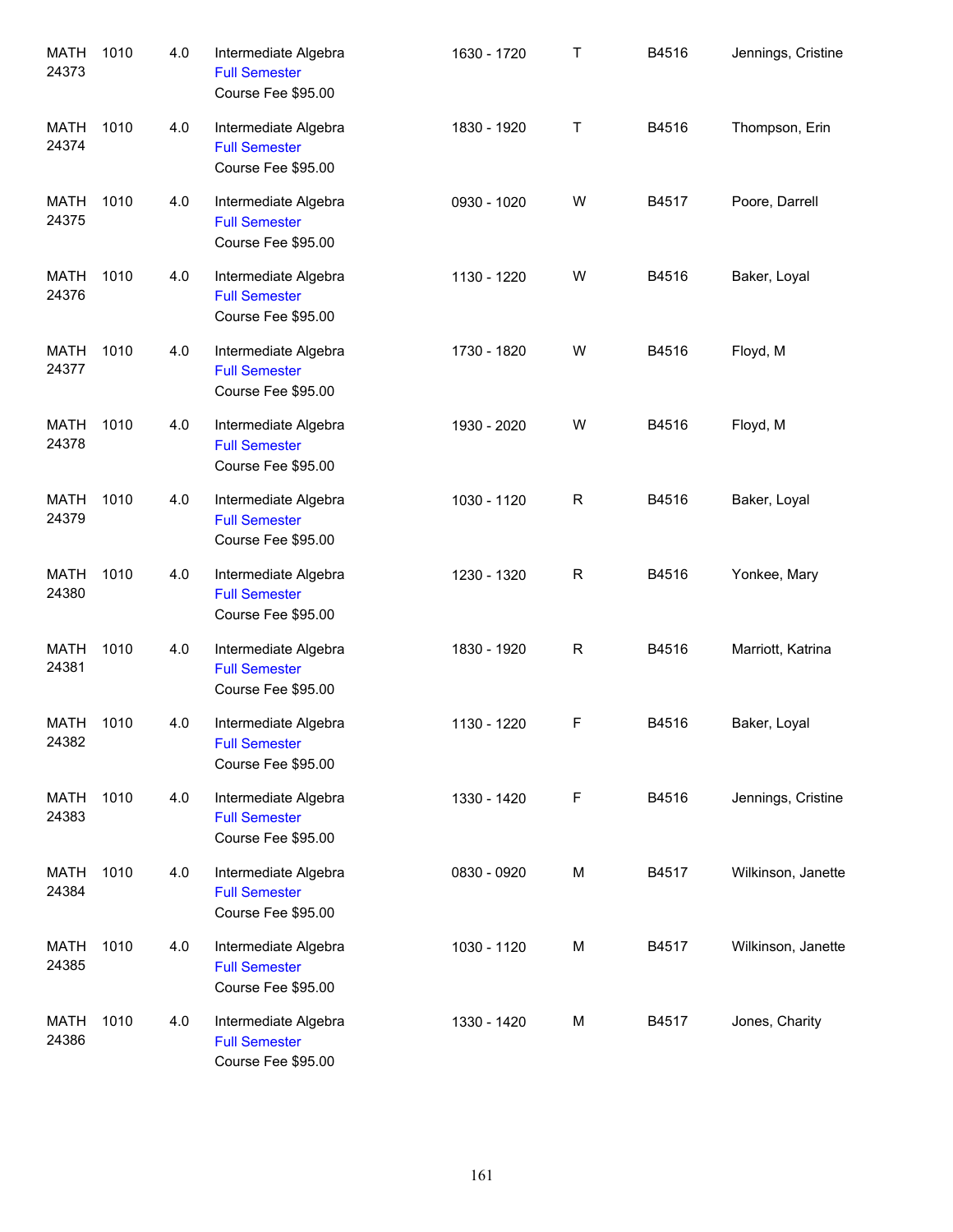| <b>MATH</b><br>24387 | 1010 | 4.0 | Intermediate Algebra<br><b>Full Semester</b><br>Course Fee \$95.00 | 1630 - 1720 | M           | B4517 | Hollopeter, W     |
|----------------------|------|-----|--------------------------------------------------------------------|-------------|-------------|-------|-------------------|
| <b>MATH</b><br>24388 | 1010 | 4.0 | Intermediate Algebra<br><b>Full Semester</b><br>Course Fee \$95.00 | 1830 - 1920 | M           | B4517 | Portz, Heidi      |
| <b>MATH</b><br>24389 | 1010 | 4.0 | Intermediate Algebra<br><b>Full Semester</b><br>Course Fee \$95.00 | 0930 - 1020 | T           | B4517 | Yonkee, Mary      |
| MATH<br>24390        | 1010 | 4.0 | Intermediate Algebra<br><b>Full Semester</b><br>Course Fee \$95.00 | 1130 - 1220 | T           | B4517 | McKee, Deborah    |
| MATH<br>24393        | 1010 | 4.0 | Intermediate Algebra<br><b>Full Semester</b><br>Course Fee \$95.00 | 1730 - 1820 | T           | B4517 | Canales, Lauri    |
| MATH<br>24395        | 1010 | 4.0 | Intermediate Algebra<br><b>Full Semester</b><br>Course Fee \$95.00 | 0730 - 0820 | W           | B4517 | Baker, Loyal      |
| MATH<br>24396        | 1010 | 4.0 | Intermediate Algebra<br><b>Full Semester</b><br>Course Fee \$95.00 | 1030 - 1120 | W           | B4517 | Jones, Charity    |
| MATH<br>24397        | 1010 | 4.0 | Intermediate Algebra<br><b>Full Semester</b><br>Course Fee \$95.00 | 1230 - 1320 | W           | B4517 | Hallin, Stephen   |
| MATH<br>24399        | 1010 | 4.0 | Intermediate Algebra<br><b>Full Semester</b><br>Course Fee \$95.00 | 0830 - 0920 | R           | B4517 | Yonkee, Mary      |
| MATH<br>24400        | 1010 | 4.0 | Intermediate Algebra<br><b>Full Semester</b><br>Course Fee \$95.00 | 1130 - 1220 | $\mathsf R$ | B4517 | McKee, Deborah    |
| <b>MATH</b><br>24401 | 1010 | 4.0 | Intermediate Algebra<br><b>Full Semester</b><br>Course Fee \$95.00 | 1330 - 1420 | R           | B4517 | Jones, Charity    |
| <b>MATH</b><br>24402 | 1010 | 4.0 | Intermediate Algebra<br><b>Full Semester</b><br>Course Fee \$95.00 | 1930 - 2020 | R           | B4517 | Marriott, Katrina |
| MATH<br>24403        | 1010 | 4.0 | Intermediate Algebra<br><b>Full Semester</b><br>Course Fee \$95.00 | 0930 - 1020 | F           | B4517 | Hunt, Corinne     |
| MATH<br>24404        | 1010 | 4.0 | Intermediate Algebra<br><b>Full Semester</b><br>Course Fee \$95.00 | 1230 - 1320 | F           | B4517 | McKee, Deborah    |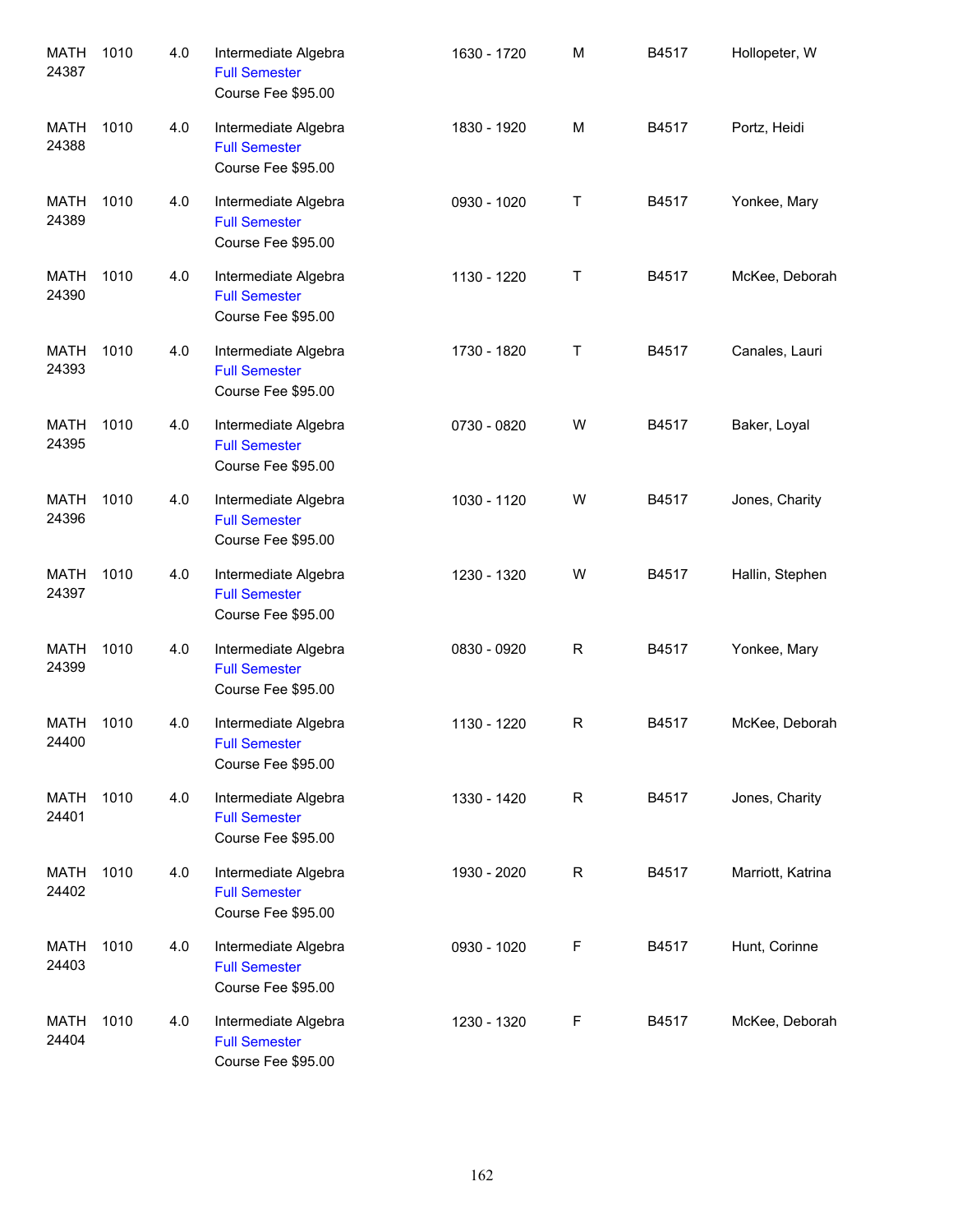| <b>MATH</b><br>24405 | 1010 | 4.0 | Intermediate Algebra<br><b>Full Semester</b><br>Course Fee \$95.00 | 0930 - 1020 | M           | ET127 | Quesnell, Carrie  |
|----------------------|------|-----|--------------------------------------------------------------------|-------------|-------------|-------|-------------------|
| <b>MATH</b><br>24407 | 1010 | 4.0 | Intermediate Algebra<br><b>Full Semester</b><br>Course Fee \$95.00 | 1130 - 1220 | M           | ET127 | Hallin, Stephen   |
| <b>MATH</b><br>24408 | 1010 | 4.0 | Intermediate Algebra<br><b>Full Semester</b><br>Course Fee \$95.00 | 1730 - 1820 | M           | ET127 | Marriott, Katrina |
| MATH<br>24409        | 1010 | 4.0 | Intermediate Algebra<br><b>Full Semester</b><br>Course Fee \$95.00 | 1930 - 2020 | M           | ET127 | Marriott, Katrina |
| <b>MATH</b><br>24410 | 1010 | 4.0 | Intermediate Algebra<br><b>Full Semester</b><br>Course Fee \$95.00 | 0730 - 0820 | Τ           | ET127 | Hunt, Corinne     |
| <b>MATH</b><br>24411 | 1010 | 4.0 | Intermediate Algebra<br><b>Full Semester</b><br>Course Fee \$95.00 | 1030 - 1120 | Τ           | ET127 | Rich, Michelle    |
| <b>MATH</b><br>24412 | 1010 | 4.0 | Intermediate Algebra<br><b>Full Semester</b><br>Course Fee \$95.00 | 1230 - 1320 | Τ           | ET127 | Marx, Christine   |
| <b>MATH</b><br>24413 | 1010 | 4.0 | Intermediate Algebra<br><b>Full Semester</b><br>Course Fee \$95.00 | 1830 - 1920 | Τ           | ET127 | Marriott, Katrina |
| <b>MATH</b><br>24414 | 1010 | 4.0 | Intermediate Algebra<br><b>Full Semester</b><br>Course Fee \$95.00 | 0830 - 0920 | W           | ET127 | Hunt, Corinne     |
| MATH<br>24415        | 1010 | 4.0 | Intermediate Algebra<br><b>Full Semester</b><br>Course Fee \$95.00 | 1130 - 1220 | W           | ET127 | McKee, Deborah    |
| <b>MATH</b><br>24416 | 1010 | 4.0 | Intermediate Algebra<br><b>Full Semester</b><br>Course Fee \$95.00 | 1330 - 1420 | W           | ET127 | Thaeler, John     |
| MATH<br>24420        | 1010 | 4.0 | Intermediate Algebra<br><b>Full Semester</b><br>Course Fee \$95.00 | 0930 - 1020 | $\mathsf R$ | ET127 | Thaeler, John     |
| MATH<br>24421        | 1010 | 4.0 | Intermediate Algebra<br><b>Full Semester</b><br>Course Fee \$95.00 | 1230 - 1320 | $\mathsf R$ | ET127 | Marx, Christine   |
| MATH<br>24422        | 1010 | 4.0 | Intermediate Algebra<br><b>Full Semester</b><br>Course Fee \$95.00 | 1730 - 1820 | $\mathsf R$ | ET127 | Marriott, Katrina |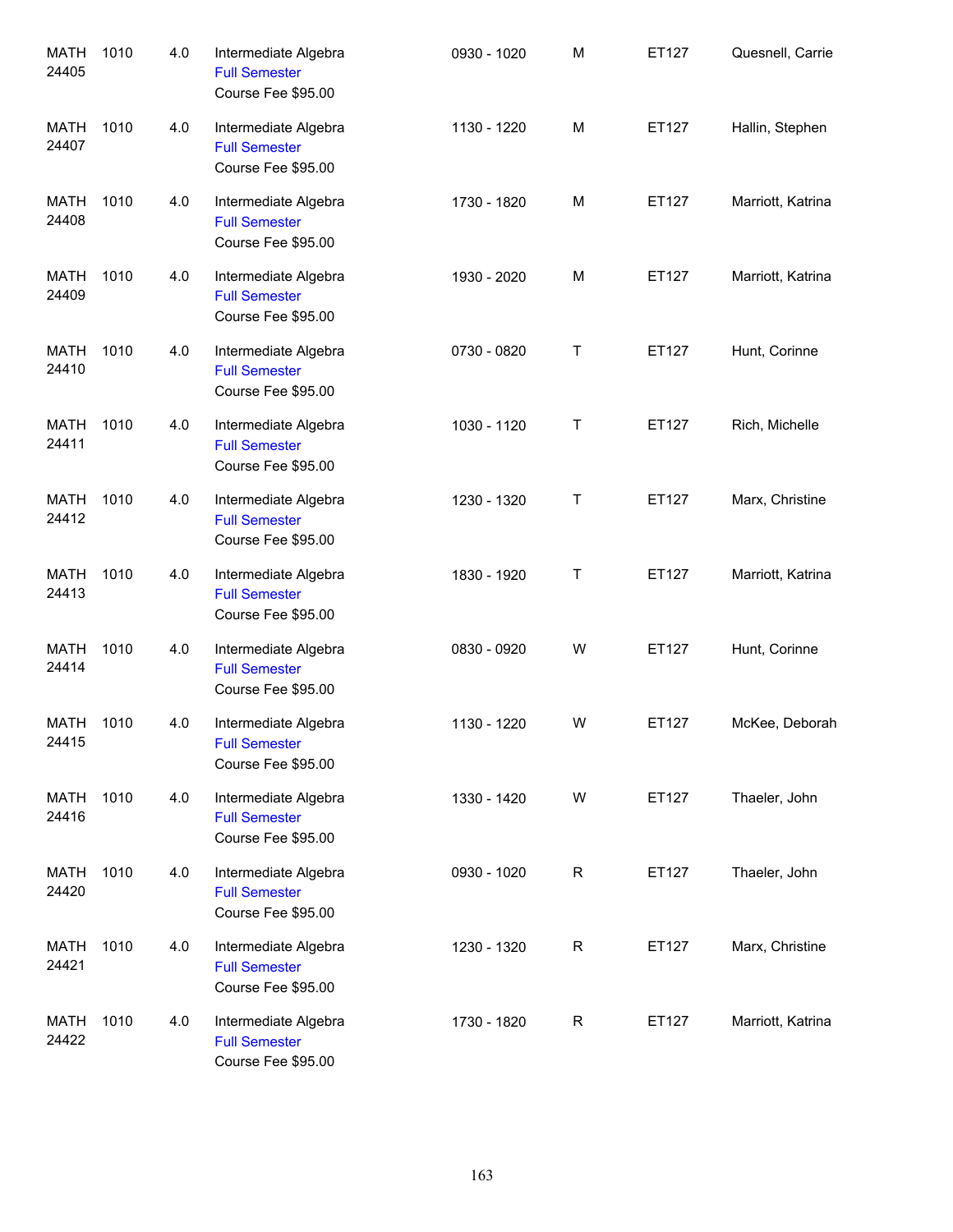| <b>MATH</b><br>24424 | 1010 | 4.0 | Intermediate Algebra<br><b>Full Semester</b><br>Course Fee \$95.00  | 1030 - 1120 | F | ET127  | Quesnell, Carrie  |
|----------------------|------|-----|---------------------------------------------------------------------|-------------|---|--------|-------------------|
| MATH<br>24633        | 1010 | 4.0 | Intermediate Algebra<br><b>Full Semester</b><br>Course Fee: \$95.00 | 0730 - 0820 | М | D02235 | Acor, Brenda      |
| MATH<br>24636        | 1010 | 4.0 | Intermediate Algebra<br><b>Full Semester</b><br>Course Fee: \$95.00 | 0830 - 0920 | М | D02235 | Acor, Brenda      |
| <b>MATH</b><br>24639 | 1010 | 4.0 | Intermediate Algebra<br><b>Full Semester</b><br>Course Fee: \$95.00 | 1130 - 1220 | М | D02235 | Schilling, Pamela |
| <b>MATH</b><br>24642 | 1010 | 4.0 | Intermediate Algebra<br><b>Full Semester</b><br>Course Fee: \$95.00 | 1330 - 1420 | М | D02235 |                   |
| MATH<br>24645        | 1010 | 4.0 | Intermediate Algebra<br><b>Full Semester</b><br>Course Fee: \$95.00 | 1930 - 2020 | М | D02235 |                   |
| <b>MATH</b><br>24648 | 1010 | 4.0 | Intermediate Algebra<br><b>Full Semester</b><br>Course Fee: \$95.00 | 0930 - 1020 | Τ | D02235 | Imig, David       |
| <b>MATH</b><br>24651 | 1010 | 4.0 | Intermediate Algebra<br><b>Full Semester</b><br>Course Fee: \$95.00 | 1230 - 1320 | Τ | D02235 |                   |
| MATH<br>24654        | 1010 | 4.0 | Intermediate Algebra<br><b>Full Semester</b><br>Course Fee: \$95.00 | 1730 - 1820 | T | D02235 | Barney, Corine    |
| MATH<br>24657        | 1010 | 4.0 | Intermediate Algebra<br><b>Full Semester</b><br>Course Fee: \$95.00 | 0830 - 0920 | W | D02235 | Acor, Brenda      |
| <b>MATH</b><br>24660 | 1010 | 4.0 | Intermediate Algebra<br><b>Full Semester</b><br>Course Fee: \$95.00 | 1030 - 1120 | W | D02235 | Harden, Elizabeth |
| <b>MATH</b><br>24663 | 1010 | 4.0 | Intermediate Algebra<br><b>Full Semester</b><br>Course Fee: \$95.00 | 1330 - 1420 | W | D02235 |                   |
| <b>MATH</b><br>24666 | 1010 | 4.0 | Intermediate Algebra<br><b>Full Semester</b><br>Course Fee: \$95.00 | 1630 - 1720 | W | D02235 |                   |
| MATH<br>24669        | 1010 | 4.0 | Intermediate Algebra<br><b>Full Semester</b><br>Course Fee: \$95.00 | 1830 - 1920 | W | D02235 |                   |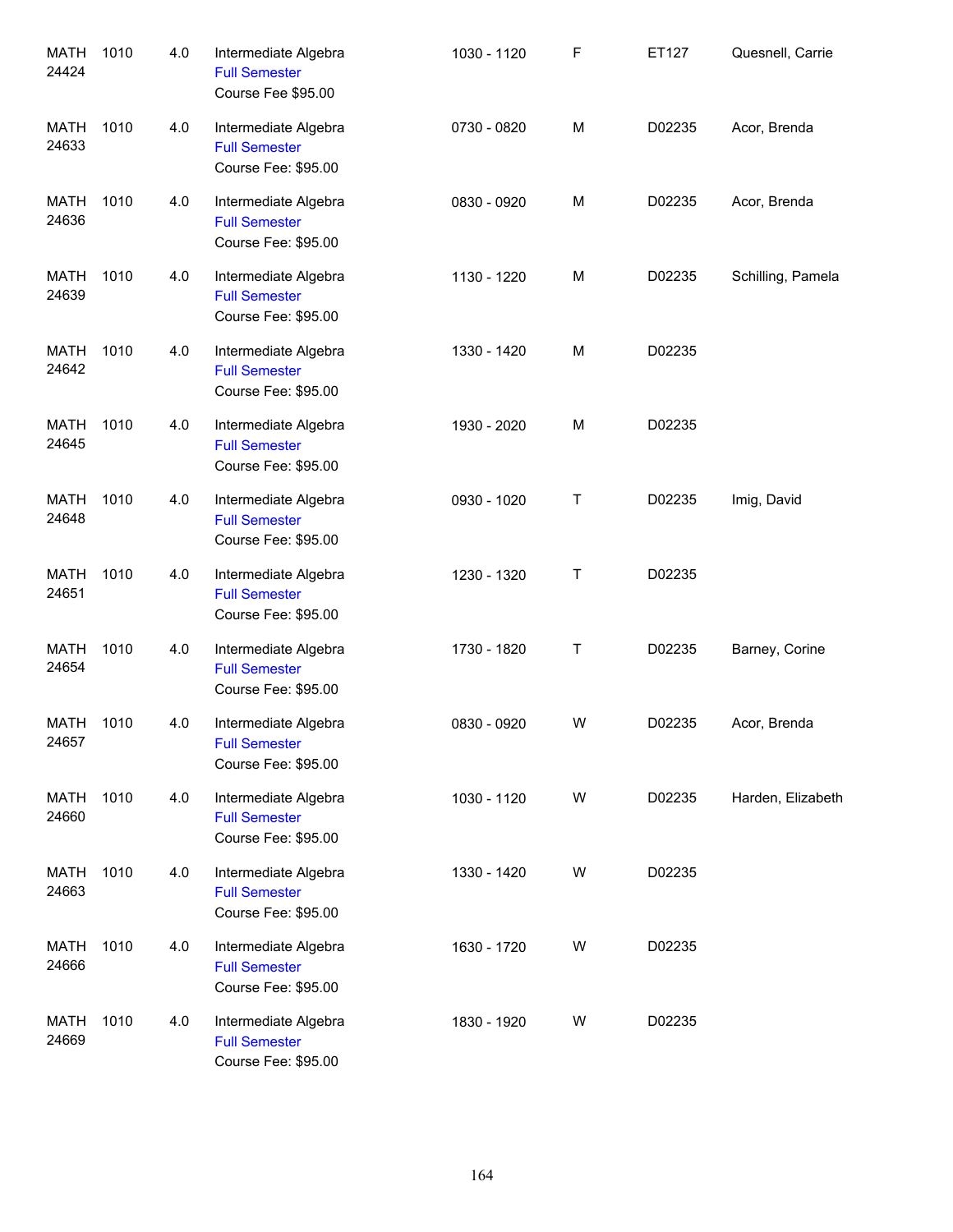| <b>MATH</b><br>24672 | 1010 | 4.0 | Intermediate Algebra<br><b>Full Semester</b><br>Course Fee: \$95.00 | 0930 - 1020 | R           | D02235 |                   |
|----------------------|------|-----|---------------------------------------------------------------------|-------------|-------------|--------|-------------------|
| <b>MATH</b><br>24675 | 1010 | 4.0 | Intermediate Algebra<br><b>Full Semester</b><br>Course Fee: \$95.00 | 1130 - 1220 | $\mathsf R$ | D02235 | Schilling, Pamela |
| <b>MATH</b><br>24678 | 1010 | 4.0 | Intermediate Algebra<br><b>Full Semester</b><br>Course Fee: \$95.00 | 1730 - 1820 | R           | D02235 |                   |
| <b>MATH</b><br>24681 | 1010 | 4.0 | Intermediate Algebra<br><b>Full Semester</b><br>Course Fee: \$95.00 | 1930 - 2020 | $\mathsf R$ | D02235 |                   |
| <b>MATH</b><br>24684 | 1010 | 4.0 | Intermediate Algebra<br><b>Full Semester</b><br>Course Fee: \$95.00 | 1030 - 1120 | F           | D02235 |                   |
| <b>MATH</b><br>24687 | 1010 | 4.0 | Intermediate Algebra<br><b>Full Semester</b><br>Course Fee: \$95.00 | 1230 - 1320 | F           | D02235 | Schilling, Pamela |
| <b>MATH</b><br>24690 | 1010 | 4.0 | Intermediate Algebra<br><b>Full Semester</b><br>Course Fee: \$95.00 | 0930 - 1020 | M           | D02235 | Harden, Elizabeth |
| <b>MATH</b><br>24693 | 1010 | 4.0 | Intermediate Algebra<br><b>Full Semester</b><br>Course Fee: \$95.00 | 1730 - 1820 | M           | D02235 |                   |
| <b>MATH</b><br>24697 | 1010 | 4.0 | Intermediate Algebra<br><b>Full Semester</b><br>Course Fee: \$95.00 | 1030 - 1120 | Т           | D02235 | Wilkinson, Susan  |
| MATH<br>24700        | 1010 | 4.0 | Intermediate Algebra<br><b>Full Semester</b><br>Course Fee: \$95.00 | 1830 - 1920 | Τ           | D02235 | Kohler, Eric      |
| MATH<br>24703        | 1010 | 4.0 | Intermediate Algebra<br><b>Full Semester</b><br>Course Fee: \$95.00 | 1130 - 1220 | W           | D02235 | Schilling, Pamela |
| MATH<br>24706        | 1010 | 4.0 | Intermediate Algebra<br><b>Full Semester</b><br>Course Fee: \$95.00 | 1930 - 2020 | W           | D02235 |                   |
| MATH<br>24709        | 1010 | 4.0 | Intermediate Algebra<br><b>Full Semester</b><br>Course Fee: \$95.00 | 0730 - 0820 | R           | D02235 | Acor, Brenda      |
| MATH<br>24712        | 1010 | 4.0 | Intermediate Algebra<br><b>Full Semester</b><br>Course Fee: \$95.00 | 1230 - 1320 | $\mathsf R$ | D02235 | Schilling, Pamela |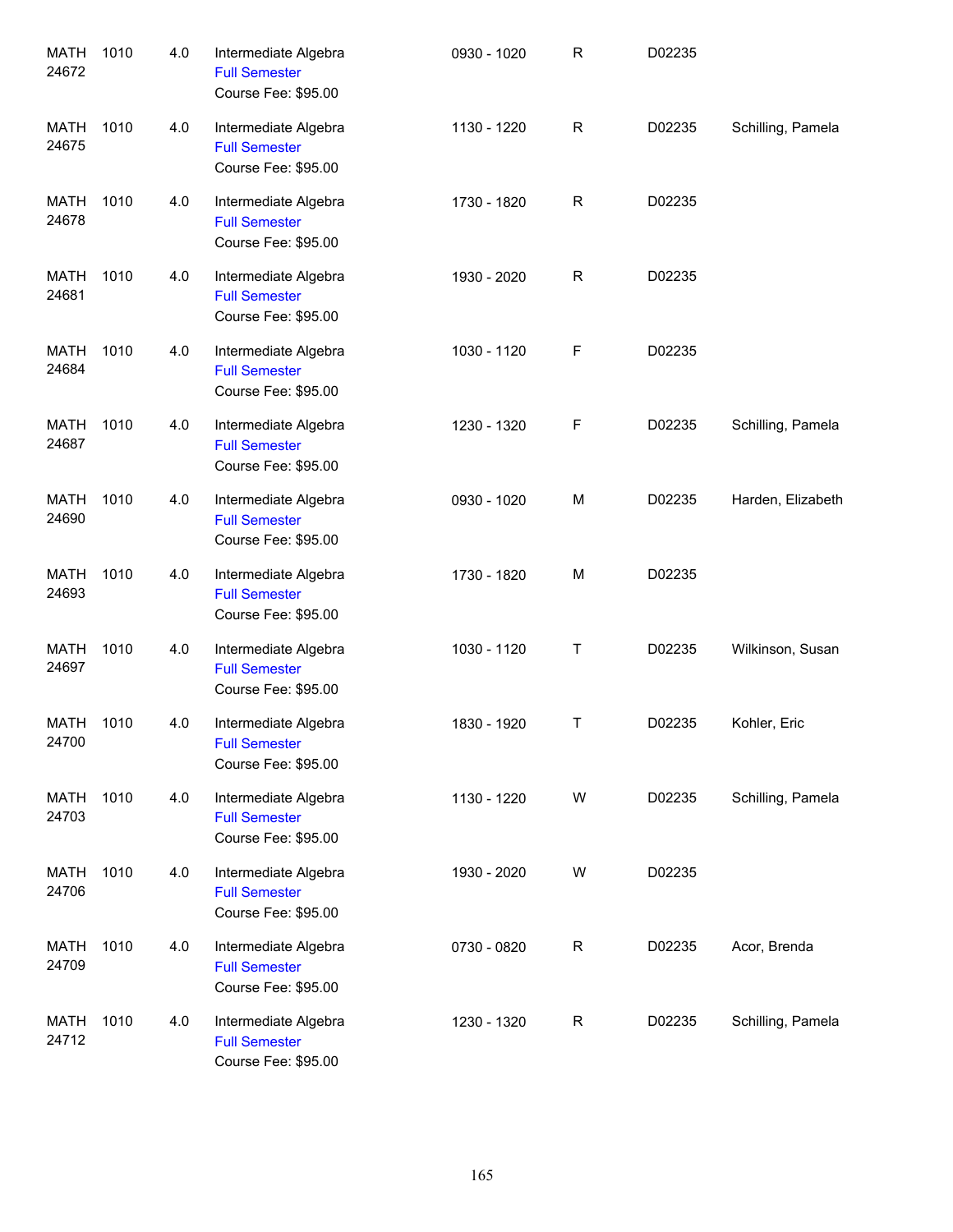| <b>MATH</b><br>24715 | 1010 | 4.0 | Intermediate Algebra<br><b>Full Semester</b><br>Course Fee: \$95.00 | 1630 - 1720 | R | D02235 |                   |
|----------------------|------|-----|---------------------------------------------------------------------|-------------|---|--------|-------------------|
| <b>MATH</b><br>24718 | 1010 | 4.0 | Intermediate Algebra<br><b>Full Semester</b><br>Course Fee: \$95.00 | 0830 - 0920 | F | D02235 |                   |
| <b>MATH</b><br>24721 | 1010 | 4.0 | Intermediate Algebra<br><b>Full Semester</b><br>Course Fee: \$95.00 | 1330 - 1420 | F | D02235 |                   |
| <b>MATH</b><br>24722 | 1010 | 4.0 | Intermediate Algebra<br><b>Full Semester</b><br>Course Fee: \$95.00 | 1030 - 1120 | M | D02235 | Harden, Elizabeth |
| <b>MATH</b><br>24725 | 1010 | 4.0 | Intermediate Algebra<br><b>Full Semester</b><br>Course Fee: \$95.00 | 1230 - 1320 | M | D02235 | Schilling, Pamela |
| <b>MATH</b><br>24728 | 1010 | 4.0 | Intermediate Algebra<br><b>Full Semester</b><br>Course Fee: \$95.00 | 1830 - 1920 | M | D02235 | Holt, Julie       |
| <b>MATH</b><br>24731 | 1010 | 4.0 | Intermediate Algebra<br><b>Full Semester</b><br>Course Fee: \$95.00 | 0830 - 0920 | Т | D02235 | Imig, David       |
| <b>MATH</b><br>24734 | 1010 | 4.0 | Intermediate Algebra<br><b>Full Semester</b><br>Course Fee: \$95.00 | 1130 - 1220 | Т | D02235 | Acor, Brenda      |
| <b>MATH</b><br>24740 | 1010 | 4.0 | Intermediate Algebra<br><b>Full Semester</b><br>Course Fee: \$95.00 | 1630 - 1720 | Τ | D02235 | Barney, Corine    |
| MATH<br>24743        | 1010 | 4.0 | Intermediate Algebra<br><b>Full Semester</b><br>Course Fee: \$95.00 | 1930 - 2020 | Τ | D02235 | Kohler, Eric      |
| <b>MATH</b><br>24746 | 1010 | 4.0 | Intermediate Algebra<br><b>Full Semester</b><br>Course Fee: \$95.00 | 0730 - 0820 | W | D02235 | Acor, Brenda      |
| <b>MATH</b><br>24749 | 1010 | 4.0 | Intermediate Algebra<br><b>Full Semester</b><br>Course Fee: \$95.00 | 0930 - 1020 | W | D02235 | Harden, Elizabeth |
| <b>MATH</b><br>24756 | 1010 | 4.0 | Intermediate Algebra<br><b>Full Semester</b><br>Course Fee: \$95.00 | 1730 - 1820 | W | D02235 | Holt, Julie       |
| <b>MATH</b><br>24759 | 1010 | 4.0 | Intermediate Algebra<br><b>Full Semester</b><br>Course Fee: \$95.00 | 0830 - 0920 | R | D02235 | Acor, Brenda      |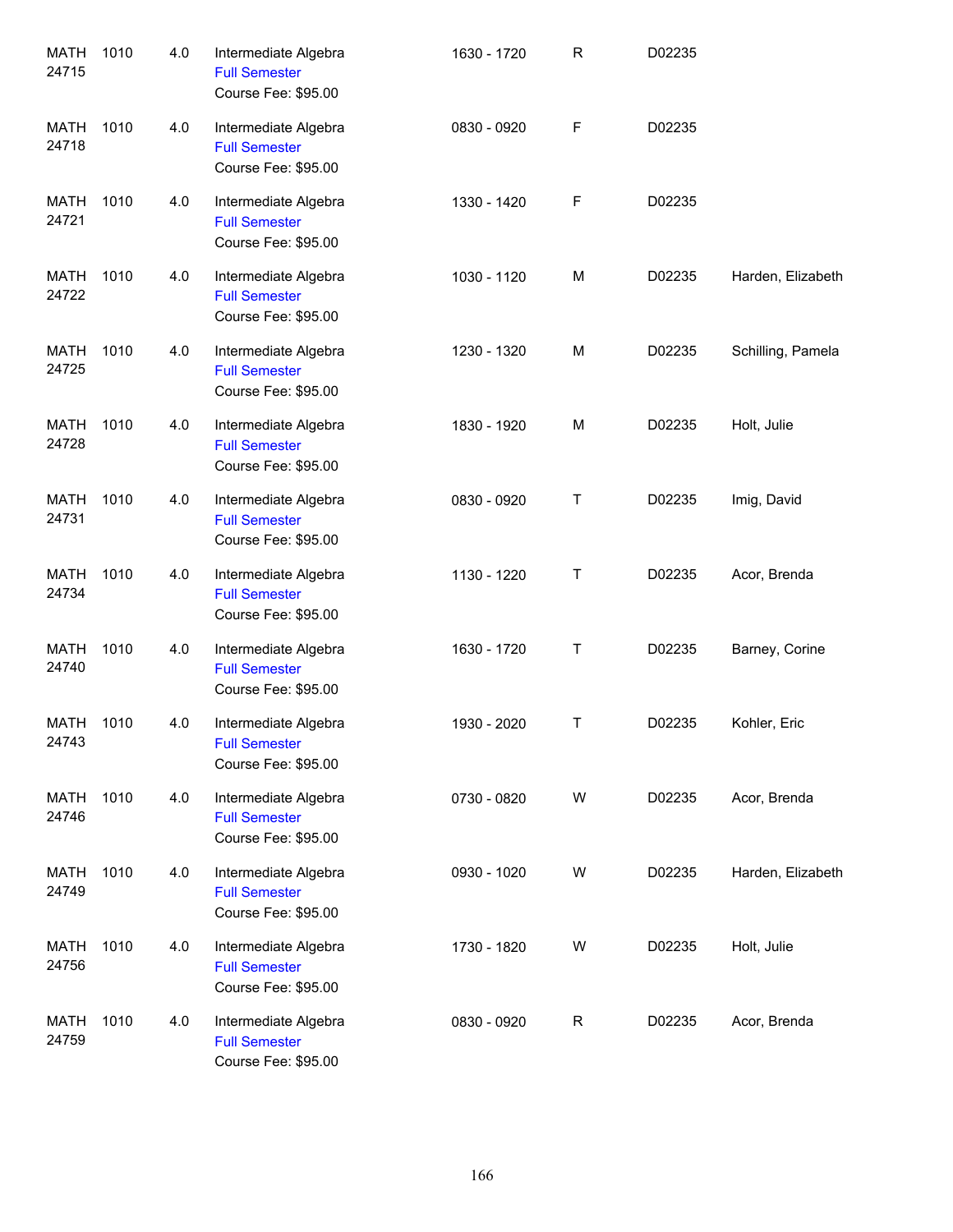| <b>MATH</b><br>24762 | 1010 | 4.0 | Intermediate Algebra<br><b>Full Semester</b><br>Course Fee: \$95.00                                                                                                                                                     | 1030 - 1120 | R          | D02235       | Harden, Elizabeth |
|----------------------|------|-----|-------------------------------------------------------------------------------------------------------------------------------------------------------------------------------------------------------------------------|-------------|------------|--------------|-------------------|
| MATH<br>24765        | 1010 | 4.0 | Intermediate Algebra<br><b>Full Semester</b><br>Course Fee: \$95.00                                                                                                                                                     | 1330 - 1420 | R          | D02235       | Rich, Michelle    |
| MATH<br>24768        | 1010 | 4.0 | Intermediate Algebra<br><b>Full Semester</b><br>Course Fee: \$95.00                                                                                                                                                     | 1830 - 1920 | R          | D02235       | Portz, Heidi      |
| MATH<br>24771        | 1010 | 4.0 | Intermediate Algebra<br><b>Full Semester</b><br>Course Fee: \$95.00                                                                                                                                                     | 0930 - 1020 | F          | D02235       | Jones, Charity    |
| MATH<br>24774        | 1010 | 4.0 | Intermediate Algebra<br><b>Full Semester</b><br>Course Fee: \$95.00                                                                                                                                                     | 1130 - 1220 | F          | D02235       | Schilling, Pamela |
| MATH<br>24805        | 1010 | 4.0 | Intermediate Algebra<br><b>Block 2</b><br>You may NOT register for this section. FOR DEPT USE ONLY.                                                                                                                     | <b>TBA</b>  | <b>TBA</b> |              | Quesnell, Carrie  |
| MATH<br>24815        | 1010 | 4.0 | Intermediate Algebra<br><b>Full Semester</b><br>To access the online course materials, please log in through<br>the student portal (eWeber) at http://weber.edu and select:<br>"current students"<br>Course Fee \$95.00 | <b>TBA</b>  | <b>TBA</b> | OL           | Acor, Brenda      |
| <b>MATH</b><br>23247 | 1030 | 3.0 | QL Contemporary Math<br><b>Full Semester</b>                                                                                                                                                                            | 0830 - 0920 | <b>MWF</b> | <b>LL222</b> | Baker, Loyal      |
| <b>MATH</b><br>23252 | 1030 | 3.0 | <b>QL Contemporary Math</b><br><b>Full Semester</b>                                                                                                                                                                     | 0900 - 1015 | <b>TR</b>  | B4509        | Kidman, Kent      |
| <b>MATH</b><br>23255 | 1030 | 3.0 | QL Contemporary Math<br><b>Full Semester</b>                                                                                                                                                                            | 1030 - 1145 | <b>TR</b>  | B4509        | Thaeler, John     |
| MATH<br>23257        | 1030 | 3.0 | QL Contemporary Math<br><b>Full Semester</b>                                                                                                                                                                            | 1030 - 1120 | <b>MWF</b> | B3328        | Akelbek, Mahmud   |
| <b>MATH</b><br>23259 | 1030 | 3.0 | QL Contemporary Math<br><b>Full Semester</b>                                                                                                                                                                            | 1630 - 1745 | <b>TR</b>  | B3328        | Marx, Christine   |
| MATH<br>23557        | 1030 | 3.0 | QL Contemporary Math<br><b>Full Semester</b>                                                                                                                                                                            | 1700 - 1815 | MW         | D02322       | Baker, Loyal      |
| <b>MATH</b><br>24537 | 1030 | 3.0 | QL Contemporary Math<br><b>Full Semester</b><br>To access online course materials, please lo on through<br>the student portal (eWeber) at http://weber.edu and select:<br>"Current Students".                           | <b>TBA</b>  | TBA        | OL           | Peters, James     |
| MATH<br>23295        | 1040 | 3.0 | <b>QL Introduction To Statistics</b><br><b>Full Semester</b>                                                                                                                                                            | 0830 - 0920 | MWF        | B3313        | Akelbek, Mahmud   |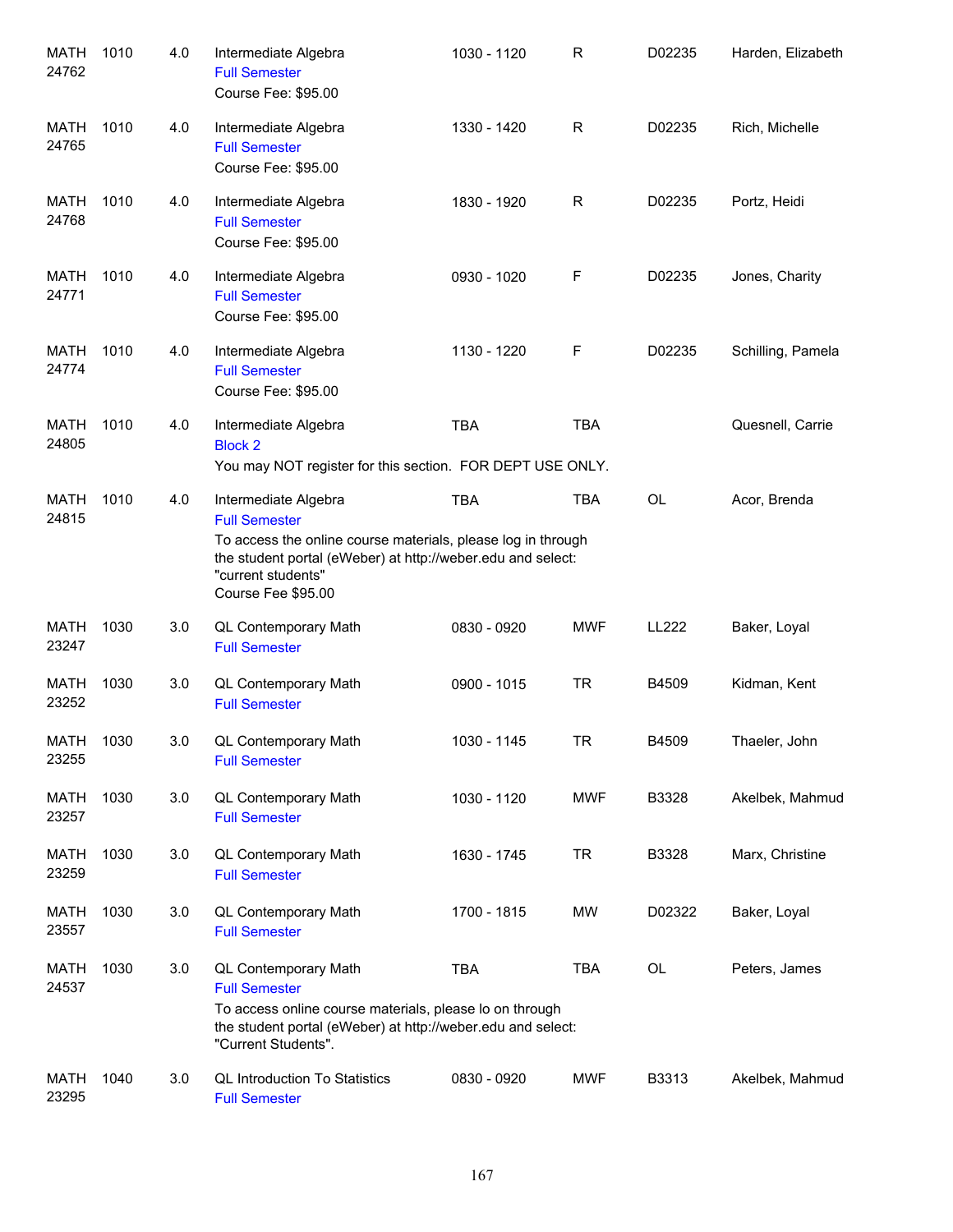| <b>MATH</b><br>23296 | 1040 | 3.0 | <b>QL Introduction To Statistics</b><br><b>Full Semester</b> | 1130 - 1220 | <b>MWF</b>  | B3328  | Kvernadze, George |
|----------------------|------|-----|--------------------------------------------------------------|-------------|-------------|--------|-------------------|
| <b>MATH</b><br>23297 | 1040 | 3.0 | <b>QL Introduction To Statistics</b><br><b>Full Semester</b> | 1230 - 1320 | <b>MWF</b>  | B4515  | Chan, Julian      |
| MATH<br>23298        | 1050 | 4.0 | QL College Algebra<br><b>Full Semester</b>                   | 0830 - 0920 | <b>MTWF</b> | B3328  | Cocos, Mihail     |
| <b>MATH</b><br>23299 | 1050 | 4.0 | QL College Algebra<br><b>Full Semester</b>                   | 0830 - 0920 | <b>MWRF</b> | B4510  | Wills, Michael    |
| MATH<br>23300        | 1050 | 4.0 | QL College Algebra<br><b>Full Semester</b>                   | 0930 - 1020 | <b>MTWF</b> | B4510  | Ondrus, Matthew   |
| <b>MATH</b><br>23301 | 1050 | 4.0 | QL College Algebra<br><b>Full Semester</b>                   | 0930 - 1020 | <b>MTWR</b> | LL223  | Cai, Maomao       |
| <b>MATH</b><br>23302 | 1050 | 4.0 | QL College Algebra<br><b>Full Semester</b>                   | 1030 - 1120 | <b>MTWF</b> | B4518  | Foster, James     |
| <b>MATH</b><br>23303 | 1050 | 4.0 | QL College Algebra<br><b>Full Semester</b>                   | 1030 - 1120 | <b>MTWF</b> | B4511  | Walthers, Phillip |
| <b>MATH</b><br>23304 | 1050 | 4.0 | QL College Algebra<br><b>Full Semester</b>                   | 1130 - 1220 | <b>MTWF</b> | B3313  | Poore, Darrell    |
| <b>MATH</b><br>23305 | 1050 | 4.0 | QL College Algebra<br><b>Full Semester</b>                   | 1130 - 1220 | <b>MTWR</b> | LL223  | Yonkee, Mary      |
| <b>MATH</b><br>23306 | 1050 | 4.0 | QL College Algebra<br><b>Full Semester</b>                   | 1230 - 1320 | <b>MTWR</b> | B3313  | Emami, Morteza    |
| <b>MATH</b><br>23307 | 1050 | 4.0 | QL College Algebra<br><b>Full Semester</b>                   | 1330 - 1420 | <b>MTWF</b> | B4515  | Hunt, Corinne     |
| <b>MATH</b><br>23308 | 1050 | 4.0 | QL College Algebra<br><b>Full Semester</b>                   | 1730 - 1920 | <b>MW</b>   | B4511  | Haueter, Gordon   |
| MATH<br>23309        | 1050 | 4.0 | QL College Algebra<br><b>Full Semester</b>                   | 1730 - 1920 | <b>MW</b>   | LL222  | Ellis, Maria      |
| <b>MATH</b><br>23310 | 1050 | 4.0 | QL College Algebra<br><b>Full Semester</b>                   | 1730 - 1920 | <b>TR</b>   | LL222  | Ellis, Maria      |
| MATH<br>23312        | 1050 | 4.0 | QL College Algebra<br><b>Full Semester</b>                   | 1730 - 1920 | <b>TR</b>   | B4518  | Hunt, Corinne     |
| <b>MATH</b><br>23314 | 1050 | 4.0 | QL College Algebra<br><b>Full Semester</b>                   | 1730 - 1920 | <b>MW</b>   | B4515  | Hollopeter, W     |
| <b>MATH</b><br>23543 | 1050 | 4.0 | QL College Algebra<br><b>Full Semester</b>                   | 1730 - 1920 | <b>TR</b>   | DH1310 | Baker, Stacey     |
| <b>MATH</b><br>23546 | 1050 | 4.0 | QL College Algebra<br><b>Full Semester</b>                   | 1930 - 2120 | <b>TR</b>   | DH1310 | Baker, Stacey     |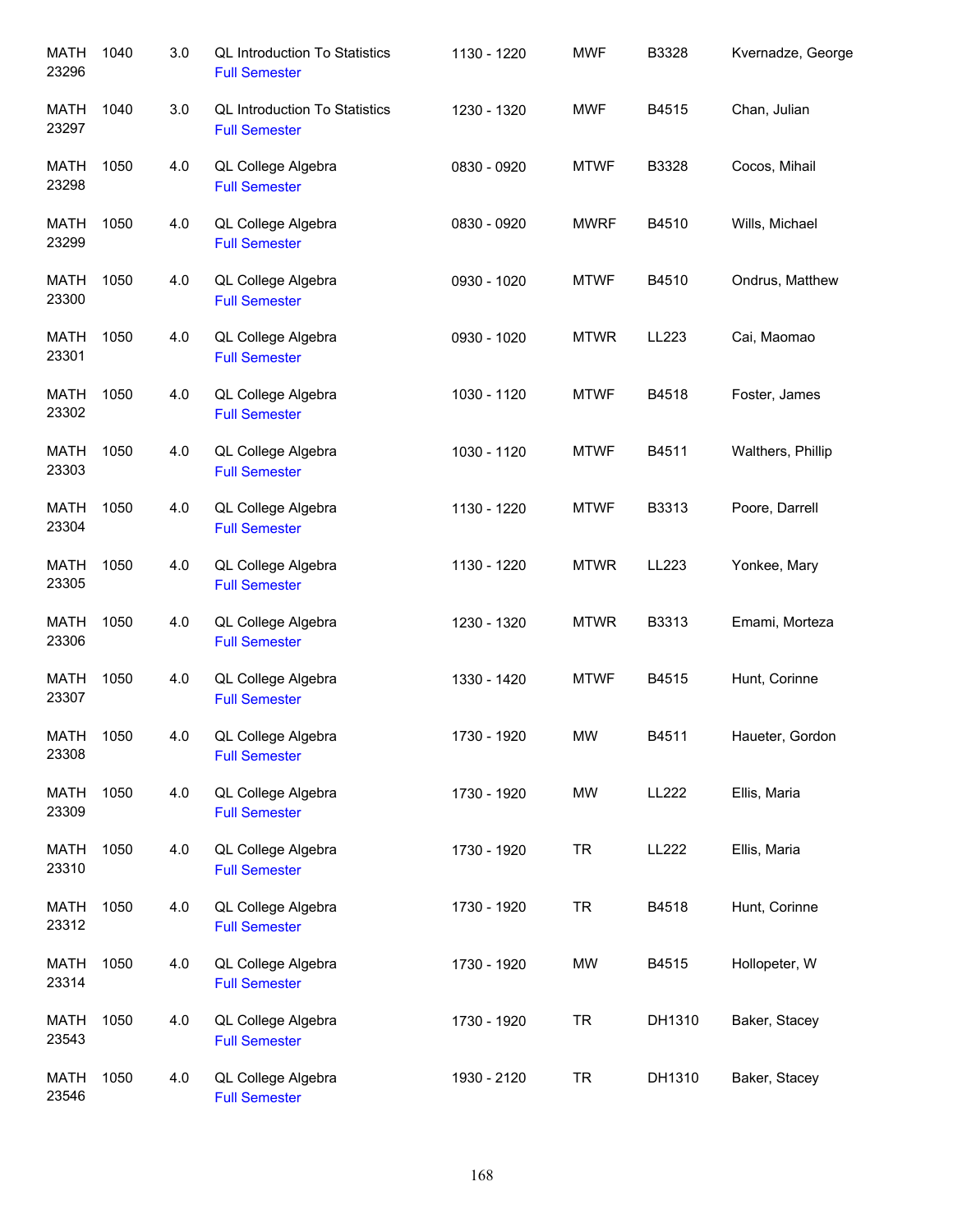| <b>MATH</b><br>23548 | 1050 | 4.0 | QL College Algebra<br><b>Full Semester</b>                                                                                                                                                   | 1730 - 1920 | <b>MW</b>    | WW108        | Wheeler, Nicole       |
|----------------------|------|-----|----------------------------------------------------------------------------------------------------------------------------------------------------------------------------------------------|-------------|--------------|--------------|-----------------------|
| <b>MATH</b><br>23550 | 1050 | 4.0 | QL College Algebra<br><b>Full Semester</b>                                                                                                                                                   | 1730 - 1920 | <b>TR</b>    | WW116        | Wheeler, Randal       |
| MATH<br>23551        | 1050 | 4.0 | QL College Algebra<br><b>Full Semester</b>                                                                                                                                                   | 1230 - 1320 | <b>MTWR</b>  | D02112       | Acor, Brenda          |
| <b>MATH</b><br>23553 | 1050 | 4.0 | QL College Algebra<br><b>Full Semester</b>                                                                                                                                                   | 0730 - 0820 | <b>MTWR</b>  | D02112       | Imig, David           |
| <b>MATH</b><br>23555 | 1050 | 4.0 | QL College Algebra<br><b>Full Semester</b>                                                                                                                                                   | 0930 - 1020 | <b>MWRF</b>  | D02112       | Schilling, Pamela     |
| <b>MATH</b><br>23558 | 1050 | 4.0 | QL College Algebra<br><b>Full Semester</b>                                                                                                                                                   | 1830 - 2020 | <b>MW</b>    | D02322       | Schweitzer, John      |
| <b>MATH</b><br>23560 | 1050 | 4.0 | QL College Algebra<br><b>Full Semester</b>                                                                                                                                                   | 1730 - 1920 | <b>TR</b>    | D02318       | Kvernadze, George     |
| <b>MATH</b><br>24538 | 1050 | 4.0 | QL College Algebra<br><b>Full Semester</b><br>To access online course materials, please log on through<br>the student portal (eWeber) at http://weber.edu and select:<br>"Current Students". | <b>TBA</b>  | <b>TBA</b>   | OL           | Fital-Akelbek, Sandra |
| <b>MATH</b><br>23318 | 1060 | 3.0 | Trigonometry<br><b>Full Semester</b>                                                                                                                                                         | 0830 - 0920 | <b>MWF</b>   | B4518        | Chan, Julian          |
| <b>MATH</b><br>23319 | 1060 | 3.0 | Trigonometry<br><b>Full Semester</b>                                                                                                                                                         | 0900 - 1015 | <b>TR</b>    | <b>LL222</b> | Salt, Jeffrey         |
| <b>MATH</b><br>23321 | 1060 | 3.0 | Trigonometry<br><b>Full Semester</b>                                                                                                                                                         | 1030 - 1145 | <b>TR</b>    | B3328        | Peters, James         |
| <b>MATH</b><br>23323 | 1060 | 3.0 | Trigonometry<br><b>Full Semester</b>                                                                                                                                                         | 1130 - 1220 | <b>MWF</b>   | B4511        | Talaga, Paul          |
| MATH<br>23324        | 1060 | 3.0 | Trigonometry<br><b>Full Semester</b>                                                                                                                                                         | 1230 - 1320 | <b>MWF</b>   | LL222        | Peters, James         |
| MATH<br>23325        | 1060 | 3.0 | Trigonometry<br><b>Full Semester</b>                                                                                                                                                         | 1800 - 1915 | <b>TR</b>    | B4515        | Salt, Jeffrey         |
| <b>MATH</b><br>23326 | 1080 | 5.0 | QL Pre-calculus<br><b>Full Semester</b>                                                                                                                                                      | 0830 - 0920 | <b>MTWRF</b> | LL223        | Cai, Maomao           |
| <b>MATH</b><br>23327 | 1080 | 5.0 | QL Pre-calculus<br><b>Full Semester</b>                                                                                                                                                      | 0930 - 1020 | <b>MTWRF</b> | B4511        | Fital-Akelbek, Sandra |
| MATH<br>23328        | 1080 | 5.0 | QL Pre-calculus<br><b>Full Semester</b>                                                                                                                                                      | 1030 - 1120 | <b>MTWRF</b> | B3313        | Poore, Darrell        |
| <b>MATH</b><br>23329 | 1080 | 5.0 | QL Pre-calculus<br><b>Full Semester</b>                                                                                                                                                      | 1230 - 1320 | <b>MTWRF</b> | LL223        | Quesnell, Carrie      |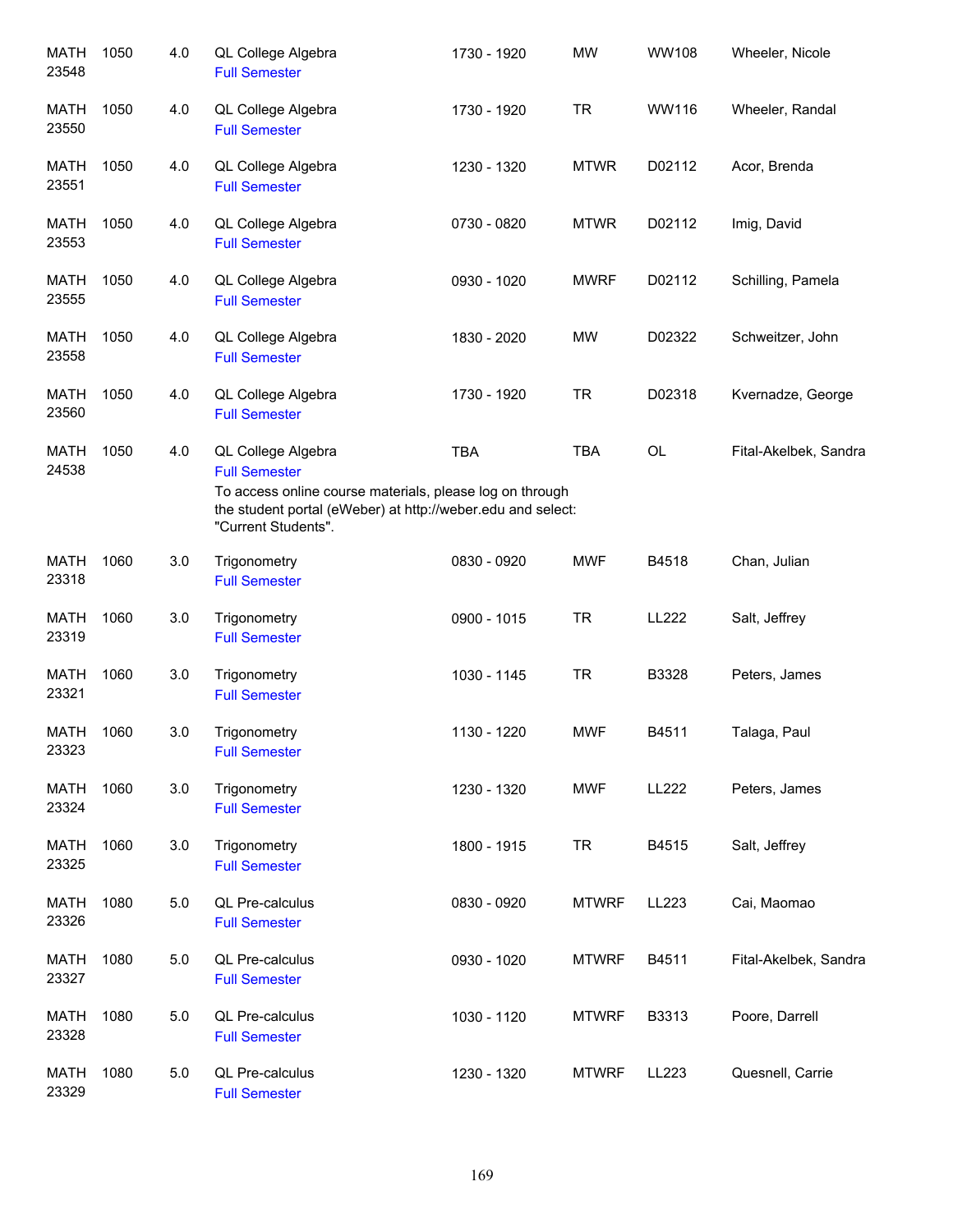| <b>MATH</b><br>23330 | 1080 | 5.0 | QL Pre-calculus<br><b>Full Semester</b>                                                                                                                                   | 1730 - 1945 | <b>TR</b>   | B4510         | Emami, Robab        |
|----------------------|------|-----|---------------------------------------------------------------------------------------------------------------------------------------------------------------------------|-------------|-------------|---------------|---------------------|
| <b>MATH</b><br>23559 | 1080 | 5.0 | <b>QL Pre-calculus</b><br><b>Full Semester</b>                                                                                                                            | 1730 - 1945 | <b>MW</b>   | D02318        | Ruiz, Donna         |
| MATH<br>23332        | 1200 | 1.0 | Mathematics Computer Lab<br><b>Full Semester</b><br>The correspondence and assignments will be done via email.<br>Contact the instructor at jfoster@weber.edu             | 1030 - 1120 | Τ           | B4505         | Foster, James       |
| <b>MATH</b><br>23336 | 1210 | 4.0 | Calculus I<br><b>Full Semester</b>                                                                                                                                        | 0730 - 0820 | <b>MTWF</b> | B4511         | Kidman, Kent        |
| MATH<br>23337        | 1210 | 4.0 | Calculus I<br><b>Full Semester</b>                                                                                                                                        | 0830 - 0920 | <b>MTWF</b> | B4511         | Ondrus, Matthew     |
| <b>MATH</b><br>23339 | 1210 | 4.0 | Calculus I<br><b>Full Semester</b>                                                                                                                                        | 0930 - 1020 | <b>MTWF</b> | B4518         | Peters, James       |
| <b>MATH</b><br>23340 | 1210 | 4.0 | Calculus I<br><b>Full Semester</b>                                                                                                                                        | 1030 - 1120 | <b>MWRF</b> | B4510         | Chan, Julian        |
| <b>MATH</b><br>23341 | 1210 | 4.0 | Calculus I<br><b>Full Semester</b>                                                                                                                                        | 1130 - 1220 | <b>MTWF</b> | B4515         | Cocos, Mihail       |
| <b>MATH</b><br>23342 | 1210 | 4.0 | Calculus I<br><b>Full Semester</b>                                                                                                                                        | 1230 - 1320 | <b>MWRF</b> | B4511         | Foster, James       |
| <b>MATH</b><br>24832 | 1210 | 4.0 | Calculus I<br><b>Full Semester</b>                                                                                                                                        | 1730 - 1920 | <b>TR</b>   | LL223         | Cocos, Mihail       |
| <b>MATH</b><br>23343 | 1220 | 4.0 | Calculus II<br><b>Full Semester</b>                                                                                                                                       | 0830 - 0920 | <b>MTWF</b> | B4515         | Kvernadze, George   |
| <b>MATH</b><br>23344 | 1220 | 4.0 | Calculus II<br><b>Full Semester</b>                                                                                                                                       | 1030 - 1120 | <b>MWRF</b> | B4515         | Wills, Michael      |
| MATH<br>23348        | 1220 | 4.0 | Calculus II<br><b>Full Semester</b>                                                                                                                                       | 1230 - 1320 | <b>MTWF</b> | B4510         | Steele, Timothy     |
| MATH<br>25490        | 1220 | 4.0 | Calculus II<br><b>Full Semester</b>                                                                                                                                       | 1730 - 1920 | <b>TR</b>   | B4509         | Talaga, Paul        |
| <b>MATH</b><br>21273 | 1630 | 4.0 | Discrete Math Applied to Comp<br><b>Full Semester</b>                                                                                                                     | 0730 - 0920 | <b>TR</b>   | <b>TE103D</b> | Rague, Brian        |
| <b>MATH</b><br>22383 | 1630 | 4.0 | Discrete Math Applied to Comp<br><b>Full Semester</b><br>To access the online course materials, please log in through<br>the student portal (eWeber) at http://weber.edu. | <b>TBA</b>  | <b>TBA</b>  | <b>OL</b>     | Beck, Patrick       |
| MATH<br>23351        | 2010 | 3.0 | Math for Elementary Teachers I<br><b>Full Semester</b>                                                                                                                    | 0730 - 0820 | <b>MTWR</b> | B4539         | Blackinton, Dixilee |
| MATH<br>23355        | 2010 | 3.0 | Math for Elementary Teachers I<br><b>Full Semester</b>                                                                                                                    | 0830 - 0920 | <b>MTWR</b> | B4539         | Blackinton, Dixilee |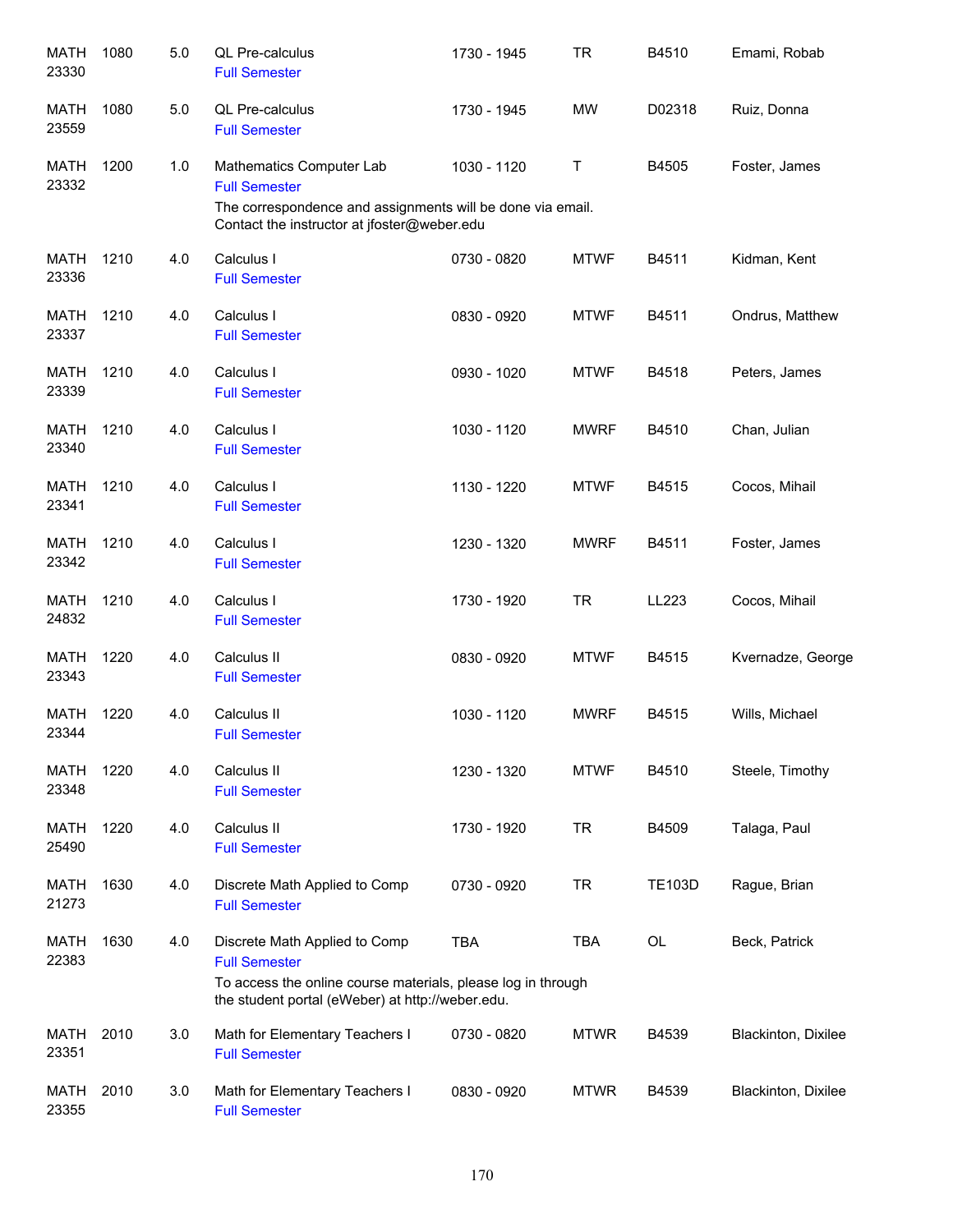| <b>MATH</b><br>23359 | 2010 | 3.0 | Math for Elementary Teachers I<br><b>Full Semester</b>                                                                                                | 1030 - 1120 | <b>MTWR</b> | B4539  | McKee, Deborah        |
|----------------------|------|-----|-------------------------------------------------------------------------------------------------------------------------------------------------------|-------------|-------------|--------|-----------------------|
| MATH<br>23361        | 2020 | 3.0 | Math for Elem Teachers II<br><b>Full Semester</b>                                                                                                     | 0930 - 1020 | <b>MTWF</b> | B4539  | Steele, Timothy       |
| MATH<br>23362        | 2120 | 3.0 | <b>Euclidean Geometry</b><br><b>Full Semester</b>                                                                                                     | 0830 - 0920 | <b>MWF</b>  | B4509  | Foster, James         |
| MATH<br>23363        | 2210 | 4.0 | Calculus III<br><b>Full Semester</b>                                                                                                                  | 0930 - 1020 | <b>MTWF</b> | B4515  | Kvernadze, George     |
| MATH<br>23364        | 2270 | 3.0 | Elementary Linear Algebra<br><b>Full Semester</b>                                                                                                     | 1230 - 1320 | <b>MWF</b>  | B4518  | Fital-Akelbek, Sandra |
| MATH<br>23365        | 2280 | 3.0 | <b>Ordinary Differential Equation</b><br><b>Full Semester</b>                                                                                         | 1130 - 1220 | <b>MWF</b>  | B4510  | Wills, Michael        |
| <b>MATH</b><br>23366 | 3410 | 3.0 | <b>Probability &amp; Statistics</b><br><b>Full Semester</b>                                                                                           | 1130 - 1220 | <b>MWF</b>  | B4518  | Cai, Maomao           |
| <b>MATH</b><br>23367 | 3610 | 3.0 | Graph Theory<br><b>Full Semester</b>                                                                                                                  | 1030 - 1145 | <b>TR</b>   | B4508  | Akelbek, Mahmud       |
| <b>MATH</b><br>23370 | 3710 | 3.0 | <b>Boundary Value Problems</b><br><b>Full Semester</b>                                                                                                | 0830 - 0920 | <b>MWF</b>  | B4508  | Peters, James         |
| <b>MATH</b><br>23374 | 3810 | 3.0 | <b>Complex Variables</b><br><b>Full Semester</b>                                                                                                      | 1030 - 1120 | <b>MWF</b>  | B4509  | Steele, Timothy       |
| <b>MATH</b><br>23378 | 4110 | 3.0 | Modern Algebra I<br><b>Full Semester</b>                                                                                                              | 1200 - 1315 | <b>TR</b>   | B4509  | Ondrus, Matthew       |
| <b>MATH</b><br>23382 | 4210 | 3.0 | Introductory Real Analysis<br><b>Full Semester</b>                                                                                                    | 0930 - 1020 | <b>MWF</b>  | B4508  | Cocos, Mihail         |
| MATH<br>25517        | 4910 | 3.0 | Senior Research Project<br><b>Full Semester</b>                                                                                                       | <b>TBA</b>  | <b>TBA</b>  |        | Ghoreishi, Afshin     |
| <b>MBA</b><br>22857  | 6050 | 3.0 | Quantitative Methods I<br><b>Block 1</b><br>Foundations course.<br>Course Fee \$20.00                                                                 | 1730 - 2030 | M           | D02112 | Nowell, Clifford      |
| MBA<br>22882         | 6051 | 3.0 | Quantitative Methods II<br><b>Block 2</b><br>Prerequisite: MBA 6050 or equivalent courses in statistics.<br>Foundations course.<br>Course Fee \$20.00 | 1730 - 2030 | M           | D02112 | Nowell, Clifford      |
| MBA<br>22876         | 6110 | 3.0 | Tools for the Ethical Manager<br><b>Block 1</b><br>Required.                                                                                          | 1730 - 2030 | W           | D02110 | Davis, Brian          |
| MBA<br>22894         | 6120 | 3.0 | Organizational Behavior<br><b>Block 2</b><br>Required course.                                                                                         | 1730 - 2030 | R           | D02112 | Stevens, Michael      |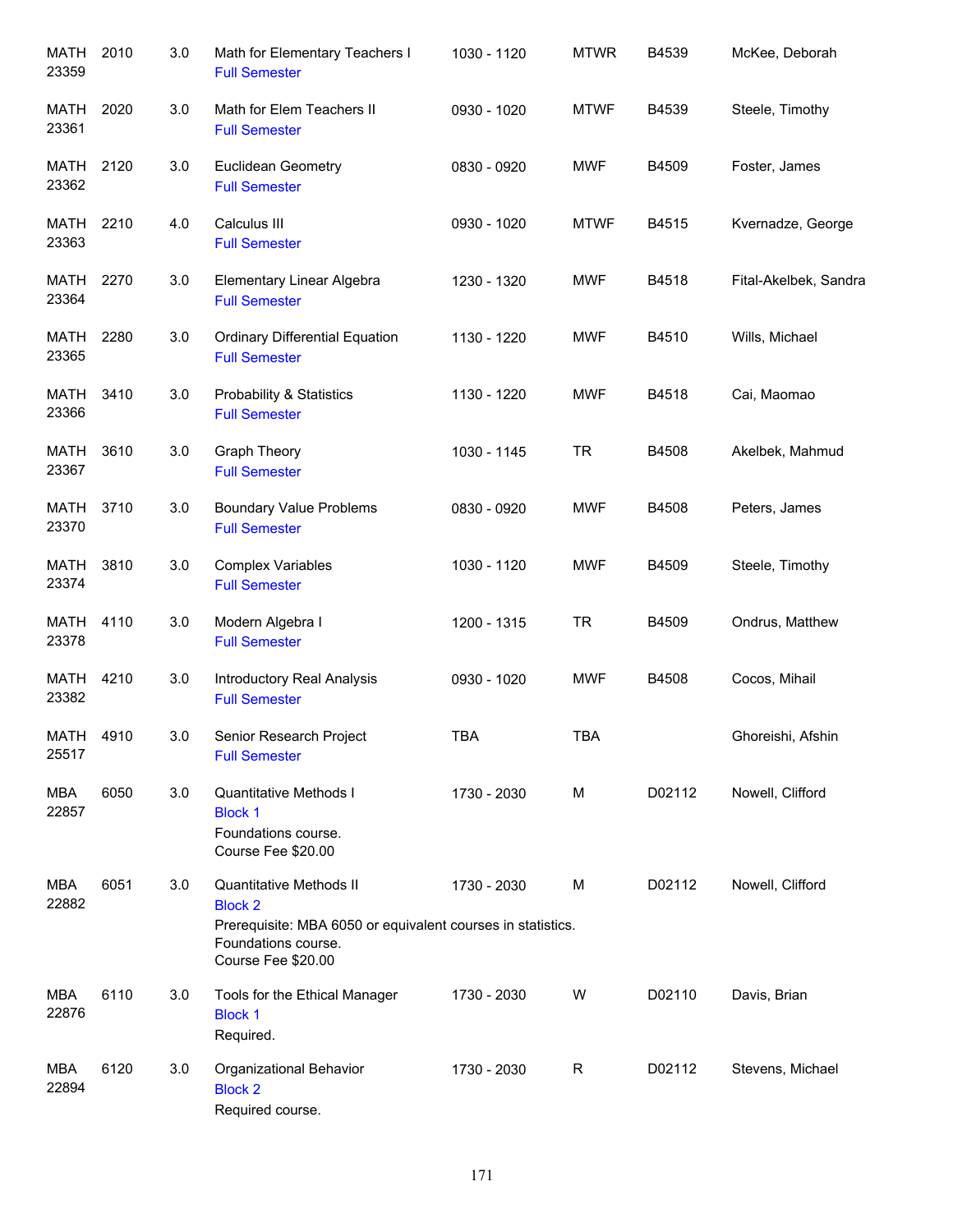| <b>MBA</b><br>22861 | 6130 | 3.0 | <b>Financial Management</b><br><b>Block 1</b><br>Prerequisite: foundations MBA 6020 and 6050/51, or<br>equivalent courses in accounting & statistics.                                                                                                                                                                                                                | 1730 - 2030                | М            | D02113 | Turner, James       |
|---------------------|------|-----|----------------------------------------------------------------------------------------------------------------------------------------------------------------------------------------------------------------------------------------------------------------------------------------------------------------------------------------------------------------------|----------------------------|--------------|--------|---------------------|
| MBA<br>22883        | 6140 | 3.0 | <b>Marketing Management</b><br><b>Block 2</b><br>Required course.                                                                                                                                                                                                                                                                                                    | 1730 - 2030                | M            | D02113 | Valentin, Erhard    |
| MBA<br>22875        | 6150 | 3.0 | Operations/Supply Chain Mngmnt<br><b>Block 1</b><br>Required. Prerequisite: MBA 6050/51, or equivalent courses<br>in statistics.                                                                                                                                                                                                                                     | 1730 - 2030                | Τ            | D02112 | Schvaneveldt, Shane |
| MBA<br>22885        | 6210 | 3.0 | Management Accounting Control<br><b>Block 2</b><br>Required course. Prerequisite: MBA 6020 or equivalent<br>courses in accounting.                                                                                                                                                                                                                                   | 1730 - 2030                | $\mathsf{T}$ | D02112 | Allen, Tom          |
| <b>MBA</b><br>22890 | 6310 | 3.0 | Info Tech in the Enterprise<br><b>Block 2</b><br>Required course.                                                                                                                                                                                                                                                                                                    | 1730 - 2030                | W            | D02110 | Mouritsen, Matthew  |
| <b>MBA</b><br>22879 | 6410 | 3.0 | Global Macroeconomic Condition<br><b>Block 1</b><br>Prerequisite: MBA 6040, or equivalent courses in economics.                                                                                                                                                                                                                                                      | 1730 - 2020                | R            | D02112 | Stevenson, Doris    |
| <b>MBA</b><br>22854 | 6450 | 3.0 | Leadership Thru People Skills<br><b>Block 1</b><br>Elective course. Meets 3 weekends: August 12, 13, 19, 20,<br>26, 27. Fills quickly, only 20 seats.                                                                                                                                                                                                                | 0830 - 1730<br>1700 - 2100 | S<br>F       | D02324 | Stevens, Michael    |
| <b>MBA</b><br>22880 | 6510 | 3.0 | Invest Analysis & Portfol Mngm<br><b>Block 1</b><br>Elective. Prerequisite: MBA 6130 Financial Management.                                                                                                                                                                                                                                                           | 1730 - 2020                | R            | D02134 | Fan, Yuhong         |
| <b>MBA</b><br>22878 | 6530 | 3.0 | <b>CBL E-business</b><br>Block 1<br>Recommended prereqs: MBA 6140 & MBA 6150<br>CBL stands for Community-Based Learning which means that<br>students engage in meaningful community service that is<br>connected to specific course objectives. See http://www.<br>weber.edu/CommunityInvolvement/CBL Designation.html for a<br>full list of CBL designated courses. | 1730 - 2030                | W            | D02113 | Mouritsen, Matthew  |
| <b>MBA</b><br>22895 | 6630 | 3.0 | Networking & Info Systems<br><b>Block 2</b><br>Elective course needed if you are doing the IST certificate<br>Limited to 32 seats                                                                                                                                                                                                                                    | 1730 - 2030                | R            | D02226 | Harris, G           |
| <b>MBA</b><br>23418 | 6680 | 3.0 | <b>Graduate Consulting Project</b><br><b>Full Semester</b><br>elective Must register through dept. Contact Sally 395-3519                                                                                                                                                                                                                                            | <b>TBA</b>                 | <b>TBA</b>   |        | Mouritsen, Matthew  |
| MBA<br>22886        | 6700 | 3.0 | Managing Enviro Sustainability<br><b>Block 2</b><br>Elective.                                                                                                                                                                                                                                                                                                        | 1730 - 2030                | Τ            | D02134 | Schvaneveldt, Shane |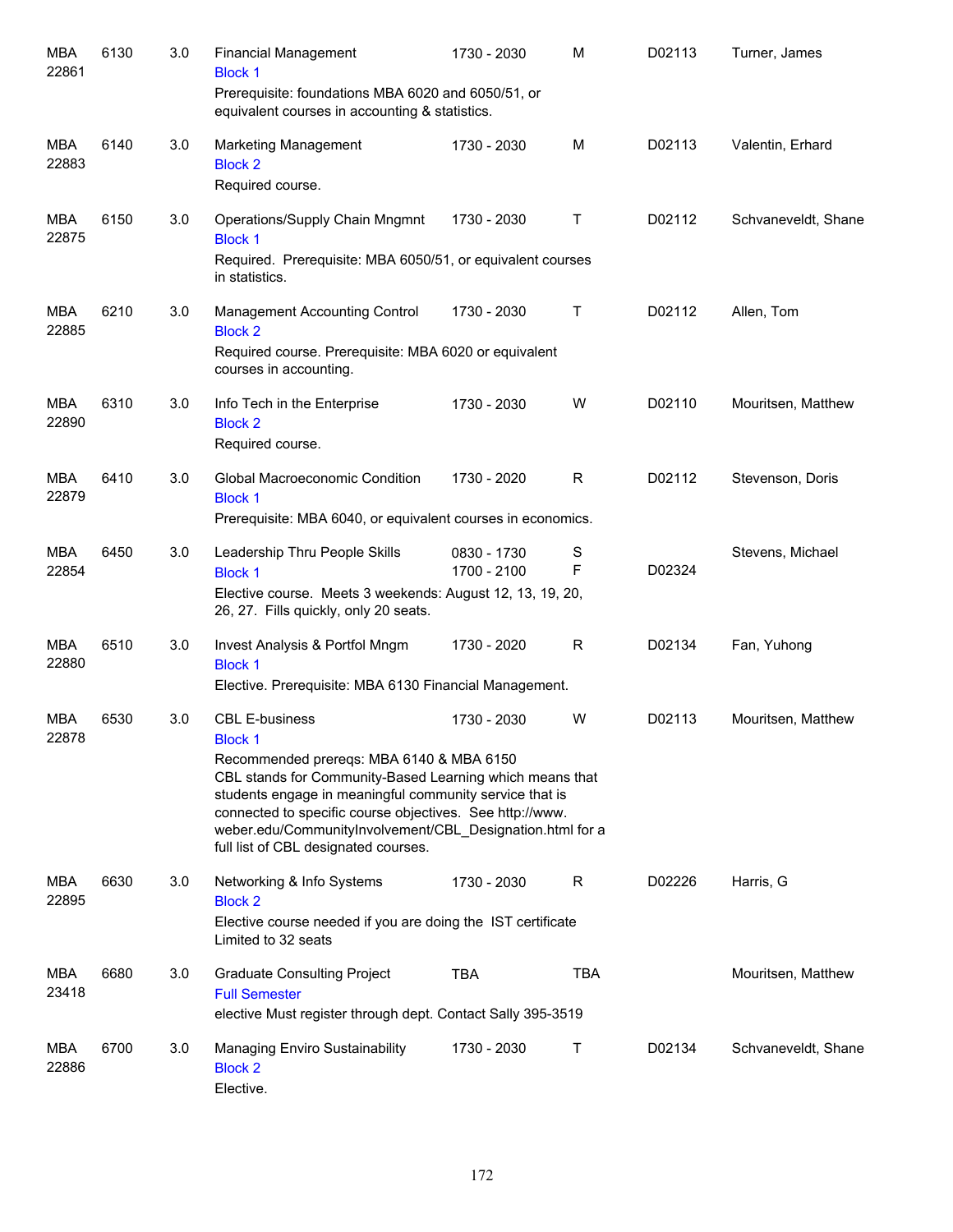| <b>MBA</b><br>23422 | 6730 | 3.0 | Proj Environmnt Sustainability<br><b>Full Semester</b>                                                                                                           | <b>TBA</b>                 | <b>TBA</b>              |                  | Mouritsen, Matthew |
|---------------------|------|-----|------------------------------------------------------------------------------------------------------------------------------------------------------------------|----------------------------|-------------------------|------------------|--------------------|
|                     |      |     | Elective Requires Department approval to register. Call<br>Sally at 395-3519                                                                                     |                            |                         |                  |                    |
| MBA<br>22877        | 6740 | 3.0 | Prin of Contract Management<br><b>Block 1</b><br>Elective.                                                                                                       | 1730 - 2030                | W                       | D02112           | Johanson, Jonene   |
| <b>MBA</b><br>22892 | 6750 | 3.0 | Financial Aspect/Contract Mgmt<br><b>Block 2</b><br>New elective.                                                                                                | 1730 - 2030                | W                       | D02112           | Hansen, Douglas    |
| <b>MBA</b><br>23421 | 6800 | 3.0 | Directed Study<br><b>Full Semester</b><br>Elective Must have deptmental approval to register.<br>Call Sally 395-3519                                             | <b>TBA</b>                 | <b>TBA</b>              |                  | Mouritsen, Matthew |
| <b>MBA</b><br>22884 | 6810 | 3.0 | Aerospace Mngment II: Comp Adv<br><b>Block 2</b><br>New Elective.                                                                                                | 1730 - 2030                | M                       | D02134           | Maquet, Michael    |
| <b>MCJ</b><br>23063 | 6100 | 3.0 | <b>Contemporary Criminal Justice</b><br><b>Full Semester</b>                                                                                                     | 1800 - 2050                | Т                       | <b>SS226</b>     | Bayley, Bruce      |
| <b>MCJ</b><br>21593 | 6120 | 3.0 | Theories Crime & Delinquency<br><b>Full Semester</b>                                                                                                             | 1800 - 2050                | M                       | <b>SS226</b>     | Newton, Samuel     |
| <b>MCJ</b><br>21602 | 6140 | 3.0 | Technology/Innovation in CJ<br><b>Full Semester</b>                                                                                                              | 1800 - 2050                | W                       | <b>SS239</b>     | Horn, Brent        |
| <b>MCJ</b><br>21586 | 6190 | 3.0 | Legal Found of Criminal Justic<br><b>Full Semester</b>                                                                                                           | 1800 - 2050                | R                       | <b>SS335</b>     | Lynch, David       |
| <b>MCJ</b><br>21617 | 6240 | 3.0 | C.J. Planing/Budget/Evaluation<br><b>Full Semester</b>                                                                                                           | 1800 - 2050                | W                       | SS215            | Chabries, Michael  |
| <b>MCJ</b><br>23461 | 6250 | 3.0 | Clashing Views in CJ<br><b>Full Semester</b><br>To access the online course materials, please log in through<br>the student portal (eWeber) at http://weber.edu. | TBA                        | <b>TBA</b>              | OL               | Chabries, Michael  |
| <b>MCJ</b><br>24596 | 6260 | 3.0 | <b>Graduate Readings</b><br><b>Full Semester</b>                                                                                                                 | <b>TBA</b>                 | <b>TBA</b>              |                  | Bayley, Bruce      |
| <b>MCJ</b><br>24597 | 6270 | 3.0 | Project<br><b>Full Semester</b>                                                                                                                                  | <b>TBA</b>                 | <b>TBA</b>              |                  | Bayley, Bruce      |
| <b>MCJ</b><br>24629 | 6920 | 3.0 | Workshops and Conferences<br><b>Full Semester</b>                                                                                                                | <b>TBA</b>                 | <b>TBA</b>              |                  | Bayley, Bruce      |
| <b>MCJ</b><br>24978 | 6920 | 3.0 | How to Make Peace<br><b>Full Semester</b><br>Please contact the Criminal Justice department at<br>801-626-6146 to register for this class.                       | 0800 - 1600<br>0800 - 1600 | <b>WRF</b><br><b>FS</b> | D02110<br>D02110 | Bayley, Bruce      |
| <b>MCJ</b><br>25016 | 6920 | 2.0 | Workshops and Conferences<br><b>Full Semester</b>                                                                                                                | <b>TBA</b>                 | <b>TBA</b>              |                  | Bayley, Bruce      |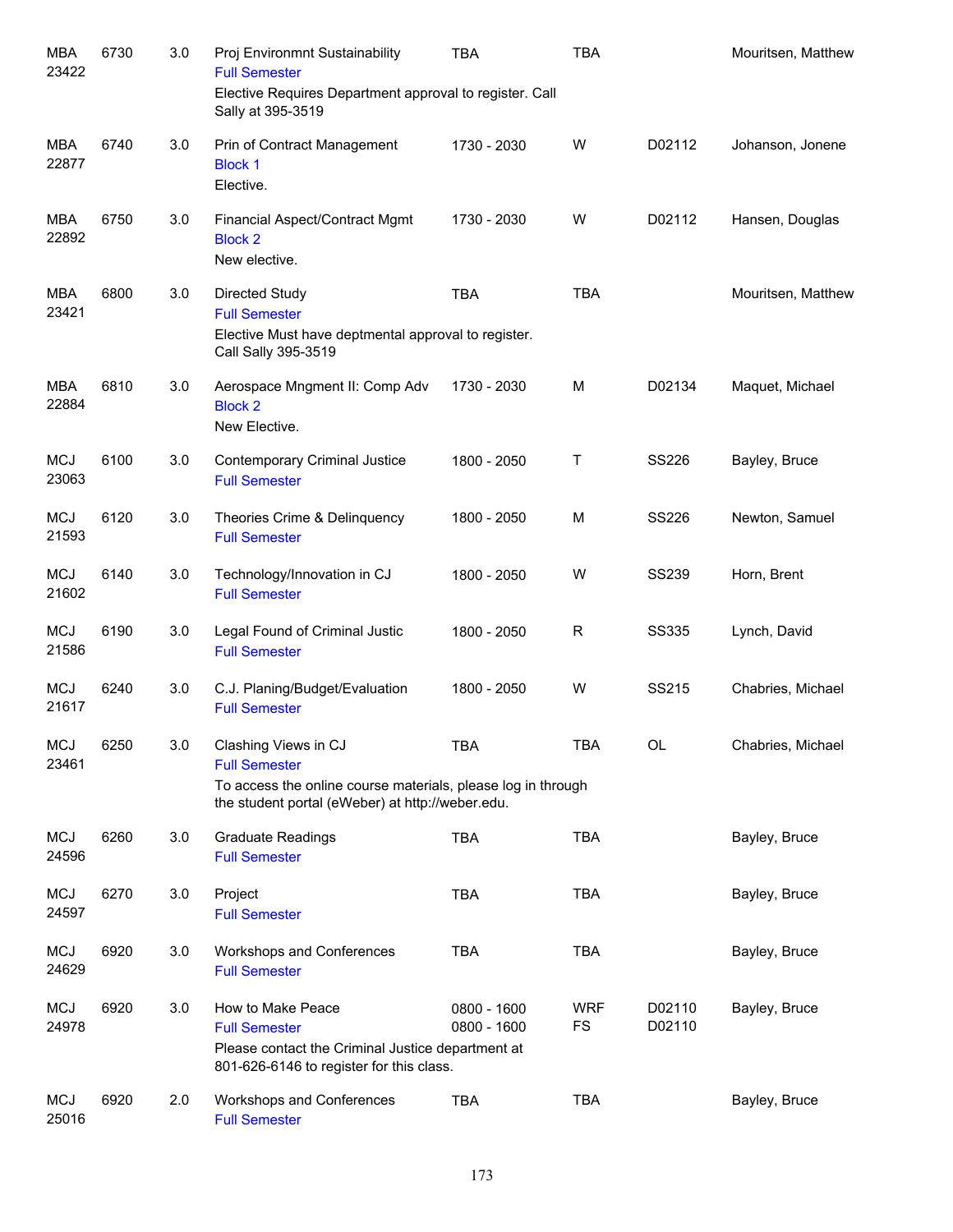| <b>MCJ</b><br>25494 | 6920 | 1.0 | Workshops and Conferences<br><b>Full Semester</b>                                                                                                                                       | <b>TBA</b>  | <b>TBA</b>  |       | Bayley, Bruce     |
|---------------------|------|-----|-----------------------------------------------------------------------------------------------------------------------------------------------------------------------------------------|-------------|-------------|-------|-------------------|
| <b>MED</b><br>23097 | 6000 | 2.0 | <b>Fundamentals of Grad Study</b><br><b>Full Semester</b>                                                                                                                               | 1630 - 1910 | $\mathsf T$ | ED219 | Saunders, Peggy   |
| MED<br>23130        | 6010 | 2.0 | <b>Advanced Historical Foundation</b><br><b>Full Semester</b>                                                                                                                           | 1630 - 1910 | R           | ED330 | Cena, Michael     |
| MED<br>23131        | 6020 | 2.0 | Diversity In Education<br><b>Full Semester</b>                                                                                                                                          | 1630 - 1910 | Τ           | ED319 | Crawford, Forrest |
| MED<br>23132        | 6030 | 2.0 | <b>Advanced Education Psychology</b><br><b>Full Semester</b>                                                                                                                            | 1630 - 1910 | W           | ED325 | Stewart, Pene'e   |
| <b>MED</b><br>23134 | 6050 | 3.0 | Curriculum Design/Eval/Assess<br><b>Full Semester</b>                                                                                                                                   | 1630 - 1910 | М           | ED325 | Womack, Sue       |
| <b>MED</b><br>23135 | 6060 | 2.0 | <b>Instruction Strategies</b><br><b>Full Semester</b>                                                                                                                                   | 1630 - 1910 | W           | ED303 | Napper, Vicki     |
| <b>MED</b><br>23136 | 6080 | 3.0 | Conducting Edu Research<br><b>Full Semester</b>                                                                                                                                         | 1630 - 1910 | Τ           | ED325 | Moulding, Louise  |
|                     |      |     | Prerequisite course: MED 6000. This course is designed to teach the process<br>of educational research.                                                                                 |             |             |       |                   |
| <b>MED</b><br>24987 | 6080 | 3.0 | Conducting Edu Research<br><b>Full Semester</b>                                                                                                                                         | 1630 - 1910 | Τ           | ED325 | Womack, Sue       |
| <b>MED</b><br>23137 | 6085 | 1.0 | Developing Project Proposal<br><b>Full Semester</b>                                                                                                                                     | 1630 - 1910 | Τ           | ED317 | Hadley, Kristin   |
|                     |      |     | Prerequisite courses: Must have completed MED 6080, MED 6030, MED 6050<br>and MED 6060.<br>Prerequisite: Must have a signed Graduate Committee Request form on first<br>night of class. |             |             |       |                   |
| <b>MED</b><br>23138 | 6090 | 3.0 | <b>Masters Project</b><br><b>Full Semester</b>                                                                                                                                          | <b>TBA</b>  | <b>TBA</b>  |       | Saunders, Peggy   |
|                     |      |     | Student should contact Master of Education secretary (626-6278) to reserve a<br>room for his/her defense. At that time, request may be made to be added to the<br>MEd 6090 course.      |             |             |       |                   |
| MED<br>23139        | 6091 | 1.0 | Graduate Synthesis<br><b>Full Semester</b>                                                                                                                                              | 1630 - 1910 | T           | ED227 | Gowans, Linda     |
|                     |      |     | Prerequisite: All required core courses completed. Must have a signed<br>proposal on first night of class. First night of class: September 6                                            |             |             |       |                   |
| MED<br>23140        | 6120 | 3.0 | Advanced Classroom Management<br><b>Full Semester</b><br>This course is for experienced teachers. Take as an alternate course to MED<br>6110, only.                                     | 1630 - 1910 | М           | ED317 | Williams, Natalie |
| MED<br>23142        | 6250 | 3.0 | Second Language Acquisition<br><b>Full Semester</b>                                                                                                                                     | 1630 - 1910 | R           | ED227 | Byrd, David       |
| MED<br>23143        | 6313 | 2.0 | Ele. School: Social Studies<br><b>Full Semester</b>                                                                                                                                     | 1630 - 1910 | R           | ED330 | Bittner, Nancy    |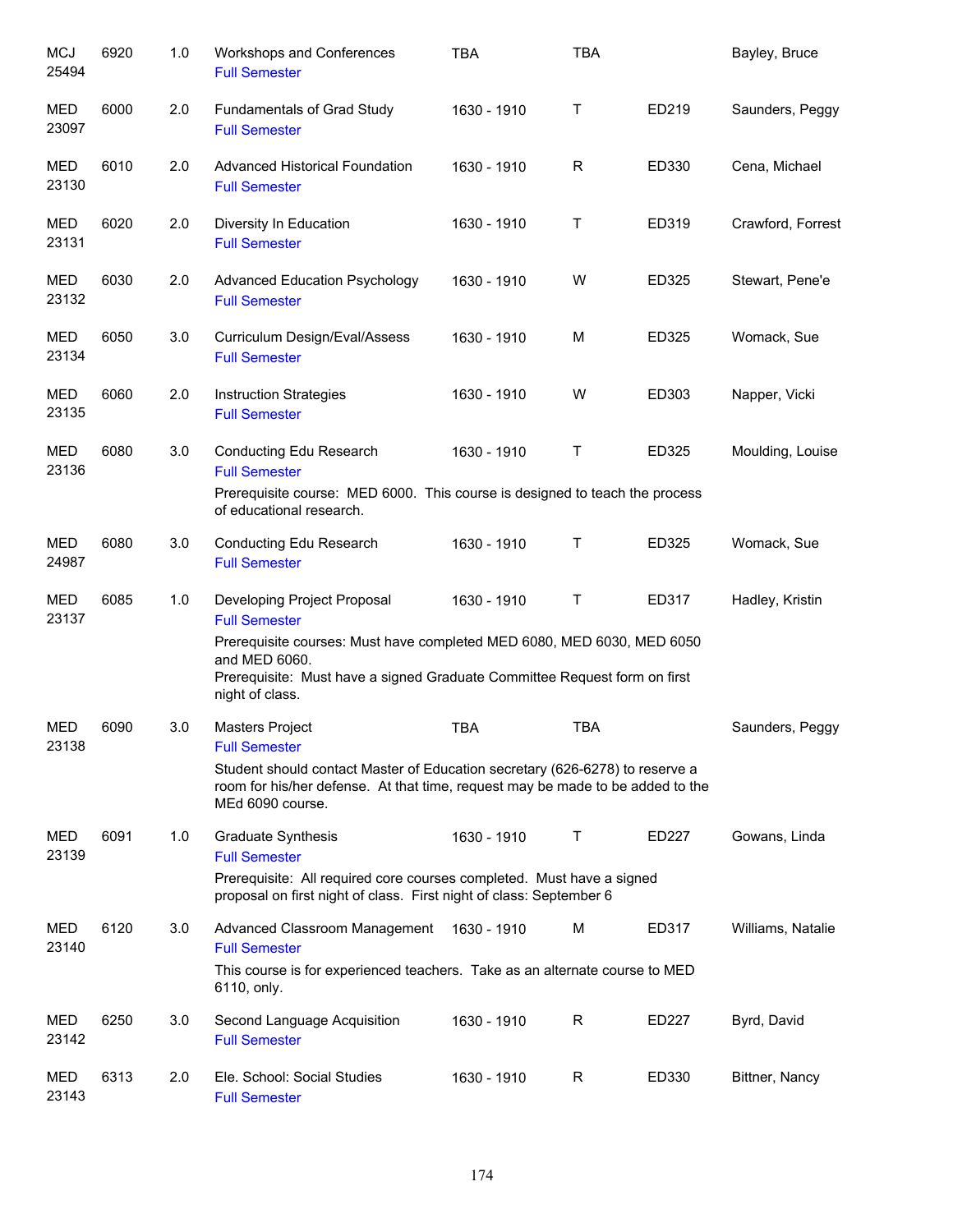| <b>MED</b><br>23146 | 6314 | 2.0 | Reading Instruction in Elem<br><b>Full Semester</b>                                                                                                                                                                                                                              | 1630 - 1910 | M            | ED319           | Nelson, Kristin   |
|---------------------|------|-----|----------------------------------------------------------------------------------------------------------------------------------------------------------------------------------------------------------------------------------------------------------------------------------|-------------|--------------|-----------------|-------------------|
| MED<br>23572        | 6320 | 3.0 | Content Area Literacy Instruct<br><b>Full Semester</b><br>To access the course materials, log into the Student Portal                                                                                                                                                            | <b>TBA</b>  | <b>TBA</b>   | <b>OL</b>       | Gowans, Linda     |
|                     |      |     | (eWeber) at http://weber.edu and select "Current Students".                                                                                                                                                                                                                      |             |              |                 |                   |
| MED<br>23152        | 6352 | 2.0 | Early Literacy Instr (K-6)<br><b>Full Semester</b>                                                                                                                                                                                                                               | 1630 - 1910 | M            | ED <sub>6</sub> | Pitts, Paul       |
| MED<br>23415        | 6360 | 3.0 | Foundations of Literacy<br><b>Full Semester</b>                                                                                                                                                                                                                                  | 1630 - 1910 | W            | ED <sub>6</sub> | Cena, Michael     |
| MED<br>23155        | 6430 | 3.0 | Creative Processes in Elem<br><b>Full Semester</b>                                                                                                                                                                                                                               | 0800 - 1600 | <b>MTWRF</b> | ED317           | Walker, Loretta   |
|                     |      |     | This course will be held August 8 through 12, 2011 from 8:00 a.m. to 4:00 p.m.                                                                                                                                                                                                   |             |              |                 |                   |
| MED<br>23157        | 6450 | 2.0 | Creativity & Applied Imaginati<br><b>Full Semester</b>                                                                                                                                                                                                                           | 1630 - 1910 | R            | ED325           | Ellis, Ann        |
| MED<br>23158        | 6495 | 3.0 | Action Research in Gifted Ed<br><b>Full Semester</b>                                                                                                                                                                                                                             | <b>TBA</b>  | <b>TBA</b>   |                 | Ellis, Ann        |
| MED<br>24564        | 6510 | 3.0 | Foundation - Special Education<br><b>Full Semester</b>                                                                                                                                                                                                                           | 1630 - 1910 | Τ            | ED <sub>6</sub> | Alexander, Melina |
|                     |      |     | This course for Special Education Licensure students only.<br>Course Fee \$5.00                                                                                                                                                                                                  |             |              |                 |                   |
| MED<br>23159        | 6520 | 3.0 | Collabortatn, Consult, IEP Dev<br><b>Full Semester</b>                                                                                                                                                                                                                           | 1630 - 1910 | W            | <b>ED15</b>     | Mayhew, John      |
| <b>MED</b><br>23161 | 6555 | 4.0 | <b>CBL-Adv Instr Meth/Pract: Read</b><br><b>Full Semester</b>                                                                                                                                                                                                                    | 1630 - 1910 | M            | ED15            | Alexander, Melina |
|                     |      |     | CBL stands for Community-Based Learning which means that students engage<br>in meaningful community service that is connected to specific course objectives.<br>See http://www.weber.edu/CommunityInvolvement/CBL Designation.html for a<br>full list of CBL designated courses. |             |              |                 |                   |
| MED<br>23163        | 6570 | 4.0 | Adv Instr Meth/Pract: Writng<br><b>Full Semester</b>                                                                                                                                                                                                                             | 1630 - 1910 | R            | <b>ED15</b>     | Butler, Frances   |
| MED<br>23165        | 6580 | 3.0 | Strat/Transition for Sec Sp Ed<br><b>Full Semester</b>                                                                                                                                                                                                                           | 1630 - 1910 | Τ            | <b>ED15</b>     | Butler, Frances   |
| MED<br>24799        | 6810 | 3.0 | Foundations of Dual Immersion<br><b>Full Semester</b>                                                                                                                                                                                                                            | 1630 - 1910 | M            |                 | Byrd, David       |
| MED<br>23172        | 6900 | 1.0 | Individual Study<br><b>Full Semester</b>                                                                                                                                                                                                                                         | <b>TBA</b>  | <b>MTWRF</b> |                 | Saunders, Peggy   |
|                     |      |     | Prerequisite: Must have an approved/signed MEd contract. Forms available<br>from MEd office.                                                                                                                                                                                     |             |              |                 |                   |
| <b>MED</b><br>23174 | 6900 | 2.0 | Individual Study<br><b>Full Semester</b>                                                                                                                                                                                                                                         | <b>TBA</b>  | <b>MWRF</b>  |                 | Saunders, Peggy   |
|                     |      |     | Prerequisites: Must have an approved/signed MEd contract. Forms available in<br>the MEd office.                                                                                                                                                                                  |             |              |                 |                   |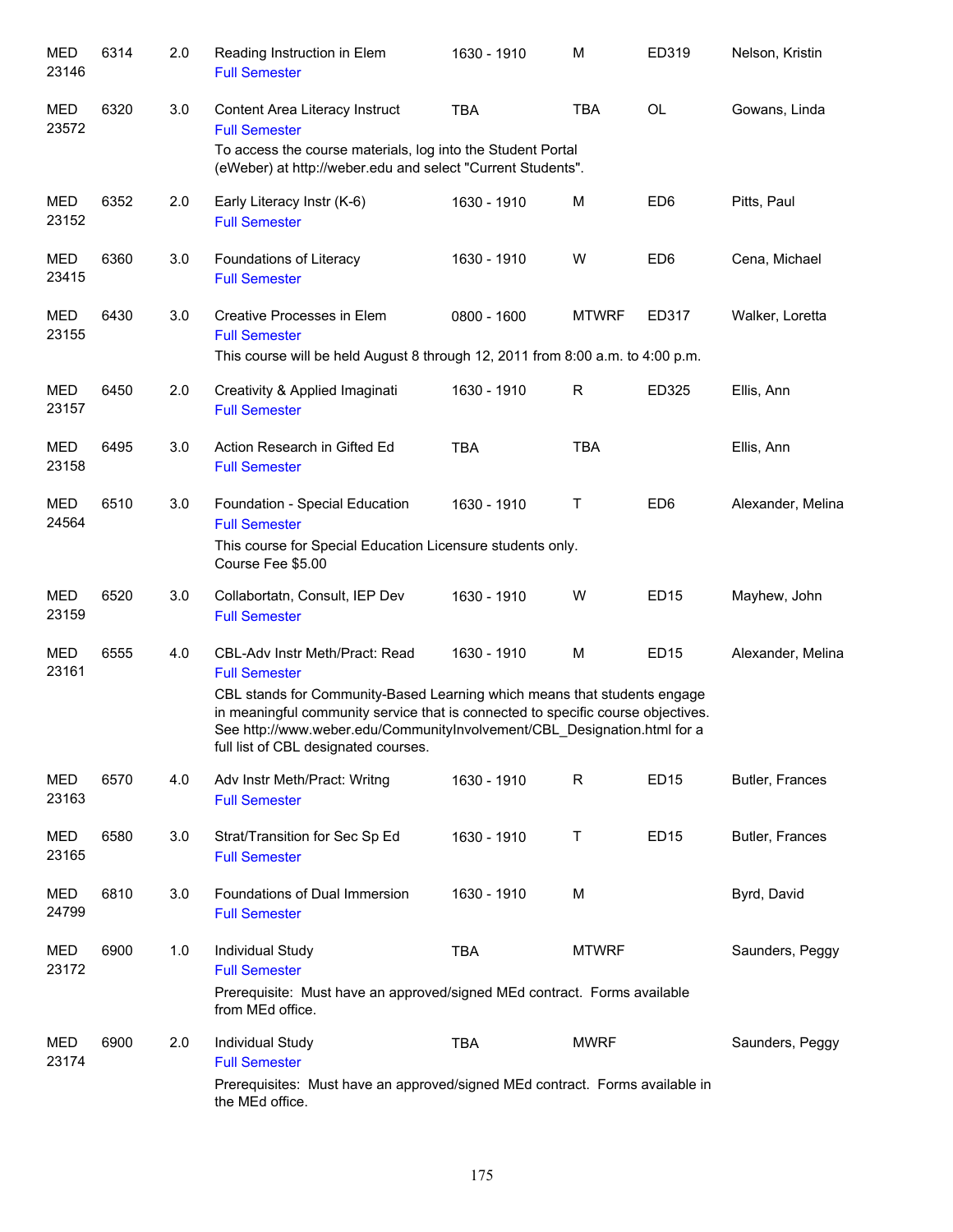| MED<br>23176              | 6900 | 3.0 | Individual Study<br><b>Full Semester</b>                                                                                                                                                                                                                                                                                                                                                | <b>TBA</b>                                | <b>MTWRF</b> |                | Saunders, Peggy  |
|---------------------------|------|-----|-----------------------------------------------------------------------------------------------------------------------------------------------------------------------------------------------------------------------------------------------------------------------------------------------------------------------------------------------------------------------------------------|-------------------------------------------|--------------|----------------|------------------|
|                           |      |     | Prerequisites: Must have an approved/signed MEd contract. Forms available in<br>the MEd office.                                                                                                                                                                                                                                                                                         |                                           |              |                |                  |
| MED<br>24519              | 6920 | 1.0 | <b>Families Alive Conference</b><br><b>Block 1</b>                                                                                                                                                                                                                                                                                                                                      | 0730 - 1630<br>0730 - 1430<br>1930 - 2130 | F<br>S<br>R  | SU<br>SU<br>SU | Merrill, Chloe   |
|                           |      |     | Families Alive Conference held October 13-15, 2011. Must<br>attend entire conference in order to receive credit. Cost<br>includes breakfast both days and lunch on Friday.<br>Assignments will be required to earn credit. Assignment<br>requirements will be available Thursday evening and Friday<br>morning. For more information contact Continuing Education<br>at (801) 626-6600. |                                           |              |                |                  |
| <b>MED</b><br>23180       | 6990 | 1.0 | Continuing Graduate Advisement<br><b>Full Semester</b><br>Prerequisite: MEd program approval.                                                                                                                                                                                                                                                                                           | <b>TBA</b>                                | <b>MTWRF</b> |                | Saunders, Peggy  |
| <b>MENG 5010</b><br>21032 |      | 3.0 | Introduction to Linguistics<br><b>Full Semester</b>                                                                                                                                                                                                                                                                                                                                     | 0930 - 1020                               | <b>MWF</b>   | EH203          | LeTourneau, Mark |
| <b>MENG 5020</b><br>21033 |      | 3.0 | Intro to Study of Lang for Tea<br><b>Full Semester</b>                                                                                                                                                                                                                                                                                                                                  | 1030 - 1145                               | <b>TR</b>    | EH218          | Young, James     |
| <b>MENG 5080</b><br>21034 |      | 3.0 | Critical Approach to Literatur<br><b>Full Semester</b>                                                                                                                                                                                                                                                                                                                                  | 0900 - 1015                               | <b>TR</b>    | EH215          | Miner, Madonne   |
| <b>MENG 5080</b><br>21035 |      | 3.0 | Critical Approach to Literatur<br><b>Full Semester</b>                                                                                                                                                                                                                                                                                                                                  | 1200 - 1315                               | <b>TR</b>    | EH104          | McKay, Susan     |
| MENG<br>21036             | 5080 | 3.0 | Critical Approach to Literatur<br><b>Full Semester</b>                                                                                                                                                                                                                                                                                                                                  | 1230 - 1320                               | <b>MWF</b>   | EH217          | Krantz, Mary     |
| <b>MENG</b><br>25483      | 5080 | 3.0 | Critical Approach to Literatur<br><b>Full Semester</b>                                                                                                                                                                                                                                                                                                                                  | 1730 - 2010                               | W            | EH316          | McShane, Becky   |
| <b>MENG 5520</b><br>21037 |      | 3.0 | Amer Lit/Early and Romantic<br><b>Full Semester</b>                                                                                                                                                                                                                                                                                                                                     | 1230 - 1320                               | <b>MWF</b>   | EH403          | Schwiebert, John |
| <b>MENG 5530</b><br>21038 |      | 3.0 | Amer Lit/Realism & Naturalism<br><b>Full Semester</b>                                                                                                                                                                                                                                                                                                                                   | 1730 - 2010                               | М            | EH217          | Burrows, J       |
| <b>MENG 5550</b><br>21039 |      | 3.0 | American Lit: Contemporary<br><b>Full Semester</b>                                                                                                                                                                                                                                                                                                                                      | 1200 - 1315                               | <b>TR</b>    | EH217          | Wutz, Michael    |
| <b>MENG 5620</b><br>21040 |      | 3.0 | British Literature: Renaissanc<br><b>Full Semester</b>                                                                                                                                                                                                                                                                                                                                  | 1030 - 1120                               | MWF          | EH217          | Krantz, Mary     |
| MENG 5630<br>21385        |      | 3.0 | Brit Lit: Neoclassical/Romanti<br><b>Full Semester</b>                                                                                                                                                                                                                                                                                                                                  | 1730 - 2010                               | R            | D02103         | Vause, L         |
| <b>MENG 5640</b><br>21042 |      | 3.0 | British Literature: Victorian<br><b>Full Semester</b>                                                                                                                                                                                                                                                                                                                                   | 1030 - 1145                               | <b>TR</b>    | EH220          | Cheney, Merlin   |
| <b>MENG 5660</b><br>21388 |      | 3.0 | British Lit: Contemporary<br><b>Full Semester</b>                                                                                                                                                                                                                                                                                                                                       | 1730 - 2010                               | Т            | D02104         | Moloney, Karen   |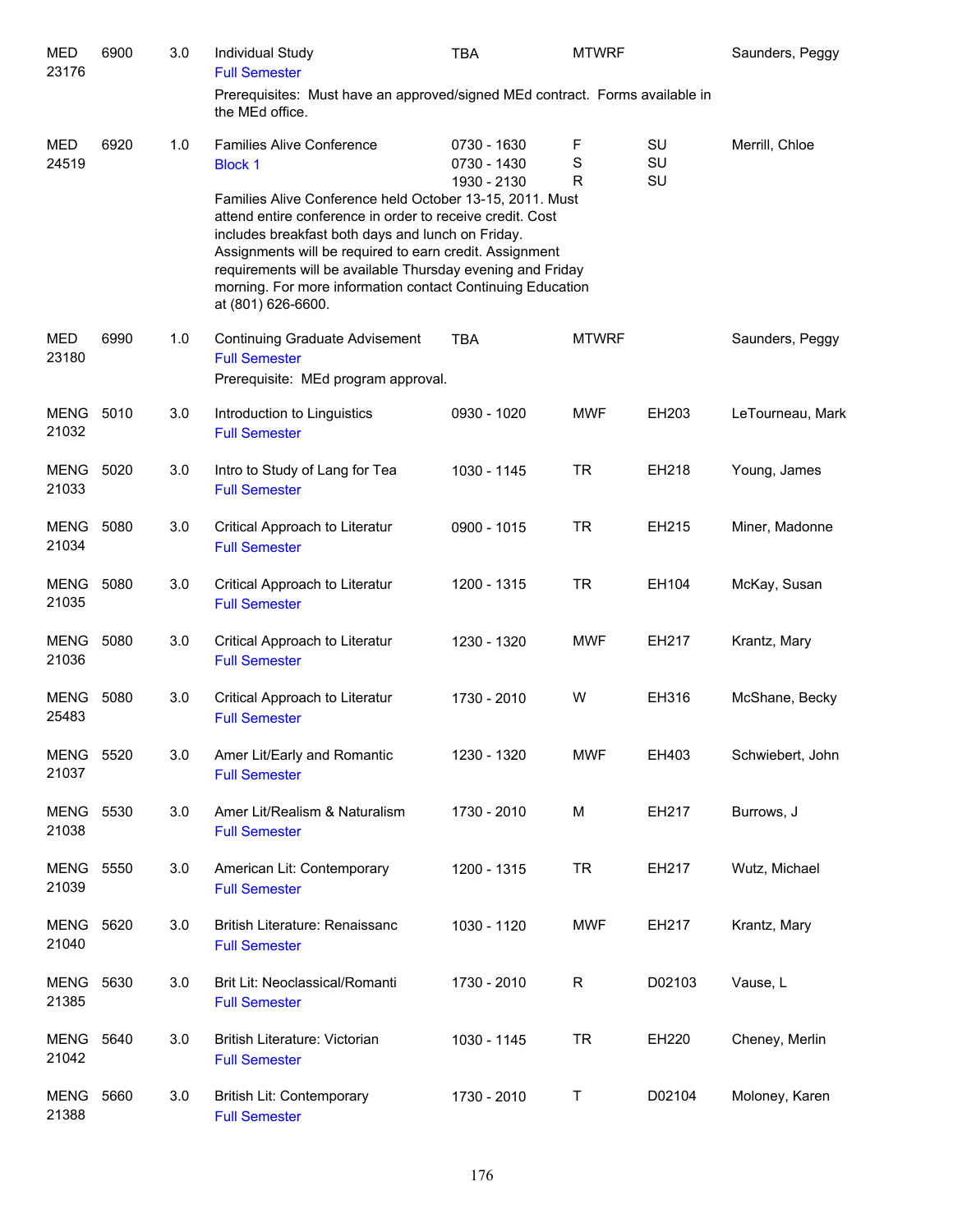| <b>MENG 5750</b><br>21044 |      | 3.0 | <b>Classical Literature</b><br><b>Full Semester</b>     | 1230 - 1320 | <b>MWF</b>  | EH220  | Hogge, Robert       |
|---------------------------|------|-----|---------------------------------------------------------|-------------|-------------|--------|---------------------|
| MENG<br>24546             | 5840 | 3.0 | <b>Tutoring Writers</b><br><b>Full Semester</b>         | 1130 - 1220 | <b>MWF</b>  | EH410  | Rogers, Scott       |
| MENG<br>21028             | 6010 | 3.0 | Bibliobraphy/Research Methods<br><b>Full Semester</b>   | 1730 - 2010 | W           | EH206  | Ramirez, Victoria   |
| <b>MENG 6110</b><br>22614 |      | 3.0 | Writing for Teachers<br><b>Full Semester</b>            | 1730 - 2010 | M           | D02306 | Dohrer, Gary        |
| MENG 6250<br>22617        |      | 3.0 | 19th Cen Women Novelists<br><b>Full Semester</b>        | 1730 - 2010 | М           | D02303 | Cheney, Merlin      |
| <b>MENG 6260</b><br>22039 |      | 3.0 | World Lit: Transnational Lit<br><b>Full Semester</b>    | 1730 - 2010 | $\mathsf R$ | D02306 | Subbiah, Mahalingam |
| <b>MENG 6410</b><br>21045 |      | 3.0 | Strat/Methods of Teaching ESL<br><b>Full Semester</b>   | 1630 - 1910 | T           | EH403  | Conrad, Timothy     |
| <b>MENG 6420</b><br>21046 |      | 3.0 | Phonology & Syntax for ESL<br><b>Full Semester</b>      | 1730 - 2010 | M           | EH307  | McKay, Susan        |
| <b>MENG 6450</b><br>21047 |      | 3.0 | <b>ESL/Bilingual Assessment</b><br><b>Full Semester</b> | 1630 - 1910 | W           | EH204  | Conrad, Timothy     |
| MENG<br>22601             | 6510 | 2.0 | <b>Eminent Writers: Dickinson</b><br><b>Block 1</b>     | 1730 - 2010 | Τ           | D02306 | Schwiebert, John    |
| MENG<br>22610             | 6510 | 2.0 | Eminent Writers: W. Faulkner<br><b>Block 2</b>          | 1730 - 2010 | $\mathsf T$ | D02306 | Hogge, Robert       |
| MENG<br>21026             | 6610 | 3.0 | The Authurian Legend<br><b>Full Semester</b>            | 1730 - 2010 | W           | EH217  | Krantz, Mary        |
| MENG<br>21024             | 6710 | 3.0 | Film and Fiction<br><b>Full Semester</b>                | 1730 - 2010 | T           | EH220  | Fluegge, Anna       |
| MENG 6710<br>23048        |      | 3.0 | <b>Writing Fiction</b><br><b>Full Semester</b>          | 1730 - 2010 | R           | EH206  | Ramirez, Victoria   |
| MENG 6710<br>24630        |      | 3.0 | Writing & Performing Literatur<br><b>Full Semester</b>  | 1200 - 1315 | <b>TR</b>   | EH317  | Ramirez, Victoria   |
| MENG<br>24543             | 6830 | 1.0 | Directed Readings<br><b>Full Semester</b>               | <b>TBA</b>  | <b>TBA</b>  |        | Hogge, Robert       |
| MENG<br>25448             | 6830 | 2.0 | Directed Readings<br><b>Full Semester</b>               | <b>TBA</b>  | <b>TBA</b>  |        | Dohrer, Gary        |
| MENG<br>25583             | 6830 | 3.0 | Directed Readings<br><b>Full Semester</b>               | <b>TBA</b>  | <b>TBA</b>  |        | Schwiebert, John    |
| MENG<br>25662             | 6830 | 2.0 | Directed Readings<br><b>Block 2</b>                     | <b>TBA</b>  | <b>TBA</b>  |        | Moloney, Karen      |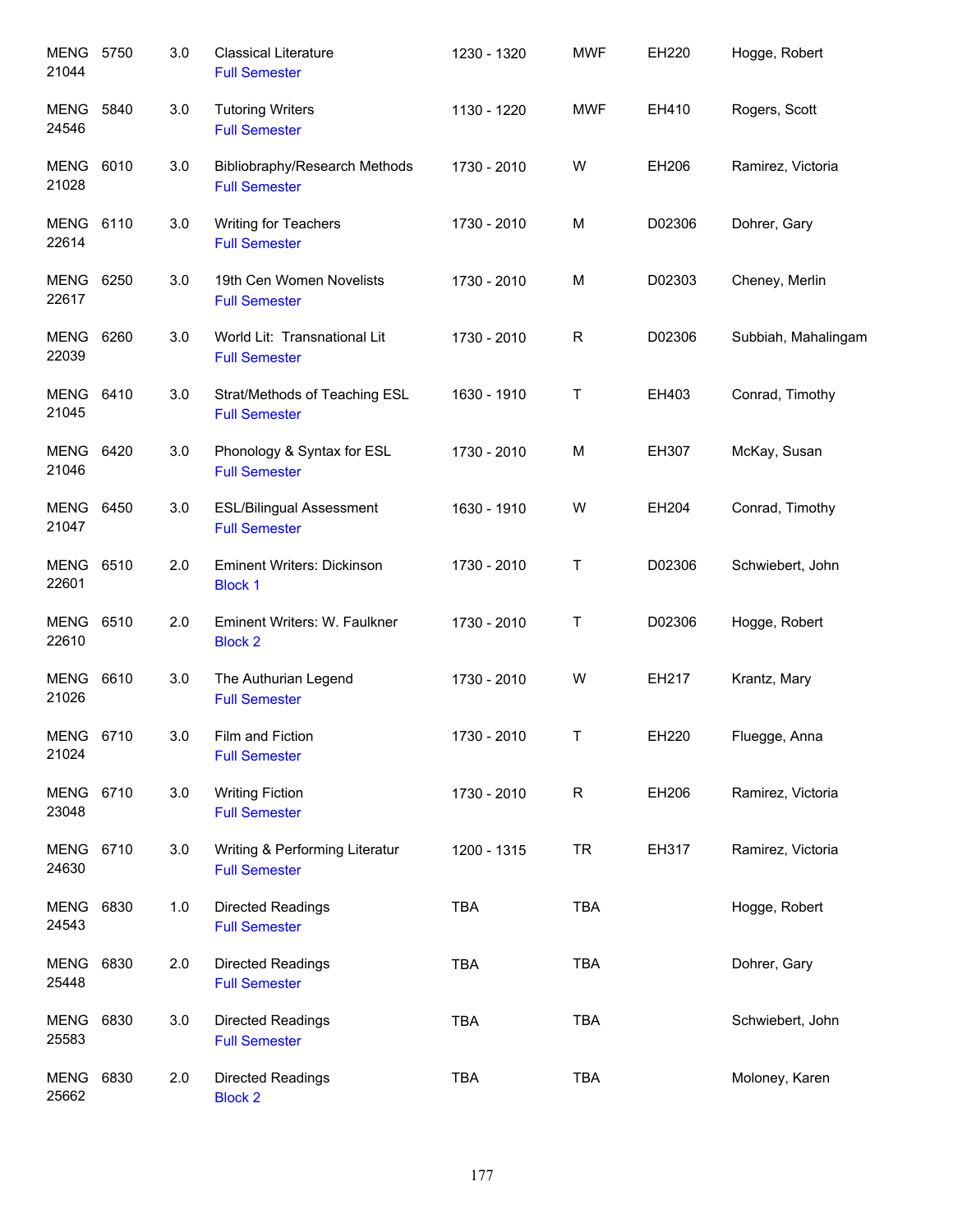| <b>MENG</b><br>25668 | 6830 | 2.0 | <b>Directed Readings</b><br><b>Block 2</b>                           | <b>TBA</b>  | <b>TBA</b> |       | Schwiebert, John  |
|----------------------|------|-----|----------------------------------------------------------------------|-------------|------------|-------|-------------------|
| MENG<br>25312        | 6940 | 3.0 | Master's Project<br><b>Full Semester</b>                             | <b>TBA</b>  | <b>TBA</b> |       | Ramirez, Victoria |
| <b>MET</b><br>20183  | 1000 | 3.0 | Intro Mech Engin Tech & Design<br><b>Full Semester</b>               | 0930 - 1020 | <b>MWF</b> | ET224 | Magda, Daniel     |
| <b>MET</b><br>20184  | 2890 | 3.0 | Coop Work Experience<br><b>Full Semester</b>                         | <b>TBA</b>  | <b>TBA</b> | ET214 | Magda, Daniel     |
| <b>MET</b><br>20185  | 3050 | 3.0 | Dynamics<br><b>Full Semester</b>                                     | 1030 - 1120 | <b>MWF</b> | ET204 | Birch, Dustin     |
| MET<br>21139         | 3150 | 3.0 | <b>Engineering Tech Materials</b><br><b>Full Semester</b>            | 1200 - 1315 | <b>TR</b>  | ET204 | Magda, Daniel     |
| <b>MET</b><br>20186  | 3300 | 3.0 | Comp Progrmng, Applicat MET<br><b>Full Semester</b>                  | 1130 - 1220 | <b>MWF</b> | ET202 | Magda, Daniel     |
| <b>MET</b><br>20187  | 3400 | 3.0 | Machine Design<br><b>Full Semester</b><br>Course Fee \$7.50          | 0900 - 1015 | <b>TR</b>  | ET210 | Birch, Dustin     |
| <b>MET</b><br>20188  | 3700 | 3.0 | <b>Testing &amp; Failure Analysis</b><br><b>Full Semester</b>        | 1030 - 1145 | <b>TR</b>  | ET210 | Birch, Dustin     |
| <b>MET</b><br>20189  | 3890 | 3.0 | Coop Work Experience<br><b>Full Semester</b>                         | <b>TBA</b>  | <b>TBA</b> | ET214 | Magda, Daniel     |
| <b>MET</b><br>20190  | 4500 | 3.0 | Senior Project<br><b>Full Semester</b>                               | <b>TBA</b>  | <b>TBA</b> |       | Magda, Daniel     |
| <b>MET</b><br>24986  | 4500 | 3.0 | Senior Project<br><b>Full Semester</b>                               | 0730 - 0820 | <b>TR</b>  | ET214 | Birch, Dustin     |
| <b>MET</b><br>25610  | 4500 | 3.0 | Senior Project<br><b>Full Semester</b>                               | 0730 - 0820 | <b>TR</b>  | ET214 | Magda, Daniel     |
| MET<br>25599         | 4830 | 3.0 | Directed Readings<br><b>Full Semester</b>                            | <b>TBA</b>  | TBA        |       | Magda, Daniel     |
| <b>MFET</b><br>20200 | 1150 | 1.0 | Pre-Prof Seminar in Manufactur<br><b>Full Semester</b>               | 1330 - 1420 | Т          | ET210 | Harward, Kelly    |
| <b>MFET</b><br>20201 | 1210 | 3.0 | Machining Principles I<br><b>Full Semester</b><br>Course Fee \$25.00 | 0930 - 1150 | MW         | ET205 | Tobin, Kerry      |
| <b>MFET</b><br>20202 | 1210 | 3.0 | Machining Principles I<br><b>Full Semester</b><br>Course Fee \$25.00 | 1330 - 1550 | MW         | ET205 | Tobin, Kerry      |
| <b>MFET</b><br>20208 | 1890 | 3.0 | Cooperative Work Experience<br><b>Full Semester</b>                  | TBA         | <b>TBA</b> | ET214 | Drake, Andrew     |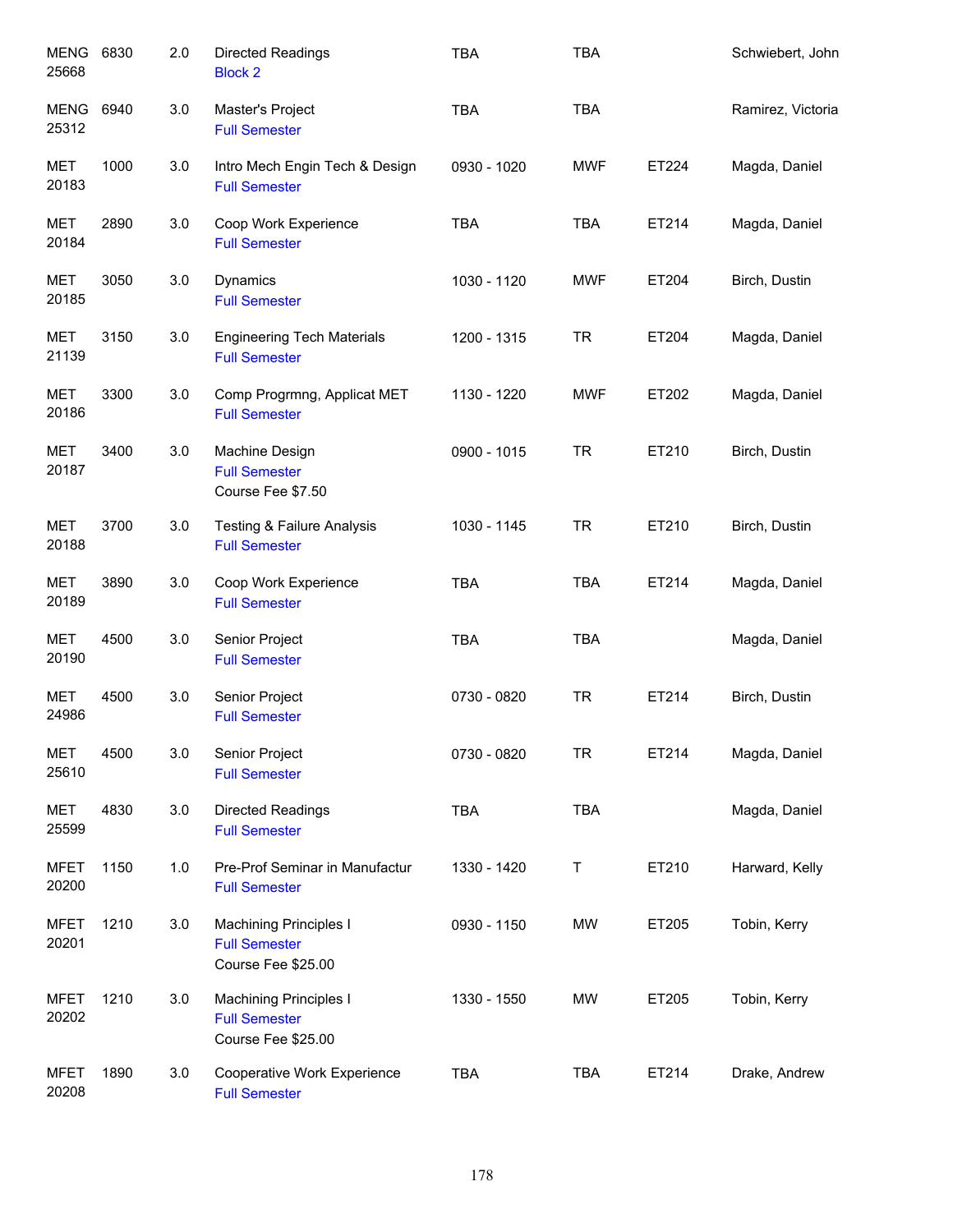| <b>MFET</b><br>20210 | 2150  | 2.0 | Metal Forming, Casting & Weld<br><b>Full Semester</b>                        | 0730 - 0820 | <b>MW</b>    | ET224        | Tobin, Kerry   |
|----------------------|-------|-----|------------------------------------------------------------------------------|-------------|--------------|--------------|----------------|
| <b>MFET</b><br>20238 | 2150L | 1.0 | Metal Form, Casting & Weld Lab<br><b>Full Semester</b><br>Course Fee \$15.00 | 0830 - 1020 | <b>TR</b>    | ET219        | Tobin, Kerry   |
| <b>MFET</b><br>20211 | 2151  | 1.0 | Metal Forming Lecture/Lab<br><b>Full Semester</b>                            | 0730 - 0820 | <b>MW</b>    | ET224        | Tobin, Kerry   |
| <b>MFET</b><br>20213 | 2152  | 1.0 | Metal Casting Lecture/Lab<br><b>Full Semester</b>                            | 0730 - 0820 | <b>MW</b>    | ET224        | Tobin, Kerry   |
| <b>MFET</b><br>20214 | 2153  | 1.0 | Metal Welding Lecture/Lab<br><b>Full Semester</b>                            | 0730 - 0820 | <b>MW</b>    | ET224        | Tobin, Kerry   |
| <b>MFET</b><br>20215 | 2300  | 5.0 | <b>Statics &amp; Strength Material</b><br><b>Full Semester</b>               | 1030 - 1120 | <b>MTWRF</b> | ET238        | Harward, Kelly |
| <b>MFET</b><br>20658 | 2300  | 5.0 | <b>Statics &amp; Strength Material</b><br><b>Full Semester</b>               | 1530 - 1745 | <b>TR</b>    | <b>ET228</b> | Harward, Kelly |
| <b>MFET</b><br>20217 | 2360  | 3.0 | Manufng Processes & Materials<br><b>Full Semester</b>                        | 1230 - 1320 | <b>MWF</b>   | ET224        | Drake, Andrew  |
| <b>MFET</b><br>20219 | 2410  | 3.0 | Quality Concept & Stat Appl<br><b>Full Semester</b>                          | 1130 - 1220 | <b>MWF</b>   | ET204        | Orr, Ricky     |
| <b>MFET</b><br>20220 | 2830  | 3.0 | Directed Readings<br><b>Full Semester</b>                                    | <b>TBA</b>  | <b>TBA</b>   | ET214        | Drake, Andrew  |
| <b>MFET</b><br>20221 | 2850  | 3.0 | CNC/CAM for Plastics & Compos<br><b>Full Semester</b>                        | 0900 - 1020 | <b>TR</b>    | ET204        | Comber, George |
| <b>MFET</b><br>20222 | 2860  | 3.0 | Plastics/Composites Matls/Prop<br><b>Full Semester</b>                       | 1030 - 1150 | <b>TR</b>    | ET204        | Comber, George |
| <b>MFET</b><br>20223 | 2890  | 3.0 | Cooperative Work Experience<br><b>Full Semester</b>                          | <b>TBA</b>  | <b>TBA</b>   | ET214        | Drake, Andrew  |
| <b>MFET</b><br>20224 | 3060  | 3.0 | Codes, Weld Inspection & QA<br><b>Full Semester</b>                          | 0830 - 0920 | <b>MWF</b>   | ET247        | Baugh, Mark    |
| <b>MFET</b><br>20225 | 3340  | 2.0 | Applied Fluid Power<br><b>Full Semester</b>                                  | 0830 - 0920 | <b>MW</b>    | ET228        | Tobin, Kerry   |
| <b>MFET</b><br>20239 | 3340L | 1.0 | Applied Fluid Power Lab<br><b>Full Semester</b>                              | 0930 - 1120 | F            | ET234        | Tobin, Kerry   |
| <b>MFET</b><br>20240 | 3340L | 1.0 | Applied Fluid Power Lab<br><b>Full Semester</b>                              | 0730 - 0920 | F            | ET234        | Tobin, Kerry   |
| <b>MFET</b><br>20226 | 3350  | 2.0 | Plastic & Composite Manufactur<br><b>Full Semester</b>                       | 1330 - 1420 | <b>MW</b>    | ET247        | Comber, George |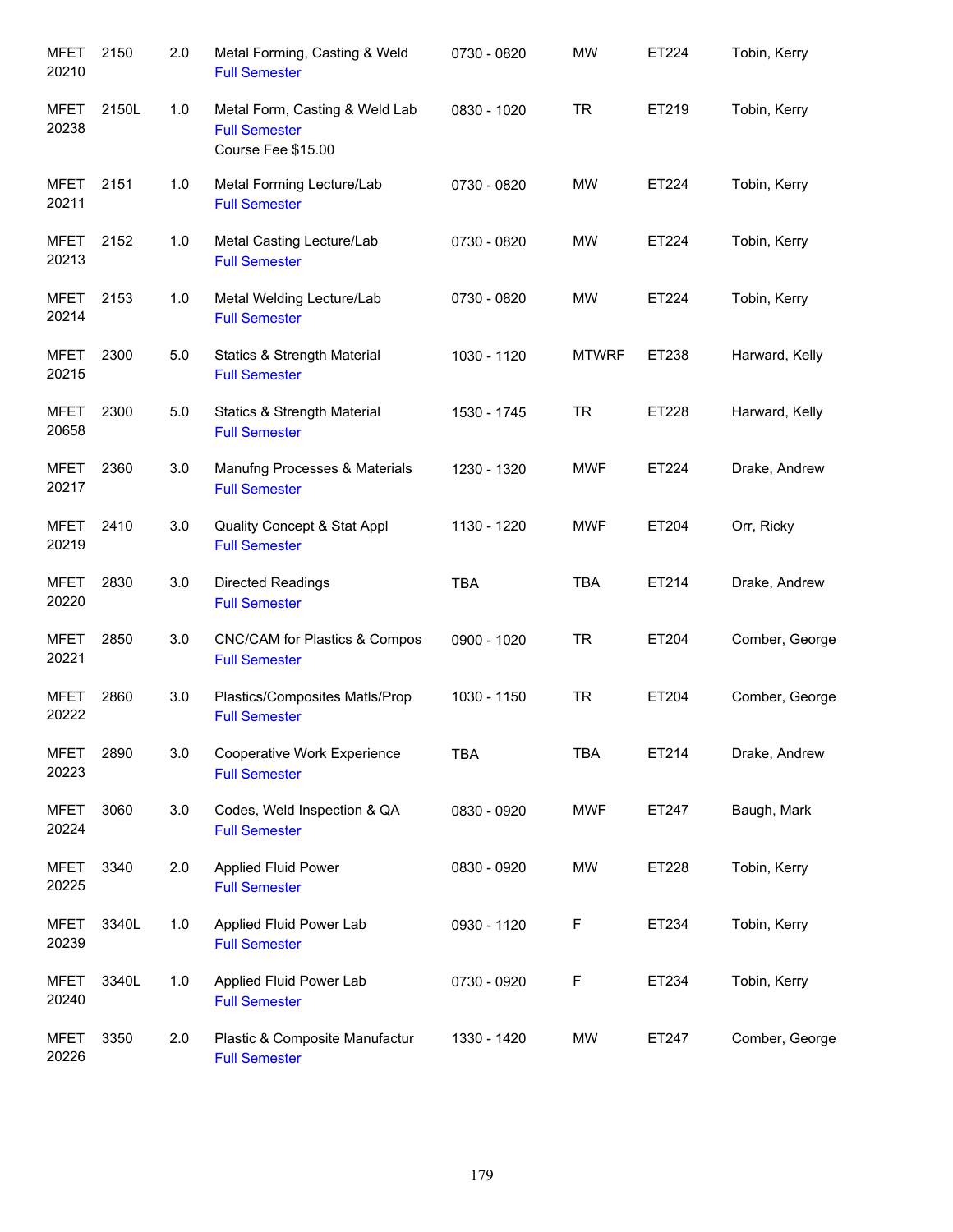| <b>MFET</b><br>20242 | 3350L | 2.0 | Plastic & Composite Manuf Lab<br><b>Full Semester</b><br>Course Fee \$10.00                                                                                                                            | 1430 - 1620 | <b>MW</b>   | ET235     | Comber, George |
|----------------------|-------|-----|--------------------------------------------------------------------------------------------------------------------------------------------------------------------------------------------------------|-------------|-------------|-----------|----------------|
| <b>MFET</b><br>24568 | 3350L | 2.0 | Plastic & Composite Manuf Lab<br><b>Full Semester</b><br>Course Fee \$10.00                                                                                                                            | 1130 - 1320 | <b>MW</b>   | ET240     | Comber, George |
| <b>MFET</b><br>20227 | 3460  | 2.0 | Eng Design Using Solid Model<br><b>Full Semester</b>                                                                                                                                                   | 0730 - 0820 | <b>MW</b>   | ET101     | Harward, Kelly |
| <b>MFET</b><br>20243 | 3460L | 1.0 | Eng Design Using Solid Mod Lab<br><b>Full Semester</b><br>Course Fee \$5.00                                                                                                                            | 0730 - 0920 | F           | ET101     | Harward, Kelly |
| <b>MFET</b><br>20806 | 3550  | 3.0 | Manufacturing Supervision<br><b>Full Semester</b><br>To access the online course materials, please log in through<br>the student portal (eWeber) at http://weber.edu and select:<br>"current students" | <b>TBA</b>  | <b>TBA</b>  | <b>OL</b> | Drake, Andrew  |
| <b>MFET</b><br>20228 | 3630  | 2.0 | Fusion Joining & Brazing<br><b>Full Semester</b>                                                                                                                                                       | 0930 - 1020 | Τ           | ET247     | Baugh, Mark    |
| <b>MFET</b><br>20244 | 3630L | 1.0 | Fusion Joining and Brazing Lab<br><b>Full Semester</b><br>Course Fee \$15.00                                                                                                                           | 1030 - 1220 | <b>TR</b>   | ET219     | Baugh, Mark    |
| <b>MFET</b><br>20229 | 3750  | 2.0 | <b>Welding Metallurgy I</b><br><b>Full Semester</b>                                                                                                                                                    | 1130 - 1220 | <b>MW</b>   | ET247     | Baugh, Mark    |
| <b>MFET</b><br>20245 | 3750L | 1.0 | Welding Metallurgy I Lab<br><b>Full Semester</b><br>Course Fee \$25.00                                                                                                                                 | 1130 - 1320 | F           | ET219     | Baugh, Mark    |
| <b>MFET</b><br>20230 | 3810  | 3.0 | Stat Process Control & Reliab<br><b>Full Semester</b>                                                                                                                                                  | 1030 - 1120 | <b>MWF</b>  | ET224     | Orr, Ricky     |
| <b>MFET</b><br>20231 | 3870  | 3.0 | Mold Design & Process Strategi<br><b>Full Semester</b>                                                                                                                                                 | 1230 - 1345 | <b>TR</b>   | ET247     | Comber, George |
| <b>MFET</b><br>20232 | 3890  | 3.0 | Cooperative Work Experience<br><b>Full Semester</b>                                                                                                                                                    | <b>TBA</b>  | <b>TBA</b>  | ET214     | Drake, Andrew  |
| <b>MFET</b><br>20660 | 4090  | 2.0 | <b>Welding Power Sources</b><br><b>Full Semester</b>                                                                                                                                                   | 0830 - 0920 | <b>TR</b>   | ET247     | Baugh, Mark    |
| <b>MFET</b><br>20233 | 4580  | 1.0 | <b>Process Automation</b><br><b>Full Semester</b>                                                                                                                                                      | 0930 - 1020 | Τ           | ET228     | Drake, Andrew  |
| <b>MFET</b><br>20246 | 4580L | 2.0 | Process Automation Lab<br><b>Full Semester</b><br>Course Fee \$5.00                                                                                                                                    | 1230 - 1420 | <b>TR</b>   | ET230     | Drake, Andrew  |
| <b>MFET</b><br>20247 | 4580L | 2.0 | Process Automation Lab<br><b>Full Semester</b><br>Course Fee \$5.00                                                                                                                                    | 0930 - 1020 | <b>MWRF</b> | ET230     | Drake, Andrew  |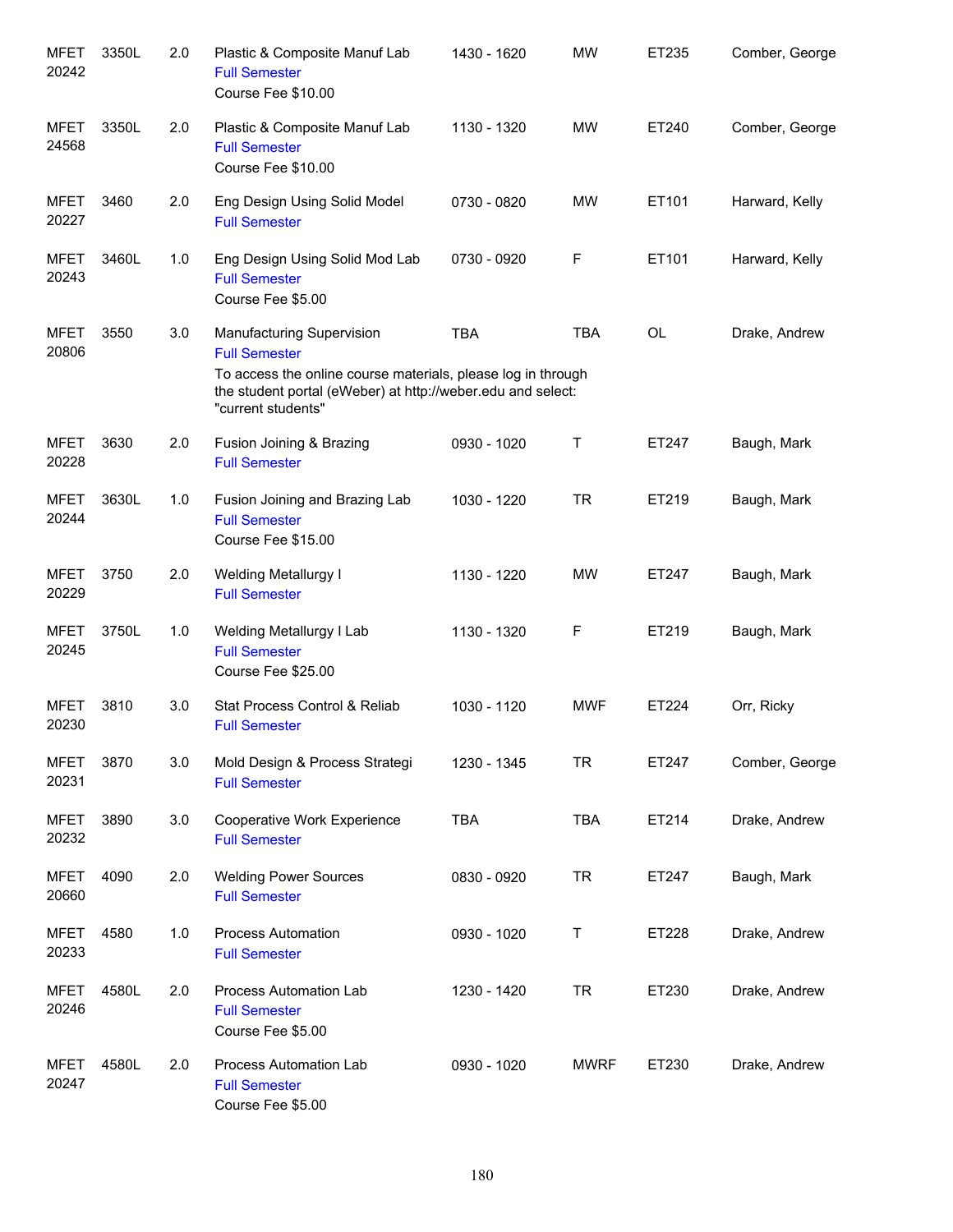| <b>MFET</b><br>25456 | 4580L | 2.0 | Process Automation Lab<br><b>Full Semester</b><br>Course Fee \$5.00                                                                                            | 1030 - 1120 | <b>MWRF</b> | ET230        | Drake, Andrew   |
|----------------------|-------|-----|----------------------------------------------------------------------------------------------------------------------------------------------------------------|-------------|-------------|--------------|-----------------|
| <b>MFET</b><br>20234 | 4610  | 3.0 | Sr Project Plan & Estimating<br><b>Full Semester</b>                                                                                                           | 0830 - 0920 | <b>MWF</b>  | ET101        | Drake, Andrew   |
| <b>MFET</b><br>20248 | 4610L | 2.0 | Senior Project & Planning Lab<br><b>Full Semester</b>                                                                                                          | 0730 - 0820 | <b>TR</b>   | ET214        | Baugh, Mark     |
| <b>MFET</b><br>20249 | 4610L | 2.0 | Senior Project & Planning Lab<br><b>Full Semester</b>                                                                                                          | 0730 - 0820 | <b>TR</b>   | ET214        | Orr, Ricky      |
| <b>MFET</b><br>20250 | 4610L | 2.0 | Senior Project & Planning Lab<br><b>Full Semester</b>                                                                                                          | 0730 - 0820 | <b>TR</b>   | ET214        | Tobin, Kerry    |
| <b>MFET</b><br>20651 | 4610L | 2.0 | Senior Project & Planning Lab<br><b>Full Semester</b>                                                                                                          | 0730 - 0820 | <b>TR</b>   | ET214        | Drake, Andrew   |
| <b>MFET</b><br>20652 | 4610L | 2.0 | Senior Project & Planning Lab<br><b>Full Semester</b>                                                                                                          | 0730 - 0820 | <b>TR</b>   | ET214        | Harward, Kelly  |
| <b>MFET</b><br>20251 | 4620L | 2.0 | Senior Project Lab<br><b>Full Semester</b>                                                                                                                     | 0730 - 0820 | <b>TR</b>   | ET214        | Drake, Andrew   |
| <b>MFET</b><br>20252 | 4620L | 2.0 | Senior Project Lab<br><b>Full Semester</b>                                                                                                                     | 0730 - 0820 | <b>TR</b>   | ET214        | Tobin, Kerry    |
| <b>MFET</b><br>20235 | 4830  | 3.0 | <b>Directed Readings</b><br><b>Full Semester</b>                                                                                                               | <b>TBA</b>  | <b>TBA</b>  | ET214        | Baugh, Mark     |
| <b>MFET</b><br>20236 | 4890  | 3.0 | Cooperative Work Experience<br><b>Full Semester</b>                                                                                                            | <b>TBA</b>  | <b>TBA</b>  | ET214        | Drake, Andrew   |
| <b>MFET</b><br>20237 | 4995  | 1.0 | <b>CMfgT Exam Review</b><br><b>Full Semester</b>                                                                                                               | 1230 - 1320 | M           | ET210        | Harward, Kelly  |
| MGMT<br>21299        | 2400  | 3.0 | <b>Project Management</b><br><b>Full Semester</b>                                                                                                              | 0800 - 0920 | <b>MW</b>   | <b>TE105</b> | Hilton, Spencer |
| MGMT 2400<br>22336   |       | 3.0 | Project Management<br><b>Full Semester</b>                                                                                                                     | 1800 - 1920 | <b>TR</b>   | D02312       | Reed, James     |
| MGMT 2400<br>22387   |       | 3.0 | Project Management<br><b>Full Semester</b><br>To access the online course materials, please log in through<br>the student portal (eWeber) at http://weber.edu. | <b>TBA</b>  | <b>TBA</b>  | OL           | Cowan, Ted      |
| MGMT 2400<br>22642   |       | 3.0 | Project Management<br><b>Full Semester</b>                                                                                                                     | 1930 - 2045 | <b>TR</b>   | SM           | Smith, Randall  |
| MGMT 3010<br>22433   |       | 3.0 | Organizational Behavior & Mgmt<br><b>Full Semester</b>                                                                                                         | 1330 - 1445 | <b>TR</b>   | <b>WB115</b> | Addams, H       |
| MGMT<br>22434        | 3010  | 3.0 | Organizational Behavior & Mgmt<br><b>Full Semester</b>                                                                                                         | 1730 - 2010 | R           | <b>WB116</b> | Stark, David    |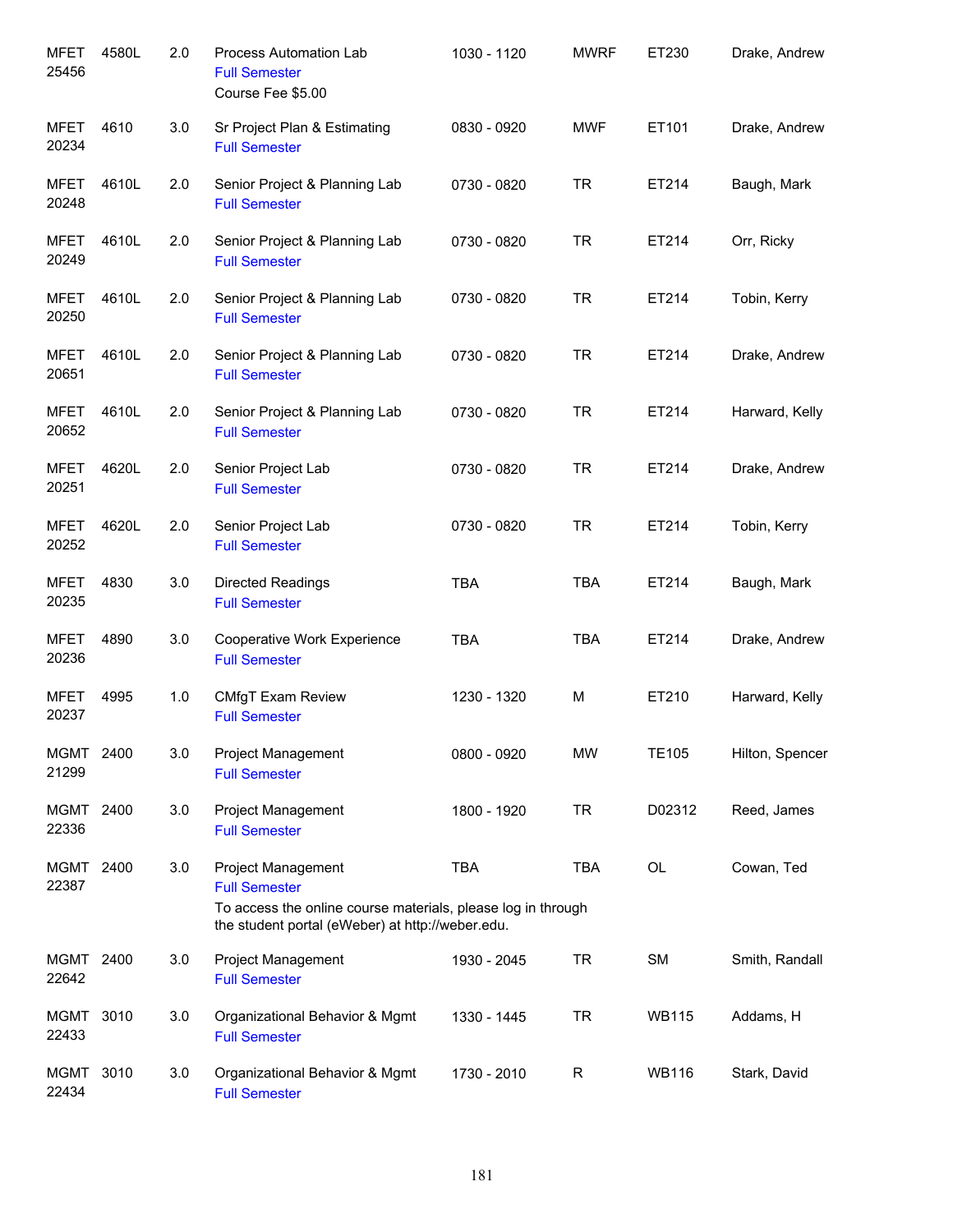| <b>MGMT</b><br>22643 | 3010 | 3.0 | Organizational Behavior & Mgmt<br><b>Full Semester</b>                                                                                            | <b>TBA</b>  | TBA         | OL           | Handley, William    |
|----------------------|------|-----|---------------------------------------------------------------------------------------------------------------------------------------------------|-------------|-------------|--------------|---------------------|
|                      |      |     | To access the online course materials, please log in through<br>the student portal (eWeber) at http://weber.edu and select:<br>"current students" |             |             |              |                     |
| MGMT 3010<br>22728   |      | 3.0 | Organizational Behavior & Mgmt<br><b>Full Semester</b>                                                                                            | 1730 - 2010 | M           | <b>WB116</b> | Morgan, James       |
| <b>MGMT</b><br>22436 | 3200 | 3.0 | <b>Managerial Communications</b><br><b>Full Semester</b>                                                                                          | 1030 - 1145 | <b>TR</b>   | <b>WB115</b> | Addams, H           |
| <b>MGMT</b><br>23056 | 3200 | 3.0 | <b>Managerial Communications</b><br><b>Full Semester</b>                                                                                          | 0900 - 1015 | <b>TR</b>   | <b>WB115</b> | Addams, H           |
| MGMT<br>22438        | 3300 | 3.0 | Human Resource Management<br><b>Full Semester</b>                                                                                                 | 1730 - 2010 | Т           | <b>WB117</b> | Davis, Bruce        |
| MGMT<br>22439        | 3350 | 3.0 | Employment & Labor Law<br><b>Full Semester</b>                                                                                                    | 1730 - 2010 | Т           | <b>WB119</b> | Gomberg, Barry      |
| MGMT<br>25537        | 3450 | 3.0 | Study Abroad - Intnl Managemnt<br><b>Full Semester</b>                                                                                            | <b>TBA</b>  | <b>TBA</b>  |              | Nowell, Clifford    |
| <b>MGMT</b><br>25538 | 3550 | 3.0 | <b>Cultural Environ of Intl Busin</b><br><b>Full Semester</b>                                                                                     | <b>TBA</b>  | <b>TBA</b>  |              | Nowell, Clifford    |
| MGMT<br>22473        | 4300 | 3.0 | Influence/Group Effectiveness<br><b>Full Semester</b><br>Details available at Business Administration Department office.                          | <b>TBA</b>  | <b>TBA</b>  | <b>WB110</b> | Stevens, Michael    |
| MGMT<br>22440        | 4320 | 3.0 | <b>Staffing Organizations</b><br><b>Full Semester</b>                                                                                             | 1730 - 2010 | W           | <b>WB110</b> | Stevens, Michael    |
| MGMT 4800<br>22658   |      | 1.0 | Independent Research<br><b>Full Semester</b>                                                                                                      | 1800 - 2100 | R           | <b>TL101</b> | Seal, Anne          |
| MGMT<br>25342        | 4800 | 3.0 | Independent Research<br><b>Full Semester</b>                                                                                                      | <b>TBA</b>  | <b>TBA</b>  |              | Stevens, Michael    |
| MGMT<br>22442        | 4860 | 3.0 | Managment Internship<br><b>Full Semester</b>                                                                                                      | <b>TBA</b>  | <b>TBA</b>  |              | Russell, Stephen    |
| MGMT<br>22443        | 4865 | 3.0 | Human Resource Internship<br><b>Full Semester</b>                                                                                                 | <b>TBA</b>  | <b>TBA</b>  |              | Russell, Stephen    |
| <b>MHA</b><br>22816  | 6000 | 3.0 | Hith Syst & Healthcare Economy<br><b>Block 1</b>                                                                                                  | 1730 - 2010 | $\mathsf R$ | D02105       | Dahlkemper, Richard |
| <b>MHA</b><br>22819  | 6100 | 3.0 | Lead/Manag People in Health Cr<br><b>Block 1</b>                                                                                                  | 1730 - 2010 | Τ           | D02105       | Johnson, Kenneth    |
| <b>MHA</b><br>22820  | 6160 | 3.0 | <b>Medical Group Management</b><br><b>Block 2</b>                                                                                                 | 1730 - 2010 | $\mathsf R$ | D02105       | Reinhart, Douglas   |
| MHA<br>22823         | 6200 | 3.0 | Hith Behav/Manag Epidemiology<br><b>Block 2</b>                                                                                                   | 1730 - 2010 | $\mathsf T$ | D02103       | Walker, Robert      |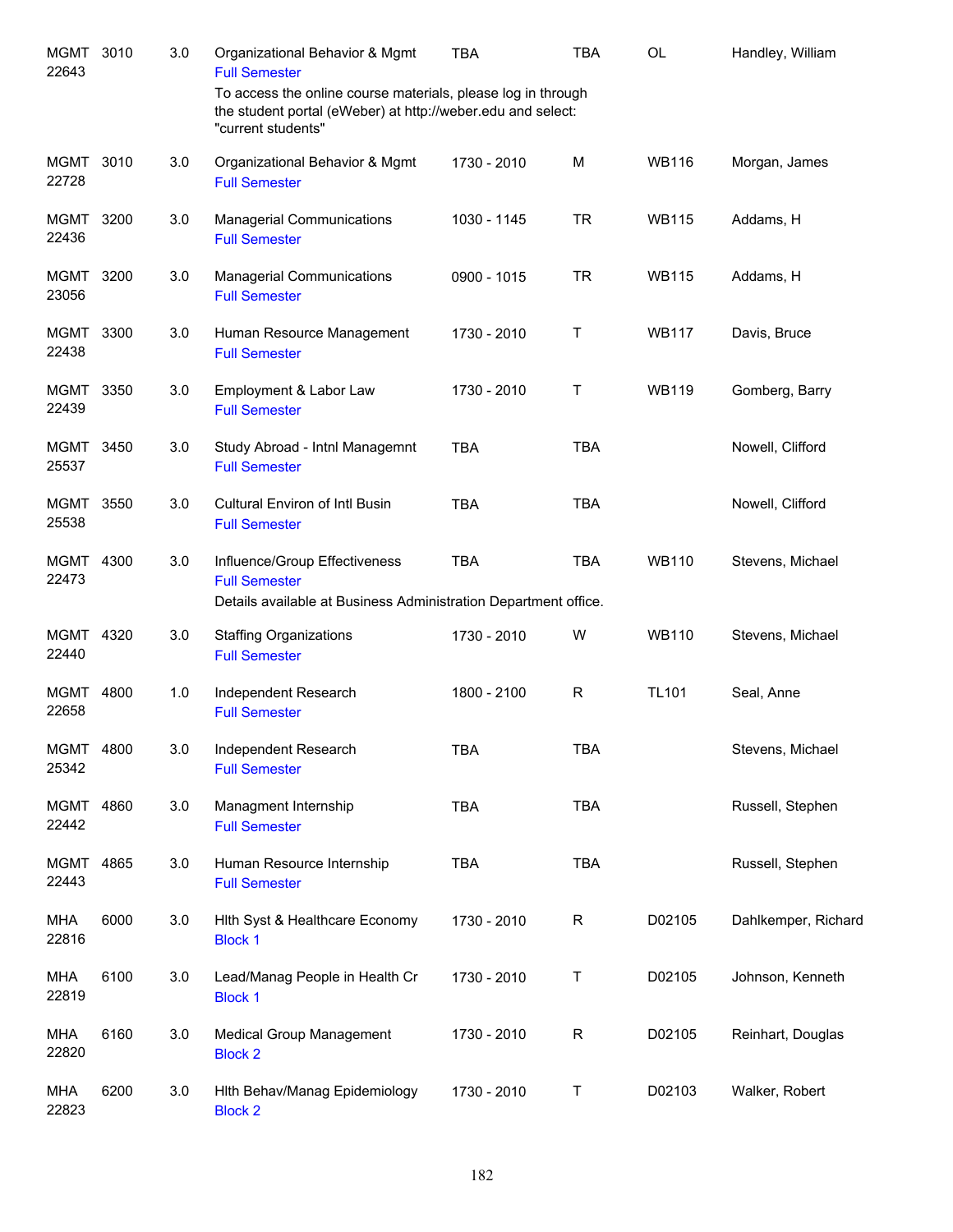| MHA<br>22827         | 6240 | 3.0 | Human Resources Mgmt in HC<br><b>Block 2</b>                                                                                                      | 1730 - 2010 | Т          | D02105       | Burton, Lloyd      |
|----------------------|------|-----|---------------------------------------------------------------------------------------------------------------------------------------------------|-------------|------------|--------------|--------------------|
| MHA<br>22830         | 6320 | 3.0 | Health Policy & Economics<br><b>Block 2</b>                                                                                                       | 1730 - 2010 | R          | D02106       | Wyant, David       |
| MHA<br>22835         | 6350 | 3.0 | <b>Quantitative Decision Making</b><br><b>Block 1</b>                                                                                             | 1730 - 2010 | R          | D02106       | Wyant, David       |
| MHA<br>22840         | 6440 | 3.0 | Health Ethics and Law<br><b>Block 1</b>                                                                                                           | 1730 - 2010 | Т          | D02103       | Gessel, David      |
| <b>MICR</b><br>21861 | 1113 | 3.0 | LS Intro to Microbiology<br><b>Full Semester</b>                                                                                                  | 0730 - 0845 | <b>TR</b>  | <b>LL127</b> | Domek, Matthew     |
| <b>MICR</b><br>21864 | 1113 | 3.0 | LS Intro to Microbiology<br><b>Full Semester</b>                                                                                                  | 0930 - 1020 | <b>MWF</b> | <b>LL127</b> | Lorowitz, William  |
| <b>MICR</b><br>21866 | 1113 | 3.0 | LS Intro to Microbiology<br><b>Full Semester</b>                                                                                                  | 1030 - 1120 | <b>MWF</b> | LL128        | Sondossi, Mohammad |
| <b>MICR</b><br>21871 | 1113 | 3.0 | LS Intro to Microbiology<br><b>Full Semester</b>                                                                                                  | 1030 - 1145 | <b>TR</b>  | <b>LL127</b> | Sondossi, Mohammad |
| <b>MICR</b><br>21876 | 1113 | 3.0 | LS Intro to Microbiology<br><b>Full Semester</b>                                                                                                  | 1130 - 1220 | <b>MWF</b> | LL128        | Lorowitz, William  |
| <b>MICR</b><br>21877 | 1113 | 3.0 | LS Intro to Microbiology<br><b>Full Semester</b>                                                                                                  | 1730 - 2010 | Τ          | <b>LL127</b> | Sondossi, Mohammad |
| <b>MICR</b><br>23625 | 1113 | 3.0 | LS Intro to Microbiology<br><b>Full Semester</b>                                                                                                  | 1730 - 2010 | M          | D02321       | Burt, Wayne        |
| <b>MICR</b><br>23630 | 1113 | 3.0 | LS Intro to Microbiology<br><b>Full Semester</b>                                                                                                  | 1730 - 2010 | R          | D02114       | Burt, Wayne        |
| <b>MICR</b><br>23632 | 1113 | 3.0 | LS Intro to Microbiology<br><b>Full Semester</b>                                                                                                  | 1030 - 1120 | <b>MWF</b> | D02113       | Call, Evan         |
| <b>MICR</b><br>23642 | 1113 | 3.0 | LS Intro to Microbiology<br><b>Full Semester</b>                                                                                                  | 1730 - 2010 | W          | <b>HC014</b> | Call, Evan         |
| <b>MICR</b><br>23643 | 1113 | 3.0 | LS Intro to Microbiology<br><b>Full Semester</b>                                                                                                  | 1730 - 2011 | W          | WW102        | Call, Evan         |
| <b>MICR</b><br>23644 | 1113 | 3.0 | LS Intro to Microbiology<br><b>Full Semester</b>                                                                                                  | 1730 - 2011 | W          | <b>MR</b>    | Call, Evan         |
| <b>MICR</b><br>23647 | 1113 | 3.0 | LS Intro to Microbiology<br><b>Full Semester</b>                                                                                                  | <b>TBA</b>  | <b>TBA</b> | OL           | Oberg, Craig       |
|                      |      |     | To access the online course materials, please log in through<br>the student portal (eWeber) at http://weber.edu and select:<br>"current students" |             |            |              |                    |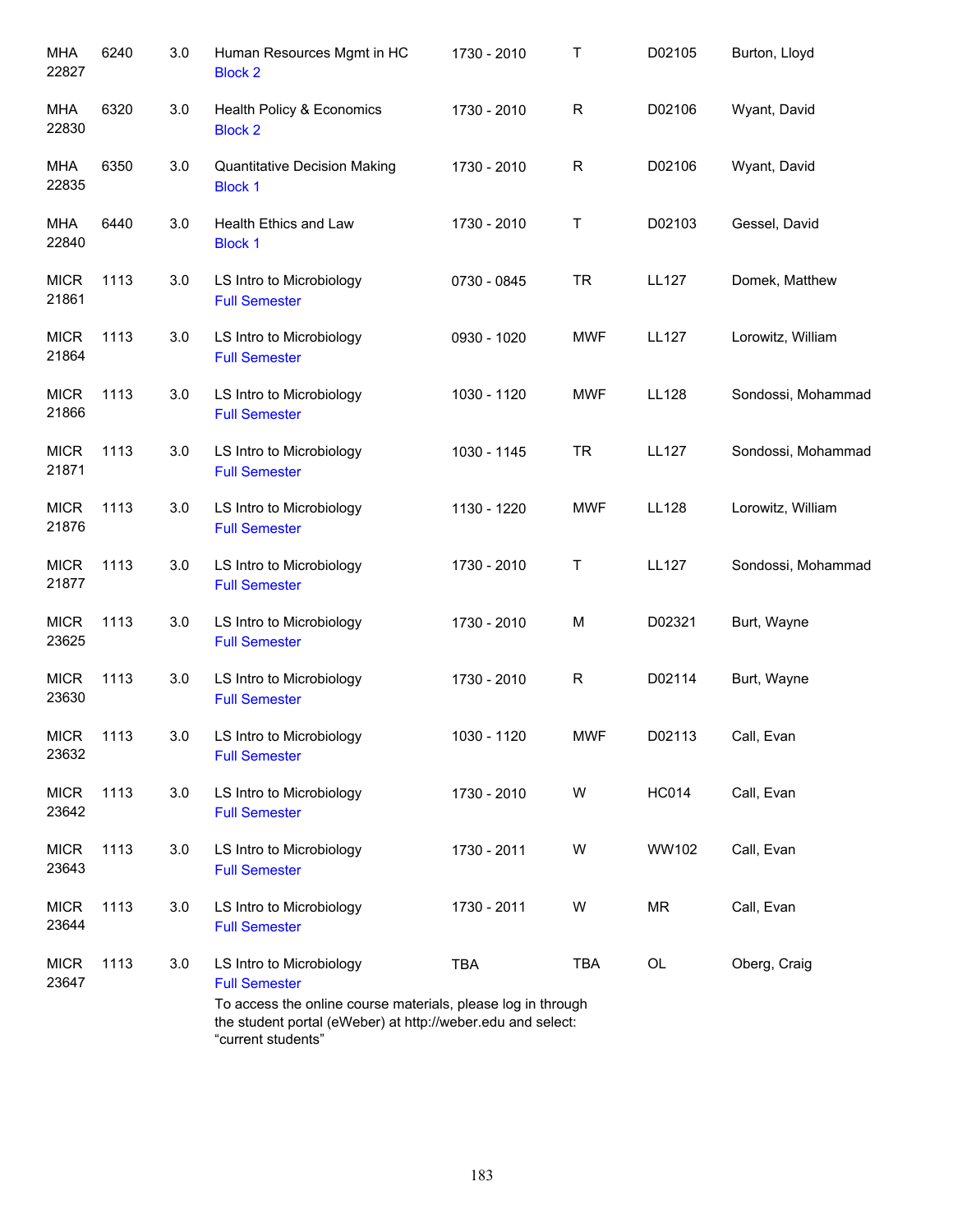| <b>MICR</b><br>23657 | 1113  | 3.0 | LS Intro to Microbiology<br><b>Full Semester</b>                                                                                                  | <b>TBA</b>    | <b>TBA</b> | <b>OL</b>    | Domek, Matthew    |
|----------------------|-------|-----|---------------------------------------------------------------------------------------------------------------------------------------------------|---------------|------------|--------------|-------------------|
|                      |       |     | To access the online course materials, please log in through<br>the student portal (eWeber) at http://weber.edu and select:<br>"current students" |               |            |              |                   |
| <b>MICR</b><br>21879 | 1153  | 3.0 | LS Elementary Public Health<br><b>Full Semester</b>                                                                                               | 0830 - 0920   | <b>MWF</b> | <b>LL127</b> | Jackson, Richard  |
| <b>MICR</b><br>22220 | 1153  | 3.0 | LS Elementary Public Health<br><b>Full Semester</b>                                                                                               | $0900 - 1015$ | <b>TR</b>  | <b>LL127</b> | Jackson, Richard  |
| <b>MICR</b><br>22223 | 1153  | 3.0 | LS Elementary Public Health<br><b>Full Semester</b>                                                                                               | 1730 - 2010   | R          | <b>LL127</b> | Jackson, Richard  |
| <b>MICR</b><br>23651 | 1153  | 3.0 | LS Elementary Public Health<br><b>Full Semester</b>                                                                                               | <b>TBA</b>    | <b>TBA</b> | <b>OL</b>    | Oberg, Craig      |
|                      |       |     | To access the online course materials, please log in through<br>the student portal (eWeber) at http://weber.edu and select:<br>"current students" |               |            |              |                   |
| <b>MICR</b><br>23654 | 1153  | 3.0 | LS Elementary Public Health<br><b>Full Semester</b>                                                                                               | <b>TBA</b>    | <b>TBA</b> | <b>OL</b>    | Oberg, Craig      |
|                      |       |     | To access the online course materials, please log in through<br>the student portal (eWeber) at http://weber.edu and select:<br>"current students" |               |            |              |                   |
| <b>MICR</b><br>23663 | 1153  | 3.0 | LS Elementary Public Health<br><b>Full Semester</b>                                                                                               | <b>TBA</b>    | <b>TBA</b> | <b>OL</b>    | Culumber, Michele |
|                      |       |     | To access the online course materials, please log in through<br>the student portal (eWeber) at http://weber.edu and select:<br>"current students" |               |            |              |                   |
| <b>MICR</b><br>21882 | 2054  | 4.0 | LS Principles of Microbiology<br><b>Full Semester</b><br>A lab section must be selected.<br>Course Fee \$20.00                                    | 1030 - 1120   | <b>MWF</b> | <b>LL127</b> | Nakaoka, Karen    |
| <b>MICR</b><br>21883 | 2054L | 0.0 | Prin Micro Lab<br><b>Full Semester</b><br>LAB <sub>1</sub>                                                                                        | 0930 - 1120   | Τ          | <b>SL344</b> | Nakaoka, Karen    |
| <b>MICR</b><br>21886 | 2054L | 0.0 | Prin Micro Lab<br><b>Full Semester</b><br>LAB <sub>2</sub>                                                                                        | 0930 - 1120   | Τ          | <b>SL345</b> | Domek, Matthew    |
| <b>MICR</b><br>21887 | 2054L | 0.0 | Prin Micro Lab<br><b>Full Semester</b><br>LAB <sub>3</sub>                                                                                        | 1130 - 1320   | Τ          | SL344        | Nakaoka, Karen    |
| <b>MICR</b><br>21888 | 2054L | 0.0 | Prin Micro Lab<br><b>Full Semester</b><br>LAB <sub>4</sub>                                                                                        | 1130 - 1320   | Τ          | SL345        | Nakaoka, Karen    |
| <b>MICR</b><br>21889 | 2054L | 0.0 | Prin Micro Lab<br><b>Full Semester</b><br>LAB <sub>5</sub>                                                                                        | 1330 - 1520   | Т          | SL344        | Jackson, Richard  |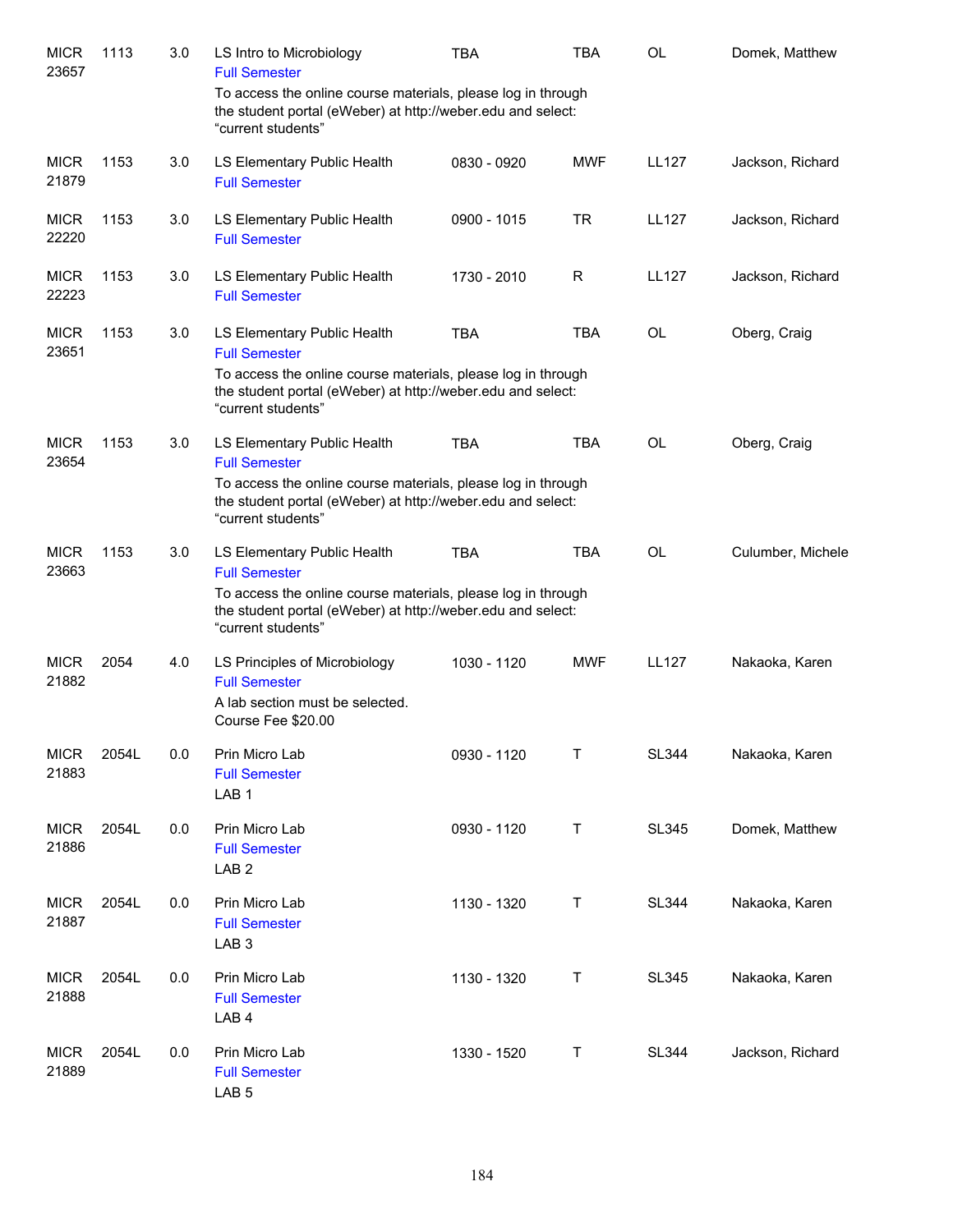| <b>MICR</b><br>21892 | 2600  | 1.0 | Laboratory Safety<br><b>Full Semester</b>                                                                                                                                                                  | 1230 - 1320 | M          | LL129        | Wachocki, Barbara  |
|----------------------|-------|-----|------------------------------------------------------------------------------------------------------------------------------------------------------------------------------------------------------------|-------------|------------|--------------|--------------------|
| <b>MICR</b><br>21894 | 3053  | 3.0 | Microbiological Procedures<br><b>Full Semester</b><br>A lab section must be selected.<br>Course Fee \$20.00                                                                                                | 1030 - 1120 | <b>TR</b>  | <b>LL128</b> | Lorowitz, William  |
| <b>MICR</b><br>21895 | 3053L | 0.0 | Micro Proc Lab<br><b>Full Semester</b><br>LAB <sub>1</sub>                                                                                                                                                 | 1130 - 1320 | Т          | <b>SL334</b> | Lorowitz, William  |
| <b>MICR</b><br>21896 | 3053L | 0.0 | Micro Proc Lab<br><b>Full Semester</b><br>LAB <sub>2</sub>                                                                                                                                                 | 1130 - 1320 | Т          | <b>SL335</b> | Lorowitz, William  |
| <b>MICR</b><br>21898 | 3154  | 4.0 | Microbial Ecology<br><b>Full Semester</b><br>A lab section must be selected.                                                                                                                               | 0930 - 1020 | <b>MWF</b> | <b>LL128</b> | Sondossi, Mohammad |
| <b>MICR</b><br>21901 | 3154L | 0.0 | Microbial Ecol Lab<br><b>Full Semester</b><br>LAB <sub>1</sub>                                                                                                                                             | 1330 - 1620 | Т          | <b>SL334</b> | Sondossi, Mohammad |
| <b>MICR</b><br>22244 | 3154L | 0.0 | Microbial Ecol Lab<br><b>Full Semester</b><br>Lab <sub>2</sub>                                                                                                                                             | 1330 - 1620 | Т          | <b>SL335</b> | Sondossi, Mohammad |
| <b>MICR</b><br>21904 | 3203  | 3.0 | Immune System in Hith/Disease<br><b>Full Semester</b><br>Course cannot be used as an elective course for Microbiology<br>majors.                                                                           | 1130 - 1220 | <b>MWF</b> | <b>LL127</b> | Nakaoka, Karen     |
| <b>MICR</b><br>23670 | 3203  | 3.0 | Immune System in Hlth/Disease<br><b>Full Semester</b><br>To access the online course materials, please log in through<br>the student portal (eWeber) at http://weber.edu and select:<br>"current students" | <b>TBA</b>  | <b>TBA</b> | <b>OL</b>    | Nakaoka, Karen     |
| <b>MICR</b><br>22149 | 3254  | 4.0 | Immunology<br><b>Full Semester</b><br>A lab section must be selected.<br>Course Fee \$20.00                                                                                                                | 1130 - 1220 | <b>MWF</b> | <b>LL127</b> | Nakaoka, Karen     |
| <b>MICR</b><br>22150 | 3254L | 0.0 | Immunology Lab<br><b>Full Semester</b><br>LAB <sub>1</sub>                                                                                                                                                 | 1330 - 1620 | W          | <b>SL344</b> | Nakaoka, Karen     |
| <b>MICR</b><br>22151 | 3254L | 0.0 | Immunology Lab<br><b>Full Semester</b><br>LAB <sub>2</sub>                                                                                                                                                 | 1330 - 1620 | W          | <b>SL345</b> | Nakaoka, Karen     |
| <b>MICR</b><br>22153 | 3502  | 2.0 | <b>Environmental Health</b><br><b>Full Semester</b>                                                                                                                                                        | 1730 - 1920 | W          | LL229        | Cooper, Louis      |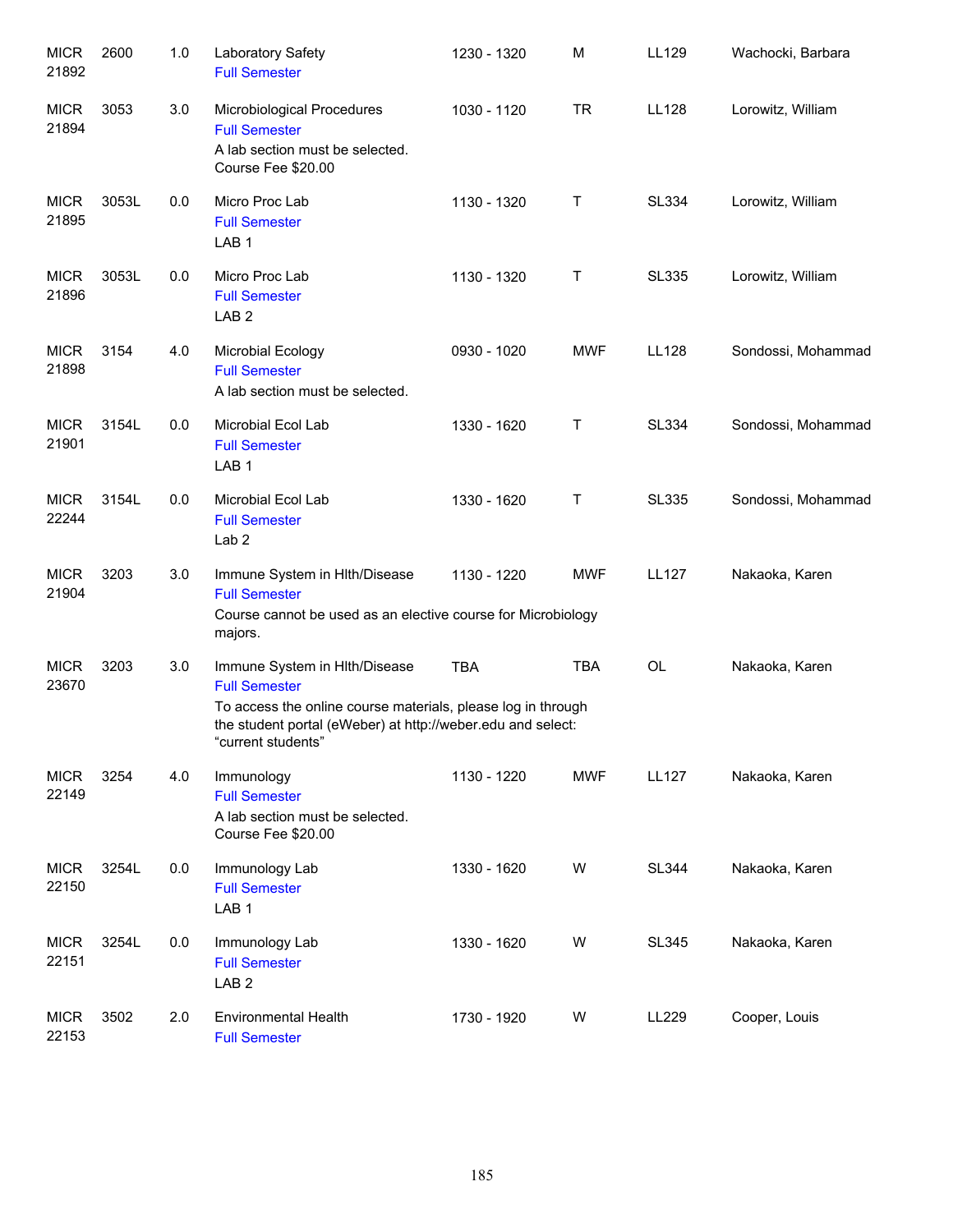| <b>MICR</b><br>23674 | 3603  | 3.0 | Adv Micro for Health Professio<br><b>Full Semester</b><br>To access the online course materials, please log in through<br>the student portal (eWeber) at http://weber.edu and select: | <b>TBA</b>  | <b>TBA</b>  | <b>OL</b>    | Nakaoka, Karen     |
|----------------------|-------|-----|---------------------------------------------------------------------------------------------------------------------------------------------------------------------------------------|-------------|-------------|--------------|--------------------|
| <b>MICR</b>          | 3853  | 3.0 | "current students"<br>Food Microbiology                                                                                                                                               | 0900 - 0950 | <b>TR</b>   | LL128        | Oberg, Craig       |
| 22154                |       |     | <b>Full Semester</b><br>A lab section must be selected.                                                                                                                               |             |             |              |                    |
| <b>MICR</b><br>22157 | 3853L | 0.0 | Food Micro Lab<br><b>Full Semester</b><br>LAB <sub>1</sub>                                                                                                                            | 1130 - 1320 | $\mathsf R$ | <b>SL344</b> | Oberg, Craig       |
| <b>MICR</b><br>22250 | 3853L | 0.0 | Food Micro Lab<br><b>Full Semester</b><br>LAB <sub>2</sub>                                                                                                                            | 1130 - 1320 | $\mathsf R$ | <b>SL345</b> | Oberg, Craig       |
| <b>MICR</b><br>22161 | 4054  | 4.0 | Microbial Physiology<br><b>Full Semester</b><br>A lab section must be selected.                                                                                                       | 0830 - 0920 | <b>MWF</b>  | LL128        | Domek, Matthew     |
| <b>MICR</b><br>22164 | 4054L | 0.0 | Microbial Phys Lab<br><b>Full Semester</b><br>LAB <sub>1</sub>                                                                                                                        | 1330 - 1620 | $\mathsf R$ | <b>SL334</b> | Domek, Matthew     |
| <b>MICR</b><br>22166 | 4054L | 0.0 | Microbial Phys Lab<br><b>Full Semester</b><br>LAB <sub>2</sub>                                                                                                                        | 1330 - 1620 | $\mathsf R$ | <b>SL335</b> | Lorowitz, William  |
| <b>MICR</b><br>22168 | 4252  | 2.0 | Cell Culture<br><b>Full Semester</b><br>Course Fee \$20.00                                                                                                                            | 1430 - 1620 | <b>MW</b>   | <b>SL334</b> | Domek, Matthew     |
| <b>MICR</b><br>22170 | 4570  | 3.0 | Sec Science Teaching Methods<br><b>Full Semester</b>                                                                                                                                  | 1630 - 1920 | W           | LL230        | Johnston, Adam     |
| <b>MICR</b><br>22173 | 4800  | 1.0 | Directed Research<br><b>Full Semester</b>                                                                                                                                             | <b>TBA</b>  | <b>TBA</b>  |              | Domek, Matthew     |
| <b>MICR</b><br>22179 | 4800  | 1.0 | Directed Research<br><b>Full Semester</b>                                                                                                                                             | <b>TBA</b>  | <b>TBA</b>  |              | Lorowitz, William  |
| <b>MICR</b><br>22181 | 4800  | 1.0 | Directed Research<br><b>Full Semester</b>                                                                                                                                             | <b>TBA</b>  | <b>TBA</b>  |              | Nakaoka, Karen     |
| <b>MICR</b><br>22182 | 4800  | 1.0 | Directed Research<br><b>Full Semester</b>                                                                                                                                             | <b>TBA</b>  | <b>TBA</b>  |              | Oberg, Craig       |
| <b>MICR</b><br>22184 | 4800  | 1.0 | Directed Research<br><b>Full Semester</b>                                                                                                                                             | <b>TBA</b>  | <b>TBA</b>  |              | Sondossi, Mohammad |
| <b>MICR</b><br>22192 | 4800  | 2.0 | <b>Directed Research</b><br><b>Full Semester</b>                                                                                                                                      | <b>TBA</b>  | <b>TBA</b>  |              | Domek, Matthew     |
| <b>MICR</b><br>22194 | 4800  | 2.0 | Directed Research<br><b>Full Semester</b>                                                                                                                                             | <b>TBA</b>  | TBA         |              | Lorowitz, William  |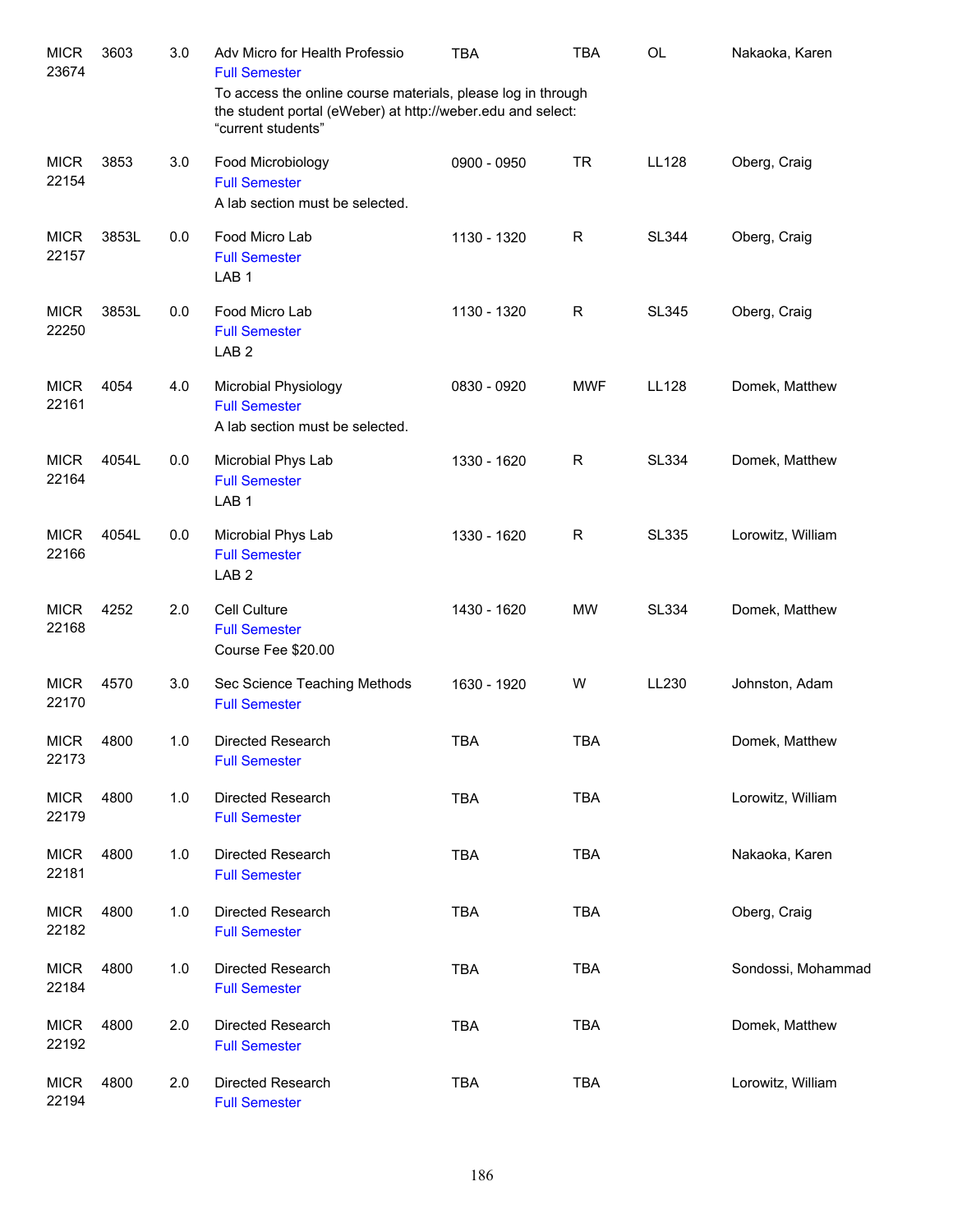| <b>MICR</b><br>22195 | 4800 | 2.0 | Directed Research<br><b>Full Semester</b>        | <b>TBA</b>  | <b>TBA</b> |       | Nakaoka, Karen     |
|----------------------|------|-----|--------------------------------------------------|-------------|------------|-------|--------------------|
| <b>MICR</b><br>22196 | 4800 | 2.0 | Directed Research<br><b>Full Semester</b>        | <b>TBA</b>  | <b>TBA</b> |       | Oberg, Craig       |
| <b>MICR</b><br>22197 | 4800 | 2.0 | Directed Research<br><b>Full Semester</b>        | <b>TBA</b>  | <b>TBA</b> |       | Sondossi, Mohammad |
| <b>MICR</b><br>22198 | 4830 | 1.0 | Directed Readings<br><b>Full Semester</b>        | <b>TBA</b>  | <b>TBA</b> |       | Domek, Matthew     |
| <b>MICR</b><br>22199 | 4830 | 1.0 | Directed Readings<br><b>Full Semester</b>        | <b>TBA</b>  | <b>TBA</b> |       | Lorowitz, William  |
| <b>MICR</b><br>22200 | 4830 | 1.0 | Directed Readings<br><b>Full Semester</b>        | <b>TBA</b>  | <b>TBA</b> |       | Nakaoka, Karen     |
| <b>MICR</b><br>22201 | 4830 | 1.0 | Directed Readings<br><b>Full Semester</b>        | <b>TBA</b>  | <b>TBA</b> |       | Oberg, Craig       |
| <b>MICR</b><br>22202 | 4830 | 1.0 | Directed Readings<br><b>Full Semester</b>        | <b>TBA</b>  | <b>TBA</b> |       | Sondossi, Mohammad |
| <b>MICR</b><br>22203 | 4830 | 2.0 | Directed Readings<br><b>Full Semester</b>        | <b>TBA</b>  | <b>TBA</b> |       | Domek, Matthew     |
| <b>MICR</b><br>22204 | 4830 | 2.0 | <b>Directed Readings</b><br><b>Full Semester</b> | <b>TBA</b>  | <b>TBA</b> |       | Lorowitz, William  |
| <b>MICR</b><br>22205 | 4830 | 2.0 | Directed Readings<br><b>Full Semester</b>        | <b>TBA</b>  | <b>TBA</b> |       | Nakaoka, Karen     |
| <b>MICR</b><br>22206 | 4830 | 2.0 | <b>Directed Readings</b><br><b>Full Semester</b> | <b>TBA</b>  | <b>TBA</b> |       | Oberg, Craig       |
| <b>MICR</b><br>22208 | 4830 | 2.0 | <b>Directed Readings</b><br><b>Full Semester</b> | <b>TBA</b>  | TBA        |       | Sondossi, Mohammad |
| <b>MICR</b><br>22209 | 4890 | 1.0 | Coop Work Experience<br><b>Full Semester</b>     | <b>TBA</b>  | TBA        |       | Oberg, Craig       |
| <b>MICR</b><br>22210 | 4890 | 2.0 | Coop Work Experience<br><b>Full Semester</b>     | <b>TBA</b>  | <b>TBA</b> |       | Oberg, Craig       |
| <b>MICR</b><br>22211 | 4890 | 3.0 | Coop Work Experience<br><b>Full Semester</b>     | <b>TBA</b>  | <b>TBA</b> |       | Oberg, Craig       |
| <b>MICR</b><br>22213 | 4890 | 4.0 | Coop Work Experience<br><b>Full Semester</b>     | <b>TBA</b>  | <b>TBA</b> |       | Oberg, Craig       |
| <b>MICR</b><br>22215 | 4890 | 5.0 | Coop Work Experience<br><b>Full Semester</b>     | <b>TBA</b>  | <b>TBA</b> |       | Oberg, Craig       |
| <b>MICR</b><br>22171 | 4991 | 1.0 | Microbiology Seminar<br><b>Full Semester</b>     | 1230 - 1320 | F          | LL128 | Sondossi, Mohammad |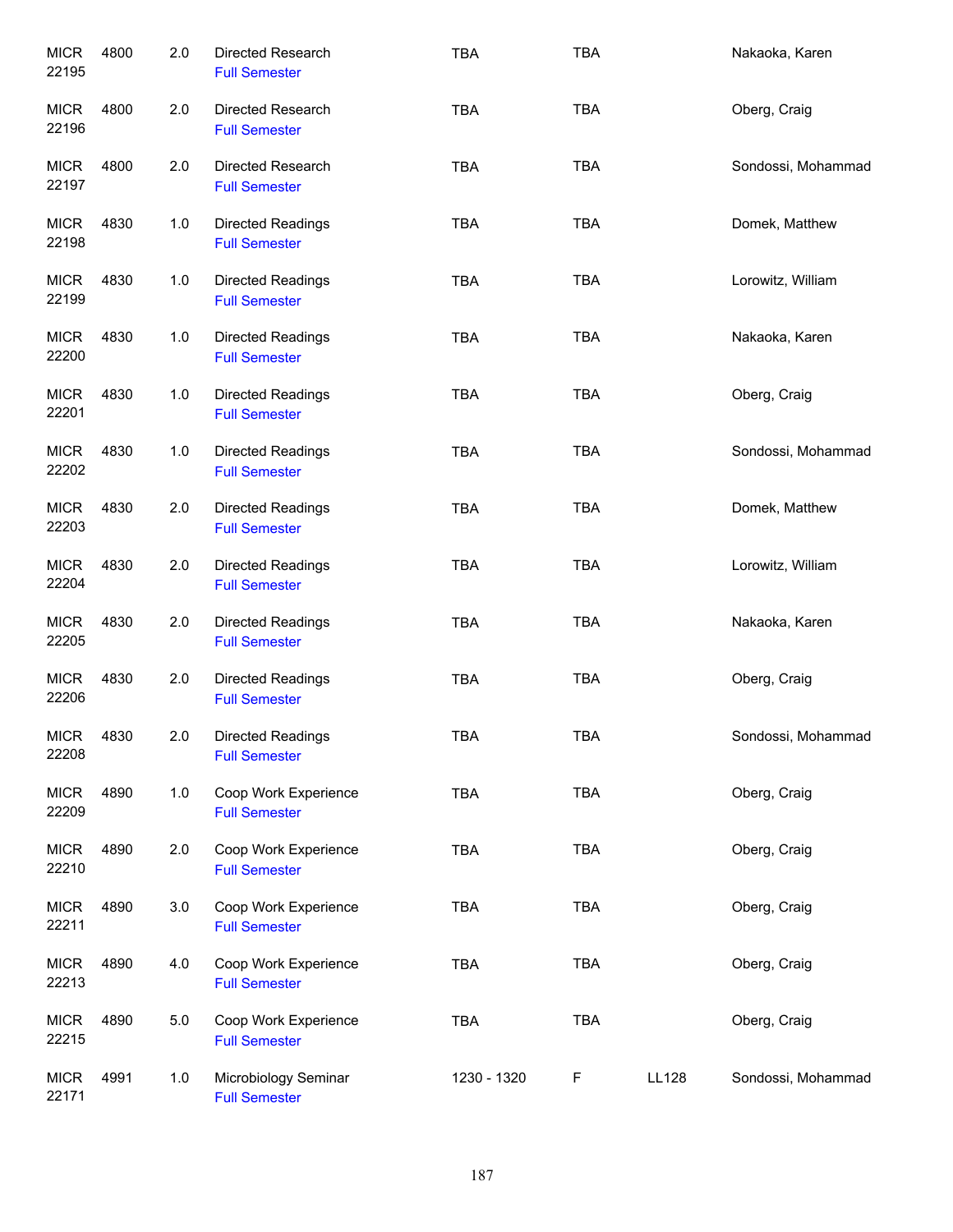| <b>MILS</b><br>21447 | 1010 | 3.0 | Leadership & Personal Develop<br><b>Full Semester</b><br>Course Fee \$75.00 | 1030 - 1220 | Τ           | <b>SS10</b>  | Molyneaux, Joel  |
|----------------------|------|-----|-----------------------------------------------------------------------------|-------------|-------------|--------------|------------------|
| <b>MILS</b><br>21448 | 2010 | 3.0 | Innovative Team Leadership<br><b>Full Semester</b><br>Course Fee \$75.00    | 0830 - 1020 | T           | <b>SS10</b>  | Czipka, Michael  |
| <b>MILS</b><br>21450 | 2400 | 1.0 | <b>Physical Readiness</b><br><b>Full Semester</b>                           | 0600 - 0700 | <b>MWF</b>  | SG           | Molyneaux, Joel  |
| <b>MILS</b><br>21641 | 2830 | 3.0 | Directed Readings & Projects<br><b>Full Semester</b>                        | <b>TBA</b>  | <b>TBA</b>  |              | Czipka, Michael  |
| <b>MILS</b><br>21646 | 2830 | 2.0 | Directed Readings & Projects<br><b>Full Semester</b>                        | <b>TBA</b>  | <b>TBA</b>  |              | Czipka, Michael  |
| <b>MILS</b><br>21648 | 2830 | 1.0 | Directed Readings & Projects<br><b>Full Semester</b>                        | <b>TBA</b>  | <b>TBA</b>  |              | Czipka, Michael  |
| <b>MILS</b><br>21456 | 2921 | 3.0 | ROTC Leader's Training Course<br><b>Full Semester</b>                       | <b>TBA</b>  | <b>TBA</b>  |              | Walton, N        |
| <b>MILS</b><br>21451 | 3010 | 4.0 | Adaptive Team Leadership<br><b>Full Semester</b><br>Course Fee \$75.00      | 0900 - 1145 | $\mathsf R$ | <b>SS10</b>  | Ballinger, Brian |
| <b>MILS</b><br>21453 | 4010 | 4.0 | Developing Adaptive Leaders<br><b>Full Semester</b><br>Course Fee \$75.00   | 1330 - 1610 | T           | <b>SS10</b>  | Bashein, Robert  |
| <b>MILS</b><br>21455 | 4400 | 2.0 | <b>Advanced Physical Readiness</b><br><b>Full Semester</b>                  | 0600 - 0700 | <b>MWF</b>  | SG           | Molyneaux, Joel  |
| <b>MILS</b><br>21743 | 4830 | 3.0 | Directed Readings & Projects<br><b>Full Semester</b>                        | <b>TBA</b>  | <b>TBA</b>  |              | Bashein, Robert  |
| <b>MILS</b><br>21745 | 4830 | 2.0 | Directed Readings & Projects<br><b>Full Semester</b>                        | <b>TBA</b>  | <b>TBA</b>  |              | Bashein, Robert  |
| <b>MILS</b><br>21749 | 4830 | 1.0 | Directed Readings & Projects<br><b>Full Semester</b>                        | TBA         | <b>TBA</b>  |              | Bashein, Robert  |
| <b>MILS</b><br>21457 | 4921 | 3.0 | Leadership Dev/Assess Course<br><b>Full Semester</b>                        | <b>TBA</b>  | <b>TBA</b>  |              | Czipka, Michael  |
| <b>MILS</b><br>21458 | 4922 | 2.0 | Airborne Operations<br><b>Full Semester</b>                                 | <b>TBA</b>  | <b>TBA</b>  |              | Ballinger, Brian |
| <b>MILS</b><br>21459 | 4923 | 2.0 | Cadet Troop Leader Training<br><b>Full Semester</b>                         | <b>TBA</b>  | <b>TBA</b>  |              | Ballinger, Brian |
| <b>MKTG</b><br>22445 | 3010 | 3.0 | Marketing Concepts & Practices<br><b>Full Semester</b>                      | 0730 - 0820 | <b>MWF</b>  | <b>WB116</b> | Allred, Anthony  |
| <b>MKTG</b><br>22447 | 3010 | 3.0 | Marketing Concepts & Practices<br><b>Full Semester</b>                      | 0830 - 0920 | <b>MWF</b>  | <b>WB116</b> | Allred, Anthony  |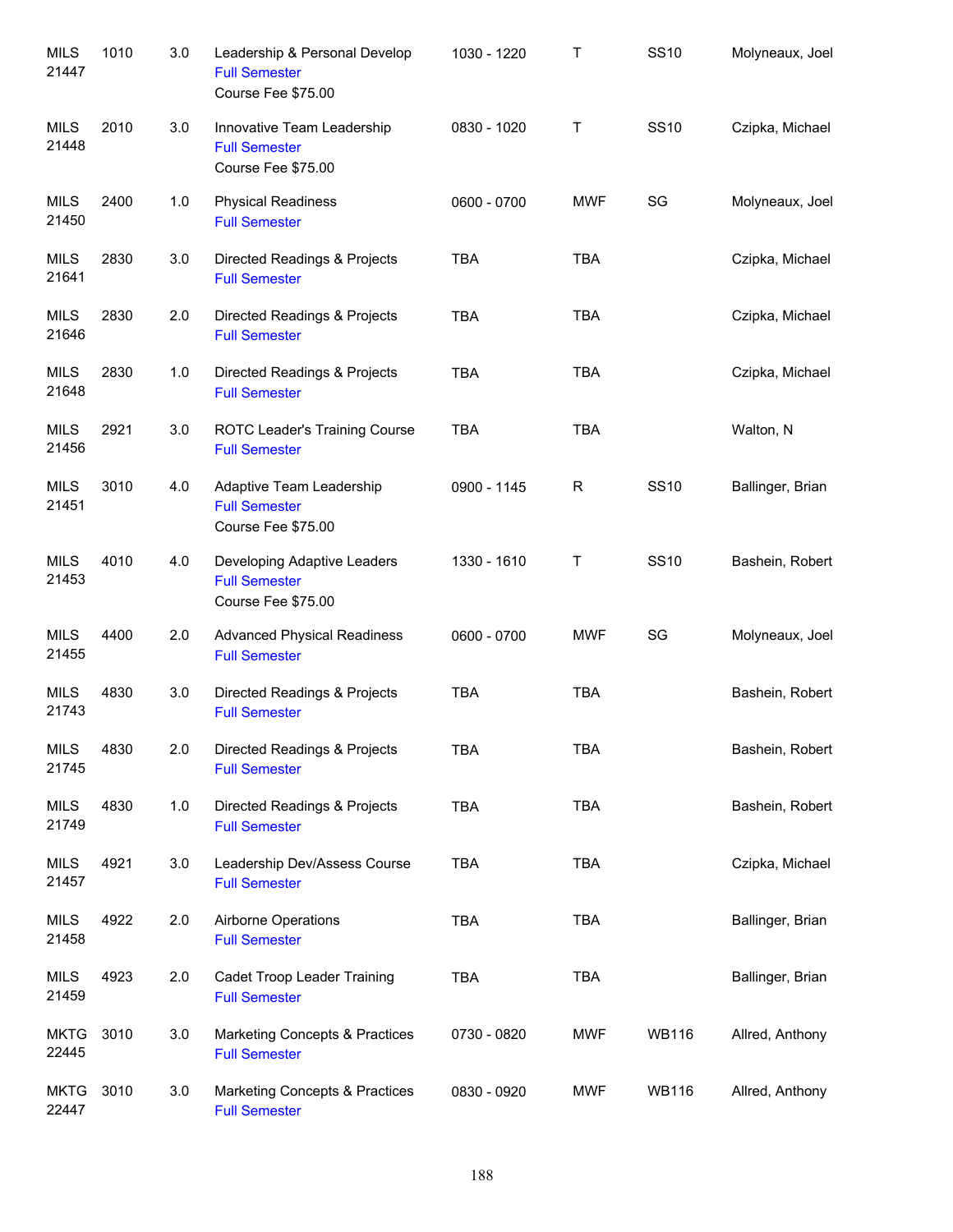| <b>MKTG</b><br>22449 | 3010 | 3.0 | <b>Marketing Concepts &amp; Practices</b><br><b>Full Semester</b>                                                                                                                                                                                                                                                                          | 0930 - 1020 | <b>MWF</b> | <b>WB105</b> | Hoffman, John       |
|----------------------|------|-----|--------------------------------------------------------------------------------------------------------------------------------------------------------------------------------------------------------------------------------------------------------------------------------------------------------------------------------------------|-------------|------------|--------------|---------------------|
| <b>MKTG</b><br>22665 | 3010 | 3.0 | <b>Marketing Concepts &amp; Practices</b><br><b>Full Semester</b><br>To access the online course materials, please log in through<br>the student portal (eWeber) at http://weber.edu and select:<br>"current students"                                                                                                                     | <b>TBA</b>  | <b>TBA</b> | <b>OL</b>    | Allred, Anthony     |
| <b>MKTG</b><br>22667 | 3100 | 3.0 | <b>Consumer Behavior</b><br><b>Full Semester</b><br>To access the online course materials, please log in through<br>the student portal (eWeber) at http://weber.edu and select:<br>"current students"                                                                                                                                      | <b>TBA</b>  | <b>TBA</b> | <b>OL</b>    | Davis, Brian        |
| <b>MKTG</b><br>22451 | 3200 | 3.0 | Selling & Sales Management<br><b>Full Semester</b>                                                                                                                                                                                                                                                                                         | 0930 - 1020 | <b>MWF</b> | <b>WB116</b> | Allred, Anthony     |
| <b>MKTG</b><br>22453 | 3450 | 3.0 | <b>CBL-Promotion Managment</b><br><b>Full Semester</b><br>CBL stands for Community-Based Learning which means that students engage<br>in meaningful community service that is connected to specific course objectives.<br>See http://www.weber.edu/CommunityInvolvement/CBL Designation.html for a<br>full list of CBL designated courses. | 1030 - 1120 | <b>MWF</b> | <b>WB105</b> | Hoffman, John       |
| <b>MKTG</b><br>22669 | 3500 | 3.0 | Retail Management<br><b>Full Semester</b><br>To access the online course materials, please log in through<br>the student portal (eWeber) at http://weber.edu and select:<br>"current students"                                                                                                                                             | <b>TBA</b>  | <b>TBA</b> | <b>OL</b>    | Davis, Brian        |
| <b>MKTG</b><br>22455 | 3600 | 3.0 | International Marketing<br><b>Full Semester</b>                                                                                                                                                                                                                                                                                            | 0830 - 0920 | <b>MWF</b> | <b>WB105</b> | Hoffman, John       |
| <b>MKTG</b><br>22671 | 4200 | 3.0 | Internet Marketing<br><b>Block 1</b>                                                                                                                                                                                                                                                                                                       | 1730 - 2010 | Т          | D02134       | Lawrence, Alexander |
| <b>MKTG</b><br>22457 | 4860 | 3.0 | Marketing Internship<br><b>Full Semester</b>                                                                                                                                                                                                                                                                                               | <b>TBA</b>  | TBA        |              | Russell, Stephen    |
| MLS<br>21165         | 1000 | 3.0 | Core Clinical Laboratory Skill<br><b>Full Semester</b><br>Students registering for this course must be endolled in a<br>clinical laboratory. Visit http://www.weber.edu/mls/degrees<br>/online/certificate.html for details or contact<br>cindikranek@weber.edu.<br>Course Fee \$39.00                                                     | <b>TBA</b>  | <b>TBA</b> | OL           | Kranek, Cindi       |
| MLS<br>21166         | 1001 | 1.0 | Online Orientation AAS Degree<br><b>Full Semester</b><br>To access the course materials, log into the Student Portal<br>(eWeber) at http://weber.edu and select "Current Students".                                                                                                                                                        | <b>TBA</b>  | <b>TBA</b> | OL           | Kranek, Cindi       |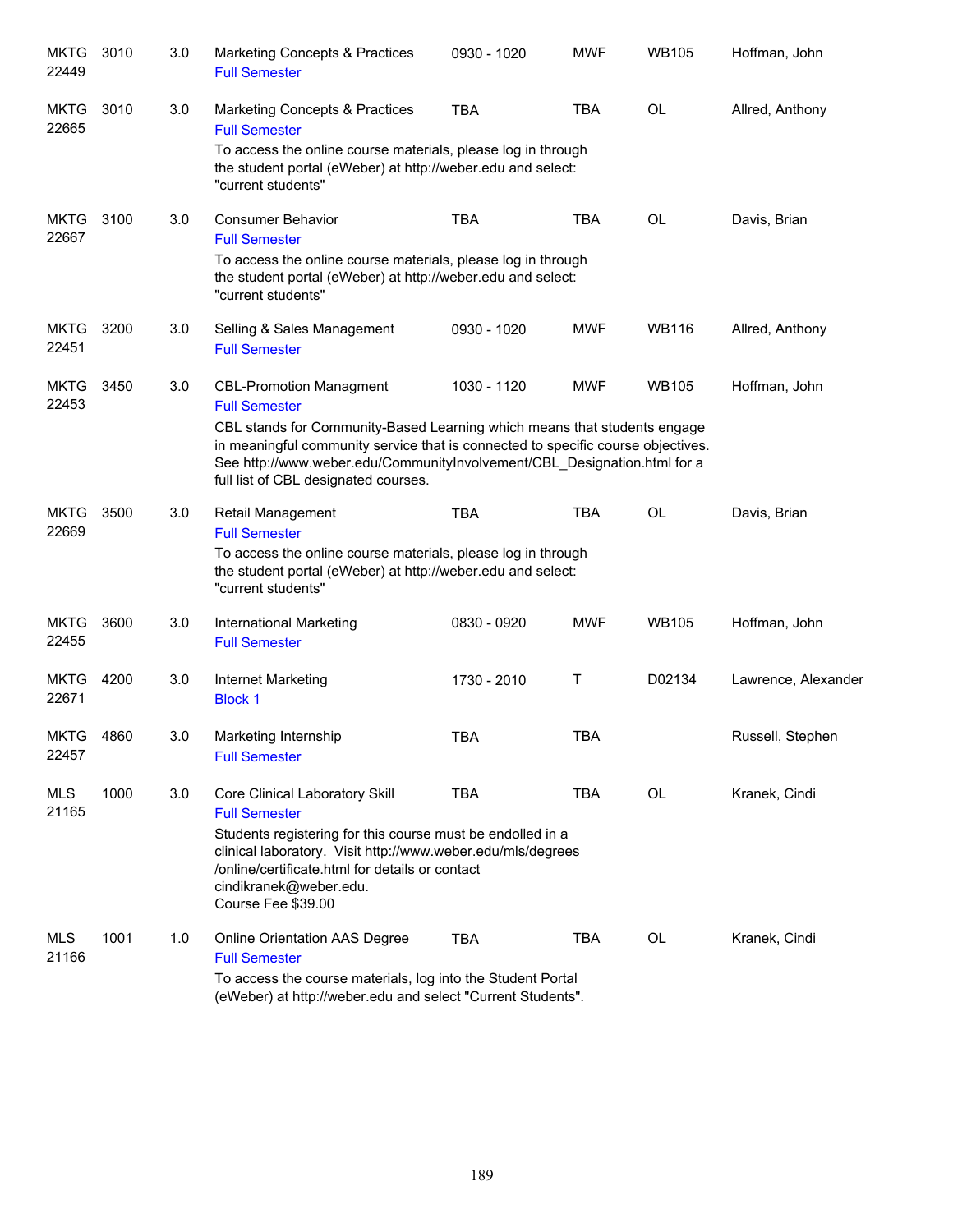| <b>MLS</b><br>21167 | 1113  | 4.0 | Intro to Medical Lab Practices<br><b>Full Semester</b><br>This section of MLS 1113 is reserved for students who have<br>been accepted into the MLS Program. To register, please<br>call Cindi Kranek, MLS Online Advisor at 801-626-8546.<br>To access online course materials, please log on through<br>the student portal(eWeber) at http://weber.edu and select:<br>"Current Students". Course fee \$52.00 | <b>TBA</b>  | TBA        | OL        | Price, Travis      |
|---------------------|-------|-----|---------------------------------------------------------------------------------------------------------------------------------------------------------------------------------------------------------------------------------------------------------------------------------------------------------------------------------------------------------------------------------------------------------------|-------------|------------|-----------|--------------------|
| <b>MLS</b><br>21169 | 1113  | 4.0 | Intro to Medical Lab Practices<br><b>Full Semester</b><br>For Dixie students only. Students must register for<br>MLS 1113L CRN 21170. To access online course materials,<br>please log on through the student portal (eWeber) at<br>http://weber.edu and select: "Current Students". Course fee<br>\$52.00                                                                                                    | <b>TBA</b>  | <b>TBA</b> | OL        | Price, Travis      |
| <b>MLS</b><br>22881 | 1113  | 4.0 | Intro to Medical Lab Practices<br><b>Full Semester</b><br>Course Fee \$52.00                                                                                                                                                                                                                                                                                                                                  | 1130 - 1220 | <b>MWF</b> | MH117     | Price, Travis      |
| <b>MLS</b><br>21168 | 1113L | 0.0 | <b>MLS 1113 Lab</b><br><b>Full Semester</b><br>This section of MLS 1113L is reserved for students who have<br>been accepted into the MLS Program. To register, please cal<br>call Cindi Kranek, MLS Online Advisor at 801-626-8546.<br>To access online course materials, please log on through the<br>student portal (eWeber) at http://weber.edu and select:<br>"Current Students". Course fee \$52.00.     | <b>TBA</b>  | <b>TBA</b> | <b>OL</b> | Price, Travis      |
| <b>MLS</b><br>21170 | 1113L | 0.0 | <b>MLS 1113 Lab</b><br><b>Full Semester</b><br>For Dixie Stae College students only. Call Clinical<br>Laboratory Sciences at 801-626-6118 to register.<br>To access online course materials, please log on through<br>the student portal (eWeber) at http://weber.edu and select:<br>"Current Students".                                                                                                      | <b>TBA</b>  | <b>TBA</b> | OL        | Clawson, Amie      |
| MLS<br>23094        | 1113L | 0.0 | Lab<br><b>Full Semester</b>                                                                                                                                                                                                                                                                                                                                                                                   | 1230 - 1450 | M          | MH211     | Oja, Janet         |
| <b>MLS</b><br>23095 | 1113L | 0.0 | Lab<br><b>Full Semester</b>                                                                                                                                                                                                                                                                                                                                                                                   | 1500 - 1720 | M          | MH211     | Oja, Janet         |
| <b>MLS</b><br>23096 | 1113L | 0.0 | Lab<br><b>Full Semester</b>                                                                                                                                                                                                                                                                                                                                                                                   | 1430 - 1700 | W          | MH211     | Oja, Janet         |
| <b>MLS</b><br>22891 | 1123  | 5.0 | Prin Hematology & Hemostasis<br><b>Full Semester</b><br>Course Fee \$65.00                                                                                                                                                                                                                                                                                                                                    | 0930 - 1020 | <b>MWF</b> | MH222     | Hansen-Suchy, Kara |
| <b>MLS</b><br>23153 | 1123L | 0.0 | Lab<br><b>Full Semester</b>                                                                                                                                                                                                                                                                                                                                                                                   | 1030 - 1250 | <b>TR</b>  | MH211     | Hansen-Suchy, Kara |
| <b>MLS</b><br>23154 | 1123L | 0.0 | Lab<br><b>Full Semester</b>                                                                                                                                                                                                                                                                                                                                                                                   | 1330 - 1550 | <b>TR</b>  | MH211     | Hansen-Suchy, Kara |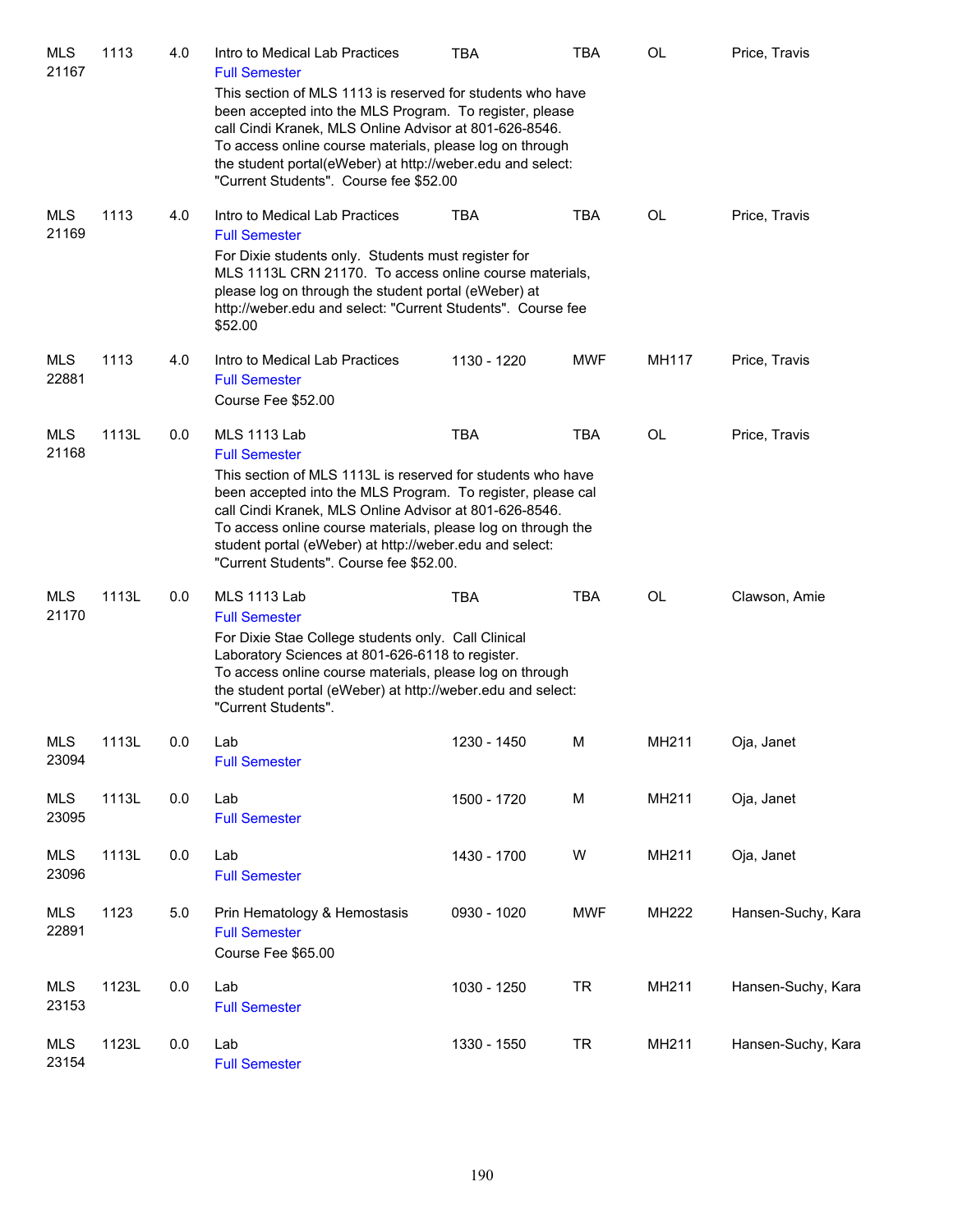| MLS<br>21171        | 2003  | 3.0 | Appl Lab Math & Lab Statistics<br><b>Full Semester</b>                                                                                                                                                                                                                                                             | <b>TBA</b>  | <b>TBA</b> | <b>OL</b> | Price, Travis    |
|---------------------|-------|-----|--------------------------------------------------------------------------------------------------------------------------------------------------------------------------------------------------------------------------------------------------------------------------------------------------------------------|-------------|------------|-----------|------------------|
|                     |       |     | To access the course materials, log into the Student Portal<br>(eWeber) at http://weber.edu and select "Current Students".                                                                                                                                                                                         |             |            |           |                  |
| MLS<br>22899        | 2003  | 3.0 | Appl Lab Math & Lab Statistics<br><b>Full Semester</b>                                                                                                                                                                                                                                                             | 1330 - 1420 | <b>MWF</b> | MH117     | Price, Travis    |
| MLS<br>21172        | 2211  | 5.0 | Prin of Clinical Chemistry I<br><b>Full Semester</b>                                                                                                                                                                                                                                                               | <b>TBA</b>  | <b>TBA</b> | <b>OL</b> | Rowe, Ryan       |
|                     |       |     | To access the course materials, log into the Student Portal<br>(eWeber) at http://weber.edu and select "Current Students"<br>Course Fee \$65.00                                                                                                                                                                    |             |            |           |                  |
| <b>MLS</b><br>21174 | 2211  | 5.0 | Prin of Clinical Chemistry I<br><b>Full Semester</b>                                                                                                                                                                                                                                                               | <b>TBA</b>  | <b>TBA</b> | <b>OL</b> | Rowe, Ryan       |
|                     |       |     | For Dixie College students only. To access the online<br>course materials, please log on through the student<br>portal (eWeber) at http://weber.edu and select:<br>"Current Student". Course fee \$65.00 Students should also<br>register for MLS 2211L CRN 21175.                                                 |             |            |           |                  |
| <b>MLS</b><br>22915 | 2211  | 5.0 | Prin of Clinical Chemistry I<br><b>Full Semester</b>                                                                                                                                                                                                                                                               | 1230 - 1320 | <b>MWF</b> | MH117     | Nielsen, Leonard |
|                     |       |     | Course Fee \$65.00                                                                                                                                                                                                                                                                                                 |             |            |           |                  |
| MLS<br>21173        | 2211L | 0.0 | <b>MLS 2211 Lab</b><br><b>Full Semester</b>                                                                                                                                                                                                                                                                        | <b>TBA</b>  | <b>TBA</b> | <b>OL</b> | Rowe, Ryan       |
|                     |       |     | To access the course materials, log into the Student Portal<br>(eWeber) at http://weber.edu and select "Current Students".                                                                                                                                                                                         |             |            |           |                  |
| MLS<br>21175        | 2211L | 0.0 | <b>MLS 2211 Lab</b><br><b>Full Semester</b>                                                                                                                                                                                                                                                                        | <b>TBA</b>  | <b>TBA</b> | <b>OL</b> | Clawson, Amie    |
|                     |       |     | For Dixie Stae College students only. Call Clinical<br>Laboratory Sciences at 801-626-6118 to register.<br>To access online course materials, please log on through<br>the student portal (eWeber) at http://weber.edu and select:<br>"Current Students". Students should also register for<br>MLA 2211 CRN 21174. |             |            |           |                  |
| <b>MLS</b><br>23160 | 2211L | 0.0 | Lab<br><b>Full Semester</b>                                                                                                                                                                                                                                                                                        | 1430 - 1650 | MW         | MH221     | Nielsen, Leonard |
| <b>MLS</b><br>23162 | 2211L | 0.0 | Lab<br><b>Full Semester</b>                                                                                                                                                                                                                                                                                        | 0730 - 0950 | <b>TR</b>  | MH221     | Criddle, Kent    |
| <b>MLS</b><br>23173 | 2211L | 0.0 | Lab<br><b>Full Semester</b>                                                                                                                                                                                                                                                                                        | 1030 - 1250 | <b>TR</b>  | MH221     | Criddle, Kent    |
| <b>MLS</b><br>23175 | 2211L | 0.0 | Lab<br><b>Full Semester</b>                                                                                                                                                                                                                                                                                        | 1330 - 1550 | <b>TR</b>  | MH221     | Nielsen, Leonard |
| <b>MLS</b><br>21176 | 2212  | 4.0 | Prin Clinical Microbiology I<br><b>Full Semester</b>                                                                                                                                                                                                                                                               | <b>TBA</b>  | <b>TBA</b> | OL        | Kakazu, Julie    |
|                     |       |     | To access the course materials, log into the Student Portal<br>(eWeber) at http://weber.edu and select "Current Students".<br>Course Fee \$52.00                                                                                                                                                                   |             |            |           |                  |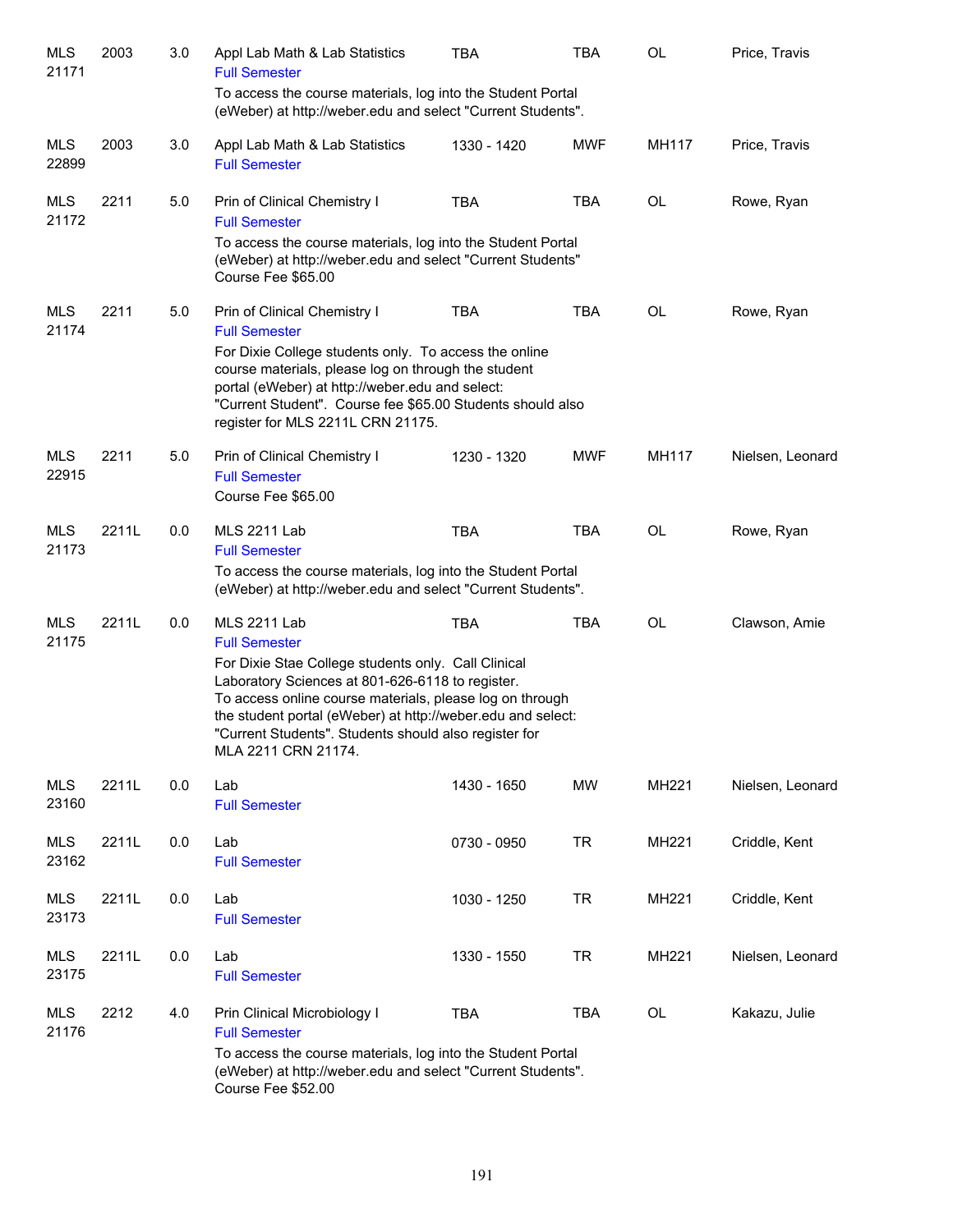| <b>MLS</b><br>21178 | 2212  | 4.0 | Prin Clinical Microbiology I<br><b>Full Semester</b>                                                                                                                                                                                                                                                               | <b>TBA</b>  | <b>TBA</b> | <b>OL</b> | Kakazu, Julie      |
|---------------------|-------|-----|--------------------------------------------------------------------------------------------------------------------------------------------------------------------------------------------------------------------------------------------------------------------------------------------------------------------|-------------|------------|-----------|--------------------|
|                     |       |     | For Dixie College students only. Students should also<br>register for MLS 2212L CRN 21179. To access online course<br>materials, please log on through the student portal (eWeber)<br>at http://weber.edu and select: "Current Students".<br>Course Fee \$52.00.                                                   |             |            |           |                    |
| <b>MLS</b>          | 2212  | 4.0 | Prin Clinical Microbiology I                                                                                                                                                                                                                                                                                       | 1030 - 1120 | <b>MWF</b> | MH117     | Wright, Scott      |
| 23072               |       |     | <b>Full Semester</b><br>Course Fee \$52.00                                                                                                                                                                                                                                                                         |             |            |           |                    |
| <b>MLS</b><br>21177 | 2212L | 0.0 | <b>MLS 2212 Lab</b><br><b>Full Semester</b>                                                                                                                                                                                                                                                                        | <b>TBA</b>  | <b>TBA</b> | <b>OL</b> | Kakazu, Julie      |
|                     |       |     | To access the course materials, log into the Student Portal<br>(eWeber) at http://weber.edu and select "Current Students".                                                                                                                                                                                         |             |            |           |                    |
| <b>MLS</b><br>21179 | 2212L | 0.0 | <b>MLS 2212 Lab</b><br><b>Full Semester</b>                                                                                                                                                                                                                                                                        | <b>TBA</b>  | <b>TBA</b> | OL        | Clawson, Amie      |
|                     |       |     | For Dixie Stae College students only. Call Clinical<br>Laboratory Sciences at 801-626-6118 to register.<br>Student should also register for MLS 211788 CRN 21178<br>To access online course materials, please log on through the<br>student portal (eWeber) at http://weber.edu and select:<br>"Current Students". |             |            |           |                    |
| <b>MLS</b><br>23177 | 2212L | 0.0 | Lab<br><b>Full Semester</b>                                                                                                                                                                                                                                                                                        | 1330 - 1450 | <b>MW</b>  | MH212     | Wright, Scott      |
| <b>MLS</b><br>23179 | 2212L | 0.0 | Lab<br><b>Full Semester</b>                                                                                                                                                                                                                                                                                        | 0930 - 1050 | <b>TR</b>  | MH212     | Wright, Scott      |
| <b>MLS</b><br>23181 | 2212L | 0.0 | Lab<br><b>Full Semester</b>                                                                                                                                                                                                                                                                                        | 1130 - 1250 | <b>TR</b>  | MH212     | Price, Travis      |
| <b>MLS</b><br>23182 | 2212L | 0.0 | Lab<br><b>Full Semester</b>                                                                                                                                                                                                                                                                                        | 1330 - 1450 | <b>TR</b>  | MH212     | Wright, Scott      |
| <b>MLS</b><br>21180 | 2830  | 1.0 | Directed Reading<br><b>Full Semester</b><br>To access the course materials, log into the Student Portal<br>(eWeber) at http://weber.edu and select "Current Students".                                                                                                                                             | <b>TBA</b>  | <b>TBA</b> | OL        | Hansen-Suchy, Kara |
| MLS<br>23087        | 2830  | 1.0 | Directed Reading<br><b>Full Semester</b>                                                                                                                                                                                                                                                                           | <b>TBA</b>  | <b>TBA</b> |           |                    |
| MLS<br>23088        | 2830  | 2.0 | Directed Reading<br><b>Full Semester</b>                                                                                                                                                                                                                                                                           | <b>TBA</b>  | <b>TBA</b> |           |                    |
| <b>MLS</b><br>21181 | 3301  | 1.0 | Online Orientation for BS Degr<br><b>Full Semester</b>                                                                                                                                                                                                                                                             | <b>TBA</b>  | <b>TBA</b> | OL        | Kranek, Cindi      |
|                     |       |     | To access the course materials, log into the Student Portal<br>(eWeber) at http://weber.edu and select "Current Students".                                                                                                                                                                                         |             |            |           |                    |
| MLS<br>23073        | 3302  | 4.0 | Adv Medical Lab Practices I<br><b>Full Semester</b><br>Course Fee \$52.00                                                                                                                                                                                                                                          | 0930 - 1020 | MWF        | MH117     | Price, Travis      |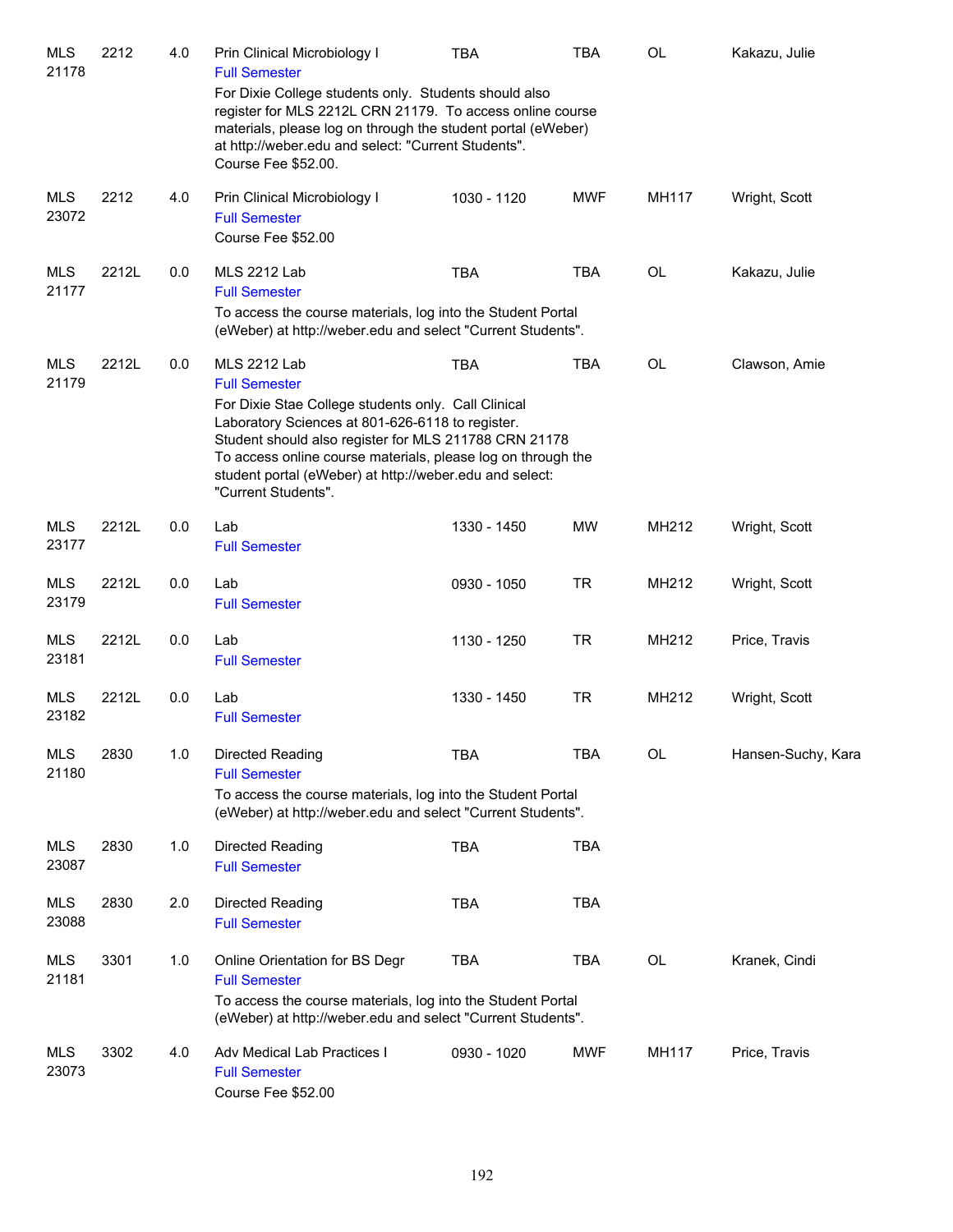| MLS<br>23074        | 3302L | 0.0 | Lab<br><b>Full Semester</b>                                                                                                                                                                                   | 1030 - 1150 | <b>TR</b>   | MH117     | Price, Travis       |
|---------------------|-------|-----|---------------------------------------------------------------------------------------------------------------------------------------------------------------------------------------------------------------|-------------|-------------|-----------|---------------------|
| <b>MLS</b><br>21182 | 3311  | 3.0 | Adv Immunohematology<br><b>Full Semester</b><br>To access the course materials, log into the Student Portal<br>(eWeber) at http://weber.edu and select "Current Students".<br>Course Fee \$39.00              | <b>TBA</b>  | <b>TBA</b>  | <b>OL</b> | Schaible, Stephanie |
| <b>MLS</b><br>23075 | 3311  | 3.0 | Adv Immunohematology<br><b>Full Semester</b><br>Course Fee \$39.00                                                                                                                                            | 1230 - 1420 | W           | MH222     | Oja, Janet          |
| <b>MLS</b><br>25495 | 3311  | 3.0 | Adv Immunohematology<br><b>Full Semester</b><br>To access online course materials, please log on the<br>student portal (eWeber) at http://weber.edu and seleect:<br>"Current Students".<br>Course Fee \$39.00 | <b>TBA</b>  | <b>TBA</b>  | <b>OL</b> | Kenyon, Amy         |
| <b>MLS</b><br>21183 | 3311L | 0.0 | <b>MLS 3311 Lab</b><br><b>Full Semester</b><br>To access the course materials, log into the Student Portal<br>(eWeber) at http://weber.edu and select "Current Students".                                     | <b>TBA</b>  | <b>TBA</b>  | <b>OL</b> | Schaible, Stephanie |
| <b>MLS</b><br>23185 | 3311L | 0.0 | Lab<br><b>Full Semester</b>                                                                                                                                                                                   | 0800 - 1020 | Т           | MH210     | Oja, Janet          |
| <b>MLS</b><br>23186 | 3311L | 0.0 | Lab<br><b>Full Semester</b>                                                                                                                                                                                   | 1200 - 1420 | $\mathsf R$ | MH210     | Oja, Janet          |
| <b>MLS</b><br>23187 | 3311L | 0.0 | Lab<br><b>Full Semester</b>                                                                                                                                                                                   | 0800 - 1020 | R           | MH210     | Oja, Janet          |
| <b>MLS</b><br>25496 | 3311L | 0.0 | Lab<br><b>Full Semester</b><br>To access online course materials, please log on through<br>the student portal (eWeber) http://weber.edu and select:<br>"Current Students".                                    | <b>TBA</b>  | <b>TBA</b>  | OL        | Kenyon, Amy         |
| <b>MLS</b><br>21184 | 3313  | 4.0 | Adv Hematology/Hemostasis<br><b>Full Semester</b><br>To access the course materials, log into the Student Portal<br>(eWeber) at http://weber.edu and select "Current Students".<br>Course Fee \$52.00         | <b>TBA</b>  | <b>TBA</b>  | <b>OL</b> | Hansen-Suchy, Kara  |
| MLS<br>23077        | 3313  | 4.0 | Adv Hematology/Hemostasis<br><b>Full Semester</b><br>Course Fee \$52.00                                                                                                                                       | 1130 - 1220 | <b>MWF</b>  | MH222     | Hansen-Suchy, Kara  |
| MLS<br>21185        | 3313L | 0.0 | MLS 3313 Lab<br><b>Full Semester</b><br>To access the course materials, log into the Student Portal<br>(eWeber) at http://weber.edu and select "Current Students".                                            | <b>TBA</b>  | <b>TBA</b>  | <b>OL</b> | Hansen-Suchy, Kara  |
| MLS<br>23188        | 3313L | 0.0 | Lab<br><b>Full Semester</b>                                                                                                                                                                                   | 0800 - 1020 | Т           | MH211     | Hansen-Suchy, Kara  |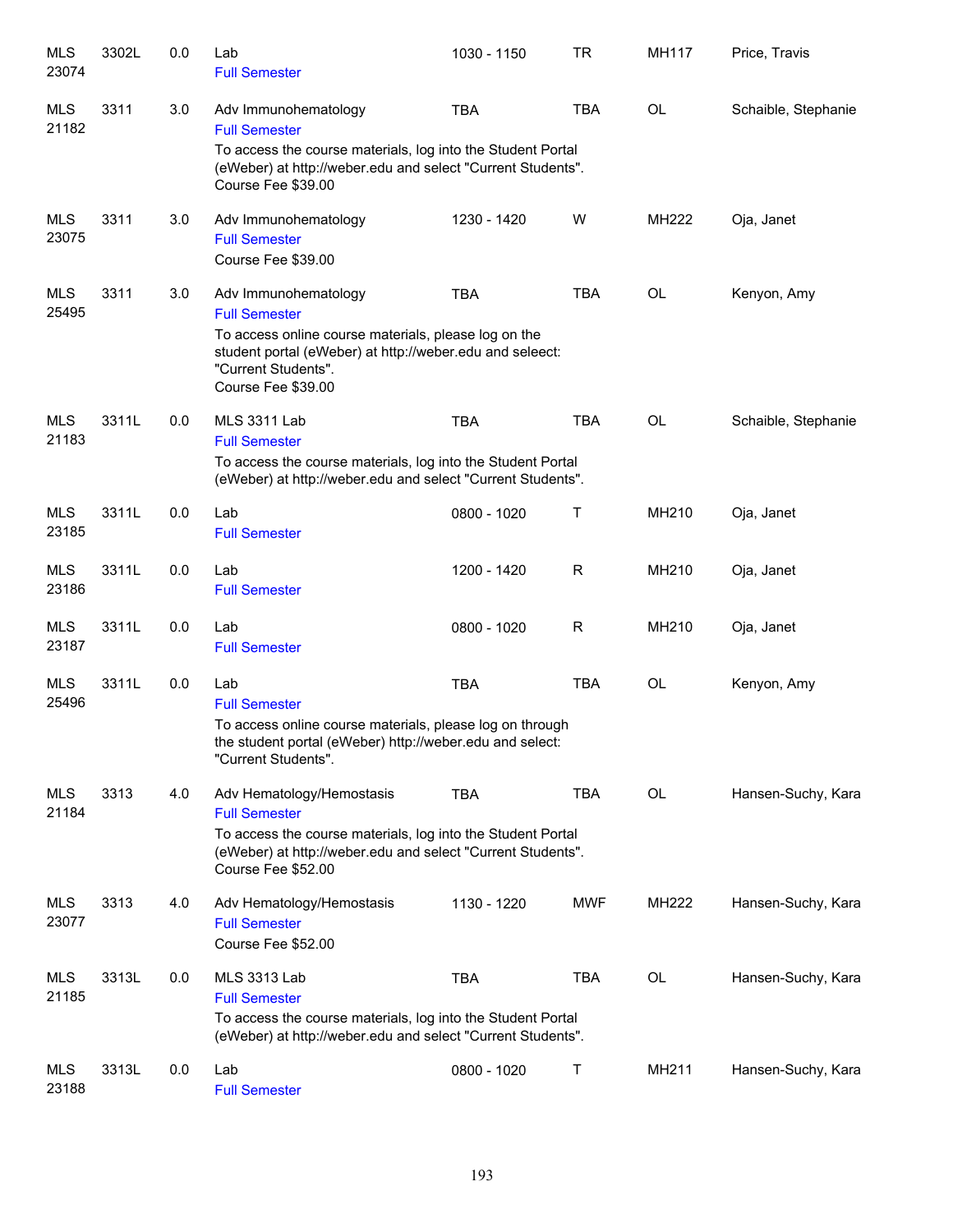| <b>MLS</b><br>23189 | 3313L | 0.0 | Lab<br><b>Full Semester</b>                                                                                                                                                                                    | 0800 - 1020 | R          | MH211        | Hansen-Suchy, Kara |
|---------------------|-------|-----|----------------------------------------------------------------------------------------------------------------------------------------------------------------------------------------------------------------|-------------|------------|--------------|--------------------|
| MLS<br>21186        | 3314  | 3.0 | <b>Advanced Clinical Chemistry</b><br><b>Full Semester</b><br>To access the course materials, log into the Student Portal<br>(eWeber) at http://weber.edu and select "Current Students".<br>Course Fee \$39.00 | <b>TBA</b>  | <b>TBA</b> | <b>OL</b>    | Sargent, Mechelle  |
| <b>MLS</b><br>21187 | 3314L | 0.0 | <b>MLS 3314 Lab</b><br><b>Full Semester</b><br>To access the course materials, log into the Student Portal<br>(eWeber) at http://weber.edu and select "Current Students".                                      | <b>TBA</b>  | <b>TBA</b> | <b>OL</b>    | Sargent, Mechelle  |
| <b>MLS</b><br>21188 | 3316  | 4.0 | Adv Clin Micro/Molecular Diag<br><b>Full Semester</b><br>To access the course materials, log into the Student Portal<br>(eWeber) at http://weber.edu and select "Current Students".<br>Course Fee \$52.00      | <b>TBA</b>  | <b>TBA</b> | <b>OL</b>    | Thomas, Janice     |
| <b>MLS</b><br>21189 | 3316L | 0.0 | <b>MLS 3316 Lab</b><br><b>Full Semester</b><br>To access the course materials, log into the Student Portal<br>(eWeber) at http://weber.edu and select "Current Students".                                      | <b>TBA</b>  | <b>TBA</b> | <b>OL</b>    | Thomas, Janice     |
| MLS<br>21191        | 4409  | 1.0 | <b>Clinical Correlation</b><br><b>Full Semester</b><br>To access the course materials, log into the Student Portal<br>(eWeber) at http://weber.edu and select "Current Students".                              | <b>TBA</b>  | <b>TBA</b> | <b>OL</b>    | Simonian, Yasmen   |
| MLS<br>23078        | 4409  | 1.0 | <b>Clinical Correlation</b><br><b>Full Semester</b>                                                                                                                                                            | 0830 - 0920 | F          | MH117        | Simonian, Yasmen   |
| MLS<br>21190        | 4411  | 4.0 | MLS Simulated Laboratory I<br><b>Full Semester</b><br>To access the course materials, log into the Student Portal<br>(eWeber) at http://weber.edu and select "Current Students".<br>Course Fee \$13.00         | <b>TBA</b>  | <b>TBA</b> | <b>OL</b>    | Hawse, Mary        |
| MLS<br>23079        | 4411  | 4.0 | MLS Simulated Laboratory I<br><b>Full Semester</b><br>Course Fee \$13.00                                                                                                                                       | 1030 - 1120 | W          | <b>MH222</b> | Oja, Janet         |
| MLS<br>21192        | 4414  | 2.0 | Lab Teaching & Supervision I<br><b>Full Semester</b><br>To access the course materials, log into the Student Portal<br>(eWeber) at http://weber.edu and select "Current Students".<br>Course Fee \$26.00       | <b>TBA</b>  | <b>TBA</b> | <b>OL</b>    | Maciel, Megan      |
| <b>MLS</b><br>23081 | 4414  | 2.0 | Lab Teaching & Supervision I<br><b>Full Semester</b><br>Course Fee \$26.00                                                                                                                                     | 1230 - 1320 | м          | <b>MH222</b> | Hansen-Suchy, Kara |
| <b>MLS</b><br>21193 | 4417  | 1.0 | Lab Teaching & Supervision II<br><b>Full Semester</b><br>To access the course materials, log into the Student Portal<br>(eWeber) at http://weber.edu and select "Current Students".<br>Course Fee \$13.00      | <b>TBA</b>  | <b>TBA</b> | <b>OL</b>    | Maciel, Megan      |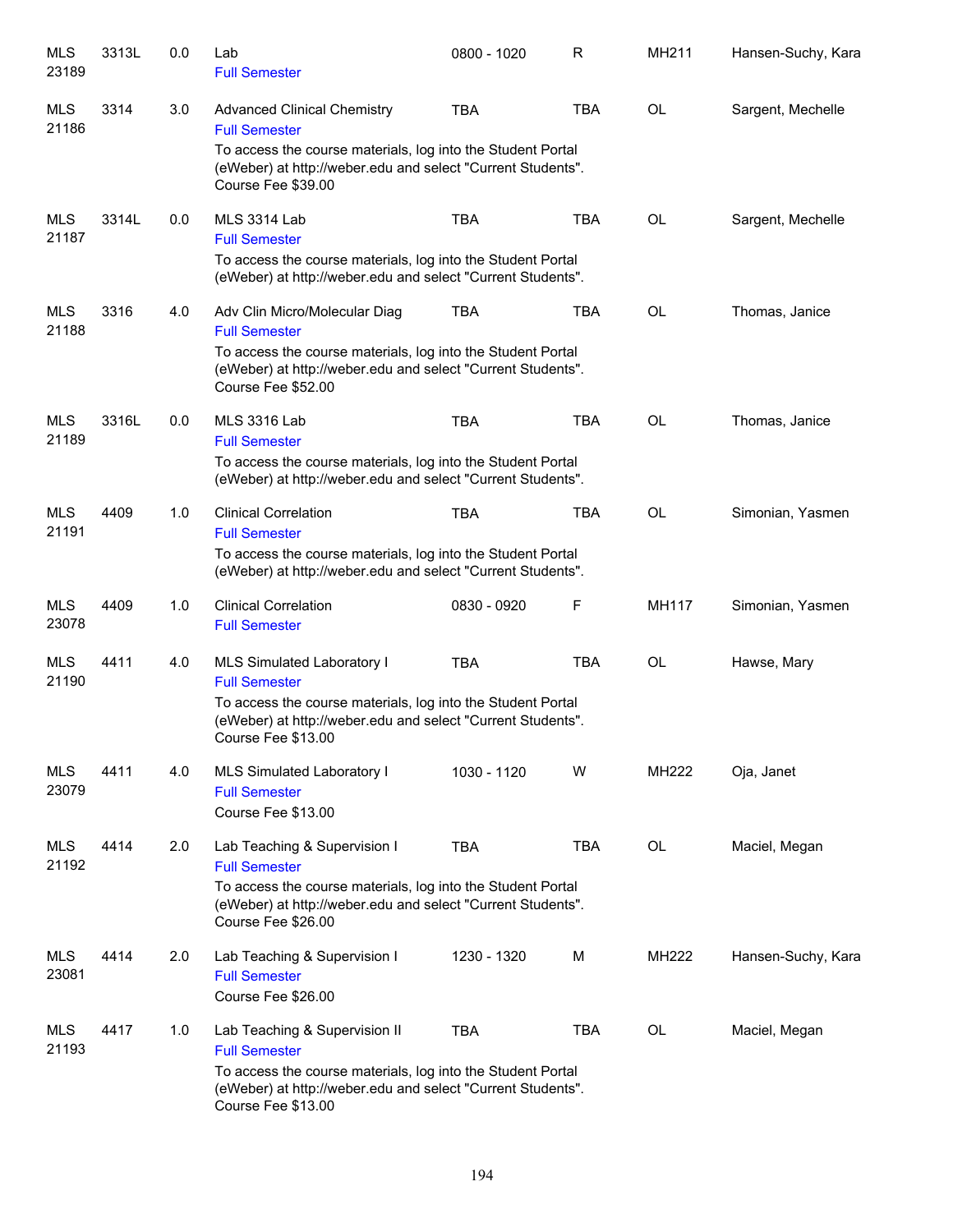| <b>MLS</b><br>23089 | 4800 | 1.0 | <b>Special Problems</b><br><b>Full Semester</b>                                                                                                  | <b>TBA</b>  | <b>TBA</b> |           |                     |
|---------------------|------|-----|--------------------------------------------------------------------------------------------------------------------------------------------------|-------------|------------|-----------|---------------------|
| <b>MLS</b><br>23091 | 4800 | 2.0 | <b>Special Problems</b><br><b>Full Semester</b>                                                                                                  | <b>TBA</b>  | <b>TBA</b> |           |                     |
| <b>MLS</b><br>21194 | 4801 | 1.0 | Research Projects in MLS I<br><b>Full Semester</b><br>To access the course materials, log into the Student Portal                                | <b>TBA</b>  | <b>TBA</b> | <b>OL</b> | Hawse, Mary         |
|                     |      |     | (eWeber) at http://weber.edu and select "Current Students".<br>Course Fee \$13.00                                                                |             |            |           |                     |
| MLS<br>23082        | 4801 | 1.0 | Research Projects in MLS I<br><b>Full Semester</b><br>Course Fee \$13.00                                                                         | 1230 - 1320 | F          | MH222     | Wright, Scott       |
| MLS<br>21196        | 4830 | 1.0 | <b>Directed Readings</b><br><b>Full Semester</b>                                                                                                 | <b>TBA</b>  | <b>TBA</b> | OL        | Wright, Scott       |
|                     |      |     | To access the course materials, log into the Student Portal<br>(eWeber) at http://weber.edu and select "Current Students".                       |             |            |           |                     |
| <b>MLS</b><br>23092 | 4830 | 1.0 | <b>Directed Readings</b><br><b>Full Semester</b>                                                                                                 | <b>TBA</b>  | <b>TBA</b> |           |                     |
| <b>MLS</b><br>23093 | 4830 | 2.0 | <b>Directed Readings</b><br><b>Full Semester</b>                                                                                                 | <b>TBA</b>  | <b>TBA</b> |           |                     |
| MLS<br>21195        | 5101 | 4.0 | Analytical Chemistry Appl/MLS<br><b>Full Semester</b>                                                                                            | <b>TBA</b>  | <b>TBA</b> | <b>OL</b> | Rostamkhani, Masoud |
|                     |      |     | To access the course materials, log into the Student Portal<br>(eWeber) at http://weber.edu and select "Current Students".<br>Course Fee \$52.00 |             |            |           |                     |
| <b>MLS</b><br>21197 | 5102 | 3.0 | Clin App/Hematology/Hemostasis<br><b>Full Semester</b>                                                                                           | <b>TBA</b>  | <b>TBA</b> | OL        | Thomas, Janice      |
|                     |      |     | To access the course materials, log into the Student Portal<br>(eWeber) at http://weber.edu and select "Current Students".<br>Course Fee \$39.00 |             |            |           |                     |
| <b>MLS</b><br>21198 | 5102 | 3.0 | Clin App/Hematology/Hemostasis<br><b>Full Semester</b>                                                                                           | <b>TBA</b>  | <b>TBA</b> | OL        | Hansen-Suchy, Kara  |
|                     |      |     | To access the course materials, log into the Student Portal<br>(eWeber) at http://weber.edu and select "Current Students".<br>Course Fee \$39.00 |             |            |           |                     |
| <b>MLS</b><br>21199 | 5103 | 3.0 | Clinical Lab Microbiology I<br><b>Full Semester</b>                                                                                              | <b>TBA</b>  | <b>TBA</b> | OL        | Kakazu, Julie       |
|                     |      |     | To access the course materials, log into the Student Portal<br>(eWeber) at http://weber.edu and select "Current Students".<br>Course Fee \$39.00 |             |            |           |                     |
| <b>MPC</b><br>24023 | 5550 | 3.0 | Organization Communication<br><b>Full Semester</b>                                                                                               | 1730 - 2010 | Т          | EH304     | Johns, Rebecca      |
|                     |      |     | Six slots for MPC students, or see instructor.                                                                                                   |             |            |           |                     |
| <b>MPC</b><br>23570 | 5650 | 3.0 | <b>Communication Law</b><br><b>Full Semester</b>                                                                                                 | 1030 - 1120 | <b>MWF</b> | EH307     | Josephson, Sheree   |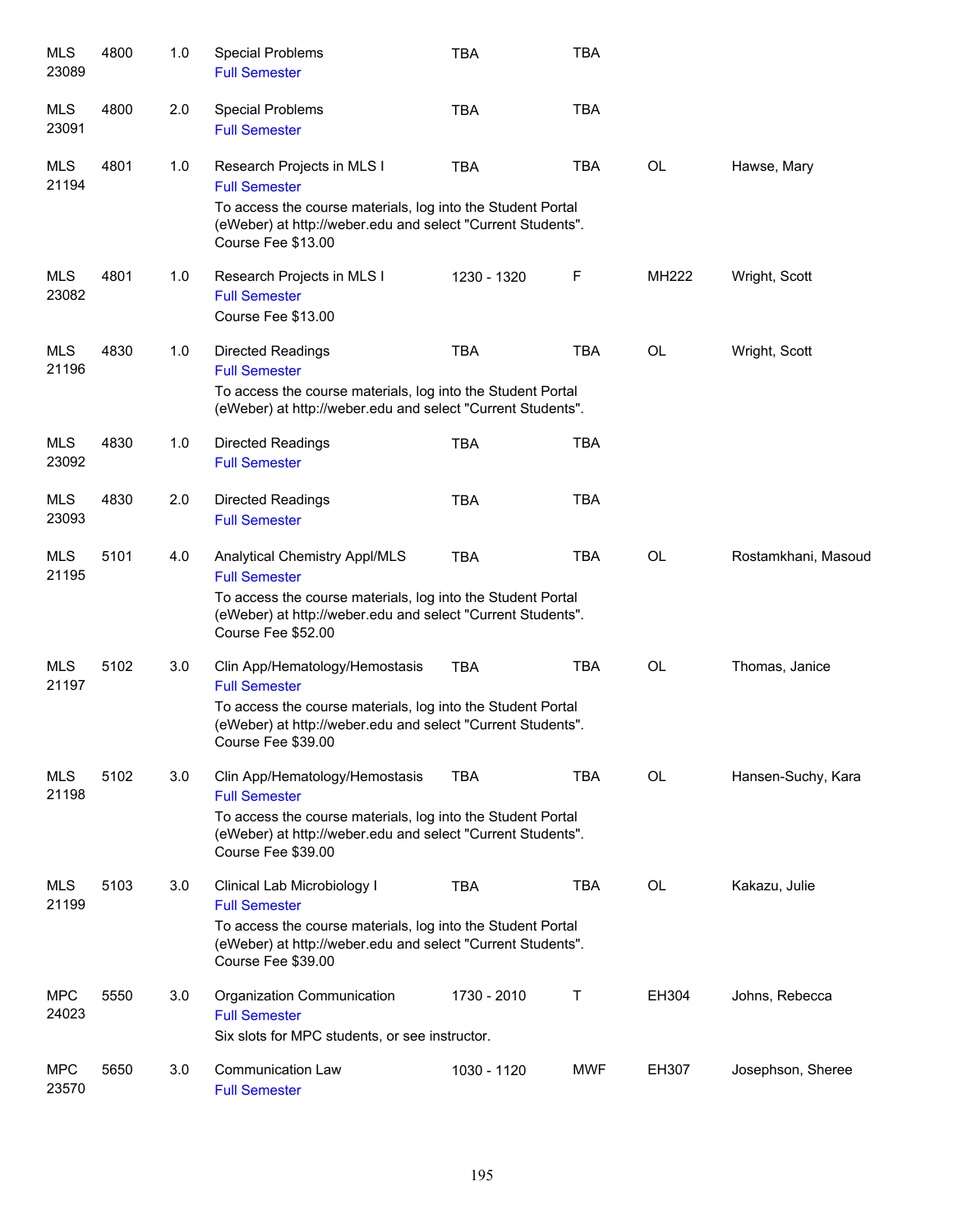| <b>MPC</b><br>23338  | 6100 | 3.0 | Team Building & Facilitation<br><b>Full Semester</b>                                                                                                                                                                                                                                                                                          | 1730 - 2010                               | W           | EH407          | Sline, Richard         |
|----------------------|------|-----|-----------------------------------------------------------------------------------------------------------------------------------------------------------------------------------------------------------------------------------------------------------------------------------------------------------------------------------------------|-------------------------------------------|-------------|----------------|------------------------|
| <b>MPC</b><br>23346  | 6700 | 3.0 | Res Meth for Prof Communicatio<br><b>Full Semester</b>                                                                                                                                                                                                                                                                                        | 1730 - 2010                               | W           | LI106          | Josephson, Sheree      |
| <b>MSAT</b><br>23842 | 6080 | 3.0 | Research Methods I<br><b>Full Semester</b><br>Course Fee \$15.00                                                                                                                                                                                                                                                                              | 1230 - 1320                               | <b>MWF</b>  | <b>SB12</b>    | Herzog, Valerie        |
| <b>MSAT</b><br>24581 | 6090 | 3.0 | Research Methods III<br><b>Full Semester</b>                                                                                                                                                                                                                                                                                                  | <b>TBA</b>                                | <b>TBA</b>  |                | Herzog, Valerie        |
| MSAT<br>24582        | 6090 | 3.0 | Research Methods III<br><b>Full Semester</b>                                                                                                                                                                                                                                                                                                  | <b>TBA</b>                                | <b>TBA</b>  |                | Hansen, Rodney         |
| MSAT<br>24583        | 6090 | 3.0 | Research Methods III<br><b>Full Semester</b>                                                                                                                                                                                                                                                                                                  | <b>TBA</b>                                | <b>TBA</b>  |                | Hamson-Utley, Jennifer |
| <b>MSAT</b><br>24584 | 6090 | 3.0 | <b>Research Methods III</b><br><b>Full Semester</b>                                                                                                                                                                                                                                                                                           | <b>TBA</b>                                | <b>TBA</b>  |                | Speicher, Timothy      |
| <b>MSAT</b><br>23843 | 6300 | 3.0 | Ortho Assessment: Lower<br><b>Full Semester</b>                                                                                                                                                                                                                                                                                               | 1800 - 2100                               | M           | <b>SW117</b>   | Bass, Joel             |
| <b>MSAT</b><br>23834 | 6400 | 3.0 | Basic Modalities for Injuries<br><b>Full Semester</b><br>Course Fee \$20.00                                                                                                                                                                                                                                                                   | 1200 - 1320                               | <b>TR</b>   | SW117          | Speicher, Timothy      |
| <b>MSAT</b><br>23840 | 6401 | 3.0 | Advan. Modalities for Injuries<br><b>Full Semester</b><br>Course Fee \$20.00                                                                                                                                                                                                                                                                  | 0800 - 0920                               | WF          | SW117          | Speicher, Timothy      |
| <b>MSAT</b><br>23845 | 6451 | 3.0 | Advan. Rehab. of Injuries<br><b>Full Semester</b><br>Course Fee \$15.00                                                                                                                                                                                                                                                                       | 0930 - 1020                               | <b>MWF</b>  | <b>SW117</b>   | Herzog, Valerie        |
| MSAT<br>23855        | 6501 | 2.0 | <b>CBL Graduate Practicum I</b><br><b>Full Semester</b><br>CBL stands for Community-Based Learning which means that students engage<br>in meaningful community service that is connected to specific course objectives.<br>See http://www.weber.edu/CommunityInvolvement/CBL_Designation.html for a<br>full list of CBL designated courses.   | 0730 - 0845                               | TR          | SW117          | Bass, Joel             |
| <b>MSAT</b><br>24011 | 6503 | 3.0 | <b>CBL-Graduate Practicum III</b><br><b>Full Semester</b><br>CBL stands for Community-Based Learning which means that students engage<br>in meaningful community service that is connected to specific course objectives.<br>See http://www.weber.edu/CommunityInvolvement/CBL_Designation.html for a<br>full list of CBL designated courses. | 1030 - 1120                               | MW          | SW117          | Hamson-Utley, Jennifer |
| <b>MSN</b><br>23974  | 6100 | 3.0 | <b>Research Methods</b><br><b>Full Semester</b><br><b>MSN Differential</b><br>Class will be held Aug 26, Sept 30 and Nov 11 from<br>9:00 a.m. to Noon.                                                                                                                                                                                        | 0900 - 1200<br>0900 - 1200<br>0900 - 1200 | F<br>F<br>F | MН<br>MН<br>MH | Sitzman, Kathleen      |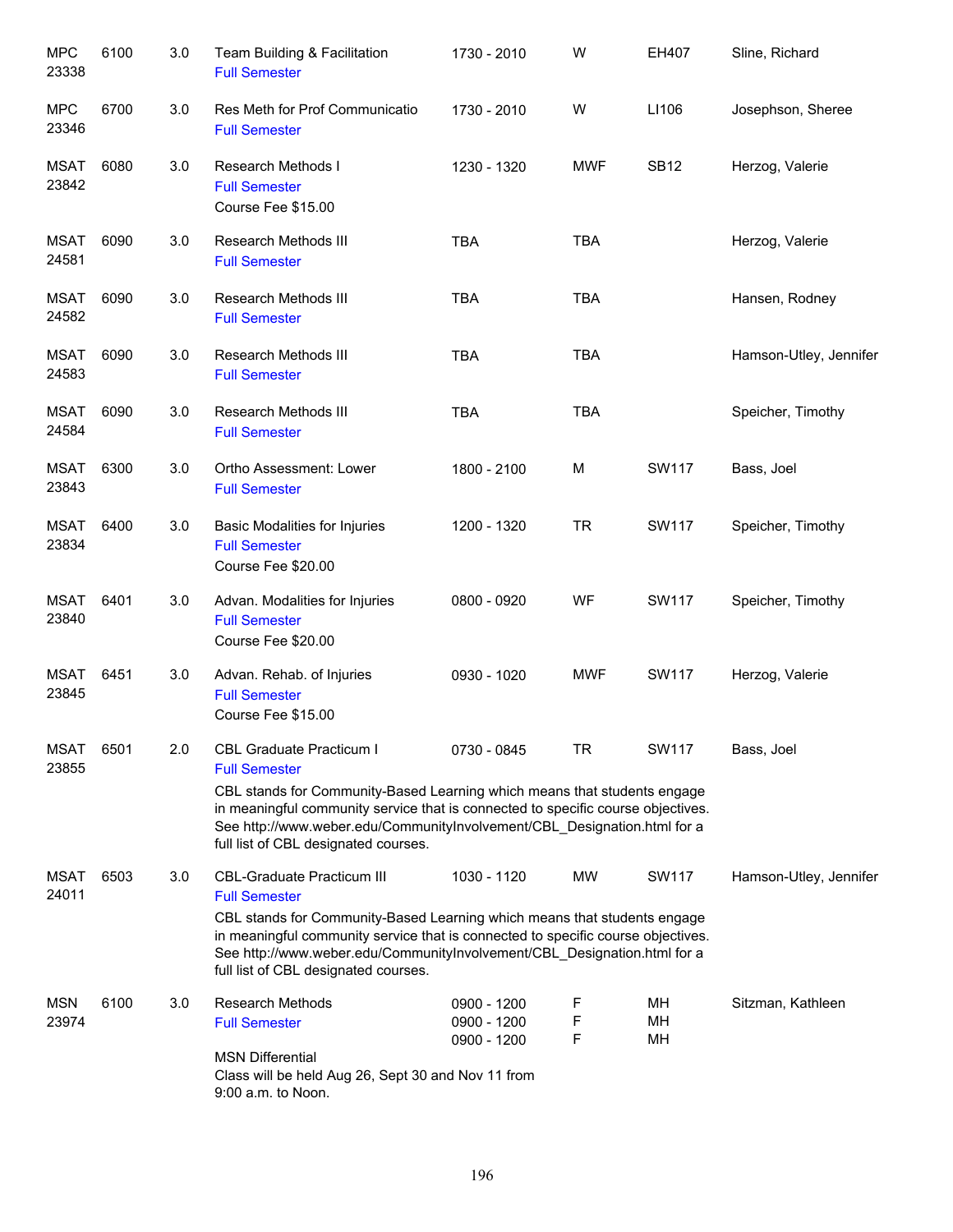| <b>MSN</b><br>23981 | 6141 | 3.0 | <b>Advanced Nursing Theory</b><br><b>Full Semester</b>                                                                                                    | 1500 - 1800<br>1500 - 1800                | F<br>F      | MН<br>MН                       | Huber, Debra    |
|---------------------|------|-----|-----------------------------------------------------------------------------------------------------------------------------------------------------------|-------------------------------------------|-------------|--------------------------------|-----------------|
|                     |      |     | Class will be held Aug 26, Sept 30 and Nov 11 from<br>3:00 to 6:00 p.m.                                                                                   | 1500 - 1800                               | F           | MН                             |                 |
| <b>MSN</b><br>23984 | 6180 | 3.0 | Information Systems<br><b>Full Semester</b>                                                                                                               | 1200 - 1500<br>1200 - 1500<br>1200 - 1500 | F<br>F<br>F | MН<br>MH<br>MH                 | Gooder, Valerie |
|                     |      |     | <b>MSN Differential fee</b><br>Class will be held Aug 26, Sept 30 and Nov 11 from<br>12:00 to 3:00 p.m.                                                   |                                           |             |                                |                 |
| <b>MSN</b><br>23993 | 6324 | 3.0 | <b>Financial Issues</b><br><b>Full Semester</b>                                                                                                           | 1200 - 1500<br>1200 - 1500<br>1200 - 1500 | F<br>F<br>F | MH304<br>MH304<br>MH304        | Hofmann, Linda  |
|                     |      |     | <b>MSN Differential fee</b><br>Class will be held Aug 26, Sept 30 and Nov 11 from<br>12:00 to 3:00 p.m.                                                   |                                           |             |                                |                 |
| <b>MSN</b><br>23994 | 6340 | 3.0 | Compliance in Patient Care<br><b>Full Semester</b>                                                                                                        | 0900 - 1200<br>0900 - 1200<br>0900 - 1200 | F<br>F<br>F | MН<br>MH<br>MН                 | Gooder, Valerie |
|                     |      |     | <b>MSN Differential fee</b><br>Class will be held Aug 26, Sept 30 and Nov 11 from<br>9:00 a.m. to 12:00 p.m.                                              |                                           |             |                                |                 |
| <b>MSN</b><br>23995 | 6360 | 3.0 | Admin. Scope and Practice<br><b>Full Semester</b>                                                                                                         | 1500 - 1800<br>1500 - 1800<br>1500 - 1800 | F<br>F<br>F | <b>MH222</b><br>MH222<br>MH222 | Hofmann, Linda  |
|                     |      |     | <b>MSN Differential fee</b><br>Class will be held Aug 26, Sept 30 and Nov 11 from<br>3:00 p.m. to 6:00 p.m.                                               |                                           |             |                                |                 |
| <b>MSN</b><br>23988 | 6520 | 3.0 | Nursing Curriculum Development<br><b>Full Semester</b>                                                                                                    | 1500 - 1800<br>1500 - 1800<br>1500 - 1800 | F<br>F<br>F | MH101<br>MH101<br>MH101        | Gooder, Valerie |
|                     |      |     | <b>MSN Differential fee</b><br>Class will be held Aug 26, Sept 30 and Nov 11 from<br>12:00 to 3:00 p.m.                                                   |                                           |             |                                |                 |
| <b>MSN</b><br>23991 | 6540 | 3.0 | <b>Measurement Nursing Education</b><br><b>Full Semester</b>                                                                                              | 0900 - 1200<br>0900 - 1200<br>0900 - 1200 | F<br>F<br>F | MH332<br>MH332<br>MH332        | Barra, Joyce    |
|                     |      |     | <b>MSN Differential Fee</b><br>Class will be held Aug 26, Sept 30 and Nov 11 from<br>9:00 a.m. to 12:00 p.m.                                              |                                           |             |                                |                 |
| <b>MSN</b><br>23992 | 6560 | 3.0 | Socialization Nurse Educator<br><b>Full Semester</b>                                                                                                      | 1200 - 1500<br>1200 - 1500<br>1200 - 1500 | F<br>F<br>F | MН<br>MH<br>MН                 | Hart, Lori      |
|                     |      |     | <b>MSN Differential fee</b><br>Class will be held Aug 26, Sept 30 and Nov 11 from<br>3:00 to 6:00 p.m.                                                    |                                           |             |                                |                 |
| <b>MSN</b><br>23996 | 6800 | 1.0 | <b>MSN Project</b><br><b>Full Semester</b>                                                                                                                | <b>TBA</b>                                | <b>TBA</b>  | <b>OL</b>                      |                 |
|                     |      |     | <b>MSN Differential fee</b><br>To access the course materials, log into the Student Portal<br>(eWeber) at http://weber.edu and select "Current Students". |                                           |             |                                |                 |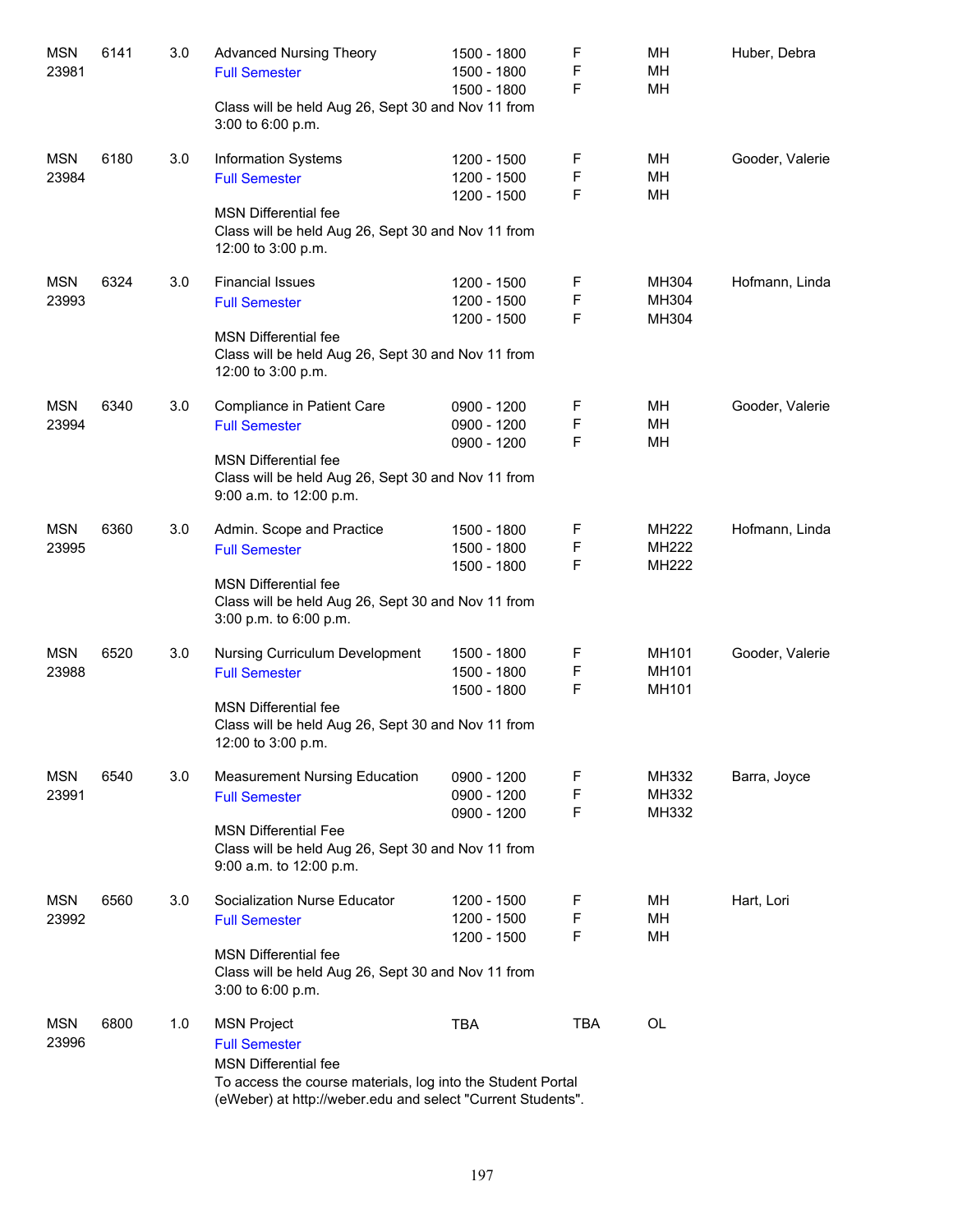| <b>MSN</b><br>23998  | 6800 | 2.0 | <b>MSN Project</b><br><b>Full Semester</b><br><b>MSN Differential fee</b><br>To access the course materials, log into the Student Portal<br>(eWeber) at http://weber.edu and select "Current Students". |             |             |              |                       |
|----------------------|------|-----|---------------------------------------------------------------------------------------------------------------------------------------------------------------------------------------------------------|-------------|-------------|--------------|-----------------------|
| <b>MSN</b><br>23997  | 6850 | 1.0 | <b>MSN Project Extension</b><br><b>Full Semester</b><br><b>MSN Differential fee</b><br>To access the course materials, log into the Student Portal                                                      | <b>TBA</b>  | <b>TBA</b>  | <b>OL</b>    |                       |
|                      |      |     | (eWeber) at http://weber.edu and select "Current Students".                                                                                                                                             |             |             |              |                       |
| MSRS<br>20645        | 6100 | 3.0 | Research Methods<br><b>Full Semester</b>                                                                                                                                                                | 1830 - 2125 | R           | MH355        | Hanson, Kami          |
| <b>MSRS</b><br>24562 | 6200 | 3.0 | Hith Behav/Manag Epidemiology<br><b>Full Semester</b>                                                                                                                                                   | 1830 - 2125 | W           | MH355        | Walker, Robert        |
| <b>MSRS</b><br>24563 | 6450 | 3.0 | Managing Health Information<br><b>Full Semester</b>                                                                                                                                                     | 1830 - 2125 | Τ           | MH355        | Shaw, Patricia        |
| <b>MSRS</b><br>20650 | 6463 | 3.0 | Problem Patient Management<br><b>Full Semester</b>                                                                                                                                                      | 1830 - 2125 | $\mathbf S$ | MH354        | Kawamura, Diane       |
| <b>MSRS</b><br>24828 | 6473 | 3.0 | Vascular Non-Invasive Imaging<br><b>Full Semester</b>                                                                                                                                                   | 1830 - 2125 | R           | MH354        | Christensen, Rex      |
| <b>MSRS</b><br>20649 | 6863 | 3.0 | Vascular-Invasive Imaging Proc<br><b>Full Semester</b>                                                                                                                                                  | 1830 - 2155 | F           | MH354        | Williams, Charles     |
| <b>MTAX</b><br>22868 | 6400 | 3.0 | Tax Research & Communication<br><b>Full Semester</b>                                                                                                                                                    | 1830 - 2110 | Т           | D02117       | Smith, Eric           |
| <b>MTAX</b><br>22870 | 6430 | 3.0 | Adv Individual Taxation<br><b>Full Semester</b>                                                                                                                                                         | 1530 - 1810 | Т           | D02117       | Randell, Dana         |
| MTAX<br>22873        | 6470 | 3.0 | Adv Partnership Taxation<br><b>Full Semester</b>                                                                                                                                                        | 1830 - 2110 | M           | D02117       | Pace, Ryan            |
| MTAX<br>22888        | 6480 | 3.0 | Retire Plan/Employee Benefits<br><b>Full Semester</b>                                                                                                                                                   | 1530 - 1810 | M           | D02117       | Smith, Eric           |
| <b>MTHE</b><br>23383 | 3070 | 3.0 | Geometry for Elem Teachers<br><b>Full Semester</b>                                                                                                                                                      | 1130 - 1220 | <b>MWF</b>  | B4539        | Fital-Akelbek, Sandra |
| <b>MTHE</b><br>23384 | 3080 | 3.0 | Number Theory for Elem Teacher<br><b>Full Semester</b>                                                                                                                                                  | 1200 - 1315 | <b>TR</b>   | B4539        | Blackinton, Dixilee   |
| <b>MTHE</b><br>23385 | 4010 | 3.0 | Capstone Math/HS Teachers I<br><b>Full Semester</b>                                                                                                                                                     | 0900 - 1015 | <b>TR</b>   | B4508        | Walthers, Phillip     |
| <b>MTHE</b><br>23386 | 4700 | 3.0 | Senior Project in Elem Teach<br><b>Full Semester</b>                                                                                                                                                    | <b>TBA</b>  | <b>TBA</b>  |              | Blackinton, Dixilee   |
| <b>MUSC</b><br>20953 | 1010 | 3.0 | CA Introduction to Music<br><b>Full Semester</b>                                                                                                                                                        | 0930 - 1210 | S           | <b>BC318</b> | Basinger, Bettie      |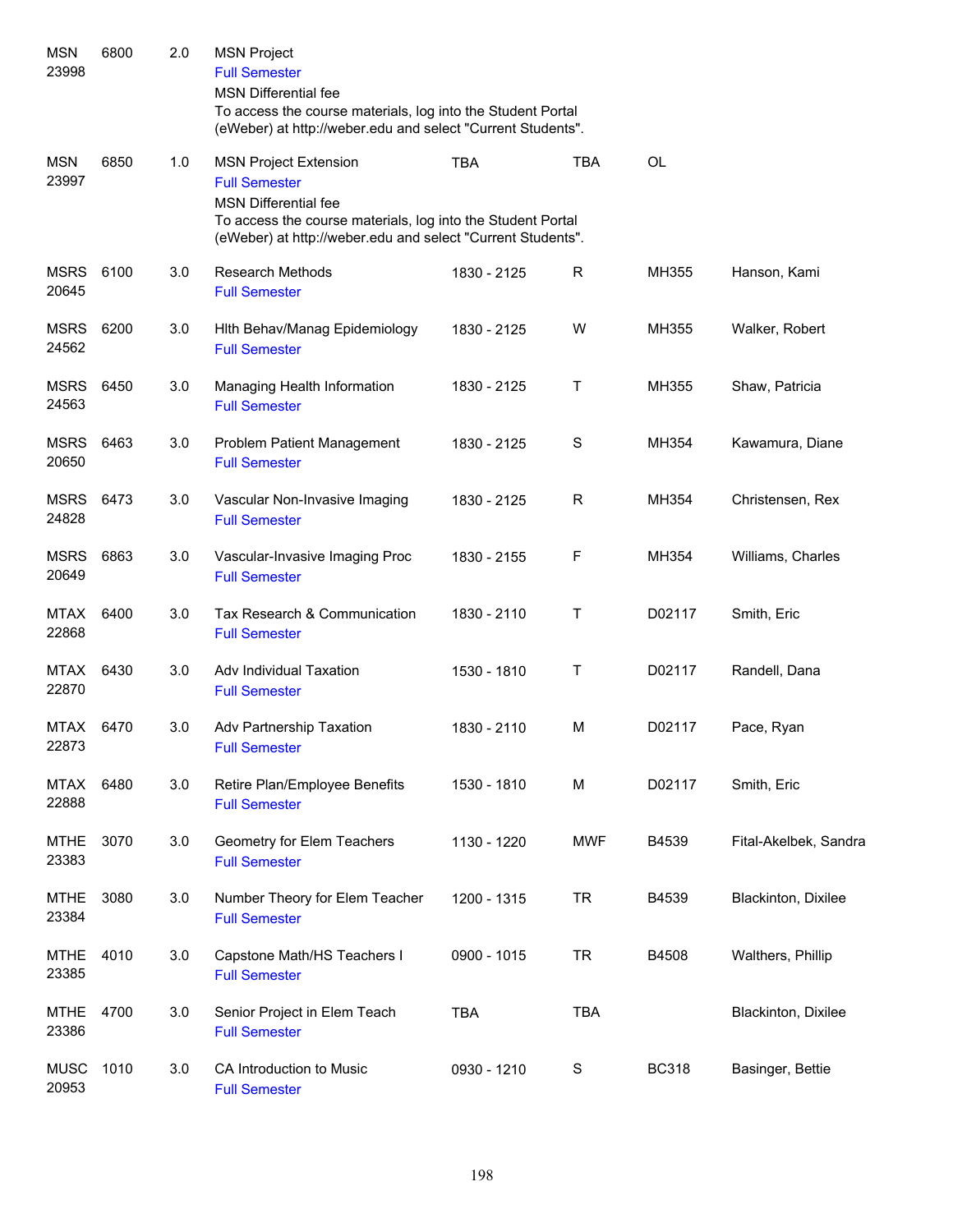| <b>MUSC</b><br>20994 | 1010 | 3.0 | CA Introduction to Music<br><b>Full Semester</b>                                                                                                                                    | 1330 - 1420 | <b>MWF</b> | <b>BC319</b> | Feller, David    |
|----------------------|------|-----|-------------------------------------------------------------------------------------------------------------------------------------------------------------------------------------|-------------|------------|--------------|------------------|
| <b>MUSC</b><br>20995 | 1010 | 3.0 | <b>CA Introduction to Music</b><br><b>Full Semester</b>                                                                                                                             | 1230 - 1320 | <b>MWF</b> | <b>BC211</b> | Priest, Thomas   |
| <b>MUSC</b><br>20997 | 1010 | 3.0 | CA Introduction to Music<br><b>Full Semester</b>                                                                                                                                    | 0830 - 0920 | <b>MWF</b> | EH229        | Campbell, Carey  |
| <b>MUSC</b><br>23102 | 1010 | 3.0 | CA Introduction to Music<br><b>Full Semester</b><br>To access the course materials, log into the Student Portal<br>(eWeber) at http://weber.edu and select "Current Students".      | <b>TBA</b>  | <b>TBA</b> | <b>OL</b>    | Feller, David    |
| <b>MUSC</b><br>23287 | 1010 | 3.0 | CA Introduction to Music<br><b>Full Semester</b>                                                                                                                                    | 1730 - 2010 | W          | DH1311       | Duffin, Gregory  |
| <b>MUSC</b><br>23288 | 1010 | 3.0 | CA Introduction to Music<br><b>Full Semester</b>                                                                                                                                    | 1730 - 2010 | Т          | <b>WW108</b> | Johnson, Gordon  |
| <b>MUSC</b><br>23289 | 1010 | 3.0 | CA Introduction to Music<br><b>Full Semester</b>                                                                                                                                    | 1330 - 1420 | <b>MWF</b> | D02320       | Basinger, Bettie |
| <b>MUSC</b><br>23290 | 1010 | 3.0 | CA Introduction to Music<br><b>Full Semester</b>                                                                                                                                    | 1730 - 2010 | R          | D02320       | Johnson, Gordon  |
| <b>MUSC</b><br>23291 | 1010 | 3.0 | CA Introduction to Music<br><b>Full Semester</b>                                                                                                                                    | 1730 - 2010 | M          | D02320       | Duffin, Gregory  |
| <b>MUSC</b><br>25008 | 1010 | 3.0 | CA Introduction to Music<br><b>Full Semester</b>                                                                                                                                    | 1530 - 1650 | <b>MW</b>  | <b>BC211</b> | Root, Thomas     |
| <b>MUSC</b><br>20962 | 1030 | 3.0 | CA Introduction to Jazz<br><b>Full Semester</b>                                                                                                                                     | 0830 - 0920 | <b>MWF</b> | <b>BC319</b> | Keipp, Donald    |
| <b>MUSC</b><br>23105 | 1030 | 3.0 | CA Introduction to Jazz<br><b>Full Semester</b><br>To access the course materials, log into the Student Portal<br>(eWeber) at http://weber.edu and select "Current Students".       | <b>TBA</b>  | <b>TBA</b> | <b>OL</b>    | Keipp, Donald    |
| <b>MUSC</b><br>23108 | 1033 | 3.0 | CA Intro to American Music<br><b>Full Semester</b><br>To access the course materials, log into the Student Portal<br>(eWeber) at http://weber.edu and select "Current Students".    | <b>TBA</b>  | <b>TBA</b> | <b>OL</b>    | Campbell, Susan  |
| <b>MUSC</b><br>23067 | 1035 | 3.0 | CA History of Rock and Roll<br><b>Full Semester</b>                                                                                                                                 | 0900 - 1020 | <b>TR</b>  | <b>BC113</b> | Campbell, Carey  |
| <b>MUSC</b><br>23115 | 1035 | 3.0 | CA History of Rock and Roll<br><b>Full Semester</b><br>To access the course materials, log into the Student Portal<br>(eWeber) at http://weber.edu and select "Current Students".   | <b>TBA</b>  | <b>TBA</b> | <b>OL</b>    | Campbell, Carey  |
| <b>MUSC</b><br>23110 | 1040 | 3.0 | CA DV Music of World Cultures<br><b>Full Semester</b><br>To access the course materials, log into the Student Portal<br>(eWeber) at http://weber.edu and select "Current Students". | <b>TBA</b>  | <b>TBA</b> | <b>OL</b>    | Keipp, Donald    |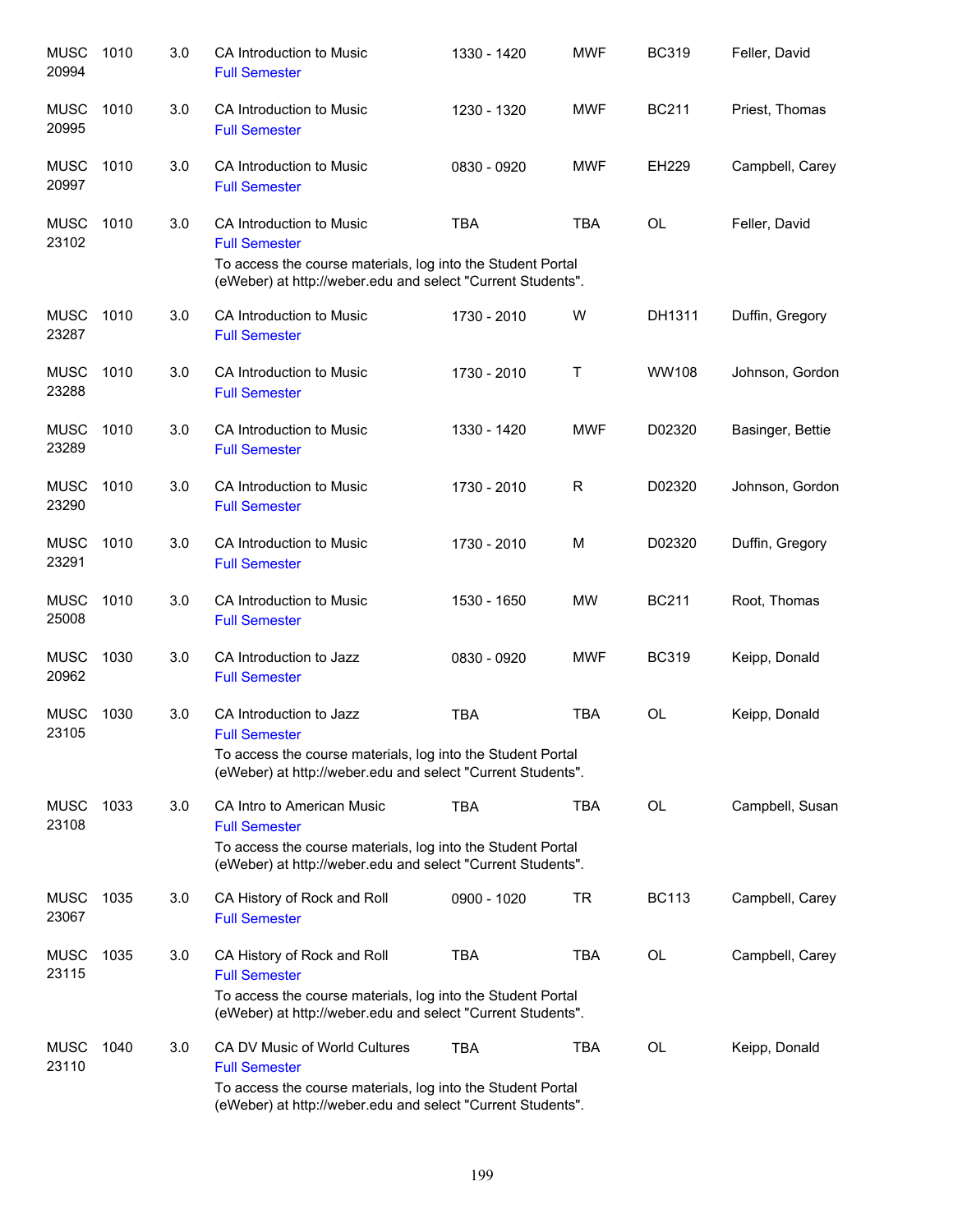| <b>MUSC</b><br>20966 | 1043 | 3.0 | HU Music, Arts & Civilization<br><b>Full Semester</b>                                                                                                                      | 1130 - 1220 | <b>MWF</b>  | <b>BC113</b> | Henderson, Mark     |
|----------------------|------|-----|----------------------------------------------------------------------------------------------------------------------------------------------------------------------------|-------------|-------------|--------------|---------------------|
| <b>MUSC</b><br>20967 | 1063 | 3.0 | CA Music In Religion<br><b>Full Semester</b>                                                                                                                               | 1130 - 1220 | <b>MWF</b>  | <b>BC319</b> | Feller, David       |
| <b>MUSC</b><br>23113 | 1063 | 3.0 | CA Music In Religion<br><b>Full Semester</b><br>To access the course materials, log into the Student Portal<br>(eWeber) at http://weber.edu and select "Current Students". | <b>TBA</b>  | <b>TBA</b>  | OL           | Campbell, Susan     |
| <b>MUSC</b><br>20968 | 1100 | 2.0 | <b>Fundamentals of Music</b><br><b>Full Semester</b><br>For music majors and minors only.<br>Preparation for MUSC 1110 & 1130.                                             | 0830 - 0920 | <b>TR</b>   | <b>BC319</b> | Johnson, Kendra     |
| <b>MUSC</b><br>25556 | 1100 | 2.0 | <b>Fundamentals of Music</b><br><b>Full Semester</b>                                                                                                                       | 0930 - 1020 | TR          | <b>BC136</b> | Palumbo, Michael    |
| <b>MUSC</b><br>20969 | 1110 | 3.0 | Music Theory I<br><b>Full Semester</b><br>Music majors and minors only. Must be taken in<br>conjunction with MUSC 1130.                                                    | 0930 - 1020 | <b>MWF</b>  | <b>BC211</b> | Uzur, Viktor        |
| <b>MUSC</b><br>20970 | 1110 | 3.0 | Music Theory I<br><b>Full Semester</b><br>Music majors and minors only. Must be taken in<br>conjunction with MUSC 1130.                                                    | 0930 - 1020 | <b>MWF</b>  | <b>BC318</b> | Van der Beek, Ralph |
| <b>MUSC</b><br>20971 | 1130 | 1.0 | Sight-Singing & Ear-Training I<br><b>Full Semester</b><br>Music majors and minors only. Must be taken in<br>conjunction with MUSC 1110.                                    | 0930 - 1020 | <b>TR</b>   | <b>BC211</b> | Uzur, Viktor        |
| <b>MUSC</b><br>20972 | 1130 | 1.0 | Sight-Singing & Ear-Training I<br><b>Full Semester</b><br>Music majors and minors only. Must be taken in<br>conjunction with MUSC 1110.                                    | 0930 - 1020 | <b>TR</b>   | <b>BC210</b> | Van der Beek, Ralph |
| MUSC<br>20973        | 1143 | 4.0 | Theory for Musical Theatre<br><b>Full Semester</b>                                                                                                                         | 0830 - 0920 | <b>MTWR</b> | <b>BC318</b> | Tarbox, Ruth        |
| <b>MUSC</b><br>20974 | 1150 | 1.0 | Class Piano I<br><b>Full Semester</b><br>Music majors and minors only. Course Fee \$7.00                                                                                   | 1130 - 1220 | <b>TR</b>   | <b>BC320</b> | Yang, Yu-Jane       |
| <b>MUSC</b><br>20975 | 1150 | 1.0 | Class Piano I<br><b>Full Semester</b><br>Music majors and minors only. Course Fee \$7.00                                                                                   | 1130 - 1220 | WF          | <b>BC320</b> | Yang, Yu-Jane       |
| <b>MUSC</b><br>20976 | 1150 | 1.0 | Class Piano I<br><b>Full Semester</b><br>Music majors and minors only. Course Fee \$7.00                                                                                   | 0830 - 0920 | <b>TR</b>   | <b>BC320</b> | Wiemer, Gerta       |
| <b>MUSC</b><br>20977 | 1150 | 1.0 | Class Piano I<br><b>Full Semester</b><br>Music majors and minors only. Course Fee \$7.00                                                                                   | 0930 - 1020 | <b>TR</b>   | <b>BC320</b> | Wiemer, Gerta       |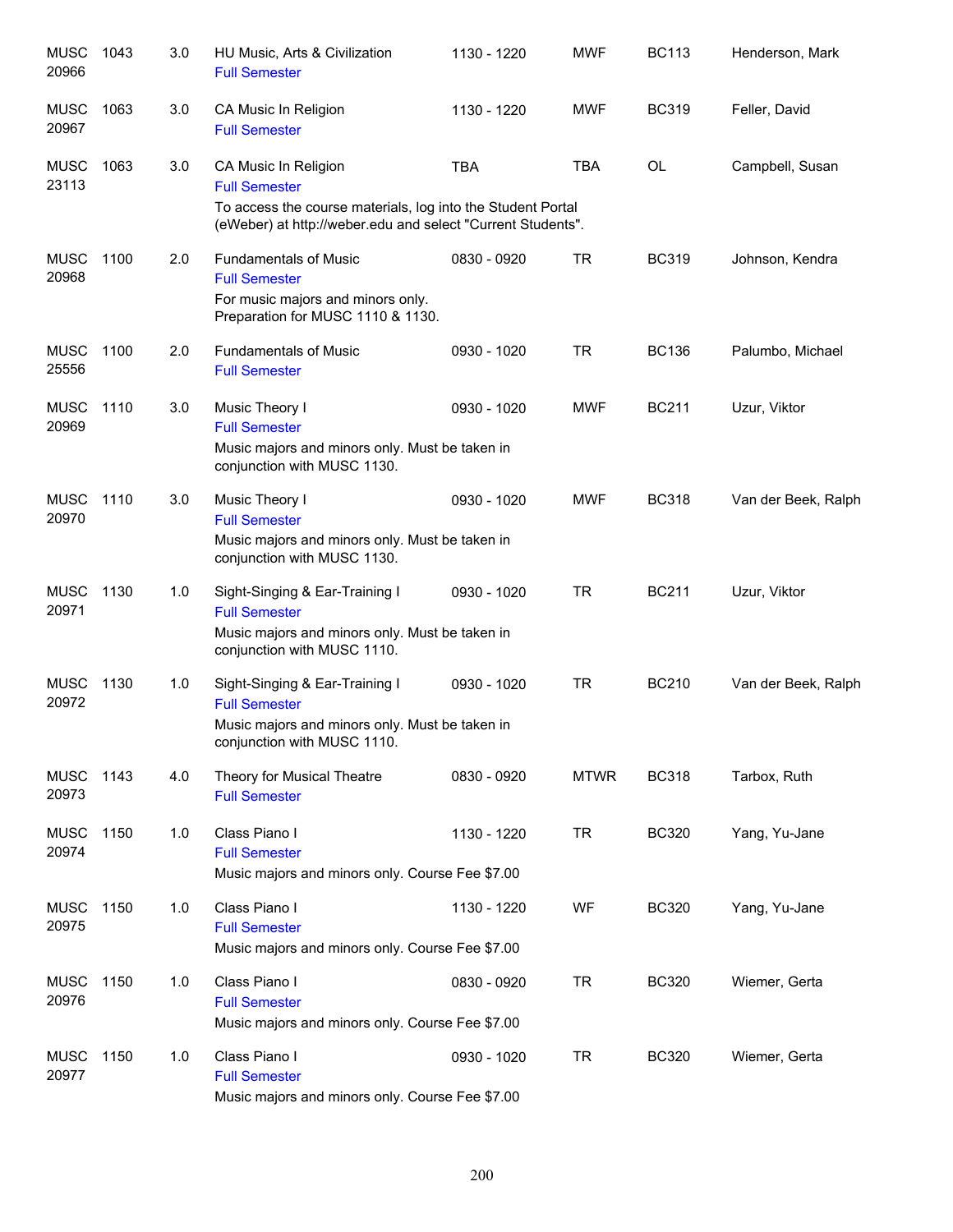| <b>MUSC</b><br>20954 | 1321 | 1.0   | <b>Basic Piano for Adults</b><br><b>Full Semester</b><br>Course Fee: \$7 | 0830 - 0920 | S          | <b>BC320</b> | Johnson, Gordon     |
|----------------------|------|-------|--------------------------------------------------------------------------|-------------|------------|--------------|---------------------|
| <b>MUSC</b><br>20955 | 1500 | 2.0   | Beg/Int Classical Guitar<br><b>Full Semester</b>                         | 1830 - 2020 | M          | <b>BC136</b> | Woodbury, Todd      |
| <b>MUSC</b><br>20956 | 1500 | 2.0   | Beg/Int Classical Guitar<br><b>Full Semester</b>                         | 1630 - 1820 | M          | <b>BC136</b> | Woodbury, Todd      |
| <b>MUSC</b><br>20959 | 1501 | 1.0   | Modern Guitar Styles<br><b>Full Semester</b>                             | 1630 - 1720 | Т          | <b>BC125</b> | Maxson, Mark        |
| <b>MUSC</b><br>20073 | 1502 | 1.0   | Violin Master Class<br><b>Full Semester</b>                              | 1330 - 1420 | F          | <b>BC318</b> | Wang, Shi-hwa       |
| <b>MUSC</b><br>20074 | 1503 | 1.0   | Viola Master Class<br><b>Full Semester</b>                               | 1330 - 1420 | F          | <b>BC211</b> | Palumbo, Michael    |
| <b>MUSC</b><br>20075 | 1504 | 1.0   | Cello Master Class<br><b>Full Semester</b>                               | 1330 - 1420 | F          | <b>BC210</b> | Uzur, Viktor        |
| <b>MUSC</b><br>20076 | 1505 | 1.0   | <b>String Bass Master</b><br><b>Full Semester</b>                        | 1330 - 1420 | F          | <b>BC125</b> | Henderson, Benjamin |
| <b>MUSC</b><br>20077 | 1506 | 1.0   | <b>Guitar Master Class</b><br><b>Full Semester</b>                       | 1430 - 1520 | M          | <b>BC319</b> | Woodbury, Todd      |
| <b>MUSC</b><br>20078 | 1507 | 1.0   | Harp Master Class<br><b>Full Semester</b>                                | <b>TBA</b>  | <b>TBA</b> |              | Vickerman, Louise   |
| <b>MUSC</b><br>20079 | 1510 | 1.0   | <b>Trumpet Master Class</b><br><b>Full Semester</b>                      | 1430 - 1520 | F          | <b>BC113</b> | Root, Thomas        |
| <b>MUSC</b><br>20080 | 1511 | $1.0$ | French Horn Master Class<br><b>Full Semester</b>                         | 1430 - 1520 | F          | <b>BC113</b> | Root, Thomas        |
| <b>MUSC</b><br>20081 | 1512 | 1.0   | <b>Trombone Master Class</b><br><b>Full Semester</b>                     | 1430 - 1520 | F          | <b>BC113</b> | Root, Thomas        |
| <b>MUSC</b><br>20082 | 1513 | 1.0   | Euphonium/Tuba Master Class<br><b>Full Semester</b>                      | 1430 - 1520 | F          | <b>BC113</b> | Root, Thomas        |
| <b>MUSC</b><br>20083 | 1520 | 1.0   | <b>Percussion Master Class</b><br><b>Full Semester</b>                   | 1430 - 1520 | F          | <b>BC113</b> | Keipp, Donald       |
| <b>MUSC</b><br>20084 | 1530 | 1.0   | Voice Master Class<br><b>Full Semester</b>                               | 1430 - 1520 | F          | <b>BC136</b> | Brookens, Karen     |
| <b>MUSC</b><br>20085 | 1540 | 1.0   | <b>Flute Master Class</b><br><b>Full Semester</b>                        | 1430 - 1520 | F          | <b>BC113</b> | Feller, David       |
| <b>MUSC</b><br>20086 | 1541 | 1.0   | Oboe Master Class<br><b>Full Semester</b>                                | 1430 - 1520 | F          | <b>BC113</b> | Feller, David       |
| <b>MUSC</b><br>20087 | 1542 | 1.0   | <b>Clarinet Master Class</b><br><b>Full Semester</b>                     | 1430 - 1520 | F          | <b>BC113</b> | Feller, David       |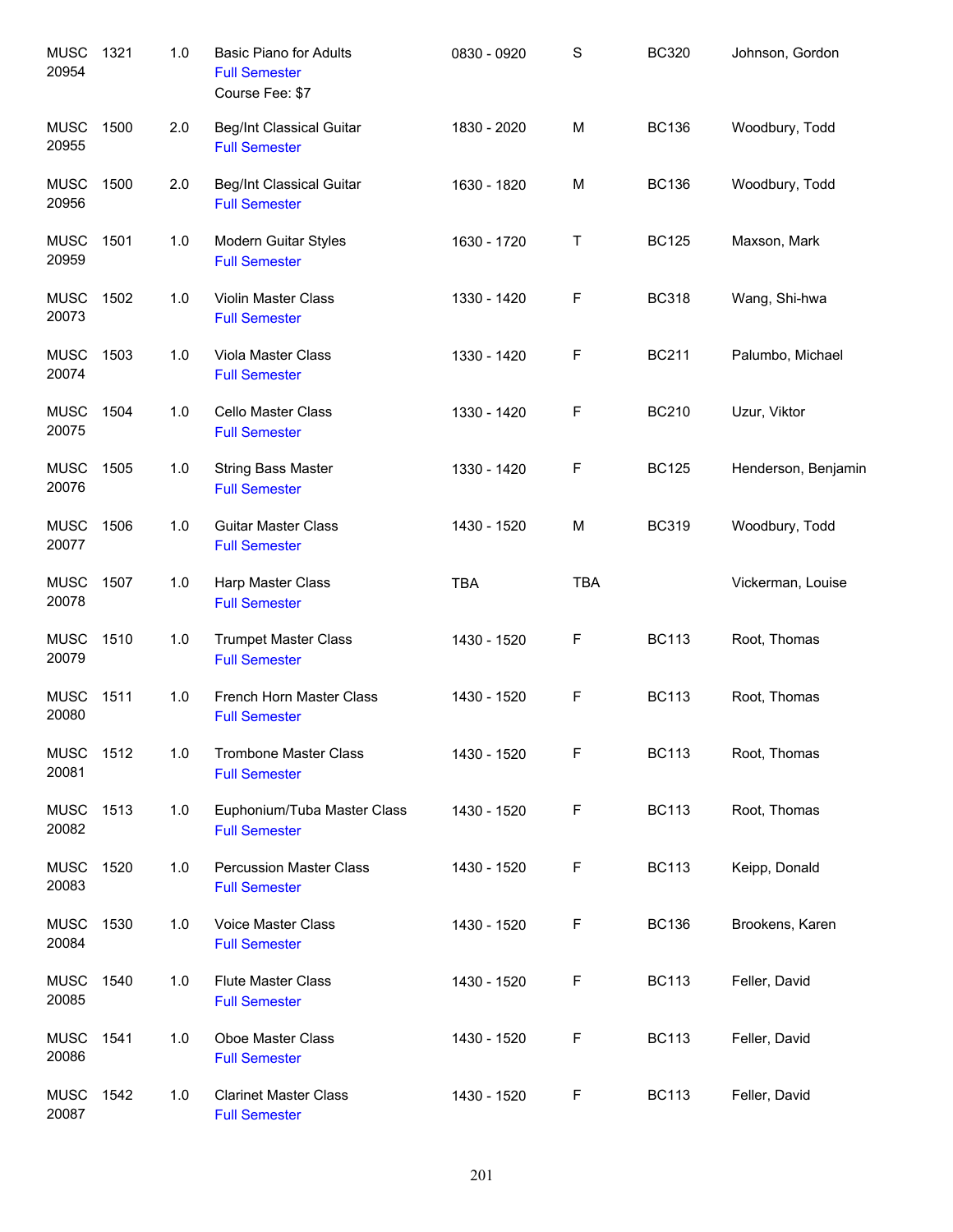| <b>MUSC</b><br>20088 | 1543 | 1.0 | Saxophone Master Class<br><b>Full Semester</b>                                                                                                                                                                               | 1430 - 1520 | F          | <b>BC113</b> | Feller, David   |
|----------------------|------|-----|------------------------------------------------------------------------------------------------------------------------------------------------------------------------------------------------------------------------------|-------------|------------|--------------|-----------------|
| <b>MUSC</b><br>20089 | 1544 | 1.0 | <b>Bassoon Master Class</b><br><b>Full Semester</b>                                                                                                                                                                          | 1430 - 1520 | F          | <b>BC113</b> | Feller, David   |
| <b>MUSC</b><br>20090 | 1601 | 1.0 | Private Instruction<br><b>Full Semester</b><br>For non-music majors and minors. Private lessons in voice/<br>keyboard/woodwinds/brass/strings/percussion.<br>Call 626-6437 for a list of instructors.<br>Course Fee \$258.00 | <b>TBA</b>  | <b>TBA</b> |              | Priest, Thomas  |
| <b>MUSC</b><br>20091 | 1610 | 1.0 | Applied Keyboard: Piano<br><b>Full Semester</b><br>Music majors and minors only. Course fee \$350                                                                                                                            | <b>TBA</b>  | <b>TBA</b> |              | Yang, Yu-Jane   |
| MUSC<br>20092        | 1611 | 1.0 | Applied Keyboard: Organ<br><b>Full Semester</b><br>Music majors and minors only. Course fee \$350                                                                                                                            | <b>TBA</b>  | <b>TBA</b> |              | Christiansen, B |
| <b>MUSC</b><br>20093 | 1620 | 1.0 | <b>Applied Voice</b><br><b>Full Semester</b><br>Music majors and minors only. Course fee \$350                                                                                                                               | <b>TBA</b>  | <b>TBA</b> |              | Brookens, Karen |
| <b>MUSC</b><br>20094 | 1630 | 1.0 | Applied Woodwinds: Flute<br><b>Full Semester</b><br>Music majors and minors only. Course fee \$350                                                                                                                           | <b>TBA</b>  | <b>TBA</b> |              | Feller, David   |
| <b>MUSC</b><br>20095 | 1631 | 1.0 | Applied Woodwinds: Oboe<br><b>Full Semester</b><br>Music majors and minors only. Course fee \$350                                                                                                                            | <b>TBA</b>  | <b>TBA</b> |              | Feller, David   |
| <b>MUSC</b><br>20096 | 1632 | 1.0 | Applied Woodwinds: Clarinet<br><b>Full Semester</b><br>Music majors and minors only. Course fee \$350                                                                                                                        | TBA         | <b>TBA</b> |              | Feller, David   |
| <b>MUSC</b><br>20097 | 1633 | 1.0 | Applied Woodwinds: Saxophone<br><b>Full Semester</b><br>Music majors and minors only. Course fee \$350                                                                                                                       | <b>TBA</b>  | <b>TBA</b> |              | Feller, David   |
| <b>MUSC</b><br>20098 | 1634 | 1.0 | Applied Woodwinds: Bassoon<br><b>Full Semester</b><br>Music majors and minors only. Course fee \$350                                                                                                                         | TBA         | <b>TBA</b> |              | Feller, David   |
| <b>MUSC</b><br>20099 | 1640 | 1.0 | Applied Brass: Trumpet<br><b>Full Semester</b><br>Music majors and minors only. Course fee \$350                                                                                                                             | TBA         | <b>TBA</b> |              | Root, Thomas    |
| <b>MUSC</b><br>20100 | 1641 | 1.0 | Applied Brass: French Horn<br><b>Full Semester</b><br>Music majors and minors only. Course fee \$350                                                                                                                         | TBA         | <b>TBA</b> |              | Root, Thomas    |
| <b>MUSC</b><br>20101 | 1642 | 1.0 | Applied Brass: Trombone<br><b>Full Semester</b><br>Music majors and minors only. Course fee \$350                                                                                                                            | TBA         | <b>TBA</b> |              | Root, Thomas    |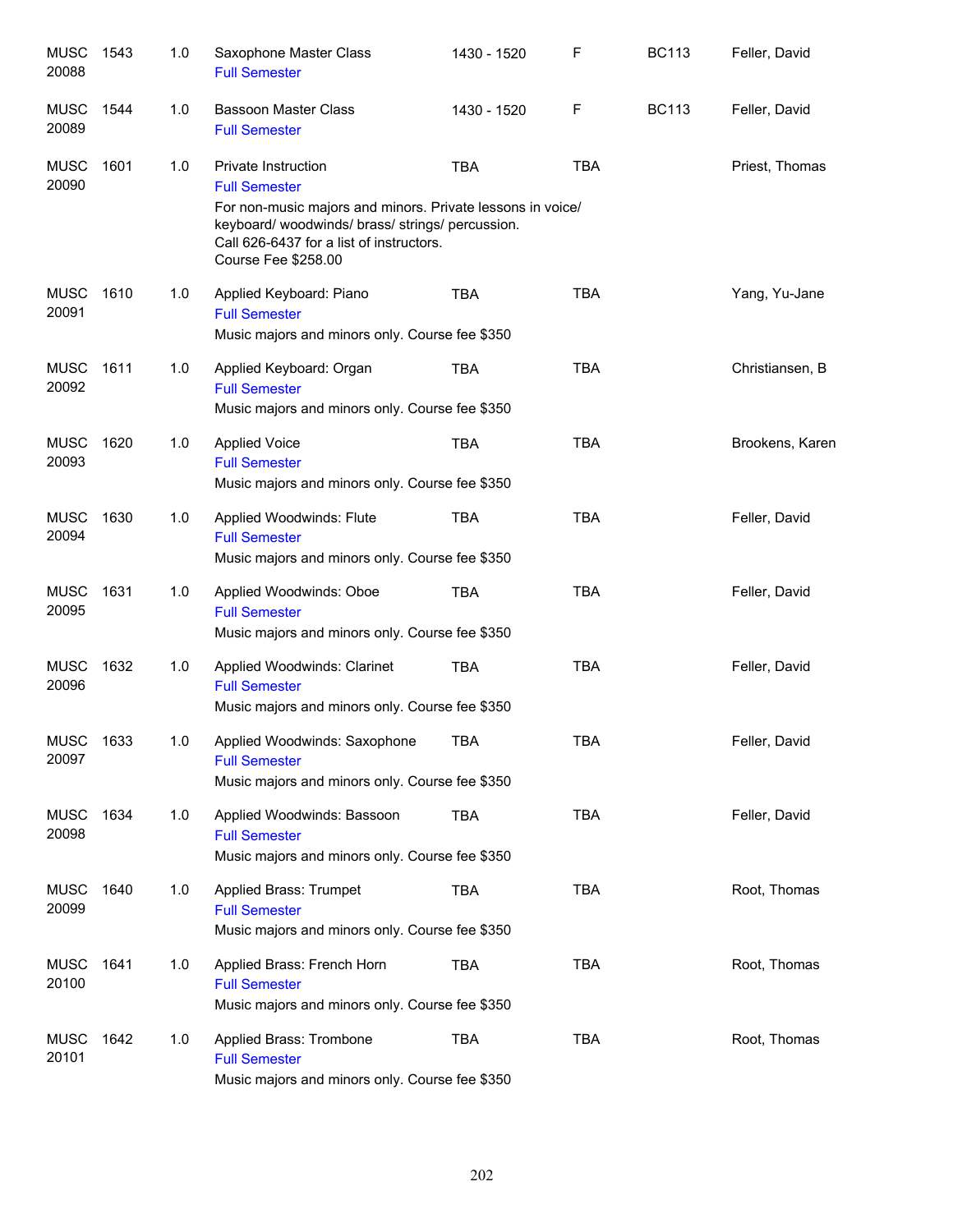| <b>MUSC</b><br>20102 | 1643 | 1.0 | Applied Brass: Euphonium/Tuba<br><b>Full Semester</b><br>Music majors and minors only. Course fee \$350                                                                                                                                | <b>TBA</b>                 | <b>TBA</b>              |                              | Root, Thomas        |
|----------------------|------|-----|----------------------------------------------------------------------------------------------------------------------------------------------------------------------------------------------------------------------------------------|----------------------------|-------------------------|------------------------------|---------------------|
| <b>MUSC</b><br>20103 | 1650 | 1.0 | Applied Strings: Violin<br><b>Full Semester</b><br>Music majors and minors only. Course fee \$350                                                                                                                                      | <b>TBA</b>                 | <b>TBA</b>              |                              | Palumbo, Michael    |
| <b>MUSC</b><br>20104 | 1651 | 1.0 | Applied Strings: Viola<br><b>Full Semester</b><br>Music majors and minors only. Course fee \$350                                                                                                                                       | <b>TBA</b>                 | <b>TBA</b>              |                              | Palumbo, Michael    |
| <b>MUSC</b><br>20105 | 1652 | 1.0 | Applied Strings: Violincello<br><b>Full Semester</b><br>Music majors and minors only. Course fee \$350                                                                                                                                 | <b>TBA</b>                 | <b>TBA</b>              |                              | Palumbo, Michael    |
| <b>MUSC</b><br>20106 | 1653 | 1.0 | <b>Applied Strings: String Bass</b><br><b>Full Semester</b><br>Music majors and minors only. Course fee \$350                                                                                                                          | <b>TBA</b>                 | <b>TBA</b>              |                              | Palumbo, Michael    |
| MUSC<br>20107        | 1654 | 1.0 | <b>Applied Strings: Guitar</b><br><b>Full Semester</b><br>Music majors and minors only. Course fee \$350                                                                                                                               | <b>TBA</b>                 | <b>TBA</b>              |                              | Palumbo, Michael    |
| <b>MUSC</b><br>20108 | 1655 | 1.0 | Applied Strings: Harp<br><b>Full Semester</b><br>Music majors and minors only. Course fee \$350                                                                                                                                        | <b>TBA</b>                 | <b>TBA</b>              |                              | Palumbo, Michael    |
| <b>MUSC</b><br>20109 | 1660 | 1.0 | <b>Applied Percussion</b><br><b>Full Semester</b><br>Music majors and minors only. Course fee \$350                                                                                                                                    | <b>TBA</b>                 | <b>TBA</b>              |                              | Keipp, Donald       |
| <b>MUSC</b><br>20110 | 1673 | 2.0 | Private Instruction<br><b>Full Semester</b><br>All performance areas. Two hours instruction/week. Minimum<br>of 18 hrs/ week practice required. One-half hour special<br>assignment. By consent of instructor only. Course Fee: \$700. | <b>TBA</b>                 | <b>TBA</b>              |                              | Priest, Thomas      |
| <b>MUSC</b><br>20979 | 1730 | 1.0 | Keyboard Ensemble<br><b>Full Semester</b><br>Piano majors/minors only.                                                                                                                                                                 | 1130 - 1220                | M                       | <b>BC136</b>                 | Van der Beek, Ralph |
| <b>MUSC</b><br>20980 | 1730 | 1.0 | Keyboard Ensemble<br><b>Full Semester</b><br>Piano majors/minors only.                                                                                                                                                                 | 1130 - 1220                | M                       | <b>BC136</b>                 | Yang, Yu-Jane       |
| <b>MUSC</b><br>20981 | 1740 | 1.0 | Weber State Concert Choir<br><b>Full Semester</b>                                                                                                                                                                                      | 1230 - 1320                | <b>MWF</b>              | <b>BC136</b>                 | Henderson, Mark     |
| <b>MUSC</b><br>20982 | 1741 | 1.0 | <b>Chamber Choir</b><br><b>Full Semester</b><br>By audition or permission of the instructor.                                                                                                                                           | 1230 - 1320<br>1330 - 1420 | <b>TR</b><br><b>MWF</b> | <b>BC136</b><br><b>BC136</b> | Henderson, Mark     |
| <b>MUSC</b><br>20983 | 1743 | 1.0 | Vocal Chamber Ensemble<br><b>Full Semester</b><br>By audition or permission of the instructor.                                                                                                                                         | <b>TBA</b>                 | <b>TBA</b>              |                              | Henderson, Mark     |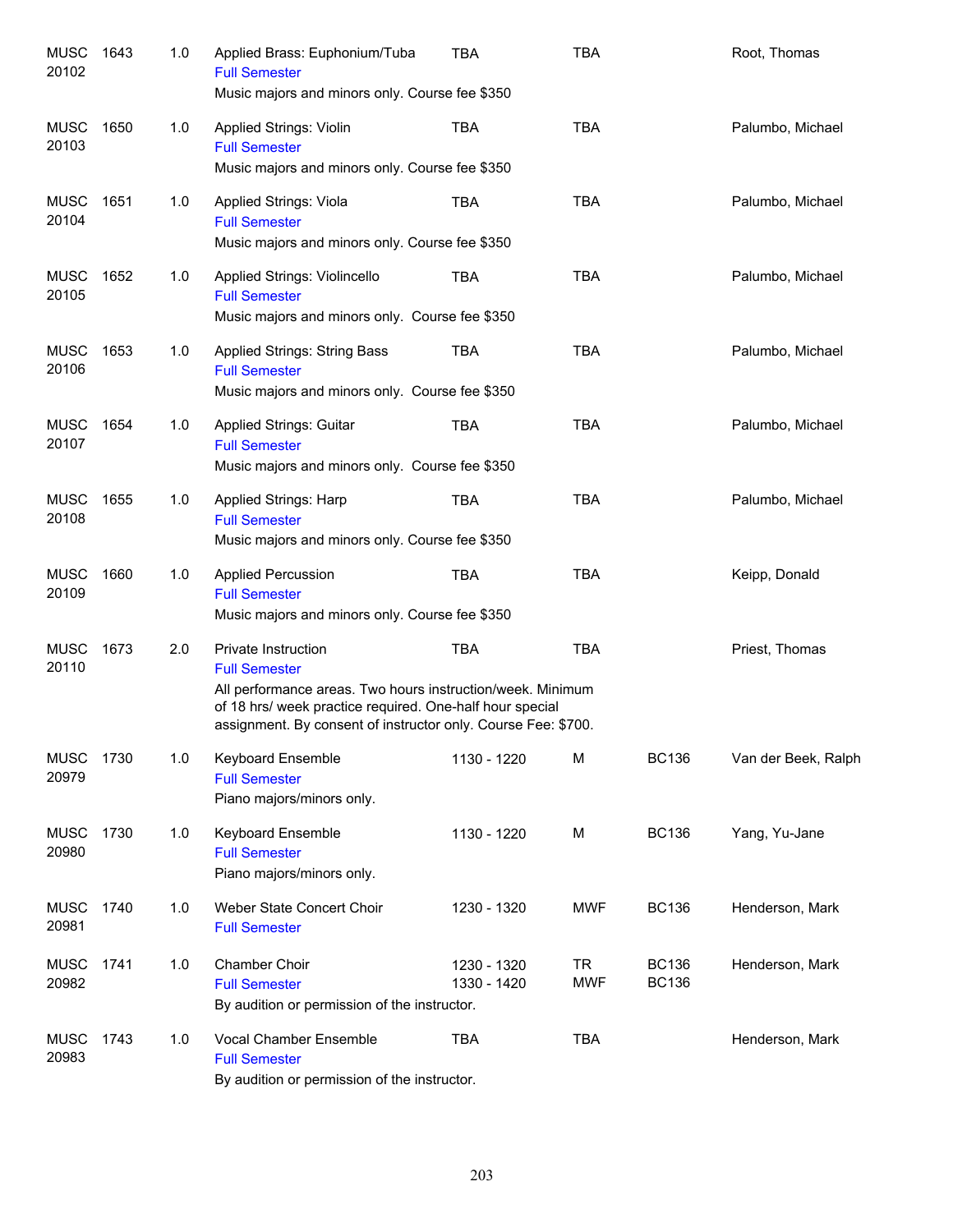| <b>MUSC</b><br>20984 | 1750 | 1.0 | Symphonic Band<br><b>Full Semester</b>                                                                                                                                 | 1230 - 1420                | <b>TR</b>  | <b>BC133</b>                 | Root, Thomas     |
|----------------------|------|-----|------------------------------------------------------------------------------------------------------------------------------------------------------------------------|----------------------------|------------|------------------------------|------------------|
| <b>MUSC</b><br>20985 | 1752 | 2.0 | <b>Marching Band</b><br><b>Full Semester</b><br>Meets Saturdays of home games.                                                                                         | 1230 - 1420                | <b>MWF</b> | <b>BC133</b>                 | Keipp, Donald    |
| <b>MUSC</b><br>20986 | 1753 | 1.0 | Jazz Ensemble<br><b>Full Semester</b>                                                                                                                                  | 1130 - 1220                | <b>MWF</b> | <b>BC133</b>                 | Keipp, Donald    |
| <b>MUSC</b><br>21048 | 1755 | 1.0 | Instrumental Chamber Ensemble<br><b>Full Semester</b>                                                                                                                  | <b>TBA</b>                 | <b>TBA</b> |                              | Palumbo, Michael |
| <b>MUSC</b><br>21049 | 1755 | 1.0 | Instrumental Chamber Ensemble<br><b>Full Semester</b>                                                                                                                  | <b>TBA</b>                 | <b>TBA</b> |                              | Root, Thomas     |
| <b>MUSC</b><br>21050 | 1755 | 1.0 | Instrumental Chamber Ensemble<br><b>Full Semester</b>                                                                                                                  | 1130 - 1220                | <b>TR</b>  | <b>BC133</b>                 | Keipp, Donald    |
| <b>MUSC</b><br>21051 | 1755 | 1.0 | Instrumental Chamber Ensemble<br><b>Full Semester</b>                                                                                                                  | <b>TBA</b>                 | <b>TBA</b> |                              | Feller, David    |
| <b>MUSC</b><br>21052 | 1755 | 1.0 | Instrumental Chamber Ensemble<br><b>Full Semester</b>                                                                                                                  | <b>TBA</b>                 | <b>TBA</b> |                              | Wang, Shi-hwa    |
| <b>MUSC</b><br>21053 | 1755 | 1.0 | Instrumental Chamber Ensemble<br><b>Full Semester</b>                                                                                                                  | <b>TBA</b>                 | <b>TBA</b> |                              | Henderson, Cindy |
| <b>MUSC</b><br>21054 | 1755 | 1.0 | Instrumental Chamber Ensemble<br><b>Full Semester</b>                                                                                                                  | <b>TBA</b>                 | <b>TBA</b> |                              | Uzur, Viktor     |
| <b>MUSC</b><br>21055 | 1760 | 1.0 | Weber State Symphony Orchestra<br><b>Full Semester</b><br>By audition or consent of instructor.                                                                        | 1430 - 1620<br>1430 - 1520 | MW<br>F    | <b>BC133</b><br><b>BC133</b> | Palumbo, Michael |
| <b>MUSC</b><br>21056 | 1761 | 1.0 | Chamber Orchestra<br><b>Full Semester</b><br>By audition or consent of instructor.                                                                                     | 1430 - 1520                | <b>TR</b>  | <b>BC133</b>                 | Palumbo, Michael |
| <b>MUSC</b><br>21057 | 1763 | 1.0 | <b>Guitar Ensemble</b><br><b>Full Semester</b>                                                                                                                         | 1230 - 1320                | M          | <b>BC319</b>                 | Woodbury, Todd   |
| <b>MUSC</b><br>21058 | 1901 | 1.0 | Music: The 1st Year Experience<br><b>Full Semester</b>                                                                                                                 | 1030 - 1120                | <b>TR</b>  | <b>BC136</b>                 | Palumbo, Michael |
| <b>MUSC</b><br>21059 | 2110 | 3.0 | Music Theory III<br><b>Full Semester</b><br>Music majors and minors only. Prerequisite MUSC 1120 & 1140.<br>Must be taken in conjunction with MUSC 2130.               | 0930 - 1020                | MWF        | <b>BC319</b>                 | Root, Thomas     |
| <b>MUSC</b><br>21060 | 2130 | 1.0 | Sight-Singing/Ear Training III<br><b>Full Semester</b><br>Music majors and minors only. Prerequisite MUSC 1120 & 1140.<br>Must be taken in conjunction with MUSC 2110. | 0930 - 1020                | <b>TR</b>  | <b>BC319</b>                 | Wang, Shi-hwa    |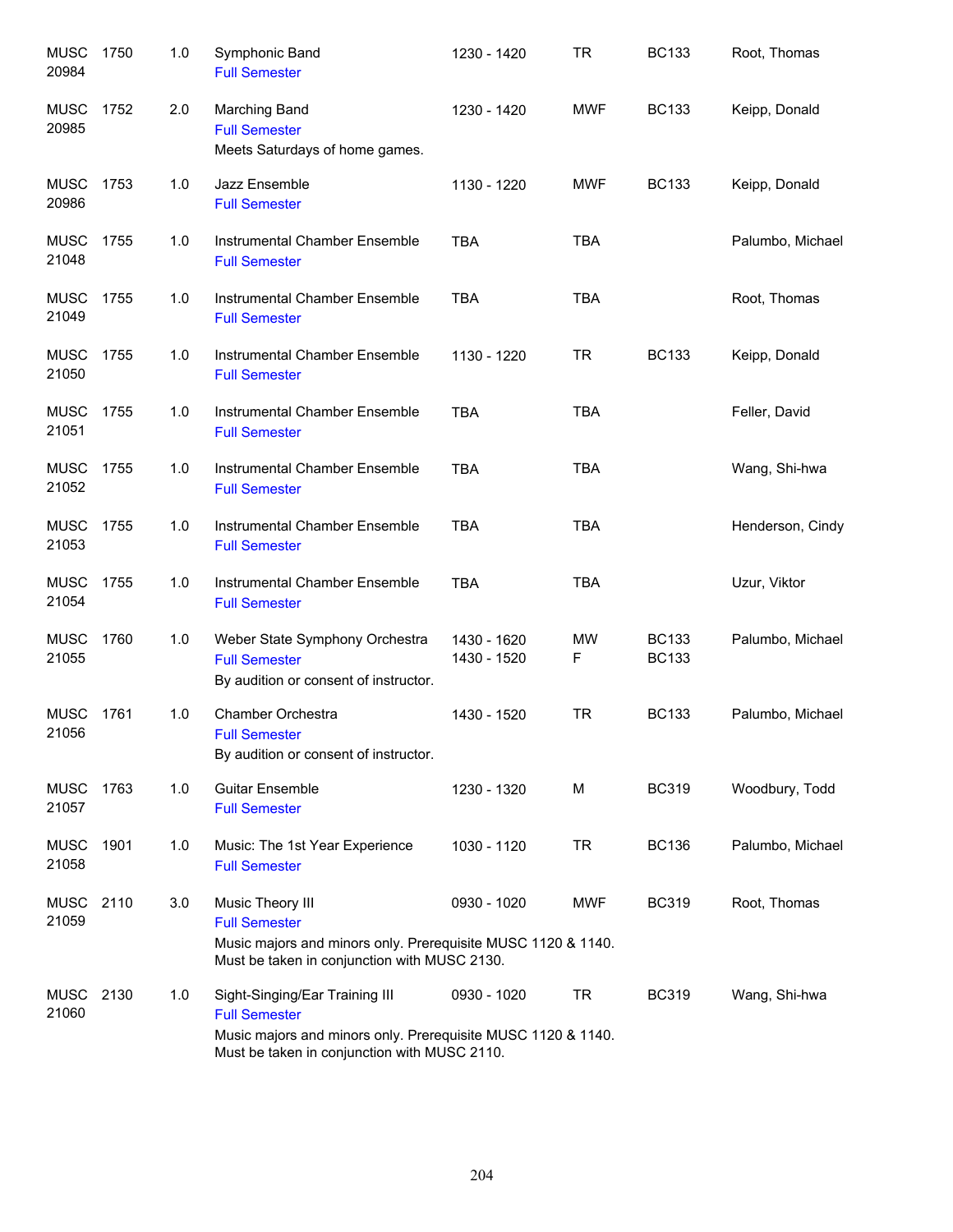| <b>MUSC</b><br>21061 | 2150 | 1.0 | Class Piano III<br><b>Full Semester</b>                                                                                   | 1030 - 1120 | WF         | <b>BC320</b> | Yang, Yu-Jane   |
|----------------------|------|-----|---------------------------------------------------------------------------------------------------------------------------|-------------|------------|--------------|-----------------|
|                      |      |     | Music majors and minors only. Prerequisites: MUSC 1160 or<br>audition. Course Fee: \$7.                                   |             |            |              |                 |
| MUSC<br>21062        | 2202 | 2.0 | Survey of Music Hist & Lit I<br><b>Full Semester</b>                                                                      | 1130 - 1220 | <b>TR</b>  | <b>BC318</b> | Feller, David   |
|                      |      |     | Music minors and non-music majors. Prerequisites: for Music<br>Minors, MUSC 1120 & 1140; for non-Music Majors, MUSC 1010. |             |            |              |                 |
| <b>MUSC</b><br>21063 | 2321 | 1.0 | Principles of Piano Accomp I<br><b>Full Semester</b><br>Prerequisite: Completion of piano proficiency exam.               | 1030 - 1120 | Τ          | <b>BC319</b> | Tall, Malinda   |
| MUSC<br>20129        | 2610 | 1.0 | Applied Keyboard: Piano<br><b>Full Semester</b><br>Music majors and minors only. Course fee \$350                         | <b>TBA</b>  | <b>TBA</b> |              | Yang, Yu-Jane   |
| <b>MUSC</b><br>20130 | 2611 | 1.0 | Applied Keyboard: Organ<br><b>Full Semester</b><br>Music majors and minors only. Course fee \$350                         | <b>TBA</b>  | <b>TBA</b> |              | Christiansen, B |
| <b>MUSC</b><br>20131 | 2620 | 1.0 | <b>Applied Voice</b><br><b>Full Semester</b><br>Music majors and minors only. Course fee \$350                            | <b>TBA</b>  | <b>TBA</b> |              | Brookens, Karen |
| <b>MUSC</b><br>20132 | 2630 | 1.0 | Applied Woodwinds: Flute<br><b>Full Semester</b><br>Music majors and minors only. Course fee \$350                        | <b>TBA</b>  | <b>TBA</b> |              | Feller, David   |
| <b>MUSC</b><br>20133 | 2631 | 1.0 | Applied Woodwinds: Oboe<br><b>Full Semester</b><br>Music majors and minors only. Course fee \$350                         | <b>TBA</b>  | <b>TBA</b> |              | Feller, David   |
| <b>MUSC</b><br>20134 | 2632 | 1.0 | Applied Woodwinds: Clarinet<br><b>Full Semester</b><br>Music majors and minors only. Course fee \$350                     | <b>TBA</b>  | <b>TBA</b> |              | Feller, David   |
| MUSC<br>20135        | 2633 | 1.0 | Applied Woodwinds: Saxophone<br><b>Full Semester</b><br>Music majors and minors only. Course fee \$350                    | <b>TBA</b>  | <b>TBA</b> |              | Feller, David   |
| MUSC<br>20136        | 2634 | 1.0 | Applied Woodwinds: Bassoon<br><b>Full Semester</b><br>Music majors and minors only. Course fee \$350                      | <b>TBA</b>  | <b>TBA</b> |              | Feller, David   |
| MUSC<br>20137        | 2640 | 1.0 | Applied Brass: Trumpet<br><b>Full Semester</b><br>Music majors and minors only. Course fee \$350                          | <b>TBA</b>  | <b>TBA</b> |              | Root, Thomas    |
| MUSC<br>20138        | 2641 | 1.0 | Applied Brass: French Horn<br><b>Full Semester</b><br>Music majors and minors only. Course fee \$350                      | <b>TBA</b>  | <b>TBA</b> |              | Root, Thomas    |
| <b>MUSC</b><br>20139 | 2642 | 1.0 | Applied Brass: Trombone<br><b>Full Semester</b><br>Music majors and minors only. Course fee \$350                         | <b>TBA</b>  | <b>TBA</b> |              | Root, Thomas    |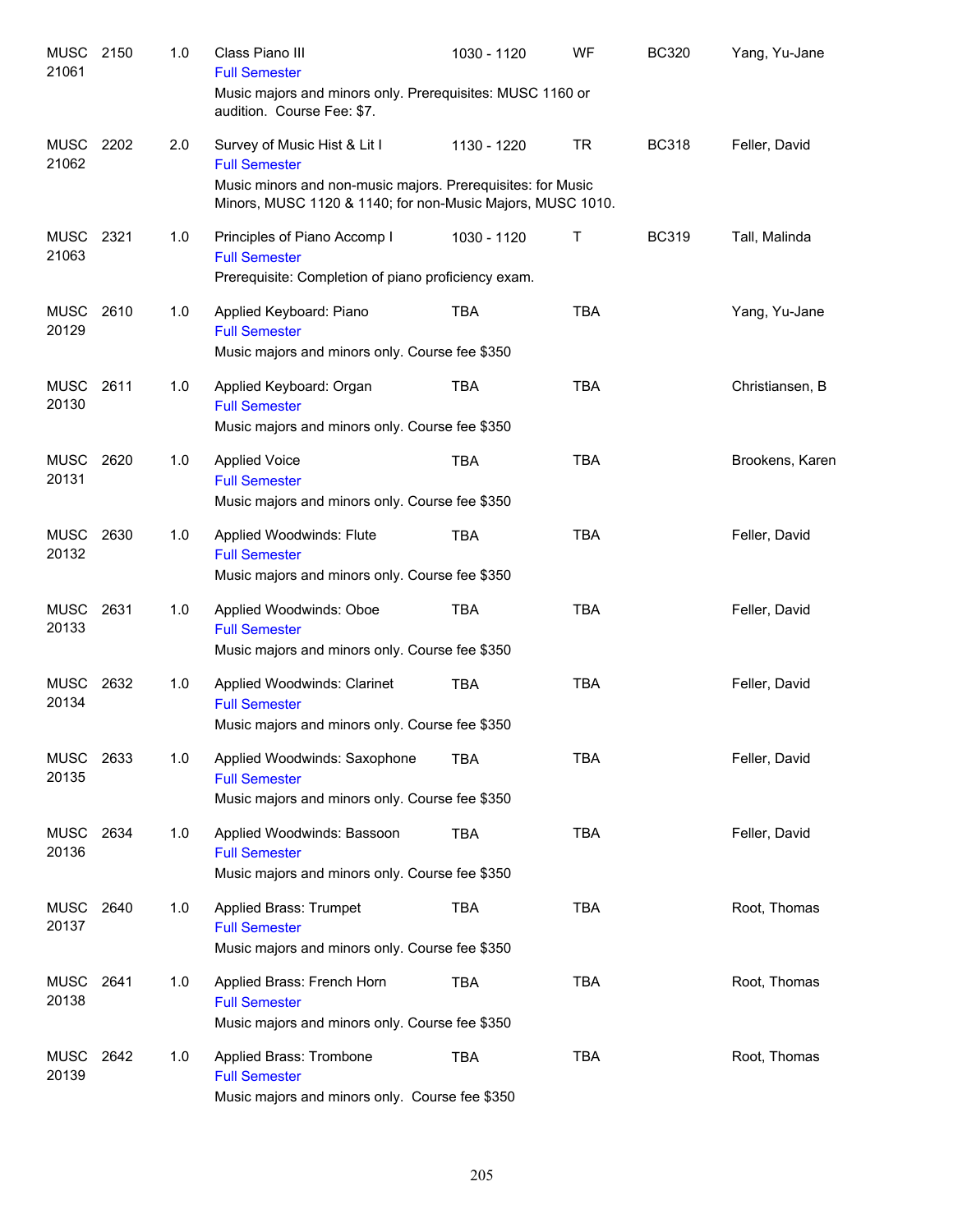| <b>MUSC</b><br>20140 | 2643 | 1.0 | Applied Brass: Euphonium/Tuba<br><b>Full Semester</b><br>Music majors and minors only. Course fee \$350  | <b>TBA</b>  | <b>TBA</b> |              | Root, Thomas     |
|----------------------|------|-----|----------------------------------------------------------------------------------------------------------|-------------|------------|--------------|------------------|
| MUSC<br>20141        | 2650 | 1.0 | <b>Applied Strings: Violin</b><br><b>Full Semester</b><br>Music majors and minors only. Course fee \$350 | TBA         | <b>TBA</b> |              | Palumbo, Michael |
| MUSC<br>20142        | 2651 | 1.0 | Applied Strings: Viola<br><b>Full Semester</b><br>Music majors and minors only. Course fee \$350         | <b>TBA</b>  | <b>TBA</b> |              | Palumbo, Michael |
| MUSC<br>20143        | 2652 | 1.0 | Applied Strings: Violincello<br><b>Full Semester</b><br>Music majors and minors only. Course fee \$350   | <b>TBA</b>  | <b>TBA</b> |              | Palumbo, Michael |
| MUSC<br>20144        | 2653 | 1.0 | Applied Strings: String Bass<br><b>Full Semester</b><br>Music majors and minors only. Course fee \$350   | <b>TBA</b>  | <b>TBA</b> |              | Palumbo, Michael |
| MUSC<br>20145        | 2654 | 1.0 | <b>Applied Strings: Guitar</b><br><b>Full Semester</b><br>Music majors and minors only. Course fee \$350 | <b>TBA</b>  | <b>TBA</b> |              | Palumbo, Michael |
| MUSC<br>20146        | 2655 | 1.0 | Applied Strings: Harp<br><b>Full Semester</b><br>Music majors and minors only. Course fee \$350          | <b>TBA</b>  | <b>TBA</b> |              | Palumbo, Michael |
| MUSC<br>20147        | 2660 | 1.0 | <b>Applied Percussion</b><br><b>Full Semester</b><br>Music majors and minors only. Course fee \$350      | <b>TBA</b>  | <b>TBA</b> |              | Keipp, Donald    |
| MUSC<br>20148        | 2673 | 2.0 | Private Instruction<br><b>Full Semester</b><br>Music majors and minors only. Course fee \$700            | <b>TBA</b>  | <b>TBA</b> |              | Priest, Thomas   |
| <b>MUSC</b><br>21064 | 2851 | 1.0 | Woodwind Methods I<br><b>Full Semester</b><br>Course Fee \$15.00                                         | 0830 - 0920 | <b>TR</b>  | <b>BC133</b> | Feller, David    |
| <b>MUSC</b><br>21065 | 2871 | 1.0 | String Methods I<br><b>Full Semester</b><br>Course Fee \$15.00                                           | 1630 - 1720 | <b>TR</b>  | <b>BC133</b> | Maxson, Carrie   |
| <b>MUSC</b><br>21066 | 2881 | 1.0 | Vocal Workshop<br><b>Full Semester</b>                                                                   | 1130 - 1220 | <b>TR</b>  | <b>BC136</b> | Tarbox, Ruth     |
| <b>MUSC</b><br>21067 | 2890 | 1.0 | <b>Cooperative Work Experience</b><br><b>Full Semester</b>                                               | <b>TBA</b>  | <b>TBA</b> |              | Priest, Thomas   |
| <b>MUSC</b><br>21068 | 2890 | 2.0 | Cooperative Work Experience<br><b>Full Semester</b>                                                      | <b>TBA</b>  | <b>TBA</b> |              | Priest, Thomas   |
| <b>MUSC</b><br>21069 | 2890 | 3.0 | Cooperative Work Experience<br><b>Full Semester</b>                                                      | <b>TBA</b>  | <b>TBA</b> |              | Priest, Thomas   |
| <b>MUSC</b><br>21070 | 2890 | 4.0 | Cooperative Work Experience<br><b>Full Semester</b>                                                      | <b>TBA</b>  | <b>TBA</b> |              | Priest, Thomas   |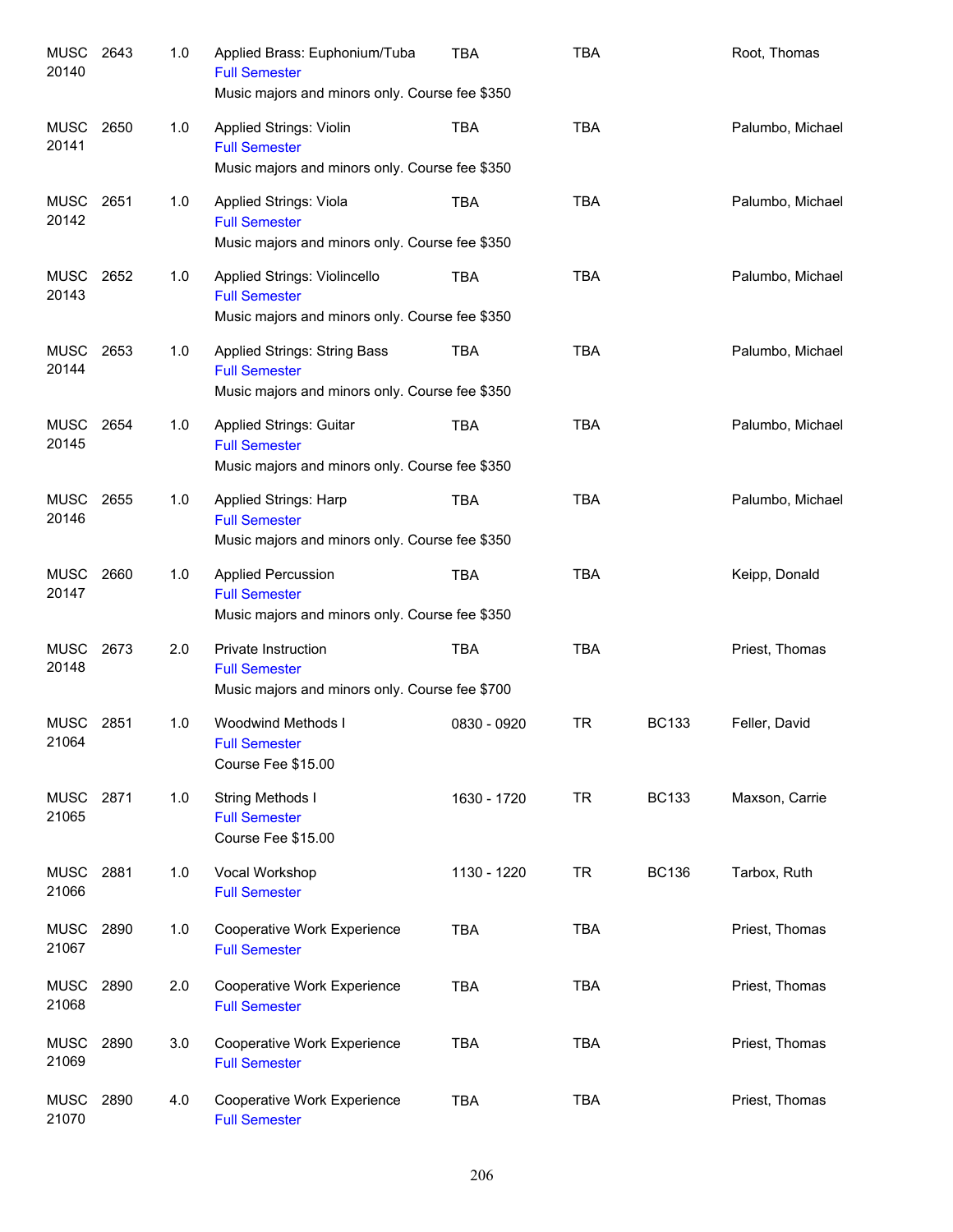| <b>MUSC</b><br>21071 | 2890 | 5.0 | Cooperative Work Experience<br><b>Full Semester</b>                                 | <b>TBA</b>  | <b>TBA</b> |              | Priest, Thomas      |
|----------------------|------|-----|-------------------------------------------------------------------------------------|-------------|------------|--------------|---------------------|
| <b>MUSC</b><br>21072 | 2890 | 6.0 | Cooperative Work Experience<br><b>Full Semester</b>                                 | <b>TBA</b>  | <b>TBA</b> |              | Priest, Thomas      |
| MUSC<br>21073        | 2910 | 2.0 | Opera Production<br><b>Full Semester</b>                                            | 1330 - 1520 | <b>TR</b>  | <b>BC136</b> | Brookens, Karen     |
| MUSC<br>21074        | 2920 | 1.0 | Workshop<br><b>Full Semester</b>                                                    | <b>TBA</b>  | <b>TBA</b> |              | Priest, Thomas      |
| MUSC<br>21075        | 2920 | 2.0 | Workshop<br><b>Full Semester</b>                                                    | <b>TBA</b>  | <b>TBA</b> |              | Priest, Thomas      |
| <b>MUSC</b><br>21076 | 2920 | 3.0 | Workshop<br><b>Full Semester</b>                                                    | <b>TBA</b>  | <b>TBA</b> |              | Priest, Thomas      |
| <b>MUSC</b><br>21077 | 2920 | 4.0 | Workshop<br><b>Full Semester</b>                                                    | <b>TBA</b>  | <b>TBA</b> |              | Priest, Thomas      |
| <b>MUSC</b><br>21078 | 3205 | 2.0 | Music Hist I: Mediev & Renaiss<br><b>Full Semester</b><br>Prereq: MUSC 1120 & 1140. | 1130 - 1220 | <b>TR</b>  | <b>BC319</b> | Campbell, Carey     |
| <b>MUSC</b><br>21079 | 3207 | 3.0 | Music Hist III: 19-21 Century<br><b>Full Semester</b><br>Prereq: MUSC 2212 or 3206. | 0930 - 1020 | <b>MWF</b> | <b>BC117</b> | Campbell, Carey     |
| <b>MUSC</b><br>21080 | 3402 | 2.0 | Vocal Literature I<br><b>Full Semester</b>                                          | 1430 - 1520 | <b>MW</b>  | <b>BC113</b> | Brookens, Karen     |
| <b>MUSC</b><br>20149 | 3502 | 1.0 | Violin Master Class<br><b>Full Semester</b>                                         | 1330 - 1420 | F          | <b>BC318</b> | Wang, Shi-hwa       |
| <b>MUSC</b><br>20150 | 3503 | 1.0 | Viola Master Class<br><b>Full Semester</b>                                          | 1330 - 1420 | F          | <b>BC211</b> | Palumbo, Michael    |
| <b>MUSC</b><br>20151 | 3504 | 1.0 | Cello Master Class<br><b>Full Semester</b>                                          | 1330 - 1420 | F          | <b>BC210</b> | Uzur, Viktor        |
| <b>MUSC</b><br>20152 | 3505 | 1.0 | <b>String Bass Master Class</b><br><b>Full Semester</b>                             | 1330 - 1420 | F          | <b>BC125</b> | Henderson, Benjamin |
| <b>MUSC</b><br>20153 | 3506 | 1.0 | <b>Guitar Master Class</b><br><b>Full Semester</b>                                  | 1430 - 1520 | M          | <b>BC319</b> | Woodbury, Todd      |
| <b>MUSC</b><br>20155 | 3507 | 1.0 | Harp Master Class<br><b>Full Semester</b>                                           | <b>TBA</b>  | <b>TBA</b> |              | Vickerman, Louise   |
| <b>MUSC</b><br>20156 | 3510 | 1.0 | <b>Trumpet Master Class</b><br><b>Full Semester</b>                                 | 1430 - 1520 | F          | <b>BC113</b> | Root, Thomas        |
| <b>MUSC</b><br>20157 | 3511 | 1.0 | French Horn Master Class<br><b>Full Semester</b>                                    | 1430 - 1520 | F          | <b>BC113</b> | Root, Thomas        |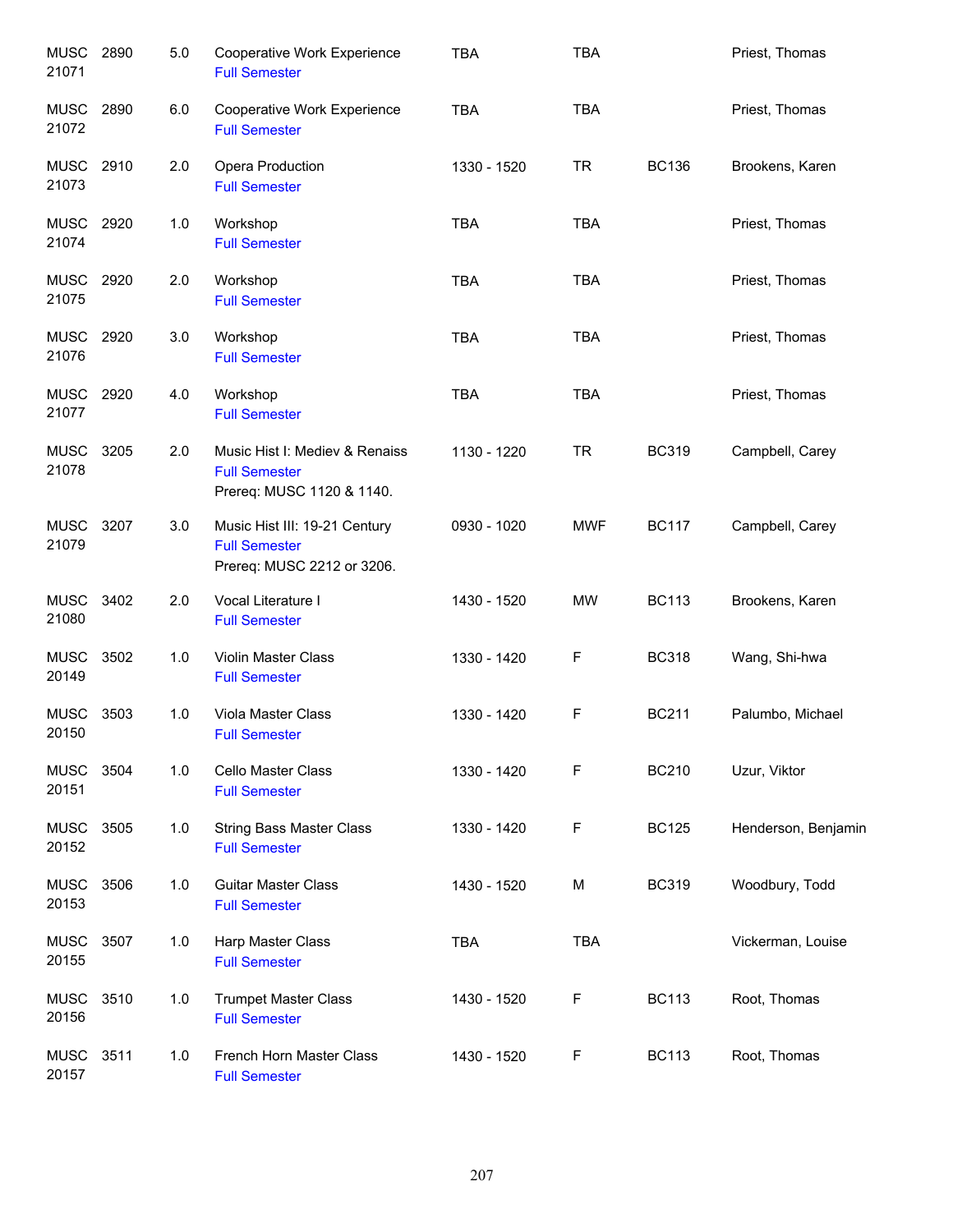| <b>MUSC</b><br>20158 | 3512 | 1.0 | <b>Trombone Master Class</b><br><b>Full Semester</b>                                                                                                                                                                             | 1430 - 1520 | $\mathsf{F}$ | <b>BC113</b> | Root, Thomas    |
|----------------------|------|-----|----------------------------------------------------------------------------------------------------------------------------------------------------------------------------------------------------------------------------------|-------------|--------------|--------------|-----------------|
| <b>MUSC</b><br>20159 | 3513 | 1.0 | Euphonium/Tuba Master Class<br><b>Full Semester</b>                                                                                                                                                                              | 1430 - 1520 | F            | <b>BC113</b> | Root, Thomas    |
| MUSC<br>20160        | 3520 | 1.0 | <b>Percussion Master Class</b><br><b>Full Semester</b>                                                                                                                                                                           | 1430 - 1520 | F            | <b>BC113</b> | Keipp, Donald   |
| <b>MUSC</b><br>20161 | 3530 | 1.0 | Voice Master Class<br><b>Full Semester</b>                                                                                                                                                                                       | 1430 - 1520 | F            | <b>BC136</b> | Brookens, Karen |
| <b>MUSC</b><br>20162 | 3540 | 1.0 | <b>Flute Master Class</b><br><b>Full Semester</b>                                                                                                                                                                                | 1430 - 1520 | F            | <b>BC113</b> | Feller, David   |
| <b>MUSC</b><br>20163 | 3541 | 1.0 | Oboe Master Class<br><b>Full Semester</b>                                                                                                                                                                                        | 1430 - 1520 | F            | <b>BC113</b> | Feller, David   |
| <b>MUSC</b><br>20164 | 3542 | 1.0 | <b>Clarinet Master Class</b><br><b>Full Semester</b>                                                                                                                                                                             | 1430 - 1520 | F            | <b>BC113</b> | Feller, David   |
| <b>MUSC</b><br>20166 | 3543 | 1.0 | Saxophone Master Class<br><b>Full Semester</b>                                                                                                                                                                                   | 1430 - 1520 | $\mathsf F$  | <b>BC113</b> | Feller, David   |
| <b>MUSC</b><br>20167 | 3544 | 1.0 | <b>Bassoon Master Class</b><br><b>Full Semester</b>                                                                                                                                                                              | 1430 - 1520 | $\mathsf F$  | <b>BC113</b> | Feller, David   |
| <b>MUSC</b><br>20281 | 3601 | 1.0 | Private Instruction<br><b>Full Semester</b><br>For non-music majors and minors. Private lessons in voice/<br>keyboard/woodwinds/brass/strings/percussion.<br>Call 801-626-6437 for a list of instructors.<br>Course Fee \$258.00 | <b>TBA</b>  | <b>TBA</b>   |              | Priest, Thomas  |
| <b>MUSC</b><br>20282 | 3610 | 1.0 | Applied Keyboard: Piano<br><b>Full Semester</b><br>Music majors and minors only. Course fee \$350                                                                                                                                | <b>TBA</b>  | <b>TBA</b>   |              | Yang, Yu-Jane   |
| <b>MUSC</b><br>20283 | 3611 | 1.0 | Applied Keyboard: Organ<br><b>Full Semester</b><br>Music majors and minors only. Course fee \$350                                                                                                                                | <b>TBA</b>  | <b>TBA</b>   |              | Christiansen, B |
| <b>MUSC</b><br>20284 | 3620 | 1.0 | <b>Applied Voice</b><br><b>Full Semester</b><br>Music majors and minors only. Course fee \$350                                                                                                                                   | <b>TBA</b>  | <b>TBA</b>   |              | Brookens, Karen |
| <b>MUSC</b><br>20285 | 3630 | 1.0 | Applied Woodwinds: Flute<br><b>Full Semester</b><br>Music majors and minors only. Course fee \$350                                                                                                                               | <b>TBA</b>  | <b>TBA</b>   |              | Feller, David   |
| <b>MUSC</b><br>20286 | 3631 | 1.0 | Applied Woodwinds: Oboe<br><b>Full Semester</b><br>Music majors and minors only. Course fee \$350                                                                                                                                | <b>TBA</b>  | <b>TBA</b>   |              | Feller, David   |
| <b>MUSC</b><br>20287 | 3632 | 1.0 | Applied Woodwinds: Clarinet<br><b>Full Semester</b><br>Music majors and minors only. Course fee \$350                                                                                                                            | <b>TBA</b>  | <b>TBA</b>   |              | Feller, David   |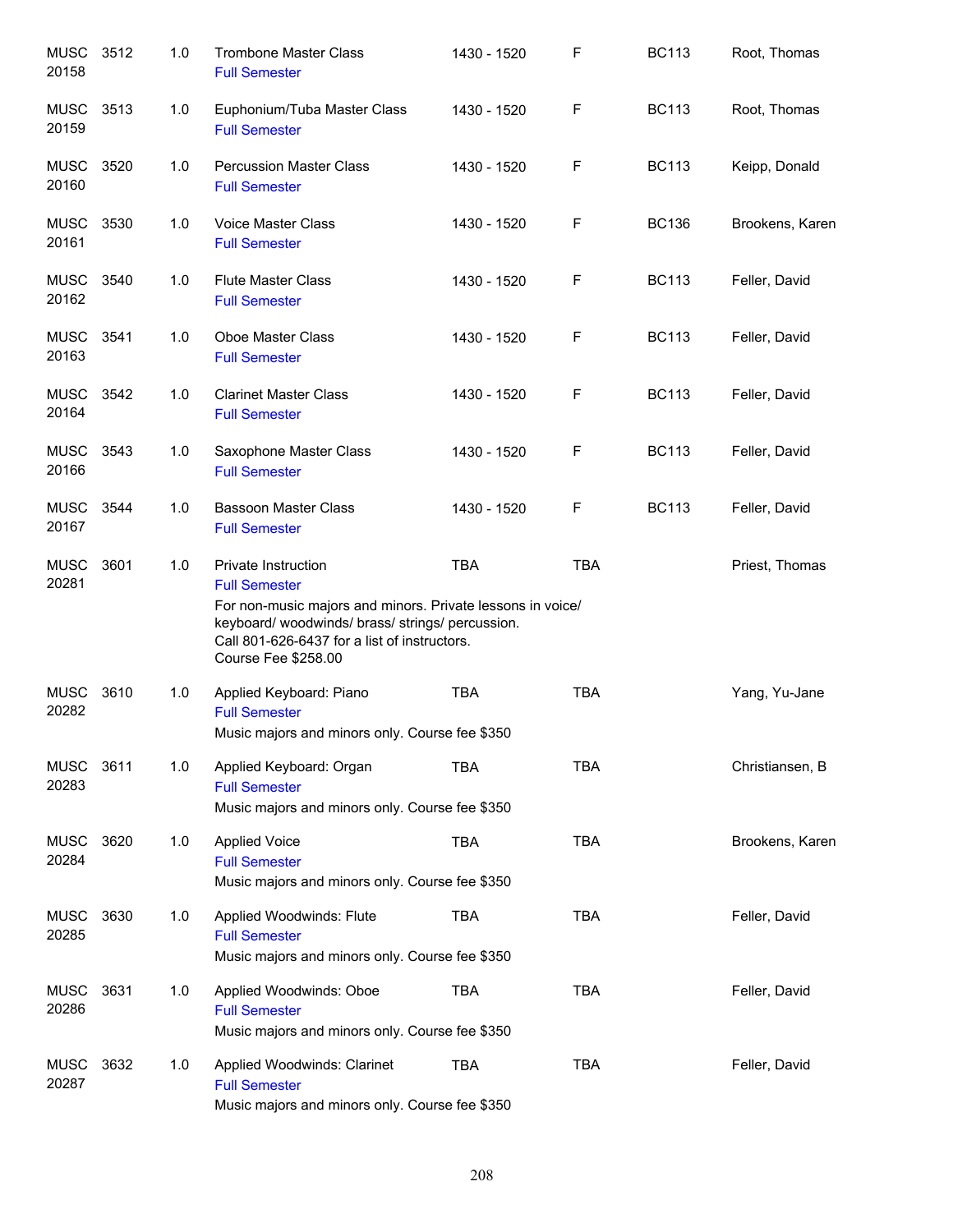| <b>MUSC</b><br>20288 | 3633 | 1.0 | Applied Woodwinds: Saxophone<br><b>Full Semester</b><br>Music majors and minors only. Course fee \$350        | <b>TBA</b> | <b>TBA</b> | Feller, David    |
|----------------------|------|-----|---------------------------------------------------------------------------------------------------------------|------------|------------|------------------|
| <b>MUSC</b><br>20289 | 3634 | 1.0 | Applied Woodwinds: Bassoon<br><b>Full Semester</b><br>Music majors and minors only. Course fee \$350          | TBA        | <b>TBA</b> | Feller, David    |
| MUSC<br>20290        | 3640 | 1.0 | Applied Brass: Trumpet<br><b>Full Semester</b><br>Music majors and minors only. Course fee \$350              | <b>TBA</b> | <b>TBA</b> | Root, Thomas     |
| MUSC<br>20291        | 3641 | 1.0 | Applied Brass: French Horn<br><b>Full Semester</b><br>Music majors and minors only. Course fee \$350          | TBA        | <b>TBA</b> | Root, Thomas     |
| MUSC<br>20292        | 3642 | 1.0 | Applied Brass: Trombone<br><b>Full Semester</b><br>Music majors and minors only. Course fee \$350             | TBA        | <b>TBA</b> | Root, Thomas     |
| MUSC<br>20293        | 3643 | 1.0 | Applied Brass: Euphonium/Tuba<br><b>Full Semester</b><br>Music majors and minors only. Course fee \$350       | TBA        | <b>TBA</b> | Root, Thomas     |
| MUSC<br>20294        | 3650 | 1.0 | Applied Strings: Vioin<br><b>Full Semester</b><br>Music majors and minors only. Course fee \$350              | TBA        | <b>TBA</b> | Palumbo, Michael |
| MUSC<br>20295        | 3651 | 1.0 | Applied Strings: Viola<br><b>Full Semester</b><br>Music majors and minors only. Course fee \$350              | <b>TBA</b> | <b>TBA</b> | Palumbo, Michael |
| MUSC<br>20296        | 3652 | 1.0 | Applied Strings: Violincello<br><b>Full Semester</b><br>Music majors and minors only. Course fee \$350        | <b>TBA</b> | <b>TBA</b> | Palumbo, Michael |
| MUSC<br>20297        | 3653 | 1.0 | <b>Applied Strings: String Bass</b><br><b>Full Semester</b><br>Music majors and minors only. Course fee \$350 | <b>TBA</b> | <b>TBA</b> | Palumbo, Michael |
| MUSC<br>20298        | 3654 | 1.0 | <b>Applied Strings: Guitar</b><br><b>Full Semester</b><br>Music majors and minors only. Course fee \$350      | TBA        | <b>TBA</b> | Palumbo, Michael |
| MUSC<br>20299        | 3655 | 1.0 | Applied Strings: Harp<br><b>Full Semester</b><br>Music majors and minors only. Course fee \$350               | TBA        | <b>TBA</b> | Palumbo, Michael |
| MUSC<br>20300        | 3660 | 1.0 | <b>Applied Percussion</b><br><b>Full Semester</b><br>Music majors and minors only. Course fee \$350           | TBA        | <b>TBA</b> | Keipp, Donald    |
| MUSC<br>20301        | 3673 | 2.0 | Private Instruction<br><b>Full Semester</b><br>Music majors and minors only. Course fee \$700                 | <b>TBA</b> | <b>TBA</b> | Priest, Thomas   |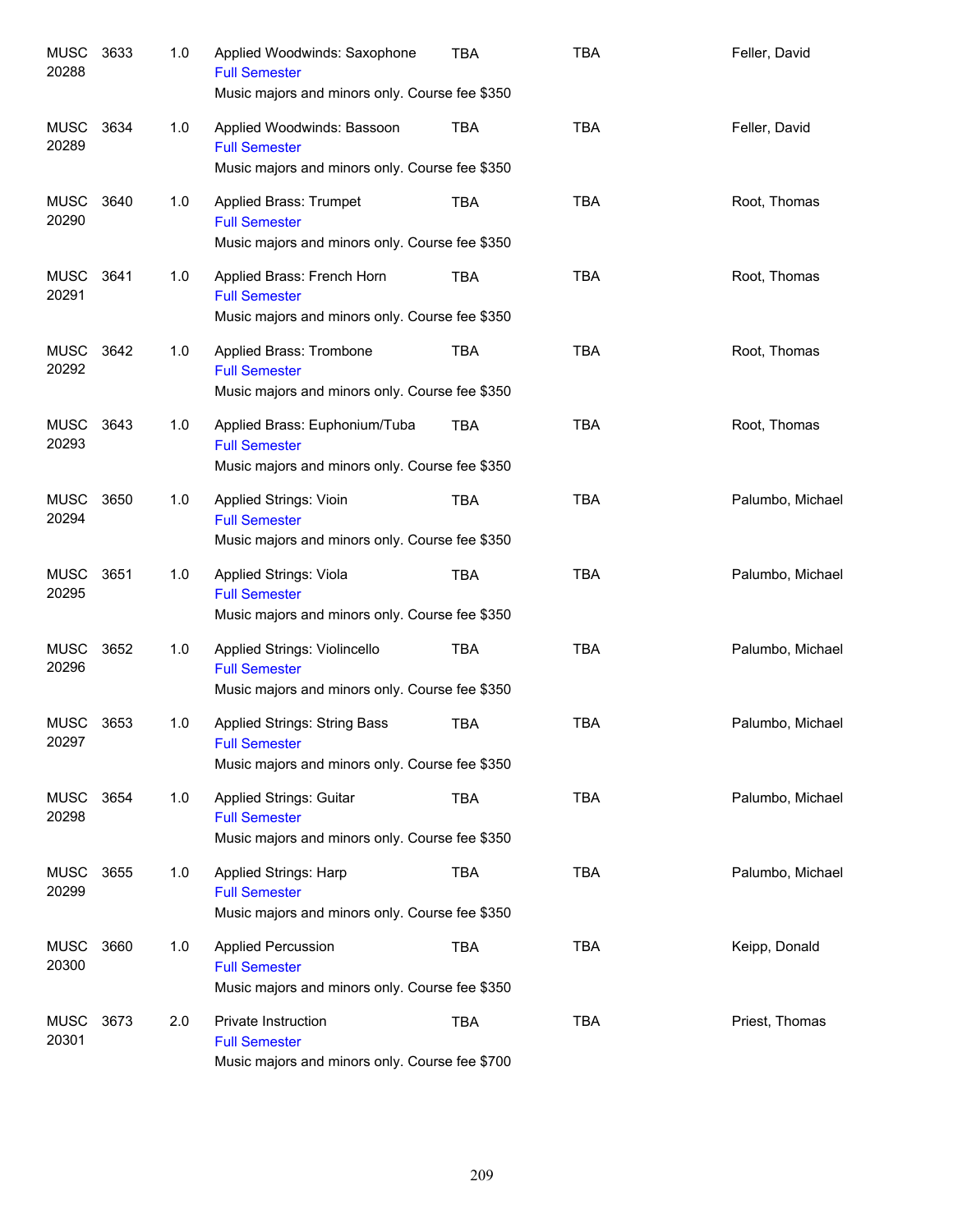| <b>MUSC</b><br>21081 | 3730 | 1.0 | <b>Keyboard Ensemble</b><br><b>Full Semester</b><br>Piano majors/ minors only.                 | 1130 - 1220                | M                       | <b>BC136</b>                 | Yang, Yu-Jane       |
|----------------------|------|-----|------------------------------------------------------------------------------------------------|----------------------------|-------------------------|------------------------------|---------------------|
| MUSC<br>21082        | 3730 | 1.0 | Keyboard Ensemble<br><b>Full Semester</b><br>Piano majors/ minors only.                        | 1130 - 1220                | M                       | <b>BC136</b>                 | Van der Beek, Ralph |
| <b>MUSC</b><br>21083 | 3740 | 1.0 | Weber State Concert Choir<br><b>Full Semester</b>                                              | 1230 - 1320                | <b>MWF</b>              | <b>BC136</b>                 | Henderson, Mark     |
| MUSC<br>21084        | 3741 | 1.0 | Chamber Choir<br><b>Full Semester</b><br>By audition only.                                     | 1230 - 1320<br>1330 - 1420 | <b>TR</b><br><b>MWF</b> | <b>BC136</b><br><b>BC136</b> | Henderson, Mark     |
| MUSC<br>21085        | 3743 | 1.0 | Vocal Chamber Ensemble<br><b>Full Semester</b><br>By audition or permission of the instructor. | <b>TBA</b>                 | <b>TBA</b>              |                              | Henderson, Mark     |
| MUSC<br>21086        | 3750 | 1.0 | Symphonic Band<br><b>Full Semester</b>                                                         | 1230 - 1420                | <b>TR</b>               | <b>BC133</b>                 | Root, Thomas        |
| <b>MUSC</b><br>21087 | 3752 | 2.0 | <b>Marching Band</b><br><b>Full Semester</b><br>Meets Saturdays of home games.                 | 1230 - 1420                | <b>MWF</b>              | <b>BC133</b>                 | Keipp, Donald       |
| <b>MUSC</b><br>21088 | 3753 | 1.0 | Jazz Ensemble<br><b>Full Semester</b>                                                          | 1130 - 1220                | <b>MWF</b>              | <b>BC133</b>                 | Keipp, Donald       |
| <b>MUSC</b><br>21089 | 3755 | 1.0 | Instrumental Chamber Ensemble<br><b>Full Semester</b>                                          | <b>TBA</b>                 | <b>TBA</b>              |                              | Palumbo, Michael    |
| <b>MUSC</b><br>21090 | 3755 | 1.0 | Instrumental Chamber Ensemble<br><b>Full Semester</b>                                          | <b>TBA</b>                 | <b>TBA</b>              |                              | Root, Thomas        |
| <b>MUSC</b><br>21091 | 3755 | 1.0 | Instrumental Chamber Ensemble<br><b>Full Semester</b>                                          | 1130 - 1220                | <b>TR</b>               | <b>BC133</b>                 | Keipp, Donald       |
| <b>MUSC</b><br>21092 | 3755 | 1.0 | Instrumental Chamber Ensemble<br><b>Full Semester</b>                                          | <b>TBA</b>                 | <b>TBA</b>              |                              | Feller, David       |
| <b>MUSC</b><br>21093 | 3755 | 1.0 | Instrumental Chamber Ensemble<br><b>Full Semester</b>                                          | <b>TBA</b>                 | <b>TBA</b>              |                              | Wang, Shi-hwa       |
| MUSC<br>21094        | 3755 | 1.0 | Instrumental Chamber Ensemble<br><b>Full Semester</b>                                          | <b>TBA</b>                 | <b>TBA</b>              |                              | Henderson, Cindy    |
| MUSC<br>21095        | 3755 | 1.0 | Instrumental Chamber Ensemble<br><b>Full Semester</b>                                          | <b>TBA</b>                 | <b>TBA</b>              |                              | Uzur, Viktor        |
| <b>MUSC</b><br>21096 | 3760 | 1.0 | Weber State Symphony Orchestra<br><b>Full Semester</b><br>By audition.                         | 1430 - 1620<br>1430 - 1520 | MW<br>F                 | <b>BC133</b><br><b>BC133</b> | Palumbo, Michael    |
| MUSC<br>21097        | 3761 | 1.0 | Chamber Orchestra<br><b>Full Semester</b><br>By audition or consent of instructor.             | 1430 - 1520                | <b>TR</b>               | <b>BC133</b>                 | Palumbo, Michael    |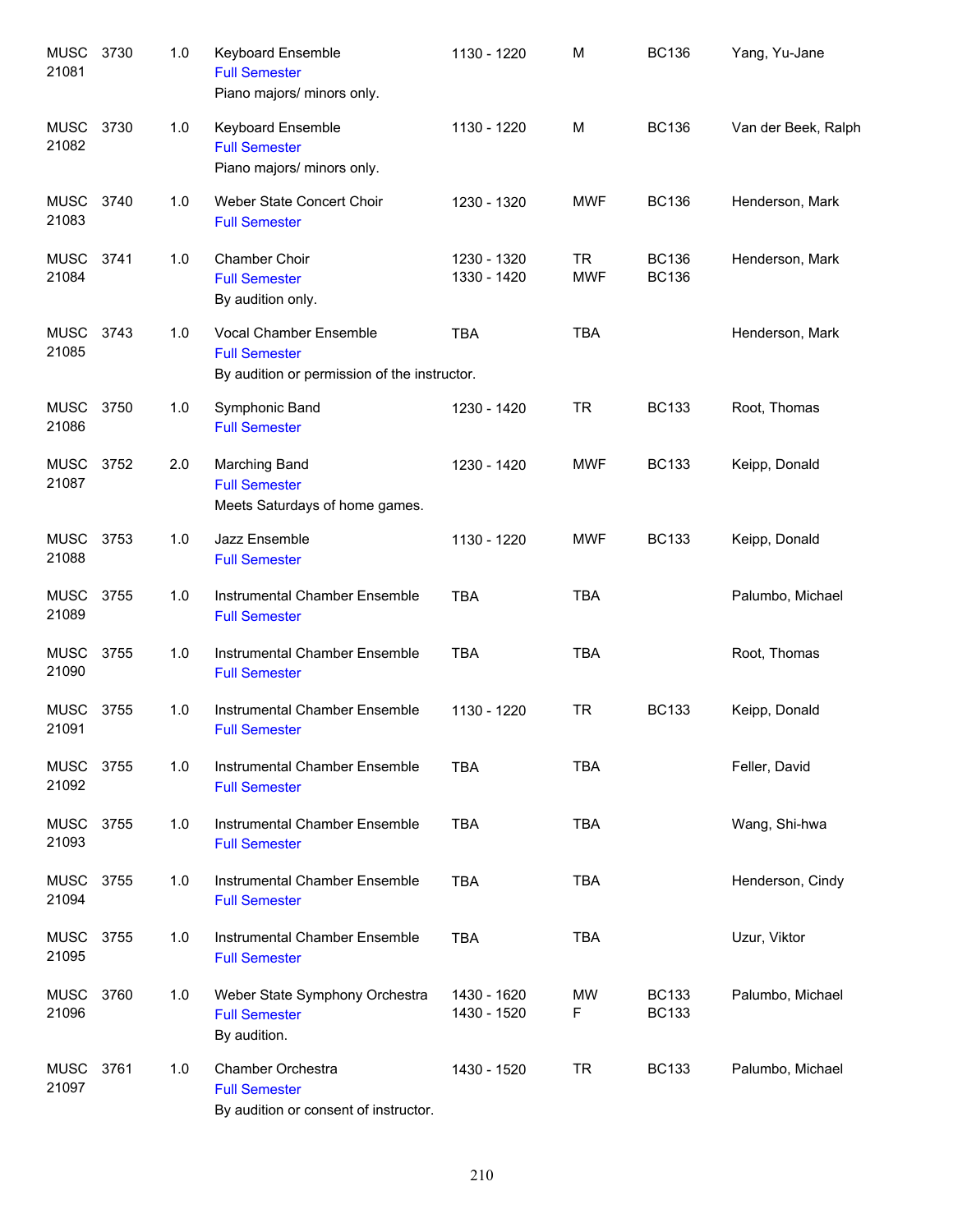| <b>MUSC</b><br>21098 | 3763 | 1.0 | <b>Guitar Ensemble</b><br><b>Full Semester</b>                                                              | 1530 - 1620                | M              | <b>BC136</b>                 | Woodbury, Todd   |
|----------------------|------|-----|-------------------------------------------------------------------------------------------------------------|----------------------------|----------------|------------------------------|------------------|
| <b>MUSC</b><br>21099 | 3822 | 2.0 | Instrument Conducting I<br><b>Full Semester</b><br>Prereq: MUSC 1120 & 1140.                                | 0730 - 0820                | <b>TR</b>      | <b>BC133</b>                 | Palumbo, Michael |
| <b>MUSC</b><br>21100 | 3824 | 4.0 | Music For Elementary Teachers<br><b>Full Semester</b>                                                       | 1030 - 1220                | WF             | <b>BC125</b>                 | Hamblin, Michael |
| <b>MUSC</b><br>21101 | 3840 | 2.0 | Form & Analysis<br><b>Full Semester</b><br>Prereq: MUSC 2120 & 2140.                                        | 0930 - 1020                | <b>TR</b>      | <b>BC318</b>                 | Root, Thomas     |
| <b>MUSC</b><br>20559 | 3991 | 1.0 | Junior Recital<br><b>Full Semester</b>                                                                      | <b>TBA</b>                 | <b>TBA</b>     |                              | Priest, Thomas   |
| MUSC 4302<br>21102   |      | 2.0 | Keyboard Pedagogy I<br><b>Full Semester</b><br>Additional 2 hours of practice teaching time to be arranged. | 1330 - 1500<br>1600 - 1700 | W<br><b>TR</b> | <b>BC320</b><br><b>BC320</b> | Yang, Yu-Jane    |
| MUSC<br>20322        | 4610 | 1.0 | Applied Keyboard: Piano<br><b>Full Semester</b><br>Music majors and minors only. Course fee \$350           | <b>TBA</b>                 | <b>TBA</b>     |                              | Yang, Yu-Jane    |
| <b>MUSC</b><br>20323 | 4611 | 1.0 | Applied Keyboard: Organ<br><b>Full Semester</b><br>Music majors and minors only. Course fee \$350           | <b>TBA</b>                 | <b>TBA</b>     |                              | Christiansen, B  |
| <b>MUSC</b><br>20324 | 4620 | 1.0 | <b>Applied Voice</b><br><b>Full Semester</b><br>Music majors and minors only. Course fee \$350              | <b>TBA</b>                 | <b>TBA</b>     |                              | Brookens, Karen  |
| <b>MUSC</b><br>20325 | 4630 | 1.0 | Applied Woodwinds: Flute<br><b>Full Semester</b><br>Music majors and minors only. Course fee \$350          | <b>TBA</b>                 | <b>TBA</b>     |                              | Feller, David    |
| MUSC 4631<br>20326   |      | 1.0 | Applied Woodwinds: Oboe<br><b>Full Semester</b><br>Music majors and minors only. Course fee \$350           | TBA                        | TBA            |                              | Feller, David    |
| MUSC<br>20327        | 4632 | 1.0 | Applied Woodwinds: Clarinet<br><b>Full Semester</b><br>Music majors and minors only. Course fee \$350       | <b>TBA</b>                 | <b>TBA</b>     |                              | Feller, David    |
| <b>MUSC</b><br>20328 | 4633 | 1.0 | Applied Woodwinds: Saxophone<br><b>Full Semester</b><br>Music majors and minors only. Course fee \$350      | TBA                        | <b>TBA</b>     |                              | Feller, David    |
| <b>MUSC</b><br>20329 | 4634 | 1.0 | Applied Woodwinds: Bassoon<br><b>Full Semester</b><br>Music majors and minors only. Course fee \$350        | <b>TBA</b>                 | <b>TBA</b>     |                              | Feller, David    |
| <b>MUSC</b><br>20330 | 4640 | 1.0 | Applied Brass: Trumpet<br><b>Full Semester</b><br>Music majors and minors only. Course fee \$350            | <b>TBA</b>                 | <b>TBA</b>     |                              | Root, Thomas     |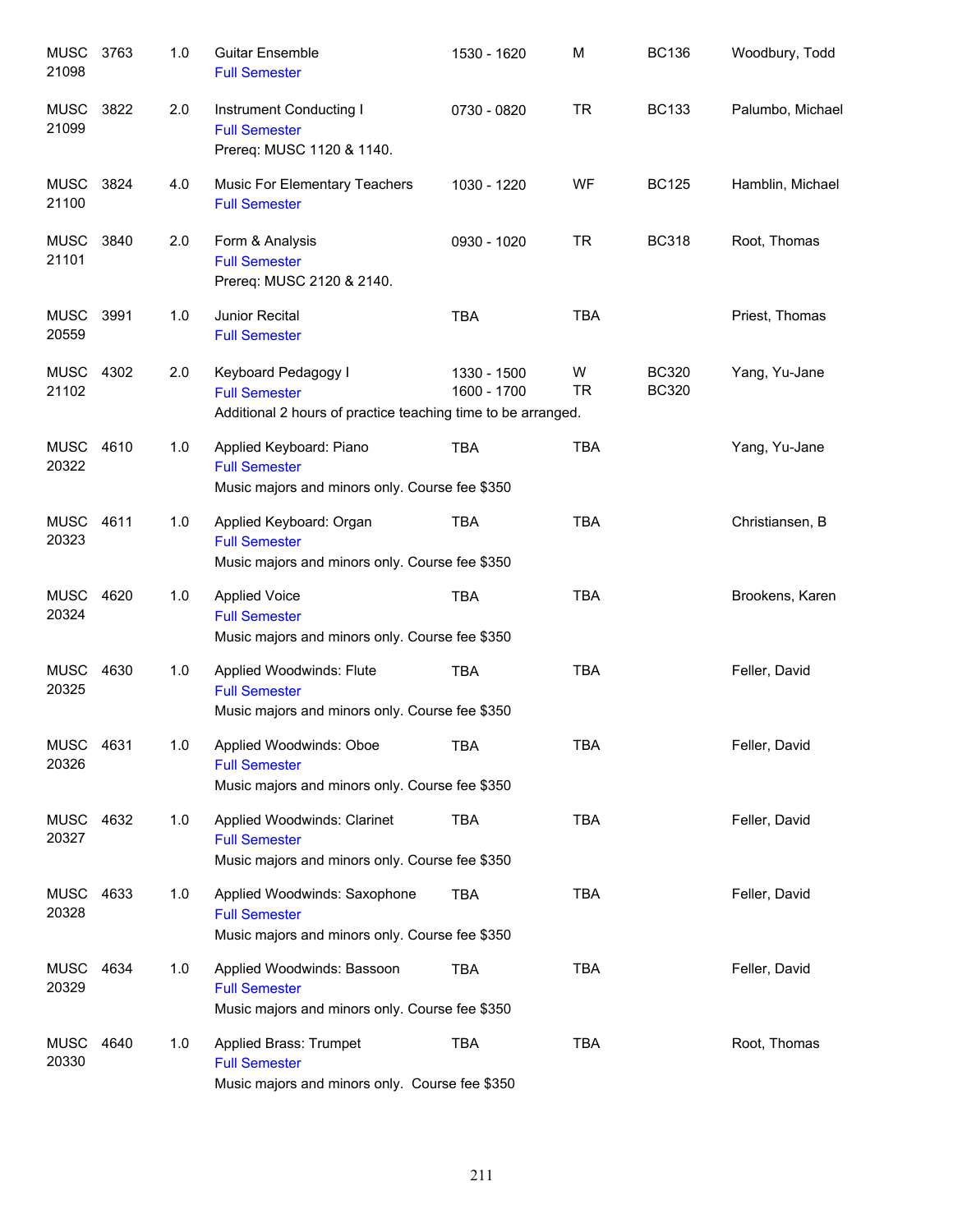| MUSC<br>20331             | 4641 | 1.0 | Applied Brass: French Horn<br><b>Full Semester</b><br>Music majors and minors only. Course fee \$350                                                                                                                                          | <b>TBA</b>  | <b>TBA</b> |              | Root, Thomas     |
|---------------------------|------|-----|-----------------------------------------------------------------------------------------------------------------------------------------------------------------------------------------------------------------------------------------------|-------------|------------|--------------|------------------|
| MUSC<br>20332             | 4642 | 1.0 | Applied Brass: Trombone<br><b>Full Semester</b><br>Music majors and minors only. Course fee \$350                                                                                                                                             | TBA         | <b>TBA</b> |              | Root, Thomas     |
| MUSC<br>20333             | 4643 | 1.0 | Applied Brass: Euphonium/Tuba<br><b>Full Semester</b><br>Music majors and minors only. Course fee \$350                                                                                                                                       | <b>TBA</b>  | <b>TBA</b> |              | Root, Thomas     |
| MUSC<br>20334             | 4650 | 1.0 | Applied Strings: Violin<br><b>Full Semester</b><br>Music majors and minors only. Course fee \$350                                                                                                                                             | <b>TBA</b>  | <b>TBA</b> |              | Palumbo, Michael |
| MUSC<br>20335             | 4651 | 1.0 | Applied Strings: Viola<br><b>Full Semester</b><br>Music majors and minors only. Course fee \$350                                                                                                                                              | <b>TBA</b>  | <b>TBA</b> |              | Palumbo, Michael |
| MUSC<br>20336             | 4652 | 1.0 | Applied Strings: Violincello<br><b>Full Semester</b><br>Music majors and minors only. Course fee \$350                                                                                                                                        | TBA         | <b>TBA</b> |              | Palumbo, Michael |
| MUSC<br>20337             | 4653 | 1.0 | <b>Applied Strings: String Bass</b><br><b>Full Semester</b><br>Music majors and minors only. Course fee \$350                                                                                                                                 | <b>TBA</b>  | <b>TBA</b> |              | Palumbo, Michael |
| MUSC<br>20338             | 4654 | 1.0 | Applied Strings: Guitar<br><b>Full Semester</b><br>Music majors and minors only. Course fee \$350                                                                                                                                             | <b>TBA</b>  | <b>TBA</b> |              | Palumbo, Michael |
| MUSC<br>20339             | 4655 | 1.0 | Applied Strings: Harp<br><b>Full Semester</b><br>Music majors and minors only. Course fee \$350                                                                                                                                               | <b>TBA</b>  | <b>TBA</b> |              | Palumbo, Michael |
| MUSC<br>20340             | 4660 | 1.0 | <b>Applied Percussion</b><br><b>Full Semester</b><br>Music majors and minors only. Course fee \$350                                                                                                                                           | <b>TBA</b>  | <b>TBA</b> |              | Keipp, Donald    |
| <b>MUSC</b><br>20341      | 4673 | 2.0 | <b>Private Instruction</b><br><b>Full Semester</b><br>All performance areas. Two hours instruction/ week. Minimum<br>of 18 hrs/ week practice required. One-half hour special<br>assignment. By consent of instructor only. Course fee: \$700 | <b>TBA</b>  | <b>TBA</b> |              | Priest, Thomas   |
| <b>MUSC 4771</b><br>20677 |      | 2.0 | Stringed Instrument Liter I<br><b>Full Semester</b>                                                                                                                                                                                           | 1530 - 1730 | Т          | <b>BC211</b> | Palumbo, Michael |
| <b>MUSC</b><br>23069      | 4820 | 1.0 | Pro Tools 101<br><b>Full Semester</b><br>Course Fee \$55.00                                                                                                                                                                                   | 1030 - 1120 | W          | <b>BC322</b> | Maxson, Mark     |
| <b>MUSC</b><br>21005      | 4822 | 2.0 | Jr High/Mid Schl Music Methods<br><b>Full Semester</b><br>Prerequisite: Completion of piano proficiency exam.<br>Course Fee: \$36.                                                                                                            | 0830 - 0920 | WF         | <b>BC210</b> | Priest, Thomas   |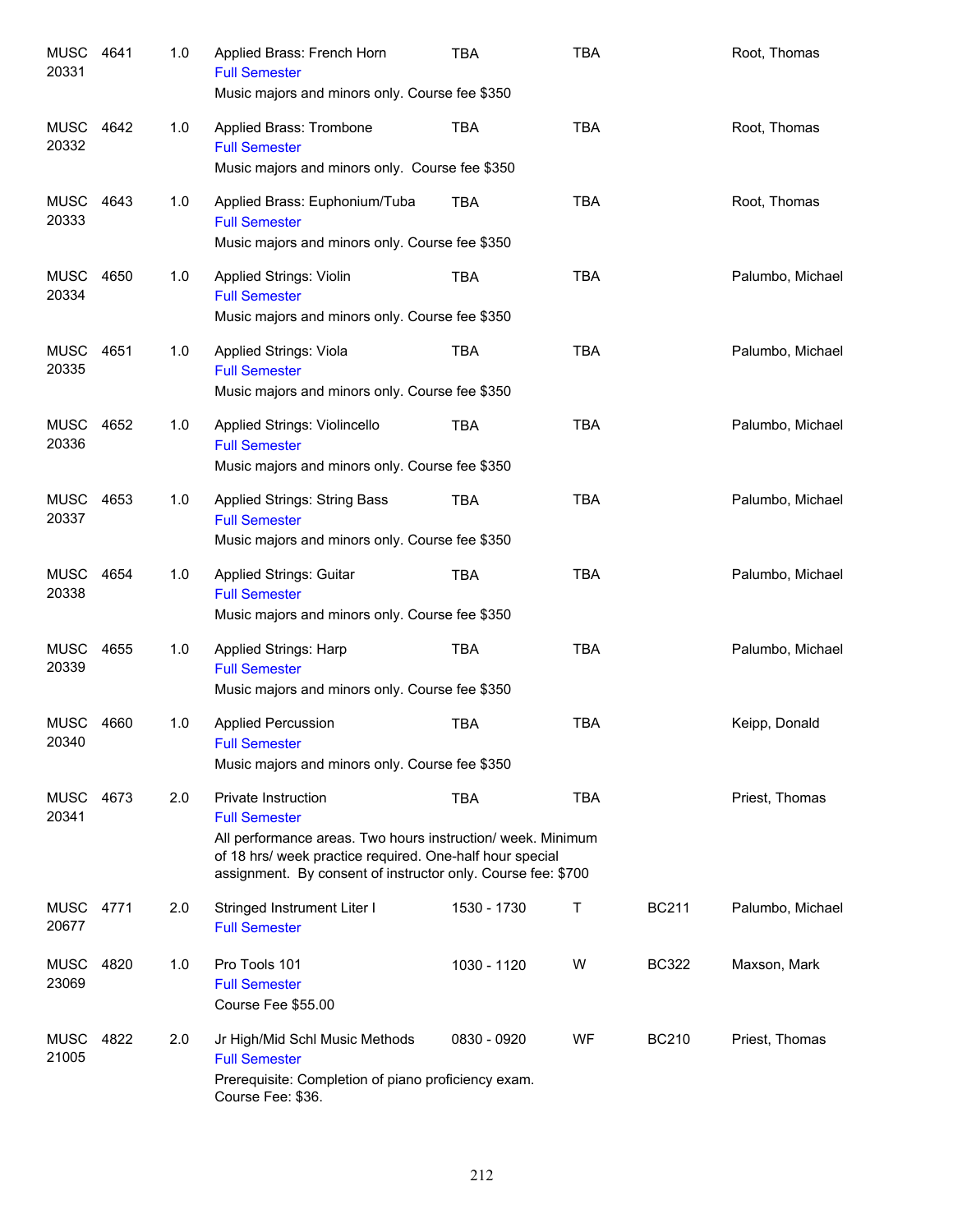| <b>MUSC 4830A</b><br>20523 |       | 1.0 | Directed Readings<br><b>Full Semester</b>                                               | <b>TBA</b> | <b>TBA</b> | Priest, Thomas  |
|----------------------------|-------|-----|-----------------------------------------------------------------------------------------|------------|------------|-----------------|
| MUSC<br>20524              | 4830A | 2.0 | <b>Directed Readings</b><br><b>Full Semester</b>                                        | <b>TBA</b> | <b>TBA</b> | Priest, Thomas  |
| <b>MUSC</b><br>20525       | 4830A | 3.0 | Directed Readings<br><b>Full Semester</b>                                               | <b>TBA</b> | <b>TBA</b> | Priest, Thomas  |
| MUSC<br>20526              | 4830B | 1.0 | Directed Readings/Vocal Pedago<br><b>Full Semester</b><br>Vocal Pedagogy Majors Only.   | <b>TBA</b> | <b>TBA</b> | Brookens, Karen |
| MUSC<br>20527              | 4830B | 2.0 | Directed Readings/Vocal Pedago<br><b>Full Semester</b><br>Vocal Pedagogy Majors Only.   | <b>TBA</b> | <b>TBA</b> | Brookens, Karen |
| <b>MUSC</b><br>20528       | 4830B | 3.0 | Directed Readings/Vocal Pedago<br><b>Full Semester</b><br>Vocal Pedagogy Majors Only.   | <b>TBA</b> | <b>TBA</b> | Brookens, Karen |
| <b>MUSC</b><br>20529       | 4830C | 1.0 | Directed Readings/Music Educat<br><b>Full Semester</b><br>Music Education Majors Only.  | <b>TBA</b> | <b>TBA</b> | Priest, Thomas  |
| <b>MUSC</b><br>20530       | 4830C | 2.0 | Directed Readings/Music Educat<br><b>Full Semester</b><br>Music Education Majors Only.  | <b>TBA</b> | <b>TBA</b> | Priest, Thomas  |
| <b>MUSC</b><br>20531       | 4830C | 3.0 | Directed Readings/Music Educat<br><b>Full Semester</b><br>Music Education Majors Only.  | <b>TBA</b> | <b>TBA</b> | Priest, Thomas  |
| <b>MUSC</b><br>20532       | 4830D | 1.0 | Directed Readings/Keyboarding<br><b>Full Semester</b><br>Keyboard Pedagogy Majors Only. | <b>TBA</b> | <b>TBA</b> | Yang, Yu-Jane   |
| <b>MUSC</b><br>20533       | 4830D | 2.0 | Directed Readings/Keyboarding<br><b>Full Semester</b><br>Keyboard Pedagogy Majors Only. | TBA        | TBA        | Yang, Yu-Jane   |
| <b>MUSC</b><br>20534       | 4830D | 3.0 | Directed Readings/Keyboarding<br><b>Full Semester</b><br>Keyboard Pedagogy Majors Only. | <b>TBA</b> | <b>TBA</b> | Yang, Yu-Jane   |
| <b>MUSC</b><br>20535       | 4860A | 1.0 | Internship in Music<br><b>Full Semester</b><br>Vocal Pedagogy Majors Only.              | <b>TBA</b> | <b>TBA</b> | Priest, Thomas  |
| <b>MUSC</b><br>20536       | 4860A | 2.0 | Internship in Music<br><b>Full Semester</b><br>Vocal Pedagogy Majors Only.              | <b>TBA</b> | <b>TBA</b> | Priest, Thomas  |
| <b>MUSC</b><br>20537       | 4860A | 3.0 | Internship in Music<br><b>Full Semester</b>                                             | <b>TBA</b> | <b>TBA</b> | Priest, Thomas  |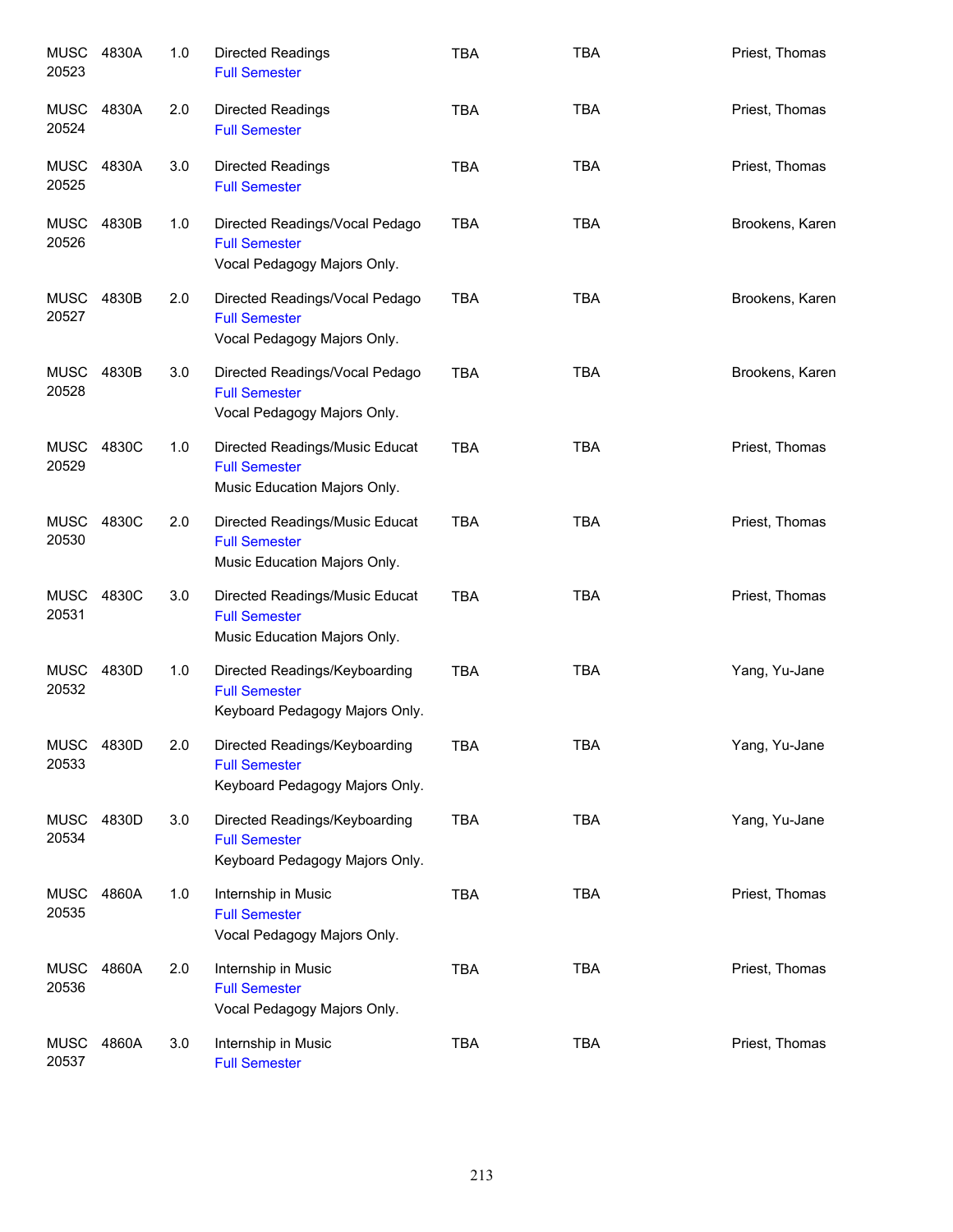| <b>MUSC</b><br>20538 | 4860B | 1.0 | Internship/Vocal Pedagogy<br><b>Full Semester</b><br>Vocal Pedagogy Majors Only.   | <b>TBA</b>  | <b>TBA</b> |              | Brookens, Karen |
|----------------------|-------|-----|------------------------------------------------------------------------------------|-------------|------------|--------------|-----------------|
| MUSC<br>20539        | 4860B | 2.0 | Internship/Vocal Pedagogy<br><b>Full Semester</b><br>Vocal Pedagogy Majors Only.   | <b>TBA</b>  | <b>TBA</b> |              | Brookens, Karen |
| <b>MUSC</b><br>20540 | 4860B | 3.0 | Internship/Vocal Pedagogy<br><b>Full Semester</b><br>Vocal Pedagogy Majors Only.   | <b>TBA</b>  | <b>TBA</b> |              | Brookens, Karen |
| <b>MUSC</b><br>20541 | 4860C | 1.0 | Internship/Music Education<br><b>Full Semester</b><br>Music Education Majors Only. | <b>TBA</b>  | <b>TBA</b> |              | Priest, Thomas  |
| <b>MUSC</b><br>20542 | 4860C | 2.0 | Internship/Music Education<br><b>Full Semester</b><br>Music Education Majors Only. | <b>TBA</b>  | <b>TBA</b> |              | Priest, Thomas  |
| <b>MUSC</b><br>20543 | 4860C | 3.0 | Internship/Music Education<br><b>Full Semester</b><br>Music Education majors only. | <b>TBA</b>  | <b>TBA</b> |              | Priest, Thomas  |
| <b>MUSC</b><br>20544 | 4860D | 1.0 | Intern/Keyboard Pedagogy<br><b>Full Semester</b><br>Keyboard Pedagogy Majors Only. | <b>TBA</b>  | <b>TBA</b> |              | Yang, Yu-Jane   |
| <b>MUSC</b><br>20545 | 4860D | 2.0 | Intern/Keyboard Pedagogy<br><b>Full Semester</b><br>Keyboard Pedagogy Majors Only. | <b>TBA</b>  | <b>TBA</b> |              | Yang, Yu-Jane   |
| <b>MUSC</b><br>20546 | 4860D | 3.0 | Intern/Keyboard Pedagogy<br><b>Full Semester</b><br>Keyboard Pedagogy Majors Only. | <b>TBA</b>  | <b>TBA</b> |              | Yang, Yu-Jane   |
| MUSC<br>20547        | 4890  | 1.0 | Cooperative Work Experience<br><b>Full Semester</b>                                | <b>TBA</b>  | <b>TBA</b> |              | Priest, Thomas  |
| <b>MUSC</b><br>20548 | 4890  | 2.0 | Cooperative Work Experience<br><b>Full Semester</b>                                | <b>TBA</b>  | <b>TBA</b> |              | Priest, Thomas  |
| <b>MUSC</b><br>20549 | 4890  | 3.0 | Cooperative Work Experience<br><b>Full Semester</b>                                | <b>TBA</b>  | <b>TBA</b> |              | Priest, Thomas  |
| <b>MUSC</b><br>20550 | 4890  | 4.0 | Cooperative Work Experience<br><b>Full Semester</b>                                | <b>TBA</b>  | <b>TBA</b> |              | Priest, Thomas  |
| <b>MUSC</b><br>20551 | 4890  | 5.0 | Cooperative Work Experience<br><b>Full Semester</b>                                | <b>TBA</b>  | <b>TBA</b> |              | Priest, Thomas  |
| <b>MUSC</b><br>20552 | 4890  | 6.0 | Cooperative Work Experience<br><b>Full Semester</b>                                | <b>TBA</b>  | <b>TBA</b> |              | Priest, Thomas  |
| <b>MUSC</b><br>21629 | 4910  | 2.0 | Opera Production<br><b>Full Semester</b>                                           | 1330 - 1520 | <b>TR</b>  | <b>BC136</b> | Brookens, Karen |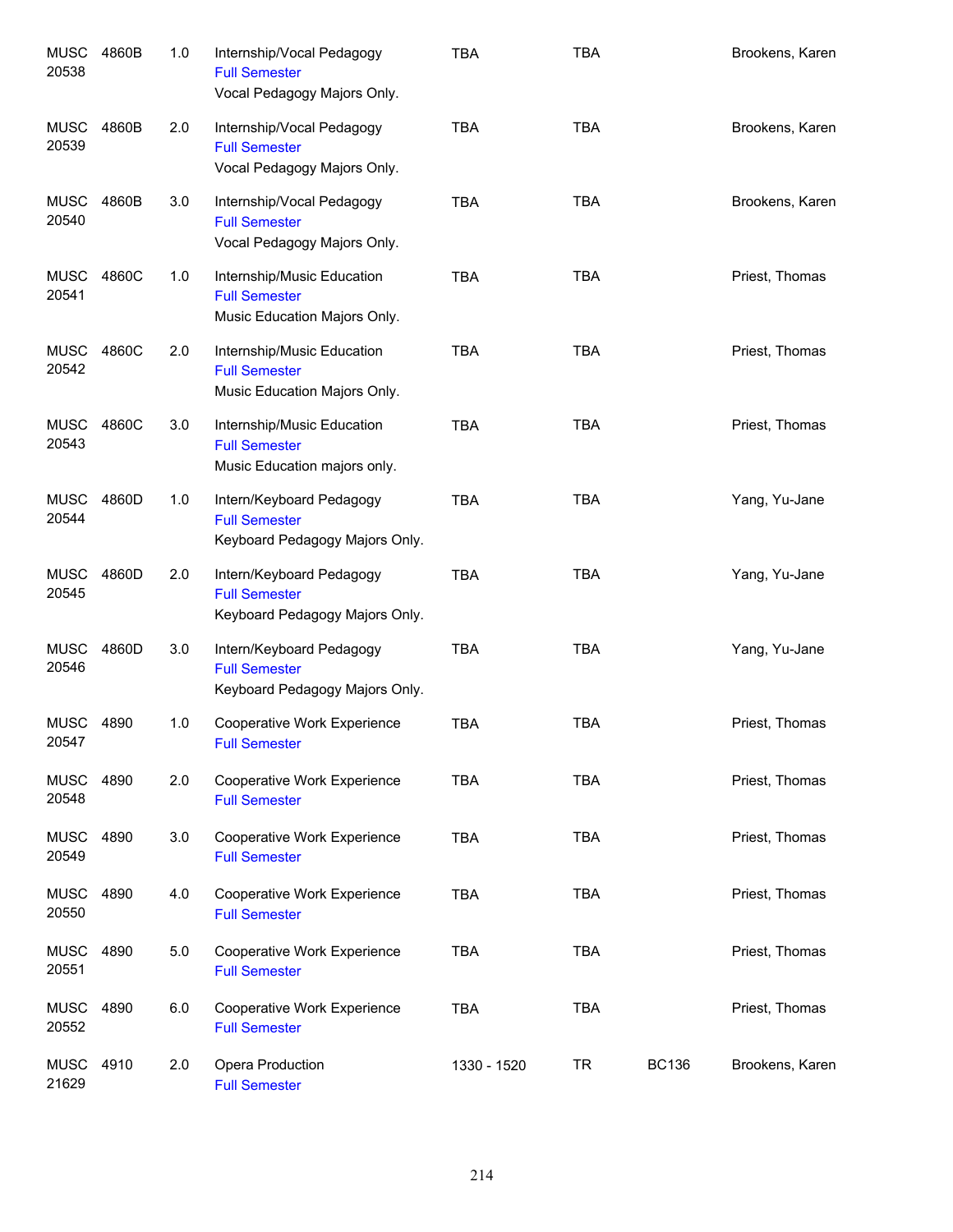| <b>MUSC</b><br>20553 | 4920 | 1.0 | Workshop<br><b>Full Semester</b>                                                                                                                                          | <b>TBA</b>  | <b>TBA</b> |              | Priest, Thomas      |
|----------------------|------|-----|---------------------------------------------------------------------------------------------------------------------------------------------------------------------------|-------------|------------|--------------|---------------------|
| <b>MUSC</b><br>20554 | 4920 | 2.0 | Workshop<br><b>Full Semester</b>                                                                                                                                          | <b>TBA</b>  | <b>TBA</b> |              | Priest, Thomas      |
| <b>MUSC</b><br>20555 | 4920 | 3.0 | Workshop<br><b>Full Semester</b>                                                                                                                                          | <b>TBA</b>  | <b>TBA</b> |              | Priest, Thomas      |
| <b>MUSC</b><br>20556 | 4920 | 4.0 | Workshop<br><b>Full Semester</b>                                                                                                                                          | <b>TBA</b>  | <b>TBA</b> |              | Priest, Thomas      |
| <b>MUSC</b><br>20557 | 4991 | 1.0 | Senior Recital<br><b>Full Semester</b><br>4000 level of private instruction.                                                                                              | <b>TBA</b>  | <b>TBA</b> |              | Priest, Thomas      |
| <b>MUSC</b><br>20558 | 4992 | 1.0 | Senior Project<br><b>Full Semester</b><br>4000 level of private instruction. Music Education majors<br>only. Call Dr. Priest at 801-626-7181 for approval to<br>register. | <b>TBA</b>  | <b>TBA</b> |              | Priest, Thomas      |
| <b>NAVS</b><br>20835 | 1010 | 2.0 | Introduction to Naval Science<br><b>Full Semester</b>                                                                                                                     | <b>TBA</b>  | <b>TBA</b> |              | Barraza, Louis      |
| <b>NAVS</b><br>20839 | 1020 | 3.0 | Sea Power and Maritime Affaire<br><b>Full Semester</b>                                                                                                                    | <b>TBA</b>  | <b>TBA</b> |              | Barraza, Louis      |
| <b>NAVS</b><br>20841 | 2010 | 3.0 | Naval Ship Systems I<br><b>Full Semester</b>                                                                                                                              | <b>TBA</b>  | <b>TBA</b> |              | Barraza, Louis      |
| <b>NAVS</b><br>20843 | 2020 | 4.0 | Naval Ship Systems II<br><b>Full Semester</b>                                                                                                                             | <b>TBA</b>  | <b>TBA</b> |              | Barraza, Louis      |
| <b>NAVS</b><br>20845 | 2110 | 4.0 | <b>Evolution of Warfare</b><br><b>Full Semester</b>                                                                                                                       | <b>TBA</b>  | <b>TBA</b> |              | Barraza, Louis      |
| <b>NAVS</b><br>20846 | 3010 | 3.0 | Naval Operations /Navigation 1<br><b>Full Semester</b>                                                                                                                    | TBA         | TBA        |              | Barraza, Louis      |
| <b>NAVS</b><br>20848 | 3020 | 3.0 | Naval Operations/ Navigation 2<br><b>Full Semester</b>                                                                                                                    | TBA         | <b>TBA</b> |              | Barraza, Louis      |
| <b>NAVS</b><br>20850 | 3110 | 4.0 | Amphibious Warfare<br><b>Full Semester</b>                                                                                                                                | <b>TBA</b>  | <b>TBA</b> |              | Barraza, Louis      |
| <b>NAVS</b><br>20851 | 4010 | 3.0 | Leadership and Management<br><b>Full Semester</b>                                                                                                                         | TBA         | <b>TBA</b> |              | Barraza, Louis      |
| <b>NEUR</b><br>22911 | 2050 | 3.0 | Introduction to Neuroscience<br><b>Full Semester</b><br>Course Fee \$15.00                                                                                                | 1030 - 1120 | <b>MWF</b> | <b>SS378</b> | Schmolesky, Matthew |
| <b>NEUR</b><br>23650 | 2810 | 1.0 | Neuroscience Laboratory<br><b>Full Semester</b>                                                                                                                           | 1330 - 1530 | M          | <b>SS323</b> | Schmolesky, Matthew |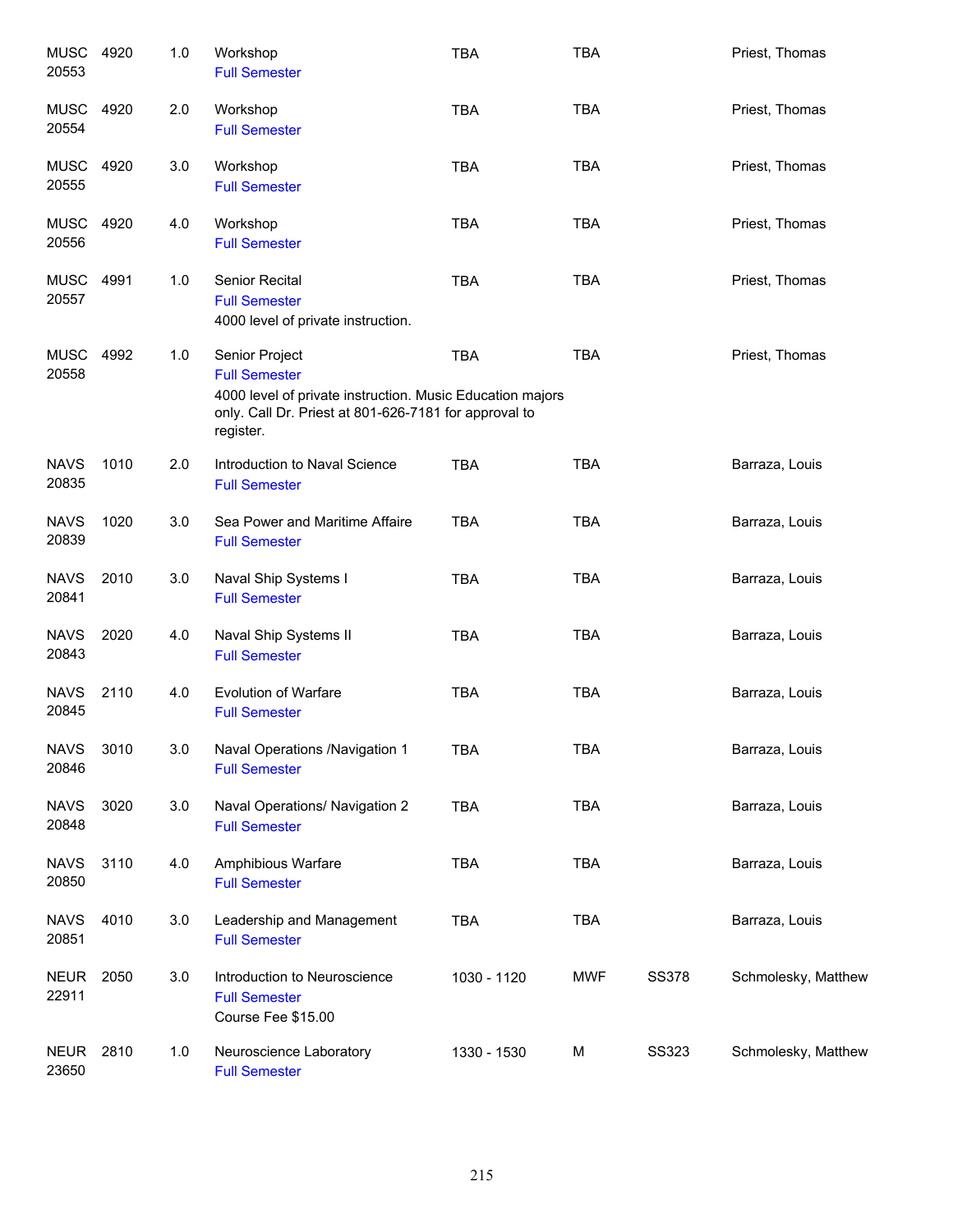| <b>NRSG</b><br>21771 | 1030 | 3.0 | <b>Found of Nursing Practice</b><br><b>Full Semester</b>                                                                                                                                               | 1230 - 1400                | WF         | MH327            | Forest, Linda      |
|----------------------|------|-----|--------------------------------------------------------------------------------------------------------------------------------------------------------------------------------------------------------|----------------------------|------------|------------------|--------------------|
| <b>NRSG</b><br>21774 | 1030 | 3.0 | Found of Nursing Practice<br><b>Full Semester</b>                                                                                                                                                      | 0930 - 1100<br>1530 - 1700 | F<br>R     | D02114<br>D02114 | Culliton, Kathleen |
| <b>NRSG</b><br>21780 | 1030 | 3.0 | <b>Found of Nursing Practice</b><br><b>Full Semester</b>                                                                                                                                               | 1430 - 1600                | WF         | MH327            | Forest, Linda      |
| <b>NRSG</b><br>21844 | 1030 | 3.0 | Found of Nursing Practice<br><b>Full Semester</b>                                                                                                                                                      | 0830 - 1130                | R          | AS203            | Reese, Jody        |
| <b>NRSG</b><br>24435 | 1030 | 3.0 | Found of Nursing Practice<br><b>Full Semester</b><br>To access the online course materials, please log in through<br>the student portal (eWeber) at http://weber.edu and select:<br>"current students" | <b>TBA</b>                 | <b>TBA</b> | <b>OL</b>        | Sellers, R         |
| <b>NRSG</b><br>21716 | 1031 | 3.0 | Found Of Nursing Clinical<br><b>Full Semester</b><br>Course Fee \$280.00                                                                                                                               | <b>TBA</b>                 | M          |                  | Harris, Jeanette   |
| <b>NRSG</b><br>21717 | 1031 | 3.0 | Found Of Nursing Clinical<br><b>Full Semester</b><br>Course Fee \$280.00                                                                                                                               | <b>TBA</b>                 | M          |                  | Welninski, Carol   |
| <b>NRSG</b><br>21718 | 1031 | 3.0 | Found Of Nursing Clinical<br><b>Full Semester</b><br>Course Fee \$280.00                                                                                                                               | <b>TBA</b>                 | T          |                  | Harris, Jeanette   |
| <b>NRSG</b><br>21720 | 1031 | 3.0 | Found Of Nursing Clinical<br><b>Full Semester</b><br>Course Fee \$280.00                                                                                                                               | <b>TBA</b>                 | Τ          |                  | Leggett, Diane     |
| <b>NRSG</b><br>21784 | 1031 | 3.0 | Found Of Nursing Clinical<br><b>Full Semester</b><br>Course Fee \$280.00                                                                                                                               | <b>TBA</b>                 | M          |                  | Holman, Rieneke    |
| <b>NRSG</b><br>21787 | 1031 | 3.0 | Found Of Nursing Clinical<br><b>Full Semester</b><br>Course Fee \$280.00                                                                                                                               | <b>TBA</b>                 | M          |                  | Leggett, Diane     |
| <b>NRSG</b><br>21789 | 1031 | 3.0 | Found Of Nursing Clinical<br><b>Full Semester</b><br>Course Fee \$280.00                                                                                                                               | <b>TBA</b>                 | M          |                  | Harris, Jeanette   |
| <b>NRSG</b><br>21790 | 1031 | 3.0 | Found Of Nursing Clinical<br><b>Full Semester</b><br>Course Fee \$280.00                                                                                                                               | <b>TBA</b>                 | Τ          |                  | Forest, Linda      |
| <b>NRSG</b><br>21792 | 1031 | 3.0 | Found Of Nursing Clinical<br><b>Full Semester</b><br>Course Fee \$280.00                                                                                                                               | <b>TBA</b>                 | Τ          |                  | Forest, Linda      |
| <b>NRSG</b><br>21794 | 1031 | 3.0 | Found Of Nursing Clinical<br><b>Full Semester</b><br>Course Fee \$280.00                                                                                                                               | <b>TBA</b>                 | M          |                  | Holman, Rieneke    |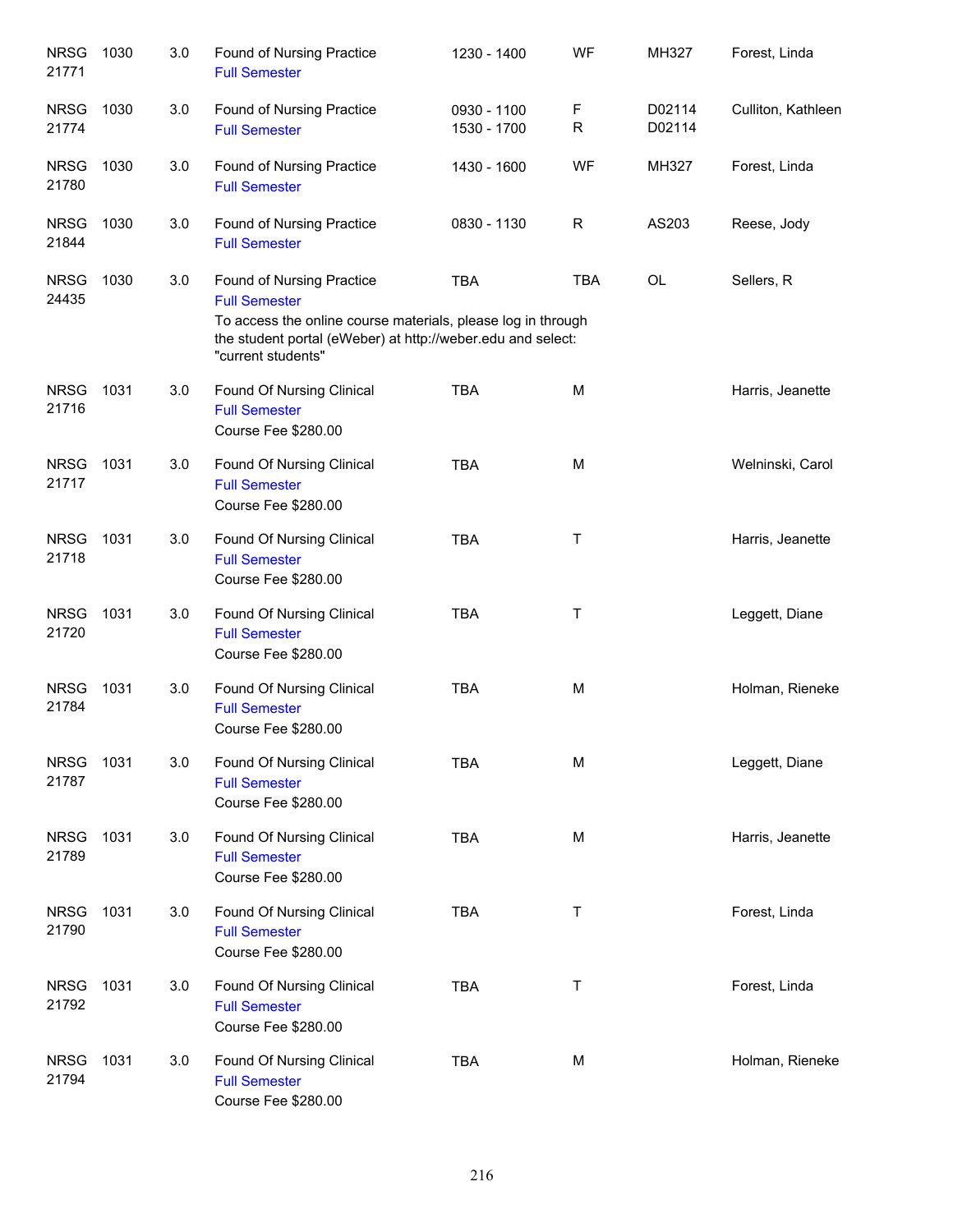| <b>NRSG</b><br>21846 | 1031 | 3.0 | Found Of Nursing Clinical<br><b>Full Semester</b><br>Course Fee \$280.00                                                                                                                                                             | <b>TBA</b>                 | <b>MW</b>  |                  | Collett, Debra     |
|----------------------|------|-----|--------------------------------------------------------------------------------------------------------------------------------------------------------------------------------------------------------------------------------------|----------------------------|------------|------------------|--------------------|
| <b>NRSG</b><br>21847 | 1031 | 3.0 | Found Of Nursing Clinical<br><b>Full Semester</b><br>Course Fee \$280.00                                                                                                                                                             | <b>TBA</b>                 | <b>MW</b>  |                  | Reese, Jody        |
| <b>NRSG</b><br>21848 | 1031 | 3.0 | Found Of Nursing Clinical<br><b>Full Semester</b><br>Course Fee \$280.00                                                                                                                                                             | <b>TBA</b>                 | <b>MW</b>  |                  | Collett, Debra     |
| <b>NRSG</b><br>24436 | 1031 | 3.0 | Found Of Nursing Clinical<br><b>Full Semester</b><br>To access the online course materials please log in through<br>the student portal (eWeber) at http://weber.edu and select:<br>"current students"<br><b>Course Fee \$255.00</b>  | <b>TBA</b>                 | <b>TBA</b> | <b>OL</b>        | Wankier, Jamie     |
| <b>NRSG</b><br>24437 | 1031 | 3.0 | Found Of Nursing Clinical<br><b>Full Semester</b><br>To access the online course materials, please log in through<br>the student portal (eWeber) at http://weber.edu and select:<br>"current students"<br><b>Course Fee \$255.00</b> | <b>TBA</b>                 | TBA        | <b>OL</b>        | Nishikawa, Toby    |
| <b>NRSG</b><br>21775 | 1050 | 3.0 | <b>Treatment Modalities</b><br><b>Full Semester</b>                                                                                                                                                                                  | 0730 - 0900<br>1330 - 1500 | F<br>R     | D02114<br>D02114 | Culliton, Kathleen |
| <b>NRSG</b><br>21795 | 1050 | 3.0 | <b>Treatment Modalities</b><br><b>Full Semester</b>                                                                                                                                                                                  | 1230 - 1400                | WF         | MH332            | Holman, Rieneke    |
| <b>NRSG</b><br>21796 | 1050 | 3.0 | <b>Treatment Modalities</b><br><b>Full Semester</b>                                                                                                                                                                                  | 1430 - 1600                | <b>WF</b>  | MH332            | Holman, Rieneke    |
| <b>NRSG</b><br>21849 | 1050 | 3.0 | <b>Treatment Modalities</b><br><b>Full Semester</b>                                                                                                                                                                                  | 0830 - 1130                | Т          | AS203            | Haas, Debra        |
| <b>NRSG</b><br>24438 | 1050 | 3.0 | <b>Treatment Modalities</b><br><b>Full Semester</b><br>To access the online course materials, please log in through<br>the student portal (eWeber) at http://weber.edu and select:<br>"current students"                             | <b>TBA</b>                 | <b>TBA</b> | OL               | Sandall, Brandon   |
| <b>NRSG</b><br>21776 | 2050 | 2.0 | <b>Treatment Modalities</b><br><b>Full Semester</b>                                                                                                                                                                                  | 0830 - 1029                | M          | D02114           | Rice, Pamela       |
| <b>NRSG</b><br>21798 | 2050 | 2.0 | <b>Treatment Modalities</b><br><b>Full Semester</b>                                                                                                                                                                                  | 1230 - 1430                | M          | MH327            | Rice, Pamela       |
| <b>NRSG</b><br>21800 | 2050 | 2.0 | <b>Treatment Modalities</b><br><b>Full Semester</b>                                                                                                                                                                                  | 1430 - 1630                | M          | MH327            | Rice, Pamela       |
| <b>NRSG</b><br>21851 | 2050 | 2.0 | <b>Treatment Modalities</b><br><b>Full Semester</b>                                                                                                                                                                                  | 0800 - 1000                | F          | AS203            | Kelly, Jonny       |
| <b>NRSG</b><br>21856 | 2050 | 2.0 | <b>Treatment Modalities</b><br><b>Full Semester</b>                                                                                                                                                                                  | 1000 - 1200                | F          | AS203            | Kelly, Jonny       |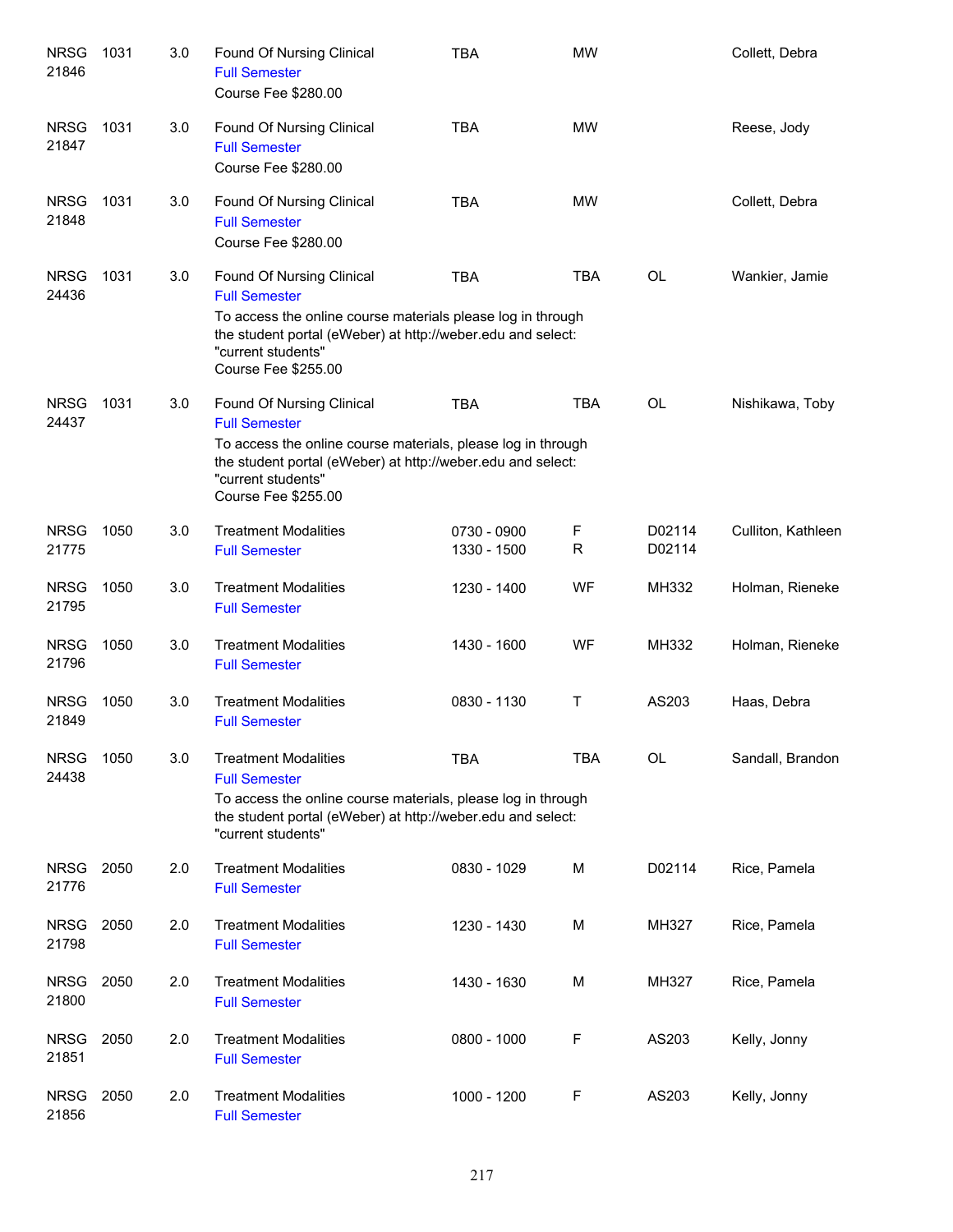| <b>NRSG</b><br>24446 | 2050 | 2.0   | <b>Treatment Modalities</b><br><b>Full Semester</b>                                                                                               | <b>TBA</b>  | <b>TBA</b> | <b>OL</b> | Stam, Lovenia    |
|----------------------|------|-------|---------------------------------------------------------------------------------------------------------------------------------------------------|-------------|------------|-----------|------------------|
|                      |      |       | To access the online course materials, please log in through<br>the student portal (eWeber) at http://weber.edu and select:<br>"current students" |             |            |           |                  |
| <b>NRSG</b><br>24573 | 2050 | 2.0   | <b>Treatment Modalities</b><br><b>Full Semester</b><br>Snow/Richfield                                                                             | <b>TBA</b>  | <b>TBA</b> |           | Jorgensen, Cyndi |
| <b>NRSG</b><br>24818 | 2050 | 2.0   | <b>Treatment Modalities</b><br><b>Full Semester</b>                                                                                               | 1000 - 1200 | M          |           | Sandall, Brandon |
| <b>NRSG</b><br>21801 | 2060 | 2.0   | Psychiatric/Mental Health<br><b>Full Semester</b>                                                                                                 | 1430 - 1630 | M          | MH332     | Molen, Pamela    |
| <b>NRSG</b><br>21803 | 2060 | 2.0   | Psychiatric/Mental Health<br><b>Full Semester</b>                                                                                                 | 1230 - 1430 | M          | MH332     | Molen, Pamela    |
| <b>NRSG</b><br>21863 | 2060 | 2.0   | Psychiatric/Mental Health<br><b>Full Semester</b>                                                                                                 | 1230 - 1430 | F          | AS203     | Young, Melissa   |
| <b>NRSG</b><br>22925 | 2060 | 2.0   | Psychiatric/Mental Health<br><b>Full Semester</b>                                                                                                 | <b>TBA</b>  | <b>TBA</b> |           | Turner, Patricia |
| <b>NRSG</b><br>21805 | 2061 | 1.0   | Psych/Mental Health Clinical<br><b>Full Semester</b>                                                                                              | <b>TBA</b>  | <b>TBA</b> |           | Molen, Pamela    |
| <b>NRSG</b><br>21807 | 2061 | 1.0   | Psych/Mental Health Clinical<br><b>Full Semester</b>                                                                                              | <b>TBA</b>  | <b>TBA</b> |           | Molen, Pamela    |
| <b>NRSG</b><br>21808 | 2061 | 1.0   | Psych/Mental Health Clinical<br><b>Full Semester</b>                                                                                              | <b>TBA</b>  | <b>TBA</b> |           | Molen, Pamela    |
| <b>NRSG</b><br>21810 | 2061 | 1.0   | Psych/Mental Health Clinical<br><b>Full Semester</b>                                                                                              | <b>TBA</b>  | <b>TBA</b> |           | Forest, Linda    |
| NRSG 2061<br>21811   |      | $1.0$ | Psych/Mental Health Clinical<br><b>Full Semester</b>                                                                                              | TBA         | TBA        |           | Molen, Pamela    |
| <b>NRSG</b><br>21812 | 2061 | 1.0   | Psych/Mental Health Clinical<br><b>Full Semester</b>                                                                                              | <b>TBA</b>  | <b>TBA</b> |           | Molen, Pamela    |
| <b>NRSG</b><br>21865 | 2061 | 1.0   | Psych/Mental Health Clinical<br><b>Full Semester</b>                                                                                              | <b>TBA</b>  | <b>TBA</b> |           | Young, Melissa   |
| <b>NRSG</b><br>21867 | 2061 | 1.0   | Psych/Mental Health Clinical<br><b>Full Semester</b>                                                                                              | <b>TBA</b>  | <b>TBA</b> |           | Young, Melissa   |
| <b>NRSG</b><br>22926 | 2061 | 1.0   | Psych/Mental Health Clinical<br><b>Full Semester</b>                                                                                              | <b>TBA</b>  | <b>TBA</b> |           | Turner, Patricia |
| NRSG<br>22927        | 2061 | 1.0   | Psych/Mental Health Clinical<br><b>Full Semester</b>                                                                                              | <b>TBA</b>  | <b>TBA</b> |           | Turner, Patricia |
| <b>NRSG</b><br>22928 | 2061 | 1.0   | Psych/Mental Health Clinical<br><b>Full Semester</b>                                                                                              | <b>TBA</b>  | <b>TBA</b> |           | Turner, Patricia |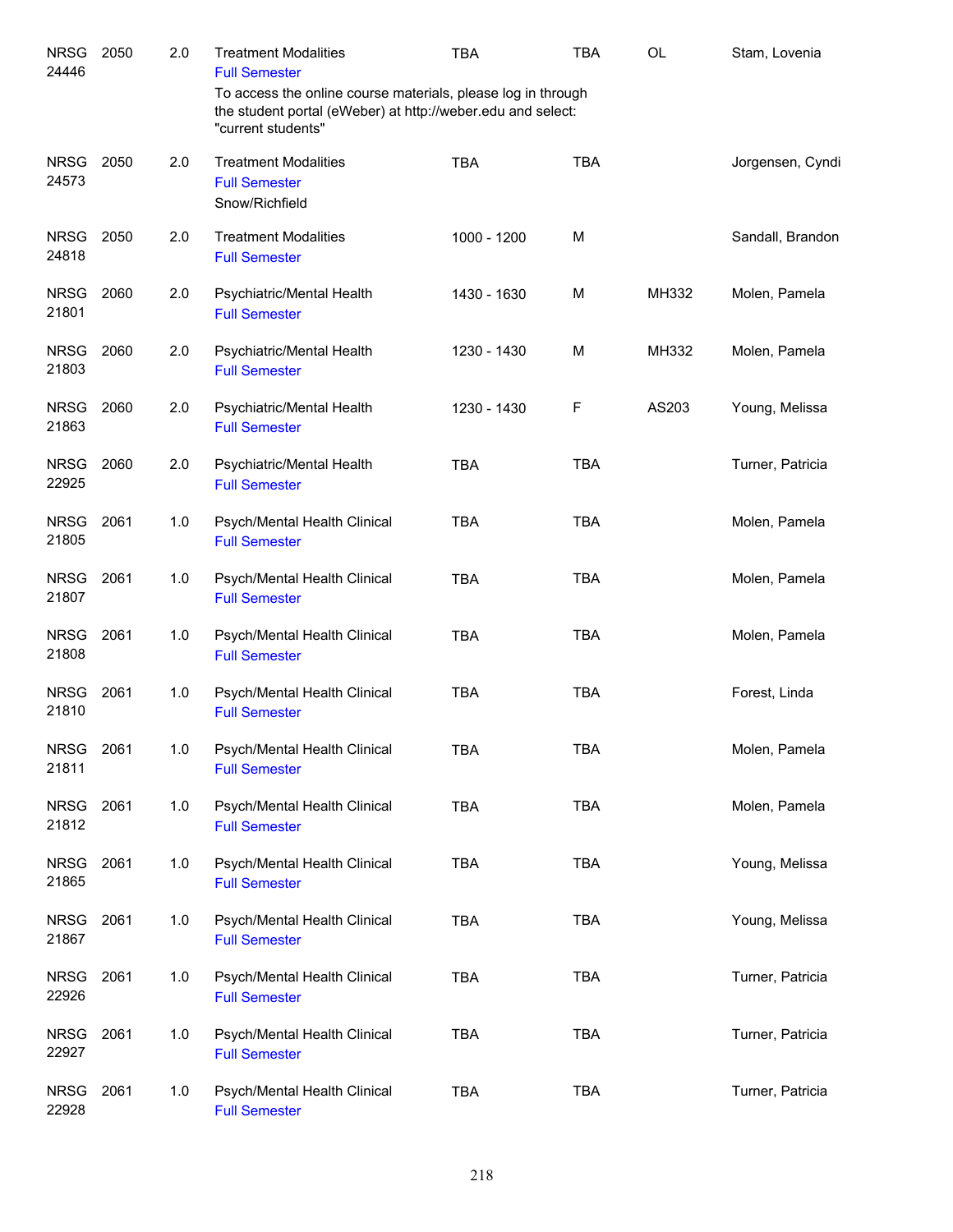| <b>NRSG</b><br>22929 | 2061 | 1.0 | Psych/Mental Health Clinical<br><b>Full Semester</b>                                                                                                                                                        | <b>TBA</b>                 | <b>TBA</b> |           | Turner, Patricia |
|----------------------|------|-----|-------------------------------------------------------------------------------------------------------------------------------------------------------------------------------------------------------------|----------------------------|------------|-----------|------------------|
| <b>NRSG</b><br>21777 | 2070 | 3.0 | Nurs Care - Adults/Children II<br><b>Full Semester</b>                                                                                                                                                      | 0730 - 1029                | W          | D02114    | Hugie, Pamela    |
| <b>NRSG</b><br>21813 | 2070 | 3.0 | Nurs Care - Adults/Children II<br><b>Full Semester</b>                                                                                                                                                      | 1230 - 1530                | Τ          | MH327     | Hugie, Pamela    |
| <b>NRSG</b><br>21816 | 2070 | 3.0 | Nurs Care - Adults/Children II<br><b>Full Semester</b>                                                                                                                                                      | 0730 - 1030                | R          | MH327     | Hugie, Pamela    |
| <b>NRSG</b><br>21868 | 2070 | 3.0 | Nurs Care - Adults/Children II<br><b>Full Semester</b>                                                                                                                                                      | 0730 - 1030                | M          | AS203     | Clark, Heather   |
| <b>NRSG</b><br>21869 | 2070 | 3.0 | Nurs Care - Adults/Children II<br><b>Full Semester</b>                                                                                                                                                      | 1130 - 1430                | M          | AS203     | Clark, Heather   |
| <b>NRSG</b><br>24442 | 2070 | 3.0 | Nurs Care - Adults/Children II<br><b>Full Semester</b><br>To access the online course materials, please log in through<br>the student portal (eWeber) at http://weber.edu and select:<br>"current students" | <b>TBA</b>                 | <b>TBA</b> | <b>OL</b> | Selman, Robert   |
| NRSG 2070<br>24572   |      | 3.0 | Nurs Care - Adults/Children II<br><b>Full Semester</b><br>Snow/Richfield                                                                                                                                    | <b>TBA</b>                 | <b>TBA</b> |           | Brereton, Dean   |
| <b>NRSG</b><br>24819 | 2070 | 3.0 | Nurs Care - Adults/Children II<br><b>Full Semester</b>                                                                                                                                                      | 1000 - 1200<br>1300 - 1400 | F<br>F     |           | Sandall, Brandon |
| <b>NRSG</b><br>21721 | 2071 | 4.0 | Adults/Children II Clinical<br><b>Full Semester</b><br>Course Fee \$340.00                                                                                                                                  | <b>TBA</b>                 | Τ          |           | McCann, Pamela   |
| <b>NRSG</b><br>21723 | 2071 | 4.0 | Adults/Children II Clinical<br><b>Full Semester</b><br>Course Fee \$340.00                                                                                                                                  | <b>TBA</b>                 | Т          |           | Clayton, Marie   |
| <b>NRSG</b><br>21726 | 2071 | 4.0 | Adults/Children II Clinical<br><b>Full Semester</b><br>Course Fee \$340.00                                                                                                                                  | <b>TBA</b>                 | R          |           | Jensen, Joslyn   |
| <b>NRSG</b><br>21728 | 2071 | 4.0 | Adults/Children II Clinical<br><b>Full Semester</b><br>Course Fee \$340.00                                                                                                                                  | <b>TBA</b>                 | <b>TBA</b> |           | Saxton, Linda    |
| <b>NRSG</b><br>21817 | 2071 | 4.0 | Adults/Children II Clinical<br><b>Full Semester</b><br>Course Fee \$340.00                                                                                                                                  | <b>TBA</b>                 | W          |           | Gilbert, Amy     |
| <b>NRSG</b><br>21818 | 2071 | 4.0 | Adults/Children II Clinical<br><b>Full Semester</b><br>Course Fee \$340.00                                                                                                                                  | <b>TBA</b>                 | W          |           | Killebrew, Julie |
| <b>NRSG</b><br>21821 | 2071 | 4.0 | Adults/Children II Clinical<br><b>Full Semester</b><br>Course Fee \$340.00                                                                                                                                  | <b>TBA</b>                 | W          |           | Saxton, Linda    |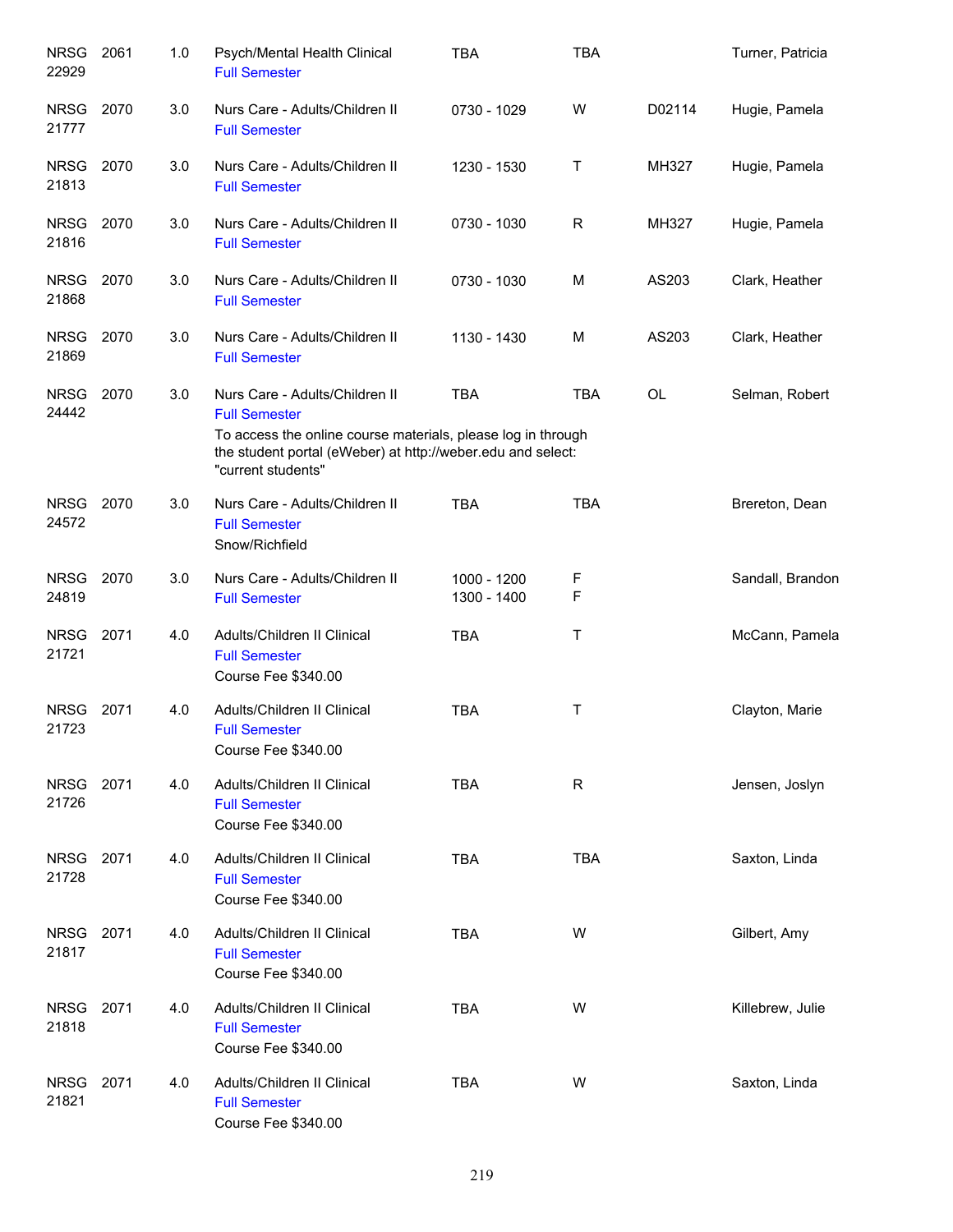| <b>NRSG</b><br>21822 | 2071 | 4.0 | Adults/Children II Clinical<br><b>Full Semester</b><br>Course Fee \$340.00                                                                                                                                                      | <b>TBA</b> | Τ          |           | Saxton, Linda      |
|----------------------|------|-----|---------------------------------------------------------------------------------------------------------------------------------------------------------------------------------------------------------------------------------|------------|------------|-----------|--------------------|
| <b>NRSG</b><br>21824 | 2071 | 4.0 | Adults/Children II Clinical<br><b>Full Semester</b><br>Course Fee \$340.00                                                                                                                                                      | <b>TBA</b> | F          |           | McCann, Pamela     |
| <b>NRSG</b><br>21825 | 2071 | 4.0 | Adults/Children II Clinical<br><b>Full Semester</b><br>Course Fee \$340.00                                                                                                                                                      | <b>TBA</b> | S          |           | Gamble, Joyce      |
| <b>NRSG</b><br>21870 | 2071 | 4.0 | Adults/Children II Clinical<br><b>Full Semester</b><br>Course Fee \$340.00                                                                                                                                                      | <b>TBA</b> | <b>TR</b>  |           | Clark, Heather     |
| NRSG<br>21872        | 2071 | 4.0 | Adults/Children II Clinical<br><b>Full Semester</b><br>Course Fee \$340.00                                                                                                                                                      | <b>TBA</b> | <b>TR</b>  |           | Haas, Debra        |
| <b>NRSG</b><br>21874 | 2071 | 4.0 | Adults/Children II Clinical<br><b>Full Semester</b><br>Course Fee \$340.00                                                                                                                                                      | <b>TBA</b> | <b>TR</b>  |           | Young, Melissa     |
| <b>NRSG</b><br>21875 | 2071 | 4.0 | Adults/Children II Clinical<br><b>Full Semester</b><br>Course Fee \$340.00                                                                                                                                                      | <b>TBA</b> | <b>TR</b>  |           | Bears, Tiffany     |
| <b>NRSG</b><br>24443 | 2071 | 4.0 | Adults/Children II Clinical<br><b>Full Semester</b><br>To access the online course materials, please log in through<br>the student portal (eWeber) at http://weber.edu and select:<br>"current students"<br>Course Fee \$340.00 | <b>TBA</b> | <b>TBA</b> | <b>OL</b> | Kraaima, Tina      |
| <b>NRSG</b><br>24444 | 2071 | 4.0 | Adults/Children II Clinical<br><b>Full Semester</b><br>To access the online course materials, please log in through<br>the student portal (eWeber) at http://weber.edu and select:<br>"current students"<br>Course Fee \$340.00 | <b>TBA</b> | <b>TBA</b> | <b>OL</b> | Kraaima, Tina      |
| <b>NRSG</b><br>24445 | 2071 | 4.0 | Adults/Children II Clinical<br><b>Full Semester</b><br>To access the online course materials, please log in through<br>the student portal (eWeber) at http://weber.edu and select:<br>"current students"<br>Course Fee \$340.00 | <b>TBA</b> | <b>TBA</b> | <b>OL</b> | Kraaima, Tina      |
| <b>NRSG</b><br>24569 | 2071 | 4.0 | Adults/Children II Clinical<br><b>Full Semester</b><br>Snow/Richfield                                                                                                                                                           | <b>TBA</b> | <b>TBA</b> |           | Jorgensen, Cyndi   |
| <b>NRSG</b><br>24570 | 2071 | 4.0 | Adults/Children II Clinical<br><b>Full Semester</b><br>Snow/Richfield                                                                                                                                                           | <b>TBA</b> | <b>TBA</b> |           | Hilderbrand, Susan |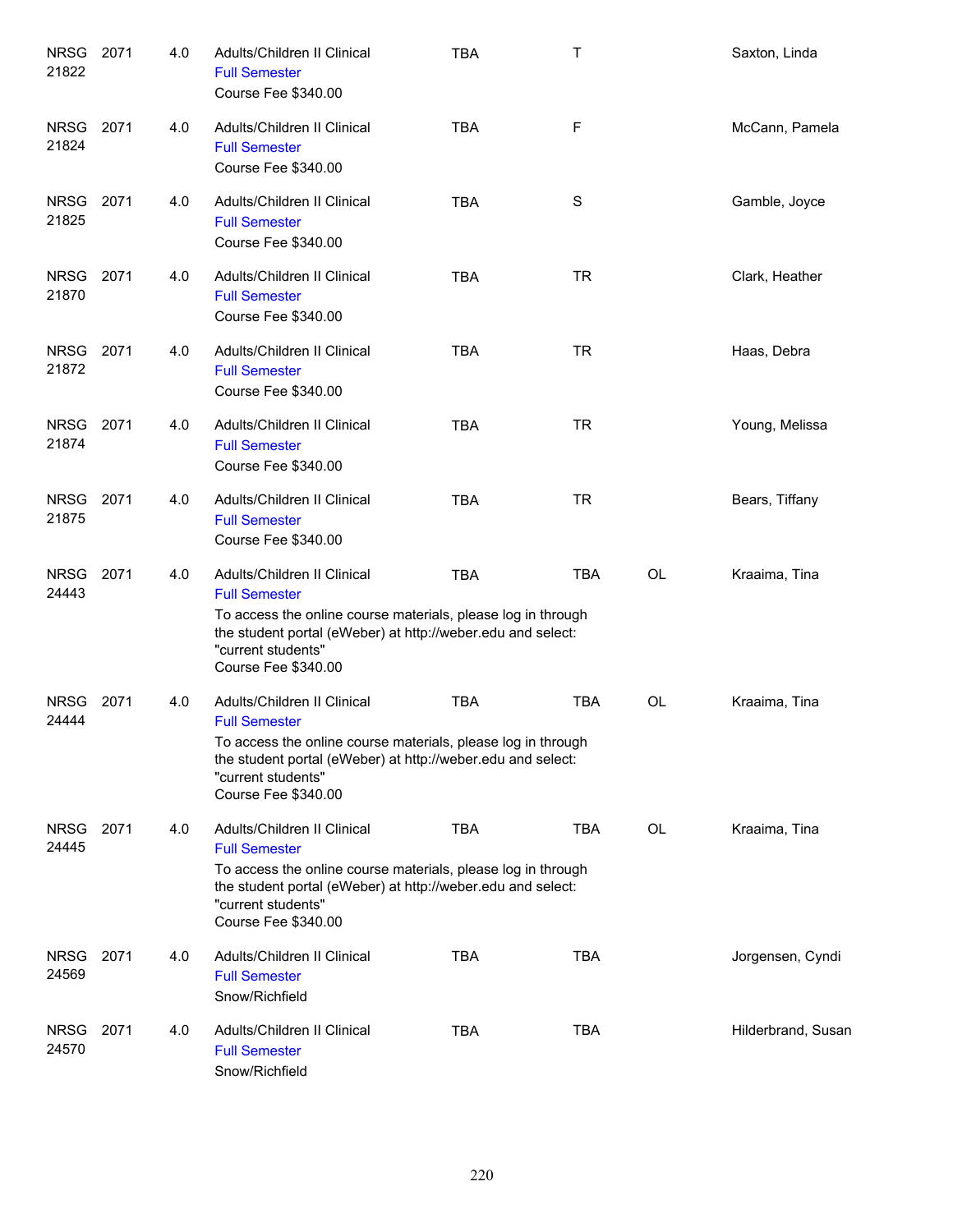| <b>NRSG</b><br>24571 | 2071 | 4.0 | Adults/Children II Clinical<br><b>Full Semester</b><br>Snow/Richfield                                 | <b>TBA</b>  | <b>TBA</b> |       | Brereton, Dean           |
|----------------------|------|-----|-------------------------------------------------------------------------------------------------------|-------------|------------|-------|--------------------------|
| <b>NRSG</b><br>24820 | 2071 | 4.0 | Adults/Children II Clinical<br><b>Full Semester</b><br>Course Fee \$340.00                            | <b>TBA</b>  | Τ          |       | Sandall, Brandon         |
| <b>NRSG</b><br>24821 | 2071 | 4.0 | Adults/Children II Clinical<br><b>Full Semester</b><br>Course Fee \$340.00                            | <b>TBA</b>  | W          |       | Mock, Leslie             |
| <b>NRSG</b><br>24822 | 2071 | 4.0 | Adults/Children II Clinical<br><b>Full Semester</b><br>Course Fee \$340.00                            | <b>TBA</b>  | W          |       | Candland, Cynthia        |
| <b>NRSG</b><br>24823 | 2071 | 4.0 | Adults/Children II Clinical<br><b>Full Semester</b><br>Course Fee \$340.00                            | <b>TBA</b>  | S          |       | Anderson, Kelsie         |
| <b>NRSG</b><br>21832 | 2080 | 2.0 | Patient Care Management<br><b>Full Semester</b>                                                       | 1030 - 1230 | м          | MH304 | Rice, Pamela             |
| <b>NRSG</b><br>22930 | 2080 | 2.0 | Patient Care Management<br><b>Full Semester</b>                                                       | <b>TBA</b>  | <b>TBA</b> |       | Dreyer, Katherine        |
| <b>NRSG</b><br>21833 | 2081 | 3.0 | Patient Care Mgmt Clinical<br><b>Full Semester</b><br>Course Fee \$160.00                             | <b>TBA</b>  | <b>TBA</b> |       | Neville-Swensen, Melissa |
| <b>NRSG</b><br>21835 | 2081 | 3.0 | Patient Care Mgmt Clinical<br><b>Full Semester</b><br>Course Fee \$160.00                             | <b>TBA</b>  | <b>TBA</b> |       | Salmond, Louise          |
| <b>NRSG</b><br>21836 | 2081 | 3.0 | Patient Care Mgmt Clinical<br><b>Full Semester</b><br>Course Fee \$160.00                             | <b>TBA</b>  | <b>TBA</b> |       | Rice, Pamela             |
| <b>NRSG</b><br>22931 | 2081 | 3.0 | Patient Care Mgmt Clinical<br><b>Full Semester</b><br>Course Fee \$160.00                             | <b>TBA</b>  | <b>TBA</b> |       | Dreyer, Katherine        |
| <b>NRSG</b><br>22932 | 2081 | 3.0 | Patient Care Mgmt Clinical<br><b>Full Semester</b><br>Course Fee \$160.00                             | <b>TBA</b>  | <b>TBA</b> |       | Dreyer, Katherine        |
| <b>NRSG</b><br>22933 | 2081 | 3.0 | Patient Care Mgmt Clinical<br><b>Full Semester</b><br>Course Fee \$160.00                             | <b>TBA</b>  | <b>TBA</b> |       | Dreyer, Katherine        |
| <b>NRSG</b><br>22934 | 2081 | 3.0 | Patient Care Mgmt Clinical<br><b>Full Semester</b><br>Course Fee \$160.00                             | <b>TBA</b>  | <b>TBA</b> |       | Kuncl, Nancy             |
| <b>NRSG</b><br>21837 | 2283 | 1.0 | Directed Readings & Projects<br><b>Full Semester</b><br>Please email msimmons1@weber.edu to register. | <b>TBA</b>  | <b>TBA</b> |       | Salmond, Louise          |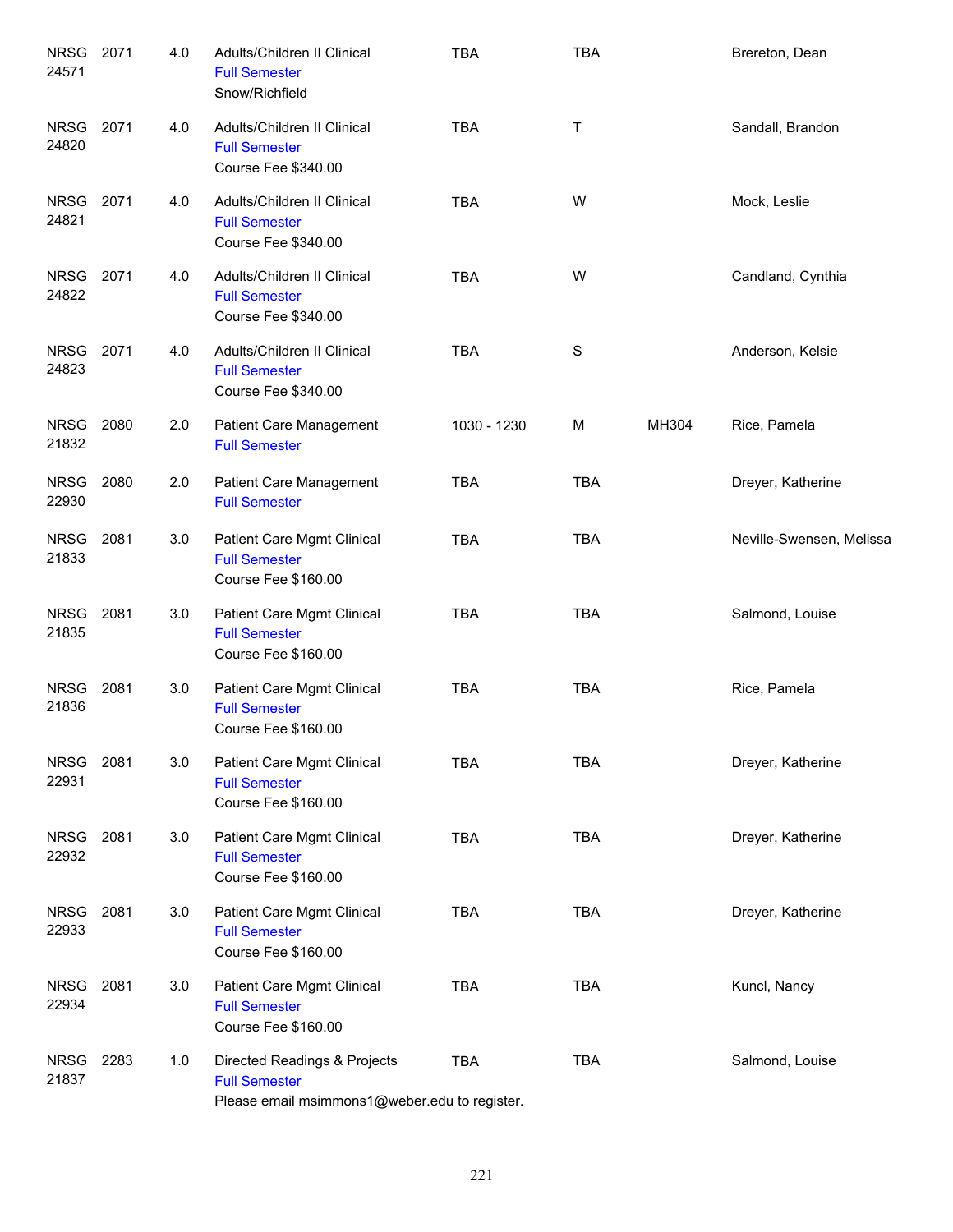| <b>NRSG</b><br>21838 | 2283 | 2.0 | Directed Readings & Projects<br><b>Full Semester</b><br>Please email msimmons1@weber.edu to register.                                                                                                                           | TBA        | <b>TBA</b> |    | Salmond, Louise |
|----------------------|------|-----|---------------------------------------------------------------------------------------------------------------------------------------------------------------------------------------------------------------------------------|------------|------------|----|-----------------|
| <b>NRSG</b><br>21839 | 2283 | 3.0 | Directed Readings & Projects<br><b>Full Semester</b><br>Please email msimmons1@weber.edu to register.                                                                                                                           | TBA        | <b>TBA</b> |    | Salmond, Louise |
| <b>NRSG</b><br>22936 | 2283 | 1.0 | Directed Readings & Projects<br><b>Full Semester</b>                                                                                                                                                                            | <b>TBA</b> | <b>TBA</b> |    | Kuncl, Nancy    |
| <b>NRSG</b><br>22937 | 2283 | 2.0 | Directed Readings & Projects<br><b>Full Semester</b>                                                                                                                                                                            | <b>TBA</b> | <b>TBA</b> |    | Kuncl, Nancy    |
| <b>NRSG</b><br>22938 | 2283 | 3.0 | Directed Readings & Projects<br><b>Full Semester</b>                                                                                                                                                                            | <b>TBA</b> | <b>TBA</b> |    | Kuncl, Nancy    |
| <b>NRSG</b><br>24439 | 2283 | 1.0 | Directed Readings & Projects<br><b>Full Semester</b><br>To access the online course materials, please log in through<br>the student portal (eWeber) at http://weber.edu and select:                                             | <b>TBA</b> | <b>TBA</b> | OL |                 |
| <b>NRSG</b><br>24440 | 2283 | 2.0 | "current students"<br>Directed Readings & Projects<br><b>Full Semester</b><br>To access the online course materials, please log in through<br>the student portal (eWeber) at http://weber.edu and select:<br>"current students" | TBA        | <b>TBA</b> | OL |                 |
| <b>NRSG</b><br>24441 | 2283 | 3.0 | Directed Readings & Projects<br><b>Full Semester</b><br>To access the online course materials, please log in through<br>the student portal (eWeber) at http://weber.edu and select:<br>"current students"                       | <b>TBA</b> | <b>TBA</b> | OL |                 |
| <b>NRSG</b><br>24447 | 2283 | 1.0 | Directed Readings & Projects<br><b>Full Semester</b><br>To access the online course materials, please log in through<br>the student portal (eWeber) at http://weber.edu and select:<br>"current students"                       | <b>TBA</b> | <b>TBA</b> | OL |                 |
| <b>NRSG</b><br>24448 | 2283 | 2.0 | Directed Readings & Projects<br><b>Full Semester</b><br>To access the online course materials, please log in through<br>the student portal (eWeber) at http://weber.edu and select:<br>"current students"                       | <b>TBA</b> | <b>TBA</b> | OL |                 |
| <b>NRSG</b><br>24449 | 2283 | 3.0 | Directed Readings & Projects<br><b>Full Semester</b><br>To access the online course materials, please log in through<br>the student portal (eWeber) at http://weber.edu and select:<br>"current students"                       | <b>TBA</b> | <b>TBA</b> | OL |                 |
| <b>NRSG</b><br>24574 | 2283 | 1.0 | Directed Readings & Projects<br><b>Full Semester</b><br>Snow/Richfield                                                                                                                                                          | <b>TBA</b> | <b>TBA</b> |    | Epling, Amber   |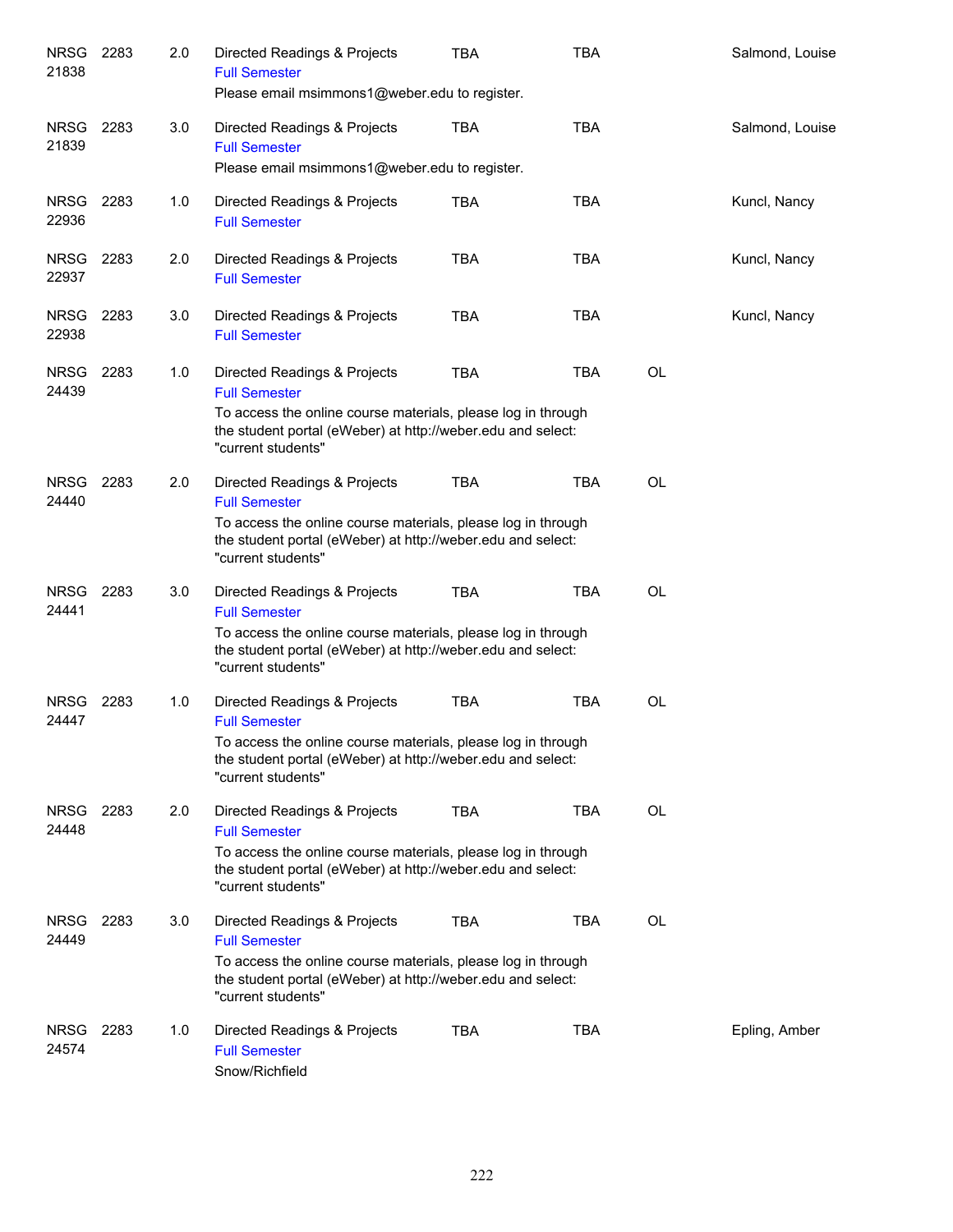| <b>NRSG</b><br>24575 | 2283 | 2.0 | Directed Readings & Projects<br><b>Full Semester</b><br>Snow/Richfield                                                                                                         | <b>TBA</b>  | <b>TBA</b> |        | Epling, Amber            |
|----------------------|------|-----|--------------------------------------------------------------------------------------------------------------------------------------------------------------------------------|-------------|------------|--------|--------------------------|
| <b>NRSG</b><br>24576 | 2283 | 3.0 | Directed Readings & Projects<br><b>Full Semester</b><br>Snow/Richfield                                                                                                         | <b>TBA</b>  | <b>TBA</b> |        | Epling, Amber            |
| <b>NRSG</b><br>24824 | 2283 | 1.0 | Directed Readings & Projects<br><b>Full Semester</b>                                                                                                                           | <b>TBA</b>  | <b>TBA</b> |        |                          |
| <b>NRSG</b><br>24825 | 2283 | 2.0 | Directed Readings & Projects<br><b>Full Semester</b>                                                                                                                           | <b>TBA</b>  | <b>TBA</b> |        |                          |
| <b>NRSG</b><br>24826 | 2283 | 3.0 | Directed Readings & Projects<br><b>Full Semester</b>                                                                                                                           | <b>TBA</b>  | <b>TBA</b> |        |                          |
| <b>NRSG</b><br>23622 | 3010 | 3.0 | Nursing History & Theory<br><b>Full Semester</b>                                                                                                                               | 0830 - 1120 | W          | MH304  | Burton, Karen            |
| <b>NRSG</b><br>23623 | 3010 | 3.0 | Nursing History & Theory<br><b>Full Semester</b>                                                                                                                               | 0830 - 1120 | W          | MН     | Burton, Karen            |
| <b>NRSG</b><br>23695 | 3010 | 3.0 | Nursing History & Theory<br><b>Full Semester</b><br>To access the course materials, log into the Student Portal<br>(eWeber) at http://weber.edu and select "Current Students". | <b>TBA</b>  | <b>TBA</b> | OL     | Overdiek, Kirk           |
| <b>NRSG</b><br>23714 | 3010 | 3.0 | Nursing History & Theory<br><b>Full Semester</b><br>To access the course materials, log into the Student Portal<br>(eWeber) at http://weber.edu and select "Current Students". | <b>TBA</b>  | TBA        | OL     | Hart, Lori               |
| <b>NRSG</b><br>23746 | 3010 | 3.0 | Nursing History & Theory<br><b>Full Semester</b><br>Instructor permission required to register for this course.<br>Contact the Dept Secretary, Aiko Flowers 801-626-6134.      | 1230 - 1530 | R          | D02103 | Judd, Deborah            |
| <b>NRSG</b><br>23624 | 3020 | 3.0 | Nursing Research<br><b>Full Semester</b>                                                                                                                                       | 0830 - 1120 | Τ          | MH332  | Cantwell, Sally          |
| <b>NRSG</b><br>23626 | 3020 | 3.0 | Nursing Research<br><b>Full Semester</b>                                                                                                                                       | 0830 - 1120 | R          | MH332  | Neville-Swensen, Melissa |
| <b>NRSG</b><br>23699 | 3020 | 3.0 | Nursing Research<br><b>Full Semester</b><br>To access the course materials, log into the Student Portal<br>(eWeber) at http://weber.edu and select "Current Students".         | TBA         | TBA        | OL     | Huber, Debra             |
| <b>NRSG</b><br>23715 | 3020 | 3.0 | Nursing Research<br><b>Full Semester</b><br>To access the course materials, log into the Student Portal<br>(eWeber) at http://weber.edu and select "Current Students".         | <b>TBA</b>  | TBA        | OL     | Neville-Swensen, Melissa |
| <b>NRSG</b><br>23747 | 3020 | 3.0 | Nursing Research<br><b>Full Semester</b><br>Instructor permission required to take this course.<br>Contact the Dept Secretary, Aiko Flowers 801-626-6134.                      | 0800 - 1100 | W          | D02103 | Huber, Debra             |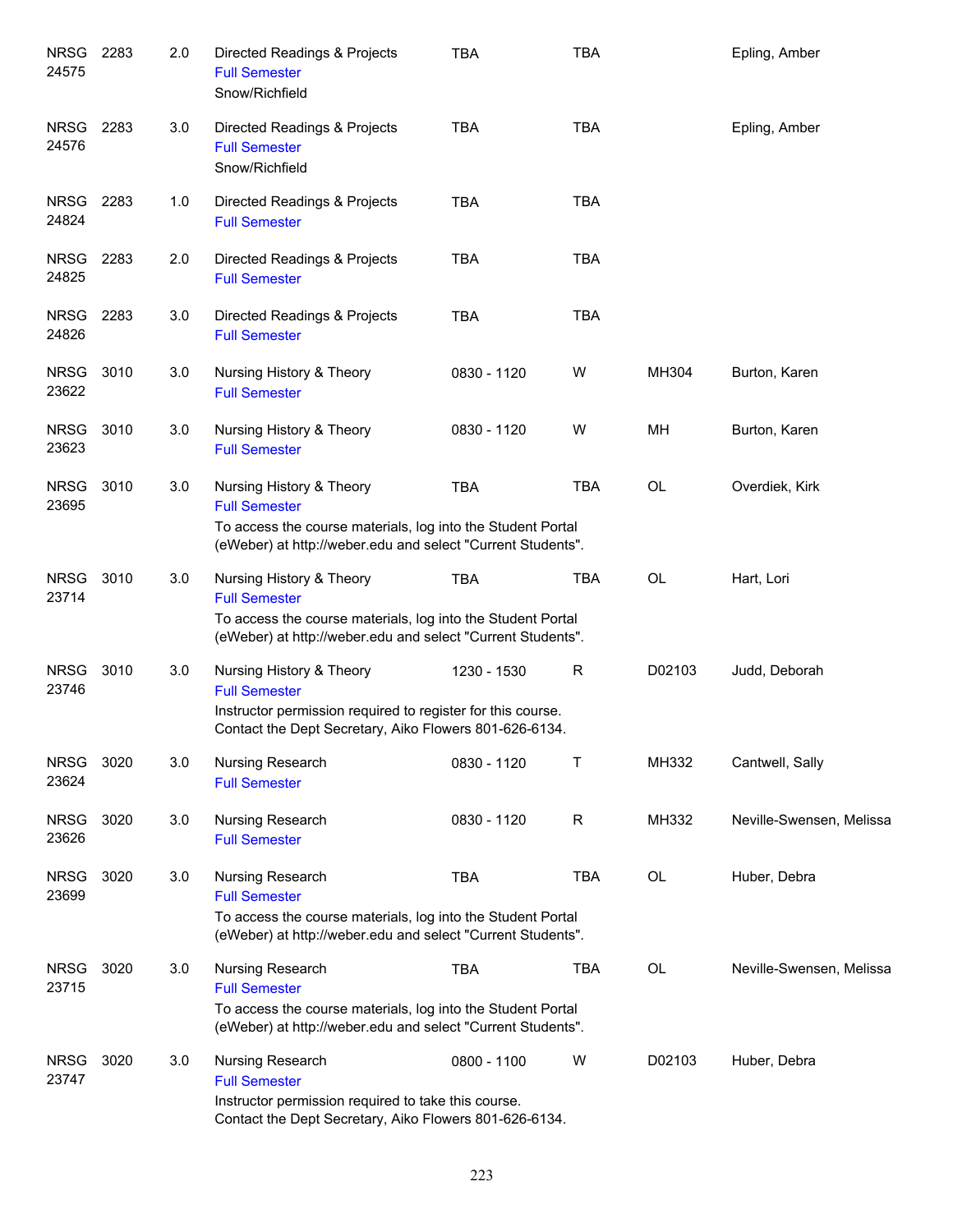| <b>NRSG</b><br>23627 | 3030 | 3.0 | Assessment Across Life Span<br><b>Full Semester</b>                                                                                                                                | 1130 - 1420 | $\mathsf T$  | MH304     | Renstrom, Collette          |
|----------------------|------|-----|------------------------------------------------------------------------------------------------------------------------------------------------------------------------------------|-------------|--------------|-----------|-----------------------------|
| <b>NRSG</b><br>23628 | 3030 | 3.0 | Assessment Across Life Span<br><b>Full Semester</b>                                                                                                                                | 1130 - 1420 | R            | MH304     | Ballingham, Suzanne         |
| <b>NRSG</b><br>23700 | 3030 | 3.0 | Assessment Across Life Span<br><b>Full Semester</b><br>To access the course materials, log into the Student Portal<br>(eWeber) at http://weber.edu and select "Current Students".  | <b>TBA</b>  | <b>TBA</b>   | <b>OL</b> | Overdiek, Kirk              |
| <b>NRSG</b><br>23716 | 3030 | 3.0 | Assessment Across Life Span<br><b>Full Semester</b><br>To access the course materials, log into the Student Portal<br>(eWeber) at http://weber.edu and select "Current Students".  | <b>TBA</b>  | <b>TBA</b>   | <b>OL</b> | Hicks, Michelle             |
| <b>NRSG</b><br>23748 | 3030 | 3.0 | Assessment Across Life Span<br><b>Full Semester</b><br>Instructor permissionr equired to take this course.<br>Contact the Dept Secretary, Aiko Flowers 801-626-6134.               | 1115 - 1415 | W            | D02103    | Renstrom, Collette          |
| <b>NRSG</b><br>23629 | 3031 | 1.0 | Assess Across Life Span Clin<br><b>Full Semester</b>                                                                                                                               | 1430 - 1620 | Τ            |           | MHNP LAB Renstrom, Collette |
| <b>NRSG</b><br>23631 | 3031 | 1.0 | Assess Across Life Span Clin<br><b>Full Semester</b>                                                                                                                               | 1430 - 1620 | $\mathsf{T}$ | MH        | Renstrom, Collette          |
| <b>NRSG</b><br>23633 | 3031 | 1.0 | Assess Across Life Span Clin<br><b>Full Semester</b>                                                                                                                               | 1430 - 1620 | R            | MHNP LAB  | Ballingham, Suzanne         |
| <b>NRSG</b><br>23634 | 3031 | 1.0 | Assess Across Life Span Clin<br><b>Full Semester</b>                                                                                                                               | 1430 - 1620 | $\mathsf{R}$ | MН        | Ballingham, Suzanne         |
| <b>NRSG</b><br>23704 | 3031 | 1.0 | Assess Across Life Span Clin<br><b>Full Semester</b><br>To access the course materials, log into the Student Portal<br>(eWeber) at http://weber.edu and select "Current Students". | <b>TBA</b>  | <b>TBA</b>   | <b>OL</b> | Williams, Kristiann         |
| <b>NRSG</b><br>23717 | 3031 | 1.0 | Assess Across Life Span Clin<br><b>Full Semester</b><br>To access the course materials, log into the Student Portal<br>(eWeber) at http://weber.edu and select "Current Students". | <b>TBA</b>  | <b>TBA</b>   | <b>OL</b> | Williams, Kristiann         |
| <b>NRSG</b><br>23749 | 3031 | 1.0 | Assess Across Life Span Clin<br><b>Full Semester</b><br>Instructor permission required to take this course.<br>Contact the Dept Secretary, Aiko Flowers 801-626-6134.              | 1630 - 1830 | R            |           | MHNP LAB Dingman, Sharon    |
| <b>NRSG</b><br>23750 | 3031 | 1.0 | Assess Across Life Span Clin<br><b>Full Semester</b><br>Instructor permission required to take this course.<br>Contact the Dept Secretary, Aiko Flowers 801-626-6134.              | 1630 - 1830 | R            | MН        | Dingman, Sharon             |
| <b>NRSG</b><br>23635 | 3035 | 2.0 | <b>Gerontological Nursing</b><br><b>Block 1</b>                                                                                                                                    | 1130 - 1320 | W            | ET238     | Chase, Tamara               |
| <b>NRSG</b><br>23636 | 3035 | 2.0 | Gerontological Nursing<br><b>Block 1</b>                                                                                                                                           | 1130 - 1320 | W            | ET238     | Chase, Tamara               |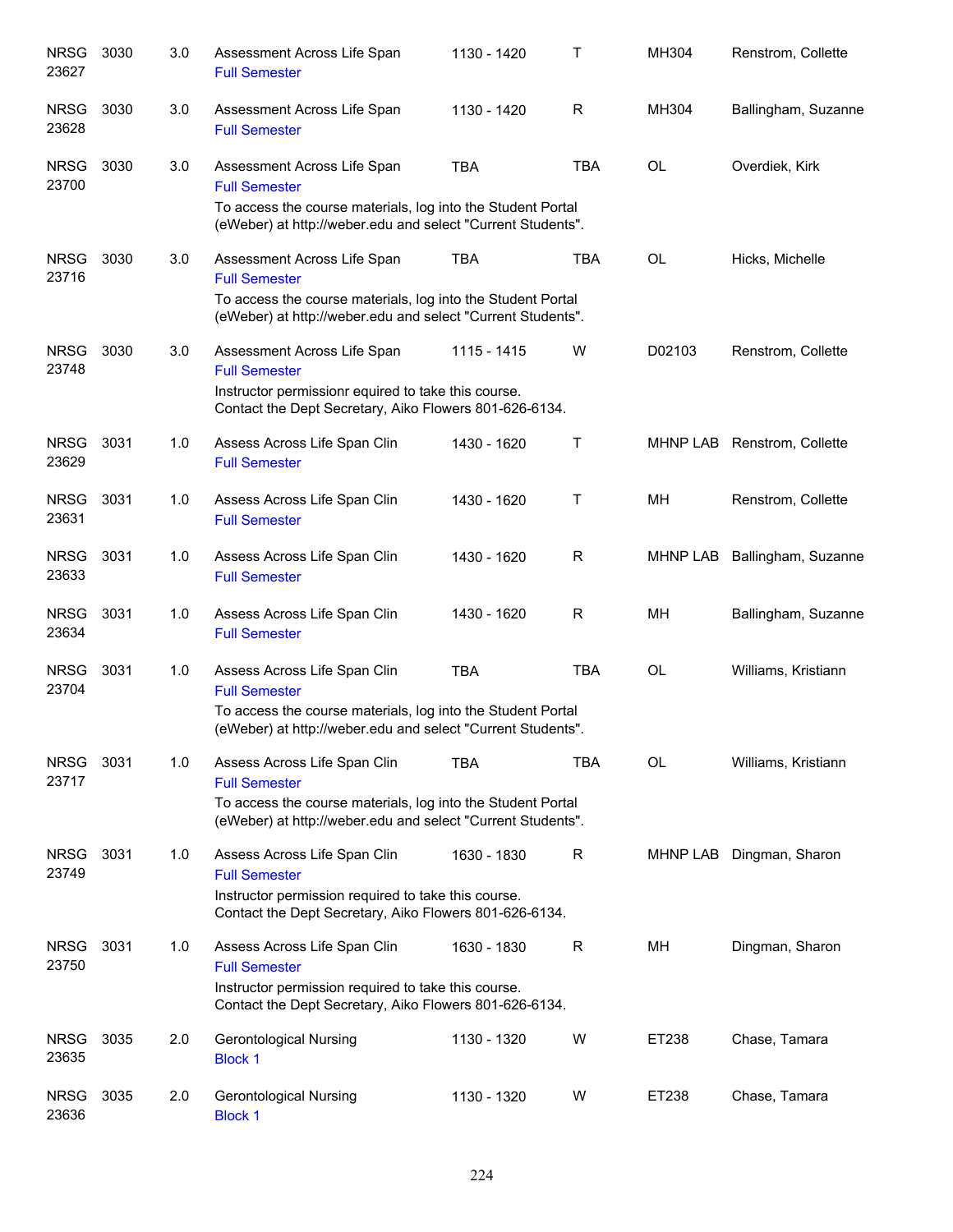| <b>NRSG</b><br>23707 | 3035 | 2.0 | <b>Gerontological Nursing</b><br><b>Block 2</b>                                                                            | <b>TBA</b>  | <b>TBA</b> | <b>OL</b> | Harald, Elizabeth   |
|----------------------|------|-----|----------------------------------------------------------------------------------------------------------------------------|-------------|------------|-----------|---------------------|
|                      |      |     | To access the course materials, log into the Student Portal<br>(eWeber) at http://weber.edu and select "Current Students". |             |            |           |                     |
| <b>NRSG</b><br>23718 | 3035 | 2.0 | Gerontological Nursing<br><b>Block 2</b>                                                                                   | <b>TBA</b>  | <b>TBA</b> | <b>OL</b> | Hicks, Michelle     |
|                      |      |     | To access the course materials, log into the Student Portal<br>(eWeber) at http://weber.edu and select "Current Students". |             |            |           |                     |
| <b>NRSG</b><br>23751 | 3035 | 2.0 | <b>Gerontological Nursing</b><br><b>Block 1</b>                                                                            | 1430 - 1630 | W          | D02103    | Dingman, Sharon     |
|                      |      |     | Instructor approval required to take this course.<br>Contact the Dept Secretary, Aiko Flowers 801-626-6134.                |             |            |           |                     |
| <b>NRSG</b><br>23637 | 3040 | 3.0 | Nursing Concepts/Acute Illness<br><b>Full Semester</b>                                                                     | 0830 - 1120 | W          | MH101     | Williams, Kristiann |
| <b>NRSG</b><br>23638 | 3040 | 3.0 | <b>Nursing Concepts/Acute Illness</b><br><b>Full Semester</b>                                                              | 0830 - 1120 | W          | MH        | Williams, Kristiann |
| <b>NRSG</b><br>23731 | 3040 | 3.0 | <b>Nursing Concepts/Acute Illness</b><br><b>Full Semester</b>                                                              | <b>TBA</b>  | <b>TBA</b> | <b>OL</b> | Cox, Marilyn        |
|                      |      |     | To access the course materials, log into the Student Portal<br>(eWeber) at http://weber.edu and select "Current Students". |             |            |           |                     |
| <b>NRSG</b><br>23734 | 3040 | 3.0 | <b>Nursing Concepts/Acute Illness</b><br><b>Full Semester</b>                                                              | <b>TBA</b>  | <b>TBA</b> | <b>OL</b> | Williams, Kristiann |
|                      |      |     | To access the course materials, log into the Student Portal<br>(eWeber) at http://weber.edu and select "Current Students". |             |            |           |                     |
| <b>NRSG</b><br>23639 | 3045 | 2.0 | Decision Making in Practice<br><b>Block 2</b>                                                                              | 1130 - 1220 | W          | MH304     | Burton, Karen       |
| <b>NRSG</b><br>23640 | 3045 | 2.0 | Decision Making in Practice<br><b>Block 1</b>                                                                              | 1130 - 1220 | W          | MH304     | Burton, Karen       |
| <b>NRSG</b><br>23732 | 3045 | 2.0 | Decision Making in Practice<br><b>Block 2</b>                                                                              | <b>TBA</b>  | <b>TBA</b> | OL        | Judkins, Bonnie     |
|                      |      |     | To access the course materials, log into the Student Portal<br>(eWeber) at http://weber.edu and select "Current Students". |             |            |           |                     |
| <b>NRSG</b><br>23735 | 3045 | 2.0 | Decision Making in Practice<br><b>Block 2</b>                                                                              | <b>TBA</b>  | TBA        | OL        | Judd, Deborah       |
|                      |      |     | To access the course materials, log into the Student Portal<br>(eWeber) at http://weber.edu and select "Current Students". |             |            |           |                     |
| <b>NRSG</b><br>23641 | 3050 | 3.0 | Nursing: High Risk Family<br><b>Full Semester</b>                                                                          | 1200 - 1450 | Τ          | MH101     | Ballingham, Suzanne |
| <b>NRSG</b><br>23739 | 3050 | 3.0 | Nursing: High Risk Family<br><b>Full Semester</b>                                                                          | <b>TBA</b>  | TBA        | OL        | Ballingham, Suzanne |
|                      |      |     | To access the course materials, log into the Student Portal<br>(eWeber) at http://weber.edu and select "Current Students". |             |            |           |                     |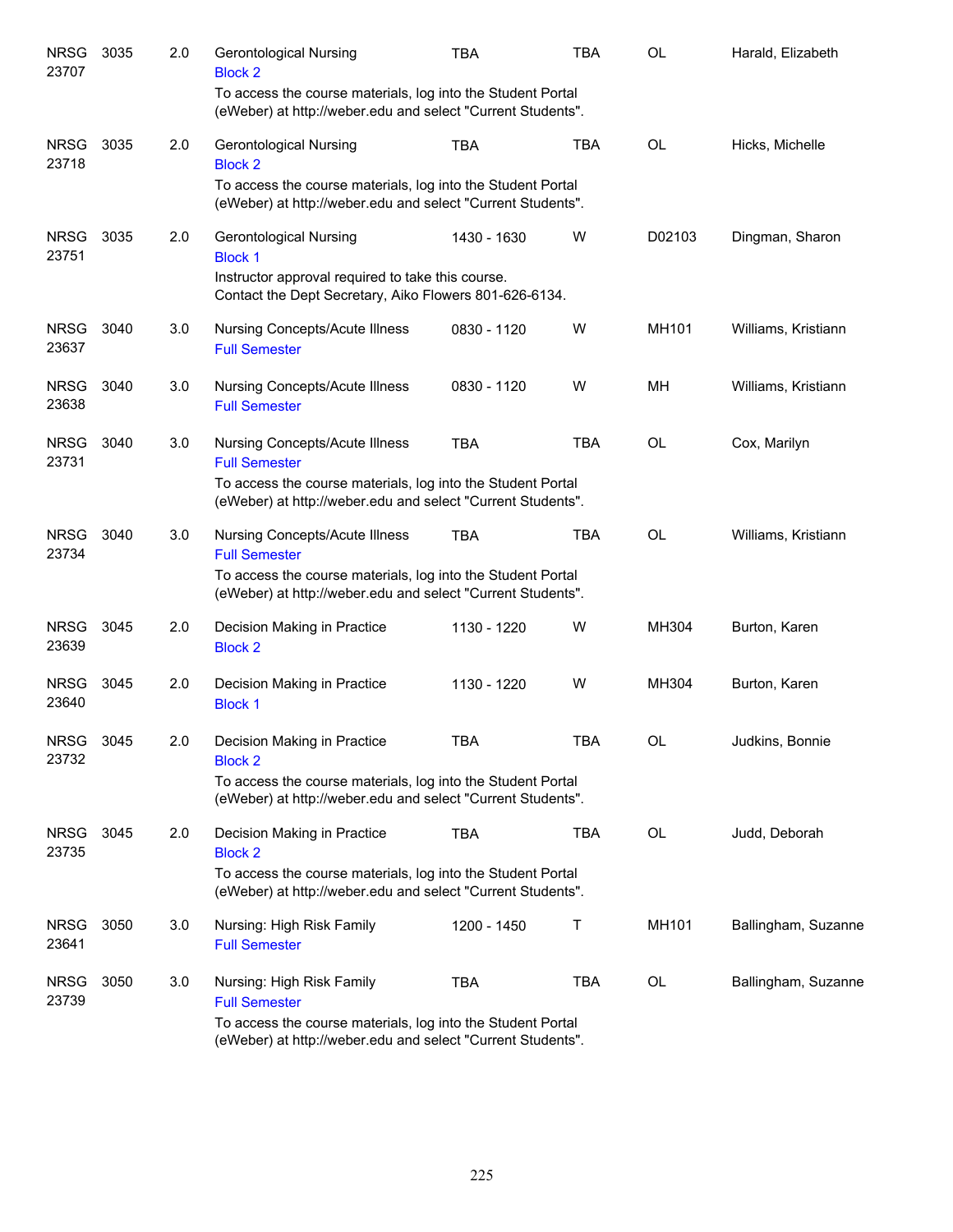| <b>NRSG</b><br>23744 | 3050 | 3.0 | Nursing: High Risk Family<br><b>Full Semester</b>                                                                                              | <b>TBA</b>  | TBA          | OL           | Ballingham, Suzanne           |
|----------------------|------|-----|------------------------------------------------------------------------------------------------------------------------------------------------|-------------|--------------|--------------|-------------------------------|
|                      |      |     | To access the course materials, log into the Student Portal<br>(eWeber) at http://weber.edu and select "Current Students".                     |             |              |              |                               |
| <b>NRSG</b><br>23645 | 3051 | 1.0 | High Risk Family Laboratory<br><b>Full Semester</b>                                                                                            | 1500 - 1550 | Τ            |              | MHSIM LAE Ballingham, Suzanne |
| <b>NRSG</b><br>23646 | 3051 | 1.0 | High Risk Family Laboratory<br><b>Full Semester</b>                                                                                            | 1500 - 1550 | Τ            | MH           | Leggett, Diane                |
| <b>NRSG</b><br>23740 | 3051 | 1.0 | <b>High Risk Family Laboratory</b><br><b>Full Semester</b><br>To access the course materials, log into the Student Portal                      | <b>TBA</b>  | <b>TBA</b>   | <b>OL</b>    | Ballingham, Suzanne           |
|                      |      |     | (eWeber) at http://weber.edu and select "Current Students".                                                                                    |             |              |              |                               |
| <b>NRSG</b><br>23745 | 3051 | 1.0 | High Risk Family Laboratory<br><b>Full Semester</b>                                                                                            | <b>TBA</b>  | <b>TBA</b>   | <b>OL</b>    | Leggett, Diane                |
|                      |      |     | To access the course materials, log into the Student Portal<br>(eWeber) at http://weber.edu and select "Current Students".                     |             |              |              |                               |
| <b>NRSG</b><br>23648 | 3060 | 3.0 | Nursing: High Risk Adult<br><b>Full Semester</b>                                                                                               | 1200 - 1450 | R            | MH332        | Cantwell, Sally               |
| <b>NRSG</b><br>24428 | 3060 | 3.0 | Nursing: High Risk Adult<br><b>Full Semester</b>                                                                                               | <b>TBA</b>  | <b>TBA</b>   | <b>OL</b>    | Davis, Jan                    |
|                      |      |     | To access online course materials, please log on through<br>the student portal (eWeber) at http://weber.edu and select:<br>"Current Students". |             |              |              |                               |
| <b>NRSG</b><br>23649 | 3061 | 1.0 | High Risk Adult Laboratory<br><b>Full Semester</b>                                                                                             | 1500 - 1550 | $\mathsf{R}$ |              | MHSIM LAE Cantwell, Sally     |
| <b>NRSG</b><br>23652 | 3061 | 1.0 | High Risk Adult Laboratory<br><b>Full Semester</b>                                                                                             | 1500 - 1550 | R            | MH           | Cantwell, Sally               |
| <b>NRSG</b><br>24429 | 3061 | 1.0 | High Risk Adult Laboratory<br><b>Full Semester</b>                                                                                             | <b>TBA</b>  | <b>TBA</b>   | <b>OL</b>    | Davis, Jan                    |
|                      |      |     | To access online course materials, please log on through<br>the student portal (eWeber) at http://weber.edu and select:<br>"Current Students". |             |              |              |                               |
| <b>NRSG</b><br>23653 | 3070 | 3.0 | Threats & Crises: Nrsg Response<br><b>Full Semester</b>                                                                                        | 1130 - 1420 | R            | MH327        | Gooder, Valerie               |
| <b>NRSG</b><br>23655 | 3071 | 1.0 | Threats/Crisis: Response Lab<br><b>Full Semester</b>                                                                                           | 1430 - 1520 | $\mathsf{R}$ | <b>MH117</b> | Barton, Corey                 |
| <b>NRSG</b><br>23656 | 3071 | 1.0 | Threats/Crisis: Response Lab<br><b>Full Semester</b>                                                                                           | 1430 - 1520 | R            | MН           | Gooder, Valerie               |
| <b>NRSG</b><br>23658 | 4020 | 3.0 | DV Nursing: Community Health<br><b>Full Semester</b>                                                                                           | 0800 - 1050 | Т            | MH327        | Pratt, Judith                 |
| <b>NRSG</b><br>23677 | 4020 | 3.0 | DV Nursing: Community Health<br><b>Full Semester</b>                                                                                           | <b>TBA</b>  | <b>TBA</b>   | OL           | Pratt, Judith                 |
|                      |      |     | To access the course materials, log into the Student Portal<br>(eWeber) at http://weber.edu and select "Current Students".                     |             |              |              |                               |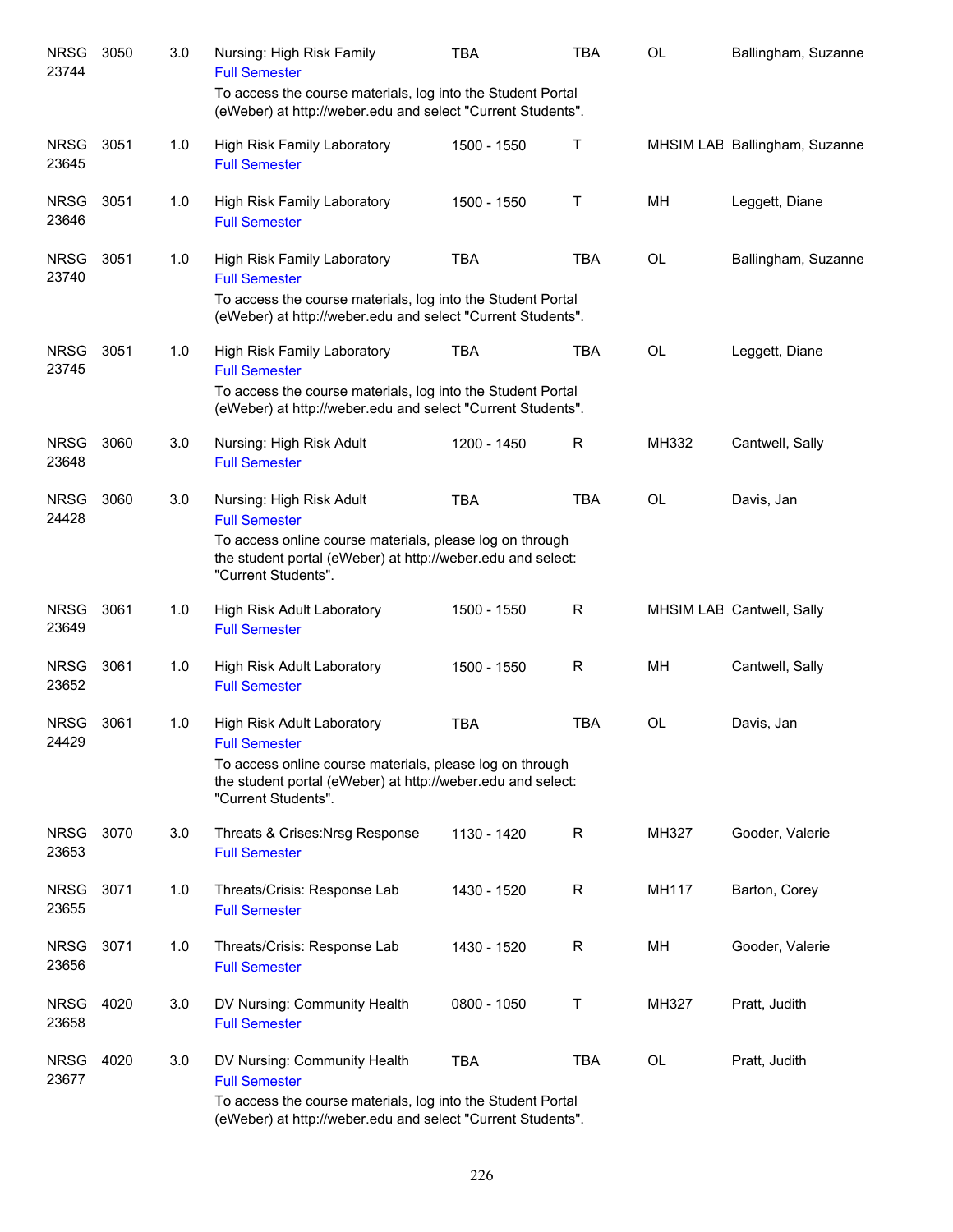| <b>NRSG</b><br>23689 | 4020 | 3.0 | DV Nursing: Community Health<br><b>Full Semester</b>                                                                                                                           | <b>TBA</b>  | <b>TBA</b> | <b>OL</b> | Renstrom, Collette |
|----------------------|------|-----|--------------------------------------------------------------------------------------------------------------------------------------------------------------------------------|-------------|------------|-----------|--------------------|
|                      |      |     | To access the course materials, log into the Student Portal<br>(eWeber) at http://weber.edu and select "Current Students".                                                     |             |            |           |                    |
| <b>NRSG</b><br>23659 | 4021 | 1.0 | DV Community Nursing Lab<br><b>Full Semester</b>                                                                                                                               | <b>TBA</b>  | Τ          |           | Pratt, Judith      |
| <b>NRSG</b><br>23660 | 4021 | 1.0 | DV Community Nursing Lab<br><b>Full Semester</b>                                                                                                                               | <b>TBA</b>  | Τ          |           | Pratt, Judith      |
| <b>NRSG</b><br>23661 | 4021 | 1.0 | DV Community Nursing Lab<br><b>Full Semester</b>                                                                                                                               | <b>TBA</b>  | Τ          |           | Pratt, Judith      |
| <b>NRSG</b><br>23679 | 4021 | 1.0 | DV Community Nursing Lab<br><b>Full Semester</b><br>To access the course materials, log into the Student Portal<br>(eWeber) at http://weber.edu and select "Current Students". | <b>TBA</b>  | <b>TBA</b> | <b>OL</b> | Pratt, Judith      |
| <b>NRSG</b><br>23691 | 4021 | 1.0 | DV Community Nursing Lab<br><b>Full Semester</b><br>To access the course materials, log into the Student Portal<br>(eWeber) at http://weber.edu and select "Current Students". | <b>TBA</b>  | <b>TBA</b> | <b>OL</b> | Renstrom, Collette |
| <b>NRSG</b><br>23662 | 4030 | 2.0 | Power/Policy/Politics in Nursi<br><b>Block 1</b>                                                                                                                               | 1130 - 1320 | W          | ET210     | Judd, Deborah      |
| <b>NRSG</b><br>23664 | 4030 | 2.0 | Power/Policy/Politics in Nursi<br><b>Block 2</b>                                                                                                                               | 1130 - 1320 | W          | ET210     | Dingman, Sharon    |
| <b>NRSG</b><br>23733 | 4030 | 2.0 | Power/Policy/Politics in Nursi<br><b>Block 1</b><br>To access the course materials, log into the Student Portal<br>(eWeber) at http://weber.edu and select "Current Students". | <b>TBA</b>  | <b>TBA</b> | <b>OL</b> | Judkins, Bonnie    |
| <b>NRSG</b><br>23736 | 4030 | 2.0 | Power/Policy/Politics in Nursi<br><b>Block 1</b><br>To access the course materials, log into the Student Portal<br>(eWeber) at http://weber.edu and select "Current Students". | <b>TBA</b>  | <b>TBA</b> | <b>OL</b> | Judd, Deborah      |
| <b>NRSG</b><br>23665 | 4040 | 3.0 | Leadership & Management<br><b>Full Semester</b>                                                                                                                                | 0830 - 1120 | R          | MH304     | Hofmann, Linda     |
| <b>NRSG</b><br>23684 | 4040 | 3.0 | Leadership & Management<br><b>Full Semester</b><br>To access the course materials, log into the Student Portal<br>(eWeber) at http://weber.edu and select "Current Students".  | <b>TBA</b>  | <b>TBA</b> | <b>OL</b> | Dingman, Sharon    |
| <b>NRSG</b><br>23737 | 4040 | 3.0 | Leadership & Management<br><b>Full Semester</b><br>To access the course materials, log into the Student Portal<br>(eWeber) at http://weber.edu and select "Current Students".  | <b>TBA</b>  | <b>TBA</b> | OL        | Draper, London     |
| <b>NRSG</b><br>23742 | 4040 | 3.0 | Leadership & Management<br><b>Full Semester</b><br>To access the course materials, log into the Student Portal<br>(eWeber) at http://weber.edu and select "Current Students".  | <b>TBA</b>  | <b>TBA</b> | OL        | Barra, Joyce       |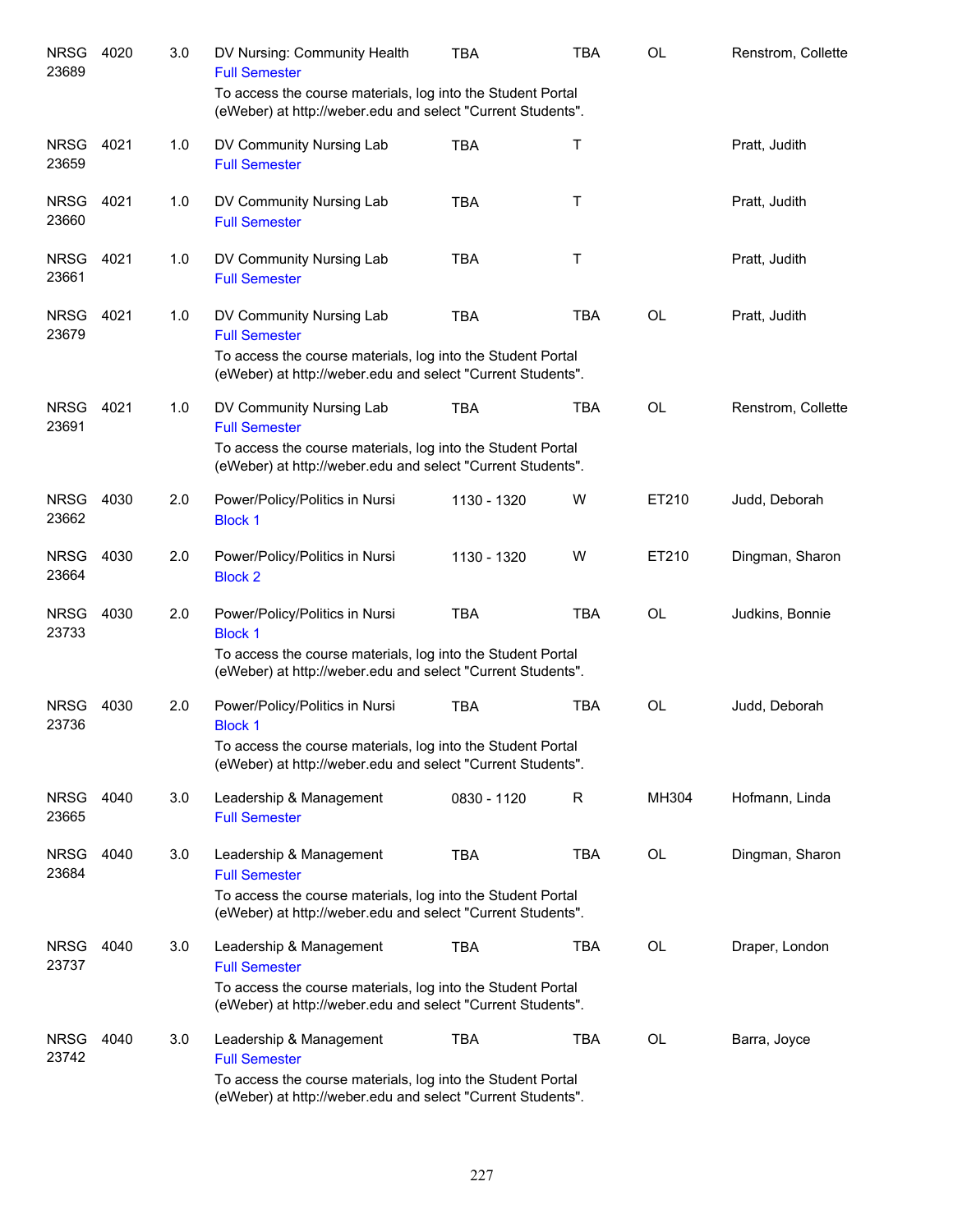| <b>NRSG</b><br>23666 | 4041 | 1.0 | Leadership & Mgmt Laboratory<br><b>Full Semester</b>                                                                                                                               | <b>TBA</b>  | R          |           | Draper, London      |
|----------------------|------|-----|------------------------------------------------------------------------------------------------------------------------------------------------------------------------------------|-------------|------------|-----------|---------------------|
| <b>NRSG</b><br>23667 | 4041 | 1.0 | Leadership & Mgmt Laboratory<br><b>Full Semester</b>                                                                                                                               | <b>TBA</b>  | <b>TBA</b> |           | Draper, London      |
| <b>NRSG</b><br>23668 | 4041 | 1.0 | Leadership & Mgmt Laboratory<br><b>Full Semester</b>                                                                                                                               | <b>TBA</b>  | R.         |           | Draper, London      |
| <b>NRSG</b><br>23683 | 4041 | 1.0 | Leadership & Mgmt Laboratory<br><b>Full Semester</b><br>To access the course materials, log into the Student Portal<br>(eWeber) at http://weber.edu and select "Current Students". | <b>TBA</b>  | <b>TBA</b> | <b>OL</b> | Dingman, Sharon     |
| <b>NRSG</b><br>23738 | 4041 | 1.0 | Leadership & Mgmt Laboratory<br><b>Full Semester</b><br>To access the course materials, log into the Student Portal<br>(eWeber) at http://weber.edu and select "Current Students". | <b>TBA</b>  | <b>TBA</b> | <b>OL</b> | Cantwell, Sally     |
| <b>NRSG</b><br>23743 | 4041 | 1.0 | Leadership & Mgmt Laboratory<br><b>Full Semester</b><br>To access the course materials, log into the Student Portal<br>(eWeber) at http://weber.edu and select "Current Students". | <b>TBA</b>  | <b>TBA</b> | <b>OL</b> | Renstrom, Collette  |
| <b>NRSG</b><br>23673 | 4830 | 1.0 | <b>Directed Theoretical Readings</b><br><b>Full Semester</b>                                                                                                                       | <b>TBA</b>  | <b>TBA</b> | <b>OL</b> | Williams, Kristiann |
| <b>NRSG</b><br>25608 | 4830 | 2.0 | <b>Directed Theoretical Readings</b><br><b>Full Semester</b>                                                                                                                       | <b>TBA</b>  | <b>TBA</b> |           | Chase, Tamara       |
| <b>NRSG</b><br>23672 | 4840 | 3.0 | Honors Nursing Seminar<br><b>Full Semester</b>                                                                                                                                     | 1430 - 1530 | R          | MH327     | Draper, London      |
| <b>NRSG</b><br>23686 | 4900 | 2.0 | Integration of Prof Concepts<br><b>Full Semester</b><br>To access the course materials, log into the Student Portal<br>(eWeber) at http://weber.edu and select "Current Students". | <b>TBA</b>  | <b>TBA</b> | <b>OL</b> | Cantwell, Sally     |
| <b>NRSG</b><br>23688 | 4900 | 2.0 | Integration of Prof Concepts<br><b>Full Semester</b><br>To access the course materials, log into the Student Portal<br>(eWeber) at http://weber.edu and select "Current Students". | <b>TBA</b>  | <b>TBA</b> | <b>OL</b> | Judd, Deborah       |
| <b>NRSG</b><br>23692 | 4900 | 2.0 | Integration of Prof Concepts<br><b>Full Semester</b><br>To access the course materials, log into the Student Portal<br>(eWeber) at http://weber.edu and select "Current Students". | <b>TBA</b>  | <b>TBA</b> | <b>OL</b> | Huber, Debra        |
| <b>NRSG</b><br>23741 | 4900 | 2.0 | Integration of Prof Concepts<br><b>Full Semester</b><br>To access the course materials, log into the Student Portal<br>(eWeber) at http://weber.edu and select "Current Students". | TBA         | <b>TBA</b> | <b>OL</b> | Harald, Elizabeth   |
| <b>NUCM</b><br>20383 | 4103 | 3.0 | Radiopharmaceuticals/Dosage<br><b>Full Semester</b>                                                                                                                                | <b>TBA</b>  | <b>TBA</b> |           | Hawk, Julie         |
| <b>NUCM</b><br>20455 | 4103 | 3.0 | Radiopharmaceuticals/Dosage<br><b>Full Semester</b>                                                                                                                                | <b>TBA</b>  | <b>TBA</b> |           | Hawk, Julie         |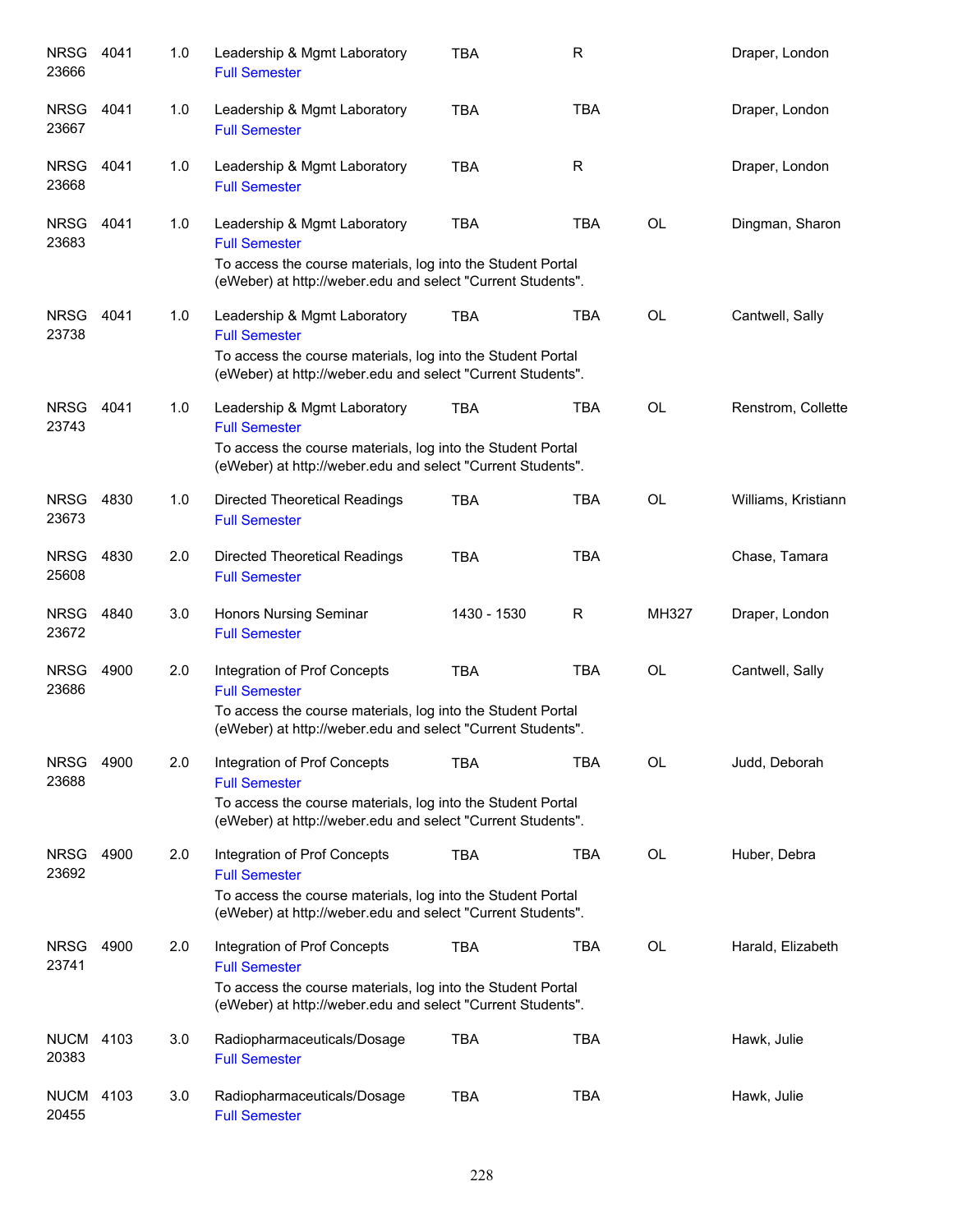| <b>NUCM</b><br>20384 | 4861 | 3.0 | <b>Clinical Education</b><br><b>Full Semester</b>                                                                                                                                                                            | <b>TBA</b> | <b>TBA</b> |           | Harrison, Wynn   |
|----------------------|------|-----|------------------------------------------------------------------------------------------------------------------------------------------------------------------------------------------------------------------------------|------------|------------|-----------|------------------|
| <b>NUCM</b><br>20456 | 4861 | 3.0 | <b>Clinical Education</b><br><b>Full Semester</b>                                                                                                                                                                            | <b>TBA</b> | <b>TBA</b> |           | Harrison, Wynn   |
| <b>NUTR</b><br>23807 | 1020 | 3.0 | LS Foundations in Nutrition<br><b>Full Semester</b><br>To access online course materials, please log on through<br>the student portal (eWeber) at http://weber.edu and select:<br>"Current Students".<br>Course Fee \$15.00  | <b>TBA</b> | <b>TBA</b> | OL        | Turley, Jennifer |
| <b>NUTR</b><br>23808 | 1020 | 3.0 | LS Foundations in Nutrition<br><b>Full Semester</b><br>To access online course materials, please log on through<br>the student portal (eWeber) at http://weber.edu and select:<br>"Current Students".<br>Course Fee \$15.00  | <b>TBA</b> | TBA        | <b>OL</b> | Turley, Jennifer |
| <b>NUTR</b><br>23809 | 1020 | 3.0 | LS Foundations in Nutrition<br><b>Full Semester</b><br>To access online course materials, please log on through<br>the student portal (eWeber) at http://weber.edu and select:<br>"Current Students".<br>Course Fee \$15.00  | <b>TBA</b> | <b>TBA</b> | <b>OL</b> | Thompson, Joan   |
| <b>NUTR</b><br>23810 | 1020 | 3.0 | LS Foundations in Nutrition<br><b>Full Semester</b><br>To access online course materials, please log on through<br>the student portal (eWeber) at http://weber.edu and select:<br>"Current Students".<br>Course Fee \$15.00  | <b>TBA</b> | <b>TBA</b> | <b>OL</b> | Hansen, Rodney   |
| <b>NUTR</b><br>23812 | 1020 | 3.0 | LS Foundations in Nutrition<br><b>Full Semester</b><br>To access online course materials, please log on through<br>the student portal (eWeber) at http: weber.edu and select:<br>"Current Students".<br>Course Fee \$15.00   | <b>TBA</b> | <b>TBA</b> | <b>OL</b> | Hansen, Rodney   |
| <b>NUTR</b><br>23813 | 1020 | 3.0 | LS Foundations in Nutrition<br><b>Full Semester</b><br>To access online course materials, please log on through<br>the student portal (eWeber) at http://weber.edu and select:<br>"Currents Students".<br>Course Fee \$15.00 | <b>TBA</b> | TBA        | OL        | Ruden, Timothy   |
| <b>NUTR</b><br>23814 | 1020 | 3.0 | LS Foundations in Nutrition<br><b>Full Semester</b><br>To access online course materials, please log on through the<br>student portal (eWeber) at http://weber.edu and select:<br>"Current Students".<br>Course Fee \$15.00  | <b>TBA</b> | <b>TBA</b> | OL        | Richards, Maria  |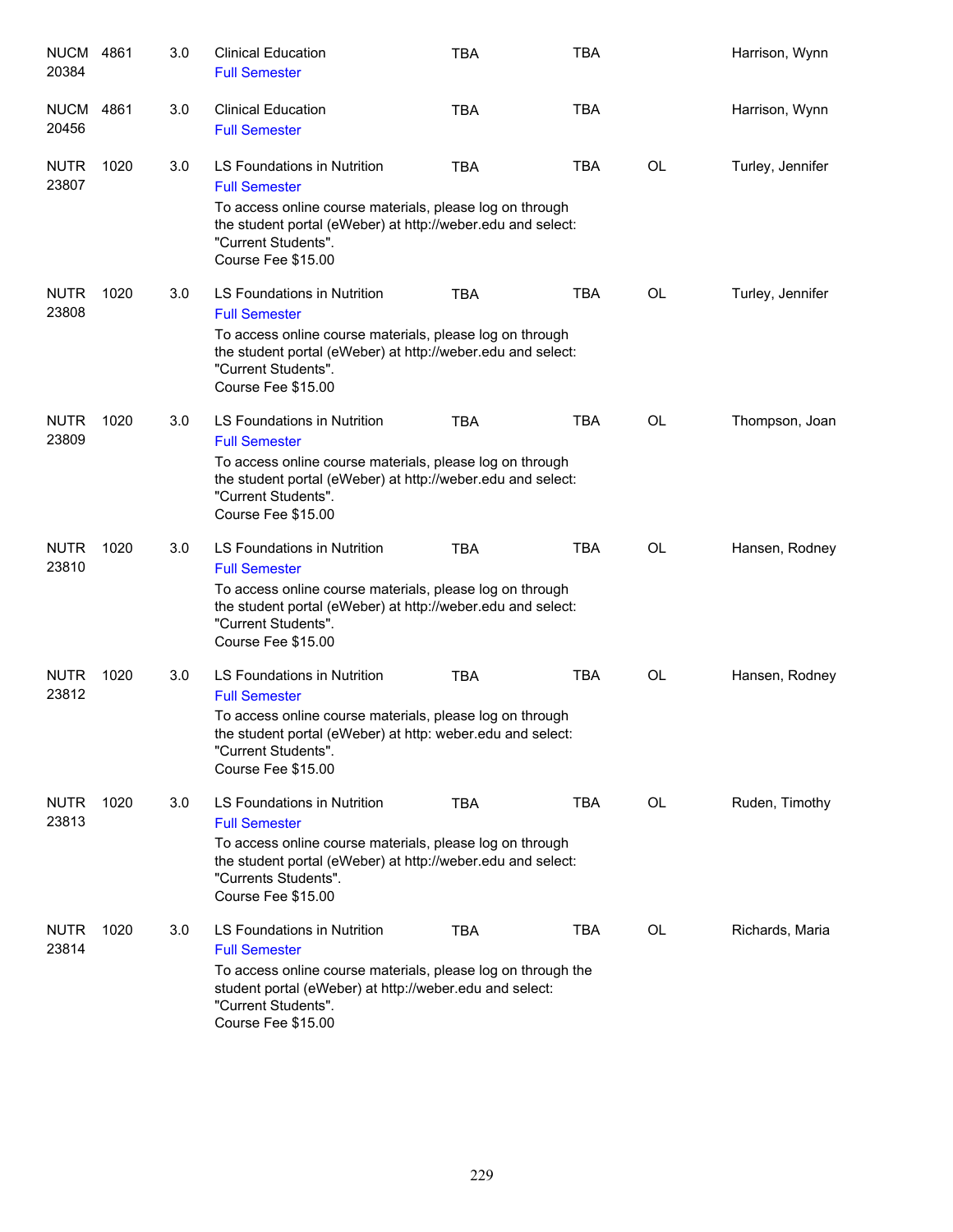| <b>NUTR</b><br>23815 | 1020 | 3.0 | LS Foundations in Nutrition<br><b>Full Semester</b>                                                                                                                  | <b>TBA</b>  | TBA         | OL          | Dawson, Lynne        |
|----------------------|------|-----|----------------------------------------------------------------------------------------------------------------------------------------------------------------------|-------------|-------------|-------------|----------------------|
|                      |      |     | To access online course materials, please log on through the<br>student portal (eWeber) at http://weber.edu and select:<br>"Current Students".<br>Course Fee \$15.00 |             |             |             |                      |
| <b>NUTR</b><br>23817 | 1020 | 3.0 | LS Foundations in Nutrition<br><b>Full Semester</b>                                                                                                                  | <b>TBA</b>  | <b>TBA</b>  | <b>OL</b>   | Schwarzenbach, Belle |
|                      |      |     | To access online course materials, please log on through the<br>student portal (eWeber) at http://weber.edu and select:<br>"Current Students".<br>Course Fee \$15.00 |             |             |             |                      |
| <b>NUTR</b><br>23897 | 1020 | 3.0 | LS Foundations in Nutrition<br><b>Full Semester</b><br>Course Fee \$15.00                                                                                            | 1330 - 1420 | <b>MWF</b>  | <b>SW34</b> | Turley, Jennifer     |
| <b>NUTR</b><br>23905 | 1020 | 3.0 | LS Foundations in Nutrition<br><b>Full Semester</b><br>Course Fee \$15.00                                                                                            | 0900 - 1015 | <b>TR</b>   | <b>SW34</b> | Thompson, Joan       |
| <b>NUTR</b><br>23906 | 1020 | 3.0 | LS Foundations in Nutrition<br><b>Full Semester</b><br>Course Fee \$15.00                                                                                            | 1030 - 1145 | <b>TR</b>   | <b>SW34</b> | Thompson, Joan       |
| <b>NUTR</b><br>23907 | 1020 | 3.0 | LS Foundations in Nutrition<br><b>Full Semester</b><br>Course Fee \$15.00                                                                                            | 0830 - 0920 | <b>MWF</b>  | <b>SW34</b> | Hansen, Rodney       |
| <b>NUTR</b><br>23908 | 1020 | 3.0 | LS Foundations in Nutrition<br><b>Full Semester</b><br>Course Fee \$15.00                                                                                            | 0930 - 1020 | <b>MWF</b>  | <b>SW34</b> | Hansen, Rodney       |
| <b>NUTR</b><br>23909 | 1020 | 3.0 | LS Foundations in Nutrition<br><b>Full Semester</b><br>Course Fee \$15.00                                                                                            | 1730 - 2010 | W           | <b>SW34</b> | Garr, Lindsay        |
| <b>NUTR</b><br>23910 | 1020 | 3.0 | LS Foundations in Nutrition<br><b>Full Semester</b><br>Course Fee \$15.00                                                                                            | 1730 - 2010 | Т           | <b>SW34</b> | Richards, Rebecca    |
| <b>NUTR</b><br>23911 | 1020 | 3.0 | LS Foundations in Nutrition<br><b>Full Semester</b><br>Course Fee \$15.00                                                                                            | 1730 - 2010 | $\mathsf R$ | <b>SW34</b> | Richards, Rebecca    |
| <b>NUTR</b><br>23912 | 1020 | 3.0 | LS Foundations in Nutrition<br><b>Full Semester</b><br>Course Fee \$15.00                                                                                            | 1730 - 2010 | M           | <b>SW34</b> | Wycherley, Nicole    |
| <b>NUTR</b><br>23944 | 1020 | 3.0 | LS Foundations in Nutrition<br><b>Full Semester</b><br>Course Fee \$15.00                                                                                            | 0930 - 1020 | <b>MWF</b>  | D02113      | Hansen, Julie        |
| <b>NUTR</b><br>23945 | 1020 | 3.0 | LS Foundations in Nutrition<br><b>Full Semester</b><br>Course Fee \$15.00                                                                                            | 0830 - 0920 | <b>MWF</b>  | D02113      | Hansen, Julie        |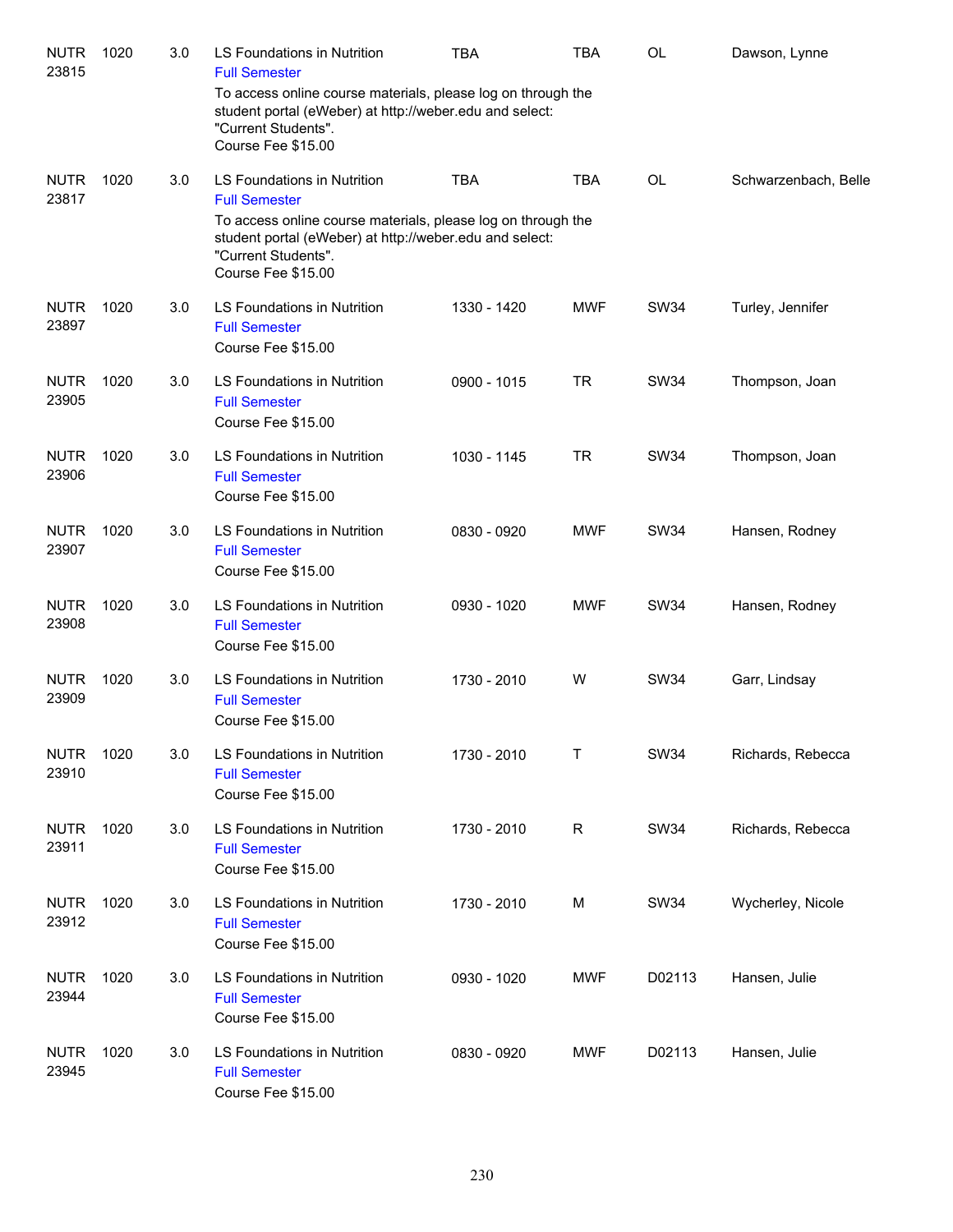| <b>NUTR</b><br>23946 | 1020 | 3.0 | LS Foundations in Nutrition<br><b>Full Semester</b><br>Course Fee \$15.00                                                                                                                                                       | 0900 - 1015 | TR         | D02113      | Richards, Rebecca |
|----------------------|------|-----|---------------------------------------------------------------------------------------------------------------------------------------------------------------------------------------------------------------------------------|-------------|------------|-------------|-------------------|
| <b>NUTR</b><br>23947 | 1020 | 3.0 | LS Foundations in Nutrition<br><b>Full Semester</b><br>Course Fee \$15.00                                                                                                                                                       | 0730 - 0845 | <b>TR</b>  | D02113      | Richards, Rebecca |
| <b>NUTR</b><br>23948 | 1020 | 3.0 | <b>LS Foundations in Nutrition</b><br><b>Full Semester</b><br>Course Fee \$15.00                                                                                                                                                | 1200 - 1315 | <b>TR</b>  | WW102       | Wycherley, Nicole |
| <b>NUTR</b><br>23949 | 1020 | 3.0 | LS Foundations in Nutrition<br><b>Full Semester</b><br>Course Fee \$15.00                                                                                                                                                       | 1730 - 2010 | W          | WW103       | Wycherley, Nicole |
| <b>NUTR</b><br>23951 | 1020 | 3.0 | LS Foundations in Nutrition<br><b>Full Semester</b><br>Course Fee \$15.00                                                                                                                                                       | 1730 - 2010 | M          | DH1306      | Boi, Kelli        |
| <b>NUTR</b><br>23952 | 1020 | 3.0 | LS Foundations in Nutrition<br><b>Full Semester</b><br>Course Fee \$15.00                                                                                                                                                       | 1730 - 2010 | W          | DH1308      | Boi, Kelli        |
| <b>NUTR</b><br>23831 | 2220 | 2.0 | <b>Prenatal and Infant Nutrition</b><br><b>Full Semester</b><br>To access online course materials, please log on through<br>the student portal (eWeber) at http://weber.edu and select:<br>"Current Students".                  | <b>TBA</b>  | <b>TBA</b> | <b>OL</b>   | Dawson, Lynne     |
| <b>NUTR</b><br>23835 | 2320 | 3.0 | Food Values, Diet Design, Healt<br><b>Full Semester</b><br>To access online course materials, please log on through the<br>student portal (eWeber) at http://weber.edu and select:<br>"Current Students".<br>Course Fee \$25.00 | <b>TBA</b>  | <b>TBA</b> | <b>OL</b>   | Turley, Jennifer  |
| <b>NUTR</b><br>24778 | 2320 | 3.0 | Food Values, Diet Design, Healt<br><b>Full Semester</b><br>Course Fee \$25.00                                                                                                                                                   | 0930 - 1020 | <b>MWF</b> | <b>SW80</b> | Turley, Jennifer  |
| <b>NUTR</b><br>25547 | 2320 | 3.0 | Food Values, Diet Design, Healt<br><b>Full Semester</b><br>To access online course materials, please log on through the<br>student portal (eWeber) at http://weber.edu and select:<br>"Current Students".<br>Course Fee \$25.00 | <b>TBA</b>  | <b>TBA</b> | OL          | Boi, Kelli        |
| <b>NUTR</b><br>23841 | 2420 | 2.0 | Childhood/ Adolescent Nutriton<br><b>Full Semester</b><br>To access online course materials, please log on through<br>the student portal (eWeber) at http://weber.edu and select:<br>"Current Students".                        | <b>TBA</b>  | <b>TBA</b> | <b>OL</b>   | Hansen, Julie     |
| <b>NUTR</b><br>23847 | 3020 | 3.0 | <b>Sports Nutrition</b><br><b>Full Semester</b><br>To access online course materials, please log on through<br>the student portal (eWeber) at http://weber.edu and select:<br>"Current Students".                               | <b>TBA</b>  | <b>TBA</b> | OL          | Thompson, Joan    |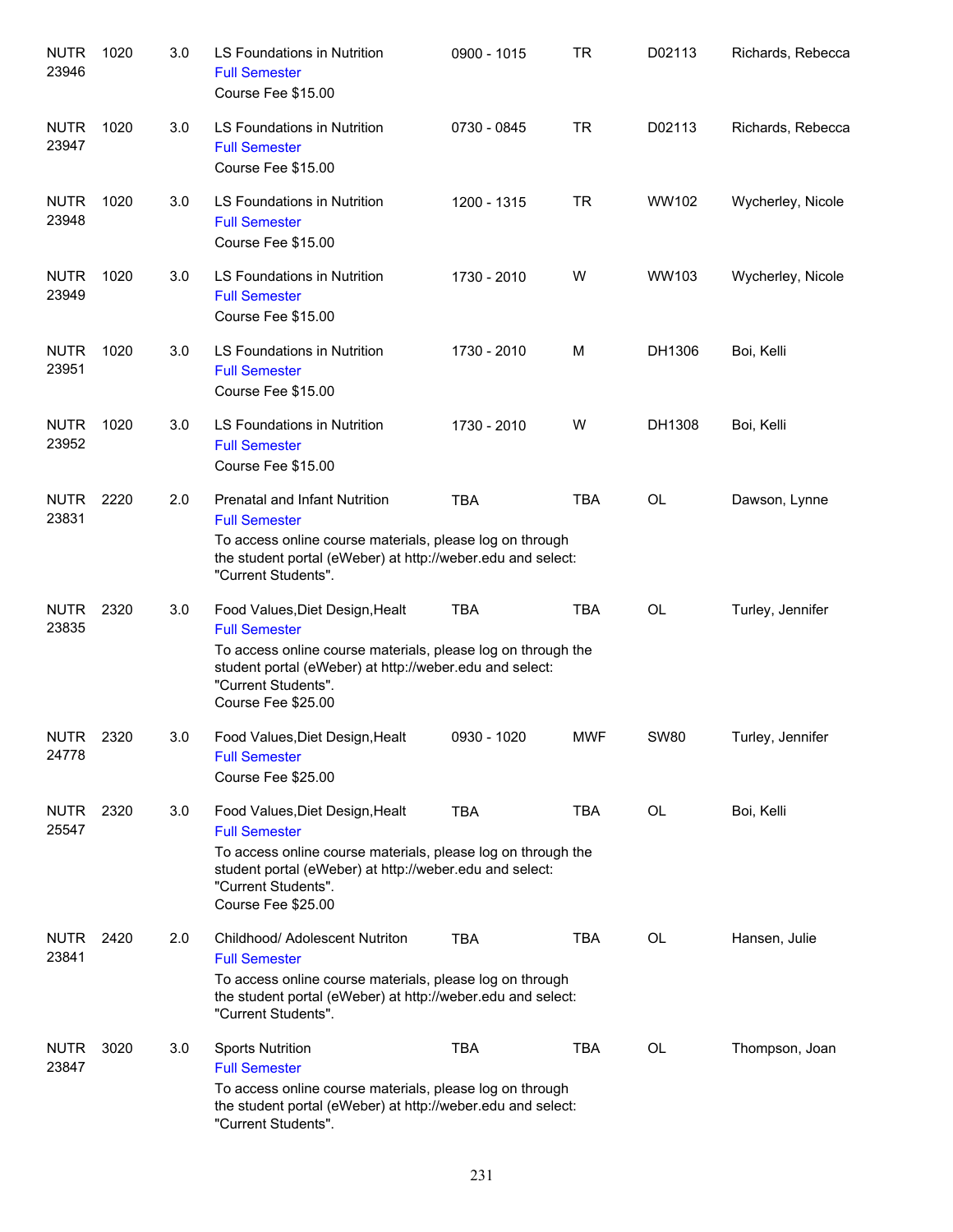| <b>NUTR</b><br>25548 | 3020 | 3.0 | <b>Sports Nutrition</b><br><b>Full Semester</b>                                                                                                  | <b>TBA</b>  | TBA        | <b>OL</b>   | Hansen, Julie    |
|----------------------|------|-----|--------------------------------------------------------------------------------------------------------------------------------------------------|-------------|------------|-------------|------------------|
|                      |      |     | To access onlkine course materials, please log on through<br>the student portal (eWeber) at http://weber.edu and select:<br>"Current Materials". |             |            |             |                  |
| <b>NUTR</b><br>23904 | 3220 | 2.0 | Foundations in Diet Therapy<br><b>Full Semester</b>                                                                                              | <b>TBA</b>  | <b>TBA</b> | <b>OL</b>   | Richards, Maria  |
|                      |      |     | To access online course materials, please log on through<br>the student portal (eWeber) at http://weber.edu and select:<br>"Current Students".   |             |            |             |                  |
| <b>NUTR</b><br>23853 | 3320 | 3.0 | Hith & Nutr in the Older Adult<br><b>Full Semester</b>                                                                                           | <b>TBA</b>  | <b>TBA</b> | <b>OL</b>   | Richards, Maria  |
|                      |      |     | To access online course materials, please log on through the<br>student portal (eWeber) at http://weber.edu and select:<br>"Current Students".   |             |            |             |                  |
| <b>NUTR</b><br>23914 | 3420 | 3.0 | DV Multicultural Hith & Nutr<br><b>Full Semester</b><br>Course Fee \$15.00                                                                       | 1130 - 1220 | <b>MWF</b> | <b>SW80</b> | Turley, Jennifer |
| <b>NUTR</b><br>23915 | 4320 | 2.0 | <b>Current Issues in Nutrition</b><br><b>Full Semester</b>                                                                                       | 1030 - 1120 | <b>MW</b>  | <b>SW80</b> | Thompson, Joan   |
| <b>NUTR</b><br>23927 | 4320 | 2.0 | <b>Current Issues in Nutrition</b><br><b>Full Semester</b>                                                                                       | 1730 - 1910 | Τ          | <b>SW80</b> | Hansen, Rodney   |
| <b>NUTR</b><br>23917 | 4420 | 3.0 | <b>Nutrition and Fitness</b><br><b>Full Semester</b><br>Course Fee \$50.00                                                                       | 0900 - 1015 | <b>TR</b>  | <b>SW80</b> | Hansen, Rodney   |
| <b>NUTR</b><br>23919 | 4520 | 1.0 | Directed Nutrition Research<br><b>Full Semester</b><br>Instructor approval required.                                                             | 1330 - 1420 | R          | <b>SW33</b> | Hansen, Rodney   |
| <b>NUTR</b><br>23920 | 4520 | 2.0 | <b>Directed Nutrition Research</b><br><b>Full Semester</b><br>Instructor approval required.                                                      | 1330 - 1420 | R          | <b>SW33</b> | Hansen, Rodney   |
| <b>NUTR</b><br>23921 | 4520 | 3.0 | Directed Nutrition Research<br><b>Full Semester</b><br>Instructor approval required.                                                             | 1330 - 1420 | R          | SW33        | Hansen, Rodney   |
| <b>NUTR</b><br>23922 | 4520 | 4.0 | <b>Directed Nutrition Research</b><br><b>Full Semester</b><br>Instructor approval required.                                                      | 1330 - 1420 | R          | SW33        | Hansen, Rodney   |
| <b>NUTR</b><br>23916 | 6320 | 2.0 | <b>Current Issues in Nutrition</b><br><b>Full Semester</b>                                                                                       | 1030 - 1120 | МW         | <b>SW80</b> | Thompson, Joan   |
| <b>NUTR</b><br>23928 | 6320 | 2.0 | <b>Current Issues in Nutrition</b><br><b>Full Semester</b>                                                                                       | 1730 - 1910 | Т          | <b>SW80</b> | Hansen, Rodney   |
| <b>NUTR</b><br>23918 | 6420 | 3.0 | <b>Nutrition and Fitness</b><br><b>Full Semester</b><br>Course Fee \$50.00                                                                       | 0900 - 1015 | <b>TR</b>  | <b>SW80</b> | Hansen, Rodney   |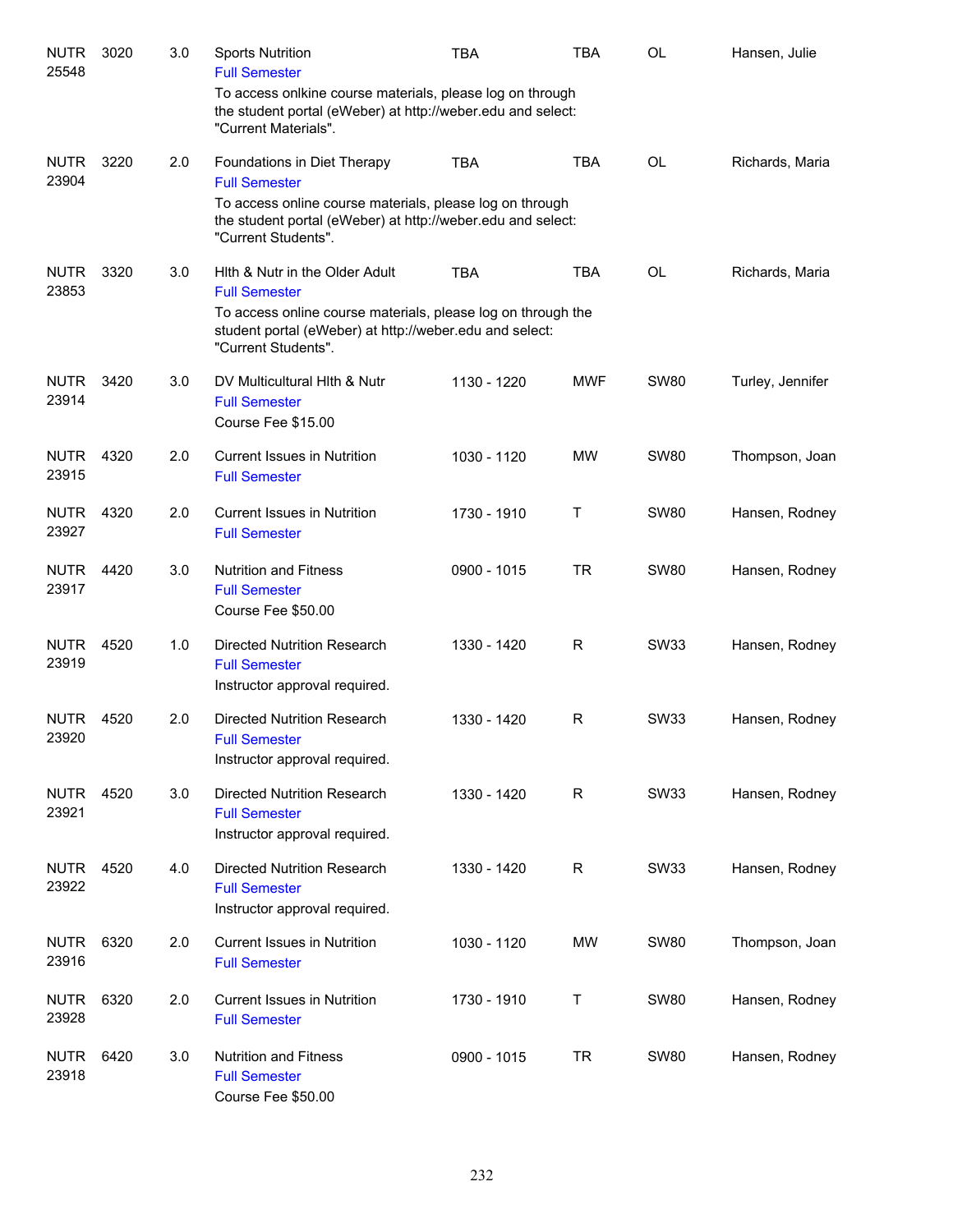| <b>NUTR</b><br>23923 | 6520 | 1.0 | <b>Directed Nutrition Research</b><br><b>Full Semester</b><br>Instructor approval required.                                                                    | 1330 - 1420 | R            | <b>SW33</b> | Hansen, Rodney  |
|----------------------|------|-----|----------------------------------------------------------------------------------------------------------------------------------------------------------------|-------------|--------------|-------------|-----------------|
| <b>NUTR</b><br>23924 | 6520 | 2.0 | <b>Directed Nutrition Research</b><br><b>Full Semester</b><br>Instructor approval required.                                                                    | 1330 - 1420 | R            | <b>SW33</b> | Hansen, Rodney  |
| <b>NUTR</b><br>23925 | 6520 | 3.0 | Directed Nutrition Research<br><b>Full Semester</b><br>Instructor approval required.                                                                           | 1330 - 1420 | R            | <b>SW33</b> | Hansen, Rodney  |
| <b>NUTR</b><br>23926 | 6520 | 4.0 | Directed Nutrition Research<br><b>Full Semester</b><br>Instructor approval required.                                                                           | 1330 - 1420 | R            | <b>SW33</b> | Hansen, Rodney  |
| <b>PAR</b><br>24554  | 1000 | 2.0 | <b>Emergency Medical Technician</b><br><b>Full Semester</b><br>MUST REGISTER FOR BOTH PAR 1000 AND PAR 1001                                                    | 1230 - 1630 | MF           | MH417       | Belnap, Cynthia |
| <b>PAR</b><br>24555  | 1001 | 4.0 | <b>EMT - Basic Lab</b><br><b>Full Semester</b><br>MUST REGISTER FOR BOTH PAR 1000 AND PAR 1001<br>Course Fee \$16.00                                           | 1230 - 1630 | МF           | MH417       | Belnap, Cynthia |
| <b>PAR</b><br>23145  | 1011 | 2.0 | EMT - Intermediate Intro Lab<br><b>Full Semester</b><br>Restricted to students accepted into the PARAMEDIC program.<br>For more information call 801-626-6521. | 0800 - 1700 | <b>MTWRF</b> | <b>MH</b>   | Hatch, Zackery  |
| <b>PAR</b><br>23141  | 2000 | 4.0 | Intro to Paramedic Practice<br><b>Full Semester</b><br>Restricted to students accepted into the PARAMEDIC program.<br>For more information, call 801-626-6521. | 1800 - 2200 | <b>TR</b>    | MH          | Hatch, Zackery  |
| <b>PAR</b><br>24556  | 2000 | 4.0 | Intro to Paramedic Practice<br><b>Full Semester</b><br>Restricted to students accepted into the PARAMEDIC program.                                             | 0900 - 1630 | <b>TWR</b>   | MH417       | Grunow, Jeffrey |
| <b>PAR</b><br>25633  | 2000 | 4.0 | Intro to Paramedic Practice<br><b>Block 2</b>                                                                                                                  | <b>TBA</b>  | TBA          | MH417       | Grunow, Jeffrey |
| <b>PAR</b><br>24558  | 2010 | 6.0 | <b>Medical Emergencies</b><br><b>Full Semester</b>                                                                                                             | 0900 - 1630 | <b>TWR</b>   | MH417       | Grunow, Jeffrey |
| <b>PAR</b><br>25634  | 2010 | 6.0 | <b>Medical Emergencies</b><br><b>Block 2</b>                                                                                                                   | <b>TBA</b>  | <b>TBA</b>   | MH417       | Grunow, Jeffrey |
| <b>PAR</b><br>24559  | 2040 | 4.0 | Paramedic Clinical Lab I<br><b>Full Semester</b><br><b>FOR STUDENTS A - G</b><br>Course Fee \$98.00                                                            | 0900 - 1700 | W            | MH417       | Grunow, Jeffrey |
| <b>PAR</b><br>24560  | 2040 | 4.0 | Paramedic Clinical Lab I<br><b>Full Semester</b><br>FOR STUDENTS H - P<br>Course Fee \$98.00                                                                   | 0900 - 1700 | W            | MH417       | Grunow, Jeffrey |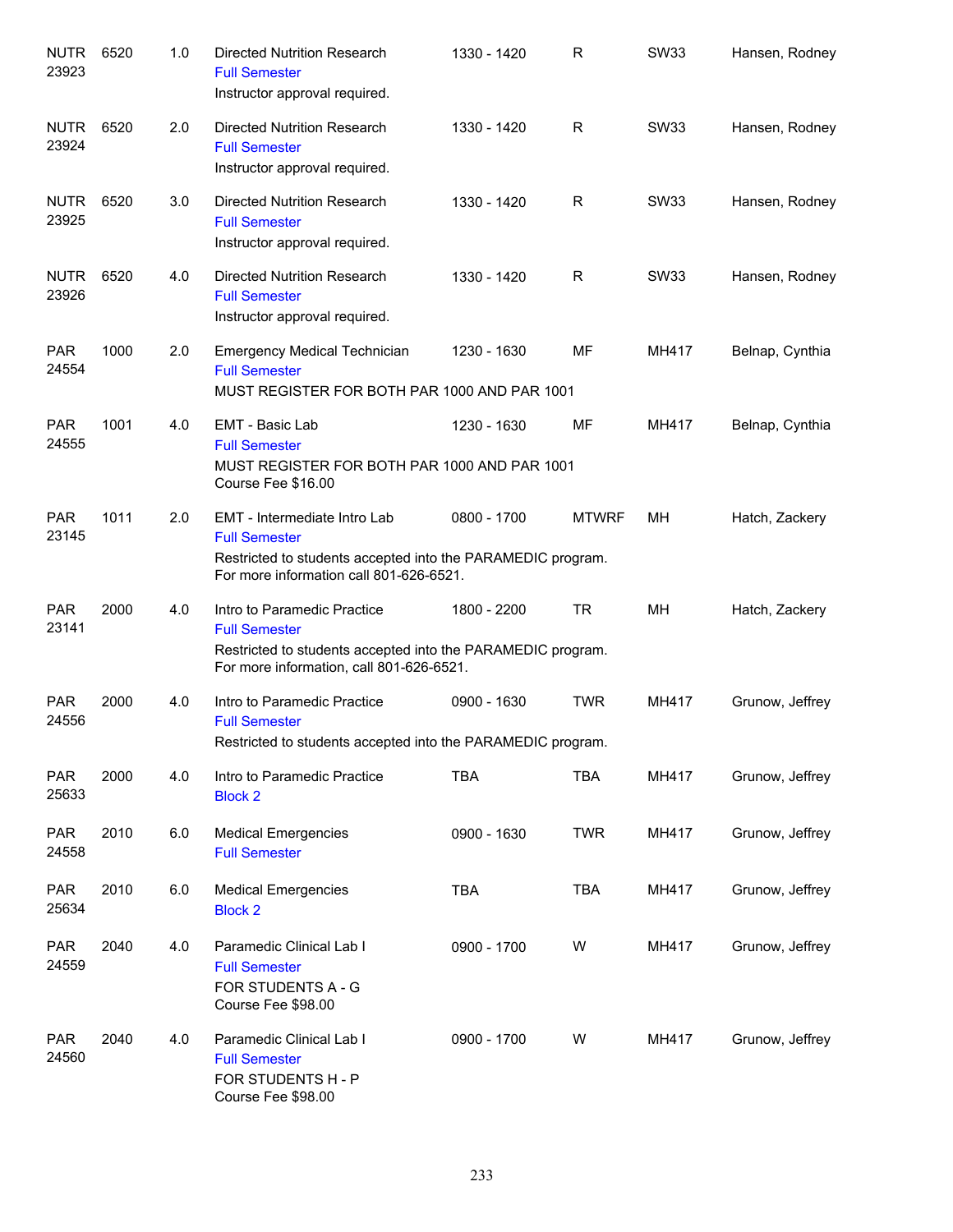| <b>PAR</b><br>24561 | 2040 | 4.0 | Paramedic Clinical Lab I<br><b>Full Semester</b><br>FOR STUDENTS Q - Z<br>Course Fee \$98.00                                                                                                             | 0900 - 1700 | W          | MH417       | Grunow, Jeffrey    |
|---------------------|------|-----|----------------------------------------------------------------------------------------------------------------------------------------------------------------------------------------------------------|-------------|------------|-------------|--------------------|
| <b>PAR</b><br>23147 | 2100 | 4.0 | Adv Paramedic Practice<br><b>Full Semester</b><br>Restricted to students accepted into the PARAMEDIC program.<br>For more information call 801-626-6521.<br>Course Fee \$98.00                           | 1800 - 2200 | <b>TR</b>  | MH          | Grunow, Jeffrey    |
| <b>PAR</b><br>24829 | 2110 | 3.0 | Paramedic Clinical II<br><b>Full Semester</b><br>For students A                                                                                                                                          | <b>TBA</b>  | <b>TBA</b> |             | Grunow, Jeffrey    |
| <b>PAR</b><br>24830 | 2110 | 3.0 | Paramedic Clinical II<br><b>Full Semester</b><br>For students B-M                                                                                                                                        | <b>TBA</b>  | <b>TBA</b> |             | Belnap, Cynthia    |
| <b>PAR</b><br>24831 | 2110 | 3.0 | Paramedic Clinical II<br><b>Full Semester</b><br>For students N-Z                                                                                                                                        | <b>TBA</b>  | <b>TBA</b> |             | Dickinson, Rebekah |
| <b>PAR</b><br>23148 | 2120 | 9.0 | Paramedic Internship<br><b>Full Semester</b>                                                                                                                                                             | <b>TBA</b>  | <b>TBA</b> | MH          | Grunow, Jeffrey    |
| <b>PE</b><br>24068  | 1010 | 1.0 | Aerobics, Level I<br><b>Full Semester</b><br>Course Fee \$5.00                                                                                                                                           | 1630 - 1720 | <b>MW</b>  | <b>SBFA</b> | Wolfley, Jill      |
| <b>PE</b><br>24071  | 1010 | 1.0 | Aerobics, Level I<br><b>Full Semester</b><br>Course Fee \$5.00                                                                                                                                           | 1030 - 1120 | <b>MW</b>  | <b>SBFA</b> | Watson, Megan      |
| <b>PE</b><br>24074  | 1010 | 1.0 | Aerobics, Level I<br><b>Full Semester</b><br>Independent Conditioning. Contact Christohper Fritz<br>(christopherfritz@weber.edu) or Brandon Johnson<br>(brandonjohnson1@weber.edu) for more information. | <b>TBA</b>  | <b>TBA</b> | <b>SBFA</b> | Fritz, Christopher |
| PE<br>24069         | 1011 | 1.0 | Aerobics, Level II<br><b>Full Semester</b><br>Course Fee \$5.00                                                                                                                                          | 1630 - 1720 | <b>MW</b>  | <b>SBFA</b> | Wolfley, Jill      |
| PE<br>24072         | 1011 | 1.0 | Aerobics, Level II<br><b>Full Semester</b><br>Course Fee \$5.00                                                                                                                                          | 1030 - 1120 | <b>MW</b>  | <b>SBFA</b> | Watson, Megan      |
| PE<br>24075         | 1011 | 1.0 | Aerobics, Level II<br><b>Full Semester</b><br>Independent Conditioning. Contact Chris Fritz (christopherfritz@weber.edu) or<br>Brandon Johnson (brandonjohnson1@weber.edu) for more information.         | <b>TBA</b>  | <b>TBA</b> | <b>SBFA</b> | Fritz, Christopher |
| PE<br>24350         | 1011 | 1.0 | Aerobics, Level II<br><b>Full Semester</b><br>Course Fee \$5.00                                                                                                                                          | <b>TBA</b>  | <b>TBA</b> |             | Fritz, Christopher |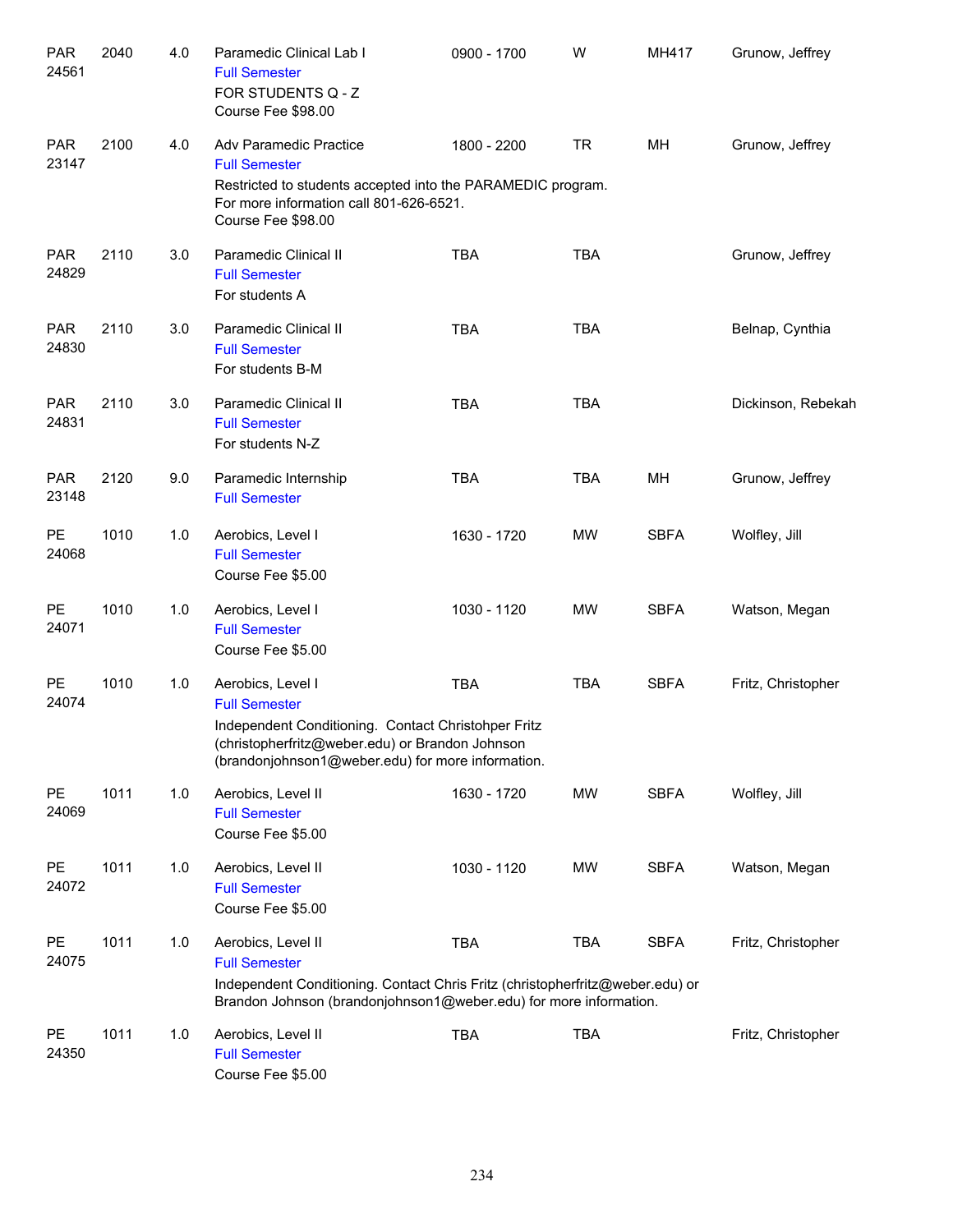| PE<br>24070        | 1012 | 1.0 | Aerobics, Level III<br><b>Full Semester</b><br>Course Fee \$5.00                                                                                                                                               | 1630 - 1720 | <b>MW</b>  | <b>SBFA</b> | Wolfley, Jill      |
|--------------------|------|-----|----------------------------------------------------------------------------------------------------------------------------------------------------------------------------------------------------------------|-------------|------------|-------------|--------------------|
| <b>PE</b><br>24073 | 1012 | 1.0 | Aerobics, Level III<br><b>Full Semester</b><br>Course Fee \$5.00                                                                                                                                               | 1030 - 1120 | <b>MW</b>  | <b>SBFA</b> | Watson, Megan      |
| <b>PE</b><br>24076 | 1012 | 1.0 | Aerobics, Level III<br><b>Full Semester</b><br>Independent Conditioning. Contact Chris Fritz (christopherfritz@weber.edu) or<br>Brandon Johnson (brandonjohnson1@weber.edu) for more information.              | <b>TBA</b>  | <b>TBA</b> | <b>SBFA</b> | Fritz, Christopher |
| <b>PE</b><br>24077 | 1040 | 1.0 | Walking for Fitness, Level I<br><b>Full Semester</b><br>Course Fee \$5.00                                                                                                                                      | 0830 - 0920 | <b>TR</b>  | <b>SBFA</b> | Conway, Adrian     |
| <b>PE</b><br>24080 | 1040 | 1.0 | Walking for Fitness, Level I<br><b>Full Semester</b><br>Independent Conditioning. Contact Chris Fritz (christopherfritz@weber.edu) or<br>Brandon Johnson (brandonjohnson1@weber.edu) for course information.   | <b>TBA</b>  | <b>TBA</b> | <b>SBFA</b> | Fritz, Christopher |
| <b>PE</b><br>24078 | 1041 | 1.0 | Walking For Fitness, Level II<br><b>Full Semester</b><br>Course Fee \$5.00                                                                                                                                     | 0830 - 0920 | <b>TR</b>  | <b>SBFA</b> | Conway, Adrian     |
| <b>PE</b><br>24081 | 1041 | 1.0 | Walking For Fitness, Level II<br><b>Full Semester</b><br>Independent Conditioning. Contact Chris Fritz (christopherfritz@weber.edu) or<br>Brandon Johnson (brandonjohnson1@weber.edu) for course information.  | <b>TBA</b>  | <b>TBA</b> | <b>SBFA</b> | Fritz, Christopher |
| <b>PE</b><br>24079 | 1042 | 1.0 | Walking for Fitness, Level III<br><b>Full Semester</b><br>Course Fee \$5.00                                                                                                                                    | 0830 - 0920 | <b>TR</b>  | <b>SBFA</b> | Conway, Adrian     |
| <b>PE</b><br>24082 | 1042 | 1.0 | Walking for Fitness, Level III<br><b>Full Semester</b><br>Independent Conditioning. Contact Chris Fritz (christopherfritz@weber.edu) or<br>Brandon Johnson (brandonjohnson1@weber.edu) for course information. | <b>TBA</b>  | <b>TBA</b> | <b>SBFA</b> | Fritz, Christopher |
| <b>PE</b><br>24083 | 1043 | 1.0 | Jogging, Level I<br><b>Full Semester</b><br>Course Fee \$3.00                                                                                                                                                  | 1230 - 1320 | <b>MW</b>  | <b>SBFA</b> | Thompson, Joan     |
| <b>PE</b><br>24084 | 1044 | 1.0 | Jogging II<br><b>Full Semester</b><br>Course Fee \$3.00                                                                                                                                                        | 1230 - 1320 | MW         | <b>SBFA</b> | Thompson, Joan     |
| <b>PE</b><br>24085 | 1045 | 1.0 | Jogging III<br><b>Full Semester</b><br>Course Fee \$3.00                                                                                                                                                       | 1230 - 1320 | MW         | <b>SBFA</b> | Thompson, Joan     |
| <b>PE</b><br>24086 | 1057 | 1.0 | Hatha Yoga Level I<br><b>Full Semester</b>                                                                                                                                                                     | 0830 - 0920 | <b>TR</b>  | <b>SB19</b> | Needham, Kathy     |
| <b>PE</b><br>24476 | 1057 | 1.0 | Hatha Yoga Level I<br><b>Full Semester</b>                                                                                                                                                                     | 0930 - 1020 | МW         | <b>SB19</b> | Needham, Kathy     |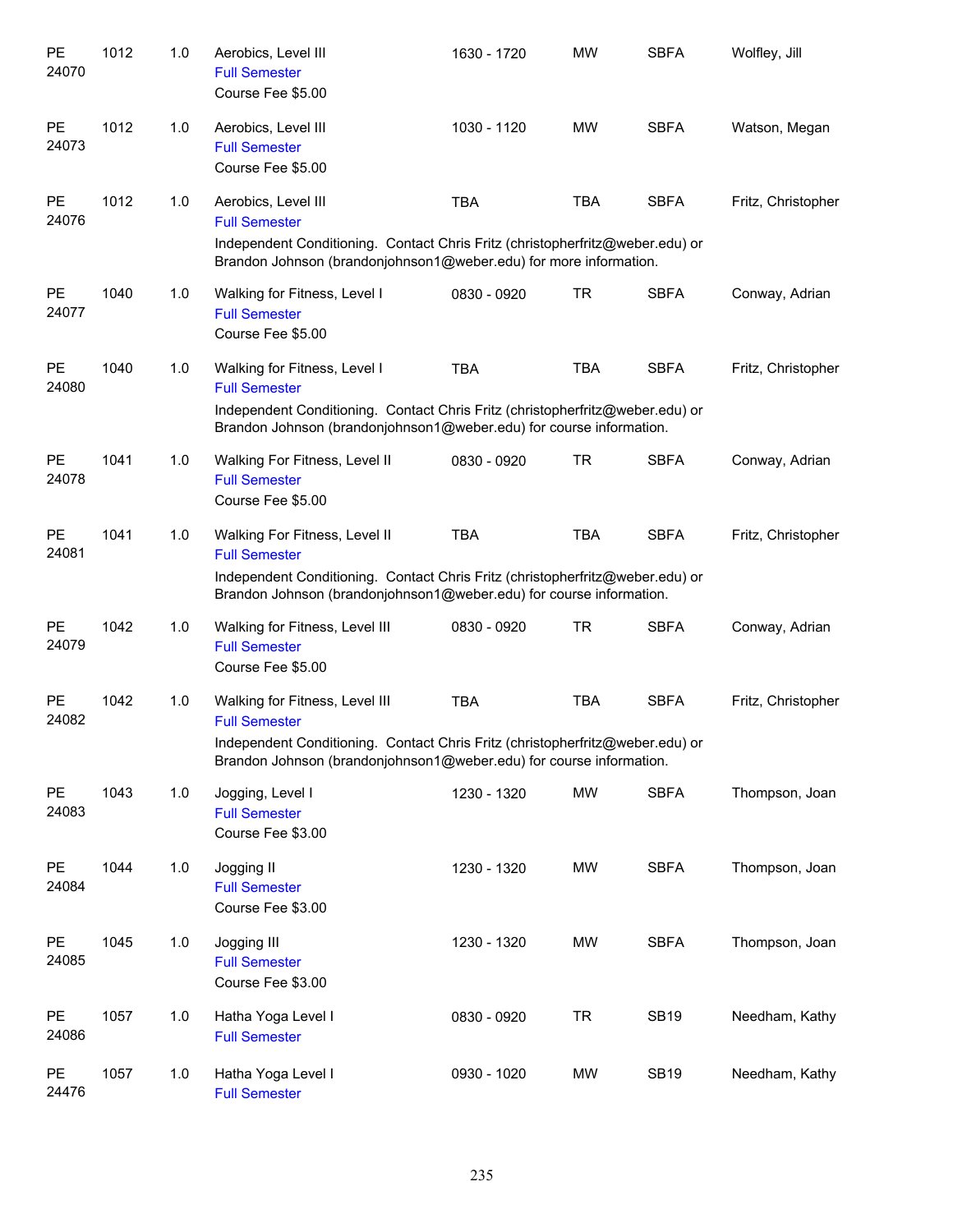| PE<br>24088        | 1070 | 1.0 | Cross Train for Fitness Lev I<br><b>Full Semester</b><br>Course Fee \$7.50                                                                                                                                         | 1230 - 1320 | TR         | <b>SBFA</b> | Conway, Adrian     |
|--------------------|------|-----|--------------------------------------------------------------------------------------------------------------------------------------------------------------------------------------------------------------------|-------------|------------|-------------|--------------------|
| PE<br>24094        | 1070 | 1.0 | Cross Train for Fitness Lev I<br><b>Full Semester</b><br>Course Fee \$7.50                                                                                                                                         | 1630 - 1720 | <b>TR</b>  | <b>SBFA</b> | Wolfley, Jill      |
| PE<br>24100        | 1070 | 1.0 | Cross Train for Fitness Lev I<br><b>Full Semester</b><br>Independent Conditioning. Contact Brandon Johnson<br>(brandonjohnson1@weber.edu) or Chris Fritz (christopherfritz@weber.edu) for<br>course information.   | <b>TBA</b>  | <b>TBA</b> | <b>SBFA</b> | Johnson, Brandon   |
| <b>PE</b><br>24884 | 1070 | 1.0 | Cross Train for Fitness Lev I<br><b>Full Semester</b>                                                                                                                                                              | <b>TBA</b>  | <b>TBA</b> | <b>TL</b>   | Rogers, David      |
| PE<br>25501        | 1070 | 1.0 | Cross Train for Fitness Lev I<br><b>Full Semester</b>                                                                                                                                                              | <b>TBA</b>  | <b>TBA</b> | <b>TL</b>   | Rickards, Jack     |
| PE<br>24089        | 1071 | 1.0 | Cross Train for Fitness Lev II<br><b>Full Semester</b><br>Course Fee \$7.50                                                                                                                                        | 1230 - 1320 | <b>TR</b>  | <b>SBFA</b> | Conway, Adrian     |
| PE<br>24096        | 1071 | 1.0 | Cross Train for Fitness Lev II<br><b>Full Semester</b><br>Course Fee \$7.50                                                                                                                                        | 1630 - 1720 | <b>TR</b>  | <b>SBFA</b> | Wolfley, Jill      |
| PE<br>24116        | 1071 | 1.0 | Cross Train for Fitness Lev II<br><b>Full Semester</b><br>Independent Conditioning. Contact Brandon Johnson<br>(brandonjohnson1@weber.edu) or Chris Fritz (christopherfritz@weber.edu) for<br>course information.  | <b>TBA</b>  | <b>TBA</b> | <b>SBFA</b> | Johnson, Brandon   |
| <b>PE</b><br>24091 | 1072 | 1.0 | Cross Training Level III<br><b>Full Semester</b><br>Course Fee \$7.50                                                                                                                                              | 1230 - 1320 | <b>TR</b>  | <b>SBFA</b> | Conway, Adrian     |
| PE<br>24098        | 1072 | 1.0 | <b>Cross Training Level III</b><br><b>Full Semester</b><br>Course Fee \$7.50                                                                                                                                       | 1630 - 1720 | <b>TR</b>  | <b>SBFA</b> | Wolfley, Jill      |
| <b>PE</b><br>24117 | 1072 | 1.0 | <b>Cross Training Level III</b><br><b>Full Semester</b><br>Independent Conditioning. Contact Brandon Johnson<br>(brandonjohnson1@weber.edu) or Chris Fritz (christopherfritz@weber.edu) for<br>course information. | <b>TBA</b>  | <b>TBA</b> | <b>SBFA</b> | Johnson, Brandon   |
| <b>PE</b><br>24118 | 1080 | 1.0 | Strength Training, Level I<br><b>Full Semester</b><br>Course Fee \$7.50                                                                                                                                            | 0930 - 1020 | <b>TR</b>  | <b>SBFA</b> | Fritz, Christopher |
| PE<br>24123        | 1080 | 1.0 | Strength Training, Level I<br><b>Full Semester</b><br>Course Fee \$7.50                                                                                                                                            | 1130 - 1220 | TR         | <b>SBFA</b> | Conway, Adrian     |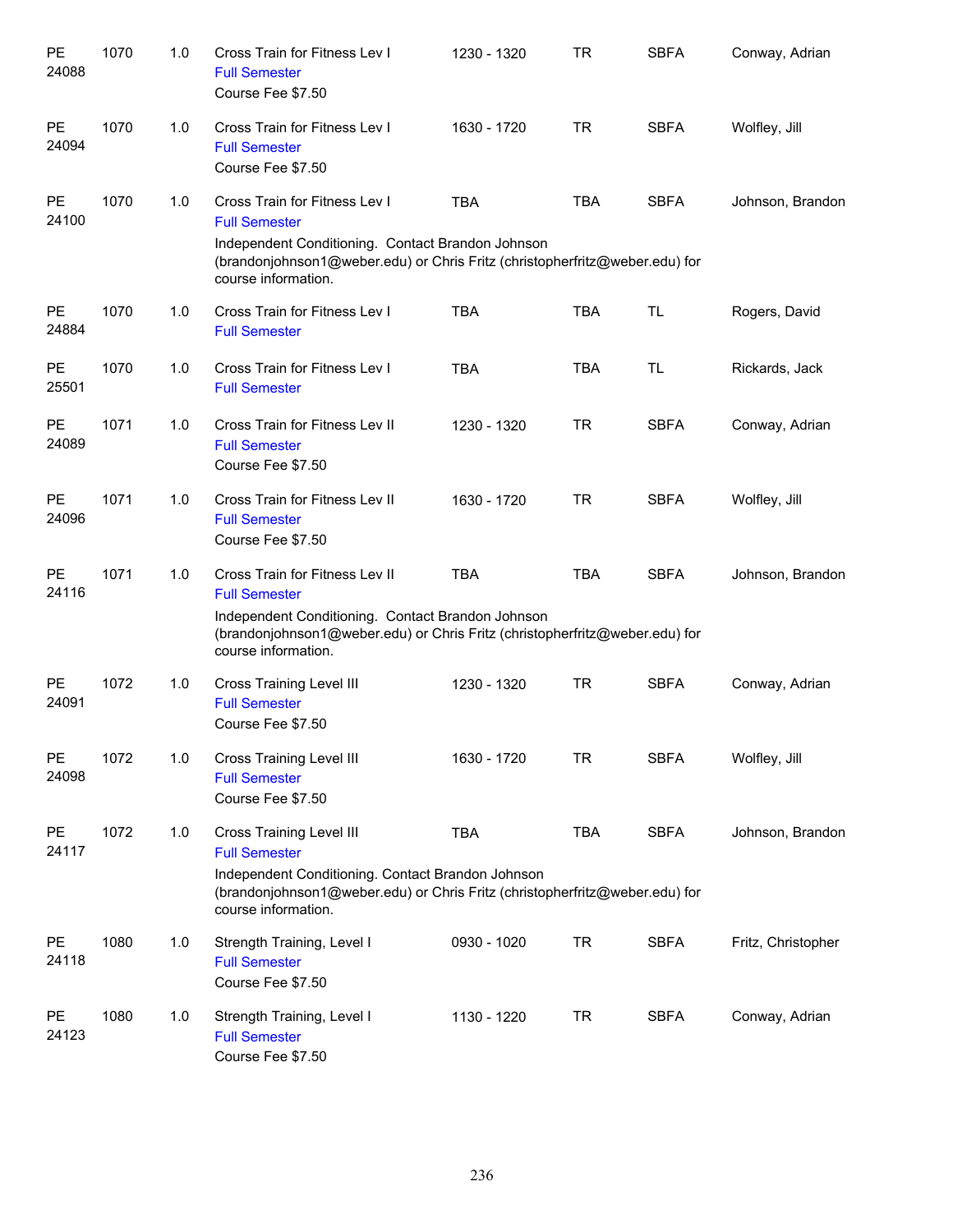| PE<br>24127 | 1080 | 1.0 | Strength Training, Level I<br><b>Full Semester</b><br>Course Fee \$7.50                                                                                                                                       | 1630 - 1720                | <b>MW</b>         | <b>SBFA</b>                   | Helseth, Angie     |
|-------------|------|-----|---------------------------------------------------------------------------------------------------------------------------------------------------------------------------------------------------------------|----------------------------|-------------------|-------------------------------|--------------------|
| PE<br>24131 | 1080 | 1.0 | Strength Training, Level I<br><b>Full Semester</b><br>Course Fee \$7.50                                                                                                                                       | 1630 - 1720                | <b>TR</b>         | <b>SBFA</b>                   | Johnson, Brandon   |
| PE<br>24134 | 1080 | 1.0 | Strength Training, Level I<br><b>Full Semester</b><br>Independent Conditioning. Contact Brandon Johnson<br>(brandonjohnson1@weber.edu or Chris Fritz (christopherfritz@weber.edu) for<br>course information.  | <b>TBA</b>                 | <b>TBA</b>        | <b>SBFA</b>                   | Johnson, Brandon   |
| PE<br>24595 | 1080 | 1.0 | Strength Training, Level I<br><b>Full Semester</b><br>This class is for individuals training for a Triathlon. Contact dept at 626-6742 for<br>more information.                                               | 0930 - 1020<br>0930 - 1020 | Τ<br>$\mathsf{R}$ | <b>SWPOOL</b><br><b>SWFLR</b> | Storey, Spencer    |
| PE<br>24119 | 1081 | 1.0 | Strength Training, Level II<br><b>Full Semester</b><br>Course Fee \$7.50                                                                                                                                      | 0930 - 1020                | <b>TR</b>         | <b>SBFA</b>                   | Fritz, Christopher |
| PE<br>24125 | 1081 | 1.0 | Strength Training, Level II<br><b>Full Semester</b><br>Course Fee \$7.50                                                                                                                                      | 1130 - 1220                | <b>TR</b>         | <b>SBFA</b>                   | Conway, Adrian     |
| PE<br>24129 | 1081 | 1.0 | Strength Training, Level II<br><b>Full Semester</b><br>Course Fee \$7.50                                                                                                                                      | 1630 - 1720                | <b>MW</b>         | <b>SBFA</b>                   | Helseth, Angie     |
| PE<br>24132 | 1081 | 1.0 | Strength Training, Level II<br><b>Full Semester</b><br>Course Fee \$7.50                                                                                                                                      | 1630 - 1720                | <b>TR</b>         | <b>SBFA</b>                   | Johnson, Brandon   |
| PE<br>24135 | 1081 | 1.0 | Strength Training, Level II<br><b>Full Semester</b><br>Independent Conditioning. Contact Brandon Johnson<br>(brandonjohnson1@weber.edu or Chris Fritz (christopherfritz@weber.edu) for<br>course information. | <b>TBA</b>                 | <b>TBA</b>        | <b>SBFA</b>                   | Johnson, Brandon   |
| PE<br>24120 | 1082 | 1.0 | Strength Training, Level III<br><b>Full Semester</b><br>Course Fee \$7.50                                                                                                                                     | 0930 - 1020                | <b>TR</b>         | <b>SBFA</b>                   | Fritz, Christopher |
| PE<br>24126 | 1082 | 1.0 | Strength Training, Level III<br><b>Full Semester</b><br>Course Fee \$7.50                                                                                                                                     | 1130 - 1220                | <b>TR</b>         | <b>SBFA</b>                   | Conway, Adrian     |
| PE<br>24130 | 1082 | 1.0 | Strength Training, Level III<br><b>Full Semester</b><br>Course Fee \$7.50                                                                                                                                     | 1630 - 1720                | MW                | <b>SBFA</b>                   | Helseth, Angie     |
| PE<br>24133 | 1082 | 1.0 | Strength Training, Level III<br><b>Full Semester</b><br>Course Fee \$7.50                                                                                                                                     | 1630 - 1720                | <b>TR</b>         | <b>SBFA</b>                   | Johnson, Brandon   |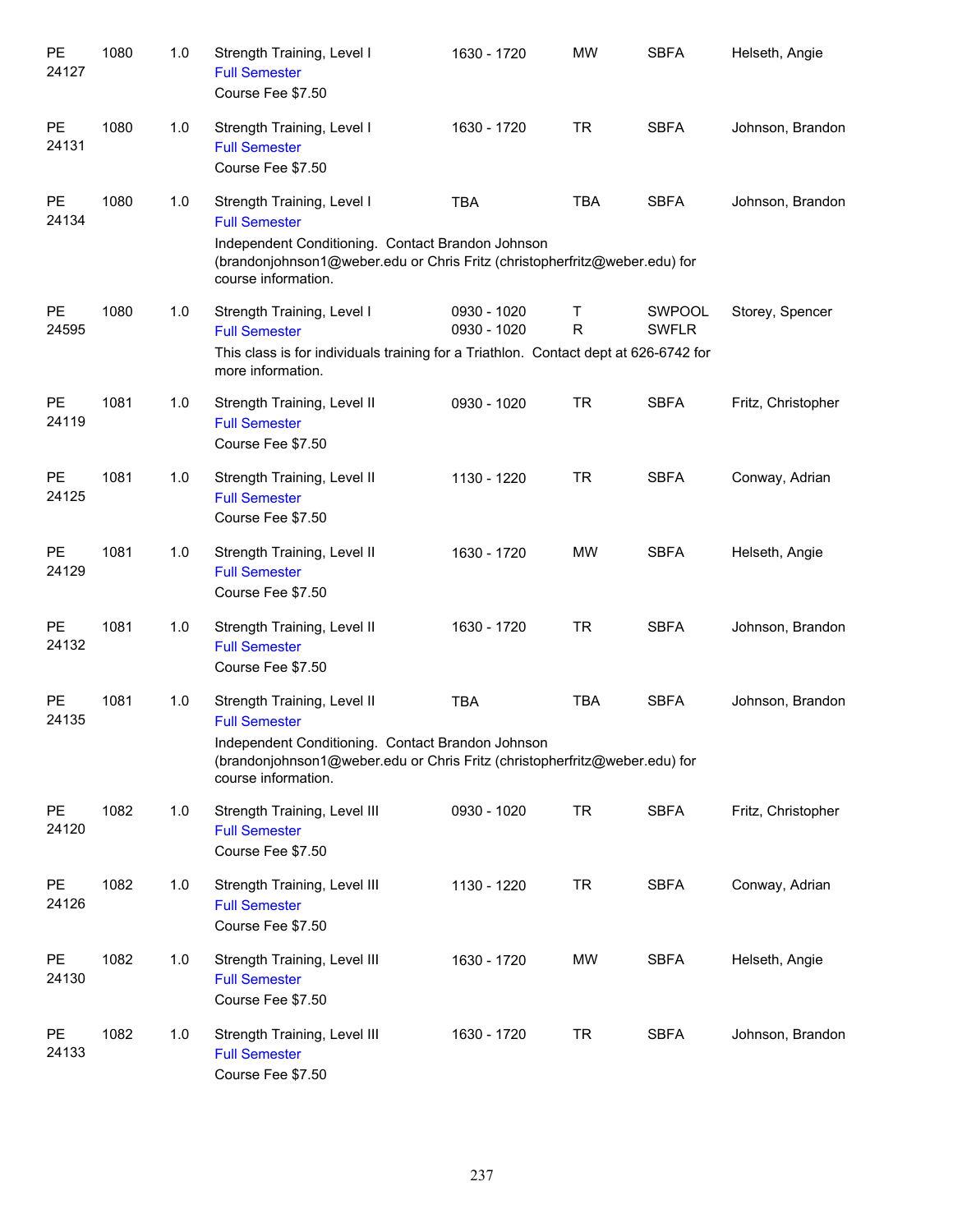| PE<br>24136        | 1082 | 1.0 | Strength Training, Level III<br><b>Full Semester</b>                                                                                                    | <b>TBA</b>  | <b>TBA</b>   | <b>SBFA</b> | Johnson, Brandon  |
|--------------------|------|-----|---------------------------------------------------------------------------------------------------------------------------------------------------------|-------------|--------------|-------------|-------------------|
|                    |      |     | Independent Conditioning. Contact Brandon Johnson<br>(brandonjohnson1@weber.edu) or Chris Fritz (christopherfritz@weber.edu) for<br>course information. |             |              |             |                   |
| PE<br>24138        | 1100 | 1.0 | Tennis Level I<br><b>Block 1</b>                                                                                                                        | 1030 - 1120 | <b>MTWRF</b> | <b>SWTC</b> | Burnham, Jared    |
| PE<br>24140        | 1101 | 1.0 | Tennis Level II<br><b>Block 1</b>                                                                                                                       | 1030 - 1120 | <b>MTWRF</b> | <b>SBTC</b> | Burnham, Jared    |
| <b>PE</b><br>24480 | 1110 | 1.0 | Racquetball, Level I<br><b>Full Semester</b>                                                                                                            | 0930 - 1020 | <b>TR</b>    | <b>SBRB</b> | Corbridge, Lynn   |
| PE<br>25554        | 1110 | 1.0 | Racquetball, Level I<br><b>Full Semester</b>                                                                                                            | 1030 - 1120 | <b>TR</b>    | <b>SBRB</b> | Corbridge, Lynn   |
| <b>PE</b><br>24481 | 1111 | 1.0 | Racquetball, Level II<br><b>Full Semester</b>                                                                                                           | 1030 - 1120 | <b>TR</b>    | <b>SBRB</b> | Corbridge, Lynn   |
| PE<br>24482        | 1112 | 1.0 | Racquetball, Level III<br><b>Full Semester</b>                                                                                                          | 1030 - 1120 | <b>TR</b>    | <b>SBRB</b> | Corbridge, Lynn   |
| PE<br>24525        | 1130 | 1.0 | Golf, Level I<br><b>Block 1</b>                                                                                                                         | 1630 - 1830 | <b>MW</b>    | <b>SA</b>   | Romney, Trevor    |
| <b>PE</b><br>25475 | 1130 | 1.0 | Golf, Level I<br><b>Full Semester</b><br>Class will run August 24 - October 26, 2011.                                                                   | 1300 - 1600 | W            | <b>VVG</b>  | Loughton, Jack    |
| <b>PE</b><br>24526 | 1131 | 1.0 | Golf, Level II<br><b>Block 1</b>                                                                                                                        | 1630 - 1830 | <b>MW</b>    | SA          | Romney, Trevor    |
| <b>PE</b><br>25476 | 1131 | 1.0 | Golf, Level II<br><b>Full Semester</b><br>Class will run August 24 - October 26, 2011.                                                                  | 1300 - 1600 | W            | <b>VVG</b>  | Loughton, Jack    |
| PE<br>24527        | 1132 | 1.0 | Golf, Level III<br><b>Block 1</b>                                                                                                                       | 1630 - 1830 | <b>MW</b>    | SA          | Romney, Trevor    |
| PE<br>25477        | 1132 | 1.0 | Golf, Level III<br><b>Full Semester</b><br>Course will run August 24 - October 26, 2011.                                                                | 1300 - 1600 | W            | <b>VVG</b>  | Loughton, Jack    |
| <b>PE</b><br>25466 | 1135 | 1.0 | Archery, Level I<br><b>Block 1</b><br>Class to be held outside, north of the Ice Sheet                                                                  | 1400 - 1550 | <b>TR</b>    | IS          | Barton, Christine |
| <b>PE</b><br>25467 | 1136 | 1.0 | Archery, Level II<br><b>Block 1</b><br>Class to be held outside, north of the Ice Sheet                                                                 | 1400 - 1550 | <b>TR</b>    | IS          | Barton, Christine |
| <b>PE</b><br>25468 | 1137 | 1.0 | Archery, Level III<br><b>Block 1</b><br>Class to be held outside, north of the Ice Sheet                                                                | 1400 - 1550 | <b>TR</b>    | IS          | Barton, Christine |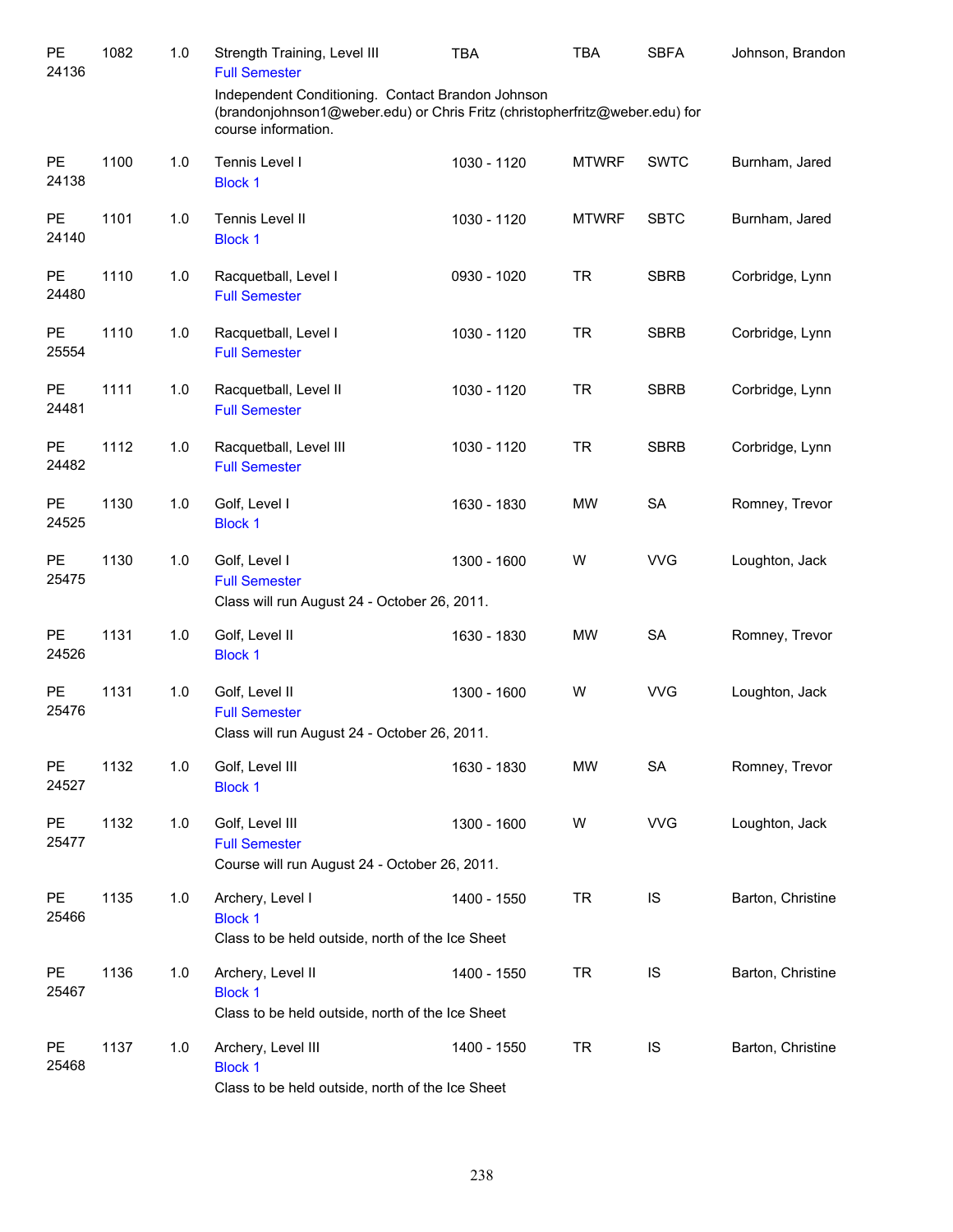| PE<br>24483 | 1145 | 1.0   | Bowling, Level I<br><b>Full Semester</b><br>Course Fee \$53.00   | 0930 - 1020 | <b>MW</b> | <b>SUBA</b> | Mandell, Mark      |
|-------------|------|-------|------------------------------------------------------------------|-------------|-----------|-------------|--------------------|
| PE<br>24484 | 1145 | 1.0   | Bowling, Level I<br><b>Full Semester</b><br>Course Fee \$53.00   | 1030 - 1120 | <b>MW</b> | <b>SUBA</b> | Mandell, Mark      |
| PE<br>24485 | 1145 | 1.0   | Bowling, Level I<br><b>Full Semester</b><br>Course Fee \$53.00   | 1130 - 1220 | <b>MW</b> | <b>SUBA</b> | McIntire, Scott    |
| PE<br>24486 | 1145 | 1.0   | Bowling, Level I<br><b>Full Semester</b><br>Course Fee \$53.00   | 1230 - 1320 | MW        | <b>SUBA</b> | Lilly, Richard     |
| PE<br>24487 | 1145 | 1.0   | Bowling, Level I<br><b>Full Semester</b><br>Course Fee \$53.00   | 0930 - 1020 | <b>TR</b> | <b>SUBA</b> | McIntire, Scott    |
| PE<br>24488 | 1145 | 1.0   | Bowling, Level I<br><b>Full Semester</b><br>Course Fee \$53.00   | 1030 - 1120 | <b>TR</b> | <b>SUBA</b> | Meaders, Frederick |
| PE<br>24489 | 1145 | 1.0   | Bowling, Level I<br><b>Full Semester</b><br>Course Fee \$53.00   | 1200 - 1250 | <b>TR</b> | <b>SUBA</b> | Lilly, Richard     |
| PE<br>24490 | 1145 | 1.0   | Bowling, Level I<br><b>Full Semester</b><br>Course Fee \$53.00   | 1630 - 1820 | W         | <b>SUBA</b> | Hekimian, John     |
| PE<br>24491 | 1146 | 1.0   | Bowling, Level II<br><b>Full Semester</b><br>Course Fee \$53.00  | 1030 - 1120 | <b>TR</b> | <b>SUBA</b> | Meaders, Frederick |
| PE<br>24492 | 1150 | 1.0   | Billiards, Level I<br><b>Full Semester</b><br>Course Fee \$30.00 | 0830 - 0920 | <b>MW</b> | SU          | Dean, David        |
| PE<br>24493 | 1150 | $1.0$ | Billiards, Level I<br><b>Full Semester</b><br>Course Fee \$30.00 | 0930 - 1020 | <b>MW</b> | SU          | Lilly, Richard     |
| PE<br>24494 | 1150 | $1.0$ | Billiards, Level I<br><b>Full Semester</b><br>Course Fee \$30.00 | 1030 - 1120 | MW        | SU          | Dean, David        |
| PE<br>24495 | 1150 | 1.0   | Billiards, Level I<br><b>Full Semester</b><br>Course Fee \$30.00 | 1130 - 1220 | MW        | SU          | Leishman, Daniel   |
| PE<br>24496 | 1150 | 1.0   | Billiards, Level I<br><b>Full Semester</b><br>Course Fee \$30.00 | 0930 - 1020 | <b>TR</b> | SU          | Giles, Jonathan    |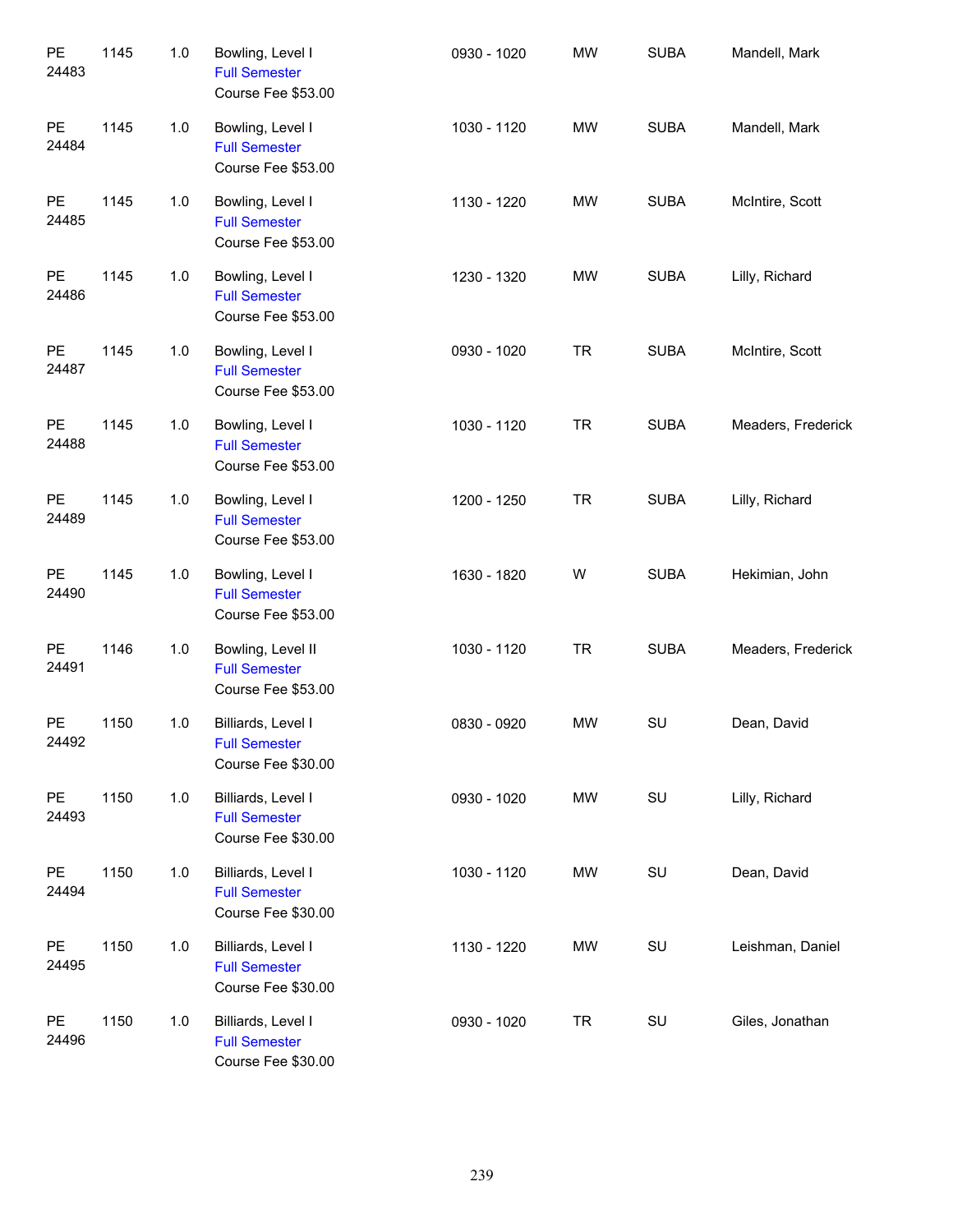| PE<br>24497 | 1150 | 1.0 | Billiards, Level I<br><b>Full Semester</b><br>Course Fee \$30.00                      | 1030 - 1120 | <b>TR</b> | SU           | Giles, Jonathan  |
|-------------|------|-----|---------------------------------------------------------------------------------------|-------------|-----------|--------------|------------------|
| PE<br>24498 | 1150 | 1.0 | Billiards, Level I<br><b>Full Semester</b><br>Course Fee \$30.00                      | 1200 - 1250 | <b>TR</b> | SU           | Giles, Jonathan  |
| PE<br>24499 | 1150 | 1.0 | Billiards, Level I<br><b>Full Semester</b><br>Course Fee \$30.00                      | 1030 - 1220 | F         | SU           | Campbell, Lonnie |
| PE<br>24500 | 1150 | 1.0 | Billiards, Level I<br><b>Full Semester</b><br>Course Fee \$30.00                      | 1700 - 1840 | W         | SU           | Marriott, Matt   |
| PE<br>24501 | 1151 | 1.0 | Billiards, Level II<br><b>Full Semester</b><br>Course Fee \$30.00                     | 1700 - 1840 | W         | SU           | Marriott, Matt   |
| PE<br>24143 | 1155 | 1.0 | Fencing, Level I<br><b>Full Semester</b><br>Course Fee \$40.00                        | 0930 - 1020 | <b>MW</b> | <b>SBFA</b>  | Nopens, Kenny    |
| PE<br>24145 | 1200 | 1.0 | Basketball, Level I<br><b>Full Semester</b>                                           | 1230 - 1320 | <b>TR</b> | SG           | Rahe, Laura      |
| PE<br>24147 | 1201 | 1.0 | Basketball, Level II<br><b>Full Semester</b>                                          | 1230 - 1320 | <b>TR</b> | SG           | Rahe, Laura      |
| PE<br>24502 | 1210 | 1.0 | Volleyball, Level I<br><b>Full Semester</b>                                           | 0730 - 0820 | <b>TR</b> | <b>SWFLR</b> | Scott, Brian     |
| PE<br>24524 | 1211 | 1.0 | Volleyball, Level II<br><b>Full Semester</b>                                          | 0730 - 0820 | <b>TR</b> | <b>SWFLR</b> | Scott, Brian     |
| PE<br>24164 | 1265 | 1.0 | <b>Water Sports</b><br><b>Full Semester</b><br><b>Water Polo</b><br>Course Fee \$5.00 | 1630 - 1720 | <b>MW</b> | SWPOOL       | Kaneko, Pepper   |
| PE<br>24167 | 1300 | 1.0 | Swimming, Level I<br><b>Full Semester</b><br>Course Fee \$5.00                        | 1330 - 1420 | <b>MW</b> | SB           | Kaneko, Pepper   |
| PE<br>25555 | 1300 | 1.0 | Swimming, Level I<br><b>Full Semester</b><br>Course Fee \$5.00                        | 1630 - 1720 | MW        | SWPOOL       | Kaneko, Pepper   |
| PE<br>24169 | 1301 | 1.0 | Swimming, Level II<br><b>Full Semester</b><br>Course Fee \$5.00                       | 0830 - 0920 | <b>TR</b> | SW           | Kaneko, Pepper   |
| PE<br>24171 | 1302 | 1.0 | Swimming, Level III<br><b>Full Semester</b><br>Course Fee \$5.00                      | 0830 - 0920 | <b>TR</b> | SW           | Kaneko, Pepper   |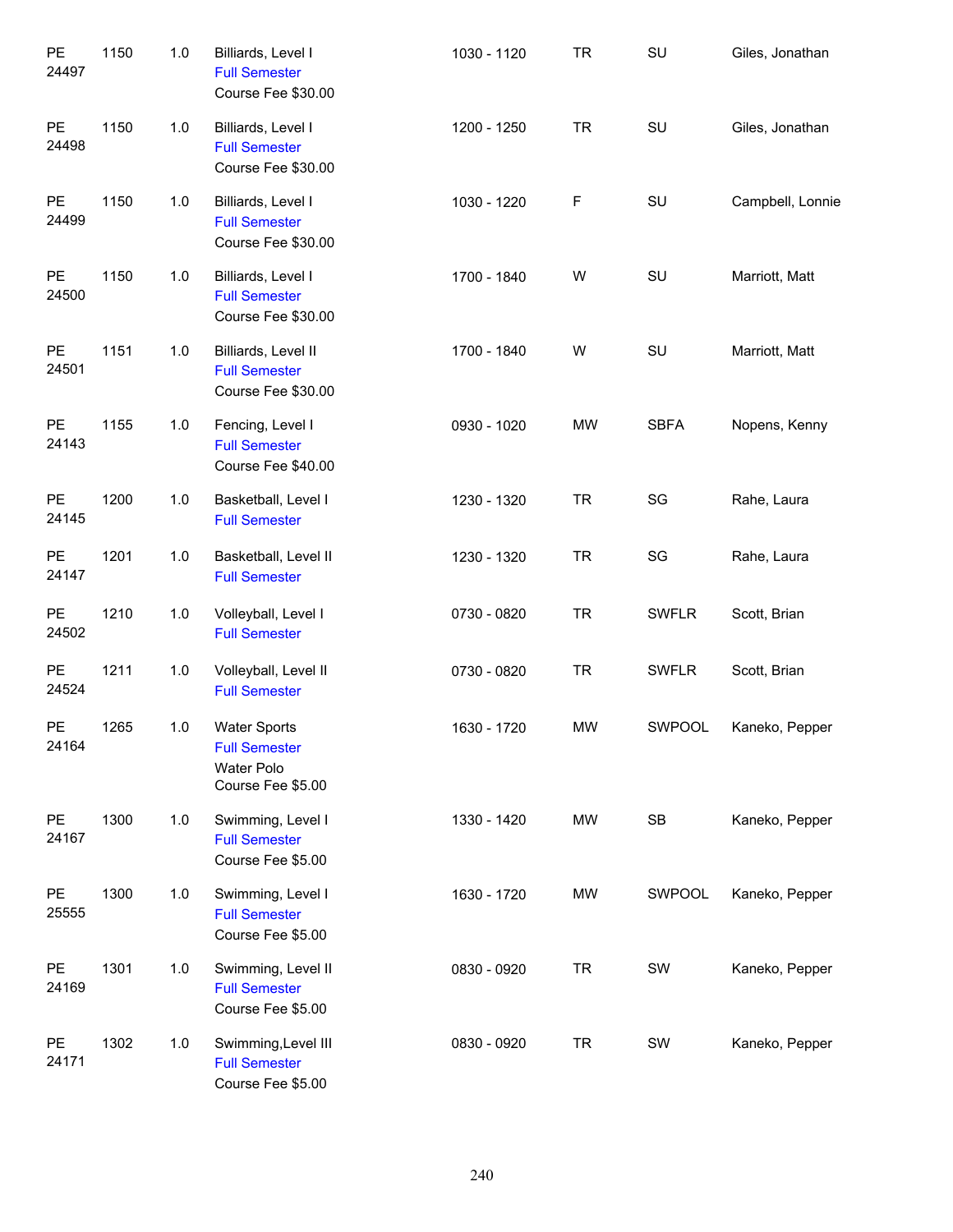| PE<br>24173        | 1310 | 1.0   | Water Aerobics, Level I<br><b>Full Semester</b><br>Course Fee \$5.00                                                                                                                                                 | 1730 - 1820 | <b>MW</b>  | SW          | Aldrich, Julia    |
|--------------------|------|-------|----------------------------------------------------------------------------------------------------------------------------------------------------------------------------------------------------------------------|-------------|------------|-------------|-------------------|
| PE<br>24175        | 1311 | 1.0   | Water Aerobics, Level II<br><b>Full Semester</b><br>Course Fee \$5.00                                                                                                                                                | 1730 - 1820 | <b>MW</b>  | SW          | Aldrich, Julia    |
| PE<br>24528        | 1350 | 1.0   | Scuba I<br><b>Full Semester</b><br>Call "Dive Utah" at 801-394-8842 for class times.<br>There will be additional costs with this class for books,<br>equipment rental, and diving trips.<br>Course Fee \$55.00       | <b>TBA</b>  | <b>TBA</b> |             |                   |
| PE<br>24530        | 1350 | 1.0   | Scuba I<br><b>Full Semester</b><br>Call "Adventures West" at 801-476-1300 for class times.<br>There will be additional costs with this class for books,<br>equipment rental, and diving trips.<br>Course Fee \$55.00 | <b>TBA</b>  | <b>TBA</b> |             | Gilbert, Lynnette |
| <b>PE</b><br>24619 | 1350 | 1.0   | Scuba I<br><b>Full Semester</b><br>Call "Seaport Scuba" at 801-444-1604 for class times.<br>There will be additional costs with this class for books,<br>equipment rental and diving trips.<br>Course Fee \$55.00    | <b>TBA</b>  | <b>TBA</b> |             | Rankin, Steve     |
| PE<br>24176        | 1410 | 1.0   | TaiChi, Level I<br><b>Full Semester</b>                                                                                                                                                                              | 1130 - 1220 | <b>MW</b>  | <b>SB19</b> | Jones, Lee        |
| <b>PE</b><br>24177 | 1410 | 1.0   | TaiChi, Level I<br><b>Full Semester</b>                                                                                                                                                                              | 1630 - 1720 | <b>MW</b>  | <b>SB19</b> | Jones, Lee        |
| <b>PE</b><br>24178 | 1435 | 1.0   | Kempo, Level I<br><b>Full Semester</b>                                                                                                                                                                               | 1730 - 1820 | <b>MW</b>  | <b>SB19</b> | Jones, Lee        |
| PE<br>24509        | 1435 | $1.0$ | Kempo, Level I<br><b>Full Semester</b>                                                                                                                                                                               | 1030 - 1120 | <b>TR</b>  | <b>SB19</b> | Jones, Lee        |
| PE<br>24180        | 1436 | 1.0   | Kempo, Level II<br><b>Full Semester</b>                                                                                                                                                                              | 1730 - 1820 | <b>MW</b>  | <b>SB19</b> | Jones, Lee        |
| PE<br>24510        | 1436 | $1.0$ | Kempo, Level II<br><b>Full Semester</b>                                                                                                                                                                              | 1030 - 1120 | <b>TR</b>  | <b>SB19</b> | Jones, Lee        |
| PE<br>24182        | 1437 | $1.0$ | Kempo, Level III<br><b>Full Semester</b>                                                                                                                                                                             | 1730 - 1820 | <b>MW</b>  | <b>SB19</b> | Jones, Lee        |
| PE<br>24511        | 1437 | $1.0$ | Kempo, Level III<br><b>Full Semester</b>                                                                                                                                                                             | 1030 - 1120 | <b>TR</b>  | <b>SB19</b> | Jones, Lee        |
| PE<br>24503        | 1445 | $1.0$ | Tae Kwon-do, Level I<br><b>Full Semester</b>                                                                                                                                                                         | 1130 - 1220 | <b>TR</b>  | <b>SB19</b> | Edmondson, David  |
| PE<br>24506        | 1445 | $1.0$ | Tae Kwon-do, Level I<br><b>Full Semester</b>                                                                                                                                                                         | 1730 - 1820 | <b>TR</b>  | <b>SB19</b> | Edmondson, David  |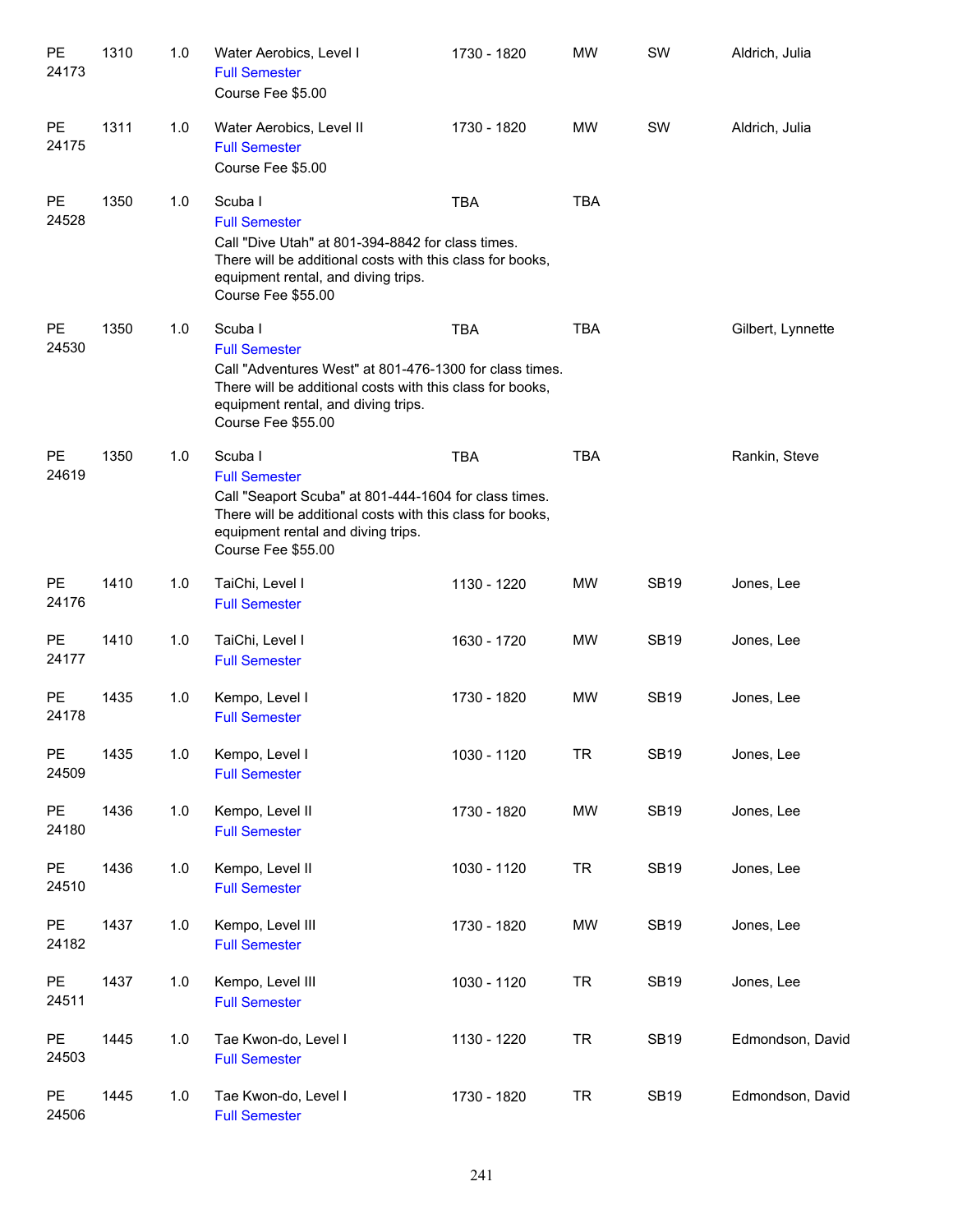| PE<br>24504            | 1446 | 1.0 | Tae Kwon-do, Level II<br><b>Full Semester</b>                                                                                                                                                                 | 1130 - 1220 | <b>TR</b>    | <b>SB19</b> | Edmondson, David  |
|------------------------|------|-----|---------------------------------------------------------------------------------------------------------------------------------------------------------------------------------------------------------------|-------------|--------------|-------------|-------------------|
| PE<br>24507            | 1446 | 1.0 | Tae Kwon-do, Level II<br><b>Full Semester</b>                                                                                                                                                                 | 1730 - 1820 | <b>TR</b>    | <b>SB19</b> | Edmondson, David  |
| $\mathsf{PE}$<br>24505 | 1447 | 1.0 | Tai Kwon-do, Level III<br><b>Full Semester</b>                                                                                                                                                                | 1130 - 1220 | <b>TR</b>    | <b>SB19</b> | Edmondson, David  |
| PE<br>24508            | 1447 | 1.0 | Tai Kwon-do, Level III<br><b>Full Semester</b>                                                                                                                                                                | 1730 - 1820 | <b>TR</b>    | <b>SB19</b> | Edmondson, David  |
| PE<br>24193            | 1520 | 1.0 | Hiking, Level I<br><b>Block 1</b>                                                                                                                                                                             | 1230 - 1530 | F            | <b>SW68</b> | Willden, Gary     |
| PE<br>24196            | 1527 | 1.0 | Rock Climbing, Level I<br><b>Block 1</b><br>Course Fee \$35.00                                                                                                                                                | 1130 - 1415 | $\mathsf R$  | <b>SW68</b> | Willden, Gary     |
| <b>PE</b><br>24198     | 1527 | 1.0 | Rock Climbing, Level I<br><b>Block 1</b><br>Course Fee \$35.00                                                                                                                                                | 1415 - 1700 | $\mathsf{R}$ | <b>SW68</b> | Willden, Gary     |
| <b>PE</b><br>24478     | 1527 | 1.0 | Rock Climbing, Level I<br><b>Block 1</b><br>Course Fee \$35.00                                                                                                                                                | 0830 - 1020 | <b>TR</b>    | <b>SBFA</b> | Turner, Daniel    |
| PE<br>24479            | 1527 | 1.0 | Rock Climbing, Level I<br><b>Block 2</b><br>Course Fee \$35.00                                                                                                                                                | 0830 - 1020 | <b>TR</b>    | <b>SBFA</b> | Turner, Daniel    |
| PE<br>24477            | 2810 | 1.0 | Hath Yoga Level II<br><b>Full Semester</b>                                                                                                                                                                    | 1030 - 1120 | <b>MW</b>    | <b>SB19</b> | Needham, Kathy    |
| PE<br>24529            | 2810 | 1.0 | Experimental: Scuba II<br><b>Full Semester</b><br>Call "Dive Utah" at 801-394-8842 for class times.<br>There will be additional costs with this class for books,<br>equipment rental, and diving trips.       | TBA         | <b>TBA</b>   |             |                   |
| PE<br>24531            | 2810 | 1.0 | Experimental: Scuba II<br><b>Full Semester</b><br>Call "Adventures West" at 801-476-1300 for class times.<br>There will be additional costs with this class for books,<br>equipment rental, and diving trips. | <b>TBA</b>  | <b>TBA</b>   |             | Gilbert, Lynnette |
| PE<br>24626            | 2810 | 1.0 | Experimental: Scuba II<br><b>Full Semester</b><br>Call "Seaport Scuba" at 801-444-1604 for class times.<br>There will be additional costs with this class for books,<br>equipment rental and diving trips.    | <b>TBA</b>  | <b>TBA</b>   |             | Rankin, Steve     |
| <b>PEP</b><br>23929    | 2000 | 3.0 | Foundations of Physical Educ<br><b>Full Semester</b>                                                                                                                                                          | 0930 - 1020 | <b>MWF</b>   | SW116       | Conlin, Gerilynn  |
| PEP<br>23930           | 2100 | 3.0 | Introduction to Coaching Sport<br><b>Full Semester</b>                                                                                                                                                        | 0830 - 0920 | <b>MWF</b>   | SW116       | McGladrey, Brian  |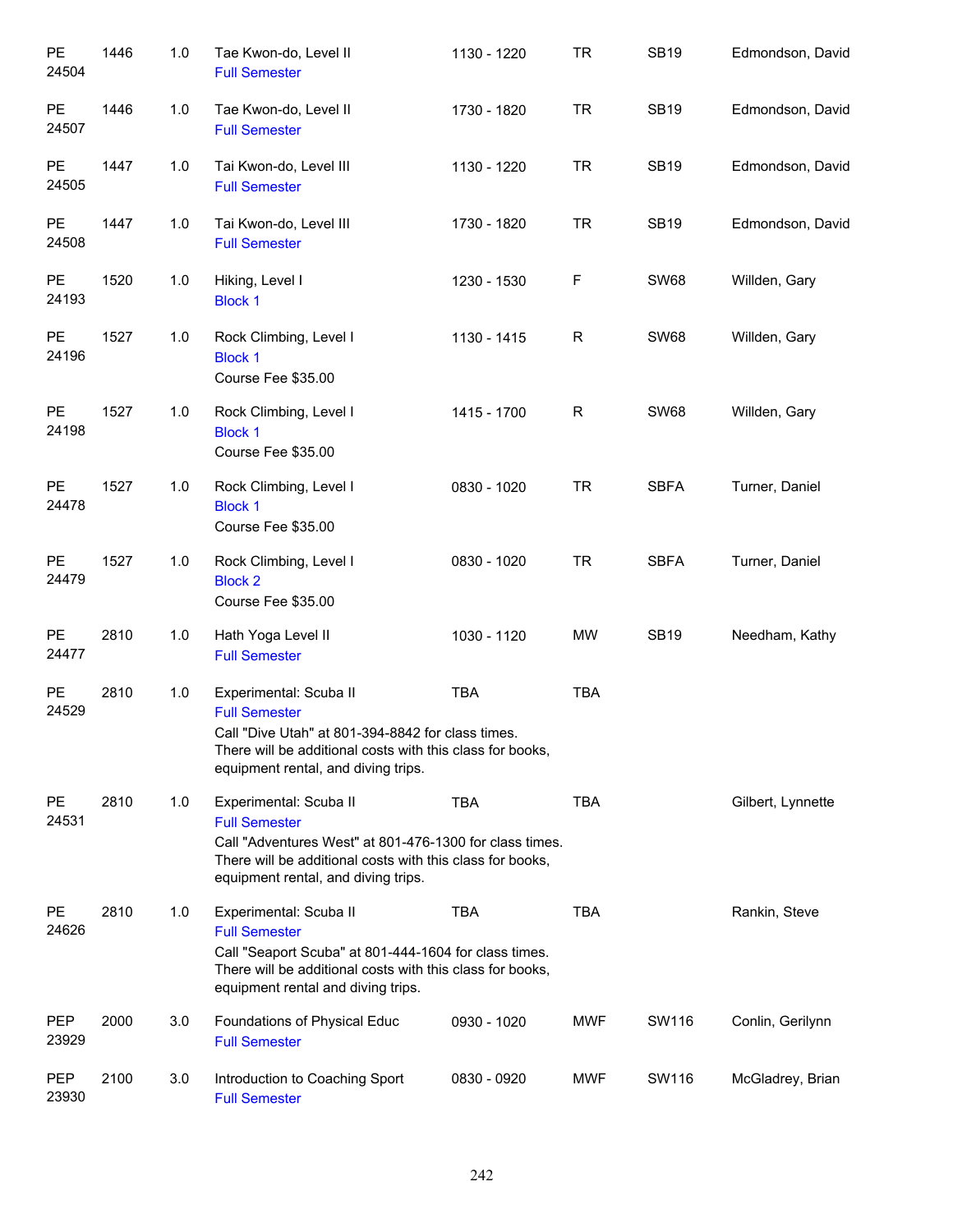| PEP<br>23931        | 2200 | 2.0 | Human Performance Mgmt Prof<br><b>Full Semester</b><br>Course Fee \$5.00                    | 0930 - 1020                | <b>TR</b>        | <b>SB12</b>    | Smith, Molly     |
|---------------------|------|-----|---------------------------------------------------------------------------------------------|----------------------------|------------------|----------------|------------------|
| PEP<br>23933        | 2300 | 3.0 | <b>Hith Fitness Evaluation/Prescr</b><br><b>Full Semester</b><br>Course Fee \$20.00         | 0930 - 1020                | <b>MWF</b>       | <b>SB12</b>    | Ruden, Timothy   |
| PEP<br>23934        | 2500 | 3.0 | Skills-Drills-Stragies/Coaches<br><b>Full Semester</b><br>Course Fee \$3.00                 | 1030 - 1120                | <b>MWF</b>       | SW116          | McGladrey, Brian |
| <b>PEP</b><br>23935 | 2600 | 3.0 | Growth/Motor Development<br><b>Full Semester</b><br>Course Fee \$5.00                       | 1030 - 1120                | <b>MWF</b>       | SW202          | Zagrodnik, James |
| <b>PEP</b><br>23987 | 2890 | 1.0 | <b>Cooperative Work Experience</b><br><b>Full Semester</b><br>Instructor approval required. | 1330 - 1420                | W                | <b>SB12</b>    | Davis, Myron     |
| <b>PEP</b><br>23989 | 2890 | 2.0 | Cooperative Work Experience<br><b>Full Semester</b><br>Instructor approval required.        | 1330 - 1420                | W                | <b>SB12</b>    | Davis, Myron     |
| <b>PEP</b><br>23990 | 2890 | 3.0 | Cooperative Work Experience<br><b>Full Semester</b><br>Instructor approval required.        | 1330 - 1420                | W                | <b>SB12</b>    | Davis, Myron     |
| <b>PEP</b><br>23999 | 2890 | 4.0 | Cooperative Work Experience<br><b>Full Semester</b><br>Instructor approval required.        | 1330 - 1420                | W                | <b>SB12</b>    | Davis, Myron     |
| <b>PEP</b><br>24000 | 2890 | 5.0 | Cooperative Work Experience<br><b>Full Semester</b><br>Instructor approval required.        | 1330 - 1420                | W                | <b>SB12</b>    | Davis, Myron     |
| <b>PEP</b><br>24001 | 2890 | 6.0 | <b>Cooperative Work Experience</b><br><b>Full Semester</b><br>Instructor approval required. | 1330 - 1420                | W                | <b>SB12</b>    | Davis, Myron     |
| PEP<br>23953        | 3240 | 3.0 | Skill Dev Meth of Teach Field<br><b>Full Semester</b><br>Course Fee \$12.00                 | 1230 - 1320                | <b>MWF</b>       | SW116          | Walker, Jennifer |
| PEP<br>23954        | 3264 | 3.0 | Skill Dev/Meth Racket Sports<br><b>Full Semester</b><br>Course Fee \$10.00                  | 1130 - 1220                | <b>MWF</b>       | SW116          | Zagrodnik, James |
| PEP<br>23955        | 3270 | 2.0 | <b>Teaching Aerobic Cond</b><br><b>Full Semester</b><br>Course Fee \$10.00                  | 0930 - 1020                | <b>TR</b>        | <b>SB19</b>    | Bladen, Theresa  |
| PEP<br>23956        | 3280 | 2.0 | Teach Neuromuscular Cond<br><b>Full Semester</b><br>Course Fee \$10.00                      | 0830 - 0920<br>0830 - 0950 | Τ<br>$\mathsf R$ | SW202<br>SW202 | McGladrey, Brian |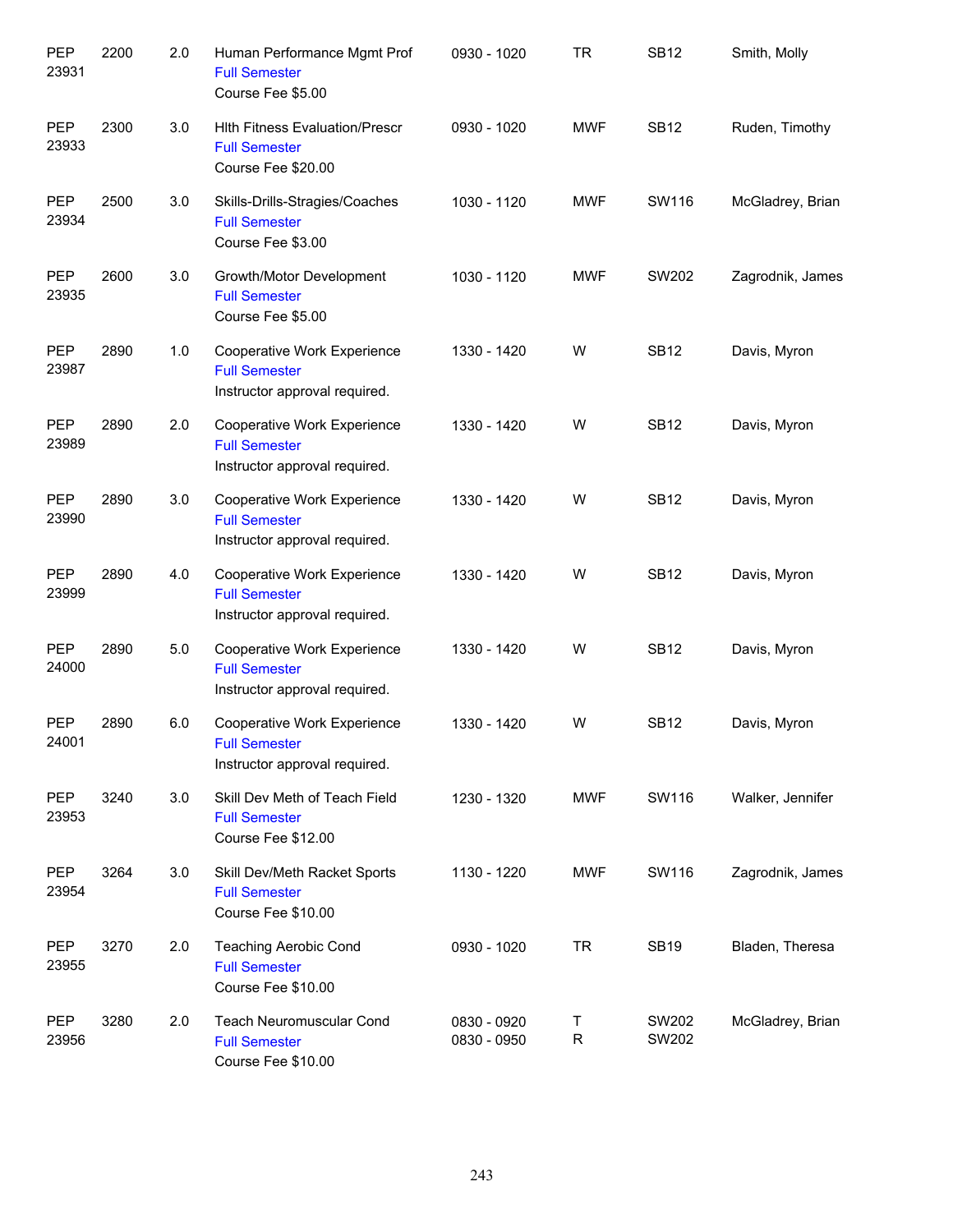| <b>PEP</b><br>23957 | 3290 | 3.0 | Methods/Teach Fitness for Life<br><b>Full Semester</b><br>Course Fee \$10.00                                                                                                                                                                                                                                                          | 0830 - 0920                | <b>MWF</b>     | SW202                      | Zagrodnik, James     |
|---------------------|------|-----|---------------------------------------------------------------------------------------------------------------------------------------------------------------------------------------------------------------------------------------------------------------------------------------------------------------------------------------|----------------------------|----------------|----------------------------|----------------------|
| PEP<br>23959        | 3500 | 3.0 | Kinesiology<br><b>Full Semester</b><br>Course Fee \$25.00                                                                                                                                                                                                                                                                             | 0730 - 0820<br>0730 - 0920 | <b>MW</b><br>F | <b>SB12</b><br><b>SB12</b> | Guerrero, Larry      |
| PEP<br>23960        | 3510 | 3.0 | <b>Exercise Physiology</b><br><b>Full Semester</b><br>Course Fee \$30.00                                                                                                                                                                                                                                                              | 1030 - 1120<br>1030 - 1220 | <b>MW</b><br>F | <b>SW71</b><br><b>SB12</b> | Smith, Molly         |
| <b>PEP</b><br>23961 | 3510 | 3.0 | <b>Exercise Physiology</b><br><b>Full Semester</b><br>Course Fee \$30.00                                                                                                                                                                                                                                                              | 1030 - 1120<br>1330 - 1520 | MW<br>F        | <b>SW71</b><br><b>SB12</b> | Smith, Molly         |
| PEP<br>23962        | 3520 | 3.0 | <b>Curr Dev/InstructionI Strategy</b><br><b>Full Semester</b><br>Course Fee \$7.00                                                                                                                                                                                                                                                    | 0900 - 1015                | <b>TR</b>      | SW116                      | Conlin, Gerilynn     |
| <b>PEP</b><br>23963 | 3520 | 3.0 | <b>Curr Dev/InstructionI Strategy</b><br><b>Full Semester</b><br>Class will meet T/R 9:00-10:15. Last 5 weeks lab 8:00-8:50.<br>Course Fee \$7.00                                                                                                                                                                                     | 0800 - 1015                | <b>TR</b>      | SW116                      | Conlin, Gerilynn     |
| PEP<br>23964        | 3550 | 2.0 | <b>Issues in Sport</b><br><b>Full Semester</b>                                                                                                                                                                                                                                                                                        | 1130 - 1220                | <b>MWF</b>     | SW202                      | McGladrey, Brian     |
| <b>PEP</b><br>23966 | 3600 | 3.0 | Measurement Eval/Research<br><b>Full Semester</b><br>Course Fee \$10.00                                                                                                                                                                                                                                                               | 1030 - 1145                | <b>TR</b>      | <b>SB12</b>                | Guerrero, Larry      |
| <b>PEP</b><br>23969 | 3610 | 3.0 | Assessment/Technology in PE<br><b>Full Semester</b>                                                                                                                                                                                                                                                                                   | 1200 - 1315                | <b>TR</b>      | SW116                      | Conlin, Gerilynn     |
| <b>PEP</b><br>23973 | 3630 | 3.0 | Physical Education K-6<br><b>Full Semester</b><br>Must have completed Level I to take this course. Teacher Education students<br>contact Dr. Geri Conlin (gconlin@weber.edu)/626-6759 to register for class.                                                                                                                          | 1230 - 1345                | <b>MW</b>      | SW202                      | Zagrodnik, James     |
| <b>PEP</b><br>24471 | 3630 | 3.0 | Physical Education K-6<br><b>Full Semester</b><br>The lecture session runs from 10:30-11:45 am, Tuesdays and Thursdays, for the<br>whole semester. Students will be put into two lab groups, one at 10:30-11:45<br>am and the other at 9-10:15 am on Tuesdays. Please contact the PE Dept at<br>801-626-6742 for further information. | 1030 - 1145                | TR             |                            | Rahe, Laura          |
| <b>PEP</b><br>23975 | 3660 | 2.0 | PE/Students with Disabilities<br><b>Full Semester</b>                                                                                                                                                                                                                                                                                 | 0930 - 1020                | MW             | SW202                      | Hafey-Francke, Jamie |
| <b>PEP</b><br>23976 | 4620 | 3.0 | Leadership Concepts<br><b>Full Semester</b>                                                                                                                                                                                                                                                                                           | 0900 - 1015                | <b>TR</b>      | <b>SW71</b>                | Loughton, S          |
| <b>PEP</b><br>24018 | 4800 | 1.0 | Individual Projects<br><b>Full Semester</b><br>Instructor approval required                                                                                                                                                                                                                                                           | 1430 - 1520                | W              | <b>SB12</b>                | Davis, Myron         |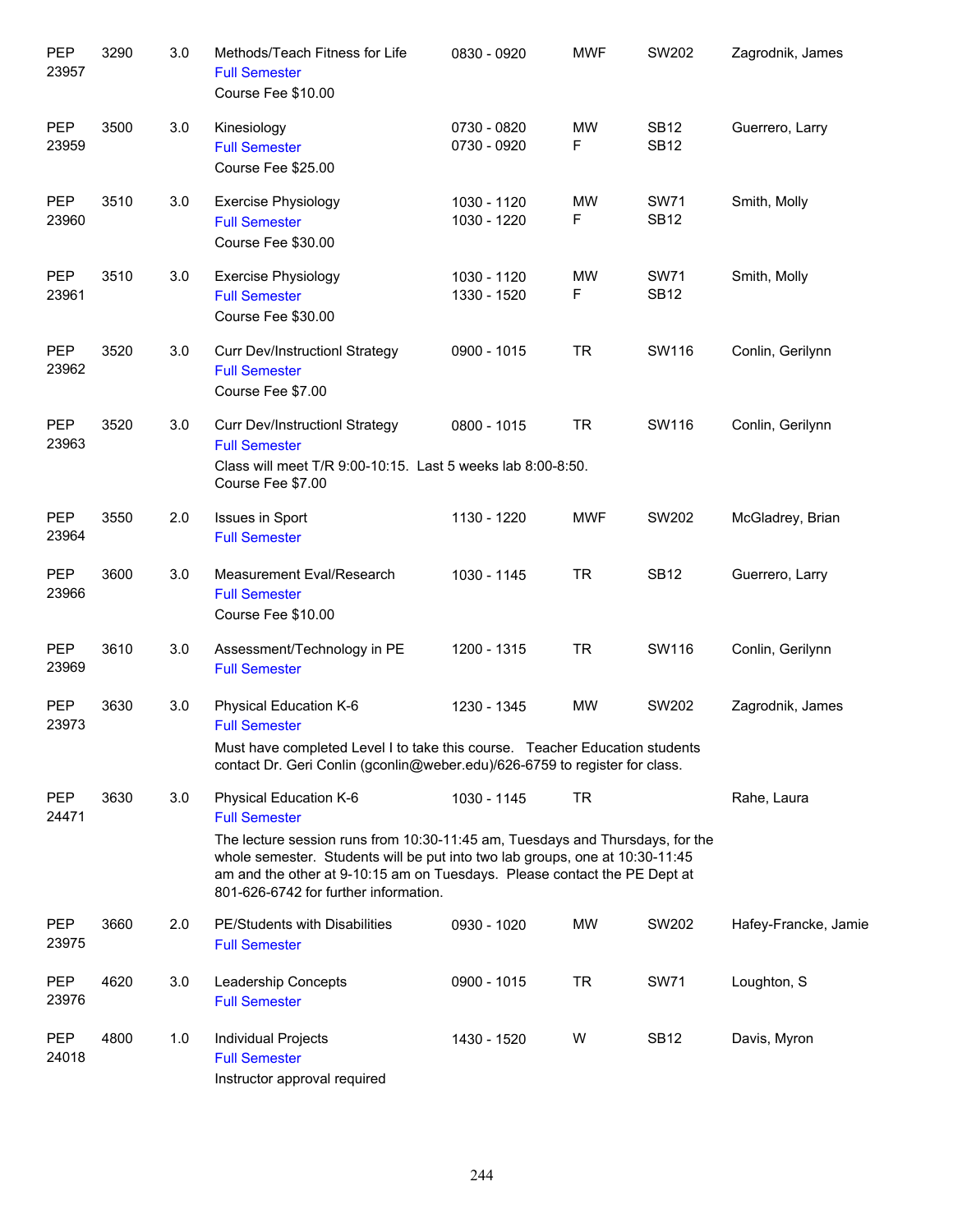| <b>PEP</b><br>24019 | 4800  | 2.0 | Individual Projects<br><b>Full Semester</b><br>Instructor approval required          | 1430 - 1520 | W          | <b>SB12</b> | Davis, Myron     |
|---------------------|-------|-----|--------------------------------------------------------------------------------------|-------------|------------|-------------|------------------|
| PEP<br>24020        | 4800  | 3.0 | Individual Projects<br><b>Full Semester</b><br>Instructor approval required          | 1430 - 1520 | W          | <b>SB12</b> | Davis, Myron     |
| <b>PEP</b><br>24021 | 4800  | 4.0 | <b>Individual Projects</b><br><b>Full Semester</b><br>Instructor approval required   | 1430 - 1520 | W          | <b>SB12</b> | Davis, Myron     |
| <b>PEP</b><br>24592 | 4800  | 1.0 | Individual Projects<br><b>Full Semester</b>                                          | <b>TBA</b>  | <b>TBA</b> |             | Corbridge, Lynn  |
| <b>PEP</b><br>24593 | 4800  | 2.0 | Individual Projects<br><b>Full Semester</b>                                          | <b>TBA</b>  | <b>TBA</b> |             | Corbridge, Lynn  |
| <b>PEP</b><br>24594 | 4800  | 3.0 | Individual Projects<br><b>Full Semester</b>                                          | <b>TBA</b>  | <b>TBA</b> |             | Corbridge, Lynn  |
| <b>PEP</b><br>23978 | 4830  | 1.0 | <b>Directed Readings</b><br><b>Full Semester</b>                                     | <b>TBA</b>  | <b>TBA</b> |             | Willden, Gary    |
| <b>PEP</b><br>23979 | 4830  | 1.0 | <b>Directed Readings</b><br><b>Full Semester</b>                                     | 1030 - 1145 | T          | SW116       | Conlin, Gerilynn |
| <b>PEP</b><br>25629 | 4830  | 3.0 | <b>Directed Readings</b><br><b>Full Semester</b>                                     | <b>TBA</b>  | <b>TBA</b> |             | Willden, Gary    |
| <b>PEP</b><br>23977 | 4860C | 3.0 | Field Experience Coaching<br><b>Full Semester</b>                                    | <b>TBA</b>  | <b>TBA</b> |             | Corbridge, Lynn  |
| <b>PEP</b><br>24012 | 4890  | 1.0 | Cooperative Work Experience<br><b>Full Semester</b><br>Instructor approval required  | 1330 - 1420 | W          | <b>SB12</b> | Davis, Myron     |
| PEP<br>24013        | 4890  | 2.0 | Cooperative Work Experience<br><b>Full Semester</b><br>Instructor approval required. | 1330 - 1420 | W          | <b>SB12</b> | Davis, Myron     |
| <b>PEP</b><br>24014 | 4890  | 3.0 | Cooperative Work Experience<br><b>Full Semester</b><br>Instructor approval required  | 1330 - 1420 | W          | <b>SB12</b> | Davis, Myron     |
| <b>PEP</b><br>24015 | 4890  | 4.0 | Cooperative Work Experience<br><b>Full Semester</b><br>Instructor approval required  | 1330 - 1420 | W          | <b>SB12</b> | Davis, Myron     |
| <b>PEP</b><br>24016 | 4890  | 5.0 | Cooperative Work Experience<br><b>Full Semester</b><br>Instructor approval required  | 1330 - 1420 | W          | <b>SB12</b> | Davis, Myron     |
| PEP<br>24017        | 4890  | 6.0 | Cooperative Work Experience<br><b>Full Semester</b><br>Instructor approval required  | 1330 - 1420 | W          | <b>SB12</b> | Davis, Myron     |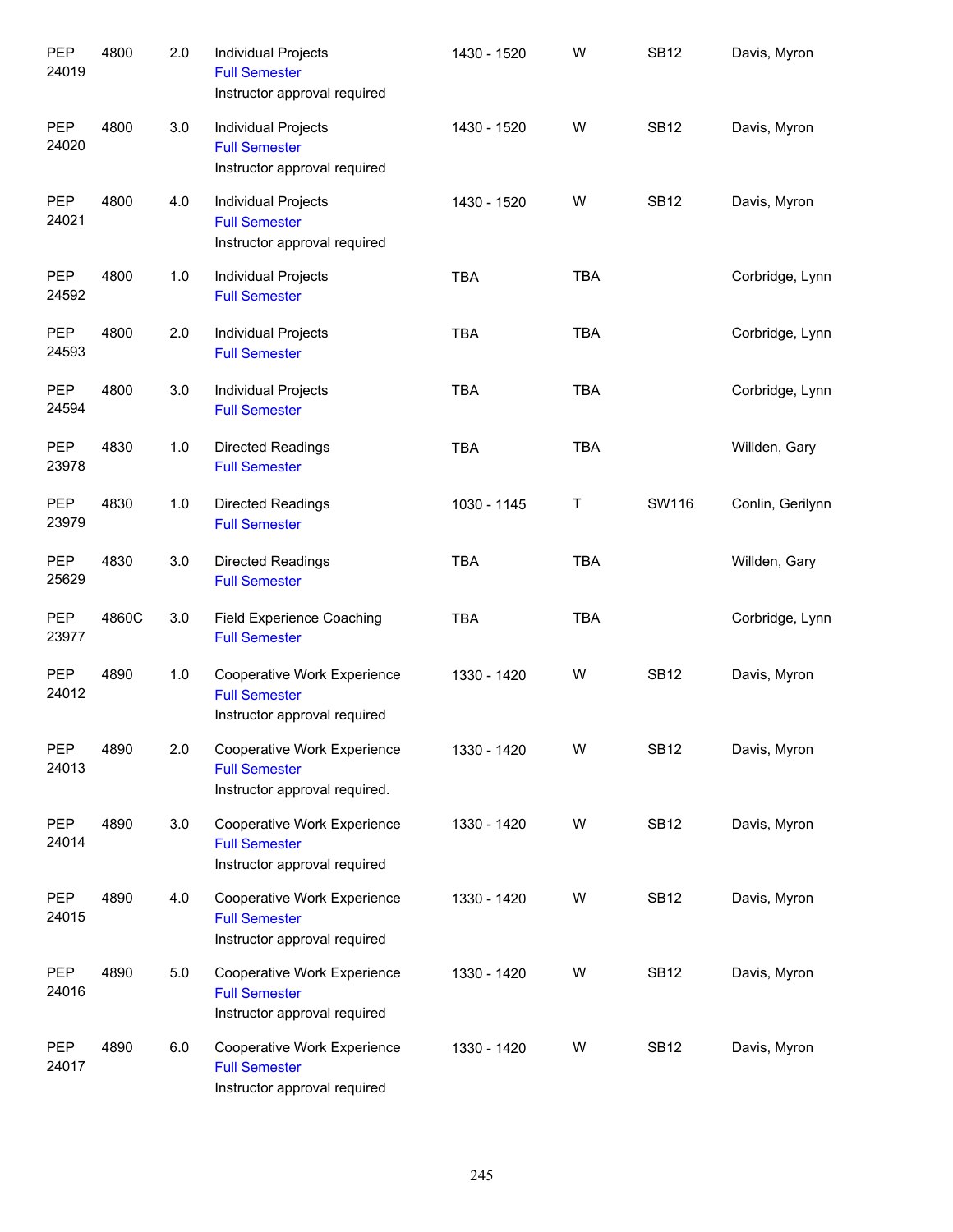| PEP<br>24588         | 4890 | 1.0 | Cooperative Work Experience<br><b>Full Semester</b>                                                                                                                                         | <b>TBA</b>  | <b>TBA</b> |              | Herzog, Valerie  |
|----------------------|------|-----|---------------------------------------------------------------------------------------------------------------------------------------------------------------------------------------------|-------------|------------|--------------|------------------|
| PEP<br>24589         | 4890 | 2.0 | Cooperative Work Experience<br><b>Full Semester</b>                                                                                                                                         | <b>TBA</b>  | <b>TBA</b> |              | Herzog, Valerie  |
| <b>PEP</b><br>24590  | 4890 | 3.0 | Cooperative Work Experience<br><b>Full Semester</b>                                                                                                                                         | <b>TBA</b>  | <b>TBA</b> |              | Herzog, Valerie  |
| <b>PEP</b><br>24591  | 4890 | 4.0 | Cooperative Work Experience<br><b>Full Semester</b>                                                                                                                                         | <b>TBA</b>  | <b>TBA</b> |              | Herzog, Valerie  |
| <b>PEP</b><br>25567  | 4890 | 5.0 | Cooperative Work Experience<br><b>Full Semester</b>                                                                                                                                         | <b>TBA</b>  | <b>TBA</b> |              | Herzog, Valerie  |
| <b>PEP</b><br>23980  | 4990 | 2.0 | Field Experience/Sr Seminar<br><b>Full Semester</b>                                                                                                                                         | 1030 - 1145 | R          | SW116        | Conlin, Gerilynn |
| <b>PHIL</b><br>22130 | 1000 | 3.0 | HU Introduction to Philosophy<br><b>Full Semester</b>                                                                                                                                       | 1730 - 2010 | W          | <b>SS278</b> | Julander, Roydon |
| <b>PHIL</b><br>22133 | 1000 | 3.0 | HU Introduction to Philosophy<br><b>Full Semester</b>                                                                                                                                       | 1030 - 1120 | <b>MWF</b> | SS203        | Fudge, Robert    |
| PHIL<br>22135        | 1000 | 3.0 | HU Introduction to Philosophy<br><b>Full Semester</b>                                                                                                                                       | 1130 - 1220 | <b>MWF</b> | <b>SS278</b> | Willard, Mary    |
| PHIL<br>22136        | 1000 | 3.0 | HU Introduction to Philosophy<br><b>Full Semester</b>                                                                                                                                       | 0900 - 1015 | <b>TR</b>  | <b>SS229</b> | Willard, Mary    |
| PHIL<br>22137        | 1000 | 3.0 | HU Introduction to Philosophy<br><b>Full Semester</b>                                                                                                                                       | 1200 - 1315 | <b>TR</b>  | <b>SS278</b> | Willard, Mary    |
| PHIL<br>23561        | 1000 | 3.0 | HU Introduction to Philosophy<br><b>Full Semester</b><br>To access the course materials, log into the Student Portal<br>(eWeber) at http://weber.edu and select "Current Students".         | <b>TBA</b>  | <b>TBA</b> | OL           | Greene, Richard  |
| PHIL<br>22131        | 1120 | 3.0 | HU Contemporary Moral Problems<br><b>Full Semester</b>                                                                                                                                      | 0830 - 0920 | <b>MWF</b> | SS233        | Fudge, Robert    |
| PHIL<br>22132        | 1120 | 3.0 | HU Contemporary Moral Problems<br><b>Full Semester</b>                                                                                                                                      | 0930 - 1020 | <b>MWF</b> | <b>SS229</b> | Fudge, Robert    |
| PHIL<br>23562        | 1120 | 3.0 | <b>HU Contemporary Moral Problems</b><br><b>Full Semester</b><br>To access the course materials, log into the Student Portal<br>(eWeber) at http://weber.edu and select "Current Students". | <b>TBA</b>  | <b>TBA</b> | OL           | Greene, Richard  |
| PHIL<br>22124        | 2200 | 3.0 | QL-Deductive Logic<br><b>Full Semester</b>                                                                                                                                                  | 0930 - 1020 | <b>MWF</b> | <b>SS233</b> | Greene, Richard  |
| PHIL<br>22125        | 2200 | 3.0 | QL-Deductive Logic<br><b>Full Semester</b>                                                                                                                                                  | 0900 - 1015 | <b>TR</b>  | <b>SS233</b> | Greene, Richard  |
| <b>PHIL</b><br>23293 | 2200 | 3.0 | QL-Deductive Logic<br><b>Full Semester</b>                                                                                                                                                  | 1730 - 2010 | Т          | DH1411       | Hermon, Michael  |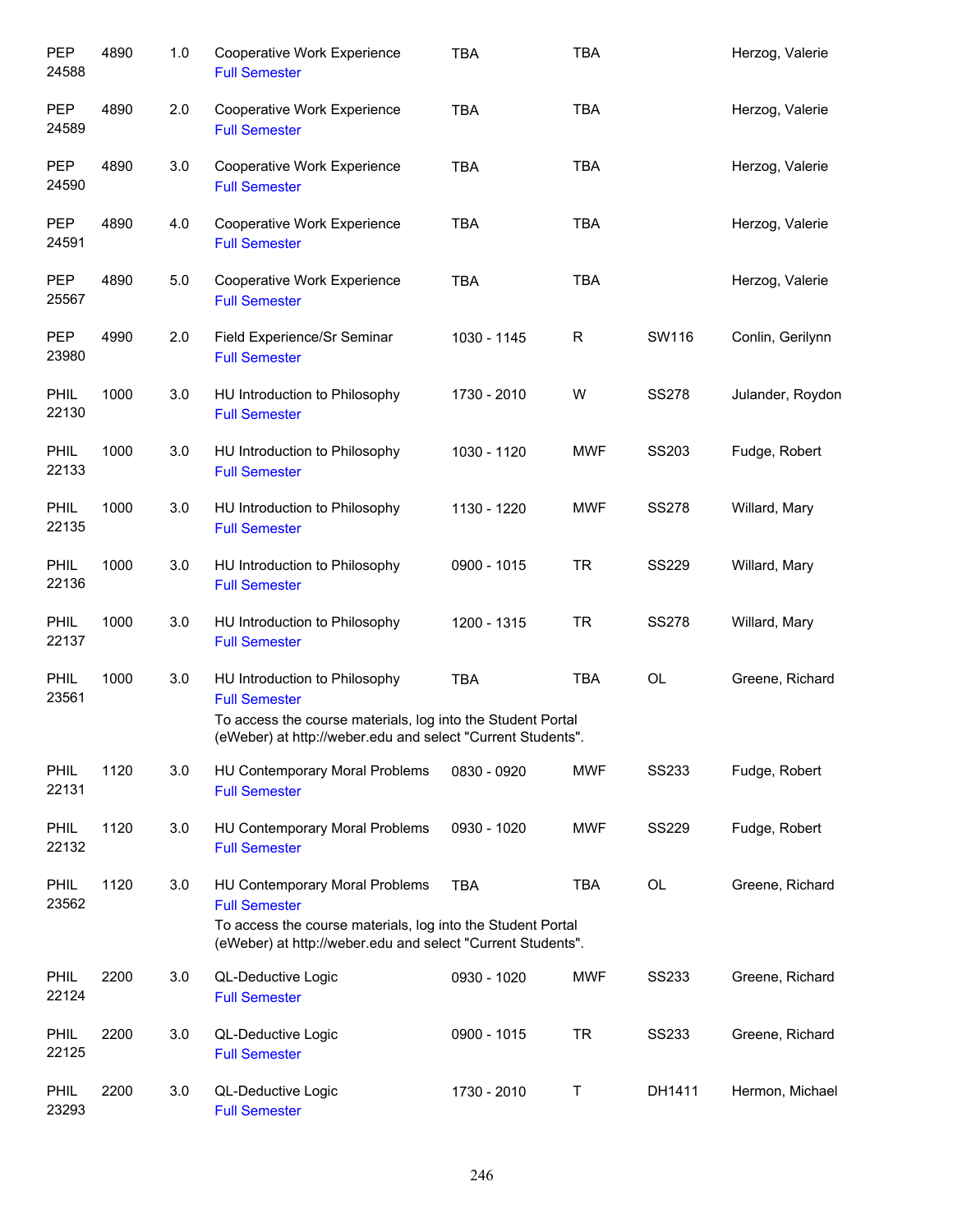| PHIL<br>23563        | 2200 | 3.0 | QL-Deductive Logic<br><b>Full Semester</b>                                                                                                                                                                               | <b>TBA</b>  | <b>TBA</b> | <b>OL</b>    | Fudge, Robert     |
|----------------------|------|-----|--------------------------------------------------------------------------------------------------------------------------------------------------------------------------------------------------------------------------|-------------|------------|--------------|-------------------|
|                      |      |     | To access the course materials, log into the Student Portal<br>(eWeber) at http://weber.edu and select "Current Students".                                                                                               |             |            |              |                   |
| PHIL<br>22126        | 3020 | 3.0 | History of Philosophy: Modern<br><b>Full Semester</b>                                                                                                                                                                    | 1030 - 1120 | <b>MWF</b> | <b>SS233</b> | Greene, Richard   |
| PHIL<br>22127        | 3400 | 3.0 | Great Thinker of Philosophy<br><b>Full Semester</b>                                                                                                                                                                      | 1030 - 1145 | <b>TR</b>  | <b>SS233</b> | Greene, Richard   |
| PHIL<br>22134        | 3600 | 3.0 | <b>Ethical Theory</b><br><b>Full Semester</b>                                                                                                                                                                            | 1230 - 1320 | <b>MWF</b> | <b>SS278</b> | Fudge, Robert     |
| PHIL<br>22138        | 4510 | 3.0 | Metaphysics<br><b>Full Semester</b>                                                                                                                                                                                      | 0830 - 0920 | <b>MWF</b> | <b>SS276</b> | Willard, Mary     |
| PHIL<br>22128        | 4830 | 1.0 | <b>Directed Readings</b><br><b>Full Semester</b>                                                                                                                                                                         | <b>TBA</b>  | <b>TBA</b> |              | Greene, Richard   |
| PHIL<br>22129        | 4830 | 2.0 | <b>Directed Readings</b><br><b>Full Semester</b>                                                                                                                                                                         | <b>TBA</b>  | <b>TBA</b> |              | Greene, Richard   |
| <b>PHYS</b><br>23221 | 1010 | 3.0 | PS Elementary Physics<br><b>Full Semester</b><br>Course Fee \$10.00                                                                                                                                                      | 1030 - 1120 | <b>MWF</b> | <b>LL121</b> | Galli, J          |
| <b>PHYS</b><br>23222 | 1010 | 3.0 | PS Elementary Physics<br><b>Full Semester</b><br>Course Fee \$10.00                                                                                                                                                      | 1130 - 1220 | <b>MWF</b> | LL121        | Amiri, Farhang    |
| <b>PHYS</b><br>23223 | 1010 | 3.0 | PS Elementary Physics<br><b>Full Semester</b><br>Course Fee \$10.00                                                                                                                                                      | 1030 - 1145 | <b>TR</b>  | <b>LL121</b> | Galli, J          |
| <b>PHYS</b><br>23224 | 1010 | 3.0 | PS Elementary Physics<br><b>Full Semester</b><br>Course Fee \$10.00                                                                                                                                                      | 1330 - 1445 | <b>TR</b>  | LL121        | Galli, J          |
| <b>PHYS</b><br>23598 | 1010 | 3.0 | PS Elementary Physics<br><b>Full Semester</b><br>To access the online course materials, please log in through<br>the student portal (eWeber) at http://weber.edu and select:<br>"current students"<br>Course Fee \$10.00 | <b>TBA</b>  | <b>TBA</b> | OL           | Amiri, Farhang    |
| <b>PHYS</b><br>23228 | 1040 | 3.0 | PS Elementary Astronomy<br><b>Full Semester</b><br>Please register in ASTR 1040 (CRN 23225).<br>Course Fee \$10.00                                                                                                       | 0930 - 1020 | <b>MWF</b> | LL203        | Schroeder, Daniel |
| <b>PHYS</b><br>23229 | 1040 | 3.0 | PS Elementary Astronomy<br><b>Full Semester</b><br>Please register in ASTR 1040 (CRN 23226).<br>Course Fee \$10.00                                                                                                       | 0900 - 1015 | <b>TR</b>  | LL203        | Sohl, John        |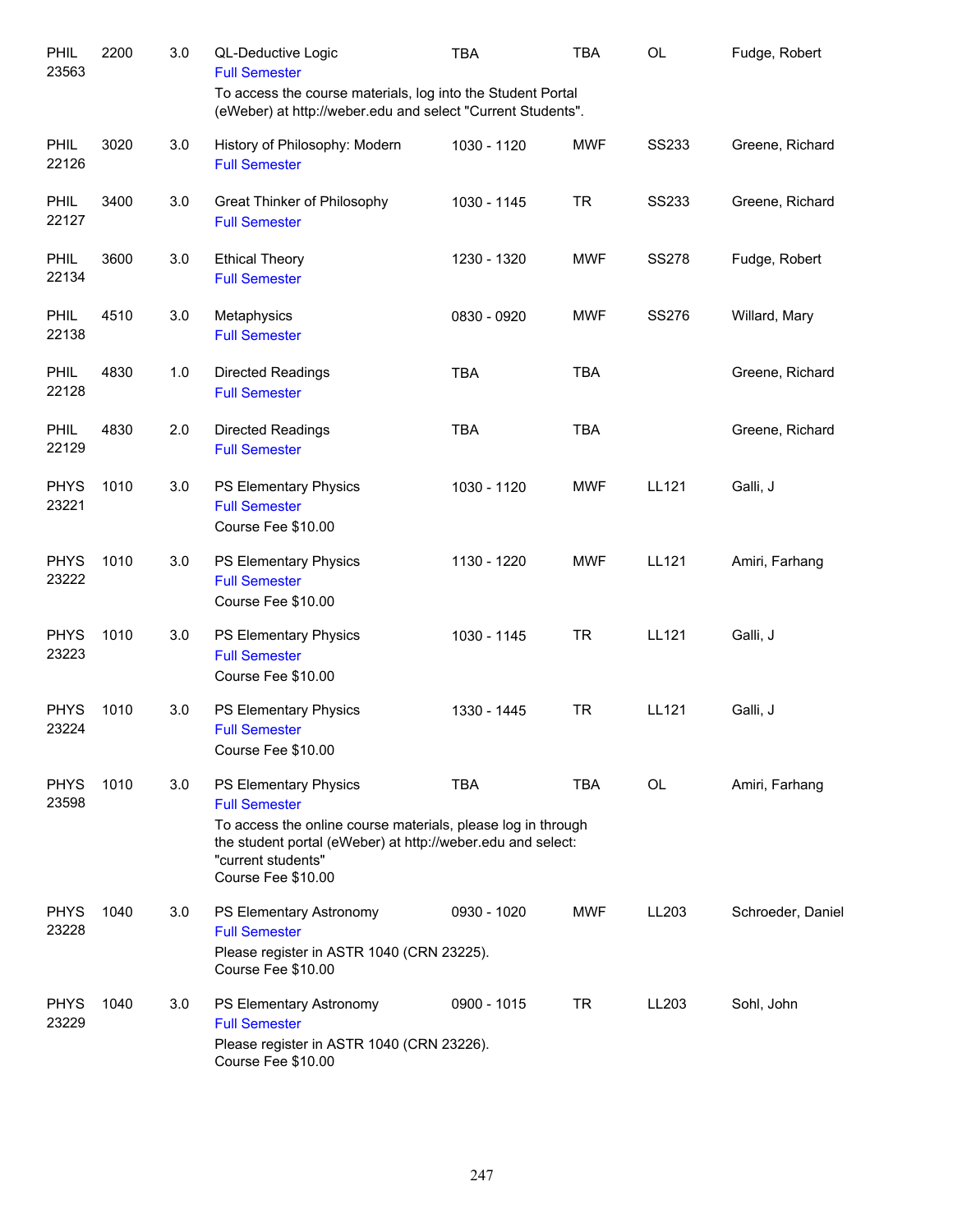| <b>PHYS</b><br>23230 | 1040  | 3.0 | PS Elementary Astronomy<br><b>Full Semester</b><br>Please register in ASTR 1040 (CRN 23227).                               | 1730 - 2020 | M            | LL203        | Kaur, Simranjit    |
|----------------------|-------|-----|----------------------------------------------------------------------------------------------------------------------------|-------------|--------------|--------------|--------------------|
|                      |       |     | Course Fee \$10.00                                                                                                         |             |              |              |                    |
| <b>PHYS</b><br>23606 | 1040  | 3.0 | PS Elementary Astronomy<br><b>Full Semester</b><br>Please register for online ASTR 1040, course reference<br>number 23603. | <b>TBA</b>  | <b>TBA</b>   | <b>OL</b>    | Carroll, Bradley   |
|                      |       |     | Course Fee \$10.00                                                                                                         |             |              |              |                    |
| <b>PHYS</b><br>23232 | 1360  | 3.0 | PS Principles of Phys Science<br><b>Full Semester</b>                                                                      | 1130 - 1220 | <b>TR</b>    | <b>SL240</b> | Carroll, Bradley   |
| <b>PHYS</b><br>23234 | 1360L | 0.0 | Prin Phy Sci Lab<br><b>Full Semester</b>                                                                                   | 1430 - 1720 | W            | <b>SL525</b> | Carroll, Bradley   |
| <b>PHYS</b><br>23236 | 2010  | 5.0 | PS College Physics I<br><b>Full Semester</b>                                                                               | 0830 - 0920 | <b>MTWRF</b> | LL121        | Palen, Stacy       |
| <b>PHYS</b><br>23238 | 2019  | 0.0 | College Physics I Lab<br><b>Full Semester</b><br>Course Fee \$25.00                                                        | 1330 - 1620 | Т            | <b>SL222</b> | Spjeldvik, Walther |
| <b>PHYS</b><br>23239 | 2019  | 0.0 | College Physics I Lab<br><b>Full Semester</b><br>Course Fee \$25.00                                                        | 1430 - 1720 | W            | <b>SL222</b> | Amiri, Farhang     |
| <b>PHYS</b><br>23241 | 2019  | 0.0 | College Physics I Lab<br><b>Full Semester</b><br>Course Fee \$25.00                                                        | 1030 - 1320 | $\mathsf R$  | <b>SL222</b> | Spjeldvik, Walther |
| <b>PHYS</b><br>23242 | 2019  | 0.0 | College Physics I Lab<br><b>Full Semester</b><br>Course Fee \$25.00                                                        | 1330 - 1620 | $\mathsf R$  | <b>SL222</b> | Spjeldvik, Walther |
| <b>PHYS</b><br>23244 | 2020  | 5.0 | College Physics II<br><b>Full Semester</b>                                                                                 | 0730 - 0820 | <b>MTWRF</b> | LL121        | Johnston, Adam     |
| <b>PHYS</b><br>23245 | 2029  | 0.0 | College Physics II Lab<br><b>Full Semester</b><br>Crosslisted with PHYS 2229 (CRN 23266).<br>Course Fee \$25.00            | 0930 - 1220 | T            | <b>SL225</b> | Lear, Charles      |
| <b>PHYS</b><br>23246 | 2029  | 0.0 | College Physics II Lab<br><b>Full Semester</b><br>Crosslisted with PHYS 2229 (CRN 23267).<br>Course Fee \$25.00            | 1330 - 1620 | Τ            | <b>SL225</b> | Amiri, Farhang     |
| <b>PHYS</b><br>23248 | 2029  | 0.0 | College Physics II Lab<br><b>Full Semester</b><br>Crosslisted with PHYS 2229 (CRN 23268).<br>Course Fee \$25.00            | 1430 - 1720 | W            | SL225        | Schroeder, Daniel  |
| <b>PHYS</b><br>23249 | 2029  | 0.0 | College Physics II Lab<br><b>Full Semester</b><br>Crosslisted with PHYS 2229 (CRN 23269).<br>Course Fee \$25.00            | 1330 - 1620 | R            | SL225        | Amiri, Farhang     |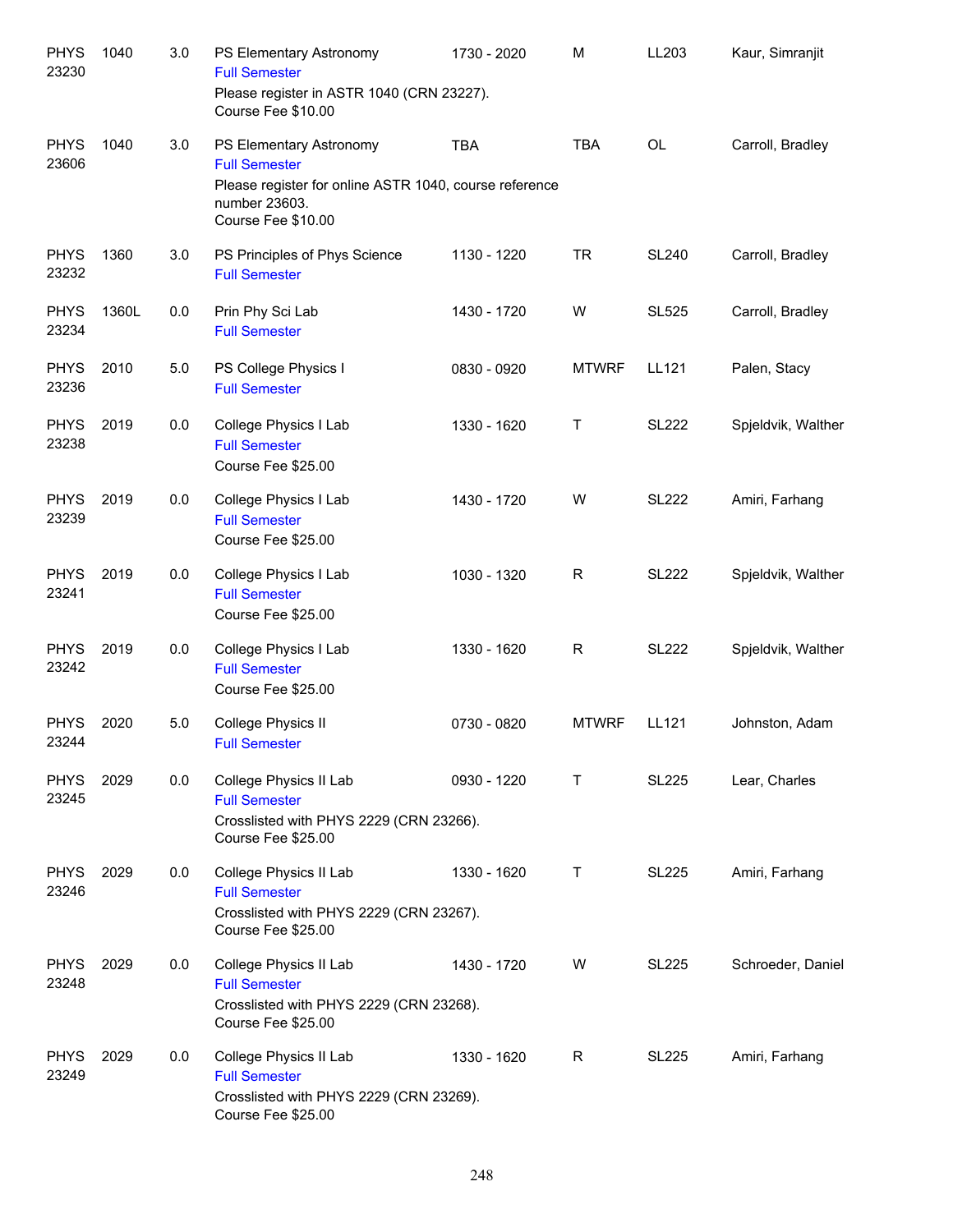| <b>PHYS</b><br>23250 | 2210 | 5.0 | PS Physics Scientist & Engrs I<br><b>Full Semester</b>                                                                  | 0930 - 1020 | <b>MTWRF</b> | LL121        | Inglefield, Colin  |
|----------------------|------|-----|-------------------------------------------------------------------------------------------------------------------------|-------------|--------------|--------------|--------------------|
| <b>PHYS</b><br>23253 | 2210 | 5.0 | PS Physics Scientist & Engrs I<br><b>Full Semester</b>                                                                  | 1730 - 1945 | <b>TR</b>    | LL121        | Albretsen, Jacob   |
| <b>PHYS</b><br>23251 | 2219 | 0.0 | Physics lab I, Scientist/Eng.<br><b>Full Semester</b><br>Course Fee \$25.00                                             | 1030 - 1320 | Τ            | <b>SL221</b> | Palen, Stacy       |
| <b>PHYS</b><br>23254 | 2219 | 0.0 | Physics lab I, Scientist/Eng.<br><b>Full Semester</b><br>Course Fee \$25.00                                             | 1330 - 1620 | T            | <b>SL221</b> | Spjeldvik, Walther |
| <b>PHYS</b><br>23256 | 2219 | 0.0 | Physics lab I, Scientist/Eng.<br><b>Full Semester</b><br>Course Fee \$25.00                                             | 1030 - 1320 | W            | <b>SL221</b> | Lear, Charles      |
| <b>PHYS</b><br>23258 | 2219 | 0.0 | Physics lab I, Scientist/Eng.<br><b>Full Semester</b><br>Course Fee \$25.00                                             | 1430 - 1720 | W            | <b>SL221</b> | Amiri, Farhang     |
| <b>PHYS</b><br>23260 | 2219 | 0.0 | Physics lab I, Scientist/Eng.<br><b>Full Semester</b><br>Course Fee \$25.00                                             | 1030 - 1320 | R            | <b>SL221</b> | Spjeldvik, Walther |
| <b>PHYS</b><br>23261 | 2219 | 0.0 | Physics lab I, Scientist/Eng.<br><b>Full Semester</b><br>Course Fee \$25.00                                             | 1330 - 1620 | R            | <b>SL221</b> | Spjeldvik, Walther |
| <b>PHYS</b><br>23263 | 2219 | 0.0 | Physics lab I, Scientist/Eng.<br><b>Full Semester</b><br>Course Fee \$25.00                                             | 1330 - 1620 | F            | <b>SL221</b> | Inglefield, Colin  |
| <b>PHYS</b><br>23264 | 2219 | 0.0 | Physics lab I, Scientist/Eng.<br><b>Full Semester</b><br>Course Fee \$25.00                                             | 1730 - 2020 | W            | <b>SL221</b> | Inglefield, Colin  |
| <b>PHYS</b><br>23265 | 2220 | 5.0 | Physics Scientists & Engrs II<br><b>Full Semester</b>                                                                   | 1230 - 1320 | <b>MTWRF</b> | LL121        | Schroeder, Daniel  |
| <b>PHYS</b><br>23266 | 2229 | 0.0 | Physics lab II, Scientist/Eng.<br><b>Full Semester</b><br>Crosslisted with PHYS 2029 (CRN 23245).<br>Course Fee \$25.00 | 0930 - 1220 | T            | <b>SL225</b> | Lear, Charles      |
| <b>PHYS</b><br>23267 | 2229 | 0.0 | Physics lab II, Scientist/Eng.<br><b>Full Semester</b><br>Crosslisted with PHYS 2029 (CRN 23246).<br>Course Fee \$25.00 | 1330 - 1620 | Τ            | <b>SL225</b> | Amiri, Farhang     |
| <b>PHYS</b><br>23268 | 2229 | 0.0 | Physics lab II, Scientist/Eng.<br><b>Full Semester</b><br>Crosslisted with PHYS 2029 (CRN 23248).<br>Course Fee \$25.00 | 1430 - 1720 | W            | <b>SL225</b> | Schroeder, Daniel  |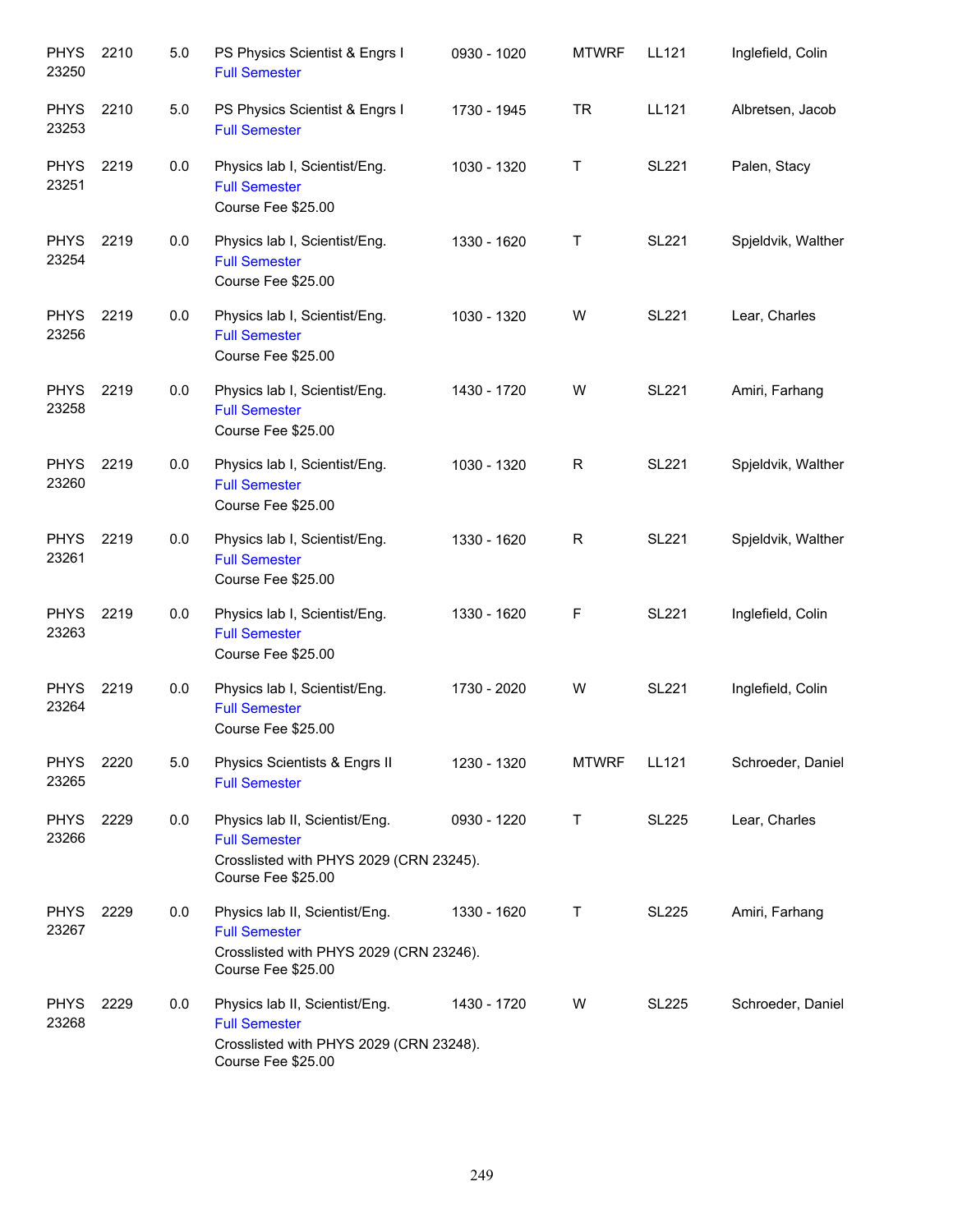| <b>PHYS</b><br>23269 | 2229  | 0.0 | Physics lab II, Scientist/Eng.<br><b>Full Semester</b><br>Crosslisted with PHYS 2029 (CRN 23249).<br>Course Fee \$25.00 | 1330 - 1620 | $\mathsf{R}$ | <b>SL225</b> | Amiri, Farhang     |
|----------------------|-------|-----|-------------------------------------------------------------------------------------------------------------------------|-------------|--------------|--------------|--------------------|
| <b>PHYS</b><br>23270 | 2300  | 1.5 | Scientific Computing<br><b>Full Semester</b>                                                                            | 1030 - 1145 | R            | <b>SL220</b> | Schroeder, Daniel  |
| <b>PHYS</b><br>23271 | 2300L | 1.5 | Scientific Computing Lab<br><b>Full Semester</b>                                                                        | 1430 - 1720 | M            | <b>SL220</b> | Schroeder, Daniel  |
| <b>PHYS</b><br>23272 | 2600  | 1.0 | Laboratory Safety<br><b>Full Semester</b>                                                                               | 1230 - 1320 | M            | LL129        | Sohl, John         |
| <b>PHYS</b><br>25601 | 2830  | 3.0 | Intro Readings in Physics<br><b>Full Semester</b>                                                                       | <b>TBA</b>  | <b>TBA</b>   |              | Carroll, Bradley   |
| <b>PHYS</b><br>23273 | 3160  | 3.0 | Astrophysics<br><b>Full Semester</b>                                                                                    | 1030 - 1120 | <b>MWF</b>   | <b>SL240</b> | Palen, Stacy       |
| <b>PHYS</b><br>23274 | 3190  | 3.0 | <b>Applied Optics</b><br><b>Full Semester</b>                                                                           | 1230 - 1320 | <b>TR</b>    | <b>SL240</b> | Sohl, John         |
| <b>PHYS</b><br>23275 | 3190L | 0.0 | Appl Optics Lab<br><b>Full Semester</b>                                                                                 | 1330 - 1620 | R            | <b>SL232</b> | Sohl, John         |
| <b>PHYS</b><br>23276 | 3410  | 4.0 | <b>Electronics for Scientists</b><br><b>Full Semester</b>                                                               | 0830 - 0920 | <b>MWF</b>   | <b>SL240</b> | Sohl, John         |
| <b>PHYS</b><br>23277 | 3410L | 0.0 | Electronics I Lab<br><b>Full Semester</b>                                                                               | 1430 - 1720 | W            | <b>SL232</b> | Sohl, John         |
| <b>PHYS</b><br>25535 | 3410L | 0.0 | Electronics I Lab<br><b>Full Semester</b>                                                                               | 1430 - 1720 | M            | <b>SL232</b> | Sohl, John         |
| <b>PHYS</b><br>23278 | 3500  | 3.0 | <b>Analytical Mechanics</b><br><b>Full Semester</b>                                                                     | 1130 - 1220 | <b>MWF</b>   | <b>SL240</b> | Inglefield, Colin  |
| <b>PHYS</b><br>23279 | 3510  | 3.0 | <b>Electromagnetic Theory</b><br><b>Full Semester</b>                                                                   | 0930 - 1020 | <b>MWF</b>   | <b>SL240</b> | Spjeldvik, Walther |
| <b>PHYS</b><br>23280 | 4570  | 3.0 | Secondary Science Teach Meth<br><b>Full Semester</b>                                                                    | 1630 - 1920 | W            | LL230        | Johnston, Adam     |
| <b>PHYS</b><br>23281 | 4610  | 3.0 | <b>Quantum Mechanics</b><br><b>Full Semester</b>                                                                        | 1230 - 1320 | <b>MWF</b>   | <b>SL240</b> | Carroll, Bradley   |
| <b>PHYS</b><br>25575 | 4800  | 3.0 | Individual Research Problems<br><b>Full Semester</b>                                                                    | <b>TBA</b>  | <b>TBA</b>   |              | Amiri, Farhang     |
| <b>PHYS</b><br>25607 | 4800  | 1.0 | Individual Research Problems<br><b>Full Semester</b>                                                                    | <b>TBA</b>  | <b>TBA</b>   |              | Schroeder, Daniel  |
| <b>PHYS</b><br>25505 | 4830  | 3.0 | Readings in Physics<br><b>Full Semester</b>                                                                             | <b>TBA</b>  | <b>TBA</b>   |              | Johnston, Adam     |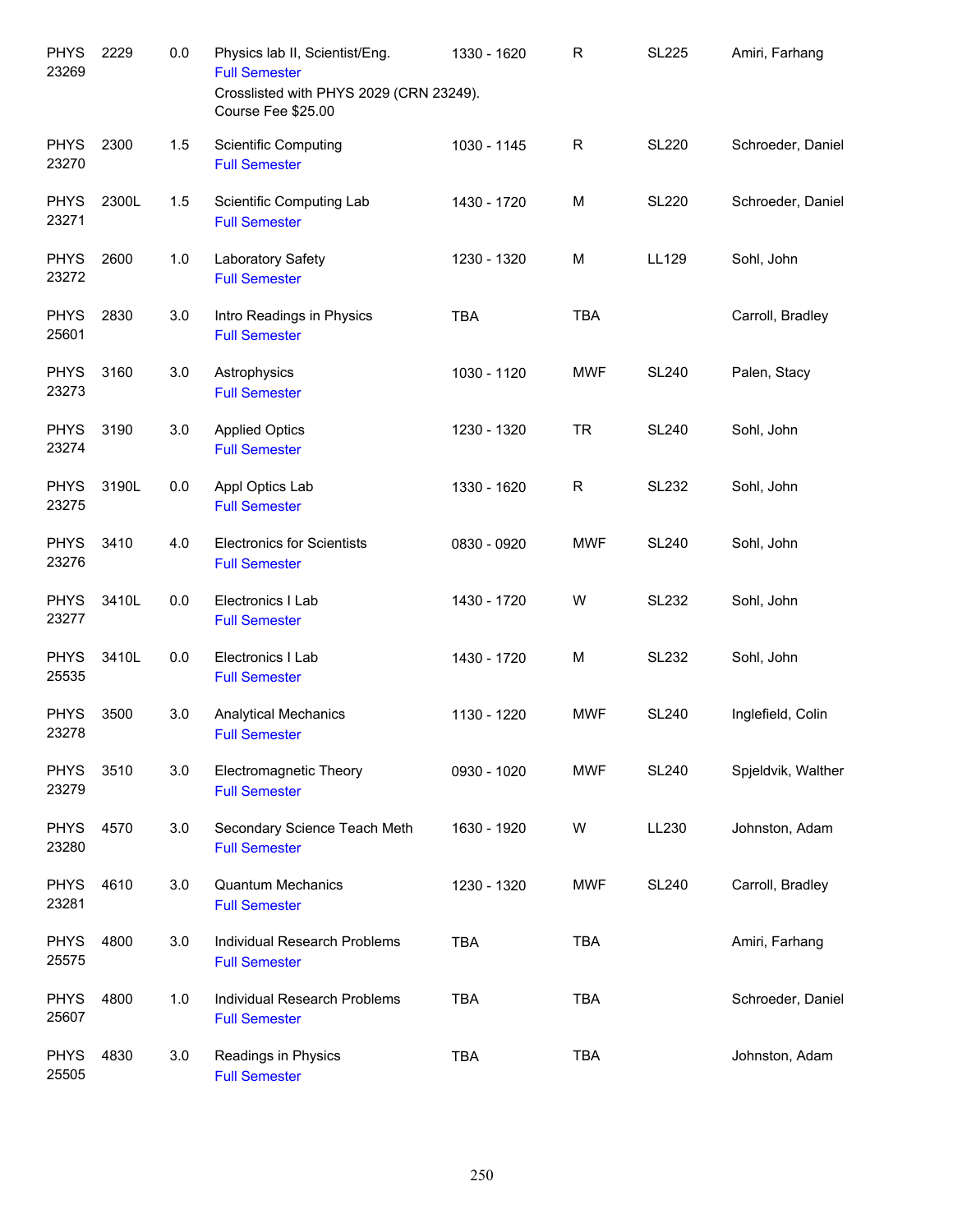| <b>PHYS</b><br>25573 | 4830 | 2.0 | Readings in Physics<br><b>Full Semester</b>                                                                                                                                                                                                                                                                                             | <b>TBA</b>  | <b>TBA</b> |              | Palen, Stacy     |
|----------------------|------|-----|-----------------------------------------------------------------------------------------------------------------------------------------------------------------------------------------------------------------------------------------------------------------------------------------------------------------------------------------|-------------|------------|--------------|------------------|
| <b>PHYS</b><br>25576 | 4830 | 3.0 | Readings in Physics<br><b>Full Semester</b>                                                                                                                                                                                                                                                                                             | <b>TBA</b>  | <b>TBA</b> |              | Amiri, Farhang   |
| <b>PHYS</b><br>25658 | 4830 | 2.0 | Readings in Physics<br><b>Full Semester</b>                                                                                                                                                                                                                                                                                             | <b>TBA</b>  | <b>TBA</b> |              | Carroll, Bradley |
| <b>PHYS</b><br>23282 | 4990 | 1.0 | Seminar in Physics<br><b>Full Semester</b>                                                                                                                                                                                                                                                                                              | 1330 - 1420 | W          | LL121        | Amiri, Farhang   |
| <b>POLS</b><br>22140 | 1100 | 3.0 | AI CBL-American Ntnl Govern<br><b>Full Semester</b><br>CBL stands for Community-Based Learning which means that students engage<br>in meaningful community service that is connected to specific course objectives.<br>See http://www.weber.edu/CommunityInvolvement/CBL Designation.html for a<br>full list of CBL designated courses. | 1030 - 1120 | <b>MWF</b> | <b>SS278</b> | Murray, Leah     |
| <b>POLS</b><br>22143 | 1100 | 3.0 | AI CBL-American Ntnl Govern<br><b>Full Semester</b><br>CBL stands for Community-Based Learning which means that students engage<br>in meaningful community service that is connected to specific course objectives.<br>See http://www.weber.edu/CommunityInvolvement/CBL_Designation.html for a<br>full list of CBL designated courses. | 1030 - 1145 | <b>TR</b>  | <b>SS278</b> | Murray, Leah     |
| <b>POLS</b><br>22152 | 1100 | 3.0 | Al American Ntnl Government<br><b>Full Semester</b>                                                                                                                                                                                                                                                                                     | 0830 - 0920 | <b>MWF</b> | <b>SS278</b> | Johnson, Gary    |
| <b>POLS</b><br>22155 | 1100 | 3.0 | Al American Ntnl Government<br><b>Full Semester</b>                                                                                                                                                                                                                                                                                     | 0900 - 1015 | <b>TR</b>  | <b>SS276</b> | Johnson, Gary    |
| <b>POLS</b><br>22160 | 1100 | 3.0 | Al American Ntnl Government<br><b>Full Semester</b>                                                                                                                                                                                                                                                                                     | 0730 - 0845 | <b>TR</b>  | <b>SS229</b> | Reddy, T         |
| <b>POLS</b><br>22162 | 1100 | 3.0 | Al American Ntnl Government<br><b>Full Semester</b>                                                                                                                                                                                                                                                                                     | 1030 - 1145 | <b>TR</b>  | <b>SS229</b> | Reddy, T         |
| <b>POLS</b><br>22167 | 1100 | 3.0 | Al American Ntnl Government<br><b>Full Semester</b>                                                                                                                                                                                                                                                                                     | 0930 - 1020 | <b>MWF</b> | SS203        | Kuehls, Thomas   |
| <b>POLS</b><br>22813 | 1100 | 3.0 | Al American Ntnl Government<br><b>Full Semester</b>                                                                                                                                                                                                                                                                                     | 1730 - 2010 | R          | SS276        | Hunter, Robert   |
| <b>POLS</b><br>22935 | 1100 | 3.0 | Al American Ntnl Government<br><b>Full Semester</b>                                                                                                                                                                                                                                                                                     | 1730 - 2010 | Т          | SS276        | Goggi, Paul      |
| <b>POLS</b><br>23347 | 1100 | 3.0 | Al American Ntnl Government<br><b>Full Semester</b>                                                                                                                                                                                                                                                                                     | 0900 - 1015 | <b>TR</b>  | D02104       | Lee, Roger       |
| <b>POLS</b><br>23564 | 1100 | 3.0 | Al American Ntnl Government<br><b>Full Semester</b><br>To access the course materials, log into the Student Portal<br>(eWeber) at http://weber.edu and select "Current Students".                                                                                                                                                       | <b>TBA</b>  | TBA        | OL           | Reddy, T         |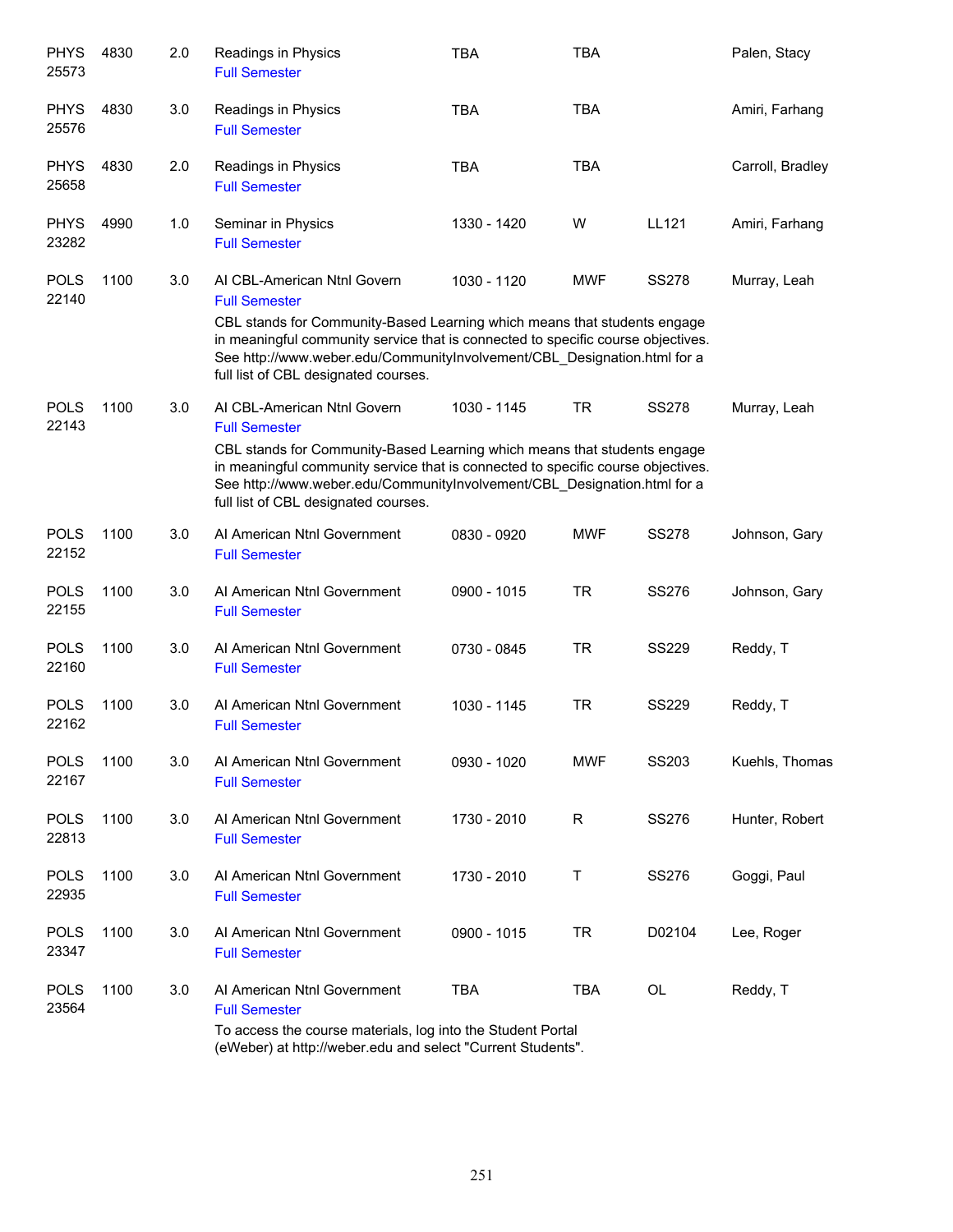| <b>POLS</b><br>23568 | 1100 | 3.0 | Al American Ntnl Government<br><b>Full Semester</b>                                                                                                                                                            | <b>TBA</b>  | <b>TBA</b> | OL           | Murray, Leah      |
|----------------------|------|-----|----------------------------------------------------------------------------------------------------------------------------------------------------------------------------------------------------------------|-------------|------------|--------------|-------------------|
|                      |      |     | To access the course materials, log into the Student Portal<br>(eWeber) at http://weber.edu and select "Current Students".                                                                                     |             |            |              |                   |
| <b>POLS</b><br>22145 | 2100 | 3.0 | SS Intro - Interntnl Politics<br><b>Full Semester</b>                                                                                                                                                          | 1030 - 1120 | <b>MWF</b> | <b>SS276</b> | Haanstad, Nancy   |
| <b>POLS</b><br>23565 | 2100 | 3.0 | <b>SS Intro - Interntnl Politics</b><br><b>Full Semester</b><br>To access the course materials, log into the Student Portal<br>(eWeber) at http://weber.edu and select "Current Students".                     | <b>TBA</b>  | <b>TBA</b> | OL           | Reddy, T          |
| <b>POLS</b><br>22924 | 3060 | 2.0 | <b>Mock Trial</b><br><b>Full Semester</b>                                                                                                                                                                      | 1230 - 1510 | F          | <b>SS276</b> | Hoskins, Kyle     |
| <b>POLS</b><br>22165 | 3210 | 3.0 | Politics & Govrnmnts of Europe<br><b>Full Semester</b>                                                                                                                                                         | 1130 - 1220 | MWF        | <b>SS229</b> | Reddy, T          |
| <b>POLS</b><br>22141 | 3600 | 3.0 | <b>Political Parties</b><br><b>Full Semester</b>                                                                                                                                                               | 0900 - 1015 | <b>TR</b>  | <b>SS278</b> | Murray, Leah      |
| <b>POLS</b><br>22158 | 3700 | 3.0 | Intro To Public Administration<br><b>Full Semester</b>                                                                                                                                                         | 0730 - 0845 | <b>TR</b>  | <b>SS278</b> | Johnson, Gary     |
| <b>POLS</b><br>22156 | 3750 | 3.0 | Urban Government and Politcs<br><b>Full Semester</b>                                                                                                                                                           | 0730 - 0820 | MWF        | <b>SS278</b> | Johnson, Gary     |
| <b>POLS</b><br>23768 | 3760 | 3.0 | <b>State Government and Politics</b><br><b>Full Semester</b><br>To access online course materials, please log on through the<br>student portal (eWeber) at http://weber.edu and select:<br>"Current Students". | <b>TBA</b>  | <b>TBA</b> | <b>OL</b>    | Petersen, Michael |
| <b>POLS</b><br>22169 | 4030 | 3.0 | Amer Constitutional Law II<br><b>Full Semester</b>                                                                                                                                                             | 1030 - 1120 | MWF        | <b>SS229</b> | Kuehls, Thomas    |
| <b>POLS</b><br>22146 | 4180 | 3.0 | Internatl Law & Organization<br><b>Full Semester</b>                                                                                                                                                           | 0930 - 1020 | <b>MWF</b> | SS276        | Haanstad, Nancy   |
| <b>POLS</b><br>22172 | 4360 | 3.0 | <b>Classical Political Thought</b><br><b>Full Semester</b>                                                                                                                                                     | 1730 - 2010 | Τ          | <b>SS278</b> | Kuehls, Thomas    |
| <b>POLS</b><br>22139 | 4600 | 3.0 | American Congress<br><b>Full Semester</b>                                                                                                                                                                      | 0930 - 1020 | <b>MWF</b> | <b>SS278</b> | Murray, Leah      |
| <b>POLS</b><br>22176 | 4800 | 1.0 | Indiv Projects and Research<br><b>Full Semester</b>                                                                                                                                                            | <b>TBA</b>  | <b>TBA</b> |              | Kuehls, Thomas    |
| <b>POLS</b><br>22177 | 4800 | 2.0 | Indiv Projects and Research<br><b>Full Semester</b>                                                                                                                                                            | <b>TBA</b>  | <b>TBA</b> |              | Kuehls, Thomas    |
| <b>POLS</b><br>22178 | 4800 | 3.0 | Indiv Projects and Research<br><b>Full Semester</b>                                                                                                                                                            | <b>TBA</b>  | <b>TBA</b> |              | Kuehls, Thomas    |
| <b>POLS</b><br>22180 | 4830 | 1.0 | <b>Directed Readings</b><br><b>Full Semester</b>                                                                                                                                                               | <b>TBA</b>  | <b>TBA</b> |              | Kuehls, Thomas    |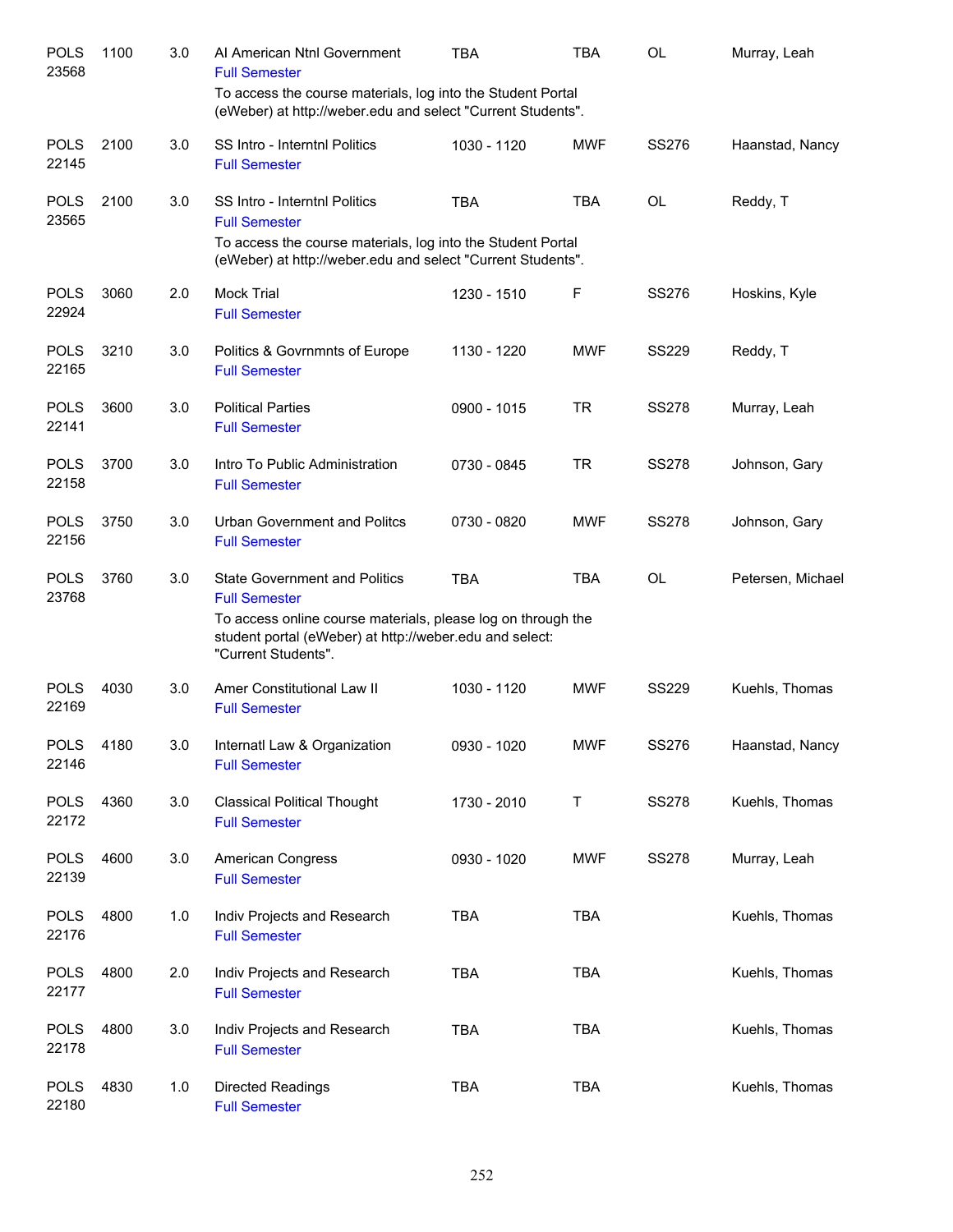| <b>POLS</b><br>22183 | 4830 | 2.0 | <b>Directed Readings</b><br><b>Full Semester</b>                        | <b>TBA</b>                                                              | <b>TBA</b>                                          |                                                | Kuehls, Thomas  |
|----------------------|------|-----|-------------------------------------------------------------------------|-------------------------------------------------------------------------|-----------------------------------------------------|------------------------------------------------|-----------------|
| <b>POLS</b><br>22185 | 4860 | 1.0 | Internships<br><b>Full Semester</b>                                     | <b>TBA</b>                                                              | <b>TBA</b>                                          |                                                | Haanstad, Nancy |
| <b>POLS</b><br>22186 | 4860 | 2.0 | Internships<br><b>Full Semester</b>                                     | <b>TBA</b>                                                              | <b>TBA</b>                                          |                                                | Haanstad, Nancy |
| <b>POLS</b><br>22187 | 4860 | 3.0 | Internships<br><b>Full Semester</b>                                     | <b>TBA</b>                                                              | <b>TBA</b>                                          |                                                | Haanstad, Nancy |
| <b>POLS</b><br>22188 | 4860 | 4.0 | Internships<br><b>Full Semester</b>                                     | <b>TBA</b>                                                              | <b>TBA</b>                                          |                                                | Haanstad, Nancy |
| <b>POLS</b><br>22189 | 4860 | 5.0 | Internships<br><b>Full Semester</b>                                     | <b>TBA</b>                                                              | <b>TBA</b>                                          |                                                | Haanstad, Nancy |
| <b>POLS</b><br>22190 | 4860 | 6.0 | Internships<br><b>Full Semester</b>                                     | <b>TBA</b>                                                              | <b>TBA</b>                                          |                                                | Haanstad, Nancy |
| <b>POLS</b><br>22191 | 4870 | 3.0 | Internship in Perspective<br><b>Full Semester</b>                       | <b>TBA</b>                                                              | <b>TBA</b>                                          |                                                | Haanstad, Nancy |
| <b>POLS</b><br>22193 | 4880 | 3.0 | Internship Research<br><b>Full Semester</b>                             | <b>TBA</b>                                                              | <b>TBA</b>                                          |                                                | Haanstad, Nancy |
| <b>POLS</b><br>24004 | 4920 | 3.0 | How to Make Peace<br><b>Full Semester</b>                               | 0800 - 1700<br>0800 - 1700<br>0800 - 1700<br>0800 - 1700<br>0800 - 1700 | W<br>$\mathsf R$<br>F<br>$\mathsf F$<br>$\mathbf S$ | D02110<br>D02110<br>D02110<br>D02110<br>D02110 | Haanstad, Nancy |
|                      |      |     | Class Dates: Aug 17, 18, 19, Oct 21, & 22.                              |                                                                         |                                                     |                                                |                 |
| <b>POLS</b><br>22174 | 4990 | 3.0 | Senior Seminar/Senior Thesis<br><b>Full Semester</b>                    | 1330 - 1610                                                             | W                                                   | <b>SS276</b>                                   | Kuehls, Thomas  |
| <b>POLS</b><br>22753 | 4990 | 3.0 | Senior Seminar/Senior Thesis<br><b>Full Semester</b>                    | 1330 - 1610                                                             | Τ                                                   | <b>SS278</b>                                   | Reddy, T        |
| <b>PSY</b><br>22536  | 1010 | 3.0 | SS Introductory Psychology<br><b>Full Semester</b><br>Course Fee \$2.00 | 1130 - 1220                                                             | <b>MWF</b>                                          | SS394                                          | Baird, Todd     |
| <b>PSY</b><br>22539  | 1010 | 3.0 | SS Introductory Psychology<br><b>Full Semester</b><br>Course Fee \$2.00 | 1200 - 1315                                                             | <b>TR</b>                                           | SS394                                          | Baird, Todd     |
| <b>PSY</b><br>22541  | 1010 | 3.0 | SS Introductory Psychology<br><b>Full Semester</b><br>Course Fee \$2.00 | 0930 - 1020                                                             | <b>MWF</b>                                          | SS394                                          | Fowler, Laurie  |
| <b>PSY</b><br>22542  | 1010 | 3.0 | SS Introductory Psychology<br><b>Full Semester</b><br>Course Fee \$2.00 | 1030 - 1120                                                             | <b>MWF</b>                                          | SS394                                          | Fowler, Laurie  |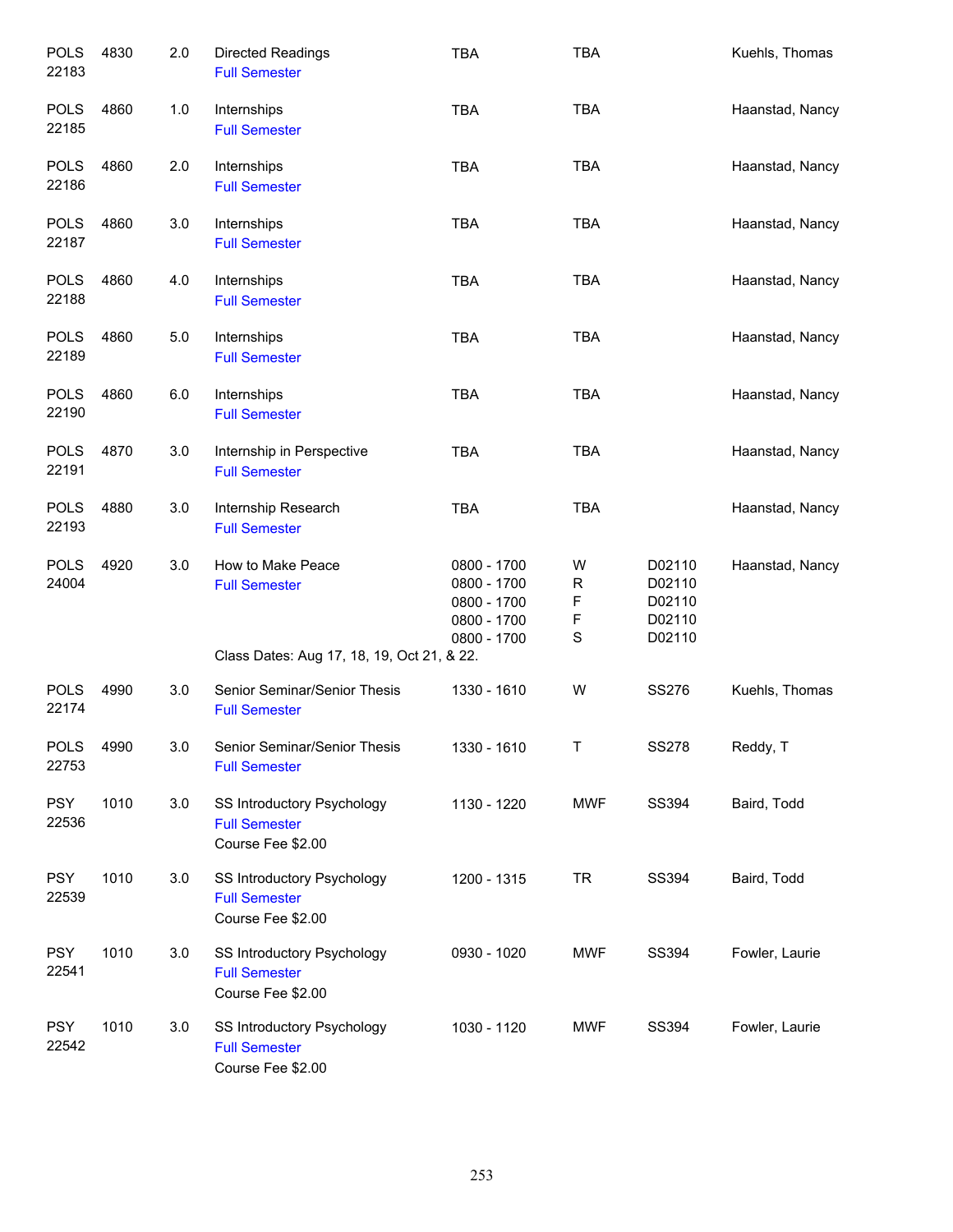| <b>PSY</b><br>22545 | 1010 | 3.0 | SS Introductory Psychology<br><b>Full Semester</b><br>Course Fee \$2.00                                                                                                                                                      | 1030 - 1145 | <b>TR</b>  | SS394        | Garza, Azenett           |
|---------------------|------|-----|------------------------------------------------------------------------------------------------------------------------------------------------------------------------------------------------------------------------------|-------------|------------|--------------|--------------------------|
| <b>PSY</b><br>22550 | 1010 | 3.0 | <b>SS Introductory Psychology</b><br><b>Full Semester</b><br>Course Fee \$2.00                                                                                                                                               | 0730 - 0845 | <b>TR</b>  | SS394        | Horvat, Joseph           |
| <b>PSY</b><br>22552 | 1010 | 3.0 | <b>SS Introductory Psychology</b><br><b>Full Semester</b><br>Course Fee \$2.00                                                                                                                                               | 0900 - 1015 | <b>TR</b>  | <b>SS394</b> | Kay, Theresa             |
| <b>PSY</b><br>22553 | 1010 | 3.0 | <b>SS Introductory Psychology</b><br><b>Full Semester</b><br>Course Fee \$2.00                                                                                                                                               | 0830 - 0920 | <b>MWF</b> | <b>SS394</b> | Parrilla de Kokal, Maria |
| <b>PSY</b><br>22555 | 1010 | 3.0 | SS Introductory Psychology<br><b>Block 1</b><br>Course Fee \$2.00<br>This is a Hybrid class taught the first seven weeks of the<br>semester August 22 - October 17.                                                          | 1730 - 2010 | W          | <b>SS394</b> | Parrilla de Kokal, Maria |
| <b>PSY</b><br>22557 | 1010 | 3.0 | SS Introductory Psychology<br><b>Block 2</b><br>Course Fee \$2.00<br>This is a Hybrid class taught the second seven weeks of the<br>semester October 18 - December 2.                                                        | 1730 - 2010 | W          | SS394        | Parrilla de Kokal, Maria |
| <b>PSY</b><br>22558 | 1010 | 3.0 | SS Introductory Psychology<br><b>Full Semester</b><br>Course Fee \$2.00                                                                                                                                                      | 1230 - 1320 | <b>MWF</b> | <b>SS394</b> | Russell-Stamp, Melinda   |
| <b>PSY</b><br>22701 | 1010 | 3.0 | SS Introductory Psychology<br><b>Full Semester</b><br>Course Fee \$2.00                                                                                                                                                      | 0730 - 0820 | <b>MWF</b> | <b>SS394</b> | Haslam, W                |
| <b>PSY</b><br>23826 | 1010 | 3.0 | SS Introductory Psychology<br><b>Full Semester</b><br>To access the online course materials, please log in through<br>the student portal (eWeber) at http://weber.edu and select:<br>"current students"<br>Course Fee \$2.00 | <b>TBA</b>  | <b>TBA</b> | <b>OL</b>    | Fowler, Laurie           |
| <b>PSY</b><br>23829 | 1010 | 3.0 | SS Introductory Psychology<br><b>Full Semester</b><br>To access the online course materials, please log in through<br>the student portal (eWeber) at http://weber.edu and select:<br>"current students"<br>Course Fee \$2.00 | <b>TBA</b>  | <b>TBA</b> | <b>OL</b>    | Garza, Azenett           |
| <b>PSY</b><br>23833 | 1010 | 3.0 | SS Introductory Psychology<br><b>Full Semester</b><br>To access the online course materials, please log in through<br>the student portal (eWeber) at http://weber.edu and select:<br>"current students"<br>Course Fee \$2.00 | <b>TBA</b>  | <b>TBA</b> | <b>OL</b>    | Kay, Theresa             |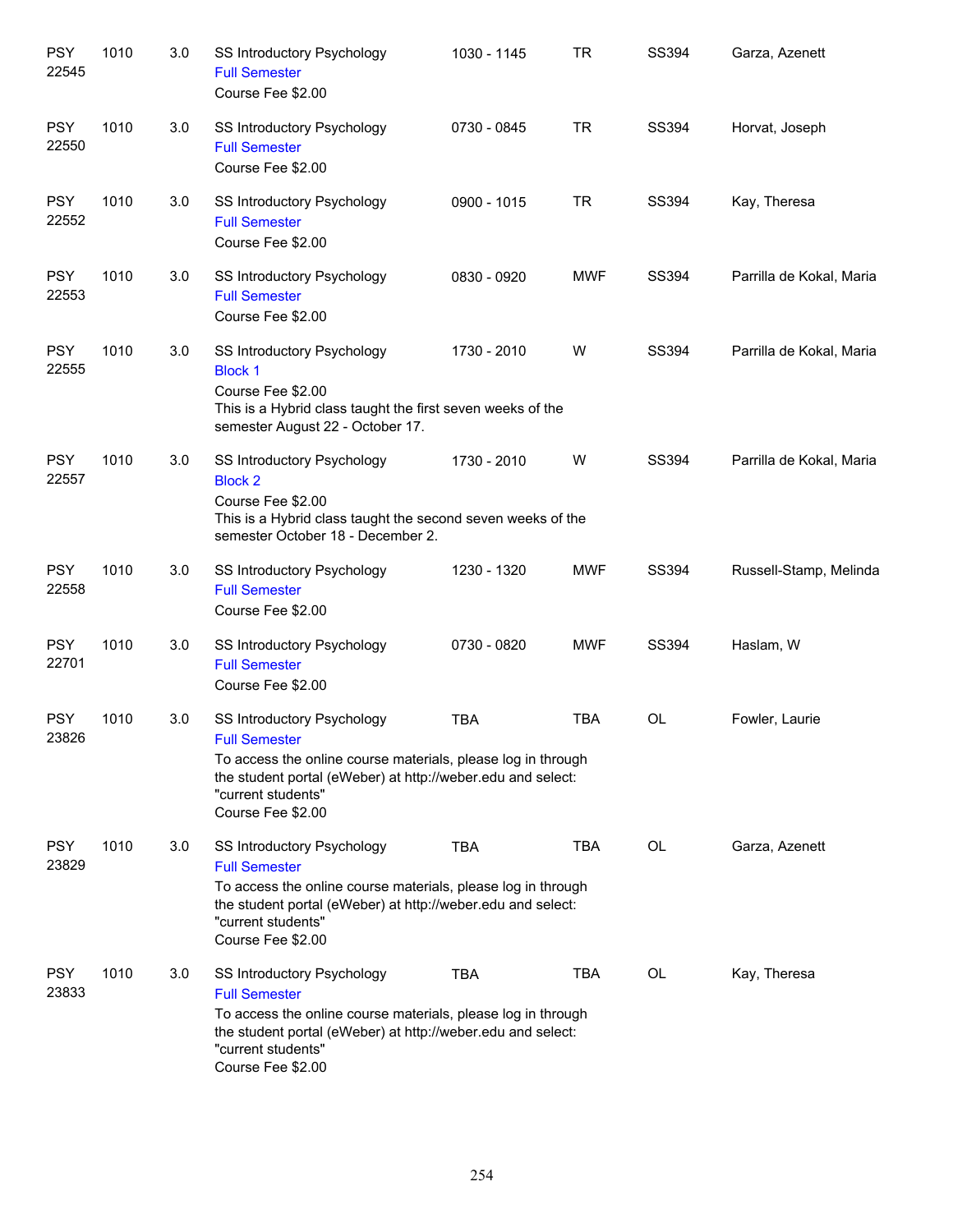| <b>PSY</b><br>23836 | 1010 | 3.0 | SS Introductory Psychology<br><b>Full Semester</b><br>Course Fee \$2.00                                                       | 1030 - 1145 | <b>TR</b>  | D02301    | Russell-Stamp, Melinda   |
|---------------------|------|-----|-------------------------------------------------------------------------------------------------------------------------------|-------------|------------|-----------|--------------------------|
| <b>PSY</b><br>23837 | 1010 | 3.0 | <b>SS Introductory Psychology</b><br><b>Full Semester</b><br>Course Fee \$2.00                                                | 0830 - 0920 | <b>MWF</b> | D02325    | Richards, Douglas        |
| <b>PSY</b><br>23839 | 1010 | 3.0 | <b>SS Introductory Psychology</b><br><b>Full Semester</b><br>Course Fee \$2.00                                                | 1730 - 2010 | M          | N11       | Marquit, Joshua          |
| <b>PSY</b><br>23971 | 1010 | 3.0 | <b>SS Introductory Psychology</b><br><b>Full Semester</b><br>Course Fee \$2.00                                                | 1130 - 1220 | <b>MWF</b> | LP205     | Richards, Douglas        |
| <b>PSY</b><br>23972 | 1010 | 3.0 | <b>SS Introductory Psychology</b><br><b>Full Semester</b><br>Interactive Audio Visual Delivery -- EdNet.<br>Course Fee \$2.00 | 1130 - 1220 | <b>MWF</b> | WW102     | Richards, Douglas        |
| <b>PSY</b><br>24426 | 1010 | 3.0 | SS Introductory Psychology<br><b>Full Semester</b><br>Course Fee \$2.00                                                       | 1730 - 2010 | Т          | DH1409    | Hunter, Donna            |
| <b>PSY</b><br>24781 | 1010 | 3.0 | SS Introductory Psychology<br><b>Full Semester</b><br>Interactive Audio Visual Delivery -- EdNet<br>Course Fee: \$2.00        | 1130 - 1220 | <b>MWF</b> | <b>MR</b> | Richards, Douglas        |
| <b>PSY</b><br>23416 | 1540 | 3.0 | Psych of Adjustment/Growth<br><b>Full Semester</b>                                                                            | 1330 - 1445 | <b>TR</b>  | SC        | Wood, Jennette           |
| <b>PSY</b><br>22560 | 2000 | 3.0 | SS Interpersonal Relationships<br><b>Full Semester</b>                                                                        | 0900 - 1150 | S          | SS317     | Oreshnick, Craig         |
| <b>PSY</b><br>23844 | 2000 | 3.0 | SS Interpersonal Relationships<br><b>Full Semester</b>                                                                        | 0900 - 1015 | <b>TR</b>  | D02301    | Russell-Stamp, Melinda   |
| <b>PSY</b><br>23846 | 2000 | 3.0 | SS Interpersonal Relationships<br><b>Full Semester</b>                                                                        | 1730 - 2010 | $\sf T$    | DH1410    | Adams, Mark              |
| <b>PSY</b><br>22561 | 2370 | 3.0 | DV Psych of Women and Gender<br><b>Full Semester</b>                                                                          | 1730 - 2010 | M          | SS349     | Parrilla de Kokal, Maria |
| <b>PSY</b><br>22562 | 2730 | 3.0 | Biopsychology<br><b>Full Semester</b><br>Course Fee \$2.00                                                                    | 0930 - 1020 | <b>MWF</b> | SS347     | Schmolesky, Matthew      |
| <b>PSY</b><br>22564 | 2730 | 3.0 | Biopsychology<br><b>Full Semester</b><br>Course Fee \$2.00                                                                    | 0730 - 0845 | <b>TR</b>  | SS347     | Richards, Douglas        |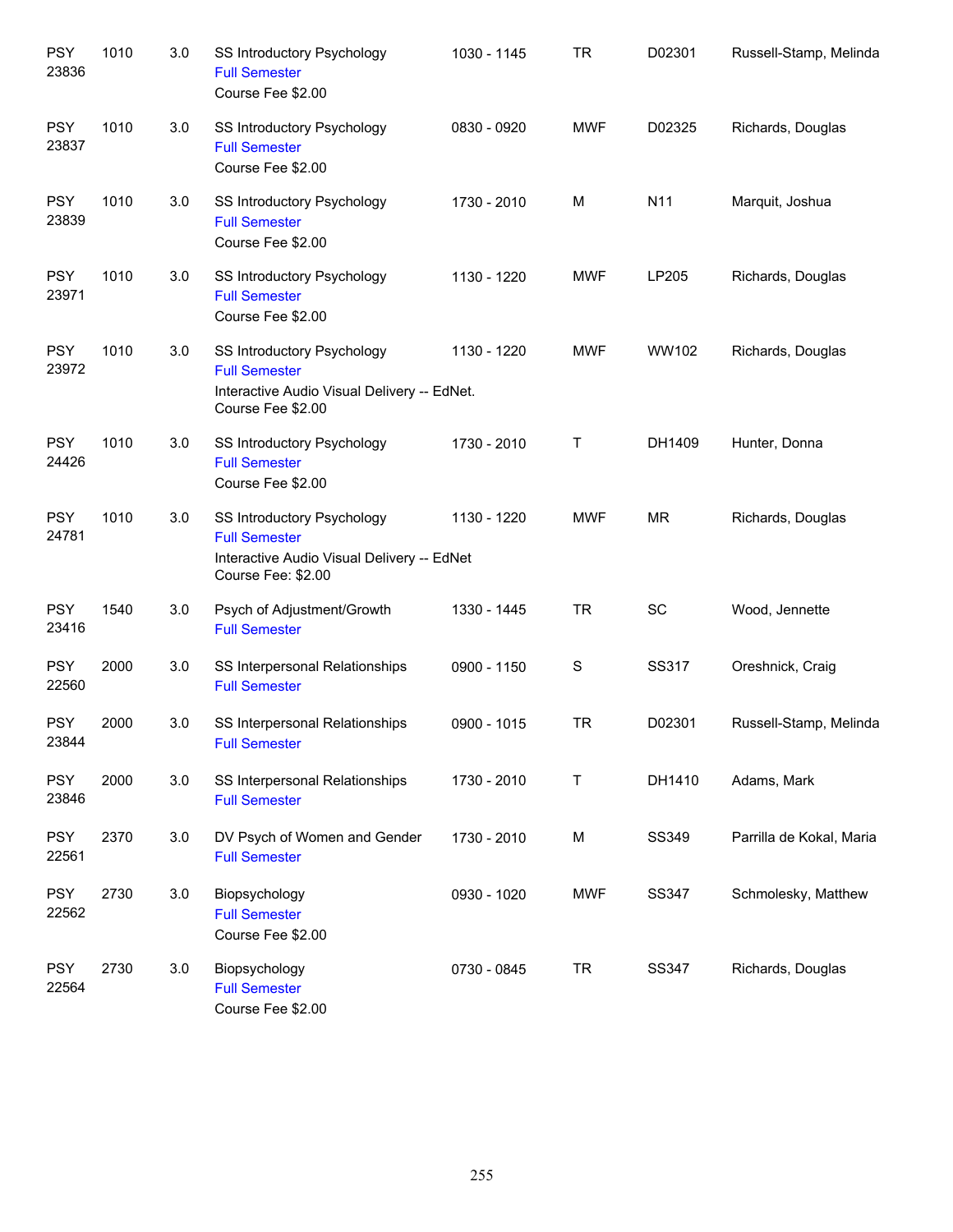| <b>PSY</b><br>23848 | 2730 | 3.0     | Biopsychology<br><b>Full Semester</b>                                                                                                                                                            | <b>TBA</b>  | <b>TBA</b> | OL           | Fowler, Laurie           |
|---------------------|------|---------|--------------------------------------------------------------------------------------------------------------------------------------------------------------------------------------------------|-------------|------------|--------------|--------------------------|
|                     |      |         | To access the online course materials, please log in through<br>the student portal (eWeber) at http://weber.edu and select:<br>"current students"<br>Course Fee \$2.00                           |             |            |              |                          |
| <b>PSY</b><br>22570 | 2800 | 1.0     | Projects and Research<br><b>Full Semester</b>                                                                                                                                                    | <b>TBA</b>  | <b>TBA</b> |              | Amsel, Eric              |
| <b>PSY</b><br>22572 | 2800 | 2.0     | Projects and Research<br><b>Full Semester</b>                                                                                                                                                    | <b>TBA</b>  | <b>TBA</b> |              | Amsel, Eric              |
| <b>PSY</b><br>22575 | 2800 | 3.0     | Projects and Research<br><b>Full Semester</b>                                                                                                                                                    | <b>TBA</b>  | <b>TBA</b> |              | Amsel, Eric              |
| <b>PSY</b><br>22576 | 2830 | 1.0     | <b>Directed Readings</b><br><b>Full Semester</b>                                                                                                                                                 | <b>TBA</b>  | <b>TBA</b> |              | Amsel, Eric              |
| <b>PSY</b><br>22577 | 2830 | 2.0     | <b>Directed Readings</b><br><b>Full Semester</b>                                                                                                                                                 | <b>TBA</b>  | <b>TBA</b> |              | Amsel, Eric              |
| <b>PSY</b><br>22578 | 2830 | 3.0     | <b>Directed Readings</b><br><b>Full Semester</b>                                                                                                                                                 | <b>TBA</b>  | <b>TBA</b> |              | Amsel, Eric              |
| <b>PSY</b><br>22579 | 2890 | 1.0     | Co-op Work Experience<br><b>Full Semester</b>                                                                                                                                                    | <b>TBA</b>  | <b>TBA</b> |              | Amsel, Eric              |
| <b>PSY</b><br>22580 | 2890 | 2.0     | Co-op Work Experience<br><b>Full Semester</b>                                                                                                                                                    | <b>TBA</b>  | <b>TBA</b> |              | Amsel, Eric              |
| <b>PSY</b><br>22581 | 3000 | 3.0     | Child Psychology<br><b>Full Semester</b>                                                                                                                                                         | 0900 - 1015 | <b>TR</b>  | SS349        | Parrilla de Kokal, Maria |
| <b>PSY</b><br>22615 | 3000 | 3.0     | Child Psychology<br><b>Full Semester</b>                                                                                                                                                         | 1030 - 1120 | <b>MWF</b> | SS349        | Richards, Douglas        |
| <b>PSY</b><br>22618 | 3010 | $3.0\,$ | Abnormal Psychology<br><b>Full Semester</b>                                                                                                                                                      | 1030 - 1115 | TR         | SS349        | Baird, Todd              |
| <b>PSY</b><br>22623 | 3010 | 3.0     | Abnormal Psychology<br><b>Full Semester</b>                                                                                                                                                      | 0930 - 1020 | <b>MWF</b> | SS349        | Kay, Theresa             |
| <b>PSY</b><br>22624 | 3010 | 3.0     | Abnormal Psychology<br><b>Full Semester</b>                                                                                                                                                      | 0730 - 0845 | <b>TR</b>  | SS349        | Kay, Theresa             |
| <b>PSY</b><br>22626 | 3010 | 3.0     | Abnormal Psychology<br><b>Full Semester</b>                                                                                                                                                      | 1730 - 2010 | W          | <b>SS323</b> | Knapp, Jaclyn            |
| <b>PSY</b><br>23575 | 3010 | 3.0     | Abnormal Psychology<br><b>Full Semester</b><br>Room number for this class: PS 207                                                                                                                | 1930 - 2210 | ${\sf R}$  | <b>PS</b>    | Smith, Margaret          |
| <b>PSY</b><br>23849 | 3010 | 3.0     | Abnormal Psychology<br><b>Full Semester</b><br>To access the online course materials, please log in through<br>the student portal (eWeber) at http://weber.edu and select:<br>"current students" | <b>TBA</b>  | <b>TBA</b> | OL           | Baird, Todd              |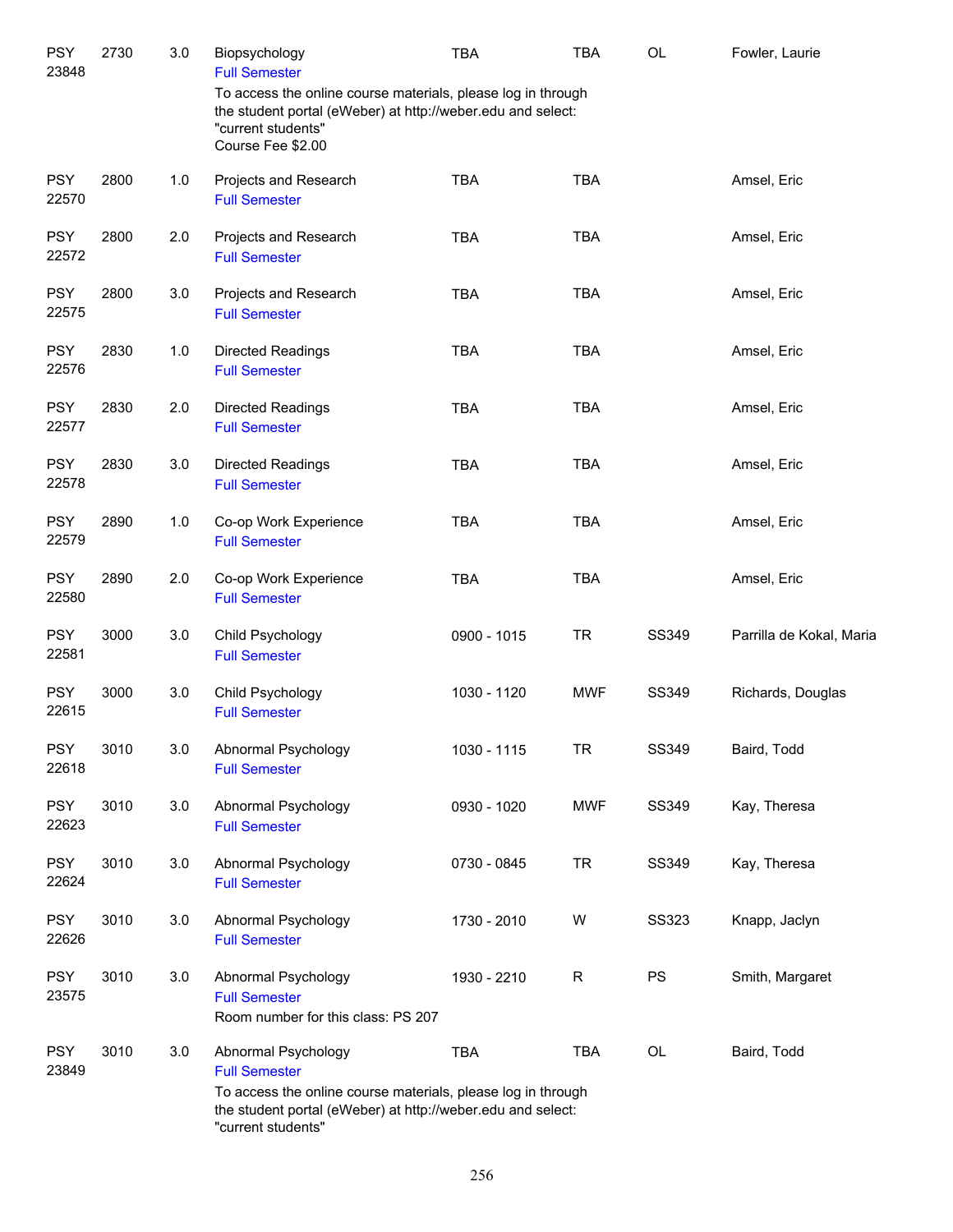| <b>PSY</b><br>22628 | 3140 | 3.0 | Psychology of Adolescence<br><b>Full Semester</b>                                                                                                                                                      | 1030 - 1145 | <b>TR</b>  | SS317        | Parrilla de Kokal, Maria |
|---------------------|------|-----|--------------------------------------------------------------------------------------------------------------------------------------------------------------------------------------------------------|-------------|------------|--------------|--------------------------|
| <b>PSY</b><br>22631 | 3140 | 3.0 | Psychology of Adolescence<br><b>Full Semester</b>                                                                                                                                                      | 0830 - 0920 | <b>MWF</b> | <b>SS378</b> | Russell-Stamp, Melinda   |
| <b>PSY</b><br>23852 | 3140 | 3.0 | Psychology of Adolescence<br><b>Full Semester</b><br>To access the online course materials, please log in through<br>the student portal (eWeber) at http://weber.edu and select:<br>"current students" | <b>TBA</b>  | <b>TBA</b> | OL           | Parrilla de Kokal, Maria |
| <b>PSY</b><br>24470 | 3200 | 3.0 | Psychology of Sport & Injury<br><b>Full Semester</b>                                                                                                                                                   | 0930 - 1020 | <b>MWF</b> | ED303        | Hamson-Utley, Jennifer   |
| <b>PSY</b><br>22634 | 3250 | 3.0 | Conditioning & Learning<br><b>Full Semester</b>                                                                                                                                                        | 0730 - 0845 | <b>TR</b>  | <b>SS323</b> | Chapman, Heather         |
| <b>PSY</b><br>22636 | 3430 | 3.0 | Theories of Personality<br><b>Full Semester</b>                                                                                                                                                        | 0900 - 1015 | <b>TR</b>  | <b>SS323</b> | Horvat, Joseph           |
| <b>PSY</b><br>22637 | 3430 | 3.0 | Theories of Personality<br><b>Full Semester</b>                                                                                                                                                        | 1730 - 2010 | T          | <b>SS323</b> | Horvat, Joseph           |
| <b>PSY</b><br>23854 | 3430 | 3.0 | Theories of Personality<br><b>Full Semester</b><br>To access the online course materials, please log in through<br>the student portal (eWeber) at http://weber.edu and select:<br>"current students"   | <b>TBA</b>  | <b>TBA</b> | OL           | Baird, Todd              |
| <b>PSY</b><br>22639 | 3460 | 3.0 | Social Psychology<br><b>Full Semester</b>                                                                                                                                                              | 1030 - 1120 | <b>MWF</b> | SS317        | Garza, Azenett           |
| <b>PSY</b><br>23576 | 3460 | 3.0 | Social Psychology<br><b>Full Semester</b><br>Room number for this class: PS 207                                                                                                                        | 1630 - 1910 | R          | PS           | Smith, Margaret          |
| <b>PSY</b><br>22640 | 3500 | 3.0 | Cognition<br><b>Full Semester</b>                                                                                                                                                                      | 0930 - 1020 | <b>MWF</b> | <b>SS323</b> | Ashley, Aaron            |
| <b>PSY</b><br>22651 | 3500 | 3.0 | Cognition<br><b>Full Semester</b>                                                                                                                                                                      | 1730 - 2010 | R          | <b>SS323</b> | Marquit, Joshua          |
| <b>PSY</b><br>22648 | 3600 | 3.0 | Statistics in Psychology<br><b>Full Semester</b>                                                                                                                                                       | 1730 - 2010 | Τ          | <b>SS378</b> | Ashley, Aaron            |
| <b>PSY</b><br>22657 | 3600 | 3.0 | Statistics in Psychology<br><b>Full Semester</b>                                                                                                                                                       | 0930 - 1020 | <b>MWF</b> | <b>SS378</b> | Garza, Azenett           |
| <b>PSY</b><br>22659 | 3600 | 3.0 | Statistics in Psychology<br><b>Full Semester</b>                                                                                                                                                       | 0900 - 1015 | <b>TR</b>  | <b>SS378</b> | Garza, Azenett           |
| <b>PSY</b><br>22661 | 3600 | 3.0 | Statistics in Psychology<br><b>Full Semester</b>                                                                                                                                                       | 1030 - 1145 | <b>TR</b>  | <b>SS378</b> | Schmolesky, Matthew      |
| <b>PSY</b><br>22702 | 3605 | 1.0 | Psychology Statistics Lab<br><b>Full Semester</b><br>Course Fee \$5.00                                                                                                                                 | 1130 - 1300 | W          | <b>SS325</b> | Marquit, Joshua          |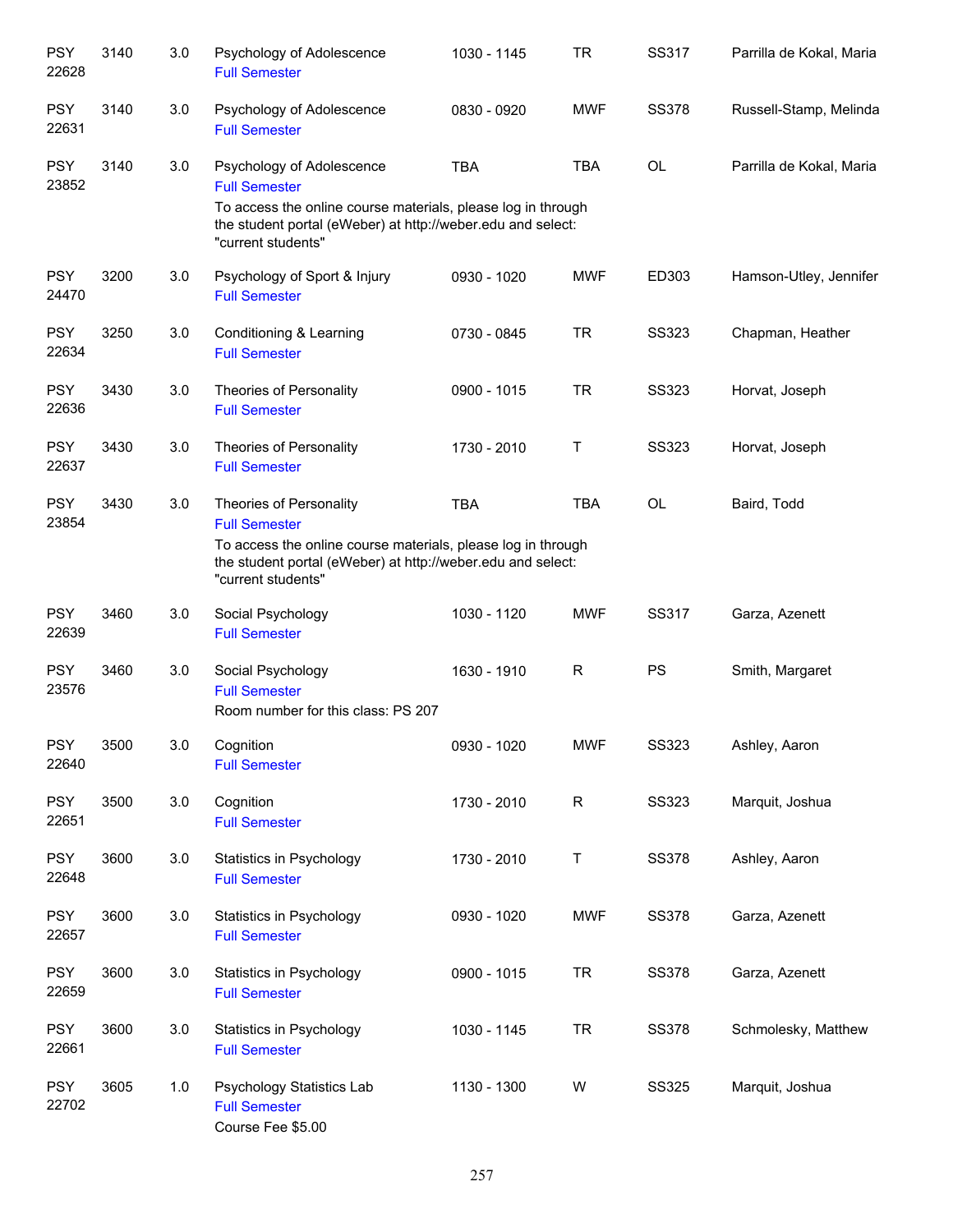| <b>PSY</b><br>22704 | 3605 | 1.0   | Psychology Statistics Lab<br><b>Full Semester</b><br>Course Fee \$5.00 | 0700 - 0830 | $\sf T$     | <b>SS325</b> | Wilhelmsen, Seth |
|---------------------|------|-------|------------------------------------------------------------------------|-------------|-------------|--------------|------------------|
| <b>PSY</b><br>22705 | 3605 | 1.0   | Psychology Statistics Lab<br><b>Full Semester</b><br>Course Fee \$5.00 | 1200 - 1320 | $\mathsf R$ | <b>SS325</b> | Marquit, Joshua  |
| <b>PSY</b><br>24982 | 3605 | 1.0   | Psychology Statistics Lab<br><b>Full Semester</b><br>Course Fee \$5.00 | 1730 - 1900 | W           | <b>SS325</b> | Marquit, Joshua  |
| <b>PSY</b><br>22679 | 3610 | 4.0   | Research Methods in Psych<br><b>Full Semester</b><br>Course Fee \$5.00 | 1200 - 1315 | <b>TR</b>   | SS317        | Ashley, Aaron    |
| <b>PSY</b><br>22682 | 3610 | 4.0   | Research Methods in Psych<br><b>Full Semester</b><br>Course Fee \$5.00 | 0710 - 0820 | <b>MWF</b>  | <b>SS317</b> | Chapman, Heather |
| <b>PSY</b><br>22683 | 3740 | 3.0   | Drugs & Behavior<br><b>Full Semester</b>                               | 1030 - 1145 | <b>TR</b>   | SS347        | Fowler, Laurie   |
| <b>PSY</b><br>22684 | 4000 | 3.0   | <b>Advanced General</b><br><b>Full Semester</b>                        | 1730 - 2010 | M           | <b>SS323</b> | Horvat, Joseph   |
| <b>PSY</b><br>22685 | 4090 | 3.0   | History and Systems of Psych<br><b>Full Semester</b>                   | 1030 - 1145 | <b>TR</b>   | <b>SS323</b> | Amsel, Eric      |
| <b>PSY</b><br>24751 | 4380 | 2.0   | Practicum<br><b>Full Semester</b>                                      | <b>TBA</b>  | <b>TBA</b>  |              | Amsel, Eric      |
| <b>PSY</b><br>22707 | 4510 | 3.0   | Indust & Organizl Behavior<br><b>Full Semester</b>                     | 0830 - 0920 | <b>MWF</b>  | <b>SS337</b> | Haslam, W        |
| <b>PSY</b><br>22686 | 4800 | $1.0$ | Projects and Research<br><b>Full Semester</b>                          | <b>TBA</b>  | <b>TBA</b>  |              | Amsel, Eric      |
| <b>PSY</b><br>22687 | 4800 | 2.0   | Projects and Research<br><b>Full Semester</b>                          | <b>TBA</b>  | <b>TBA</b>  |              | Amsel, Eric      |
| <b>PSY</b><br>22688 | 4800 | 3.0   | Projects and Research<br><b>Full Semester</b>                          | <b>TBA</b>  | <b>TBA</b>  |              | Amsel, Eric      |
| <b>PSY</b><br>22689 | 4830 | 1.0   | <b>Directed Readings</b><br><b>Full Semester</b>                       | TBA         | <b>TBA</b>  |              | Amsel, Eric      |
| <b>PSY</b><br>22690 | 4830 | 2.0   | Directed Readings<br><b>Full Semester</b>                              | <b>TBA</b>  | <b>TBA</b>  |              | Amsel, Eric      |
| <b>PSY</b><br>22691 | 4830 | 3.0   | <b>Directed Readings</b><br><b>Full Semester</b>                       | <b>TBA</b>  | <b>TBA</b>  |              | Amsel, Eric      |
| <b>PSY</b><br>22692 | 4890 | 1.0   | Cooperative Work Experience<br><b>Full Semester</b>                    | <b>TBA</b>  | <b>TBA</b>  |              | Amsel, Eric      |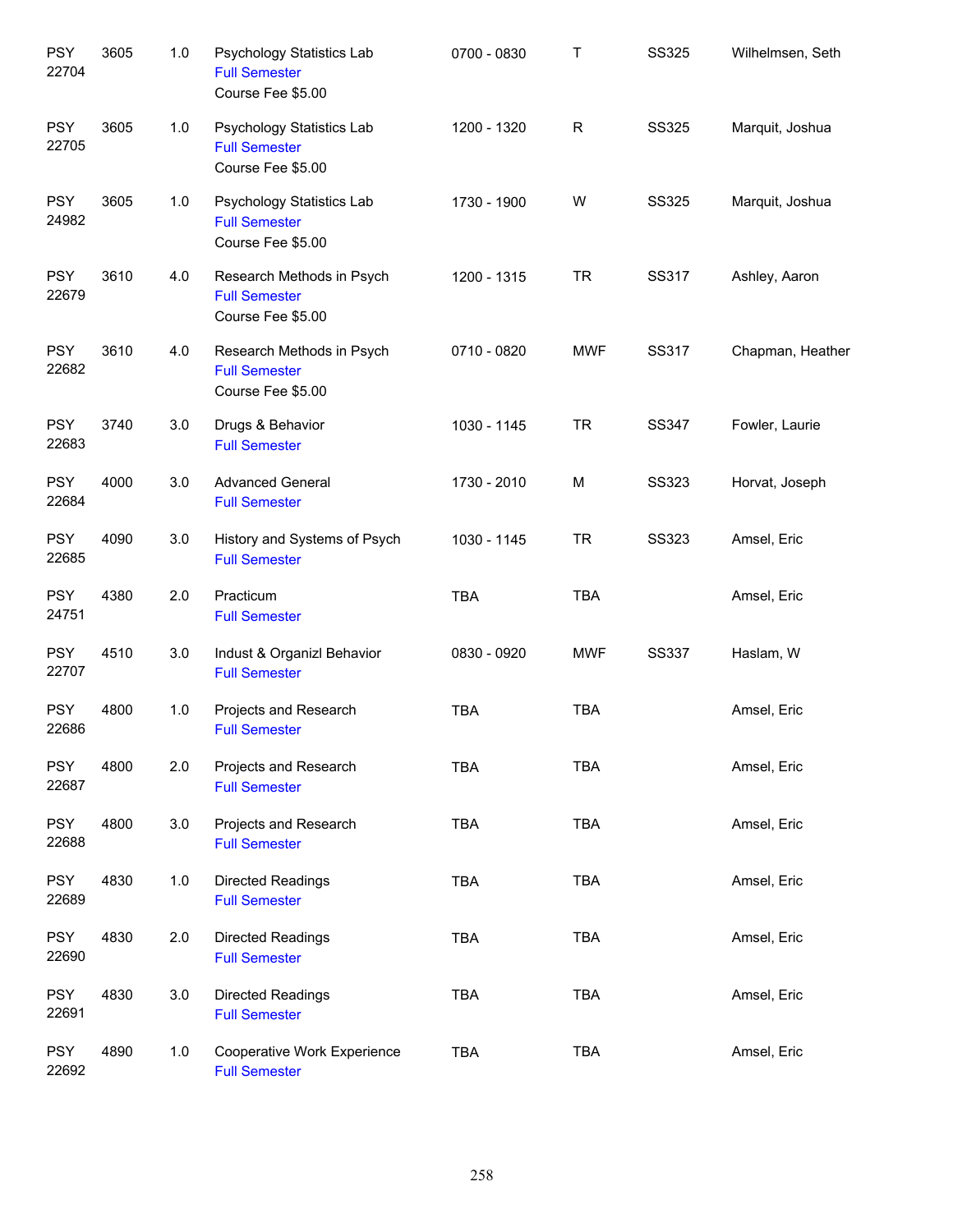| <b>PSY</b><br>22695  | 4890 | 2.0 | Cooperative Work Experience<br><b>Full Semester</b>                                                                                                                                                                                                                                                                                                                                                                                         | <b>TBA</b>                                | <b>TBA</b>            |              | Amsel, Eric            |
|----------------------|------|-----|---------------------------------------------------------------------------------------------------------------------------------------------------------------------------------------------------------------------------------------------------------------------------------------------------------------------------------------------------------------------------------------------------------------------------------------------|-------------------------------------------|-----------------------|--------------|------------------------|
| <b>PSY</b><br>22696  | 4900 | 3.0 | Selected Topics in Psychology<br><b>Full Semester</b>                                                                                                                                                                                                                                                                                                                                                                                       | 0900 - 1015                               | <b>TR</b>             | <b>SS347</b> | Fowler, Laurie         |
|                      |      |     | Instructor permission is required to register for this class. Please email<br>lfowler@weber.edu. Your email must include your W number.                                                                                                                                                                                                                                                                                                     |                                           |                       |              |                        |
| <b>PSY</b><br>22698  | 4900 | 3.0 | Adv Interventions/Adolescents<br><b>Full Semester</b>                                                                                                                                                                                                                                                                                                                                                                                       | 1330 - 1500                               | Τ                     | SS349        | Russell-Stamp, Melinda |
| <b>PSY</b><br>22699  | 4910 | 3.0 | Capstone Research Project<br><b>Full Semester</b>                                                                                                                                                                                                                                                                                                                                                                                           | <b>TBA</b>                                | <b>TBA</b>            |              | Amsel, Eric            |
| <b>PSY</b><br>24514  | 4920 | 1.0 | <b>Families Alive Conference</b><br><b>Block 1</b><br>Families Alive Conference held October 13-15, 2011. Must<br>attend entire conference in order to receive credit. Cost<br>includes breakfast both days and lunch on Friday.<br>Assignments will be required to earn credit. Assignment<br>requirements will be available Thursday night and Friday<br>morning. For more information contact Continuing Education<br>at (801) 626-6600. | 0730 - 1630<br>0730 - 1430<br>1930 - 2130 | F<br>S<br>$\mathsf R$ |              | Merrill, Chloe         |
| <b>PTGS</b><br>22393 | 3060 | 3.0 | <b>Grammar &amp; Composition</b><br><b>Full Semester</b><br>Course Fee \$6.00                                                                                                                                                                                                                                                                                                                                                               | 1730 - 2010                               | Τ                     | EH105        | Vettori, Leda          |
| <b>PTGS</b><br>22401 | 3550 | 3.0 | Culture of Brazil and Portugal<br><b>Full Semester</b><br>Course Fee \$6.00                                                                                                                                                                                                                                                                                                                                                                 | 1730 - 2010                               | $\mathsf R$           | EH116        | Vettori, Leda          |
| QUAN<br>22611        | 2400 | 3.0 | <b>Business Calculus</b><br><b>Full Semester</b><br>Course Fee \$10.00                                                                                                                                                                                                                                                                                                                                                                      | 0830 - 0920                               | <b>MWF</b>            | <b>WB121</b> | Fuller, Dan            |
| QUAN<br>22613        | 2400 | 3.0 | <b>Business Calculus</b><br><b>Full Semester</b><br>Course Fee \$10.00                                                                                                                                                                                                                                                                                                                                                                      | 0930 - 1020                               | <b>MWF</b>            | <b>WB121</b> | Fuller, Dan            |
| QUAN<br>22616        | 2400 | 3.0 | <b>Business Calculus</b><br><b>Full Semester</b><br>Course Fee \$10.00                                                                                                                                                                                                                                                                                                                                                                      | 1730 - 2010                               | W                     | <b>WB114</b> | Ellis, Peter           |
| QUAN<br>23753        | 2400 | 3.0 | <b>Business Calculus</b><br><b>Full Semester</b><br>Course Fee \$10.00                                                                                                                                                                                                                                                                                                                                                                      | 0730 - 0845                               | <b>TR</b>             | D02117       | Kent, Randall          |
| QUAN<br>22619        | 2600 | 3.0 | <b>Business Statistics I</b><br><b>Full Semester</b><br>Course Fee \$10.00                                                                                                                                                                                                                                                                                                                                                                  | 1030 - 1145                               | <b>TR</b>             | <b>WB110</b> | Ukueva, Nurgul         |
| QUAN<br>22621        | 2600 | 3.0 | <b>Business Statistics I</b><br><b>Full Semester</b><br>Course Fee \$10.00                                                                                                                                                                                                                                                                                                                                                                  | 0830 - 0920                               | <b>MWF</b>            | <b>WB114</b> | Christensen, Bruce     |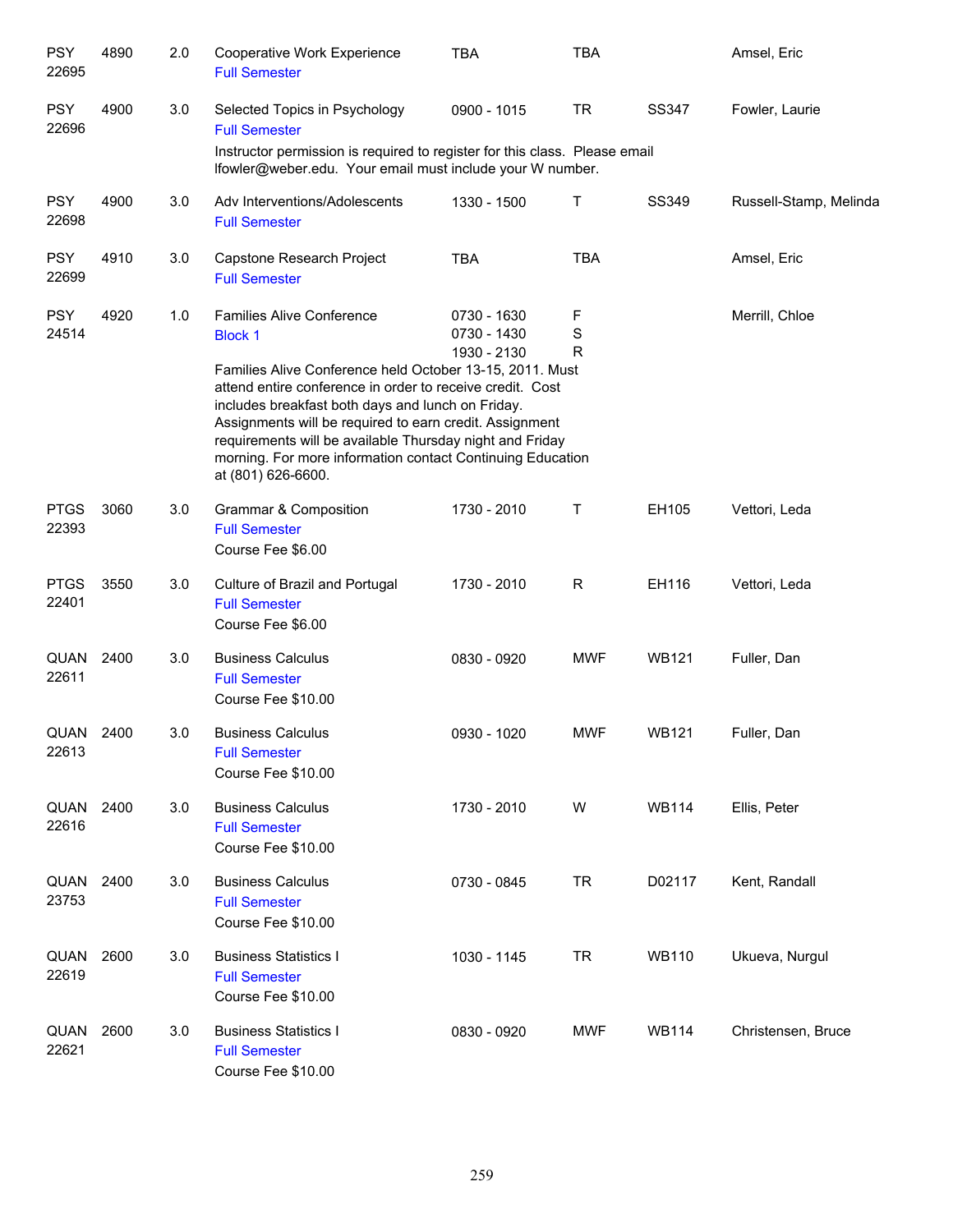| QUAN<br>22622        | 2600 | 3.0 | <b>Business Statistics I</b><br><b>Full Semester</b><br>Course Fee \$10.00  | 0930 - 1020 | <b>MWF</b>   | <b>WB114</b> | Christensen, Bruce |
|----------------------|------|-----|-----------------------------------------------------------------------------|-------------|--------------|--------------|--------------------|
| QUAN<br>22625        | 2600 | 3.0 | <b>Business Statistics I</b><br><b>Full Semester</b><br>Course Fee \$10.00  | 1030 - 1120 | <b>MWF</b>   | <b>WB110</b> | Parkhurst, Gregory |
| QUAN<br>23754        | 2600 | 3.0 | <b>Business Statistics I</b><br><b>Full Semester</b><br>Course Fee \$10.00  | 0730 - 0845 | <b>TR</b>    | D02114       | Palmer, Stanley    |
| QUAN<br>23761        | 2600 | 3.0 | <b>Business Statistics I</b><br><b>Full Semester</b><br>Course Fee \$10.00  | 1730 - 2010 | M            | D02114       | Rogers, Philip     |
| QUAN<br>22627        | 3610 | 3.0 | <b>Business Statistics II</b><br><b>Full Semester</b><br>Course Fee \$10.00 | 0930 - 1020 | <b>MWF</b>   | <b>WB119</b> | Russell, Stephen   |
| QUAN<br>22629        | 3610 | 3.0 | <b>Business Statistics II</b><br><b>Full Semester</b><br>Course Fee \$10.00 | 1730 - 2010 | W            | <b>WB117</b> | Skocki, Ronald     |
| QUAN<br>22630        | 3610 | 3.0 | <b>Business Statistics II</b><br><b>Full Semester</b><br>Course Fee \$10.00 | 1030 - 1120 | <b>MWF</b>   | <b>WB117</b> | Skocki, Ronald     |
| QUAN<br>22633        | 3610 | 3.0 | <b>Business Statistics II</b><br><b>Full Semester</b><br>Course Fee \$10.00 | 1030 - 1145 | <b>TR</b>    | <b>WB119</b> | Parkhurst, Gregory |
| QUAN<br>23755        | 3610 | 3.0 | <b>Business Statistics II</b><br><b>Full Semester</b><br>Course Fee \$10.00 | 1730 - 2010 | M            | D02301       | Goodwin, Robert    |
| QUAN<br>25450        | 3610 | 3.0 | <b>Business Statistics II</b><br><b>Full Semester</b><br>Course Fee \$10.00 | 0830 - 0920 | <b>MWF</b>   | <b>WB110</b> | Parkhurst, Gregory |
| <b>RADT</b><br>20011 | 1022 | 2.0 | Intro Radtec Tech<br><b>Full Semester</b>                                   | 0800 - 0955 | T            | MH354        | Walker, Robert     |
| <b>RADT</b><br>20197 | 1022 | 2.0 | Intro Radtec Tech<br><b>Full Semester</b>                                   | 0800 - 0955 | W            | MH354        | Walker, Robert     |
| <b>RADT</b><br>20310 | 1022 | 2.0 | Intro Radtec Tech<br><b>Full Semester</b><br>Outreach                       | 1500 - 1655 | $\mathsf{R}$ | MH354        | Walker, Robert     |
| <b>RADT</b><br>20403 | 1022 | 2.0 | Intro Radtec Tech<br><b>Full Semester</b>                                   | <b>TBA</b>  | <b>TBA</b>   |              | Jurkiewicz, Terri  |
| <b>RADT</b><br>20493 | 1022 | 2.0 | Intro Radtec Tech<br><b>Full Semester</b>                                   | <b>TBA</b>  | <b>TBA</b>   |              | Walker, Robert     |
| <b>RADT</b><br>20499 | 1022 | 2.0 | Intro Radtec Tech<br><b>Full Semester</b>                                   | TBA         | <b>TBA</b>   |              | Jurkiewicz, Terri  |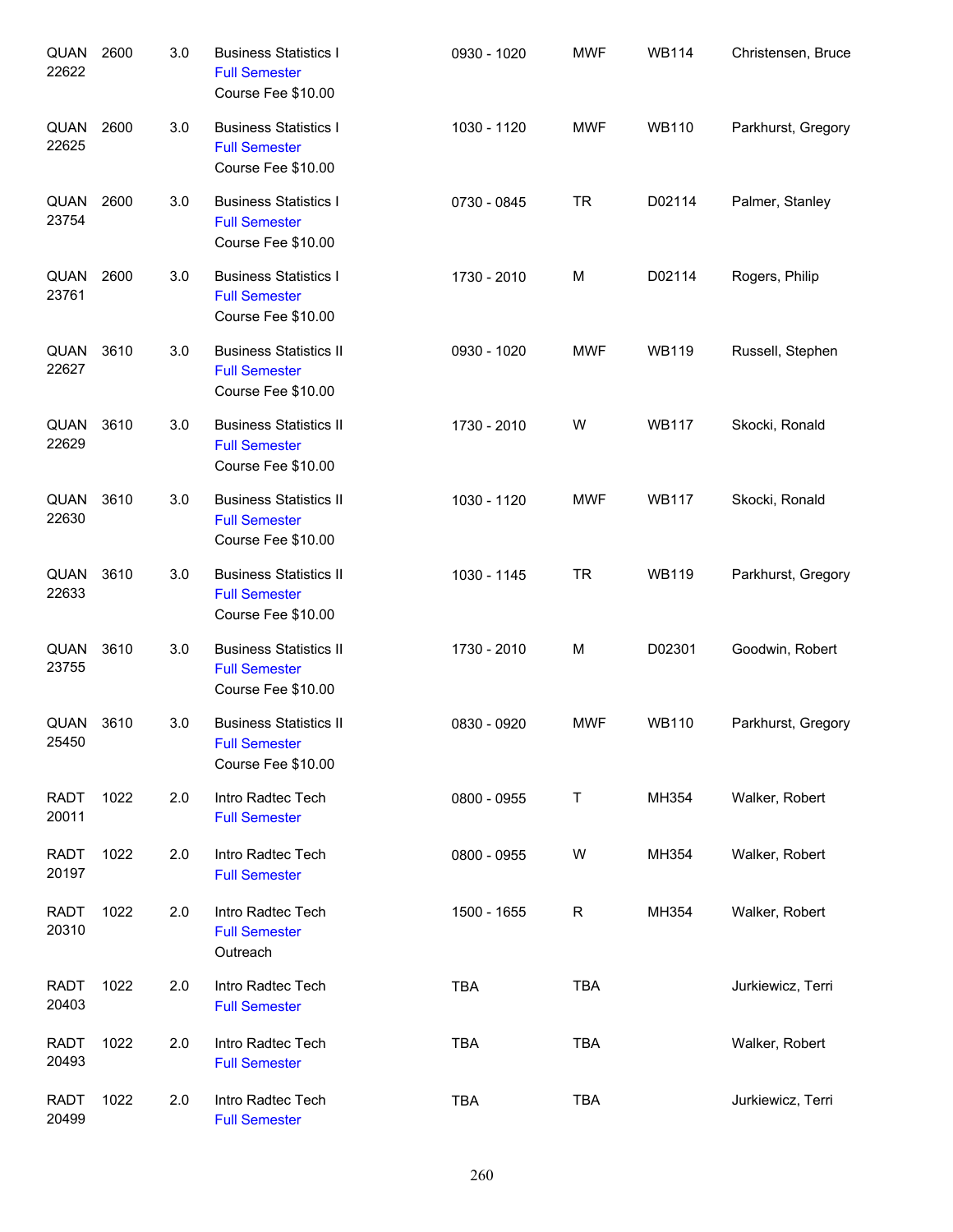| <b>RADT</b><br>20511 | 1022 | 2.0 | Intro Radtec Tech<br><b>Full Semester</b>                                             | <b>TBA</b>  | <b>TBA</b>  |       | Jurkiewicz, Terri |
|----------------------|------|-----|---------------------------------------------------------------------------------------|-------------|-------------|-------|-------------------|
| <b>RADT</b><br>20564 | 1022 | 2.0 | Intro Radtec Tech<br><b>Full Semester</b><br>Provo                                    | 0900 - 1055 | M           |       | Neville, Casey    |
| RADT<br>20012        | 1303 | 3.0 | Radiographic Exposure I<br><b>Full Semester</b>                                       | 1000 - 1255 | Τ           | MH354 | Harrison, Wynn    |
| <b>RADT</b><br>20198 | 1303 | 3.0 | Radiographic Exposure I<br><b>Full Semester</b>                                       | 1000 - 1255 | W           | MH354 | Harrison, Wynn    |
| <b>RADT</b><br>20311 | 1303 | 3.0 | Radiographic Exposure I<br><b>Full Semester</b><br>Outreach                           | 1700 - 1955 | $\mathsf R$ | MH354 | Harrison, Wynn    |
| <b>RADT</b><br>20404 | 1303 | 3.0 | Radiographic Exposure I<br><b>Full Semester</b>                                       | <b>TBA</b>  | <b>TBA</b>  |       | Harrison, Wynn    |
| <b>RADT</b><br>20494 | 1303 | 3.0 | Radiographic Exposure I<br><b>Full Semester</b>                                       | <b>TBA</b>  | <b>TBA</b>  |       | Harrison, Wynn    |
| <b>RADT</b><br>20500 | 1303 | 3.0 | Radiographic Exposure I<br><b>Full Semester</b>                                       | <b>TBA</b>  | <b>TBA</b>  |       | Harrison, Wynn    |
| <b>RADT</b><br>20512 | 1303 | 3.0 | Radiographic Exposure I<br><b>Full Semester</b>                                       | <b>TBA</b>  | <b>TBA</b>  |       | Harrison, Wynn    |
| <b>RADT</b><br>20565 | 1303 | 3.0 | Radiographic Exposure I<br><b>Full Semester</b><br>Provo                              | 0800 - 1055 | W           |       | Christensen, Rex  |
| <b>RADT</b><br>20013 | 1502 | 2.0 | Radio Anatomy/Positioning I<br><b>Full Semester</b><br>Course Fee \$12.00             | 1330 - 1525 | Τ           | MH354 | Walker, Robert    |
| <b>RADT</b><br>20199 | 1502 | 2.0 | Radio Anatomy/Positioning I<br><b>Full Semester</b><br>Course Fee \$12.00             | 1330 - 1525 | W           | MH354 | Jurkiewicz, Terri |
| <b>RADT</b><br>20312 | 1502 | 2.0 | Radio Anatomy/Positioning I<br><b>Full Semester</b><br>Outreach<br>Course Fee \$12.00 | 0800 - 0955 | F           | MH354 | Jurkiewicz, Terri |
| <b>RADT</b><br>20405 | 1502 | 2.0 | Radio Anatomy/Positioning I<br><b>Full Semester</b><br>Course Fee \$12.00             | <b>TBA</b>  | <b>TBA</b>  |       | Nolan, Tanya      |
| <b>RADT</b><br>20495 | 1502 | 2.0 | Radio Anatomy/Positioning I<br><b>Full Semester</b><br>Course Fee \$12.00             | <b>TBA</b>  | <b>TBA</b>  |       | Walker, Robert    |
| <b>RADT</b><br>20501 | 1502 | 2.0 | Radio Anatomy/Positioning I<br><b>Full Semester</b><br>Course Fee \$12.00             | <b>TBA</b>  | <b>TBA</b>  |       | Nolan, Tanya      |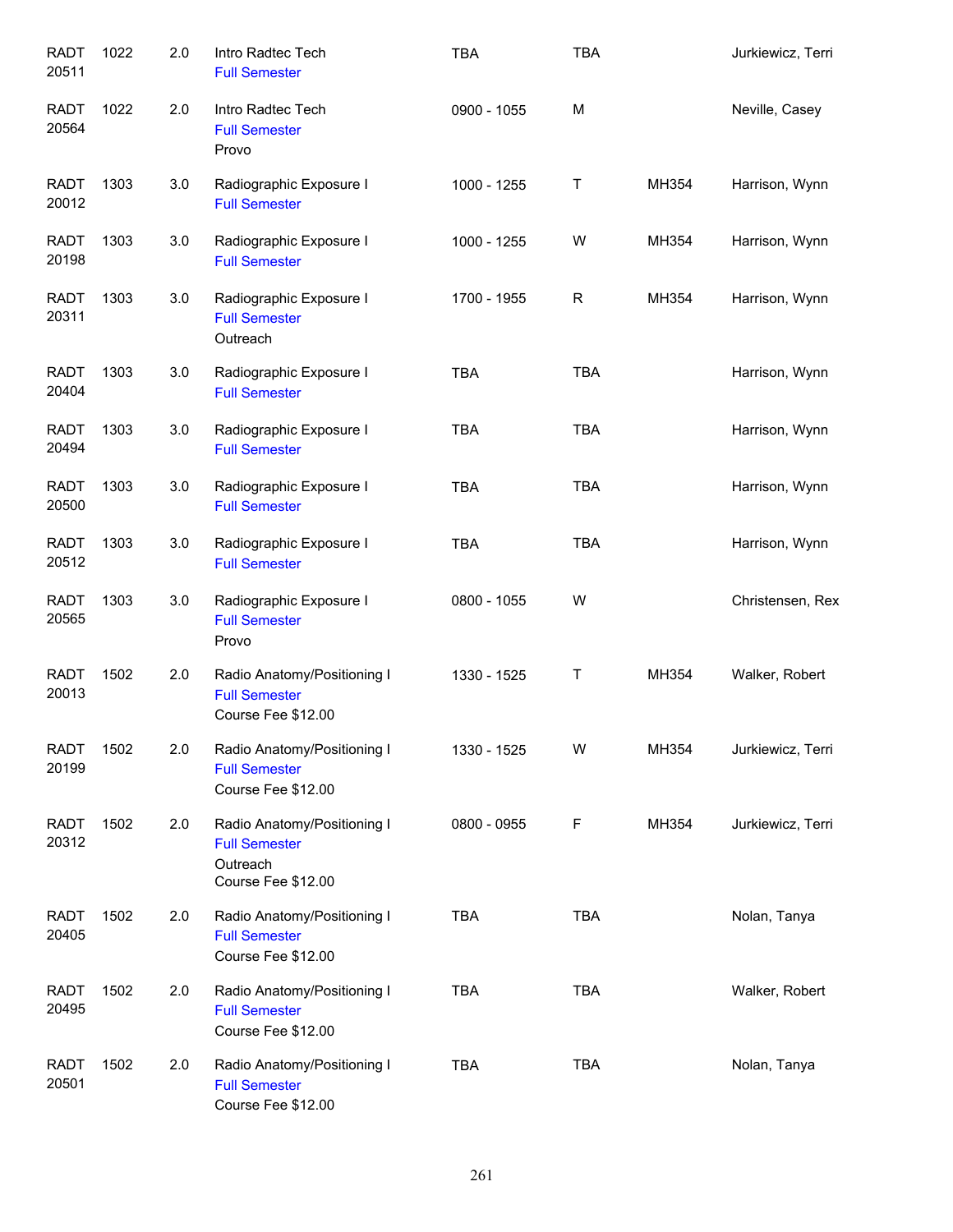| <b>RADT</b><br>20513 | 1502 | 2.0 | Radio Anatomy/Positioning I<br><b>Full Semester</b><br>Course Fee \$12.00              | <b>TBA</b>  | <b>TBA</b> |               | Nolan, Tanya      |
|----------------------|------|-----|----------------------------------------------------------------------------------------|-------------|------------|---------------|-------------------|
| <b>RADT</b><br>20566 | 1502 | 2.0 | Radio Anatomy/Positioning I<br><b>Full Semester</b><br>Provo<br>Course Fee \$12.00     | 1100 - 1255 | W          |               | Rigby, Tiera      |
| <b>RADT</b><br>20409 | 1532 | 3.0 | Radio Anatomy/Positioning IV<br><b>Full Semester</b><br>Course Fee \$18.00             | <b>TBA</b>  | <b>TBA</b> |               | Jurkiewicz, Terri |
| <b>RADT</b><br>20505 | 1532 | 3.0 | Radio Anatomy/Positioning IV<br><b>Full Semester</b><br>Course Fee \$18.00             | <b>TBA</b>  | <b>TBA</b> |               | Jurkiewicz, Terri |
| <b>RADT</b><br>20517 | 1532 | 3.0 | Radio Anatomy/Positioning IV<br><b>Full Semester</b><br>Course Fee \$18.00             | <b>TBA</b>  | <b>TBA</b> |               | Jurkiewicz, Terri |
| <b>RADT</b><br>20571 | 1532 | 3.0 | Radio Anatomy/Positioning IV<br><b>Full Semester</b><br>Course Fee \$18.00             | 0800 - 1055 | Τ          | MH355         | Walker, Robert    |
| <b>RADT</b><br>20586 | 1532 | 3.0 | Radio Anatomy/Positioning IV<br><b>Full Semester</b><br>Course Fee \$18.00             | 0800 - 1055 | W          | MH355         | Jurkiewicz, Terri |
| <b>RADT</b><br>20605 | 1532 | 3.0 | Radio Anatomy/Positioning IV<br><b>Full Semester</b><br>Outreach<br>Course Fee \$18.00 | 1500 - 1755 | F          | MH355         | Walker, Robert    |
| <b>RADT</b><br>20620 | 1532 | 3.0 | Radio Anatomy/Positioning IV<br><b>Full Semester</b><br>Provo<br>Course Fee \$18.00    | 1100 - 1255 | W          |               | Christensen, Rex  |
| <b>RADT</b><br>20014 | 1601 | 2.0 | Lab Experience<br><b>Full Semester</b><br>Course Fee \$12.00                           | 1330 - 1525 | Т          | MH372         | Neville, Casey    |
| <b>RADT</b><br>20015 | 1601 | 2.0 | Lab Experience<br><b>Full Semester</b><br>Course Fee \$12.00                           | 1330 - 1525 | Т          | <b>MH372A</b> | Kawamura, Diane   |
| <b>RADT</b><br>20016 | 1601 | 2.0 | Lab Experience<br><b>Full Semester</b><br>Course Fee \$12.00                           | 1330 - 1525 | Т          | <b>MH372E</b> | Harrison, Wynn    |
| <b>RADT</b><br>20017 | 1601 | 2.0 | Lab Experience<br><b>Full Semester</b><br>Course Fee \$12.00                           | 1530 - 1725 | Т          | MH372         | Jurkiewicz, Terri |
| <b>RADT</b><br>20018 | 1601 | 2.0 | Lab Experience<br><b>Full Semester</b><br>Course Fee \$12.00                           | 1530 - 1725 | Т          | <b>MH372A</b> | Neville, Casey    |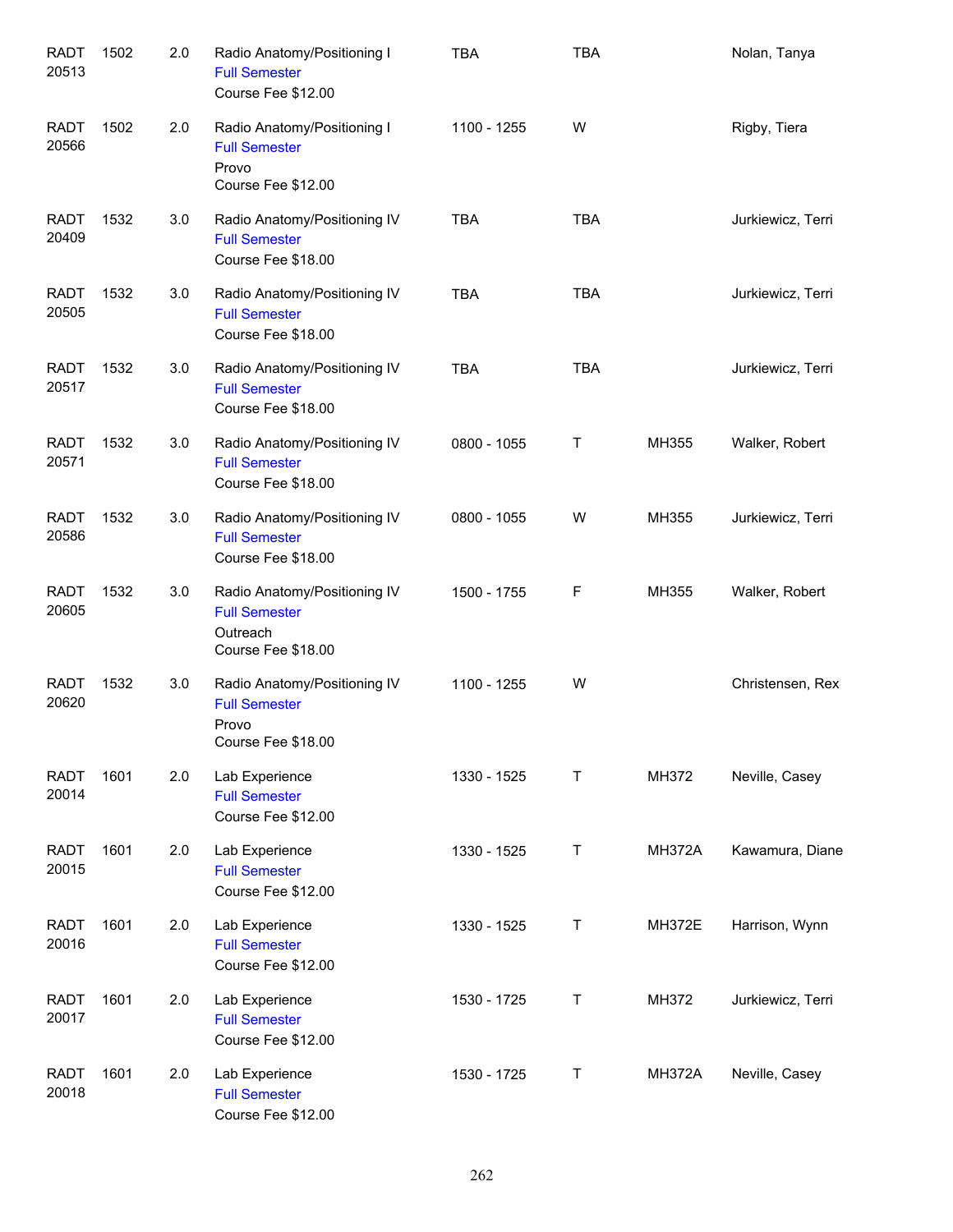| <b>RADT</b><br>20253 | 1601 | 2.0 | Lab Experience<br><b>Full Semester</b><br>Course Fee \$12.00             | 1330 - 1525 | W            | MH372         | Kawamura, Diane   |
|----------------------|------|-----|--------------------------------------------------------------------------|-------------|--------------|---------------|-------------------|
| <b>RADT</b><br>20254 | 1601 | 2.0 | Lab Experience<br><b>Full Semester</b><br>Course Fee \$12.00             | 1330 - 1525 | W            | <b>MH372A</b> | Harrison, Wynn    |
| <b>RADT</b><br>20255 | 1601 | 2.0 | Lab Experience<br><b>Full Semester</b><br>Course Fee \$12.00             | 1530 - 1725 | W            | MH372         | Neville, Casey    |
| <b>RADT</b><br>20256 | 1601 | 2.0 | Lab Experience<br><b>Full Semester</b><br>Course Fee \$12.00             | 1530 - 1725 | W            | <b>MH372A</b> | Jurkiewicz, Terri |
| <b>RADT</b><br>20257 | 1601 | 2.0 | Lab Experience<br><b>Full Semester</b><br>Course Fee \$12.00             | 1330 - 1525 | F            | MH372         | Harrison, Wynn    |
| <b>RADT</b><br>20313 | 1601 | 2.0 | Lab Experience<br><b>Full Semester</b><br>Outreach<br>Course Fee \$12.00 | 1530 - 1725 | W            | MH372         | Jurkiewicz, Terri |
| <b>RADT</b><br>20314 | 1601 | 2.0 | Lab Experience<br><b>Full Semester</b><br>Outreach<br>Course Fee \$12.00 | 1530 - 1725 | $\mathsf R$  | <b>MH372A</b> | Neville, Casey    |
| <b>RADT</b><br>20315 | 1601 | 2.0 | Lab Experience<br><b>Full Semester</b><br>Outreach<br>Course Fee \$12.00 | 1530 - 1725 | $\mathsf R$  | <b>MH372A</b> | Harrison, Wynn    |
| <b>RADT</b><br>20316 | 1601 | 2.0 | Lab Experience<br><b>Full Semester</b><br>Outreach<br>Course Fee \$12.00 | 1530 - 1725 | $\mathsf{R}$ | MH372         | Neville, Casey    |
| <b>RADT</b><br>20406 | 1601 | 2.0 | Lab Experience<br><b>Full Semester</b><br>Course Fee \$12.00             | <b>TBA</b>  | <b>TBA</b>   |               | Neville, Casey    |
| <b>RADT</b><br>20496 | 1601 | 2.0 | Lab Experience<br><b>Full Semester</b><br>Course Fee \$12.00             | TBA         | <b>TBA</b>   |               | Walker, Robert    |
| <b>RADT</b><br>20502 | 1601 | 2.0 | Lab Experience<br><b>Full Semester</b><br>Course Fee \$12.00             | TBA         | <b>TBA</b>   |               | Nolan, Tanya      |
| <b>RADT</b><br>20514 | 1601 | 2.0 | Lab Experience<br><b>Full Semester</b><br>Course Fee \$12.00             | <b>TBA</b>  | <b>TBA</b>   |               | Nolan, Tanya      |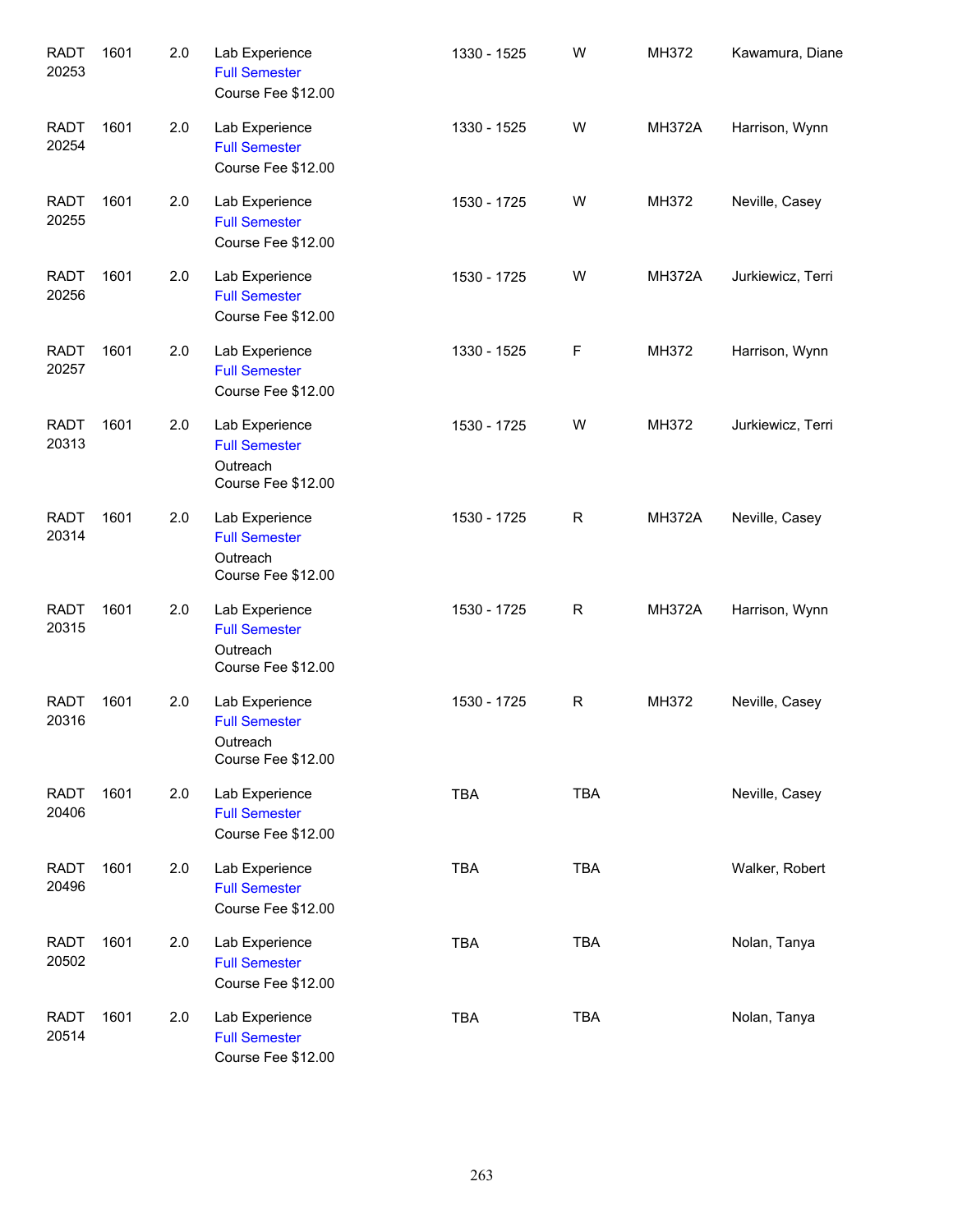| <b>RADT</b><br>20567 | 1601 | 2.0 | Lab Experience<br><b>Full Semester</b><br>Provo<br>Course Fee \$12.00 | 1100 - 1255 | M          |               | Rigby, Tiera          |
|----------------------|------|-----|-----------------------------------------------------------------------|-------------|------------|---------------|-----------------------|
| <b>RADT</b><br>20410 | 1661 | 1.0 | Lab Experience<br><b>Full Semester</b><br>Course Fee \$12.00          | <b>TBA</b>  | <b>TBA</b> |               | Jurkiewicz, Terri     |
| <b>RADT</b><br>20506 | 1661 | 1.0 | Lab Experience<br><b>Full Semester</b><br>Course Fee \$12.00          | <b>TBA</b>  | <b>TBA</b> |               | Jurkiewicz, Terri     |
| <b>RADT</b><br>20518 | 1661 | 1.0 | Lab Experience<br><b>Full Semester</b><br>Course Fee \$12.00          | <b>TBA</b>  | <b>TBA</b> |               | Jurkiewicz, Terri     |
| <b>RADT</b><br>20572 | 1661 | 1.0 | Lab Experience<br><b>Full Semester</b><br>Course Fee \$12.00          | 0800 - 0855 | Τ          | MH372         | Jurkiewicz, Terri     |
| <b>RADT</b><br>20573 | 1661 | 1.0 | Lab Experience<br><b>Full Semester</b><br>Course Fee \$12.00          | 0800 - 0855 | Т          | <b>MH372A</b> | Neville, Casey        |
| <b>RADT</b><br>20574 | 1661 | 1.0 | Lab Experience<br><b>Full Semester</b><br>Course Fee \$12.00          | 0900 - 0955 | Τ          | MH372         | Harrison, Wynn        |
| <b>RADT</b><br>20575 | 1661 | 1.0 | Lab Experience<br><b>Full Semester</b><br>Course Fee \$12.00          | 0800 - 0855 | W          | MH372         | Kawamura, Diane       |
| <b>RADT</b><br>20576 | 1661 | 1.0 | Lab Experience<br><b>Full Semester</b><br>Course Fee \$12.00          | 0800 - 0855 | W          | <b>MH372E</b> | Neville, Casey        |
| <b>RADT</b><br>20587 | 1661 | 1.0 | Lab Experience<br><b>Full Semester</b><br>Course Fee \$12.00          | 0800 - 0855 | W          |               | MH372A Harrison, Wynn |
| <b>RADT</b><br>20588 | 1661 | 1.0 | Lab Experience<br><b>Full Semester</b><br>Course Fee \$12.00          | 0800 - 0855 | W          | MH372         | Jurkiewicz, Terri     |
| <b>RADT</b><br>20589 | 1661 | 1.0 | Lab Experience<br><b>Full Semester</b><br>Course Fee \$12.00          | 1000 - 1055 | T          | MH372         | Kawamura, Diane       |
| <b>RADT</b><br>20590 | 1661 | 1.0 | Lab Experience<br><b>Full Semester</b><br>Course Fee \$12.00          | 1000 - 1055 | W          | MH372         | Jurkiewicz, Terri     |
| <b>RADT</b><br>20591 | 1661 | 1.0 | Lab Experience<br><b>Full Semester</b><br>Course Fee \$12.00          | 1000 - 1055 | W          | <b>MH372E</b> | Christensen, Rex      |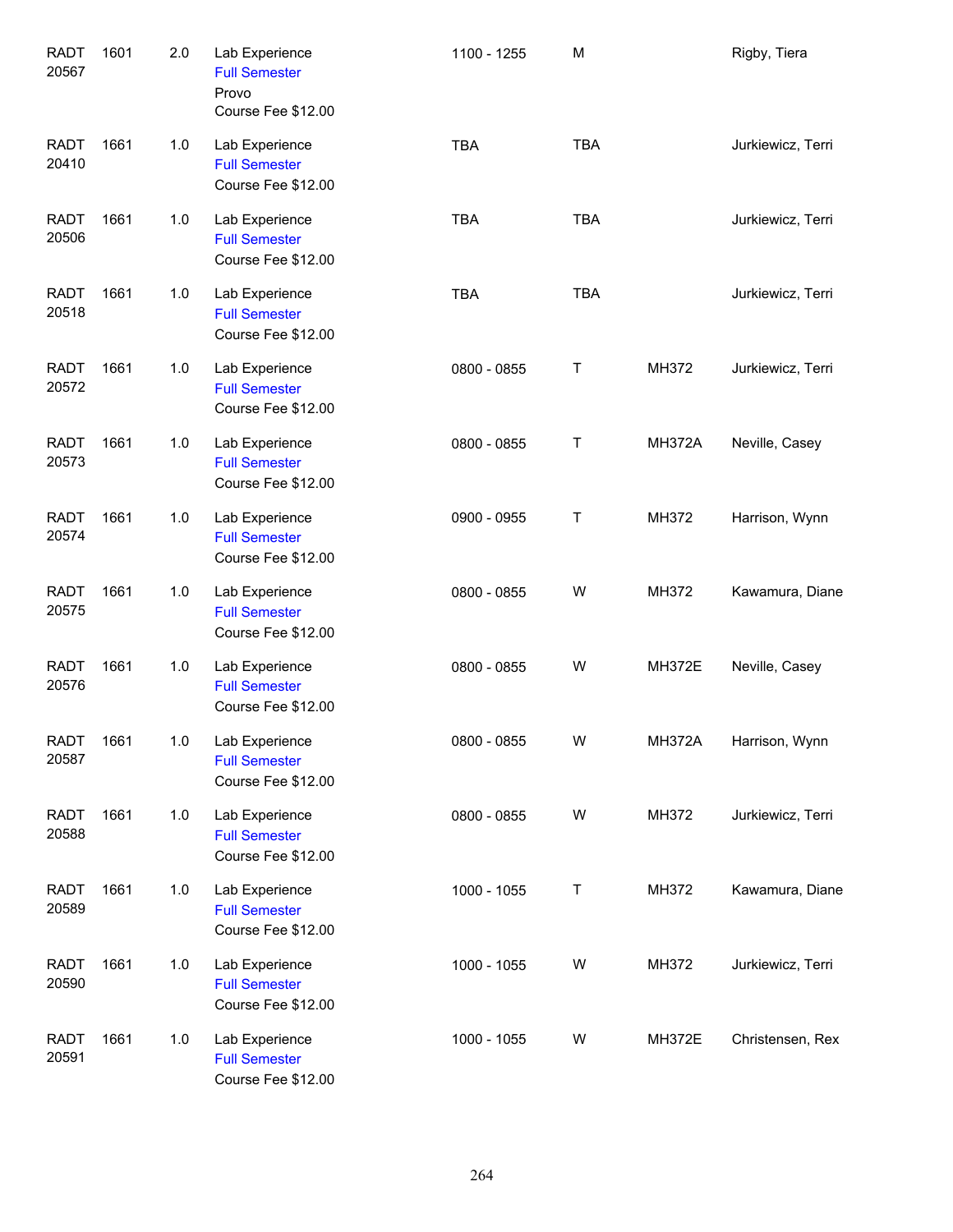| <b>RADT</b><br>20606 | 1661 | 1.0 | Lab Experience<br><b>Full Semester</b><br>Outreach<br>Course Fee \$12.00 | 1700 - 1755 | F           | MH372         | Jurkiewicz, Terri |
|----------------------|------|-----|--------------------------------------------------------------------------|-------------|-------------|---------------|-------------------|
| <b>RADT</b><br>20608 | 1661 | 1.0 | Lab Experience<br><b>Full Semester</b><br>Outreach<br>Course Fee \$12.00 | 1700 - 1755 | F           | <b>MH372E</b> | Christensen, Rex  |
| <b>RADT</b><br>20609 | 1661 | 1.0 | Lab Experience<br><b>Full Semester</b><br>Outreach<br>Course Fee \$12.00 | 1800 - 1855 | F           | MH372         | Kawamura, Diane   |
| <b>RADT</b><br>20610 | 1661 | 1.0 | Lab Experience<br><b>Full Semester</b><br>Outreach<br>Course Fee \$12.00 | 1800 - 1855 | F           | <b>MH372E</b> | Harrison, Wynn    |
| <b>RADT</b><br>20622 | 1661 | 1.0 | Lab Experience<br><b>Full Semester</b><br>Provo<br>Course Fee \$12.00    | 1100 - 1255 | M           |               | Christensen, Rex  |
| <b>RADT</b><br>20191 | 2833 | 3.0 | Directed Readings & Research<br><b>Full Semester</b>                     | 0800 - 1055 | W           | MH355         | Kawamura, Diane   |
| <b>RADT</b><br>20258 | 2833 | 3.0 | Directed Readings & Research<br><b>Full Semester</b>                     | 1100 - 1355 | W           | MH355         | Kawamura, Diane   |
| <b>RADT</b><br>20317 | 2833 | 3.0 | Directed Readings & Research<br><b>Full Semester</b><br>Outreach         | 1100 - 1355 | Τ           | MH355         |                   |
| <b>RADT</b><br>20568 | 2833 | 3.0 | Directed Readings & Research<br><b>Full Semester</b><br>Provo            | 1100 - 1355 | Τ           |               | Walker, Robert    |
| <b>RADT</b><br>20577 | 2833 | 3.0 | Directed Readings & Research<br><b>Full Semester</b>                     | 1100 - 1355 | $\mathsf R$ | MH355         | Kawamura, Diane   |
| RADT<br>20592        | 2833 | 3.0 | Directed Readings & Research<br><b>Full Semester</b>                     | 1100 - 1355 | F           | MH355         | Kawamura, Diane   |
| <b>RADT</b><br>20611 | 2833 | 3.0 | Directed Readings & Research<br><b>Full Semester</b><br>Outreach         | 0800 - 1055 | W           | MH355         | Kawamura, Diane   |
| <b>RADT</b><br>20624 | 2833 | 3.0 | Directed Readings & Research<br><b>Full Semester</b><br>Provo            | 1100 - 1355 | $\mathsf R$ |               | Walker, Robert    |
| <b>RADT</b><br>24838 | 2833 | 3.0 | Directed Readings & Research<br><b>Full Semester</b>                     | <b>TBA</b>  | <b>TBA</b>  |               | Kawamura, Diane   |
| <b>RADT</b><br>24839 | 2833 | 3.0 | Directed Readings & Research<br><b>Full Semester</b>                     | TBA         | <b>TBA</b>  |               | Kawamura, Diane   |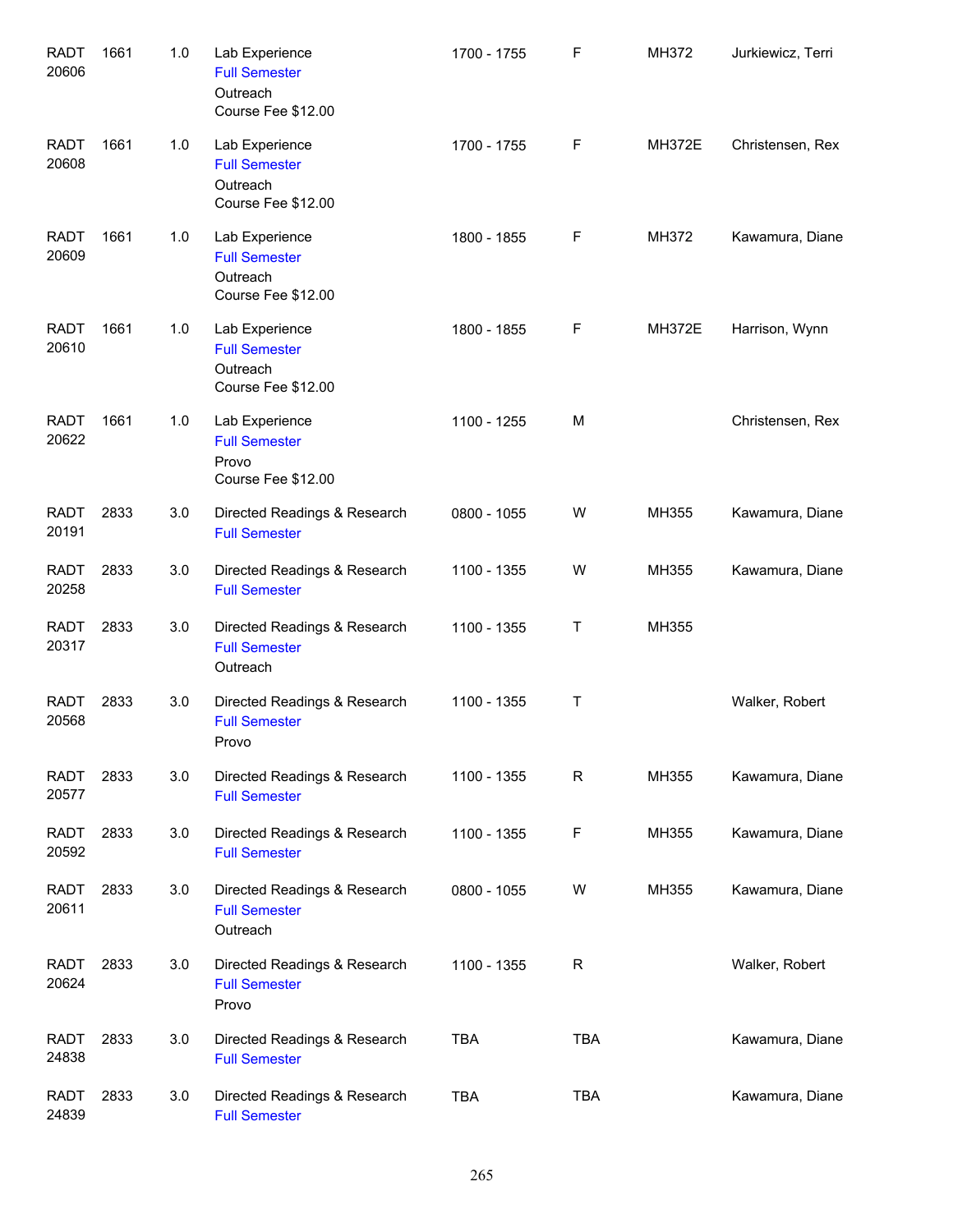| <b>RADT</b><br>24840 | 2833 | 3.0 | Directed Readings & Research<br><b>Full Semester</b>                                     | <b>TBA</b>  | <b>TBA</b> |       | Walker, Robert    |
|----------------------|------|-----|------------------------------------------------------------------------------------------|-------------|------------|-------|-------------------|
| <b>RADT</b><br>24841 | 2833 | 3.0 | Directed Readings & Research<br><b>Full Semester</b>                                     | <b>TBA</b>  | <b>TBA</b> |       | Kawamura, Diane   |
| <b>RADT</b><br>24842 | 2833 | 3.0 | Directed Readings & Research<br><b>Full Semester</b>                                     | <b>TBA</b>  | <b>TBA</b> |       | Kawamura, Diane   |
| <b>RADT</b><br>24843 | 2833 | 3.0 | Directed Readings & Research<br><b>Full Semester</b>                                     | <b>TBA</b>  | <b>TBA</b> |       | Kawamura, Diane   |
| <b>RADT</b><br>24844 | 2833 | 3.0 | Directed Readings & Research<br><b>Full Semester</b>                                     | <b>TBA</b>  | <b>TBA</b> |       | Kawamura, Diane   |
| <b>RADT</b><br>20192 | 2861 | 3.0 | <b>Clinical Education</b><br><b>Full Semester</b><br>Alta View/Mountain West/Primary     | 1400 - 1655 | W          | MH351 | Jurkiewicz, Terri |
| <b>RADT</b><br>20193 | 2861 | 3.0 | <b>Clinical Education</b><br><b>Full Semester</b><br>Ogden Reg/Ogden Clinic/Nowcares     | 1500 - 1755 | Τ          | MH351 | Kawamura, Diane   |
| <b>RADT</b><br>20194 | 2861 | 3.0 | <b>Clinical Education</b><br><b>Full Semester</b><br>LDS/SL Reg/park City/Riverton       | 1230 - 1425 | T.         | MH351 | Christensen, Rex  |
| <b>RADT</b><br>20195 | 2861 | 3.0 | <b>Clinical Education</b><br><b>Full Semester</b><br><b>IHC</b>                          | 1500 - 1755 | W          | MH351 | Christensen, Rex  |
| <b>RADT</b><br>20259 | 2861 | 3.0 | <b>Clinical Education</b><br><b>Full Semester</b><br>Davis/Lakeview/Tanner Clinic        | 1400 - 1655 | M          | MH351 | Neville, Casey    |
| <b>RADT</b><br>20260 | 2861 | 3.0 | <b>Clinical Education</b><br><b>Full Semester</b><br>McKay-Dee/Weber Instacares          | 1230 - 1525 | Т          | MH351 | Walker, Robert    |
| <b>RADT</b><br>20261 | 2861 | 3.0 | <b>Clinical Education</b><br><b>Full Semester</b><br>Brigham City/Logan/Bear River/Cache | 1430 - 1725 | F          | MH351 | Kawamura, Diane   |
| <b>RADT</b><br>20262 | 2861 | 3.0 | <b>Clinical Education</b><br><b>Full Semester</b><br>Pioneer/Jordan Valley/St Marks      | 1630 - 1925 | F          | MH351 | Harrison, Wynn    |
| <b>RADT</b><br>20318 | 2861 | 3.0 | <b>Clinical Education</b><br><b>Full Semester</b><br>Outreach                            | 1400 - 1655 | F          | MH354 | Nolan, Tanya      |
| <b>RADT</b><br>20319 | 2861 | 3.0 | <b>Clinical Education</b><br><b>Full Semester</b><br>Outreach                            | 1230 - 1525 | F          | MH354 | Walker, Robert    |
| <b>RADT</b><br>20320 | 2861 | 3.0 | <b>Clinical Education</b><br><b>Full Semester</b><br>Outreach                            | 1600 - 1855 | F          | MH354 | Jurkiewicz, Terri |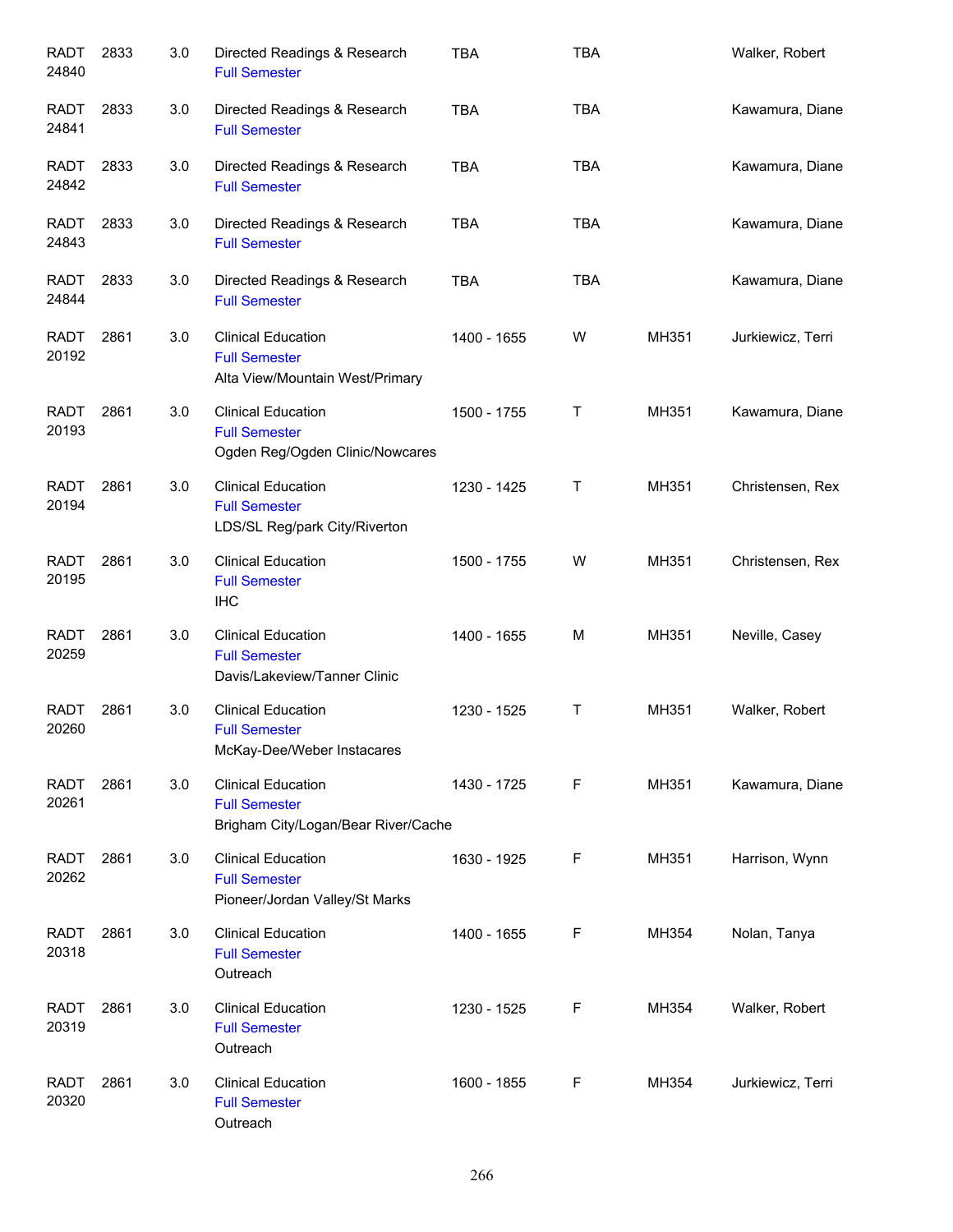| <b>RADT</b><br>20407 | 2861 | 3.0 | <b>Clinical Education</b><br><b>Full Semester</b>                                            | <b>TBA</b>  | <b>TBA</b>  |       | Nolan, Tanya      |
|----------------------|------|-----|----------------------------------------------------------------------------------------------|-------------|-------------|-------|-------------------|
| <b>RADT</b><br>20497 | 2861 | 3.0 | <b>Clinical Education</b><br><b>Full Semester</b>                                            | <b>TBA</b>  | <b>TBA</b>  |       | Jurkiewicz, Terri |
| <b>RADT</b><br>20503 | 2861 | 3.0 | <b>Clinical Education</b><br><b>Full Semester</b>                                            | <b>TBA</b>  | <b>TBA</b>  |       | Jurkiewicz, Terri |
| <b>RADT</b><br>20515 | 2861 | 3.0 | <b>Clinical Education</b><br><b>Full Semester</b>                                            | <b>TBA</b>  | <b>TBA</b>  |       | Neville, Casey    |
| <b>RADT</b><br>20569 | 2861 | 3.0 | <b>Clinical Education</b><br><b>Full Semester</b><br>Provo                                   | 0800 - 1055 | F           |       | Walker, Robert    |
| <b>RADT</b><br>20411 | 2864 | 3.0 | <b>Clinical Education</b><br><b>Full Semester</b>                                            | <b>TBA</b>  | <b>TBA</b>  |       | Nolan, Tanya      |
| <b>RADT</b><br>20507 | 2864 | 3.0 | <b>Clinical Education</b><br><b>Full Semester</b>                                            | <b>TBA</b>  | <b>TBA</b>  |       | Jurkiewicz, Terri |
| <b>RADT</b><br>20519 | 2864 | 3.0 | <b>Clinical Education</b><br><b>Full Semester</b>                                            | <b>TBA</b>  | <b>TBA</b>  |       | Harrison, Wynn    |
| <b>RADT</b><br>20578 | 2864 | 3.0 | <b>Clinical Education</b><br><b>Full Semester</b><br>Alta View/Mountain West Medical/Primary | 0930 - 1225 | W           | MH351 | Harrison, Wynn    |
| <b>RADT</b><br>20579 | 2864 | 3.0 | <b>Clinical Education</b><br><b>Full Semester</b><br>Ogden Regional/Ogden Clinic/Nowcares    | 0930 - 1225 | M           | MH351 | Harrison, Wynn    |
| <b>RADT</b><br>20580 | 2864 | 3.0 | <b>Clinical Education</b><br><b>Full Semester</b><br>LDS/SL Regional/Park City/Riverton      | 0930 - 1225 | Τ           | MH351 | Jurkiewicz, Terri |
| <b>RADT</b><br>20581 | 2864 | 3.0 | <b>Clinical Education</b><br><b>Full Semester</b><br><b>IHC</b>                              | 1230 - 1525 | Τ           | MH351 | Walker, Robert    |
| <b>RADT</b><br>20594 | 2864 | 3.0 | <b>Clinical Education</b><br><b>Full Semester</b><br>McKay-Dee/Weber Instacares              | 0930 - 1225 | W           | MH351 | Nolan, Tanya      |
| <b>RADT</b><br>20595 | 2864 | 3.0 | <b>Clinical Education</b><br><b>Full Semester</b><br>Brigham City/Logan/Bear River/Cache     | 0930 - 1225 | Τ           | MH351 | Harrison, Wynn    |
| <b>RADT</b><br>20599 | 2864 | 3.0 | <b>Clinical Education</b><br><b>Full Semester</b><br>Pioneer/Jordan Valley/St Marks          | 0930 - 1225 | F           | MH351 | Christensen, Rex  |
| <b>RADT</b><br>20613 | 2864 | 3.0 | <b>Clinical Education</b><br><b>Full Semester</b><br>Outreach<br>Castleview/Uintah Basin     | 1600 - 1855 | $\mathsf R$ | MH351 | Walker, Robert    |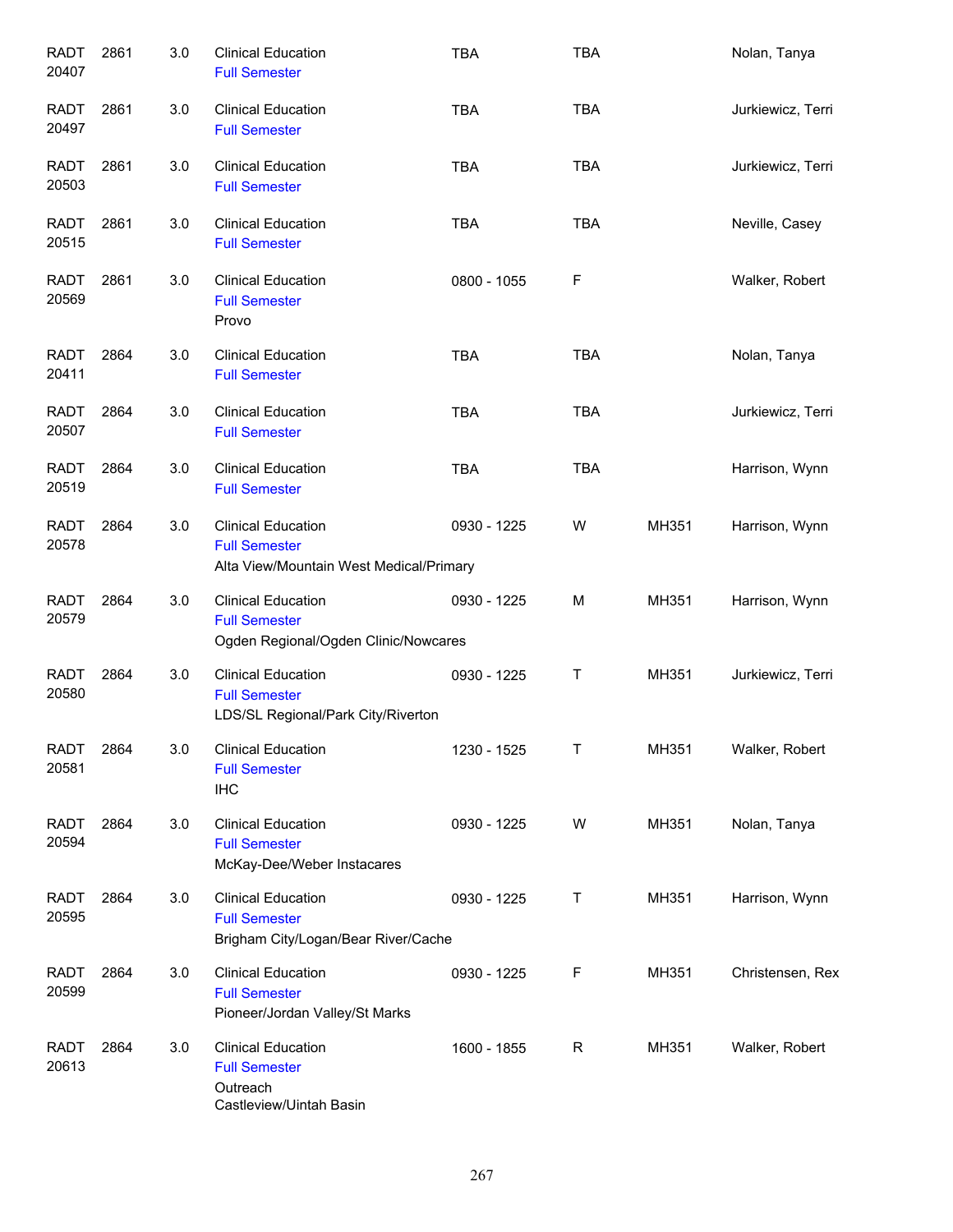| <b>RADT</b><br>20614 | 2864 | 3.0 | <b>Clinical Education</b><br><b>Full Semester</b><br>Outreach<br>Cedar City/Garfield/Beaver   | 1730 - 2025 | R          | MH355 | Walker, Robert    |
|----------------------|------|-----|-----------------------------------------------------------------------------------------------|-------------|------------|-------|-------------------|
| <b>RADT</b><br>20615 | 2864 | 3.0 | <b>Clinical Education</b><br><b>Full Semester</b><br>Outreach<br>Sevier Valley/Central Valley | 1830 - 2125 | R          | MH351 | Jurkiewicz, Terri |
| <b>RADT</b><br>20625 | 2864 | 3.0 | <b>Clinical Education</b><br><b>Full Semester</b><br>Provo                                    | 1000 - 1255 | Τ          |       | Walker, Robert    |
| <b>RADT</b><br>20593 | 2865 | 2.0 | <b>Clinical Education</b><br><b>Full Semester</b><br>Davis/Lakeview/Tanner Clinic             | 1130 - 1325 | Т          | MH351 | Kawamura, Diane   |
| RADT<br>20412        | 2942 | 2.0 | Career Planning & New Tech<br><b>Full Semester</b>                                            | <b>TBA</b>  | <b>TBA</b> |       | Newham, M         |
| <b>RADT</b><br>20508 | 2942 | 2.0 | Career Planning & New Tech<br><b>Full Semester</b>                                            | <b>TBA</b>  | <b>TBA</b> |       | Newham, M         |
| <b>RADT</b><br>20520 | 2942 | 2.0 | Career Planning & New Tech<br><b>Full Semester</b>                                            | <b>TBA</b>  | <b>TBA</b> |       | Newham, M         |
| <b>RADT</b><br>20582 | 2942 | 2.0 | Career Planning & New Tech<br><b>Full Semester</b>                                            | 0800 - 0955 | R          | MH354 | Walker, Robert    |
| <b>RADT</b><br>20601 | 2942 | 2.0 | Career Planning & New Tech<br><b>Full Semester</b>                                            | 0800 - 0955 | F          | MH354 | Walker, Robert    |
| <b>RADT</b><br>20616 | 2942 | 2.0 | Career Planning & New Tech<br><b>Full Semester</b><br>Outreach                                | 0800 - 0955 | F          | MH355 | Walker, Robert    |
| <b>RADT</b><br>20626 | 2942 | 2.0 | Career Planning & New Tech<br><b>Full Semester</b><br>Provo                                   | 0800 - 0955 | Τ          |       | Christensen, Rex  |
| <b>RADT</b><br>20196 | 2992 | 1.0 | Seminar<br><b>Full Semester</b>                                                               | 0800 - 0855 | М          | MH354 | Walker, Robert    |
| <b>RADT</b><br>20263 | 2992 | 1.0 | Seminar<br><b>Full Semester</b>                                                               | 0930 - 1025 | M          | MH355 | Walker, Robert    |
| <b>RADT</b><br>20321 | 2992 | 1.0 | Seminar<br><b>Full Semester</b><br>Outreach                                                   | 0830 - 0925 | F          | MH355 | Walker, Robert    |
| <b>RADT</b><br>20408 | 2992 | 1.0 | Seminar<br><b>Full Semester</b>                                                               | <b>TBA</b>  | <b>TBA</b> |       | Newham, M         |
| <b>RADT</b><br>20498 | 2992 | 1.0 | Seminar<br><b>Full Semester</b>                                                               | <b>TBA</b>  | <b>TBA</b> |       | Walker, Robert    |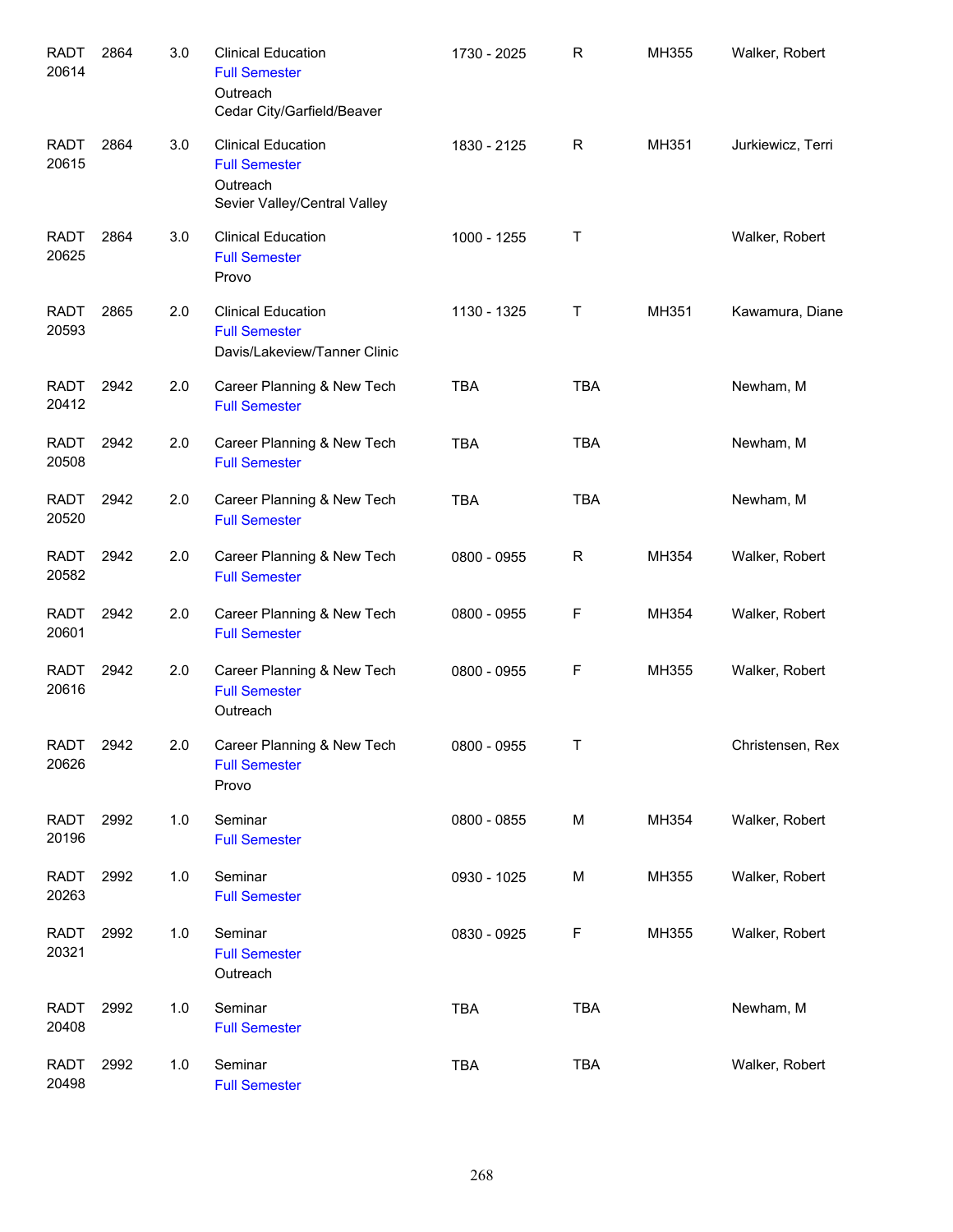| <b>RADT</b><br>20504 | 2992 | 1.0 | Seminar<br><b>Full Semester</b>                       | <b>TBA</b>  | <b>TBA</b> |    | Newham, M       |
|----------------------|------|-----|-------------------------------------------------------|-------------|------------|----|-----------------|
| <b>RADT</b><br>20516 | 2992 | 1.0 | Seminar<br><b>Full Semester</b>                       | <b>TBA</b>  | <b>TBA</b> |    | Newham, M       |
| <b>RADT</b><br>20570 | 2992 | 1.0 | Seminar<br><b>Full Semester</b><br>Provo              | 0700 - 0755 | M          |    | Neville, Casey  |
| <b>RADT</b><br>20342 | 3003 | 3.0 | DV Psycho-Social Medicine<br><b>Full Semester</b>     | <b>TBA</b>  | <b>TBA</b> | MН | Walker, Robert  |
| <b>RADT</b><br>20415 | 3003 | 3.0 | DV Psycho-Social Medicine<br><b>Full Semester</b>     | <b>TBA</b>  | TBA        |    | Walker, Robert  |
| <b>RADT</b><br>20343 | 3043 | 3.0 | Medical Ethics and Law<br><b>Full Semester</b>        | <b>TBA</b>  | <b>TBA</b> | MН | Newham, M       |
| <b>RADT</b><br>20416 | 3043 | 3.0 | Medical Ethics and Law<br><b>Full Semester</b>        | <b>TBA</b>  | <b>TBA</b> |    | Newham, M       |
| <b>RADT</b><br>20344 | 3123 | 3.0 | Sectional Anatomy<br><b>Full Semester</b>             | <b>TBA</b>  | <b>TBA</b> | MH | Newham, M       |
| <b>RADT</b><br>20417 | 3123 | 3.0 | Sectional Anatomy<br><b>Full Semester</b>             | <b>TBA</b>  | <b>TBA</b> |    | Newham, M       |
| <b>RADT</b><br>20345 | 3143 | 3.0 | Imaging Pathophysiology<br><b>Full Semester</b>       | <b>TBA</b>  | TBA        | MH | Kawamura, Diane |
| <b>RADT</b><br>20418 | 3143 | 3.0 | Imaging Pathophysiology<br><b>Full Semester</b>       | <b>TBA</b>  | <b>TBA</b> |    | Kawamura, Diane |
| <b>RADT</b><br>20474 | 3143 | 3.0 | Imaging Pathophysiology<br><b>Full Semester</b>       | <b>TBA</b>  | <b>TBA</b> |    | Kawamura, Diane |
| <b>RADT</b><br>20346 | 3243 | 3.0 | Patient Care & Assessment II<br><b>Full Semester</b>  | <b>TBA</b>  | <b>TBA</b> | MH | Walker, Robert  |
| <b>RADT</b><br>20419 | 3243 | 3.0 | Patient Care & Assessment II<br><b>Full Semester</b>  | <b>TBA</b>  | <b>TBA</b> |    | Walker, Robert  |
| RADT<br>20475        | 3243 | 3.0 | Patient Care & Assessment II<br><b>Full Semester</b>  | <b>TBA</b>  | <b>TBA</b> |    | Walker, Robert  |
| RADT<br>20347        | 3263 | 3.0 | Diagnostic Services Pharmacol<br><b>Full Semester</b> | <b>TBA</b>  | TBA        | MH | Walker, Robert  |
| <b>RADT</b><br>20420 | 3263 | 3.0 | Diagnostic Services Pharmacol<br><b>Full Semester</b> | <b>TBA</b>  | <b>TBA</b> |    | Walker, Robert  |
| <b>RADT</b><br>20413 | 3403 | 3.0 | Radiobiolgy Physic<br><b>Full Semester</b>            | <b>TBA</b>  | <b>TBA</b> |    | Harrison, Wynn  |
| <b>RADT</b><br>20421 | 3403 | 3.0 | Radiobiolgy Physic<br><b>Full Semester</b>            | <b>TBA</b>  | <b>TBA</b> |    | Harrison, Wynn  |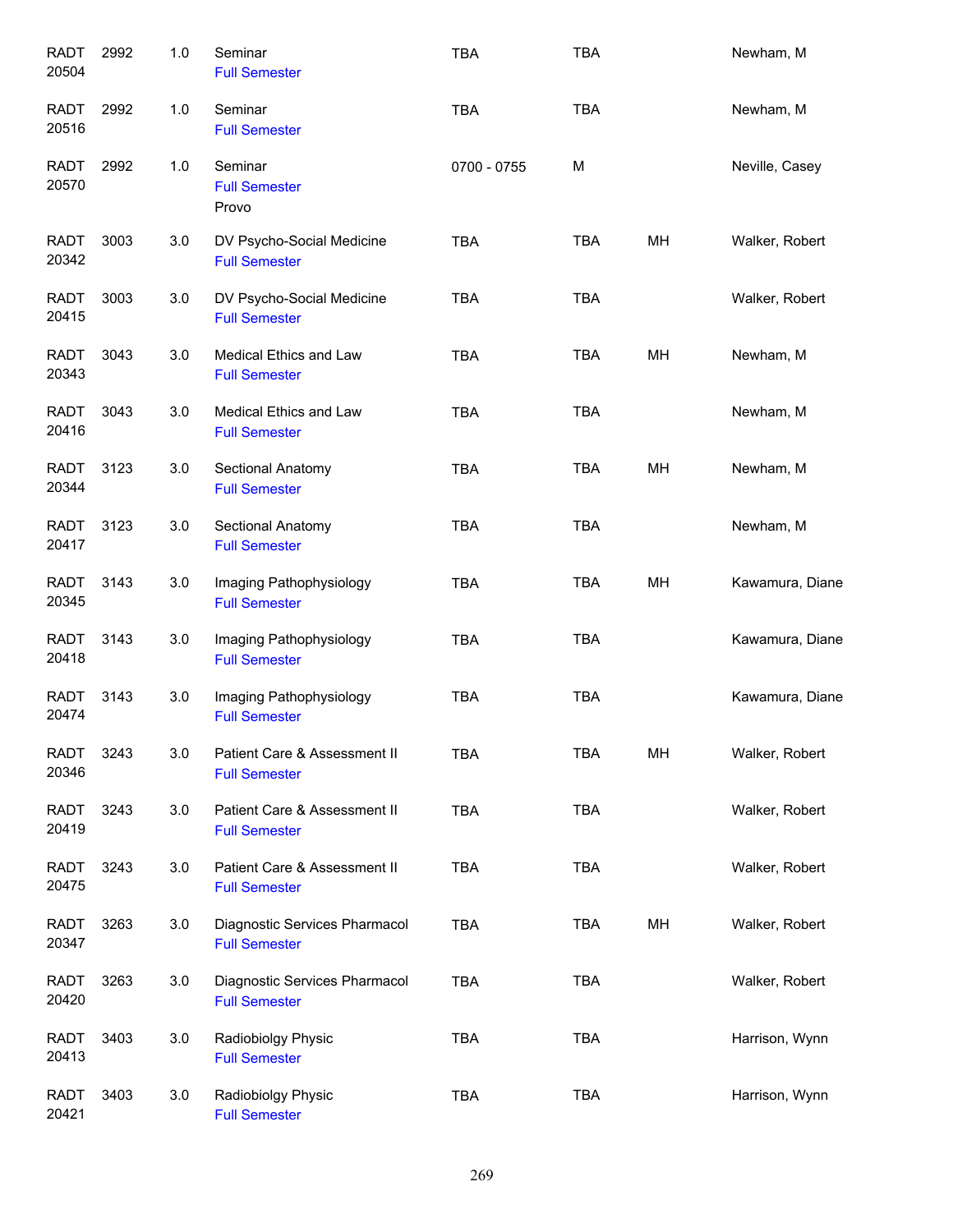| <b>RADT</b><br>20476 | 3403 | 3.0 | Radiobiolgy Physic<br><b>Full Semester</b>               | <b>TBA</b>  | <b>TBA</b> |       | Newham, M        |
|----------------------|------|-----|----------------------------------------------------------|-------------|------------|-------|------------------|
| <b>RADT</b><br>20509 | 3403 | 3.0 | Radiobiolgy Physic<br><b>Full Semester</b>               | <b>TBA</b>  | <b>TBA</b> |       | Harrison, Wynn   |
| <b>RADT</b><br>20521 | 3403 | 3.0 | Radiobiolgy Physic<br><b>Full Semester</b>               | <b>TBA</b>  | <b>TBA</b> |       | Harrison, Wynn   |
| <b>RADT</b><br>20583 | 3403 | 3.0 | Radiobiolgy Physic<br><b>Full Semester</b>               | 1330 - 1625 | T          | MH355 | Harrison, Wynn   |
| <b>RADT</b><br>20602 | 3403 | 3.0 | Radiobiolgy Physic<br><b>Full Semester</b>               | 1330 - 1625 | W          | MH355 | Harrison, Wynn   |
| <b>RADT</b><br>20617 | 3403 | 3.0 | Radiobiolgy Physic<br><b>Full Semester</b><br>Outreach   | 1130 - 1425 | F          | MH355 | Harrison, Wynn   |
| <b>RADT</b><br>20627 | 3403 | 3.0 | Radiobiolgy Physic<br><b>Full Semester</b><br>Provo      | 1130 - 1425 | M          |       | Walker, Robert   |
| <b>RADT</b><br>20414 | 3463 | 3.0 | Computerized Imaging<br><b>Full Semester</b>             | <b>TBA</b>  | <b>TBA</b> |       | Christensen, Rex |
| <b>RADT</b><br>20510 | 3463 | 3.0 | Computerized Imaging<br><b>Full Semester</b>             | <b>TBA</b>  | <b>TBA</b> |       | Christensen, Rex |
| <b>RADT</b><br>20522 | 3463 | 3.0 | Computerized Imaging<br><b>Full Semester</b>             | <b>TBA</b>  | <b>TBA</b> |       | Christensen, Rex |
| <b>RADT</b><br>20584 | 3463 | 3.0 | Computerized Imaging<br><b>Full Semester</b>             | 1130 - 1425 | F          | MH351 | Christensen, Rex |
| <b>RADT</b><br>20604 | 3463 | 3.0 | Computerized Imaging<br><b>Full Semester</b>             | 1330 - 1625 | Τ          | MH351 | Christensen, Rex |
| <b>RADT</b><br>20619 | 3463 | 3.0 | Computerized Imaging<br><b>Full Semester</b><br>Outreach | 1330 - 1625 | W          | MH351 | Kawamura, Diane  |
| <b>RADT</b><br>20628 | 3463 | 3.0 | Computerized Imaging<br><b>Full Semester</b><br>Provo    | 1330 - 1625 | Τ          |       | Christensen, Rex |
| <b>RADT</b><br>20348 | 3563 | 3.0 | Managing Clinical Information<br><b>Full Semester</b>    | <b>TBA</b>  | TBA        | MН    | Christensen, Rex |
| <b>RADT</b><br>20375 | 3563 | 3.0 | Managing Clinical Information<br><b>Full Semester</b>    | <b>TBA</b>  | <b>TBA</b> |       | Christensen, Rex |
| <b>RADT</b><br>20392 | 3563 | 3.0 | Managing Clinical Information<br><b>Full Semester</b>    | <b>TBA</b>  | <b>TBA</b> |       | Christensen, Rex |
| <b>RADT</b><br>20422 | 3563 | 3.0 | Managing Clinical Information<br><b>Full Semester</b>    | <b>TBA</b>  | <b>TBA</b> |       | Christensen, Rex |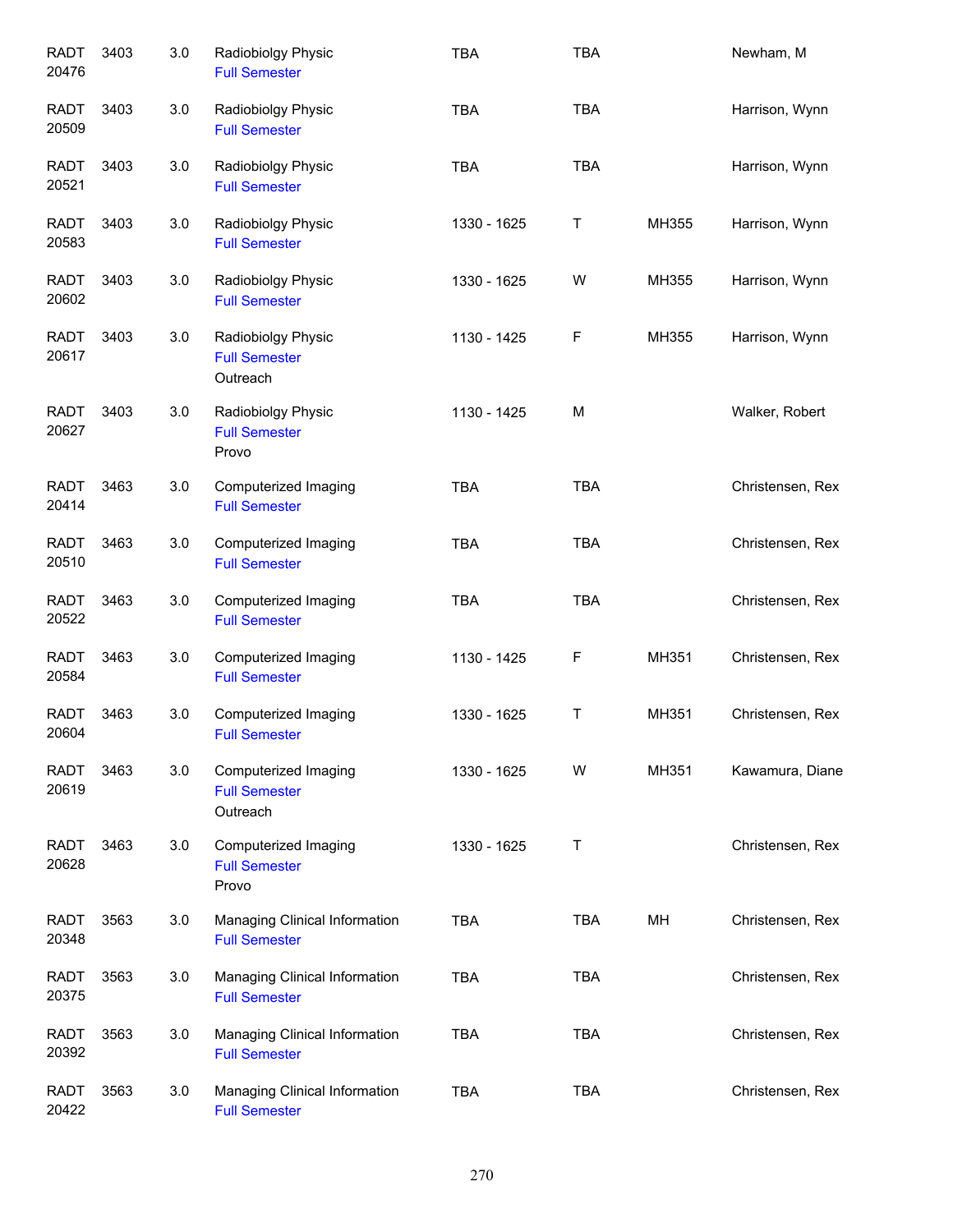| <b>RADT</b><br>20480 | 3563 | 3.0 | Managing Clinical Information<br><b>Full Semester</b>  | <b>TBA</b> | <b>TBA</b> |    | Christensen, Rex |
|----------------------|------|-----|--------------------------------------------------------|------------|------------|----|------------------|
| <b>RADT</b><br>20349 | 3863 | 2.0 | Clinical Internship<br><b>Full Semester</b>            | <b>TBA</b> | <b>TBA</b> | MH | Christensen, Rex |
| <b>RADT</b><br>20350 | 3863 | 3.0 | Clinical Internship<br><b>Full Semester</b>            | <b>TBA</b> | <b>TBA</b> | MH | Christensen, Rex |
| RADT<br>20351        | 3863 | 4.0 | Clinical Internship<br><b>Full Semester</b>            | <b>TBA</b> | <b>TBA</b> | MH | Christensen, Rex |
| <b>RADT</b><br>20352 | 3863 | 5.0 | Clinical Internship<br><b>Full Semester</b>            | <b>TBA</b> | <b>TBA</b> | MH | Christensen, Rex |
| <b>RADT</b><br>20353 | 3863 | 6.0 | Clinical Internship<br><b>Full Semester</b>            | <b>TBA</b> | <b>TBA</b> | MH | Christensen, Rex |
| <b>RADT</b><br>20423 | 3863 | 2.0 | Clinical Internship<br><b>Full Semester</b>            | <b>TBA</b> | <b>TBA</b> |    | Christensen, Rex |
| <b>RADT</b><br>20424 | 3863 | 3.0 | Clinical Internship<br><b>Full Semester</b>            | <b>TBA</b> | <b>TBA</b> |    | Christensen, Rex |
| <b>RADT</b><br>20425 | 3863 | 4.0 | Clinical Internship<br><b>Full Semester</b>            | <b>TBA</b> | <b>TBA</b> |    | Christensen, Rex |
| <b>RADT</b><br>20426 | 3863 | 5.0 | Clinical Internship<br><b>Full Semester</b>            | <b>TBA</b> | <b>TBA</b> |    | Christensen, Rex |
| <b>RADT</b><br>20427 | 3863 | 6.0 | Clinical Internship<br><b>Full Semester</b>            | <b>TBA</b> | <b>TBA</b> |    | Christensen, Rex |
| <b>RADT</b><br>20354 | 4203 | 3.0 | Patient Education in Radiology<br><b>Full Semester</b> | <b>TBA</b> | <b>TBA</b> | MH | Walker, Robert   |
| RADT<br>20428        | 4203 | 3.0 | Patient Education in Radiology<br><b>Full Semester</b> | <b>TBA</b> | TBA        |    | Walker, Robert   |
| <b>RADT</b><br>20481 | 4203 | 3.0 | Patient Education in Radiology<br><b>Full Semester</b> | <b>TBA</b> | TBA        |    | Walker, Robert   |
| <b>RADT</b><br>20355 | 4213 | 3.0 | Supervision/Staff Development<br><b>Full Semester</b>  | <b>TBA</b> | <b>TBA</b> | MH | Newham, M        |
| <b>RADT</b><br>20429 | 4213 | 3.0 | Supervision/Staff Development<br><b>Full Semester</b>  | <b>TBA</b> | TBA        |    | Newham, M        |
| <b>RADT</b><br>20356 | 4253 | 3.0 | Risk Management<br><b>Full Semester</b>                | <b>TBA</b> | <b>TBA</b> | MH | Newham, M        |
| <b>RADT</b><br>20430 | 4253 | 3.0 | Risk Management<br><b>Full Semester</b>                | TBA        | <b>TBA</b> |    | Newham, M        |
| <b>RADT</b><br>20482 | 4253 | 3.0 | Risk Management<br><b>Full Semester</b>                | <b>TBA</b> | <b>TBA</b> |    | Newham, M        |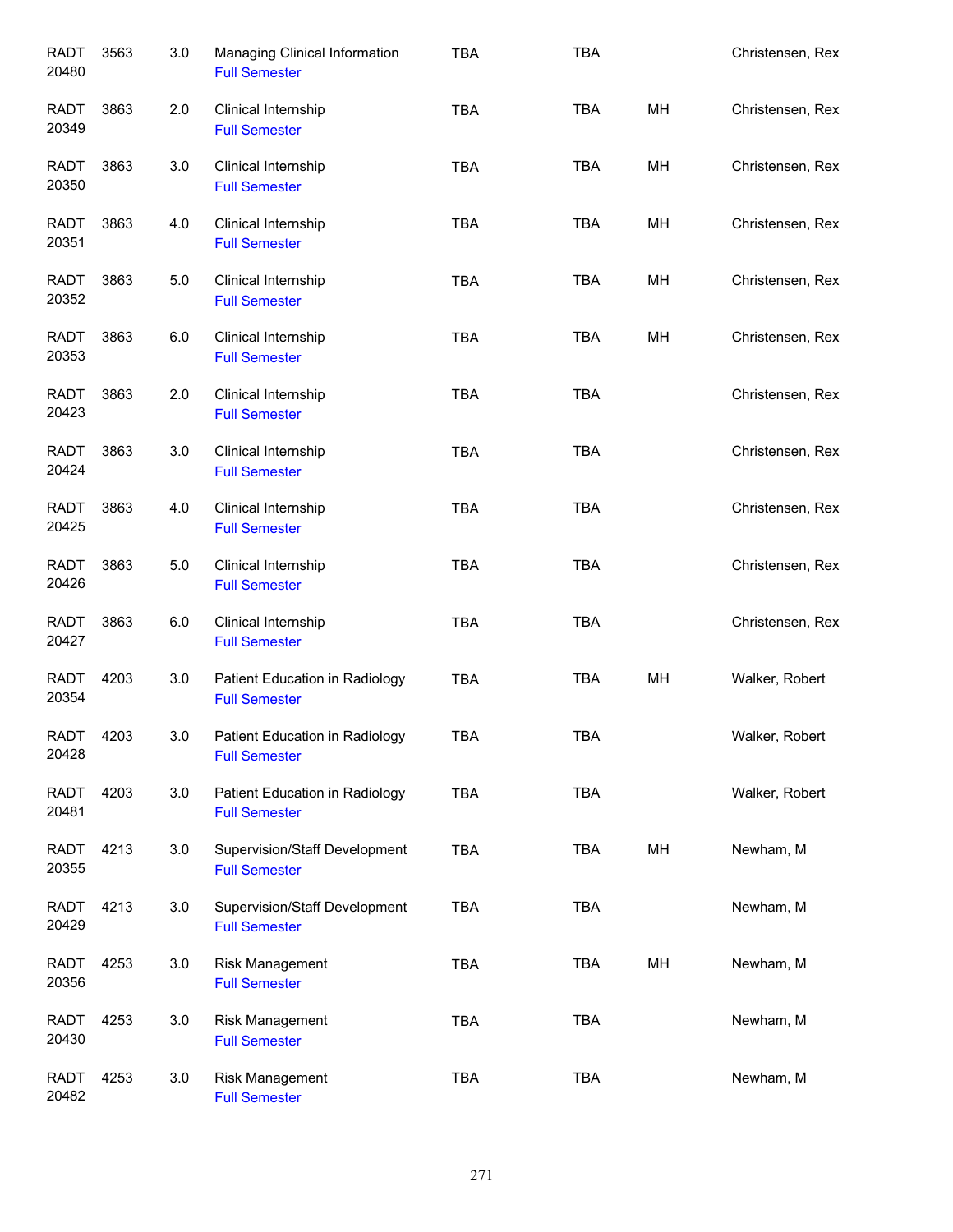| <b>RADT</b><br>20357 | 4303 | 3.0 | Cardiology<br><b>Full Semester</b>                     | <b>TBA</b> | <b>TBA</b> | MH | Harrison, Wynn    |
|----------------------|------|-----|--------------------------------------------------------|------------|------------|----|-------------------|
| RADT<br>20377        | 4313 | 3.0 | <b>Extremity Angiography</b><br><b>Full Semester</b>   | <b>TBA</b> | <b>TBA</b> |    | Walker, Robert    |
| RADT<br>20450        | 4313 | 3.0 | <b>Extremity Angiography</b><br><b>Full Semester</b>   | <b>TBA</b> | <b>TBA</b> |    | Walker, Robert    |
| <b>RADT</b><br>20358 | 4403 | 3.0 | Imaging Pathology<br><b>Full Semester</b>              | <b>TBA</b> | <b>TBA</b> | MН | Walker, Robert    |
| <b>RADT</b><br>20431 | 4403 | 3.0 | Imaging Pathology<br><b>Full Semester</b>              | <b>TBA</b> | <b>TBA</b> |    | Walker, Robert    |
| <b>RADT</b><br>20359 | 4413 | 3.0 | Forensic Radiology<br><b>Full Semester</b>             | <b>TBA</b> | <b>TBA</b> | MH | Newham, M         |
| <b>RADT</b><br>20432 | 4413 | 3.0 | Forensic Radiology<br><b>Full Semester</b>             | <b>TBA</b> | <b>TBA</b> |    | Newham, M         |
| <b>RADT</b><br>20360 | 4433 | 3.0 | <b>PACS Administration</b><br><b>Full Semester</b>     | <b>TBA</b> | <b>TBA</b> | MH | Christensen, Rex  |
| <b>RADT</b><br>20433 | 4433 | 3.0 | <b>PACS Administration</b><br><b>Full Semester</b>     | <b>TBA</b> | <b>TBA</b> |    | Christensen, Rex  |
| <b>RADT</b><br>20372 | 4553 | 3.0 | Breat Anatomy, Physio & Patho<br><b>Full Semester</b>  | <b>TBA</b> | <b>TBA</b> |    | Jurkiewicz, Terri |
| <b>RADT</b><br>20446 | 4553 | 3.0 | Breat Anatomy, Physio & Patho<br><b>Full Semester</b>  | <b>TBA</b> | <b>TBA</b> |    | Jurkiewicz, Terri |
| <b>RADT</b><br>20373 | 4563 | 3.0 | Mammographic Positioning Techs<br><b>Full Semester</b> | <b>TBA</b> | <b>TBA</b> |    | Jurkiewicz, Terri |
| RADT<br>20447        | 4563 | 3.0 | Mammographic Positioning Techs<br><b>Full Semester</b> | <b>TBA</b> | <b>TBA</b> |    | Jurkiewicz, Terri |
| RADT<br>20374        | 4583 | 3.0 | Mamm Equip & Quality Assurance<br><b>Full Semester</b> | <b>TBA</b> | <b>TBA</b> |    | Jurkiewicz, Terri |
| RADT<br>20448        | 4583 | 3.0 | Mamm Equip & Quality Assurance<br><b>Full Semester</b> | <b>TBA</b> | <b>TBA</b> |    | Jurkiewicz, Terri |
| <b>RADT</b><br>20378 | 4603 | 3.0 | MRI Physics & Instrumentation<br><b>Full Semester</b>  | <b>TBA</b> | <b>TBA</b> |    | Christensen, Rex  |
| <b>RADT</b><br>20401 | 4603 | 3.0 | MRI Physics & Instrumentation<br><b>Full Semester</b>  | <b>TBA</b> | <b>TBA</b> |    | Christensen, Rex  |
| <b>RADT</b><br>20451 | 4603 | 3.0 | MRI Physics & Instrumentation<br><b>Full Semester</b>  | <b>TBA</b> | <b>TBA</b> |    | Christensen, Rex  |
| <b>RADT</b><br>20472 | 4603 | 3.0 | MRI Physics & Instrumentation<br><b>Full Semester</b>  | <b>TBA</b> | <b>TBA</b> |    | Christensen, Rex  |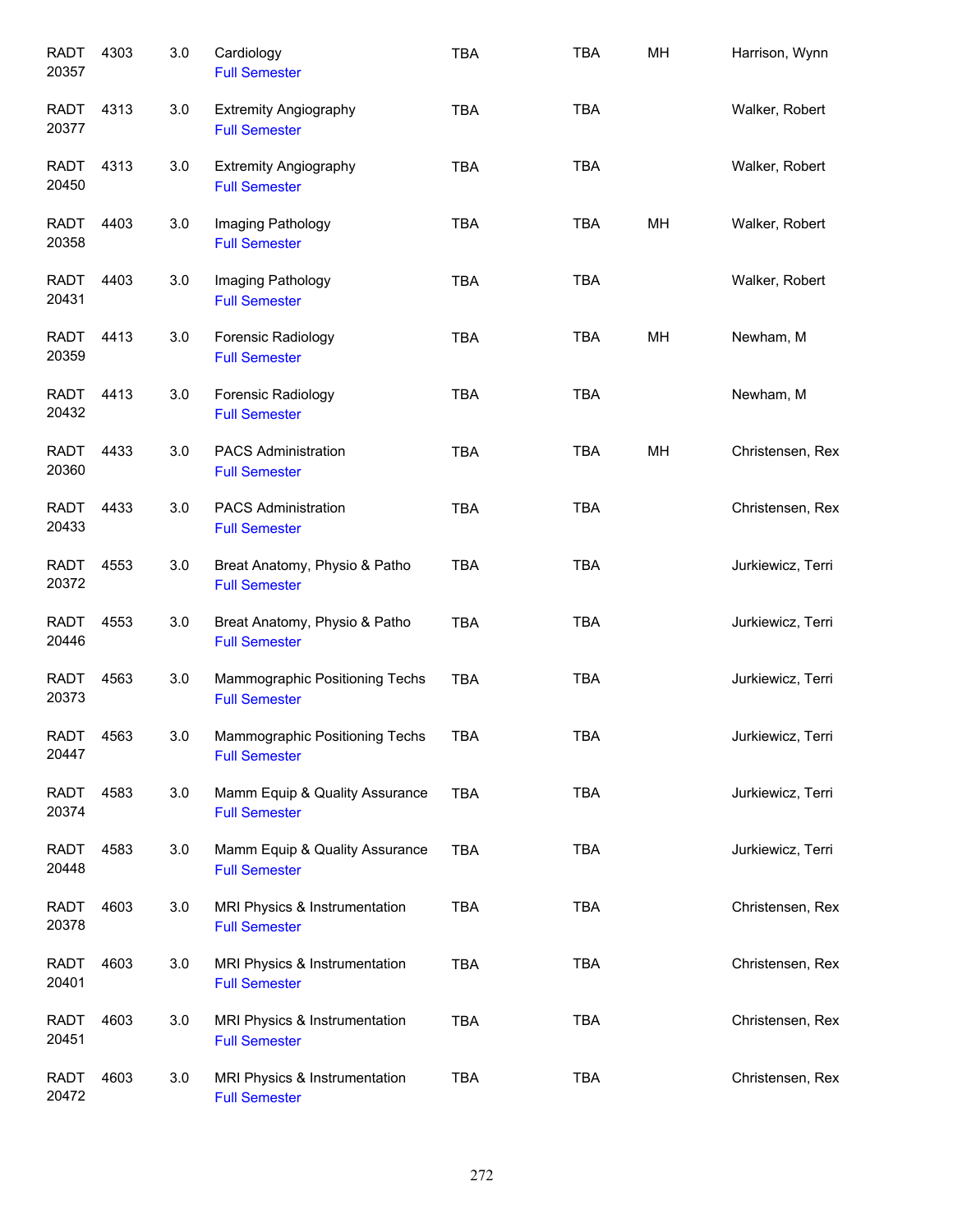| <b>RADT</b><br>20379 | 4663 | 3.0 | Comp Tomo Physics & Intrumenta<br><b>Full Semester</b> | <b>TBA</b> | <b>TBA</b> |    | Newham, M        |
|----------------------|------|-----|--------------------------------------------------------|------------|------------|----|------------------|
| RADT<br>20402        | 4663 | 3.0 | Comp Tomo Physics & Intrumenta<br><b>Full Semester</b> | <b>TBA</b> | <b>TBA</b> |    | Newham, M        |
| RADT<br>20452        | 4663 | 3.0 | Comp Tomo Physics & Intrumenta<br><b>Full Semester</b> | <b>TBA</b> | <b>TBA</b> |    | Newham, M        |
| <b>RADT</b><br>20473 | 4663 | 3.0 | Comp Tomo Physics & Intrumenta<br><b>Full Semester</b> | <b>TBA</b> | <b>TBA</b> |    | Newham, M        |
| RADT<br>20361        | 4803 | 1.0 | Individual Research<br><b>Full Semester</b>            | <b>TBA</b> | TBA        | MН | Walker, Robert   |
| <b>RADT</b><br>20362 | 4803 | 2.0 | Individual Research<br><b>Full Semester</b>            | <b>TBA</b> | <b>TBA</b> | MН | Walker, Robert   |
| RADT<br>20363        | 4803 | 3.0 | Individual Research<br><b>Full Semester</b>            | <b>TBA</b> | <b>TBA</b> | MН | Walker, Robert   |
| RADT<br>20434        | 4803 | 1.0 | Individual Research<br><b>Full Semester</b>            | <b>TBA</b> | <b>TBA</b> |    | Walker, Robert   |
| <b>RADT</b><br>20435 | 4803 | 2.0 | Individual Research<br><b>Full Semester</b>            | <b>TBA</b> | <b>TBA</b> |    | Walker, Robert   |
| <b>RADT</b><br>20436 | 4803 | 3.0 | Individual Research<br><b>Full Semester</b>            | <b>TBA</b> | <b>TBA</b> |    | Walker, Robert   |
| <b>RADT</b><br>20376 | 4833 | 3.0 | Directed Readings & Research<br><b>Full Semester</b>   | <b>TBA</b> | <b>TBA</b> |    | Walker, Robert   |
| <b>RADT</b><br>20437 | 4833 | 3.0 | Directed Readings & Research<br><b>Full Semester</b>   | <b>TBA</b> | <b>TBA</b> |    | Walker, Robert   |
| RADT<br>20364        | 4863 | 2.0 | Clinical Internship<br><b>Full Semester</b>            | <b>TBA</b> | <b>TBA</b> | MН | Christensen, Rex |
| <b>RADT</b><br>20365 | 4863 | 3.0 | Clinical Internship<br><b>Full Semester</b>            | <b>TBA</b> | <b>TBA</b> | MH | Christensen, Rex |
| <b>RADT</b><br>20366 | 4863 | 4.0 | Clinical Internship<br><b>Full Semester</b>            | <b>TBA</b> | <b>TBA</b> | MH | Walker, Robert   |
| <b>RADT</b><br>20438 | 4863 | 2.0 | Clinical Internship<br><b>Full Semester</b>            | <b>TBA</b> | <b>TBA</b> |    | Christensen, Rex |
| RADT<br>20439        | 4863 | 3.0 | Clinical Internship<br><b>Full Semester</b>            | <b>TBA</b> | <b>TBA</b> |    | Christensen, Rex |
| <b>RADT</b><br>20440 | 4863 | 4.0 | Clinical Internship<br><b>Full Semester</b>            | <b>TBA</b> | <b>TBA</b> |    | Christensen, Rex |
| <b>RADT</b><br>20380 | 4911 | 2.0 | Comprehensive Review/CT<br><b>Full Semester</b>        | <b>TBA</b> | <b>TBA</b> |    | Newham, M        |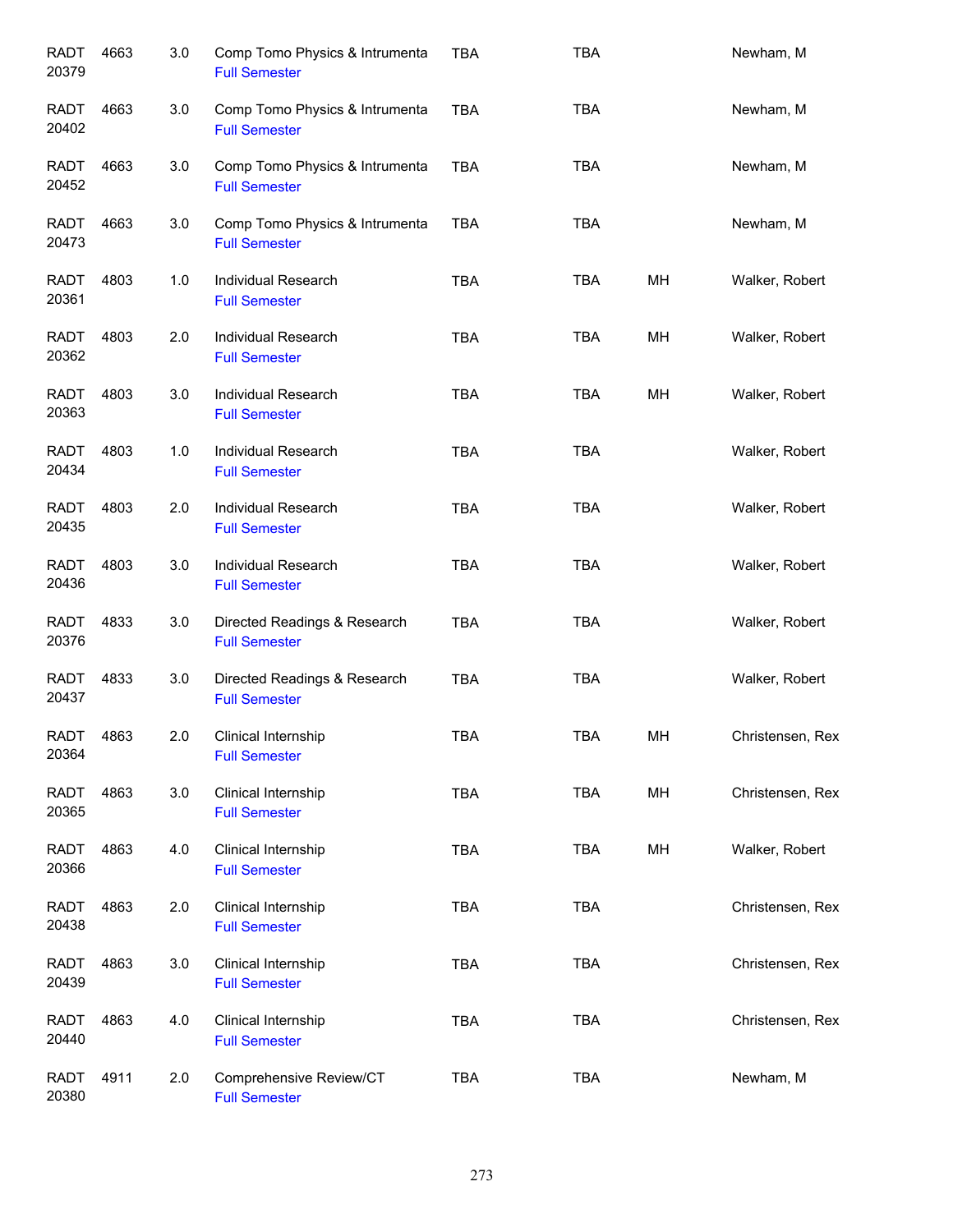| <b>RADT</b><br>20453 | 4911 | 2.0 | Comprehensive Review/CT<br><b>Full Semester</b>        | <b>TBA</b> | <b>TBA</b> |    | Newham, M        |
|----------------------|------|-----|--------------------------------------------------------|------------|------------|----|------------------|
| <b>RADT</b><br>20381 | 4912 | 2.0 | Comprehensive Review/MRI<br><b>Full Semester</b>       | <b>TBA</b> | <b>TBA</b> |    | Christensen, Rex |
| <b>RADT</b><br>20454 | 4912 | 2.0 | Comprehensive Review/MRI<br><b>Full Semester</b>       | <b>TBA</b> | <b>TBA</b> |    | Christensen, Rex |
| <b>RADT</b><br>20367 | 4922 | 2.0 | Workshop<br><b>Full Semester</b>                       | <b>TBA</b> | <b>TBA</b> | MH | Walker, Robert   |
| <b>RADT</b><br>20441 | 4922 | 2.0 | Workshop<br><b>Full Semester</b>                       | <b>TBA</b> | <b>TBA</b> |    | Walker, Robert   |
| <b>RADT</b><br>20368 | 4933 | 3.0 | <b>Research Methods</b><br><b>Full Semester</b>        | <b>TBA</b> | <b>TBA</b> | MH | Kawamura, Diane  |
| <b>RADT</b><br>20442 | 4933 | 3.0 | <b>Research Methods</b><br><b>Full Semester</b>        | <b>TBA</b> | <b>TBA</b> |    | Kawamura, Diane  |
| <b>RADT</b><br>20369 | 4943 | 3.0 | <b>Baccalaureate Thesis</b><br><b>Full Semester</b>    | <b>TBA</b> | <b>TBA</b> | MH | Kawamura, Diane  |
| <b>RADT</b><br>20443 | 4943 | 3.0 | <b>Baccalaureate Thesis</b><br><b>Full Semester</b>    | <b>TBA</b> | <b>TBA</b> |    | Kawamura, Diane  |
| <b>RADT</b><br>20483 | 4943 | 3.0 | <b>Baccalaureate Thesis</b><br><b>Full Semester</b>    | <b>TBA</b> | <b>TBA</b> |    | Newham, M        |
| <b>RADT</b><br>20370 | 4992 | 1.0 | Seminar<br><b>Full Semester</b>                        | <b>TBA</b> | <b>TBA</b> | MH | Walker, Robert   |
| <b>RADT</b><br>20371 | 4992 | 2.0 | Seminar<br><b>Full Semester</b>                        | <b>TBA</b> | <b>TBA</b> | MH | Walker, Robert   |
| <b>RADT</b><br>20444 | 4992 | 1.0 | Seminar<br><b>Full Semester</b>                        | <b>TBA</b> | TBA        |    | Walker, Robert   |
| <b>RADT</b><br>20445 | 4992 | 2.0 | Seminar<br><b>Full Semester</b>                        | <b>TBA</b> | <b>TBA</b> |    | Walker, Robert   |
| RADT<br>20477        | 5403 | 3.0 | Eval of the Osseous System<br><b>Full Semester</b>     | <b>TBA</b> | <b>TBA</b> |    | Newham, M        |
| RADT<br>20478        | 5423 | 3.0 | Eval of the Abdomen & GI Tract<br><b>Full Semester</b> | <b>TBA</b> | <b>TBA</b> |    | Barney, Angie    |
| RADT<br>20484        | 5433 | 3.0 | Eval of Genitourinary System<br><b>Full Semester</b>   | TBA        | <b>TBA</b> |    | Barney, Angie    |
| <b>RADT</b><br>20479 | 5861 | 3.0 | <b>Clinical Preceptorship</b><br><b>Full Semester</b>  | <b>TBA</b> | <b>TBA</b> |    | Newham, M        |
| <b>RADT</b><br>20485 | 5864 | 3.0 | <b>Clinical Preceptorship</b><br><b>Full Semester</b>  | <b>TBA</b> | <b>TBA</b> |    | Newham, M        |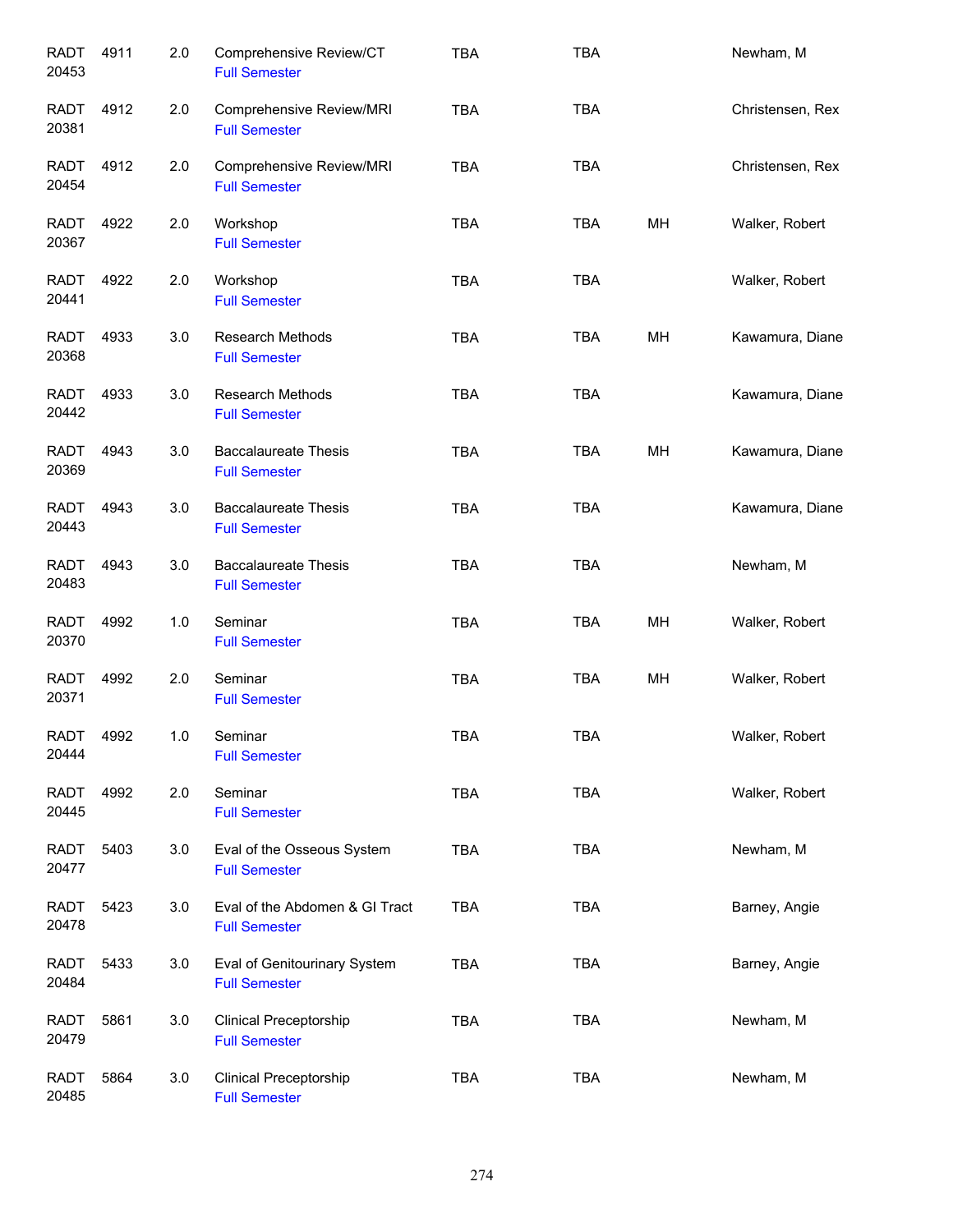| <b>RATH</b><br>20386 | 4330 | 3.0 | <b>Radiation Therapy Physics</b><br><b>Full Semester</b>                                                                                                                                                 | <b>TBA</b>                 | <b>TBA</b>     |                | Tobler, Matthew      |
|----------------------|------|-----|----------------------------------------------------------------------------------------------------------------------------------------------------------------------------------------------------------|----------------------------|----------------|----------------|----------------------|
| <b>RATH</b><br>20458 | 4330 | 3.0 | <b>Radiation Therapy Physics</b><br><b>Full Semester</b>                                                                                                                                                 | <b>TBA</b>                 | <b>TBA</b>     |                | Tobler, Matthew      |
| <b>RATH</b><br>20387 | 4410 | 3.0 | Radiation Oncology I<br><b>Full Semester</b>                                                                                                                                                             | <b>TBA</b>                 | <b>TBA</b>     |                | Marston, Christopher |
| <b>RATH</b><br>20459 | 4410 | 3.0 | Radiation Oncology I<br><b>Full Semester</b>                                                                                                                                                             | <b>TBA</b>                 | <b>TBA</b>     |                | Marston, Christopher |
| <b>RATH</b><br>20385 | 4446 | 3.0 | <b>Quality Assurance</b><br><b>Full Semester</b>                                                                                                                                                         | <b>TBA</b>                 | <b>TBA</b>     |                | Hecox, Ryan          |
| <b>RATH</b><br>20457 | 4446 | 3.0 | <b>Quality Assurance</b><br><b>Full Semester</b>                                                                                                                                                         | <b>TBA</b>                 | <b>TBA</b>     |                | Hecox, Ryan          |
| <b>RATH</b><br>20388 | 4861 | 3.0 | <b>Clinical Education I</b><br><b>Full Semester</b>                                                                                                                                                      | <b>TBA</b>                 | <b>TBA</b>     |                | Neville, Casey       |
| <b>RATH</b><br>20460 | 4861 | 3.0 | <b>Clinical Education I</b><br><b>Full Semester</b>                                                                                                                                                      | <b>TBA</b>                 | TBA            |                | Neville, Casey       |
| <b>REC</b><br>23983  | 3050 | 3.0 | <b>Recreation And Leisure</b><br><b>Full Semester</b>                                                                                                                                                    | 0830 - 0920                | <b>MWF</b>     | <b>SW68</b>    | Willden, Gary        |
| <b>REC</b><br>23985  | 3610 | 2.0 | Outdoor Survival<br><b>Block 1</b><br>Class runs first 9 weeks only.                                                                                                                                     | 1230 - 1530                | Τ              | <b>SW68</b>    | Willden, Gary        |
| <b>REC</b><br>23986  | 3840 | 3.0 | Therapeutic & Social Rec<br><b>Full Semester</b>                                                                                                                                                         | 1130 - 1220                | <b>MWF</b>     | <b>SW68</b>    | Speicher, Stephanie  |
| <b>REST</b><br>22647 | 1540 | 1.0 | Survey Respiratory Therapy<br><b>Full Semester</b>                                                                                                                                                       | 0930 - 1020                | W              | MH480          | Gardiner, Janelle    |
| <b>REST</b><br>23006 | 1540 | 1.0 | Survey Respiratory Therapy<br><b>Full Semester</b><br>To access the online course materials, please log in through<br>the student portal (eWeber) at http://weber. edu and select:<br>"current students" | <b>TBA</b>                 | <b>TBA</b>     | OL             | Oki, Michell         |
| <b>REST</b><br>23584 | 1560 | 1.0 | Multi-Skill Health Care Worker<br><b>Full Semester</b>                                                                                                                                                   | 1030 - 1120                | W              | MH480          | Trujillo, Lisa       |
| <b>REST</b><br>23585 | 2140 | 3.0 | Intro Basic Therapeutic Modali<br><b>Full Semester</b>                                                                                                                                                   | 0920 - 1320<br>1020 - 1320 | <b>TR</b><br>F | MH312<br>MH312 | Trujillo, Lisa       |
| <b>REST</b><br>23587 | 2140 | 3.0 | Intro Basic Therapeutic Modali<br><b>Full Semester</b>                                                                                                                                                   | 0930 - 1320<br>1030 - 1320 | <b>TR</b><br>F | MH312<br>MH312 | Gardiner, Janelle    |
| <b>REST</b><br>23014 | 2160 | 3.0 | <b>Equipment Management Lab</b><br><b>Full Semester</b>                                                                                                                                                  | <b>TBA</b>                 | <b>TBA</b>     | UM             | Guenter, Robert      |
| <b>REST</b><br>23588 | 2210 | 3.0 | Elem Cardiopulm Anatomy/Physio<br><b>Full Semester</b>                                                                                                                                                   | 0830 - 1020                | M              | MH327          | Eberle, Paul         |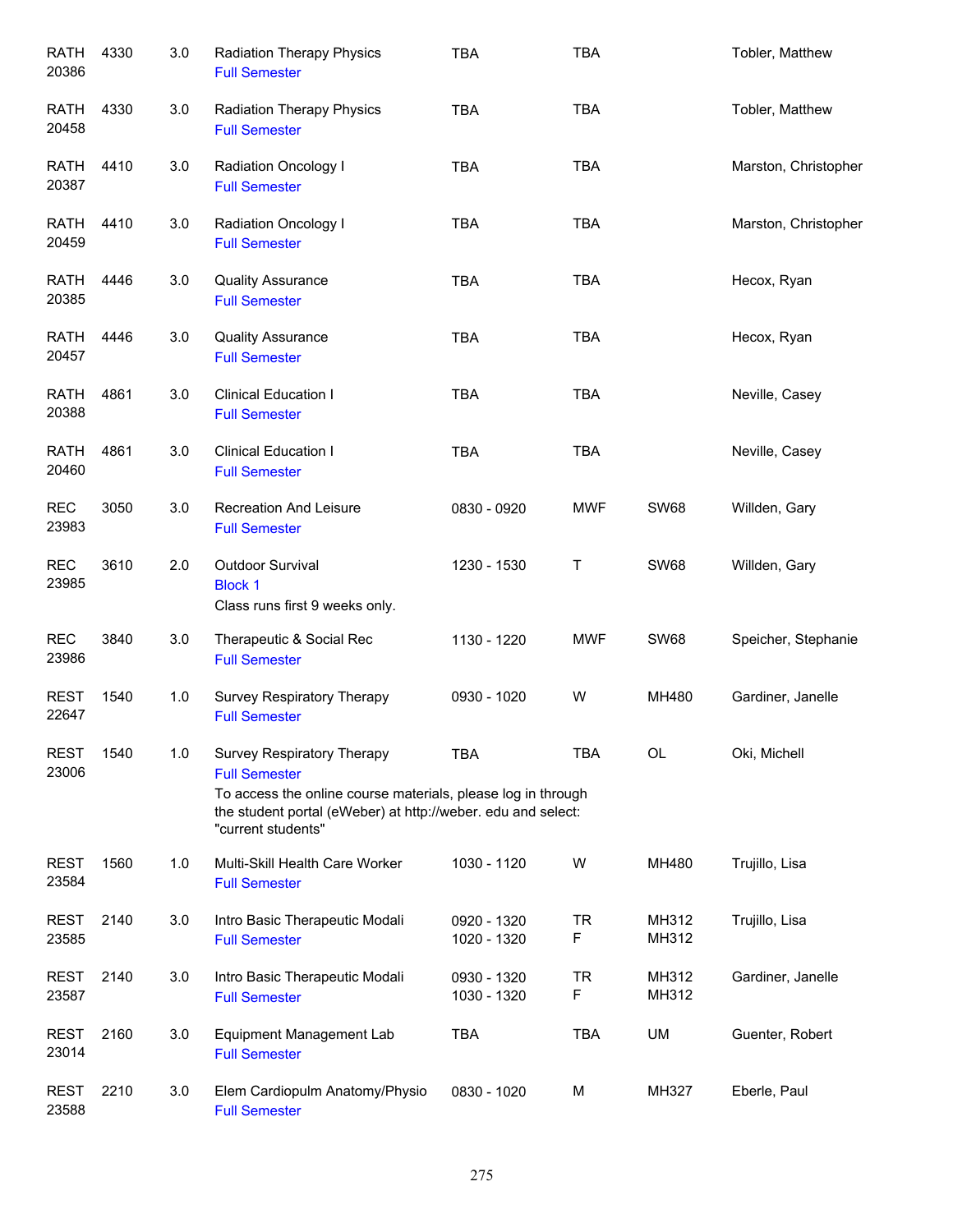| <b>REST</b><br>23015 | 2230 | 2.0 | Cardiopulmonary Pathophysiolog<br><b>Full Semester</b>        | <b>TBA</b>                 | <b>TBA</b>     | <b>UM</b>      | Clawson, Gary      |
|----------------------|------|-----|---------------------------------------------------------------|----------------------------|----------------|----------------|--------------------|
| <b>REST</b><br>23589 | 2230 | 2.0 | Cardiopulmonary Pathophysiolog<br><b>Full Semester</b>        | 1030 - 1220                | M              | MH327          | Eberle, Paul       |
| <b>REST</b><br>23591 | 2250 | 2.0 | <b>Basic Patient Assessment</b><br><b>Full Semester</b>       | 1230 - 1420                | W              | MH480          | Eberle, Paul       |
| <b>REST</b><br>23009 | 2270 | 4.0 | Application CardiopImnary Diag<br><b>Full Semester</b>        | <b>TBA</b>                 | <b>TBA</b>     | D02106         | Hudson, Keith      |
| <b>REST</b><br>23016 | 2270 | 4.0 | Application CardiopImnary Diag<br><b>Full Semester</b>        | <b>TBA</b>                 | <b>TBA</b>     | UM             | Clawson, Gary      |
| <b>REST</b><br>23592 | 2300 | 3.0 | Basic Modalities Resp Care I<br><b>Block 1</b>                | 0930 - 1220<br>1030 - 1220 | F<br>W         | MH312<br>MH312 | Gardiner, Janelle  |
| <b>REST</b><br>23593 | 2310 | 3.0 | <b>Basic Modalities Resp Care II</b><br><b>Full Semester</b>  | 1030 - 1220                | W              | MH312          | Gardiner, Janelle  |
| <b>REST</b><br>23017 | 2320 | 2.0 | <b>Essentials Mechani Ventilation</b><br><b>Full Semester</b> | <b>TBA</b>                 | <b>TBA</b>     | UM             | Guenter, Robert    |
| <b>REST</b><br>23010 | 2330 | 1.0 | Entry Level Resp Therapy Revie<br><b>Full Semester</b>        | <b>TBA</b>                 | <b>TBA</b>     | D02106         | Hudson, Keith      |
| <b>REST</b><br>23018 | 2330 | 1.0 | Entry Level Resp Therapy Revie<br><b>Full Semester</b>        | <b>TBA</b>                 | <b>TBA</b>     | UM             | Clawson, Gary      |
| <b>REST</b><br>23011 | 2520 | 2.0 | Principles Pharmacology<br><b>Full Semester</b>               | <b>TBA</b>                 | <b>TBA</b>     | D02106         | Gardiner, Janelle  |
| <b>REST</b><br>23019 | 2520 | 2.0 | Principles Pharmacology<br><b>Full Semester</b>               | <b>TBA</b>                 | <b>TBA</b>     | UM             | Clawson, Gary      |
| <b>REST</b><br>23594 | 2700 | 4.0 | <b>Clinical Applications</b><br><b>Full Semester</b>          | 0930 - 1020<br><b>TBA</b>  | F<br><b>TR</b> | MH312          | Trujillo, Lisa     |
| <b>REST</b><br>23595 | 2700 | 4.0 | <b>Clinical Applications</b><br><b>Full Semester</b>          | 0930 - 1020<br><b>TBA</b>  | F<br><b>TR</b> | MH321          | Oki, Michell       |
| <b>REST</b><br>23012 | 2710 | 1.0 | <b>Specialty Clinical Experiences</b><br><b>Full Semester</b> | <b>TBA</b>                 | <b>TBA</b>     | D02106         | Bouwhuis, Kristine |
| <b>REST</b><br>23020 | 2710 | 1.0 | <b>Specialty Clinical Experiences</b><br><b>Full Semester</b> | <b>TBA</b>                 | <b>TBA</b>     | UM             | Guenter, Robert    |
| <b>REST</b><br>23013 | 2720 | 3.0 | <b>Clinical Applications</b><br><b>Full Semester</b>          | <b>TBA</b>                 | <b>TBA</b>     | D02106         | Bouwhuis, Kristine |
| <b>REST</b><br>23021 | 2720 | 3.0 | <b>Clinical Applications</b><br><b>Full Semester</b>          | <b>TBA</b>                 | <b>TBA</b>     | UM             | Guenter, Robert    |
| <b>REST</b><br>23596 | 3210 | 2.0 | Adv Cardiopulm Anatomy/Physiol<br><b>Full Semester</b>        | 0930 - 1120                | F              | MH327          | Eberle, Paul       |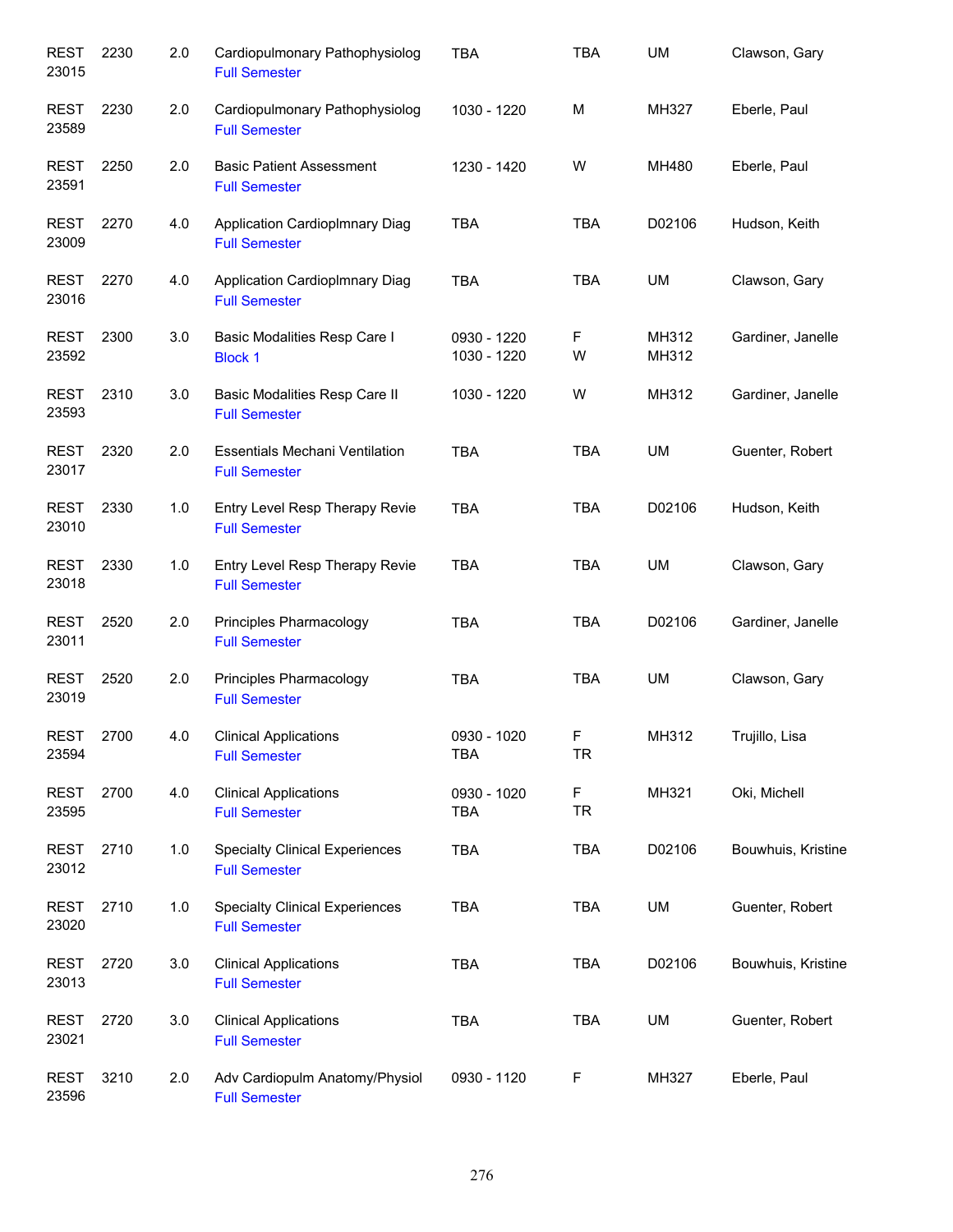| <b>REST</b><br>23597 | 3260 | 2.0 | Neonatal/Pediatric Respir Care<br><b>Full Semester</b>                                                                                                                                                                                                                           | 1230 - 1520                                              | <b>MW</b>        | MH312                            | Trujillo, Lisa    |
|----------------------|------|-----|----------------------------------------------------------------------------------------------------------------------------------------------------------------------------------------------------------------------------------------------------------------------------------|----------------------------------------------------------|------------------|----------------------------------|-------------------|
| <b>REST</b><br>23601 | 3270 | 2.0 | <b>Adult Critical Care</b><br><b>Block 1</b>                                                                                                                                                                                                                                     | 1230 - 1520                                              | <b>MW</b>        | MH312                            | Oki, Michell      |
| <b>REST</b><br>23604 | 3280 | 3.0 | Patient Care Continuum/Quality<br><b>Full Semester</b>                                                                                                                                                                                                                           | 0930 - 1220                                              | M                | MH417                            | Gardiner, Janelle |
| <b>REST</b><br>23752 | 3502 | 2.0 | Intro to Sleep Disorders<br><b>Block 1</b>                                                                                                                                                                                                                                       | 1230 - 1630<br>1230 - 1630<br>1230 - 1630<br>1230 - 1630 | F<br>F<br>F<br>F | MH314<br>MH101<br>MH101<br>MH101 | Oki, Michell      |
| <b>REST</b><br>23008 | 3509 | 2.0 | Cases In Sleep Medicine<br><b>Block 1</b><br>To access the online course materials, please log in through                                                                                                                                                                        | <b>TBA</b>                                               | <b>TBA</b>       | OL                               | Oki, Michell      |
|                      |      |     | the student portal (eWeber) at http://weber.edu and select:<br>"current students"                                                                                                                                                                                                |                                                          |                  |                                  |                   |
| <b>REST</b><br>23607 | 3770 | 4.0 | Clinical Apps Adult Critical C<br><b>Full Semester</b>                                                                                                                                                                                                                           | 1130 - 1220<br><b>TBA</b>                                | F<br><b>TR</b>   | MH327                            | Oki, Michell      |
| <b>REST</b><br>23608 | 3780 | 2.0 | <b>Clinical Applications</b><br><b>Full Semester</b>                                                                                                                                                                                                                             | <b>TBA</b>                                               | <b>TR</b>        |                                  | Gardiner, Janelle |
| <b>REST</b><br>23609 | 4610 | 1.0 | <b>CBL-Advanced Patient Assessmnt</b><br><b>Full Semester</b>                                                                                                                                                                                                                    | <b>TBA</b>                                               | <b>TBA</b>       |                                  | Eberle, Paul      |
|                      |      |     | CBL stands for Community-Based Learning which means that students engage<br>in meaningful community service that is connected to specific course objectives.<br>See http://www.weber.edu/CommunityInvolvement/CBL_Designation.html for a<br>full list of CBL designated courses. |                                                          |                  |                                  |                   |
| <b>REST</b><br>23610 | 4610 | 2.0 | <b>CBL-Advanced Patient Assessmnt</b><br><b>Full Semester</b>                                                                                                                                                                                                                    | <b>TBA</b>                                               | <b>TBA</b>       |                                  | Eberle, Paul      |
|                      |      |     | CBL stands for Community-Based Learning which means that students engage<br>in meaningful community service that is connected to specific course objectives.<br>See http://www.weber.edu/CommunityInvolvement/CBL_Designation.html for a<br>full list of CBL designated courses. |                                                          |                  |                                  |                   |
| <b>REST</b><br>23611 | 4620 | 1.0 | <b>CBL-Health Promotion</b><br><b>Full Semester</b>                                                                                                                                                                                                                              | <b>TBA</b>                                               | <b>TBA</b>       |                                  | Trujillo, Lisa    |
|                      |      |     | CBL stands for Community-Based Learning which means that students engage<br>in meaningful community service that is connected to specific course objectives.<br>See http://www.weber.edu/Communitylnvolvement/CBL Designation.html for a<br>full list of CBL designated courses. |                                                          |                  |                                  |                   |
| <b>REST</b><br>23612 | 4620 | 2.0 | <b>CBL-Health Promotion</b><br><b>Full Semester</b>                                                                                                                                                                                                                              | <b>TBA</b>                                               | <b>TBA</b>       |                                  | Trujillo, Lisa    |
|                      |      |     | CBL stands for Community-Based Learning which means that students engage<br>in meaningful community service that is connected to specific course objectives.<br>See http://www.weber.edu/CommunityInvolvement/CBL_Designation.html for a<br>full list of CBL designated courses. |                                                          |                  |                                  |                   |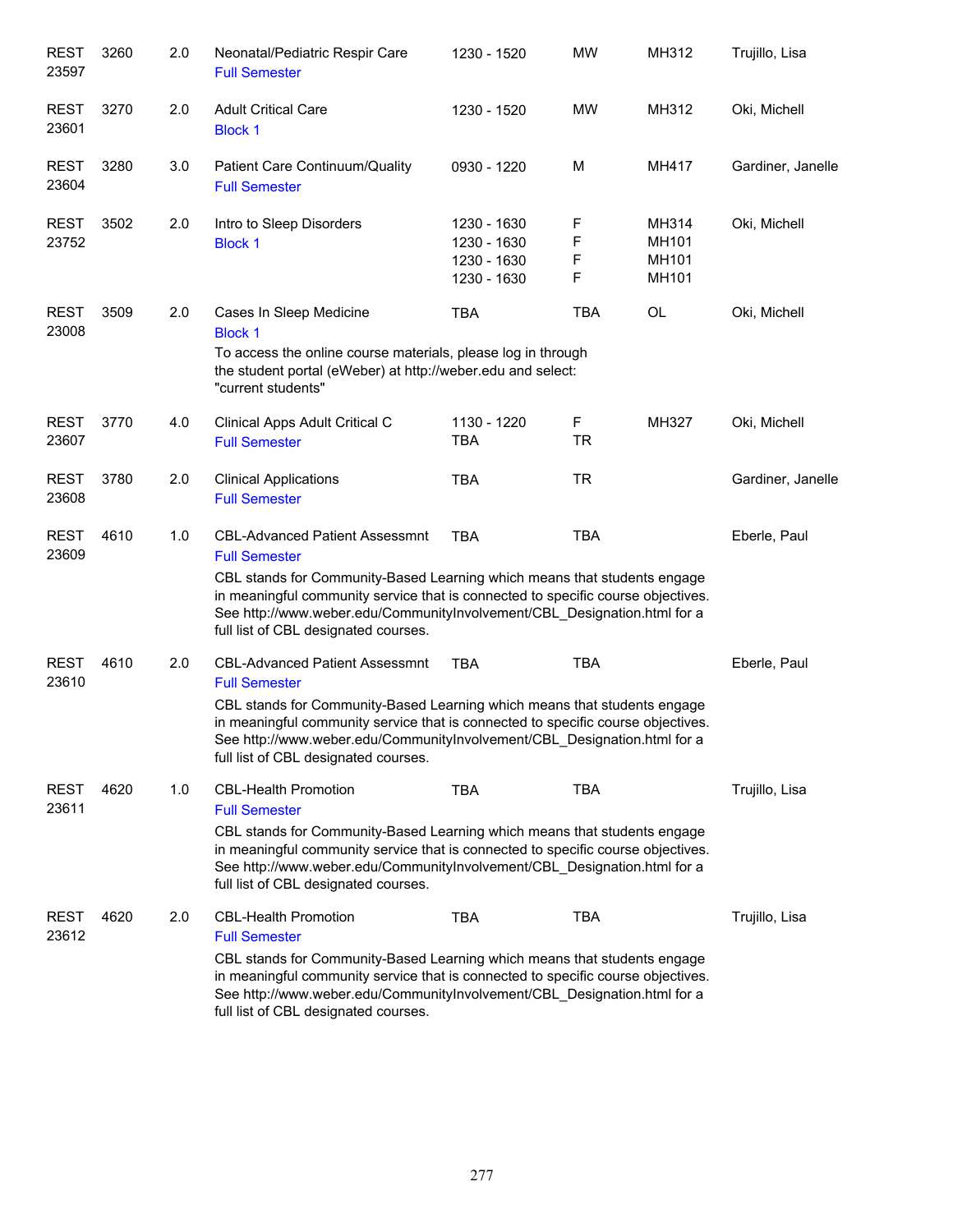| <b>REST</b><br>23613 | 4630 | 1.0 | <b>CBL-Continuous Quality Improve</b><br><b>Full Semester</b>                                                                                                                                                                                                                    | TBA         | TBA        |              | Gardiner, Janelle   |
|----------------------|------|-----|----------------------------------------------------------------------------------------------------------------------------------------------------------------------------------------------------------------------------------------------------------------------------------|-------------|------------|--------------|---------------------|
|                      |      |     | CBL stands for Community-Based Learning which means that students engage<br>in meaningful community service that is connected to specific course objectives.<br>See http://www.weber.edu/CommunityInvolvement/CBL_Designation.html for a<br>full list of CBL designated courses. |             |            |              |                     |
| <b>REST</b><br>23614 | 4630 | 2.0 | <b>CBL-Continuous Quality Improve</b><br><b>Full Semester</b>                                                                                                                                                                                                                    | <b>TBA</b>  | <b>TBA</b> |              | Gardiner, Janelle   |
|                      |      |     | CBL stands for Community-Based Learning which means that students engage<br>in meaningful community service that is connected to specific course objectives.<br>See http://www.weber.edu/CommunityInvolvement/CBL_Designation.html for a<br>full list of CBL designated courses. |             |            |              |                     |
| <b>REST</b><br>23615 | 4800 | 1.0 | Independent Projects<br><b>Full Semester</b>                                                                                                                                                                                                                                     | <b>TBA</b>  | <b>TBA</b> |              | Oki, Michell        |
| <b>REST</b><br>23616 | 4800 | 2.0 | Independent Projects<br><b>Full Semester</b>                                                                                                                                                                                                                                     | <b>TBA</b>  | <b>TBA</b> |              | Oki, Michell        |
| <b>REST</b><br>23617 | 4830 | 1.0 | <b>Directed Readings</b><br><b>Full Semester</b>                                                                                                                                                                                                                                 | <b>TBA</b>  | <b>TBA</b> |              | Eberle, Paul        |
| <b>REST</b><br>23618 | 4830 | 2.0 | <b>Directed Readings</b><br><b>Full Semester</b>                                                                                                                                                                                                                                 | <b>TBA</b>  | <b>TBA</b> |              | Eberle, Paul        |
| <b>SCM</b><br>22459  | 3050 | 3.0 | Operations & Logistics Mgmt<br><b>Full Semester</b>                                                                                                                                                                                                                              | 0730 - 0820 | <b>MWF</b> | <b>WB114</b> | Christensen, Bruce  |
| <b>SCM</b><br>22461  | 3050 | 3.0 | Operations & Logistics Mgmt<br><b>Full Semester</b>                                                                                                                                                                                                                              | 1730 - 2010 | $\sf T$    | <b>WB110</b> | Hill, Stephen       |
| <b>SCM</b><br>22672  | 3050 | 3.0 | Operations & Logistics Mgmt<br><b>Full Semester</b>                                                                                                                                                                                                                              | <b>TBA</b>  | <b>TBA</b> | OL           | Christensen, Bruce  |
|                      |      |     | To access the online course materials, please log in through<br>the student portal (eWeber) at http://weber.edu and select:<br>"current students"                                                                                                                                |             |            |              |                     |
| <b>SCM</b><br>22463  | 3500 | 3.0 | <b>Computer Models/Applications</b><br><b>Full Semester</b>                                                                                                                                                                                                                      | 1030 - 1120 | <b>MWF</b> | <b>WB114</b> | Christensen, Bruce  |
| <b>SCM</b><br>22465  | 3720 | 3.0 | Transportation and Global SCM<br><b>Full Semester</b>                                                                                                                                                                                                                            | 0730 - 0820 | <b>MWF</b> | <b>WB110</b> | Hill, Stephen       |
| <b>SCM</b><br>22466  | 4100 | 3.0 | <b>Quality Mgmt &amp; Productivity</b><br><b>Full Semester</b>                                                                                                                                                                                                                   | 0900 - 1015 | <b>TR</b>  | <b>WB113</b> | Schvaneveldt, Shane |
| <b>SCM</b><br>22467  | 4600 | 3.0 | Simulation<br><b>Full Semester</b>                                                                                                                                                                                                                                               | 0930 - 1020 | <b>MWF</b> | <b>WB120</b> | Hill, Stephen       |
| <b>SCM</b><br>22469  | 4730 | 3.0 | Purchasing & Supply Management<br><b>Full Semester</b>                                                                                                                                                                                                                           | 1030 - 1145 | <b>TR</b>  | <b>WB113</b> | Russell, Stephen    |
| <b>SCM</b><br>22470  | 4860 | 3.0 | Supply Chain Mngmt Internship<br><b>Full Semester</b>                                                                                                                                                                                                                            | <b>TBA</b>  | <b>TBA</b> |              | Russell, Stephen    |
| <b>SOC</b><br>21943  | 1010 | 3.0 | SS/DV Intro to Sociology<br><b>Full Semester</b>                                                                                                                                                                                                                                 | 0830 - 0920 | <b>MWF</b> | SS109        | Wei-Arthus, Huiying |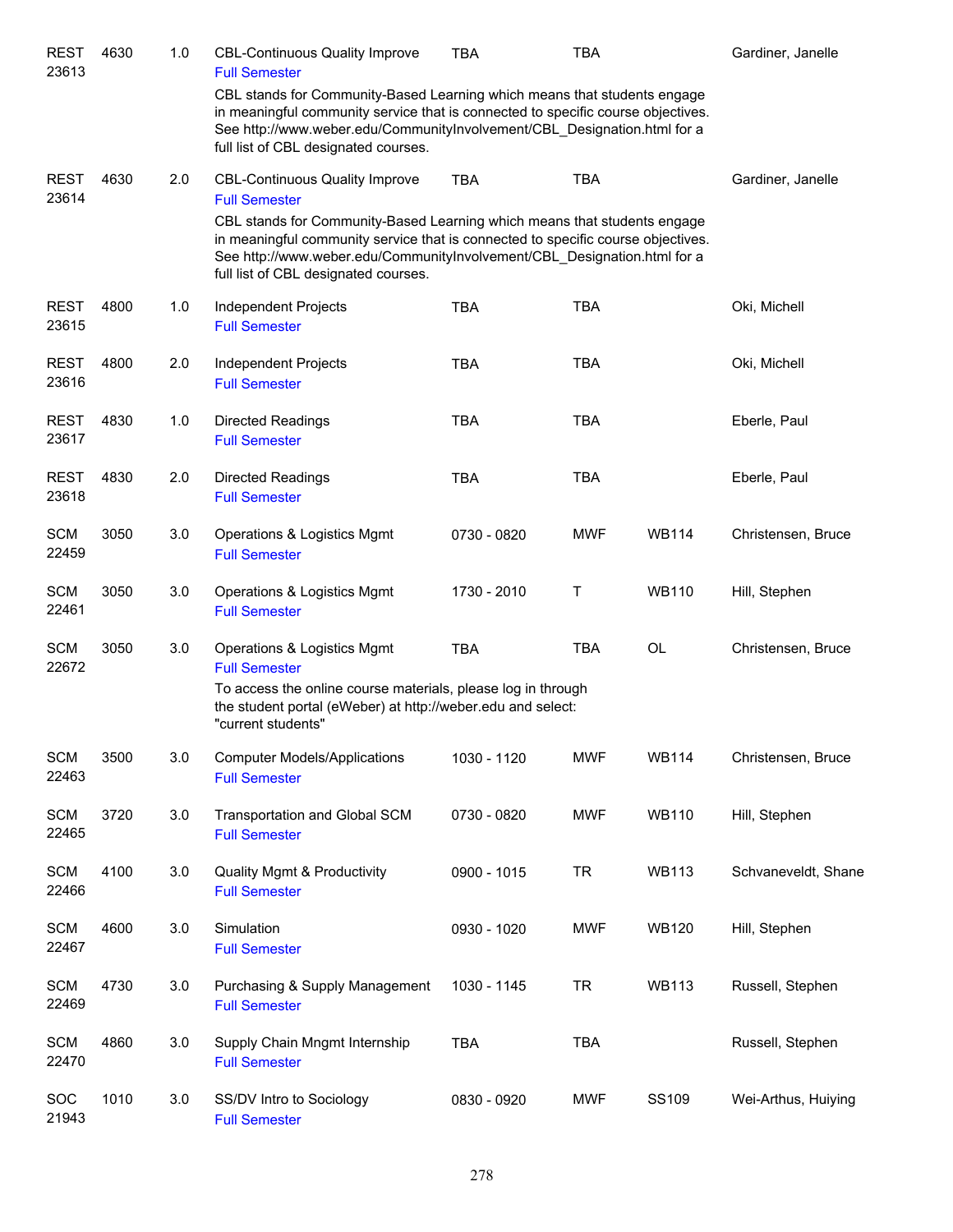| <b>SOC</b><br>21948 | 1010 | 3.0 | SS/DV Intro to Sociology<br><b>Full Semester</b>                                                                                                                                                   | 1230 - 1320 | <b>MWF</b> | SS109        | Glass, Henry        |
|---------------------|------|-----|----------------------------------------------------------------------------------------------------------------------------------------------------------------------------------------------------|-------------|------------|--------------|---------------------|
| <b>SOC</b><br>21968 | 1010 | 3.0 | SS/DV Intro to Sociology<br><b>Full Semester</b>                                                                                                                                                   | 1200 - 1315 | <b>TR</b>  | SS109        | Ollilainen, Anne    |
| <b>SOC</b><br>22024 | 1010 | 3.0 | SS/DV Intro to Sociology<br><b>Full Semester</b>                                                                                                                                                   | 1030 - 1120 | <b>MWF</b> | SS109        | Glass, Henry        |
| <b>SOC</b><br>22026 | 1010 | 3.0 | SS/DV Intro to Sociology<br><b>Full Semester</b>                                                                                                                                                   | 0930 - 1020 | <b>MWF</b> | SS109        | Wei-Arthus, Huiying |
| SOC<br>22028        | 1010 | 3.0 | SS/DV Intro to Sociology<br><b>Full Semester</b>                                                                                                                                                   | 1330 - 1445 | <b>TR</b>  | SS109        | Ollilainen, Anne    |
| <b>SOC</b><br>22385 | 1010 | 3.0 | SS/DV Intro to Sociology<br><b>Full Semester</b>                                                                                                                                                   | 1730 - 2010 | W          | SS109        | Richens, Greg       |
| <b>SOC</b><br>24539 | 1010 | 3.0 | SS/DV Intro to Sociology<br><b>Full Semester</b><br>To access online course materials, please log on through<br>the student portal (eWeber) at http://weber.edu and select:<br>"Current Students". | <b>TBA</b>  | <b>TBA</b> | <b>OL</b>    | Wei-Arthus, Huiying |
| <b>SOC</b><br>24540 | 1010 | 3.0 | SS/DV Intro to Sociology<br><b>Full Semester</b><br>To access online course materials, please log on through the<br>student portal (eWeber) at http://weber.edu and select:<br>"Current Students". | <b>TBA</b>  | <b>TBA</b> | <b>OL</b>    | Reynolds, Robert    |
| <b>SOC</b><br>24795 | 1010 | 3.0 | SS/DV Intro to Sociology<br><b>Full Semester</b>                                                                                                                                                   | 0730 - 0845 | <b>TR</b>  | D02105       | Kearin, Thomas      |
| <b>SOC</b><br>21942 | 1020 | 3.0 | <b>SS/DV Social Problems</b><br><b>Full Semester</b>                                                                                                                                               | 0730 - 0820 | <b>MWF</b> | SS109        | Simpson, Mark       |
| <b>SOC</b><br>21944 | 1020 | 3.0 | <b>SS/DV Social Problems</b><br><b>Full Semester</b>                                                                                                                                               | 1130 - 1220 | <b>MWF</b> | SS109        | Higley, Ramona      |
| SOC<br>21945        | 1020 | 3.0 | <b>SS/DV Social Problems</b><br><b>Full Semester</b>                                                                                                                                               | 1330 - 1420 | <b>MWF</b> | <b>SS109</b> | Higley, Ramona      |
| SOC<br>21965        | 1020 | 3.0 | <b>SS/DV Social Problems</b><br><b>Full Semester</b>                                                                                                                                               | 0900 - 1015 | <b>TR</b>  | SS109        | Trentelman, Carla   |
| SOC<br>21966        | 1020 | 3.0 | <b>SS/DV Social Problems</b><br><b>Full Semester</b>                                                                                                                                               | 1030 - 1145 | <b>TR</b>  | SS109        | Trentelman, Carla   |
| <b>SOC</b><br>24541 | 1020 | 3.0 | <b>SS/DV Social Problems</b><br><b>Full Semester</b><br>To access online course materials, please log on through<br>the student portal (eWeber) at http://weber.edu and select:                    | <b>TBA</b>  | <b>TBA</b> | OL           | Richens, Greg       |

"Course Materials".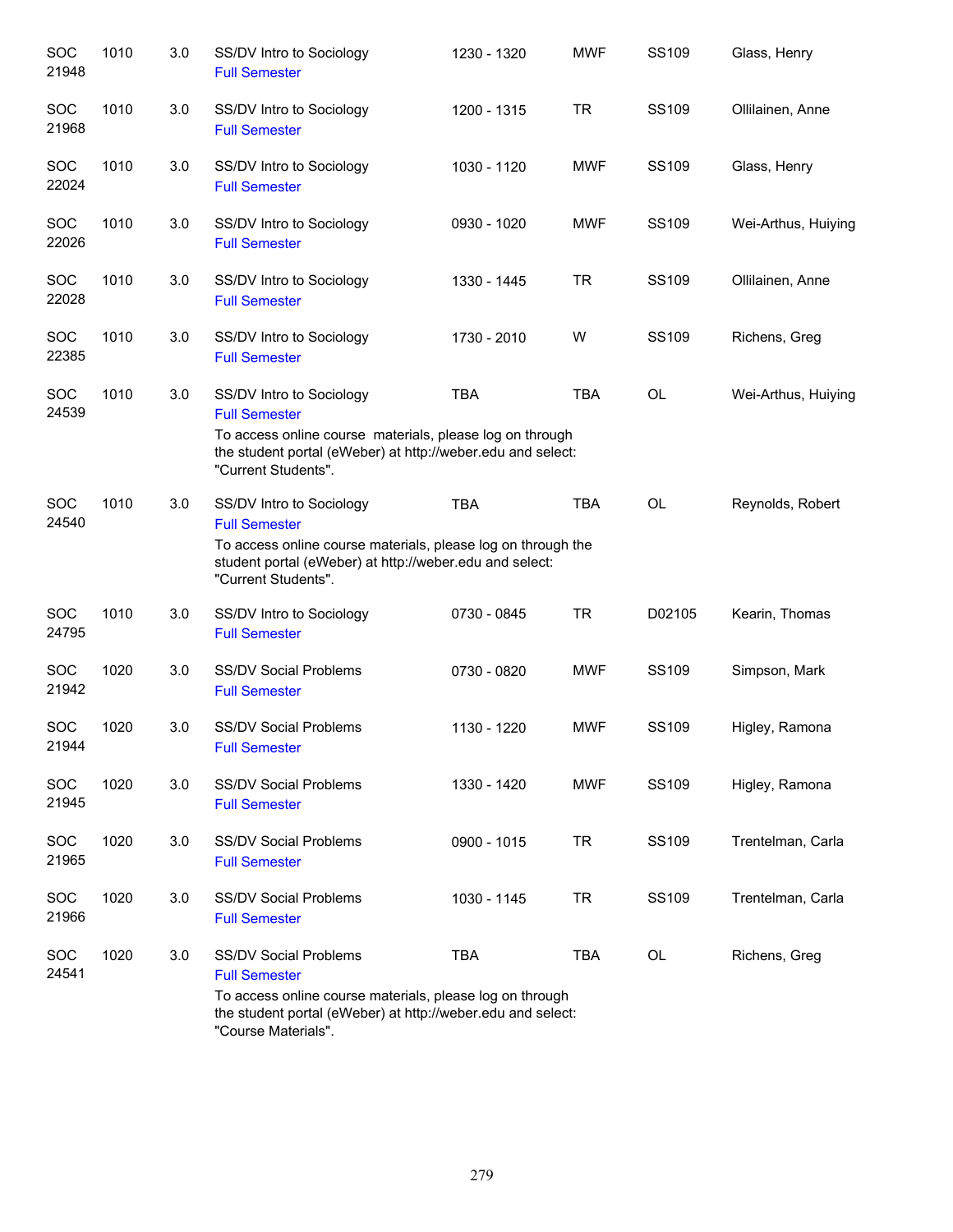| SOC<br>24542        | 1020 | 3.0 | SS/DV Social Problems<br><b>Full Semester</b>                                                                                                                                                                                                                                                                                            | <b>TBA</b>  | <b>TBA</b>   | OL           | Higley, Ramona      |
|---------------------|------|-----|------------------------------------------------------------------------------------------------------------------------------------------------------------------------------------------------------------------------------------------------------------------------------------------------------------------------------------------|-------------|--------------|--------------|---------------------|
|                     |      |     | To access onlince course materials, please log on through<br>the student portal (eWeber) at http://weber.edu and select:<br>"Current Students".                                                                                                                                                                                          |             |              |              |                     |
| SOC<br>24796        | 1020 | 3.0 | SS/DV Social Problems<br><b>Full Semester</b>                                                                                                                                                                                                                                                                                            | 0900 - 1015 | <b>TR</b>    | D02105       | Kearin, Thomas      |
| SOC<br>21951        | 3000 | 3.0 | Social Psychology<br><b>Full Semester</b>                                                                                                                                                                                                                                                                                                | 0830 - 0920 | <b>MWF</b>   | <b>SS44</b>  | Glass, Henry        |
| SOC<br>21969        | 3030 | 3.0 | <b>Classical Sociological Theory</b><br><b>Full Semester</b>                                                                                                                                                                                                                                                                             | 1730 - 2010 | W            | <b>SS113</b> | Wei-Arthus, Huiying |
| SOC<br>21978        | 3030 | 3.0 | <b>Classical Sociological Theory</b><br><b>Full Semester</b>                                                                                                                                                                                                                                                                             | 1030 - 1145 | <b>TR</b>    | <b>SS44</b>  | Reynolds, Robert    |
| SOC<br>24598        | 3110 | 3.0 | Sociology Of Family<br><b>Full Semester</b>                                                                                                                                                                                                                                                                                              | 1630 - 1910 | $\mathsf{R}$ | <b>PS</b>    | Blake, Spencer      |
| SOC<br>21954        | 3130 | 3.0 | Sociology of Gender<br><b>Full Semester</b>                                                                                                                                                                                                                                                                                              | 0930 - 1020 | <b>MWF</b>   | <b>SS44</b>  | Ollilainen, Anne    |
| SOC<br>21971        | 3270 | 3.0 | Criminology<br><b>Full Semester</b>                                                                                                                                                                                                                                                                                                      | 0730 - 0845 | <b>TR</b>    | SS113        | Glass, Henry        |
| SOC<br>24599        | 3270 | 3.0 | Criminology<br><b>Full Semester</b>                                                                                                                                                                                                                                                                                                      | 1930 - 2210 | R            | <b>PS</b>    | Blake, Spencer      |
| SOC<br>21973        | 3400 | 3.0 | Social Change and Soc Movement<br><b>Full Semester</b>                                                                                                                                                                                                                                                                                   | 0900 - 1015 | <b>TR</b>    | SS113        | Wei-Arthus, Huiying |
| SOC<br>21959        | 3430 | 3.0 | Medicine & Healthcare in Socie<br><b>Full Semester</b>                                                                                                                                                                                                                                                                                   | 1130 - 1220 | <b>MWF</b>   | SS113        | Trentelman, Carla   |
| SOC<br>21962        | 3600 | 3.0 | <b>SI CBL-Social Statistics</b><br><b>Full Semester</b><br>CBL stands for Community-Based Learning which means that students engage<br>in meaningful community service that is connected to specific course objectives.<br>See http://www.weber.edu/CommunityInvolvement/CBL_Designation.html for a                                      | 1230 - 1320 | <b>MWF</b>   | <b>SS44</b>  | Reynolds, Robert    |
| SOC<br>21977        | 3600 | 3.0 | full list of CBL designated courses.<br><b>Social Statistics</b><br><b>Full Semester</b>                                                                                                                                                                                                                                                 | 1730 - 2010 | Т            | <b>SS44</b>  | Reynolds, Robert    |
| SOC<br>21976        | 3660 | 3.0 | SI CBL-Sociological Research<br><b>Full Semester</b><br>CBL stands for Community-Based Learning which means that students engage<br>in meaningful community service that is connected to specific course objectives.<br>See http://www.weber.edu/CommunityInvolvement/CBL_Designation.html for a<br>full list of CBL designated courses. | 1200 - 1315 | <b>TR</b>    | <b>SS44</b>  | Kowalewski, Brenda  |
| <b>SOC</b><br>21957 | 3840 | 3.0 | Cities and Urban Life<br><b>Full Semester</b>                                                                                                                                                                                                                                                                                            | 1030 - 1120 | MWF          | SS113        | Higley, Ramona      |
| <b>SOC</b><br>21975 | 4030 | 3.0 | Contemporary Soc Theory<br><b>Full Semester</b>                                                                                                                                                                                                                                                                                          | 1030 - 1145 | <b>TR</b>    | SS113        | Wei-Arthus, Huiying |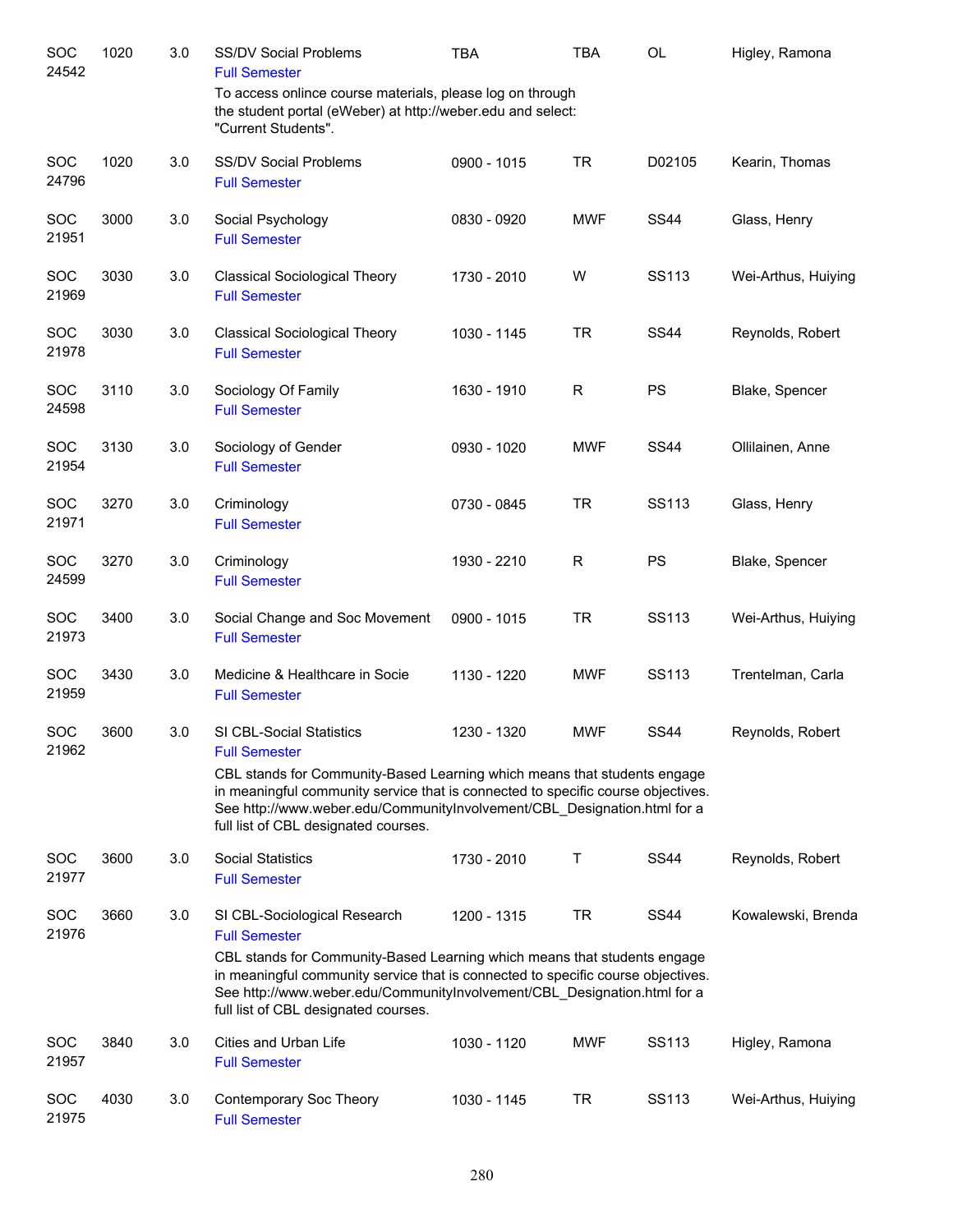| SOC<br>24797         | 4270 | 3.0 | Sociology Of Law<br><b>Full Semester</b>                                                                                                                                                                                                                                                                                                                                                                                                    | 1730 - 2010                               | $\mathsf T$ | N <sub>12</sub> | Kearin, Thomas    |
|----------------------|------|-----|---------------------------------------------------------------------------------------------------------------------------------------------------------------------------------------------------------------------------------------------------------------------------------------------------------------------------------------------------------------------------------------------------------------------------------------------|-------------------------------------------|-------------|-----------------|-------------------|
| <b>SOC</b><br>21438  | 4830 | 1.0 | Readings and/or Projects<br><b>Full Semester</b>                                                                                                                                                                                                                                                                                                                                                                                            | <b>TBA</b>                                | <b>TBA</b>  |                 | Ollilainen, Anne  |
| <b>SOC</b><br>21439  | 4830 | 2.0 | Readings and/or Projects<br><b>Full Semester</b>                                                                                                                                                                                                                                                                                                                                                                                            | <b>TBA</b>                                | <b>TBA</b>  |                 | Ollilainen, Anne  |
| <b>SOC</b><br>21440  | 4830 | 3.0 | Readings and/or Projects<br><b>Full Semester</b>                                                                                                                                                                                                                                                                                                                                                                                            | <b>TBA</b>                                | <b>TBA</b>  |                 | Ollilainen, Anne  |
| <b>SOC</b><br>21441  | 4890 | 1.0 | Internship<br><b>Full Semester</b>                                                                                                                                                                                                                                                                                                                                                                                                          | <b>TBA</b>                                | <b>TBA</b>  |                 | Reynolds, Robert  |
| <b>SOC</b><br>21442  | 4890 | 2.0 | Internship<br><b>Full Semester</b>                                                                                                                                                                                                                                                                                                                                                                                                          | <b>TBA</b>                                | <b>TBA</b>  |                 | Reynolds, Robert  |
| <b>SOC</b><br>21443  | 4890 | 3.0 | Internship<br><b>Full Semester</b>                                                                                                                                                                                                                                                                                                                                                                                                          | <b>TBA</b>                                | <b>TBA</b>  |                 | Reynolds, Robert  |
| <b>SOC</b><br>21444  | 4890 | 4.0 | Internship<br><b>Full Semester</b>                                                                                                                                                                                                                                                                                                                                                                                                          | <b>TBA</b>                                | <b>TBA</b>  |                 | Reynolds, Robert  |
| <b>SOC</b><br>21445  | 4890 | 5.0 | Internship<br><b>Full Semester</b>                                                                                                                                                                                                                                                                                                                                                                                                          | <b>TBA</b>                                | <b>TBA</b>  |                 | Reynolds, Robert  |
| <b>SOC</b><br>21446  | 4890 | 6.0 | Internship<br><b>Full Semester</b>                                                                                                                                                                                                                                                                                                                                                                                                          | <b>TBA</b>                                | <b>TBA</b>  |                 | Reynolds, Robert  |
| <b>SOC</b><br>25659  | 4890 | 3.0 | Internship<br><b>Block 2</b><br>To access the online course materials, please log in through<br>the student portal (eWeber) at http://weber.edu                                                                                                                                                                                                                                                                                             | <b>TBA</b>                                | <b>TBA</b>  | OL              | Reynolds, Robert  |
| <b>SOC</b><br>21963  | 4900 | 3.0 | Senior Capstone Course<br><b>Full Semester</b>                                                                                                                                                                                                                                                                                                                                                                                              | 1230 - 1320                               | <b>MWF</b>  | SS113           | Trentelman, Carla |
| SOC<br>24516         | 4920 | 1.0 | <b>Families Alive Conference</b><br><b>Block 1</b><br>Families Alive Conference held October 13-15, 2011. Must<br>attend entire conference in order to receive credit. Cost<br>includes breakfast both days and lunch on Friday.<br>Assignments will be required to earn credit. Assignment<br>requirements will be available Thursday night and Friday<br>morning. For more information contact Continuing Education<br>at (801) 626-6600. | 0730 - 1630<br>0730 - 1430<br>1930 - 2130 | F<br>S<br>R |                 | Merrill, Chloe    |
| <b>SPAN</b><br>22838 | 1010 | 3.0 | First Year Spanish I<br><b>Full Semester</b><br>Course Fee \$6.00                                                                                                                                                                                                                                                                                                                                                                           | 0730 - 0820                               | <b>MWF</b>  | EH115           | Maw, Trenton      |
| <b>SPAN</b><br>22844 | 1010 | 3.0 | First Year Spanish I<br><b>Full Semester</b><br>Course Fee \$6.00                                                                                                                                                                                                                                                                                                                                                                           | 0830 - 0920                               | <b>MWF</b>  | EH115           | Giralt, Alicia    |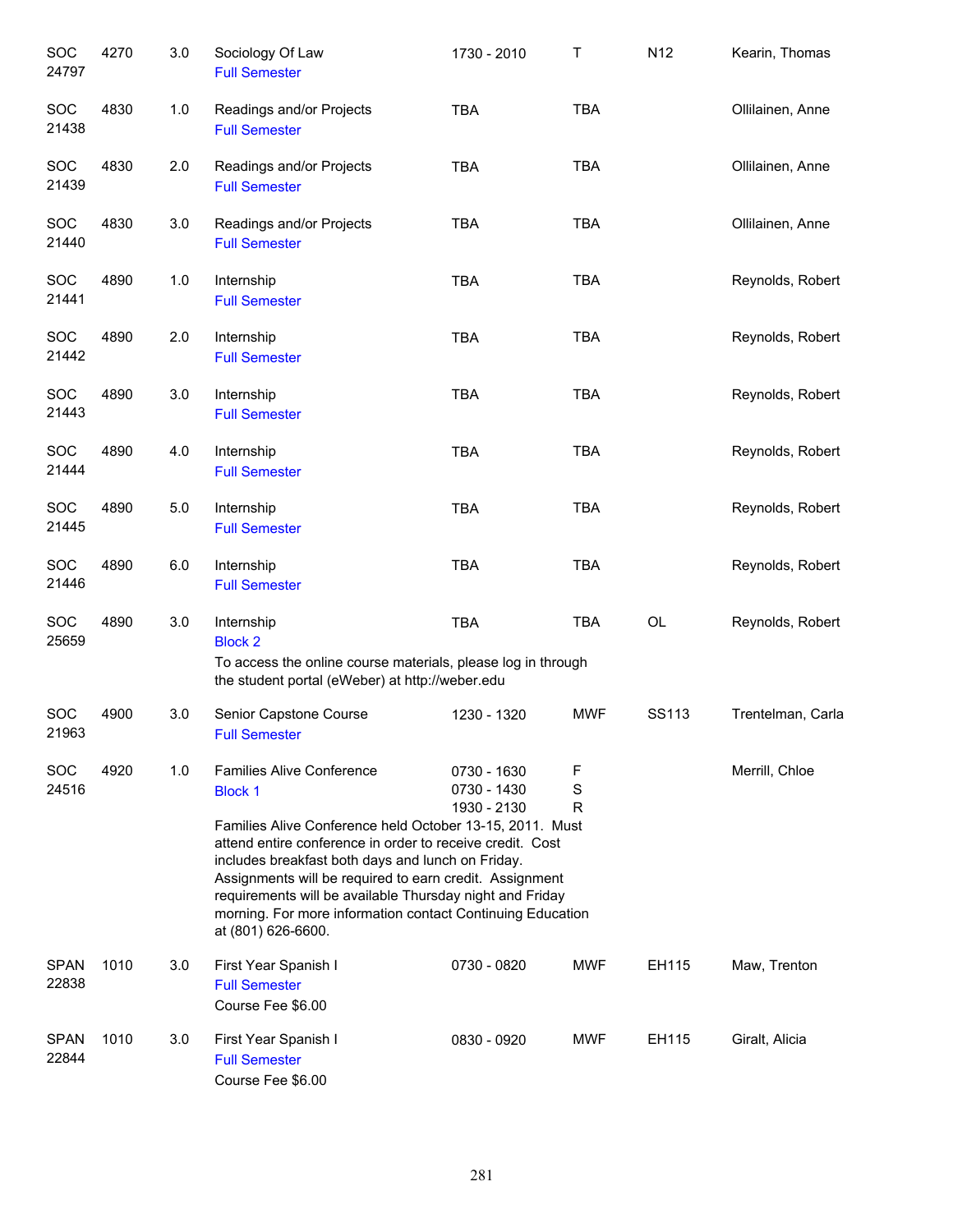| <b>SPAN</b><br>22848 | 1010 | 3.0 | First Year Spanish I<br><b>Full Semester</b><br>Course Fee \$6.00  | 0930 - 1020 | <b>MWF</b> | EH115  | Batista, Diego   |
|----------------------|------|-----|--------------------------------------------------------------------|-------------|------------|--------|------------------|
| <b>SPAN</b><br>22849 | 1010 | 3.0 | First Year Spanish I<br><b>Full Semester</b><br>Course Fee \$6.00  | 1030 - 1120 | <b>MWF</b> | EH115  | Stokes, Jeffery  |
| <b>SPAN</b><br>22850 | 1010 | 3.0 | First Year Spanish I<br><b>Full Semester</b><br>Course Fee \$6.00  | 1030 - 1120 | <b>MWF</b> | EH104  | Asensio, Isabel  |
| <b>SPAN</b><br>22852 | 1010 | 3.0 | First Year Spanish I<br><b>Full Semester</b><br>Course Fee \$6.00  | 1230 - 1320 | <b>MWF</b> | EH115  | Batista, Diego   |
| <b>SPAN</b><br>22853 | 1010 | 3.0 | First Year Spanish I<br><b>Full Semester</b><br>Course Fee \$6.00  | 1900 - 2015 | <b>TR</b>  | EH106  | Nebeker, Jared   |
| <b>SPAN</b><br>22856 | 1010 | 3.0 | First Year Spanish I<br><b>Full Semester</b><br>Course Fee \$6.00  | 1730 - 1845 | MW         | EH106  | Knudsen, Tyson   |
| <b>SPAN</b><br>22893 | 1010 | 3.0 | First Year Spanish I<br><b>Full Semester</b><br>Course Fee \$6.00  | 1900 - 2015 | <b>MW</b>  | D02325 | Michalek, Vanesa |
| <b>SPAN</b><br>22858 | 1020 | 3.0 | First Year Spanish II<br><b>Full Semester</b><br>Course Fee \$6.00 | 0830 - 0920 | <b>MWF</b> | EH106  | Compton, Greg    |
| <b>SPAN</b><br>22862 | 1020 | 3.0 | First Year Spanish II<br><b>Full Semester</b><br>Course Fee \$6.00 | 1130 - 1220 | <b>MWF</b> | EH117  | Jasmer, Dolores  |
| <b>SPAN</b><br>22864 | 1020 | 3.0 | First Year Spanish II<br><b>Full Semester</b><br>Course Fee \$6.00 | 1230 - 1320 | <b>MWF</b> | EH104  | Jasmer, Dolores  |
| <b>SPAN</b><br>22867 | 2010 | 3.0 | Second Year Spanish I<br><b>Full Semester</b><br>Course Fee \$6.00 | 0930 - 1020 | <b>MWF</b> | EH106  | Fielding, Maria  |
| <b>SPAN</b><br>22869 | 2010 | 3.0 | Second Year Spanish I<br><b>Full Semester</b><br>Course Fee \$6.00 | 0830 - 0920 | MWF        | EH116  | Jasmer, Dolores  |
| <b>SPAN</b><br>22872 | 2010 | 3.0 | Second Year Spanish I<br><b>Full Semester</b><br>Course Fee \$6.00 | 1730 - 1845 | <b>TR</b>  | EH106  | Nebeker, Jared   |
| <b>SPAN</b><br>22897 | 2010 | 3.0 | Second Year Spanish I<br><b>Full Semester</b><br>Course Fee \$6.00 | 1730 - 1845 | MW         | D02325 | Michalek, Vanesa |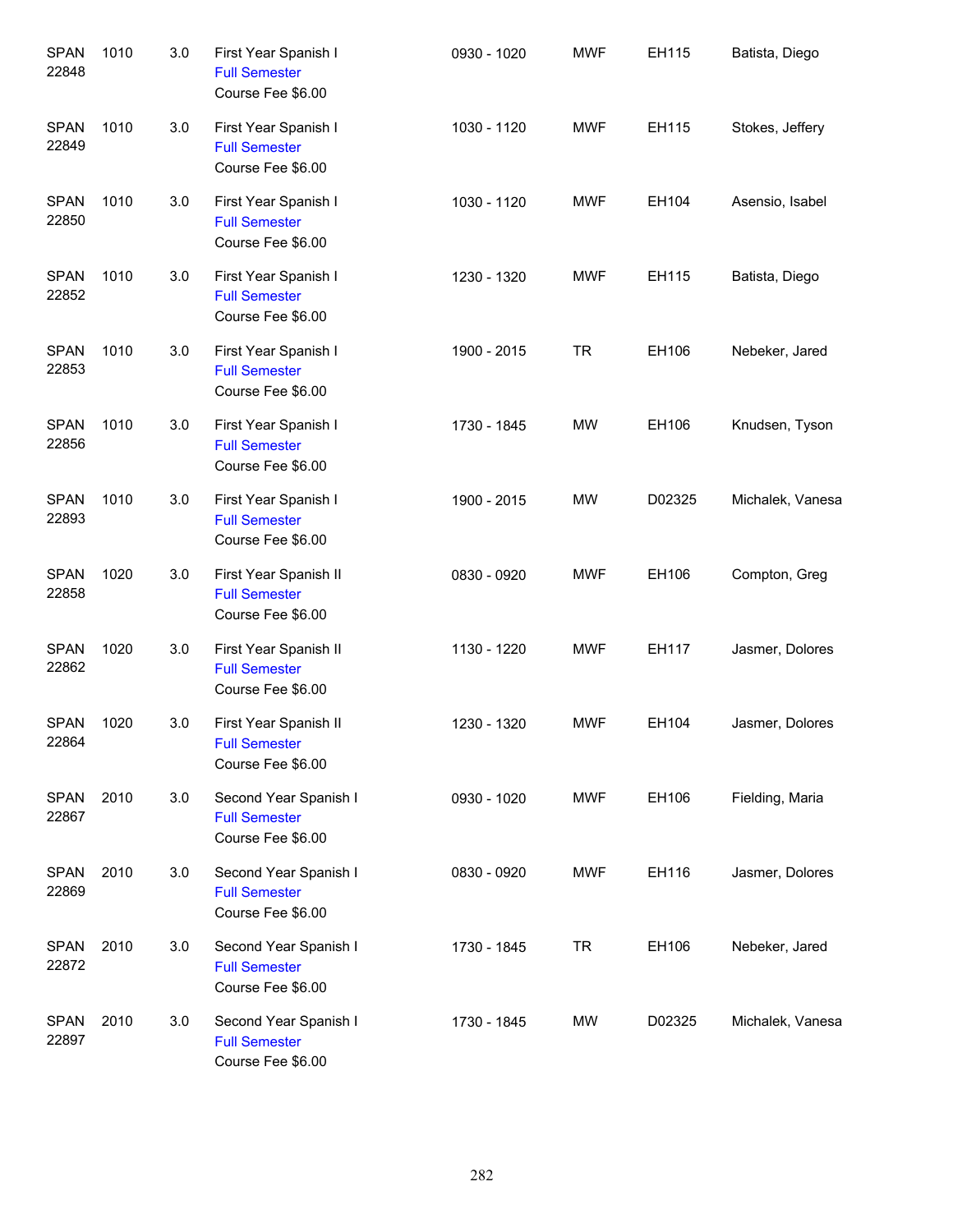| <b>SPAN</b><br>22908 | 2020 | 3.0 | HU Second Year Spanish II<br><b>Full Semester</b><br>Course Fee \$6.00                                                                                                                                                  | 0830 - 0920 | <b>MWF</b> | EH117     | Norseth, Marianna |
|----------------------|------|-----|-------------------------------------------------------------------------------------------------------------------------------------------------------------------------------------------------------------------------|-------------|------------|-----------|-------------------|
| <b>SPAN</b><br>22918 | 2020 | 3.0 | HU Second Year Spanish II<br><b>Full Semester</b><br>Course Fee \$6.00                                                                                                                                                  | 1130 - 1220 | <b>MWF</b> | EH104     | Maughan, Rona Lee |
| <b>SPAN</b><br>22909 | 2030 | 3.0 | Second Year Language Review<br><b>Full Semester</b>                                                                                                                                                                     | 1030 - 1120 | <b>MWF</b> | EH117     | Compton, Greg     |
| <b>SPAN</b><br>22920 | 3000 | 3.0 | <b>Proficiency Development</b><br><b>Full Semester</b><br>Course Fee \$6.00                                                                                                                                             | 1030 - 1145 | <b>TR</b>  | EH115     | Stokes, Jeffery   |
| <b>SPAN</b><br>22960 | 3060 | 3.0 | Grammar & Composition<br><b>Full Semester</b><br>Course Fee \$6.00                                                                                                                                                      | 0830 - 0920 | <b>MWF</b> | EH104     | Bergeson, Craig   |
| <b>SPAN</b><br>22961 | 3060 | 3.0 | <b>Grammar &amp; Composition</b><br><b>Full Semester</b><br>Course Fee \$6.00                                                                                                                                           | 0900 - 1015 | <b>TR</b>  | EH116     | Batista, Diego    |
| <b>SPAN</b><br>22963 | 3060 | 3.0 | Grammar & Composition<br><b>Full Semester</b><br>Course Fee \$6.00                                                                                                                                                      | 0900 - 1015 | <b>TR</b>  | EH104     | Mathews, Thomas   |
| SPAN<br>22965        | 3060 | 3.0 | Grammar & Composition<br><b>Full Semester</b><br>Course Fee \$6.00                                                                                                                                                      | 1030 - 1145 | <b>TR</b>  | EH116     | Norseth, Marianna |
| SPAN<br>22967        | 3060 | 3.0 | Grammar & Composition<br><b>Full Semester</b><br>Course Fee \$6.00                                                                                                                                                      | 1200 - 1315 | <b>TR</b>  | EH105     | Norseth, Marianna |
| <b>SPAN</b><br>22969 | 3060 | 3.0 | Grammar & Composition<br><b>Full Semester</b><br>Course Fee \$6.00                                                                                                                                                      | 1730 - 2010 | Τ          | EH115     | Myers, Christina  |
| <b>SPAN</b><br>23054 | 3060 | 3.0 | Grammar & Composition<br><b>Full Semester</b><br>To access the online course materials, please log in through<br>the student portal (eWeber) at http://weber.edu and select:<br>"current students"<br>Course Fee \$6.00 | <b>TBA</b>  | <b>TBA</b> | <b>OL</b> | Fielding, Maria   |
| <b>SPAN</b><br>22971 | 3160 | 3.0 | Introduction to Literature<br><b>Full Semester</b><br>Course Fee \$6.00                                                                                                                                                 | 0830 - 0920 | <b>MWF</b> | EH105     | Fielding, Maria   |
| <b>SPAN</b><br>22972 | 3160 | 3.0 | Introduction to Literature<br><b>Full Semester</b><br>Course Fee \$6.00                                                                                                                                                 | 0930 - 1020 | <b>MWF</b> | EH104     | Asensio, Isabel   |
| <b>SPAN</b><br>22974 | 3160 | 3.0 | Introduction to Literature<br><b>Full Semester</b><br>Course Fee \$6.00                                                                                                                                                 | 1730 - 2010 | W          | EH219     | Myers, Christina  |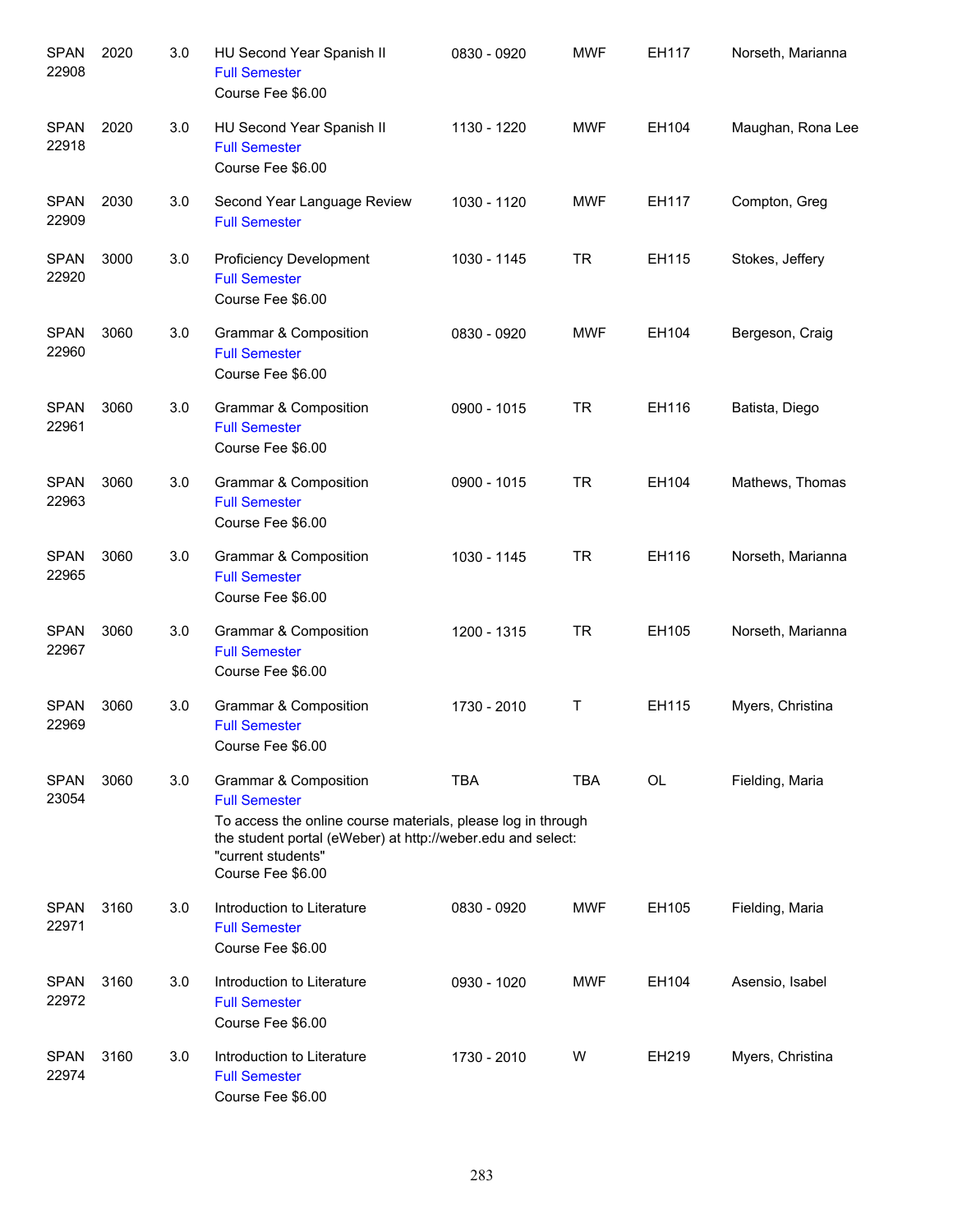| <b>SPAN</b><br>22979 | 3220 | 3.0 | Phonetics & Phonology<br><b>Full Semester</b><br>Course Fee \$6.00                                                                                                                                                                                                                                                                                | 0830 - 0920 | <b>MWF</b> | EH118     | Mathews, Thomas   |
|----------------------|------|-----|---------------------------------------------------------------------------------------------------------------------------------------------------------------------------------------------------------------------------------------------------------------------------------------------------------------------------------------------------|-------------|------------|-----------|-------------------|
| <b>SPAN</b><br>22975 | 3320 | 3.0 | <b>Advanced Conversation</b><br><b>Full Semester</b><br>Course Fee \$6.00                                                                                                                                                                                                                                                                         | 1030 - 1145 | TR         | EH104     | Mathews, Thomas   |
| <b>SPAN</b><br>22980 | 3360 | 3.0 | <b>Advanced Grammar</b><br><b>Full Semester</b><br>Course Fee \$6.00                                                                                                                                                                                                                                                                              | 1230 - 1320 | <b>MWF</b> | EH118     | Stokes, Jeffery   |
| <b>SPAN</b><br>22983 | 3550 | 3.0 | Cultural Heritage of Spain<br><b>Full Semester</b><br>Course Fee \$6.00                                                                                                                                                                                                                                                                           | 0930 - 1020 | <b>MWF</b> | EH118     | Bergeson, Craig   |
| <b>SPAN</b><br>22977 | 3560 | 3.0 | Cultural Heritage Latin Amer.<br><b>Full Semester</b><br>Course Fee \$6.00                                                                                                                                                                                                                                                                        | 1130 - 1220 | <b>MWF</b> | EH115     | Batista, Diego    |
| <b>SPAN</b><br>22913 | 3570 | 3.0 | Latin American Myths & Legends<br><b>Full Semester</b><br>To access the online course materials, please log in through<br>the student portal (eWeber) at http://weber.edu and select:<br>"current students"<br>Course Fee \$6.00                                                                                                                  | <b>TBA</b>  | <b>TBA</b> | <b>OL</b> | Maughan, Rona Lee |
| <b>SPAN</b><br>23316 | 3570 | 3.0 | Quest for Justice in Film<br><b>Full Semester</b><br>Writing intensive; required films rated G through R<br>Course Fee \$6.00                                                                                                                                                                                                                     | 1730 - 2010 | W          | EH115     | Stokes, Jeffery   |
| <b>SPAN</b><br>23028 | 3610 | 3.0 | Early Latin American Lit.<br><b>Full Semester</b><br>Course Fee \$6.00                                                                                                                                                                                                                                                                            | 0900 - 1015 | <b>TR</b>  | EH118     | Giralt, Alicia    |
| <b>SPAN</b><br>22985 | 3710 | 3.0 | Business Language I<br><b>Full Semester</b><br>Course Fee \$6.00                                                                                                                                                                                                                                                                                  | 1030 - 1115 | <b>TR</b>  | EH118     | Giralt, Alicia    |
| <b>SPAN</b><br>23029 | 3720 | 3.0 | <b>CBL-Spanish for Medical Person</b><br><b>Full Semester</b><br>CBL stands for Community-Based Learning which means that students engage<br>in meaningful community service that is connected to specific course objectives.<br>See http://www.weber.edu/CommunityInvolvement/CBL_Designation.html for a<br>full list of CBL designated courses. | 1200 - 1315 | <b>TR</b>  | EH118     | Giralt, Alicia    |
| <b>SPAN</b><br>23122 | 4740 | 3.0 | Translation/Interpreting II<br><b>Full Semester</b><br>Course Fee \$6.00                                                                                                                                                                                                                                                                          | 0900 - 1015 | TR         | EH115     | Asensio, Isabel   |
| <b>SPAN</b><br>24862 | 4830 | 1.0 | <b>Directed Readings</b><br><b>Full Semester</b>                                                                                                                                                                                                                                                                                                  | <b>TBA</b>  | <b>TBA</b> |           | Mathews, Thomas   |
| <b>SPAN</b><br>25561 | 4830 | 3.0 | <b>Directed Readings</b><br><b>Full Semester</b>                                                                                                                                                                                                                                                                                                  | <b>TBA</b>  | <b>TBA</b> |           | Mathews, Thomas   |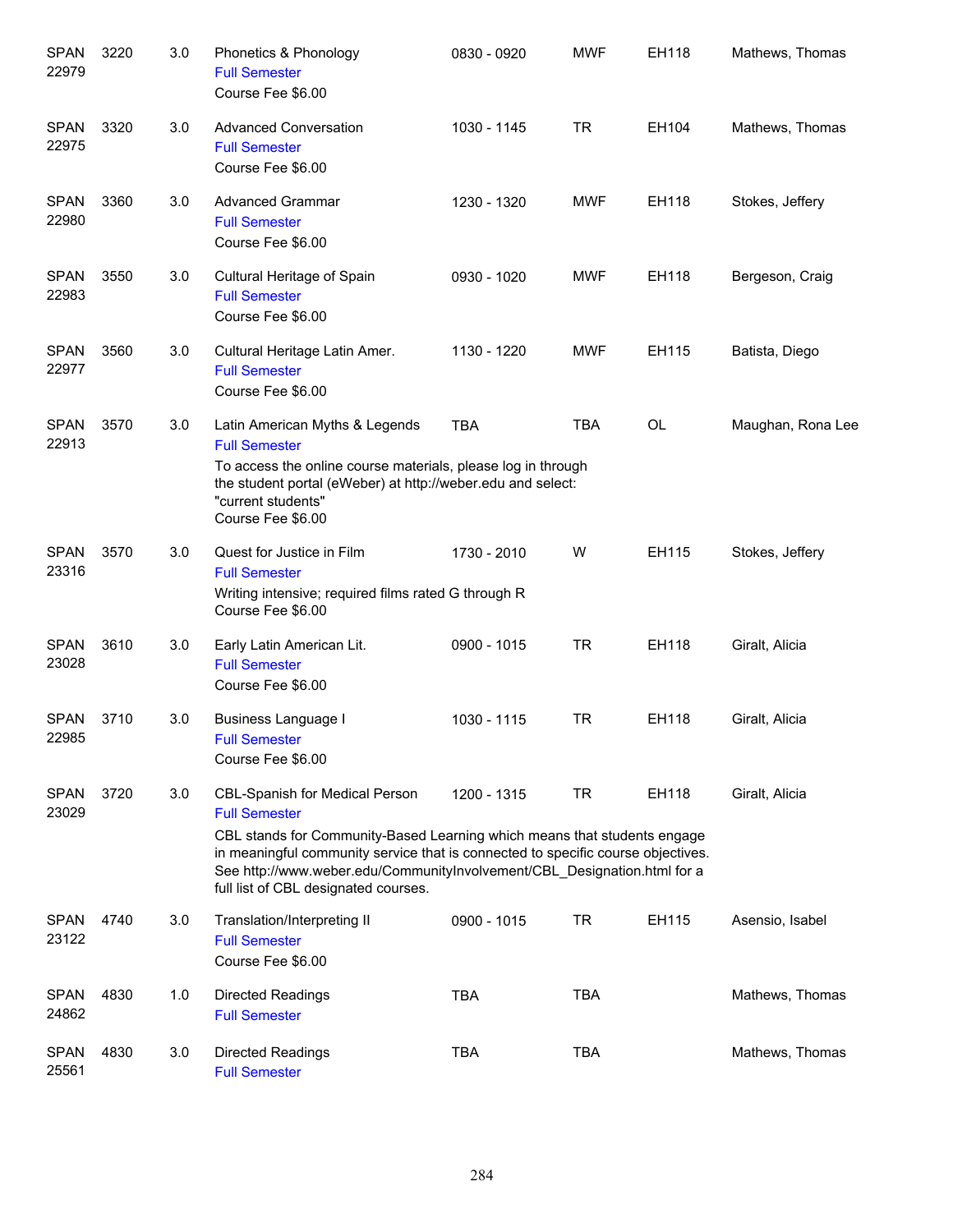| <b>SST</b><br>20203 | 1143 | $3.0\,$ | <b>Fundamental Selling Techniques</b><br><b>Full Semester</b>                                                                                                                                                      | 0900 - 1015 | <b>TR</b>  | ET128         | Border, Tim        |
|---------------------|------|---------|--------------------------------------------------------------------------------------------------------------------------------------------------------------------------------------------------------------------|-------------|------------|---------------|--------------------|
| <b>SST</b><br>20204 | 1143 | 3.0     | <b>Fundamental Selling Techniques</b><br><b>Full Semester</b>                                                                                                                                                      | 0830 - 0920 | <b>MWF</b> | <b>TE202N</b> | Grunander, Carl    |
| <b>SST</b><br>21535 | 1143 | 3.0     | <b>Fundamental Selling Techniques</b><br><b>Full Semester</b><br>To access the online course materials, please log in through<br>the student portal (eWeber) at http://weber.edu and select:<br>"current students" | <b>TBA</b>  | <b>TBA</b> | <b>OL</b>     | Litchford, Charles |
| <b>SST</b><br>21540 | 1143 | 3.0     | <b>Fundamental Selling Techniques</b><br><b>Full Semester</b><br>To access the online course materials, please log in through<br>the student portal (eWeber) at http://weber.edu and select:<br>"current students" | TBA         | <b>TBA</b> | <b>OL</b>     | Litchford, Charles |
| <b>SST</b><br>20205 | 1303 | 3.0     | <b>Distribution Principles</b><br><b>Full Semester</b>                                                                                                                                                             | 0830 - 0920 | <b>MWF</b> | <b>TE102C</b> | Eichmeier, Steven  |
| <b>SST</b><br>21544 | 1303 | 3.0     | <b>Distribution Principles</b><br><b>Full Semester</b><br>To access the online course materials, please log in through<br>the student portal (eWeber) at http://weber.edu and select:<br>"current students"        | <b>TBA</b>  | <b>TBA</b> | <b>OL</b>     | Eichmeier, Steven  |
| <b>SST</b><br>21547 | 1303 | 3.0     | <b>Distribution Principles</b><br><b>Full Semester</b><br>To access the online course materials, please log in through<br>the student portal (eWeber) at http://weber.edu and select:<br>"current students"        | <b>TBA</b>  | <b>TBA</b> | <b>OL</b>     | Summers, Kent      |
| <b>SST</b><br>20206 | 1401 | 1.0     | Intoduction to SST<br><b>Full Semester</b>                                                                                                                                                                         | 1130 - 1220 | W          | <b>TE102C</b> | Eichmeier, Steven  |
| <b>SST</b><br>21548 | 1401 | 1.0     | Intoduction to SST<br><b>Full Semester</b><br>To access the online course materials, please log in through<br>the student portal (eWeber) at http://weber.edu and select:<br>"current students"                    | <b>TBA</b>  | <b>TBA</b> | <b>OL</b>     | Eichmeier, Steven  |
| <b>SST</b><br>20207 | 1503 | 3.0     | Intro to Fashion Merchandising<br><b>Full Semester</b>                                                                                                                                                             | 0930 - 1020 | <b>MWF</b> | <b>TE102C</b> | Cooper, Desiree    |
| <b>SST</b><br>21555 | 1503 | 3.0     | Intro to Fashion Merchandising<br><b>Full Semester</b><br>To access the online course materials, please log in through<br>the student portal (eWeber) at http://weber.edu and select:<br>"current students"        | <b>TBA</b>  | <b>TBA</b> | OL            | Cooper, Desiree    |
| SST<br>20216        | 1890 | 1.0     | Work Experience<br><b>Full Semester</b>                                                                                                                                                                            | <b>TBA</b>  | <b>TBA</b> |               | Eichmeier, Steven  |
| SST<br>20218        | 1890 | 2.0     | <b>Work Experience</b><br><b>Full Semester</b>                                                                                                                                                                     | <b>TBA</b>  | <b>TBA</b> |               | Eichmeier, Steven  |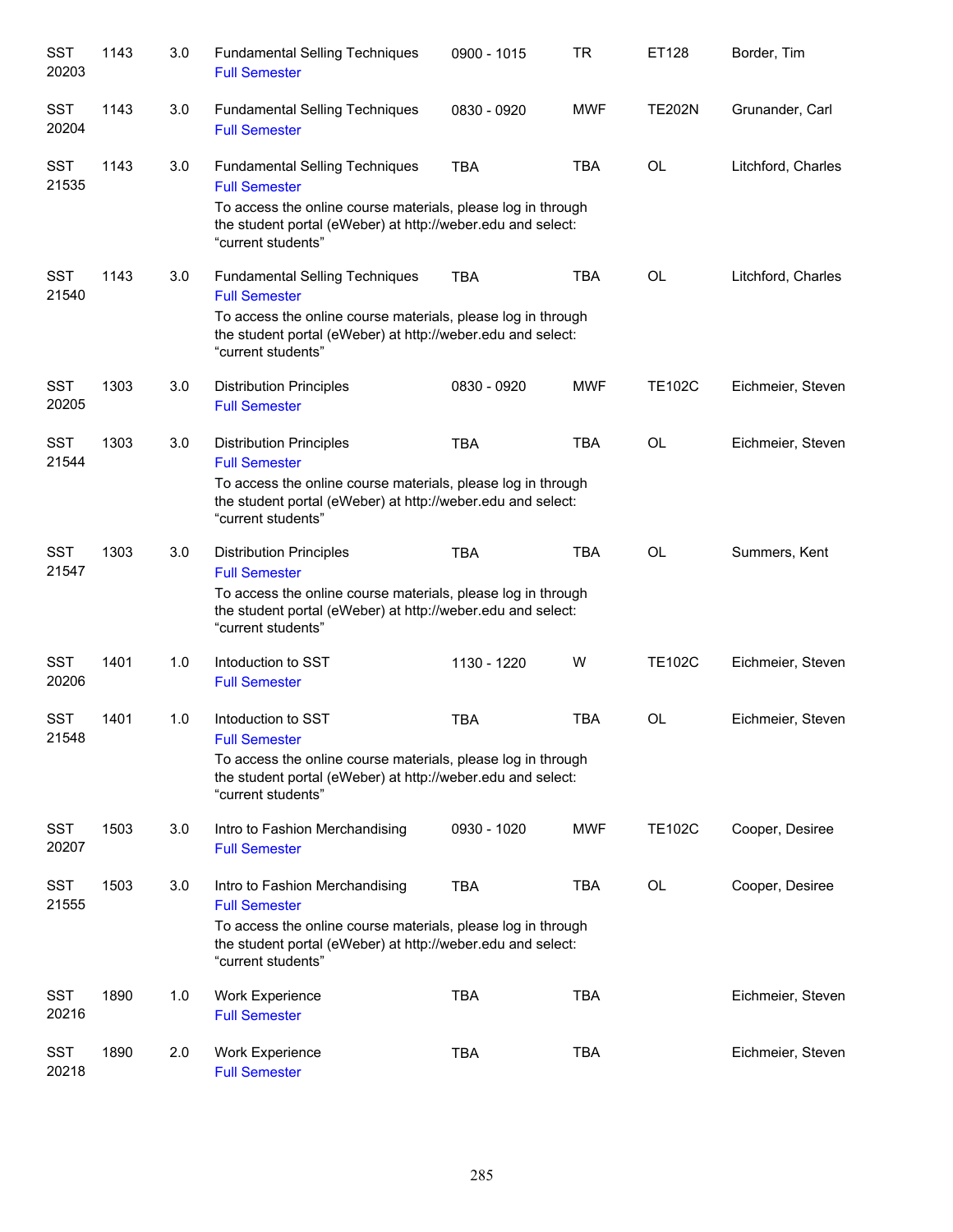| SST<br>21558        | 2182 | 2.0 | <b>Credit and Collection Methods</b><br><b>Full Semester</b>                                                                                      | TBA         | <b>TBA</b> | <b>OL</b>     | Hardman, David     |
|---------------------|------|-----|---------------------------------------------------------------------------------------------------------------------------------------------------|-------------|------------|---------------|--------------------|
|                     |      |     | To access the online course materials, please log in through<br>the student portal (eWeber) at http://weber.edu and select:<br>"current students" |             |            |               |                    |
| <b>SST</b><br>20264 | 2383 | 3.0 | Retail Merchandising/Buying Me<br><b>Full Semester</b>                                                                                            | 1030 - 1120 | <b>MWF</b> | ET128         | Jonsson, Jo Ellen  |
| <b>SST</b><br>21559 | 2383 | 3.0 | Retail Merchandising/Buying Me<br><b>Full Semester</b>                                                                                            | <b>TBA</b>  | <b>TBA</b> | <b>OL</b>     | Jonsson, Jo Ellen  |
|                     |      |     | To access the online course materials, please log in through<br>the student portal (eWeber) at http://weber.edu and select:<br>"current students" |             |            |               |                    |
| <b>SST</b><br>21560 | 2443 | 3.0 | <b>Advertising Methods</b><br><b>Full Semester</b>                                                                                                | <b>TBA</b>  | <b>TBA</b> | <b>OL</b>     | Grunander, Carl    |
|                     |      |     | To access the online course materials, please log in through<br>the student portal (eWeber) at http://weber.edu and select:<br>"current students" |             |            |               |                    |
| <b>SST</b><br>20212 | 2603 | 3.0 | <b>Advanced Selling Techniques</b><br><b>Full Semester</b>                                                                                        | 0930 - 1020 | <b>MWF</b> | ET128         | Grunander, Carl    |
| <b>SST</b><br>21561 | 2603 | 3.0 | <b>Advanced Selling Techniques</b><br><b>Full Semester</b>                                                                                        | <b>TBA</b>  | <b>TBA</b> | <b>OL</b>     | Litchford, Charles |
|                     |      |     | To access the online course materials, please log in through<br>the student portal (eWeber) at http://weber.edu and select:<br>"current students" |             |            |               |                    |
| <b>SST</b><br>21562 | 2603 | 3.0 | <b>Advanced Selling Techniques</b><br><b>Full Semester</b>                                                                                        | <b>TBA</b>  | <b>TBA</b> | <b>OL</b>     | Litchford, Charles |
|                     |      |     | To access the online course materials, please log in through<br>the student portal (eWeber) at http://weber.edu and select:<br>"current students" |             |            |               |                    |
| <b>SST</b><br>21563 | 2703 | 3.0 | Internet Sales and Service<br><b>Full Semester</b>                                                                                                | <b>TBA</b>  | <b>TBA</b> | <b>OL</b>     | Burgess, Cheryl    |
|                     |      |     | To access the online course materials, please log in through<br>the student portal (eWeber) at http://weber.edu and select:<br>"current students" |             |            |               |                    |
| <b>SST</b><br>20265 | 2890 | 1.0 | Work Experience II<br><b>Full Semester</b>                                                                                                        | <b>TBA</b>  | <b>TBA</b> |               | Eichmeier, Steven  |
| <b>SST</b><br>20266 | 2890 | 2.0 | Work Experience II<br><b>Full Semester</b>                                                                                                        | <b>TBA</b>  | <b>TBA</b> |               | Eichmeier, Steven  |
| <b>SST</b><br>20267 | 3103 | 3.0 | Sales Personalities & Profiles<br><b>Full Semester</b>                                                                                            | 1030 - 1145 | <b>TR</b>  | <b>TE202N</b> | Jonsson, Jo Ellen  |
| <b>SST</b><br>21564 | 3103 | 3.0 | Sales Personalities & Profiles<br><b>Full Semester</b>                                                                                            | <b>TBA</b>  | <b>TBA</b> | OL            | Litchford, Charles |
|                     |      |     | To access the online course materials, please log in through<br>the student portal (eWeber) at http://weber.edu and select:<br>"current students" |             |            |               |                    |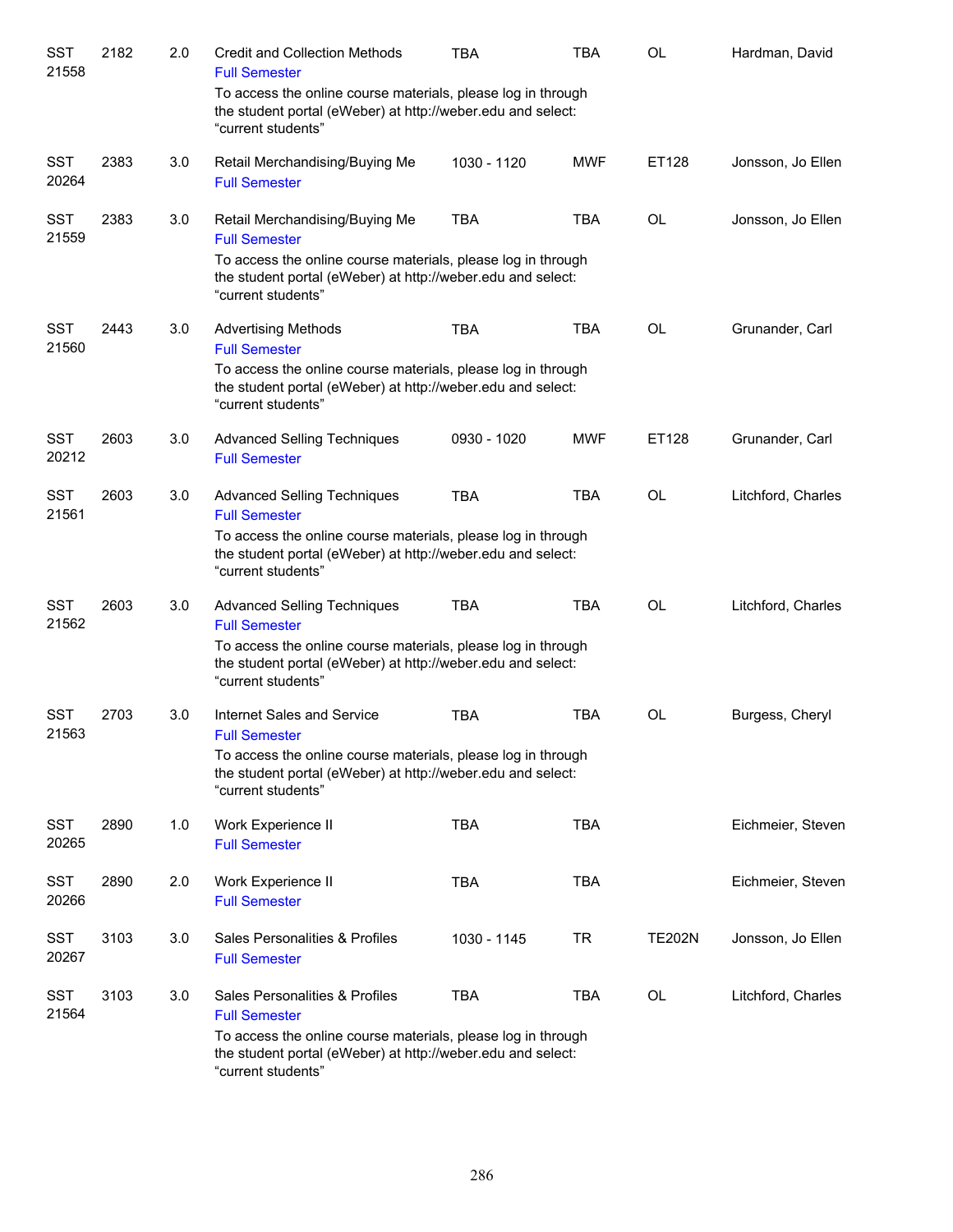| SST<br>21565        | 3103 | 3.0 | Sales Personalities & Profiles<br><b>Full Semester</b>                                                                                            | <b>TBA</b>                 | <b>TBA</b>     | <b>OL</b>                      | Litchford, Charles |
|---------------------|------|-----|---------------------------------------------------------------------------------------------------------------------------------------------------|----------------------------|----------------|--------------------------------|--------------------|
|                     |      |     | To access the online course materials, please log in through<br>the student portal (eWeber) at http://weber.edu and select:<br>"current students" |                            |                |                                |                    |
| <b>SST</b><br>20268 | 3203 | 3.0 | <b>Customer Service Techniques</b><br><b>Full Semester</b>                                                                                        | 1030 - 1120                | <b>MWF</b>     | <b>TE202N</b>                  | Eichmeier, Steven  |
| <b>SST</b><br>21567 | 3203 | 3.0 | <b>Customer Service Techniques</b><br><b>Full Semester</b><br>To access the online course materials, please log in through                        | <b>TBA</b>                 | <b>TBA</b>     | <b>OL</b>                      | Eichmeier, Steven  |
|                     |      |     | the student portal (eWeber) at http://weber.edu and select:<br>"current students"                                                                 |                            |                |                                |                    |
| <b>SST</b><br>21568 | 3203 | 3.0 | <b>Customer Service Techniques</b><br><b>Full Semester</b>                                                                                        | <b>TBA</b>                 | <b>TBA</b>     | <b>OL</b>                      | Grunander, Carl    |
|                     |      |     | To access the online course materials, please log in through<br>the student portal (eWeber) at http://weber.edu and select:<br>"current students" |                            |                |                                |                    |
| <b>SST</b><br>20269 | 3363 | 3.0 | <b>Contract &amp; Sales Negotiation</b><br><b>Full Semester</b>                                                                                   | 1030 - 1145                | <b>TR</b>      | ET128                          | Border, Tim        |
| <b>SST</b><br>21569 | 3363 | 3.0 | <b>Contract &amp; Sales Negotiation</b><br><b>Full Semester</b>                                                                                   | <b>TBA</b>                 | <b>TBA</b>     | <b>OL</b>                      | Border, Tim        |
|                     |      |     | To access the online course materials, please log in through<br>the student portal (eWeber) at http://weber.edu and select:<br>"current students" |                            |                |                                |                    |
| <b>SST</b><br>21570 | 3363 | 3.0 | <b>Contract &amp; Sales Negotiation</b><br><b>Full Semester</b>                                                                                   | <b>TBA</b>                 | <b>TBA</b>     | <b>OL</b>                      | Casler, Velton     |
|                     |      |     | To access the online course materials, please log in through<br>the student portal (eWeber) at http://weber.edu and select:<br>"current students" |                            |                |                                |                    |
| <b>SST</b><br>20270 | 3563 | 3.0 | Principles of Supervision<br><b>Full Semester</b>                                                                                                 | 0900 - 1015                | <b>TR</b>      | <b>TE202N</b>                  | Jonsson, Jo Ellen  |
| <b>SST</b><br>21571 | 3563 | 3.0 | Principles of Supervision<br><b>Full Semester</b>                                                                                                 | <b>TBA</b>                 | <b>TBA</b>     | <b>OL</b>                      | Dove, Rick         |
|                     |      |     | To access the online course materials, please log in through<br>the student portal (eWeber) at http://weber.edu and select:<br>"current students" |                            |                |                                |                    |
| <b>SST</b><br>21572 | 3563 | 3.0 | Principles of Supervision<br><b>Full Semester</b>                                                                                                 | <b>TBA</b>                 | <b>TBA</b>     | <b>OL</b>                      | Eichmeier, Steven  |
|                     |      |     | To access the online course materials, please log in through<br>the student portal (eWeber) at http://weber.edu and select:<br>"current students" |                            |                |                                |                    |
| <b>SST</b><br>20560 | 3702 | 2.0 | Devloping Team Leadrshp Skills<br><b>Full Semester</b>                                                                                            | 0900 - 1900<br>1200 - 2100 | S<br><b>RF</b> | <b>TE202N</b><br><b>TE202N</b> | Dove, Rick         |
|                     |      |     | 3 days only, Sept 8-9, 12-9pm, Sept 10, 9am - 7pm in TE 202N                                                                                      |                            |                |                                |                    |
| <b>SST</b><br>20561 | 3702 | 2.0 | Devloping Team Leadrshp Skills<br><b>Full Semester</b><br>3 days only, Oct 6-7, 12-9pm, Oct 8, 9am-7pm in TE 202N                                 | 0900 - 1900<br>1200 - 2100 | S<br><b>RF</b> | <b>TE202N</b><br><b>TE202N</b> | Dove, Rick         |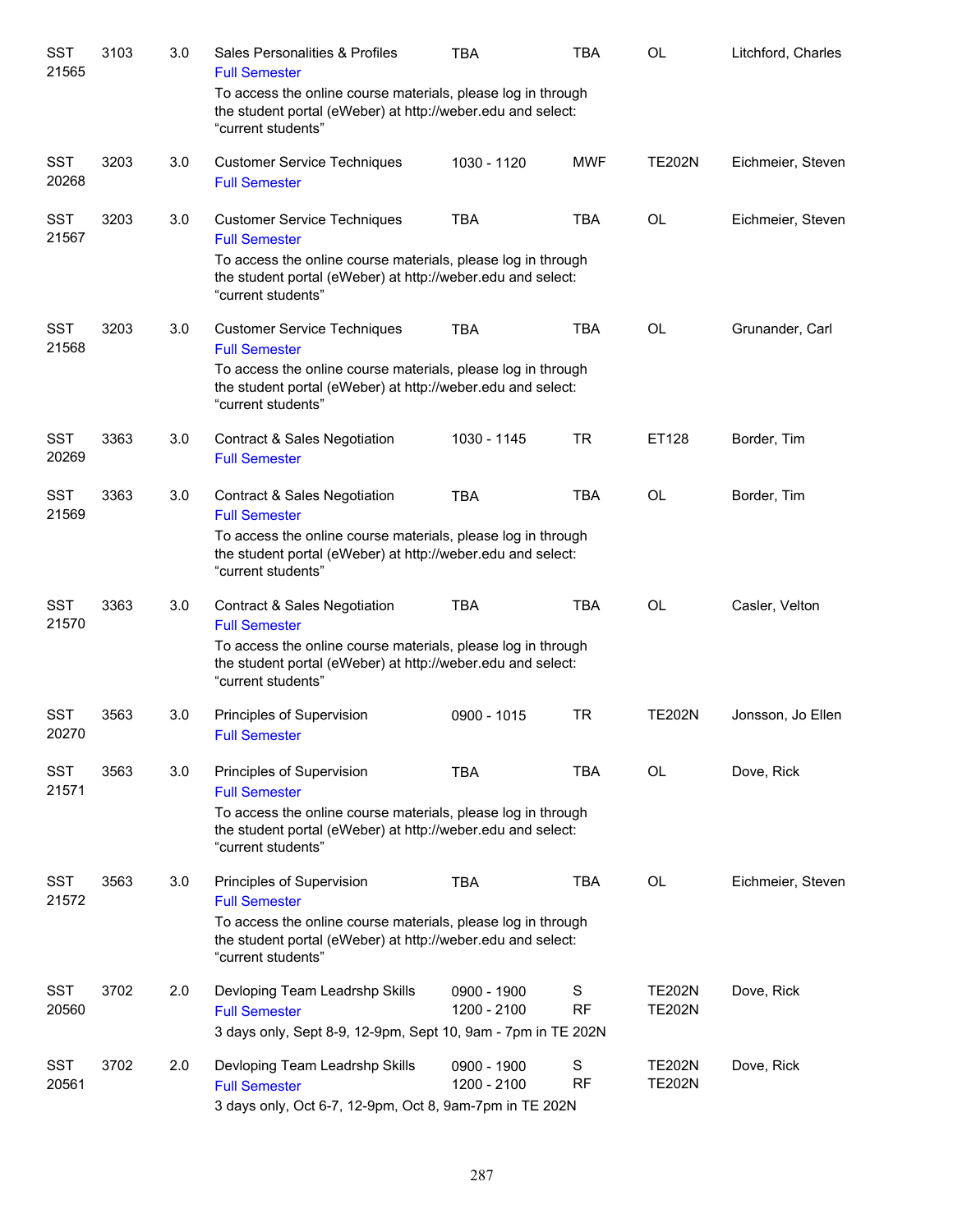| SST<br>20562        | 3702 | 2.0 | Devloping Team Leadrshp Skills<br><b>Full Semester</b>                                                                                            | 0900 - 1900<br>1200 - 2100 | S<br><b>RF</b> | <b>TE202N</b><br><b>TE202N</b> | Dove, Rick        |
|---------------------|------|-----|---------------------------------------------------------------------------------------------------------------------------------------------------|----------------------------|----------------|--------------------------------|-------------------|
|                     |      |     | 3 days only, Nov 10-11, 12-9pm, & Nov 12, 9am - 7pm TE 202N                                                                                       |                            |                |                                |                   |
| <b>SST</b><br>21574 | 3803 | 3.0 | Sales Engineering Techniques<br><b>Full Semester</b>                                                                                              | <b>TBA</b>                 | <b>TBA</b>     | <b>OL</b>                      | Short, Angela     |
|                     |      |     | To access the online course materials, please log in through<br>the student portal (eWeber) at http://weber.edu and select:<br>"current students" |                            |                |                                |                   |
| <b>SST</b><br>22725 | 3803 | 3.0 | Sales Engineering Techniques<br><b>Full Semester</b>                                                                                              | <b>TBA</b>                 | <b>TBA</b>     | <b>OL</b>                      | Dove, Rick        |
|                     |      |     | To access the online course materials, please log in through<br>the student portal (eWeber) at http://weber.edu and select:<br>"current students" |                            |                |                                |                   |
| <b>SST</b><br>23574 | 3803 | 3.0 | Sales Engineering Techniques<br><b>Full Semester</b>                                                                                              | <b>TBA</b>                 | <b>TBA</b>     | <b>OL</b>                      | Dove, Rick        |
|                     |      |     | To access the online course materials, please log in through<br>the student portal (eWeber) at http://weber.edu and select:<br>"current students" |                            |                |                                |                   |
| <b>SST</b><br>22259 | 3810 | 3.0 | Using Social Media in Sales<br><b>Full Semester</b>                                                                                               | 1800 - 2050                | W              | <b>TE102C</b>                  | Dove, Rick        |
| <b>SST</b><br>20271 | 3903 | 3.0 | <b>Sales Presentation Strategies</b><br><b>Full Semester</b>                                                                                      | 1030 - 1120                | <b>MWF</b>     | <b>TE102C</b>                  | Grunander, Carl   |
| <b>SST</b><br>20272 | 3903 | 3.0 | <b>Sales Presentation Strategies</b><br><b>Full Semester</b>                                                                                      | 0900 - 1015                | <b>TR</b>      | <b>TE102C</b>                  | Cooper, Desiree   |
| <b>SST</b><br>21575 | 3903 | 3.0 | <b>Sales Presentation Strategies</b><br><b>Full Semester</b>                                                                                      | <b>TBA</b>                 | <b>TBA</b>     | <b>OL</b>                      | Cooper, Desiree   |
|                     |      |     | To access the online course materials, please log in through<br>the student portal (eWeber) at http://weber.edu and select:<br>"current students" |                            |                |                                |                   |
| <b>SST</b><br>20274 | 4203 | 3.0 | <b>Ethical Sales and Service</b><br><b>Full Semester</b>                                                                                          | 0830 - 0920                | <b>MWF</b>     | ET128                          | Jonsson, Jo Ellen |
| <b>SST</b><br>21578 | 4203 | 3.0 | <b>Ethical Sales and Service</b><br><b>Full Semester</b>                                                                                          | <b>TBA</b>                 | <b>TBA</b>     | OL                             | Jonsson, Jo Ellen |
|                     |      |     | To access the online course materials, please log in through<br>the student portal (eWeber) at http://weber.edu and select:<br>"current students" |                            |                |                                |                   |
| <b>SST</b><br>20275 | 4610 | 3.0 | Senior Project I<br><b>Full Semester</b>                                                                                                          | <b>TBA</b>                 | <b>TBA</b>     |                                | Casler, Velton    |
|                     |      |     | One time meeting - Wednesday, Aug 24, @ 8:00 am in TE 101J                                                                                        |                            |                |                                |                   |
| <b>SST</b><br>21579 | 4610 | 3.0 | Senior Project I<br><b>Full Semester</b><br>To access the online course materials, please log in through                                          | <b>TBA</b>                 | <b>TBA</b>     | OL                             | Casler, Velton    |
|                     |      |     | the student portal (eWeber) at http://weber.edu and select:<br>"current students"                                                                 |                            |                |                                |                   |
| <b>SST</b><br>20276 | 4620 | 3.0 | Senior Project II<br><b>Full Semester</b>                                                                                                         | <b>TBA</b>                 | <b>TBA</b>     |                                | Casler, Velton    |
|                     |      |     | One time meeting, Aug 24 @ 8:00 am in TE 101J                                                                                                     |                            |                |                                |                   |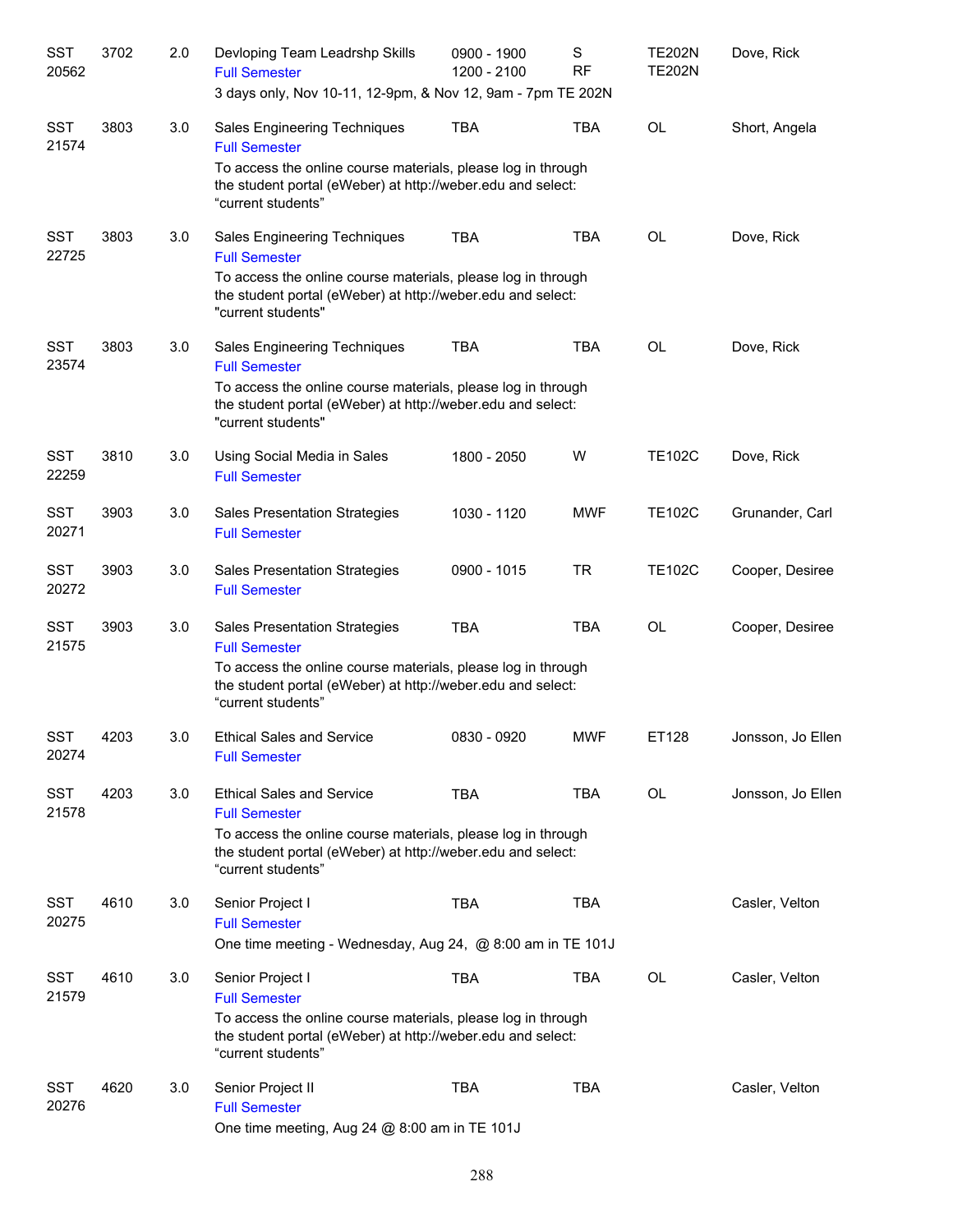| <b>SST</b><br>21580 | 4620  | 3.0 | Senior Project II<br><b>Full Semester</b>                                                                                                                                                                                                                                        | <b>TBA</b>                 | <b>TBA</b> | <b>OL</b>      | Casler, Velton    |
|---------------------|-------|-----|----------------------------------------------------------------------------------------------------------------------------------------------------------------------------------------------------------------------------------------------------------------------------------|----------------------------|------------|----------------|-------------------|
|                     |       |     | To access the online course materials, please log in through<br>the student portal (eWeber) at http://weber.edu and select:<br>"current students"                                                                                                                                |                            |            |                |                   |
| <b>SST</b><br>20277 | 4830  | 1.0 | <b>Directed Readings</b><br><b>Full Semester</b>                                                                                                                                                                                                                                 | <b>TBA</b>                 | <b>TBA</b> |                | Cooper, Desiree   |
|                     |       |     | One time meeting, Aug 26 @ 8:00 am in TE 101J                                                                                                                                                                                                                                    |                            |            |                |                   |
| <b>SST</b><br>20278 | 4830  | 2.0 | <b>Directed Readings</b><br><b>Full Semester</b><br>One time meeting, Aug 26 @ 8:00 am in TE 101J                                                                                                                                                                                | <b>TBA</b>                 | <b>TBA</b> |                | Cooper, Desiree   |
|                     |       |     |                                                                                                                                                                                                                                                                                  |                            |            |                |                   |
| <b>SST</b><br>20563 | 4920C | 1.0 | 3 Prin Adv Selling<br><b>Full Semester</b>                                                                                                                                                                                                                                       | 0800 - 1600<br>1230 - 2030 | S<br>F     | ET128<br>ET128 | Border, Tim       |
|                     |       |     | 2 days only, Oct 28, 12:30 - 8:30pm, and Oct 29, 8am - 4pm                                                                                                                                                                                                                       |                            |            |                |                   |
| <b>SST</b><br>20280 | 4993  | 3.0 | Senior Seminar<br><b>Full Semester</b>                                                                                                                                                                                                                                           | 0930 - 1020                | <b>MWF</b> | <b>TE202N</b>  | Eichmeier, Steven |
| <b>SST</b><br>22272 | 4993  | 3.0 | Senior Seminar<br><b>Full Semester</b>                                                                                                                                                                                                                                           | <b>TBA</b>                 | <b>TBA</b> |                | Cooper, Desiree   |
|                     |       |     | Meeting Times will be announced online                                                                                                                                                                                                                                           |                            |            |                |                   |
| SW<br>21819         | 1010  | 3.0 | SS CBL-Int Generalist Soc Work<br><b>Full Semester</b>                                                                                                                                                                                                                           | 1030 - 1120                | <b>MWF</b> | SS101          | Bigler, Mark      |
|                     |       |     | CBL stands for Community-Based Learning which means that students engage<br>in meaningful community service that is connected to specific course objectives.<br>See http://www.weber.edu/CommunityInvolvement/CBL_Designation.html for a<br>full list of CBL designated courses. |                            |            |                |                   |
| SW<br>21842         | 1010  | 3.0 | SS CBL-Int Generalist Soc Work<br><b>Full Semester</b>                                                                                                                                                                                                                           | 1330 - 1420                | <b>MWF</b> | SS121          | Peterson, Scott   |
|                     |       |     | CBL stands for Community-Based Learning which means that students engage<br>in meaningful community service that is connected to specific course objectives.<br>See http://www.weber.edu/CommunityInvolvement/CBL_Designation.html for a<br>full list of CBL designated courses. |                            |            |                |                   |
| SW<br>21843         | 1010  | 3.0 | <b>SS CBL-Int Generalist Soc Work</b><br><b>Full Semester</b>                                                                                                                                                                                                                    | 1030 - 1145                | <b>TR</b>  | SS121          | Tadehara, Corina  |
|                     |       |     | CBL stands for Community-Based Learning which means that students engage<br>in meaningful community service that is connected to specific course objectives.<br>See http://www.weber.edu/CommunityInvolvement/CBL_Designation.html for a<br>full list of CBL designated courses. |                            |            |                |                   |
| SW<br>23125         | 1010  | 3.0 | SS Intro Generalist Soc Work<br><b>Full Semester</b>                                                                                                                                                                                                                             | <b>TBA</b>                 | <b>TBA</b> | OL             | Bigler, Mark      |
|                     |       |     | To access the course materials, log into the Student Portal<br>(eWeber) at http://weber.edu and select "Current Students".                                                                                                                                                       |                            |            |                |                   |
| SW<br>23127         | 1010  | 3.0 | SS CBL-Int Generalist Soc Work<br><b>Full Semester</b>                                                                                                                                                                                                                           | 0900 - 1015                | <b>TR</b>  | D02303         | Hooten, Herman    |
|                     |       |     | CBL stands for Community-Based Learning which means that students engage<br>in meaningful community service that is connected to specific course objectives.<br>See http://www.weber.edu/CommunityInvolvement/CBL_Designation.html for a<br>full list of CBL designated courses. |                            |            |                |                   |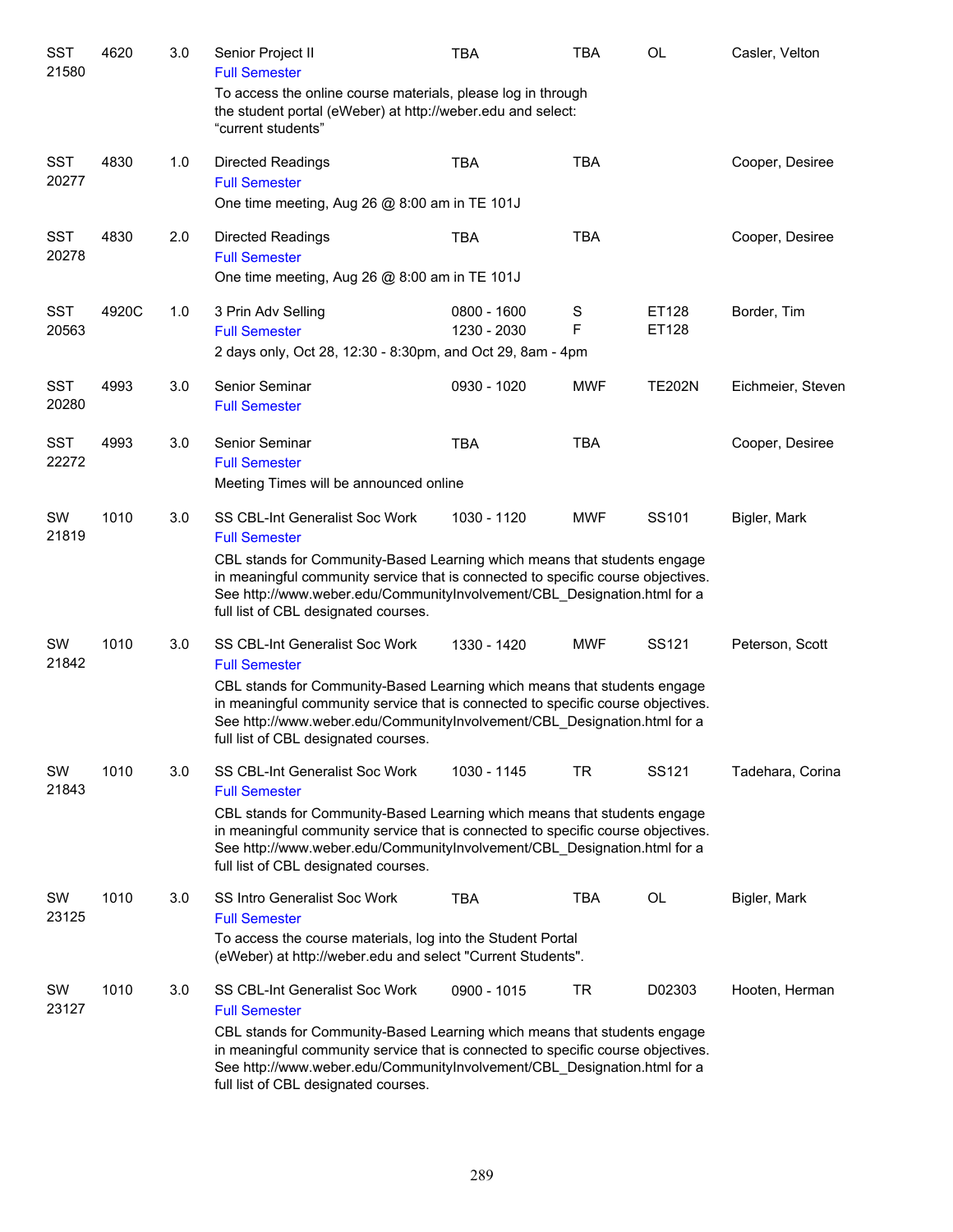| SW<br>23128 | 1010 | 3.0 | SS CBL-Int Generalist Soc Work<br><b>Full Semester</b>                                                                                                                                                                                                                                                                                                                          | 1730 - 2020                               | W           | D02303                  | Hooten, Herman   |
|-------------|------|-----|---------------------------------------------------------------------------------------------------------------------------------------------------------------------------------------------------------------------------------------------------------------------------------------------------------------------------------------------------------------------------------|-------------------------------------------|-------------|-------------------------|------------------|
|             |      |     | CBL stands for Community-Based Learning which means that students engage<br>in meaningful community service that is connected to specific course objectives.<br>See http://www.weber.edu/CommunityInvolvement/CBL Designation.html for a<br>full list of CBL designated courses.                                                                                                |                                           |             |                         |                  |
| SW<br>23573 | 1010 | 3.0 | SS CBL-Int Generalist Soc Work<br><b>Block 1</b>                                                                                                                                                                                                                                                                                                                                | 1730 - 2020                               | $\top$      | SS121                   | Bigler, Mark     |
|             |      |     | This is a Hybrid class taught the first seven weeks of the semester. August 22 -<br>Oct 17.<br>CBL stands for Community-Based Learning which means that students engage<br>in meaningful community service that is connected to specific course objectives.<br>See http://www.weber.edu/CommunityInvolvement/CBL_Designation.html for a<br>full list of CBL designated courses. |                                           |             |                         |                  |
| SW<br>21852 | 2100 | 3.0 | Human Behavior & Social Enviro<br><b>Full Semester</b>                                                                                                                                                                                                                                                                                                                          | 0900 - 1015                               | <b>TR</b>   | SS121                   | Tadehara, Corina |
| SW<br>23126 | 2100 | 3.0 | Human Behavior & Social Enviro<br><b>Full Semester</b><br>To access the course materials, log into the Student Portal                                                                                                                                                                                                                                                           | <b>TBA</b>                                | <b>TBA</b>  | <b>OL</b>               | Tadehara, Corina |
|             |      |     | (eWeber) at http://weber.edu and select "Current Students".                                                                                                                                                                                                                                                                                                                     |                                           |             |                         |                  |
| SW<br>23885 | 2100 | 3.0 | Human Behavior & Social Enviro<br><b>Block 2</b><br>This is a Hybrid class taught the Second seven weeks of the semester. Oct 18 -                                                                                                                                                                                                                                              | 1730 - 2020                               | Τ           | SS121                   | Tadehara, Corina |
|             |      |     | Dec 2, 2011.                                                                                                                                                                                                                                                                                                                                                                    |                                           |             |                         |                  |
| SW<br>21854 | 2200 | 3.0 | DV Issues in Diversity<br><b>Full Semester</b>                                                                                                                                                                                                                                                                                                                                  | 1430 - 1720                               | Τ           | SS101                   | Vigil, Steven    |
| SW<br>23129 | 2200 | 3.0 | DV Issues in Diversity<br><b>Full Semester</b>                                                                                                                                                                                                                                                                                                                                  | 1030 - 1145                               | <b>TR</b>   | D02303                  | Hooten, Herman   |
| SW<br>24467 | 2200 | 3.0 | DV Issues in Diversity<br><b>Full Semester</b>                                                                                                                                                                                                                                                                                                                                  | 1730 - 2010                               | $\mathsf T$ | D02303                  | Hooten, Herman   |
| SW<br>21996 | 2920 | 1.5 | Workshop<br><b>Full Semester</b>                                                                                                                                                                                                                                                                                                                                                | 0830 - 1730<br>0830 - 1730<br>1230 - 1730 | S<br>S<br>F | SS101<br>SS101<br>SS101 | Watson, Steven   |
|             |      |     | NLP 1 Workshop. Classes meet two weekends during semester (see course<br>schedule for room and time) on Friday, Saturday, and the following Saturday,<br>Sept 23, 24, and Oct 1. Contact Social Work Dept for more information, 801-<br>626-6157.                                                                                                                               |                                           |             |                         |                  |
| SW<br>22144 | 3000 | 3.0 | Death and Dying<br><b>Full Semester</b>                                                                                                                                                                                                                                                                                                                                         | 1200 - 1315                               | TR          | SS121                   | Tadehara, Corina |
|             |      |     | This class is cross-listed with GERT3000. Please register for the class required<br>by your major (Social Work or Gerontology). Contact the department<br>bstockberger@weber.edu for questions.                                                                                                                                                                                 |                                           |             |                         |                  |
| SW<br>21857 | 3100 | 2.0 | Human Behavoir & Social Enviro<br><b>Full Semester</b>                                                                                                                                                                                                                                                                                                                          | 1030 - 1120                               | TR          | SS101                   | Bigler, Mark     |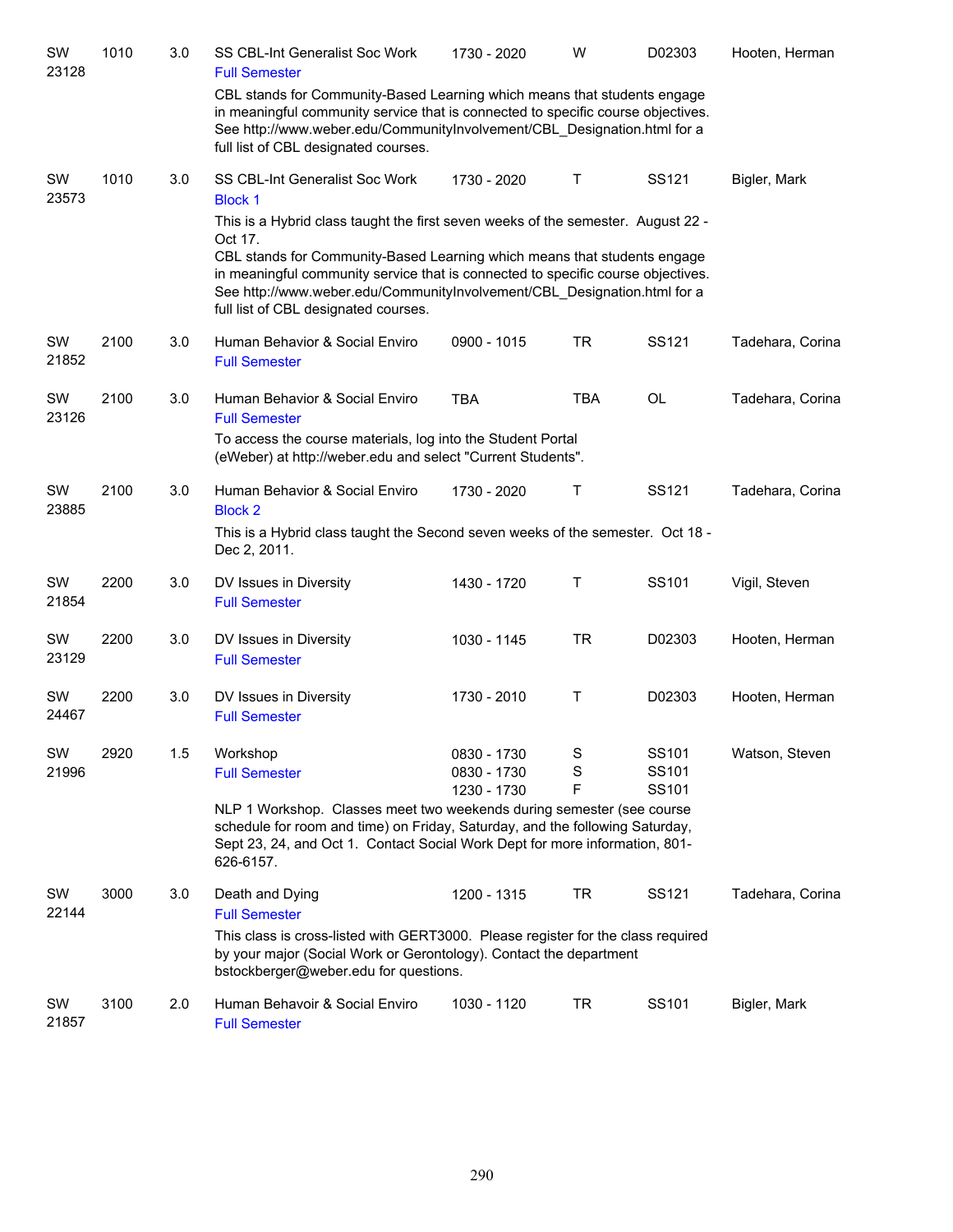| SW<br>21858 | 3120 | 3.0 | Aging: Adaptation and Behavior<br><b>Full Semester</b>                                                                                                                                                                                                                           | 1130 - 1220 | <b>MWF</b> | SS101 | Green, Millie          |
|-------------|------|-----|----------------------------------------------------------------------------------------------------------------------------------------------------------------------------------------------------------------------------------------------------------------------------------|-------------|------------|-------|------------------------|
|             |      |     | This class is cross-listed with GERT3120. Please register for the class required<br>by your major (Social Work or Gerontology). Contact the department<br>bstockberger@weber.edu for questions.                                                                                  |             |            |       |                        |
| SW<br>21859 | 3200 | 2.0 | Child and Family Welfare<br><b>Full Semester</b>                                                                                                                                                                                                                                 | 1330 - 1420 | <b>MW</b>  | SS101 | Vigil, Steven          |
| SW<br>21860 | 3320 | 3.0 | DV Ethnicity & Older Women<br><b>Full Semester</b>                                                                                                                                                                                                                               | 0900 - 1015 | <b>TR</b>  | SS101 | Green, Millie          |
|             |      |     | This class is cross-listed with GERT3320. Please register for the class required<br>by your major (Social Work or Gerontology). Contact the department<br>bstockberger@weber.edu for questions.                                                                                  |             |            |       |                        |
| SW<br>21862 | 3500 | 3.0 | Social Welfare & Policy Devel<br><b>Full Semester</b>                                                                                                                                                                                                                            | 1730 - 2010 | R          | SS121 | Pressey, Sean          |
|             |      |     | This class is cross-listed with GERT3500. Please register for the class required<br>by your major (Social Work or Gerontology). Contact the department<br>bstockberger@weber.edu for questions.                                                                                  |             |            |       |                        |
| SW<br>21881 | 3600 | 3.0 | <b>Social Statistics</b><br><b>Full Semester</b>                                                                                                                                                                                                                                 | 1130 - 1220 | <b>MWF</b> | SS121 | Kennedy-Pressey, Kerry |
|             |      |     | This class is cross-listed with GERT3600. Please register for the class required<br>by your major (Social Work or Gerontology). Contact the department<br>bstockberger@weber.edu for questions.                                                                                  |             |            |       |                        |
| SW<br>21884 | 3600 | 3.0 | <b>Social Statistics</b><br><b>Full Semester</b>                                                                                                                                                                                                                                 | 1730 - 2020 | M          | SS121 | Kennedy-Pressey, Kerry |
|             |      |     | This class is cross-listed with GERT3600. Please register for the class required<br>by your major (Social Work or Gerontology). Contact the department<br>bstockberger@weber.edu for questions.                                                                                  |             |            |       |                        |
| SW<br>21885 | 3700 | 3.0 | SI CBL-Social Work Research<br><b>Full Semester</b>                                                                                                                                                                                                                              | 1030 - 1120 | <b>MWF</b> | SS121 | Kennedy-Pressey, Kerry |
|             |      |     | CBL stands for Community-Based Learning which means that students engage<br>in meaningful community service that is connected to specific course objectives.<br>See http://www.weber.edu/CommunityInvolvement/CBL Designation.html for a<br>full list of CBL designated courses. |             |            |       |                        |
| SW<br>21890 | 3700 | 3.0 | SI CBL-Social Work Research<br><b>Full Semester</b>                                                                                                                                                                                                                              | 1730 - 2020 | W          | SS121 | Kennedy-Pressey, Kerry |
|             |      |     | CBL stands for Community-Based Learning which means that students engage<br>in meaningful community service that is connected to specific course objectives.<br>See http://www.weber.edu/CommunityInvolvement/CBL_Designation.html for a<br>full list of CBL designated courses. |             |            |       |                        |
| SW<br>21891 | 3900 | 3.0 | Social Work Methods, Values<br><b>Full Semester</b>                                                                                                                                                                                                                              | 1730 - 2020 | W          | SS101 | Simpson, Kendall       |
|             |      |     | You must be admitted to the Social Work Program to register for this class.                                                                                                                                                                                                      |             |            |       |                        |
| SW<br>21893 | 3910 | 3.0 | Social Work Practice I<br><b>Full Semester</b><br>Prerequisite SW3900. You must have instructor approval to take this class                                                                                                                                                      | 1430 - 1720 | W          | SS101 | Kennedy-Pressey, Kerry |
|             |      |     | (SW3910) with SW3900.                                                                                                                                                                                                                                                            |             |            |       |                        |
| SW<br>21897 | 3920 | 3.0 | Social work Practice II<br><b>Full Semester</b>                                                                                                                                                                                                                                  | 1430 - 1720 | м          | SS121 | Tadehara, Corina       |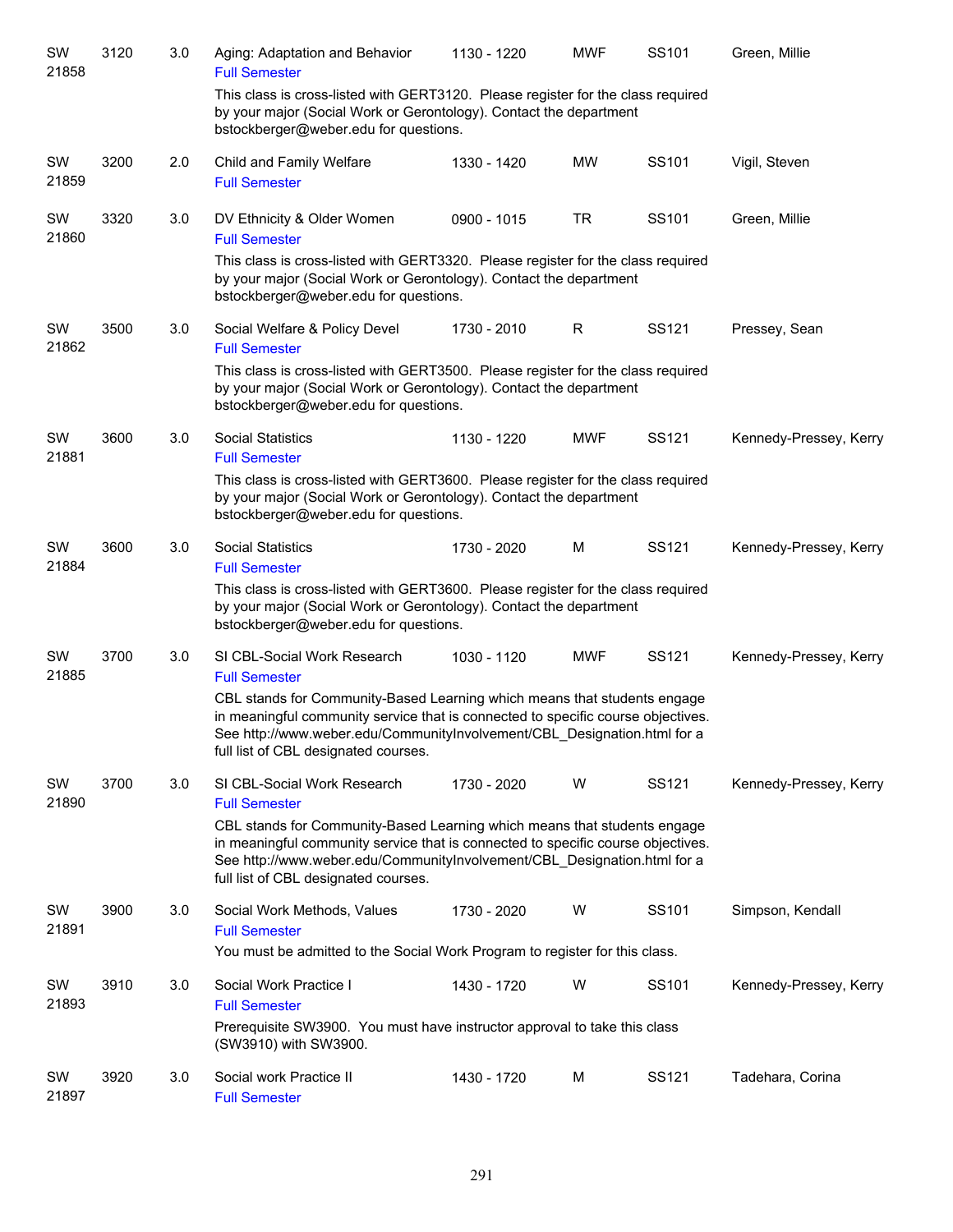| SW<br>21900 | 3930 | 3.0 | Social Work Practice III<br><b>Full Semester</b>                                                                                                                                                                                                                                                                                                                                                                                                                                                                                                                  | 1730 - 2020 | Τ          | SS101 | Fitzgerald, Nanette |
|-------------|------|-----|-------------------------------------------------------------------------------------------------------------------------------------------------------------------------------------------------------------------------------------------------------------------------------------------------------------------------------------------------------------------------------------------------------------------------------------------------------------------------------------------------------------------------------------------------------------------|-------------|------------|-------|---------------------|
| SW<br>21903 | 4150 | 3.0 | <b>DSM IV-TR</b><br><b>Full Semester</b>                                                                                                                                                                                                                                                                                                                                                                                                                                                                                                                          | 1730 - 2020 | R          | SS101 | Vigil, Steven       |
| SW<br>21908 | 4500 | 3.0 | CBL-Intervent for Pop at Risk<br><b>Full Semester</b><br>CBL stands for Community-Based Learning which means that students engage                                                                                                                                                                                                                                                                                                                                                                                                                                 | 1430 - 1720 | T          | SS121 | Tadehara, Corina    |
|             |      |     | in meaningful community service that is connected to specific course objectives.<br>See http://www.weber.edu/CommunityInvolvement/CBL Designation.html for a<br>full list of CBL designated courses.                                                                                                                                                                                                                                                                                                                                                              |             |            |       |                     |
| SW<br>22982 | 4800 | 1.0 | Projects and Research<br><b>Full Semester</b>                                                                                                                                                                                                                                                                                                                                                                                                                                                                                                                     | <b>TBA</b>  | <b>TBA</b> |       | Bigler, Mark        |
|             |      |     | Instructor approval required. Contact the Social Work & Gerontology Office for<br>instructions at 801-626-6157.                                                                                                                                                                                                                                                                                                                                                                                                                                                   |             |            |       |                     |
| SW<br>22986 | 4800 | 2.0 | Projects and Research<br><b>Full Semester</b>                                                                                                                                                                                                                                                                                                                                                                                                                                                                                                                     | <b>TBA</b>  | <b>TBA</b> |       | Bigler, Mark        |
|             |      |     | Instructor approval required. Contact the Social Work & Gerontology Office for<br>instructions at 801-626-6157.                                                                                                                                                                                                                                                                                                                                                                                                                                                   |             |            |       |                     |
| SW<br>22988 | 4800 | 3.0 | Projects and Research<br><b>Full Semester</b>                                                                                                                                                                                                                                                                                                                                                                                                                                                                                                                     | <b>TBA</b>  | <b>TBA</b> |       | Bigler, Mark        |
|             |      |     | Instructor approval required. Contact the Social Work & Gerontology Office for<br>instructions at 801-626-6157.                                                                                                                                                                                                                                                                                                                                                                                                                                                   |             |            |       |                     |
| SW<br>22989 | 4830 | 1.0 | <b>Directed Readings</b><br><b>Full Semester</b>                                                                                                                                                                                                                                                                                                                                                                                                                                                                                                                  | <b>TBA</b>  | <b>TBA</b> |       | Bigler, Mark        |
|             |      |     | Instructor approval required. Contact the Social Work & Gerontology Office for<br>instructions at 801-626-6157.                                                                                                                                                                                                                                                                                                                                                                                                                                                   |             |            |       |                     |
| SW<br>22991 | 4830 | 2.0 | <b>Directed Readings</b><br><b>Full Semester</b>                                                                                                                                                                                                                                                                                                                                                                                                                                                                                                                  | <b>TBA</b>  | <b>TBA</b> |       | Bigler, Mark        |
|             |      |     | Instructor approval required. Contact the Social Work & Gerontology Office for<br>instructions at 801-626-6157.                                                                                                                                                                                                                                                                                                                                                                                                                                                   |             |            |       |                     |
| SW<br>22992 | 4830 | 3.0 | <b>Directed Readings</b><br><b>Full Semester</b>                                                                                                                                                                                                                                                                                                                                                                                                                                                                                                                  | TBA         | TBA        |       | Bigler, Mark        |
|             |      |     | Instructor approval required. Contact the Social Work & Gerontology Office for<br>instructions at 801-626-6157.                                                                                                                                                                                                                                                                                                                                                                                                                                                   |             |            |       |                     |
| SW<br>21994 | 4860 | 4.0 | Social Service Field Exp I<br><b>Full Semester</b>                                                                                                                                                                                                                                                                                                                                                                                                                                                                                                                | 1730 - 2020 | М          | SS101 | Vigil, Steven       |
|             |      |     | Admission to the Field is required. To be taken concurrently with SW3920 &<br>SW3930. Contact SW department for more information, 801-626-6157.<br>INSTRUCTOR APPROVAL IS REQUIRED.<br>Admission to the Field is required. To be taken concurrently with SW3920 &<br>SW3930. Contact SW department for more information, 801-626-6157.<br>INSTRUCTOR APPROVAL IS REQUIRED.<br>Admission to the Field is required. To be taken concurrently with SW3920 &<br>SW3930. Contact SW department for more information, 801-626-6157.<br>INSTRUCTOR APPROVAL IS REQUIRED. |             |            |       |                     |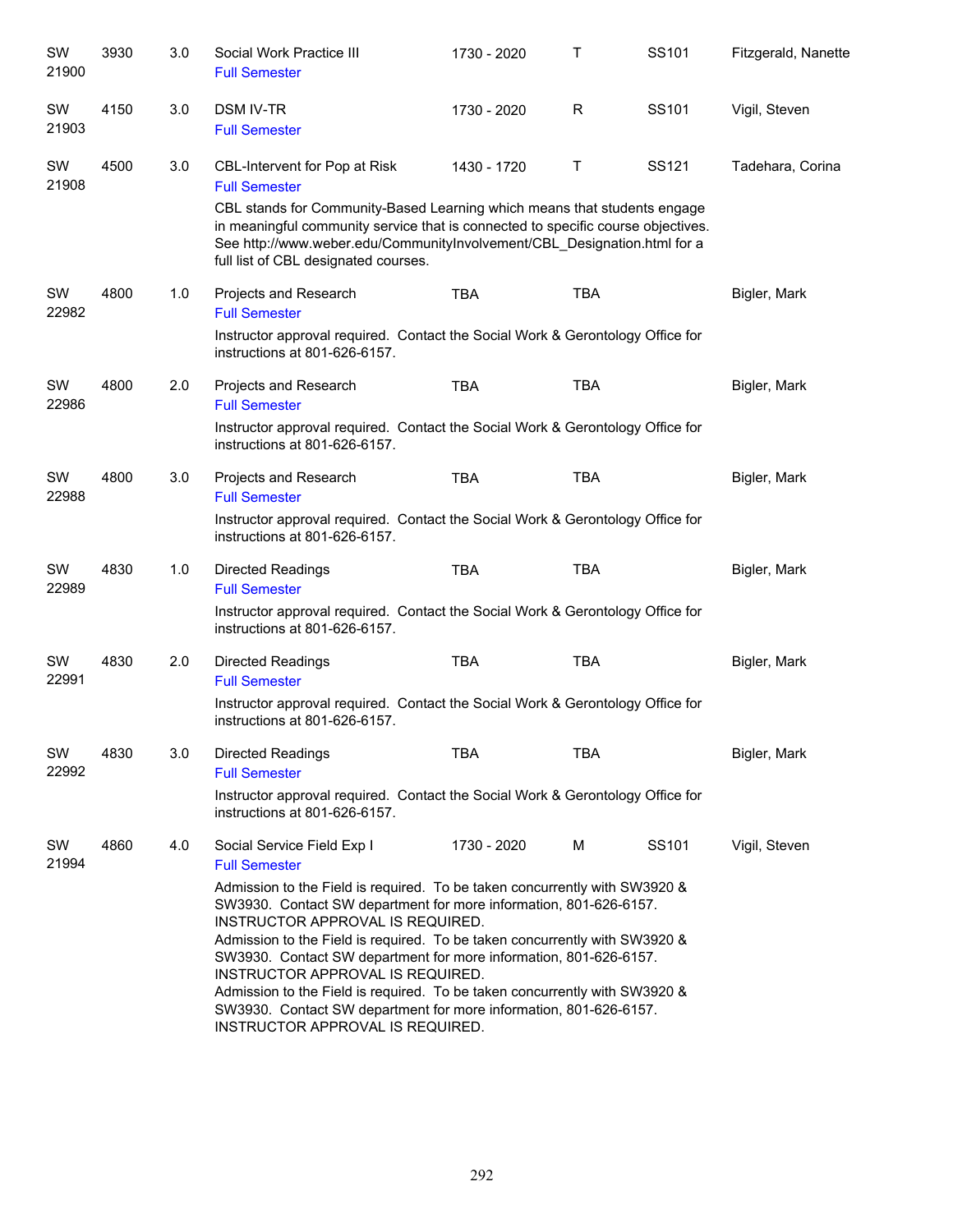| SW<br>21995         | 4861 | 4.0 | Social Service Field Exp II<br><b>Full Semester</b>                                                                                                                                                                                                                                                                                                                                   | 1730 - 2020                               | M           | SS <sub>101</sub> | Vigil, Steven   |
|---------------------|------|-----|---------------------------------------------------------------------------------------------------------------------------------------------------------------------------------------------------------------------------------------------------------------------------------------------------------------------------------------------------------------------------------------|-------------------------------------------|-------------|-------------------|-----------------|
|                     |      |     | Admission to the Field is required. To be taken concurrently with SW4990.<br>Contact SW department for more information 801-626-6157. INSTRUCTOR<br>APPROVAL IS REQUIRED.                                                                                                                                                                                                             |                                           |             |                   |                 |
|                     |      |     | Admission to the Field is required. To be taken concurrently with SW4990.<br>Contact SW department for more information 801-626-6157. INSTRUCTOR<br>APPROVAL IS REQUIRED.                                                                                                                                                                                                             |                                           |             |                   |                 |
|                     |      |     | Admission to the Field is required. To be taken concurrently with SW4990.<br>Contact SW department for more information 801-626-6157. INSTRUCTOR<br>APPROVAL IS REQUIRED.                                                                                                                                                                                                             |                                           |             |                   |                 |
| SW<br>24518         | 4920 | 1.0 | <b>Families Alive Conference</b><br><b>Block 1</b>                                                                                                                                                                                                                                                                                                                                    | 0730 - 1630<br>0730 - 1430<br>1930 - 2130 | F<br>S<br>R |                   | Merrill, Chloe  |
|                     |      |     | Families Alive Conference held October 13-15, 2011. Must<br>attend entire conference in order to receive credit. Cost<br>includes breakfast both days and lunch on Friday.<br>Assignments will be required to earn credit. Assignment<br>requirements will be available Thursday night and Friday<br>morning. For more information contact Continuing Education<br>at (801) 626-6600. |                                           |             |                   |                 |
| SW<br>21993         | 4990 | 2.0 | Social Work Senior Seminar<br><b>Full Semester</b>                                                                                                                                                                                                                                                                                                                                    | 1545 - 1720                               | M           | SS101             | Vigil, Steven   |
|                     |      |     | Instructor approval required. Contact the Social Work & Gerontology Office for<br>instructions at 801-626-6157.<br>Instructor approval required. Contact the Social Work & Gerontology Office for<br>instructions at 801-626-6157.                                                                                                                                                    |                                           |             |                   |                 |
| <b>TBE</b><br>20685 | 1040 | 1.0 | Speedbuilding Keyboarding<br><b>Full Semester</b><br>Course Fee \$5.00                                                                                                                                                                                                                                                                                                                | <b>TBA</b>                                | <b>TBA</b>  | EH311             | Anderson, Laura |
| <b>TBE</b><br>20712 | 1501 | 0.5 | TA Word Processing Comp Exam<br><b>Full Semester</b><br>After registering look for practice problems<br>and exam testing times at http://online.weber.edu<br>or http://programs.weber.edu/cil<br>Course Fee \$5.00                                                                                                                                                                    | <b>TBA</b>                                | <b>TBA</b>  | EH311             | Lapine, Carole  |
| <b>TBE</b><br>21918 | 1501 | 0.5 | TA Word Processing Comp Exam<br><b>Full Semester</b><br>To access the online course materials, please log in through<br>the student portal (eWeber) at http://weber.edu and select:<br>"current students"<br>Course Fee \$5.00                                                                                                                                                        | <b>TBA</b>                                | <b>TBA</b>  | $\mathsf{OL}%$    | Lapine, Carole  |
| TBE<br>20713        | 1502 | 0.5 | TB Micro, Operating Sys Exam<br><b>Full Semester</b><br>After registering look for practice problems<br>and exam testing times at http://online.weber.edu<br>or http://programs.weber.edu/cil<br>Course Fee \$5.00                                                                                                                                                                    | <b>TBA</b>                                | <b>TBA</b>  | EH311             | Lapine, Carole  |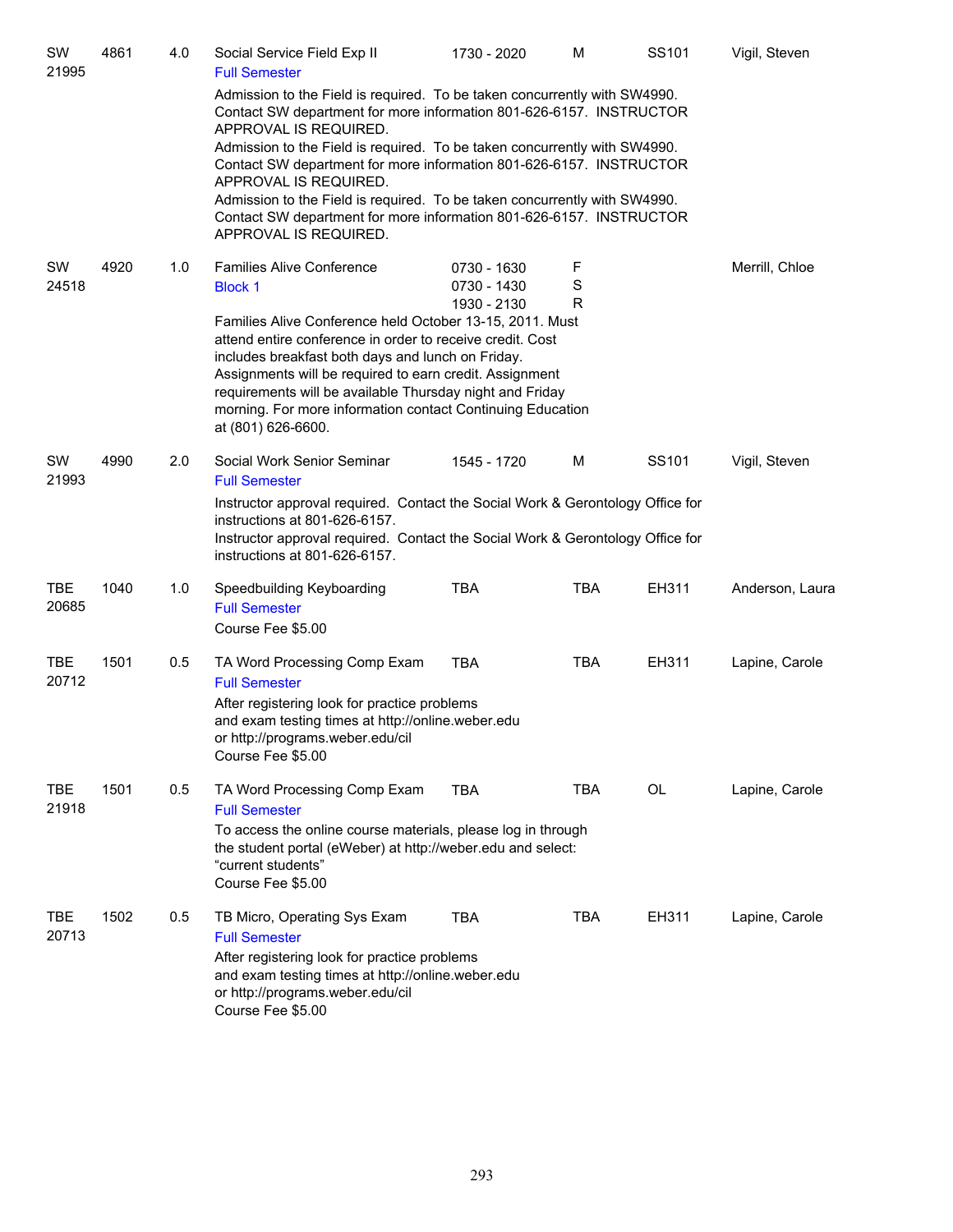| TBE<br>21920        | 1502 | 0.5 | TB Micro, Operating Sys Exam<br><b>Full Semester</b>                                                                                                                   | TBA         | TBA        | <b>OL</b> | Lapine, Carole |
|---------------------|------|-----|------------------------------------------------------------------------------------------------------------------------------------------------------------------------|-------------|------------|-----------|----------------|
|                     |      |     | To access the online course materials, please log in through<br>the student portal (eWeber) at http://weber.edu and select:<br>"current students"<br>Course Fee \$5.00 |             |            |           |                |
| TBE<br>20714        | 1503 | 0.5 | TC Spreadsheet Competency Exam TBA<br><b>Full Semester</b><br>After registering look for practice problems                                                             |             | <b>TBA</b> | EH311     | Lapine, Carole |
|                     |      |     | and exam testing times at http://online.weber.edu<br>or http://programs.weber.edu/cil<br>Course Fee \$5.00                                                             |             |            |           |                |
| <b>TBE</b><br>21925 | 1503 | 0.5 | TC Spreadsheet Competency Exam TBA<br><b>Full Semester</b>                                                                                                             |             | <b>TBA</b> | OL        | Lapine, Carole |
|                     |      |     | To access the online course materials, please log in through<br>the student portal (eWeber) at http://weber.edu and select:<br>"current students"<br>Course Fee \$5.00 |             |            |           |                |
| TBE<br>20715        | 1504 | 0.5 | TD Info Literacy Comp Exam<br><b>Full Semester</b>                                                                                                                     | <b>TBA</b>  | <b>TBA</b> | EH311     | Lapine, Carole |
|                     |      |     | After registering look for practice problems and<br>exam testing times at http://online.weber.edu<br>or http://programs.weber.edu/cil<br>Course Fee \$5.00             |             |            |           |                |
| <b>TBE</b><br>21930 | 1504 | 0.5 | TD Info Literacy Comp Exam<br><b>Full Semester</b>                                                                                                                     | <b>TBA</b>  | <b>TBA</b> | OL        | Lapine, Carole |
|                     |      |     | To access the online course materials, please log in through<br>the student portal (eWeber) at http://weber.edu and select:<br>"current students"<br>Course Fee \$5.00 |             |            |           |                |
| <b>TBE</b><br>20653 | 1700 | 3.0 | TE Intro to Microcomputer App<br><b>Full Semester</b><br>Keyboarding 25 WPM recommended.<br>Course Fee \$15.00                                                         | 0730 - 0820 | <b>MWF</b> | EH318     | Porter, Joyce  |
| <b>TBE</b><br>20654 | 1700 | 3.0 | TE Intro to Microcomputer App<br><b>Full Semester</b><br>Keyboarding 25 WPM recommended.<br>Course Fee \$15.00                                                         | 0730 - 0845 | TR         | EH318     | Porter, Joyce  |
| TBE<br>20655        | 1700 | 3.0 | TE Intro to Microcomputer App<br><b>Full Semester</b><br>Keyboarding 25 WPM recommended.<br>Course Fee \$15.00                                                         | 0900 - 1015 | <b>TR</b>  | EH318     | Porter, Joyce  |
| TBE<br>20656        | 1700 | 3.0 | TE Intro to Microcomputer App<br><b>Full Semester</b><br>Keyboarding 25 WPM recommended.<br>Course Fee \$15.00                                                         | 0830 - 0920 | <b>MWF</b> | EH318     | Hoyt, Nancy    |
| TBE<br>20657        | 1700 | 3.0 | TE Intro to Microcomputer App<br><b>Full Semester</b><br>Keyboarding 25 WPM recommended.<br>Course Fee \$15.00                                                         | 0930 - 1020 | <b>MWF</b> | EH318     | Hoyt, Nancy    |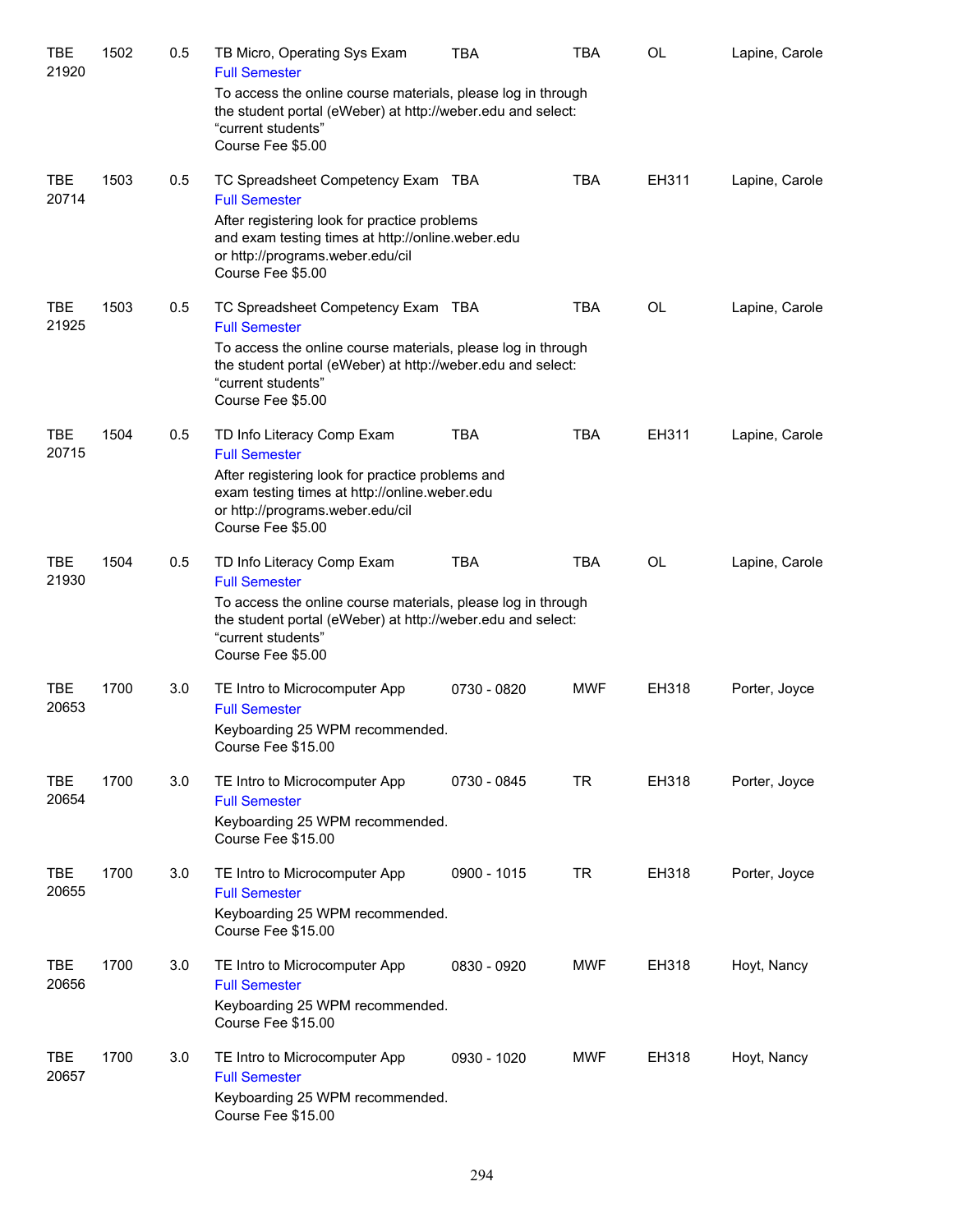| <b>TBE</b><br>20659 | 1700 | 3.0 | TE Intro to Microcomputer App<br><b>Full Semester</b><br>Keyboarding 25 WPM recommended.<br>Course Fee \$15.00 | 1030 - 1120 | <b>MWF</b> | <b>EH318</b> | Hoyt, Nancy       |
|---------------------|------|-----|----------------------------------------------------------------------------------------------------------------|-------------|------------|--------------|-------------------|
| <b>TBE</b><br>20661 | 1700 | 3.0 | TE Intro to Microcomputer App<br><b>Full Semester</b><br>Keyboarding 25 WPM recommended.<br>Course Fee \$15.00 | 1130 - 1220 | <b>MWF</b> | EH318        | Anderson, Laura   |
| <b>TBE</b><br>20662 | 1700 | 3.0 | TE Intro to Microcomputer App<br><b>Full Semester</b><br>Keyboarding 25 WPM recommended.<br>Course Fee \$15.00 | 1030 - 1145 | <b>TR</b>  | EH318        | MacLeod, Laura    |
| <b>TBE</b><br>20663 | 1700 | 3.0 | TE Intro to Microcomputer App<br><b>Full Semester</b><br>Keyboarding 25 WPM recommended.<br>Course Fee \$15.00 | 1200 - 1315 | <b>TR</b>  | EH318        | Saunders, Allyson |
| <b>TBE</b><br>20664 | 1700 | 3.0 | TE Intro to Microcomputer App<br><b>Full Semester</b><br>Keyboarding 25 WPM recommended.<br>Course Fee \$15.00 | 1230 - 1320 | <b>MWF</b> | EH318        | Lapine, Carole    |
| <b>TBE</b><br>20665 | 1700 | 3.0 | TE Intro to Microcomputer App<br><b>Full Semester</b><br>Keyboarding 25 WPM recommended.<br>Course Fee \$15.00 | 1330 - 1420 | <b>MWF</b> | EH318        | Lapine, Carole    |
| <b>TBE</b><br>20666 | 1700 | 3.0 | TE Intro to Microcomputer App<br><b>Full Semester</b><br>Keyboarding 25 WPM recommended.<br>Course Fee \$15.00 | 1230 - 1510 | S          | EH318        | Marriott, Naloni  |
| <b>TBE</b><br>20667 | 1700 | 3.0 | TE Intro to Microcomputer App<br><b>Full Semester</b><br>Keyboarding 25 WPM recommended.<br>Course Fee \$15.00 | 1330 - 1445 | <b>TR</b>  | EH318        | Bell, Thomas      |
| <b>TBE</b><br>20668 | 1700 | 3.0 | TE Intro to Microcomputer App<br><b>Full Semester</b><br>Keyboarding 25 WPM recommended.<br>Course Fee \$15.00 | 1500 - 1615 | <b>TR</b>  | EH318        | Bell, Thomas      |
| <b>TBE</b><br>20669 | 1700 | 3.0 | TE Intro to Microcomputer App<br><b>Full Semester</b><br>Keyboarding 25 WPM recommended.<br>Course Fee \$15.00 | 1730 - 2010 | R          | EH318        | Morgan, Jennifer  |
| <b>TBE</b><br>20670 | 1700 | 3.0 | TE Intro to Microcomputer App<br><b>Full Semester</b><br>Keyboarding 25 WPM recommended.<br>Course Fee \$15.00 | 1630 - 1745 | MW         | EH318        | Pollard, James    |
| TBE<br>20671        | 1700 | 3.0 | TE Intro to Microcomputer App<br><b>Full Semester</b><br>Keyboarding 25 WPM recommended.<br>Course Fee \$15.00 | 1800 - 1915 | MW         | EH318        | Pollard, James    |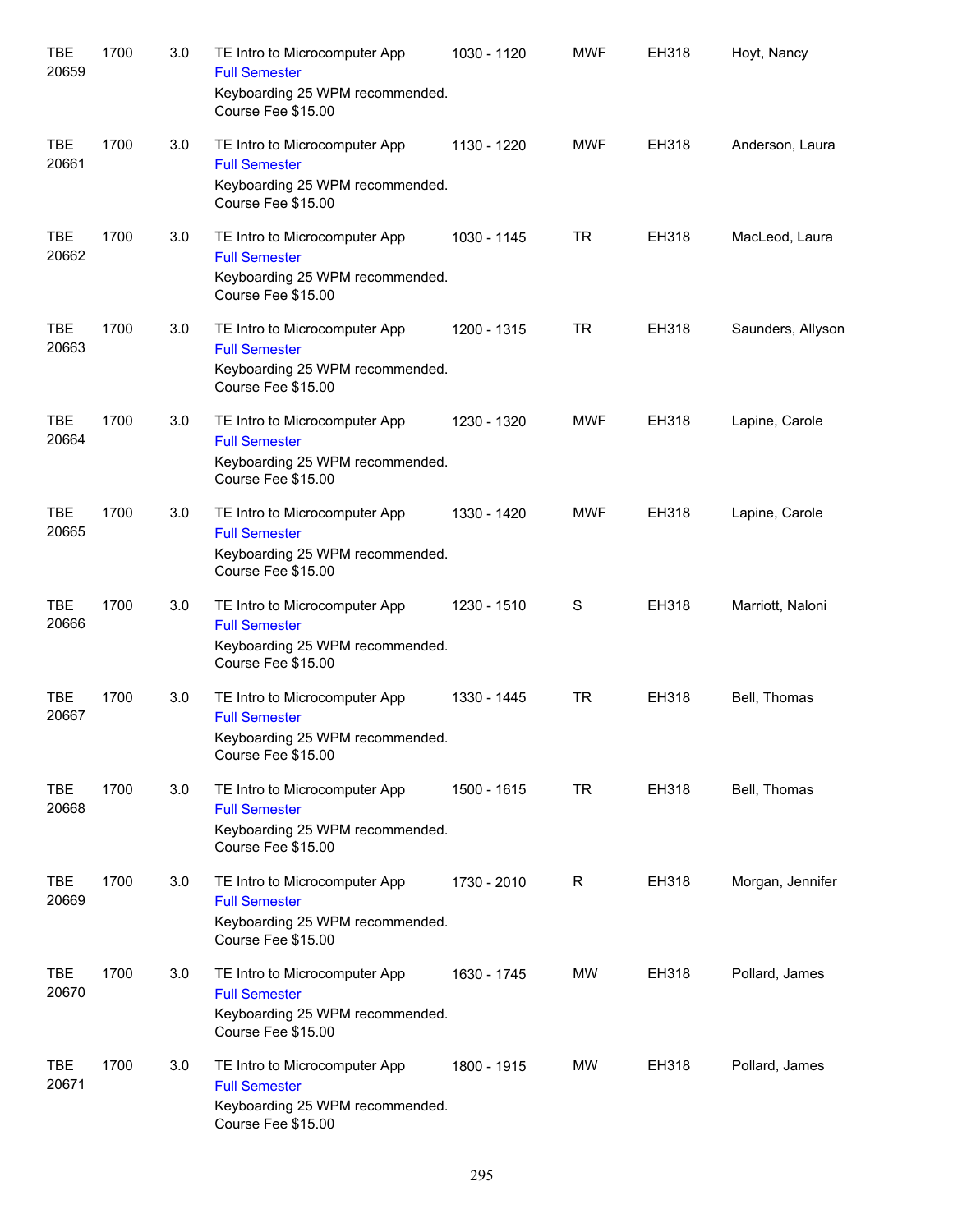| <b>TBE</b><br>20672 | 1700 | 3.0 | TE Intro to Microcomputer App<br><b>Block 1</b><br>Keyboarding 25 WPM recommended.                                                                                                                                                                                                                                                      | 1730 - 2010 | т          | EH318     | Marriott, Naloni |
|---------------------|------|-----|-----------------------------------------------------------------------------------------------------------------------------------------------------------------------------------------------------------------------------------------------------------------------------------------------------------------------------------------|-------------|------------|-----------|------------------|
|                     |      |     | HYBRID: meets Tuesday only first seven weeks<br>NOTE: THIS IS A FIRST BLOCK COURSE<br>THIS COURSE RUNS FROM AUGUST 22 THROUGH OCTOBER 17<br>Course Fee \$15.00                                                                                                                                                                          |             |            |           |                  |
| <b>TBE</b><br>21652 | 1700 | 3.0 | TE Intro to Microcomputer App<br><b>Full Semester</b><br>Course Fee \$15.00                                                                                                                                                                                                                                                             | 1730 - 2010 | R          | DH1801    | Greenwood, Linda |
| <b>TBE</b><br>21661 | 1700 | 3.0 | TE Intro to Microcomputer App<br><b>Full Semester</b><br>Course Fee \$15.00                                                                                                                                                                                                                                                             | 1730 - 2010 | Τ          | WW103     | Morgan, Jennifer |
| <b>TBE</b><br>21804 | 1700 | 3.0 | TE Intro to Microcomputer App<br><b>Full Semester</b><br>Course Fee \$15.00                                                                                                                                                                                                                                                             | 0900 - 1015 | <b>TR</b>  | D02315    | Watson, Sharon   |
| <b>TBE</b><br>21828 | 1700 | 3.0 | TE Intro to Microcomputer App<br><b>Full Semester</b><br>Course Fee \$15.00                                                                                                                                                                                                                                                             | 1030 - 1145 | <b>TR</b>  | D02315    | Watson, Sharon   |
| <b>TBE</b><br>21830 | 1700 | 3.0 | TE Intro to Microcomputer App<br><b>Full Semester</b><br>Course Fee \$15.00                                                                                                                                                                                                                                                             | 0730 - 0845 | MW         | D02315    | Keel, Christy    |
| <b>TBE</b><br>21834 | 1700 | 3.0 | TE Intro to Microcomputer App<br><b>Full Semester</b><br>Course Fee \$15.00                                                                                                                                                                                                                                                             | 0900 - 1015 | MW         | D02315    | Keel, Christy    |
| <b>TBE</b><br>21840 | 1700 | 3.0 | TE Intro to Microcomputer App<br><b>Full Semester</b><br>Course Fee \$15.00                                                                                                                                                                                                                                                             | 1730 - 2010 | M          | D02315    | Gardner, Jon     |
| <b>TBE</b><br>21841 | 1700 | 3.0 | TE Intro to Microcomputer App<br><b>Full Semester</b><br>Course Fee \$15.00                                                                                                                                                                                                                                                             | 1730 - 2010 | W          | D02315    | Greenwood, Linda |
| <b>TBE</b><br>25559 | 1700 | 3.0 | TE Intro to Microcomputer App<br><b>Full Semester</b><br>Course Fee \$15.00                                                                                                                                                                                                                                                             | 1230 - 1320 | <b>MWF</b> | B3338     | Anderson, Laura  |
| <b>TBE</b><br>20709 | 1701 | 1.0 | TA Intro to Word Processing<br><b>Block 1</b><br>NOTE: THIS IS A FIRST BLOCK COURSE<br>THIS COURSE RUNS FROM AUGUST 22 THROUGH SEPTEMBER 23<br>Come to EH 311 for information the 1st week of the semester.<br>Access your course materials, and submit your assignments<br>through Blackboard at online.weber.edu<br>Course Fee \$5.00 | <b>TBA</b>  | <b>TBA</b> | EH311     | Talbot, Alden    |
| <b>TBE</b><br>21935 | 1701 | 1.0 | TA Intro to Word Processing<br><b>Block 1</b><br>To access the online course materials, please log in through<br>the student portal (eWeber) at http://weber.edu and select:<br>"current students"<br>Course Fee \$5.00                                                                                                                 | <b>TBA</b>  | <b>TBA</b> | <b>OL</b> | Talbot, Alden    |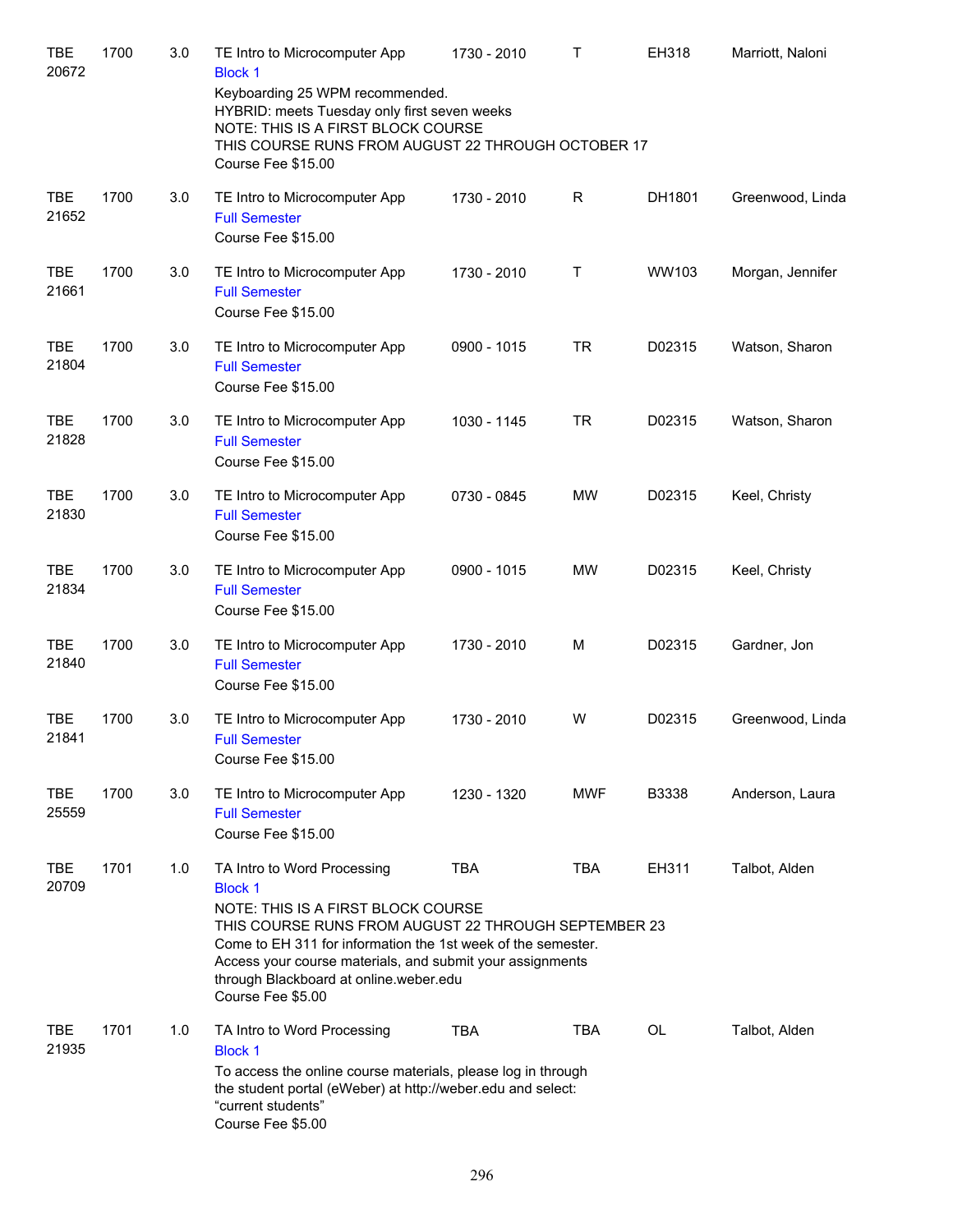| TBE<br>20711        | 1702 | 1.0 | TB Intro to Micro, E-mail, Op<br><b>Full Semester</b>                                                                                                                                                                                    | <b>TBA</b>  | TBA        | EH311     | Porter, Joyce      |
|---------------------|------|-----|------------------------------------------------------------------------------------------------------------------------------------------------------------------------------------------------------------------------------------------|-------------|------------|-----------|--------------------|
|                     |      |     | Class runs September 26 through October 28.<br>Come to EH 311 for information the 1st week of the semester.<br>Access your course materials, and submit your assignments<br>through Blackboard at online.weber.edu.<br>Course Fee \$5.00 |             |            |           |                    |
| <b>TBE</b><br>21938 | 1702 | 1.0 | TB Intro to Micro, E-mail, Op<br><b>Full Semester</b>                                                                                                                                                                                    | <b>TBA</b>  | <b>TBA</b> | OL        | Porter, Joyce      |
|                     |      |     | To access the online course materials, please log in through<br>the student portal (eWeber) at http://weber.edu and select:<br>"current students"<br>Course Fee \$5.00                                                                   |             |            |           |                    |
| <b>TBE</b><br>20698 | 1703 | 1.0 | TC Intro to Spreadsheets<br><b>Full Semester</b><br>To access the online course materials,<br>please log in through the student portal (eWeber) at<br>http://online.weber.edu.                                                           | <b>TBA</b>  | <b>TBA</b> | EH311     | MacLeod, Laura     |
|                     |      |     | Course Fee \$5.00                                                                                                                                                                                                                        |             |            |           |                    |
| <b>TBE</b><br>21941 | 1703 | 1.0 | TC Intro to Spreadsheets<br><b>Full Semester</b>                                                                                                                                                                                         | <b>TBA</b>  | <b>TBA</b> | <b>OL</b> | MacLeod, Laura     |
|                     |      |     | To access the online course materials, please log in through<br>the student portal (eWeber) at http://weber.edu and select:<br>"current students"<br>Course Fee \$5.00                                                                   |             |            |           |                    |
| <b>TBE</b><br>22010 | 2010 | 3.0 | <b>Business English Applications</b><br><b>Full Semester</b>                                                                                                                                                                             | <b>TBA</b>  | <b>TBA</b> | <b>OL</b> | Saunders, Allyson  |
|                     |      |     | To access the online course materials, please log in through<br>the student portal (eWeber) at http://weber.edu and select:<br>"current students"<br>Course Fee \$15.00                                                                  |             |            |           |                    |
| <b>TBE</b><br>22011 | 2080 | 1.0 | Database Applications<br><b>Full Semester</b>                                                                                                                                                                                            | <b>TBA</b>  | <b>TBA</b> | <b>OL</b> | Anderson, Laura    |
|                     |      |     | To access the online course materials, please log in through<br>the student portal (eWeber) at http://weber.edu and select:<br>"current students"<br>Course Fee \$5.00                                                                   |             |            |           |                    |
| <b>TBE</b><br>20687 | 2200 | 3.0 | Microcomputer Operating System<br><b>Full Semester</b><br>Course Fee \$15.00                                                                                                                                                             | 1030 - 1145 | TR.        | B3338     | Cuddeback, Kenneth |
| <b>TBE</b><br>21845 | 2300 | 3.0 | Intro to LAN Management<br><b>Full Semester</b><br>Course Fee \$15.00                                                                                                                                                                    | 1730 - 2010 | W          | D02311    | Cuddeback, Kenneth |
| TBE<br>20688        | 2415 | 3.0 | Cisco TCP/IP Routing Protocols<br><b>Full Semester</b><br>Course Fee \$15.00                                                                                                                                                             | 1730 - 2010 | т          | B3338     | Cuddeback, Kenneth |
| TBE<br>20686        | 2531 | 3.0 | Exploring Multimedia Applicati<br><b>Full Semester</b><br>Course Fee \$15.00                                                                                                                                                             | 0830 - 0945 | <b>MW</b>  | EH313     | Anderson, Laura    |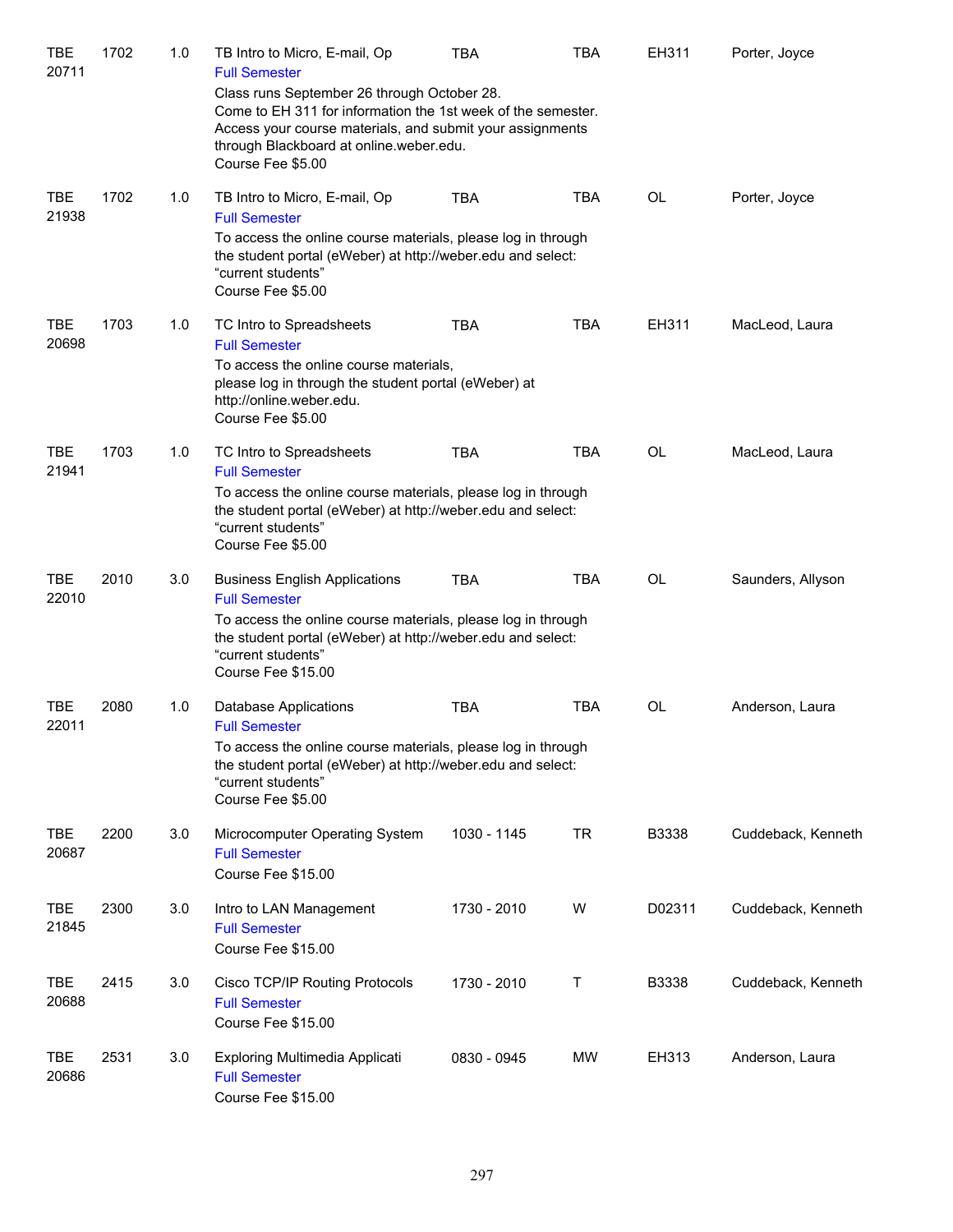| <b>TBE</b><br>20707 | 2532 | 3.0 | Web Page Design/ Development<br><b>Full Semester</b><br>Course Fee \$15.00                                                                                                                                                      | 1030 - 1145 | <b>TR</b>  | EH313     | Porter, Joyce      |
|---------------------|------|-----|---------------------------------------------------------------------------------------------------------------------------------------------------------------------------------------------------------------------------------|-------------|------------|-----------|--------------------|
| <b>TBE</b><br>20708 | 2532 | 3.0 | Web Page Design/ Development<br><b>Full Semester</b><br>Course Fee \$15.00                                                                                                                                                      | 1200 - 1315 | <b>TR</b>  | EH313     | Porter, Joyce      |
| <b>TBE</b><br>20695 | 2533 | 3.0 | Image Editing Solutions<br><b>Full Semester</b><br>Course Fee \$15.00                                                                                                                                                           | 1000 - 1115 | <b>MW</b>  | EH313     | MacLeod, Laura     |
| <b>TBE</b><br>20815 | 2534 | 3.0 | Video Editing Techniques<br><b>Full Semester</b><br>Course Fee \$15.00                                                                                                                                                          | 1730 - 2010 | W          | EH313     | Halford, Scott     |
| <b>TBE</b><br>21850 | 2710 | 3.0 | <b>Digital Switching Systems</b><br><b>Full Semester</b>                                                                                                                                                                        | 1730 - 2010 | R          | D02311    | Myers, Darin       |
| <b>TBE</b><br>21855 | 2720 | 3.0 | Transport Media & Emerging Tec<br><b>Full Semester</b>                                                                                                                                                                          | 1730 - 2010 | M          | D02311    | Sagers, Mark       |
| <b>TBE</b><br>22012 | 3000 | 1.0 | <b>Advanced Word Processing</b><br><b>Block 1</b><br>To access the online course materials, please log in through<br>the student portal (eWeber) at http://weber.edu and select:<br>"current students"<br>Course Fee \$5.00     | <b>TBA</b>  | <b>TBA</b> | <b>OL</b> | Anderson, Laura    |
| <b>TBE</b><br>20692 | 3070 | 1.0 | Advanced Spreadsheet Applicat<br><b>Full Semester</b><br>To access the online course materials,<br>please log in through the student portal (eWeber) at<br>http://online.weber.edu. Course Fee \$5.00                           | <b>TBA</b>  | <b>TBA</b> | EH311     | Green, Diana       |
| <b>TBE</b><br>22013 | 3070 | 1.0 | Advanced Spreadsheet Applicat<br><b>Full Semester</b><br>To access the online course materials, please log in through<br>the student portal (eWeber) at http://weber.edu and select:<br>"current students"<br>Course Fee \$5.00 | <b>TBA</b>  | <b>TBA</b> | <b>OL</b> | Green, Diana       |
| <b>TBE</b><br>20697 | 3090 | 2.0 | <b>Adv Electronic Presentations</b><br><b>Full Semester</b><br>To access the online course materials,<br>please log in through the student portal (eWeber) at<br>http://online.weber.edu.<br>Course Fee \$10.00                 | <b>TBA</b>  | <b>TBA</b> | EH311     | MacLeod, Laura     |
| <b>TBE</b><br>20696 | 3100 | 3.0 | Desktop Publishing<br><b>Full Semester</b><br>Course Fee \$15.00                                                                                                                                                                | 1600 - 1715 | <b>TR</b>  | EH313     | MacLeod, Laura     |
| <b>TBE</b><br>21907 | 3200 | 3.0 | Linux Systems Administration<br><b>Full Semester</b><br>Course Fee \$15.00                                                                                                                                                      | 0930 - 1020 | <b>MWF</b> | D02311    | Cuddeback, Kenneth |
| <b>TBE</b><br>20689 | 3250 | 3.0 | <b>Business Communication</b><br><b>Full Semester</b>                                                                                                                                                                           | 0830 - 0920 | <b>MWF</b> | B3338     | Green, Diana       |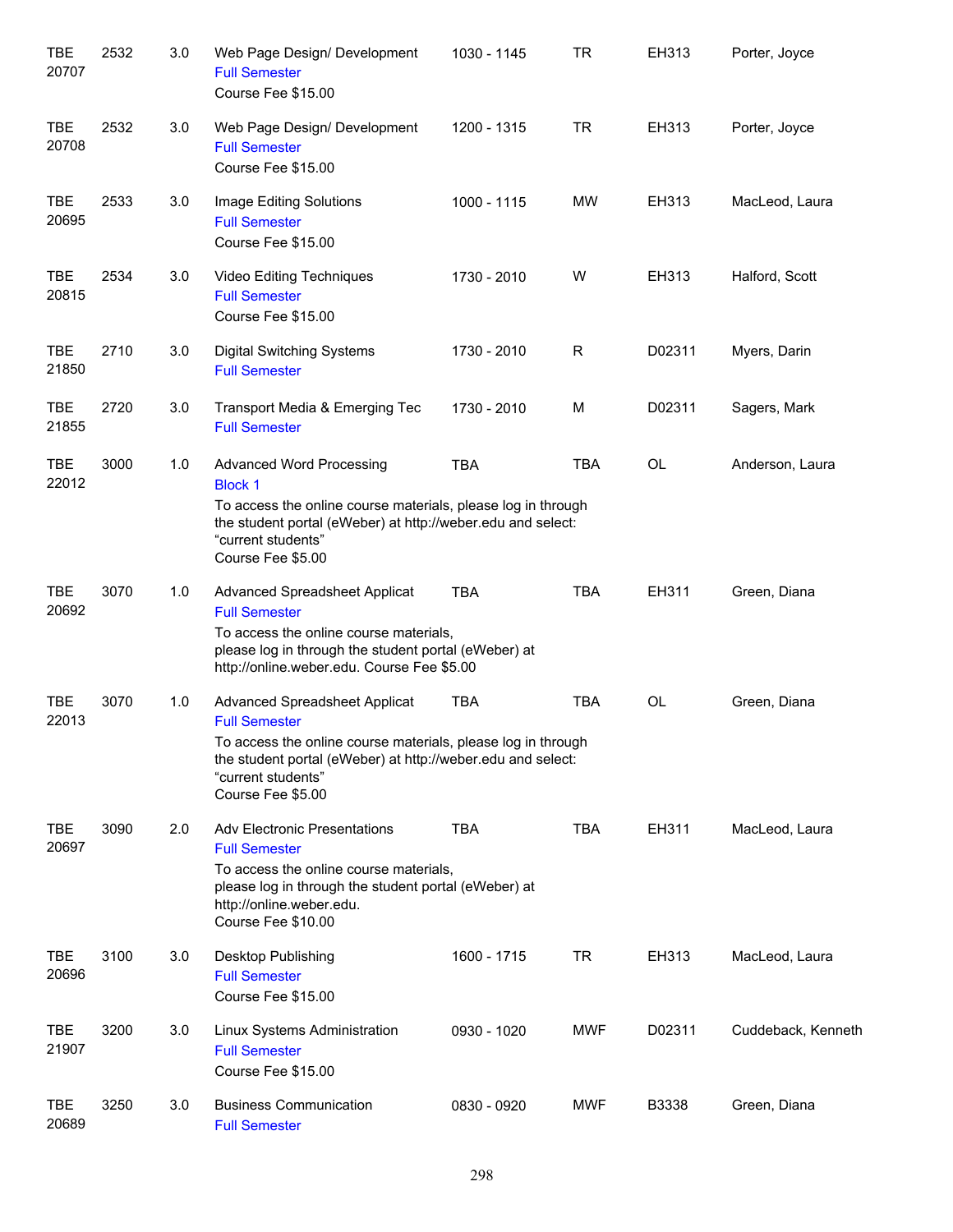| <b>TBE</b><br>20690 | 3250 | 3.0 | <b>Business Communication</b><br><b>Full Semester</b>                                                                                                     | 0930 - 1020 | <b>MWF</b>  | B3338           | Green, Diana      |
|---------------------|------|-----|-----------------------------------------------------------------------------------------------------------------------------------------------------------|-------------|-------------|-----------------|-------------------|
| <b>TBE</b><br>20699 | 3250 | 3.0 | <b>Business Communication</b><br><b>Full Semester</b>                                                                                                     | 0900 - 1015 | <b>TR</b>   | B3338           | Saunders, Allyson |
| <b>TBE</b><br>20700 | 3250 | 3.0 | <b>Business Communication</b><br><b>Full Semester</b>                                                                                                     | 1730 - 2010 | M           | EH313           | Saunders, Allyson |
| TBE<br>20691        | 3550 | 3.0 | Supervising Information Techno<br><b>Full Semester</b>                                                                                                    | 1730 - 2010 | $\mathsf R$ | B3338           | Green, Diana      |
| TBE<br>20706        | 3610 | 3.0 | Meth Teach Business/Marketing<br><b>Full Semester</b>                                                                                                     | 1500 - 1730 | W           | B3338           | Talbot, Alden     |
| TBE<br>21911        | 3720 | 3.0 | <b>Wireless Telephony</b><br><b>Full Semester</b><br>Course Fee \$15.00                                                                                   | 1730 - 2010 | M           | D02223          | Checketts, Scott  |
| <b>TBE</b><br>21912 | 3730 | 3.0 | <b>Telecommunication Policy</b><br><b>Full Semester</b>                                                                                                   | 1730 - 2010 | W           | N <sub>02</sub> | Knowles, Rex      |
| <b>TBE</b><br>20693 | 4760 | 3.0 | Telecommunications Internship<br><b>Full Semester</b><br>Should take TBE 4760 & 4790 the same semester                                                    | <b>TBA</b>  | <b>TBA</b>  | EH301           | Green, Diana      |
| <b>TBE</b><br>20694 | 4790 | 2.0 | <b>Telecom Senior Project</b><br><b>Full Semester</b><br>Should take TBE 4760 & 4790 the same semester                                                    | <b>TBA</b>  | <b>TBA</b>  | EH301           | Green, Diana      |
| <b>TBE</b><br>20710 | 4800 | 1.0 | Independent Research<br><b>Full Semester</b><br>Contact Dr. Alden Talbot in EH 383<br>or email him at atalbot@weber.edu<br>to get started on this class.  | <b>TBA</b>  | <b>TBA</b>  | EH301           | Talbot, Alden     |
| TBE<br>20816        | 4800 | 2.0 | Independent Research<br><b>Full Semester</b><br>Contact Dr. Alden Talbot in EH 383<br>or email him at atalbot@weber.edu<br>to get started on this class.  | <b>TBA</b>  | <b>TBA</b>  | EH301           | Talbot, Alden     |
| <b>TBE</b><br>20817 | 4800 | 3.0 | Independent Research<br><b>Full Semester</b><br>Contact Dr. Alden Talbot in EH 383<br>or email him at atalbot@weber.edu<br>to get started on this class.  | <b>TBA</b>  | <b>TBA</b>  | EH301           | Talbot, Alden     |
| TBE<br>20702        | 4860 | 3.0 | <b>BMT</b> Internship<br><b>Full Semester</b><br>Contact Dr. Alden Talbot in EH 383<br>or email him at atalbot@weber.edu<br>to get started on this class. | <b>TBA</b>  | <b>TBA</b>  | EH301           | Talbot, Alden     |
| TBE<br>20732        | 6610 | 3.0 | Methods of Teaching Bus./Mrktg<br><b>Full Semester</b>                                                                                                    | 1500 - 1730 | W           | B3338           | Talbot, Alden     |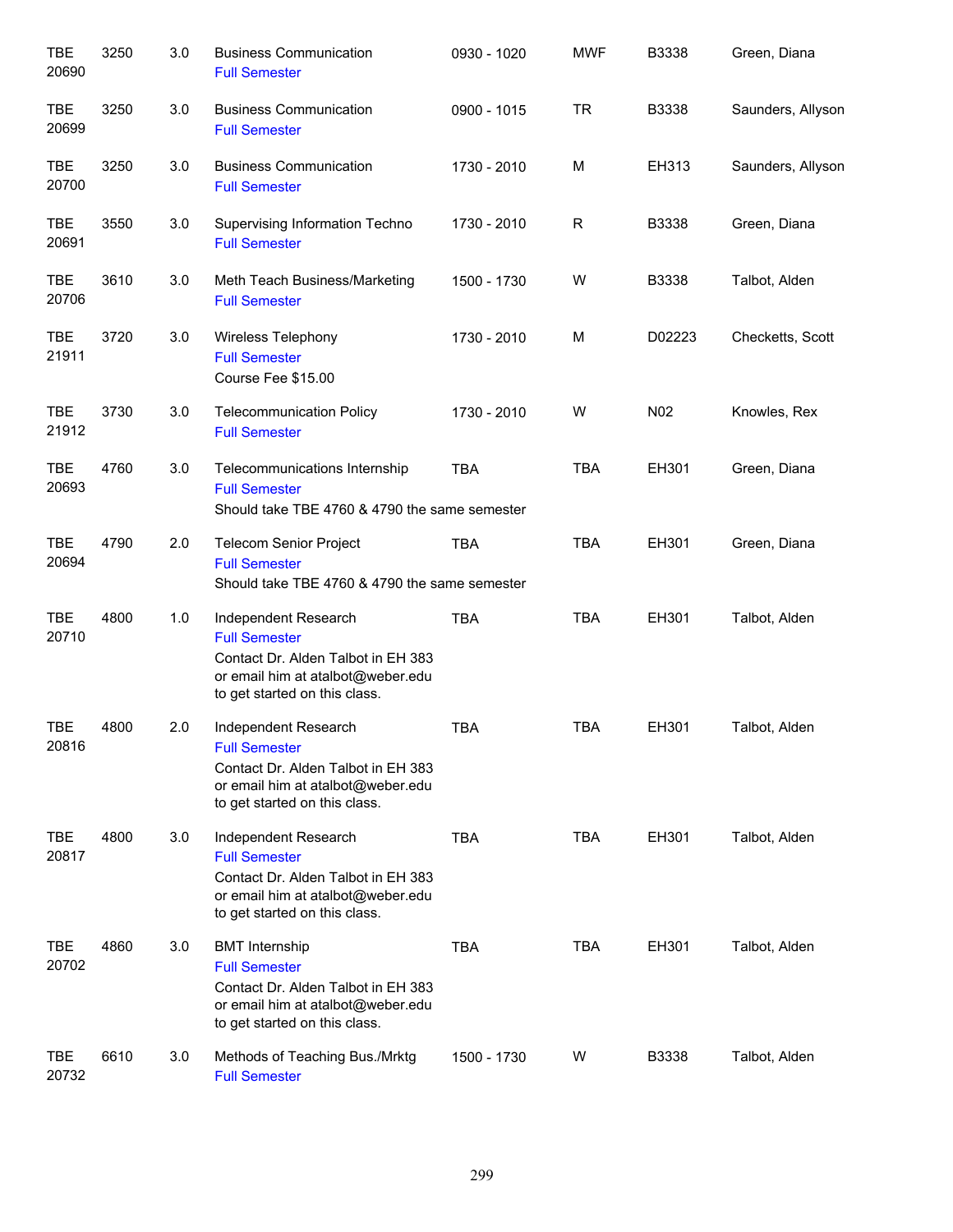| <b>THEA</b><br>21220 | 1013 | 3.0 | CA Introduction to Theatre<br><b>Full Semester</b>                                                                                                                                                                        | 0830 - 0920 | <b>MWF</b>    | <b>BC211</b> | Tinkham, Van           |
|----------------------|------|-----|---------------------------------------------------------------------------------------------------------------------------------------------------------------------------------------------------------------------------|-------------|---------------|--------------|------------------------|
| <b>THEA</b><br>21221 | 1013 | 3.0 | CA Introduction to Theatre<br><b>Full Semester</b>                                                                                                                                                                        | 1130 - 1220 | <b>MWF</b>    | <b>BC211</b> | Lowe, Phillip          |
| <b>THEA</b><br>21223 | 1013 | 3.0 | CA Introduction to Theatre<br><b>Full Semester</b>                                                                                                                                                                        | 1030 - 1120 | <b>MWF</b>    | <b>BC113</b> | Gray, Matthew          |
| <b>THEA</b><br>21461 | 1013 | 3.0 | CA Introduction to Theatre<br><b>Full Semester</b><br>To access the online course materials, please log in through<br>the student portal (eWeber) at http://weber.edu and select:<br>"current students"                   | <b>TBA</b>  | <b>TBA</b>    | OL           | Lowe, Phillip          |
| <b>THEA</b><br>20957 | 1023 | 3.0 | CA Introduction to Film<br><b>Full Semester</b><br>Course Fee \$8.00                                                                                                                                                      | 1630 - 1920 | т             | <b>BC113</b> | Spangler, Edward       |
| <b>THEA</b><br>20958 | 1023 | 3.0 | CA Introduction to Film<br><b>Full Semester</b><br>Course Fee \$8.00                                                                                                                                                      | 1630 - 1920 | W             | <b>BC113</b> | Spangler, Edward       |
| <b>THEA</b><br>21025 | 1023 | 3.0 | CA Introduction to Film<br><b>Full Semester</b><br>Course Fee \$8.00                                                                                                                                                      | 1630 - 1910 | R             | EH229        | Woodmansee, Carla      |
| <b>THEA</b><br>21449 | 1023 | 3.0 | CA Introduction to Film<br><b>Full Semester</b><br>Course Fee \$8.00                                                                                                                                                      | 1630 - 1910 | M             | WW102        | Woodmansee, Carla      |
| <b>THEA</b><br>21452 | 1023 | 3.0 | CA Introduction to Film<br><b>Full Semester</b><br>Course Fee \$8.00                                                                                                                                                      | 1730 - 2030 | т             | DH2410       | Pecchia-Bekkum, Steven |
| <b>THEA</b><br>21454 | 1023 | 3.0 | CA Introduction to Film<br><b>Full Semester</b><br>Course Fee \$8.00                                                                                                                                                      | 0930 - 1230 | ${\mathsf S}$ | D02112       | Pecchia-Bekkum, Steven |
| <b>THEA</b><br>21462 | 1023 | 3.0 | CA Introduction to Film<br><b>Full Semester</b><br>To access the online course materials, please log in through<br>the student portal (eWeber) at http://weber.edu and select:<br>"current students"<br>Course Fee \$8.00 | <b>TBA</b>  | <b>TBA</b>    | OL           | Spangler, Edward       |
| <b>THEA</b><br>21463 | 1023 | 3.0 | CA Introduction to Film<br><b>Full Semester</b><br>To access the online course materials, please log in through<br>the student portal (eWeber) at http://weber.edu and select:<br>"current students"<br>Course Fee \$8.00 | <b>TBA</b>  | <b>TBA</b>    | OL           | Zublin, Catherine      |
| <b>THEA</b><br>21224 | 1030 | 3.0 | Voice & Movement for the Actor<br><b>Full Semester</b>                                                                                                                                                                    | 1130 - 1220 | <b>MWF</b>    | <b>BC230</b> | Callahan, Tracy        |
| <b>THEA</b><br>21226 | 1033 | 3.0 | CA Acting I<br><b>Full Semester</b>                                                                                                                                                                                       | 0930 - 1020 | <b>MWF</b>    | <b>BC230</b> | Lowe, Phillip          |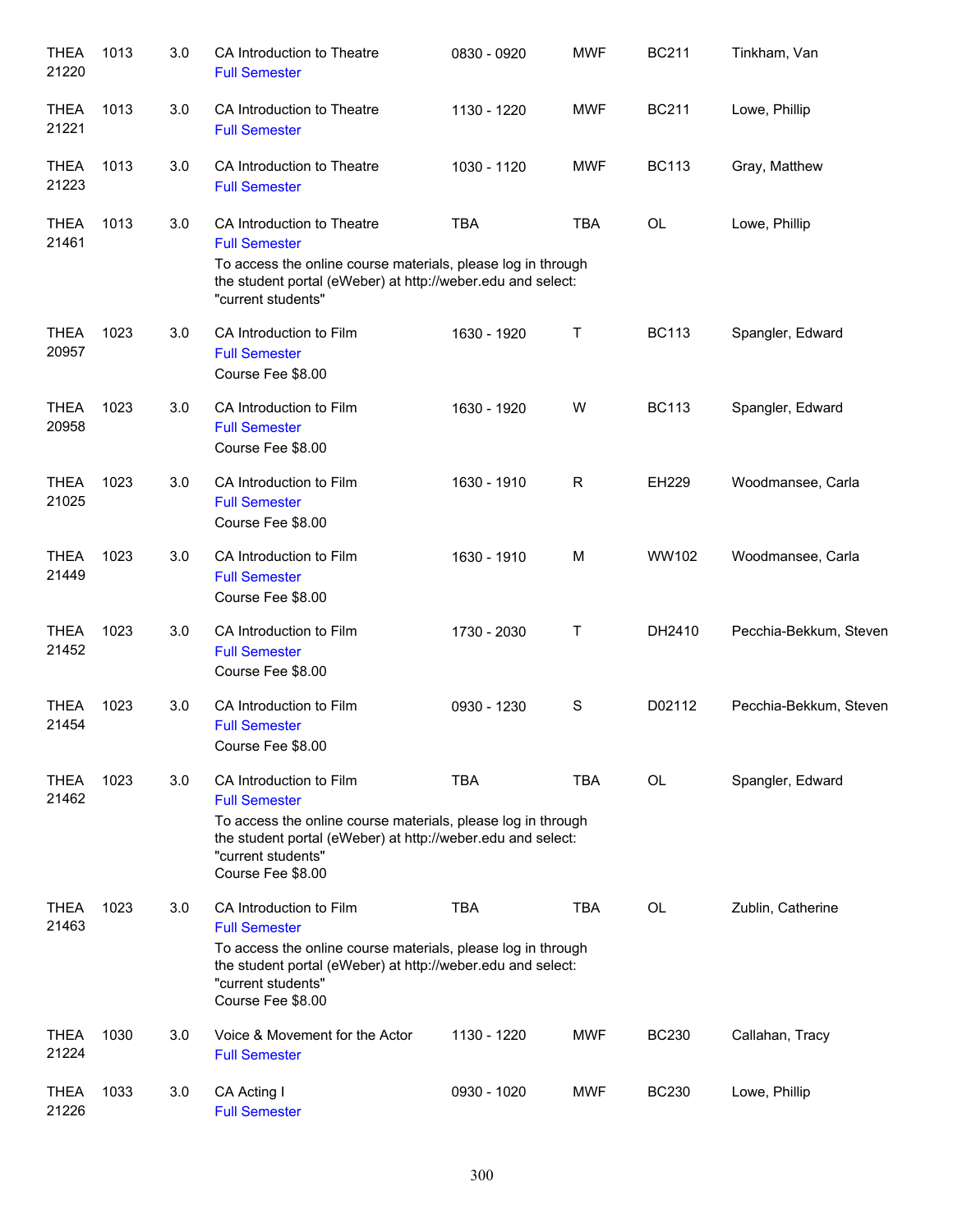| <b>THEA</b><br>21460 | 1033  | 3.0 | CA Acting I<br><b>Full Semester</b>                                                                                       | 1600 - 1720 | <b>TR</b>  | D02110       | Lowe, Phillip     |
|----------------------|-------|-----|---------------------------------------------------------------------------------------------------------------------------|-------------|------------|--------------|-------------------|
| <b>THEA</b><br>21231 | 1043  | 3.0 | <b>CA American Musical Theatre</b><br><b>Full Semester</b>                                                                | 0930 - 1020 | <b>MWF</b> | <b>BC113</b> | Christian, James  |
| <b>THEA</b><br>21232 | 1051  | 1.0 | Freshman (New Student) Seminar<br><b>Full Semester</b>                                                                    | 1030 - 1145 | R          | <b>BC113</b> | Zublin, Catherine |
| THEA<br>21433        | 2012  | 2.0 | <b>Stage Scenery</b><br><b>Block 2</b><br>This class will meet from October 18th to December 9th.                         | 0900 - 1020 | <b>TR</b>  | <b>BC317</b> | Tinkham, Van      |
| THEA<br>21238        | 2022  | 2.0 | Stage Costume<br><b>Block 1</b><br>This class will meet from August 22nd to October 17th.                                 | 0900 - 1020 | <b>TR</b>  | <b>BC317</b> | Zublin, Catherine |
| <b>THEA</b><br>21236 | 2033  | 3.0 | Acting II<br><b>Full Semester</b><br>Pre-req: THEA 1033 & by audition or permission of the<br>instructor.                 | 1030 - 1150 | <b>TR</b>  | <b>BC230</b> | Callahan, Tracy   |
| THEA<br>21239        | 2403  | 3.0 | Production & Stage Management<br><b>Full Semester</b>                                                                     | 1200 - 1320 | <b>TR</b>  | <b>BC211</b> | Bizzell, John     |
| <b>THEA</b><br>21241 | 2443  | 3.0 | Acting for Musical Theatre<br><b>Full Semester</b><br>Prereq: THEA 2033 & by audition or permission of the<br>instructor. | 1230 - 1320 | <b>MWF</b> | <b>BC230</b> | Christian, James  |
| <b>THEA</b><br>21243 | 3103  | 3.0 | Directing I<br><b>Full Semester</b><br>Prereq: THEA 1033, 1053 or 1052, or permission of the<br>instructor.               | 1330 - 1450 | <b>TR</b>  | <b>BC230</b> | Callahan, Tracy   |
| <b>THEA</b><br>21244 | 3243  | 3.0 | <b>Costume History</b><br><b>Full Semester</b>                                                                            | 1130 - 1220 | <b>MWF</b> | <b>BC317</b> | Zublin, Catherine |
| <b>THEA</b><br>21245 | 3303  | 3.0 | History & Lit of Theatre I<br><b>Full Semester</b>                                                                        | 0930 - 1020 | <b>MWF</b> | <b>BC317</b> | Kokai, Jennifer   |
| <b>THEA</b><br>24565 | 3505  | 3.0 | Playwriting<br><b>Full Semester</b>                                                                                       | 1030 - 1150 | TR.        | <b>BC210</b> | Kokai, Jennifer   |
| <b>THEA</b><br>21247 | 3991  | 1.0 | Junior Seminar<br><b>Full Semester</b><br>Prereq: THEA major, at least Junior standing.                                   | 1030 - 1150 | Τ          | <b>BC317</b> | Christian, James  |
| <b>THEA</b><br>21248 | 4002D | 2.0 | <b>Special Studies: Auditioning</b><br><b>Block 2</b><br>This class will meet from October 18th to December 9th.          | 0900 - 1020 | <b>TR</b>  | <b>BC230</b> | Christian, James  |
| <b>THEA</b><br>23193 | 4002H | 2.0 | Introduction to Sound Design<br><b>Block 1</b>                                                                            | 1030 - 1120 | <b>TR</b>  | <b>BC211</b> | Snarr, Bart       |
| <b>THEA</b><br>21251 | 4220  | 1.0 | Design Seminar<br><b>Full Semester</b><br>By permission of instructor.                                                    | 1330 - 1450 | F          | <b>BC317</b> | Zublin, Catherine |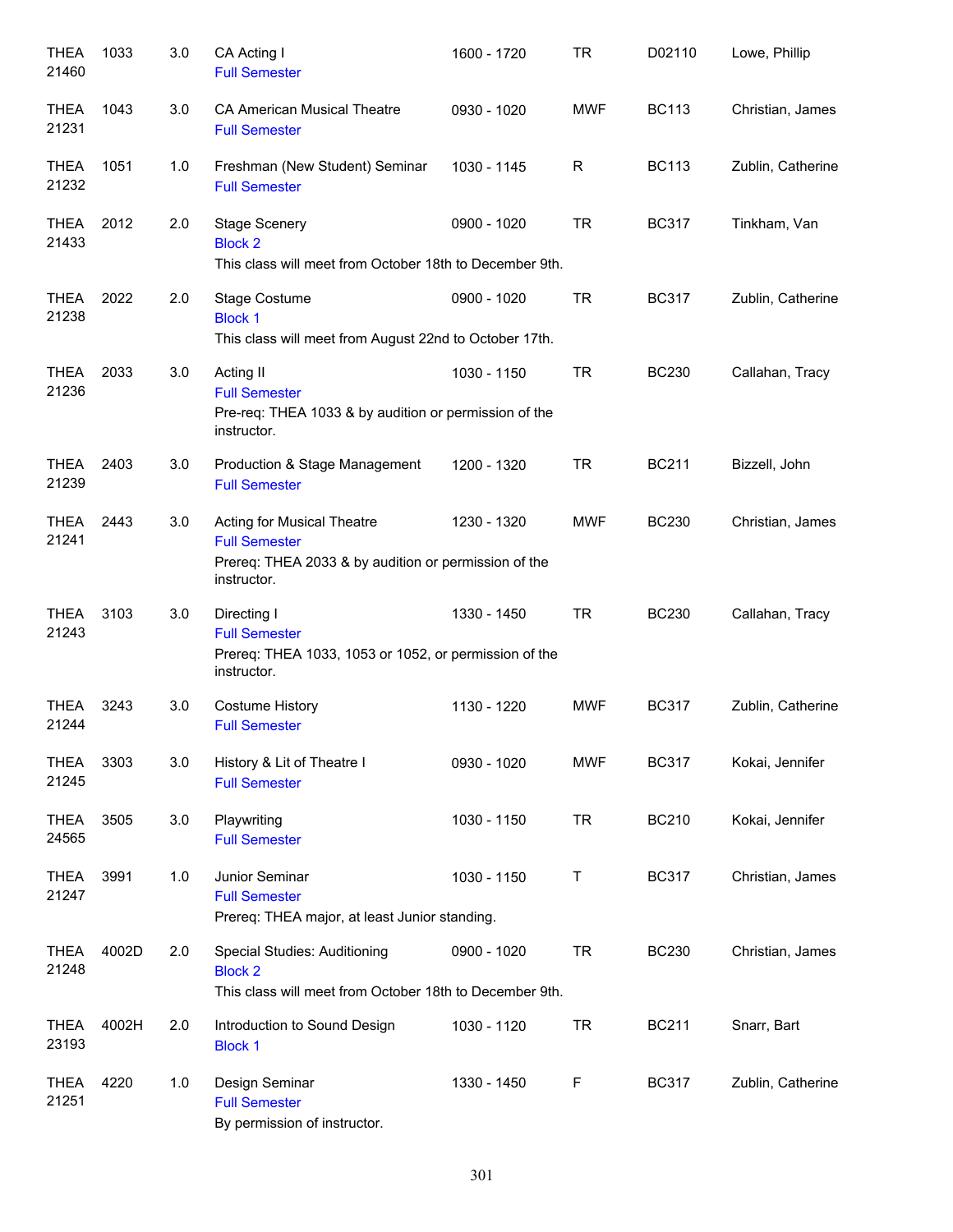| <b>THEA</b><br>21252 | 4603 | 3.0 | Creative Drama<br><b>Full Semester</b>                                                                                                                                                                  | 1630 - 1750 | <b>MW</b>  | <b>BC317</b> | Kokai, Jennifer          |
|----------------------|------|-----|---------------------------------------------------------------------------------------------------------------------------------------------------------------------------------------------------------|-------------|------------|--------------|--------------------------|
| <b>THEA</b><br>20796 | 4651 | 1.0 | Indiv Training in Stage Voice<br><b>Full Semester</b><br>Course Fee \$350.00                                                                                                                            | <b>TBA</b>  | <b>TBA</b> |              | Christian, James         |
| THEA<br>20797        | 4830 | 1.0 | <b>Directed Readings</b><br><b>Full Semester</b><br>Permission of Instructor Required.                                                                                                                  | <b>TBA</b>  | <b>TBA</b> |              | Tinkham, Van             |
| <b>THEA</b><br>20798 | 4830 | 2.0 | <b>Directed Readings</b><br><b>Full Semester</b><br>Permission of Instructor Required.                                                                                                                  | <b>TBA</b>  | <b>TBA</b> |              | Tinkham, Van             |
| <b>THEA</b><br>20799 | 4830 | 3.0 | <b>Directed Readings</b><br><b>Full Semester</b><br>Permission of Instructor Required.                                                                                                                  | <b>TBA</b>  | <b>TBA</b> |              | Tinkham, Van             |
| <b>THEA</b><br>20800 | 4851 | 1.0 | Design/Tech Practicum<br><b>Full Semester</b><br>Permission of Instructor Required.                                                                                                                     | <b>TBA</b>  | <b>TBA</b> |              | Tinkham, Van             |
| <b>THEA</b><br>20801 | 4851 | 1.0 | Design/Tech Practicum<br><b>Full Semester</b><br>Permission of Instructor Required.                                                                                                                     | <b>TBA</b>  | <b>TBA</b> |              | Tinkham, Van             |
| <b>THEA</b><br>20802 | 4861 | 1.0 | Performance Practicum<br><b>Full Semester</b><br>Permission of Instructor Required.                                                                                                                     | <b>TBA</b>  | <b>TBA</b> |              | Tinkham, Van             |
| <b>THEA</b><br>20803 | 4861 | 1.0 | Performance Practicum<br><b>Full Semester</b><br>Permission of Instructor Required.                                                                                                                     | <b>TBA</b>  | <b>TBA</b> |              | Tinkham, Van             |
| <b>THEA</b><br>20804 | 4890 | 3.0 | Cooperative Work Experience<br><b>Full Semester</b><br>Permission of Instructor Required.                                                                                                               | <b>TBA</b>  | <b>TBA</b> |              | Zublin, Catherine        |
| <b>THEA</b><br>20805 | 4900 | 1.0 | Senior Project<br><b>Full Semester</b>                                                                                                                                                                  | <b>TBA</b>  | <b>TBA</b> |              | Christian, James         |
| WS<br>20309          | 1500 | 3.0 | SS/DV Intro to Women's Studies<br><b>Full Semester</b>                                                                                                                                                  | 1030 - 1145 | <b>TR</b>  | SS276        | Kumar, Priti             |
| WS<br>20785          | 1500 | 3.0 | SS/DV Intro to Women's Studies<br><b>Full Semester</b>                                                                                                                                                  | 1730 - 2000 | W          | D02105       | Stanton, Sarah           |
| WS<br>24908          | 1500 | 3.0 | SS/DV Intro to Women's Studies<br><b>Full Semester</b><br>To access online course materials, please log on through the<br>student portal (eWeber) at http://weber.edu and select:<br>"Current Student". | <b>TBA</b>  | TBA        | OL           | Gillespie, Adrienne      |
| WS<br>20302          | 2900 | 2.0 | Topics In Women Studies<br><b>Full Semester</b>                                                                                                                                                         | <b>TBA</b>  | <b>TBA</b> |              | Parrilla de Kokal, Maria |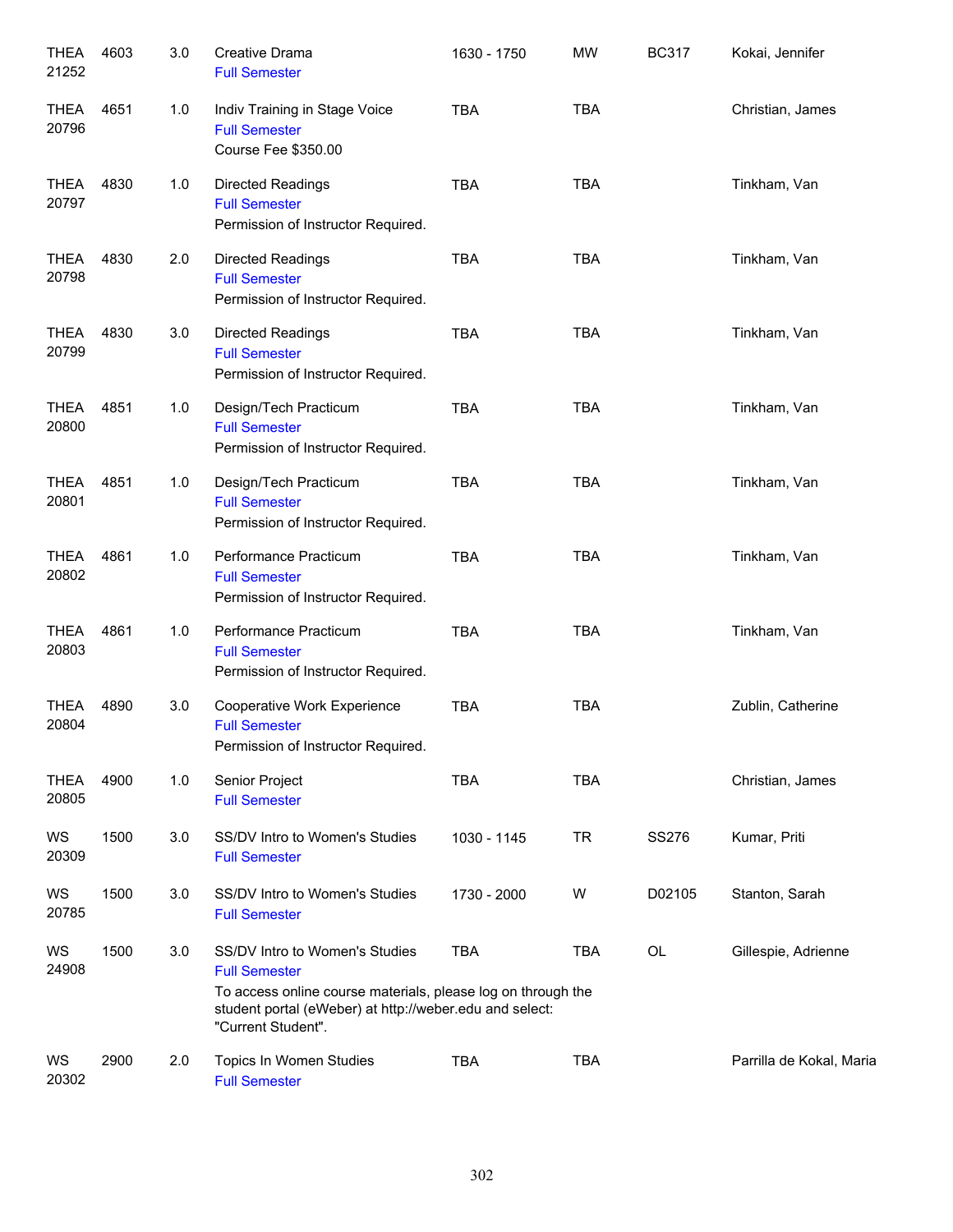| WS<br>20303          | 4060 | 2.0 | Research Project<br><b>Full Semester</b>                                                                                                                                                              | <b>TBA</b>  | <b>TBA</b> |        | Parrilla de Kokal, Maria |
|----------------------|------|-----|-------------------------------------------------------------------------------------------------------------------------------------------------------------------------------------------------------|-------------|------------|--------|--------------------------|
| WS<br>20304          | 4830 | 1.0 | <b>Directed Readings</b><br><b>Full Semester</b>                                                                                                                                                      | <b>TBA</b>  | <b>TBA</b> |        | Parrilla de Kokal, Maria |
| WS<br>20305          | 4830 | 2.0 | <b>Directed Readings</b><br><b>Full Semester</b>                                                                                                                                                      | <b>TBA</b>  | <b>TBA</b> |        | Parrilla de Kokal, Maria |
| WS<br>20306          | 4830 | 3.0 | Directed Readings<br><b>Full Semester</b>                                                                                                                                                             | <b>TBA</b>  | <b>TBA</b> |        | Parrilla de Kokal, Maria |
| WS<br>20307          | 4860 | 1.0 | Internship in Women's Studies<br><b>Full Semester</b>                                                                                                                                                 | <b>TBA</b>  | <b>TBA</b> |        | Parrilla de Kokal, Maria |
| WS<br>20308          | 4860 | 2.0 | Internship in Women's Studies<br><b>Full Semester</b>                                                                                                                                                 | <b>TBA</b>  | <b>TBA</b> |        | Parrilla de Kokal, Maria |
| WS<br>25019          | 4990 | 2.0 | Senior Seminar<br><b>Full Semester</b>                                                                                                                                                                | <b>TBA</b>  | <b>TBA</b> |        | Parrilla de Kokal, Maria |
| ZOOL<br>20892        | 1010 | 3.0 | <b>LS Animal Biology</b><br><b>Full Semester</b>                                                                                                                                                      | 1530 - 1645 | <b>MW</b>  | LL129  | Prothero, Walter         |
| <b>ZOOL</b><br>20948 | 1010 | 3.0 | <b>LS Animal Biology</b><br><b>Full Semester</b>                                                                                                                                                      | 0930 - 1020 | <b>MWF</b> | LL130  | Okazaki, Robert          |
| <b>ZOOL</b><br>23024 | 1010 | 3.0 | <b>LS Animal Biology</b><br><b>Full Semester</b>                                                                                                                                                      | 1730 - 2010 | Т          | D02321 | Robinson, Ami            |
| <b>ZOOL</b><br>23462 | 1010 | 3.0 | <b>LS Animal Biology</b><br><b>Full Semester</b><br>To access the online course materials, please log in through<br>the student portal (eWeber) at http://weber.edu and select:<br>"current students" | <b>TBA</b>  | <b>TBA</b> | OL     | Okazaki, Robert          |
| <b>ZOOL</b><br>20894 | 1020 | 3.0 | LS Human Biology<br><b>Full Semester</b>                                                                                                                                                              | 1630 - 1745 | <b>MW</b>  | ET128  | Gurr, Susan              |
| <b>ZOOL</b><br>20949 | 1020 | 3.0 | LS Human Biology<br><b>Full Semester</b>                                                                                                                                                              | 0900 - 1015 | <b>TR</b>  | LL130  | Chung, Brian             |
| <b>ZOOL</b><br>20987 | 1020 | 3.0 | LS Human Biology<br><b>Full Semester</b>                                                                                                                                                              | 0830 - 0920 | <b>MWF</b> | LL130  | Clark, Jonathan          |
| <b>ZOOL</b><br>23026 | 1020 | 3.0 | LS Human Biology<br><b>Full Semester</b>                                                                                                                                                              | 1730 - 2010 | W          | D02111 | Prothero, Walter         |
| ZOOL<br>23463        | 1020 | 3.0 | LS Human Biology<br><b>Full Semester</b><br>To access the online course materials, please log in through<br>the student portal (eWeber) at http://weber.edu and select:<br>"current students"         | <b>TBA</b>  | <b>TBA</b> | OL     | Robinson, Ami            |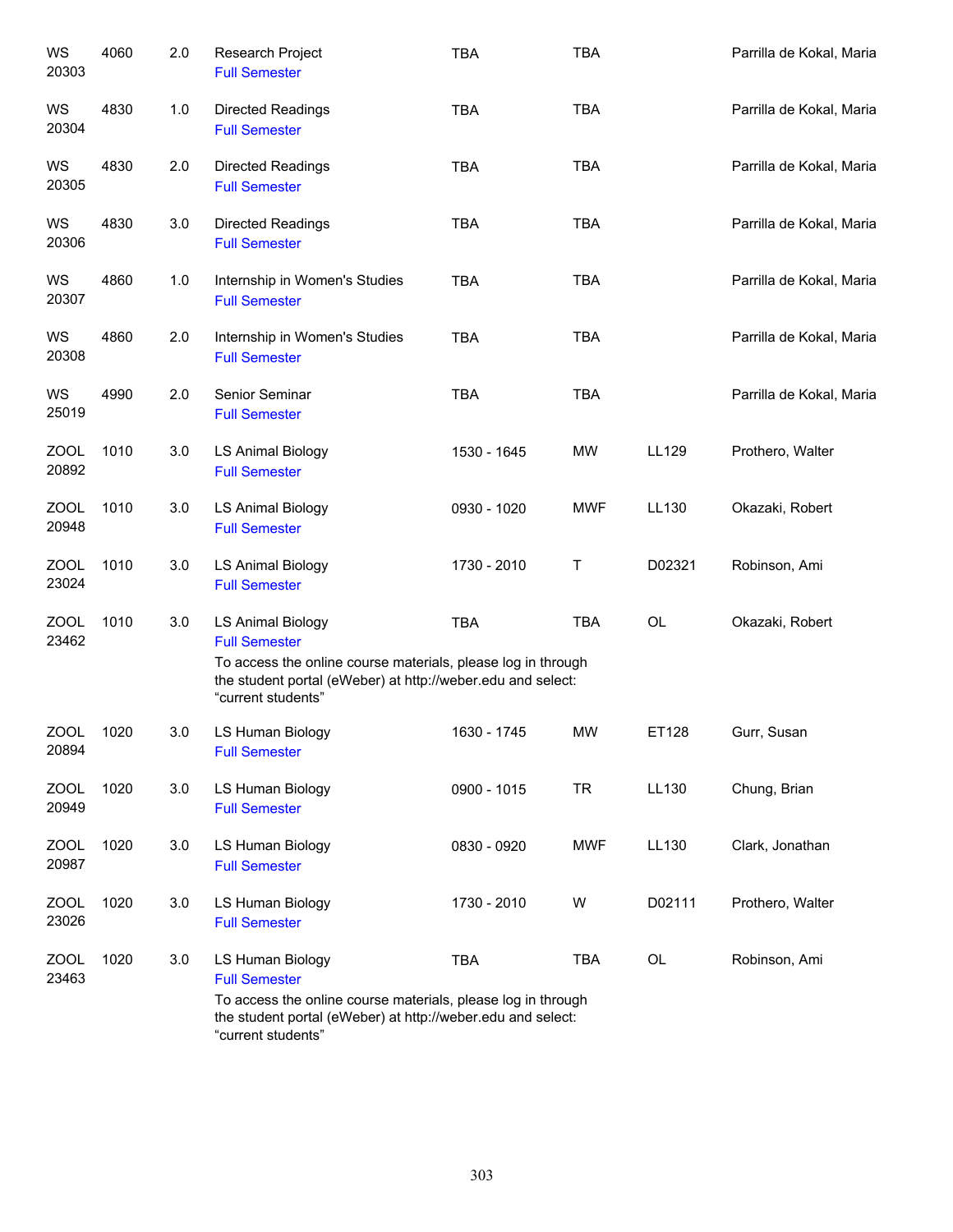| <b>ZOOL</b><br>23467 | 1030  | 3.0 | LS The Nature of Sex<br><b>Full Semester</b><br>To access the online course materials, please log in through | <b>TBA</b>  | <b>TBA</b> | <b>OL</b>    | Zeveloff, Samuel       |
|----------------------|-------|-----|--------------------------------------------------------------------------------------------------------------|-------------|------------|--------------|------------------------|
|                      |       |     | the student portal (eWeber) at http://weber.edu and select:<br>"current students"                            |             |            |              |                        |
| <b>ZOOL</b><br>20992 | 1110  | 4.0 | Principles of Zoology I<br><b>Full Semester</b><br>Course Fee \$20.00                                        | 1030 - 1120 | <b>MWF</b> | LL130        | Mull, John             |
| <b>ZOOL</b><br>20993 | 1110L | 0.0 | Lab<br><b>Full Semester</b>                                                                                  | 1230 - 1420 | Τ          | <b>SL429</b> | Mull, John             |
| <b>ZOOL</b><br>20996 | 1110L | 0.0 | Lab<br><b>Full Semester</b>                                                                                  | 1430 - 1620 | Т          | <b>SL429</b> | Okazaki, Robert        |
| <b>ZOOL</b><br>21000 | 1110L | 0.0 | Lab<br><b>Full Semester</b>                                                                                  | 1230 - 1420 | W          | <b>SL429</b> | Okazaki, Robert        |
| <b>ZOOL</b><br>21001 | 1110L | 0.0 | Lab<br><b>Full Semester</b>                                                                                  | 1430 - 1620 | W          | <b>SL429</b> | Okazaki, Robert        |
| <b>ZOOL</b><br>21002 | 1120  | 4.0 | Principles of Zoology II<br><b>Full Semester</b><br>Course Fee \$20.00                                       | 1130 - 1220 | <b>MWF</b> | LL130        | Hoagstrom, Christopher |
| <b>ZOOL</b><br>21003 | 1120L | 0.0 | Lab<br><b>Full Semester</b>                                                                                  | 1230 - 1420 | F          | <b>SL429</b> | Hoagstrom, Christopher |
| <b>ZOOL</b><br>21004 | 1120L | 0.0 | Lab<br><b>Full Semester</b>                                                                                  | 1430 - 1620 | F          | <b>SL429</b> | Hoagstrom, Christopher |
| <b>ZOOL</b><br>20919 | 2100  | 4.0 | Human Anatomy<br><b>Full Semester</b><br>Course Fee \$25.00                                                  | 0930 - 1020 | <b>MWF</b> | LL125        | Meyers, Ronald         |
| ZOOL<br>20920        | 2100  | 4.0 | Human Anatomy<br><b>Full Semester</b><br>Course Fee \$25.00                                                  | 1200 - 1315 | <b>TR</b>  | LL125        | Chung, Brian           |
| <b>ZOOL</b><br>20923 | 2100L | 0.0 | Lab<br><b>Full Semester</b>                                                                                  | 0830 - 1020 | T          | LL3          | Chung, Brian           |
| <b>ZOOL</b><br>20927 | 2100L | 0.0 | Lab<br><b>Full Semester</b>                                                                                  | 1030 - 1220 | Τ          | LL3          | Chung, Brian           |
| <b>ZOOL</b><br>20929 | 2100L | 0.0 | Lab<br><b>Full Semester</b>                                                                                  | 1230 - 1420 | T          | LL3          | Chung, Brian           |
| <b>ZOOL</b><br>20930 | 2100L | 0.0 | Lab<br><b>Full Semester</b>                                                                                  | 1430 - 1620 | Τ          | LL3          | Chung, Brian           |
| <b>ZOOL</b><br>20931 | 2100L | 0.0 | Lab<br><b>Full Semester</b>                                                                                  | 1630 - 1820 | Τ          | LL3          | Chung, Brian           |
| ZOOL<br>20932        | 2100L | 0.0 | Lab<br><b>Full Semester</b>                                                                                  | 0830 - 1020 | W          | LL3          | Chung, Brian           |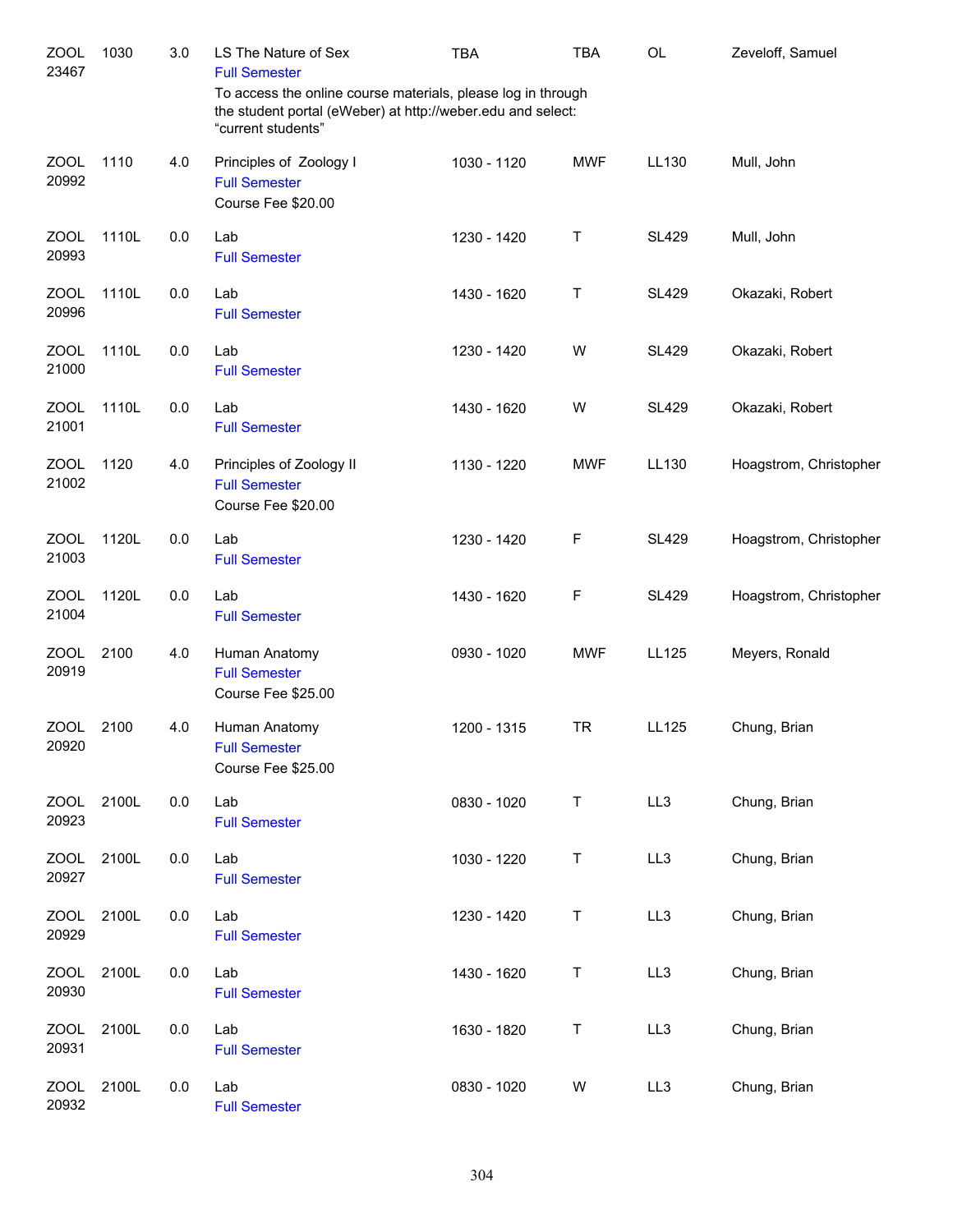| <b>ZOOL</b><br>20933 | 2100L | 0.0 | Lab<br><b>Full Semester</b>                                                                                                                                                                                                                                                                                                                                                                                                                 | 1030 - 1220                | W          | LL3              | Chung, Brian       |
|----------------------|-------|-----|---------------------------------------------------------------------------------------------------------------------------------------------------------------------------------------------------------------------------------------------------------------------------------------------------------------------------------------------------------------------------------------------------------------------------------------------|----------------------------|------------|------------------|--------------------|
| <b>ZOOL</b><br>20934 | 2100L | 0.0 | Lab<br><b>Full Semester</b>                                                                                                                                                                                                                                                                                                                                                                                                                 | 1230 - 1420                | W          | LL3              | Chung, Brian       |
| ZOOL<br>20935        | 2100L | 0.0 | Lab<br><b>Full Semester</b>                                                                                                                                                                                                                                                                                                                                                                                                                 | 1430 - 1620                | W          | LL <sub>3</sub>  | Meyers, Ronald     |
| ZOOL<br>20936        | 2100L | 0.0 | Lab<br><b>Full Semester</b>                                                                                                                                                                                                                                                                                                                                                                                                                 | 1630 - 1820                | W          | LL3              | Meyers, Ronald     |
| ZOOL<br>20937        | 2100L | 0.0 | Lab<br><b>Full Semester</b>                                                                                                                                                                                                                                                                                                                                                                                                                 | 0830 - 1020                | R          | LL3              | Meyers, Ronald     |
| <b>ZOOL</b><br>20938 | 2100L | 0.0 | Lab<br><b>Full Semester</b>                                                                                                                                                                                                                                                                                                                                                                                                                 | 1030 - 1220                | R          | LL3              | Meyers, Ronald     |
| <b>ZOOL</b><br>20939 | 2100L | 0.0 | Lab<br><b>Full Semester</b>                                                                                                                                                                                                                                                                                                                                                                                                                 | 1230 - 1420                | R          | LL3              | Meyers, Ronald     |
| <b>ZOOL</b><br>20940 | 2100L | 0.0 | Lab<br><b>Full Semester</b>                                                                                                                                                                                                                                                                                                                                                                                                                 | 1430 - 1620                | R          | LL3              | Meyers, Ronald     |
| <b>ZOOL</b><br>20941 | 2100L | 0.0 | Lab<br><b>Full Semester</b>                                                                                                                                                                                                                                                                                                                                                                                                                 | 1630 - 1820                | R          | LL3              | Meyers, Ronald     |
| <b>ZOOL</b><br>20921 | 2200  | 4.0 | Human Physiology<br><b>Full Semester</b><br>Course Fee \$25.00                                                                                                                                                                                                                                                                                                                                                                              | 1030 - 1120                | <b>MWF</b> | LL126            | Skopec, Michele    |
| <b>ZOOL</b><br>21333 | 2200  | 4.0 | Human Physiology<br><b>Full Semester</b><br>Course Fee \$25.00                                                                                                                                                                                                                                                                                                                                                                              | 0900 - 1015                | <b>TR</b>  | LL125            | Berthelemy, Nicole |
| <b>ZOOL</b><br>21706 | 2200  | 4.0 | Human Physiology<br><b>Full Semester</b><br>You must be registered for both the ZOOL 2200 Davis<br>(CRN 21706) and the ZOOL 2200L Davis lab (CRN 24468).<br>Students who do not register for both the Davis-campus<br>lab and Davis-campus lecture may be dropped from the<br>corresponding course. The class is completely at the<br>Davis-campus. You cannot mix and match Online;<br>Main-campus; or Davis campus.<br>Course Fee \$25.00 | 1730 - 1930<br>1730 - 1825 | Τ<br>R     | D02301<br>D02301 | Trask, Barbara     |
| <b>ZOOL</b><br>23470 | 2200  | 4.0 | Human Physiology<br><b>Full Semester</b><br>You must be registered for both the ZOOL 2200 ONL<br>(23470) and the ZOOL 2200L ONL (Lab) (24462). Students<br>who do not register for both the online Lab and online<br>lecture may be dropped from the corresponding<br>course. The class is fully online. You cannot mix and<br>match Online; Main-campus; or Davis-campus.<br>Course Fee \$25.00                                            | <b>TBA</b>                 | <b>TBA</b> | OL               | Skopec, Michele    |
| ZOOL<br>21006        | 2200L | 0.0 | Human Physiology Lab<br><b>Full Semester</b>                                                                                                                                                                                                                                                                                                                                                                                                | 1130 - 1320                | м          | <b>SL426</b>     | Skopec, Michele    |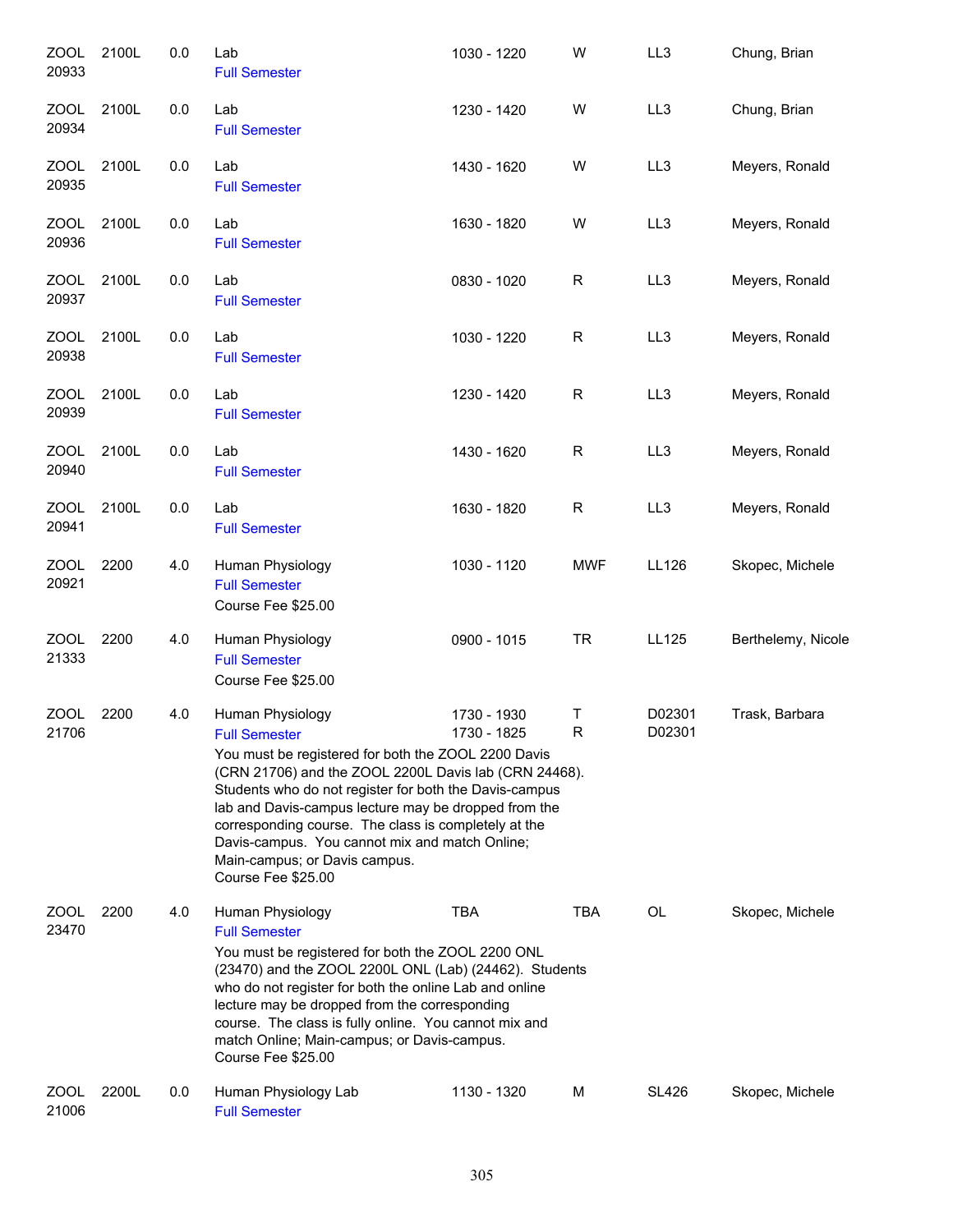| <b>ZOOL</b><br>21007 | 2200L | 0.0 | Human Physiology Lab<br><b>Full Semester</b>                                                                                                                                                                                                                                                                                                                                                                              | 1330 - 1520                | M               | <b>SL426</b>                 | Skopec, Michele    |
|----------------------|-------|-----|---------------------------------------------------------------------------------------------------------------------------------------------------------------------------------------------------------------------------------------------------------------------------------------------------------------------------------------------------------------------------------------------------------------------------|----------------------------|-----------------|------------------------------|--------------------|
| <b>ZOOL</b><br>21008 | 2200L | 0.0 | Human Physiology Lab<br><b>Full Semester</b>                                                                                                                                                                                                                                                                                                                                                                              | 1530 - 1720                | M               | <b>SL426</b>                 | Skopec, Michele    |
| ZOOL<br>21009        | 2200L | 0.0 | Human Physiology Lab<br><b>Full Semester</b>                                                                                                                                                                                                                                                                                                                                                                              | 1130 - 1320                | Т               | <b>SL426</b>                 | Berthelemy, Nicole |
| ZOOL<br>21010        | 2200L | 0.0 | Human Physiology Lab<br><b>Full Semester</b>                                                                                                                                                                                                                                                                                                                                                                              | 1330 - 1520                | Т               | <b>SL426</b>                 | Berthelemy, Nicole |
| ZOOL<br>21011        | 2200L | 0.0 | Human Physiology Lab<br><b>Full Semester</b>                                                                                                                                                                                                                                                                                                                                                                              | 1530 - 1720                | Τ               | <b>SL426</b>                 | Berthelemy, Nicole |
| <b>ZOOL</b><br>24462 | 2200L | 0.0 | Human Physiology Lab<br><b>Full Semester</b><br>You must be registered for both the ZOOL 2200 ONL<br>(CRN 23470) and the ZOOL 2200L ONL lab (CRN 24462).<br>Students who do not register for both the online lab<br>and online lecture may be dropped from the<br>corresponding course. The class is fully online. You<br>cannot mix and match online; Main-campus; or<br>Davis-campus.                                   | <b>TBA</b>                 | <b>TBA</b>      | OL                           | Skopec, Michele    |
| ZOOL<br>24468        | 2200L | 0.0 | Human Physiology Lab<br><b>Full Semester</b><br>You must be registered for both the ZOOL 2200 Davis<br>(CRN 21706) and the ZOOL 2200L Davis lab (CRN 24468).<br>Students who do not register for both the Davis-campus<br>lab and Davis-campus lecture may be dropped from the<br>corresponding course. The class is completely at the<br>Davis-campus. You cannot mix and match Online;<br>Main-campus; or Davis-campus. | 1830 - 2030                | R               | D02330                       | Trask, Barbara     |
| <b>ZOOL</b><br>21205 | 3200  | 4.0 | Cell Biology<br><b>Full Semester</b><br>Course Fee \$25.00                                                                                                                                                                                                                                                                                                                                                                | 0900 - 1015                | <b>TR</b>       | <b>SL427</b>                 | Trask, Barbara     |
| <b>ZOOL</b><br>21206 | 3200L | 0.0 | Cell Biology Lab<br><b>Full Semester</b>                                                                                                                                                                                                                                                                                                                                                                                  | 1330 - 1620                | W               | SL427                        | Trask, Barbara     |
| <b>ZOOL</b><br>21207 | 3300  | 4.0 | Genetics<br><b>Full Semester</b><br>This course consists of a lecture portion and a lab portion.<br>Lecture is Tuesday and Thurday at 10:30am to 11:45am<br>Lab is Tuesday at 1:30pm to 4:20pm.<br>You must attend all times.<br>Course Fee \$25.00                                                                                                                                                                       | 1030 - 1145<br>1330 - 1620 | <b>TR</b><br>T. | <b>SL430</b><br><b>SL430</b> | Clark, Jonathan    |
| ZOOL<br>21208        | 3300  | 4.0 | Genetics<br><b>Full Semester</b><br>This course consists of a lecture portion and a lab portion.<br>Lecture is on Mon Wed Fri at 11:30am to 12:20pm<br>Lab is on Monday at 1:30pm to 4:20pm<br>You must attend all times.<br>Course Fee \$25.00                                                                                                                                                                           | 1130 - 1220<br>1330 - 1620 | <b>MWF</b><br>М | <b>SL427</b><br><b>SL427</b> | Marshall, Jon      |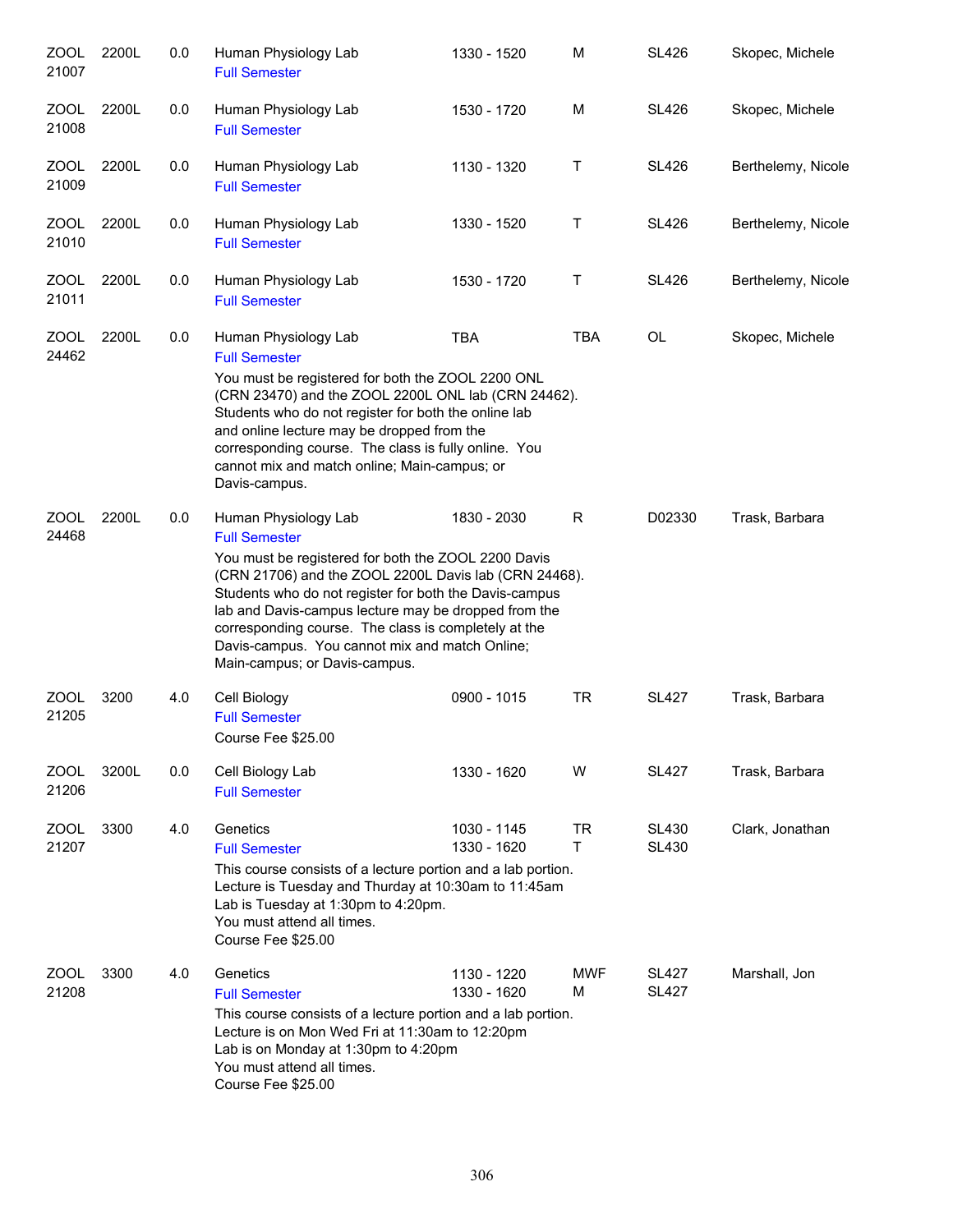| ZOOL<br>21209        | 3450  | 4.0 | Ecology<br><b>Full Semester</b><br>Course Fee \$25.00                                                                                                                                  | 1030 - 1120 | <b>MWF</b>  | ET139        | Cavitt, John           |
|----------------------|-------|-----|----------------------------------------------------------------------------------------------------------------------------------------------------------------------------------------|-------------|-------------|--------------|------------------------|
| <b>ZOOL</b><br>21210 | 3450L | 0.0 | Ecology Lab<br><b>Full Semester</b>                                                                                                                                                    | 1330 - 1620 | R           | ET139        | Cavitt, John           |
| ZOOL<br>21334        | 3600  | 4.0 | <b>Comparative Physiology</b><br><b>Full Semester</b>                                                                                                                                  | 0830 - 0920 | <b>MWF</b>  | <b>SL427</b> | Skopec, Michele        |
| ZOOL<br>21339        | 3600L | 0.0 | Lab<br><b>Full Semester</b>                                                                                                                                                            | 1330 - 1620 | F           | <b>SL427</b> | Skopec, Michele        |
| <b>ZOOL</b><br>23473 | 3720  | 3.0 | Evolution<br><b>Full Semester</b><br>To access the online course materials, please log in through<br>the student portal (eWeber) at http://weber.edu and select:<br>"current students" | <b>TBA</b>  | <b>TBA</b>  | OL           | Zeveloff, Samuel       |
| ZOOL<br>21212        | 4120  | 4.0 | Histology<br><b>Full Semester</b>                                                                                                                                                      | 1130 - 1220 | <b>MWF</b>  | <b>SL430</b> | Meyers, Ronald         |
| <b>ZOOL</b><br>21213 | 4120L | 0.0 | <b>Histology Lab</b><br><b>Full Semester</b>                                                                                                                                           | 1330 - 1620 | $\mathsf R$ | <b>SL430</b> | Meyers, Ronald         |
| ZOOL<br>21222        | 4210  | 4.0 | Advanced Human Physiology<br><b>Full Semester</b><br>Course Fee \$25.00                                                                                                                | 0930 - 1020 | <b>MWF</b>  | <b>SL426</b> | Berthelemy, Nicole     |
| ZOOL<br>21227        | 4210L | 0.0 | Lab<br><b>Full Semester</b>                                                                                                                                                            | 1330 - 1620 | W           | <b>SL426</b> | Berthelemy, Nicole     |
| ZOOL<br>21228        | 4350  | 4.0 | <b>Animal Behavior</b><br><b>Full Semester</b>                                                                                                                                         | 1015 - 1145 | <b>TR</b>   | ET139        | Mull, John             |
| <b>ZOOL</b><br>21233 | 4350L | 0.0 | Lab<br><b>Full Semester</b>                                                                                                                                                            | 1330 - 1620 | $\mathsf R$ | <b>SL427</b> | Mull, John             |
| <b>ZOOL</b><br>21341 | 4570  | 3.0 | Secondary Schl Sci Teach Meth<br><b>Full Semester</b>                                                                                                                                  | 1630 - 1920 | W           | LL230        | Johnston, Adam         |
| <b>ZOOL</b><br>21237 | 4650  | 4.0 | Ichthyology<br><b>Full Semester</b>                                                                                                                                                    | 0830 - 0920 | <b>MWF</b>  | <b>SL430</b> | Hoagstrom, Christopher |
| <b>ZOOL</b><br>21240 | 4650L | 0.0 | Lab<br><b>Full Semester</b>                                                                                                                                                            | 1330 - 1620 | M           | <b>SL430</b> | Hoagstrom, Christopher |
| <b>ZOOL</b><br>21246 | 4660  | 4.0 | Herpetology<br><b>Full Semester</b>                                                                                                                                                    | 1030 - 1145 | <b>TR</b>   | <b>SL427</b> | Marshall, Jon          |
| <b>ZOOL</b><br>21255 | 4660L | 0.0 | Lab<br><b>Full Semester</b>                                                                                                                                                            | 1330 - 1620 | Τ           | <b>SL427</b> | Marshall, Jon          |
| <b>ZOOL</b><br>21258 | 4680  | 4.0 | Mammalogy<br><b>Full Semester</b>                                                                                                                                                      | 1030 - 1120 | <b>MWF</b>  | <b>SL430</b> | Zeveloff, Samuel       |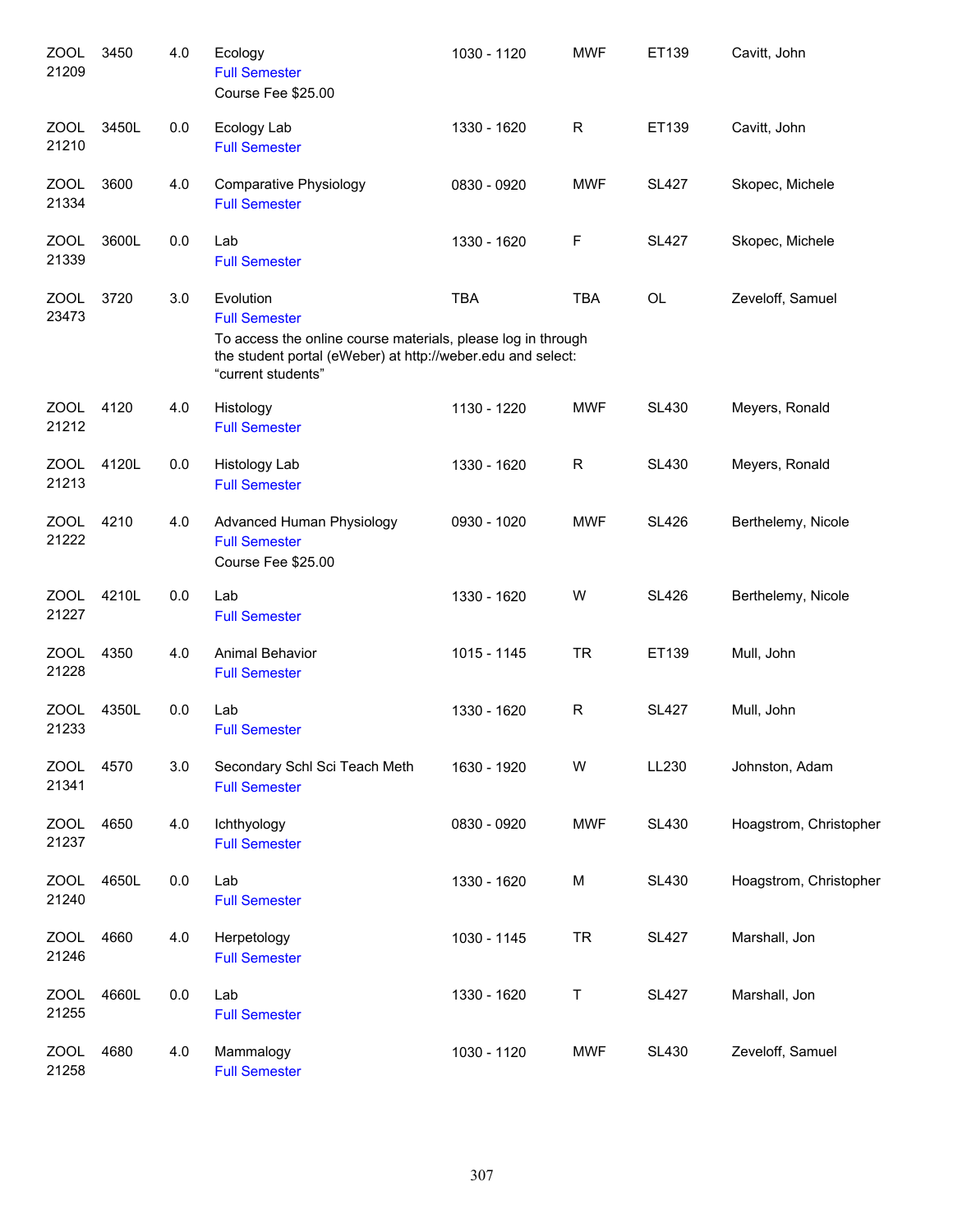| <b>ZOOL</b><br>21259 | 4680L | 0.0   | Lab<br><b>Full Semester</b>                 | 1330 - 1620 | W          | <b>SL430</b> | Zeveloff, Samuel       |
|----------------------|-------|-------|---------------------------------------------|-------------|------------|--------------|------------------------|
| ZOOL<br>20884        | 4800  | $1.0$ | Problems in Zoology<br><b>Full Semester</b> | <b>TBA</b>  | <b>TBA</b> |              | Berthelemy, Nicole     |
| <b>ZOOL</b><br>20886 | 4800  | 2.0   | Problems in Zoology<br><b>Full Semester</b> | <b>TBA</b>  | <b>TBA</b> |              | Berthelemy, Nicole     |
| <b>ZOOL</b><br>20887 | 4800  | 3.0   | Problems in Zoology<br><b>Full Semester</b> | <b>TBA</b>  | <b>TBA</b> |              | Berthelemy, Nicole     |
| <b>ZOOL</b><br>20889 | 4800  | 4.0   | Problems in Zoology<br><b>Full Semester</b> | <b>TBA</b>  | <b>TBA</b> |              | Berthelemy, Nicole     |
| <b>ZOOL</b><br>20895 | 4800  | 1.0   | Problems in Zoology<br><b>Full Semester</b> | <b>TBA</b>  | <b>TBA</b> |              | Cavitt, John           |
| <b>ZOOL</b><br>20896 | 4800  | 2.0   | Problems in Zoology<br><b>Full Semester</b> | <b>TBA</b>  | <b>TBA</b> |              | Cavitt, John           |
| <b>ZOOL</b><br>20898 | 4800  | 3.0   | Problems in Zoology<br><b>Full Semester</b> | <b>TBA</b>  | <b>TBA</b> |              | Cavitt, John           |
| <b>ZOOL</b><br>20901 | 4800  | 4.0   | Problems in Zoology<br><b>Full Semester</b> | <b>TBA</b>  | <b>TBA</b> |              | Cavitt, John           |
| <b>ZOOL</b><br>20903 | 4800  | 1.0   | Problems in Zoology<br><b>Full Semester</b> | <b>TBA</b>  | <b>TBA</b> |              | Chung, Brian           |
| <b>ZOOL</b><br>20904 | 4800  | 2.0   | Problems in Zoology<br><b>Full Semester</b> | <b>TBA</b>  | <b>TBA</b> |              | Chung, Brian           |
| <b>ZOOL</b><br>20905 | 4800  | 3.0   | Problems in Zoology<br><b>Full Semester</b> | <b>TBA</b>  | <b>TBA</b> |              | Chung, Brian           |
| <b>ZOOL</b><br>20906 | 4800  | 4.0   | Problems in Zoology<br><b>Full Semester</b> | <b>TBA</b>  | <b>TBA</b> |              | Chung, Brian           |
| <b>ZOOL</b><br>20988 | 4800  | 1.0   | Problems in Zoology<br><b>Full Semester</b> | TBA         | <b>TBA</b> |              | Clark, Jonathan        |
| <b>ZOOL</b><br>20989 | 4800  | 2.0   | Problems in Zoology<br><b>Full Semester</b> | <b>TBA</b>  | <b>TBA</b> |              | Clark, Jonathan        |
| <b>ZOOL</b><br>20990 | 4800  | 3.0   | Problems in Zoology<br><b>Full Semester</b> | <b>TBA</b>  | <b>TBA</b> |              | Clark, Jonathan        |
| <b>ZOOL</b><br>20991 | 4800  | 4.0   | Problems in Zoology<br><b>Full Semester</b> | <b>TBA</b>  | <b>TBA</b> |              | Clark, Jonathan        |
| <b>ZOOL</b><br>21012 | 4800  | 1.0   | Problems in Zoology<br><b>Full Semester</b> | <b>TBA</b>  | <b>TBA</b> |              | Hoagstrom, Christopher |
| <b>ZOOL</b><br>21013 | 4800  | 2.0   | Problems in Zoology<br><b>Full Semester</b> | <b>TBA</b>  | <b>TBA</b> |              | Hoagstrom, Christopher |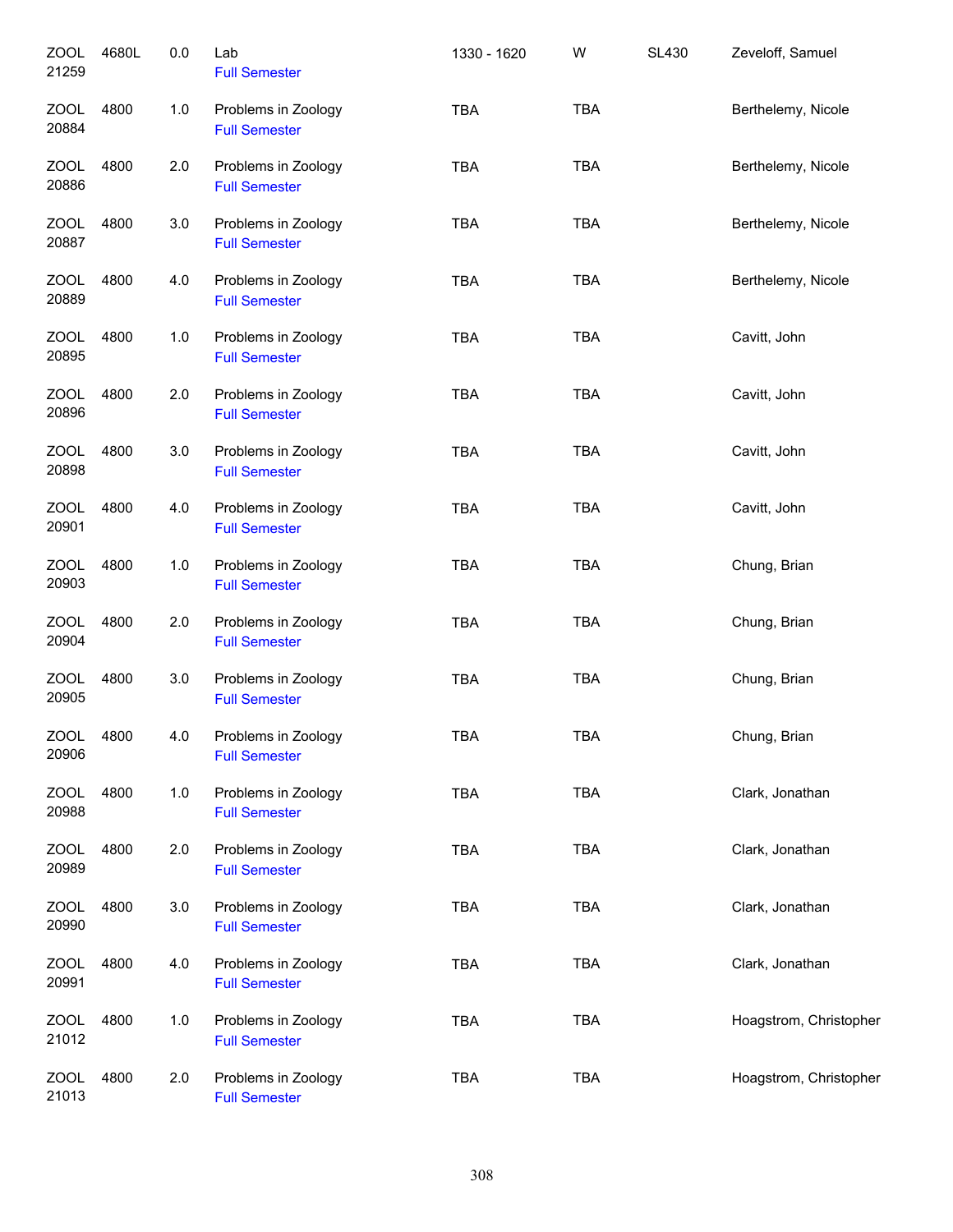| <b>ZOOL</b><br>21014 | 4800 | 3.0 | Problems in Zoology<br><b>Full Semester</b> | <b>TBA</b> | <b>TBA</b> | Hoagstrom, Christopher |
|----------------------|------|-----|---------------------------------------------|------------|------------|------------------------|
| <b>ZOOL</b><br>21015 | 4800 | 4.0 | Problems in Zoology<br><b>Full Semester</b> | <b>TBA</b> | <b>TBA</b> | Hoagstrom, Christopher |
| <b>ZOOL</b><br>21408 | 4800 | 1.0 | Problems in Zoology<br><b>Full Semester</b> | <b>TBA</b> | <b>TBA</b> | Marshall, Jon          |
| ZOOL<br>21409        | 4800 | 2.0 | Problems in Zoology<br><b>Full Semester</b> | <b>TBA</b> | <b>TBA</b> | Marshall, Jon          |
| ZOOL<br>21410        | 4800 | 3.0 | Problems in Zoology<br><b>Full Semester</b> | <b>TBA</b> | <b>TBA</b> | Marshall, Jon          |
| ZOOL<br>21411        | 4800 | 4.0 | Problems in Zoology<br><b>Full Semester</b> | <b>TBA</b> | <b>TBA</b> | Marshall, Jon          |
| <b>ZOOL</b><br>21412 | 4800 | 1.0 | Problems in Zoology<br><b>Full Semester</b> | TBA        | <b>TBA</b> | Meyers, Ronald         |
| <b>ZOOL</b><br>21413 | 4800 | 2.0 | Problems in Zoology<br><b>Full Semester</b> | <b>TBA</b> | <b>TBA</b> | Meyers, Ronald         |
| <b>ZOOL</b><br>21414 | 4800 | 3.0 | Problems in Zoology<br><b>Full Semester</b> | <b>TBA</b> | <b>TBA</b> | Meyers, Ronald         |
| <b>ZOOL</b><br>21415 | 4800 | 4.0 | Problems in Zoology<br><b>Full Semester</b> | TBA        | <b>TBA</b> | Meyers, Ronald         |
| <b>ZOOL</b><br>21416 | 4800 | 1.0 | Problems in Zoology<br><b>Full Semester</b> | <b>TBA</b> | <b>TBA</b> | Mull, John             |
| <b>ZOOL</b><br>21417 | 4800 | 2.0 | Problems in Zoology<br><b>Full Semester</b> | <b>TBA</b> | <b>TBA</b> | Mull, John             |
| <b>ZOOL</b><br>21418 | 4800 | 3.0 | Problems in Zoology<br><b>Full Semester</b> | <b>TBA</b> | <b>TBA</b> | Mull, John             |
| <b>ZOOL</b><br>21419 | 4800 | 4.0 | Problems in Zoology<br><b>Full Semester</b> | <b>TBA</b> | <b>TBA</b> | Mull, John             |
| <b>ZOOL</b><br>21421 | 4800 | 1.0 | Problems in Zoology<br><b>Full Semester</b> | TBA        | <b>TBA</b> | Okazaki, Robert        |
| ZOOL<br>21422        | 4800 | 2.0 | Problems in Zoology<br><b>Full Semester</b> | <b>TBA</b> | <b>TBA</b> | Okazaki, Robert        |
| <b>ZOOL</b><br>21423 | 4800 | 3.0 | Problems in Zoology<br><b>Full Semester</b> | TBA        | <b>TBA</b> | Okazaki, Robert        |
| <b>ZOOL</b><br>21424 | 4800 | 4.0 | Problems in Zoology<br><b>Full Semester</b> | TBA        | <b>TBA</b> | Okazaki, Robert        |
| <b>ZOOL</b><br>21425 | 4800 | 1.0 | Problems in Zoology<br><b>Full Semester</b> | <b>TBA</b> | <b>TBA</b> | Skopec, Michele        |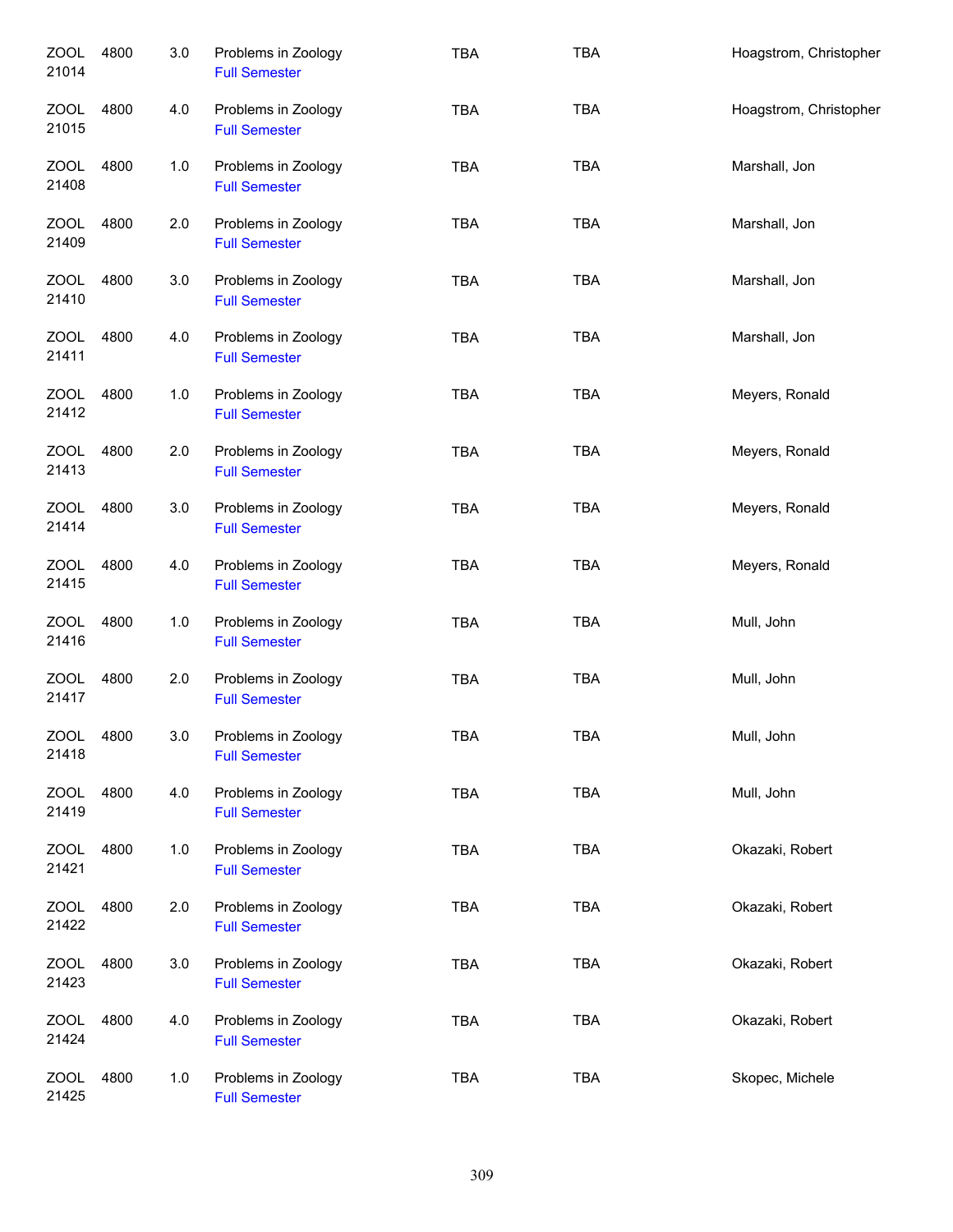| <b>ZOOL</b><br>21426 | 4800 | 2.0 | Problems in Zoology<br><b>Full Semester</b> | <b>TBA</b> | <b>TBA</b> | Skopec, Michele    |
|----------------------|------|-----|---------------------------------------------|------------|------------|--------------------|
| ZOOL<br>21427        | 4800 | 3.0 | Problems in Zoology<br><b>Full Semester</b> | <b>TBA</b> | <b>TBA</b> | Skopec, Michele    |
| ZOOL<br>21428        | 4800 | 4.0 | Problems in Zoology<br><b>Full Semester</b> | <b>TBA</b> | <b>TBA</b> | Skopec, Michele    |
| ZOOL<br>21429        | 4800 | 1.0 | Problems in Zoology<br><b>Full Semester</b> | <b>TBA</b> | <b>TBA</b> | Trask, Barbara     |
| ZOOL<br>21430        | 4800 | 2.0 | Problems in Zoology<br><b>Full Semester</b> | <b>TBA</b> | <b>TBA</b> | Trask, Barbara     |
| <b>ZOOL</b><br>21431 | 4800 | 3.0 | Problems in Zoology<br><b>Full Semester</b> | <b>TBA</b> | <b>TBA</b> | Trask, Barbara     |
| ZOOL<br>21432        | 4800 | 4.0 | Problems in Zoology<br><b>Full Semester</b> | <b>TBA</b> | <b>TBA</b> | Trask, Barbara     |
| <b>ZOOL</b><br>21434 | 4800 | 1.0 | Problems in Zoology<br><b>Full Semester</b> | <b>TBA</b> | <b>TBA</b> | Zeveloff, Samuel   |
| <b>ZOOL</b><br>21435 | 4800 | 2.0 | Problems in Zoology<br><b>Full Semester</b> | <b>TBA</b> | <b>TBA</b> | Zeveloff, Samuel   |
| <b>ZOOL</b><br>21436 | 4800 | 3.0 | Problems in Zoology<br><b>Full Semester</b> | <b>TBA</b> | <b>TBA</b> | Zeveloff, Samuel   |
| <b>ZOOL</b><br>21437 | 4800 | 4.0 | Problems in Zoology<br><b>Full Semester</b> | <b>TBA</b> | <b>TBA</b> | Zeveloff, Samuel   |
| <b>ZOOL</b><br>21644 | 4830 | 1.0 | Readings in Zoology<br><b>Full Semester</b> | <b>TBA</b> | <b>TBA</b> | Berthelemy, Nicole |
| <b>ZOOL</b><br>21651 | 4830 | 2.0 | Readings in Zoology<br><b>Full Semester</b> | <b>TBA</b> | <b>TBA</b> | Berthelemy, Nicole |
| ZOOL<br>21653        | 4830 | 3.0 | Readings in Zoology<br><b>Full Semester</b> | <b>TBA</b> | <b>TBA</b> | Berthelemy, Nicole |
| ZOOL<br>21657        | 4830 | 4.0 | Readings in Zoology<br><b>Full Semester</b> | <b>TBA</b> | <b>TBA</b> | Berthelemy, Nicole |
| <b>ZOOL</b><br>21658 | 4830 | 1.0 | Readings in Zoology<br><b>Full Semester</b> | TBA        | TBA        | Cavitt, John       |
| <b>ZOOL</b><br>21660 | 4830 | 2.0 | Readings in Zoology<br><b>Full Semester</b> | <b>TBA</b> | TBA        | Cavitt, John       |
| <b>ZOOL</b><br>21662 | 4830 | 3.0 | Readings in Zoology<br><b>Full Semester</b> | <b>TBA</b> | <b>TBA</b> | Cavitt, John       |
| <b>ZOOL</b><br>21664 | 4830 | 4.0 | Readings in Zoology<br><b>Full Semester</b> | <b>TBA</b> | <b>TBA</b> | Cavitt, John       |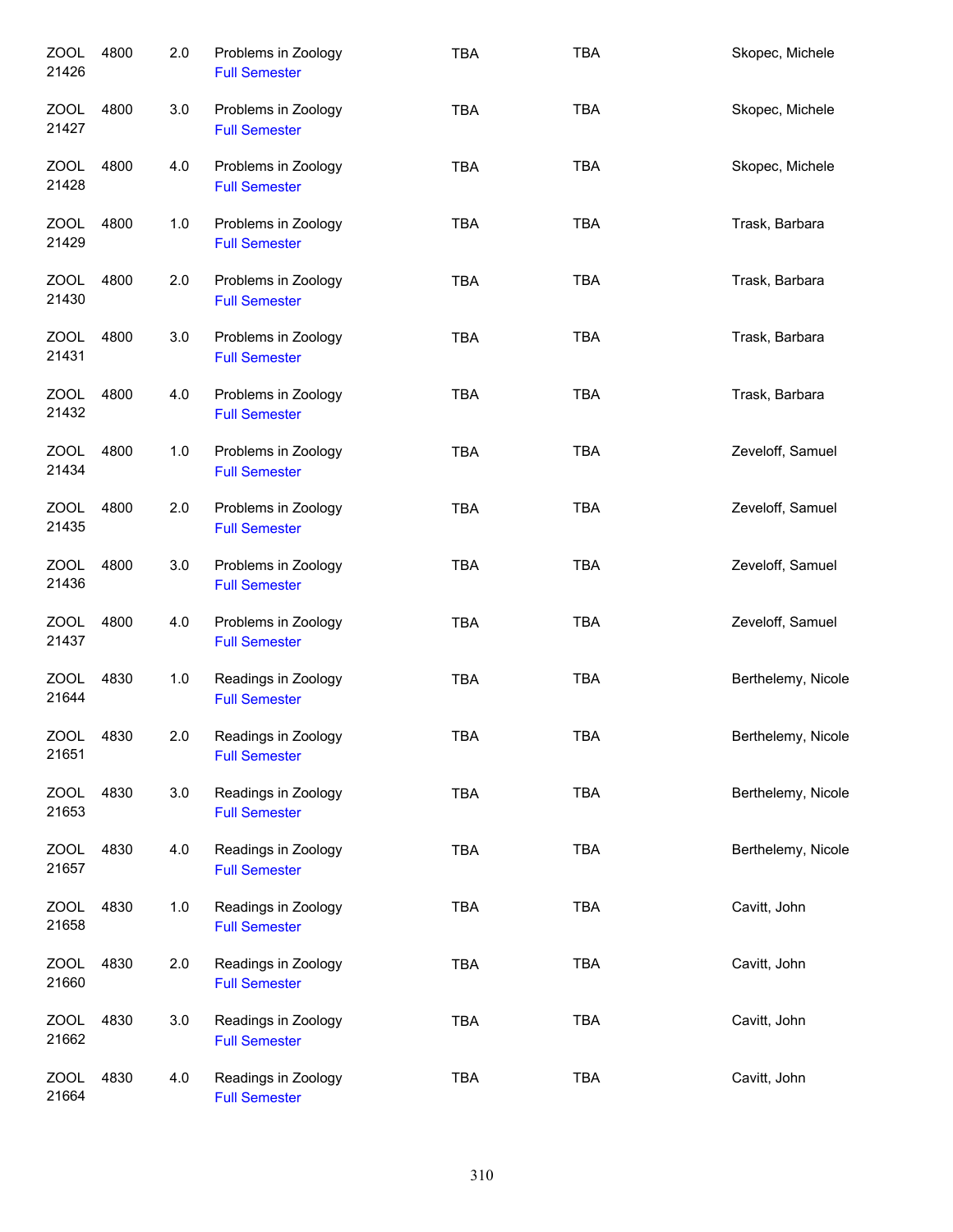| <b>ZOOL</b><br>21707 | 4830 | 1.0 | Readings in Zoology<br><b>Full Semester</b> | <b>TBA</b> | <b>TBA</b> | Chung, Brian           |
|----------------------|------|-----|---------------------------------------------|------------|------------|------------------------|
| ZOOL<br>21708        | 4830 | 2.0 | Readings in Zoology<br><b>Full Semester</b> | <b>TBA</b> | <b>TBA</b> | Chung, Brian           |
| ZOOL<br>21709        | 4830 | 3.0 | Readings in Zoology<br><b>Full Semester</b> | <b>TBA</b> | <b>TBA</b> | Chung, Brian           |
| ZOOL<br>21710        | 4830 | 4.0 | Readings in Zoology<br><b>Full Semester</b> | <b>TBA</b> | <b>TBA</b> | Chung, Brian           |
| ZOOL<br>21711        | 4830 | 1.0 | Readings in Zoology<br><b>Full Semester</b> | <b>TBA</b> | <b>TBA</b> | Clark, Jonathan        |
| <b>ZOOL</b><br>21712 | 4830 | 2.0 | Readings in Zoology<br><b>Full Semester</b> | <b>TBA</b> | <b>TBA</b> | Clark, Jonathan        |
| ZOOL<br>21713        | 4830 | 3.0 | Readings in Zoology<br><b>Full Semester</b> | <b>TBA</b> | <b>TBA</b> | Clark, Jonathan        |
| ZOOL<br>21714        | 4830 | 4.0 | Readings in Zoology<br><b>Full Semester</b> | <b>TBA</b> | <b>TBA</b> | Clark, Jonathan        |
| ZOOL<br>21722        | 4830 | 1.0 | Readings in Zoology<br><b>Full Semester</b> | <b>TBA</b> | <b>TBA</b> | Hoagstrom, Christopher |
| <b>ZOOL</b><br>21724 | 4830 | 2.0 | Readings in Zoology<br><b>Full Semester</b> | <b>TBA</b> | <b>TBA</b> | Hoagstrom, Christopher |
| <b>ZOOL</b><br>21725 | 4830 | 3.0 | Readings in Zoology<br><b>Full Semester</b> | <b>TBA</b> | <b>TBA</b> | Hoagstrom, Christopher |
| ZOOL<br>21727        | 4830 | 4.0 | Readings in Zoology<br><b>Full Semester</b> | <b>TBA</b> | <b>TBA</b> | Hoagstrom, Christopher |
| <b>ZOOL</b><br>21729 | 4830 | 1.0 | Readings in Zoology<br><b>Full Semester</b> | <b>TBA</b> | <b>TBA</b> | Marshall, Jon          |
| ZOOL<br>21730        | 4830 | 2.0 | Readings in Zoology<br><b>Full Semester</b> | <b>TBA</b> | <b>TBA</b> | Marshall, Jon          |
| <b>ZOOL</b><br>21732 | 4830 | 3.0 | Readings in Zoology<br><b>Full Semester</b> | <b>TBA</b> | <b>TBA</b> | Marshall, Jon          |
| <b>ZOOL</b><br>21733 | 4830 | 4.0 | Readings in Zoology<br><b>Full Semester</b> | <b>TBA</b> | <b>TBA</b> | Marshall, Jon          |
| <b>ZOOL</b><br>21735 | 4830 | 1.0 | Readings in Zoology<br><b>Full Semester</b> | <b>TBA</b> | TBA        | Meyers, Ronald         |
| <b>ZOOL</b><br>21740 | 4830 | 2.0 | Readings in Zoology<br><b>Full Semester</b> | <b>TBA</b> | <b>TBA</b> | Meyers, Ronald         |
| <b>ZOOL</b><br>21741 | 4830 | 3.0 | Readings in Zoology<br><b>Full Semester</b> | <b>TBA</b> | <b>TBA</b> | Meyers, Ronald         |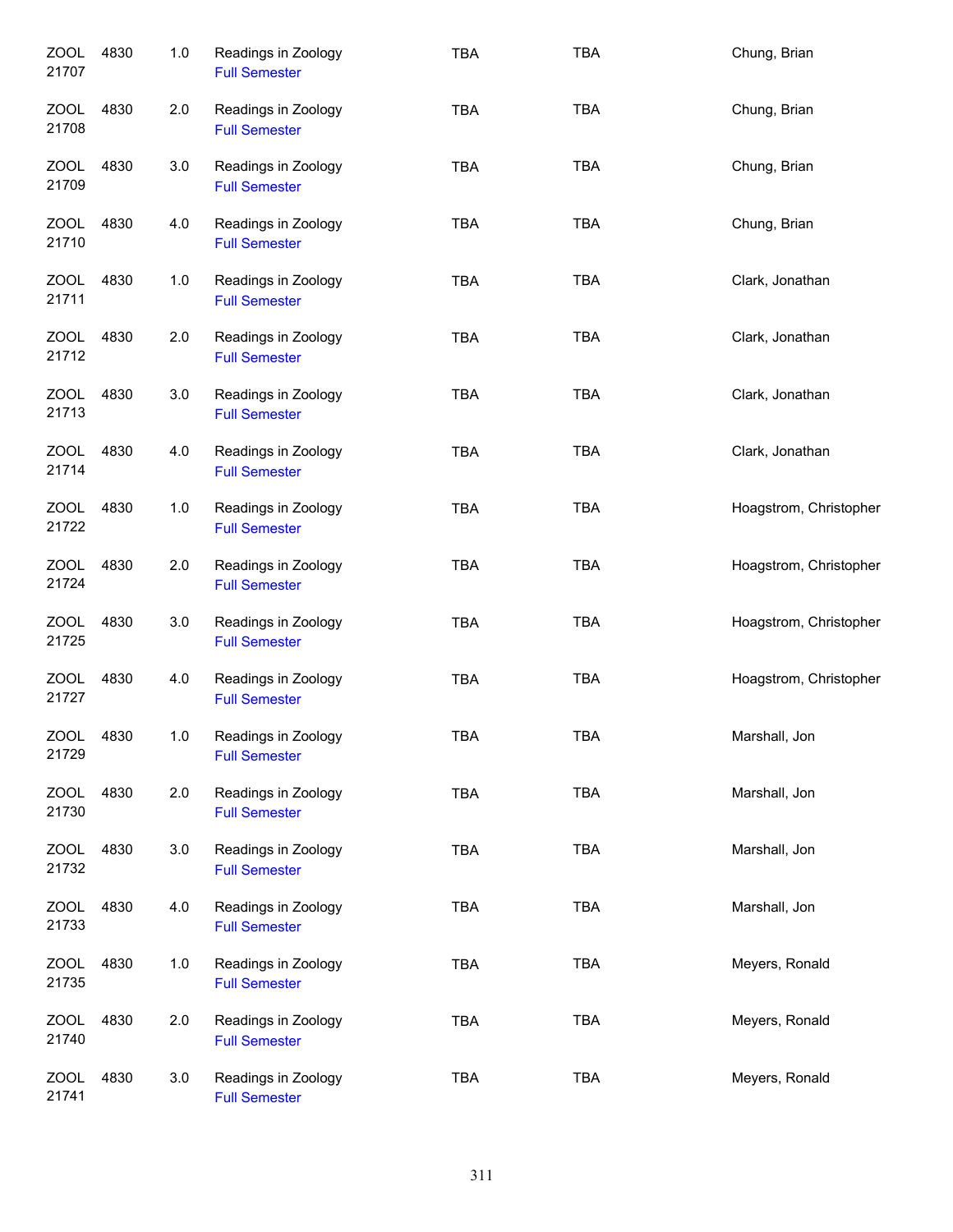| ZOOL<br>21742        | 4830 | 4.0 | Readings in Zoology<br><b>Full Semester</b> | <b>TBA</b> | <b>TBA</b> | Meyers, Ronald   |
|----------------------|------|-----|---------------------------------------------|------------|------------|------------------|
| ZOOL<br>22216        | 4830 | 1.0 | Readings in Zoology<br><b>Full Semester</b> | <b>TBA</b> | <b>TBA</b> | Mull, John       |
| ZOOL<br>22217        | 4830 | 2.0 | Readings in Zoology<br><b>Full Semester</b> | <b>TBA</b> | <b>TBA</b> | Mull, John       |
| ZOOL<br>22218        | 4830 | 3.0 | Readings in Zoology<br><b>Full Semester</b> | <b>TBA</b> | <b>TBA</b> | Mull, John       |
| ZOOL<br>22219        | 4830 | 4.0 | Readings in Zoology<br><b>Full Semester</b> | <b>TBA</b> | <b>TBA</b> | Mull, John       |
| ZOOL<br>22221        | 4830 | 1.0 | Readings in Zoology<br><b>Full Semester</b> | <b>TBA</b> | <b>TBA</b> | Okazaki, Robert  |
| <b>ZOOL</b><br>22224 | 4830 | 2.0 | Readings in Zoology<br><b>Full Semester</b> | <b>TBA</b> | <b>TBA</b> | Okazaki, Robert  |
| ZOOL<br>22225        | 4830 | 3.0 | Readings in Zoology<br><b>Full Semester</b> | <b>TBA</b> | <b>TBA</b> | Okazaki, Robert  |
| <b>ZOOL</b><br>22226 | 4830 | 4.0 | Readings in Zoology<br><b>Full Semester</b> | <b>TBA</b> | <b>TBA</b> | Okazaki, Robert  |
| <b>ZOOL</b><br>22939 | 4830 | 1.0 | Readings in Zoology<br><b>Full Semester</b> | <b>TBA</b> | <b>TBA</b> | Skopec, Michele  |
| ZOOL<br>22940        | 4830 | 2.0 | Readings in Zoology<br><b>Full Semester</b> | <b>TBA</b> | <b>TBA</b> | Skopec, Michele  |
| <b>ZOOL</b><br>22941 | 4830 | 3.0 | Readings in Zoology<br><b>Full Semester</b> | <b>TBA</b> | <b>TBA</b> | Skopec, Michele  |
| ZOOL<br>22942        | 4830 | 4.0 | Readings in Zoology<br><b>Full Semester</b> | <b>TBA</b> | TBA        | Skopec, Michele  |
| <b>ZOOL</b><br>22943 | 4830 | 1.0 | Readings in Zoology<br><b>Full Semester</b> | <b>TBA</b> | <b>TBA</b> | Trask, Barbara   |
| <b>ZOOL</b><br>22944 | 4830 | 2.0 | Readings in Zoology<br><b>Full Semester</b> | <b>TBA</b> | <b>TBA</b> | Trask, Barbara   |
| <b>ZOOL</b><br>22945 | 4830 | 3.0 | Readings in Zoology<br><b>Full Semester</b> | <b>TBA</b> | <b>TBA</b> | Trask, Barbara   |
| <b>ZOOL</b><br>22946 | 4830 | 4.0 | Readings in Zoology<br><b>Full Semester</b> | <b>TBA</b> | <b>TBA</b> | Trask, Barbara   |
| <b>ZOOL</b><br>22947 | 4830 | 1.0 | Readings in Zoology<br><b>Full Semester</b> | <b>TBA</b> | <b>TBA</b> | Zeveloff, Samuel |
| <b>ZOOL</b><br>22948 | 4830 | 2.0 | Readings in Zoology<br><b>Full Semester</b> | <b>TBA</b> | <b>TBA</b> | Zeveloff, Samuel |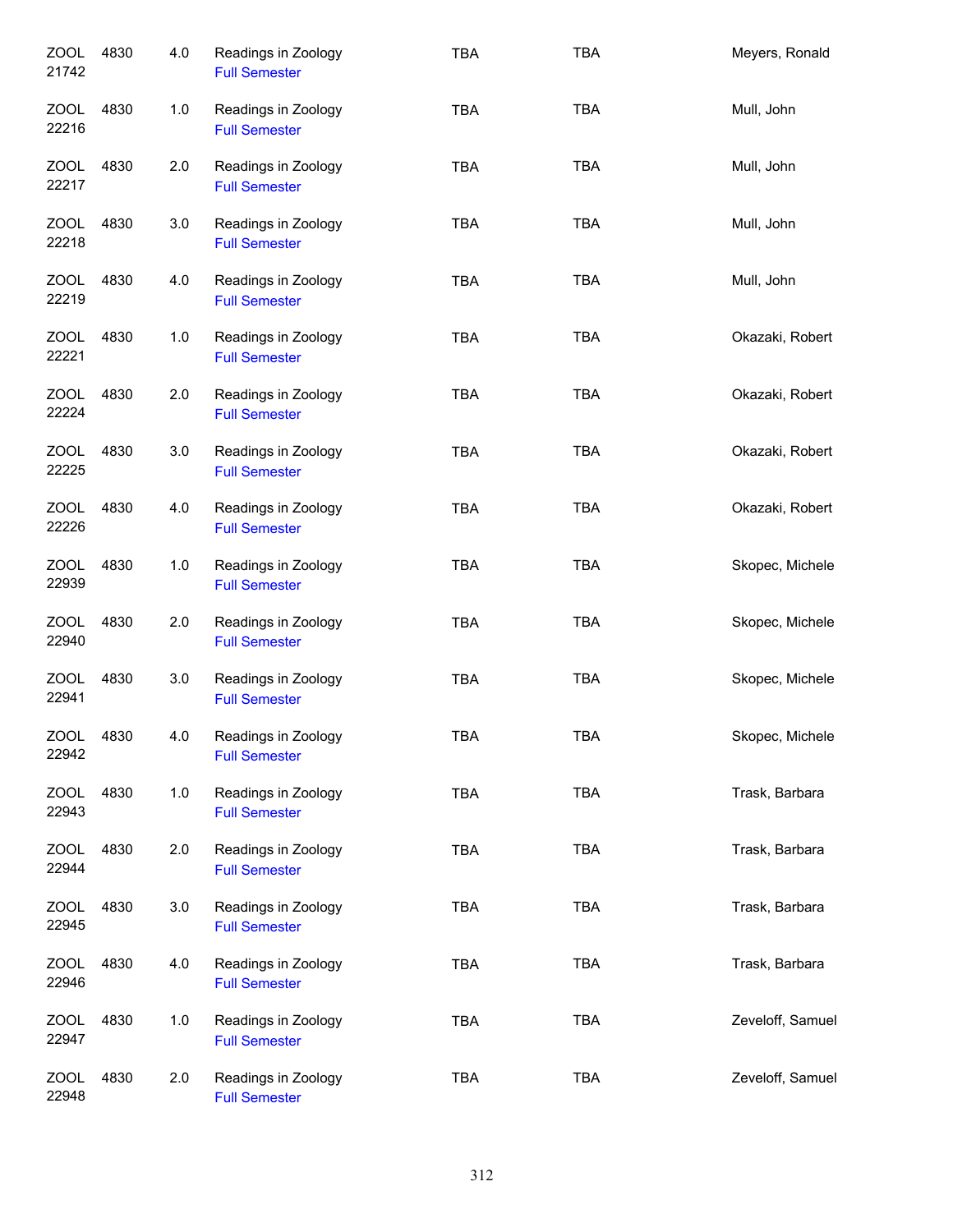| <b>ZOOL</b><br>22949 | 4830 | 3.0 | Readings in Zoology<br><b>Full Semester</b>        | <b>TBA</b>  | <b>TBA</b> |       | Zeveloff, Samuel       |
|----------------------|------|-----|----------------------------------------------------|-------------|------------|-------|------------------------|
| ZOOL<br>22950        | 4830 | 4.0 | Readings in Zoology<br><b>Full Semester</b>        | <b>TBA</b>  | <b>TBA</b> |       | Zeveloff, Samuel       |
| ZOOL<br>22951        | 4890 | 1.0 | Co-op Work Experience<br><b>Full Semester</b>      | <b>TBA</b>  | <b>TBA</b> |       | Zeveloff, Samuel       |
| ZOOL<br>22952        | 4890 | 2.0 | Co-op Work Experience<br><b>Full Semester</b>      | <b>TBA</b>  | <b>TBA</b> |       | Zeveloff, Samuel       |
| ZOOL<br>22953        | 4890 | 3.0 | Co-op Work Experience<br><b>Full Semester</b>      | <b>TBA</b>  | <b>TBA</b> |       | Zeveloff, Samuel       |
| <b>ZOOL</b><br>22954 | 4890 | 4.0 | Co-op Work Experience<br><b>Full Semester</b>      | <b>TBA</b>  | <b>TBA</b> |       | Zeveloff, Samuel       |
| <b>ZOOL</b><br>20942 | 4900 | 3.0 | Advanced Human Anatomy I<br><b>Full Semester</b>   | 1330 - 1630 | М          | LL130 | Chung, Brian           |
| <b>ZOOL</b><br>20943 | 4900 | 3.0 | Advanced Human Anatomy II<br><b>Full Semester</b>  | 1330 - 1620 | M          | LL130 | Chung, Brian           |
| <b>ZOOL</b><br>20944 | 4900 | 3.0 | Advanced Human Anatomy III<br><b>Full Semester</b> | 1330 - 1620 | M          | LL130 | Chung, Brian           |
| <b>ZOOL</b><br>20945 | 4900 | 3.0 | Advanced Human Anatomy IV<br><b>Full Semester</b>  | 1330 - 1620 | M          | LL130 | Meyers, Ronald         |
| <b>ZOOL</b><br>20946 | 4900 | 3.0 | Advanced Human Anatomy V<br><b>Full Semester</b>   | 1330 - 1620 | M          | LL130 | Meyers, Ronald         |
| <b>ZOOL</b><br>20947 | 4900 | 3.0 | Advanced Human Anatomy VI<br><b>Full Semester</b>  | 1330 - 1620 | M          | LL130 | Meyers, Ronald         |
| <b>ZOOL</b><br>25520 | 4900 | 1.0 | Topics In Zoology<br><b>Full Semester</b>          | <b>TBA</b>  | <b>TBA</b> |       | Berthelemy, Nicole     |
| <b>ZOOL</b><br>25521 | 4900 | 1.0 | Topics In Zoology<br><b>Full Semester</b>          | <b>TBA</b>  | <b>TBA</b> |       | Skopec, Michele        |
| <b>ZOOL</b><br>22955 | 4970 | 2.0 | Thesis<br><b>Full Semester</b>                     | <b>TBA</b>  | <b>TBA</b> |       | Berthelemy, Nicole     |
| <b>ZOOL</b><br>22956 | 4970 | 2.0 | Thesis<br><b>Full Semester</b>                     | TBA         | <b>TBA</b> |       | Cavitt, John           |
| ZOOL<br>22957        | 4970 | 2.0 | Thesis<br><b>Full Semester</b>                     | <b>TBA</b>  | <b>TBA</b> |       | Chung, Brian           |
| <b>ZOOL</b><br>22958 | 4970 | 2.0 | Thesis<br><b>Full Semester</b>                     | TBA         | <b>TBA</b> |       | Clark, Jonathan        |
| <b>ZOOL</b><br>22959 | 4970 | 2.0 | Thesis<br><b>Full Semester</b>                     | <b>TBA</b>  | <b>TBA</b> |       | Hoagstrom, Christopher |